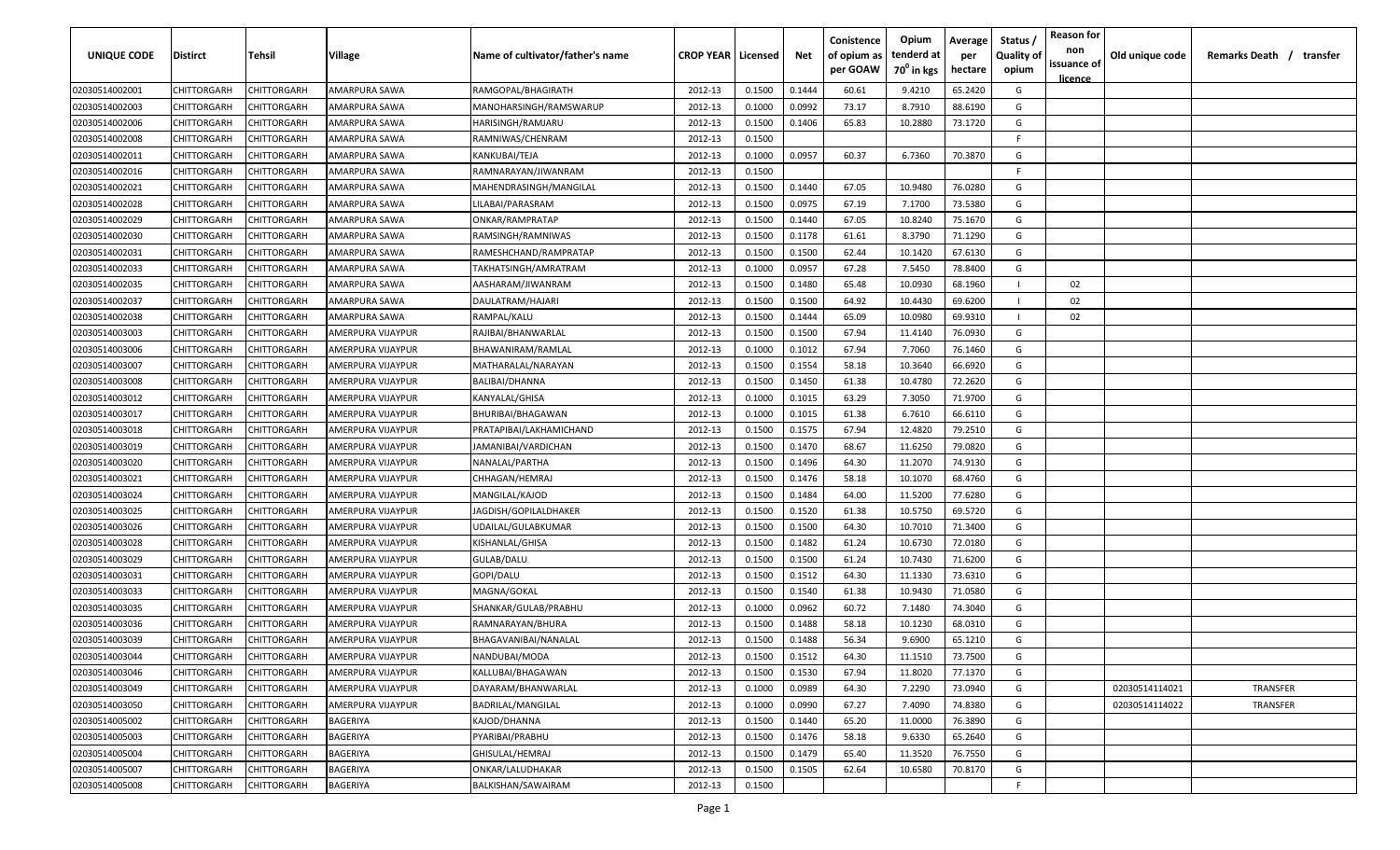| <b>UNIQUE CODE</b> | Distirct           | Tehsil      | Village               | Name of cultivator/father's name | <b>CROP YEAR   Licensed</b> |        | Net    | Conistence<br>of opium as<br>per GOAW | Opium<br>tenderd at<br>70 <sup>0</sup> in kgs | Average<br>per<br>hectare | Status /<br><b>Quality of</b><br>opium | <b>Reason for</b><br>non<br>issuance of | Old unique code | Remarks Death /<br>transfer |
|--------------------|--------------------|-------------|-----------------------|----------------------------------|-----------------------------|--------|--------|---------------------------------------|-----------------------------------------------|---------------------------|----------------------------------------|-----------------------------------------|-----------------|-----------------------------|
| 02030514005009     | CHITTORGARH        | CHITTORGARH | BAGERIYA              | PYARCHAND/MODA/UDAIRAM           | 2012-13                     | 0.1500 | 0.1520 | 64.53                                 | 11.0160                                       | 72.4740                   | G                                      | <u>licence</u>                          |                 |                             |
| 02030514005011     | CHITTORGARH        | CHITTORGARH | BAGERIYA              | BARDICHAND/PRATHVIRAJ            | 2012-13                     | 0.1500 | 0.1527 | 65.76                                 | 11.7900                                       | 77.2100                   | G                                      |                                         |                 |                             |
| 02030514005012     | CHITTORGARH        | CHITTORGARH | BAGERIYA              | SHYAMLAL/WENA                    | 2012-13                     | 0.1500 | 0.1492 | 56.34                                 | 9.6100                                        | 64.4100                   | G                                      |                                         |                 |                             |
| 02030514005013     | CHITTORGARH        | CHITTORGARH | BAGERIYA              | KANHAIYALAL/KAJOD                | 2012-13                     | 0.1500 | 0.1480 | 64.30                                 | 11.2710                                       | 76.1550                   | G                                      |                                         |                 |                             |
| 02030514005018     | CHITTORGARH        | CHITTORGARH | BAGERIYA              | MADENLAL/PRABHULAL               | 2012-13                     | 0.1500 | 0.1494 | 64.78                                 | 10.9570                                       | 73.3400                   | G                                      |                                         |                 |                             |
| 02030514005023     | CHITTORGARH        | CHITTORGARH | BAGERIYA              | TARACHAND/HEERALALDHAKAR         | 2012-13                     | 0.1500 | 0.1482 | 58.18                                 | 9.5000                                        | 64.1030                   | G                                      |                                         |                 |                             |
| 02030514005024     | CHITTORGARH        | CHITTORGARH | BAGERIYA              | NANURAM/PRABHULAL                | 2012-13                     | 0.1000 | 0.0988 | 66.28                                 | 7.5090                                        | 76.0020                   | G                                      |                                         |                 |                             |
| 02030514005025     | CHITTORGARH        | CHITTORGARH | BAGERIYA              | NANIBAI/BHURALAL                 | 2012-13                     | 0.1000 | 0.0961 | 64.78                                 | 7.4310                                        | 77.3260                   | G                                      |                                         |                 | <b>NAME CHANGE</b>          |
| 02030514005026     | CHITTORGARH        | CHITTORGARH | BAGERIYA              | MANGILAL/TULSIRAM                | 2012-13                     | 0.1500 | 0.1481 | 61.24                                 | 10.6560                                       | 71.9510                   | G                                      |                                         |                 |                             |
| 02030514005027     | CHITTORGARH        | CHITTORGARH | BAGERIYA              | MAGNIRAM/DHANRAJ                 | 2012-13                     | 0.1500 | 0.1517 | 66.54                                 | 11.2070                                       | 73.8760                   | G                                      |                                         |                 |                             |
| 02030514005031     | CHITTORGARH        | CHITTORGARH | BAGERIYA              | GORILAL/DAYARAM                  | 2012-13                     | 0.1500 |        |                                       |                                               |                           | F.                                     |                                         |                 |                             |
| 02030514005032     | CHITTORGARH        | CHITTORGARH | BAGERIYA              | RAMCHANDRA/HIRALAL               | 2012-13                     | 0.1500 | 0.1568 | 64.77                                 | 10.3720                                       | 66.1480                   | G                                      |                                         |                 |                             |
| 02030514005033     | CHITTORGARH        | CHITTORGARH | BAGERIYA              | BHOLIRAM/MAGNIRAM                | 2012-13                     | 0.1500 | 0.1484 | 64.78                                 | 11.2620                                       | 75.8890                   | G                                      |                                         |                 |                             |
| 02030514005037     | CHITTORGARH        | CHITTORGARH | BAGERIYA              | JAGANNATH/HIRA/MANGILAL          | 2012-13                     | 0.1500 | 0.1530 | 69.16                                 | 12.4090                                       | 81.1050                   |                                        | 02                                      |                 |                             |
| 02030514005038     | CHITTORGARH        | CHITTORGARH | BAGERIYA              | UDAIRAM/DAULATRAM                | 2012-13                     | 0.1500 | 0.1458 | 65.49                                 | 11.1150                                       | 76.2350                   | G                                      |                                         |                 |                             |
| 02030514005039     | CHITTORGARH        | CHITTORGARH | BAGERIYA              | PYARIABAI/RAMA                   | 2012-13                     | 0.1000 | 0.0999 | 61.24                                 | 6.9550                                        | 69.6200                   | G                                      |                                         |                 |                             |
| 02030514005040     | CHITTORGARH        | CHITTORGARH | BAGERIYA              | SITABAI/MADENLAL                 | 2012-13                     | 0.1500 | 0.1500 | 62.22                                 | 10.3550                                       | 69.0330                   | G                                      |                                         |                 |                             |
| 02030514007015     | CHITTORGARH        | CHITTORGARH | BANESHTI              | BAKSHIRAM/PRATHVIRAJ             | 2012-13                     | 0.1000 | 0.0952 | 62.53                                 | 6.9050                                        | 72.5320                   | G                                      |                                         |                 |                             |
| 02030514007025     | CHITTORGARH        | CHITTORGARH | BANESHTI              | KHUMA/RUPA                       | 2012-13                     | 0.1000 | 0.0988 | 56.31                                 | 6.0170                                        | 60.9010                   |                                        | 02                                      |                 |                             |
| 02030514007039     | CHITTORGARH        | CHITTORGARH | BANESHTI              | MANGIBAI/KALURAM                 | 2012-13                     | 0.1000 | 0.0984 | 54.57                                 | 5.9400                                        | 60.3660                   |                                        | 02                                      |                 |                             |
| 02030514007047     | CHITTORGARH        | CHITTORGARH | BANESHTI              | LAXMAN/KALU                      | 2012-13                     | 0.1500 | 0.1458 | 54.78                                 | 8.5770                                        | 58.8270                   |                                        | 02                                      |                 |                             |
| 02030514007053     | CHITTORGARH        | CHITTORGARH | BANESHTI              | DALLA/BHURA                      | 2012-13                     | 0.1000 | 0.0950 | 58.91                                 | 6.2700                                        | 66.0000                   | G                                      |                                         |                 |                             |
| 02030514007054     | CHITTORGARH        | CHITTORGARH | BANESHTI              | BALU/PARATHA                     | 2012-13                     | 0.1000 | 0.1044 | 59.83                                 | 6.9830                                        | 66.8870                   |                                        | 02                                      |                 |                             |
| 02030514007055     | CHITTORGARH        | CHITTORGARH | BANESHTI              | HARJU/PYARA                      | 2012-13                     | 0.1000 | 0.0950 | 61.97                                 | 6.8260                                        | 71.8530                   |                                        | 02                                      |                 |                             |
| 02030514010002     | CHITTORGARH        | CHITTORGARH | BHADKIYA              | LABHCHAND/GORILAL                | 2012-13                     | 0.1500 | 0.1471 | 67.15                                 | 10.8970                                       | 74.0790                   | G                                      |                                         |                 |                             |
| 02030514010003     | CHITTORGARH        | CHITTORGARH | BHADKIYA              | DAKHIBAI/CHHAGANLAL              | 2012-13                     | 0.1000 | 0.0990 | 67.12                                 | 7.3060                                        | 73.7980                   | G                                      |                                         |                 | <b>NAME CHANGE</b>          |
| 02030514010004     | CHITTORGARH        | CHITTORGARH | BHADKIYA              | BADRINARAYAN/GHISULAL            | 2012-13                     | 0.1500 | 0.1500 | 59.13                                 | 9.5110                                        | 63.4070                   | G                                      |                                         |                 |                             |
| 02030514010005     | CHITTORGARH        | CHITTORGARH | BHADKIYA              | IAGDISH/BHAWARLAL                | 2012-13                     | 0.1500 | 0.1518 | 61.70                                 | 10.0920                                       | 66.4820                   | G                                      |                                         |                 |                             |
| 02030514010006     | CHITTORGARH        | CHITTORGARH | BHADKIYA              | SOHANIBAI/BHAGWAN                | 2012-13                     | 0.1500 | 0.1505 | 61.70                                 | 10.3480                                       | 68.7570                   | G                                      |                                         |                 |                             |
| 02030514010009     | CHITTORGARH        | CHITTORGARH | BHADKIYA              | BHOLIRAM/SHANKARLAL              | 2012-13                     | 0.1500 | 0.1505 | 67.12                                 | 11.0270                                       | 73.2690                   | G                                      |                                         |                 |                             |
| 02030514010010     | CHITTORGARH        | CHITTORGARH | BHADKIYA              | KALURAM/BHAWAR                   | 2012-13                     | 0.1500 | 0.1564 | 72.12                                 | 12.8680                                       | 82.2760                   | G                                      |                                         |                 |                             |
| 02030514010011     | CHITTORGARH        | CHITTORGARH | BHADKIYA              | SOHAN/DHNNA                      | 2012-13                     | 0.1500 | 0.1500 | 66.00                                 | 11.2670                                       | 75.1130                   | G                                      |                                         |                 |                             |
| 02030514010012     | CHITTORGARH        | CHITTORGARH | BHADKIYA              | NANIBAI/BHAGAWAN                 | 2012-13                     | 0.1500 | 0.1500 | 61.70                                 | 10.6650                                       | 71.1000                   | G                                      |                                         |                 |                             |
| 02030514010025     | CHITTORGARH        | CHITTORGARH | BHADKIYA              | RADHESHYAM/SHANKARDAKHAR         | 2012-13                     | 0.1500 | 0.1521 | 67.15                                 | 10.8970                                       | 71.6440                   | G                                      |                                         |                 |                             |
| 02030514010029     | CHITTORGARH        | CHITTORGARH | <b>BHADKIYA</b>       | DEVILAL/LABHCHAND                | 2012-13                     | 0.1500 | 0.1496 | 67.12                                 | 11.2090                                       | 74.9260                   | G                                      |                                         |                 |                             |
|                    | <b>CHITTORGARH</b> | CHITTORGARH | BHADKIYA              | <b>BABRU/MOHAN</b>               | 2012-13                     | 0.1500 | 0.1500 | 66.00                                 | 10.6540                                       | 71.0270                   | G                                      |                                         |                 |                             |
| 02030514010031     |                    |             |                       | BHERULAL/PYARA                   |                             |        |        |                                       |                                               |                           |                                        |                                         |                 |                             |
| 02030514013004     | CHITTORGARH        | CHITTORGARH | BHERUSINGHJI KA KHEDA |                                  | 2012-13                     | 0.1500 | 0.1443 | 61.87                                 | 10.3060                                       | 71.4210                   | G                                      |                                         |                 |                             |
| 02030514013006     | CHITTORGARH        | CHITTORGARH | BHERUSINGHJI KA KHEDA | MATHARA/UDA                      | 2012-13                     | 0.1500 | 0.1443 | 67.12                                 | 10.9020                                       | 75.5510                   | G                                      |                                         |                 |                             |
| 02030514013014     | <b>CHITTORGARH</b> | CHITTORGARH | BHERUSINGHJI KA KHEDA | GABUR/HIRA                       | 2012-13                     | 0.1000 | 0.1014 | 59.41                                 | 6.9420                                        | 68.4620                   | G                                      |                                         |                 |                             |
| 02030514013018     | CHITTORGARH        | CHITTORGARH | BHERUSINGHJI KA KHEDA | CHAGANLAL/MANGILAL               | 2012-13                     | 0.1000 | 0.0980 | 64.08                                 | 7.1040                                        | 72.4900                   | G                                      |                                         |                 |                             |
| 02030514013023     | CHITTORGARH        | CHITTORGARH | BHERUSINGHJI KA KHEDA | <b>BABULAL/KASIRAM</b>           | 2012-13                     | 0.1500 | 0.1504 | 61.87                                 | 10.1290                                       | 67.3470                   | G                                      |                                         |                 |                             |
| 02030514013032     | CHITTORGARH        | CHITTORGARH | BHERUSINGHJI KA KHEDA | BHERULAL/JAGANNATH               | 2012-13                     | 0.1000 | 0.1023 | 64.08                                 | 6.5090                                        | 63.6270                   | G                                      |                                         |                 |                             |
| 02030514013042     | CHITTORGARH        | CHITTORGARH | BHERUSINGHJI KA KHEDA | VIRBHAN/CHATRA                   | 2012-13                     | 0.1000 | 0.1000 | 67.12                                 | 7.2870                                        | 72.8700                   | G                                      |                                         | 02030514030079  | TRANSFER                    |
| 02030514014001     | CHITTORGARH        | CHITTORGARH | <b>BHUGADIYA</b>      | NARAYAN/KISHANA                  | 2012-13                     | 0.1500 | 0.1500 | 62.53                                 | 10.5410                                       | 70.2730                   | G                                      |                                         |                 |                             |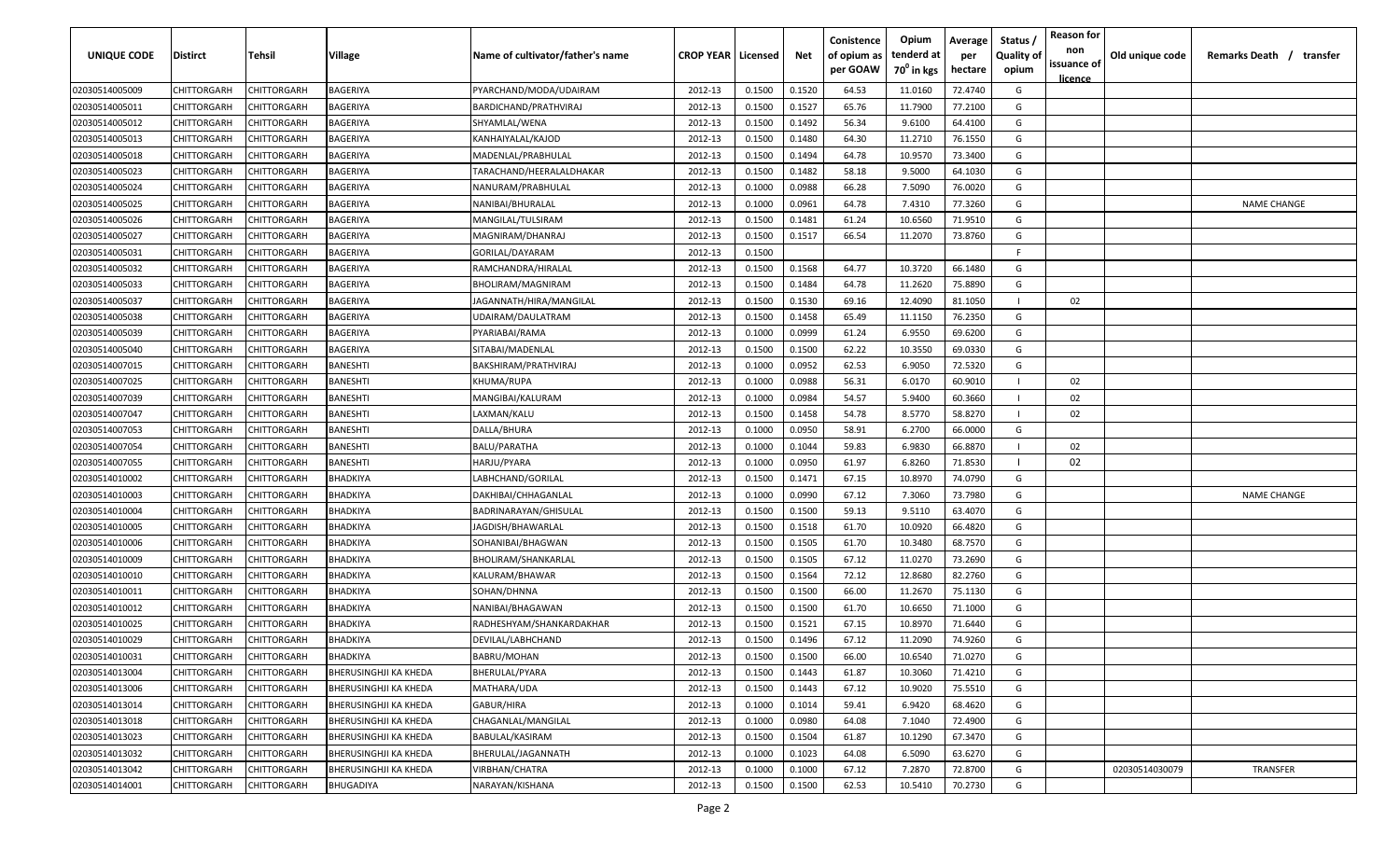| <b>UNIQUE CODE</b> | Distirct           | Tehsil             | Village          | Name of cultivator/father's name | <b>CROP YEAR   Licensed</b> |        | Net    | Conistence<br>of opium as | Opium<br>tenderd at    | Average<br>per | Status /<br><b>Quality of</b> | <b>Reason for</b><br>non | Old unique code | Remarks Death /<br>transfer |
|--------------------|--------------------|--------------------|------------------|----------------------------------|-----------------------------|--------|--------|---------------------------|------------------------|----------------|-------------------------------|--------------------------|-----------------|-----------------------------|
|                    |                    |                    |                  |                                  |                             |        |        | per GOAW                  | 70 <sup>0</sup> in kgs | hectare        | opium                         | issuance of              |                 |                             |
| 02030514014004     | CHITTORGARH        | CHITTORGARH        | <b>BHUGADIYA</b> | GHISUDAS/MODIDAS                 | 2012-13                     | 0.1000 | 0.0999 | 66.40                     | 7.5790                 | 75.8660        | G                             | <u>licence</u>           |                 |                             |
| 02030514014008     | CHITTORGARH        | CHITTORGARH        | BHUGADIYA        | AMBHALAL/CHUNILAL                | 2012-13                     | 0.1500 | 0.1480 | 58.40                     | 9.9700                 | 67.3650        | G                             |                          |                 |                             |
| 02030514014009     | CHITTORGARH        | CHITTORGARH        | BHUGADIYA        | MOHAN/AMARA                      | 2012-13                     | 0.1500 | 0.1480 | 68.58                     | 11.8250                | 79.8990        | G                             |                          |                 |                             |
| 02030514014010     | CHITTORGARH        | CHITTORGARH        | BHUGADIYA        | BHERU/DEVA                       | 2012-13                     | 0.1500 | 0.1444 | 64.10                     | 10.8240                | 74.9580        | G                             |                          |                 |                             |
| 02030514014017     | CHITTORGARH        | CHITTORGARH        | BHUGADIYA        | DEVILAL/GANGARAM                 | 2012-13                     | 0.1500 | 0.1440 | 66.40                     | 11.4680                | 79.6390        | G                             |                          |                 |                             |
| 02030514014020     | CHITTORGARH        | CHITTORGARH        | BHUGADIYA        | BHAGAWANA/AMARA                  | 2012-13                     | 0.1500 | 0.1470 | 68.58                     | 11.7860                | 80.1770        | G                             |                          |                 |                             |
| 02030514014030     | CHITTORGARH        | CHITTORGARH        | BHUGADIYA        | HEERU/NANA                       | 2012-13                     | 0.1000 | 0.1000 | 62.53                     | 7.3700                 | 73.7000        | G                             |                          |                 |                             |
| 02030514015002     | CHITTORGARH        | CHITTORGARH        | BILODA           | <b>BAPU/BHAGIRATH</b>            | 2012-13                     | 0.1500 | 0.1440 | 61.40                     | 10.3850                | 72.1180        | G                             |                          |                 |                             |
| 02030514015004     | CHITTORGARH        | CHITTORGARH        | BILODA           | MANOHARSINGH/GOVIIDSINGH         | 2012-13                     | 0.1000 | 0.0990 | 65.68                     | 7.4970                 | 75.7270        | G                             |                          |                 |                             |
| 02030514015008     | CHITTORGARH        | CHITTORGARH        | BILODA           | RAMCHANDRA/BHANWARLAL            | 2012-13                     | 0.1500 | 0.1485 | 63.40                     | 10.2800                | 69.2260        | G                             |                          |                 |                             |
| 02030514015009     | CHITTORGARH        | CHITTORGARH        | BILODA           | MANOHARSINGH/CHATARBHUJ          | 2012-13                     | 0.1500 | 0.1500 | 61.53                     | 10.3900                | 69.2670        | G                             |                          |                 |                             |
| 02030514015015     | CHITTORGARH        | CHITTORGARH        | BILODA           | RAMRATAN/JITMAL                  | 2012-13                     | 0.1000 | 0.0980 | 61.53                     | 7.0850                 | 72.2960        | G                             |                          |                 |                             |
| 02030514015018     | CHITTORGARH        | CHITTORGARH        | BILODA           | MANGIBAI/HAJARI                  | 2012-13                     | 0.1000 | 0.0960 | 68.62                     | 6.8620                 | 71.4790        | G                             |                          |                 |                             |
| 02030514015028     | CHITTORGARH        | CHITTORGARH        | BILODA           | RAMNIWAS/BHAGIRATH               | 2012-13                     | 0.1500 | 0.1470 | 61.82                     | 9.8380                 | 66.9250        | G                             |                          |                 |                             |
| 02030514015029     | CHITTORGARH        | CHITTORGARH        | <b>BILODA</b>    | MOHANSINGH/KHEMRAJ               | 2012-13                     | 0.1000 | 0.0980 | 64.58                     | 6.6150                 | 67.5000        | G                             |                          |                 |                             |
| 02030514015032     | CHITTORGARH        | CHITTORGARH        | <b>BILODA</b>    | BASRAJ/KALU                      | 2012-13                     | 0.1500 | 0.1404 | 59.04                     | 8.8730                 | 63.1980        | G                             |                          |                 |                             |
| 02030514015033     | CHITTORGARH        | CHITTORGARH        | <b>BILODA</b>    | RAMLAL/KALULAL                   | 2012-13                     | 0.1500 | 0.1416 | 63.27                     | 10.3490                | 73.0860        | G                             |                          |                 |                             |
| 02030514015034     | CHITTORGARH        | CHITTORGARH        | <b>BILODA</b>    | KAMLABAI/LOBHCHAND               | 2012-13                     | 0.1500 | 0.1400 | 62.14                     | 9.4100                 | 67.2140        | G                             |                          |                 |                             |
| 02030514015036     | CHITTORGARH        | CHITTORGARH        | BILODA           | SHANTIBAI/CHATARBHUJ             | 2012-13                     | 0.1500 | 0.1386 | 65.68                     | 11.2970                | 81.5080        | G                             |                          |                 |                             |
| 02030514015042     | CHITTORGARH        | CHITTORGARH        | BILODA           | PUSHKARLAL/BASRAJ                | 2012-13                     | 0.1000 | 0.0975 | 61.45                     | 6.5660                 | 67.3440        | G                             |                          |                 |                             |
| 02030514015043     | CHITTORGARH        | CHITTORGARH        | BILODA           | LALSINGH/RAMNARAYAN              | 2012-13                     | 0.1000 | 0.0986 | 61.18                     | 6.9660                 | 70.6490        | G                             |                          |                 |                             |
| 02030514015044     | CHITTORGARH        | CHITTORGARH        | BILODA           | NAGJIRAM/VENIRAM                 | 2012-13                     | 0.1000 | 0.1014 | 65.68                     | 7.4590                 | 73.5600        | G                             |                          |                 |                             |
| 02030514015047     | CHITTORGARH        | CHITTORGARH        | BILODA           | SHANTILAL/CHATARBHUJ             | 2012-13                     | 0.1000 | 0.0936 | 61.45                     | 6.5310                 | 69.7760        | G                             |                          |                 |                             |
| 02030514015048     | CHITTORGARH        | CHITTORGARH        | BILODA           | DALCHAND/MOTILAL                 | 2012-13                     | 0.1000 | 0.1025 | 61.45                     | 6.8820                 | 67.1410        | G                             |                          |                 |                             |
| 02030514015050     | CHITTORGARH        | CHITTORGARH        | BILODA           | RAMNARAYAN/DHANRAJ               | 2012-13                     | 0.1000 | 0.0980 | 56.88                     | 6.0540                 | 61.7760        | G                             |                          |                 |                             |
| 02030514015053     | CHITTORGARH        | CHITTORGARH        | BILODA           | SHANTABAI/BAPULAL                | 2012-13                     | 0.1000 | 0.0960 | 56.12                     | 5.7800                 | 60.2080        | G                             |                          |                 |                             |
| 02030514015055     | CHITTORGARH        | CHITTORGARH        | BILODA           | BHERULAL/SHANKARLAL              | 2012-13                     | 0.1000 | 0.1000 | 59.04                     | 6.3590                 | 63.5900        | G                             |                          |                 |                             |
| 02030514015063     | CHITTORGARH        | CHITTORGARH        | BILODA           | LALSINGH/RAMCHAND                | 2012-13                     | 0.1000 | 0.1035 | 61.45                     | 7.1900                 | 69.4690        | G                             |                          |                 |                             |
| 02030514015068     | CHITTORGARH        | CHITTORGARH        | BILODA           | SHANTILAL/SHORAM                 | 2012-13                     | 0.1500 | 0.1428 | 61.45                     | 9.6920                 | 67.8710        | G                             |                          |                 |                             |
| 02030514015083     | CHITTORGARH        | CHITTORGARH        | BILODA           | RAMLAL/LAXMICHAND                | 2012-13                     | 0.1000 | 0.0990 | 65.68                     | 7.2060                 | 72.7880        | G                             |                          |                 |                             |
| 02030514015089     | CHITTORGARH        | CHITTORGARH        | <b>BILODA</b>    | LEHARIBAI/SHOBHALAL              | 2012-13                     | 0.1000 | 0.0989 |                           |                        |                |                               | 02                       |                 |                             |
| 02030514016002     | CHITTORGARH        | CHITTORGARH        | <b>BILOLA</b>    | MOHAN/BHURALAL                   | 2012-13                     | 0.1500 | 0.1392 | 68.58                     | 9.6890                 | 69.6050        | G                             |                          |                 |                             |
| 02030514016004     | CHITTORGARH        | CHITTORGARH        | <b>BILOLA</b>    | MADHO/RAMLAL                     | 2012-13                     | 0.1500 | 0.1497 | 73.50                     | 11.7080                | 78.2100        | G                             |                          |                 |                             |
| 02030514016016     | CHITTORGARH        | CHITTORGARH        | <b>BILOLA</b>    | PANIBAI/MATHARALAL               | 2012-13                     | 0.1500 | 0.1566 | 66.40                     | 10.0550                | 64.2080        | G                             |                          |                 |                             |
| 02030514016020     | CHITTORGARH        | CHITTORGARH        | <b>BILOLA</b>    | INDRASINGH/ONKARSINGH            | 2012-13                     | 0.1500 | 0.1456 | 72.01                     | 9.6600                 | 66.3460        | G                             |                          |                 |                             |
| 02030514016023     | <b>CHITTORGARH</b> | CHITTORGARH        | <b>BILOLA</b>    | MANGILAL/BHERA                   | 2012-13                     | 0.1500 | 0.1489 | 70.42                     | 11.0260                | 74.0500        | G                             |                          |                 |                             |
| 02030514016024     | CHITTORGARH        | CHITTORGARH        | <b>BILOLA</b>    | DHKHIBAI/NANDA                   | 2012-13                     | 0.1500 | 0.1512 | 66.40                     | 9.6000                 | 63.4920        | G                             |                          |                 |                             |
| 02030514016026     | <b>CHITTORGARH</b> | CHITTORGARH        | <b>BILOLA</b>    | PYARA/CHAMPA                     | 2012-13                     | 0.1500 | 0.1504 | 68.58                     | 10.8750                | 72.3070        | G                             |                          |                 |                             |
| 02030514021002     | <b>CHITTORGARH</b> | CHITTORGARH        | <b>CHIKSI A</b>  | HIRALAL/DEVJI                    | 2012-13                     | 0.1000 | 0.1008 | 61.52                     | 6.6090                 | 65.5650        | G                             |                          |                 |                             |
| 02030514021003     | CHITTORGARH        | CHITTORGARH        | CHIKSI A         | RATANLAL/SHANKAR                 | 2012-13                     | 0.1000 | 0.0987 | 61.09                     | 6.7110                 | 67.9940        | G                             |                          |                 |                             |
| 02030514021004     | CHITTORGARH        | CHITTORGARH        | CHIKSI A         | AMRTARAM/GOKAL                   | 2012-13                     | 0.1500 | 0.1334 | 64.49                     | 9.8850                 | 74.1000        | G                             |                          |                 |                             |
| 02030514021007     | <b>CHITTORGARH</b> | CHITTORGARH        | CHIKSI A         | KISHANSINGH/HUKMSINGH            | 2012-13                     | 0.1000 | 0.0891 | 59.61                     | 5.9100                 | 66.3300        | G                             |                          |                 |                             |
| 02030514021013     | CHITTORGARH        | CHITTORGARH        | CHIKSI A         | SYANIBAI/BHAGHIRTH               | 2012-13                     | 0.1500 | 0.1512 | 66.89                     | 10.0240                | 66.2960        | G                             |                          |                 |                             |
| 02030514021016     | CHITTORGARH        | <b>CHITTORGARH</b> | CHIKSI A         | ONKARLAL/BOTLAL                  | 2012-13                     | 0.1500 | 0.1200 | 70.64                     | 9.3450                 | 77.8750        | G                             |                          |                 |                             |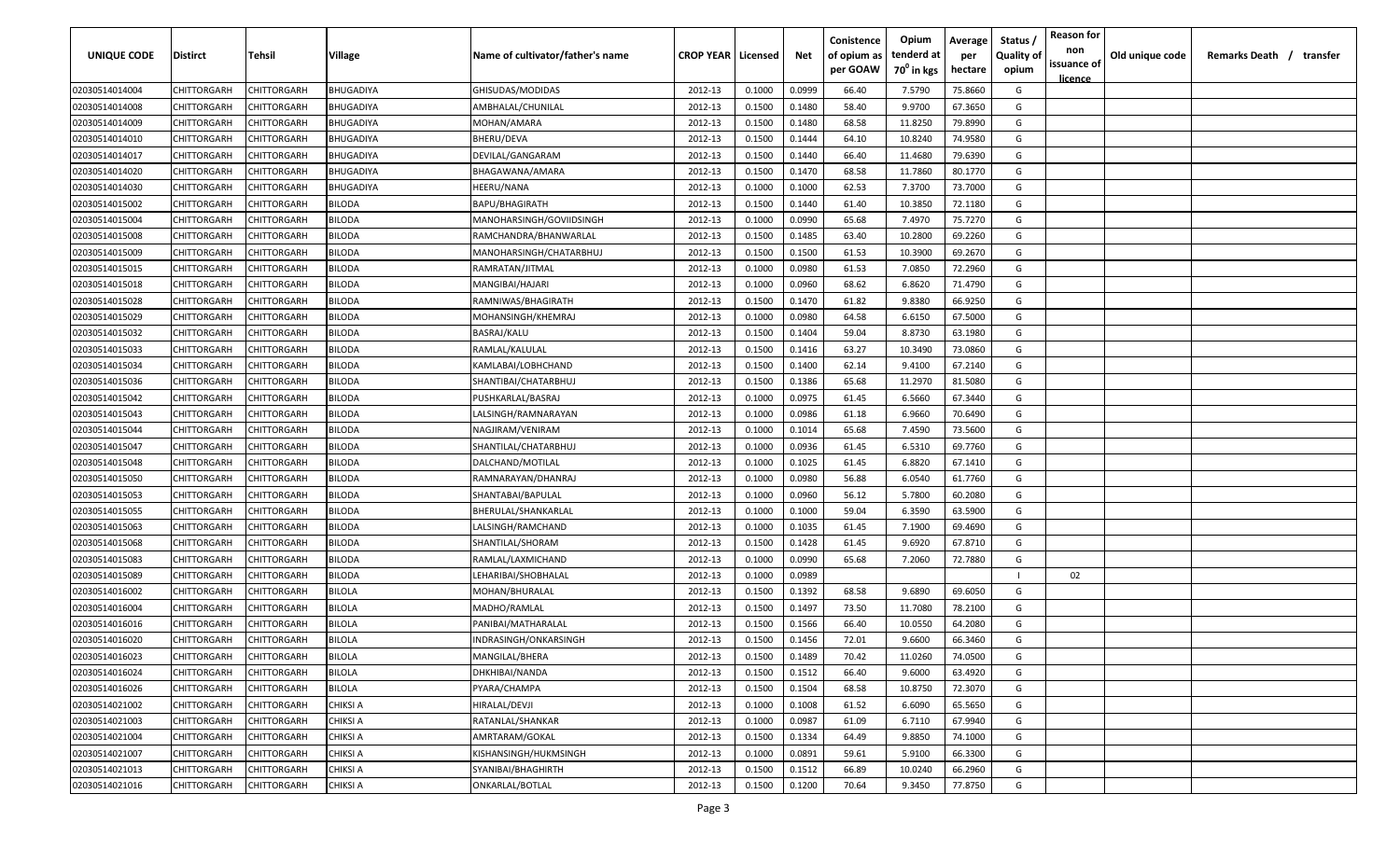| <b>UNIQUE CODE</b> | Distirct           | Tehsil             | Village         | Name of cultivator/father's name | <b>CROP YEAR   Licensed</b> |        | Net    | Conistence<br>of opium as | Opium<br>tenderd at    | Average<br>per | Status /<br><b>Quality of</b> | <b>Reason for</b><br>non      | Old unique code | Remarks Death / transfer |
|--------------------|--------------------|--------------------|-----------------|----------------------------------|-----------------------------|--------|--------|---------------------------|------------------------|----------------|-------------------------------|-------------------------------|-----------------|--------------------------|
|                    |                    |                    |                 |                                  |                             |        |        | per GOAW                  | 70 <sup>0</sup> in kgs | hectare        | opium                         | issuance of<br><u>licence</u> |                 |                          |
| 02030514021017     | CHITTORGARH        | CHITTORGARH        | <b>CHIKSI A</b> | DALU/BHOLARAM                    | 2012-13                     | 0.1000 | 0.0984 | 62.33                     | 6.5540                 | 66.6060        | G                             |                               |                 |                          |
| 02030514021021     | CHITTORGARH        | CHITTORGARH        | CHIKSI A        | UDIBAI/DUNGA                     | 2012-13                     | 0.1000 | 0.0507 | 52.97                     | 0.7720                 | 15.2270        | G                             | 04                            |                 |                          |
| 02030514021024     | CHITTORGARH        | CHITTORGARH        | CHIKSI A        | SUHAGIBAI/KISHANLAL              | 2012-13                     | 0.1000 | 0.1050 | 61.09                     | 6.9730                 | 66.4100        | G                             |                               |                 |                          |
| 02030514021025     | CHITTORGARH        | CHITTORGARH        | CHIKSI A        | GOVINDRAM/KAZOD                  | 2012-13                     | 0.1000 | 0.1036 | 61.09                     | 6.4580                 | 62.3360        | G                             |                               |                 |                          |
| 02030514021036     | CHITTORGARH        | CHITTORGARH        | CHIKSI A        | MOHANLAL/RAMNARAYAN              | 2012-13                     | 0.1000 | 0.0920 | 64.17                     | 6.5180                 | 70.8480        | G                             |                               |                 |                          |
| 02030514021040     | CHITTORGARH        | CHITTORGARH        | CHIKSI A        | NARAYAN/DALU                     | 2012-13                     | 0.1000 | 0.1040 | 58.53                     | 6.5890                 | 63.3560        | G                             |                               |                 |                          |
| 02030514021052     | CHITTORGARH        | CHITTORGARH        | CHIKSI A        | LAKMICHAND/CHOTULAL              | 2012-13                     | 0.1500 | 0.1440 | 67.18                     | 10.4420                | 72.5140        | G                             |                               |                 |                          |
| 02030514021054     | <b>CHITTORGARH</b> | CHITTORGARH        | CHIKSI A        | GATUBAI/MANGILAL                 | 2012-13                     | 0.1000 | 0.1000 | 58.53                     | 6.1540                 | 61.5400        | G                             |                               |                 |                          |
| 02030514021055     | CHITTORGARH        | CHITTORGARH        | CHIKSI A        | HEMRAJ/CHUNNILAL                 | 2012-13                     | 0.1000 | 0.0975 | 70.64                     | 7.9120                 | 81.1490        | G                             |                               |                 |                          |
| 02030514021057     | CHITTORGARH        | CHITTORGARH        | CHIKSI A        | MANOHARLAL/NANDLAL               | 2012-13                     | 0.1500 | 0.1364 | 67.18                     | 9.8850                 | 72.4710        | G                             |                               |                 |                          |
| 02030514021059     | CHITTORGARH        | CHITTORGARH        | CHIKSI A        | KAMLABAI/MOHANLAL                | 2012-13                     | 0.1500 | 0.1450 | 56.62                     | 8.5090                 | 58.6830        | G                             |                               |                 |                          |
| 02030514021064     | CHITTORGARH        | CHITTORGARH        | CHIKSI A        | MOHANLAL/SHANKAR                 | 2012-13                     | 0.1000 | 0.0924 | 60.03                     | 6.6120                 | 71.5580        | G                             |                               |                 |                          |
| 02030514021067     | CHITTORGARH        | CHITTORGARH        | CHIKSI A        | HAJARI/GOKAL                     | 2012-13                     | 0.1000 | 0.0900 | 61.09                     | 6.5890                 | 73.2110        | G                             |                               |                 | <b>NAME CHANGE</b>       |
| 02030514021068     | CHITTORGARH        | CHITTORGARH        | CHIKSI A        | RAMRATAN/MANGILAL                | 2012-13                     | 0.1500 | 0.1485 | 64.17                     | 10.6710                | 71.8590        | G                             |                               |                 |                          |
| 02030514021069     | CHITTORGARH        | CHITTORGARH        | CHIKSI A        | FTHELAL/ONKAR                    | 2012-13                     | 0.1500 | 0.1400 | 73.36                     | 11.0460                | 78.9000        | G                             |                               |                 |                          |
| 02030514021070     | CHITTORGARH        | CHITTORGARH        | CHIKSI A        | RAMGOPAL/DOLATRAM                | 2012-13                     | 0.1000 | 0.0952 | 67.18                     | 6.9100                 | 72.5840        | G                             |                               |                 |                          |
| 02030514021071     | CHITTORGARH        | CHITTORGARH        | CHIKSI A        | MOHAN/ONKAR                      | 2012-13                     | 0.1500 | 0.1332 | 70.64                     | 10.3940                | 78.0330        | G                             |                               |                 |                          |
| 02030514021076     | CHITTORGARH        | CHITTORGARH        | CHIKSI A        | MNOHARLAL/DHNNAMALI              | 2012-13                     | 0.1000 | 0.0961 | 58.53                     | 6.4220                 | 66.8260        | G                             |                               |                 |                          |
| 02030514021077     | <b>CHITTORGARH</b> | CHITTORGARH        | CHIKSI A        | SURESHCHANDRA/GAMNDHIRAM         | 2012-13                     | 0.1000 | 0.0976 | 66.89                     | 6.5550                 | 67.1620        | G                             |                               |                 |                          |
| 02030514021082     | CHITTORGARH        | CHITTORGARH        | CHIKSI A        | RAMNIVAS/DADAMCHAND              | 2012-13                     | 0.1000 | 0.0990 | 64.35                     | 6.7020                 | 67.6970        | G                             |                               |                 |                          |
| 02030514021086     | CHITTORGARH        | CHITTORGARH        | CHIKSI A        | NARWARSINGH/LAXMILAL             | 2012-13                     | 0.1000 | 0.0500 | 67.18                     | 3.5220                 | 70.4400        | G                             |                               |                 |                          |
| 02030514021087     | CHITTORGARH        | CHITTORGARH        | <b>CHIKSI A</b> | KESURAM/PERTVIRAJ                | 2012-13                     | 0.1000 | 0.1020 | 64.17                     | 7.1410                 | 70.0100        | G                             |                               |                 |                          |
| 02030514021089     | CHITTORGARH        | CHITTORGARH        | CHIKSI A        | HRISINGH/MANSINGH                | 2012-13                     | 0.1000 | 0.1000 | 68.64                     | 7.4030                 | 74.0300        | G                             |                               |                 |                          |
| 02030514021090     | CHITTORGARH        | CHITTORGARH        | CHIKSI A        | NANLAL/GHISA                     | 2012-13                     | 0.1000 | 0.1000 | 67.18                     | 7.4090                 | 74.0900        | G                             |                               |                 |                          |
| 02030514021104     | CHITTORGARH        | CHITTORGARH        | CHIKSI B        | KISHANLAL/GHISA                  | 2012-13                     | 0.1000 | 0.1000 | 65.79                     | 7.1050                 | 71.0500        | G                             |                               |                 |                          |
| 02030514021111     | CHITTORGARH        | CHITTORGARH        | CHIKSI B        | RAMNARAYAN/RATANLAL              | 2012-13                     | 0.1000 | 0.0970 | 65.79                     | 7.0870                 | 73.0620        | G                             |                               |                 |                          |
| 02030514021112     | CHITTORGARH        | CHITTORGARH        | CHIKSI B        | ONKARLAL/KALU                    | 2012-13                     | 0.1500 |        |                           |                        |                | F.                            |                               |                 |                          |
| 02030514021113     | CHITTORGARH        | CHITTORGARH        | CHIKSI B        | MANGILAL/HIRALAL                 | 2012-13                     | 0.1000 | 0.1003 | 67.43                     | 7.1190                 | 70.9770        | G                             |                               |                 |                          |
| 02030514021121     | CHITTORGARH        | CHITTORGARH        | CHIKSI B        | <b>BHERU/GHISU</b>               | 2012-13                     | 0.1000 | 0.0928 | 62.03                     | 6.6550                 | 71.7130        | G                             |                               |                 |                          |
| 02030514021125     | CHITTORGARH        | CHITTORGARH        | CHIKSI B        | GHISU/MOTI                       | 2012-13                     | 0.1000 | 0.0994 | 62.03                     | 6.7610                 | 68.0180        | G                             |                               |                 |                          |
| 02030514021128     | CHITTORGARH        | CHITTORGARH        | <b>CHIKSI B</b> | MANOHARLAL/VENIRAM               | 2012-13                     | 0.1000 | 0.0960 | 58.54                     | 6.2720                 | 65.3330        | G                             |                               |                 |                          |
| 02030514021137     | CHITTORGARH        | CHITTORGARH        | <b>CHIKSI B</b> | LALCHAND/DULICHAND               | 2012-13                     | 0.1000 | 0.0969 | 64.72                     | 6.7120                 | 69.2670        | G                             |                               |                 |                          |
| 02030514021139     | CHITTORGARH        | CHITTORGARH        | <b>CHIKSI B</b> | CHENRAM/RATANLAL                 | 2012-13                     | 0.1000 | 0.0942 | 67.43                     | 7.1570                 | 75.9770        | G                             |                               |                 |                          |
| 02030514021140     | CHITTORGARH        | CHITTORGARH        | <b>CHIKSI B</b> | SHOBHA/NANDA                     | 2012-13                     | 0.1000 | 0.0980 | 64.72                     | 6.7860                 | 69.2450        | G                             |                               |                 |                          |
| 02030514021146     | CHITTORGARH        | CHITTORGARH        | <b>CHIKSI B</b> | GOPAL/SHANKARLAL                 | 2012-13                     | 0.1000 | 0.0952 | 67.43                     | 6.8680                 | 72.1430        | G                             |                               |                 |                          |
| 02030514021148     | <b>CHITTORGARH</b> | <b>CHITTORGARH</b> | <b>CHIKSI B</b> | MANGILAL/SHRIRAM                 | 2012-13                     | 0.1000 | 0.0945 | 67.59                     | 6.7200                 | 71.1110        | G                             |                               |                 |                          |
| 02030514021155     | <b>CHITTORGARH</b> | CHITTORGARH        | <b>CHIKSI B</b> | RAMNARAYAN/HIRA                  | 2012-13                     | 0.1500 | 0.1450 | 69.48                     | 10.8790                | 75.0280        | G                             |                               |                 |                          |
| 02030514021156     | CHITTORGARH        | CHITTORGARH        | <b>CHIKSI B</b> | NARENDER/HIRALAL                 | 2012-13                     | 0.1000 | 0.1000 | 61.19                     | 6.5910                 | 65.9100        | G                             |                               |                 |                          |
| 02030514021157     | <b>CHITTORGARH</b> | CHITTORGARH        | <b>CHIKSI B</b> | ONKARLAL/MAGNIRAM                | 2012-13                     | 0.1000 | 0.0440 | 56.90                     | 2.5200                 | 57.2730        | G                             |                               |                 |                          |
| 02030514021161     | CHITTORGARH        | CHITTORGARH        | <b>CHIKSI B</b> | BAGDIRAM/GANGARAM                | 2012-13                     | 0.1000 | 0.0992 | 64.18                     | 6.3170                 | 63.6790        | G                             |                               |                 |                          |
| 02030514021169     | CHITTORGARH        | CHITTORGARH        | <b>CHIKSI B</b> | SURESH/NANDA                     | 2012-13                     | 0.1000 | 0.0992 | 61.19                     | 6.5120                 | 65.6450        | G                             |                               |                 |                          |
| 02030514021171     | CHITTORGARH        | CHITTORGARH        | <b>CHIKSI B</b> | RUPLAL/NOLARAM                   | 2012-13                     | 0.1000 | 0.1000 | 56.90                     | 5.7550                 | 57.5500        | G                             |                               |                 |                          |
| 02030514021174     | CHITTORGARH        | CHITTORGARH        | <b>CHIKSI B</b> | RAMSINGH/RAMNARAYAN              | 2012-13                     | 0.1000 | 0.0957 | 64.72                     | 6.7490                 | 70.5220        | G                             |                               |                 |                          |
| 02030514021175     | <b>CHITTORGARH</b> | CHITTORGARH        | <b>CHIKSI B</b> | <b>BAPULAL/SHANKAR</b>           | 2012-13                     | 0.1000 | 0.1012 | 64.72                     | 7.0080                 | 69.2490        | G                             |                               |                 |                          |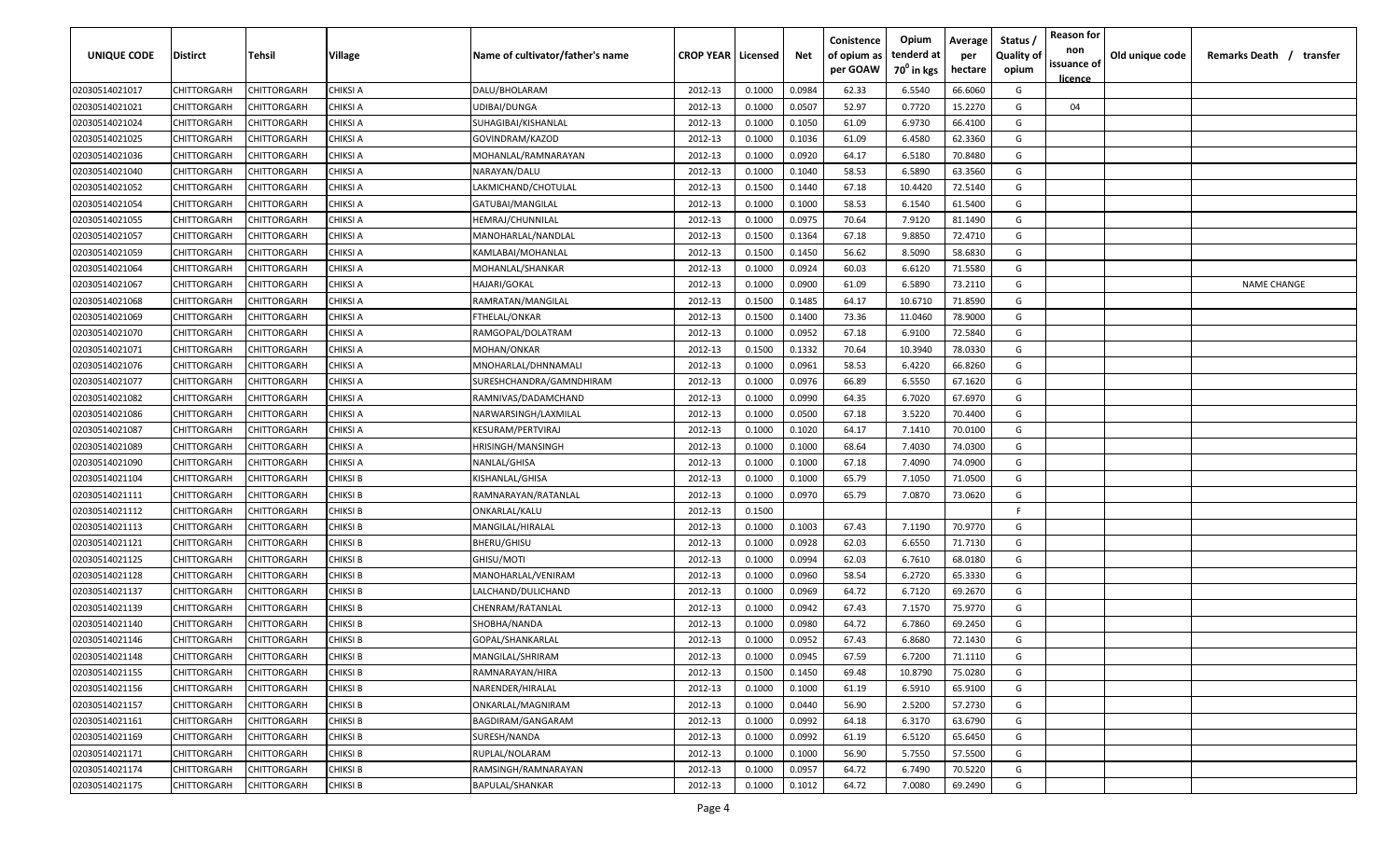| <b>UNIQUE CODE</b> | Distirct           | Tehsil             | Village             | Name of cultivator/father's name | <b>CROP YEAR   Licensed</b> |        | Net    | Conistence<br>of opium as | Opium<br>tenderd at    | Average<br>per | Status /<br><b>Quality of</b> | <b>Reason for</b><br>non | Old unique code | Remarks Death / transfer |
|--------------------|--------------------|--------------------|---------------------|----------------------------------|-----------------------------|--------|--------|---------------------------|------------------------|----------------|-------------------------------|--------------------------|-----------------|--------------------------|
|                    |                    |                    |                     |                                  |                             |        |        | per GOAW                  | 70 <sup>0</sup> in kgs | hectare        | opium                         | issuance of<br>licence   |                 |                          |
| 02030514021176     | CHITTORGARH        | CHITTORGARH        | <b>CHIKSI B</b>     | <b>BANSHILAL/MANGILAL</b>        | 2012-13                     | 0.1000 |        |                           |                        |                | F.                            | 07                       |                 |                          |
| 02030514021179     | CHITTORGARH        | CHITTORGARH        | CHIKSI B            | DALU/HARLAL                      | 2012-13                     | 0.1000 | 0.1000 | 58.54                     | 6.3640                 | 63.6400        | G                             |                          |                 |                          |
| 02030514021180     | CHITTORGARH        | CHITTORGARH        | <b>CHIKSI B</b>     | VENIRAM/KAJOD                    | 2012-13                     | 0.1500 | 0.1353 | 58.54                     | 8.7640                 | 64.7750        | G                             |                          |                 |                          |
| 02030514021193     | CHITTORGARH        | CHITTORGARH        | <b>CHIKSI B</b>     | ONKAR/NANDA                      | 2012-13                     | 0.1000 | 0.1044 | 57.46                     | 5.8120                 | 55.6700        | G                             | 04                       |                 |                          |
| 02030514021196     | CHITTORGARH        | CHITTORGARH        | <b>CHIKSI B</b>     | KESAWBAI/NANA                    | 2012-13                     | 0.1000 | 0.1020 | 64.72                     | 6.7680                 | 66.3530        | G                             |                          |                 |                          |
| 02030514021210     | CHITTORGARH        | CHITTORGARH        | CHIKSI A            | GOPAL/BHERULAL                   | 2012-13                     | 0.1000 | 0.1008 | 61.74                     | 6.8360                 | 67.8170        | G                             |                          |                 |                          |
| 02030514021211     | CHITTORGARH        | CHITTORGARH        | CHIKSI A            | BADRILAL/GHISA                   | 2012-13                     | 0.1000 | 0.0986 | 65.09                     | 7.2340                 | 73.3670        | G                             |                          |                 |                          |
| 02030514021216     | CHITTORGARH        | CHITTORGARH        | CHIKSI A            | KALURAM/MANGNIRAM                | 2012-13                     | 0.1000 | 0.1000 | 64.17                     | 6.7840                 | 67.8400        | G                             |                          |                 |                          |
| 02030514021225     | CHITTORGARH        | CHITTORGARH        | CHIKSI A            | GITABAI/GTTHU                    | 2012-13                     | 0.1000 | 0.1050 | 66.89                     | 7.2910                 | 69.4380        | G                             |                          |                 |                          |
| 02030514021229     | CHITTORGARH        | CHITTORGARH        | CHIKSI A            | TRILOK/NAVALA                    | 2012-13                     | 0.1000 | 0.0938 | 70.64                     | 7.2860                 | 77.6760        | G                             |                          |                 |                          |
| 02030514021231     | CHITTORGARH        | CHITTORGARH        | CHIKSI A            | HAJARI/GOKAL                     | 2012-13                     | 0.1000 | 0.0980 | 64.17                     | 7.0950                 | 72.3980        | G                             |                          |                 |                          |
| 02030514021232     | CHITTORGARH        | CHITTORGARH        | CHIKSI A            | MADHANPURI/DUNGARPURI            | 2012-13                     | 0.1000 | 0.1000 | 64.27                     | 6.8030                 | 68.0300        | G                             |                          |                 |                          |
| 02030514021233     | CHITTORGARH        | CHITTORGARH        | CHIKSI A            | NAGJIRAM/MAGNIRAM                | 2012-13                     | 0.1000 | 0.1008 | 58.65                     | 6.6190                 | 65.6650        | G                             |                          |                 |                          |
| 02030514021234     | CHITTORGARH        | CHITTORGARH        | CHIKSI A            | SURESHCHANDRA/GHAMANDIRAM        | 2012-13                     | 0.1000 | 0.0990 | 62.36                     | 6.5390                 | 66.0510        | G                             |                          | 02030514030001  | <b>TRANSFER</b>          |
| 02030514021235     | CHITTORGARH        | CHITTORGARH        | <b>CHIKSI B</b>     | MANGUPURI/MAGANPURI              | 2012-13                     | 0.1000 | 0.1000 | 57.74                     | 6.5330                 | 65.3300        | G                             |                          |                 |                          |
| 02030514021236     | CHITTORGARH        | CHITTORGARH        | <b>CHIKSI B</b>     | BHERUPURI/LAXMANPURI             | 2012-13                     | 0.1000 | 0.1000 | 64.18                     | 6.9590                 | 69.5900        | G                             |                          |                 |                          |
| 02030514021237     | CHITTORGARH        | CHITTORGARH        | <b>CHIKSI B</b>     | RATANLAL/GOKAL                   | 2012-13                     | 0.1000 | 0.0099 | 72.32                     | 0.7850                 | 79.2930        | G                             |                          |                 |                          |
| 02030514029001     | CHITTORGARH        | CHITTORGARH        | DOULATPURA VIJAYPUR | MOHANLAL/DHULA                   | 2012-13                     | 0.1500 | 0.1488 | 62.44                     | 10.5970                | 71.2160        | G                             |                          |                 |                          |
| 02030514029002     | CHITTORGARH        | CHITTORGARH        | DOULATPURA VIJAYPUR | BHOLIRAM/MULCHAND                | 2012-13                     | 0.1500 | 0.1512 | 58.07                     | 9.7720                 | 64.6300        | G                             |                          |                 |                          |
| 02030514029003     | CHITTORGARH        | CHITTORGARH        | DOULATPURA VIJAYPUR | BALU/KALU                        | 2012-13                     | 0.1500 | 0.1505 | 61.51                     | 10.3250                | 68.6050        | G                             |                          |                 |                          |
| 02030514029006     | CHITTORGARH        | CHITTORGARH        | DOULATPURA VIJAYPUR | DHAPUBAI/MAGANLAL                | 2012-13                     | 0.1500 | 0.1482 | 64.28                     | 10.8450                | 73.1780        | G                             |                          |                 |                          |
| 02030514029007     | CHITTORGARH        | CHITTORGARH        | DOULATPURA VIJAYPUR | GANGABAI/GHISALAL                | 2012-13                     | 0.1500 | 0.1520 | 67.28                     | 11.6110                | 76.3880        | G                             |                          |                 |                          |
| 02030514029008     | CHITTORGARH        | CHITTORGARH        | DOULATPURA VIJAYPUR | MATHARIBAI/GOPILAL               | 2012-13                     | 0.1000 | 0.1000 | 64.28                     | 7.1630                 | 71.6300        | G                             |                          | 02030514016017  | TRANSFER                 |
| 02030514029009     | CHITTORGARH        | CHITTORGARH        | DOULATPURA VIJAYPUR | MADANLAL/BHANWARLAL              | 2012-13                     | 0.1500 | 0.1500 | 68.01                     | 11.7850                | 78.5670        | G                             |                          |                 |                          |
| 02030514029011     | CHITTORGARH        | CHITTORGARH        | DOULATPURA VIJAYPUR | DALCHAND/PRABHU                  | 2012-13                     | 0.1000 | 0.1000 | 61.51                     | 7.0910                 | 70.9100        | G                             |                          |                 |                          |
| 02030514029013     | CHITTORGARH        | CHITTORGARH        | DOULATPURA VIJAYPUR | MEGHRAJ/HARIRAM                  | 2012-13                     | 0.1000 | 0.1025 | 67.28                     | 8.1310                 | 79.3270        | G                             |                          |                 |                          |
| 02030514029014     | CHITTORGARH        | CHITTORGARH        | DOULATPURA VIJAYPUR | DOULATRAM/MADHAWLAL              | 2012-13                     | 0.1500 | 0.1519 | 67.12                     | 11.5930                | 76.3200        | G                             |                          |                 |                          |
| 02030514029015     | CHITTORGARH        | CHITTORGARH        | DOULATPURA VIJAYPUR | BALURAM/NAGJIRAM                 | 2012-13                     | 0.1500 | 0.1520 | 63.65                     | 11.3750                | 74.8360        | G                             |                          |                 |                          |
| 02030514029016     | CHITTORGARH        | CHITTORGARH        | DOULATPURA VIJAYPUR | UDAIRAM/GULAB                    | 2012-13                     | 0.1500 | 0.1518 | 61.18                     | 10.9340                | 72.0290        | G                             |                          |                 |                          |
| 02030514029017     | CHITTORGARH        | CHITTORGARH        | DOULATPURA VIJAYPUR | KISHANLAL/RANGLAL                | 2012-13                     | 0.1500 | 0.1520 | 68.01                     | 11.9410                | 78.5590        | G                             |                          |                 |                          |
| 02030514029018     | CHITTORGARH        | CHITTORGARH        | DOULATPURA VIJAYPUR | MADANLAL/MANGILAL                | 2012-13                     | 0.1000 | 0.1012 | 67.28                     | 7.4970                 | 74.0810        | G                             |                          |                 |                          |
| 02030514029020     | CHITTORGARH        | CHITTORGARH        | DOULATPURA VIJAYPUR | JAGDISH/MADHAVLAL                | 2012-13                     | 0.1500 | 0.1519 | 67.12                     | 11.3050                | 74.4240        | G                             |                          |                 |                          |
| 02030514029022     | CHITTORGARH        | CHITTORGARH        | DOULATPURA VIJAYPUR | KANHAYA/BALURAM                  | 2012-13                     | 0.1000 | 0.1008 | 64.44                     | 7.6040                 | 75.4370        | G                             |                          |                 |                          |
| 02030514029024     | CHITTORGARH        | CHITTORGARH        | DOULATPURA VIJAYPUR | SHIVLAL/GANGARAM                 | 2012-13                     | 0.1500 | 0.1520 | 68.01                     | 11.7370                | 77.2170        | G                             |                          |                 |                          |
| 02030514029026     | CHITTORGARH        | CHITTORGARH        | DOULATPURA VIJAYPUR | RADHABAI/GITALAL                 | 2012-13                     | 0.1500 | 0.1472 | 67.28                     | 11.3030                | 76.7870        | G                             |                          |                 |                          |
| 02030514029027     | <b>CHITTORGARH</b> | <b>CHITTORGARH</b> | DOULATPURA VIJAYPUR | RAMLAL/GANGARAM                  | 2012-13                     | 0.1500 | 0.1504 | 64.28                     | 11.1020                | 73.8160        | G                             |                          |                 |                          |
| 02030514029032     | CHITTORGARH        | CHITTORGARH        | DOULATPURA VIJAYPUR | NANIBAI/BHERUDAS                 | 2012-13                     | 0.1500 | 0.1392 | 61.51                     | 9.9650                 | 71.5880        | G                             |                          |                 |                          |
| 02030514029033     | <b>CHITTORGARH</b> | CHITTORGARH        | DOULATPURA VIJAYPUR | ANACHIBAI/KANHAYALAL             | 2012-13                     | 0.1000 | 0.1040 | 61.51                     | 7.2050                 | 69.2790        | G                             |                          | 02030514016038  | TRANSFER                 |
| 02030514029035     | <b>CHITTORGARH</b> | CHITTORGARH        | DOULATPURA VIJAYPUR | EJANBAI/MODIRAM                  | 2012-13                     | 0.1500 | 0.1504 | 68.01                     | 11.2020                | 74.4810        | G                             |                          |                 |                          |
| 02030514029036     | CHITTORGARH        | CHITTORGARH        | DOULATPURA VIJAYPUR | MOLABAI/DHANRAJ                  | 2012-13                     | 0.1500 | 0.1517 | 64.28                     | 11.0380                | 72.7620        | G                             |                          |                 |                          |
| 02030514029037     | CHITTORGARH        | CHITTORGARH        | DOULATPURA VIJAYPUR | NANAIBAI/RANGLAL                 | 2012-13                     | 0.1500 | 0.1520 | 68.01                     | 11.7950                | 77.5990        | G                             |                          |                 |                          |
| 02030514029038     | CHITTORGARH        | CHITTORGARH        | DOULATPURA VIJAYPUR | BHERU/MAGANDHAKAR                | 2012-13                     | 0.1500 | 0.1500 | 67.12                     | 11.3620                | 75.7470        | G                             |                          |                 |                          |
| 02030514029044     | CHITTORGARH        | CHITTORGARH        | DOULATPURA VIJAYPUR | NANALAL/FULCHAND                 | 2012-13                     | 0.1000 | 0.1000 | 67.12                     | 7.4120                 | 74.1200        | G                             |                          |                 |                          |
| 02030514029045     | <b>CHITTORGARH</b> | CHITTORGARH        | DOULATPURA VIJAYPUR | AASHARAM/MANGILAL                | 2012-13                     | 0.1000 | 0.1000 | 67.12                     | 7.6330                 | 76.3300        | G                             |                          |                 |                          |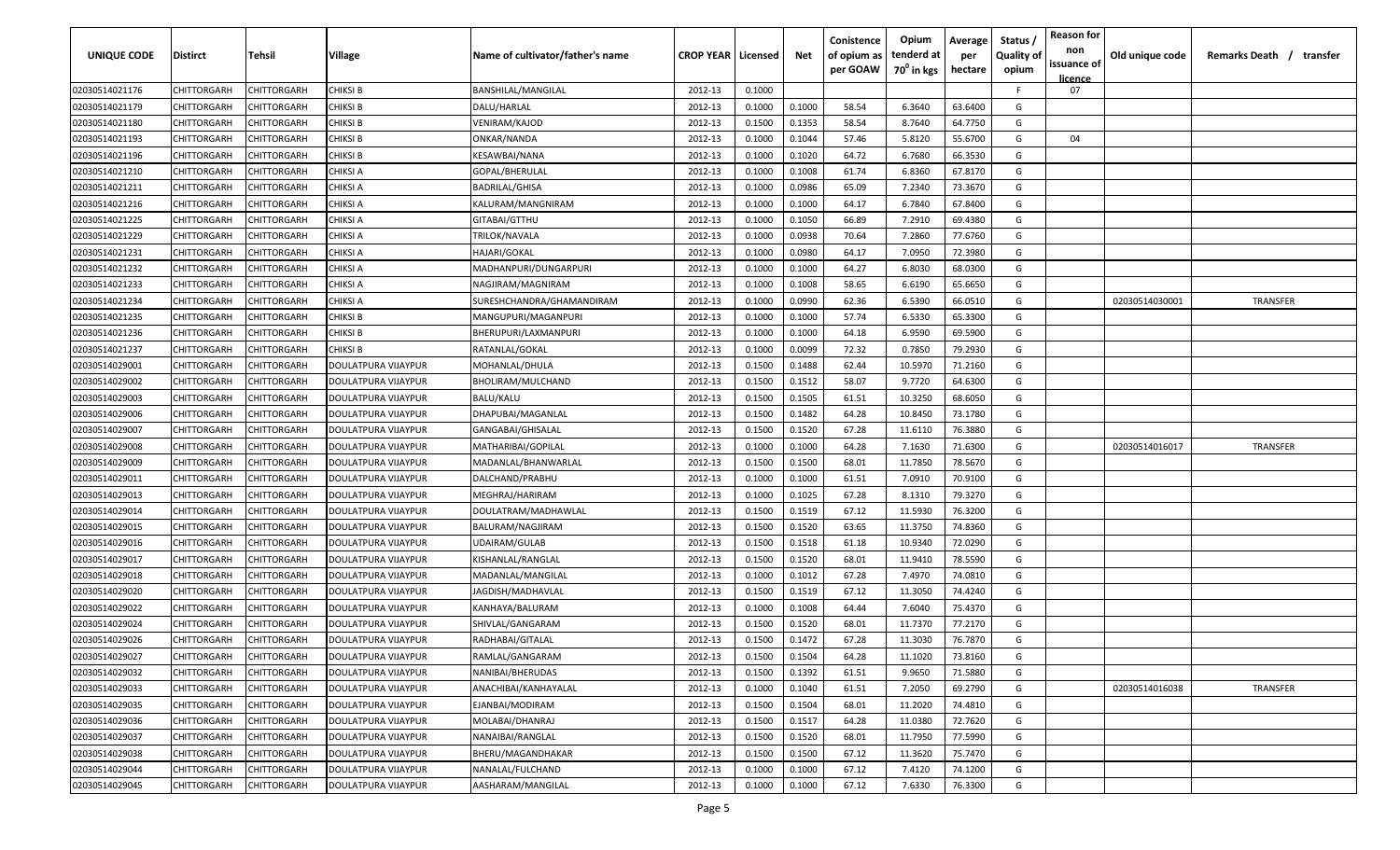| <b>UNIQUE CODE</b>               | <b>Distirct</b>                   | <b>Tehsil</b>              | Village                                                    | Name of cultivator/father's name        | <b>CROP YEAR   Licensed</b> |                  | Net    | Conistence<br>of opium as<br>per GOAW | Opium<br>tenderd at<br>70 <sup>0</sup> in kgs | Average<br>per<br>hectare | Status /<br><b>Quality of</b><br>opium | <b>Reason for</b><br>non<br>issuance of | Old unique code | Remarks Death /<br>transfer |
|----------------------------------|-----------------------------------|----------------------------|------------------------------------------------------------|-----------------------------------------|-----------------------------|------------------|--------|---------------------------------------|-----------------------------------------------|---------------------------|----------------------------------------|-----------------------------------------|-----------------|-----------------------------|
|                                  | CHITTORGARH                       | CHITTORGARH                | DOULATPURA VIJAYPUR                                        | MANGILAL/TULSIRAM                       | 2012-13                     | 0.1000           | 0.1000 | 67.28                                 | 7.6600                                        | 76.6000                   | G                                      | licence                                 |                 |                             |
| 02030514029046                   | CHITTORGARH                       | CHITTORGARH                | FALASIYA                                                   | HIRALAL/SHRILAL                         | 2012-13                     | 0.1500           | 0.1508 | 58.53                                 | 9.7580                                        | 64.7080                   | G                                      |                                         |                 |                             |
| 02030514031001                   |                                   | CHITTORGARH                | FALASIYA                                                   |                                         | 2012-13                     | 0.1500           | 0.1518 | 65.39                                 | 10.5280                                       | 69.3540                   | G                                      |                                         |                 |                             |
| 02030514031003                   | CHITTORGARH<br>CHITTORGARH        | CHITTORGARH                | FALASIYA                                                   | VIJAYRAM/RAMLAL                         | 2012-13                     | 0.1500           | 0.1404 | 56.32                                 | 1.9710                                        | 14.0380                   | G                                      | 04                                      |                 |                             |
| 02030514031006<br>02030514031010 | CHITTORGARH                       | CHITTORGARH                | FALASIYA                                                   | KAMALABAI/NANALAL<br>LALSINGH/RAMSINGH  | 2012-13                     | 0.1000           | 0.1020 | 55.75                                 | 5.9330                                        | 58.1670                   | G                                      |                                         |                 |                             |
| 02030514031012                   | CHITTORGARH                       | CHITTORGARH                | FALASIYA                                                   | SHYANIBAI/MANGILAL                      | 2012-13                     | 0.1500           | 0.1500 | 63.39                                 | 11.3740                                       | 75.8270                   | G                                      |                                         |                 |                             |
| 02030514031013                   | CHITTORGARH                       | CHITTORGARH                | FALASIYA                                                   | HAJARILAL/DALCHAND                      | 2012-13                     | 0.1500           | 0.1479 | 62.53                                 | 10.7370                                       | 72.5960                   | G                                      |                                         |                 |                             |
| 02030514031014                   | CHITTORGARH                       | CHITTORGARH                | FALASIYA                                                   | LAHRIBAI/DHANRAJ                        | 2012-13                     | 0.1500           |        |                                       |                                               |                           | -F.                                    |                                         |                 |                             |
| 02030514031016                   | CHITTORGARH                       | CHITTORGARH                | FALASIYA                                                   | RAMCHANDRA/BARJIBAI/KHEMRAJ             | 2012-13                     | 0.1500           | 0.1518 | 62.53                                 | 10.1390                                       | 66.7920                   | G                                      |                                         |                 |                             |
| 02030514031028                   | CHITTORGARH                       | CHITTORGARH                | FALASIYA                                                   | AMBALAL/DAKHIBAI                        | 2012-13                     | 0.1000           | 0.0900 | 58.53                                 | 5.7360                                        | 63.7330                   | G                                      |                                         |                 |                             |
| 02030514031030                   | CHITTORGARH                       | CHITTORGARH                | FALASIYA                                                   | KALURAM/GANESH                          | 2012-13                     | 0.1500           |        |                                       |                                               |                           | F.                                     |                                         |                 |                             |
| 02030514031034                   | CHITTORGARH                       | CHITTORGARH                | ALASIYA                                                    | MOHANSINGH/NANALAL                      | 2012-13                     | 0.1500           | 0.1500 | 65.39                                 | 10.7430                                       | 71.6200                   | G                                      |                                         |                 |                             |
| 02030514031035                   | CHITTORGARH                       | CHITTORGARH                | FALASIYA                                                   | DALCHAND/KALU                           | 2012-13                     | 0.1500           | 0.1450 | 62.53                                 | 9.8980                                        | 68.2620                   | G                                      |                                         |                 |                             |
| 02030514031038                   | CHITTORGARH                       | CHITTORGARH                | FALASIYA                                                   | KHYALILAL/HAJARI                        | 2012-13                     | 0.1500           | 0.1530 | 65.39                                 | 10.8270                                       | 70.7650                   | G                                      |                                         |                 |                             |
| 02030514031041                   | CHITTORGARH                       | CHITTORGARH                | FALASIYA                                                   | GORILAL/CHATARBHUJ                      | 2012-13                     | 0.1500           | 0.1470 | 62.53                                 | 10.2010                                       | 69.3950                   | G                                      |                                         |                 |                             |
| 02030514031046                   | CHITTORGARH                       | CHITTORGARH                | FALASIYA                                                   | SHANTILAL/JASRAJ                        | 2012-13                     | 0.1000           | 0.1000 | 58.53                                 | 5.7940                                        | 57.9400                   | G                                      |                                         |                 |                             |
| 02030514031048                   | CHITTORGARH                       | CHITTORGARF                | FALASIYA                                                   | KAILASHBAI/GAMNDIRAM                    | 2012-13                     | 0.1500           |        |                                       |                                               |                           | F.                                     |                                         |                 |                             |
| 02030514031054                   | CHITTORGARH                       | CHITTORGARH                | FALASIYA                                                   | RAMSINGH/AMBALAL                        | 2012-13                     | 0.1500           | 0.1380 | 61.02                                 | 9.4410                                        | 68.4130                   | G                                      |                                         |                 |                             |
|                                  | CHITTORGARH                       | CHITTORGARH                | FALASIYA                                                   | LALSINGH/DAULATRAM                      | 2012-13                     | 0.1500           | 0.1521 | 58.53                                 | 9.3480                                        | 61.4600                   | G                                      |                                         |                 |                             |
| 02030514031056                   |                                   |                            |                                                            |                                         |                             |                  | 0.1007 | 64.95                                 |                                               | 73.8030                   | G                                      |                                         |                 |                             |
| 02030514031062<br>02030514031063 | CHITTORGARH<br>CHITTORGARH        | CHITTORGARH<br>CHITTORGARH | FALASIYA<br>FALASIYA                                       | RAMNARAYAN/HIRA<br>SATYANARAYAN/VENIRAM | 2012-13<br>2012-13          | 0.1000<br>0.1500 | 0.1440 | 58.53                                 | 7.4320<br>9.1720                              | 63.6940                   | G                                      |                                         |                 |                             |
| 02030514031064                   | CHITTORGARH                       | CHITTORGARH                | FALASIYA                                                   | MADANSINGH/VENIRAM                      | 2012-13                     | 0.1500           | 0.1508 | 58.53                                 | 9.5070                                        | 63.0440                   | G                                      |                                         |                 |                             |
| 02030514031065                   | CHITTORGARH                       | CHITTORGARH                | FALASIYA                                                   | BHERULAL/HIRALAL                        | 2012-13                     | 0.1500           | 0.1560 | 58.53                                 | 9.9250                                        | 63.6220                   | G                                      |                                         |                 |                             |
| 02030514031068                   | CHITTORGARH                       | CHITTORGARH                | FALASIYA                                                   |                                         | 2012-13                     | 0.1500           | 0.1522 | 65.23                                 | 10.3900                                       | 68.2650                   | G                                      |                                         |                 |                             |
|                                  | CHITTORGARH                       |                            |                                                            | SHOBHARAM/NETRAM                        |                             | 0.1000           | 0.0989 | 65.39                                 |                                               | 72.2550                   | G                                      |                                         |                 |                             |
| 02030514031070                   |                                   | CHITTORGARH                | FALASIYA                                                   | BILASIRAM/RAMCHANDRA                    | 2012-13                     |                  |        |                                       | 7.1460<br>6.6220                              |                           |                                        |                                         |                 |                             |
| 02030514031071                   | CHITTORGARH                       | CHITTORGARH                | FALASIYA                                                   | MANOHARSINGH/VENIRAM                    | 2012-13                     | 0.1000           | 0.1020 | 58.53                                 |                                               | 64.9220                   | G                                      |                                         |                 |                             |
| 02030514031073                   | CHITTORGARH                       | CHITTORGARH                | FALASIYA                                                   | <b>BABULAL/GHISA</b>                    | 2012-13                     | 0.1500           | 0.1500 | 62.53                                 | 10.1920                                       | 67.9470                   | G<br>F.                                |                                         |                 |                             |
| 02030514031074                   | CHITTORGARH                       | CHITTORGARH                | FALASIYA                                                   | FATEHLAL/HIRALAL                        | 2012-13                     | 0.1500           |        |                                       |                                               |                           |                                        |                                         |                 |                             |
| 02030514031076                   | CHITTORGARH                       | CHITTORGARH                | <b>ALASIYA</b>                                             | RUSTAMKHAN/BALIMO.                      | 2012-13                     | 0.1000           | 0.1050 | 62.85                                 | 7.4520                                        | 70.9710                   | G                                      |                                         |                 |                             |
| 02030514031077                   | CHITTORGARH                       | CHITTORGARH                | FALASIYA                                                   | RAMSINGH/VENIRAM                        | 2012-13                     | 0.1500           | 0.1428 | 66.64                                 | 10.1860                                       | 71.3310                   | G                                      |                                         |                 |                             |
| 02030514031084                   | CHITTORGARH                       | CHITTORGARH                | FALASIYA                                                   | ONKAR/AMRA                              | 2012-13                     | 0.1500           | 0.1482 | 65.39                                 | 10.8080                                       | 72.9280                   | G<br>G                                 |                                         |                 |                             |
| 02030514031092                   | CHITTORGARH                       | CHITTORGARH                | FALASIYA                                                   | SATYANARAYAN/NAGJIRAM                   | 2012-13                     | 0.1000           | 0.0987 | 58.53                                 | 6.1870                                        | 62.6850                   |                                        |                                         | 02030514030003  | <b>TRANSFER</b>             |
| 02030514036002                   | CHITTORGARH                       | CHITTORGARH                | <b>GHATIYAWALI KA KHEDA</b><br><b>GHATIYAWALI KA KHEDA</b> | BHANWARLAL/BHIMRAJ                      | 2012-13                     | 0.1500           | 0.1560 | 66.56                                 | 10.5830                                       | 67.8400                   | G                                      |                                         |                 |                             |
| 02030514036004                   | CHITTORGARH                       | CHITTORGARH                |                                                            | KISHANLAL/HIRA                          | 2012-13                     | 0.1000           | 0.0986 | 62.53                                 | 6.7260                                        | 68.2150                   | G                                      |                                         |                 |                             |
| 02030514036006                   | <b>CHITTORGARH</b><br>CHITTORGARH | CHITTORGARH                | <b>GHATIYAWALI KA KHEDA</b>                                | AMERTI/KELA                             | 2012-13                     | 0.1000           | 0.0986 | 69.27                                 | 7.5500                                        | 76.5720                   | G                                      |                                         |                 | <b>NAME CHANGE</b>          |
| 02030514036013                   |                                   | <b>CHITTORGARH</b>         | <b>GHATIYAWALI KA KHEDA</b>                                | JAGANNATH/BHIMRAJ                       | 2012-13                     | 0.1500           | 0.1501 | 65.09                                 | 11.1120                                       | 74.0310                   | G                                      |                                         |                 |                             |
| 02030514036019                   | <b>CHITTORGARH</b>                | CHITTORGARH                | GHATIYAWALI KA KHEDA                                       | RANGLAL/BHANWARLAL                      | 2012-13                     | 0.1500           | 0.1440 | 65.74                                 | 9.9920                                        | 69.3890                   | G                                      |                                         |                 |                             |
| 02030514036020                   | <b>CHITTORGARH</b>                | CHITTORGARH                | GHATIYAWALI KA KHEDA                                       | KISHANLAL/PYARCHAND                     | 2012-13                     | 0.1500           | 0.1440 | 65.91                                 | 10.1310                                       | 70.3540                   | G                                      |                                         |                 |                             |
| 02030514036022                   | <b>CHITTORGARH</b>                | CHITTORGARH                | GHATIYAWALI KA KHEDA                                       | DEVILAL/SHIVLAL                         | 2012-13                     | 0.1000           | 0.0990 | 68.29                                 | 7.3270                                        | 74.0100                   | G                                      |                                         |                 |                             |
| 02030514036025                   | CHITTORGARH                       | CHITTORGARH                | GHATIYAWALI KA KHEDA                                       | HEMA/GULALBHIL                          | 2012-13                     | 0.1500           | 0.1548 | 63.39                                 | 9.5720                                        | 61.8350                   | G                                      |                                         |                 |                             |
| 02030514036026                   | CHITTORGARH                       | CHITTORGARH                | GHATIYAWALI KA KHEDA                                       | MOTILAL/CHAMPA                          | 2012-13                     | 0.1500           | 0.1480 | 58.74                                 | 9.7680                                        | 66.0000                   | G                                      |                                         |                 |                             |
| 02030514038005                   | CHITTORGARH                       | CHITTORGARH                | <b>GILUND</b>                                              | JITMAL/MANGILAL                         | 2012-13                     | 0.1000           | 0.1050 | 60.70                                 | 6.8850                                        | 65.5710                   | G                                      |                                         |                 |                             |
| 02030514038006                   | <b>CHITTORGARH</b>                | CHITTORGARH                | <b>GILUND</b>                                              | KESHURAM/KEVALA                         | 2012-13                     | 0.1500           | 0.1550 | 61.38                                 | 10.1280                                       | 65.3420                   | G                                      |                                         |                 |                             |
| 02030514038013                   | <b>CHITTORGARH</b>                | CHITTORGARH                | <b>GILUND</b>                                              | DALU/NARAYAN                            | 2012-13                     | 0.1500           | 0.1470 | 64.35                                 | 9.7900                                        | 66.5990                   |                                        | 02                                      |                 |                             |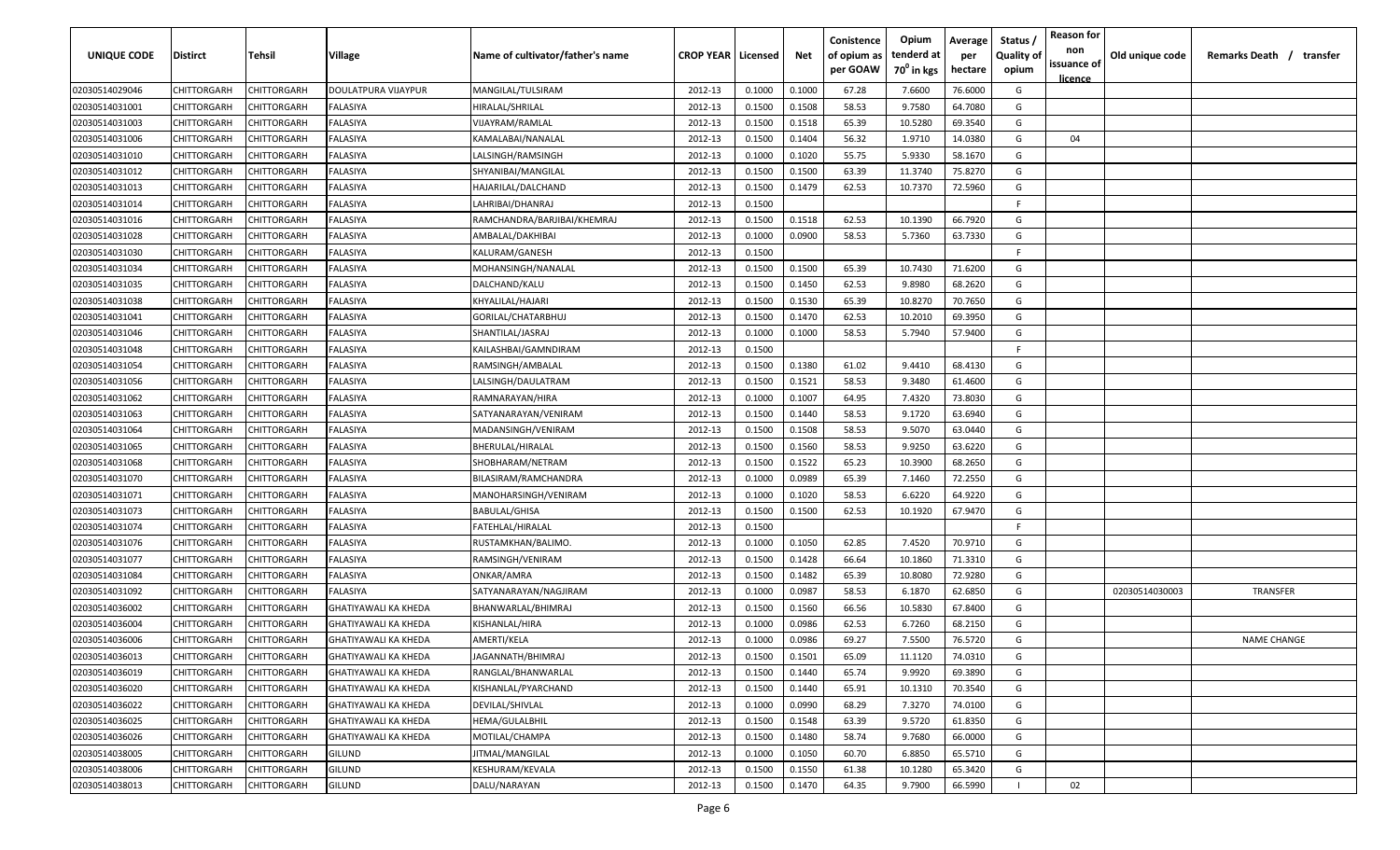| UNIQUE CODE    | Distirct           | Tehsil             | Village                | Name of cultivator/father's name | <b>CROP YEAR   Licensed</b> |        | Net    | Conistence<br>of opium as<br>per GOAW | Opium<br>tenderd at<br>70 <sup>0</sup> in kgs | Average<br>per<br>hectare | Status,<br><b>Quality of</b><br>opium | <b>Reason for</b><br>non<br>issuance of | Old unique code | Remarks Death / transfer      |
|----------------|--------------------|--------------------|------------------------|----------------------------------|-----------------------------|--------|--------|---------------------------------------|-----------------------------------------------|---------------------------|---------------------------------------|-----------------------------------------|-----------------|-------------------------------|
| 02030514038055 | CHITTORGARH        | CHITTORGARH        | GILUND                 | NANDA/MEGHA                      | 2012-13                     | 0.1000 | 0.1000 | 49.46                                 | 5.1300                                        | 51.3000                   |                                       | licence<br>02                           |                 |                               |
| 02030514038074 | CHITTORGARH        | CHITTORGARH        | GILUND                 | MOTILAL/LALU                     | 2012-13                     | 0.1500 | 0.1320 | 57.63                                 | 7.3440                                        | 55.6360                   | G                                     | 04                                      |                 |                               |
| 02030514038077 | CHITTORGARH        | CHITTORGARH        | GILUND                 | UDAIRAM/RATANA                   | 2012-13                     | 0.1000 | 0.1020 | 65.99                                 | 6.6930                                        | 65.6180                   |                                       | 02                                      |                 |                               |
|                |                    |                    |                        |                                  |                             |        |        |                                       |                                               |                           |                                       |                                         |                 |                               |
| 02030514038078 | CHITTORGARH        | CHITTORGARH        | GILUND                 | CHHAGANLAL/RAMLAL                | 2012-13                     | 0.1500 | 0.1480 | 62.84                                 | 10.3690                                       | 70.0610                   | G                                     |                                         |                 | TRANSFER/GHATIYAWALI KA KHEDA |
| 02030514038079 | CHITTORGARH        | CHITTORGARH        | GILUND                 | RATANIBAI/NANA                   | 2012-13                     | 0.1000 | 0.1012 | 67.14                                 | 7.0500                                        | 69.6640                   | G                                     |                                         |                 | TRANSFER/GUDA                 |
| 02030514039001 | CHITTORGARH        | CHITTORGARH        | <b>GOPALPURA GHATA</b> | HIRA/BHERUDAS                    | 2012-13                     | 0.1000 | 0.1000 | 62.76                                 | 6.9480                                        | 69.4800                   | G                                     |                                         |                 |                               |
| 02030514039003 | CHITTORGARH        | CHITTORGARH        | GOPALPURA GHATA        | HANGAMIBAI/CHHOGALAL             | 2012-13                     | 0.1000 | 0.1000 | 59.83                                 | 6.9830                                        | 69.8300                   | G                                     |                                         |                 |                               |
| 02030514039004 | CHITTORGARH        | CHITTORGARH        | <b>GOPALPURA GHATA</b> | HIRA/KUKA                        | 2012-13                     | 0.1000 | 0.1034 | 61.22                                 | 7.2500                                        | 70.1160                   |                                       | 02                                      |                 |                               |
| 02030514039006 | CHITTORGARH        | CHITTORGARH        | <b>GOPALPURA GHATA</b> | PRABHU/HAJARI                    | 2012-13                     | 0.1500 | 0.1411 | 65.42                                 | 11.7100                                       | 82.9910                   | G                                     |                                         |                 |                               |
| 02030514039008 | CHITTORGARH        | CHITTORGARH        | <b>GOPALPURA GHATA</b> | RAMIBAI/CHHOGADAS                | 2012-13                     | 0.1500 | 0.1436 | 54.94                                 | 10.5170                                       | 73.2380                   |                                       | 02                                      |                 |                               |
| 02030514039011 | CHITTORGARH        | CHITTORGARH        | GOPALPURA GHATA        | GANGABAI/HAJARI                  | 2012-13                     | 0.1000 | 0.1023 | 62.41                                 | 7.9800                                        | 78.0060                   | G                                     |                                         |                 |                               |
| 02030514039012 | CHITTORGARH        | CHITTORGARH        | GOPALPURA GHATA        | SOSARBAI/DEVILAL                 | 2012-13                     | 0.1500 | 0.1500 | 67.39                                 | 12.0150                                       | 80.1000                   |                                       | 02                                      |                 |                               |
| 02030514039013 | CHITTORGARH        | CHITTORGARH        | GOPALPURA GHATA        | MOHAN/HIRAJAT                    | 2012-13                     | 0.1000 | 0.1000 | 61.64                                 | 7.0710                                        | 70.7100                   | G                                     |                                         |                 |                               |
| 02030514039014 | CHITTORGARH        | CHITTORGARH        | GOPALPURA GHATA        | NANALAL/GOPI                     | 2012-13                     | 0.1500 | 0.1479 | 61.37                                 | 10.3890                                       | 70.2430                   | G                                     |                                         |                 |                               |
| 02030514039016 | CHITTORGARH        | CHITTORGARH        | GOPALPURA GHATA        | BHANWARLAL/HIRA                  | 2012-13                     | 0.1000 | 0.1000 | 59.48                                 | 6.6960                                        | 66.9600                   | G                                     |                                         |                 |                               |
| 02030514039017 | CHITTORGARH        | CHITTORGARH        | GOPALPURA GHATA        | MANGILAL/BHAGAWAN                | 2012-13                     | 0.1000 | 0.0990 | 62.81                                 | 6.9630                                        | 70.3330                   |                                       | 02                                      |                 |                               |
| 02030514039018 | CHITTORGARH        | CHITTORGARH        | GOPALPURA GHATA        | SHIVLAL/HAJARI                   | 2012-13                     | 0.1500 | 0.1456 | 64.47                                 | 11.3470                                       | 77.9330                   | G                                     |                                         |                 |                               |
| 02030514039020 | CHITTORGARH        | CHITTORGARH        | GOPALPURA GHATA        | PRATAP/NARUBHIL                  | 2012-13                     | 0.1000 | 0.1023 | 62.88                                 | 7.7880                                        | 76.1290                   | G                                     |                                         |                 |                               |
| 02030514039022 | CHITTORGARH        | CHITTORGARH        | GOPALPURA GHATA        | KUKA/KELABHIL                    | 2012-13                     | 0.1500 | 0.1422 | 62.80                                 | 11.3040                                       | 79.4940                   |                                       | 02                                      |                 |                               |
| 02030514039026 | CHITTORGARH        | CHITTORGARH        | GOPALPURA GHATA        | SHANKARLAL/HIRALAL               | 2012-13                     | 0.1000 | 0.1025 | 62.76                                 | 7.1280                                        | 69.5410                   | G                                     |                                         |                 |                               |
| 02030514039030 | CHITTORGARH        | CHITTORGARH        | GOPALPURA GHATA        | GIRDHARI/GOPI                    | 2012-13                     | 0.1500 | 0.1457 | 57.22                                 | 9.4410                                        | 64.7980                   | G                                     |                                         |                 |                               |
| 02030514039031 | CHITTORGARH        | CHITTORGARH        | GOPALPURA GHATA        | ARJUN/JAGGAJAT                   | 2012-13                     | 0.1500 | 0.1428 | 62.45                                 | 10.7680                                       | 75.4060                   | G                                     |                                         |                 |                               |
| 02030514039032 | CHITTORGARH        | CHITTORGARH        | <b>GOPALPURA GHATA</b> | MANIBAI/AMARCHAND                | 2012-13                     | 0.1500 | 0.1421 | 70.13                                 | 12.4730                                       | 87.7760                   |                                       | 02                                      |                 |                               |
| 02030514039037 | CHITTORGARH        | CHITTORGARH        | GOPALPURA GHATA        | JAYCHAND/LALUBHIL                | 2012-13                     | 0.1500 | 0.1440 | 67.69                                 | 12.0000                                       | 83.3330                   |                                       | 02                                      |                 |                               |
| 02030514039038 | CHITTORGARH        | CHITTORGARH        | GOPALPURA GHATA        | KHYALILAL/CHUNA                  | 2012-13                     | 0.1000 | 0.1020 | 59.87                                 | 7.3730                                        | 72.2840                   | G                                     |                                         |                 |                               |
| 02030514039039 | CHITTORGARH        | CHITTORGARH        | <b>GOPALPURA GHATA</b> | ALIBAI/KALU                      | 2012-13                     | 0.1000 | 0.1037 | 60.30                                 | 7.3310                                        | 70.6940                   |                                       | 02                                      |                 |                               |
| 02030514039040 | CHITTORGARH        | CHITTORGARH        | <b>GOPALPURA GHATA</b> | BALU/GOPI                        | 2012-13                     | 0.1000 | 0.0900 | 66.38                                 | 8.1460                                        | 90.5110                   |                                       | 02                                      |                 |                               |
| 02030514039041 | CHITTORGARH        | CHITTORGARH        | GOPALPURA GHATA        | <b>HIRA/BOTU</b>                 | 2012-13                     | 0.1500 | 0.1409 | 68.18                                 | 12.7400                                       | 90.4190                   |                                       | 02                                      |                 |                               |
| 02030514039042 | CHITTORGARH        | CHITTORGARH        | GOPALPURA GHATA        | MADHO/GOPI                       | 2012-13                     | 0.1500 | 0.1400 | 62.72                                 | 11.4330                                       | 81.6640                   | G                                     |                                         |                 |                               |
| 02030514039043 | CHITTORGARH        | CHITTORGARH        | GOPALPURA GHATA        | CHAMPA/BHERUDAS                  | 2012-13                     | 0.1000 | 0.1032 | 61.92                                 | 7.2890                                        | 70.6300                   |                                       | 02                                      |                 |                               |
| 02030514039044 | CHITTORGARH        | CHITTORGARH        | <b>GOPALPURA GHATA</b> | LEHRU/UDAIRAM                    | 2012-13                     | 0.1000 | 0.0989 | 67.77                                 | 8.3550                                        | 84.4790                   |                                       | 02                                      |                 |                               |
| 02030514039045 | CHITTORGARH        | CHITTORGARH        | GOPALPURA GHATA        | IITU/UDAIRAM                     | 2012-13                     | 0.1500 | 0.1566 | 67.97                                 | 13.2060                                       | 84.3300                   |                                       | 02                                      |                 |                               |
| 02030514039046 | CHITTORGARH        | CHITTORGARH        | GOPALPURA GHATA        | PYARIBAI/ARJUN                   | 2012-13                     | 0.1000 | 0.1050 | 57.16                                 | 6.4670                                        | 61.5900                   | G                                     |                                         |                 |                               |
| 02030514039049 | CHITTORGARH        | CHITTORGARH        | GOPALPURA GHATA        | KESARBAI/GOPI                    | 2012-13                     | 0.1500 | 0.1479 | 60.72                                 | 10.2180                                       | 69.0870                   | G                                     |                                         |                 |                               |
| 02030514039051 | CHITTORGARH        | <b>CHITTORGARH</b> | GOPALPURA GHATA        | KHURAJ/RAMAJAT                   | 2012-13                     | 0.1000 | 0.0990 | 61.02                                 | 7.7320                                        | 78.1010                   | G                                     |                                         |                 |                               |
| 02030514039052 | <b>CHITTORGARH</b> | <b>CHITTORGARH</b> | <b>GOPALPURA GHATA</b> | PRATAPIBAI/DEVA                  | 2012-13                     | 0.1500 | 0.1500 | 67.19                                 | 12.5740                                       | 83.8270                   | G                                     |                                         |                 |                               |
| 02030514039053 | <b>CHITTORGARH</b> | <b>CHITTORGARH</b> | <b>GOPALPURA GHATA</b> | <b>GULAB/NARUBHIL</b>            | 2012-13                     | 0.1000 | 0.1045 | 59.57                                 | 7.2510                                        | 69.3880                   |                                       | 02                                      |                 |                               |
| 02030514039054 | CHITTORGARH        | <b>CHITTORGARH</b> | <b>GOPALPURA GHATA</b> | BHIMRAJ/UDAIRAM                  | 2012-13                     | 0.1500 | 0.1500 | 67.41                                 | 11.8350                                       | 78.9000                   | G                                     |                                         |                 |                               |
| 02030514039055 | <b>CHITTORGARH</b> | CHITTORGARH        | GOPALPURA GHATA        | GOPILAL/SURAJMAL                 | 2012-13                     | 0.1500 | 0.1426 | 57.01                                 | 9.1700                                        | 64.3060                   | G                                     |                                         |                 |                               |
| 02030514039056 | CHITTORGARH        | CHITTORGARH        | GOPALPURA GHATA        | ARJUN/UDAIRAM                    | 2012-13                     | 0.1500 | 0.1512 | 60.44                                 | 10.0930                                       | 66.7530                   | G                                     |                                         |                 |                               |
| 02030514039057 | CHITTORGARH        | CHITTORGARH        | GOPALPURA GHATA        | DHANNIBAI/MADHULAL               | 2012-13                     | 0.1000 | 0.0961 | 67.77                                 | 7.5520                                        | 78.5850                   |                                       | 02                                      |                 |                               |
| 02030514039058 | CHITTORGARH        | CHITTORGARH        | <b>GOPALPURA GHATA</b> | GULABIBAI/MEHTAB                 | 2012-13                     | 0.1500 | 0.1500 | 63.72                                 | 11.7430                                       | 78.2870                   | G                                     |                                         |                 |                               |
| 02030514039059 | CHITTORGARH        | CHITTORGARH        | <b>GOPALPURA GHATA</b> | BHANWARLAL/TARU                  | 2012-13                     | 0.1000 | 0.0960 | 60.77                                 | 7.6310                                        | 79.4900                   | G                                     |                                         |                 |                               |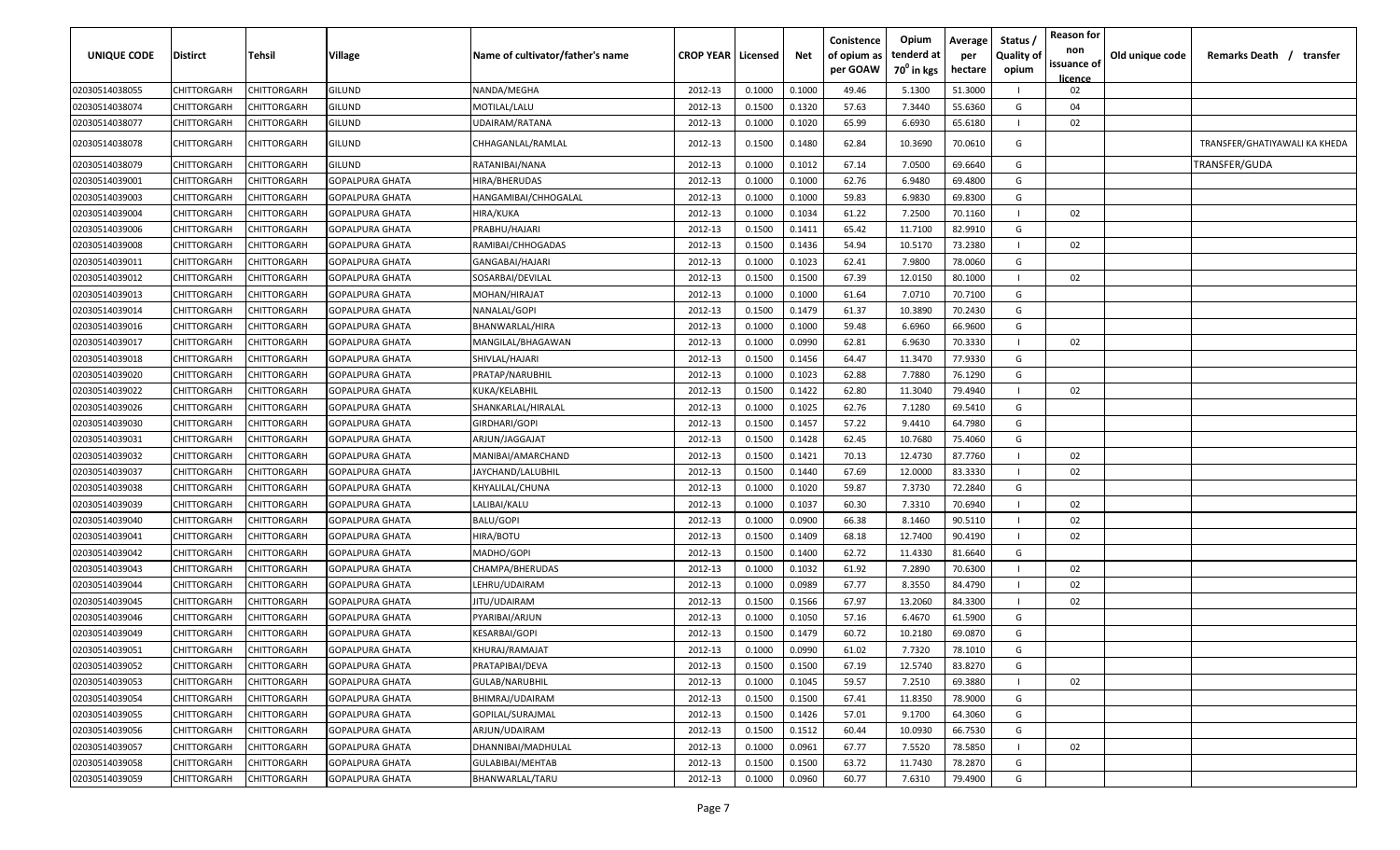| UNIQUE CODE    | Distirct    | Tehsil             | Village                | Name of cultivator/father's name | <b>CROP YEAR   Licensed</b> |        | Net    | Conistence<br>of opium as<br>per GOAW | Opium<br>tenderd at<br>70 <sup>°</sup> in kgs | Average<br>per<br>hectare | Status /<br><b>Quality of</b><br>opium | <b>Reason for</b><br>non<br>issuance of<br><u>licence</u> | Old unique code | Remarks Death /<br>transfer |
|----------------|-------------|--------------------|------------------------|----------------------------------|-----------------------------|--------|--------|---------------------------------------|-----------------------------------------------|---------------------------|----------------------------------------|-----------------------------------------------------------|-----------------|-----------------------------|
| 02030514039061 | CHITTORGARH | CHITTORGARH        | <b>GOPALPURA GHATA</b> | SUKHIBAI/GOPI                    | 2012-13                     | 0.1000 | 0.1050 | 60.45                                 | 7.4700                                        | 71.1430                   | G                                      |                                                           |                 |                             |
| 02030514039063 | CHITTORGARH | CHITTORGARH        | GOPALPURA GHATA        | MADHU/GOKAL                      | 2012-13                     | 0.1500 |        |                                       |                                               |                           | -F                                     |                                                           |                 |                             |
| 02030514039065 | CHITTORGARH | CHITTORGARH        | <b>GOPALPURA GHATA</b> | MEGHA/NARU                       | 2012-13                     | 0.1500 | 0.1482 | 63.30                                 | 11.5120                                       | 77.6790                   | G                                      |                                                           |                 |                             |
| 02030514039066 | CHITTORGARH | CHITTORGARH        | <b>GOPALPURA GHATA</b> | SOSARBAI/RAMLAL                  | 2012-13                     | 0.1000 | 0.0960 | 57.67                                 | 7.3740                                        | 76.8130                   | G                                      |                                                           |                 |                             |
| 02030514039068 | CHITTORGARH | CHITTORGARH        | GOPALPURA GHATA        | CHENA/BOTUBHIL                   | 2012-13                     | 0.1500 | 0.1470 | 59.02                                 | 10.8090                                       | 73.5310                   |                                        | 02                                                        |                 |                             |
| 02030514039069 | CHITTORGARH | CHITTORGARH        | GOPALPURA GHATA        | RATAN/JAGGAII                    | 2012-13                     | 0.1500 | 0.1440 | 57.25                                 | 9.2830                                        | 64.4650                   |                                        | 02                                                        |                 |                             |
| 02030514039070 | CHITTORGARH | CHITTORGARH        | <b>GOPALPURA GHATA</b> | MEGHA/AMARCHAND                  | 2012-13                     | 0.1500 | 0.1432 | 63.25                                 | 10.9960                                       | 76.7880                   |                                        | 02                                                        |                 |                             |
| 02030514039071 | CHITTORGARH | <b>CHITTORGARH</b> | <b>GOPALPURA GHATA</b> | VAJIRMO./NURMO.                  | 2012-13                     | 0.1500 | 0.1476 | 67.30                                 | 11.7680                                       | 79.7290                   | G                                      |                                                           |                 |                             |
| 02030514039073 | CHITTORGARH | CHITTORGARH        | GOPALPURA GHATA        | SOHANIBAI/BHIMA                  | 2012-13                     | 0.1500 | 0.1470 | 56.37                                 | 9.4860                                        | 64.5310                   | G                                      |                                                           |                 |                             |
| 02030514039074 | CHITTORGARH | CHITTORGARH        | GOPALPURA GHATA        | SHANKAR/MEGHA                    | 2012-13                     | 0.1000 | 0.0952 | 64.85                                 | 7.5040                                        | 78.8240                   | G                                      |                                                           |                 |                             |
| 02030514039075 | CHITTORGARH | CHITTORGARH        | GOPALPURA GHATA        | MOHAN/HAJARI                     | 2012-13                     | 0.1500 |        |                                       |                                               |                           | F.                                     |                                                           |                 |                             |
| 02030514039076 | CHITTORGARH | CHITTORGARH        | GOPALPURA GHATA        | SHAMSHUDDHIN/NURMOHAMMAD         | 2012-13                     | 0.1000 | 0.1020 | 65.47                                 | 8.3800                                        | 82.1570                   | G                                      |                                                           |                 |                             |
| 02030514039077 | CHITTORGARH | CHITTORGARH        | GOPALPURA GHATA        | METABI/BHURA                     | 2012-13                     | 0.1000 | 0.0990 | 68.79                                 | 7.7730                                        | 78.5150                   |                                        | 02                                                        |                 | <b>NAME CHANGE</b>          |
| 02030514041001 | CHITTORGARH | CHITTORGARH        | GORSIYA                | RAMKANWAR/UDAISINGH              | 2012-13                     | 0.1000 | 0.1040 | 65.68                                 | 7.7130                                        | 74.1630                   | G                                      |                                                           |                 |                             |
| 02030514041002 | CHITTORGARH | CHITTORGARH        | GORSIYA                | GHISULAL/JAYKISHAN               | 2012-13                     | 0.1500 | 0.1534 | 63.51                                 | 11.0330                                       | 71.9230                   | G                                      |                                                           |                 |                             |
| 02030514041003 | CHITTORGARH | CHITTORGARH        | GORSIYA                | BHAGWAN/JAGGA                    | 2012-13                     | 0.1500 | 0.1530 | 61.53                                 | 10.9170                                       | 71.3530                   | G                                      |                                                           |                 |                             |
| 02030514041005 | CHITTORGARH | CHITTORGARH        | GORSIYA                | DEVILAL/JAGGA                    | 2012-13                     | 0.1500 | 0.1566 | 61.53                                 | 10.9520                                       | 69.9360                   | G                                      |                                                           |                 |                             |
| 02030514041010 | CHITTORGARH | CHITTORGARH        | GORSIYA                | JAIKISHAN/PRATHVIRAJ             | 2012-13                     | 0.1000 | 0.1020 | 56.88                                 | 6.8260                                        | 66.9220                   | G                                      |                                                           |                 |                             |
| 02030514041014 | CHITTORGARH | CHITTORGARH        | GORSIYA                | RAMESHLAL/RATAN                  | 2012-13                     | 0.1500 | 0.1537 | 61.53                                 | 10.7850                                       | 70.1690                   | G                                      |                                                           |                 |                             |
| 02030514041015 | CHITTORGARH | CHITTORGARH        | GORSIYA                | KALULAL/RAMNARAYANMATADHAPUBAI   | 2012-13                     | 0.1000 | 0.1000 | 59.25                                 | 6.5940                                        | 65.9400                   | G                                      |                                                           |                 |                             |
| 02030514041018 | CHITTORGARH | CHITTORGARH        | GORSIYA                | KALUDAS/JANKIDAS                 | 2012-13                     | 0.1000 | 0.1044 | 60.19                                 | 7.6530                                        | 73.3050                   | G                                      |                                                           |                 |                             |
| 02030514041019 | CHITTORGARH | CHITTORGARH        | GORSIYA                | NIYALA/RAMCHANDRA                | 2012-13                     | 0.1000 | 0.1040 | 62.57                                 | 7.6340                                        | 73.4040                   | G                                      |                                                           |                 |                             |
| 02030514042001 | CHITTORGARH | CHITTORGARH        | GUDA                   | DEVBAI/BHERULAL                  | 2012-13                     | 0.1500 | 0.1470 | 61.81                                 | 10.7370                                       | 73.0410                   | G                                      |                                                           |                 |                             |
| 02030514042002 | CHITTORGARH | CHITTORGARH        | GUDA                   | NOJIBAI/NANA                     | 2012-13                     | 0.1000 | 0.1020 | 58.53                                 | 6.8060                                        | 66.7250                   | G                                      |                                                           |                 |                             |
| 02030514042007 | CHITTORGARH | CHITTORGARH        | GUDA                   | NATHU/BHERA                      | 2012-13                     | 0.1500 | 0.1421 | 65.05                                 | 10.4270                                       | 73.3780                   | G                                      |                                                           |                 |                             |
| 02030514042013 | CHITTORGARH | CHITTORGARH        | GUDA                   | DHAPUBAI/KISHANA                 | 2012-13                     | 0.1500 | 0.1470 | 61.18                                 | 10.1470                                       | 69.0270                   | G                                      |                                                           |                 |                             |
| 02030514042019 | CHITTORGARH | CHITTORGARH        | GUDA                   | NARARYAN/GOKAL                   | 2012-13                     | 0.1500 | 0.1408 | 63.76                                 | 10.7940                                       | 76.6620                   | G                                      |                                                           |                 |                             |
| 02030514042020 | CHITTORGARH | CHITTORGARH        | GUDA                   | DEVILAL/NATHULAL                 | 2012-13                     | 0.1500 | 0.1408 | 57.34                                 | 9.1990                                        | 65.3340                   | G                                      |                                                           |                 |                             |
| 02030514042024 | CHITTORGARH | CHITTORGARH        | GUDA                   | GOURILAL/NATHU                   | 2012-13                     | 0.1500 | 0.1421 | 60.36                                 | 9.8650                                        | 69.4230                   | G                                      |                                                           |                 |                             |
| 02030514042029 | CHITTORGARH | CHITTORGARH        | GUDA                   | RAMESHCHANDRA/CHHAGANLAL         | 2012-13                     | 0.1500 | 0.1440 | 64.49                                 | 10.5670                                       | 73.3820                   | G                                      |                                                           |                 |                             |
| 02030514042031 | CHITTORGARH | CHITTORGARH        | GUDA                   | RAMKUMAR/CHHAGANLAL              | 2012-13                     | 0.1500 | 0.1470 | 54.63                                 | 8.7640                                        | 59.6190                   | G                                      | 05                                                        |                 |                             |
| 02030514042035 | CHITTORGARH | <b>CHITTORGARH</b> | GUDA                   | RATAN/PRABHU                     | 2012-13                     | 0.1500 | 0.1440 | 61.18                                 | 9.9550                                        | 69.1320                   | G                                      |                                                           |                 |                             |
| 02030514042036 | CHITTORGARH | CHITTORGARH        | <b>GUDA</b>            | DHAKHIBAI/HEMA                   | 2012-13                     | 0.1500 | 0.1560 | 64.78                                 | 11.6510                                       | 74.6860                   | G                                      |                                                           |                 |                             |
| 02030514042039 | CHITTORGARH | CHITTORGARH        | <b>GUDA</b>            | HEMRAJ/DOULA                     | 2012-13                     | 0.1500 | 0.1512 | 61.18                                 | 10.9600                                       | 72.4870                   | G                                      |                                                           |                 |                             |
| 02030514042043 | CHITTORGARH | CHITTORGARH        | GUDA                   | MOHAN/BHARA                      | 2012-13                     | 0.1500 | 0.1450 | 54.54                                 | 9.0850                                        | 62.6550                   | G                                      | 05                                                        |                 |                             |
| 02030514042045 | CHITTORGARH | <b>CHITTORGARH</b> | <b>GUDA</b>            | SHOLA/MAGANA                     | 2012-13                     | 0.1000 | 0.1000 | 63.63                                 | 7.3900                                        | 73.9000                   | G                                      |                                                           |                 |                             |
| 02030514042046 | CHITTORGARH | <b>CHITTORGARH</b> | GUDA                   | RATANLAL/NANURAM                 | 2012-13                     | 0.1500 | 0.1421 | 64.78                                 | 10.1890                                       | 71.7030                   | G                                      |                                                           |                 |                             |
| 02030514042047 | CHITTORGARH | <b>CHITTORGARH</b> | <b>GUDA</b>            | PRABHU/NANDA                     | 2012-13                     | 0.1500 | 0.1470 | 61.18                                 | 10.6630                                       | 72.5370                   | G                                      |                                                           |                 |                             |
| 02030514042049 | CHITTORGARH | CHITTORGARH        | <b>GUDA</b>            | GANESH/NARAYAN                   | 2012-13                     | 0.1500 | 0.1485 | 52.69                                 | 8.9650                                        | 60.3700                   | G                                      | 05                                                        |                 |                             |
| 02030514042050 | CHITTORGARH | CHITTORGARH        | GUDA                   | NARAYAN/SITARAM                  | 2012-13                     | 0.1500 | 0.1470 | 56.41                                 | 9.0090                                        | 61.2860                   | G                                      |                                                           |                 |                             |
| 02030514042051 | CHITTORGARH | CHITTORGARH        | GUDA                   | UDAILAL/HIRALAL                  | 2012-13                     | 0.1500 | 0.1404 | 53.37                                 | 9.3930                                        | 66.9020                   | G                                      | 05                                                        |                 |                             |
| 02030514042052 | CHITTORGARH | CHITTORGARH        | <b>GUDA</b>            | RAICHANDRA/DHANNA                | 2012-13                     | 0.1500 | 0.1428 | 61.28                                 | 9.8490                                        | 68.9710                   | G                                      |                                                           |                 |                             |
| 02030514042053 | CHITTORGARH | CHITTORGARH        | GUDA                   | DHAKHIBAI/BHIMRAJ                | 2012-13                     | 0.1500 | 0.1404 | 62.91                                 | 10.2630                                       | 73.0980                   | G                                      |                                                           |                 |                             |
| 02030514042055 | CHITTORGARH | CHITTORGARH        | GUDA                   | TARACHAND/SHORAM                 | 2012-13                     | 0.1500 | 0.1440 | 71.59                                 | 12.2320                                       | 84.9440                   | G                                      |                                                           |                 |                             |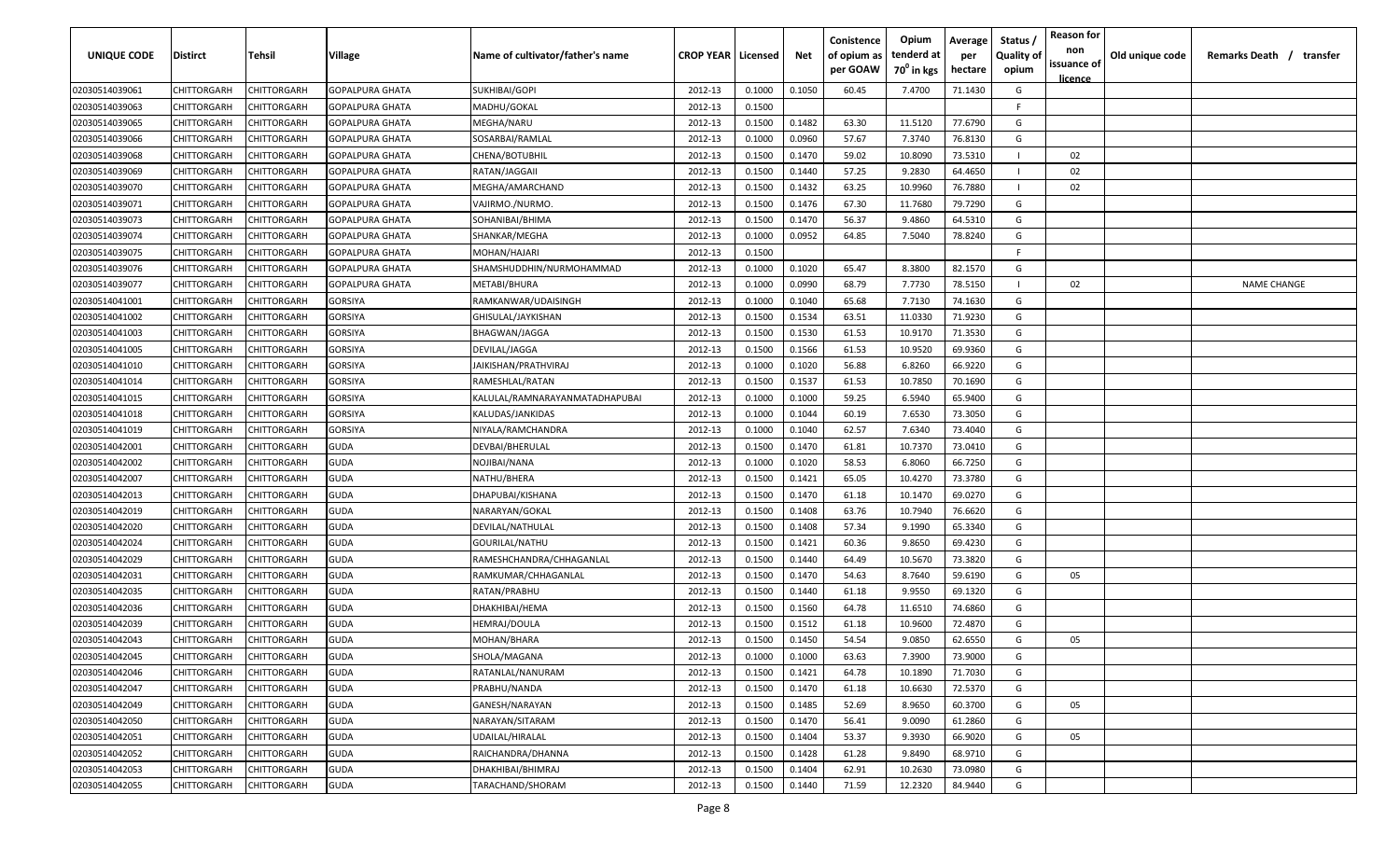| <b>UNIQUE CODE</b> | Distirct           | Tehsil             | Village          | Name of cultivator/father's name | <b>CROP YEAR   Licensed</b> |        | Net    | Conistence<br>of opium as | Opium<br>tenderd at    | Average<br>per | Status /<br><b>Quality of</b> | <b>Reason for</b><br>non      | Old unique code | Remarks Death /<br>transfer |
|--------------------|--------------------|--------------------|------------------|----------------------------------|-----------------------------|--------|--------|---------------------------|------------------------|----------------|-------------------------------|-------------------------------|-----------------|-----------------------------|
|                    |                    |                    |                  |                                  |                             |        |        | per GOAW                  | 70 <sup>0</sup> in kgs | hectare        | opium                         | issuance of<br><u>licence</u> |                 |                             |
| 02030514042056     | CHITTORGARH        | CHITTORGARH        | <b>GUDA</b>      | SATYANARAYAN/SHANKARLAL          | 2012-13                     | 0.1500 | 0.1456 | 60.42                     | 10.1590                | 69.7730        | G                             |                               |                 |                             |
| 02030514042057     | CHITTORGARH        | CHITTORGARH        | <b>GUDA</b>      | DHANNA/PRATAP                    | 2012-13                     | 0.1500 | 0.1450 | 56.85                     | 9.7130                 | 66.9860        | G                             |                               |                 |                             |
| 02030514042058     | CHITTORGARH        | CHITTORGARH        | <b>GUDA</b>      | RAMCHANDRA/CHUNA                 | 2012-13                     | 0.1500 | 0.1428 | 59.20                     | 9.1250                 | 63.9010        | G                             |                               |                 |                             |
| 02030514042059     | CHITTORGARH        | CHITTORGARH        | <b>GUDA</b>      | CHAGAN/DOULA                     | 2012-13                     | 0.1500 | 0.1443 | 61.20                     | 10.6660                | 73.9150        | G                             |                               |                 |                             |
| 02030514042060     | CHITTORGARH        | CHITTORGARH        | <b>GUDA</b>      | NANDA/BHERA                      | 2012-13                     | 0.1500 | 0.1485 | 64.28                     | 10.5330                | 70.9290        | G                             |                               |                 |                             |
| 02030514044004     | CHITTORGARH        | CHITTORGARH        | JALAMPURA        | VARDICHAND/HIRALAL               | 2012-13                     | 0.1000 | 0.0990 | 62.13                     | 6.5330                 | 65.9900        |                               | 02                            |                 |                             |
| 02030514044030     | CHITTORGARH        | <b>CHITTORGARH</b> | <b>IALAMPURA</b> | LALSINGH/CHATARBHUJ              | 2012-13                     | 0.1000 | 0.1000 | 53.00                     | 6.0340                 | 60.3400        | G                             | 05                            |                 |                             |
| 02030514044061     | CHITTORGARH        | CHITTORGARH        | <b>IALAMPURA</b> | LALSINGH/BARDICHAND              | 2012-13                     | 0.1000 | 0.1020 | 62.13                     | 7.0380                 | 69.0000        |                               | 02                            |                 |                             |
| 02030514044090     | CHITTORGARH        | CHITTORGARH        | IALAMPURA        | GORILAL/WARDICHAND               | 2012-13                     | 0.1000 | 0.0992 | 52.46                     | 6.1000                 | 61.4920        | G                             | 05                            |                 |                             |
| 02030514044092     | CHITTORGARH        | CHITTORGARH        | IALAMPURA        | RAMKANWARIBAI/TEJSINGH           | 2012-13                     | 0.1000 | 0.1000 | 59.59                     | 6.4780                 | 64.7800        | G                             |                               |                 | TRANSFER/FALASIYA           |
| 02030514044097     | CHITTORGARH        | CHITTORGARH        | IALAMPURA        | NARBDABAI/RAMRATAN               | 2012-13                     | 0.1000 | 0.1050 | 59.59                     | 6.4950                 | 61.8570        | G                             |                               |                 | TRANSFER/BILODA             |
| 02030514051001     | CHITTORGARH        | CHITTORGARH        | KARAKHEDI        | IAGDISH/MATHU                    | 2012-13                     | 0.1500 | 0.1548 | 64.86                     | 10.2290                | 66.0790        | G                             |                               |                 |                             |
| 02030514051002     | CHITTORGARH        | CHITTORGARH        | KARAKHEDI        | JETIBAI/BHAGAWAN                 | 2012-13                     | 0.1000 | 0.1020 | 62.39                     | 6.8990                 | 67.6370        | G                             |                               |                 |                             |
| 02030514051006     | CHITTORGARH        | CHITTORGARH        | KARAKHEDI        | RAMCHANDRA/KESHARIMAL            | 2012-13                     | 0.1000 | 0.1008 | 67.95                     | 7.5230                 | 74.6330        | G                             |                               |                 |                             |
| 02030514051008     | CHITTORGARH        | CHITTORGARH        | KARAKHEDI        | MATHURA/MOHANTEL                 | 2012-13                     | 0.1000 | 0.1024 | 55.72                     | 6.1930                 | 60.4790        | G                             |                               |                 |                             |
| 02030514051009     | CHITTORGARH        | CHITTORGARH        | KARAKHEDI        | JITU/HAJARI                      | 2012-13                     | 0.1000 | 0.1028 | 55.39                     | 6.2750                 | 61.0410        | G                             |                               |                 |                             |
| 02030514051010     | CHITTORGARH        | CHITTORGARH        | KARAKHEDI        | JAMNALAL/ONKAR                   | 2012-13                     | 0.1000 | 0.0525 | 58.16                     | 3.0160                 | 57.4480        | G                             |                               |                 |                             |
| 02030514051012     | CHITTORGARH        | CHITTORGARH        | KARAKHEDI        | UDAIRAM/KALU                     | 2012-13                     | 0.1500 | 0.1512 | 58.16                     | 9.0810                 | 60.0600        | G                             |                               |                 |                             |
| 02030514051013     | <b>CHITTORGARH</b> | CHITTORGARH        | KARAKHEDI        | RAMLAL/NOLA                      | 2012-13                     | 0.1000 | 0.1022 | 58.53                     | 6.2210                 | 60.8710        | G                             |                               |                 |                             |
| 02030514051014     | CHITTORGARH        | CHITTORGARH        | KARAKHEDI        | MANGILAL/KALU                    | 2012-13                     | 0.1000 | 0.1012 | 58.16                     | 5.8990                 | 58.2910        | G                             |                               |                 |                             |
| 02030514051015     | CHITTORGARH        | CHITTORGARH        | KARAKHEDI        | RATAN/MOHAN                      | 2012-13                     | 0.1000 | 0.1015 | 55.39                     | 6.0530                 | 59.6350        | G                             |                               |                 |                             |
| 02030514051017     | CHITTORGARH        | CHITTORGARH        | KARAKHEDI        | SHAYAMLAL/BHAGAWAN               | 2012-13                     | 0.1000 | 0.0506 | 62.39                     | 3.5380                 | 69.9210        | G                             |                               |                 |                             |
| 02030514051018     | CHITTORGARH        | CHITTORGARH        | KARAKHEDI        | RAMESHAWAR/KISHANA               | 2012-13                     | 0.1500 | 0.1540 | 58.53                     | 9.2640                 | 60.1560        | G                             |                               |                 |                             |
| 02030514051019     | CHITTORGARH        | CHITTORGARH        | KARAKHEDI        | NANDA/MADHU                      | 2012-13                     | 0.1000 | 0.1035 | 64.86                     | 7.7740                 | 75.1110        | G                             |                               |                 |                             |
| 02030514051020     | CHITTORGARH        | CHITTORGARH        | KARAKHEDI        | BHERU/BHAGAWAN                   | 2012-13                     | 0.1500 | 0.1500 | 62.39                     | 10.2410                | 68.2730        | G                             |                               |                 |                             |
| 02030514051021     | CHITTORGARH        | CHITTORGARH        | KARAKHEDI        | MATHARA/BHAGAWAN                 | 2012-13                     | 0.1500 | 0.1492 | 62.39                     | 10.4370                | 69.9530        | G                             |                               |                 |                             |
| 02030514051022     | CHITTORGARH        | CHITTORGARH        | KARAKHEDI        | MOTI/NAWALA                      | 2012-13                     | 0.1000 | 0.0504 | 58.16                     | 2.8580                 | 56.7060        | G                             | 04                            |                 |                             |
| 02030514051024     | CHITTORGARH        | CHITTORGARH        | KARAKHEDI        | RATAN/PRABHU                     | 2012-13                     | 0.1000 | 0.0495 | 61.88                     | 3.3150                 | 66.9700        | G                             |                               |                 |                             |
| 02030514051025     | CHITTORGARH        | CHITTORGARH        | KARAKHEDI        | KESHARBAI/NANDA                  | 2012-13                     | 0.1000 | 0.1026 | 55.39                     | 6.7890                 | 66.1700        | G                             |                               |                 |                             |
| 02030514051026     | CHITTORGARH        | CHITTORGARH        | KARAKHEDI        | CHAGAN/KISHAN                    | 2012-13                     | 0.1500 | 0.1510 | 58.16                     | 9.4050                 | 62.2850        | G                             |                               |                 |                             |
| 02030514051028     | CHITTORGARH        | CHITTORGARH        | KARAKHEDI        | MADHU/LAXMAN                     | 2012-13                     | 0.1000 | 0.1014 | 61.88                     | 6.2850                 | 61.9820        | G                             |                               |                 |                             |
| 02030514051029     | CHITTORGARH        | CHITTORGARF        | KARAKHEDI        | RATAN/CHHOGA                     | 2012-13                     | 0.1000 | 0.0510 | 58.53                     | 3.3860                 | 66.3920        | G                             |                               |                 |                             |
| 02030514051034     | CHITTORGARH        | CHITTORGARH        | KARAKHEDI        | KHURAJ/MOTI                      | 2012-13                     | 0.1500 | 0.1500 | 51.25                     | 7.9950                 | 53.3000        | G                             | 04                            |                 |                             |
| 02030514051038     | CHITTORGARH        | CHITTORGARH        | KARAKHEDI        | NANDRAM/MULCHAND                 | 2012-13                     | 0.1000 | 0.0200 | 67.95                     | 1.5340                 | 76.7000        | G                             |                               |                 |                             |
| 02030514051042     | CHITTORGARH        | CHITTORGARH        | KARAKHEDI        | SATYANARAYAN/RAMLALRLAL          | 2012-13                     | 0.1000 | 0.1044 | 61.88                     | 6.8690                 | 65.7950        | G                             |                               |                 |                             |
| 02030514051043     | <b>CHITTORGARH</b> | CHITTORGARH        | KARAKHEDI        | KESHARBAI/LAHRU                  | 2012-13                     | 0.1000 | 0.1025 | 61.88                     | 6.2850                 | 61.3170        | G                             |                               | 02030514024029  | TRANSFER                    |
| 02030514052002     | CHITTORGARH        | CHITTORGARH        | KASHMOR          | GANESHIBAI/LEHRU                 | 2012-13                     | 0.1000 | 0.0500 | 65.94                     | 3.5890                 | 71.7800        | G                             |                               |                 |                             |
| 02030514052005     | <b>CHITTORGARH</b> | CHITTORGARH        | KASHMOR          | MANGIBAI/MOTILAL                 | 2012-13                     | 0.1500 | 0.0720 | 61.08                     | 4.7470                 | 65.9310        | G                             |                               |                 |                             |
| 02030514052006     | <b>CHITTORGARH</b> | CHITTORGARH        | KASHMOR          | SHOBHARAM/KISHANAJAT             | 2012-13                     | 0.1500 | 0.0550 | 65.63                     | 4.2940                 | 78.0730        | G                             |                               |                 |                             |
| 02030514052008     | CHITTORGARH        | CHITTORGARH        | KASHMOR          | BHERU/PRATHA                     | 2012-13                     | 0.1000 | 0.0510 | 59.46                     | 3.3300                 | 65.2940        | G                             |                               |                 |                             |
| 02030514052014     | CHITTORGARH        | CHITTORGARH        | KASHMOR          | PYARCHAND/SAWAIRAM               | 2012-13                     | 0.1500 | 0.1406 | 63.50                     | 9.5250                 | 67.7450        | G                             |                               |                 |                             |
| 02030514052018     | CHITTORGARH        | CHITTORGARH        | KASHMOR          | JITU/SAWAIRAM                    | 2012-13                     | 0.1500 | 0.1406 | 59.46                     | 8.9110                 | 63.3780        | G                             |                               |                 |                             |
| 02030514052019     | CHITTORGARH        | CHITTORGARH        | KASHMOR          | KELA/HEMA                        | 2012-13                     | 0.1000 | 0.0217 | 61.75                     | 1.5260                 | 70.3230        | G                             |                               |                 |                             |
| 02030514052020     | <b>CHITTORGARH</b> | CHITTORGARH        | KASHMOR          | KISHANLAL/LEHRU                  | 2012-13                     | 0.1000 | 0.0992 | 61.75                     | 6.7570                 | 68.1150        | G                             |                               |                 |                             |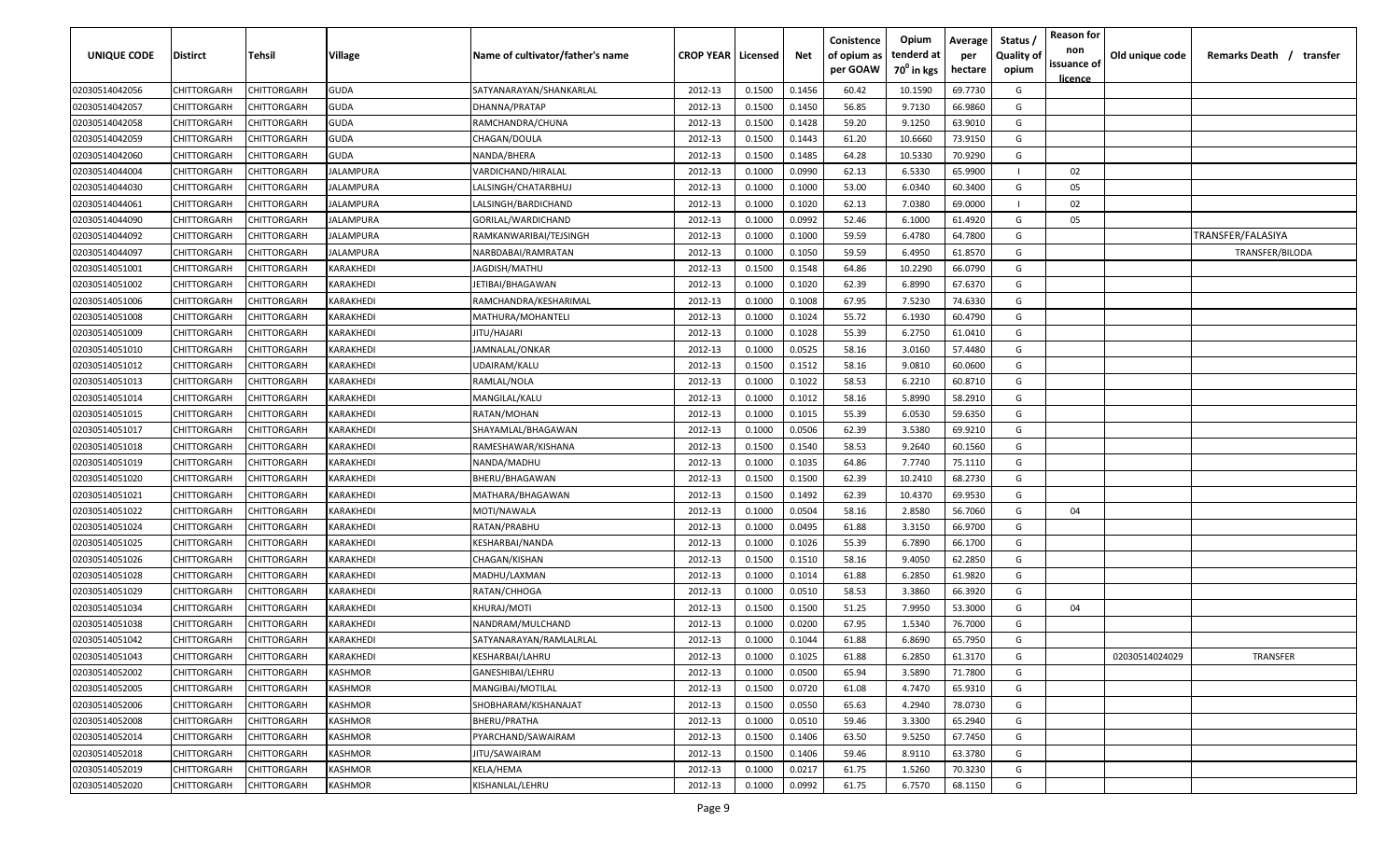| UNIQUE CODE    | Distirct           | Tehsil      | Village | Name of cultivator/father's name | <b>CROP YEAR   Licensed</b> |        | Net    | Conistence<br>of opium as | Opium<br>tenderd at    | Average<br>per | Status /<br><b>Quality of</b> | <b>Reason for</b><br>non      | Old unique code | Remarks Death /<br>transfer |
|----------------|--------------------|-------------|---------|----------------------------------|-----------------------------|--------|--------|---------------------------|------------------------|----------------|-------------------------------|-------------------------------|-----------------|-----------------------------|
|                |                    |             |         |                                  |                             |        |        | per GOAW                  | 70 <sup>0</sup> in kgs | hectare        | opium                         | issuance of<br><u>licence</u> |                 |                             |
| 02030514052021 | CHITTORGARH        | CHITTORGARH | KASHMOR | MANGIBAI/BHERULAL                | 2012-13                     | 0.1000 | 0.0484 | 60.20                     | 3.0960                 | 63.9670        | G                             |                               |                 |                             |
| 02030514052023 | CHITTORGARH        | CHITTORGARH | KASHMOR | SHANKARLAL/BHURA                 | 2012-13                     | 0.1500 | 0.1410 | 62.89                     | 9.4870                 | 67.2840        | G                             |                               |                 |                             |
| 02030514052025 | CHITTORGARH        | CHITTORGARH | KASHMOR | NANU/RUPA                        | 2012-13                     | 0.1000 | 0.0957 | 68.10                     | 7.8700                 | 82.2360        | G                             |                               |                 |                             |
| 02030514052027 | CHITTORGARH        | CHITTORGARH | KASHMOR | HANSIBAI/BHAGIRATH               | 2012-13                     | 0.1000 | 0.1000 | 65.63                     | 6.8910                 | 68.9100        | G                             |                               |                 |                             |
| 02030514052032 | CHITTORGARH        | CHITTORGARH | KASHMOR | GOVERDHANLAL/BHURALAL            | 2012-13                     | 0.1000 | 0.1000 | 65.79                     | 6.7110                 | 67.1100        | G                             |                               |                 |                             |
| 02030514052033 | CHITTORGARH        | CHITTORGARH | KASHMOR | LEHRULAL/ONAKAR                  | 2012-13                     | 0.1000 | 0.0960 | 65.63                     | 6.6010                 | 68.7600        | G                             |                               |                 |                             |
| 02030514052034 | CHITTORGARH        | CHITTORGARH | KASHMOR | MODIRAM/HAJARI                   | 2012-13                     | 0.1500 | 0.1496 | 59.46                     | 9.8450                 | 65.8090        | G                             |                               |                 |                             |
| 02030514052035 | CHITTORGARH        | CHITTORGARH | KASHMOR | MOHANLAL/KHEMRAJ                 | 2012-13                     | 0.1000 | 0.0240 | 61.17                     | 1.6080                 | 67.0000        | G                             |                               |                 |                             |
| 02030514052036 | CHITTORGARH        | CHITTORGARH | KASHMOR | SHAMBHUSINGH/GIRDHARISINGH       | 2012-13                     | 0.1000 | 0.0400 | 58.73                     | 2.6600                 | 66.5000        | G                             |                               |                 |                             |
| 02030514052042 | CHITTORGARH        | CHITTORGARH | KASHMOR | KALU/UDANAI                      | 2012-13                     | 0.1500 | 0.1409 | 61.75                     | 9.0510                 | 64.2370        | G                             |                               |                 |                             |
| 02030514052043 | CHITTORGARH        | CHITTORGARH | KASHMOR | RATANLAL/GIRDHARI                | 2012-13                     | 0.1000 | 0.0903 | 61.36                     | 6.2240                 | 68.9260        | G                             |                               |                 |                             |
| 02030514052048 | CHITTORGARH        | CHITTORGARH | KASHMOR | RAMA/MAHADEVJAT                  | 2012-13                     | 0.1000 | 0.0950 | 61.75                     | 6.3600                 | 66.9470        | G                             |                               |                 |                             |
| 02030514052049 | CHITTORGARH        | CHITTORGARH | KASHMOR | PARASKUNWAR/GIRDHARISINGH        | 2012-13                     | 0.1500 | 0.0580 | 65.63                     | 4.5190                 | 77.9140        | G                             |                               |                 |                             |
| 02030514052053 | CHITTORGARH        | CHITTORGARH | KASHMOR | MOHANLAL/BHERULAL                | 2012-13                     | 0.1000 | 0.0980 | 62.89                     | 6.5940                 | 67.2860        | G                             |                               |                 |                             |
| 02030514052054 | CHITTORGARH        | CHITTORGARH | KASHMOR | GANESHKUNAWAR/LALSINGH           | 2012-13                     | 0.1000 | 0.1020 | 58.73                     | 6.4850                 | 63.5780        | G                             |                               |                 |                             |
| 02030514052057 | CHITTORGARH        | CHITTORGARH | KASHMOR | NANDA/GOPI                       | 2012-13                     | 0.1000 | 0.1000 | 53.33                     | 5.8210                 | 58.2100        | G                             | 05                            |                 |                             |
| 02030514052059 | CHITTORGARH        | CHITTORGARH | KASHMOR | SATYANARAYAN/JAGANNATH           | 2012-13                     | 0.1500 | 0.1410 | 65.94                     | 10.3530                | 73.4260        | G                             |                               |                 |                             |
| 02030514052060 | CHITTORGARH        | CHITTORGARH | KASHMOR | GIRDHARI/LALU                    | 2012-13                     | 0.1500 | 0.1443 | 62.89                     | 11.5000                | 79.6950        | G                             |                               |                 |                             |
| 02030514052063 | CHITTORGARH        | CHITTORGARH | KASHMOR | JITMAL/BHERULAL                  | 2012-13                     | 0.1500 | 0.1500 | 58.73                     | 9.2120                 | 61.4130        | G                             |                               |                 |                             |
| 02030514052065 | CHITTORGARH        | CHITTORGARH | KASHMOR | NARAYAN/RUPA                     | 2012-13                     | 0.1500 | 0.1462 | 62.89                     | 10.4400                | 71.4090        | G                             |                               |                 |                             |
| 02030514052066 | CHITTORGARH        | CHITTORGARH | KASHMOR | RATANLAL/HEMRAJ                  | 2012-13                     | 0.1500 | 0.1440 | 65.94                     | 10.8800                | 75.5560        | G                             |                               |                 |                             |
| 02030514052070 | CHITTORGARH        | CHITTORGARH | KASHMOR | SHANKAR/RATANLAL                 | 2012-13                     | 0.1000 | 0.0992 | 65.94                     | 7.1310                 | 71.8850        | G                             |                               |                 |                             |
| 02030514052073 | CHITTORGARH        | CHITTORGARH | KASHMOR | BALURAM/HAJARI                   | 2012-13                     | 0.1000 | 0.0960 | 65.63                     | 7.1440                 | 74.4170        | G                             |                               |                 |                             |
| 02030514052075 | CHITTORGARH        | CHITTORGARH | KASHMOR | BHUWANISINGH/RAMSIGNH            | 2012-13                     | 0.1500 |        |                           |                        |                | -F.                           |                               |                 |                             |
| 02030514052080 | CHITTORGARH        | CHITTORGARH | KASHMOR | CHHOGALAL/CHATARBHUJ             | 2012-13                     | 0.1000 | 0.0500 | 65.40                     | 3.4570                 | 69.1400        | G                             |                               |                 |                             |
| 02030514052081 | CHITTORGARH        | CHITTORGARH | KASHMOR | INDARDEV/MAGANA                  | 2012-13                     | 0.1000 | 0.0992 | 69.32                     | 7.5950                 | 76.5630        | G                             |                               |                 |                             |
| 02030514052082 | CHITTORGARH        | CHITTORGARH | KASHMOR | UDAIBAI/DALU                     | 2012-13                     | 0.1500 | 0.1500 | 62.89                     | 10.8350                | 72.2330        | G                             |                               |                 |                             |
| 02030514052085 | CHITTORGARH        | CHITTORGARH | KASHMOR | RUPABAI/KEWALCHAND               | 2012-13                     | 0.1000 | 0.0225 | 61.08                     | 1.5790                 | 70.1780        | G                             |                               |                 |                             |
| 02030514052086 | CHITTORGARH        | CHITTORGARH | KASHMOR | CHHOGA/MEGHA                     | 2012-13                     | 0.1000 | 0.0980 | 58.73                     | 6.7710                 | 69.0920        | G                             |                               |                 |                             |
| 02030514052087 | CHITTORGARH        | CHITTORGARH | KASHMOR | LEHRU/AMARCHAND                  | 2012-13                     | 0.1500 | 0.1050 | 64.14                     | 7.7330                 | 73.6480        | G                             |                               | 02030514024001  | TRANSFER                    |
| 02030514052088 | CHITTORGARH        | CHITTORGARH | KASHMOR | RAMLAL/BHIMA                     | 2012-13                     | 0.1500 |        |                           |                        |                | -F.                           |                               | 02030514024010  | <b>TRANSFER</b>             |
| 02030514053002 | CHITTORGARH        | CHITTORGARH | KELJHAR | MADHOLAL/UDAILAL                 | 2012-13                     | 0.1500 | 0.1520 | 60.56                     | 10.2610                | 67.5070        | G                             |                               |                 |                             |
| 02030514053014 | CHITTORGARH        | CHITTORGARH | KELJHAR | KISHANA/JODHA                    | 2012-13                     | 0.1500 | 0.1482 | 61.86                     | 11.0460                | 74.5340        | G                             |                               |                 |                             |
| 02030514053015 | CHITTORGARH        | CHITTORGARH | KELJHAR | PARATHA/NANDA                    | 2012-13                     | 0.1500 | 0.1512 | 60.56                     | 10.6590                | 70.4960        | G                             |                               |                 |                             |
| 02030514053017 | CHITTORGARH        | CHITTORGARH | KELJHAR | RATANIBAI/RUPA                   | 2012-13                     | 0.1500 | 0.1540 | 61.86                     | 10.3660                | 67.3120        | G                             |                               |                 |                             |
| 02030514053022 | <b>CHITTORGARH</b> | CHITTORGARH | KELJHAR | CHUNA/NATHU                      | 2012-13                     | 0.1000 | 0.0990 | 61.86                     | 7.5200                 | 75.9600        | G                             |                               |                 |                             |
| 02030514053031 | CHITTORGARH        | CHITTORGARH | KELJHAR | DHAPUBAI/SOHAN                   | 2012-13                     | 0.1500 | 0.1560 | 58.82                     | 10.2180                | 65.5000        | G                             |                               |                 |                             |
| 02030514053040 | <b>CHITTORGARH</b> | CHITTORGARH | KELJHAR | BHAGAWAN/MADHO                   | 2012-13                     | 0.1000 | 0.1025 | 61.70                     | 7.1660                 | 69.9120        | G                             |                               |                 |                             |
| 02030514053041 | <b>CHITTORGARH</b> | CHITTORGARH | KELJHAR | <b>BADRI/HAJARI</b>              | 2012-13                     | 0.1500 | 0.1550 | 60.56                     | 10.5110                | 67.8130        | G                             |                               |                 |                             |
| 02030514053043 | CHITTORGARH        | CHITTORGARH | KELJHAR | BHAGAWATILAL/ONKAR               | 2012-13                     | 0.1500 | 0.1485 | 61.86                     | 10.7460                | 72.3640        | G                             |                               |                 |                             |
| 02030514053048 | CHITTORGARH        | CHITTORGARH | KELJHAR | SHOBHAGSINGH/NANDSINGH           | 2012-13                     | 0.1500 | 0.1508 | 55.72                     | 10.1170                | 67.0890        | G                             |                               |                 |                             |
| 02030514053050 | CHITTORGARH        | CHITTORGARH | KELJHAR | BALU/ONKAR                       | 2012-13                     | 0.1500 | 0.1512 | 58.82                     | 10.2510                | 67.7980        | G                             |                               |                 |                             |
| 02030514053051 | CHITTORGARH        | CHITTORGARH | KELJHAR | GANSHYAM/BHURA                   | 2012-13                     | 0.1500 | 0.1475 | 64.86                     | 11.6470                | 78.9630        | G                             |                               |                 |                             |
| 02030514053056 | CHITTORGARH        | CHITTORGARH | KELJHAR | CHANKUNWAR/KISHANSINGH           | 2012-13                     | 0.1000 | 0.1008 | 58.82                     | 7.1340                 | 70.7740        | G                             |                               |                 |                             |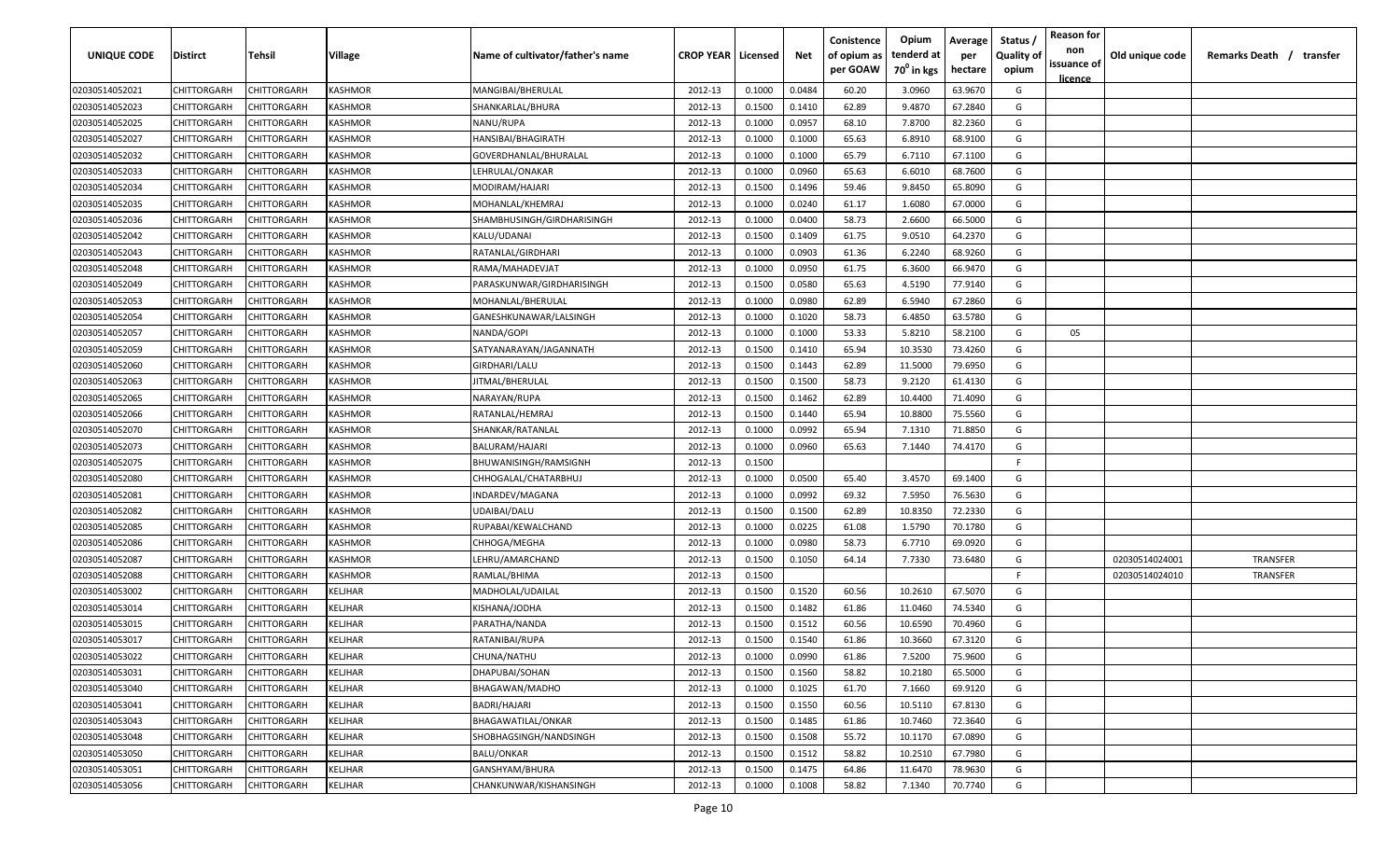| UNIQUE CODE    | <b>Distirct</b>    | Tehsil             | <b>Village</b>          | Name of cultivator/father's name   | <b>CROP YEAR   Licensed</b> |        | Net    | Conistence<br>of opium as<br>per GOAW | Opium<br>tenderd at<br>$70^0$ in kgs | Average<br>per<br>hectare | Status /<br><b>Quality of</b><br>opium | <b>Reason for</b><br>non<br>issuance of<br>licence | Old unique code | Remarks Death /<br>transfer   |
|----------------|--------------------|--------------------|-------------------------|------------------------------------|-----------------------------|--------|--------|---------------------------------------|--------------------------------------|---------------------------|----------------------------------------|----------------------------------------------------|-----------------|-------------------------------|
| 02030514053061 | CHITTORGARH        | CHITTORGARH        | <b>KELJHAR</b>          | NARAYAN/NARU                       | 2012-13                     | 0.1500 | 0.1520 | 55.72                                 | 9.4090                               | 61.9010                   | G                                      |                                                    |                 |                               |
| 02030514053062 | CHITTORGARH        | CHITTORGARH        | <b>KELJHAR</b>          | SAMPATLAL/HIRALAL                  | 2012-13                     | 0.1500 | 0.1560 | 60.56                                 | 10.4600                              | 67.0510                   | G                                      |                                                    |                 |                               |
| 02030514053064 | CHITTORGARH        | CHITTORGARH        | <b>KELJHAR</b>          | BHERU/UDA                          | 2012-13                     | 0.1500 | 0.1443 | 58.82                                 | 10.5460                              | 73.0840                   | G                                      |                                                    |                 |                               |
| 02030514058008 | CHITTORGARH        | CHITTORGARH        | <b>KHOR</b>             | KHYALIBAI/KHEMA                    | 2012-13                     | 0.1000 | 0.1000 | 67.59                                 | 7.2420                               | 72.4200                   | G                                      |                                                    |                 |                               |
| 02030514058018 | CHITTORGARH        | CHITTORGARH        | <b>KHOR</b>             | KHEMRAJ/SHRIRAM                    | 2012-13                     | 0.1000 | 0.1015 | 64.12                                 | 7.1540                               | 70.4830                   | G                                      |                                                    |                 |                               |
| 02030514058037 | CHITTORGARH        | CHITTORGARH        | <b>KHOR</b>             | RAGHUNATHSINGH/DADMDCHAND          | 2012-13                     | 0.1000 | 0.0992 | 64.12                                 | 6.9160                               | 69.7180                   | G                                      |                                                    |                 |                               |
| 02030514058069 | <b>CHITTORGARH</b> | CHITTORGARH        | <b>KHOR</b>             | GHISIBAI/NANDRAM                   | 2012-13                     | 0.1000 | 0.1012 | 62.13                                 | 6.3820                               | 63.0630                   | G                                      |                                                    |                 |                               |
| 02030514058082 | CHITTORGARH        | CHITTORGARH        | <b>KHOR</b>             | BHERULAL/CHUNNILAL                 | 2012-13                     | 0.1000 | 0.0990 | 70.12                                 | 7.5930                               | 76.6970                   | G                                      |                                                    |                 |                               |
| 02030514058085 | CHITTORGARH        | CHITTORGARH        | <b>KHOR</b>             | CHATARBHUJ/KALURAM                 | 2012-13                     | 0.1000 | 0.1012 | 70.12                                 | 7.5030                               | 74.1400                   | G                                      |                                                    |                 |                               |
| 02030514058088 | CHITTORGARH        | CHITTORGARH        | <b>KHOR</b>             | DADAMCHAND/KALURAM                 | 2012-13                     | 0.1000 | 0.0992 | 64.12                                 | 6.6320                               | 66.8550                   | G                                      |                                                    |                 |                               |
| 02030514058089 | CHITTORGARH        | CHITTORGARH        | <b>KHOR</b>             | RAMNARAYAN/RAMRATAN                | 2012-13                     | 0.1000 | 0.0165 | 61.25                                 | 1.0410                               | 63.0910                   | G                                      |                                                    |                 |                               |
| 02030514058098 | CHITTORGARH        | CHITTORGARH        | <b>KHOR</b>             | BHERU/JAGGANATH                    | 2012-13                     | 0.1000 | 0.0990 | 59.59                                 | 6.8190                               | 68.8790                   | G                                      |                                                    |                 |                               |
| 02030514059001 | CHITTORGARH        | CHITTORGARH        | <b>KOTADI</b>           | SHANTIBAI/CHAGANLAL                | 2012-13                     | 0.1500 | 0.1480 | 63.44                                 | 10.5220                              | 71.0950                   | G                                      |                                                    |                 |                               |
| 02030514059003 | CHITTORGARH        | CHITTORGARH        | <b>KOTADI</b>           | KESIBAI/UDA                        | 2012-13                     | 0.1500 | 0.1491 | 59.04                                 | 10.2810                              | 68.9540                   | G                                      |                                                    |                 |                               |
| 02030514059006 | CHITTORGARH        | CHITTORGARH        | <b>KOTADI</b>           | RAMLAL/LAKHAMA                     | 2012-13                     | 0.1500 | 0.1469 | 56.88                                 | 9.5720                               | 65.1600                   | G                                      |                                                    |                 |                               |
| 02030514059007 | CHITTORGARH        | CHITTORGARH        | <b>KOTADI</b>           | JAGGTHNATH/GOPI                    | 2012-13                     | 0.1000 | 0.1008 | 70.46                                 | 8.2740                               | 82.0830                   | G                                      |                                                    |                 |                               |
| 02030514059008 | CHITTORGARH        | CHITTORGARH        | <b>KOTADI</b>           | BHERU/UDA                          | 2012-13                     | 0.1000 | 0.1000 | 62.57                                 | 7.3210                               | 73.2100                   | G                                      |                                                    |                 |                               |
| 02030514059009 | CHITTORGARH        | CHITTORGARH        | <b>KOTADI</b>           | DHAPUBAI/UDAIRAM                   | 2012-13                     | 0.1500 | 0.1500 | 59.04                                 | 9.9950                               | 66.6330                   | G                                      |                                                    |                 |                               |
| 02030514059010 | CHITTORGARH        | CHITTORGARH        | <b>KOTADI</b>           | NANDA/GOPI                         | 2012-13                     | 0.1500 | 0.1467 | 64.94                                 | 11.3270                              | 77.2120                   | G                                      |                                                    |                 |                               |
| 02030514059012 | CHITTORGARH        | CHITTORGARH        | <b>KOTADI</b>           | GHISU/SEWA                         | 2012-13                     | 0.1500 | 0.1400 | 62.57                                 | 10.3330                              | 73.8070                   | G                                      |                                                    |                 |                               |
| 02030514059013 | CHITTORGARH        | CHITTORGARH        | <b>KOTADI</b>           | KHEMRAJ/VENA                       | 2012-13                     | 0.1500 | 0.1550 | 59.04                                 | 10.0960                              | 65.1350                   | G                                      |                                                    |                 |                               |
| 02030514059014 | CHITTORGARH        | CHITTORGARH        | <b>KOTADI</b>           | NARAYANDAS/MADENDAS/NANAKHAYALIDAS | 2012-13                     | 0.1000 | 0.1000 | 61.98                                 | 7.3220                               | 73.2200                   | G                                      |                                                    |                 | <b>NAME CHANGE</b>            |
| 02030514071006 | CHITTORGARH        | CHITTORGARH        | <b>MISHRON KI PIPLI</b> | CHAMPALAL/MOTI                     | 2012-13                     | 0.1000 | 0.0312 | 70.06                                 | 2.2720                               | 72.8210                   | G                                      |                                                    |                 |                               |
| 02030514071008 | CHITTORGARH        | CHITTORGARH        | <b>MISHRON KI PIPLI</b> | PYARA/MODA                         | 2012-13                     | 0.1000 | 0.0918 | 70.96                                 | 6.9240                               | 75.4250                   | G                                      |                                                    |                 |                               |
| 02030514071011 | CHITTORGARH        | CHITTORGARH        | <b>MISHRON KI PIPLI</b> | BALU/MODA                          | 2012-13                     | 0.1000 | 0.0192 | 64.81                                 | 1.6390                               | 85.3650                   | G                                      |                                                    |                 |                               |
| 02030514071014 | <b>CHITTORGARH</b> | CHITTORGARH        | <b>MISHRON KI PIPLI</b> | DALU/HAJARI                        | 2012-13                     | 0.1000 | 0.0918 | 70.25                                 | 7.2260                               | 78.7150                   |                                        | 02                                                 |                 |                               |
| 02030514071017 | CHITTORGARH        | CHITTORGARH        | <b>MISHRON KI PIPLI</b> | MANGILAL/NARAYAN                   | 2012-13                     | 0.1500 |        |                                       |                                      |                           |                                        |                                                    |                 |                               |
| 02030514071036 | CHITTORGARH        | CHITTORGARH        | MISHRON KI PIPLI        | HIRALAL/MANGU                      | 2012-13                     | 0.1500 | 0.1443 | 65.18                                 | 1.6110                               | 11.1640                   | G                                      | 04                                                 |                 |                               |
| 02030514071043 | CHITTORGARH        | CHITTORGARH        | MISHRON KI PIPLI        | PRATHU/RAMLAL                      | 2012-13                     | 0.1500 | 0.1392 | 64.81                                 | 9.7310                               | 69.9070                   |                                        | 02                                                 |                 |                               |
| 02030514071046 | CHITTORGARH        | CHITTORGARH        | MISHRON KI PIPLI        | RUPLAL/CHOTULAL                    | 2012-13                     | 0.1000 | 0.0972 | 64.81                                 | 6.8790                               | 70.7720                   | G                                      |                                                    |                 |                               |
| 02030514071047 | CHITTORGARH        | CHITTORGARH        | MISHRON KI PIPLI        | MANGILAL/UDAILAL                   | 2012-13                     | 0.1000 | 0.0240 | 64.81                                 | 1.7040                               | 71.0000                   | G                                      |                                                    |                 |                               |
| 02030514071048 | CHITTORGARH        | CHITTORGARH        | <b>MISHRON KI PIPLI</b> | MANGUKHAN/RAHIMBAKSHA              | 2012-13                     | 0.1000 | 0.0988 | 64.81                                 | 1.5000                               | 15.1820                   |                                        | 02                                                 | 02030514047014  | TRANSFER                      |
| 02030514078002 | CHITTORGARH        | CHITTORGARH        | NETAWAL MAHARAJ         | BHERU/KISHANA                      | 2012-13                     | 0.1000 | 0.1008 | 56.30                                 | 6.1290                               | 60.8040                   | G                                      |                                                    |                 | TRANSFER/ CHAPARI TH. KAPASAN |
| 02030514078010 | CHITTORGARH        | <b>CHITTORGARH</b> | NETAWAL MAHARAJ         | PRABHULAL/ONKAR                    | 2012-13                     | 0.1000 | 0.0120 | 61.40                                 | 0.8510                               | 70.9170                   | G                                      |                                                    |                 | TRANSFER/ CHAPARI TH. KAPASAN |
| 02030514078011 | CHITTORGARH        | CHITTORGARH        | NETAWAL MAHARAJ         | MITTHULAL/BALU                     | 2012-13                     | 0.1000 | 0.0108 | 74.27                                 | 1.1140                               | 103.1480                  |                                        | 02                                                 |                 |                               |
| 02030514078012 | CHITTORGARH        | CHITTORGARH        | NETAWAL MAHARAJ         | PYARIBAI/JADHRAJ                   | 2012-13                     | 0.1000 | 0.1040 | 56.30                                 | 5.6700                               | 54.5190                   | G                                      | 04                                                 |                 |                               |
| 02030514078014 | CHITTORGARH        | CHITTORGARH        | NETAWAL MAHARAJ         | PIRUKHAN/KHAJUKHAN                 | 2012-13                     | 0.1000 | 0.1050 |                                       |                                      |                           |                                        | 02                                                 |                 |                               |
| 02030514078028 | CHITTORGARH        | CHITTORGARH        | NETAWAL MAHARAJ         | GOPI/BALU                          | 2012-13                     | 0.1000 | 0.1014 | 58.46                                 | 6.2970                               | 62.1010                   |                                        | 02                                                 |                 |                               |
| 02030514078029 | CHITTORGARH        | CHITTORGARH        | NETAWAL MAHARAJ         | BAGDIRAM/BHOLARAM                  | 2012-13                     | 0.1000 | 0.1000 | 58.46                                 | 5.9880                               | 59.8800                   | G                                      |                                                    |                 | TRANSFER/TUMBADIYA            |
| 02030514078030 | CHITTORGARH        | CHITTORGARH        | NETAWAL MAHARAJ         | RADHIBAI/BHAGAWAN                  | 2012-13                     | 0.1000 | 0.1015 | 58.46                                 | 6.1050                               | 60.1480                   | G                                      |                                                    |                 | TRANSFER/TUMBADIYA            |
| 02030514078031 | CHITTORGARH        | CHITTORGARH        | NETAWAL MAHARAJ         | KALU/PARTHA                        | 2012-13                     | 0.1000 | 0.0988 | 61.33                                 | 6.5620                               | 66.4170                   | G                                      |                                                    |                 | TRANSFER/TUMBADIYA            |
| 02030514080002 | CHITTORGARH        | CHITTORGARH        | ODUND                   | HIRAGIRI/SURAJGIRI                 | 2012-13                     | 0.1500 | 0.1508 | 73.20                                 | 11.5870                              | 76.8370                   | G                                      |                                                    |                 |                               |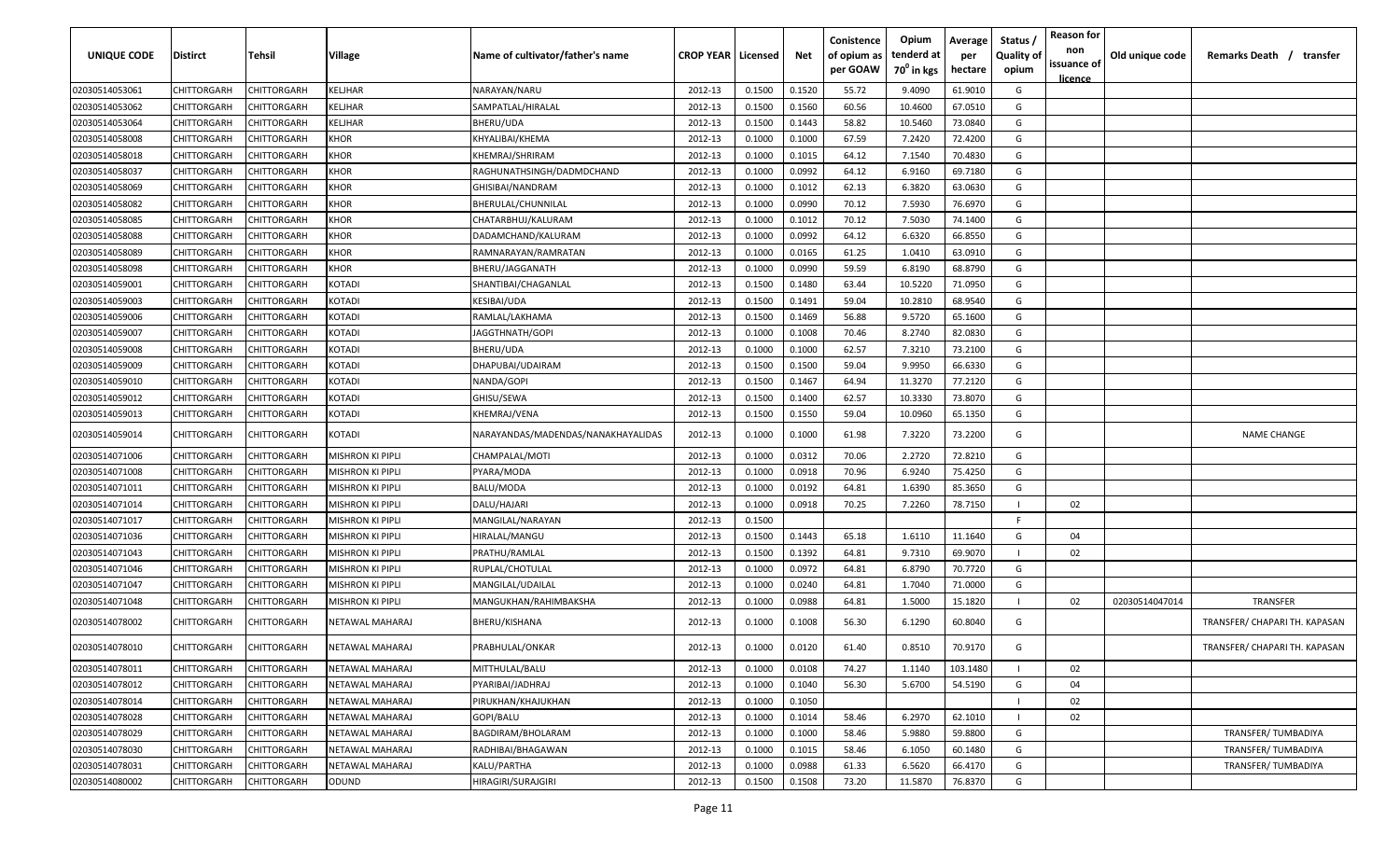| <b>UNIQUE CODE</b> | Distirct           | Tehsil      | Village      | Name of cultivator/father's name | <b>CROP YEAR   Licensed</b> |        | Net    | Conistence<br>of opium as | Opium<br>tenderd at | Average<br>per | Status /<br><b>Quality of</b> | <b>Reason for</b><br>non | Old unique code | Remarks Death /<br>transfer  |
|--------------------|--------------------|-------------|--------------|----------------------------------|-----------------------------|--------|--------|---------------------------|---------------------|----------------|-------------------------------|--------------------------|-----------------|------------------------------|
|                    |                    |             |              |                                  |                             |        |        | per GOAW                  | $70^0$ in kgs       | hectare        | opium                         | issuance of              |                 |                              |
| 02030514080005     | CHITTORGARH        | CHITTORGARH | ODUND        | HAJARI/BHUWANAGUJAR              | 2012-13                     | 0.1000 | 0.1020 | 64.62                     | 7.3300              | 71.8630        | G                             | <u>licence</u>           |                 |                              |
| 02030514080010     | CHITTORGARH        | CHITTORGARH | ODUND        | LEHRU/DOLA                       | 2012-13                     | 0.1500 | 0.1521 | 70.05                     | 10.6580             | 70.0720        | G                             |                          |                 |                              |
| 02030514080012     | CHITTORGARH        | CHITTORGARH | ODUND        | DEVILAL/BHERU                    | 2012-13                     | 0.1000 | 0.1014 | 73.20                     | 7.4660              | 73.6290        | G                             |                          |                 |                              |
| 02030514080013     | CHITTORGARH        | CHITTORGARH | ODUND        | HAJARILAL/CHUNNAILAL             | 2012-13                     | 0.1000 | 0.1020 | 70.05                     | 7.2650              | 71.2250        | G                             |                          |                 |                              |
| 02030514080015     | CHITTORGARH        | CHITTORGARH | ODUND        | SHIVANATH/CHAINRAM               | 2012-13                     | 0.1000 | 0.1000 | 70.05                     | 7.0550              | 70.5500        | G                             |                          |                 |                              |
| 02030514080017     | CHITTORGARH        | CHITTORGARH | ODUND        | BHAGAWANLAL/SURAJMAL             | 2012-13                     | 0.1500 | 0.1500 | 65.42                     | 10.2620             | 68.4130        | G                             |                          |                 |                              |
| 02030514080020     | CHITTORGARH        | CHITTORGARH | ODUND        | RATANLAL/BHERUGUJAR              | 2012-13                     | 0.1500 | 0.1500 | 67.19                     | 9.9920              | 66.6130        | G                             |                          |                 |                              |
| 02030514080023     | CHITTORGARH        | CHITTORGARH | ODUND        | HAJARI/DOLA                      | 2012-13                     | 0.1000 | 0.0324 | 64.62                     | 2.1970              | 67.8090        | G                             |                          |                 |                              |
| 02030514080027     | CHITTORGARH        | CHITTORGARH | ODUND        | JANIBAI/SHANKARLAL               | 2012-13                     | 0.1500 | 0.1546 | 59.33                     | 9.2980              | 60.1420        | G                             |                          |                 |                              |
| 02030514080034     | CHITTORGARH        | CHITTORGARH | ODUND        | GORDHANLAL/RAMLAL                | 2012-13                     | 0.1500 | 0.1508 | 64.54                     | 10.3360             | 68.5411        | G                             |                          |                 |                              |
| 02030514080040     | CHITTORGARH        | CHITTORGARH | ODUND        | BDAMIBAI/PARTHU                  | 2012-13                     | 0.1000 | 0.1020 | 67.19                     | 7.1320              | 69.9220        | G                             |                          |                 |                              |
| 02030514080041     | CHITTORGARH        | CHITTORGARH | ODUND        | RATANLAL/KAJODIMAL               | 2012-13                     | 0.1000 | 0.1044 | 67.90                     | 7.7890              | 74.6070        | G                             |                          |                 |                              |
| 02030514080046     | CHITTORGARH        | CHITTORGARH | ODUND        | KISHANLAL/RAGUNATH               | 2012-13                     | 0.1000 | 0.1000 | 67.90                     | 7.4400              | 74.4000        | G                             |                          |                 |                              |
| 02030514080047     | CHITTORGARH        | CHITTORGARH | ODUND        | UDAIRAM/GAHARIRAM                | 2012-13                     | 0.1500 | 0.1500 | 59.33                     | 9.0520              | 60.3470        | G                             |                          |                 |                              |
| 02030514080049     | CHITTORGARH        | CHITTORGARH | ODUND        | <b>BADRILAL/GOPILAL</b>          | 2012-13                     | 0.1500 | 0.1500 | 64.62                     | 10.2930             | 68.6200        | G                             |                          |                 |                              |
| 02030514080052     | CHITTORGARH        | CHITTORGARH | ODUND        | KAILASHGIR/HAJARIGIR             | 2012-13                     | 0.1000 | 0.1020 | 58.73                     | 6.0490              | 59.3040        | G                             |                          |                 |                              |
| 02030514080053     | CHITTORGARH        | CHITTORGARH | ODUND        | KESHAWNATH/NANDA                 | 2012-13                     | 0.1000 | 0.1020 | 64.54                     | 6.6480              | 65.1760        | G                             |                          |                 |                              |
| 02030514080056     | CHITTORGARH        | CHITTORGARH | ODUND        | BADRILAL/NANURAM                 | 2012-13                     | 0.1000 | 0.1019 | 67.19                     | 6.9210              | 67.9200        | G                             |                          |                 |                              |
| 02030514080059     | CHITTORGARH        | CHITTORGARH | ODUND        | MANGILAL/MOHANLAL                | 2012-13                     | 0.1500 | 0.1517 | 70.19                     | 11.0900             | 73.1050        | G                             |                          |                 |                              |
| 02030514080061     | CHITTORGARH        | CHITTORGARH | ODUND        | CHITAR/POKHER                    | 2012-13                     | 0.1500 | 0.0741 | 67.90                     | 5.2280              | 70.5530        | G                             |                          |                 |                              |
| 02030514080062     | CHITTORGARH        | CHITTORGARH | ODUND        | RUPA/BHERU                       | 2012-13                     | 0.1000 | 0.1044 | 70.19                     | 7.5910              | 72.7110        | G                             |                          |                 |                              |
| 02030514080063     | CHITTORGARH        | CHITTORGARH | ODUND        | MOTILAL/SAVAIRAM                 | 2012-13                     | 0.1000 | 0.1000 | 65.42                     | 6.6170              | 66.1700        | G                             |                          |                 |                              |
| 02030514080079     | CHITTORGARH        | CHITTORGARH | ODUND        | GOPILAL/RODA                     | 2012-13                     | 0.1000 | 0.1000 | 65.42                     | 6.6730              | 66.7300        | G                             |                          |                 |                              |
| 02030514080086     | CHITTORGARH        | CHITTORGARH | ODUND        | OMPRAKASH/MOTILAL                | 2012-13                     | 0.1000 | 0.1000 | 59.33                     | 6.2130              | 62.1300        | G                             |                          |                 |                              |
| 02030514080087     | CHITTORGARH        | CHITTORGARH | ODUND        | GANESH/LAKHMA                    | 2012-13                     | 0.1000 | 0.0105 | 67.19                     | 0.7770              | 74.0000        | G                             |                          |                 |                              |
| 02030514080090     | CHITTORGARH        | CHITTORGARH | ODUND        | NATHU/HAJARIJ                    | 2012-13                     | 0.1500 | 0.0750 | 67.19                     | 5.2120              | 69.4930        | G                             |                          |                 |                              |
| 02030514080093     | CHITTORGARH        | CHITTORGARH | ODUND        | NARAYANIBAI/GOKAL                | 2012-13                     | 0.1000 | 0.1000 | 65.42                     | 6.6820              | 66.8200        | G                             |                          |                 |                              |
| 02030514080094     | CHITTORGARH        | CHITTORGARH | ODUND        | SHANKAR/GOKAL                    | 2012-13                     | 0.1000 | 0.1006 | 64.54                     | 6.5740              | 65.3480        | G                             |                          |                 |                              |
| 02030514080097     | CHITTORGARH        | CHITTORGARH | ODUND        | PARTHU/RAMA                      | 2012-13                     | 0.1000 | 0.1012 | 62.95                     | 6.7090              | 66.2940        | G                             |                          |                 |                              |
| 02030514080101     | CHITTORGARH        | CHITTORGARH | ODUND        | DAYARAM/LALU                     | 2012-13                     | 0.1000 |        |                           |                     |                | -F.                           |                          |                 |                              |
| 02030514080102     | CHITTORGARH        | CHITTORGARH | ODUND        | SHANTILAL/NEMICHAND              | 2012-13                     | 0.1000 | 0.0980 | 62.95                     | 6.3760              | 65.0610        | G                             |                          |                 |                              |
| 02030514080104     | CHITTORGARH        | CHITTORGARH | ODUND        | SOSERBAI/NEMICHAND               | 2012-13                     | 0.1000 | 0.1020 | 64.54                     | 6.6750              | 65.4410        | G                             |                          |                 |                              |
| 02030514080110     | CHITTORGARH        | CHITTORGARH | ODUND        | PRABHU/DALLA                     | 2012-13                     | 0.1000 | 0.1000 | 62.95                     | 7.0500              | 70.5000        | G                             |                          |                 | <b>NAME CHANGE</b>           |
| 02030514080111     | CHITTORGARH        | CHITTORGARH | ODUND        | LEHRU/BHUWANA                    | 2012-13                     | 0.1500 | 0.1520 | 70.05                     | 11.2580             | 74.0660        | G                             |                          |                 |                              |
| 02030514080113     | CHITTORGARH        | CHITTORGARH | ODUND        | KISHANLAL/MOTIRAM                | 2012-13                     | 0.1000 | 0.1000 | 59.33                     | 5.7630              | 57.6300        | G                             |                          |                 |                              |
| 02030514080115     | <b>CHITTORGARH</b> | CHITTORGARH | <b>ODUND</b> | DEVILAL/KHEMRAJ                  | 2012-13                     | 0.1000 | 0.1020 | 62.95                     | 6.5740              | 64.4510        | G                             |                          |                 |                              |
| 02030514080118     | <b>CHITTORGARH</b> | CHITTORGARH | ODUND        | MOTI/HEMRAJ                      | 2012-13                     | 0.1000 | 0.1019 | 70.05                     | 7.2350              | 71.0010        | G                             |                          |                 | TRANSFER/RATHANJANA(COR III) |
| 02030514080119     | <b>CHITTORGARH</b> | CHITTORGARH | ODUND        | PRABHUDI/AMBALAL                 | 2012-13                     | 0.1000 | 0.1020 | 59.33                     | 6.2300              | 61.0780        | G                             |                          |                 |                              |
| 02030514080121     | <b>CHITTORGARH</b> | CHITTORGARH | ODUND        | PARTHU/BHERA                     | 2012-13                     | 0.1500 | 0.1444 | 64.62                     | 9.5360              | 66.0390        | G                             |                          |                 |                              |
| 02030514080122     | CHITTORGARH        | CHITTORGARH | ODUND        | NANDA/KHEMA                      | 2012-13                     | 0.1500 | 0.1444 | 61.75                     | 9.0420              | 62.6180        | G                             |                          |                 |                              |
| 02030514083002     | CHITTORGARH        | CHITTORGARH | PAL          | GULAB/RAMSUKH                    | 2012-13                     | 0.1500 | 0.1482 | 68.68                     | 12.5000             | 84.3450        | G                             |                          |                 |                              |
| 02030514083003     | CHITTORGARH        | CHITTORGARH | PAL          | GIDHARI/JAGGANNATH               | 2012-13                     | 0.1000 | 0.0950 | 62.90                     | 7.4310              | 78.2210        | G                             |                          |                 |                              |
| 02030514083014     | CHITTORGARH        | CHITTORGARH | PAL          | BHERU/HEMA                       | 2012-13                     | 0.1500 | 0.1421 | 68.55                     | 11.0460             | 77.7340        | G                             |                          |                 |                              |
| 02030514083015     | CHITTORGARH        | CHITTORGARH | PAL          | NANDLAL/MOHAN                    | 2012-13                     | 0.1500 | 0.1482 | 70.42                     | 12.1420             | 81.9300        |                               | 02                       |                 |                              |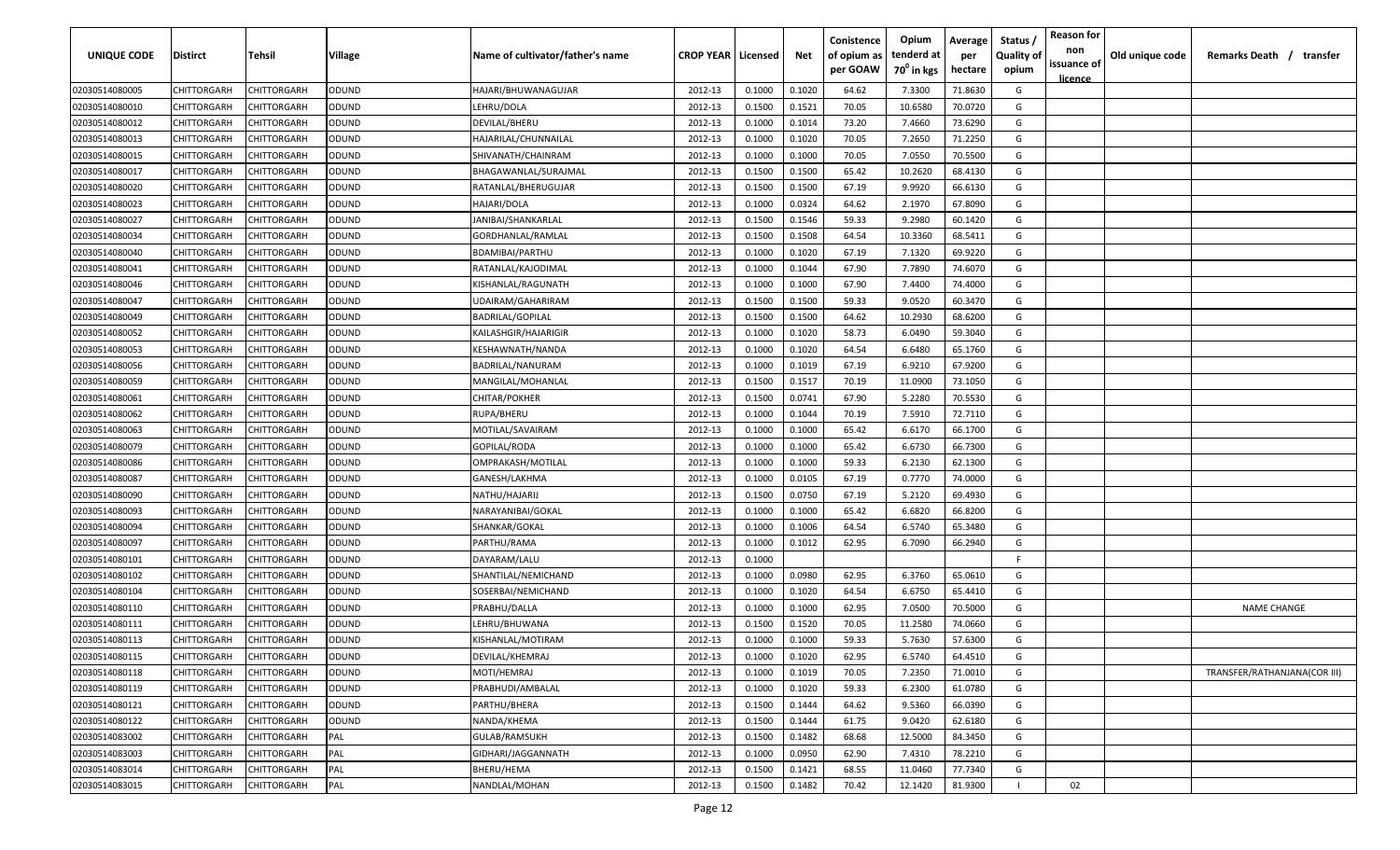| UNIQUE CODE    | Distirct    | Tehsil             | Village        | Name of cultivator/father's name | <b>CROP YEAR   Licensed</b> |        | Net    | Conistence<br>of opium as | Opium<br>tenderd at    | Average<br>per | Status /<br><b>Quality of</b> | <b>Reason for</b><br>non      | Old unique code | Remarks Death /<br>transfer |
|----------------|-------------|--------------------|----------------|----------------------------------|-----------------------------|--------|--------|---------------------------|------------------------|----------------|-------------------------------|-------------------------------|-----------------|-----------------------------|
|                |             |                    |                |                                  |                             |        |        | per GOAW                  | 70 <sup>0</sup> in kgs | hectare        | opium                         | issuance of<br><u>licence</u> |                 |                             |
| 02030514083017 | CHITTORGARH | CHITTORGARH        | PAL            | CHANDIBAI/BHUVANA                | 2012-13                     | 0.1500 | 0.1482 | 66.02                     | 11.3740                | 76.7480        | G                             |                               |                 |                             |
| 02030514083018 | CHITTORGARH | CHITTORGARH        | PAL            | GIRDHARI/JODHA                   | 2012-13                     | 0.1500 | 0.1466 | 66.02                     | 11.5910                | 79.0650        | G                             |                               |                 |                             |
| 02030514083021 | CHITTORGARH | CHITTORGARH        | PAL            | DEVI/GHISA                       | 2012-13                     | 0.1500 | 0.1568 | 64.26                     | 11.3370                | 72.3020        | G                             |                               |                 |                             |
| 02030514083022 | CHITTORGARH | CHITTORGARH        | PAL            | MOHAN/BHUWANA                    | 2012-13                     | 0.1500 | 0.1421 | 67.89                     | 11.5220                | 81.0840        | G                             |                               |                 |                             |
| 02030514083027 | CHITTORGARH | CHITTORGARH        | PAL            | SHANKAR/MADHAVLAL                | 2012-13                     | 0.1500 | 0.1435 | 68.55                     | 11.6930                | 81.4840        | G                             |                               |                 |                             |
| 02030514083028 | CHITTORGARH | CHITTORGARH        | PAL            | DALU/HEERA                       | 2012-13                     | 0.1500 | 0.1560 | 66.02                     | 12.0160                | 77.0260        | G                             |                               |                 |                             |
| 02030514083033 | CHITTORGARH | <b>CHITTORGARH</b> | PAL            | KAMLABAI/DALU                    | 2012-13                     | 0.1500 | 0.1463 | 68.55                     | 12.0160                | 82.1330        | G                             |                               |                 |                             |
| 02030514083034 | CHITTORGARH | <b>CHITTORGARH</b> | PAL            | SUDIBAI/PEMA                     | 2012-13                     | 0.1500 | 0.1488 | 68.68                     | 11.7640                | 79.0590        | G                             |                               |                 |                             |
| 02030514083035 | CHITTORGARH | CHITTORGARH        | PAL            | RATAN/GIRDHARI                   | 2012-13                     | 0.1500 | 0.1425 | 64.26                     | 11.5300                | 80.9120        | $\mathbf{I}$                  | 02                            |                 |                             |
| 02030514083037 | CHITTORGARH | CHITTORGARH        | PAL            | NARAYAN/AMRA                     | 2012-13                     | 0.1000 | 0.0980 | 61.74                     | 7.2590                 | 74.0710        | G                             |                               |                 |                             |
| 02030514083039 | CHITTORGARH | CHITTORGARH        | PAL            | ONKAR/CHHOGA                     | 2012-13                     | 0.1500 | 0.1566 | 66.02                     | 11.7990                | 75.3450        | G                             |                               |                 |                             |
| 02030514083043 | CHITTORGARH | CHITTORGARH        | PAL            | KISHAN/BALU                      | 2012-13                     | 0.1500 | 0.1482 | 62.90                     | 10.5850                | 71.4240        | G                             |                               |                 |                             |
| 02030514083045 | CHITTORGARH | CHITTORGARH        | PAL            | MANGILAL/GIRDHARI                | 2012-13                     | 0.1000 | 0.0988 | 61.88                     | 8.0000                 | 80.9720        | G                             |                               |                 |                             |
| 02030514083051 | CHITTORGARH | CHITTORGARH        | PAL            | NANA/JODHA                       | 2012-13                     | 0.1500 | 0.1550 | 64.49                     | 11.2490                | 72.5740        | G                             |                               |                 |                             |
| 02030514083054 | CHITTORGARH | CHITTORGARH        | PAL            | GHISIBAI/NOLA                    | 2012-13                     | 0.1500 | 0.1452 | 61.74                     | 10.9720                | 75.5650        | G                             |                               |                 |                             |
| 02030514083056 | CHITTORGARH | CHITTORGARH        | PAL            | CHANDIBAI/MOHAN                  | 2012-13                     | 0.1500 | 0.1458 | 73.07                     | 12.5890                | 86.3440        | G                             |                               |                 |                             |
| 02030514083057 | CHITTORGARH | CHITTORGARH        | PAL            | LEHRU/LAXMAN                     | 2012-13                     | 0.1500 | 0.1488 | 62.90                     | 11.1240                | 74.7580        | G                             |                               |                 |                             |
| 02030514083061 | CHITTORGARH | CHITTORGARH        | PAL            | <b>BHAGAWANIBAI/SHANKAR</b>      | 2012-13                     | 0.1000 | 0.1000 | 61.74                     | 7.3120                 | 73.1200        | G                             |                               | 02030514036022  | <b>TRANSFER</b>             |
| 02030514083063 | CHITTORGARH | CHITTORGARH        | PAL            | UDAISINGH/NAWALSINGH             | 2012-13                     | 0.1500 | 0.1482 | 73.07                     | 12.8920                | 86.9910        |                               | 02                            |                 |                             |
| 02030514083064 | CHITTORGARH | CHITTORGARH        | PAL            | PARTHVIRAJ/TULSIRAM              | 2012-13                     | 0.1500 | 0.1475 | 73.22                     | 12.8870                | 87.3690        |                               | 02                            |                 |                             |
| 02030514083067 | CHITTORGARH | CHITTORGARH        | PAL            | ONKARLAL/NAHARSINGH              | 2012-13                     | 0.1500 | 0.1463 | 68.68                     | 12.3430                | 84.3680        | G                             |                               |                 |                             |
| 02030514083068 | CHITTORGARH | CHITTORGARH        | PAL            | SHAMBHU/HEERA                    | 2012-13                     | 0.1000 | 0.1050 | 62.90                     | 7.4310                 | 70.7710        | G                             |                               |                 |                             |
| 02030514083069 | CHITTORGARH | CHITTORGARH        | PAL            | MOHAN/GULLA                      | 2012-13                     | 0.1500 | 0.1512 | 64.49                     | 11.4330                | 75.6150        | G                             |                               |                 |                             |
| 02030514083071 | CHITTORGARH | CHITTORGARH        | PAL            | KALU/UDA                         | 2012-13                     | 0.1000 | 0.0987 | 66.02                     | 7.6490                 | 77.4970        | G                             |                               |                 |                             |
| 02030514083074 | CHITTORGARH | CHITTORGARH        | PAL            | GOPAL/DALU                       | 2012-13                     | 0.1500 | 0.1476 | 74.34                     | 13.2960                | 90.0810        |                               | 02                            |                 |                             |
| 02030514083075 | CHITTORGARH | CHITTORGARH        | PAL            | MANGILAL/GOPI                    | 2012-13                     | 0.1500 | 0.1520 | 68.68                     | 11.7930                | 77.5860        | G                             |                               |                 |                             |
| 02030514083083 | CHITTORGARH | CHITTORGARH        | PAL            | RAMLAL/BALUJI                    | 2012-13                     | 0.1500 | 0.1482 | 64.49                     | 10.3180                | 69.6220        | G                             |                               |                 |                             |
| 02030514083088 | CHITTORGARH | CHITTORGARH        | PAL            | MANGIBAI/KALU                    | 2012-13                     | 0.1000 | 0.1008 | 59.61                     | 7.2130                 | 71.5575        | G                             |                               |                 |                             |
| 02030514083127 | CHITTORGARH | CHITTORGARH        | PAL            | NARULAL/GOPI                     | 2012-13                     | 0.1000 | 0.0944 | 67.89                     | 8.4670                 | 89.6930        | G                             |                               |                 |                             |
| 02030514083129 | CHITTORGARH | CHITTORGARH        | PAL            | NARAYAN/NANA                     | 2012-13                     | 0.1500 | 0.1500 | 64.26                     | 11.2000                | 74.6670        | G                             |                               |                 |                             |
| 02030514083131 | CHITTORGARH | CHITTORGARH        | PAL            | BHERU/BHURA                      | 2012-13                     | 0.1500 | 0.1500 | 70.42                     | 13.0680                | 87.1200        | G                             |                               |                 |                             |
| 02030514083135 | CHITTORGARH | <b>CHITTORGARH</b> | PAL            | SHAMBHU/DALU/KALU                | 2012-13                     | 0.1500 | 0.1486 | 73.07                     | 12.8500                | 86.4740        |                               | 02                            |                 |                             |
| 02030514083136 | CHITTORGARH | CHITTORGARH        | PAL            | KUKA/GULA                        | 2012-13                     | 0.1500 | 0.1539 | 68.68                     | 12.2940                | 79.8830        | G                             |                               |                 |                             |
| 02030514083137 | CHITTORGARH | CHITTORGARH        | PAL            | SHANKARLAL/HARLAL                | 2012-13                     | 0.1000 | 0.1000 | 59.61                     | 6.8470                 | 68.4700        | G                             |                               |                 |                             |
| 02030514083138 | CHITTORGARH | CHITTORGARH        | PAL            | MANGIKUNWAR/KISHANSINGH          | 2012-13                     | 0.1500 | 0.1485 | 64.49                     | 11.1840                | 75.3130        | G                             |                               |                 |                             |
| 02030514083154 | CHITTORGARH | CHITTORGARH        | PAL            | NANDA/BHUWANA                    | 2012-13                     | 0.1500 | 0.1440 | 67.89                     | 11.0950                | 77.0490        | $\mathbf{I}$                  | 02                            |                 |                             |
| 02030514083157 | CHITTORGARH | <b>CHITTORGARH</b> | PAL            | NANDUBAI/CHOGA                   | 2012-13                     | 0.1000 | 0.0952 | 59.61                     | 6.9830                 | 73.3510        | G                             |                               | 02030514036014  | TRANSFER                    |
| 02030514083160 | CHITTORGARH | <b>CHITTORGARH</b> | PAL            | DALU/CHHOGA                      | 2012-13                     | 0.1500 | 0.1488 | 67.89                     | 12.2010                | 81.9960        | G                             |                               |                 |                             |
| 02030514083161 | CHITTORGARH | CHITTORGARH        | PAL            | CHAMPALAL/CHHOGA                 | 2012-13                     | 0.1500 | 0.1480 | 68.55                     | 12.3490                | 83.4390        | $\blacksquare$                | 02                            |                 |                             |
| 02030514083164 | CHITTORGARH | CHITTORGARH        | PAL            | PARSKUVAR/HARISHSINGH            | 2012-13                     | 0.1000 | 0.1008 | 59.61                     | 7.2130                 | 71.5580        | G                             |                               |                 |                             |
| 02030514083170 | CHITTORGARH | CHITTORGARH        | PAL            | <b>DHANNA/GHISA</b>              | 2012-13                     | 0.1000 | 0.1000 | 73.07                     | 9.1020                 | 91.0200        | G                             |                               |                 |                             |
| 02030514083176 | CHITTORGARH | CHITTORGARH        | PAL            | <b>BHERULAL/HARLAL</b>           | 2012-13                     | 0.1000 | 0.0972 | 62.90                     | 7.3140                 | 75.2470        | G                             |                               |                 |                             |
| 02030514083182 | CHITTORGARH | CHITTORGARH        | PAL            | NANIBAI/BHERULAL                 | 2012-13                     | 0.1500 | 0.1520 | 70.42                     | 11.8610                | 78.0330        | $\mathbf{I}$                  | 02                            |                 |                             |
| 02030514084001 | CHITTORGARH | CHITTORGARH        | PAL KA KHEDA A | SOHANIBAI/WARDICHAND             | 2012-13                     | 0.1500 | 0.1392 | 67.13                     | 11.8240                | 84.9430        | G                             |                               |                 |                             |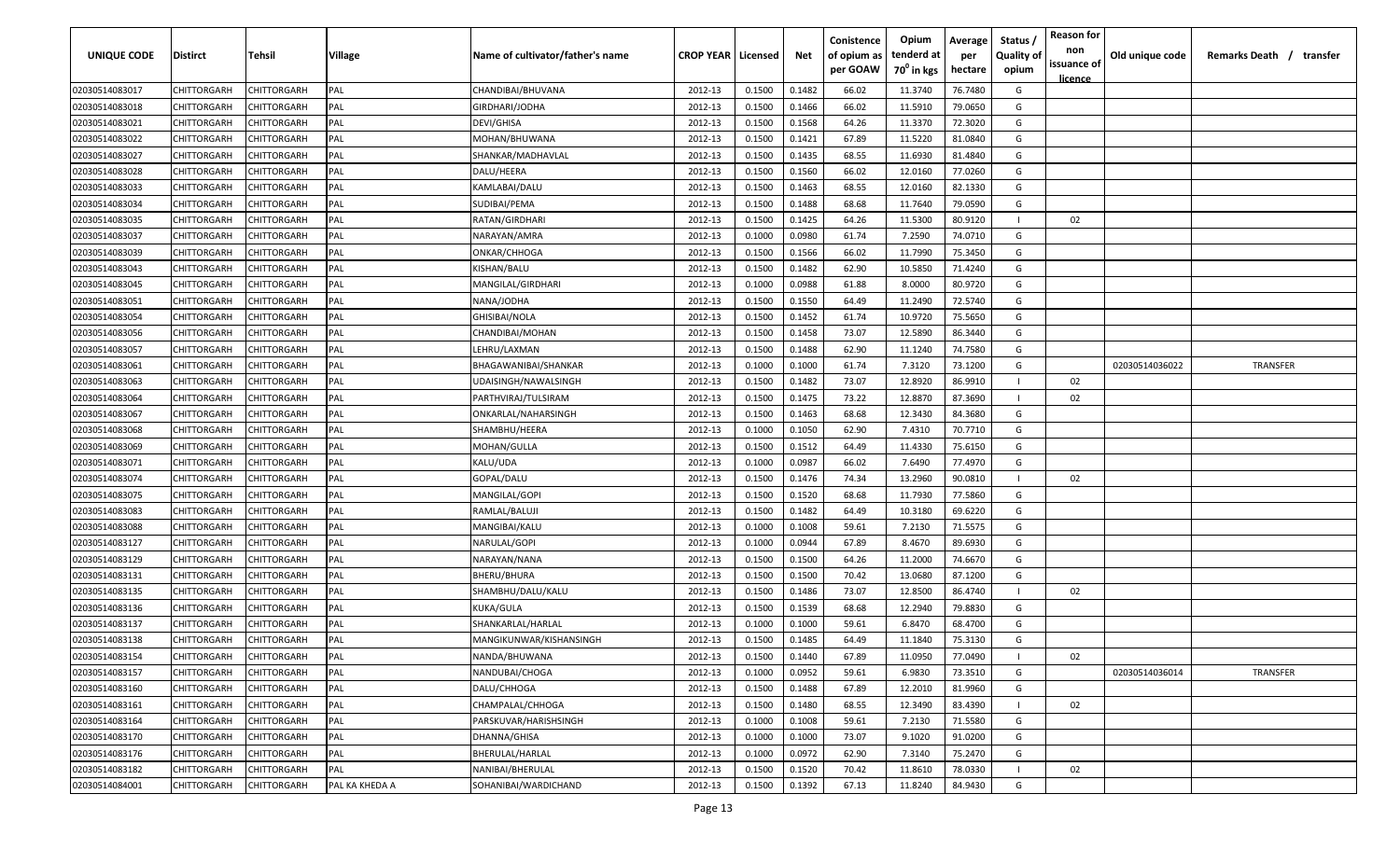| <b>UNIQUE CODE</b> | <b>Distirct</b>    | <b>Tehsil</b>      | Village        | Name of cultivator/father's name | <b>CROP YEAR   Licensed</b> |        | Net    | Conistence<br>of opium as<br>per GOAW | Opium<br>tenderd at<br>70 <sup>0</sup> in kgs | Average<br>per<br>hectare | Status /<br>Quality of<br>opium | <b>Reason for</b><br>non<br>issuance of<br>licence | Old unique code | Remarks Death /<br>transfer |  |
|--------------------|--------------------|--------------------|----------------|----------------------------------|-----------------------------|--------|--------|---------------------------------------|-----------------------------------------------|---------------------------|---------------------------------|----------------------------------------------------|-----------------|-----------------------------|--|
| 02030514084002     | CHITTORGARH        | CHITTORGARH        | PAL KA KHEDA A | SHIVLAL/MADHO                    | 2012-13                     | 0.1500 | 0.1500 | 68.28                                 | 11.8900                                       | 79.2670                   | G                               |                                                    |                 |                             |  |
| 02030514084003     | CHITTORGARH        | CHITTORGARH        | PAL KA KHEDA A | <b>BALIBAI/PARATHU</b>           | 2012-13                     | 0.1500 | 0.1480 | 65.64                                 | 11.1590                                       | 75.3990                   | G                               |                                                    |                 |                             |  |
| 02030514084004     | CHITTORGARH        | CHITTORGARH        | PAL KA KHEDA A | BHERU/SADULJIGUJAR               | 2012-13                     | 0.1500 | 0.1530 | 63.32                                 | 11.3890                                       | 74.4380                   | G                               |                                                    |                 |                             |  |
| 02030514084005     | CHITTORGARH        | CHITTORGARH        | PAL KA KHEDA A | <b>FULIBAI/MANGILAL</b>          | 2012-13                     | 0.1500 | 0.1530 | 66.89                                 | 12.4610                                       | 81.4440                   | G                               |                                                    |                 |                             |  |
| 02030514084006     | CHITTORGARH        | CHITTORGARH        | PAL KA KHEDA A | RAMA/TULSAJIGUJAR                | 2012-13                     | 0.1000 | 0.0992 | 69.27                                 | 8.0850                                        | 81.5020                   | G                               |                                                    |                 |                             |  |
| 02030514084007     | CHITTORGARH        | CHITTORGARH        | PAL KA KHEDA A | GIRDHARI/KHURJIJAT               | 2012-13                     | 0.1500 | 0.1443 | 67.21                                 | 11.0700                                       | 76.7150                   | G                               |                                                    |                 |                             |  |
| 02030514084008     | CHITTORGARH        | CHITTORGARH        | PAL KA KHEDA A | BHAGAWANLAL/NARAYAN              | 2012-13                     | 0.1500 | 0.1517 | 56.87                                 | 9.3670                                        | 61.7470                   | G                               |                                                    |                 |                             |  |
| 02030514084009     | CHITTORGARH        | CHITTORGARH        | PAL KA KHEDA B | KHEMA/TULSA                      | 2012-13                     | 0.1500 | 0.1456 | 67.54                                 | 12.0410                                       | 82.6990                   | G                               |                                                    |                 |                             |  |
| 02030514084010     | CHITTORGARH        | CHITTORGARH        | PAL KA KHEDA A | CHUNNILAL/GANGA                  | 2012-13                     | 0.1500 | 0.1500 | 57.33                                 | 10.1640                                       | 67.7600                   | G                               |                                                    |                 |                             |  |
| 02030514084012     | CHITTORGARH        | CHITTORGARH        | PAL KA KHEDA A | GULABIBAI/NOJIRAM                | 2012-13                     | 0.1500 | 0.1480 | 61.55                                 | 10.9380                                       | 73.9050                   | G                               |                                                    |                 |                             |  |
| 02030514084013     | CHITTORGARH        | CHITTORGARH        | PAL KA KHEDA A | BHANWARLAL/GANGARAMGUJAR         | 2012-13                     | 0.1500 | 0.1504 | 67.21                                 | 11.7710                                       | 78.2650                   | G                               |                                                    |                 |                             |  |
| 02030514084016     | CHITTORGARH        | CHITTORGARH        | PAL KA KHEDA A | KANKUBAI/NARAYAN                 | 2012-13                     | 0.1500 | 0.1452 | 63.32                                 | 10.8100                                       | 74.4490                   | G                               |                                                    |                 |                             |  |
| 02030514084017     | CHITTORGARH        | CHITTORGARH        | PAL KA KHEDA A | PRABHU/JAGGA                     | 2012-13                     | 0.1500 | 0.1470 | 67.21                                 | 11.5700                                       | 78.7070                   | G                               |                                                    |                 |                             |  |
| 02030514084018     | CHITTORGARH        | CHITTORGARH        | PAL KA KHEDA A | KASHINATH/POKHARNATH             | 2012-13                     | 0.1500 | 0.1479 | 64.09                                 | 11.1790                                       | 75.5850                   | G                               |                                                    |                 |                             |  |
| 02030514084020     | CHITTORGARH        | CHITTORGARH        | PAL KA KHEDA B | SHIVLAL/BHOLAJIJAT               | 2012-13                     | 0.1000 | 0.1000 | 67.18                                 | 8.0330                                        | 80.3300                   | G                               |                                                    |                 |                             |  |
| 02030514084021     | CHITTORGARH        | CHITTORGARH        | PAL KA KHEDA A | MADHUNATH/POKHARNATH             | 2012-13                     | 0.1500 | 0.1491 | 75.12                                 | 13.4040                                       | 89.8990                   | G                               |                                                    |                 |                             |  |
| 02030514084022     | CHITTORGARH        | CHITTORGARF        | PAL KA KHEDA A | HAJARIBAI/HARIRAM                | 2012-13                     | 0.1500 | 0.1425 | 62.95                                 | 11.7810                                       | 82.6740                   | G                               |                                                    |                 |                             |  |
| 02030514084023     | CHITTORGARH        | CHITTORGARH        | PAL KA KHEDA A | NOJIBAI/KANA                     | 2012-13                     | 0.1500 | 0.1550 | 57.33                                 | 10.5160                                       | 67.8450                   | G                               |                                                    |                 |                             |  |
| 02030514084024     | CHITTORGARH        | CHITTORGARH        | PAL KA KHEDA A | SHANKAR/RUPA                     | 2012-13                     | 0.1500 | 0.1430 | 64.17                                 | 10.9910                                       | 76.8600                   | G                               |                                                    |                 |                             |  |
| 02030514084025     | CHITTORGARH        | CHITTORGARH        | PAL KA KHEDA A | MOHANIBAI/SHANKARNATH            | 2012-13                     | 0.1000 | 0.1050 | 64.11                                 | 7.8120                                        | 74.4000                   | G                               |                                                    |                 |                             |  |
| 02030514084027     | CHITTORGARH        | CHITTORGARH        | PAL KA KHEDA A | KASHIRAM/BHURA                   | 2012-13                     | 0.1500 | 0.1481 | 62.95                                 | 10.9710                                       | 74.0780                   | G                               |                                                    |                 |                             |  |
| 02030514084028     | CHITTORGARH        | CHITTORGARH        | PAL KA KHEDA A | NANALAL/BHAGGAJI                 | 2012-13                     | 0.1500 | 0.1440 | 63.32                                 | 10.3390                                       | 71.7990                   | G                               |                                                    |                 |                             |  |
| 02030514084029     | CHITTORGARH        | CHITTORGARH        | PAL KA KHEDA A | BALU/HEMA                        | 2012-13                     | 0.1500 | 0.1491 | 67.21                                 | 12.1170                                       | 81.2680                   | G                               |                                                    |                 |                             |  |
| 02030514084030     | CHITTORGARH        | CHITTORGARH        | PAL KA KHEDA A | BHAGAWANIBAI/MADHU               | 2012-13                     | 0.1500 | 0.1500 | 67.21                                 | 12.6740                                       | 84.4930                   | G                               |                                                    |                 |                             |  |
| 02030514084031     | CHITTORGARH        | CHITTORGARH        | PAL KA KHEDA A | BHANWARLAL/KHEMA                 | 2012-13                     | 0.1500 | 0.1560 | 68.80                                 | 13.0620                                       | 83.7310                   | G                               |                                                    |                 |                             |  |
| 02030514084032     | CHITTORGARH        | CHITTORGARH        | PAL KA KHEDA A | UDIBAI/HIRA                      | 2012-13                     | 0.1500 | 0.1558 | 62.95                                 | 11.3040                                       | 72.5550                   | G                               |                                                    |                 |                             |  |
| 02030514084033     | CHITTORGARH        | CHITTORGARH        | PAL KA KHEDA A | BHERULAL/NARAYAN                 | 2012-13                     | 0.1500 | 0.1464 | 64.19                                 | 10.7560                                       | 73.4700                   | G                               |                                                    |                 |                             |  |
| 02030514084034     | CHITTORGARH        | CHITTORGARH        | PAL KA KHEDA A | CHUNANATH/DEVANATH               | 2012-13                     | 0.1500 | 0.1476 | 59.37                                 | 10.2290                                       | 69.3020                   | G                               |                                                    |                 |                             |  |
| 02030514084035     | CHITTORGARH        | CHITTORGARH        | PAL KA KHEDA A | FEFIBAI/GHISA                    | 2012-13                     | 0.1500 |        |                                       |                                               |                           | -F.                             |                                                    |                 |                             |  |
| 02030514084036     | CHITTORGARH        | CHITTORGARH        | PAL KA KHEDA A | PRABHU/DEVA                      | 2012-13                     | 0.1500 | 0.1482 | 57.33                                 | 9.9750                                        | 67.3080                   | G                               |                                                    |                 |                             |  |
| 02030514084037     | CHITTORGARH        | CHITTORGARH        | PAL KA KHEDA A | BHERULAL/GIRDHARI                | 2012-13                     | 0.1500 | 0.1470 | 65.89                                 | 11.2580                                       | 76.5850                   | G                               |                                                    |                 |                             |  |
| 02030514084038     | CHITTORGARH        | CHITTORGARH        | PAL KA KHEDA A | NARAYANLAL/GOPINATH              | 2012-13                     | 0.1500 | 0.1564 | 63.32                                 | 11.4610                                       | 73.2800                   | G                               |                                                    |                 |                             |  |
| 02030514084039     | CHITTORGARH        | CHITTORGARH        | PAL KA KHEDA A | NANANATH/CHHOGANATH              | 2012-13                     | 0.1500 | 0.1400 | 66.89                                 | 10.9220                                       | 78.0140                   | G                               |                                                    |                 |                             |  |
| 02030514084043     | CHITTORGARH        | CHITTORGARH        | PAL KA KHEDA A | JITU/HARLAL                      | 2012-13                     | 0.1500 | 0.1428 | 59.37                                 | 10.7710                                       | 75.4270                   | G                               |                                                    |                 |                             |  |
| 02030514084044     | <b>CHITTORGARH</b> | CHITTORGARH        | PAL KA KHEDA A | BHAGGA/MOHAN                     | 2012-13                     | 0.1500 | 0.1550 | 62.25                                 | 11.1960                                       | 72.2320                   | G                               |                                                    |                 |                             |  |
| 02030514084045     | CHITTORGARH        | <b>CHITTORGARH</b> | PAL KA KHEDA A | NANA/RAMABHIL                    | 2012-13                     | 0.1500 | 0.1480 | 67.03                                 | 11.5480                                       | 78.0270                   | G                               |                                                    |                 |                             |  |
| 02030514084046     | <b>CHITTORGARH</b> | CHITTORGARH        | PAL KA KHEDA A | PRABHU/RAMCHAND                  | 2012-13                     | 0.1000 | 0.0910 | 64.41                                 | 6.7450                                        | 74.1210                   | G                               |                                                    |                 |                             |  |
| 02030514084047     | CHITTORGARH        | CHITTORGARH        | PAL KA KHEDA A | KASHANA/BHAJJA                   | 2012-13                     | 0.1500 | 0.1386 | 64.11                                 | 10.8160                                       | 78.0380                   | G                               |                                                    |                 |                             |  |
| 02030514084048     | CHITTORGARH        | CHITTORGARH        | PAL KA KHEDA A | PRABHU/MITTHU                    | 2012-13                     | 0.1500 | 0.1440 | 59.37                                 | 9.7620                                        | 67.7920                   | G                               |                                                    |                 |                             |  |
| 02030514084051     | CHITTORGARH        | CHITTORGARH        | PAL KA KHEDA A | DHAPUBAI/GANGARAM                | 2012-13                     | 0.1500 | 0.1495 | 58.09                                 | 10.3980                                       | 69.5520                   | G                               |                                                    |                 |                             |  |
| 02030514084052     | CHITTORGARH        | CHITTORGARH        | PAL KA KHEDA A | NOJIBAI/TULSIRAM                 | 2012-13                     | 0.1000 | 0.1012 | 63.32                                 | 7.3990                                        | 73.1130                   | G                               |                                                    |                 |                             |  |
| 02030514084053     | CHITTORGARH        | CHITTORGARH        | PAL KA KHEDA A | NANA/AMARCHAND                   | 2012-13                     | 0.1000 | 0.0990 | 58.09                                 | 6.8050                                        | 68.7370                   | G                               |                                                    |                 |                             |  |
| 02030514084055     | <b>CHITTORGARH</b> | CHITTORGARH        | PAL KA KHEDA A | MANGU/GOPINATH                   | 2012-13                     | 0.1500 | 0.1512 | 62.03                                 | 10.3240                                       | 68.2800                   | G                               |                                                    |                 |                             |  |
| 02030514084056     | <b>CHITTORGARH</b> | CHITTORGARH        | PAL KA KHEDA A | MADHU/GHISA                      | 2012-13                     | 0.1500 | 0.1504 | 64.41                                 | 11.1890                                       | 74.3950                   | G                               |                                                    |                 |                             |  |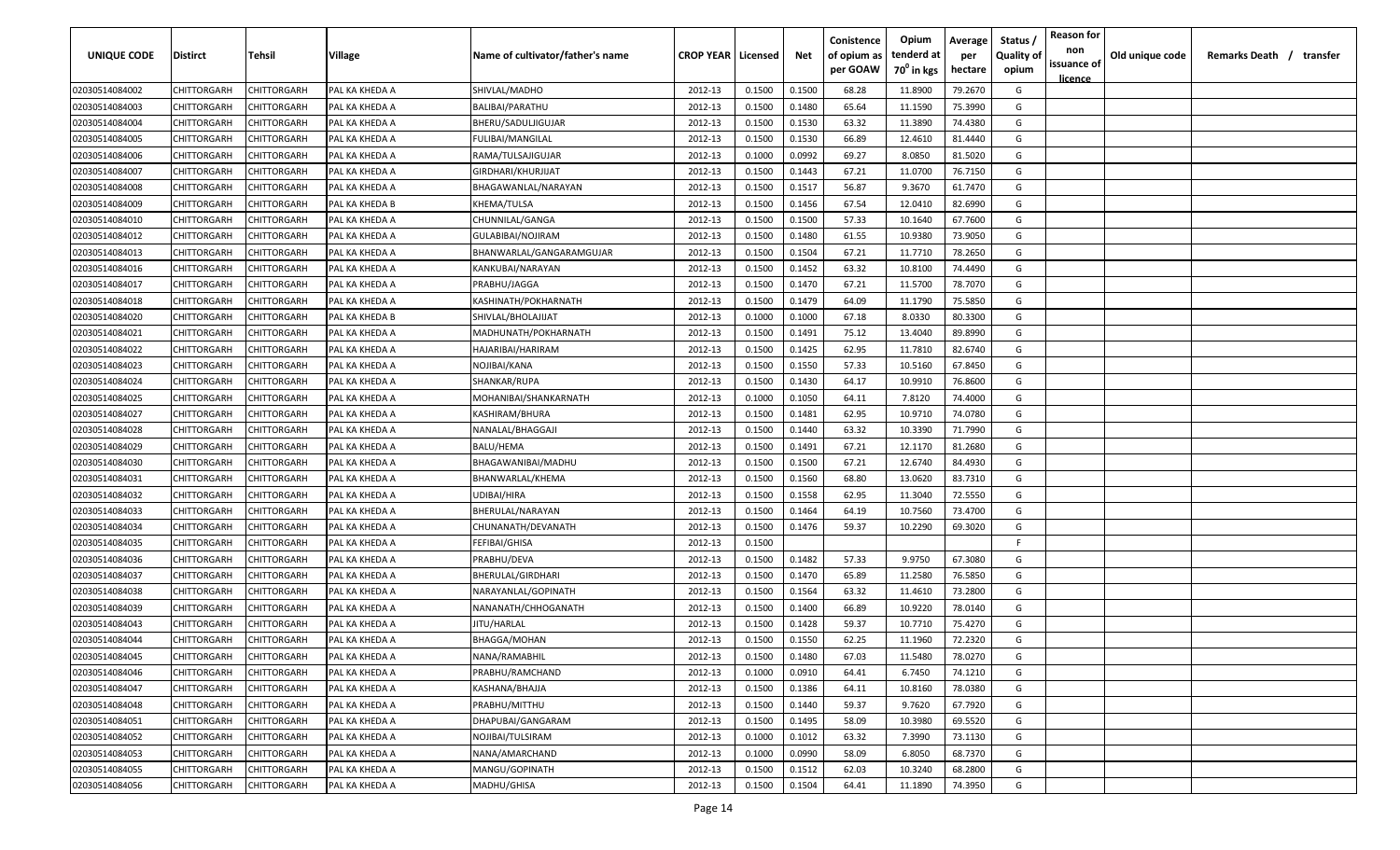| UNIQUE CODE    | Distirct           | Tehsil             | Village        | Name of cultivator/father's name | <b>CROP YEAR   Licensed</b> |        | Net    | Conistence<br>of opium as | Opium<br>tenderd at    | Average<br>per | Status /<br><b>Quality of</b> | <b>Reason for</b><br>non | Old unique code | Remarks Death / transfer |
|----------------|--------------------|--------------------|----------------|----------------------------------|-----------------------------|--------|--------|---------------------------|------------------------|----------------|-------------------------------|--------------------------|-----------------|--------------------------|
|                |                    |                    |                |                                  |                             |        |        | per GOAW                  | 70 <sup>0</sup> in kgs | hectare        | opium                         | issuance of              |                 |                          |
| 02030514084057 | CHITTORGARH        | CHITTORGARH        | PAL KA KHEDA A | MANGU/GHASU                      | 2012-13                     | 0.1500 |        |                           |                        |                | F                             | <u>licence</u>           |                 |                          |
| 02030514084058 | CHITTORGARH        | CHITTORGARH        | PAL KA KHEDA A | MADHU/BHERU                      | 2012-13                     | 0.1500 | 0.1462 | 62.95                     | 11.0610                | 75.6570        | G                             |                          |                 |                          |
| 02030514084060 | CHITTORGARH        | CHITTORGARH        | PAL KA KHEDA A | BHERU/JIWA                       | 2012-13                     | 0.1500 | 0.1530 | 64.41                     | 12.3210                | 80.5290        | G                             |                          |                 |                          |
| 02030514084062 | CHITTORGARH        | CHITTORGARH        | PAL KA KHEDA A | MANGU/SARDUL                     | 2012-13                     | 0.1500 | 0.1470 | 62.25                     | 11.0000                | 74.8300        | G                             |                          |                 |                          |
| 02030514084065 | CHITTORGARH        | CHITTORGARH        | PAL KA KHEDA A | CHHOGA/UDA                       | 2012-13                     | 0.1500 | 0.1496 | 73.58                     | 13.1600                | 87.9680        | G                             |                          |                 |                          |
| 02030514084067 | CHITTORGARH        | CHITTORGARH        | PAL KA KHEDA A | NANDA/SARDUL                     | 2012-13                     | 0.1500 | 0.1496 | 65.64                     | 11.2990                | 75.5280        | G                             |                          |                 |                          |
| 02030514084069 | CHITTORGARH        | CHITTORGARH        | PAL KA KHEDA A | MANGU/HIRA                       | 2012-13                     | 0.1500 | 0.1488 | 59.37                     | 10.5420                | 70.8470        | G                             |                          |                 |                          |
| 02030514084070 | CHITTORGARH        | CHITTORGARH        | PAL KA KHEDA A | BALIBAI/BHUWANA                  | 2012-13                     | 0.1500 | 0.1480 | 67.03                     | 12.0560                | 81.4590        | G                             |                          |                 |                          |
| 02030514084073 | CHITTORGARH        | CHITTORGARH        | PAL KA KHEDA A | UDALAL/BHAJJA                    | 2012-13                     | 0.1500 | 0.1500 | 62.25                     | 10.8940                | 72.6270        | G                             |                          |                 |                          |
| 02030514084075 | CHITTORGARH        | CHITTORGARH        | PAL KA KHEDA A | MOHAN/HARIRAM                    | 2012-13                     | 0.1500 | 0.1500 | 58.09                     | 11.0210                | 73.4730        | G                             |                          |                 |                          |
| 02030514084076 | CHITTORGARH        | CHITTORGARH        | PAL KA KHEDA A | BABULAL/UDA                      | 2012-13                     | 0.1500 | 0.1512 | 57.33                     | 10.3440                | 68.4130        | G                             |                          |                 |                          |
| 02030514084078 | CHITTORGARH        | CHITTORGARH        | PAL KA KHEDA A | BHAGAWAN/GHISA                   | 2012-13                     | 0.1500 | 0.1537 | 67.03                     | 12.4680                | 81.1190        | G                             |                          |                 |                          |
| 02030514084080 | CHITTORGARH        | CHITTORGARH        | PAL KA KHEDA A | HIRALAL/PANNALAL                 | 2012-13                     | 0.1500 | 0.1504 | 68.48                     | 12.0620                | 80.1990        | G                             |                          |                 |                          |
| 02030514084082 | CHITTORGARH        | CHITTORGARH        | PAL KA KHEDA A | NANA/SARDUL                      | 2012-13                     | 0.1500 | 0.1406 | 62.95                     | 10.8090                | 76.8780        | G                             |                          |                 |                          |
| 02030514084085 | CHITTORGARH        | CHITTORGARH        | PAL KA KHEDA A | MADENLAL/MAGANA                  | 2012-13                     | 0.1000 | 0.0988 | 64.41                     | 7.0210                 | 71.0630        | G                             |                          |                 |                          |
| 02030514084087 | CHITTORGARH        | CHITTORGARH        | PAL KA KHEDA A | HANGAMIBAI/RUPA                  | 2012-13                     | 0.1500 | 0.1470 | 65.64                     | 11.1870                | 76.1020        | G                             |                          |                 |                          |
| 02030514084088 | CHITTORGARH        | CHITTORGARH        | PAL KA KHEDA A | NANDA/HAJARI                     | 2012-13                     | 0.1500 | 0.1476 | 62.25                     | 10.8320                | 73.3880        | G                             |                          |                 |                          |
| 02030514084092 | CHITTORGARH        | CHITTORGARH        | PAL KA KHEDA A | <b>BHURA/KELA</b>                | 2012-13                     | 0.1500 | 0.1380 | 67.03                     | 10.9450                | 79.3120        | G                             |                          |                 |                          |
| 02030514084093 | CHITTORGARH        | CHITTORGARH        | PAL KA KHEDA A | NANIBAI/KASHIRAM                 | 2012-13                     | 0.1500 | 0.1512 | 69.25                     | 12.0890                | 79.9540        | G                             |                          |                 |                          |
| 02030514084094 | CHITTORGARH        | CHITTORGARH        | PAL KA KHEDA A | MADHU/RATANA                     | 2012-13                     | 0.1000 | 0.1050 | 58.09                     | 6.9380                 | 66.0760        | G                             |                          |                 |                          |
| 02030514084096 | CHITTORGARH        | CHITTORGARH        | PAL KA KHEDA A | BALUDAS/BIHARI                   | 2012-13                     | 0.1500 | 0.1476 | 67.03                     | 11.9310                | 80.8330        | G                             |                          |                 |                          |
| 02030514084099 | CHITTORGARH        | CHITTORGARH        | PAL KA KHEDA A | SHANKAR/JAGGA                    | 2012-13                     | 0.1500 | 0.1466 | 64.11                     | 10.7890                | 73.5950        | G                             |                          |                 |                          |
| 02030514084101 | CHITTORGARH        | CHITTORGARH        | PAL KA KHEDA A | SHAUBAI/CHHOGALAL                | 2012-13                     | 0.1500 | 0.1451 | 64.34                     | 11.0020                | 75.8240        | G                             |                          |                 |                          |
| 02030514084103 | CHITTORGARH        | CHITTORGARH        | PAL KA KHEDA A | DEUBAI/SURAJMAL                  | 2012-13                     | 0.1500 | 0.1536 | 64.88                     | 11.7250                | 76.3350        | G                             |                          |                 |                          |
| 02030514084106 | CHITTORGARH        | CHITTORGARH        | PAL KA KHEDA A | NANDDAS/GIRDHARIDAS              | 2012-13                     | 0.1500 | 0.1508 | 64.41                     | 9.9100                 | 65.7160        | G                             |                          |                 |                          |
| 02030514084107 | CHITTORGARH        | CHITTORGARH        | PAL KA KHEDA A | DEVILAL/BHAGIRATH                | 2012-13                     | 0.1500 | 0.1520 | 68.67                     | 12.6550                | 83.2570        | G                             |                          |                 |                          |
| 02030514084110 | CHITTORGARH        | CHITTORGARH        | PAL KA KHEDA A | LOBHIRA/TULCHA                   | 2012-13                     | 0.1500 | 0.1500 | 65.64                     | 11.7960                | 78.6400        | G                             |                          |                 |                          |
| 02030514084112 | CHITTORGARH        | CHITTORGARH        | PAL KA KHEDA A | GHISU/JAGANNATH                  | 2012-13                     | 0.1500 | 0.1512 | 59.08                     | 10.2040                | 67.4870        | G                             |                          |                 |                          |
| 02030514084113 | CHITTORGARH        | CHITTORGARH        | PAL KA KHEDA A | PREMBAI/MADHU                    | 2012-13                     | 0.1500 | 0.1450 | 58.09                     | 9.9420                 | 68.5660        | G                             |                          |                 |                          |
| 02030514084114 | CHITTORGARH        | CHITTORGARH        | PAL KA KHEDA A | KASHIDAS/FATEHDAS                | 2012-13                     | 0.1000 | 0.0986 | 62.55                     | 6.7290                 | 68.2450        | G                             |                          |                 |                          |
| 02030514084115 | CHITTORGARH        | CHITTORGARH        | PAL KA KHEDA A | NARAYAN/BHAJJA                   | 2012-13                     | 0.1500 | 0.1460 | 64.11                     | 11.2280                | 76.9040        | G                             |                          |                 |                          |
| 02030514084117 | CHITTORGARH        | CHITTORGARH        | PAL KA KHEDA B | MAGNIRAM/GOPINTH                 | 2012-13                     | 0.1500 | 0.1480 | 62.34                     | 10.7220                | 72.4460        | G                             |                          |                 |                          |
| 02030514084118 | CHITTORGARH        | CHITTORGARH        | PAL KA KHEDA B | SHANKAR/HAJARI                   | 2012-13                     | 0.1500 | 0.1560 | 64.07                     | 11.0380                | 70.7560        | G                             |                          |                 |                          |
| 02030514084119 | CHITTORGARH        | CHITTORGARH        | PAL KA KHEDA B | DEVILAL/MADHO                    | 2012-13                     | 0.1500 | 0.1525 | 67.18                     | 11.6410                | 76.3340        | G                             |                          |                 |                          |
| 02030514084121 | CHITTORGARH        | CHITTORGARH        | PAL KA KHEDA B | BALU/LOBHA                       | 2012-13                     | 0.1500 | 0.1500 | 64.07                     | 10.9650                | 73.1000        | G                             |                          |                 |                          |
| 02030514084123 | <b>CHITTORGARH</b> | <b>CHITTORGARH</b> | PAL KA KHEDA B | SOHANIBAI/KASHIRAM               | 2012-13                     | 0.1500 | 0.1521 | 67.18                     | 11.8240                | 77.7380        | G                             |                          |                 |                          |
| 02030514084124 | <b>CHITTORGARH</b> | CHITTORGARH        | PAL KA KHEDA B | NARAN/VARDICHAND                 | 2012-13                     | 0.1500 | 0.1440 | 66.31                     | 11.8600                | 82.3610        | G                             |                          |                 |                          |
| 02030514084125 | CHITTORGARH        | <b>CHITTORGARH</b> | PAL KA KHEDA B | KISHANA/MODHA                    | 2012-13                     | 0.1500 | 0.1517 | 67.18                     | 11.6890                | 77.0530        | G                             |                          |                 |                          |
| 02030514084127 | <b>CHITTORGARH</b> | CHITTORGARH        | PAL KA KHEDA B | RUPA/BHURA                       | 2012-13                     | 0.1500 | 0.1428 | 67.25                     | 11.6730                | 81.7440        | G                             |                          |                 |                          |
| 02030514084130 | CHITTORGARH        | CHITTORGARH        | PAL KA KHEDA B | NANURAM/DALLA                    | 2012-13                     | 0.1500 | 0.1470 | 67.25                     | 11.9510                | 81.2990        | G                             |                          |                 |                          |
| 02030514084133 | CHITTORGARH        | CHITTORGARH        | PAL KA KHEDA B | DALCHAND/NANA                    | 2012-13                     | 0.1500 | 0.1485 | 64.07                     | 11.0200                | 74.2090        | G                             |                          |                 |                          |
| 02030514084134 | CHITTORGARH        | CHITTORGARH        | PAL KA KHEDA B | NANADAS/TULSIRAM                 | 2012-13                     | 0.1500 | 0.1504 | 67.25                     | 11.9420                | 79.4020        | G                             |                          |                 |                          |
| 02030514084135 | CHITTORGARH        | CHITTORGARH        | PAL KA KHEDA B | DEVILAL/GIRDHARI                 | 2012-13                     | 0.1500 | 0.1540 | 64.07                     | 11.4500                | 74.3510        | G                             |                          |                 |                          |
| 02030514084136 | <b>CHITTORGARH</b> | CHITTORGARH        | PAL KA KHEDA B | RATAN/MADHO                      | 2012-13                     | 0.1000 | 0.1008 | 67.25                     | 7.7910                 | 77.2920        | G                             |                          |                 |                          |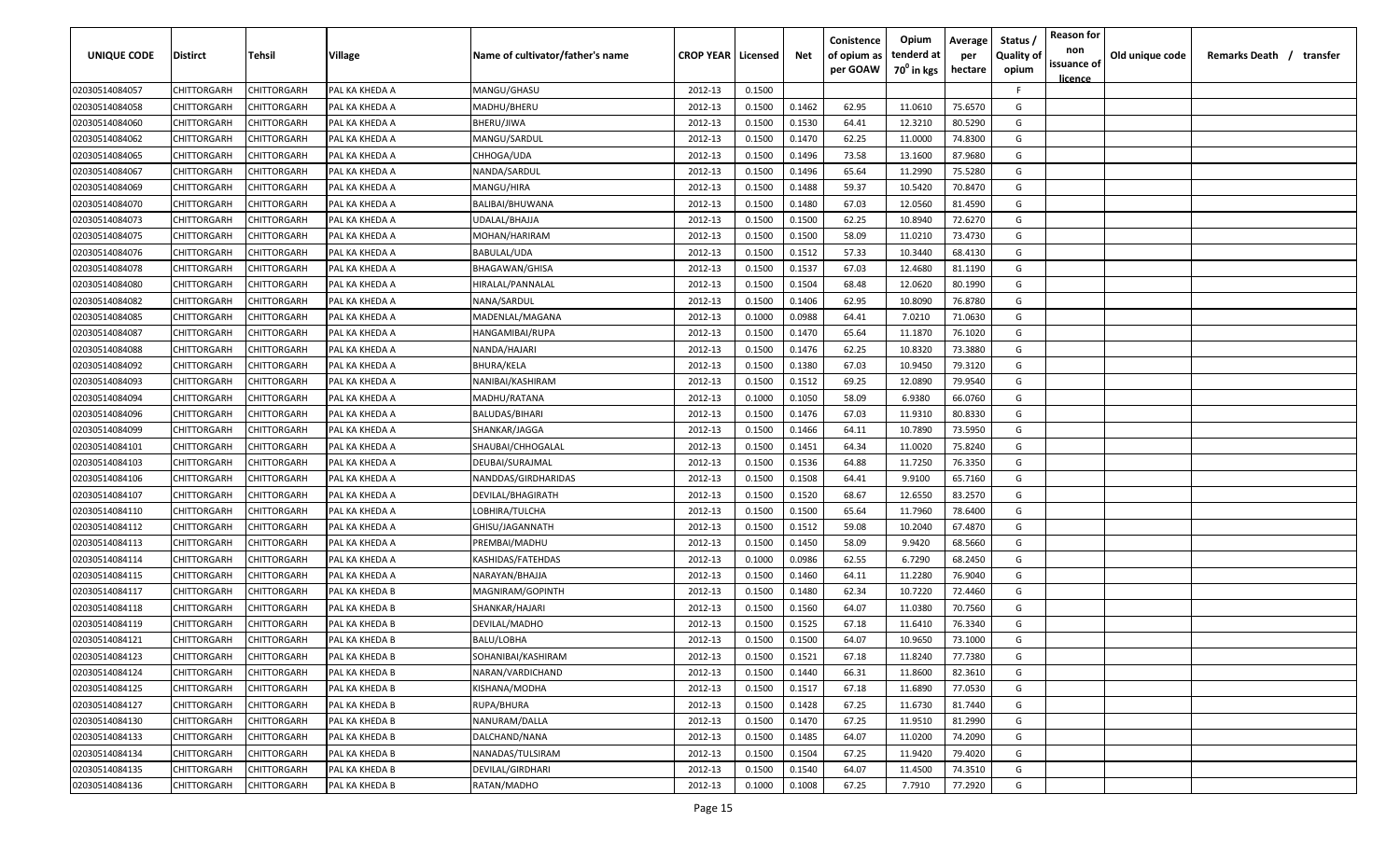| UNIQUE CODE    | Distirct           | Tehsil             | Village        | Name of cultivator/father's name | <b>CROP YEAR   Licensed</b> |        | Net    | Conistence<br>of opium as<br>per GOAW | Opium<br>tenderd at<br>70 <sup>0</sup> in kgs | Average<br>per<br>hectare | Status /<br><b>Quality of</b><br>opium | <b>Reason for</b><br>non<br>issuance of | Old unique code | Remarks Death / transfer |
|----------------|--------------------|--------------------|----------------|----------------------------------|-----------------------------|--------|--------|---------------------------------------|-----------------------------------------------|---------------------------|----------------------------------------|-----------------------------------------|-----------------|--------------------------|
| 02030514084137 | CHITTORGARH        | CHITTORGARH        | PAL KA KHEDA B | NANA/GIRDHARI                    | 2012-13                     | 0.1500 | 0.1400 | 64.07                                 | 10.4250                                       | 74.4640                   | G                                      | <u>licence</u>                          |                 |                          |
| 02030514084138 | CHITTORGARH        | CHITTORGARH        | PAL KA KHEDA B | RAMESHWAR/MANGIDAS               | 2012-13                     | 0.1500 | 0.1500 | 64.03                                 | 10.7840                                       | 71.8930                   | G                                      |                                         |                 |                          |
| 02030514084139 | CHITTORGARH        | CHITTORGARH        | PAL KA KHEDA B | ARJUN/DHANNA                     | 2012-13                     | 0.1500 | 0.1330 | 68.98                                 | 10.6230                                       | 79.8720                   | G                                      |                                         |                 |                          |
| 02030514084141 | CHITTORGARH        | CHITTORGARH        | PAL KA KHEDA B | LEHRU/GOMA                       | 2012-13                     | 0.1500 | 0.1500 | 62.34                                 | 11.3990                                       | 75.9930                   | G                                      |                                         |                 |                          |
| 02030514084142 | CHITTORGARH        | CHITTORGARH        | PAL KA KHEDA B | <b>BHUWAN/TRILOK</b>             | 2012-13                     | 0.1500 | 0.1475 | 73.87                                 | 13.1910                                       | 89.4310                   |                                        | 02                                      |                 |                          |
| 02030514084143 | CHITTORGARH        | CHITTORGARH        | PAL KA KHEDA B | RUGNATH/BHAWAN                   | 2012-13                     | 0.1500 | 0.1530 | 62.34                                 | 11.0430                                       | 72.1760                   | G                                      |                                         |                 |                          |
| 02030514084144 | CHITTORGARH        | CHITTORGARH        | PAL KA KHEDA B | RATAN/VENA                       | 2012-13                     | 0.1000 | 0.1012 | 64.03                                 | 7.5370                                        | 74.4760                   | G                                      |                                         |                 |                          |
| 02030514084145 | CHITTORGARH        | CHITTORGARH        | PAL KA KHEDA B | HIRIBAI/CHUNA                    | 2012-13                     | 0.1500 | 0.1479 | 75.19                                 | 13.5340                                       | 91.5080                   | G                                      |                                         |                 |                          |
| 02030514084146 | CHITTORGARH        | CHITTORGARH        | PAL KA KHEDA B | BHERULAL/UDA                     | 2012-13                     | 0.1000 | 0.1008 | 62.83                                 | 7.4950                                        | 74.3550                   |                                        | 02                                      |                 | <b>NAME CHANGE</b>       |
| 02030514084147 | CHITTORGARH        | CHITTORGARH        | PAL KA KHEDA B | SHAMBHU/PYARA/BHERA              | 2012-13                     | 0.1000 | 0.1050 | 64.48                                 | 7.7010                                        | 73.3430                   | G                                      |                                         |                 |                          |
| 02030514084148 | CHITTORGARH        | CHITTORGARH        | PAL KA KHEDA B | PRATHVIRAJ/LOBHA                 | 2012-13                     | 0.1500 | 0.1500 | 67.25                                 | 11.5860                                       | 77.2400                   | G                                      |                                         |                 |                          |
| 02030514084149 | CHITTORGARH        | CHITTORGARH        | PAL KA KHEDA B | BHERU/CHUNA                      | 2012-13                     | 0.1000 | 0.1020 | 67.32                                 | 8.0780                                        | 79.1960                   | G                                      |                                         |                 |                          |
| 02030514084150 | CHITTORGARH        | CHITTORGARH        | PAL KA KHEDA B | JITU/BHAGWAN                     | 2012-13                     | 0.1500 | 0.1479 | 64.03                                 | 11.2240                                       | 75.8890                   | G                                      |                                         |                 |                          |
| 02030514084152 | CHITTORGARH        | CHITTORGARH        | PAL KA KHEDA B | BALURAM/GOPINATH                 | 2012-13                     | 0.1000 | 0.0999 | 64.03                                 | 7.7110                                        | 77.1870                   | G                                      |                                         |                 |                          |
| 02030514084153 | CHITTORGARH        | CHITTORGARH        | PAL KA KHEDA B | UDIBAI/GHISA                     | 2012-13                     | 0.1500 | 0.1486 | 64.03                                 | 10.6840                                       | 71.8980                   | G                                      |                                         |                 |                          |
| 02030514084154 | CHITTORGARH        | CHITTORGARH        | PAL KA KHEDA B | HIRALAL/PRATAP                   | 2012-13                     | 0.1500 | 0.1540 | 67.32                                 | 11.9540                                       | 77.6230                   | G                                      |                                         |                 |                          |
| 02030514084156 | CHITTORGARH        | CHITTORGARH        | PAL KA KHEDA B | CHAMPA/RUGHNATH                  | 2012-13                     | 0.1500 | 0.1500 | 67.32                                 | 11.6560                                       | 77.7070                   | G                                      |                                         |                 |                          |
| 02030514084157 | CHITTORGARH        | CHITTORGARH        | PAL KA KHEDA B | <b>BALIBAI/NANA</b>              | 2012-13                     | 0.1500 | 0.1500 | 67.32                                 | 11.5600                                       | 77.0670                   | G                                      |                                         |                 |                          |
| 02030514084158 | CHITTORGARH        | CHITTORGARH        | PAL KA KHEDA B | DHANNA/MEGHA                     | 2012-13                     | 0.1500 | 0.1550 | 64.48                                 | 11.3120                                       | 72.9810                   | G                                      |                                         |                 |                          |
| 02030514084160 | CHITTORGARH        | CHITTORGARH        | PAL KA KHEDA B | JIWA/DEVA                        | 2012-13                     | 0.1000 | 0.1008 | 62.34                                 | 7.3380                                        | 72.7980                   | G                                      |                                         |                 |                          |
| 02030514084161 | CHITTORGARH        | CHITTORGARH        | PAL KA KHEDA B | KANA/VARDA                       | 2012-13                     | 0.1500 | 0.1369 | 67.12                                 | 11.6310                                       | 84.9600                   | G                                      |                                         |                 |                          |
| 02030514084162 | CHITTORGARH        | CHITTORGARH        | PAL KA KHEDA B | BHERUDAS/MANGIDAS                | 2012-13                     | 0.1500 | 0.1470 | 64.48                                 | 11.0260                                       | 75.0070                   | G                                      |                                         |                 |                          |
| 02030514084164 | CHITTORGARH        | CHITTORGARH        | PAL KA KHEDA B | IHUMMABAI/MADHO                  | 2012-13                     | 0.1000 | 0.1000 | 69.51                                 | 7.8150                                        | 78.1500                   | G                                      |                                         |                 |                          |
| 02030514084165 | CHITTORGARH        | CHITTORGARH        | PAL KA KHEDA B | SHANKAR/JAICHAND                 | 2012-13                     | 0.1000 | 0.0980 | 64.48                                 | 7.1200                                        | 72.6530                   | G                                      |                                         |                 |                          |
| 02030514084166 | CHITTORGARH        | CHITTORGARH        | PAL KA KHEDA B | SOHAN/PRATAP                     | 2012-13                     | 0.1500 | 0.1568 | 67.12                                 | 11.7940                                       | 75.2170                   | G                                      |                                         |                 |                          |
| 02030514084167 | CHITTORGARH        | CHITTORGARH        | PAL KA KHEDA B | KISHAN/BHURA                     | 2012-13                     | 0.1500 | 0.1331 | 64.48                                 | 10.3810                                       | 77.9940                   | G                                      |                                         |                 |                          |
| 02030514084168 | CHITTORGARH        | CHITTORGARH        | PAL KA KHEDA B | SHIVLAL/RUGHNATH                 | 2012-13                     | 0.1000 | 0.0986 | 67.12                                 | 7.7860                                        | 78.9660                   | G                                      |                                         |                 |                          |
| 02030514084169 | CHITTORGARH        | CHITTORGARH        | PAL KA KHEDA A | HIRIBAI/MEGHA                    | 2012-13                     | 0.1500 | 0.1520 | 62.25                                 | 11.0000                                       | 72.3680                   | G                                      |                                         |                 |                          |
| 02030514084172 | CHITTORGARH        | CHITTORGARH        | PAL KA KHEDA B | NANA/HIRA                        | 2012-13                     | 0.1500 | 0.1512 | 67.12                                 | 11.3820                                       | 75.2780                   | G                                      |                                         |                 |                          |
| 02030514085001 | CHITTORGARH        | CHITTORGARH        | PALCHHA        | PRATHVIRAJ/KANA                  | 2012-13                     | 0.1500 | 0.1496 | 61.63                                 | 10.2220                                       | 68.3290                   | G                                      |                                         |                 |                          |
| 02030514085002 | CHITTORGARH        | CHITTORGARH        | PALCHHA        | DEVILAL/RUPA                     | 2012-13                     | 0.1000 | 0.1000 | 64.08                                 | 7.1040                                        | 71.0400                   | G                                      |                                         |                 |                          |
| 02030514085005 | CHITTORGARH        | CHITTORGARH        | PALCHHA        | MOTI/SHOLA                       | 2012-13                     | 0.1500 | 0.1500 | 69.09                                 | 11.3010                                       | 75.3400                   | G                                      |                                         |                 |                          |
| 02030514085006 | CHITTORGARH        | CHITTORGARH        | PALCHHA        | NANDLAL/BHOLIRAM                 | 2012-13                     | 0.1000 | 0.1020 | 64.38                                 | 7.2200                                        | 70.7840                   | G                                      |                                         | 02030514114020  | <b>TRANSFER</b>          |
| 02030514085007 | CHITTORGARH        | CHITTORGARH        | PALCHHA        | RATANLAL/CHUNNILAL               | 2012-13                     | 0.1500 | 0.1526 | 64.26                                 | 11.1260                                       | 72.9100                   | G                                      |                                         |                 |                          |
| 02030514085009 | CHITTORGARH        | CHITTORGARH        | PALCHHA        | SHOLAL/PRABHULAL                 | 2012-13                     | 0.1000 | 0.0993 | 68.53                                 | 7.8710                                        | 79.2650                   | G                                      |                                         |                 |                          |
| 02030514085010 | <b>CHITTORGARH</b> | <b>CHITTORGARH</b> | PALCHHA        | RATANLAL/RAMLAL                  | 2012-13                     | 0.1500 | 0.1518 | 64.44                                 | 10.4480                                       | 68.8270                   | G                                      |                                         |                 |                          |
| 02030514085011 | CHITTORGARH        | CHITTORGARH        | PALCHHA        | MAGNIRAM/BHANWARLAL              | 2012-13                     | 0.1000 | 0.1000 | 67.16                                 | 7.4840                                        | 74.8400                   | G                                      |                                         |                 |                          |
| 02030514085012 | CHITTORGARH        | CHITTORGARH        | PALCHHA        | <b>BARDICHAND/KESHA</b>          | 2012-13                     | 0.1000 | 0.1004 | 64.05                                 | 7.1100                                        | 70.8170                   | G                                      |                                         |                 |                          |
| 02030514085013 | <b>CHITTORGARH</b> | CHITTORGARH        | PALCHHA        | RAMKANWARI/ONKARLAL              | 2012-13                     | 0.1500 | 0.1512 | 67.16                                 | 11.1680                                       | 73.8620                   | G                                      |                                         |                 |                          |
| 02030514085014 | CHITTORGARH        | CHITTORGARH        | PALCHHA        | AMERCHAND/NANALAL                | 2012-13                     | 0.1500 | 0.1512 | 67.16                                 | 11.1870                                       | 73.9880                   | G                                      |                                         |                 |                          |
| 02030514085015 | CHITTORGARH        | CHITTORGARH        | PALCHHA        | RAJIBAI/NANALAL                  | 2012-13                     | 0.1000 | 0.1017 | 61.87                                 | 6.9820                                        | 68.6530                   | G                                      |                                         |                 |                          |
| 02030514085017 | CHITTORGARH        | CHITTORGARH        | PALCHHA        | KANHAIYALAL/NANALAL/DHAPUBAI     | 2012-13                     | 0.1000 | 0.1014 | 67.49                                 | 7.8380                                        | 77.2980                   | G                                      |                                         |                 |                          |
| 02030514085020 | CHITTORGARH        | CHITTORGARH        | PALCHHA        | GITALAL/TEKCHAND                 | 2012-13                     | 0.1500 | 0.1482 | 67.16                                 | 10.9760                                       | 74.0620                   | G                                      |                                         |                 |                          |
| 02030514085021 | CHITTORGARH        | <b>CHITTORGARH</b> | PALCHHA        | HARJUBAI/UDAIRAM                 | 2012-13                     | 0.1500 | 0.1500 | 64.09                                 | 10.7400                                       | 71.6000                   | G                                      |                                         |                 |                          |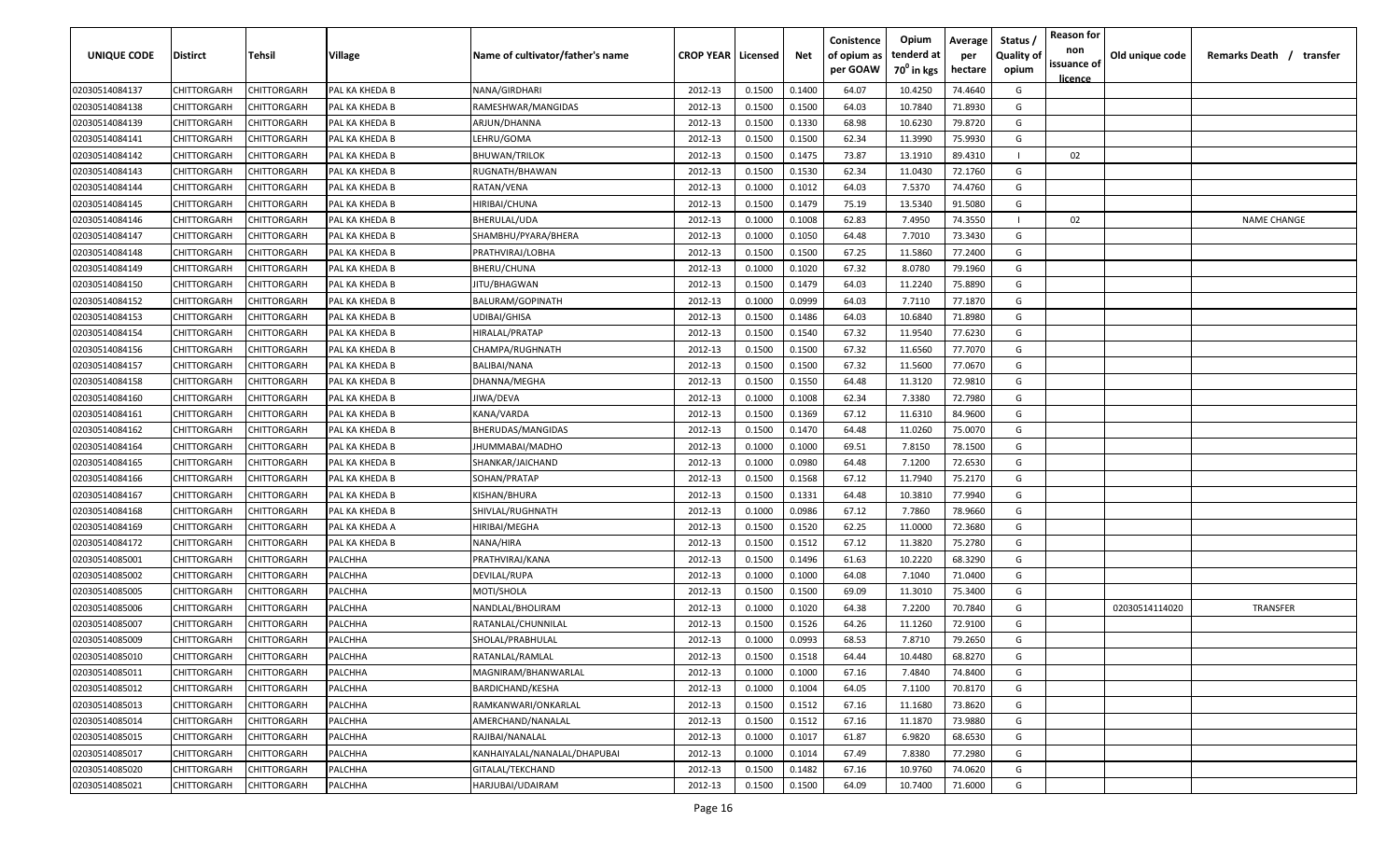| <b>UNIQUE CODE</b> | Distirct           | Tehsil             | Village | Name of cultivator/father's name | <b>CROP YEAR   Licensed</b> |        | Net    | Conistence<br>of opium as | Opium<br>tenderd at    | Average<br>per | Status /<br><b>Quality of</b> | <b>Reason for</b><br>non<br>issuance of | Old unique code | Remarks Death / transfer |
|--------------------|--------------------|--------------------|---------|----------------------------------|-----------------------------|--------|--------|---------------------------|------------------------|----------------|-------------------------------|-----------------------------------------|-----------------|--------------------------|
|                    |                    |                    |         |                                  |                             |        |        | per GOAW                  | 70 <sup>0</sup> in kgs | hectare        | opium                         | <u>licence</u>                          |                 |                          |
| 02030514085022     | CHITTORGARH        | CHITTORGARH        | PALCHHA | RADESHYAM/KASHIRAM               | 2012-13                     | 0.1500 | 0.1496 | 68.07                     | 11.3870                | 76.1160        | G                             |                                         |                 |                          |
| 02030514085023     | CHITTORGARH        | CHITTORGARH        | PALCHHA | KESHARBAI/MANGILAL               | 2012-13                     | 0.1000 | 0.1008 | 64.09                     | 7.3150                 | 72.5690        | G                             |                                         |                 |                          |
| 02030514085024     | CHITTORGARH        | CHITTORGARH        | PALCHHA | KANHAIYALAL/KANHA                | 2012-13                     | 0.1500 | 0.1476 | 64.08                     | 10.9490                | 74.1800        | G                             |                                         |                 |                          |
| 02030514085027     | CHITTORGARH        | CHITTORGARH        | PALCHHA | NANDLAL/DALU                     | 2012-13                     | 0.1500 | 0.1500 | 67.16                     | 11.3310                | 75.5400        | G                             |                                         |                 |                          |
| 02030514085028     | CHITTORGARH        | CHITTORGARH        | PALCHHA | KHEMRAJ/GANGARAM                 | 2012-13                     | 0.1500 | 0.1518 | 64.05                     | 11.0260                | 72.6350        | G                             |                                         |                 |                          |
| 02030514085029     | CHITTORGARH        | CHITTORGARH        | PALCHHA | TULSIRAM/MANGILAL                | 2012-13                     | 0.1000 | 0.1020 | 64.09                     | 7.3250                 | 71.8140        | G                             |                                         |                 |                          |
| 02030514085034     | CHITTORGARH        | CHITTORGARH        | PALCHHA | MANGILAL/PYARA                   | 2012-13                     | 0.1000 | 0.0969 | 64.09                     | 7.0410                 | 72.6630        | G                             |                                         |                 |                          |
| 02030514085035     | CHITTORGARH        | CHITTORGARH        | PALCHHA | HIRALAL/LALU                     | 2012-13                     | 0.1000 | 0.1020 | 68.07                     | 7.6530                 | 75.0290        | G                             |                                         |                 |                          |
| 02030514085037     | CHITTORGARH        | CHITTORGARH        | PALCHHA | LABHCHAND/GANGARAM               | 2012-13                     | 0.1000 | 0.0992 | 68.07                     | 7.6430                 | 77.0460        | G                             |                                         |                 |                          |
| 02030514085040     | CHITTORGARH        | CHITTORGARH        | PALCHHA | MOHANLAL/MATHURALAL              | 2012-13                     | 0.1500 | 0.1463 | 67.16                     | 11.3880                | 77.8400        | G                             |                                         |                 |                          |
| 02030514085042     | CHITTORGARH        | CHITTORGARH        | PALCHHA | SOHANIBAI/LAKHAMICHAND           | 2012-13                     | 0.1500 | 0.1458 | 67.16                     | 11.7340                | 80.4800        | G                             |                                         |                 |                          |
| 02030514085043     | CHITTORGARH        | CHITTORGARH        | PALCHHA | MULCHAND/CHUNNILAL               | 2012-13                     | 0.1500 | 0.1518 | 64.44                     | 10.7430                | 70.7710        | G                             |                                         |                 |                          |
| 02030514085046     | CHITTORGARH        | CHITTORGARH        | PALCHHA | MAGNIBAI/PRABHU                  | 2012-13                     | 0.1500 | 0.1515 | 68.07                     | 11.2320                | 74.1390        | G                             |                                         |                 |                          |
| 02030514085051     | CHITTORGARH        | CHITTORGARH        | PALCHHA | RADHABAI/SUKHLAL                 | 2012-13                     | 0.1000 | 0.1032 | 67.09                     | 7.7630                 | 75.2230        | G                             |                                         |                 |                          |
| 02030514085052     | CHITTORGARH        | CHITTORGARH        | PALCHHA | MOHANLAL/TAKCHAND                | 2012-13                     | 0.1000 | 0.0992 | 64.44                     | 7.3920                 | 74.5160        | G                             |                                         |                 |                          |
| 02030514085053     | CHITTORGARH        | CHITTORGARH        | PALCHHA | KANCHANBAI/MANGILAL              | 2012-13                     | 0.1000 | 0.1020 | 64.05                     | 7.3380                 | 71.9410        | G                             |                                         |                 |                          |
| 02030514085055     | CHITTORGARH        | CHITTORGARH        | PALCHHA | NANIBAI/MANGILAL                 | 2012-13                     | 0.1000 | 0.0992 | 59.00                     | 7.0210                 | 70.7760        | G                             |                                         |                 |                          |
| 02030514085058     | CHITTORGARH        | CHITTORGARH        | PALCHHA | AMERCHAND/SHOLA                  | 2012-13                     | 0.1500 | 0.1470 | 65.64                     | 10.4370                | 71.0000        | G                             |                                         |                 |                          |
| 02030514085059     | <b>CHITTORGARH</b> | CHITTORGARH        | PALCHHA | HIRA/RUPA                        | 2012-13                     | 0.1500 | 0.1500 | 64.26                     | 11.2460                | 74.9730        | G                             |                                         |                 |                          |
| 02030514085062     | CHITTORGARH        | CHITTORGARH        | PALCHHA | DAYARAM/VARDICHAND               | 2012-13                     | 0.1500 | 0.1488 | 67.16                     | 11.0240                | 74.0860        | G                             |                                         |                 |                          |
| 02030514085063     | CHITTORGARH        | CHITTORGARH        | PALCHHA | GULABCHAND/BHANWARLAL            | 2012-13                     | 0.1000 | 0.1023 | 64.09                     | 7.2510                 | 70.8800        | G                             |                                         |                 |                          |
| 02030514085064     | CHITTORGARH        | CHITTORGARH        | PALCHHA | NANALAL/PRABHULAL                | 2012-13                     | 0.1500 | 0.1488 | 67.16                     | 11.1580                | 74.9870        | G                             |                                         |                 |                          |
| 02030514085065     | CHITTORGARH        | CHITTORGARH        | PALCHHA | MANGILAL/LAKHMICHAND             | 2012-13                     | 0.1500 | 0.1540 | 67.12                     | 11.9950                | 77.8900        | G                             |                                         |                 |                          |
| 02030514085067     | CHITTORGARH        | CHITTORGARH        | PALCHHA | ONKARLAL/MANGILAL                | 2012-13                     | 0.1000 | 0.0969 | 61.05                     | 6.8200                 | 70.3820        | G                             |                                         |                 |                          |
| 02030514085068     | CHITTORGARH        | CHITTORGARH        | PALCHHA | MADANLAL/PRABHULAL               | 2012-13                     | 0.1500 | 0.1495 | 67.12                     | 10.8930                | 72.8630        | G                             |                                         |                 |                          |
| 02030514085069     | CHITTORGARH        | CHITTORGARH        | PALCHHA | MOTI/NANDA                       | 2012-13                     | 0.1500 | 0.1426 | 62.48                     | 10.0410                | 70.4140        | G                             |                                         |                 |                          |
| 02030514085071     | CHITTORGARH        | CHITTORGARH        | PALCHHA | RAJU/BANSHILAL                   | 2012-13                     | 0.1500 | 0.1510 | 64.05                     | 11.1540                | 73.8680        | G                             |                                         |                 |                          |
| 02030514085073     | CHITTORGARH        | CHITTORGARH        | PALCHHA | BIHARILAL/BHANWARLAL             | 2012-13                     | 0.1500 | 0.1518 | 67.16                     | 12.0600                | 79.4470        | G                             |                                         |                 |                          |
| 02030514085076     | CHITTORGARH        | CHITTORGARH        | PALCHHA | LABHCHAND/RUPA                   | 2012-13                     | 0.1500 | 0.1500 | 67.05                     | 11.3120                | 75.4130        | G                             |                                         |                 |                          |
| 02030514085077     | CHITTORGARH        | CHITTORGARH        | PALCHHA | DALCHAND/NANALAL                 | 2012-13                     | 0.1500 | 0.1530 | 61.05                     | 10.8760                | 71.0850        | G                             |                                         |                 |                          |
| 02030514085078     | CHITTORGARH        | CHITTORGARH        | PALCHHA | AMARCHAND/BHANWARLAL             | 2012-13                     | 0.1500 | 0.1501 | 64.26                     | 10.7310                | 71.4920        | G                             |                                         |                 |                          |
| 02030514085080     | CHITTORGARH        | CHITTORGARH        | PALCHHA | MOTIRAM/DEVA                     | 2012-13                     | 0.1000 | 0.1000 | 61.63                     | 6.8760                 | 68.7600        | G                             |                                         |                 |                          |
| 02030514085081     | CHITTORGARH        | CHITTORGARH        | PALCHHA | NANDLAL/NANALAL                  | 2012-13                     | 0.1000 | 0.1020 | 59.41                     | 7.1040                 | 69.6470        | G                             |                                         |                 |                          |
| 02030514085083     | CHITTORGARH        | CHITTORGARH        | PALCHHA | KANHAIYALAL/MANGILAL             | 2012-13                     | 0.1500 | 0.1500 | 67.05                     | 11.6480                | 77.6530        | G                             |                                         |                 |                          |
| 02030514085085     | CHITTORGARH        | CHITTORGARH        | PALCHHA | GANGARAM/MEGHA                   | 2012-13                     | 0.1000 | 0.1000 | 61.63                     | 7.0260                 | 70.2600        | G                             |                                         |                 |                          |
| 02030514085086     | <b>CHITTORGARH</b> | <b>CHITTORGARH</b> | PALCHHA | MATHARIBAI/KASIRAM               | 2012-13                     | 0.1500 | 0.1520 | 67.05                     | 11.3220                | 74.4870        | G                             |                                         |                 |                          |
| 02030514085087     | CHITTORGARH        | CHITTORGARH        | PALCHHA | MANGILAL/TEKCHAND                | 2012-13                     | 0.1500 | 0.1500 | 64.05                     | 10.6960                | 71.3070        | G                             |                                         |                 |                          |
| 02030514085088     | <b>CHITTORGARH</b> | CHITTORGARH        | PALCHHA | BHANWARLAL/RUPA                  | 2012-13                     | 0.1500 | 0.1512 | 61.05                     | 10.2740                | 67.9500        | G                             |                                         |                 |                          |
| 02030514085089     | <b>CHITTORGARH</b> | CHITTORGARH        | PALCHHA | RAMESHWAR/TEKCHAND               | 2012-13                     | 0.1000 | 0.1012 | 68.55                     | 7.7070                 | 76.1560        | G                             |                                         |                 |                          |
| 02030514085091     | CHITTORGARH        | CHITTORGARH        | PALCHHA | DALCHAND/KISHANA                 | 2012-13                     | 0.1500 | 0.1538 | 61.05                     | 10.4570                | 67.9910        | G                             |                                         |                 |                          |
| 02030514085092     | CHITTORGARH        | CHITTORGARH        | PALCHHA | GHISU/NANDA                      | 2012-13                     | 0.1500 | 0.1482 | 61.63                     | 10.7500                | 72.5370        | G                             |                                         |                 |                          |
| 02030514085093     | CHITTORGARH        | CHITTORGARH        | PALCHHA | RADESHYAM/KANHA                  | 2012-13                     | 0.1500 | 0.1456 | 64.26                     | 10.5570                | 72.5070        | G                             |                                         |                 |                          |
| 02030514085094     | CHITTORGARH        | CHITTORGARH        | PALCHHA | MOTILAL/NANALAL                  | 2012-13                     | 0.1000 | 0.1016 | 64.08                     | 7.1590                 | 70.4630        | G                             |                                         |                 |                          |
| 02030514085095     | CHITTORGARH        | <b>CHITTORGARH</b> | PALCHHA | KANHAIYALAL/BHERULAL             | 2012-13                     | 0.1500 | 0.1504 | 64.44                     | 10.3380                | 68.7370        | G                             |                                         |                 |                          |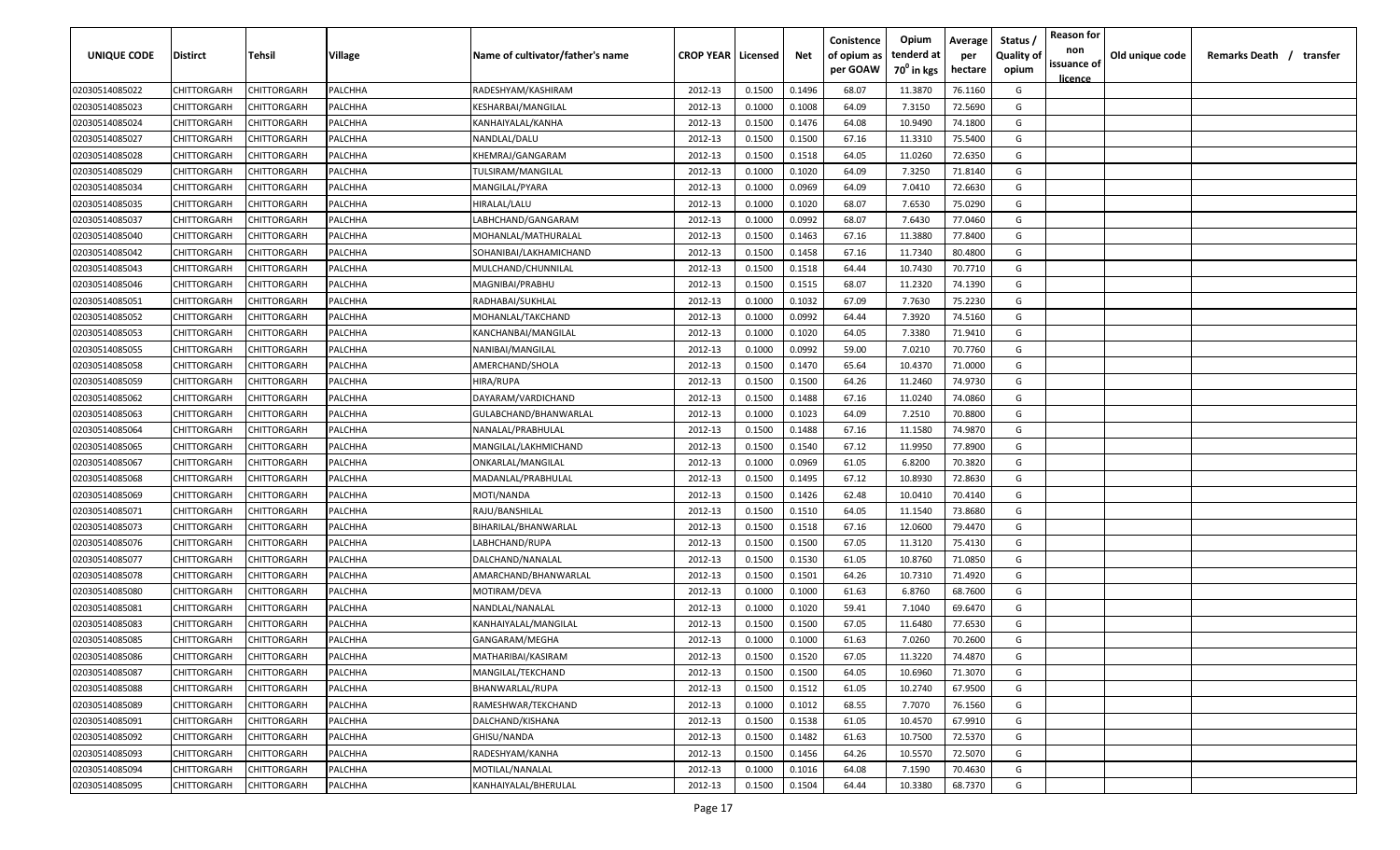| <b>UNIQUE CODE</b> | Distirct           | Tehsil             | Village      | Name of cultivator/father's name | <b>CROP YEAR   Licensed</b> |        | Net    | Conistence<br>of opium as | Opium<br>tenderd at    | Average<br>per | Status /<br><b>Quality of</b> | <b>Reason for</b><br>non      | Old unique code | Remarks Death /<br>transfer |
|--------------------|--------------------|--------------------|--------------|----------------------------------|-----------------------------|--------|--------|---------------------------|------------------------|----------------|-------------------------------|-------------------------------|-----------------|-----------------------------|
|                    |                    |                    |              |                                  |                             |        |        | per GOAW                  | 70 <sup>0</sup> in kgs | hectare        | opium                         | issuance of<br><u>licence</u> |                 |                             |
| 02030514085096     | CHITTORGARH        | CHITTORGARH        | PALCHHA      | PARVATIBAI/TULSIRAM              | 2012-13                     | 0.1000 | 0.0994 | 67.16                     | 7.3010                 | 73.4510        | G                             |                               |                 |                             |
| 02030514085097     | CHITTORGARH        | CHITTORGARH        | PALCHHA      | KALURAM/MULCHAND                 | 2012-13                     | 0.1000 | 0.1008 | 64.26                     | 7.3810                 | 73.2240        | G                             |                               |                 |                             |
| 02030514085098     | CHITTORGARH        | CHITTORGARH        | PALCHHA      | LABHCHAND/KASHIRAM               | 2012-13                     | 0.1500 | 0.1482 | 61.87                     | 10.1110                | 68.2250        | G                             |                               |                 |                             |
| 02030514085101     | CHITTORGARH        | CHITTORGARH        | PALCHHA      | PRATAPIBAI/PERMCHAND             | 2012-13                     | 0.1500 | 0.1500 | 61.37                     | 10.3800                | 69.2000        | G                             |                               |                 |                             |
| 02030514085103     | CHITTORGARH        | CHITTORGARH        | PALCHHA      | JAGADISH/AMARCHAND               | 2012-13                     | 0.1500 | 0.1508 | 61.63                     | 10.4420                | 69.2440        | G                             |                               |                 |                             |
| 02030514086003     | CHITTORGARH        | CHITTORGARH        | PALER        | NARAYANIBAI/HAJARI               | 2012-13                     | 0.1500 | 0.1480 | 64.07                     | 11.0470                | 74.6420        | G                             |                               |                 |                             |
| 02030514086004     | CHITTORGARH        | CHITTORGARH        | PALER        | LEHRIBAI/NANDLAL                 | 2012-13                     | 0.1500 | 0.1548 | 67.34                     | 12.0250                | 77.6810        | G                             |                               |                 |                             |
| 02030514086005     | CHITTORGARH        | CHITTORGARH        | PALER        | UDA/KALUJIJAT                    | 2012-13                     | 0.1500 | 0.1470 | 59.69                     | 10.2670                | 69.8440        | G                             |                               |                 |                             |
| 02030514086007     | CHITTORGARH        | CHITTORGARH        | PALER        | KANHAIYALAL/CHAMANLAL            | 2012-13                     | 0.1000 | 0.1050 | 62.35                     | 7.7670                 | 73.9710        | G                             |                               |                 |                             |
| 02030514086008     | CHITTORGARH        | CHITTORGARH        | PALER        | BHAWANA/GHISA                    | 2012-13                     | 0.1500 | 0.1470 | 67.08                     | 11.6820                | 79.4690        | G                             |                               |                 |                             |
| 02030514086011     | CHITTORGARH        | CHITTORGARH        | PALER        | BHUWANA/MOTI                     | 2012-13                     | 0.1500 | 0.1394 | 64.24                     | 10.4800                | 75.1790        | G                             |                               |                 |                             |
| 02030514086012     | CHITTORGARH        | CHITTORGARH        | PALER        | NANADA/GULABJAT                  | 2012-13                     | 0.1500 | 0.1476 | 68.54                     | 11.5730                | 78.4080        | G                             |                               |                 |                             |
| 02030514086015     | CHITTORGARH        | CHITTORGARH        | PALER        | SHOBHALAL/SHORAM                 | 2012-13                     | 0.1500 | 0.1472 | 64.61                     | 11.0940                | 75.3670        | G                             |                               |                 |                             |
| 02030514086017     | CHITTORGARH        | CHITTORGARH        | PALER        | DALU/HIRA                        | 2012-13                     | 0.1500 | 0.1515 | 58.46                     | 10.1140                | 66.7590        | G                             |                               |                 |                             |
| 02030514086018     | CHITTORGARH        | CHITTORGARH        | PALER        | CHANDIBAI/RAMLAL                 | 2012-13                     | 0.1500 | 0.1482 | 64.24                     | 11.3250                | 76.4170        | G                             |                               |                 |                             |
| 02030514086023     | CHITTORGARH        | CHITTORGARH        | PALER        | DAKHIBAI/CHUNA                   | 2012-13                     | 0.1000 | 0.1000 | 64.24                     | 7.4330                 | 74.3300        | G                             |                               |                 |                             |
| 02030514086025     | CHITTORGARH        | CHITTORGARH        | PALER        | SHYAMLAL/BANSHILALNAI            | 2012-13                     | 0.1500 | 0.1495 | 58.45                     | 9.9530                 | 66.5750        | G                             |                               |                 |                             |
| 02030514086034     | CHITTORGARH        | CHITTORGARH        | PALER        | MADENLAL/DEVA                    | 2012-13                     | 0.1500 | 0.1460 | 64.61                     | 10.7810                | 73.8420        | G                             |                               |                 |                             |
| 02030514086035     | CHITTORGARH        | CHITTORGARH        | PALER        | GHISA/MOTI                       | 2012-13                     | 0.1500 | 0.1519 | 58.46                     | 9.7290                 | 64.0490        | G                             |                               |                 |                             |
| 02030514086036     | CHITTORGARH        | CHITTORGARH        | PALER        | SYAMUDI/SHANKAR                  | 2012-13                     | 0.1000 | 0.1015 | 64.61                     | 7.3380                 | 72.2960        | G                             |                               |                 |                             |
| 02030514086037     | CHITTORGARH        | CHITTORGARH        | PALER        | RATAN/GOPI                       | 2012-13                     | 0.1500 | 0.1504 | 64.61                     | 11.0940                | 73.7630        | G                             |                               |                 |                             |
| 02030514086041     | CHITTORGARH        | CHITTORGARH        | PALER        | SHAMBHU/GOPI                     | 2012-13                     | 0.1000 | 0.1000 | 62.35                     | 7.0190                 | 70.1900        | G                             |                               |                 |                             |
| 02030514086042     | CHITTORGARH        | CHITTORGARH        | PALER        | BHERU/MADHO                      | 2012-13                     | 0.1500 | 0.1500 | 64.16                     | 11.0360                | 73.5730        | G                             |                               |                 |                             |
| 02030514086044     | CHITTORGARH        | CHITTORGARH        | PALER        | LEHRU/GOPI                       | 2012-13                     | 0.1500 | 0.1482 | 62.35                     | 10.3410                | 69.7770        | G                             |                               |                 |                             |
| 02030514086046     | CHITTORGARH        | CHITTORGARH        | PALER        | MADENLAL/RAMA                    | 2012-13                     | 0.1000 | 0.0800 | 69.35                     | 6.0530                 | 75.6630        | G                             |                               |                 |                             |
| 02030514086047     | CHITTORGARH        | CHITTORGARH        | PALER        | MAGNIRAM/RAMA                    | 2012-13                     | 0.1000 | 0.0972 | 62.35                     | 6.9920                 | 71.9340        | G                             |                               |                 |                             |
| 02030514086048     | CHITTORGARH        | CHITTORGARH        | PALER        | RATAN/MOHAN                      | 2012-13                     | 0.1500 | 0.1369 | 58.46                     | 9.1950                 | 67.1660        | G                             |                               |                 |                             |
| 02030514086051     | CHITTORGARH        | CHITTORGARH        | PALER        | BADRILAL/NANA                    | 2012-13                     | 0.1500 | 0.1498 | 64.61                     | 11.1130                | 74.1860        | G                             |                               |                 |                             |
| 02030514086055     | CHITTORGARH        | CHITTORGARH        | PALER        | SHANKAR/HAJARI                   | 2012-13                     | 0.1500 | 0.1500 | 64.28                     | 11.1390                | 74.2600        | G                             |                               |                 |                             |
| 02030514086056     | CHITTORGARH        | CHITTORGARH        | PALER        | KHEMA/MOTI                       | 2012-13                     | 0.1500 | 0.1500 | 70.22                     | 12.0380                | 80.2530        | G                             |                               |                 |                             |
| 02030514086057     | CHITTORGARH        | CHITTORGARH        | PALER        | AMERCHAND/JAGGA                  | 2012-13                     | 0.1000 | 0.0999 | 59.87                     | 6.9620                 | 69.6900        | G                             |                               |                 |                             |
| 02030514086059     | CHITTORGARH        | CHITTORGARH        | PALER        | NARAYAN/DHANNA                   | 2012-13                     | 0.1500 | 0.1550 | 69.67                     | 12.6300                | 81.4840        | G                             |                               |                 |                             |
| 02030514086060     | CHITTORGARH        | CHITTORGARH        | PALER        | ARJUN/BHUWANA                    | 2012-13                     | 0.1500 | 0.1485 | 67.13                     | 11.8820                | 80.0130        | G                             |                               |                 |                             |
| 02030514086063     | CHITTORGARH        | CHITTORGARH        | PALER        | SHAMBHU/RAMA                     | 2012-13                     | 0.1500 | 0.1520 | 72.21                     | 13.0080                | 85.5790        | G                             |                               |                 |                             |
| 02030514086064     | CHITTORGARH        | CHITTORGARH        | PALER        | NARAYAN/MADHU                    | 2012-13                     | 0.1000 | 0.1000 | 63.17                     | 7.1650                 | 71.6500        | G                             |                               |                 |                             |
| 02030514086067     | <b>CHITTORGARH</b> | <b>CHITTORGARH</b> | PALER        | PANNA/KANA                       | 2012-13                     | 0.1500 | 0.1520 | 69.46                     | 12.3540                | 81.2760        | G                             |                               |                 |                             |
| 02030514086069     | <b>CHITTORGARH</b> | CHITTORGARH        | PALER        | KAILASH/JAGGA                    | 2012-13                     | 0.1000 | 0.0990 | 64.24                     | 7.4890                 | 75.6460        | G                             |                               |                 |                             |
| 02030514086072     | <b>CHITTORGARH</b> | <b>CHITTORGARH</b> | <b>PALER</b> | DAKHIBAI/JAGGA                   | 2012-13                     | 0.1500 | 0.1484 | 68.89                     | 12.1050                | 81.5700        | G                             |                               |                 |                             |
| 02030514086076     | <b>CHITTORGARH</b> | CHITTORGARH        | PALER        | BANSHI/CHHOGA                    | 2012-13                     | 0.1500 | 0.1485 | 58.74                     | 10.0530                | 67.6970        | G                             |                               |                 |                             |
| 02030514086077     | CHITTORGARH        | CHITTORGARH        | PALER        | NANDA/HIRA                       | 2012-13                     | 0.1000 | 0.1026 | 61.64                     | 7.4760                 | 72.8650        | G                             |                               |                 |                             |
| 02030514086078     | CHITTORGARH        | CHITTORGARH        | PALER        | DEVILAL/CHHOGALAL                | 2012-13                     | 0.1500 | 0.1520 | 63.44                     | 10.7760                | 70.8950        | G                             |                               |                 |                             |
| 02030514086079     | CHITTORGARH        | CHITTORGARH        | PALER        | <b>BHURIBAI/GHISA</b>            | 2012-13                     | 0.1500 | 0.1495 | 60.51                     | 10.8400                | 72.5080        | G                             |                               |                 |                             |
| 02030514086080     | CHITTORGARH        | CHITTORGARH        | PALER        | JAGGA/HAJARI                     | 2012-13                     | 0.1000 | 0.1050 | 63.50                     | 7.4390                 | 70.8480        | G                             |                               |                 |                             |
| 02030514088008     | CHITTORGARH        | <b>CHITTORGARH</b> | PAROLI       | SHOBHALAL/SUKHADEV               | 2012-13                     | 0.1500 | 0.1520 | 67.76                     | 10.8420                | 71.3290        |                               | 02                            |                 |                             |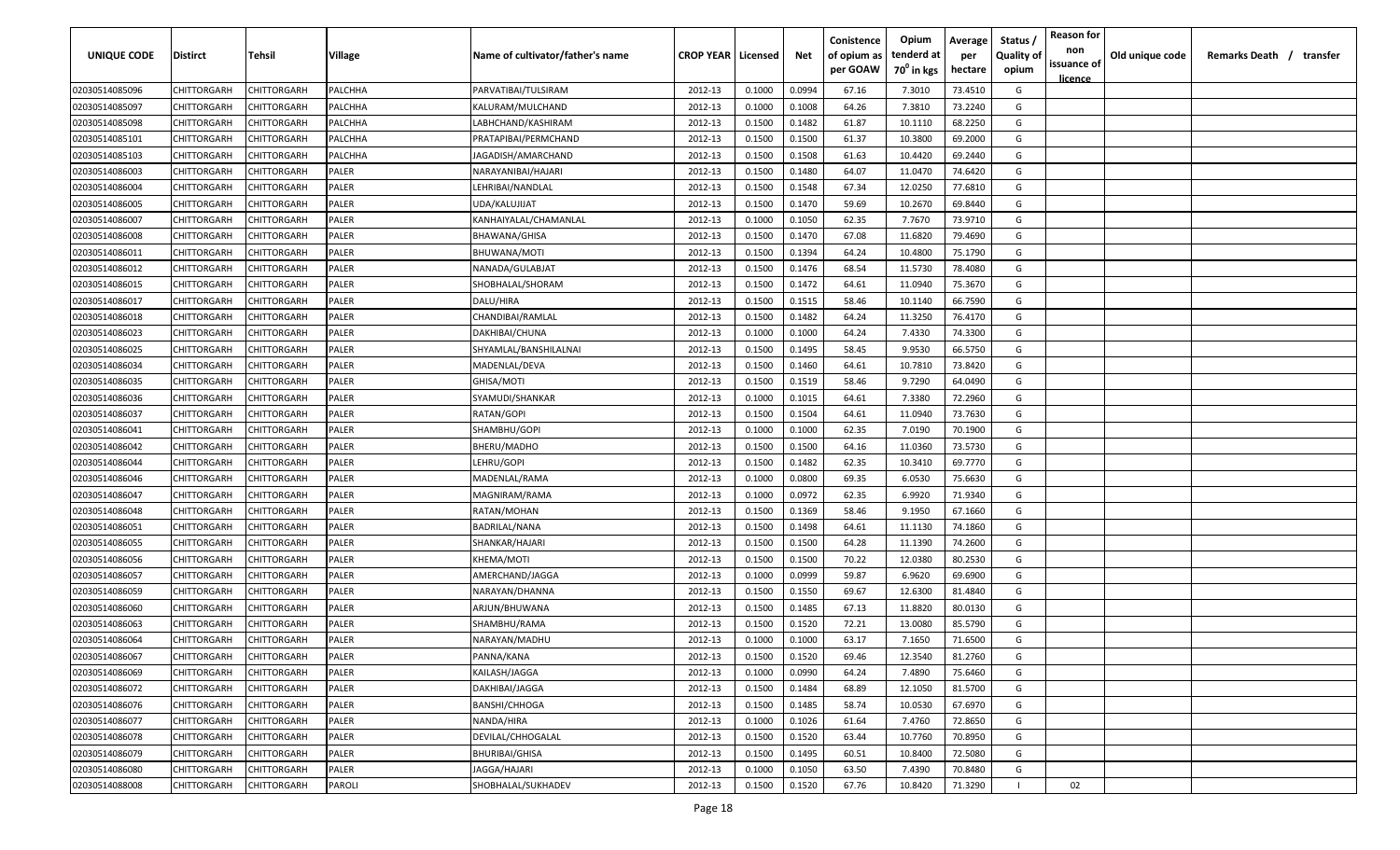| <b>UNIQUE CODE</b> | Distirct           | Tehsil             | Village   | Name of cultivator/father's name | <b>CROP YEAR   Licensed</b> |        | Net    | Conistence<br>of opium as | Opium<br>tenderd at    | Average<br>per | Status /<br><b>Quality of</b> | <b>Reason for</b><br>non | Old unique code | Remarks Death /<br>transfer |
|--------------------|--------------------|--------------------|-----------|----------------------------------|-----------------------------|--------|--------|---------------------------|------------------------|----------------|-------------------------------|--------------------------|-----------------|-----------------------------|
|                    |                    |                    |           |                                  |                             |        |        | per GOAW                  | 70 <sup>°</sup> in kgs | hectare        | opium                         | issuance of<br>licence   |                 |                             |
| 02030514088009     | CHITTORGARH        | CHITTORGARH        | PAROLI    | SHAMBHU/UDA                      | 2012-13                     | 0.1000 | 0.1036 | 64.35                     | 6.6100                 | 63.8030        |                               | 02                       |                 |                             |
| 02030514088010     | CHITTORGARH        | CHITTORGARH        | PAROLI    | LEHRIBAI/CHUNNILAL               | 2012-13                     | 0.1500 | 0.1560 | 60.66                     | 8.9860                 | 57.6030        | G                             |                          |                 | <b>TRANSFER/ KARAKHEDI</b>  |
| 02030514088013     | CHITTORGARH        | CHITTORGARH        | PAROLI    | RATANLAL/RUGHNATH                | 2012-13                     | 0.1000 | 0.1032 | 55.93                     | 5.6810                 | 55.0480        | G                             | 04                       |                 |                             |
| 02030514088018     | CHITTORGARH        | CHITTORGARH        | PAROLI    | BHAWANA/JITU                     | 2012-13                     | 0.1000 | 0.1000 | 65.89                     | 7.3330                 | 73.3300        |                               | 02                       |                 |                             |
| 02030514088020     | CHITTORGARH        | CHITTORGARH        | PAROLI    | GIRDHARI/PARTHU                  | 2012-13                     | 0.1000 | 0.0180 | 65.02                     | 1.4400                 | 80.0000        | G                             |                          |                 | <b>TRANSFER/ KARAKHEDI</b>  |
| 02030514088030     | CHITTORGARH        | CHITTORGARH        | PAROLI    | JITU/DHANNA                      | 2012-13                     | 0.1000 | 0.1000 | 70.92                     | 7.7000                 | 77.0000        |                               | 02                       |                 |                             |
| 02030514088031     | <b>CHITTORGARH</b> | CHITTORGARH        | PAROLI    | SOHAN/PYARA                      | 2012-13                     | 0.1000 | 0.1025 | 68.37                     | 6.7880                 | 66.2240        |                               | 02                       |                 |                             |
| 02030514088045     | CHITTORGARH        | CHITTORGARH        | PAROLI    | GEHRU/BHERU                      | 2012-13                     | 0.1500 | 0.1350 | 64.45                     | 9.3450                 | 69.2220        |                               | 02                       |                 |                             |
| 02030514089002     | CHITTORGARH        | CHITTORGARH        | PASTOLI   | HAJARI/GANGARAM                  | 2012-13                     | 0.1500 | 0.1392 | 64.09                     | 9.6960                 | 69.6550        | G                             |                          |                 |                             |
| 02030514089003     | CHITTORGARH        | CHITTORGARH        | PASTOLI   | HAJARILAL/ANERCHAND              | 2012-13                     | 0.1000 | 0.0980 | 59.73                     | 5.9390                 | 60.6020        | G                             |                          |                 |                             |
| 02030514089005     | CHITTORGARH        | CHITTORGARH        | PASTOLI   | BHANWARLAL/LEHRU                 | 2012-13                     | 0.1500 | 0.1375 | 59.73                     | 8.2770                 | 60.1960        | G                             |                          |                 |                             |
| 02030514089007     | CHITTORGARH        | CHITTORGARH        | PASTOLI   | RUKAMANKANWAR/KESARSINGH         | 2012-13                     | 0.1000 | 0.0819 | 59.73                     | 5.4610                 | 66.6790        | G                             |                          |                 |                             |
| 02030514089008     | CHITTORGARH        | CHITTORGARH        | PASTOLI   | RUPA/KALUCHAMAR                  | 2012-13                     | 0.1000 | 0.0940 | 62.57                     | 6.0780                 | 64.6600        | G                             |                          |                 |                             |
| 02030514089009     | CHITTORGARH        | CHITTORGARH        | PASTOLI   | BHAGAWANLAL/NARAYAN              | 2012-13                     | 0.1500 | 0.1430 | 64.09                     | 9.1560                 | 64.0280        | G                             |                          |                 |                             |
| 02030514089013     | CHITTORGARH        | CHITTORGARH        | PASTOLI   | GHISU/BHAGIRATH                  | 2012-13                     | 0.1000 | 0.0918 | 67.87                     | 6.1570                 | 67.0700        | G                             |                          |                 |                             |
| 02030514089018     | CHITTORGARH        | CHITTORGARH        | PASTOLI   | GIRDHARI/BHUWANA                 | 2012-13                     | 0.1500 | 0.1404 | 67.87                     | 9.6670                 | 68.8530        | G                             |                          |                 |                             |
| 02030514089019     | CHITTORGARH        | CHITTORGARH        | PASTOLI   | CHOTUSINGH/BHIMSINGH             | 2012-13                     | 0.1000 | 0.0952 | 64.94                     | 6.0770                 | 63.8340        | G                             |                          |                 |                             |
| 02030514089020     | CHITTORGARH        | CHITTORGARH        | PASTOLI   | ANCHIBAI/LEHRU                   | 2012-13                     | 0.1000 | 0.0910 | 67.87                     | 6.2150                 | 68.2970        | G                             |                          |                 |                             |
| 02030514089024     | CHITTORGARH        | CHITTORGARH        | PASTOLI   | MOHANSINGH/HARLAL                | 2012-13                     | 0.1000 | 0.0935 | 64.94                     | 6.3080                 | 67.4650        | G                             |                          |                 |                             |
| 02030514089028     | CHITTORGARH        | CHITTORGARH        | PASTOLI   | SHYAM/RAMCHANDRA                 | 2012-13                     | 0.1000 | 0.0960 | 52.54                     | 4.6310                 | 48.2400        | G                             | 04                       |                 |                             |
| 02030514089031     | CHITTORGARH        | CHITTORGARH        | PASTOLI   | RANVIRSINGH/TEJSINGH             | 2012-13                     | 0.1000 | 0.0911 | 64.56                     | 5.7460                 | 63.0740        | G                             |                          |                 |                             |
| 02030514089037     | CHITTORGARH        | CHITTORGARH        | PASTOLI   | SHANTILAL/BHURA                  | 2012-13                     | 0.1500 | 0.1326 | 64.56                     | 9.1120                 | 68.7180        | G                             |                          |                 |                             |
| 02030514089039     | CHITTORGARH        | CHITTORGARH        | PASTOLI   | BHOPALSINGH/TEJSINGH             | 2012-13                     | 0.1000 | 0.0912 | 59.73                     | 5.7430                 | 62.9710        | G                             |                          |                 |                             |
| 02030514089040     | CHITTORGARH        | CHITTORGARH        | PASTOLI   | CHHOGA/POKHAR                    | 2012-13                     | 0.1500 | 0.1180 | 64.56                     | 7.8030                 | 66.1270        | G                             |                          |                 |                             |
| 02030514089041     | CHITTORGARH        | CHITTORGARH        | PASTOLI   | MANGILAL/HARLAL                  | 2012-13                     | 0.1500 | 0.1404 | 62.57                     | 9.9490                 | 70.8620        | G                             |                          |                 |                             |
| 02030514089042     | CHITTORGARH        | CHITTORGARH        | PASTOLI   | DALLI/RAMCHANDRA                 | 2012-13                     | 0.1000 | 0.0264 | 59.73                     | 1.7320                 | 65.6060        | G                             |                          |                 |                             |
| 02030514089046     | CHITTORGARH        | CHITTORGARH        | PASTOLI   | RAMSINGH/RAMCHANDRA              | 2012-13                     | 0.1500 | 0.1406 | 61.49                     | 9.0390                 | 64.2890        | G                             |                          |                 |                             |
| 02030514089047     | CHITTORGARH        | CHITTORGARH        | PASTOLI   | BHERULAL/DHANRAJ                 | 2012-13                     | 0.1000 | 0.0960 | 64.56                     | 6.7230                 | 70.0310        | G                             |                          |                 |                             |
| 02030514089048     | CHITTORGARH        | CHITTORGARH        | PASTOLI   | CHATARBHUJ/EKLING                | 2012-13                     | 0.1500 | 0.1311 | 64.56                     | 9.4630                 | 72.1820        | G                             |                          |                 |                             |
| 02030514089049     | CHITTORGARH        | CHITTORGARH        | PASTOLI   | SHANKAR/HIRALAL                  | 2012-13                     | 0.1000 | 0.0928 | 67.87                     | 7.0100                 | 75.5390        | G                             |                          |                 |                             |
| 02030514089051     | CHITTORGARH        | CHITTORGARH        | PASTOLI   | KANYALAL/BHERA                   | 2012-13                     | 0.1500 | 0.1443 | 59.73                     | 9.2840                 | 64.3380        | G                             |                          |                 |                             |
| 02030514090002     | CHITTORGARH        | CHITTORGARF        | PATNIYA A | CHANDIBAI/DAULATRAM              | 2012-13                     | 0.1000 |        |                           |                        |                | -F.                           |                          |                 |                             |
| 02030514090005     | CHITTORGARH        | CHITTORGARH        | PATNIYA A | ONKAR/AMRITRAM                   | 2012-13                     | 0.1000 | 0.0104 | 56.12                     | 0.8100                 | 77.8850        | G                             |                          |                 |                             |
| 02030514090006     | CHITTORGARH        | CHITTORGARH        | PATNIYA A | RAMSINGH/MOTILAL                 | 2012-13                     | 0.1000 |        |                           |                        |                | -F.                           |                          |                 |                             |
| 02030514090009     | CHITTORGARH        | CHITTORGARH        | PATNIYA A | DHAPUBAI/UDA                     | 2012-13                     | 0.1000 |        |                           |                        |                | E                             |                          |                 | <b>NAME CHANGE</b>          |
| 02030514090011     | <b>CHITTORGARH</b> | <b>CHITTORGARH</b> | PATNIYA A | SHANKAR/BHUWANA                  | 2012-13                     | 0.1000 | 0.0123 | 59.08                     | 0.8190                 | 66.5850        | G                             |                          |                 |                             |
| 02030514090012     | <b>CHITTORGARH</b> | CHITTORGARH        | PATNIYA A | SHANKARIBAI/CHUNNILAL            | 2012-13                     | 0.1500 |        |                           |                        |                | F.                            |                          |                 |                             |
| 02030514090013     | CHITTORGARH        | CHITTORGARH        | PATNIYA A | MOTILAL/BHERULAL                 | 2012-13                     | 0.1000 |        |                           |                        |                | F.                            |                          |                 |                             |
| 02030514090020     | <b>CHITTORGARH</b> | CHITTORGARH        | PATNIYA A | MANIRAM/ONKAR                    | 2012-13                     | 0.1500 |        |                           |                        |                | F.                            |                          |                 |                             |
| 02030514090022     | CHITTORGARH        | CHITTORGARH        | PATNIYA A | BHERULAL/GHISA                   | 2012-13                     | 0.1500 | 0.1500 | 56.12                     | 9.2920                 | 61.9470        | G                             |                          |                 |                             |
| 02030514090023     | CHITTORGARH        | CHITTORGARH        | PATNIYA A | DAYARAM/GHOKAL                   | 2012-13                     | 0.1500 |        |                           |                        |                | F.                            |                          |                 |                             |
| 02030514090025     | CHITTORGARH        | CHITTORGARH        | PATNIYA A | RAMLAL/DAULATRAM                 | 2012-13                     | 0.1500 |        |                           |                        |                | F.                            |                          |                 |                             |
| 02030514090026     | CHITTORGARH        | CHITTORGARH        | PATNIYA A | SHRIRAM/BHERULAL                 | 2012-13                     | 0.1000 | 0.1000 | 59.08                     | 6.7690                 | 67.6900        | G                             |                          |                 |                             |
| 02030514090027     | <b>CHITTORGARH</b> | CHITTORGARH        | PATNIYA A | CHANDIBAI/AMRITRAM               | 2012-13                     | 0.1500 |        |                           |                        |                | F.                            |                          |                 |                             |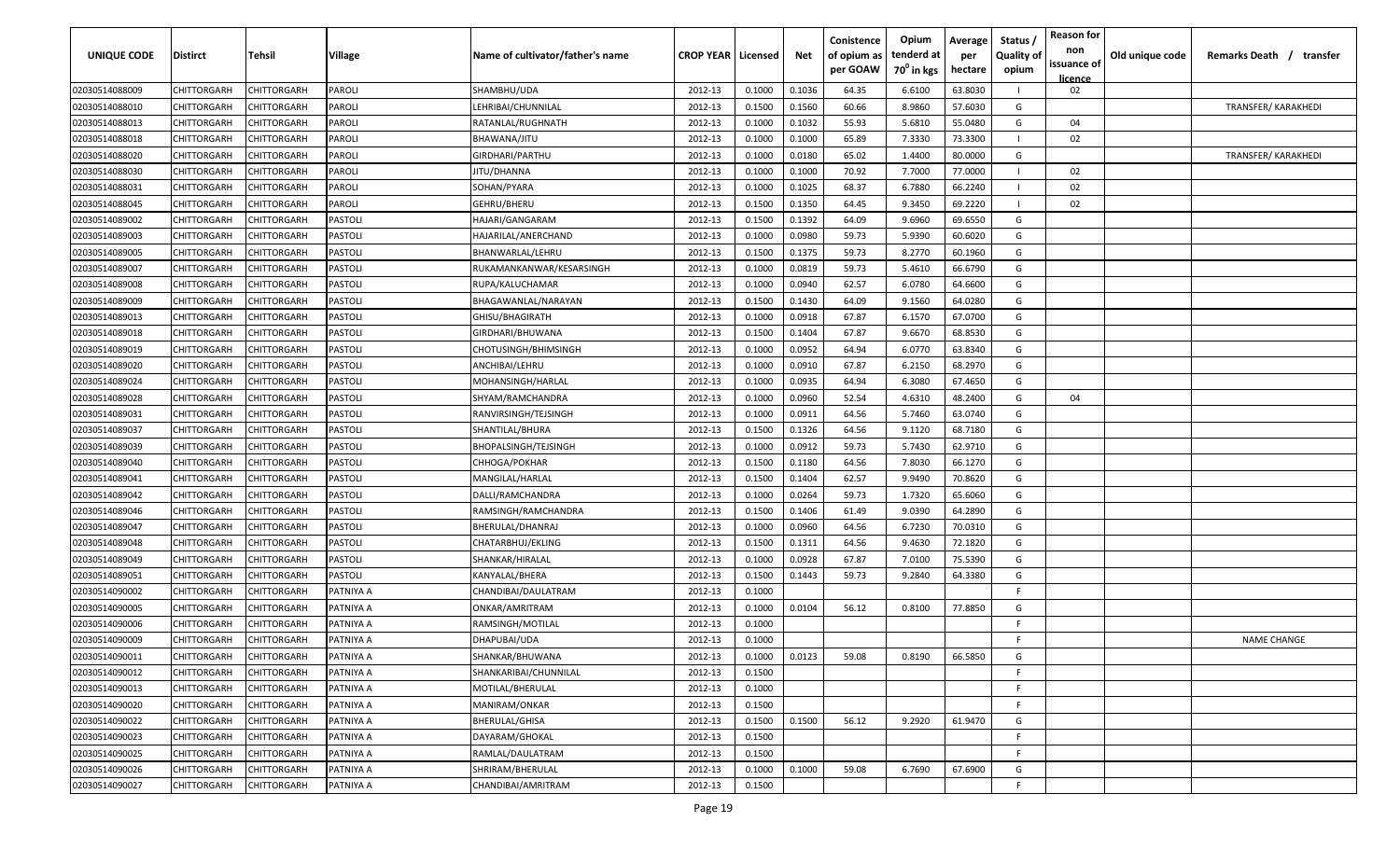| <b>UNIQUE CODE</b> | Distirct           | Tehsil             | Village       | Name of cultivator/father's name  | <b>CROP YEAR Licensed</b> |        | Net    | Conistence<br>of opium as<br>per GOAW | Opium<br>tenderd at<br>70 <sup>0</sup> in kgs | Average<br>per<br>hectare | Status /<br><b>Quality of</b><br>opium | <b>Reason for</b><br>non<br>issuance of<br><u>licence</u> | Old unique code | Remarks Death / transfer |
|--------------------|--------------------|--------------------|---------------|-----------------------------------|---------------------------|--------|--------|---------------------------------------|-----------------------------------------------|---------------------------|----------------------------------------|-----------------------------------------------------------|-----------------|--------------------------|
| 02030514090043     | CHITTORGARH        | CHITTORGARH        | PATNIYA A     | CHENRAM/UDAIRAM                   | 2012-13                   | 0.1500 |        |                                       |                                               |                           | F.                                     |                                                           |                 |                          |
| 02030514090049     | CHITTORGARH        | CHITTORGARH        | PATNIYA A     | KISHANLAL/BHERA                   | 2012-13                   | 0.1500 | 0.1472 | 64.09                                 | 10.6210                                       | 72.1540                   | G                                      |                                                           |                 |                          |
| 02030514090051     | CHITTORGARH        | CHITTORGARH        | PATNIYA B     | NANDLAL/BHERULAL                  | 2012-13                   | 0.1500 | 0.1500 | 59.59                                 | 9.7730                                        | 65.1530                   | G                                      |                                                           |                 |                          |
| 02030514090053     | CHITTORGARH        | CHITTORGARH        | PATNIYA B     | TRILOKCHAND/RAMRATAN              | 2012-13                   | 0.1500 |        |                                       |                                               |                           | -F.                                    |                                                           |                 |                          |
| 02030514090059     | CHITTORGARH        | CHITTORGARH        | PATNIYA B     | KISHANLAL/ONKAAR                  | 2012-13                   | 0.1500 |        |                                       |                                               |                           | -F.                                    |                                                           |                 |                          |
| 02030514090061     | CHITTORGARH        | CHITTORGARH        | PATNIYA B     | DEVBAI/DOULATRAM                  | 2012-13                   | 0.1000 | 0.0986 | 59.59                                 | 6.5290                                        | 66.2170                   | G                                      |                                                           |                 |                          |
| 02030514090062     | CHITTORGARH        | CHITTORGARH        | PATNIYA B     | PRAHLAD/NANDLAL                   | 2012-13                   | 0.1000 | 0.1008 | 59.59                                 | 6.6400                                        | 65.8730                   | G                                      |                                                           |                 |                          |
| 02030514090063     | CHITTORGARH        | CHITTORGARH        | PATNIYA B     | KISHANRAM/TRILOKCHANDDADARAMRATAN | 2012-13                   | 0.1500 |        |                                       |                                               |                           | E                                      |                                                           |                 |                          |
| 02030514090065     | CHITTORGARH        | CHITTORGARH        | PATNIYA B     | RAMSINGH/ASHARAM                  | 2012-13                   | 0.1500 |        |                                       |                                               |                           | -F.                                    |                                                           |                 |                          |
| 02030514090068     | CHITTORGARH        | CHITTORGARH        | PATNIYA B     | SOHANDAS/HIRADAS @ BHAGWANDAS     | 2012-13                   | 0.1000 |        |                                       |                                               |                           | -F                                     |                                                           |                 |                          |
| 02030514090069     | CHITTORGARH        | CHITTORGARH        | PATNIYA B     | GOPI/KHAMA                        | 2012-13                   | 0.1000 |        |                                       |                                               |                           | -F.                                    |                                                           |                 |                          |
| 02030514090070     | CHITTORGARH        | CHITTORGARH        | PATNIYA B     | MANGU/KANA                        | 2012-13                   | 0.1000 | 0.1012 | 56.58                                 | 6.4820                                        | 64.0510                   | G                                      |                                                           |                 |                          |
| 02030514090073     | CHITTORGARH        | CHITTORGARH        | PATNIYA B     | RAMRATAN/CHUNILAL                 | 2012-13                   | 0.1000 | 0.0111 | 67.76                                 | 0.9000                                        | 81.0810                   | G                                      |                                                           |                 |                          |
| 02030514090077     | CHITTORGARH        | CHITTORGARH        | PATNIYA B     | ASHARAM/GHAMANDIRAM               | 2012-13                   | 0.1500 |        |                                       |                                               |                           | F                                      |                                                           |                 |                          |
| 02030514090078     | CHITTORGARH        | CHITTORGARH        | PATNIYA B     | KHEMRAJ/NANALAL                   | 2012-13                   | 0.1000 | 0.1008 | 67.90                                 | 7.2170                                        | 71.5970                   | G                                      |                                                           |                 |                          |
| 02030514090079     | CHITTORGARH        | CHITTORGARH        | PATNIYA B     | TRILOKCHAND/AMRATRAM              | 2012-13                   | 0.1000 | 0.1034 | 62.62                                 | 6.5120                                        | 62.9790                   | G                                      |                                                           |                 |                          |
| 02030514090090     | CHITTORGARH        | CHITTORGARH        | PATNIYA B     | NATHULAL/GHISALAL                 | 2012-13                   | 0.1500 |        |                                       |                                               |                           | E                                      |                                                           |                 |                          |
| 02030514090094     | CHITTORGARH        | CHITTORGARH        | PATNIYA B     | GOPAL/ONKAR                       | 2012-13                   | 0.1500 |        |                                       |                                               |                           | E                                      |                                                           |                 |                          |
| 02030514090103     | CHITTORGARH        | CHITTORGARH        | PATNIYA B     | RAMPRASAD/DAULATRAM               | 2012-13                   | 0.1500 |        |                                       |                                               |                           | -F                                     |                                                           |                 |                          |
| 02030514090105     | CHITTORGARH        | CHITTORGARH        | PATNIYA B     | OMPRAKASH/NANDLAL                 | 2012-13                   | 0.1500 | 0.1500 | 59.59                                 | 9.7220                                        | 64.8130                   | G                                      |                                                           |                 |                          |
| 02030514090106     | CHITTORGARH        | CHITTORGARH        | PATNIYA B     | <b>BHERULAL/RUPA</b>              | 2012-13                   | 0.1000 | 0.1000 | 59.03                                 | 6.0800                                        | 60.8000                   | G                                      |                                                           |                 |                          |
| 02030514090107     | CHITTORGARH        | CHITTORGARH        | PATNIYA B     | RADHASHYAM/KAJODIMAL              | 2012-13                   | 0.1500 |        |                                       |                                               |                           | -F.                                    |                                                           |                 |                          |
| 02030514090108     | CHITTORGARH        | CHITTORGARH        | PATNIYA B     | BALURAM/CHATURBHUJ                | 2012-13                   | 0.1000 | 0.0990 | 70.19                                 | 7.4100                                        | 74.8480                   | G                                      |                                                           |                 |                          |
| 02030514090111     | CHITTORGARH        | CHITTORGARH        | PATNIYA B     | CHATURBHUJ/RAMLAL                 | 2012-13                   | 0.1500 | 0.1470 | 50.84                                 | 7.9750                                        | 54.2520                   | G                                      | 04                                                        |                 |                          |
| 02030514090112     | CHITTORGARH        | CHITTORGARH        | PATNIYA B     | MADANLAL/CHHOGA                   | 2012-13                   | 0.1000 |        |                                       |                                               |                           | -F                                     |                                                           |                 |                          |
| 02030514090132     | CHITTORGARH        | CHITTORGARH        | PATNIYA A     | CHATARBHUJ/BHURA                  | 2012-13                   | 0.1500 | 0.1500 | 64.09                                 | 10.6110                                       | 70.7400                   | G                                      |                                                           |                 |                          |
| 02030514090133     | CHITTORGARH        | CHITTORGARH        | PATNIYA A     | MOTILAL/DEVJI                     | 2012-13                   | 0.1000 | 0.1020 | 64.09                                 | 7.1140                                        | 69.7450                   | G                                      |                                                           |                 |                          |
| 02030514090134     | CHITTORGARH        | CHITTORGARH        | PATNIYA A     | MANGILAL/UDAIRAM                  | 2012-13                   | 0.1000 | 0.1026 | 59.08                                 | 6.4230                                        | 62.6020                   | G                                      |                                                           |                 |                          |
| 02030514090137     | CHITTORGARH        | CHITTORGARH        | PATNIYA A     | MANGIBAI/KHEMA                    | 2012-13                   | 0.1500 |        |                                       |                                               |                           | F.                                     |                                                           |                 |                          |
| 02030514090140     | CHITTORGARH        | CHITTORGARH        | PATNIYA B     | RAMSINGH/BHERULAL                 | 2012-13                   | 0.1000 | 0.1000 | 59.03                                 | 6.4340                                        | 64.3400                   | G                                      |                                                           |                 |                          |
| 02030514090142     | CHITTORGARH        | CHITTORGARH        | PATNIYA B     | ONKARLAL/NATHU                    | 2012-13                   | 0.1000 | 0.1034 | 56.54                                 | 6.5670                                        | 63.5110                   | G                                      |                                                           | 02030514030085  | TRANSFER                 |
| 02030514090143     | CHITTORGARH        | CHITTORGARH        | PATNIYA B     | KAMALSINGH/BASRAJ                 | 2012-13                   | 0.1000 | 0.0990 | 59.03                                 | 6.6960                                        | 67.6360                   | G                                      |                                                           | 02030514030087  | TRANSFER                 |
| 02030514091009     | CHITTORGARH        | CHITTORGARH        | PAWATIYA      | HEUBAI/LEHRU                      | 2012-13                   | 0.1000 | 0.1000 | 68.46                                 | 7.3450                                        | 73.4500                   | G                                      |                                                           |                 |                          |
| 02030514091021     | CHITTORGARH        | CHITTORGARH        | PAWATIYA      | BHURA/PARTHA                      | 2012-13                   | 0.1500 | 0.1440 | 58.26                                 | 9.4210                                        | 65.4240                   | G                                      |                                                           |                 |                          |
| 02030514091030     | CHITTORGARH        | <b>CHITTORGARH</b> | PAWATIYA      | BALURAM/RUGHNATH                  | 2012-13                   | 0.1000 | 0.1008 | 58.26                                 | 6.5830                                        | 65.3080                   | G                                      |                                                           |                 |                          |
| 02030514091068     | <b>CHITTORGARH</b> | <b>CHITTORGARH</b> | PAWATIYA      | <b>BAHADURSINGH/DHIRSINGH</b>     | 2012-13                   | 0.1000 | 0.1008 | 55.64                                 | 5.7630                                        | 57.1730                   | G                                      |                                                           |                 |                          |
| 02030514091072     | <b>CHITTORGARH</b> | CHITTORGARH        | PAWATIYA      | LAXMAN/NARAYAN                    | 2012-13                   | 0.1000 | 0.0960 | 68.46                                 | 7.2270                                        | 75.2810                   | G                                      |                                                           |                 |                          |
| 02030514091074     | <b>CHITTORGARH</b> | CHITTORGARH        | PAWATIYA      | RAMESHWAR/NARAYAN                 | 2012-13                   | 0.1000 | 0.0984 | 70.48                                 | 7.2590                                        | 73.7700                   | G                                      |                                                           |                 |                          |
| 02030514093003     | CHITTORGARH        | CHITTORGARH        | RAGHUNATHPURA | HARLAL/KHEMA                      | 2012-13                   | 0.1000 | 0.0988 | 64.14                                 | 6.4600                                        | 65.3850                   | G                                      |                                                           |                 |                          |
| 02030514093005     | CHITTORGARH        | CHITTORGARH        | RAGHUNATHPURA | MADHO/DHANNA                      | 2012-13                   | 0.1500 | 0.1542 | 64.14                                 | 10.2720                                       | 66.6150                   | G                                      |                                                           |                 |                          |
| 02030514093009     | CHITTORGARH        | CHITTORGARH        | RAGHUNATHPURA | BHANWARLAL/FATTA                  | 2012-13                   | 0.1500 | 0.1430 | 61.08                                 | 9.2320                                        | 64.5590                   | G                                      |                                                           |                 |                          |
| 02030514093015     | CHITTORGARH        | CHITTORGARH        | RAGHUNATHPURA | JANIBAI/AASHU                     | 2012-13                   | 0.1000 | 0.1020 | 56.75                                 | 6.4860                                        | 63.5880                   | G                                      |                                                           |                 |                          |
| 02030514093029     | CHITTORGARH        | CHITTORGARH        | RAGHUNATHPURA | FATEHLAL/DHANNA                   | 2012-13                   | 0.1000 |        |                                       |                                               |                           | -F                                     |                                                           |                 |                          |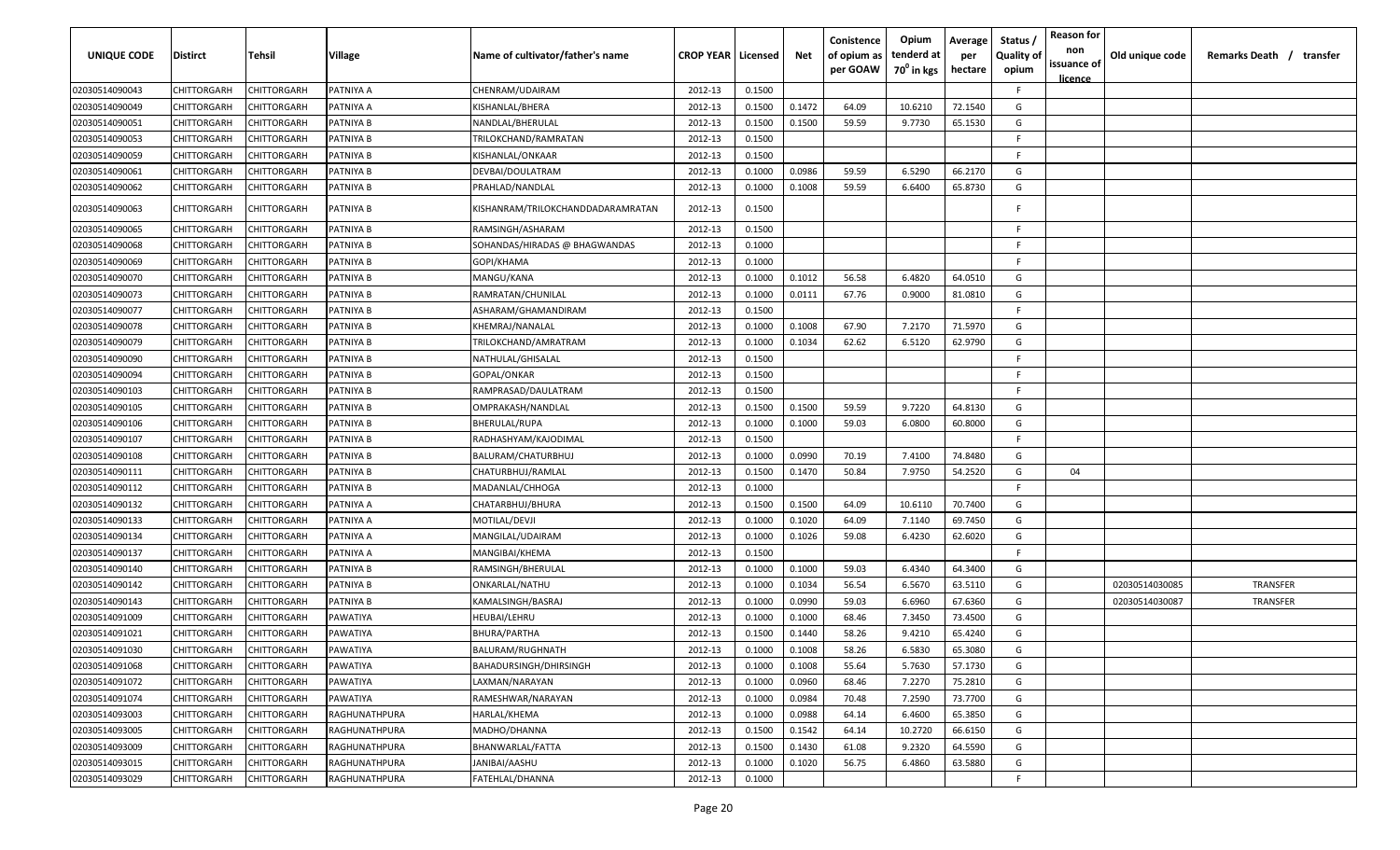| UNIQUE CODE    | Distirct           | Tehsil             | Village                 | Name of cultivator/father's name | <b>CROP YEAR   Licensed</b> |        | Net    | Conistence<br>of opium as | Opium<br>tenderd at    | Average<br>per | Status /<br><b>Quality of</b> | <b>Reason for</b><br>non | Old unique code | Remarks Death / transfer |
|----------------|--------------------|--------------------|-------------------------|----------------------------------|-----------------------------|--------|--------|---------------------------|------------------------|----------------|-------------------------------|--------------------------|-----------------|--------------------------|
|                |                    |                    |                         |                                  |                             |        |        | per GOAW                  | 70 <sup>0</sup> in kgs | hectare        | opium                         | issuance of              |                 |                          |
| 02030514093035 | CHITTORGARH        | CHITTORGARH        | RAGHUNATHPURA           | RUPA/NANDA                       | 2012-13                     | 0.1000 |        |                           |                        |                | F.                            | <u>licence</u>           |                 |                          |
| 02030514093040 | CHITTORGARH        | CHITTORGARH        | RAGHUNATHPURA           | MANOHAR/MADHO                    | 2012-13                     | 0.1000 | 0.0990 | 61.08                     | 7.0770                 | 71.4850        | G                             |                          |                 |                          |
| 02030514093041 | CHITTORGARH        | CHITTORGARH        | RAGHUNATHPURA           | BHERULAL/GOVINDRAM               | 2012-13                     | 0.1500 | 0.1372 | 65.18                     | 10.3730                | 75.6050        | G                             |                          |                 |                          |
| 02030514095006 | CHITTORGARH        | CHITTORGARH        | RAMAKHEDA               | BHURIBAI/KISHANLAL               | 2012-13                     | 0.1000 | 0.0990 | 61.33                     | 6.1240                 | 61.8590        | G                             |                          |                 |                          |
| 02030514095007 | CHITTORGARH        | CHITTORGARH        | RAMAKHEDA               | NARAYAN/PRATAP                   | 2012-13                     | 0.1000 | 0.0520 | 58.46                     | 3.2740                 | 62.9620        | G                             |                          |                 |                          |
| 02030514095010 | CHITTORGARH        | CHITTORGARH        | RAMAKHEDA               | KISHANLAL/DAYARAMSUTHAR          | 2012-13                     | 0.1000 | 0.1050 | 61.05                     | 6.6110                 | 62.9620        | G                             |                          |                 |                          |
| 02030514095011 | CHITTORGARH        | CHITTORGARH        | RAMAKHEDA               | BHAGAWANLAL/ONKAR                | 2012-13                     | 0.1000 | 0.0980 | 64.98                     | 7.2500                 | 73.9800        | G                             |                          |                 |                          |
| 02030514095015 | CHITTORGARH        | CHITTORGARH        | RAMAKHEDA               | GORDHAN/SURAJMAL                 | 2012-13                     | 0.1000 | 0.0416 | 72.29                     | 3.2840                 | 78.9420        | G                             |                          |                 |                          |
| 02030514095032 | CHITTORGARH        | CHITTORGARH        | RAMAKHEDA               | NANDA/SURAJMAL                   | 2012-13                     | 0.1000 | 0.0500 | 70.25                     | 3.6030                 | 72.0600        | G                             |                          |                 |                          |
| 02030514095037 | CHITTORGARH        | CHITTORGARH        | RAMAKHEDA               | UDAIRAM/HARIRAM                  | 2012-13                     | 0.1000 | 0.0966 | 62.12                     | 6.2120                 | 64.3060        | G                             |                          |                 |                          |
| 02030514095038 | CHITTORGARH        | CHITTORGARH        | RAMAKHEDA               | MANGILAL/CHATRU                  | 2012-13                     | 0.1000 | 0.0990 | 61.33                     | 6.1150                 | 61.7680        | G                             |                          |                 |                          |
| 02030514095040 | CHITTORGARH        | CHITTORGARH        | RAMAKHEDA               | NANURAM/ONKAR                    | 2012-13                     | 0.1000 | 0.0980 | 63.77                     | 7.1510                 | 72.9690        | G                             |                          |                 |                          |
| 02030514096009 | CHITTORGARH        | CHITTORGARH        | RAMPURIYA               | SHAMBHU/KELA                     | 2012-13                     | 0.1000 | 0.0976 | 62.13                     | 6.0090                 | 61.5680        | G                             |                          |                 |                          |
| 02030514096010 | CHITTORGARH        | CHITTORGARH        | RAMPURIYA               | LAXMINARAYAN/MANKCHAND           | 2012-13                     | 0.1000 | 0.0989 | 62.14                     | 6.0990                 | 61.6680        | G                             |                          |                 |                          |
| 02030514096018 | CHITTORGARH        | CHITTORGARH        | RAMPURIYA               | GIRDHARI/DUNGA                   | 2012-13                     | 0.1000 | 0.1001 | 59.71                     | 6.0820                 | 60.7590        |                               | 02                       |                 |                          |
| 02030514096021 | CHITTORGARH        | CHITTORGARH        | RAMPURIYA               | CHATARBHUJ/HAJARI                | 2012-13                     | 0.1000 | 0.0980 | 53.96                     | 4.7640                 | 48.6120        |                               | 02                       |                 |                          |
| 02030514096027 | CHITTORGARH        | CHITTORGARH        | RAMPURIYA               | SHIVLAL/BHERA                    | 2012-13                     | 0.1000 | 0.0966 | 64.12                     | 6.7510                 | 69.8860        | G                             |                          |                 |                          |
| 02030514096030 | CHITTORGARH        | CHITTORGARH        | RAMPURIYA               | KANHAIYALAL/NANDLAL              | 2012-13                     | 0.1000 | 0.0960 | 62.14                     | 6.1520                 | 64.0830        | G                             |                          |                 |                          |
| 02030514096033 | CHITTORGARH        | CHITTORGARH        | RAMPURIYA               | CHENSINGH/BHAWANISINGH           | 2012-13                     | 0.1000 | 0.0969 | 62.14                     | 6.2230                 | 64.2210        | G                             |                          |                 |                          |
| 02030514096035 | CHITTORGARH        | CHITTORGARH        | RAMPURIYA               | RUPA/RAKABA                      | 2012-13                     | 0.1000 | 0.1023 | 64.12                     | 6.8700                 | 67.1550        | G                             |                          |                 |                          |
| 02030514097001 | CHITTORGARH        | CHITTORGARH        | RASAYAMAGARI            | CHUNNILAL/GOPI                   | 2012-13                     | 0.1000 | 0.1000 | 62.83                     | 7.1360                 | 71.3600        | G                             |                          |                 |                          |
| 02030514097002 | CHITTORGARH        | CHITTORGARH        | RASAYAMAGARI            | LOBHA/HARA                       | 2012-13                     | 0.1000 | 0.0990 | 62.93                     | 7.1290                 | 72.0100        | G                             |                          |                 |                          |
| 02030514097004 | CHITTORGARH        | CHITTORGARH        | RASAYAMAGARI            | HIRALAL/SHRIRAM                  | 2012-13                     | 0.1000 | 0.1000 | 67.18                     | 7.5530                 | 75.5300        | G                             |                          |                 |                          |
| 02030514097006 | CHITTORGARH        | CHITTORGARH        | RASAYAMAGARI            | GIRDHARI/NANDA                   | 2012-13                     | 0.1000 | 0.0980 | 62.83                     | 7.1720                 | 73.1840        | G                             |                          |                 |                          |
| 02030514097011 | CHITTORGARH        | CHITTORGARH        | RASAYAMAGARI            | RAJIBAI/NANALAL                  | 2012-13                     | 0.1000 | 0.1000 | 59.46                     | 6.8210                 | 68.2100        | G                             |                          |                 |                          |
| 02030514097018 | CHITTORGARH        | CHITTORGARH        | RASAYAMAGARI            | NANALAL/HAJARI                   | 2012-13                     | 0.1000 | 0.1000 | 64.14                     | 7.2200                 | 72.2000        | G                             |                          |                 |                          |
| 02030514097019 | CHITTORGARH        | CHITTORGARH        | RASAYAMAGARI            | KANA/CHUNNILAL                   | 2012-13                     | 0.1000 | 0.1000 | 62.83                     | 7.0910                 | 70.9100        | G                             |                          |                 |                          |
| 02030514097029 | CHITTORGARH        | CHITTORGARH        | RASAYAMAGARI            | PRABHUDAS/GIRDHARIDAS            | 2012-13                     | 0.1500 | 0.1500 | 64.14                     | 10.6660                | 71.1070        | G                             |                          |                 |                          |
| 02030514098001 | CHITTORGARH        | CHITTORGARH        | RAWATON KA TALAB        | SHANKER/NARAYAN                  | 2012-13                     | 0.1500 | 0.1520 | 60.42                     | 10.2890                | 67.6910        | G                             |                          |                 |                          |
| 02030514098011 | CHITTORGARH        | CHITTORGARH        | RAWATON KA TALAB        | MOHAN/MOTI                       | 2012-13                     | 0.1500 | 0.1472 | 64.86                     | 11.2300                | 76.2910        | G                             |                          |                 |                          |
| 02030514098019 | CHITTORGARH        | CHITTORGARH        | RAWATON KA TALAB        | BOTHLAL/DALU @ NANALAL           | 2012-13                     | 0.1500 | 0.1491 | 60.42                     | 10.3660                | 69.5240        | G                             |                          |                 |                          |
| 02030514098020 | CHITTORGARH        | CHITTORGARH        | RAWATON KA TALAB        | KANA/KHEMA                       | 2012-13                     | 0.1500 | 0.1518 | 64.86                     | 11.3320                | 74.6510        | G                             |                          |                 |                          |
| 02030514098022 | CHITTORGARH        | CHITTORGARH        | RAWATON KA TALAB        | NANALAL/KALU                     | 2012-13                     | 0.1500 | 0.1500 | 67.95                     | 11.9790                | 79.8600        | G                             |                          |                 |                          |
| 02030514098023 | CHITTORGARH        | CHITTORGARH        | RAWATON KA TALAB        | JAGDISH/NARAYAN                  | 2012-13                     | 0.1500 | 0.1495 | 61.86                     | 10.6400                | 71.1710        | G                             |                          |                 |                          |
| 02030514098044 | CHITTORGARH        | CHITTORGARH        | RAWATON KA TALAB        | KANHAIYALAL/SHANKAR              | 2012-13                     | 0.1500 | 0.1480 | 60.42                     | 9.8230                 | 66.3720        | G                             |                          |                 |                          |
| 02030514098047 | <b>CHITTORGARH</b> | <b>CHITTORGARH</b> | RAWATON KA TALAB        | MADANLAL/MANGILAL                | 2012-13                     | 0.1500 | 0.1480 | 62.39                     | 10.4640                | 70.7030        | G                             |                          |                 |                          |
| 02030514098050 | <b>CHITTORGARH</b> | CHITTORGARH        | RAWATON KA TALAB        | BABULAL/MOHAN                    | 2012-13                     | 0.1000 | 0.0999 | 67.95                     | 7.6780                 | 76.8570        | G                             |                          |                 |                          |
| 02030514098052 | CHITTORGARH        | CHITTORGARH        | <b>RAWATON KA TALAB</b> | SHAYAMLAL/GOPILAL                | 2012-13                     | 0.1000 | 0.1000 | 60.42                     | 6.9400                 | 69.4000        | G                             |                          |                 |                          |
| 02030514098054 | <b>CHITTORGARH</b> | CHITTORGARH        | RAWATON KA TALAB        | RAMESHWAR/GHISU                  | 2012-13                     | 0.1000 | 0.1000 | 60.42                     | 6.9310                 | 69.3100        | G                             |                          |                 |                          |
| 02030514098066 | CHITTORGARH        | CHITTORGARH        | <b>RAWATON KA TALAB</b> | PYARIBAI/UDAIRAM                 | 2012-13                     | 0.1000 | 0.0990 | 60.56                     | 6.9900                 | 70.6060        | G                             |                          |                 |                          |
| 02030514101006 | CHITTORGARH        | CHITTORGARH        | ROJDA                   | BARDU/DEVA                       | 2012-13                     | 0.1000 | 0.1014 | 47.57                     | 4.7300                 | 46.6470        | G                             | 04                       |                 |                          |
| 02030514101009 | CHITTORGARH        | CHITTORGARH        | ROJDA                   | MOHANSINGH/MOTISINGH             | 2012-13                     | 0.1000 | 0.0972 | 64.10                     | 6.7670                 | 69.6190        | G                             |                          |                 |                          |
| 02030514101012 | CHITTORGARH        | CHITTORGARH        | ROJDA                   | NIRBHAYSINGH/FATESINGH           | 2012-13                     | 0.1000 | 0.1020 | 49.41                     | 5.4350                 | 53.2840        | G                             | 04                       |                 |                          |
| 02030514101017 | <b>CHITTORGARH</b> | CHITTORGARH        | ROJDA                   | PYARIBAI/PYARA                   | 2012-13                     | 0.1000 | 0.0504 | 64.10                     | 3.2600                 | 64.6830        | G                             |                          |                 |                          |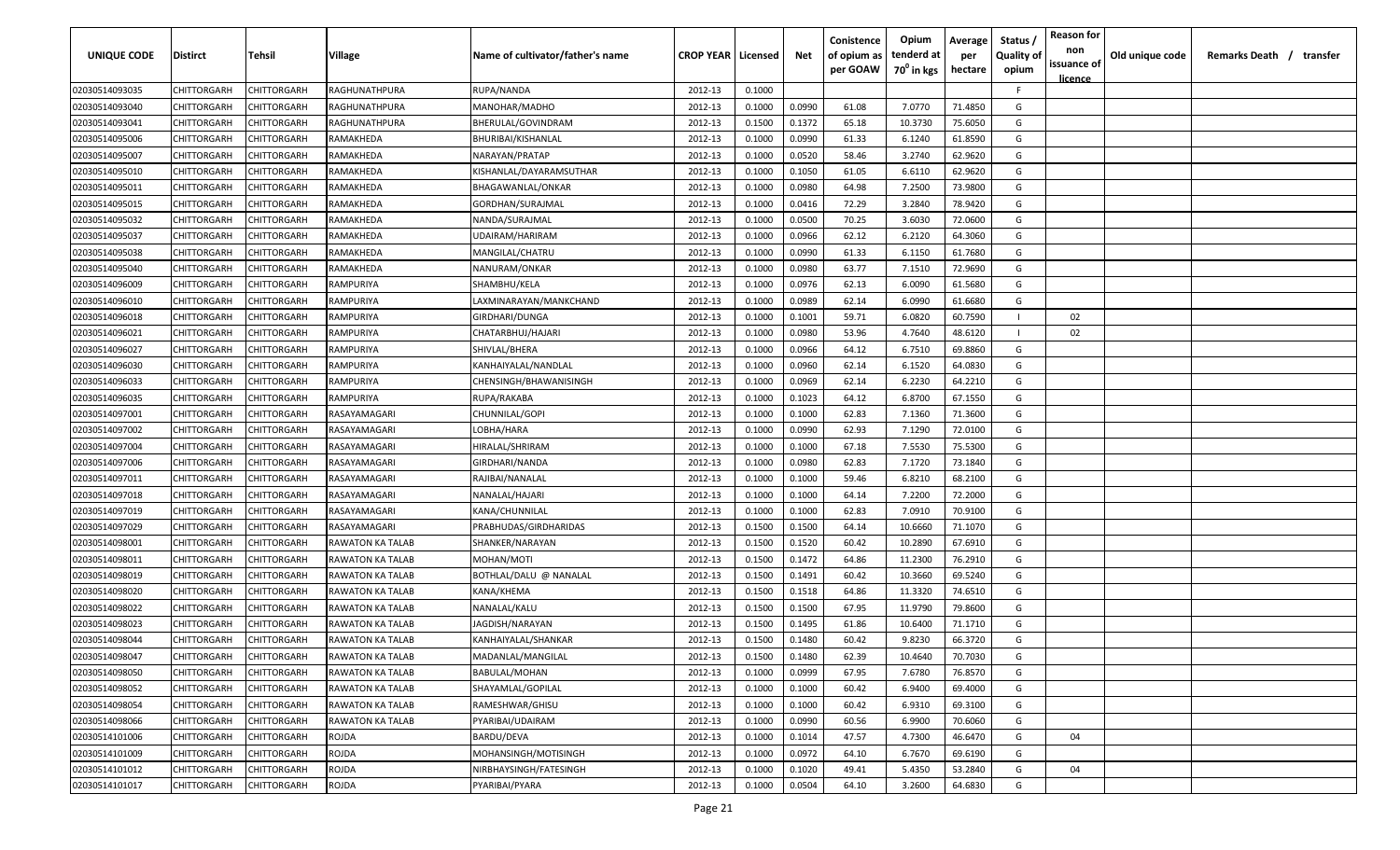| <b>UNIQUE CODE</b> | Distirct           | Tehsil      | Village   | Name of cultivator/father's name | <b>CROP YEAR   Licensed</b> |        | Net    | Conistence<br>of opium as | Opium<br>tenderd at    | Average<br>per | Status /<br><b>Quality of</b> | <b>Reason for</b><br>non      | Old unique code | Remarks Death / transfer |
|--------------------|--------------------|-------------|-----------|----------------------------------|-----------------------------|--------|--------|---------------------------|------------------------|----------------|-------------------------------|-------------------------------|-----------------|--------------------------|
|                    |                    |             |           |                                  |                             |        |        | per GOAW                  | 70 <sup>0</sup> in kgs | hectare        | opium                         | issuance of<br><u>licence</u> |                 |                          |
| 02030514101028     | CHITTORGARH        | CHITTORGARH | ROJDA     | MOHANLAL/SHOBHA                  | 2012-13                     | 0.1500 | 0.1470 | 59.41                     | 9.4290                 | 64.1430        | G                             |                               |                 |                          |
| 02030514101048     | CHITTORGARH        | CHITTORGARH | ROJDA     | NARAYAN/GOPI                     | 2012-13                     | 0.1000 | 0.0924 | 59.41                     | 6.0430                 | 65.4000        | G                             |                               |                 |                          |
| 02030514101052     | CHITTORGARH        | CHITTORGARH | ROJDA     | GANPATSINGH/MOHANSINGH           | 2012-13                     | 0.1000 | 0.0945 | 61.87                     | 6.2670                 | 66.3170        | G                             |                               |                 |                          |
| 02030514101053     | CHITTORGARH        | CHITTORGARH | rojda     | NANUGIR/PURGIR                   | 2012-13                     | 0.1000 | 0.0897 | 64.10                     | 5.7420                 | 64.0130        | G                             |                               |                 |                          |
| 02030514101059     | CHITTORGARH        | CHITTORGARH | ROJDA     | SAWANTSINGH/GORDHANSINGH         | 2012-13                     | 0.1000 | 0.1035 | 49.95                     | 5.4230                 | 52.3960        | G                             | 04                            |                 |                          |
| 02030514101063     | CHITTORGARH        | CHITTORGARH | ROJDA     | NANUDAS/CHOGADAS                 | 2012-13                     | 0.1000 | 0.0897 | 59.41                     | 5.4660                 | 60.9360        | G                             |                               |                 |                          |
| 02030514101072     | CHITTORGARH        | CHITTORGARH | ROJDA     | HEMRAJ/HAJARI                    | 2012-13                     | 0.1000 | 0.0990 | 67.12                     | 7.0480                 | 71.1920        | G                             |                               |                 |                          |
| 02030514101076     | CHITTORGARH        | CHITTORGARH | ROJDA     | CHAMPALAL/GOPILAL                | 2012-13                     | 0.1000 | 0.0975 | 64.10                     | 6.4370                 | 66.0210        | G                             |                               |                 |                          |
| 02030514101085     | CHITTORGARH        | CHITTORGARH | ROJDA     | GANGARAM/CHUNA                   | 2012-13                     | 0.1000 | 0.0912 | 64.10                     | 6.0710                 | 66.5680        | G                             |                               |                 |                          |
| 02030514102002     | CHITTORGARH        | CHITTORGARH | RORADA    | BHAGIRATH/GOPI                   | 2012-13                     | 0.1000 | 0.0931 | 56.21                     | 5.6130                 | 60.2900        | G                             |                               |                 |                          |
| 02030514102005     | CHITTORGARH        | CHITTORGARH | RORADA    | SHRINGARIBAI/GANESH              | 2012-13                     | 0.1000 | 0.0990 | 62.39                     | 6.5420                 | 66.0810        | G                             |                               |                 |                          |
| 02030514102016     | CHITTORGARH        | CHITTORGARH | RORADA    | MADHU/GANESH                     | 2012-13                     | 0.1000 |        |                           |                        |                | F.                            |                               |                 |                          |
| 02030514102022     | CHITTORGARH        | CHITTORGARH | RORADA    | BHAGAWANIBAI/MANGILAL            | 2012-13                     | 0.1000 |        |                           |                        |                | -F.                           |                               |                 |                          |
| 02030514102032     | CHITTORGARH        | CHITTORGARH | RORADA    | NANDRAM/KISHANA                  | 2012-13                     | 0.1000 | 0.1050 | 59.37                     | 6.3780                 | 60.7430        | G                             |                               |                 |                          |
| 02030514102034     | CHITTORGARH        | CHITTORGARH | RORADA    | LAXMAN/RATANLAL                  | 2012-13                     | 0.1000 | 0.0500 | 60.64                     | 3.0750                 | 61.5000        | G                             |                               |                 |                          |
| 02030514102036     | CHITTORGARH        | CHITTORGARH | RORADA    | JAGANNATH/BHUWANIRAM             | 2012-13                     | 0.1000 | 0.1000 | 59.49                     | 6.0250                 | 60.2500        |                               | 02                            |                 |                          |
| 02030514102039     | CHITTORGARH        | CHITTORGARH | RORADA    | RAMLAL/BHUWANIRAM                | 2012-13                     | 0.1000 | 0.0992 | 62.19                     | 6.3880                 | 64.3950        |                               | 02                            |                 |                          |
| 02030514102040     | CHITTORGARH        | CHITTORGARH | RORADA    | VARDIBAI/BHAWARDAS               | 2012-13                     | 0.1000 | 0.0480 | 57.10                     | 2.9280                 | 61.0000        |                               | 02                            |                 |                          |
| 02030514102041     | <b>CHITTORGARH</b> | CHITTORGARH | RORADA    | MATHURA/AMARCHAND                | 2012-13                     | 0.1000 | 0.0500 | 61.88                     | 3.7920                 | 75.8400        |                               | 02                            |                 |                          |
| 02030514102042     | CHITTORGARH        | CHITTORGARH | RORADA    | DEEPCHAND/RAMLAL                 | 2012-13                     | 0.1000 | 0.0468 | 44.36                     | 1.8310                 | 39.1240        |                               | 02                            | 02030514024030  | <b>TRANSFER</b>          |
| 02030514108006     | CHITTORGARH        | CHITTORGARH | SAWA      | KASTURIBAI/ONKAR                 | 2012-13                     | 0.1000 |        |                           |                        |                | -F.                           |                               |                 |                          |
| 02030514108013     | CHITTORGARH        | CHITTORGARH | SAWA      | HARISHANKAR/MOHANLALTIWARI       | 2012-13                     | 0.1000 | 0.0090 | 73.20                     | 0.9200                 | 102.2220       | G                             |                               |                 |                          |
| 02030514108020     | CHITTORGARH        | CHITTORGARH | SAWA      | RAMCHANDRA/BALKISHAN             | 2012-13                     | 0.1000 | 0.0980 | 58.41                     | 6.0410                 | 61.6430        |                               | 02                            |                 |                          |
| 02030514108026     | CHITTORGARH        | CHITTORGARH | SAWA      | JAMANIBAI/AMARATHRAM             | 2012-13                     | 0.1500 |        |                           |                        |                | -F                            |                               |                 |                          |
| 02030514108034     | CHITTORGARH        | CHITTORGARH | SAWA      | NATHU/MAYARAM                    | 2012-13                     | 0.1000 | 0.0990 | 67.76                     | 7.0860                 | 71.5760        | G                             |                               |                 |                          |
| 02030514108054     | CHITTORGARH        | CHITTORGARH | SAWA      | KISHANLAL/CHATURBHUJ             | 2012-13                     | 0.1500 | 0.1450 | 62.62                     | 7.6840                 | 52.9930        | G                             | 04                            |                 |                          |
| 02030514108058     | CHITTORGARH        | CHITTORGARH | SAWA      | SHYAMPURI/NANDPURI               | 2012-13                     | 0.1500 |        |                           |                        |                | F.                            |                               |                 |                          |
| 02030514108061     | CHITTORGARH        | CHITTORGARH | SAWA      | BHERULAL/KISHAN                  | 2012-13                     | 0.1500 | 0.1554 | 46.26                     | 8.0030                 | 51.4990        | G                             | 04                            |                 |                          |
| 02030514108065     | CHITTORGARH        | CHITTORGARH | SAWA      | CHANDIBAI/KASHIRAM               | 2012-13                     | 0.1500 | 0.1460 | 50.84                     | 7.2120                 | 49.3970        | G                             | 04                            |                 |                          |
| 02030514108067     | CHITTORGARH        | CHITTORGARH | SAWA      | GIRDHARI/NATHULAL                | 2012-13                     | 0.1500 | 0.1520 | 67.76                     | 11.3160                | 74.4470        | G                             |                               |                 |                          |
| 02030514108070     | CHITTORGARH        | CHITTORGARH | SAWA      | GHISIBAI/RAMA                    | 2012-13                     | 0.1000 | 0.1000 | 64.14                     | 6.7620                 | 67.6200        | G                             |                               |                 |                          |
| 02030514108072     | CHITTORGARH        | CHITTORGARH | SAWA      | RAMKANYABAI/TULSIRAM             | 2012-13                     | 0.1000 | 0.0990 | 46.26                     | 2.1940                 | 22.1620        | G                             | 04                            |                 |                          |
| 02030514108079     | CHITTORGARH        | CHITTORGARH | SAWA      | KANHAIYALAL/NANIBAI              | 2012-13                     | 0.1500 | 0.0540 | 64.62                     | 3.9510                 | 73.1670        | G                             |                               |                 |                          |
| 02030514108100     | CHITTORGARH        | CHITTORGARH | SAWA      | RAMESHAWAR/INDARMAL              | 2012-13                     | 0.1500 |        |                           |                        |                | -F.                           |                               |                 |                          |
| 02030514108114     | CHITTORGARH        | CHITTORGARH | SAWA      | SHANTILAL/KISHANA                | 2012-13                     | 0.1000 | 0.1014 | 59.03                     | 6.7290                 | 66.3610        | G                             |                               |                 |                          |
| 02030514108116     | CHITTORGARH        | CHITTORGARH | SAWA      | SHAMBHU/BANSILAL                 | 2012-13                     | 0.1500 |        |                           |                        |                | F.                            |                               |                 |                          |
| 02030514108130     | <b>CHITTORGARH</b> | CHITTORGARH | SAWA      | BHERULAL/NATHULAL                | 2012-13                     | 0.1000 | 0.1020 | 67.76                     | 6.8240                 | 66.9020        | G                             |                               |                 |                          |
| 02030514108132     | <b>CHITTORGARH</b> | CHITTORGARH | SAWA      | RAMKARAN/CHATURBHUJ              | 2012-13                     | 0.1500 |        |                           |                        |                | F.                            |                               |                 |                          |
| 02030514108158     | <b>CHITTORGARH</b> | CHITTORGARH | SAWA      | NARAYANLAL/MANGILAL              | 2012-13                     | 0.1000 |        |                           |                        |                | F.                            |                               |                 |                          |
| 02030514108176     | CHITTORGARH        | CHITTORGARH | SAWA      | SHRAVANLAL/CHATURBHUJ            | 2012-13                     | 0.1500 |        |                           |                        |                | F.                            |                               |                 |                          |
| 02030514108193     | CHITTORGARH        | CHITTORGARH | SAWA      | RAJNARAYAN/RAMBAKSHA             | 2012-13                     | 0.1000 | 0.0112 | 67.43                     | 0.8860                 | 79.1070        | G                             |                               |                 | TRANSFER/PATNIYA B       |
| 02030514108198     | CHITTORGARH        | CHITTORGARH | SAWA      | AMRATHRAM/RAMBAKSHA              | 2012-13                     | 0.1000 | 0.0112 | 62.62                     | 0.8590                 | 76.6960        | G                             |                               |                 | TRANSFER/PATNIYA B       |
| 02030514112003     | CHITTORGARH        | CHITTORGARH | SEMALPURA | NANDUBAI/RANGLAL                 | 2012-13                     | 0.1000 | 0.1000 | 62.67                     | 7.1800                 | 71.8000        | G                             |                               |                 |                          |
| 02030514112004     | <b>CHITTORGARH</b> | CHITTORGARH | SEMALPURA | KANKUBAI/RATANLAL                | 2012-13                     | 0.1000 | 0.0990 | 53.06                     | 5.5710                 | 56.2730        | G                             | 04                            |                 |                          |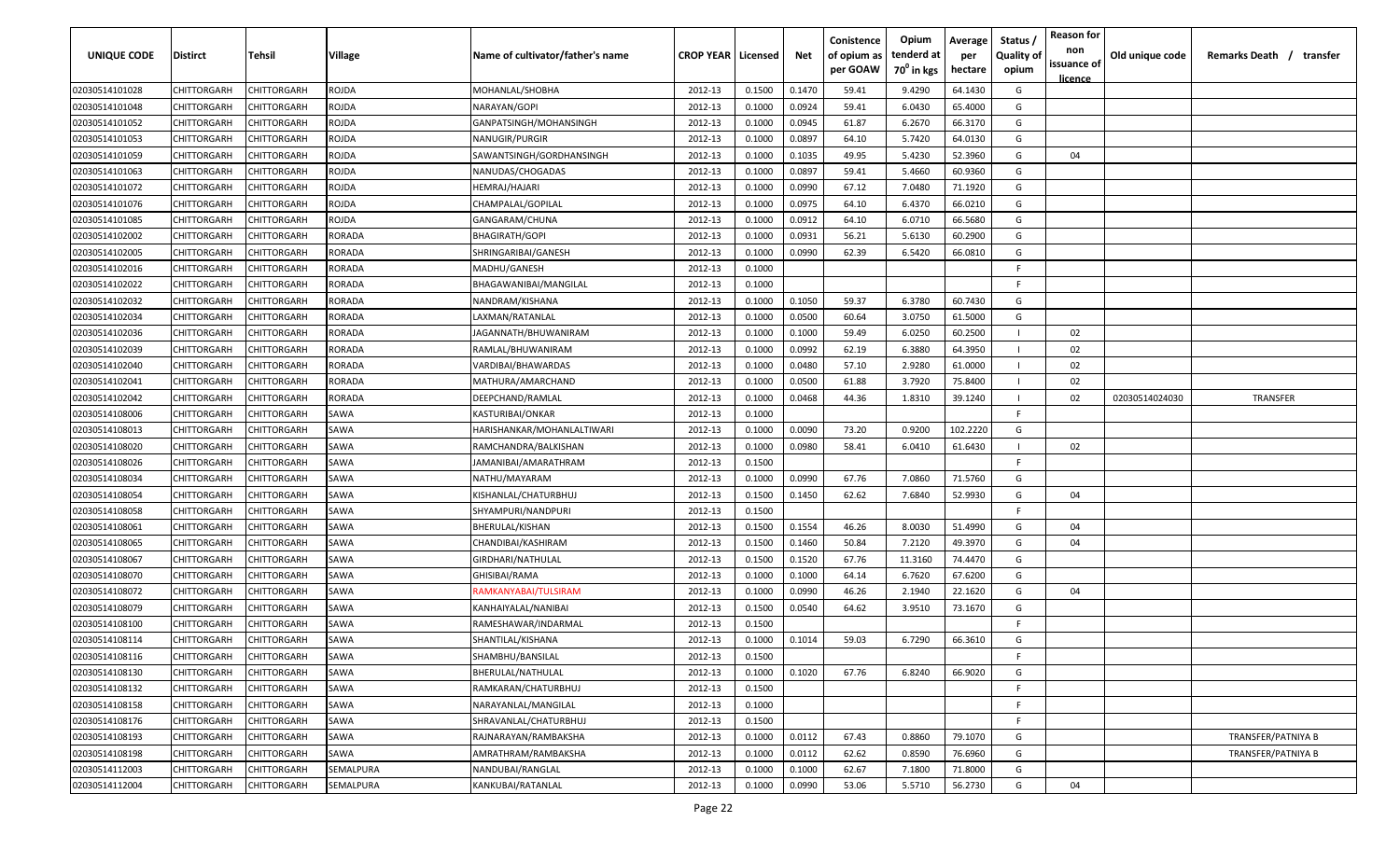| issuance of<br>per GOAW<br>70 <sup>0</sup> in kgs<br>hectare<br>opium<br><u>licence</u><br>68.1680<br>02030514112005<br>CHITTORGARH<br>CHITTORGARH<br>SEMALPURA<br>PYARCHAND/MODA<br>2012-13<br>0.1500<br>0.1550<br>65.63<br>10.5660<br>G<br>0.1470<br>55.75<br>8.8240<br>60.0270<br>G<br>02030514112008<br>CHITTORGARH<br>CHITTORGARH<br>SEMALPURA<br>PYARIBAI/CHATARBHUJ<br>2012-13<br>0.1500<br>62.67<br>02030514112025<br>CHITTORGARH<br>CHITTORGARH<br>2012-13<br>0.1000<br>0.1024<br>7.2070<br>70.3810<br>G<br>SEMALPURA<br>UDAIRAM/PANNA<br>62.65<br>02030514112030<br>CHITTORGARH<br>CHITTORGARH<br>SEMALPURA<br>MANGIBAI/DAULA<br>2012-13<br>0.1500<br>0.1505<br>8.7440<br>58.1000<br>G<br>62.53<br>02030514112049<br>CHITTORGARH<br>CHITTORGARH<br>SEMALPURA<br>BHERU/MOHAN<br>2012-13<br>0.1500<br>0.1560<br>10.1390<br>64.9940<br>G<br>02030514112050<br>CHITTORGARH<br>CHITTORGARH<br>2012-13<br>0.1500<br>0.1500<br>62.67<br>10.2330<br>68.2200<br>G<br>SEMALPURA<br>SHAMBHUGIR/GHISAGIRI<br>02030514112062<br>CHITTORGARH<br>CHITTORGARH<br>2012-13<br>0.1000<br>0.0986<br>62.67<br>7.1180<br>72.1910<br>SEMALPURA<br>MANGILAL/BHERUDAS<br>G<br>0.1000<br>0.1000<br>6.2320<br>62.3200<br>02030514112067<br><b>CHITTORGARH</b><br>CHITTORGARH<br>SEMALPURA<br>NANALAL/ONKAR<br>2012-13<br>58.40<br>G<br>55.75<br>02030514112071<br>CHITTORGARH<br>CHITTORGARH<br>PYARIBAI/BADRILAL<br>2012-13<br>0.1000<br>0.1050<br>6.5310<br>62.2000<br>G<br>SEMALPURA<br>0.1485<br>62.67<br>10.9050<br>G<br>CHITTORGARH<br>2012-13<br>0.1500<br>73.4340<br>02030514112080<br>CHITTORGARH<br>SEMALPURA<br>BHAGAWANLAL/MOHANLAL<br>0.1558<br>58.53<br>CHITTORGARH<br>CHITTORGARH<br>2012-13<br>0.1500<br>10.4850<br>67.2980<br>02<br>02030514114001<br>DHAPUBAI/GULAB<br>SEMLYA MALI<br>63.04<br>10.2850<br>71.4240<br>G<br>02030514114002<br>CHITTORGARH<br>CHITTORGARH<br>2012-13<br>0.1500<br>0.1440<br>SEMLYA MALI<br>DHANNIBAI/BHERULAL<br>58.53<br>CHITTORGARH<br>CHITTORGARH<br><b>SEMLYA MALI</b><br>2012-13<br>0.1000<br>0.0980<br>6.9150<br>70.5610<br>G<br><b>NAME CHANGE</b><br>02030514114003<br>CHANDIBAI/NANALAL<br>58.53<br>2012-13<br>0.1421<br>10.0090<br>70.4360<br>CHITTORGARH<br>CHITTORGARH<br><b>SEMLYA MALI</b><br>MANGILAL/KALU<br>0.1500<br>02<br>02030514114011<br>0.1500<br>0.1488<br>63.44<br>11.2110<br>75.3430<br>CHITTORGARH<br>CHITTORGARH<br><b>SEMLYA MALI</b><br>LEHRIBAI/TULSIRAM<br>2012-13<br>G<br>02030514114012<br>CHITTORGARH<br>CHITTORGARH<br>0.1000<br>0.1037<br>61.51<br>7.3370<br>70.7520<br>G<br>02030514114015<br><b>SEMLYA MALI</b><br>GHISU/RUGHNATH<br>2012-13<br>58.75<br>69.7750<br>02030514114016<br>CHITTORGARH<br>CHITTORGARH<br><b>SEMLYA MALI</b><br>GOKAL/GULAB<br>2012-13<br>0.1500<br>0.1512<br>10.5500<br>G<br>0.0990<br>58.53<br>68.2420<br>G<br>02030514114017<br>CHITTORGARH<br>CHITTORGARH<br>ABDULVAHID/RAMJANI<br>2012-13<br>0.1000<br>6.7560<br>SEMLYA MALI<br>CHITTORGARH<br>0.1474<br>58.53<br>10.4940<br>71.1940<br>02<br>02030514114019<br>CHITTORGARH<br>SEMLYA MALI<br>PYARIBAI/GHOKAL<br>2012-13<br>0.1500<br>58.53<br>70.6010<br>G<br><b>TRANSFER</b><br>02030514114023<br>CHITTORGARH<br>CHITTORGARH<br>DUNGA/HAZARI<br>2012-13<br>0.1000<br>0.1015<br>7.1660<br>SEMLYA MALI<br>02030515010045<br>CHITTORGARH<br><b>SHADI</b><br>61.66<br>67.1250<br>02030514116002<br>CHITTORGARH<br>SHAMBHU/GIRDHARI II<br>2012-13<br>0.1500<br>0.1513<br>10.1560<br>G<br>CHITTORGARH<br><b>SHADI</b><br>2012-13<br>0.1500<br>0.1519<br>59.67<br>10.0840<br>66.3860<br>G<br>02030514116003<br>CHITTORGARH<br>HIRABAI/HAJARI<br>02030514116005<br>CHITTORGARH<br>CHITTORGARH<br>SHADI<br>2012-13<br>0.1500<br>0.1352<br>64.14<br>10.0790<br>74.5490<br>LEHRU/PRATAP<br>G<br>CHITTORGARH<br>CHITTORGARH<br><b>SHADI</b><br>2012-13<br>0.1000<br>0.0968<br>56.88<br>6.6140<br>68.3260<br>G<br>02030514116006<br>BHOLIBAI/DHANNA<br>02030514116007<br>CHITTORGARH<br>CHITTORGARH<br>SHADI<br>DALU/DHANNA<br>2012-13<br>0.1000<br>0.0924<br>64.14<br>6.5420<br>70.8010<br>G<br>02030514116011<br>CHITTORGARH<br>CHITTORGARH<br>SHADI<br>2012-13<br>0.1500<br>0.0736<br>59.44<br>4.7380<br>64.3750<br>G<br>JITMAL/MAYACHAND<br>55.14<br>G<br><b>SHADI</b><br>2012-13<br>0.1007<br>6.2940<br>62.5020<br>02030514116012<br>CHITTORGARH<br>CHITTORGARH<br>BHRU/JAGGA<br>0.1000<br>CHITTORGARH<br>SHADI<br>2012-13<br>0.1500<br>0.1441<br>64.47<br>10.4530<br>72.5400<br>G<br>02030514116013<br>CHITTORGARH<br>DHAPUBAI/KANA<br>0.1380<br>62.48<br>G<br>02030514116022<br>CHITTORGARH<br>CHITTORGARH<br>SHADI<br>RAMA/KALU<br>2012-13<br>0.1500<br>10.5590<br>76.5140<br>70.19<br>CHITTORGARH<br>CHITTORGARH<br>SHADI<br>2012-13<br>0.1500<br>0.1452<br>11.9120<br>82.0390<br>G<br>02030514116023<br>NANA/SORAMCHAMAR<br><b>SHADI</b><br>0.1480<br>64.09<br>G<br>02030514116024<br>CHITTORGARH<br>CHITTORGARH<br>2012-13<br>0.1500<br>11.1150<br>75.1010<br>NARAYAN/CHHOGALAL<br><b>SHADI</b><br>67.3130<br>02030514116026<br>CHITTORGARH<br>CHITTORGARH<br>2012-13<br>0.1000<br>0.0960<br>59.44<br>6.4620<br>G<br>SOSARBAI/BARDICHAND<br>02030514116029<br>CHITTORGARH<br>CHITTORGARH<br>SHADI<br>GOPI/GHISA<br>2012-13<br>0.1500<br>-F<br>SHADI<br>JADAWBAI/GIRDHARI<br>2012-13<br>0.1500<br>0.1440<br>64.60<br>10.5850<br>73.5070<br>G<br>02030514116030<br>CHITTORGARH<br>CHITTORGARH<br>G<br>SHADI<br>KELA/UDA<br>2012-13<br>0.0960<br>64.13<br>80.8330<br>02030514116036<br>CHITTORGARH<br>CHITTORGARH<br>0.1000<br>7.7600<br><b>SHADI</b><br>0.0960<br>80.3020<br>02030514116039<br><b>CHITTORGARH</b><br><b>CHITTORGARH</b><br>DHANNANATH/CHHOGONATH<br>2012-13<br>0.1000<br>64.09<br>7.7090<br>G<br><b>SHADI</b><br>2012-13<br>F.<br>02030514116040<br>CHITTORGARH<br>CHITTORGARH<br>NANA/DHANNA<br>0.1500<br>0.1500<br>11.3280<br>02030514116041<br><b>CHITTORGARH</b><br>CHITTORGARH<br><b>SHADI</b><br>MAHARAM/JAIRAM<br>2012-13<br>0.1500<br>61.66<br>75.5200<br>G<br>0.1440<br>02030514116044<br><b>CHITTORGARH</b><br>CHITTORGARH<br><b>SHADI</b><br>GANGABAI/MAGNA<br>2012-13<br>0.1500<br>64.47<br>11.2090<br>77.8400<br>G<br>02030514116045<br>CHITTORGARH<br>CHITTORGARH<br><b>SHADI</b><br>GITA/CHAMPAJAT<br>2012-13<br>0.1500<br>0.1440<br>55.14<br>9.0270<br>62.6880<br>G<br>02030514116046<br>CHITTORGARH<br>CHITTORGARH<br>SHADI<br>RATAN/MEGHA<br>2012-13<br>0.1500<br>F.<br>02030514116050<br>CHITTORGARH<br>CHITTORGARH<br>SHADI<br>NATHU/LAXMAN<br>2012-13<br>0.1500<br>0.1428<br>73.98<br>14.5630<br>101.9820<br>G<br>02030514116053<br>SHADI<br>0.1000<br>0.0990<br>59.44<br>6.8020<br>68.7070<br>G<br>CHITTORGARH<br>CHITTORGARH<br>SITARAM/JAGGA<br>2012-13<br>G<br>0.0950<br>80.4630<br>02030514116056<br>CHITTORGARH<br>CHITTORGARH<br><b>SHADI</b><br>DEVU/MAHARAMBHIL<br>2012-13<br>0.1000<br>64.47<br>7.6440 | <b>UNIQUE CODE</b> | Distirct | Tehsil | Village | Name of cultivator/father's name | <b>CROP YEAR   Licensed</b> | Net | Conistence<br>of opium as | Opium<br>tenderd at | Average<br>per | Status /<br><b>Quality of</b> | <b>Reason for</b><br>non | Old unique code | Remarks Death /<br>transfer |
|---------------------------------------------------------------------------------------------------------------------------------------------------------------------------------------------------------------------------------------------------------------------------------------------------------------------------------------------------------------------------------------------------------------------------------------------------------------------------------------------------------------------------------------------------------------------------------------------------------------------------------------------------------------------------------------------------------------------------------------------------------------------------------------------------------------------------------------------------------------------------------------------------------------------------------------------------------------------------------------------------------------------------------------------------------------------------------------------------------------------------------------------------------------------------------------------------------------------------------------------------------------------------------------------------------------------------------------------------------------------------------------------------------------------------------------------------------------------------------------------------------------------------------------------------------------------------------------------------------------------------------------------------------------------------------------------------------------------------------------------------------------------------------------------------------------------------------------------------------------------------------------------------------------------------------------------------------------------------------------------------------------------------------------------------------------------------------------------------------------------------------------------------------------------------------------------------------------------------------------------------------------------------------------------------------------------------------------------------------------------------------------------------------------------------------------------------------------------------------------------------------------------------------------------------------------------------------------------------------------------------------------------------------------------------------------------------------------------------------------------------------------------------------------------------------------------------------------------------------------------------------------------------------------------------------------------------------------------------------------------------------------------------------------------------------------------------------------------------------------------------------------------------------------------------------------------------------------------------------------------------------------------------------------------------------------------------------------------------------------------------------------------------------------------------------------------------------------------------------------------------------------------------------------------------------------------------------------------------------------------------------------------------------------------------------------------------------------------------------------------------------------------------------------------------------------------------------------------------------------------------------------------------------------------------------------------------------------------------------------------------------------------------------------------------------------------------------------------------------------------------------------------------------------------------------------------------------------------------------------------------------------------------------------------------------------------------------------------------------------------------------------------------------------------------------------------------------------------------------------------------------------------------------------------------------------------------------------------------------------------------------------------------------------------------------------------------------------------------------------------------------------------------------------------------------------------------------------------------------------------------------------------------------------------------------------------------------------------------------------------------------------------------------------------------------------------------------------------------------------------------------------------------------------------------------------------------------------------------------------------------------------------------------------------------------------------------------------------------------------------------------------------------------------------------------------------------------------------------------------------------------------------------------------------------------------------------------------------------------------------------------------------------------------------------------------------------------------------------------------------------------------------------------------------------------------------------------------------------------------------------------------------------------------------------------------------------------------------------------------------------------------------------------------------------------------------------------------------------------------------------------------------------------------------------------------------------------------------------------------------------------------------------------------------------------------------------------------------------------------------------------------------------------------------------------------------------------------------------------------------------------------------------------------------------------------------------------------------------------------------------------------------------------------------------------------------------------------------------------------------------------------------------------------------------------|--------------------|----------|--------|---------|----------------------------------|-----------------------------|-----|---------------------------|---------------------|----------------|-------------------------------|--------------------------|-----------------|-----------------------------|
|                                                                                                                                                                                                                                                                                                                                                                                                                                                                                                                                                                                                                                                                                                                                                                                                                                                                                                                                                                                                                                                                                                                                                                                                                                                                                                                                                                                                                                                                                                                                                                                                                                                                                                                                                                                                                                                                                                                                                                                                                                                                                                                                                                                                                                                                                                                                                                                                                                                                                                                                                                                                                                                                                                                                                                                                                                                                                                                                                                                                                                                                                                                                                                                                                                                                                                                                                                                                                                                                                                                                                                                                                                                                                                                                                                                                                                                                                                                                                                                                                                                                                                                                                                                                                                                                                                                                                                                                                                                                                                                                                                                                                                                                                                                                                                                                                                                                                                                                                                                                                                                                                                                                                                                                                                                                                                                                                                                                                                                                                                                                                                                                                                                                                                                                                                                                                                                                                                                                                                                                                                                                                                                                                                                                                                                                                                                                                                                                                                                                                                                                                                                                                                                                                                                                                                                                         |                    |          |        |         |                                  |                             |     |                           |                     |                |                               |                          |                 |                             |
|                                                                                                                                                                                                                                                                                                                                                                                                                                                                                                                                                                                                                                                                                                                                                                                                                                                                                                                                                                                                                                                                                                                                                                                                                                                                                                                                                                                                                                                                                                                                                                                                                                                                                                                                                                                                                                                                                                                                                                                                                                                                                                                                                                                                                                                                                                                                                                                                                                                                                                                                                                                                                                                                                                                                                                                                                                                                                                                                                                                                                                                                                                                                                                                                                                                                                                                                                                                                                                                                                                                                                                                                                                                                                                                                                                                                                                                                                                                                                                                                                                                                                                                                                                                                                                                                                                                                                                                                                                                                                                                                                                                                                                                                                                                                                                                                                                                                                                                                                                                                                                                                                                                                                                                                                                                                                                                                                                                                                                                                                                                                                                                                                                                                                                                                                                                                                                                                                                                                                                                                                                                                                                                                                                                                                                                                                                                                                                                                                                                                                                                                                                                                                                                                                                                                                                                                         |                    |          |        |         |                                  |                             |     |                           |                     |                |                               |                          |                 |                             |
|                                                                                                                                                                                                                                                                                                                                                                                                                                                                                                                                                                                                                                                                                                                                                                                                                                                                                                                                                                                                                                                                                                                                                                                                                                                                                                                                                                                                                                                                                                                                                                                                                                                                                                                                                                                                                                                                                                                                                                                                                                                                                                                                                                                                                                                                                                                                                                                                                                                                                                                                                                                                                                                                                                                                                                                                                                                                                                                                                                                                                                                                                                                                                                                                                                                                                                                                                                                                                                                                                                                                                                                                                                                                                                                                                                                                                                                                                                                                                                                                                                                                                                                                                                                                                                                                                                                                                                                                                                                                                                                                                                                                                                                                                                                                                                                                                                                                                                                                                                                                                                                                                                                                                                                                                                                                                                                                                                                                                                                                                                                                                                                                                                                                                                                                                                                                                                                                                                                                                                                                                                                                                                                                                                                                                                                                                                                                                                                                                                                                                                                                                                                                                                                                                                                                                                                                         |                    |          |        |         |                                  |                             |     |                           |                     |                |                               |                          |                 |                             |
|                                                                                                                                                                                                                                                                                                                                                                                                                                                                                                                                                                                                                                                                                                                                                                                                                                                                                                                                                                                                                                                                                                                                                                                                                                                                                                                                                                                                                                                                                                                                                                                                                                                                                                                                                                                                                                                                                                                                                                                                                                                                                                                                                                                                                                                                                                                                                                                                                                                                                                                                                                                                                                                                                                                                                                                                                                                                                                                                                                                                                                                                                                                                                                                                                                                                                                                                                                                                                                                                                                                                                                                                                                                                                                                                                                                                                                                                                                                                                                                                                                                                                                                                                                                                                                                                                                                                                                                                                                                                                                                                                                                                                                                                                                                                                                                                                                                                                                                                                                                                                                                                                                                                                                                                                                                                                                                                                                                                                                                                                                                                                                                                                                                                                                                                                                                                                                                                                                                                                                                                                                                                                                                                                                                                                                                                                                                                                                                                                                                                                                                                                                                                                                                                                                                                                                                                         |                    |          |        |         |                                  |                             |     |                           |                     |                |                               |                          |                 |                             |
|                                                                                                                                                                                                                                                                                                                                                                                                                                                                                                                                                                                                                                                                                                                                                                                                                                                                                                                                                                                                                                                                                                                                                                                                                                                                                                                                                                                                                                                                                                                                                                                                                                                                                                                                                                                                                                                                                                                                                                                                                                                                                                                                                                                                                                                                                                                                                                                                                                                                                                                                                                                                                                                                                                                                                                                                                                                                                                                                                                                                                                                                                                                                                                                                                                                                                                                                                                                                                                                                                                                                                                                                                                                                                                                                                                                                                                                                                                                                                                                                                                                                                                                                                                                                                                                                                                                                                                                                                                                                                                                                                                                                                                                                                                                                                                                                                                                                                                                                                                                                                                                                                                                                                                                                                                                                                                                                                                                                                                                                                                                                                                                                                                                                                                                                                                                                                                                                                                                                                                                                                                                                                                                                                                                                                                                                                                                                                                                                                                                                                                                                                                                                                                                                                                                                                                                                         |                    |          |        |         |                                  |                             |     |                           |                     |                |                               |                          |                 |                             |
|                                                                                                                                                                                                                                                                                                                                                                                                                                                                                                                                                                                                                                                                                                                                                                                                                                                                                                                                                                                                                                                                                                                                                                                                                                                                                                                                                                                                                                                                                                                                                                                                                                                                                                                                                                                                                                                                                                                                                                                                                                                                                                                                                                                                                                                                                                                                                                                                                                                                                                                                                                                                                                                                                                                                                                                                                                                                                                                                                                                                                                                                                                                                                                                                                                                                                                                                                                                                                                                                                                                                                                                                                                                                                                                                                                                                                                                                                                                                                                                                                                                                                                                                                                                                                                                                                                                                                                                                                                                                                                                                                                                                                                                                                                                                                                                                                                                                                                                                                                                                                                                                                                                                                                                                                                                                                                                                                                                                                                                                                                                                                                                                                                                                                                                                                                                                                                                                                                                                                                                                                                                                                                                                                                                                                                                                                                                                                                                                                                                                                                                                                                                                                                                                                                                                                                                                         |                    |          |        |         |                                  |                             |     |                           |                     |                |                               |                          |                 |                             |
|                                                                                                                                                                                                                                                                                                                                                                                                                                                                                                                                                                                                                                                                                                                                                                                                                                                                                                                                                                                                                                                                                                                                                                                                                                                                                                                                                                                                                                                                                                                                                                                                                                                                                                                                                                                                                                                                                                                                                                                                                                                                                                                                                                                                                                                                                                                                                                                                                                                                                                                                                                                                                                                                                                                                                                                                                                                                                                                                                                                                                                                                                                                                                                                                                                                                                                                                                                                                                                                                                                                                                                                                                                                                                                                                                                                                                                                                                                                                                                                                                                                                                                                                                                                                                                                                                                                                                                                                                                                                                                                                                                                                                                                                                                                                                                                                                                                                                                                                                                                                                                                                                                                                                                                                                                                                                                                                                                                                                                                                                                                                                                                                                                                                                                                                                                                                                                                                                                                                                                                                                                                                                                                                                                                                                                                                                                                                                                                                                                                                                                                                                                                                                                                                                                                                                                                                         |                    |          |        |         |                                  |                             |     |                           |                     |                |                               |                          |                 |                             |
|                                                                                                                                                                                                                                                                                                                                                                                                                                                                                                                                                                                                                                                                                                                                                                                                                                                                                                                                                                                                                                                                                                                                                                                                                                                                                                                                                                                                                                                                                                                                                                                                                                                                                                                                                                                                                                                                                                                                                                                                                                                                                                                                                                                                                                                                                                                                                                                                                                                                                                                                                                                                                                                                                                                                                                                                                                                                                                                                                                                                                                                                                                                                                                                                                                                                                                                                                                                                                                                                                                                                                                                                                                                                                                                                                                                                                                                                                                                                                                                                                                                                                                                                                                                                                                                                                                                                                                                                                                                                                                                                                                                                                                                                                                                                                                                                                                                                                                                                                                                                                                                                                                                                                                                                                                                                                                                                                                                                                                                                                                                                                                                                                                                                                                                                                                                                                                                                                                                                                                                                                                                                                                                                                                                                                                                                                                                                                                                                                                                                                                                                                                                                                                                                                                                                                                                                         |                    |          |        |         |                                  |                             |     |                           |                     |                |                               |                          |                 |                             |
|                                                                                                                                                                                                                                                                                                                                                                                                                                                                                                                                                                                                                                                                                                                                                                                                                                                                                                                                                                                                                                                                                                                                                                                                                                                                                                                                                                                                                                                                                                                                                                                                                                                                                                                                                                                                                                                                                                                                                                                                                                                                                                                                                                                                                                                                                                                                                                                                                                                                                                                                                                                                                                                                                                                                                                                                                                                                                                                                                                                                                                                                                                                                                                                                                                                                                                                                                                                                                                                                                                                                                                                                                                                                                                                                                                                                                                                                                                                                                                                                                                                                                                                                                                                                                                                                                                                                                                                                                                                                                                                                                                                                                                                                                                                                                                                                                                                                                                                                                                                                                                                                                                                                                                                                                                                                                                                                                                                                                                                                                                                                                                                                                                                                                                                                                                                                                                                                                                                                                                                                                                                                                                                                                                                                                                                                                                                                                                                                                                                                                                                                                                                                                                                                                                                                                                                                         |                    |          |        |         |                                  |                             |     |                           |                     |                |                               |                          |                 |                             |
|                                                                                                                                                                                                                                                                                                                                                                                                                                                                                                                                                                                                                                                                                                                                                                                                                                                                                                                                                                                                                                                                                                                                                                                                                                                                                                                                                                                                                                                                                                                                                                                                                                                                                                                                                                                                                                                                                                                                                                                                                                                                                                                                                                                                                                                                                                                                                                                                                                                                                                                                                                                                                                                                                                                                                                                                                                                                                                                                                                                                                                                                                                                                                                                                                                                                                                                                                                                                                                                                                                                                                                                                                                                                                                                                                                                                                                                                                                                                                                                                                                                                                                                                                                                                                                                                                                                                                                                                                                                                                                                                                                                                                                                                                                                                                                                                                                                                                                                                                                                                                                                                                                                                                                                                                                                                                                                                                                                                                                                                                                                                                                                                                                                                                                                                                                                                                                                                                                                                                                                                                                                                                                                                                                                                                                                                                                                                                                                                                                                                                                                                                                                                                                                                                                                                                                                                         |                    |          |        |         |                                  |                             |     |                           |                     |                |                               |                          |                 |                             |
|                                                                                                                                                                                                                                                                                                                                                                                                                                                                                                                                                                                                                                                                                                                                                                                                                                                                                                                                                                                                                                                                                                                                                                                                                                                                                                                                                                                                                                                                                                                                                                                                                                                                                                                                                                                                                                                                                                                                                                                                                                                                                                                                                                                                                                                                                                                                                                                                                                                                                                                                                                                                                                                                                                                                                                                                                                                                                                                                                                                                                                                                                                                                                                                                                                                                                                                                                                                                                                                                                                                                                                                                                                                                                                                                                                                                                                                                                                                                                                                                                                                                                                                                                                                                                                                                                                                                                                                                                                                                                                                                                                                                                                                                                                                                                                                                                                                                                                                                                                                                                                                                                                                                                                                                                                                                                                                                                                                                                                                                                                                                                                                                                                                                                                                                                                                                                                                                                                                                                                                                                                                                                                                                                                                                                                                                                                                                                                                                                                                                                                                                                                                                                                                                                                                                                                                                         |                    |          |        |         |                                  |                             |     |                           |                     |                |                               |                          |                 |                             |
|                                                                                                                                                                                                                                                                                                                                                                                                                                                                                                                                                                                                                                                                                                                                                                                                                                                                                                                                                                                                                                                                                                                                                                                                                                                                                                                                                                                                                                                                                                                                                                                                                                                                                                                                                                                                                                                                                                                                                                                                                                                                                                                                                                                                                                                                                                                                                                                                                                                                                                                                                                                                                                                                                                                                                                                                                                                                                                                                                                                                                                                                                                                                                                                                                                                                                                                                                                                                                                                                                                                                                                                                                                                                                                                                                                                                                                                                                                                                                                                                                                                                                                                                                                                                                                                                                                                                                                                                                                                                                                                                                                                                                                                                                                                                                                                                                                                                                                                                                                                                                                                                                                                                                                                                                                                                                                                                                                                                                                                                                                                                                                                                                                                                                                                                                                                                                                                                                                                                                                                                                                                                                                                                                                                                                                                                                                                                                                                                                                                                                                                                                                                                                                                                                                                                                                                                         |                    |          |        |         |                                  |                             |     |                           |                     |                |                               |                          |                 |                             |
|                                                                                                                                                                                                                                                                                                                                                                                                                                                                                                                                                                                                                                                                                                                                                                                                                                                                                                                                                                                                                                                                                                                                                                                                                                                                                                                                                                                                                                                                                                                                                                                                                                                                                                                                                                                                                                                                                                                                                                                                                                                                                                                                                                                                                                                                                                                                                                                                                                                                                                                                                                                                                                                                                                                                                                                                                                                                                                                                                                                                                                                                                                                                                                                                                                                                                                                                                                                                                                                                                                                                                                                                                                                                                                                                                                                                                                                                                                                                                                                                                                                                                                                                                                                                                                                                                                                                                                                                                                                                                                                                                                                                                                                                                                                                                                                                                                                                                                                                                                                                                                                                                                                                                                                                                                                                                                                                                                                                                                                                                                                                                                                                                                                                                                                                                                                                                                                                                                                                                                                                                                                                                                                                                                                                                                                                                                                                                                                                                                                                                                                                                                                                                                                                                                                                                                                                         |                    |          |        |         |                                  |                             |     |                           |                     |                |                               |                          |                 |                             |
|                                                                                                                                                                                                                                                                                                                                                                                                                                                                                                                                                                                                                                                                                                                                                                                                                                                                                                                                                                                                                                                                                                                                                                                                                                                                                                                                                                                                                                                                                                                                                                                                                                                                                                                                                                                                                                                                                                                                                                                                                                                                                                                                                                                                                                                                                                                                                                                                                                                                                                                                                                                                                                                                                                                                                                                                                                                                                                                                                                                                                                                                                                                                                                                                                                                                                                                                                                                                                                                                                                                                                                                                                                                                                                                                                                                                                                                                                                                                                                                                                                                                                                                                                                                                                                                                                                                                                                                                                                                                                                                                                                                                                                                                                                                                                                                                                                                                                                                                                                                                                                                                                                                                                                                                                                                                                                                                                                                                                                                                                                                                                                                                                                                                                                                                                                                                                                                                                                                                                                                                                                                                                                                                                                                                                                                                                                                                                                                                                                                                                                                                                                                                                                                                                                                                                                                                         |                    |          |        |         |                                  |                             |     |                           |                     |                |                               |                          |                 |                             |
|                                                                                                                                                                                                                                                                                                                                                                                                                                                                                                                                                                                                                                                                                                                                                                                                                                                                                                                                                                                                                                                                                                                                                                                                                                                                                                                                                                                                                                                                                                                                                                                                                                                                                                                                                                                                                                                                                                                                                                                                                                                                                                                                                                                                                                                                                                                                                                                                                                                                                                                                                                                                                                                                                                                                                                                                                                                                                                                                                                                                                                                                                                                                                                                                                                                                                                                                                                                                                                                                                                                                                                                                                                                                                                                                                                                                                                                                                                                                                                                                                                                                                                                                                                                                                                                                                                                                                                                                                                                                                                                                                                                                                                                                                                                                                                                                                                                                                                                                                                                                                                                                                                                                                                                                                                                                                                                                                                                                                                                                                                                                                                                                                                                                                                                                                                                                                                                                                                                                                                                                                                                                                                                                                                                                                                                                                                                                                                                                                                                                                                                                                                                                                                                                                                                                                                                                         |                    |          |        |         |                                  |                             |     |                           |                     |                |                               |                          |                 |                             |
|                                                                                                                                                                                                                                                                                                                                                                                                                                                                                                                                                                                                                                                                                                                                                                                                                                                                                                                                                                                                                                                                                                                                                                                                                                                                                                                                                                                                                                                                                                                                                                                                                                                                                                                                                                                                                                                                                                                                                                                                                                                                                                                                                                                                                                                                                                                                                                                                                                                                                                                                                                                                                                                                                                                                                                                                                                                                                                                                                                                                                                                                                                                                                                                                                                                                                                                                                                                                                                                                                                                                                                                                                                                                                                                                                                                                                                                                                                                                                                                                                                                                                                                                                                                                                                                                                                                                                                                                                                                                                                                                                                                                                                                                                                                                                                                                                                                                                                                                                                                                                                                                                                                                                                                                                                                                                                                                                                                                                                                                                                                                                                                                                                                                                                                                                                                                                                                                                                                                                                                                                                                                                                                                                                                                                                                                                                                                                                                                                                                                                                                                                                                                                                                                                                                                                                                                         |                    |          |        |         |                                  |                             |     |                           |                     |                |                               |                          |                 |                             |
|                                                                                                                                                                                                                                                                                                                                                                                                                                                                                                                                                                                                                                                                                                                                                                                                                                                                                                                                                                                                                                                                                                                                                                                                                                                                                                                                                                                                                                                                                                                                                                                                                                                                                                                                                                                                                                                                                                                                                                                                                                                                                                                                                                                                                                                                                                                                                                                                                                                                                                                                                                                                                                                                                                                                                                                                                                                                                                                                                                                                                                                                                                                                                                                                                                                                                                                                                                                                                                                                                                                                                                                                                                                                                                                                                                                                                                                                                                                                                                                                                                                                                                                                                                                                                                                                                                                                                                                                                                                                                                                                                                                                                                                                                                                                                                                                                                                                                                                                                                                                                                                                                                                                                                                                                                                                                                                                                                                                                                                                                                                                                                                                                                                                                                                                                                                                                                                                                                                                                                                                                                                                                                                                                                                                                                                                                                                                                                                                                                                                                                                                                                                                                                                                                                                                                                                                         |                    |          |        |         |                                  |                             |     |                           |                     |                |                               |                          |                 |                             |
|                                                                                                                                                                                                                                                                                                                                                                                                                                                                                                                                                                                                                                                                                                                                                                                                                                                                                                                                                                                                                                                                                                                                                                                                                                                                                                                                                                                                                                                                                                                                                                                                                                                                                                                                                                                                                                                                                                                                                                                                                                                                                                                                                                                                                                                                                                                                                                                                                                                                                                                                                                                                                                                                                                                                                                                                                                                                                                                                                                                                                                                                                                                                                                                                                                                                                                                                                                                                                                                                                                                                                                                                                                                                                                                                                                                                                                                                                                                                                                                                                                                                                                                                                                                                                                                                                                                                                                                                                                                                                                                                                                                                                                                                                                                                                                                                                                                                                                                                                                                                                                                                                                                                                                                                                                                                                                                                                                                                                                                                                                                                                                                                                                                                                                                                                                                                                                                                                                                                                                                                                                                                                                                                                                                                                                                                                                                                                                                                                                                                                                                                                                                                                                                                                                                                                                                                         |                    |          |        |         |                                  |                             |     |                           |                     |                |                               |                          |                 |                             |
|                                                                                                                                                                                                                                                                                                                                                                                                                                                                                                                                                                                                                                                                                                                                                                                                                                                                                                                                                                                                                                                                                                                                                                                                                                                                                                                                                                                                                                                                                                                                                                                                                                                                                                                                                                                                                                                                                                                                                                                                                                                                                                                                                                                                                                                                                                                                                                                                                                                                                                                                                                                                                                                                                                                                                                                                                                                                                                                                                                                                                                                                                                                                                                                                                                                                                                                                                                                                                                                                                                                                                                                                                                                                                                                                                                                                                                                                                                                                                                                                                                                                                                                                                                                                                                                                                                                                                                                                                                                                                                                                                                                                                                                                                                                                                                                                                                                                                                                                                                                                                                                                                                                                                                                                                                                                                                                                                                                                                                                                                                                                                                                                                                                                                                                                                                                                                                                                                                                                                                                                                                                                                                                                                                                                                                                                                                                                                                                                                                                                                                                                                                                                                                                                                                                                                                                                         |                    |          |        |         |                                  |                             |     |                           |                     |                |                               |                          |                 |                             |
|                                                                                                                                                                                                                                                                                                                                                                                                                                                                                                                                                                                                                                                                                                                                                                                                                                                                                                                                                                                                                                                                                                                                                                                                                                                                                                                                                                                                                                                                                                                                                                                                                                                                                                                                                                                                                                                                                                                                                                                                                                                                                                                                                                                                                                                                                                                                                                                                                                                                                                                                                                                                                                                                                                                                                                                                                                                                                                                                                                                                                                                                                                                                                                                                                                                                                                                                                                                                                                                                                                                                                                                                                                                                                                                                                                                                                                                                                                                                                                                                                                                                                                                                                                                                                                                                                                                                                                                                                                                                                                                                                                                                                                                                                                                                                                                                                                                                                                                                                                                                                                                                                                                                                                                                                                                                                                                                                                                                                                                                                                                                                                                                                                                                                                                                                                                                                                                                                                                                                                                                                                                                                                                                                                                                                                                                                                                                                                                                                                                                                                                                                                                                                                                                                                                                                                                                         |                    |          |        |         |                                  |                             |     |                           |                     |                |                               |                          |                 |                             |
|                                                                                                                                                                                                                                                                                                                                                                                                                                                                                                                                                                                                                                                                                                                                                                                                                                                                                                                                                                                                                                                                                                                                                                                                                                                                                                                                                                                                                                                                                                                                                                                                                                                                                                                                                                                                                                                                                                                                                                                                                                                                                                                                                                                                                                                                                                                                                                                                                                                                                                                                                                                                                                                                                                                                                                                                                                                                                                                                                                                                                                                                                                                                                                                                                                                                                                                                                                                                                                                                                                                                                                                                                                                                                                                                                                                                                                                                                                                                                                                                                                                                                                                                                                                                                                                                                                                                                                                                                                                                                                                                                                                                                                                                                                                                                                                                                                                                                                                                                                                                                                                                                                                                                                                                                                                                                                                                                                                                                                                                                                                                                                                                                                                                                                                                                                                                                                                                                                                                                                                                                                                                                                                                                                                                                                                                                                                                                                                                                                                                                                                                                                                                                                                                                                                                                                                                         |                    |          |        |         |                                  |                             |     |                           |                     |                |                               |                          |                 |                             |
|                                                                                                                                                                                                                                                                                                                                                                                                                                                                                                                                                                                                                                                                                                                                                                                                                                                                                                                                                                                                                                                                                                                                                                                                                                                                                                                                                                                                                                                                                                                                                                                                                                                                                                                                                                                                                                                                                                                                                                                                                                                                                                                                                                                                                                                                                                                                                                                                                                                                                                                                                                                                                                                                                                                                                                                                                                                                                                                                                                                                                                                                                                                                                                                                                                                                                                                                                                                                                                                                                                                                                                                                                                                                                                                                                                                                                                                                                                                                                                                                                                                                                                                                                                                                                                                                                                                                                                                                                                                                                                                                                                                                                                                                                                                                                                                                                                                                                                                                                                                                                                                                                                                                                                                                                                                                                                                                                                                                                                                                                                                                                                                                                                                                                                                                                                                                                                                                                                                                                                                                                                                                                                                                                                                                                                                                                                                                                                                                                                                                                                                                                                                                                                                                                                                                                                                                         |                    |          |        |         |                                  |                             |     |                           |                     |                |                               |                          |                 |                             |
|                                                                                                                                                                                                                                                                                                                                                                                                                                                                                                                                                                                                                                                                                                                                                                                                                                                                                                                                                                                                                                                                                                                                                                                                                                                                                                                                                                                                                                                                                                                                                                                                                                                                                                                                                                                                                                                                                                                                                                                                                                                                                                                                                                                                                                                                                                                                                                                                                                                                                                                                                                                                                                                                                                                                                                                                                                                                                                                                                                                                                                                                                                                                                                                                                                                                                                                                                                                                                                                                                                                                                                                                                                                                                                                                                                                                                                                                                                                                                                                                                                                                                                                                                                                                                                                                                                                                                                                                                                                                                                                                                                                                                                                                                                                                                                                                                                                                                                                                                                                                                                                                                                                                                                                                                                                                                                                                                                                                                                                                                                                                                                                                                                                                                                                                                                                                                                                                                                                                                                                                                                                                                                                                                                                                                                                                                                                                                                                                                                                                                                                                                                                                                                                                                                                                                                                                         |                    |          |        |         |                                  |                             |     |                           |                     |                |                               |                          |                 |                             |
|                                                                                                                                                                                                                                                                                                                                                                                                                                                                                                                                                                                                                                                                                                                                                                                                                                                                                                                                                                                                                                                                                                                                                                                                                                                                                                                                                                                                                                                                                                                                                                                                                                                                                                                                                                                                                                                                                                                                                                                                                                                                                                                                                                                                                                                                                                                                                                                                                                                                                                                                                                                                                                                                                                                                                                                                                                                                                                                                                                                                                                                                                                                                                                                                                                                                                                                                                                                                                                                                                                                                                                                                                                                                                                                                                                                                                                                                                                                                                                                                                                                                                                                                                                                                                                                                                                                                                                                                                                                                                                                                                                                                                                                                                                                                                                                                                                                                                                                                                                                                                                                                                                                                                                                                                                                                                                                                                                                                                                                                                                                                                                                                                                                                                                                                                                                                                                                                                                                                                                                                                                                                                                                                                                                                                                                                                                                                                                                                                                                                                                                                                                                                                                                                                                                                                                                                         |                    |          |        |         |                                  |                             |     |                           |                     |                |                               |                          |                 |                             |
|                                                                                                                                                                                                                                                                                                                                                                                                                                                                                                                                                                                                                                                                                                                                                                                                                                                                                                                                                                                                                                                                                                                                                                                                                                                                                                                                                                                                                                                                                                                                                                                                                                                                                                                                                                                                                                                                                                                                                                                                                                                                                                                                                                                                                                                                                                                                                                                                                                                                                                                                                                                                                                                                                                                                                                                                                                                                                                                                                                                                                                                                                                                                                                                                                                                                                                                                                                                                                                                                                                                                                                                                                                                                                                                                                                                                                                                                                                                                                                                                                                                                                                                                                                                                                                                                                                                                                                                                                                                                                                                                                                                                                                                                                                                                                                                                                                                                                                                                                                                                                                                                                                                                                                                                                                                                                                                                                                                                                                                                                                                                                                                                                                                                                                                                                                                                                                                                                                                                                                                                                                                                                                                                                                                                                                                                                                                                                                                                                                                                                                                                                                                                                                                                                                                                                                                                         |                    |          |        |         |                                  |                             |     |                           |                     |                |                               |                          |                 |                             |
|                                                                                                                                                                                                                                                                                                                                                                                                                                                                                                                                                                                                                                                                                                                                                                                                                                                                                                                                                                                                                                                                                                                                                                                                                                                                                                                                                                                                                                                                                                                                                                                                                                                                                                                                                                                                                                                                                                                                                                                                                                                                                                                                                                                                                                                                                                                                                                                                                                                                                                                                                                                                                                                                                                                                                                                                                                                                                                                                                                                                                                                                                                                                                                                                                                                                                                                                                                                                                                                                                                                                                                                                                                                                                                                                                                                                                                                                                                                                                                                                                                                                                                                                                                                                                                                                                                                                                                                                                                                                                                                                                                                                                                                                                                                                                                                                                                                                                                                                                                                                                                                                                                                                                                                                                                                                                                                                                                                                                                                                                                                                                                                                                                                                                                                                                                                                                                                                                                                                                                                                                                                                                                                                                                                                                                                                                                                                                                                                                                                                                                                                                                                                                                                                                                                                                                                                         |                    |          |        |         |                                  |                             |     |                           |                     |                |                               |                          |                 |                             |
|                                                                                                                                                                                                                                                                                                                                                                                                                                                                                                                                                                                                                                                                                                                                                                                                                                                                                                                                                                                                                                                                                                                                                                                                                                                                                                                                                                                                                                                                                                                                                                                                                                                                                                                                                                                                                                                                                                                                                                                                                                                                                                                                                                                                                                                                                                                                                                                                                                                                                                                                                                                                                                                                                                                                                                                                                                                                                                                                                                                                                                                                                                                                                                                                                                                                                                                                                                                                                                                                                                                                                                                                                                                                                                                                                                                                                                                                                                                                                                                                                                                                                                                                                                                                                                                                                                                                                                                                                                                                                                                                                                                                                                                                                                                                                                                                                                                                                                                                                                                                                                                                                                                                                                                                                                                                                                                                                                                                                                                                                                                                                                                                                                                                                                                                                                                                                                                                                                                                                                                                                                                                                                                                                                                                                                                                                                                                                                                                                                                                                                                                                                                                                                                                                                                                                                                                         |                    |          |        |         |                                  |                             |     |                           |                     |                |                               |                          |                 |                             |
|                                                                                                                                                                                                                                                                                                                                                                                                                                                                                                                                                                                                                                                                                                                                                                                                                                                                                                                                                                                                                                                                                                                                                                                                                                                                                                                                                                                                                                                                                                                                                                                                                                                                                                                                                                                                                                                                                                                                                                                                                                                                                                                                                                                                                                                                                                                                                                                                                                                                                                                                                                                                                                                                                                                                                                                                                                                                                                                                                                                                                                                                                                                                                                                                                                                                                                                                                                                                                                                                                                                                                                                                                                                                                                                                                                                                                                                                                                                                                                                                                                                                                                                                                                                                                                                                                                                                                                                                                                                                                                                                                                                                                                                                                                                                                                                                                                                                                                                                                                                                                                                                                                                                                                                                                                                                                                                                                                                                                                                                                                                                                                                                                                                                                                                                                                                                                                                                                                                                                                                                                                                                                                                                                                                                                                                                                                                                                                                                                                                                                                                                                                                                                                                                                                                                                                                                         |                    |          |        |         |                                  |                             |     |                           |                     |                |                               |                          |                 |                             |
|                                                                                                                                                                                                                                                                                                                                                                                                                                                                                                                                                                                                                                                                                                                                                                                                                                                                                                                                                                                                                                                                                                                                                                                                                                                                                                                                                                                                                                                                                                                                                                                                                                                                                                                                                                                                                                                                                                                                                                                                                                                                                                                                                                                                                                                                                                                                                                                                                                                                                                                                                                                                                                                                                                                                                                                                                                                                                                                                                                                                                                                                                                                                                                                                                                                                                                                                                                                                                                                                                                                                                                                                                                                                                                                                                                                                                                                                                                                                                                                                                                                                                                                                                                                                                                                                                                                                                                                                                                                                                                                                                                                                                                                                                                                                                                                                                                                                                                                                                                                                                                                                                                                                                                                                                                                                                                                                                                                                                                                                                                                                                                                                                                                                                                                                                                                                                                                                                                                                                                                                                                                                                                                                                                                                                                                                                                                                                                                                                                                                                                                                                                                                                                                                                                                                                                                                         |                    |          |        |         |                                  |                             |     |                           |                     |                |                               |                          |                 |                             |
|                                                                                                                                                                                                                                                                                                                                                                                                                                                                                                                                                                                                                                                                                                                                                                                                                                                                                                                                                                                                                                                                                                                                                                                                                                                                                                                                                                                                                                                                                                                                                                                                                                                                                                                                                                                                                                                                                                                                                                                                                                                                                                                                                                                                                                                                                                                                                                                                                                                                                                                                                                                                                                                                                                                                                                                                                                                                                                                                                                                                                                                                                                                                                                                                                                                                                                                                                                                                                                                                                                                                                                                                                                                                                                                                                                                                                                                                                                                                                                                                                                                                                                                                                                                                                                                                                                                                                                                                                                                                                                                                                                                                                                                                                                                                                                                                                                                                                                                                                                                                                                                                                                                                                                                                                                                                                                                                                                                                                                                                                                                                                                                                                                                                                                                                                                                                                                                                                                                                                                                                                                                                                                                                                                                                                                                                                                                                                                                                                                                                                                                                                                                                                                                                                                                                                                                                         |                    |          |        |         |                                  |                             |     |                           |                     |                |                               |                          |                 |                             |
|                                                                                                                                                                                                                                                                                                                                                                                                                                                                                                                                                                                                                                                                                                                                                                                                                                                                                                                                                                                                                                                                                                                                                                                                                                                                                                                                                                                                                                                                                                                                                                                                                                                                                                                                                                                                                                                                                                                                                                                                                                                                                                                                                                                                                                                                                                                                                                                                                                                                                                                                                                                                                                                                                                                                                                                                                                                                                                                                                                                                                                                                                                                                                                                                                                                                                                                                                                                                                                                                                                                                                                                                                                                                                                                                                                                                                                                                                                                                                                                                                                                                                                                                                                                                                                                                                                                                                                                                                                                                                                                                                                                                                                                                                                                                                                                                                                                                                                                                                                                                                                                                                                                                                                                                                                                                                                                                                                                                                                                                                                                                                                                                                                                                                                                                                                                                                                                                                                                                                                                                                                                                                                                                                                                                                                                                                                                                                                                                                                                                                                                                                                                                                                                                                                                                                                                                         |                    |          |        |         |                                  |                             |     |                           |                     |                |                               |                          |                 |                             |
|                                                                                                                                                                                                                                                                                                                                                                                                                                                                                                                                                                                                                                                                                                                                                                                                                                                                                                                                                                                                                                                                                                                                                                                                                                                                                                                                                                                                                                                                                                                                                                                                                                                                                                                                                                                                                                                                                                                                                                                                                                                                                                                                                                                                                                                                                                                                                                                                                                                                                                                                                                                                                                                                                                                                                                                                                                                                                                                                                                                                                                                                                                                                                                                                                                                                                                                                                                                                                                                                                                                                                                                                                                                                                                                                                                                                                                                                                                                                                                                                                                                                                                                                                                                                                                                                                                                                                                                                                                                                                                                                                                                                                                                                                                                                                                                                                                                                                                                                                                                                                                                                                                                                                                                                                                                                                                                                                                                                                                                                                                                                                                                                                                                                                                                                                                                                                                                                                                                                                                                                                                                                                                                                                                                                                                                                                                                                                                                                                                                                                                                                                                                                                                                                                                                                                                                                         |                    |          |        |         |                                  |                             |     |                           |                     |                |                               |                          |                 |                             |
|                                                                                                                                                                                                                                                                                                                                                                                                                                                                                                                                                                                                                                                                                                                                                                                                                                                                                                                                                                                                                                                                                                                                                                                                                                                                                                                                                                                                                                                                                                                                                                                                                                                                                                                                                                                                                                                                                                                                                                                                                                                                                                                                                                                                                                                                                                                                                                                                                                                                                                                                                                                                                                                                                                                                                                                                                                                                                                                                                                                                                                                                                                                                                                                                                                                                                                                                                                                                                                                                                                                                                                                                                                                                                                                                                                                                                                                                                                                                                                                                                                                                                                                                                                                                                                                                                                                                                                                                                                                                                                                                                                                                                                                                                                                                                                                                                                                                                                                                                                                                                                                                                                                                                                                                                                                                                                                                                                                                                                                                                                                                                                                                                                                                                                                                                                                                                                                                                                                                                                                                                                                                                                                                                                                                                                                                                                                                                                                                                                                                                                                                                                                                                                                                                                                                                                                                         |                    |          |        |         |                                  |                             |     |                           |                     |                |                               |                          |                 |                             |
|                                                                                                                                                                                                                                                                                                                                                                                                                                                                                                                                                                                                                                                                                                                                                                                                                                                                                                                                                                                                                                                                                                                                                                                                                                                                                                                                                                                                                                                                                                                                                                                                                                                                                                                                                                                                                                                                                                                                                                                                                                                                                                                                                                                                                                                                                                                                                                                                                                                                                                                                                                                                                                                                                                                                                                                                                                                                                                                                                                                                                                                                                                                                                                                                                                                                                                                                                                                                                                                                                                                                                                                                                                                                                                                                                                                                                                                                                                                                                                                                                                                                                                                                                                                                                                                                                                                                                                                                                                                                                                                                                                                                                                                                                                                                                                                                                                                                                                                                                                                                                                                                                                                                                                                                                                                                                                                                                                                                                                                                                                                                                                                                                                                                                                                                                                                                                                                                                                                                                                                                                                                                                                                                                                                                                                                                                                                                                                                                                                                                                                                                                                                                                                                                                                                                                                                                         |                    |          |        |         |                                  |                             |     |                           |                     |                |                               |                          |                 |                             |
|                                                                                                                                                                                                                                                                                                                                                                                                                                                                                                                                                                                                                                                                                                                                                                                                                                                                                                                                                                                                                                                                                                                                                                                                                                                                                                                                                                                                                                                                                                                                                                                                                                                                                                                                                                                                                                                                                                                                                                                                                                                                                                                                                                                                                                                                                                                                                                                                                                                                                                                                                                                                                                                                                                                                                                                                                                                                                                                                                                                                                                                                                                                                                                                                                                                                                                                                                                                                                                                                                                                                                                                                                                                                                                                                                                                                                                                                                                                                                                                                                                                                                                                                                                                                                                                                                                                                                                                                                                                                                                                                                                                                                                                                                                                                                                                                                                                                                                                                                                                                                                                                                                                                                                                                                                                                                                                                                                                                                                                                                                                                                                                                                                                                                                                                                                                                                                                                                                                                                                                                                                                                                                                                                                                                                                                                                                                                                                                                                                                                                                                                                                                                                                                                                                                                                                                                         |                    |          |        |         |                                  |                             |     |                           |                     |                |                               |                          |                 |                             |
|                                                                                                                                                                                                                                                                                                                                                                                                                                                                                                                                                                                                                                                                                                                                                                                                                                                                                                                                                                                                                                                                                                                                                                                                                                                                                                                                                                                                                                                                                                                                                                                                                                                                                                                                                                                                                                                                                                                                                                                                                                                                                                                                                                                                                                                                                                                                                                                                                                                                                                                                                                                                                                                                                                                                                                                                                                                                                                                                                                                                                                                                                                                                                                                                                                                                                                                                                                                                                                                                                                                                                                                                                                                                                                                                                                                                                                                                                                                                                                                                                                                                                                                                                                                                                                                                                                                                                                                                                                                                                                                                                                                                                                                                                                                                                                                                                                                                                                                                                                                                                                                                                                                                                                                                                                                                                                                                                                                                                                                                                                                                                                                                                                                                                                                                                                                                                                                                                                                                                                                                                                                                                                                                                                                                                                                                                                                                                                                                                                                                                                                                                                                                                                                                                                                                                                                                         |                    |          |        |         |                                  |                             |     |                           |                     |                |                               |                          |                 |                             |
|                                                                                                                                                                                                                                                                                                                                                                                                                                                                                                                                                                                                                                                                                                                                                                                                                                                                                                                                                                                                                                                                                                                                                                                                                                                                                                                                                                                                                                                                                                                                                                                                                                                                                                                                                                                                                                                                                                                                                                                                                                                                                                                                                                                                                                                                                                                                                                                                                                                                                                                                                                                                                                                                                                                                                                                                                                                                                                                                                                                                                                                                                                                                                                                                                                                                                                                                                                                                                                                                                                                                                                                                                                                                                                                                                                                                                                                                                                                                                                                                                                                                                                                                                                                                                                                                                                                                                                                                                                                                                                                                                                                                                                                                                                                                                                                                                                                                                                                                                                                                                                                                                                                                                                                                                                                                                                                                                                                                                                                                                                                                                                                                                                                                                                                                                                                                                                                                                                                                                                                                                                                                                                                                                                                                                                                                                                                                                                                                                                                                                                                                                                                                                                                                                                                                                                                                         |                    |          |        |         |                                  |                             |     |                           |                     |                |                               |                          |                 |                             |
|                                                                                                                                                                                                                                                                                                                                                                                                                                                                                                                                                                                                                                                                                                                                                                                                                                                                                                                                                                                                                                                                                                                                                                                                                                                                                                                                                                                                                                                                                                                                                                                                                                                                                                                                                                                                                                                                                                                                                                                                                                                                                                                                                                                                                                                                                                                                                                                                                                                                                                                                                                                                                                                                                                                                                                                                                                                                                                                                                                                                                                                                                                                                                                                                                                                                                                                                                                                                                                                                                                                                                                                                                                                                                                                                                                                                                                                                                                                                                                                                                                                                                                                                                                                                                                                                                                                                                                                                                                                                                                                                                                                                                                                                                                                                                                                                                                                                                                                                                                                                                                                                                                                                                                                                                                                                                                                                                                                                                                                                                                                                                                                                                                                                                                                                                                                                                                                                                                                                                                                                                                                                                                                                                                                                                                                                                                                                                                                                                                                                                                                                                                                                                                                                                                                                                                                                         |                    |          |        |         |                                  |                             |     |                           |                     |                |                               |                          |                 |                             |
|                                                                                                                                                                                                                                                                                                                                                                                                                                                                                                                                                                                                                                                                                                                                                                                                                                                                                                                                                                                                                                                                                                                                                                                                                                                                                                                                                                                                                                                                                                                                                                                                                                                                                                                                                                                                                                                                                                                                                                                                                                                                                                                                                                                                                                                                                                                                                                                                                                                                                                                                                                                                                                                                                                                                                                                                                                                                                                                                                                                                                                                                                                                                                                                                                                                                                                                                                                                                                                                                                                                                                                                                                                                                                                                                                                                                                                                                                                                                                                                                                                                                                                                                                                                                                                                                                                                                                                                                                                                                                                                                                                                                                                                                                                                                                                                                                                                                                                                                                                                                                                                                                                                                                                                                                                                                                                                                                                                                                                                                                                                                                                                                                                                                                                                                                                                                                                                                                                                                                                                                                                                                                                                                                                                                                                                                                                                                                                                                                                                                                                                                                                                                                                                                                                                                                                                                         |                    |          |        |         |                                  |                             |     |                           |                     |                |                               |                          |                 |                             |
|                                                                                                                                                                                                                                                                                                                                                                                                                                                                                                                                                                                                                                                                                                                                                                                                                                                                                                                                                                                                                                                                                                                                                                                                                                                                                                                                                                                                                                                                                                                                                                                                                                                                                                                                                                                                                                                                                                                                                                                                                                                                                                                                                                                                                                                                                                                                                                                                                                                                                                                                                                                                                                                                                                                                                                                                                                                                                                                                                                                                                                                                                                                                                                                                                                                                                                                                                                                                                                                                                                                                                                                                                                                                                                                                                                                                                                                                                                                                                                                                                                                                                                                                                                                                                                                                                                                                                                                                                                                                                                                                                                                                                                                                                                                                                                                                                                                                                                                                                                                                                                                                                                                                                                                                                                                                                                                                                                                                                                                                                                                                                                                                                                                                                                                                                                                                                                                                                                                                                                                                                                                                                                                                                                                                                                                                                                                                                                                                                                                                                                                                                                                                                                                                                                                                                                                                         |                    |          |        |         |                                  |                             |     |                           |                     |                |                               |                          |                 |                             |
|                                                                                                                                                                                                                                                                                                                                                                                                                                                                                                                                                                                                                                                                                                                                                                                                                                                                                                                                                                                                                                                                                                                                                                                                                                                                                                                                                                                                                                                                                                                                                                                                                                                                                                                                                                                                                                                                                                                                                                                                                                                                                                                                                                                                                                                                                                                                                                                                                                                                                                                                                                                                                                                                                                                                                                                                                                                                                                                                                                                                                                                                                                                                                                                                                                                                                                                                                                                                                                                                                                                                                                                                                                                                                                                                                                                                                                                                                                                                                                                                                                                                                                                                                                                                                                                                                                                                                                                                                                                                                                                                                                                                                                                                                                                                                                                                                                                                                                                                                                                                                                                                                                                                                                                                                                                                                                                                                                                                                                                                                                                                                                                                                                                                                                                                                                                                                                                                                                                                                                                                                                                                                                                                                                                                                                                                                                                                                                                                                                                                                                                                                                                                                                                                                                                                                                                                         |                    |          |        |         |                                  |                             |     |                           |                     |                |                               |                          |                 |                             |
|                                                                                                                                                                                                                                                                                                                                                                                                                                                                                                                                                                                                                                                                                                                                                                                                                                                                                                                                                                                                                                                                                                                                                                                                                                                                                                                                                                                                                                                                                                                                                                                                                                                                                                                                                                                                                                                                                                                                                                                                                                                                                                                                                                                                                                                                                                                                                                                                                                                                                                                                                                                                                                                                                                                                                                                                                                                                                                                                                                                                                                                                                                                                                                                                                                                                                                                                                                                                                                                                                                                                                                                                                                                                                                                                                                                                                                                                                                                                                                                                                                                                                                                                                                                                                                                                                                                                                                                                                                                                                                                                                                                                                                                                                                                                                                                                                                                                                                                                                                                                                                                                                                                                                                                                                                                                                                                                                                                                                                                                                                                                                                                                                                                                                                                                                                                                                                                                                                                                                                                                                                                                                                                                                                                                                                                                                                                                                                                                                                                                                                                                                                                                                                                                                                                                                                                                         |                    |          |        |         |                                  |                             |     |                           |                     |                |                               |                          |                 |                             |
|                                                                                                                                                                                                                                                                                                                                                                                                                                                                                                                                                                                                                                                                                                                                                                                                                                                                                                                                                                                                                                                                                                                                                                                                                                                                                                                                                                                                                                                                                                                                                                                                                                                                                                                                                                                                                                                                                                                                                                                                                                                                                                                                                                                                                                                                                                                                                                                                                                                                                                                                                                                                                                                                                                                                                                                                                                                                                                                                                                                                                                                                                                                                                                                                                                                                                                                                                                                                                                                                                                                                                                                                                                                                                                                                                                                                                                                                                                                                                                                                                                                                                                                                                                                                                                                                                                                                                                                                                                                                                                                                                                                                                                                                                                                                                                                                                                                                                                                                                                                                                                                                                                                                                                                                                                                                                                                                                                                                                                                                                                                                                                                                                                                                                                                                                                                                                                                                                                                                                                                                                                                                                                                                                                                                                                                                                                                                                                                                                                                                                                                                                                                                                                                                                                                                                                                                         |                    |          |        |         |                                  |                             |     |                           |                     |                |                               |                          |                 |                             |
|                                                                                                                                                                                                                                                                                                                                                                                                                                                                                                                                                                                                                                                                                                                                                                                                                                                                                                                                                                                                                                                                                                                                                                                                                                                                                                                                                                                                                                                                                                                                                                                                                                                                                                                                                                                                                                                                                                                                                                                                                                                                                                                                                                                                                                                                                                                                                                                                                                                                                                                                                                                                                                                                                                                                                                                                                                                                                                                                                                                                                                                                                                                                                                                                                                                                                                                                                                                                                                                                                                                                                                                                                                                                                                                                                                                                                                                                                                                                                                                                                                                                                                                                                                                                                                                                                                                                                                                                                                                                                                                                                                                                                                                                                                                                                                                                                                                                                                                                                                                                                                                                                                                                                                                                                                                                                                                                                                                                                                                                                                                                                                                                                                                                                                                                                                                                                                                                                                                                                                                                                                                                                                                                                                                                                                                                                                                                                                                                                                                                                                                                                                                                                                                                                                                                                                                                         |                    |          |        |         |                                  |                             |     |                           |                     |                |                               |                          |                 |                             |
|                                                                                                                                                                                                                                                                                                                                                                                                                                                                                                                                                                                                                                                                                                                                                                                                                                                                                                                                                                                                                                                                                                                                                                                                                                                                                                                                                                                                                                                                                                                                                                                                                                                                                                                                                                                                                                                                                                                                                                                                                                                                                                                                                                                                                                                                                                                                                                                                                                                                                                                                                                                                                                                                                                                                                                                                                                                                                                                                                                                                                                                                                                                                                                                                                                                                                                                                                                                                                                                                                                                                                                                                                                                                                                                                                                                                                                                                                                                                                                                                                                                                                                                                                                                                                                                                                                                                                                                                                                                                                                                                                                                                                                                                                                                                                                                                                                                                                                                                                                                                                                                                                                                                                                                                                                                                                                                                                                                                                                                                                                                                                                                                                                                                                                                                                                                                                                                                                                                                                                                                                                                                                                                                                                                                                                                                                                                                                                                                                                                                                                                                                                                                                                                                                                                                                                                                         |                    |          |        |         |                                  |                             |     |                           |                     |                |                               |                          |                 |                             |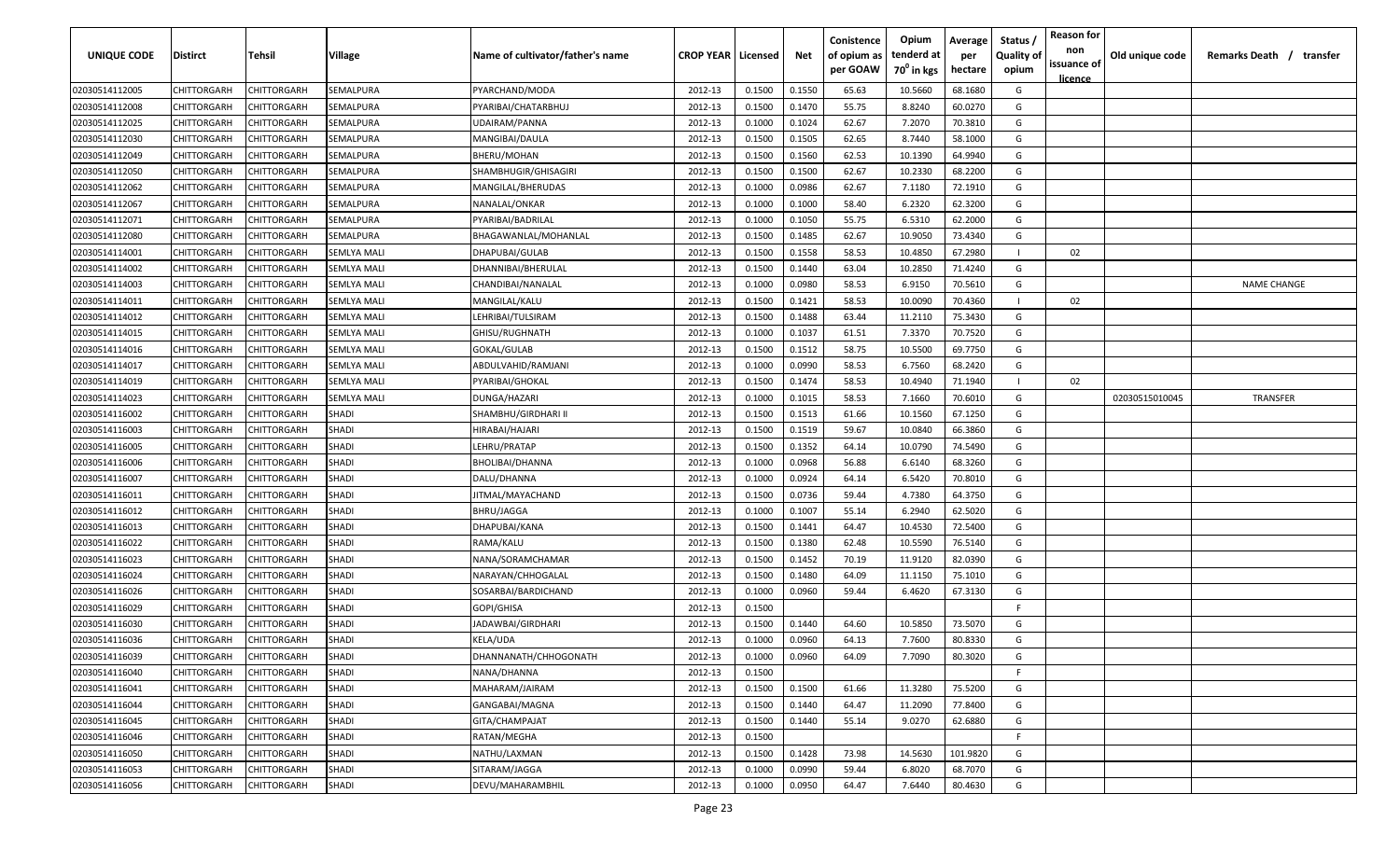| <b>UNIQUE CODE</b> | Distirct           | Tehsil             | Village      | Name of cultivator/father's name | <b>CROP YEAR   Licensed</b> |        | Net    | Conistence<br>of opium as | Opium<br>tenderd at    | Average<br>per | Status /<br><b>Quality of</b> | <b>Reason for</b><br>non<br>issuance of | Old unique code | Remarks Death /<br>transfer |
|--------------------|--------------------|--------------------|--------------|----------------------------------|-----------------------------|--------|--------|---------------------------|------------------------|----------------|-------------------------------|-----------------------------------------|-----------------|-----------------------------|
|                    |                    |                    |              |                                  |                             |        |        | per GOAW                  | 70 <sup>0</sup> in kgs | hectare        | opium                         | <u>licence</u>                          |                 |                             |
| 02030514116057     | CHITTORGARH        | CHITTORGARH        | SHADI        | CHANDIBAI/NANA                   | 2012-13                     | 0.1500 | 0.1505 | 63.44                     | 10.7580                | 71.4820        | G                             |                                         |                 |                             |
| 02030514116058     | CHITTORGARH        | CHITTORGARH        | <b>SHADI</b> | SHANKAR/KHURAJ                   | 2012-13                     | 0.1000 | 0.1020 | 64.13                     | 6.8710                 | 67.3630        | G                             |                                         |                 |                             |
| 02030514116059     | CHITTORGARH        | CHITTORGARH        | <b>SHADI</b> | GULAB/RAJU                       | 2012-13                     | 0.1500 | 0.1480 | 67.09                     | 11.9610                | 80.8180        | G                             |                                         |                 |                             |
| 02030514116062     | CHITTORGARH        | CHITTORGARH        | SHADI        | SOHANIBAI/JITU                   | 2012-13                     | 0.1500 | 0.1450 | 58.85                     | 9.6930                 | 66.8480        | G                             |                                         |                 |                             |
| 02030514116064     | CHITTORGARH        | CHITTORGARH        | SHADI        | NARAYAN/JITU                     | 2012-13                     | 0.1500 |        |                           |                        |                | -F.                           |                                         |                 |                             |
| 02030514116069     | CHITTORGARH        | CHITTORGARH        | <b>SHADI</b> | FULCHAND/JITUJAT                 | 2012-13                     | 0.1500 | 0.1508 | 59.67                     | 10.0500                | 66.6450        | G                             |                                         |                 |                             |
| 02030514116071     | CHITTORGARH        | CHITTORGARH        | SHADI        | SHAMBHU/MADHUJAT                 | 2012-13                     | 0.1500 | 0.1479 | 60.33                     | 10.1270                | 68.4720        | G                             |                                         |                 |                             |
| 02030514116073     | CHITTORGARH        | CHITTORGARH        | SHADI        | SHANKAR/HAJARI                   | 2012-13                     | 0.1000 | 0.1007 | 64.14                     | 6.7160                 | 66.6930        | G                             |                                         |                 |                             |
| 02030514116076     | CHITTORGARH        | CHITTORGARH        | SHADI        | KHURAJ/GIRDHARIJAT               | 2012-13                     | 0.1500 | 0.1424 | 62.14                     | 9.8980                 | 69.5080        | G                             |                                         |                 |                             |
| 02030514116089     | CHITTORGARH        | CHITTORGARH        | <b>SHADI</b> | BHONA/CHENA                      | 2012-13                     | 0.1500 | 0.1428 | 59.73                     | 11.0240                | 77.1990        | G                             |                                         |                 |                             |
| 02030514116091     | CHITTORGARH        | CHITTORGARH        | SHADI        | IAGGA/NANDA                      | 2012-13                     | 0.1500 | 0.1450 | 64.47                     | 10.8770                | 75.0140        | G                             |                                         |                 |                             |
| 02030514116095     | CHITTORGARH        | CHITTORGARH        | SHADI        | MATHRA/LAXMAN                    | 2012-13                     | 0.1500 | 0.1482 | 73.98                     | 13.1680                | 88.8530        | G                             |                                         |                 |                             |
| 02030514116101     | CHITTORGARH        | CHITTORGARH        | SHADI        | VARDA/PRATAP                     | 2012-13                     | 0.1500 | 0.1449 | 70.19                     | 11.8120                | 81.5180        | G                             |                                         |                 |                             |
| 02030514116102     | CHITTORGARH        | CHITTORGARH        | <b>SHADI</b> | GULAB/UDA                        | 2012-13                     | 0.1500 | 0.1452 | 61.44                     | 10.2340                | 70.4820        | G                             |                                         |                 |                             |
| 02030514116105     | CHITTORGARH        | CHITTORGARH        | <b>SHADI</b> | NARANIBAI/LEHRU                  | 2012-13                     | 0.1000 |        |                           |                        |                | -F.                           |                                         |                 |                             |
| 02030514116109     | CHITTORGARH        | CHITTORGARH        | <b>SHADI</b> | RAMNATH/VENINATH                 | 2012-13                     | 0.1500 | 0.1499 | 61.66                     | 10.4290                | 69.5730        | G                             |                                         |                 |                             |
| 02030514116113     | CHITTORGARH        | CHITTORGARH        | <b>SHADI</b> | RAMCHANDRA/UDADHOLI              | 2012-13                     | 0.1500 | 0.1425 | 63.14                     | 11.4100                | 80.0700        | G                             |                                         |                 |                             |
| 02030514116115     | CHITTORGARH        | CHITTORGARH        | <b>SHADI</b> | MANGIBAI/GIRDHARI                | 2012-13                     | 0.1500 | 0.1485 | 63.22                     | 10.6930                | 72.0070        | G                             |                                         |                 |                             |
| 02030514116124     | CHITTORGARH        | CHITTORGARH        | <b>SHADI</b> | BHERULAL/DALCHAND                | 2012-13                     | 0.1500 | 0.1474 | 67.87                     | 11.5670                | 78.4740        | G                             |                                         |                 |                             |
| 02030514116126     | CHITTORGARH        | CHITTORGARH        | SHADI        | KAILASH/JITU                     | 2012-13                     | 0.1000 | 0.0990 | 59.67                     | 6.0780                 | 61.3940        | G                             |                                         |                 |                             |
| 02030514116130     | CHITTORGARH        | CHITTORGARH        | <b>SHADI</b> | BHERU/LAXMAN                     | 2012-13                     | 0.1500 |        |                           |                        |                | -F.                           |                                         |                 |                             |
| 02030514116133     | CHITTORGARH        | CHITTORGARH        | <b>SHADI</b> | JAMNALAL/SHANKAR                 | 2012-13                     | 0.1500 | 0.1458 | 64.14                     | 10.1620                | 69.6980        | G                             |                                         |                 |                             |
| 02030514116134     | CHITTORGARH        | CHITTORGARH        | SHADI        | RATAN/GOPI                       | 2012-13                     | 0.1500 | 0.1400 | 61.23                     | 10.7760                | 76.9710        | G                             |                                         |                 |                             |
| 02030514116135     | CHITTORGARH        | CHITTORGARH        | <b>SHADI</b> | SHANKARIBAI/HAJARI               | 2012-13                     | 0.1500 | 0.1456 | 59.44                     | 10.4700                | 71.9090        | G                             |                                         |                 |                             |
| 02030514116136     | CHITTORGARH        | CHITTORGARH        | SHADI        | ALOLBAI/MADHU                    | 2012-13                     | 0.1500 |        |                           |                        |                | -F                            |                                         |                 |                             |
| 02030514116139     | CHITTORGARH        | CHITTORGARH        | SHADI        | JAGDISH/DALCHAND                 | 2012-13                     | 0.1500 | 0.1470 | 64.13                     | 11.3240                | 77.0340        | G                             |                                         |                 |                             |
| 02030514116140     | CHITTORGARH        | CHITTORGARH        | <b>SHADI</b> | CHANDIBAI/BHAGGAJAT              | 2012-13                     | 0.1500 | 0.1475 | 59.73                     | 10.1630                | 68.9020        | G                             |                                         |                 |                             |
| 02030514116141     | CHITTORGARH        | CHITTORGARH        | SHADI        | NARAYANLAL/RAMA                  | 2012-13                     | 0.1500 | 0.1525 | 73.20                     | 13.4790                | 88.3870        | G                             |                                         |                 |                             |
| 02030514116146     | CHITTORGARH        | CHITTORGARH        | SHADI        | HIRALAL/KASHIRAM                 | 2012-13                     | 0.1000 | 0.0918 | 61.49                     | 6.8250                 | 74.3460        | G                             |                                         |                 |                             |
| 02030514116147     | CHITTORGARH        | CHITTORGARH        | SHADI        | GERU/GOPILAL                     | 2012-13                     | 0.1500 | 0.1488 | 61.49                     | 10.0230                | 67.3590        | G                             |                                         |                 |                             |
| 02030514116148     | CHITTORGARH        | CHITTORGARH        | SHADI        | DEVILAL/MADHUJAT                 | 2012-13                     | 0.1000 | 0.0960 | 64.13                     | 6.5870                 | 68.6150        | G                             |                                         |                 |                             |
| 02030514116155     | CHITTORGARH        | CHITTORGARH        | SHADI        | BHERU/PARTHA                     | 2012-13                     | 0.1500 | 0.1440 | 67.09                     | 10.6100                | 73.6810        | G                             |                                         |                 |                             |
| 02030514116157     | CHITTORGARH        | CHITTORGARH        | SHADI        | KELA/NARAYAN                     | 2012-13                     | 0.1500 | 0.1480 | 67.09                     | 11.3000                | 76.3510        |                               | 02                                      |                 |                             |
| 02030514116158     | CHITTORGARH        | CHITTORGARH        | SHADI        | PRATAP/DEVA                      | 2012-13                     | 0.1500 | 0.1386 | 64.47                     | 10.7940                | 77.8790        | G                             |                                         |                 |                             |
| 02030514116160     | CHITTORGARH        | CHITTORGARH        | SHADI        | HOLANATH/VENINATH                | 2012-13                     | 0.1000 | 0.0924 | 59.67                     | 6.9470                 | 75.1840        | G                             |                                         |                 |                             |
| 02030514116162     | CHITTORGARH        | <b>CHITTORGARH</b> | <b>SHADI</b> | JAGGA/DALU                       | 2012-13                     | 0.1500 | 0.1462 | 67.09                     | 11.2710                | 77.0930        | G                             |                                         |                 |                             |
| 02030514116165     | <b>CHITTORGARH</b> | CHITTORGARH        | <b>SHADI</b> | BALU/SHORAM                      | 2012-13                     | 0.1000 |        |                           |                        |                | F.                            |                                         |                 |                             |
| 02030514116167     | <b>CHITTORGARH</b> | CHITTORGARH        | <b>SHADI</b> | KAJOD/UDA                        | 2012-13                     | 0.1500 | 0.1485 | 61.66                     | 10.5090                | 70.7680        | G                             |                                         |                 |                             |
| 02030514116168     | <b>CHITTORGARH</b> | CHITTORGARH        | <b>SHADI</b> | BAKTAWAR/JAGGA                   | 2012-13                     | 0.1500 | 0.1485 | 67.31                     | 11.2700                | 75.8920        | G                             |                                         |                 |                             |
| 02030514116169     | CHITTORGARH        | CHITTORGARH        | SHADI        | RAMA/CHHOGA                      | 2012-13                     | 0.1000 | 0.0989 | 55.14                     | 5.8210                 | 58.8570        | G                             |                                         |                 |                             |
| 02030514116170     | CHITTORGARH        | CHITTORGARH        | <b>SHADI</b> | JAMNIBAI/RAMCHANDRA              | 2012-13                     | 0.1500 | 0.1400 | 55.14                     | 9.5000                 | 67.8570        | G                             |                                         |                 |                             |
| 02030514116172     | CHITTORGARH        | CHITTORGARH        | SHADI        | BHIMRAJ/JITU                     | 2012-13                     | 0.1000 | 0.0950 | 61.49                     | 6.6320                 | 69.8110        | G                             |                                         |                 |                             |
| 02030514116173     | CHITTORGARH        | CHITTORGARH        | SHADI        | PARASRAM/DHANNA                  | 2012-13                     | 0.1500 | 0.1488 | 61.49                     | 10.5850                | 71.1360        | G                             |                                         |                 |                             |
| 02030514117001     | <b>CHITTORGARH</b> | CHITTORGARH        | SHAMBHUPURA  | RUPLAL/KHEMA                     | 2012-13                     | 0.1000 | 0.1000 | 65.63                     | 7.4910                 | 74.9100        | G                             |                                         |                 |                             |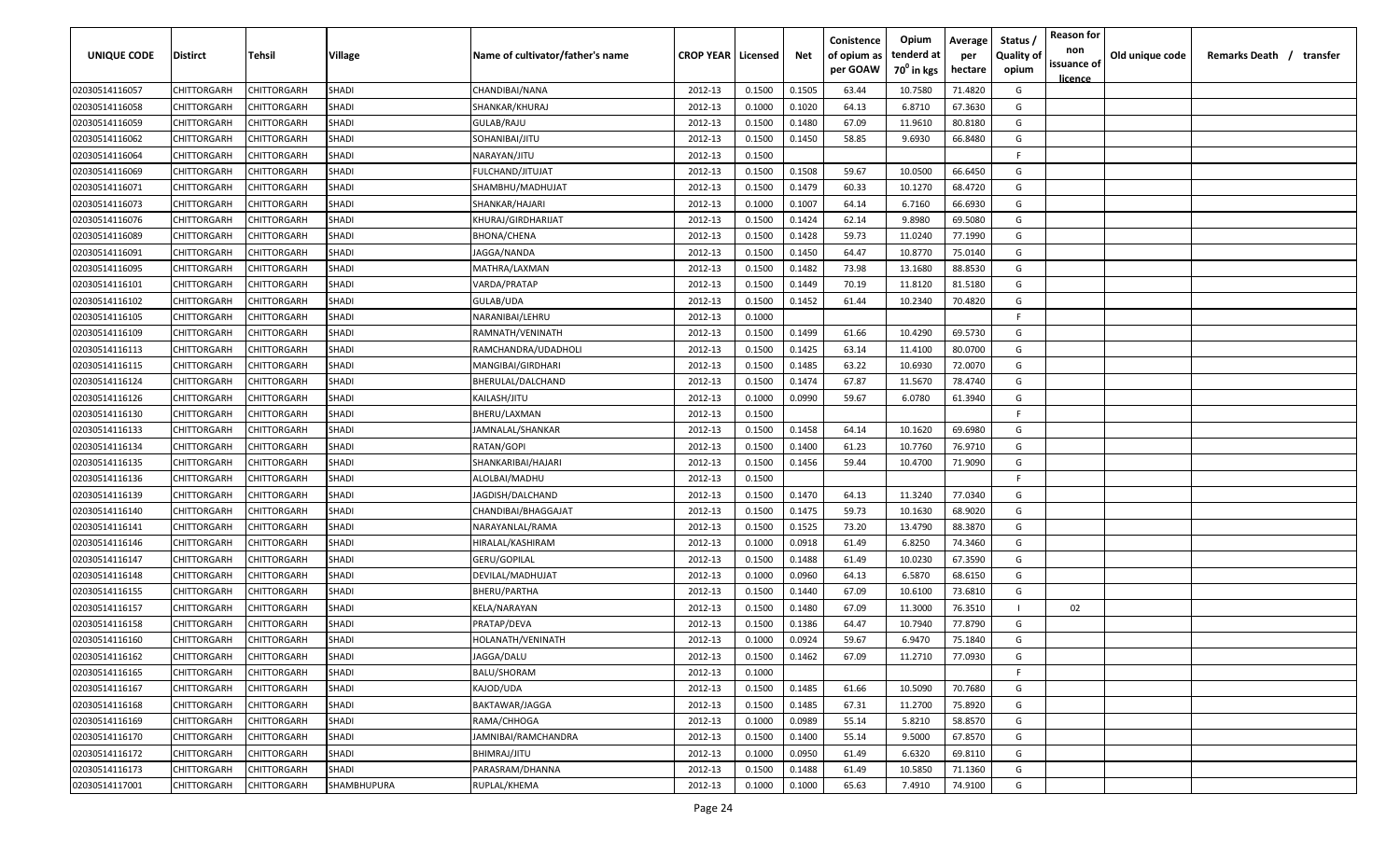| <b>UNIQUE CODE</b><br>Distirct       | Tehsil      | Village                | Name of cultivator/father's name | <b>CROP YEAR   Licensed</b> |        | Net    | Conistence<br>of opium as | Opium<br>tenderd at    | Average<br>per | Status /<br><b>Quality of</b> | <b>Reason for</b><br>non      | Old unique code | Remarks Death / transfer |
|--------------------------------------|-------------|------------------------|----------------------------------|-----------------------------|--------|--------|---------------------------|------------------------|----------------|-------------------------------|-------------------------------|-----------------|--------------------------|
|                                      |             |                        |                                  |                             |        |        | per GOAW                  | 70 <sup>0</sup> in kgs | hectare        | opium                         | issuance of<br><u>licence</u> |                 |                          |
| CHITTORGARH<br>02030514117006        | CHITTORGARH | SHAMBHUPURA            | DEVILAL/LAXMAN                   | 2012-13                     | 0.1500 | 0.1504 | 62.53                     | 9.9420                 | 66.1040        | G                             |                               |                 |                          |
| 02030514117024<br>CHITTORGARH        | CHITTORGARH | SHAMBHUPURA            | <b>MANGILAL/SHANKAR</b>          | 2012-13                     | 0.1000 | 0.0323 | 67.32                     | 2.6450                 | 81.8890        | G                             |                               |                 |                          |
| 02030514117026<br>CHITTORGARH        | CHITTORGARH | SHAMBHUPURA            | BHANWARLAL/RUPLAL                | 2012-13                     | 0.1500 | 0.1464 | 67.32                     | 10.9440                | 74.7540        | G                             |                               |                 |                          |
| 02030514117027<br>CHITTORGARH        | CHITTORGARH | SHAMBHUPURA            | ONKAR/UDAIRAM                    | 2012-13                     | 0.1500 | 0.1500 | 64.10                     | 10.5310                | 70.2070        | G                             |                               |                 |                          |
| 02030514117035<br>CHITTORGARH        | CHITTORGARH | SHAMBHUPURA            | GOPALLAL/SHANKAR                 | 2012-13                     | 0.1500 | 0.1500 | 64.10                     | 10.3660                | 69.1070        | G                             |                               |                 |                          |
| 02030514117037<br>CHITTORGARH        | CHITTORGARH | SHAMBHUPURA            | GHISIBAI/SHANKAR                 | 2012-13                     | 0.1500 | 0.1312 | 58.40                     | 9.2020                 | 70.1370        | G                             |                               |                 | <b>NAME CHANGE</b>       |
| CHITTORGARH<br>02030514117041        | CHITTORGARH | SHAMBHUPURA            | TULSIRAM/KHEMA                   | 2012-13                     | 0.1000 | 0.1034 | 64.10                     | 7.3720                 | 71.2960        | G                             |                               |                 |                          |
| 02030514117049<br>CHITTORGARH        | CHITTORGARH | SHAMBHUPURA            | WARLAL/MULCHAND                  | 2012-13                     | 0.1500 | 0.1482 | 67.32                     | 11.0690                | 74.6900        | G                             |                               |                 |                          |
| 02030514117054<br>CHITTORGARH        | CHITTORGARH | SHAMBHUPURA            | KASHIRAM/BHAJJA                  | 2012-13                     | 0.1500 | 0.1440 | 65.63                     | 10.3510                | 71.8820        | G                             |                               |                 |                          |
| 02030514117063<br>CHITTORGARH        | CHITTORGARH | SHAMBHUPURA            | RAMNIWAS/DALCHAND                | 2012-13                     | 0.1000 | 0.0988 | 62.53                     | 6.7350                 | 68.1680        | G                             |                               |                 |                          |
| CHITTORGARH<br>02030514119001        | CHITTORGARH | SINDHABADI             | LAXMAN/KEWALCHAND                | 2012-13                     | 0.1500 | 0.1430 | 67.43                     | 10.0860                | 70.5310        | G                             |                               |                 |                          |
| 02030514119004<br>CHITTORGARH        | CHITTORGARH | SINDHABADI             | KALUSINGH/KALYANSINGH            | 2012-13                     | 0.1000 | 0.1004 | 58.41                     | 6.4580                 | 64.3230        | G                             |                               |                 |                          |
| CHITTORGARH<br>02030514119005        | CHITTORGARH | SINDHABADI             | MOHAN/MANGU                      | 2012-13                     | 0.1500 | 0.1470 | 56.26                     | 8.5600                 | 58.2310        | G                             |                               |                 |                          |
| CHITTORGARH<br>02030514119006        | CHITTORGARH | SINDHABADI             | RUKMANIBAI/MOHAN                 | 2012-13                     | 0.1500 | 0.1488 | 58.20                     | 9.9440                 | 66.8280        | G                             |                               |                 |                          |
| CHITTORGARH<br>02030514119007        | CHITTORGARH | SINDHABADI             | SHYAMLAL/GHASI                   | 2012-13                     | 0.1000 |        |                           |                        |                | -F.                           |                               |                 |                          |
| CHITTORGARH<br>02030514119018        | CHITTORGARH | SINDHABADI             | GITABAI/SHYANIBAI                | 2012-13                     | 0.1500 | 0.1410 | 58.20                     | 9.5700                 | 67.8720        | G                             |                               |                 |                          |
| 02030514119022<br>CHITTORGARH        | CHITTORGARH | SINDHABADI             | JAGGANNATH/BHUWANA               | 2012-13                     | 0.1500 | 0.1421 | 67.43                     | 10.4810                | 73.7580        | G                             |                               |                 |                          |
| 02030514119029<br>CHITTORGARH        | CHITTORGARH | SINDHABADI             | DEVBAI/DAOLATRAM                 | 2012-13                     | 0.1500 | 0.1430 | 58.20                     | 9.5450                 | 66.7480        | G                             |                               |                 |                          |
| CHITTORGARH<br>02030514119032        | CHITTORGARH | SINDHABADI             | SHANKAR/MOTILAL                  | 2012-13                     | 0.1500 | 0.1500 | 58.41                     | 9.9210                 | 66.1400        | G                             |                               |                 |                          |
| 02030514119035<br>CHITTORGARH        | CHITTORGARH | SINDHABADI             | NANA/PRATHA                      | 2012-13                     | 0.1500 | 0.1500 | 58.20                     | 9.6110                 | 64.0730        | G                             |                               |                 |                          |
| CHITTORGARH<br>02030514119045        | CHITTORGARH | SINDHABADI             | KALU/NARU                        | 2012-13                     | 0.1500 | 0.1344 | 62.84                     | 7.9900                 | 59.4490        | G                             |                               |                 |                          |
| CHITTORGARH<br>02030514119052        | CHITTORGARH | SINDHABADI             | DEVILAL/BHERU                    | 2012-13                     | 0.1000 | 0.0994 | 61.23                     | 6.9630                 | 70.0500        | G                             |                               |                 |                          |
| CHITTORGARH<br>02030514119054        | CHITTORGARH | SINDHABADI             | PRABHULAL/MEGHA                  | 2012-13                     | 0.1000 | 0.0950 | 61.23                     | 6.5430                 | 68.8740        | G                             |                               |                 |                          |
| 02030514119055<br>CHITTORGARH        | CHITTORGARH | SINDHABADI             | AMBALAL/ONKAR                    | 2012-13                     | 0.1500 | 0.1500 | 58.41                     | 9.0120                 | 60.0800        | G                             |                               |                 |                          |
| 02030514119057<br>CHITTORGARH        | CHITTORGARH | SINDHABADI             | MUKANDSINGH/MOHANSINGH           | 2012-13                     | 0.1000 | 0.0936 | 58.41                     | 6.2250                 | 66.5060        | G                             |                               |                 |                          |
| 02030514119058<br>CHITTORGARH        | CHITTORGARH | SINDHABADI             | CHANDIBAI/MODIRAM                | 2012-13                     | 0.1500 |        |                           |                        |                | -F.                           |                               |                 | <b>NAME CHANGE</b>       |
| 02030514119061<br>CHITTORGARH        | CHITTORGARH | SINDHABADI             | MOHAN/BHURA                      | 2012-13                     | 0.1500 | 0.1469 | 61.23                     | 10.4970                | 71.4570        | G                             |                               |                 |                          |
| 02030514119062<br>CHITTORGARH        | CHITTORGARH | SINDHABADI             | AMBALAL/BHURA                    | 2012-13                     | 0.1500 | 0.1475 | 67.43                     | 11.5880                | 78.5630        | G                             |                               |                 |                          |
| 02030514119071<br>CHITTORGARH        | CHITTORGARH | SINDHABADI             | GOVERDHAN/KISHAN                 | 2012-13                     | 0.1500 | 0.1485 | 62.62                     | 10.6450                | 71.6840        | G                             |                               |                 |                          |
| CHITTORGARH<br>02030514119073        | CHITTORGARH | SINDHABADI             | PYARCHAND/VARDA                  | 2012-13                     | 0.1500 | 0.1530 | 58.20                     | 8.8630                 | 57.9280        | G                             |                               |                 |                          |
| CHITTORGARH<br>02030514119074        | CHITTORGARH | SINDHABADI             | NANDUBAI/GANESHLAL               | 2012-13                     | 0.1000 |        |                           |                        |                | -F.                           |                               |                 |                          |
| 02030514121002<br>CHITTORGARH        | CHITTORGARH | THIKRIYA               | BHERU/MAGNA                      | 2012-13                     | 0.1500 | 0.1475 | 56.00                     | 9.2320                 | 62.5900        | G                             |                               |                 |                          |
| 02030514121008<br>CHITTORGARH        | CHITTORGARH | THIKRIYA               | BHAWARLAL/RATTA                  | 2012-13                     | 0.1000 | 0.0912 | 61.88                     | 6.3650                 | 69.7920        | G                             |                               |                 |                          |
| 02030514121017<br>CHITTORGARH        | CHITTORGARH | THIKRIYA               | KAKUBAI/GHISA                    | 2012-13                     | 0.1500 | 0.1464 | 61.88                     | 10.1480                | 69.3170        | G                             |                               |                 |                          |
| 02030514121035<br>CHITTORGARH        | CHITTORGARH | THIKRIYA               | ONKAR/HEMA                       | 2012-13                     | 0.1000 | 0.1000 | 56.00                     | 6.1840                 | 61.8400        | G                             |                               |                 |                          |
| 02030514121050<br><b>CHITTORGARH</b> | CHITTORGARH | THIKRIYA               | CHUNNILAL/DOLA                   | 2012-13                     | 0.1500 | 0.1575 | 56.00                     | 9.7360                 | 61.8160        | G                             |                               |                 |                          |
| <b>CHITTORGARH</b><br>02030514121073 | CHITTORGARH | THIKRIYA               | BHURIBAI/TULASIRAM               | 2012-13                     | 0.1500 | 0.1512 | 56.00                     | 9.7120                 | 64.2330        | G                             |                               |                 | <b>NAME CHANGE</b>       |
| 02030514121076<br><b>CHITTORGARH</b> | CHITTORGARH | THIKRIYA               | KANIRAM/KALURAM                  | 2012-13                     | 0.1000 | 0.0990 | 59.48                     | 6.9850                 | 70.5560        | G                             |                               |                 |                          |
| 02030514121077<br><b>CHITTORGARH</b> | CHITTORGARH | THIKRIYA               | SHANKARDAS/KALUDAS               | 2012-13                     | 0.1500 | 0.1500 | 64.26                     | 11.2460                | 74.9730        | G                             |                               |                 |                          |
| 02030514121078<br>CHITTORGARH        | CHITTORGARH | <b><i>THIKRIYA</i></b> | KISHANLAL/ONKAR                  | 2012-13                     | 0.1500 | 0.1512 | 61.88                     | 10.1750                | 67.2950        | G                             |                               |                 |                          |
| 02030514121079<br>CHITTORGARH        | CHITTORGARH | THIKRIYA               | <b>BHAWAN/BHERU</b>              | 2012-13                     | 0.1500 | 0.1443 | 65.62                     | 11.1270                | 77.1100        |                               | 02                            |                 |                          |
| 02030514121080<br>CHITTORGARH        | CHITTORGARH | THIKRIYA               | DADAMCHAND/HAJADRI               | 2012-13                     | 0.1500 | 0.1520 | 64.26                     | 11.3370                | 74.5860        | G                             |                               |                 |                          |
| 02030514123002<br>CHITTORGARH        | CHITTORGARH | TUMBADIYA              | NARAYAN/POKHAR                   | 2012-13                     | 0.1000 | 0.1000 | 65.03                     | 6.8650                 | 68.6500        | G                             |                               |                 |                          |
| 02030514123003<br>CHITTORGARH        | CHITTORGARH | TUMBADIYA              | BHERA/POKHAR                     | 2012-13                     | 0.1000 | 0.0975 | 70.12                     | 7.4830                 | 76.7490        | G                             |                               |                 |                          |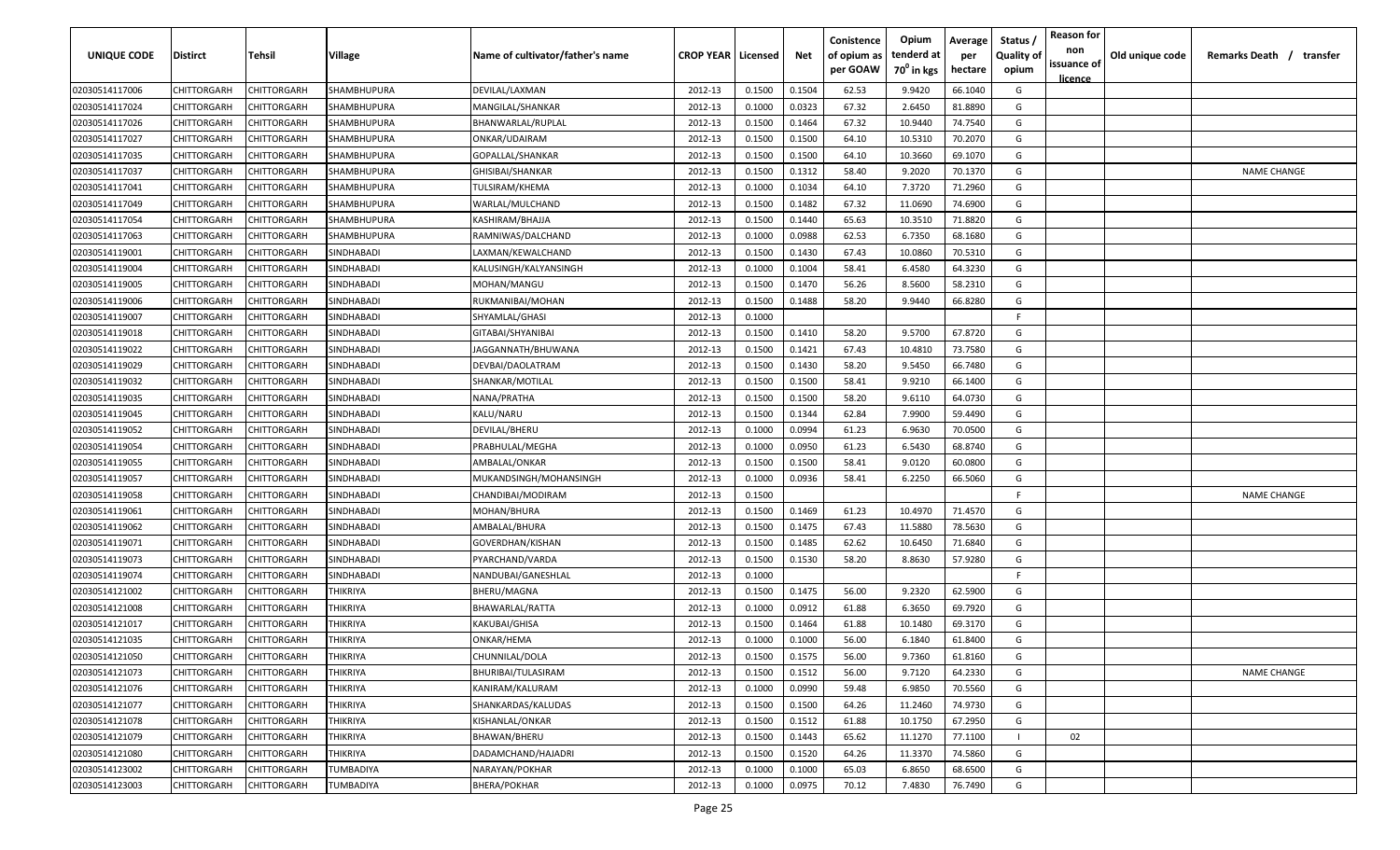| <b>UNIQUE CODE</b> | Distirct           | Tehsil             | Village               | Name of cultivator/father's name | <b>CROP YEAR   Licensed</b> |        | Net    | Conistence<br>of opium as<br>per GOAW | Opium<br>tenderd at<br>70 <sup>0</sup> in kgs | Average<br>per<br>hectare | Status /<br><b>Quality of</b><br>opium | <b>Reason for</b><br>non<br>issuance of | Old unique code | Remarks Death /<br>transfer |
|--------------------|--------------------|--------------------|-----------------------|----------------------------------|-----------------------------|--------|--------|---------------------------------------|-----------------------------------------------|---------------------------|----------------------------------------|-----------------------------------------|-----------------|-----------------------------|
|                    |                    |                    |                       |                                  |                             |        |        |                                       |                                               |                           |                                        | <u>licence</u>                          |                 |                             |
| 02030514123004     | CHITTORGARH        | CHITTORGARH        | TUMBADIYA             | SOSARBAI/HANSRAJ                 | 2012-13                     | 0.1000 | 0.1008 | 65.03                                 | 6.8750                                        | 68.2040                   | G                                      |                                         |                 |                             |
| 02030514123006     | CHITTORGARH        | CHITTORGARH        | TUMBADIYA             | HARLAL/TEJRAM                    | 2012-13                     | 0.1000 | 0.0980 | 65.03                                 | 7.2550                                        | 74.0310                   | G                                      |                                         |                 |                             |
| 02030514123008     | CHITTORGARH        | CHITTORGARH        | TUMBADIYA             | MOHANIBAI/MOTIRAM                | 2012-13                     | 0.1000 | 0.1020 | 65.03                                 | 6.9120                                        | 67.7650                   | G                                      |                                         |                 | <b>NAME CHANGE</b>          |
| 02030514123012     | CHITTORGARH        | CHITTORGARH        | TUMBADIYA             | LAXMANLAL/CHHOGALAL              | 2012-13                     | 0.1000 | 0.1023 | 62.14                                 | 6.5250                                        | 63.7830                   | G                                      |                                         |                 |                             |
| 02030514123015     | CHITTORGARH        | CHITTORGARH        | TUMBADIYA             | HAJARI/GOPAL                     | 2012-13                     | 0.1000 | 0.0960 | 65.03                                 | 6.4100                                        | 66.7710                   | G                                      |                                         |                 |                             |
| 02030514123028     | CHITTORGARH        | CHITTORGARH        | TUMBADIYA             | HEMRAJ/GEHRU                     | 2012-13                     | 0.1000 | 0.1000 | 62.03                                 | 6.3540                                        | 63.5400                   | G                                      |                                         |                 |                             |
| 02030514123030     | CHITTORGARH        | CHITTORGARH        | TUMBADIYA             | BALIBAI/NANDLAL                  | 2012-13                     | 0.1000 | 0.0952 | 56.90                                 | 6.0310                                        | 63.3510                   | G                                      |                                         |                 |                             |
| 02030514123033     | CHITTORGARH        | CHITTORGARH        | TUMBADIYA             | BHERU/SALAGRAM                   | 2012-13                     | 0.1000 | 0.1036 | 62.03                                 | 6.6550                                        | 64.2370                   | G                                      |                                         |                 |                             |
| 02030514124007     | CHITTORGARH        | CHITTORGARH        | <b>JDPURA</b>         | KAJODIBAI/RATAN                  | 2012-13                     | 0.1500 | 0.1421 | 62.27                                 | 10.3190                                       | 72.6180                   | G                                      |                                         |                 |                             |
| 02030514124010     | CHITTORGARH        | CHITTORGARH        | JDPURA                | CHUNNIBAI/NANALAL                | 2012-13                     | 0.1500 | 0.1440 | 65.29                                 | 11.2210                                       | 77.9240                   | G                                      |                                         |                 |                             |
| 02030514124014     | CHITTORGARH        | CHITTORGARH        | JDPURA                | BHOPRAJ/KISHANLAL                | 2012-13                     | 0.1000 | 0.1008 | 62.27                                 | 7.4100                                        | 73.5120                   | G                                      |                                         |                 |                             |
| 02030514124017     | CHITTORGARH        | CHITTORGARH        | JDPURA                | DEVILAL/MODA                     | 2012-13                     | 0.1500 | 0.1500 | 65.81                                 | 11.3950                                       | 75.9670                   | G                                      |                                         |                 |                             |
| 02030514124022     | CHITTORGARH        | CHITTORGARH        | <b>JDPURA</b>         | LAHRU/NANDA                      | 2012-13                     | 0.1500 | 0.1456 | 62.27                                 | 10.5410                                       | 72.3970                   | G                                      |                                         |                 |                             |
| 02030514124023     | CHITTORGARH        | CHITTORGARH        | <b>JDPURA</b>         | NOJIBAI/TULSIRAM                 | 2012-13                     | 0.1500 | 0.1404 | 65.81                                 | 10.4920                                       | 74.7290                   | G                                      |                                         |                 |                             |
| 02030514124042     | CHITTORGARH        | CHITTORGARH        | <b>JDPURA</b>         | GIDHARI/CHATARBHUJ               | 2012-13                     | 0.1500 | 0.1386 | 59.48                                 | 9.1000                                        | 65.6570                   | G                                      |                                         |                 |                             |
| 02030514124048     | CHITTORGARH        | CHITTORGARH        | <b>JDPURA</b>         | GITABAI/NANDRAM                  | 2012-13                     | 0.1500 | 0.1430 | 59.48                                 | 9.2020                                        | 64.3500                   | G                                      |                                         |                 |                             |
| 02030514124052     | CHITTORGARH        | CHITTORGARH        | <b>JDPURA</b>         | HABUBAI/DHANRAJ                  | 2012-13                     | 0.1500 | 0.1450 | 65.29                                 | 11.2390                                       | 77.5100                   | G                                      |                                         |                 |                             |
| 02030514124054     | CHITTORGARH        | CHITTORGARH        | <b>JDPURA</b>         | RATAN/BHERU                      | 2012-13                     | 0.1500 | 0.1408 | 65.29                                 | 10.8660                                       | 77.1730                   | G                                      |                                         |                 |                             |
| 02030514124057     | CHITTORGARH        | CHITTORGARH        | JDPURA                | RATANLAL/DHANNA                  | 2012-13                     | 0.1500 | 0.1500 | 65.81                                 | 11.3290                                       | 75.5270                   | G                                      |                                         |                 |                             |
| 02030514124064     | CHITTORGARH        | CHITTORGARH        | <b>JDPURA</b>         | RAMESHCHANDRA/BHURA              | 2012-13                     | 0.1500 | 0.1470 | 62.27                                 | 10.5590                                       | 71.8300                   | G                                      |                                         |                 |                             |
| 02030514124068     | CHITTORGARH        | CHITTORGARH        | <b>JDPURA</b>         | SHANKARLAL/LAXMAN                | 2012-13                     | 0.1500 | 0.1496 | 59.48                                 | 10.3160                                       | 68.9570                   | G                                      |                                         |                 |                             |
| 02030514124079     | CHITTORGARH        | CHITTORGARH        | <b>JDPURA</b>         | ONKARLAL/SHANKARLAL              | 2012-13                     | 0.1500 | 0.1464 | 65.81                                 | 10.5390                                       | 71.9880                   | G                                      |                                         |                 |                             |
| 02030514124087     | CHITTORGARH        | CHITTORGARH        | <b>JDPURA</b>         | PRATHVIRAJ/HAJARILAL             | 2012-13                     | 0.1500 | 0.1508 | 61.88                                 | 11.0320                                       | 73.1560                   | G                                      |                                         |                 |                             |
| 02030514124089     | CHITTORGARH        | CHITTORGARH        | <b>JDPURA</b>         | SHIVLAL/DEVILAL                  | 2012-13                     | 0.1500 | 0.1452 | 65.29                                 | 10.9220                                       | 75.2200                   | G                                      |                                         |                 |                             |
| 02030514124091     | CHITTORGARH        | CHITTORGARH        | <b>JDPURA</b>         | CHANDIBAI/HIRALAL                | 2012-13                     | 0.1500 | 0.1480 | 62.27                                 | 10.4260                                       | 70.4460                   | G                                      |                                         |                 |                             |
| 02030514124094     | CHITTORGARH        | CHITTORGARH        | <b>JDPURA</b>         | BHERULAL/BALU                    | 2012-13                     | 0.1000 | 0.0899 | 65.81                                 | 7.2300                                        | 80.4230                   | G                                      |                                         |                 |                             |
| 02030514125001     | CHITTORGARH        | CHITTORGARH        | JNDARI                | CHUNNILAL/AMARLAL                | 2012-13                     | 0.1500 | 0.1492 | 59.13                                 | 10.0180                                       | 67.1450                   | G                                      |                                         |                 |                             |
| 02030514125002     | CHITTORGARH        | CHITTORGARH        | JNDARI                | FULCHAND/NANALAL                 | 2012-13                     | 0.1500 | 0.1492 | 66.00                                 | 11.3900                                       | 76.3400                   | G                                      |                                         |                 |                             |
| 02030514125003     | CHITTORGARH        | CHITTORGARH        | JNDARI                | SHANKERLAL/CHUNNILAL             | 2012-13                     | 0.1500 | 0.1520 | 67.15                                 | 11.4350                                       | 75.2300                   | G                                      |                                         |                 |                             |
| 02030514125004     | CHITTORGARH        | CHITTORGARH        | <b>JNDARI</b>         | BHANWARLAL/BHUWANA               | 2012-13                     | 0.1500 | 0.1560 | 67.15                                 | 11.0320                                       | 70.7180                   | G                                      |                                         |                 |                             |
| 02030514125009     | CHITTORGARH        | CHITTORGARH        | <b>JNDARI</b>         | BANSHILAL/NANDA                  | 2012-13                     | 0.1500 | 0.1475 | 66.00                                 | 11.6630                                       | 79.0710                   | G                                      |                                         |                 |                             |
| 02030514125010     | CHITTORGARH        | CHITTORGARH        | <b>JNDARI</b>         | KANHILAL/NANALAL                 | 2012-13                     | 0.1500 | 0.1508 | 64.88                                 | 11.0760                                       | 73.4480                   | G                                      |                                         |                 |                             |
| 02030514125014     | CHITTORGARH        | CHITTORGARH        | <b>JNDARI</b>         | <b>BALIBAI/NARAYAN</b>           | 2012-13                     | 0.1500 | 0.1512 | 70.37                                 | 12.1040                                       | 80.0530                   | G                                      |                                         |                 |                             |
| 02030514126002     | CHITTORGARH        | CHITTORGARH        | VIJAYPUR GHATA        | KALIBAI/NANALAL                  | 2012-13                     | 0.1000 | 0.1040 | 65.74                                 | 8.0670                                        | 77.5670                   | G                                      |                                         |                 |                             |
| 02030514126003     | CHITTORGARH        | CHITTORGARH        | <b>VIJAYPUR GHATA</b> | KAMALABAI/GOPI                   | 2012-13                     | 0.1500 | 0.1518 | 61.02                                 | 10.3040                                       | 67.8790                   | G                                      |                                         |                 |                             |
| 02030514126009     | <b>CHITTORGARH</b> | <b>CHITTORGARH</b> | <b>VIJAYPUR GHATA</b> | BHAGAWATILAL/RUPLAL              | 2012-13                     | 0.1000 | 0.1036 | 59.39                                 | 7.2630                                        | 70.1060                   | G                                      |                                         |                 |                             |
| 02030514126010     | <b>CHITTORGARH</b> | CHITTORGARH        | <b>VIJAYPUR GHATA</b> | BADAMBAI/KANHAIYALAL             | 2012-13                     | 0.1500 | 0.1476 | 61.02                                 | 10.2950                                       | 69.7490                   | G                                      |                                         |                 |                             |
| 02030514126011     | CHITTORGARH        | CHITTORGARH        | <b>VIJAYPUR GHATA</b> | DEVI/RAMA                        | 2012-13                     | 0.1500 | 0.1575 | 62.65                                 | 11.1880                                       | 71.0350                   | G                                      |                                         |                 |                             |
| 02030514126013     | <b>CHITTORGARH</b> | CHITTORGARH        | <b>VIJAYPUR GHATA</b> | KELIBAI/HAJARI                   | 2012-13                     | 0.1000 | 0.1023 | 68.67                                 | 8.7510                                        | 85.5430                   | G                                      |                                         |                 |                             |
| 02030514126020     | CHITTORGARH        | CHITTORGARH        | VIJAYPUR GHATA        | DEVILAL/MANGU                    | 2012-13                     | 0.1500 | 0.1500 | 61.02                                 | 10.4690                                       | 69.7930                   | G                                      |                                         |                 |                             |
| 02030514126022     | CHITTORGARH        | CHITTORGARH        | <b>VIJAYPUR GHATA</b> | DURGASINGH/RUPSINGH              | 2012-13                     | 0.1500 | 0.1500 | 64.14                                 | 10.4090                                       | 69.3930                   | G                                      |                                         |                 |                             |
| 02030514126029     | CHITTORGARH        | CHITTORGARH        | VIJAYPUR GHATA        | RAGHUVIEERSINGH/NARAYAN          | 2012-13                     | 0.1500 | 0.1520 | 61.02                                 | 10.4000                                       | 68.4210                   | G                                      |                                         |                 |                             |
| 02030514126030     | CHITTORGARH        | CHITTORGARH        | VIJAYPUR GHATA        | KAILASH/BHURA                    | 2012-13                     | 0.1500 | 0.1482 | 67.04                                 | 11.4930                                       | 77.5510                   | G                                      |                                         |                 |                             |
| 02030514126031     | CHITTORGARH        | CHITTORGARH        | VIJAYPUR GHATA        | SOHAN/BHERA                      | 2012-13                     | 0.1000 | 0.1007 | 61.36                                 | 7.2400                                        | 71.8970                   | G                                      |                                         |                 |                             |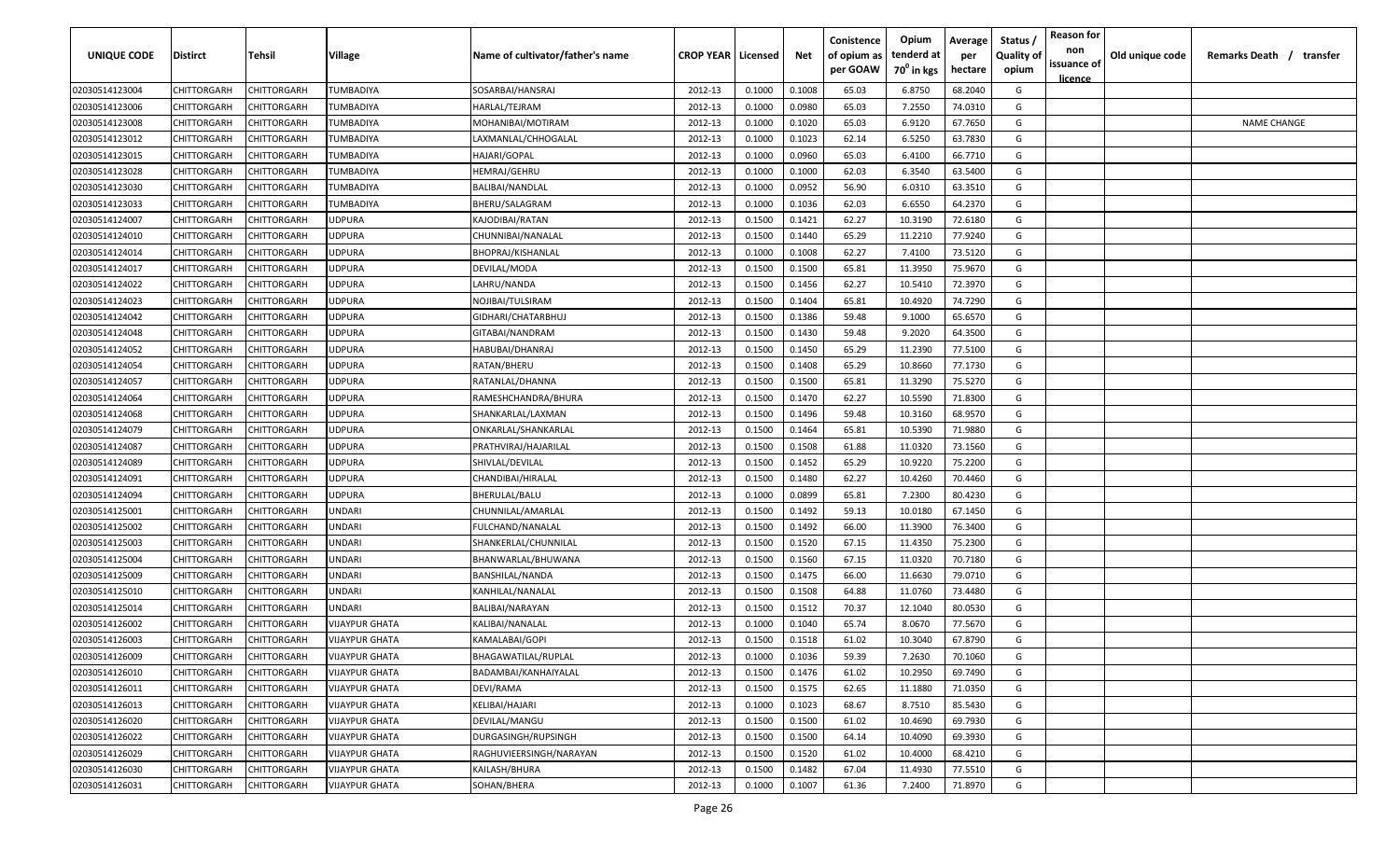| UNIQUE CODE    | Distirct           | Tehsil          | Village               | Name of cultivator/father's name | <b>CROP YEAR   Licensed</b> |        | Net    | Conistence<br>of opium as | Opium<br>tenderd at    | Average<br>per | Status /<br><b>Quality of</b> | <b>Reason for</b><br>non      | Old unique code | Remarks Death / transfer |
|----------------|--------------------|-----------------|-----------------------|----------------------------------|-----------------------------|--------|--------|---------------------------|------------------------|----------------|-------------------------------|-------------------------------|-----------------|--------------------------|
|                |                    |                 |                       |                                  |                             |        |        | per GOAW                  | 70 <sup>0</sup> in kgs | hectare        | opium                         | issuance of<br><u>licence</u> |                 |                          |
| 02030514126036 | CHITTORGARH        | CHITTORGARH     | <b>VIJAYPUR GHATA</b> | MOHAN/GOKAL                      | 2012-13                     | 0.1500 | 0.1524 | 61.36                     | 10.0190                | 65.7410        | G                             |                               |                 |                          |
| 02030514126037 | CHITTORGARH        | CHITTORGARH     | VIJAYPUR GHATA        | GOPI/KALU                        | 2012-13                     | 0.1500 | 0.1520 | 66.40                     | 11.2030                | 73.7040        | G                             |                               |                 |                          |
| 02030514126040 | CHITTORGARH        | CHITTORGARH     | <b>VIJAYPUR GHATA</b> | GHISU/KAJOD                      | 2012-13                     | 0.1500 | 0.1515 | 62.65                     | 10.9280                | 72.1320        | G                             |                               |                 |                          |
| 02030514126041 | CHITTORGARH        | CHITTORGARH     | <b>VIJAYPUR GHATA</b> | RODA/KAJOD                       | 2012-13                     | 0.1500 | 0.1518 | 59.39                     | 10.0880                | 66.4560        | G                             |                               |                 |                          |
| 02030514126042 | CHITTORGARH        | CHITTORGARH     | VIJAYPUR GHATA        | MADHO/GOPI                       | 2012-13                     | 0.1000 | 0.1026 | 65.05                     | 7.4710                 | 72.8170        | G                             |                               |                 |                          |
| 02030514126043 | CHITTORGARH        | CHITTORGARH     | VIJAYPUR GHATA        | KHYALI/SOHAN                     | 2012-13                     | 0.1500 | 0.1508 | 65.63                     | 11.1480                | 73.9260        | G                             |                               |                 |                          |
| 02030514126044 | CHITTORGARH        | CHITTORGARH     | <b>VIJAYPUR GHATA</b> | KISHAN/BHURA                     | 2012-13                     | 0.1500 | 0.1422 | 59.39                     | 10.1220                | 71.1810        | G                             |                               |                 |                          |
| 02030514126045 | CHITTORGARH        | CHITTORGARH     | <b>VIJAYPUR GHATA</b> | NANDSINGH/BALMUKAND              | 2012-13                     | 0.1000 | 0.0990 | 55.75                     | 6.4110                 | 64.7580        | G                             |                               |                 |                          |
| 02030514126048 | CHITTORGARH        | CHITTORGARH     | VIJAYPUR GHATA        | KANKUBAI/BHOLIRAM                | 2012-13                     | 0.1500 | 0.1452 | 67.32                     | 10.9640                | 75.5100        | G                             |                               |                 |                          |
| 02030514126049 | CHITTORGARH        | CHITTORGARH     | VIJAYPUR GHATA        | RATAN/KANHAIYA                   | 2012-13                     | 0.1000 | 0.1012 | 55.75                     | 6.5230                 | 64.4570        | G                             |                               |                 |                          |
| 02030514126050 | CHITTORGARH        | CHITTORGARH     | VIJAYPUR GHATA        | RUPLAL/KISHANA                   | 2012-13                     | 0.1000 | 0.0989 | 65.63                     | 7.2010                 | 72.8110        | G                             |                               |                 |                          |
| 02030514126053 | CHITTORGARH        | CHITTORGARH     | VIJAYPUR GHATA        | SATYANARAYAN/CHOTU               | 2012-13                     | 0.1000 | 0.1000 | 61.36                     | 6.8720                 | 68.7200        | G                             |                               |                 |                          |
| 02030514126054 | CHITTORGARH        | CHITTORGARH     | VIJAYPUR GHATA        | GITABAI/GIRDHARI                 | 2012-13                     | 0.1500 | 0.1550 | 61.36                     | 10.7640                | 69.4450        | G                             |                               |                 |                          |
| 02030514126064 | CHITTORGARH        | CHITTORGARH     | VIJAYPUR GHATA        | AMRA/HIRALAL                     | 2012-13                     | 0.1500 | 0.1548 | 61.36                     | 10.9750                | 70.8980        | G                             |                               |                 |                          |
| 02030514126065 | CHITTORGARH        | CHITTORGARH     | VIJAYPUR GHATA        | NARAYANSINGH/MEGHSINGH           | 2012-13                     | 0.1500 | 0.1520 | 58.40                     | 10.2620                | 67.5130        | G                             |                               |                 |                          |
| 02030514126069 | CHITTORGARH        | CHITTORGARH     | VIJAYPUR GHATA        | SATYANARAYAN/RATAN               | 2012-13                     | 0.1500 | 0.1518 | 62.65                     | 10.9730                | 72.2860        | G                             |                               |                 |                          |
| 02030514126071 | CHITTORGARH        | CHITTORGARH     | <b>VIJAYPUR GHATA</b> | KALU/BHOLIRAM                    | 2012-13                     | 0.1000 | 0.1000 | 66.30                     | 7.1320                 | 71.3200        | G                             |                               |                 |                          |
| 02030514126074 | CHITTORGARH        | CHITTORGARH     | <b>VIJAYPUR GHATA</b> | KALANBAI/SITARAM                 | 2012-13                     | 0.1000 | 0.0990 | 59.39                     | 7.5000                 | 75.7580        | G                             |                               |                 |                          |
| 02030514126078 | CHITTORGARH        | CHITTORGARH     | VIJAYPUR GHATA        | MADAN/BHAGIRATH                  | 2012-13                     | 0.1000 | 0.0992 | 60.09                     | 7.1510                 | 72.0870        | G                             |                               |                 |                          |
| 02030514126081 | CHITTORGARH        | CHITTORGARH     | <b>VIJAYPUR GHATA</b> | GHANSHYAM/GHASEDIYA              | 2012-13                     | 0.1500 | 0.1520 | 62.65                     | 11.4650                | 75.4280        | G                             |                               |                 |                          |
| 02030515011001 | CHITTORGARH        | <b>BHADESAR</b> | BAGUND                | PREMSHANKAR / GOPILAL            | 2012-13                     | 0.1000 | 0.0320 | 64.85                     | 2.1120                 | 66.0000        | G                             |                               |                 |                          |
| 02030515011002 | CHITTORGARH        | <b>BHADESAR</b> | BAGUND                | GEHARILAL / KISHNA               | 2012-13                     | 0.1000 | 0.0961 | 55.61                     | 5.7520                 | 59.8540        | G                             |                               |                 |                          |
| 02030515011003 | CHITTORGARH        | <b>BHADESAR</b> | BAGUND                | GANGABAI / RAMA                  | 2012-13                     | 0.1000 | 0.1020 | 69.08                     | 7.3030                 | 71.5980        | G                             |                               |                 |                          |
| 02030515011005 | CHITTORGARH        | BHADESAR        | BAGUND                | KISHANLAL / GOKAL                | 2012-13                     | 0.1000 | 0.1000 | 62.18                     | 6.7870                 | 67.8700        | G                             |                               |                 |                          |
| 02030515011007 | CHITTORGARH        | BHADESAR        | BAGUND                | ONKAR / GAMER                    | 2012-13                     | 0.1000 | 0.0990 | 64.85                     | 7.0780                 | 71.4950        | G                             |                               |                 |                          |
| 02030515011008 | CHITTORGARH        | BHADESAR        | BAGUND                | AMARCHAND / TODU                 | 2012-13                     | 0.1500 | 0.1450 | 59.34                     | 9.3250                 | 64.3100        | G                             |                               |                 |                          |
| 02030515011015 | CHITTORGARH        | BHADESAR        | BAGUND                | BHIMRAJ / BHAWSINGH              | 2012-13                     | 0.1000 | 0.1000 | 64.29                     | 6.6400                 | 66.4000        | G                             |                               |                 |                          |
| 02030515011019 | CHITTORGARH        | <b>BHADESAR</b> | BAGUND                | PRATAP / BHAGAWAN                | 2012-13                     | 0.1000 | 0.0990 | 64.85                     | 6.6980                 | 67.6570        | G                             |                               |                 |                          |
| 02030515011024 | CHITTORGARH        | BHADESAR        | BAGUND                | BHERU / KISHANA MALI I           | 2012-13                     | 0.1000 | 0.0990 | 62.18                     | 6.9820                 | 70.5250        | G                             |                               |                 |                          |
| 02030515011026 | CHITTORGARH        | BHADESAR        | BAGUND                | GHASI / KHETA                    | 2012-13                     | 0.1000 | 0.0992 | 59.92                     | 6.8220                 | 68.7700        | G                             |                               |                 |                          |
| 02030515011027 | CHITTORGARH        | BHADESAR        | BAGUND                | JAMANALAL / KISHOR               | 2012-13                     | 0.1000 | 0.0990 | 59.34                     | 6.3580                 | 64.2220        | G                             |                               |                 |                          |
| 02030515011028 | CHITTORGARH        | BHADESAR        | BAGUND                | RUPA / KHETA                     | 2012-13                     | 0.1000 | 0.1000 | 62.18                     | 6.5820                 | 65.8200        | G                             |                               |                 |                          |
| 02030515011029 | CHITTORGARH        | BHADESAR        | BAGUND                | DEUBAI / BHERU                   | 2012-13                     | 0.1000 | 0.1000 | 69.08                     | 7.8260                 | 78.2600        | G                             |                               |                 |                          |
| 02030515011034 | CHITTORGARH        | BHADESAR        | BAGUND                | HARLAL / SHOLAL                  | 2012-13                     | 0.1000 | 0.0980 | 64.85                     | 6.9570                 | 70.9900        | G                             |                               |                 |                          |
| 02030515011038 | <b>CHITTORGARH</b> | BHADESAR        | BAGUND                | SHANKER/KHURAJ                   | 2012-13                     | 0.1000 | 0.0500 | 59.92                     | 3.3900                 | 67.8000        | G                             |                               |                 |                          |
| 02030515011044 | <b>CHITTORGARH</b> | <b>BHADESAR</b> | BAGUND                | RAMLAL / BHAGAWAN                | 2012-13                     | 0.1500 | 0.1512 | 62.18                     | 10.3750                | 68.6180        | G                             |                               |                 |                          |
| 02030515011052 | CHITTORGARH        | <b>BHADESAR</b> | BAGUND                | ANCHIBAI / KISHANA               | 2012-13                     | 0.1000 | 0.1000 | 59.92                     | 6.4540                 | 64.5400        | G                             |                               |                 |                          |
| 02030515011065 | CHITTORGARH        | <b>BHADESAR</b> | <b>BAGUND</b>         | <b>GOPIDAS / MANGIDAS</b>        | 2012-13                     | 0.1000 | 0.0961 | 57.05                     | 5.7780                 | 60.1250        | G                             |                               |                 |                          |
| 02030515011066 | <b>CHITTORGARH</b> | <b>BHADESAR</b> | BAGUND                | <b>BHERU / KISHANA</b>           | 2012-13                     | 0.1000 | 0.0990 | 57.12                     | 6.6260                 | 66.9290        | G                             |                               |                 |                          |
| 02030515011068 | CHITTORGARH        | BHADESAR        | BAGUND                | HAGAMIBAI/KALU                   | 2012-13                     | 0.1000 | 0.0960 | 64.85                     | 7.0220                 | 73.1460        | G                             |                               |                 |                          |
| 02030515011069 | CHITTORGARH        | BHADESAR        | <b>BAGUND</b>         | AMARCHAND / BHAGAWAN             | 2012-13                     | 0.1000 | 0.1000 | 53.39                     | 5.8960                 | 58.9600        | G                             | 05                            |                 |                          |
| 02030515011070 | <b>CHITTORGARH</b> | <b>BHADESAR</b> | BAGUND                | LEHARIBAI / NOLA                 | 2012-13                     | 0.1000 | 0.0957 | 57.05                     | 5.7130                 | 59.6970        | G                             |                               |                 |                          |
| 02030515013001 | CHITTORGARH        | BHADESAR        | BALNATHPURA           | SHAMBHU / JEETU                  | 2012-13                     | 0.1000 | 0.1000 | 68.42                     | 7.2720                 | 72.7200        | G                             |                               |                 |                          |
| 02030515013005 | <b>CHITTORGARH</b> | <b>BHADESAR</b> | BALNATHPURA           | RAMSUKH / NAGJI                  | 2012-13                     | 0.1500 | 0.1435 | 59.25                     | 8.8030                 | 61.3450        | G                             |                               |                 |                          |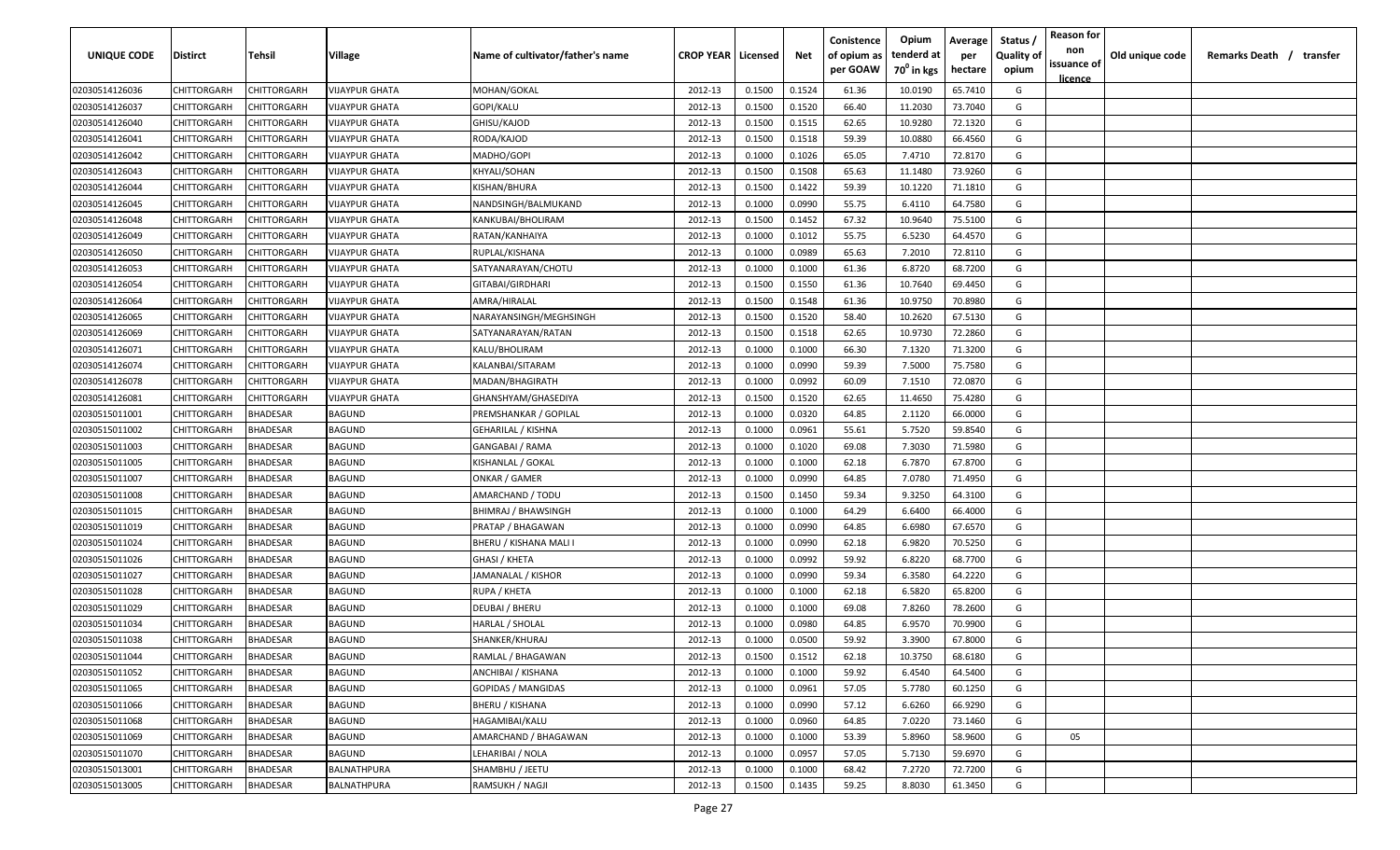| <b>UNIQUE CODE</b> | Distirct           | Tehsil          | Village           | Name of cultivator/father's name | <b>CROP YEAR Licensed</b> |        | Net    | Conistence<br>of opium as | Opium<br>tenderd at    | Average<br>per | Status /<br><b>Quality of</b> | <b>Reason for</b><br>non      | Old unique code | Remarks Death / transfer |
|--------------------|--------------------|-----------------|-------------------|----------------------------------|---------------------------|--------|--------|---------------------------|------------------------|----------------|-------------------------------|-------------------------------|-----------------|--------------------------|
|                    |                    |                 |                   |                                  |                           |        |        | per GOAW                  | 70 <sup>0</sup> in kgs | hectare        | opium                         | issuance of<br><u>licence</u> |                 |                          |
| 02030515013007     | CHITTORGARH        | <b>BHADESAR</b> | BALNATHPURA       | NANDRAM / GOPI                   | 2012-13                   | 0.1000 | 0.1000 | 63.22                     | 6.6830                 | 66.8300        | G                             |                               |                 |                          |
| 02030515013013     | CHITTORGARH        | BHADESAR        | BALNATHPURA       | AMRIBAI/BHURA                    | 2012-13                   | 0.1500 | 0.1404 | 57.09                     | 9.2000                 | 65.5270        | G                             |                               |                 |                          |
| 02030515013022     | CHITTORGARH        | BHADESAR        | BALNATHPURA       | MADHU / PARTHU                   | 2012-13                   | 0.1500 | 0.1500 | 63.22                     | 9.7990                 | 65.3270        | G                             |                               |                 |                          |
| 02030515013025     | CHITTORGARH        | <b>BHADESAR</b> | BALNATHPURA       | <b>BANSHILAL / PYARAJI</b>       | 2012-13                   | 0.1000 | 0.0989 | 59.25                     | 6.3990                 | 64.7020        | G                             |                               |                 |                          |
| 02030515013029     | CHITTORGARH        | BHADESAR        | BALNATHPURA       | SHANKAR / NANDRAM JAT            | 2012-13                   | 0.1000 | 0.0989 | 66.21                     | 6.9710                 | 70.4850        | G                             |                               |                 |                          |
| 02030515013030     | CHITTORGARH        | <b>BHADESAR</b> | BALNATHPURA       | UDA / NARAYAN                    | 2012-13                   | 0.1500 |        |                           |                        |                | E                             |                               |                 |                          |
| 02030515013031     | CHITTORGARH        | <b>BHADESAR</b> | BALNATHPURA       | HAZARI / KALU                    | 2012-13                   | 0.1000 | 0.0988 | 59.25                     | 6.5770                 | 66.5690        | G                             |                               |                 |                          |
| 02030515013032     | CHITTORGARH        | BHADESAR        | BALNATHPURA       | <b>BHERULAL / GEHARU</b>         | 2012-13                   | 0.1000 | 0.1000 | 66.21                     | 7.0940                 | 70.9400        | G                             |                               |                 |                          |
| 02030515013033     | CHITTORGARH        | BHADESAR        | BALNATHPURA       | JAMNALAL / NARAYAN               | 2012-13                   | 0.1500 | 0.1496 | 63.22                     | 10.2960                | 68.8240        | G                             |                               |                 |                          |
| 02030515013043     | CHITTORGARH        | BHADESAR        | BALNATHPURA       | RAMLAL / CHOGA                   | 2012-13                   | 0.1500 | 0.1530 | 62.27                     | 9.6960                 | 63.3730        | G                             |                               |                 |                          |
| 02030515013045     | CHITTORGARH        | BHADESAR        | BALNATHPURA       | HAZARI / BALU                    | 2012-13                   | 0.1000 | 0.0946 | 66.21                     | 7.3400                 | 77.5900        | G                             |                               |                 |                          |
| 02030515013051     | CHITTORGARH        | BHADESAR        | BALNATHPURA       | BHERIBAI / JEETU                 | 2012-13                   | 0.1500 | 0.1479 | 68.42                     | 10.8400                | 73.2930        | G                             |                               |                 |                          |
| 02030515013052     | CHITTORGARH        | BHADESAR        | BALNATHPURA       | MOHAN / KESHU                    | 2012-13                   | 0.1000 | 0.0984 | 62.27                     | 6.7790                 | 68.8920        | G                             |                               |                 |                          |
| 02030515013056     | CHITTORGARH        | <b>BHADESAR</b> | BALNATHPURA       | RATAN / JEETU                    | 2012-13                   | 0.1500 | 0.1482 | 63.22                     | 10.0970                | 68.1310        | G                             |                               |                 |                          |
| 02030515013057     | CHITTORGARH        | BHADESAR        | BALNATHPURA       | <b>BHAGWAN / LELA GADRI</b>      | 2012-13                   | 0.1000 | 0.1015 | 63.22                     | 6.8550                 | 67.5370        | G                             |                               |                 |                          |
| 02030515013058     | CHITTORGARH        | <b>BHADESAR</b> | BALNATHPURA       | RAMESHVARLAL / PRABHU            | 2012-13                   | 0.1000 | 0.1008 | 68.42                     | 7.0770                 | 70.2080        | G                             |                               |                 |                          |
| 02030515013060     | CHITTORGARH        | BHADESAR        | BALNATHPURA       | NATHU / CHOGA                    | 2012-13                   | 0.1000 | 0.1020 | 62.27                     | 7.3120                 | 71.6860        | G                             |                               |                 |                          |
| 02030515013072     | CHITTORGARH        | BHADESAR        | BALNATHPURA       | KHEMRAJ / NARAYAN                | 2012-13                   | 0.1000 | 0.0986 | 57.09                     | 6.4100                 | 65.0100        | G                             |                               |                 |                          |
| 02030515013074     | CHITTORGARH        | BHADESAR        | BALNATHPURA       | RATAN / ONKAR                    | 2012-13                   | 0.1000 | 0.0992 | 66.23                     | 6.8120                 | 68.6690        | G                             |                               |                 |                          |
| 02030515013076     | CHITTORGARH        | BHADESAR        | BALNATHPURA       | SHYAMLAL / CHUNNILAL             | 2012-13                   | 0.1000 | 0.1000 | 62.27                     | 6.9920                 | 69.9200        | G                             |                               |                 |                          |
| 02030515013078     | CHITTORGARH        | <b>BHADESAR</b> | BALNATHPURA       | LACHIRAM / PRABHHU               | 2012-13                   | 0.1000 | 0.0989 | 62.27                     | 6.6360                 | 67.0980        | G                             |                               |                 |                          |
| 02030515013082     | CHITTORGARH        | <b>BHADESAR</b> | BALNATHPURA       | CHANDIBAI/OUNKAR                 | 2012-13                   | 0.1000 | 0.1000 | 66.21                     | 7.5570                 | 75.5700        | G                             |                               |                 |                          |
| 02030515013084     | CHITTORGARH        | <b>BHADESAR</b> | BALNATHPURA       | PARTAPI/CHAMPA                   | 2012-13                   | 0.1000 | 0.1015 | 54.38                     | 1.4220                 | 14.0100        | G                             | 04                            |                 |                          |
| 02030515013085     | CHITTORGARH        | <b>BHADESAR</b> | BALNATHPURA       | HOLIBAI/NAVLA                    | 2012-13                   | 0.1000 |        |                           |                        |                | N                             | 08                            |                 |                          |
| 02030515013087     | CHITTORGARH        | BHADESAR        | BALNATHPURA       | MOHAN / JITU                     | 2012-13                   | 0.1000 | 0.1000 | 66.21                     | 7.5570                 | 75.5700        | G                             |                               | 02030514083086  | TRANSFER                 |
| 02030515015001     | CHITTORGARH        | BHADESAR        | BANSEN (A)        | <b>BARDIBAI / HAJARILAL</b>      | 2012-13                   | 0.1000 | 0.0992 | 59.68                     | 6.3600                 | 64.1130        | G                             |                               |                 |                          |
| 02030515015002     | CHITTORGARH        | BHADESAR        | BANSEN (A)        | HARILAL / DALU                   | 2012-13                   | 0.1000 | 0.1000 | 65.77                     | 7.0280                 | 70.2800        | G                             |                               |                 |                          |
| 02030515015003     | CHITTORGARH        | <b>BHADESAR</b> | BANSEN (A)        | BHERIBAI/MATHURALAL              | 2012-13                   | 0.1000 | 0.1000 | 62.73                     | 6.4520                 | 64.5200        | G                             |                               |                 |                          |
| 02030515015007     | CHITTORGARH        | BHADESAR        | BANSEN (A)        | KANNIBAI/MATHURA                 | 2012-13                   | 0.1000 | 0.0147 | 62.49                     | 0.9110                 | 61.9730        | G                             |                               |                 |                          |
| 02030515015009     | CHITTORGARH        | BHADESAR        | BANSEN (A)        | JITMAL / DUNGAJI                 | 2012-13                   | 0.1000 | 0.0200 | 69.36                     | 1.5360                 | 76.8000        | G                             |                               |                 |                          |
| 02030515015010     | CHITTORGARH        | BHADESAR        | <b>BANSEN (A)</b> | <b>BHANWARLAL / HIRALAL</b>      | 2012-13                   | 0.1000 | 0.1008 | 66.07                     | 7.3900                 | 73.3130        | G                             |                               |                 |                          |
| 02030515015015     | CHITTORGARH        | <b>BHADESAR</b> | <b>BANSEN</b> (A) | UDAILAL / KISHORJI JAT           | 2012-13                   | 0.1000 | 0.1008 | 62.73                     | 6.6310                 | 65.7840        | G                             |                               |                 |                          |
| 02030515015016     | CHITTORGARH        | BHADESAR        | <b>BANSEN</b> (A) | NARAYANLAL / KISHORJI JAT        | 2012-13                   | 0.1000 | 0.1023 | 60.01                     | 6.4300                 | 62.8540        | G                             |                               |                 |                          |
| 02030515015017     | CHITTORGARH        | BHADESAR        | <b>BANSEN (A)</b> | GOLU / GANGARAM                  | 2012-13                   | 0.1000 | 0.1000 | 56.09                     | 5.9300                 | 59.3000        | G                             |                               |                 |                          |
| 02030515015018     | CHITTORGARH        | BHADESAR        | BANSEN (A)        | KANKUBAI/RATTU                   | 2012-13                   | 0.1500 | 0.1512 | 65.77                     | 10.8050                | 71.4620        | G                             |                               |                 |                          |
| 02030515015019     | <b>CHITTORGARH</b> | <b>BHADESAR</b> | <b>BANSEN (A)</b> | BHAGAWAN / HOLAJI                | 2012-13                   | 0.1000 | 0.1012 | 59.68                     | 6.5140                 | 64.3680        | G                             |                               |                 |                          |
| 02030515015020     | CHITTORGARH        | <b>BHADESAR</b> | <b>BANSEN</b> (A) | SHANKARLAL / SHORAM              | 2012-13                   | 0.1500 | 0.1500 | 60.01                     | 9.3870                 | 62.5800        | G                             |                               |                 |                          |
| 02030515015021     | CHITTORGARH        | <b>BHADESAR</b> | <b>BANSEN (A)</b> | SHANKARLAL / BHAGAWAN            | 2012-13                   | 0.1000 |        |                           |                        |                | F.                            |                               |                 |                          |
| 02030515015022     | CHITTORGARH        | <b>BHADESAR</b> | <b>BANSEN (A)</b> | MAGNA / HIRA JAT                 | 2012-13                   | 0.1000 | 0.1012 | 62.73                     | 6.6140                 | 65.3560        | G                             |                               |                 |                          |
| 02030515015033     | CHITTORGARH        | BHADESAR        | <b>BANSEN (A)</b> | BHERULAL / HEMA                  | 2012-13                   | 0.1000 | 0.1008 | 65.77                     | 6.8780                 | 68.2340        | G                             |                               |                 |                          |
| 02030515015038     | <b>CHITTORGARH</b> | BHADESAR        | <b>BANSEN (A)</b> | DHANRAJ / KISHOR JAT             | 2012-13                   | 0.1000 | 0.1023 | 59.68                     | 6.4540                 | 63.0890        | G                             |                               |                 |                          |
| 02030515015047     | CHITTORGARH        | BHADESAR        | <b>BANSEN (A)</b> | <b>BANSHILAL / ONKARJI</b>       | 2012-13                   | 0.1000 | 0.1040 | 62.49                     | 7.4180                 | 71.3270        | G                             |                               |                 |                          |
| 02030515015050     | CHITTORGARH        | BHADESAR        | BANSEN (A)        | BHAGAWANDAS / NANDRAM            | 2012-13                   | 0.1000 | 0.1020 | 65.70                     | 8.3530                 | 81.8920        |                               | 02                            |                 |                          |
| 02030515015051     | CHITTORGARH        | <b>BHADESAR</b> | BANSEN (A)        | <b>BHAGIRATH / DALUJI JAT</b>    | 2012-13                   | 0.1000 | 0.1000 | 62.49                     | 6.6330                 | 66.3300        | G                             |                               |                 |                          |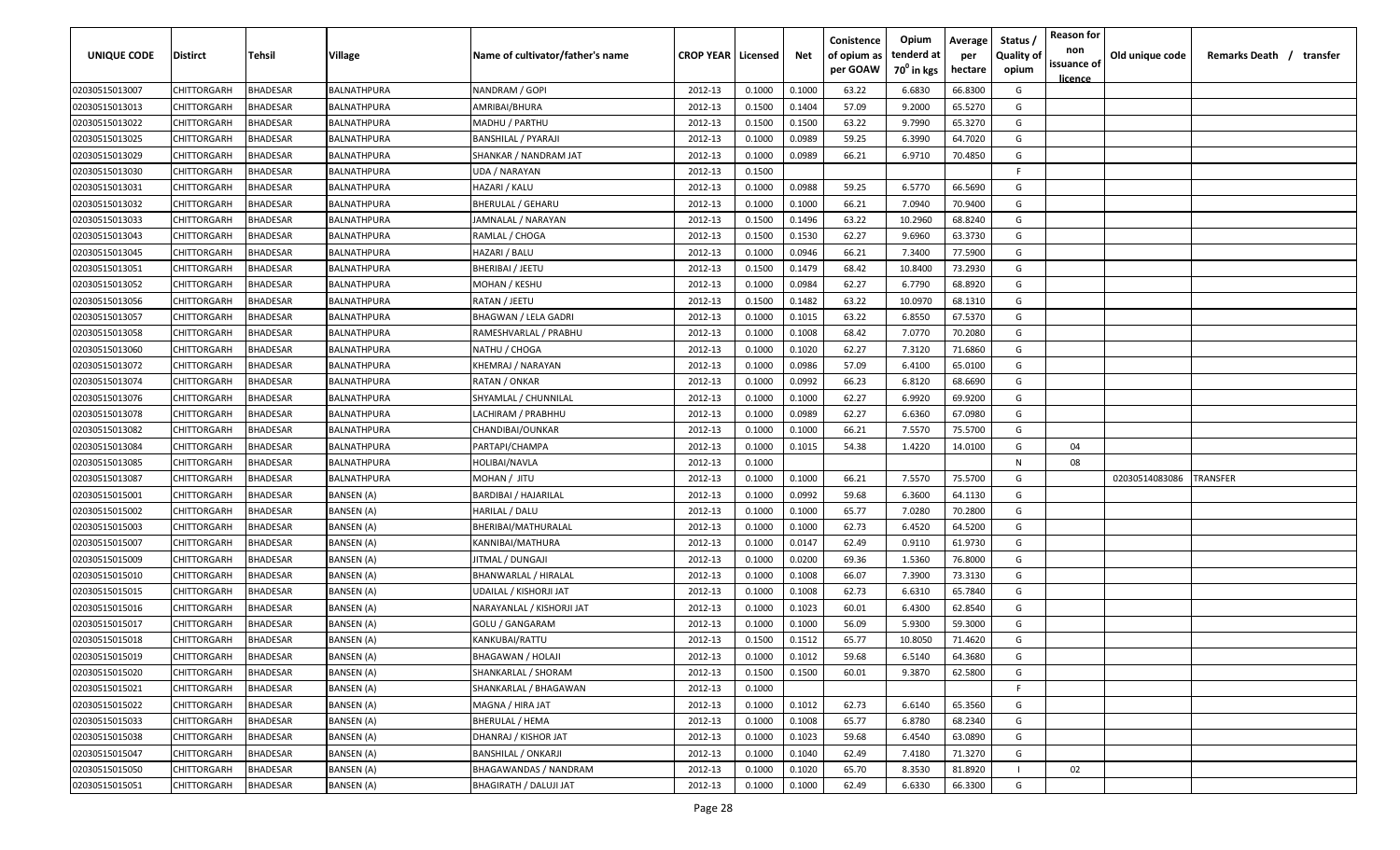| <b>UNIQUE CODE</b> | <b>Distirct</b>    | <b>Tehsil</b>   | Village           | Name of cultivator/father's name | <b>CROP YEAR   Licensed</b> |        | Net    | Conistence<br>of opium as<br>per GOAW | Opium<br>tenderd at<br>70 <sup>0</sup> in kgs | Average<br>per<br>hectare | Status /<br><b>Quality of</b><br>opium | <b>Reason for</b><br>non<br>issuance of | Old unique code | Remarks Death /<br>transfer |
|--------------------|--------------------|-----------------|-------------------|----------------------------------|-----------------------------|--------|--------|---------------------------------------|-----------------------------------------------|---------------------------|----------------------------------------|-----------------------------------------|-----------------|-----------------------------|
|                    |                    |                 |                   |                                  |                             |        |        |                                       |                                               |                           |                                        | licence                                 |                 |                             |
| 02030515015055     | CHITTORGARH        | <b>BHADESAR</b> | <b>BANSEN (A)</b> | <b>BALU / KAJODILAL</b>          | 2012-13                     | 0.1000 | 0.1026 | 56.11                                 | 6.2600                                        | 61.0140                   | G                                      |                                         |                 |                             |
| 02030515015057     | CHITTORGARH        | BHADESAR        | <b>BANSEN (A)</b> | <b>BHERULAL / KISHANA</b>        | 2012-13                     | 0.1000 | 0.1024 | 65.77                                 | 7.0370                                        | 68.7210                   | G                                      |                                         |                 |                             |
| 02030515015059     | CHITTORGARH        | BHADESAR        | BANSEN (A)        | SHANKARLAL / ONKARLAL            | 2012-13                     | 0.1000 | 0.0969 | 69.36                                 | 7.3720                                        | 76.0780                   | G                                      |                                         |                 |                             |
| 02030515015063     | CHITTORGARH        | BHADESAR        | BANSEN (A)        | SHANKARLAL / LAHARLAL            | 2012-13                     | 0.1000 | 0.1000 | 59.19                                 | 6.9170                                        | 69.1700                   |                                        | 02                                      |                 |                             |
| 02030515015065     | CHITTORGARH        | BHADESAR        | BANSEN (A)        | SHANKARLAL / RAMDAS              | 2012-13                     | 0.1000 | 0.0440 | 60.01                                 | 2.8030                                        | 63.7050                   | G                                      |                                         |                 |                             |
| 02030515015066     | CHITTORGARH        | BHADESAR        | BANSEN (A)        | PYARA / UDA                      | 2012-13                     | 0.1000 |        |                                       |                                               |                           | -F                                     |                                         |                 |                             |
| 02030515015067     | CHITTORGARH        | BHADESAR        | BANSEN (A)        | CHHAGANLAL/FULCHAND              | 2012-13                     | 0.1000 | 0.1000 | 59.68                                 | 6.2410                                        | 62.4100                   | G                                      |                                         |                 |                             |
| 02030515015080     | <b>CHITTORGARH</b> | BHADESAR        | BANSEN (A)        | SHANKERLAL/MOHANLAL              | 2012-13                     | 0.1000 | 0.0494 | 62.73                                 | 3.0920                                        | 62.5910                   | G                                      |                                         |                 |                             |
| 02030515015083     | CHITTORGARH        | BHADESAR        | BANSEN(B)         | OUNKAR/KESHURAM                  | 2012-13                     | 0.1000 | 0.1000 | 59.59                                 | 6.5210                                        | 65.2100                   | G                                      |                                         |                 |                             |
| 02030515015084     | CHITTORGARH        | <b>BHADESAR</b> | BANSEN(B)         | UDAYLAL/BARDA                    | 2012-13                     | 0.1000 | 0.0969 | 64.03                                 | 6.8700                                        | 70.8980                   | G                                      |                                         |                 |                             |
| 02030515015085     | CHITTORGARH        | BHADESAR        | BANSEN(B)         | GOPI / RATA                      | 2012-13                     | 0.1500 | 0.1419 | 67.59                                 | 9.8780                                        | 69.6120                   | G                                      |                                         |                 |                             |
| 02030515015087     | CHITTORGARH        | <b>BHADESAR</b> | BANSEN(B)         | SHAMBHU / KSHANA                 | 2012-13                     | 0.1000 | 0.0990 | 61.25                                 | 6.5630                                        | 66.2930                   | G                                      |                                         |                 |                             |
| 02030515015088     | CHITTORGARH        | BHADESAR        | BANSEN(B)         | SHAMBHU / HEMA                   | 2012-13                     | 0.1000 | 0.0989 | 70.48                                 | 7.3800                                        | 74.6210                   | G                                      |                                         |                 |                             |
| 02030515015090     | CHITTORGARH        | BHADESAR        | BANSEN(B)         | PYARIBAI / GAMER                 | 2012-13                     | 0.1000 | 0.0988 | 64.19                                 | 7.1980                                        | 72.8540                   | G                                      |                                         |                 |                             |
| 02030515015092     | CHITTORGARH        | BHADESAR        | BANSEN(B)         | HJARI / CHENA                    | 2012-13                     | 0.1000 | 0.0125 | 73.44                                 | 1.0910                                        | 87.2800                   | G                                      |                                         |                 |                             |
| 02030515015103     | CHITTORGARH        | BHADESAR        | BANSEN(B)         | PNNALAL / HEERALAL               | 2012-13                     | 0.1000 | 0.0988 | 52.94                                 | 5.4300                                        | 54.9600                   | G                                      | 04                                      |                 |                             |
| 02030515015109     | CHITTORGARH        | <b>BHADESAR</b> | BANSEN(B)         | PATHU / DLLAGADRI                | 2012-13                     | 0.1000 | 0.0960 | 52.46                                 | 5.0960                                        | 53.0830                   | G                                      | 04                                      |                 |                             |
| 02030515015118     | CHITTORGARH        | BHADESAR        | BANSEN(B)         | MANGU / BARDA                    | 2012-13                     | 0.1000 | 0.1008 | 64.19                                 | 7.1250                                        | 70.6850                   | G                                      |                                         |                 |                             |
| 02030515015137     | CHITTORGARH        | BHADESAR        | BANSEN(B)         | SAMBHU / AMARCHAND               | 2012-13                     | 0.1000 | 0.1020 | 57.80                                 | 6.5310                                        | 64.0290                   | G                                      |                                         |                 |                             |
| 02030515015142     | CHITTORGARH        | BHADESAR        | BANSEN(B)         | CHAMPABAI / BARDU                | 2012-13                     | 0.1000 | 0.1023 | 64.19                                 | 6.8500                                        | 66.9600                   | G                                      |                                         |                 |                             |
| 02030515015145     | CHITTORGARH        | <b>BHADESAR</b> | BANSEN(B)         | JAMNABAI/MANGU                   | 2012-13                     | 0.1000 | 0.1020 | 64.19                                 | 7.0610                                        | 69.2250                   | G                                      |                                         |                 |                             |
| 02030515015156     | CHITTORGARH        | BHADESAR        | BANSEN(B)         | <b>BHWERULAL / SHANKARLAL</b>    | 2012-13                     | 0.1500 | 0.1470 | 61.25                                 | 9.8260                                        | 66.8440                   | G                                      |                                         |                 |                             |
| 02030515015158     | CHITTORGARH        | BHADESAR        | BANSEN(B)         | LEHRIBAI/JITU                    | 2012-13                     | 0.1000 | 0.1012 | 68.46                                 | 6.7680                                        | 66.8770                   | G                                      |                                         |                 |                             |
| 02030515015161     | CHITTORGARH        | BHADESAR        | BANSEN (A)        | SHANTILAL / UDAICHAND            | 2012-13                     | 0.1000 | 0.0962 | 62.68                                 | 6.0350                                        | 62.7340                   | G                                      |                                         |                 |                             |
| 02030515015165     | CHITTORGARH        | BHADESAR        | BANSEN (A)        | BHERULAL/UDAYLAL                 | 2012-13                     | 0.1000 | 0.1045 | 62.68                                 | 6.9840                                        | 66.8330                   | G                                      |                                         |                 |                             |
| 02030515015166     | CHITTORGARH        | BHADESAR        | BANSEN (A)        | DHANRAJ/SHANKER                  | 2012-13                     | 0.1000 | 0.1008 | 65.70                                 | 7.0580                                        | 70.0200                   | G                                      |                                         |                 |                             |
| 02030515015167     | CHITTORGARH        | BHADESAR        | BANSEN(B)         | RAJIBAI/RAMA                     | 2012-13                     | 0.1000 | 0.0990 | 61.25                                 | 6.3700                                        | 64.3430                   | G                                      |                                         |                 |                             |
| 02030515017016     | CHITTORGARH        | BHADESAR        | BHADESAR          | ABDUL / RAHIM BAKSH              | 2012-13                     | 0.1500 | 0.1500 | 61.84                                 | 10.0270                                       | 66.8470                   | G                                      |                                         |                 | TRANSFER/BYAWAR             |
| 02030515017026     | CHITTORGARH        | BHADESAR        | BHADESAR          | MANIBAI/DHOLA                    | 2012-13                     | 0.1500 | 0.1500 | 64.19                                 | 11.1050                                       | 74.0330                   |                                        | 02                                      |                 |                             |
| 02030515017044     | CHITTORGARH        | BHADESAR        | BHADESAR          | SHAMBHUSINGH/ONKAR SINGH         | 2012-13                     | 0.1000 | 0.1024 | 58.26                                 | 6.1590                                        | 60.1460                   | G                                      |                                         |                 | TRANSFER/ GANTHEDI          |
| 02030515017046     | CHITTORGARH        | BHADESAR        | BHADESAR          | BHERULAL / LAXMAN                | 2012-13                     | 0.1000 | 0.1050 |                                       |                                               |                           |                                        | 02                                      |                 |                             |
| 02030515017048     | CHITTORGARH        | <b>BHADESAR</b> | BHADESAR          | RUPLAL / MOHAN                   | 2012-13                     | 0.1000 | 0.0234 | 64.19                                 | 1.9350                                        | 82.6920                   |                                        | 02                                      |                 |                             |
| 02030515017050     | CHITTORGARH        | BHADESAR        | BHADESAR          | SHAMBHUGIRI/PARTAPGRI            | 2012-13                     | 0.1000 | 0.1020 | 64.19                                 | 6.7490                                        | 66.1670                   | G                                      |                                         |                 | TRANSFER/ODUND              |
| 02030515018002     | CHITTORGARH        | BHADESAR        | <b>BHADSODA</b>   | <b>UDAYGHIR / ONKARGHIR</b>      | 2012-13                     | 0.1500 |        |                                       |                                               |                           | -F                                     |                                         |                 |                             |
| 02030515018004     | CHITTORGARH        | BHADESAR        | <b>BHADSODA</b>   | HEERALAL / GOTU                  | 2012-13                     | 0.1000 | 0.1020 | 68.62                                 | 7.7150                                        | 75.6370                   | G                                      |                                         |                 |                             |
| 02030515018007     | CHITTORGARH        | <b>BHADESAR</b> | <b>BHADSODA</b>   | MOHAN / KEHLASH GOSHYI           | 2012-13                     | 0.1000 | 0.1000 | 62.58                                 | 6.7320                                        | 67.3200                   | G                                      |                                         |                 |                             |
| 02030515018011     | <b>CHITTORGARH</b> | <b>BHADESAR</b> | <b>BHADSODA</b>   | <b>UDAYLAL / KISHANLAL</b>       | 2012-13                     | 0.1000 | 0.1023 | 58.98                                 | 6.5970                                        | 64.4870                   | G                                      |                                         |                 |                             |
| 02030515018013     | CHITTORGARH        | <b>BHADESAR</b> | <b>BHADSODA</b>   | RAMIBAI / LOBHCHAND              | 2012-13                     | 0.1000 | 0.1050 | 61.93                                 | 7.0870                                        | 67.4950                   | G                                      |                                         |                 |                             |
| 02030515018018     | CHITTORGARH        | <b>BHADESAR</b> | <b>BHADSODA</b>   | MAGNIRAM / VENIRAMJAT            | 2012-13                     | 0.1000 | 0.0980 | 65.45                                 | 7.2840                                        | 74.3270                   | G                                      |                                         |                 |                             |
| 02030515018031     | CHITTORGARH        | <b>BHADESAR</b> | <b>BHADSODA</b>   | CHAGNIBAI JITU                   | 2012-13                     | 0.1000 | 0.1020 | 67.52                                 | 7.0120                                        | 68.7450                   | G                                      |                                         |                 |                             |
| 02030515018037     | CHITTORGARH        | <b>BHADESAR</b> | <b>BHADSODA</b>   | PRITWIRAJ / KALU                 | 2012-13                     | 0.1000 | 0.1000 | 61.93                                 | 6.2550                                        | 62.5500                   | G                                      |                                         |                 |                             |
| 02030515018056     | CHITTORGARH        | BHADESAR        | <b>BHADSODA</b>   | <b>GOTULAL / GHMERLAL</b>        | 2012-13                     | 0.1000 | 0.1000 | 61.93                                 | 6.5730                                        | 65.7300                   | G                                      |                                         |                 |                             |
| 02030515018057     | CHITTORGARH        | BHADESAR        | <b>BHADSODA</b>   | <b>BHERULAL / KALURAM KHATIK</b> | 2012-13                     | 0.1000 |        |                                       |                                               |                           | F.                                     |                                         |                 |                             |
| 02030515018059     | CHITTORGARH        | <b>BHADESAR</b> | <b>BHADSODA</b>   | <b>BHAGWAN / WARDA</b>           | 2012-13                     | 0.1000 | 0.1000 | 61.93                                 | 6.4580                                        | 64.5800                   | G                                      |                                         |                 |                             |
|                    |                    |                 |                   |                                  |                             |        |        |                                       |                                               |                           |                                        |                                         |                 |                             |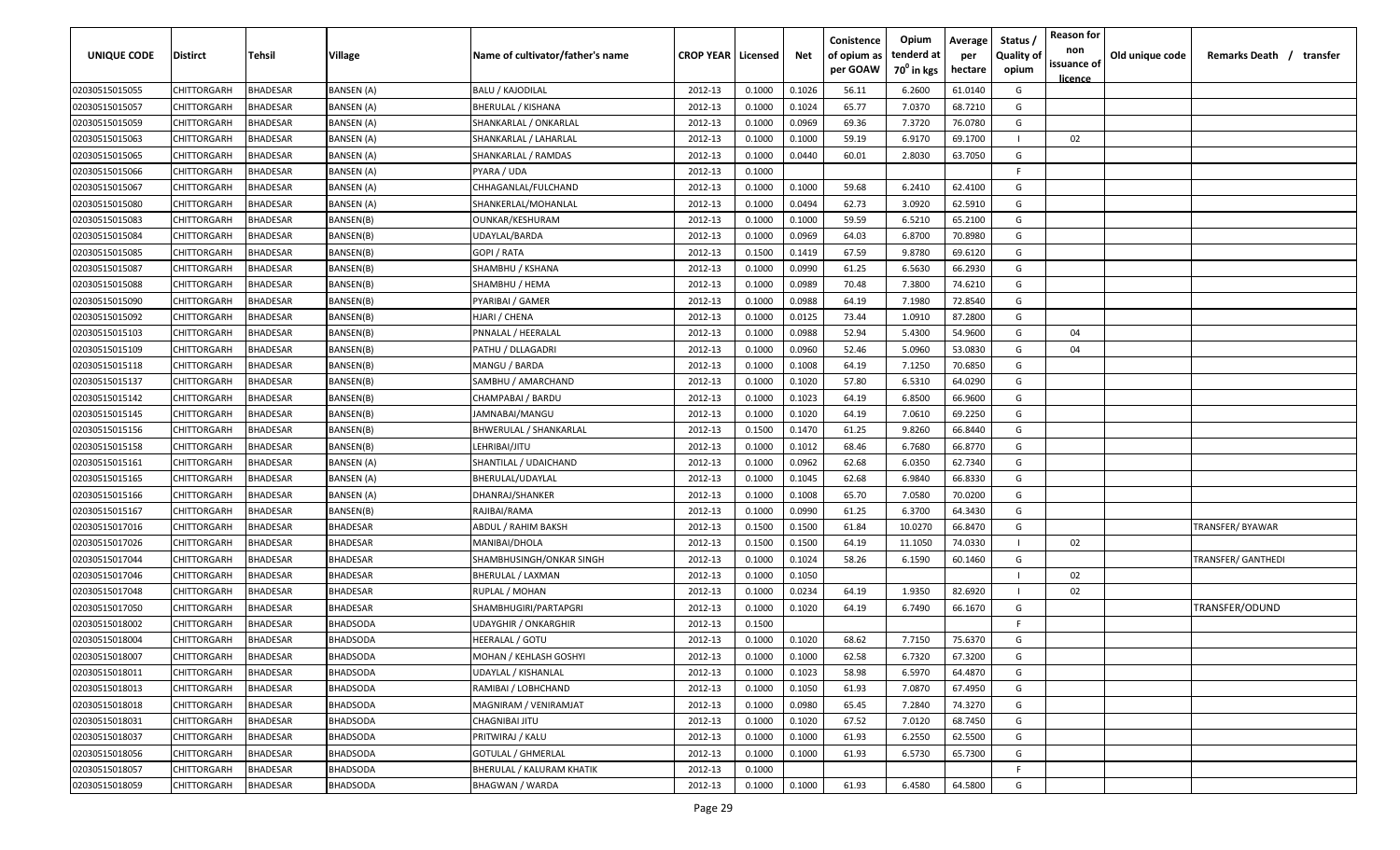| <b>UNIQUE CODE</b> | <b>Distirct</b>    | <b>Tehsil</b>   | Village                  | Name of cultivator/father's name | <b>CROP YEAR   Licensed</b> |        | Net    | Conistence<br>of opium as | Opium<br>tenderd at    | Average<br>per | Status /<br><b>Quality of</b> | <b>Reason for</b><br>non<br>issuance of | Old unique code | Remarks Death / transfer |  |
|--------------------|--------------------|-----------------|--------------------------|----------------------------------|-----------------------------|--------|--------|---------------------------|------------------------|----------------|-------------------------------|-----------------------------------------|-----------------|--------------------------|--|
|                    |                    |                 |                          |                                  |                             |        |        | per GOAW                  | 70 <sup>0</sup> in kgs | hectare        | opium                         | <u>licence</u>                          |                 |                          |  |
| 02030515018076     | CHITTORGARH        | <b>BHADESAR</b> | <b>BHADSODA</b>          | BHAGWANIBAI/DALICHAND            | 2012-13                     | 0.1000 | 0.1025 | 65.45                     | 6.4980                 | 63.3950        | G                             |                                         |                 |                          |  |
| 02030515018077     | CHITTORGARH        | BHADESAR        | <b>BHADSODA</b>          | <b>GAHRILAL / DALICHAND</b>      | 2012-13                     | 0.1000 | 0.1000 | 67.52                     | 6.8480                 | 68.4800        | G                             |                                         |                 |                          |  |
| 02030515018080     | CHITTORGARH        | BHADESAR        | <b>BHADSODA</b>          | NARAYANDAS / DEVIDAS             | 2012-13                     | 0.1000 | 0.0990 | 65.45                     | 7.1060                 | 71.7780        | G                             |                                         |                 |                          |  |
| 02030515018083     | CHITTORGARH        | BHADESAR        | BHADSODA                 | PARTHVIRAJ/HEMA                  | 2012-13                     | 0.1000 | 0.1025 | 58.98                     | 6.1510                 | 60.0100        | G                             |                                         |                 |                          |  |
| 02030515019001     | CHITTORGARH        | BHADESAR        | BHADSODA KA KHEDA        | MOHANLAL/KASIRAM                 | 2012-13                     | 0.1500 | 0.1540 | 60.50                     | 10.6390                | 69.0840        | G                             |                                         |                 |                          |  |
| 02030515019007     | CHITTORGARH        | BHADESAR        | <b>BHADSODA KA KHEDA</b> | JAMNALAL / KISHANA               | 2012-13                     | 0.1000 | 0.0960 | 65.51                     | 7.6930                 | 80.1350        | G                             |                                         |                 |                          |  |
| 02030515019011     | CHITTORGARH        | BHADESAR        | BHADSODA KA KHEDA        | GUTBAI/NARAYANLAL                | 2012-13                     | 0.1000 | 0.1000 | 69.00                     | 7.9450                 | 79.4500        | G                             |                                         |                 |                          |  |
| 02030515019013     | CHITTORGARH        | BHADESAR        | BHADSODA KA KHEDA        | HAZARUI / ROOPLAL                | 2012-13                     | 0.1000 | 0.1000 | 65.51                     | 7.6090                 | 76.0900        | G                             |                                         |                 |                          |  |
| 02030515019015     | CHITTORGARH        | BHADESAR        | BHADSODA KA KHEDA        | RAMCHANDRA/HEMRAJ                | 2012-13                     | 0.1000 | 0.0980 | 60.09                     | 6.7040                 | 68.4080        | G                             |                                         |                 |                          |  |
| 02030515019016     | CHITTORGARH        | BHADESAR        | BHADSODA KA KHEDA        | LAHRILAL / UDAILAL               | 2012-13                     | 0.1000 | 0.1044 | 60.09                     | 6.9280                 | 66.3600        | G                             |                                         |                 |                          |  |
| 02030515019018     | CHITTORGARH        | BHADESAR        | BHADSODA KA KHEDA        | RAMCHANDRA / KASHIRAM            | 2012-13                     | 0.1000 | 0.0956 | 62.75                     | 6.6600                 | 69.6650        | G                             |                                         |                 |                          |  |
| 02030515019019     | CHITTORGARH        | BHADESAR        | BHADSODA KA KHEDA        | RANGLAL / JAMNA                  | 2012-13                     | 0.1500 | 0.1537 | 60.09                     | 10.5070                | 68.3600        | G                             |                                         |                 |                          |  |
| 02030515019020     | CHITTORGARH        | BHADESAR        | BHADSODA KA KHEDA        | BALU / KISHANA                   | 2012-13                     | 0.1500 | 0.1500 | 68.46                     | 11.3840                | 75.8930        | G                             |                                         |                 |                          |  |
| 02030515019023     | CHITTORGARH        | BHADESAR        | BHADSODA KA KHEDA        | HARLAL / NATHU                   | 2012-13                     | 0.1500 | 0.1500 | 65.53                     | 10.9250                | 72.8330        | G                             |                                         |                 |                          |  |
| 02030515019026     | CHITTORGARH        | BHADESAR        | BHADSODA KA KHEDA        | RAMPRASAD / NARAYAN              | 2012-13                     | 0.1000 | 0.1000 | 65.51                     | 7.6930                 | 76.9300        | G                             |                                         |                 |                          |  |
| 02030515019028     | CHITTORGARH        | BHADESAR        | BHADSODA KA KHEDA        | MAGNIBAI/MAHDO                   | 2012-13                     | 0.1500 | 0.1502 | 60.09                     | 10.3100                | 68.6420        |                               | 02                                      |                 |                          |  |
| 02030515019030     | CHITTORGARH        | BHADESAR        | BHADSODA KA KHEDA        | MANIRAM / DEEPACHANDR            | 2012-13                     | 0.1000 | 0.1015 | 62.75                     | 7.0280                 | 69.2410        | G                             |                                         |                 |                          |  |
| 02030515019031     | CHITTORGARH        | BHADESAR        | BHADSODA KA KHEDA        | PERMBAI/RATAN                    | 2012-13                     | 0.1000 | 0.0990 | 65.51                     | 7.1870                 | 72.5960        | G                             |                                         |                 |                          |  |
| 02030515019032     | CHITTORGARH        | BHADESAR        | <b>BHADSODA KA KHEDA</b> | RAMCHANDRA / HEMA JAT            | 2012-13                     | 0.1000 | 0.1023 | 62.24                     |                        |                |                               | 02                                      |                 |                          |  |
| 02030515019035     | CHITTORGARH        | BHADESAR        | <b>BHADSODA KA KHEDA</b> | KANCHANBAI / CHOGA               | 2012-13                     | 0.1500 | 0.1550 | 55.64                     | 9.3320                 | 60.2060        | G                             |                                         |                 |                          |  |
| 02030515019040     | CHITTORGARH        | BHADESAR        | BHADSODA KA KHEDA        | RUPA / MOTI                      | 2012-13                     | 0.1000 | 0.1001 | 62.75                     | 7.0550                 | 70.4800        | G                             |                                         |                 |                          |  |
| 02030515019043     | CHITTORGARH        | BHADESAR        | BHADSODA KA KHEDA        | RAMLAL/CHUNNILAL                 | 2012-13                     | 0.1500 | 0.1495 | 62.75                     | 10.2100                | 68.2940        | G                             |                                         |                 |                          |  |
| 02030515019044     | CHITTORGARH        | BHADESAR        | BHADSODA KA KHEDA        | HEERALAL/DALCHAND                | 2012-13                     | 0.1000 | 0.1020 | 62.24                     | 6.8910                 | 67.5590        | G                             |                                         |                 |                          |  |
| 02030515027001     | CHITTORGARH        | BHADESAR        | BHUTIAKHURD              | LEHRIBAI / BHAGWAN               | 2012-13                     | 0.1500 | 0.1500 | 57.12                     | 9.3760                 | 62.5070        | G                             |                                         |                 |                          |  |
| 02030515027003     | CHITTORGARH        | BHADESAR        | BHUTIAKHURD              | RAMLAL/GAMER/KALU                | 2012-13                     | 0.1000 | 0.1020 | 67.52                     | 7.2440                 | 71.0200        | G                             |                                         |                 |                          |  |
| 02030515027008     | CHITTORGARH        | BHADESAR        | BHUTIAKHURD              | UDAILAL/KALU/SHOLAL              | 2012-13                     | 0.1000 | 0.0990 | 60.16                     | 6.0850                 | 61.4650        | G                             |                                         |                 |                          |  |
| 02030515027010     | CHITTORGARH        | BHADESAR        | BHUTIAKHURD              | <b>BHAGWAN / KALU</b>            | 2012-13                     | 0.1000 | 0.1000 | 60.16                     | 6.1540                 | 61.5400        | G                             |                                         |                 |                          |  |
| 02030515027016     | CHITTORGARH        | BHADESAR        | BHUTIAKHURD              | PYARCHAND / LAKSHAMAN            | 2012-13                     | 0.1000 | 0.0975 | 60.16                     | 6.4290                 | 65.9380        | G                             |                                         |                 |                          |  |
| 02030515027022     | CHITTORGARH        | BHADESAR        | BHUTIAKHURD              | GEHRILAL / UDAIRAM               | 2012-13                     | 0.1000 | 0.1020 | 59.92                     | 6.3340                 | 62.0980        | G                             |                                         |                 |                          |  |
| 02030515027027     | CHITTORGARH        | BHADESAR        | BHUTIAKHURD              | ONKARLAL / SHOLAL                | 2012-13                     | 0.1000 | 0.1000 | 62.43                     | 6.4930                 | 64.9300        | G                             |                                         |                 |                          |  |
| 02030515027029     | CHITTORGARH        | BHADESAR        | BHUTIAKHURD              | KESARBAI/RAMLAL                  | 2012-13                     | 0.1000 | 0.1036 | 65.65                     | 7.0900                 | 68.4360        | G                             |                                         |                 |                          |  |
| 02030515027034     | CHITTORGARH        | BHADESAR        | BHUTIAKHURD              | SHANKARLAL / SHOLAJI             | 2012-13                     | 0.1000 | 0.0990 | 67.52                     | 6.9160                 | 69.8590        | G                             |                                         |                 |                          |  |
| 02030515027047     | CHITTORGARH        | BHADESAR        | BHUTIAKHURD              | KANKUBAI / BHERULAL              | 2012-13                     | 0.1000 | 0.1005 | 62.43                     | 6.6800                 | 66.4680        | G                             |                                         |                 |                          |  |
| 02030515027050     | CHITTORGARH        | BHADESAR        | BHUTIAKHURD              | MIYANCHAND / RAMLAL              | 2012-13                     | 0.1500 | 0.1530 | 57.12                     | 9.2210                 | 60.2680        | G                             |                                         |                 |                          |  |
| 02030515027058     | CHITTORGARH        | BHADESAR        | BHUTIAKHURD              | ONKAR/RAMLAL/JITU                | 2012-13                     | 0.1000 | 0.0999 | 65.65                     | 6.8740                 | 68.8090        | G                             |                                         |                 |                          |  |
| 02030515027064     | <b>CHITTORGARH</b> | <b>BHADESAR</b> | BHUTIAKHURD              | RAMESWARLAL / MAGNIRAM           | 2012-13                     | 0.1000 | 0.1020 | 62.43                     | 6.6710                 | 65.4020        | G                             |                                         |                 |                          |  |
| 02030515027067     | <b>CHITTORGARH</b> | <b>BHADESAR</b> | BHUTIAKHURD              | KAILASHCHAND / GEHRI             | 2012-13                     | 0.1000 | 0.1020 | 60.16                     | 6.3860                 | 62.6080        | G                             |                                         |                 |                          |  |
| 02030515027077     | <b>CHITTORGARH</b> | <b>BHADESAR</b> | BHUTIAKHURD              | SHANKAR / KALU                   | 2012-13                     | 0.1000 | 0.1008 | 59.92                     | 6.2660                 | 62.1630        |                               | 02                                      |                 |                          |  |
| 02030515027079     | CHITTORGARH        | <b>BHADESAR</b> | BHUTIAKHURD              | KANA / KALU                      | 2012-13                     | 0.1000 | 0.1008 | 57.12                     | 6.0060                 | 59.5830        | G                             |                                         |                 |                          |  |
| 02030515027091     | CHITTORGARH        | <b>BHADESAR</b> | BHUTIAKHURD              | <b>GULABCHAND / SHOLA</b>        | 2012-13                     | 0.1000 | 0.1020 | 62.43                     | 6.8320                 | 66.9800        | G                             |                                         |                 |                          |  |
| 02030515027098     | CHITTORGARH        | <b>BHADESAR</b> | BHUTIAKHURD              | SHANKERIBAI / MADHOLAL           | 2012-13                     | 0.1000 | 0.1020 | 60.16                     | 6.4800                 | 63.5290        | G                             |                                         |                 |                          |  |
| 02030515027099     | CHITTORGARH        | <b>BHADESAR</b> | BHUTIAKHURD              | BALU/NETRAM                      | 2012-13                     | 0.1500 | 0.1505 | 62.36                     | 9.6930                 | 64.4050        | G                             |                                         |                 |                          |  |
| 02030515028005     | <b>CHITTORGARH</b> | <b>BHADESAR</b> | BILADI                   | KISHORE / UDA                    | 2012-13                     | 0.1000 | 0.1020 | 63.63                     | 6.5810                 | 64.5200        | G                             |                                         |                 |                          |  |
| 02030515028016     | CHITTORGARH        | <b>BHADESAR</b> | BILADI                   | GOPILAL/DEVA                     | 2012-13                     | 0.1000 | 0.1008 | 59.72                     | 6.1600                 | 61.1110        | G                             |                                         |                 |                          |  |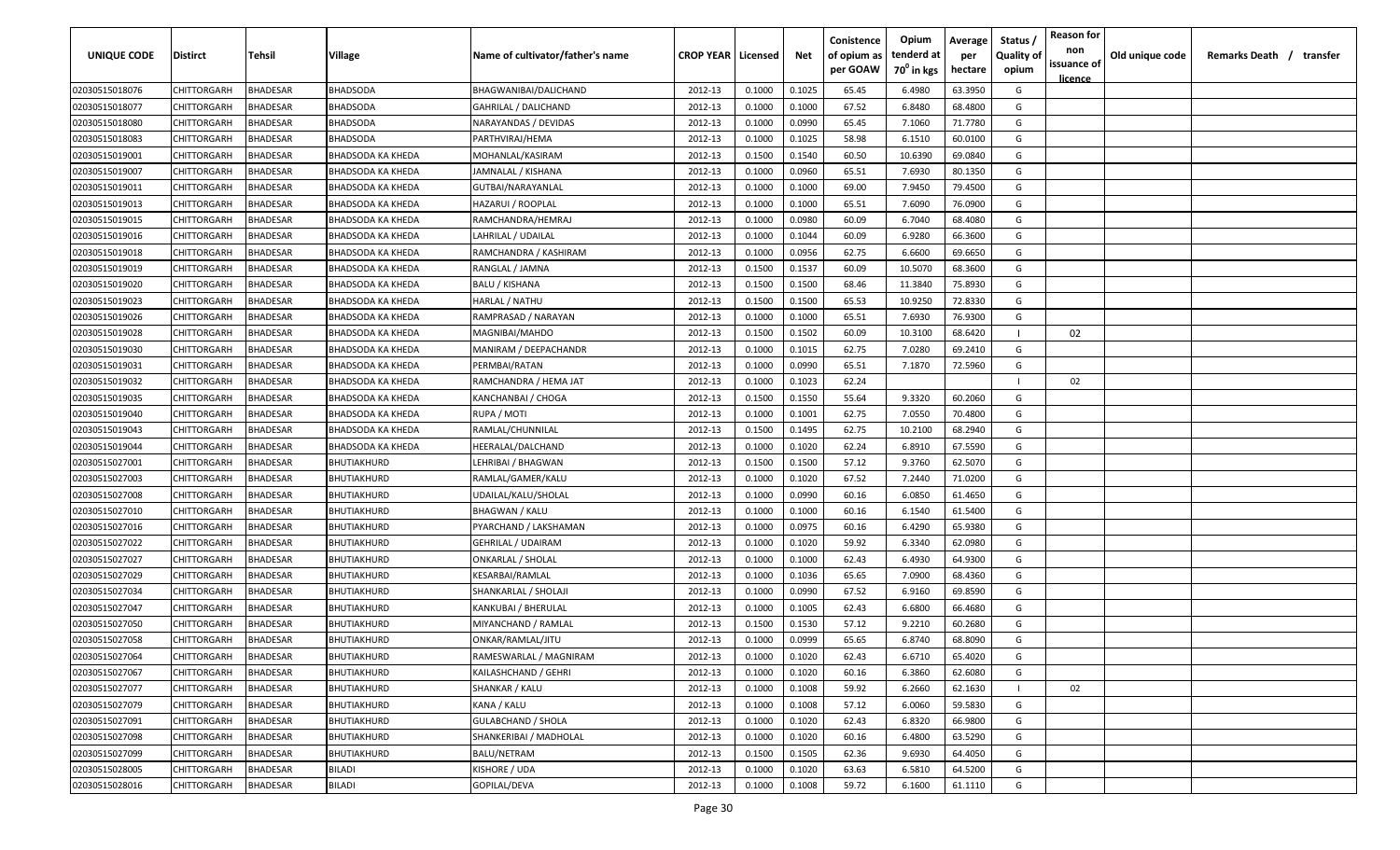| UNIQUE CODE    | <b>Distirct</b>    | Tehsil          | <b>Village</b>    | Name of cultivator/father's name | <b>CROP YEAR   Licensed</b> |        | Net    | Conistence<br>of opium as<br>per GOAW | Opium<br>tenderd at<br>70 <sup>°</sup> in kgs | Average<br>per<br>hectare | Status<br><b>Quality of</b><br>opium | <b>Reason for</b><br>non<br>issuance of<br><u>licence</u> | Old unique code | Remarks Death / transfer |
|----------------|--------------------|-----------------|-------------------|----------------------------------|-----------------------------|--------|--------|---------------------------------------|-----------------------------------------------|---------------------------|--------------------------------------|-----------------------------------------------------------|-----------------|--------------------------|
| 02030515028024 | CHITTORGARH        | <b>BHADESAR</b> | <b>BILADI</b>     | MITTHULAL/SHANKAR JAT            | 2012-13                     | 0.1000 | 0.0987 | 63.63                                 | 6.7990                                        | 68.8860                   | G                                    |                                                           |                 |                          |
| 02030515028028 | CHITTORGARH        | BHADESAR        | <b>BILADI</b>     | DEVILAL/SHANKAR JAT              | 2012-13                     | 0.1000 | 0.0986 | 59.72                                 | 6.2190                                        | 63.0730                   | G                                    |                                                           |                 |                          |
| 02030515028029 | CHITTORGARH        | <b>BHADESAR</b> | <b>BILADI</b>     | HAJARI/SHANKAR JAT               | 2012-13                     | 0.1000 | 0.1012 | 63.63                                 | 6.6180                                        | 65.3950                   | G                                    |                                                           |                 |                          |
| 02030515028031 | CHITTORGARH        | <b>BHADESAR</b> | <b>BILADI</b>     | HANSRAJ/VARDA                    | 2012-13                     | 0.1000 | 0.0195 | 63.63                                 | 1.2360                                        | 63.3850                   | G                                    |                                                           |                 |                          |
| 02030515028046 | CHITTORGARH        | BHADESAR        | <b>BILADI</b>     | KHUMANA/BHAGCHAND                | 2012-13                     | 0.1000 | 0.1012 | 64.22                                 | 7.1100                                        | 70.2570                   | G                                    |                                                           | 02030515119066  | <b><i>FRANSFER</i></b>   |
| 02030515028047 | CHITTORGARH        | <b>BHADESAR</b> | <b>BILADI</b>     | DEVILAL/RAMA                     | 2012-13                     | 0.1000 | 0.0966 | 62.43                                 | 6.1890                                        | 64.0680                   | G                                    |                                                           | 02030515119045  | TRANSFER                 |
| 02030515031001 | CHITTORGARH        | <b>BHADESAR</b> | <b>BYAVAR</b>     | BHAGAWAN / RAMA                  | 2012-13                     | 0.1000 |        |                                       |                                               |                           | F.                                   |                                                           |                 |                          |
| 02030515031013 | CHITTORGARH        | <b>BHADESAR</b> | <b>BYAVAR</b>     | IADAVBAI / HIRA                  | 2012-13                     | 0.1000 | 0.0990 | 61.53                                 | 6.4960                                        | 65.6160                   | G                                    |                                                           |                 |                          |
| 02030515031037 | CHITTORGARH        | 3HADESAR        | <b>BYAVAR</b>     | BHARATSINGH/NIRBAHYSINGH         | 2012-13                     | 0.1000 | 0.1020 | 64.19                                 | 1.3390                                        | 13.1270                   | G                                    | 04                                                        |                 |                          |
| 02030515031041 | CHITTORGARH        | <b>BHADESAR</b> | <b>BYAVAR</b>     | BHAGWAN/GHASI                    | 2012-13                     | 0.1000 | 0.1012 | 68.46                                 | 7.2080                                        | 71.2250                   | G                                    |                                                           |                 |                          |
| 02030515031047 | CHITTORGARH        | <b>BHADESAR</b> | <b>BYAVAR</b>     | BHERU/NARAYAN GAYRI              | 2012-13                     | 0.1000 | 0.1000 | 61.84                                 | 6.7140                                        | 67.1400                   | G                                    |                                                           |                 |                          |
| 02030515031060 | CHITTORGARH        | BHADESAR        | <b>BYAVAR</b>     | GHASI/MAGNA JAT                  | 2012-13                     | 0.1000 | 0.1044 | 64.19                                 | 7.7580                                        | 74.3100                   | G                                    |                                                           |                 |                          |
| 02030515031063 | CHITTORGARH        | BHADESAR        | <b>BYAVAR</b>     | AMERA/POKHAR                     | 2012-13                     | 0.1000 | 0.1040 | 55.64                                 | 1.9390                                        | 18.6440                   | G                                    | 04                                                        |                 |                          |
| 02030515031073 | CHITTORGARH        | <b>BHADESAR</b> | <b>BYAVAR</b>     | HEERA/SEVA                       | 2012-13                     | 0.1000 | 0.1040 | 49.23                                 | 5.6050                                        | 53.8940                   | G                                    | 04                                                        |                 |                          |
| 02030515031075 | CHITTORGARH        | <b>BHADESAR</b> | <b>BYAVAR</b>     | BHERI/NARAYAN                    | 2012-13                     | 0.1500 | 0.1496 | 55.64                                 | 8.8230                                        | 58.9770                   | G                                    |                                                           |                 |                          |
| 02030515031077 | CHITTORGARH        | <b>BHADESAR</b> | <b>BYAVAR</b>     | KALULAL/MODA                     | 2012-13                     | 0.1500 | 0.0735 | 61.84                                 | 4.9830                                        | 67.7960                   | G                                    |                                                           |                 |                          |
| 02030515031078 | CHITTORGARH        | BHADESAR        | <b>BYAVAR</b>     | SHANKARLAL/SITARAM               | 2012-13                     | 0.1000 | 0.1000 | 61.84                                 | 6.6080                                        | 66.0800                   | G                                    |                                                           |                 |                          |
| 02030515034008 | CHITTORGARH        | BHADESAR        | <b>DELWAS</b>     | KANKUBAI / RAMLAL                | 2012-13                     | 0.1500 | 0.1225 | 62.44                                 | 7.9120                                        | 64.5880                   | G                                    |                                                           |                 |                          |
| 02030515034022 | CHITTORGARH        | BHADESAR        | <b>DELWAS</b>     | RAYSINGH / RAMSINGH              | 2012-13                     | 0.1000 | 0.0420 | 66.60                                 | 2.9300                                        | 69.7620                   | G                                    |                                                           |                 |                          |
| 02030515034023 | CHITTORGARH        | <b>BHADESAR</b> | <b>DELWAS</b>     | RATANLAL / NATHU                 | 2012-13                     | 0.1000 | 0.1020 | 55.31                                 | 5.7600                                        | 56.4710                   | G                                    | 04                                                        |                 |                          |
| 02030515034024 | CHITTORGARH        | <b>BHADESAR</b> | <b>DELWAS</b>     | RANJEETSINGH / HARDEVSINGH       | 2012-13                     | 0.1500 | 0.1550 | 58.16                                 | 8.5910                                        | 55.4260                   | G                                    | 04                                                        |                 |                          |
| 02030515034028 | CHITTORGARH        | <b>BHADESAR</b> | <b>DELWAS</b>     | PREMA / GOMA                     | 2012-13                     | 0.1500 | 0.1360 | 66.60                                 | 10.1900                                       | 74.9260                   | G                                    |                                                           |                 |                          |
| 02030515034031 | CHITTORGARH        | <b>BHADESAR</b> | <b>DELWAS</b>     | PREMSINGH / DEVIDSINGH           | 2012-13                     | 0.1000 | 0.1000 | 66.60                                 | 6.4510                                        | 64.5100                   | G                                    |                                                           |                 |                          |
| 02030515034040 | CHITTORGARH        | <b>BHADESAR</b> | <b>DELWAS</b>     | BHERU / NATHU                    | 2012-13                     | 0.1500 |        |                                       |                                               |                           | F                                    |                                                           |                 |                          |
| 02030515034045 | CHITTORGARH        | BHADESAR        | <b>DELWAS</b>     | KESHARSINGH / KHUMANSINGH        | 2012-13                     | 0.1000 | 0.0225 | 66.60                                 | 1.6170                                        | 71.8670                   | G                                    |                                                           |                 |                          |
| 02030515034047 | CHITTORGARH        | <b>BHADESAR</b> | DELWAS            | BAGDIRAM/HAMERA                  | 2012-13                     | 0.1000 | 0.1000 | 71.48                                 | 6.9540                                        | 69.5400                   | G                                    |                                                           |                 |                          |
| 02030515034048 | CHITTORGARH        | <b>BHADESAR</b> | <b>DELWAS</b>     | HEERALAL/RATTA                   | 2012-13                     | 0.1000 | 0.1040 | 58.16                                 | 6.5720                                        | 63.1920                   | G                                    |                                                           |                 |                          |
| 02030515034049 | <b>CHITTORGARH</b> | <b>HADESAR</b>  | <b>DELWAS</b>     | GANGADEVI/BHOLU                  | 2012-13                     | 0.1000 | 0.1040 | 62.44                                 | 7.0650                                        | 67.9330                   | G                                    |                                                           |                 |                          |
| 02030515037001 | <b>CHITTORGARH</b> | BHADESAR        | <b>DEVDAPIPLI</b> | SHANKAR / BHANA                  | 2012-13                     | 0.1500 | 0.0957 | 66.44                                 | 6.7960                                        | 71.0140                   | G                                    |                                                           |                 |                          |
| 02030515037003 | CHITTORGARH        | BHADESAR        | <b>DEVDAPIPLI</b> | LEHARIBAI / NARAYAN              | 2012-13                     | 0.1000 | 0.0936 | 62.40                                 | 6.2930                                        | 67.2330                   | G                                    |                                                           |                 |                          |
| 02030515037007 | CHITTORGARH        | BHADESAR        | <b>DEVDAPIPLI</b> | LAXMANDAS/GOPALDAS               | 2012-13                     | 0.1000 | 0.0200 | 64.45                                 | 1.3810                                        | 69.0500                   | G                                    |                                                           |                 |                          |
| 02030515037008 | CHITTORGARH        | <b>BHADESAR</b> | <b>DEVDAPIPLI</b> | SHANKARIBAI / PARTHU             | 2012-13                     | 0.1000 | 0.0960 | 62.40                                 | 6.3110                                        | 65.7400                   | G                                    |                                                           |                 |                          |
| 02030515037011 | CHITTORGARH        | BHADESAR        | DEVDAPIPLI        | HEERA / DOLGHIR                  | 2012-13                     | 0.1000 | 0.1000 | 53.24                                 | 5.6360                                        | 56.3600                   | G                                    | 04                                                        |                 |                          |
| 02030515037015 | CHITTORGARH        | BHADESAR        | <b>DEVDAPIPLI</b> | ABHAYSINGH/KISHANSINGH           | 2012-13                     | 0.1000 | 0.1008 | 58.07                                 | 6.1060                                        | 60.5750                   | G                                    |                                                           |                 |                          |
| 02030515037016 | CHITTORGARH        | BHADESAR        | <b>DEVDAPIPLI</b> | ANCHHIBAI/HOLA                   | 2012-13                     | 0.1000 | 0.1014 | 59.00                                 | 6.4310                                        | 63.4220                   | G                                    |                                                           |                 |                          |
| 02030515037017 | CHITTORGARH        | <b>BHADESAR</b> | DEVDAPIPLI        | AMARCHAND / GOTU                 | 2012-13                     | 0.1000 | 0.0988 | 52.18                                 | 5.8070                                        | 58.7750                   | G                                    | 05                                                        |                 |                          |
| 02030515037019 | CHITTORGARH        | <b>BHADESAR</b> | <b>DEVDAPIPLI</b> | HEERA / HEMA                     | 2012-13                     | 0.1000 | 0.0936 | 59.00                                 | 5.9670                                        | 63.7500                   | G                                    |                                                           |                 |                          |
| 02030515037020 | CHITTORGARH        | <b>BHADESAR</b> | <b>DEVDAPIPLI</b> | <b>ONKARLAL / CHAGUJAT</b>       | 2012-13                     | 0.1000 | 0.1008 | 62.40                                 | 6.5430                                        | 64.9110                   | G                                    |                                                           |                 |                          |
| 02030515037021 | CHITTORGARH        | <b>BHADESAR</b> | <b>DEVDAPIPLI</b> | RATNLAL / GANGARAM               | 2012-13                     | 0.1000 | 0.0493 | 67.02                                 | 3.6480                                        | 73.9960                   | G                                    |                                                           |                 |                          |
| 02030515037022 | CHITTORGARH        | <b>BHADESAR</b> | DEVDAPIPLI        | GIRDHARILAL / BHAGWAN            | 2012-13                     | 0.1000 | 0.1036 | 59.00                                 | 6.7090                                        | 64.7590                   | G                                    |                                                           |                 |                          |
| 02030515037023 | CHITTORGARH        | <b>BHADESAR</b> | DEVDAPIPLI        | KISHOR / HAJARI                  | 2012-13                     | 0.1000 | 0.1000 | 58.07                                 | 6.2130                                        | 62.1300                   | G                                    |                                                           |                 |                          |
| 02030515037024 | CHITTORGARH        | <b>BHADESAR</b> | DEVDAPIPLI        | NARAYANDAS/NATHUDAS              | 2012-13                     | 0.1000 | 0.1000 | 68.69                                 | 7.2620                                        | 72.6200                   | G                                    |                                                           |                 |                          |
| 02030515037025 | CHITTORGARH        | BHADESAR        | <b>DEVDAPIPLI</b> | DALU / HEERAJAT                  | 2012-13                     | 0.1000 | 0.1020 | 62.40                                 | 7.1400                                        | 70.0000                   | G                                    |                                                           |                 |                          |
| 02030515037026 | CHITTORGARH        | <b>BHADESAR</b> | DEVDAPIPLI        | PRABHULAL / ONKAR                | 2012-13                     | 0.1000 | 0.0990 | 58.07                                 | 5.9900                                        | 60.5050                   | G                                    |                                                           |                 |                          |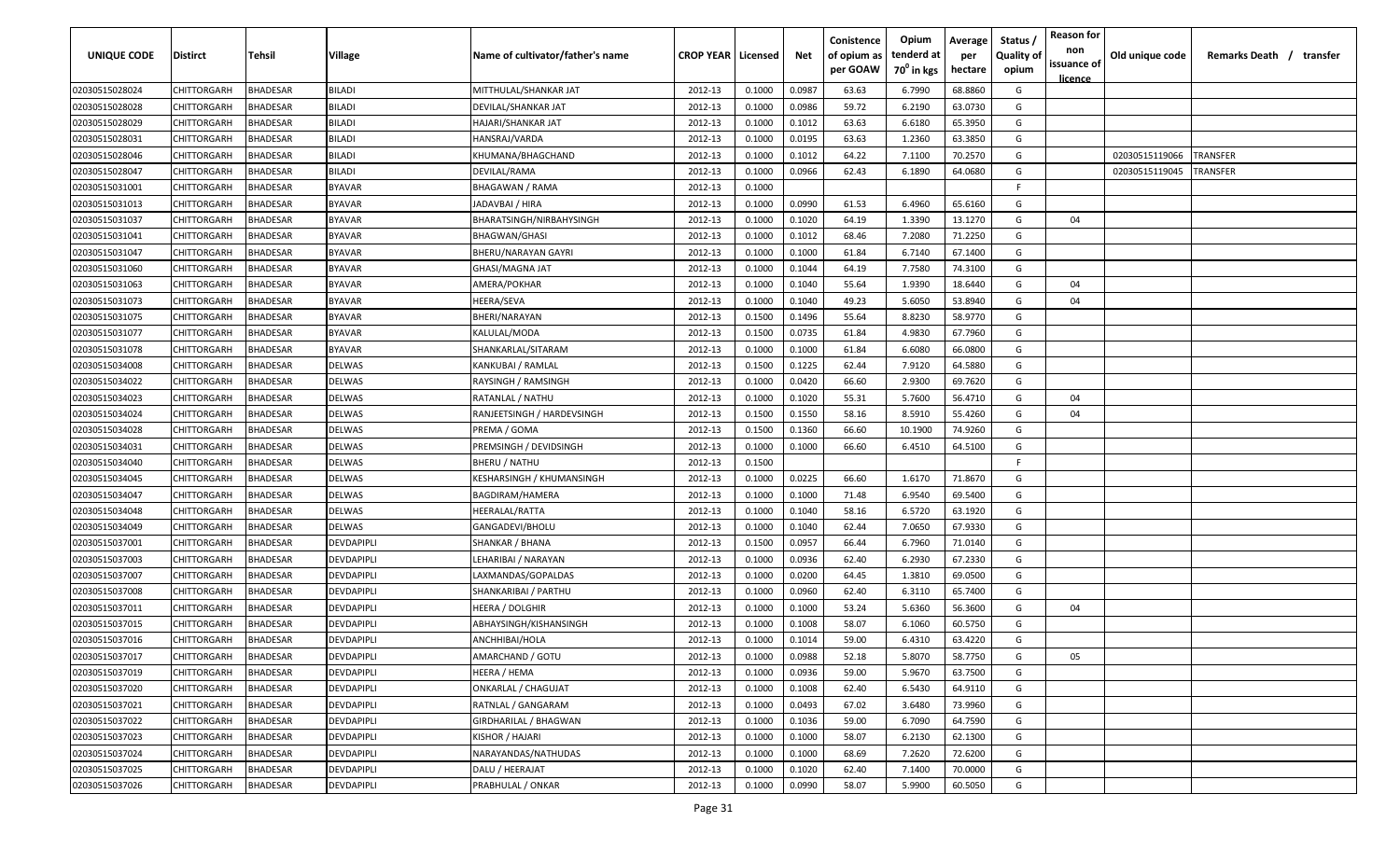| <b>UNIQUE CODE</b> | Distirct           | Tehsil          | Village         | Name of cultivator/father's name | <b>CROP YEAR Licensed</b> |        | Net    | Conistence<br>of opium as | Opium<br>tenderd at    | Average<br>per | Status /<br><b>Quality of</b> | <b>Reason for</b><br>non<br>issuance of | Old unique code | Remarks Death / transfer |
|--------------------|--------------------|-----------------|-----------------|----------------------------------|---------------------------|--------|--------|---------------------------|------------------------|----------------|-------------------------------|-----------------------------------------|-----------------|--------------------------|
|                    |                    |                 |                 |                                  |                           |        |        | per GOAW                  | 70 <sup>0</sup> in kgs | hectare        | opium                         | <u>licence</u>                          |                 |                          |
| 02030515037029     | CHITTORGARH        | <b>BHADESAR</b> | DEVDAPIPLI      | VARDICHAND/BHAGWAN               | 2012-13                   | 0.1000 | 0.1023 | 61.05                     | 6.4630                 | 63.1770        | G                             |                                         |                 |                          |
| 02030515037031     | CHITTORGARH        | BHADESAR        | DEVDAPIPLI      | <b>GAHRU / ONKARJI KHAROL</b>    | 2012-13                   | 0.1000 | 0.1000 | 64.45                     | 7.1260                 | 71.2600        |                               | 02                                      |                 |                          |
| 02030515037045     | CHITTORGARH        | BHADESAR        | DEVDAPIPLI      | SHANKAR / HAZARI                 | 2012-13                   | 0.1000 | 0.0950 | 64.45                     | 6.6940                 | 70.4630        | G                             |                                         |                 |                          |
| 02030515037047     | CHITTORGARH        | BHADESAR        | DEVDAPIPLI      | ONKAR / HIRA JI                  | 2012-13                   | 0.1000 | 0.0936 | 64.45                     | 6.4910                 | 69.3480        | G                             |                                         |                 |                          |
| 02030515037050     | CHITTORGARH        | BHADESAR        | DEVDAPIPLI      | JEETU / DOLA                     | 2012-13                   | 0.1000 | 0.1008 | 62.40                     | 6.6050                 | 65.5260        | G                             |                                         |                 |                          |
| 02030515037051     | CHITTORGARH        | <b>BHADESAR</b> | DEVDAPIPLI      | RAMLAL / DOLA                    | 2012-13                   | 0.1500 | 0.1482 | 58.07                     | 9.5230                 | 64.2580        | G                             |                                         |                 |                          |
| 02030515037055     | CHITTORGARH        | <b>BHADESAR</b> | DEVDAPIPLI      | MOTI / KALU                      | 2012-13                   | 0.1000 | 0.1007 | 61.05                     | 6.5760                 | 65.3030        |                               | 02                                      |                 |                          |
| 02030515037058     | CHITTORGARH        | BHADESAR        | DEVDAPIPLI      | UDAIRAM / KALU                   | 2012-13                   | 0.1000 | 0.1026 | 53.71                     | 5.9690                 | 58.1770        | G                             | 05                                      |                 |                          |
| 02030515037060     | CHITTORGARH        | BHADESAR        | DEVDAPIPLI      | ONKAR / NANA                     | 2012-13                   | 0.1000 | 0.1000 | 61.05                     | 6.7240                 | 67.2400        | G                             |                                         |                 |                          |
| 02030515037061     | CHITTORGARH        | BHADESAR        | DEVDAPIPLI      | NARAYAN / SHANKAR                | 2012-13                   | 0.1000 | 0.1008 | 58.46                     | 6.0880                 | 60.3970        | G                             |                                         |                 |                          |
| 02030515037062     | CHITTORGARH        | BHADESAR        | DEVDAPIPLI      | GOTU / DOLA                      | 2012-13                   | 0.1000 | 0.0100 | 64.04                     | 0.7500                 | 75.0000        | G                             |                                         |                 |                          |
| 02030515037068     | CHITTORGARH        | BHADESAR        | DEVDAPIPLI      | HARLAL / SHANKAR                 | 2012-13                   | 0.1500 | 0.0990 | 65.20                     | 7.2000                 | 72.7270        | G                             |                                         |                 |                          |
| 02030515037070     | CHITTORGARH        | BHADESAR        | DEVDAPIPLI      | PARTHVIRAJ / HEERALAL            | 2012-13                   | 0.1000 | 0.1008 | 59.00                     | 6.0850                 | 60.3670        | G                             |                                         |                 |                          |
| 02030515037072     | CHITTORGARH        | <b>BHADESAR</b> | DEVDAPIPLI      | HARLAL/BAJJA                     | 2012-13                   | 0.1000 | 0.0960 | 64.45                     | 6.5190                 | 67.9060        |                               | 02                                      |                 |                          |
| 02030515037073     | CHITTORGARH        | BHADESAR        | DEVDAPIPLI      | CHOGA / ONKAR                    | 2012-13                   | 0.1000 | 0.0992 | 58.46                     | 6.0630                 | 61.1190        | G                             |                                         |                 |                          |
| 02030515037084     | CHITTORGARH        | <b>BHADESAR</b> | DEVDAPIPLI      | HANHIBAI/PARTHVIRAJ              | 2012-13                   | 0.1000 | 0.0988 | 65.08                     | 6.8610                 | 69.4430        |                               | 02                                      |                 |                          |
| 02030515039004     | CHITTORGARH        | <b>BHADESAR</b> | DHANET TOKARIYA | SUNDERBAI/UDAYLAL                | 2012-13                   | 0.1000 | 0.1000 | 60.65                     | 6.8450                 | 68.4500        | G                             |                                         |                 |                          |
| 02030515039007     | CHITTORGARH        | BHADESAR        | DHANET TOKARIYA | NANDLAL / GHOKALSHARMA           | 2012-13                   | 0.1000 |        |                           |                        |                | F.                            |                                         |                 |                          |
| 02030515039010     | <b>CHITTORGARH</b> | BHADESAR        | DHANET TOKARIYA | UDAYLAL/GOTU                     | 2012-13                   | 0.1000 | 0.1020 | 60.65                     | 6.8100                 | 66.7650        | G                             |                                         |                 |                          |
| 02030515039017     | CHITTORGARH        | BHADESAR        | DHANET TOKARIYA | SORAMBAI/NANALAL                 | 2012-13                   | 0.1000 | 0.0200 | 63.31                     | 1.4470                 | 72.3500        | G                             |                                         |                 |                          |
| 02030515039032     | CHITTORGARH        | <b>BHADESAR</b> | DHANET TOKARIYA | MATHURALAL / HEERALAL            | 2012-13                   | 0.1000 | 0.0200 | 63.31                     | 1.4290                 | 71.4500        | G                             |                                         |                 |                          |
| 02030515039034     | CHITTORGARH        | <b>BHADESAR</b> | DHANET TOKARIYA | <b>ONKARGHIR / LALGHIR</b>       | 2012-13                   | 0.1000 | 0.0988 | 64.22                     | 7.1560                 | 72.4290        | G                             |                                         |                 |                          |
| 02030515039040     | CHITTORGARH        | <b>BHADESAR</b> | DHANET TOKARIYA | KALU/DHANNA                      | 2012-13                   | 0.1000 | 0.0216 | 63.56                     | 1.4070                 | 65.1390        | G                             |                                         |                 |                          |
| 02030515039041     | CHITTORGARH        | <b>BHADESAR</b> | DHANET TOKARIYA | BHURIBAI/LAKHMA                  | 2012-13                   | 0.1000 | 0.0200 | 66.27                     | 1.5150                 | 75.7500        | G                             |                                         |                 |                          |
| 02030515039042     | CHITTORGARH        | BHADESAR        | DHANET TOKARIYA | NANDUBAI/PARTHU                  | 2012-13                   | 0.1000 | 0.0975 | 63.56                     | 6.6470                 | 68.1740        | G                             |                                         |                 |                          |
| 02030515043001     | CHITTORGARH        | BHADESAR        | DAULATPURA      | AMARCHNAD / SORAM                | 2012-13                   | 0.1500 | 0.1488 | 68.73                     | 11.1540                | 74.9600        | G                             |                                         |                 |                          |
| 02030515043004     | CHITTORGARH        | BHADESAR        | DAULATPURA      | CAMPALAL / RAMLAL                | 2012-13                   | 0.1500 | 0.1476 | 59.71                     | 9.4850                 | 64.2620        | G                             |                                         |                 |                          |
| 02030515043007     | CHITTORGARH        | BHADESAR        | DAULATPURA      | PRATHVIRAJ/UDA                   | 2012-13                   | 0.1000 | 0.1010 | 65.45                     | 6.8910                 | 68.2280        | G                             |                                         |                 |                          |
| 02030515043008     | CHITTORGARH        | BHADESAR        | DAULATPURA      | KHYALIBAI/NANDRAM                | 2012-13                   | 0.1000 | 0.1012 | 62.96                     | 6.7460                 | 66.6600        | G                             |                                         |                 |                          |
| 02030515043012     | CHITTORGARH        | BHADESAR        | DAULATPURA      | KANKUBAI / GHISA                 | 2012-13                   | 0.1000 | 0.0996 | 65.45                     | 7.0500                 | 70.7830        | G                             |                                         |                 |                          |
| 02030515043014     | CHITTORGARH        | BHADESAR        | DAULATPURA      | KISHAN / TRILOK                  | 2012-13                   | 0.1000 | 0.0680 | 65.92                     | 4.8220                 | 70.9120        | G                             |                                         |                 |                          |
| 02030515043015     | CHITTORGARH        | BHADESAR        | DAULATPURA      | <b>GATTUBAI / SHAMBHU</b>        | 2012-13                   | 0.1000 | 0.1050 | 68.73                     | 7.6880                 | 73.2190        | G                             |                                         |                 |                          |
| 02030515043016     | CHITTORGARH        | BHADESAR        | DAULATPURA      | RANATLAL / CHAMPALAL             | 2012-13                   | 0.1000 | 0.1012 | 65.45                     | 7.0310                 | 69.4760        | G                             |                                         |                 |                          |
| 02030515043017     | CHITTORGARH        | BHADESAR        | DAULATPURA      | GOVARDHAN / AMARCHAND            | 2012-13                   | 0.1000 | 0.0999 | 71.48                     | 7.6080                 | 76.1560        | G                             |                                         |                 |                          |
| 02030515043019     | <b>CHITTORGARH</b> | BHADESAR        | DAULATPURA      | MATHURALAL / KASHIRAM            | 2012-13                   | 0.1000 | 0.1032 | 67.32                     | 7.4150                 | 71.8510        | G                             |                                         |                 |                          |
| 02030515043020     | <b>CHITTORGARH</b> | <b>BHADESAR</b> | DAULATPURA      | LEHARU / BHEREAGADRI             | 2012-13                   | 0.1000 | 0.1000 | 59.71                     | 6.2520                 | 62.5200        | G                             |                                         |                 |                          |
| 02030515043021     | CHITTORGARH        | <b>BHADESAR</b> | DAULATPURA      | <b>BALURAM / RUPA</b>            | 2012-13                   | 0.1000 | 0.1015 | 65.45                     | 6.9190                 | 68.1670        | G                             |                                         |                 |                          |
| 02030515043027     | CHITTORGARH        | <b>BHADESAR</b> | DAULATPURA      | JEETU / CHAMPA                   | 2012-13                   | 0.1000 | 0.0990 | 65.45                     | 7.1900                 | 72.6260        | G                             |                                         |                 |                          |
| 02030515043031     | <b>CHITTORGARH</b> | <b>BHADESAR</b> | DAULATPURA      | RAMESHVAR / BHURA                | 2012-13                   | 0.1000 | 0.0893 | 65.92                     | 6.1020                 | 68.3310        | G                             |                                         |                 |                          |
| 02030515043033     | <b>CHITTORGARH</b> | BHADESAR        | DAULATPURA      | JAGDISHCHAND / RATANLAL          | 2012-13                   | 0.1500 | 0.1474 | 67.32                     | 10.3960                | 70.5290        | G                             |                                         |                 |                          |
| 02030515043034     | CHITTORGARH        | BHADESAR        | DAULATPURA      | SOSARBAI / DAYARAM               | 2012-13                   | 0.1500 | 0.1488 | 65.92                     | 10.7450                | 72.2110        | G                             |                                         |                 |                          |
| 02030515043036     | <b>CHITTORGARH</b> | <b>BHADESAR</b> | DAULATPURA      | CHUNNILAL / CHATURBHUJ           | 2012-13                   | 0.1000 | 0.0918 | 65.92                     | 6.3940                 | 69.6510        | G                             |                                         |                 |                          |
| 02030515043038     | CHITTORGARH        | BHADESAR        | DAULATPURA      | GANGABAI/PARTAP                  | 2012-13                   | 0.1000 | 0.1003 | 61.56                     | 6.7630                 | 67.4280        | G                             |                                         |                 |                          |
| 02030515043039     | CHITTORGARH        | <b>BHADESAR</b> | DAULATPURA      | PRATHVIRAJ/BAJJA                 | 2012-13                   | 0.1000 | 0.0190 | 61.56                     | 1.3630                 | 71.7370        | G                             |                                         |                 |                          |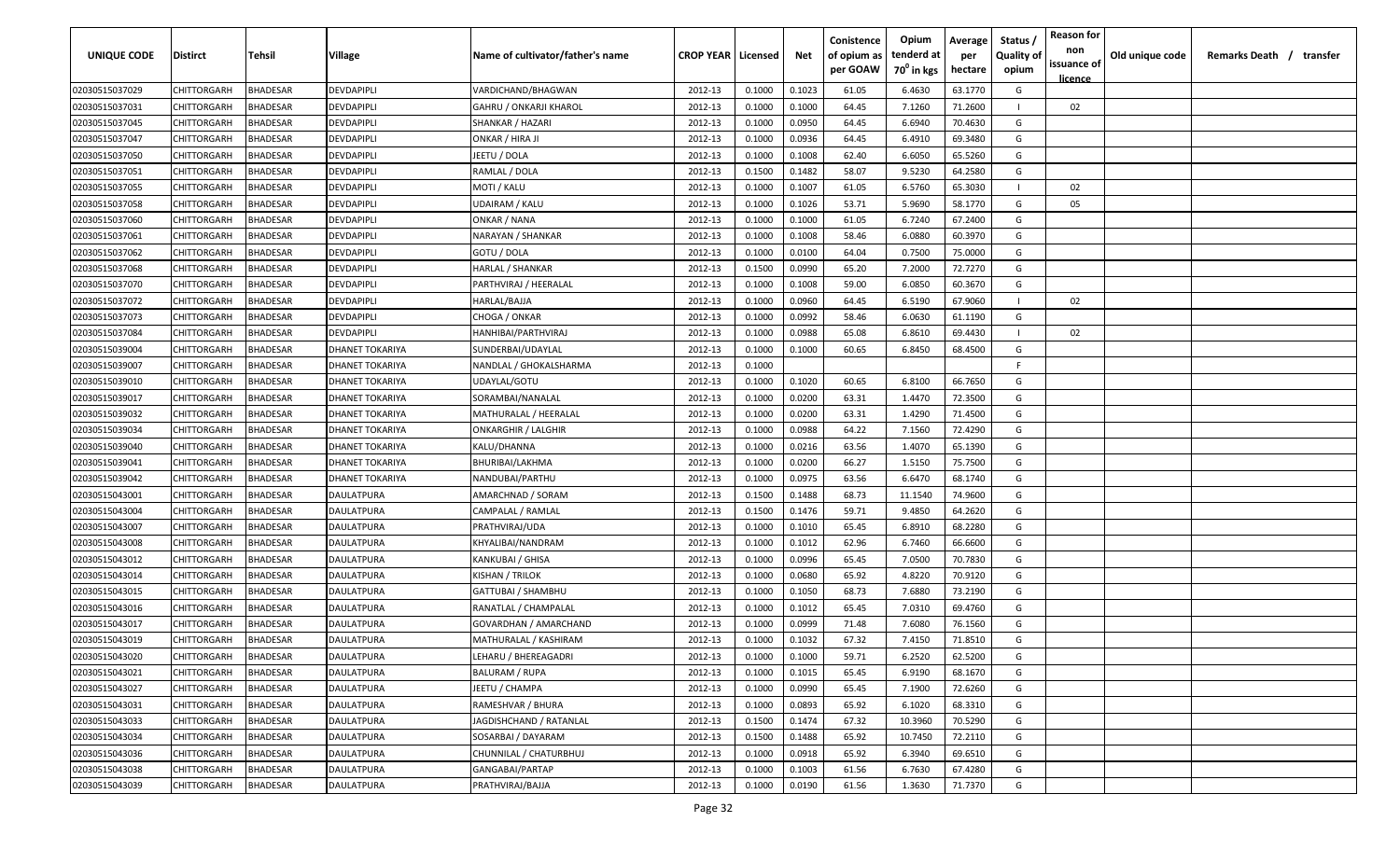| <b>UNIQUE CODE</b> | <b>Distirct</b>    | <b>Tehsil</b>   | Village          | Name of cultivator/father's name | <b>CROP YEAR   Licensed</b> |        | Net    | Conistence<br>of opium as<br>per GOAW | Opium<br>tenderd at<br>70 <sup>°</sup> in kgs | Average<br>per<br>hectare | Status /<br><b>Quality of</b><br>opium | <b>Reason for</b><br>non<br>issuance of<br><u>licence</u> | Old unique code | Remarks Death / transfer |
|--------------------|--------------------|-----------------|------------------|----------------------------------|-----------------------------|--------|--------|---------------------------------------|-----------------------------------------------|---------------------------|----------------------------------------|-----------------------------------------------------------|-----------------|--------------------------|
| 02030515043041     | CHITTORGARH        | <b>BHADESAR</b> | DAULATPURA       | CHAMPA / HIRA                    | 2012-13                     | 0.1000 | 0.0200 | 73.28                                 | 1.7060                                        | 85.3000                   | G                                      |                                                           |                 |                          |
| 02030515043049     | CHITTORGARH        | BHADESAR        | DAULATPURA       | CHUNNA/GOKAL                     | 2012-13                     | 0.1000 | 0.1024 | 56.91                                 | 6.3660                                        | 62.1680                   | G                                      |                                                           |                 |                          |
| 02030515043051     | CHITTORGARH        | BHADESAR        | DAULATPURA       | DHANRAJ / AMBALAL                | 2012-13                     | 0.1500 | 0.1550 | 61.56                                 | 9.8850                                        | 63.7740                   | G                                      |                                                           |                 |                          |
| 02030515043055     | CHITTORGARH        | BHADESAR        | DAULATPURA       | DEVBAI/PRATAP                    | 2012-13                     | 0.1000 | 0.1000 | 62.96                                 | 6.9980                                        | 69.9800                   | G                                      |                                                           |                 |                          |
| 02030515043056     | CHITTORGARH        | BHADESAR        | DAULATPURA       | DHULA / KAJOD                    | 2012-13                     | 0.1000 | 0.1040 | 67.32                                 | 7.2610                                        | 69.8170                   | G                                      |                                                           |                 |                          |
| 02030515043058     | CHITTORGARH        | BHADESAR        | DAULATPURA       | HIRA / KISHANA                   | 2012-13                     | 0.1000 | 0.1000 | 67.32                                 | 7.1460                                        | 71.4600                   | G                                      |                                                           |                 |                          |
| 02030515043074     | CHITTORGARH        | BHADESAR        | DAULATPURA       | SHANTILAL / KISHANA              | 2012-13                     | 0.1000 | 0.0990 | 67.32                                 | 7.1650                                        | 72.3740                   | G                                      |                                                           |                 |                          |
| 02030515043075     | CHITTORGARH        | BHADESAR        | DAULATPURA       | CHAMPA / HAZARI                  | 2012-13                     | 0.1000 | 0.1000 | 61.56                                 | 6.4020                                        | 64.0200                   | G                                      |                                                           |                 |                          |
| 02030515043079     | CHITTORGARH        | BHADESAR        | DAULATPURA       | NARAYAN / SHORAM                 | 2012-13                     | 0.1000 | 0.1044 | 65.92                                 | 7.6370                                        | 73.1510                   | G                                      |                                                           |                 |                          |
| 02030515043081     | CHITTORGARH        | BHADESAR        | DAULATPURA       | LEHARU / JAICHAND                | 2012-13                     | 0.1000 | 0.1023 | 59.71                                 | 6.4740                                        | 63.2840                   | G                                      |                                                           |                 |                          |
| 02030515043086     | CHITTORGARH        | BHADESAR        | DAULATPURA       | AMBALAL / VARDA                  | 2012-13                     | 0.1500 | 0.1550 | 59.71                                 | 9.6050                                        | 61.9680                   | G                                      |                                                           |                 |                          |
| 02030515043087     | CHITTORGARH        | BHADESAR        | DAULATPURA       | RATTA / NATHU                    | 2012-13                     | 0.1000 | 0.0998 | 73.28                                 | 7.6840                                        | 76.9940                   | G                                      |                                                           |                 |                          |
| 02030515043091     | CHITTORGARH        | BHADESAR        | DAULATPURA       | JITMAL / HARLAL                  | 2012-13                     | 0.1000 |        |                                       |                                               |                           | -F.                                    |                                                           |                 |                          |
| 02030515044001     | CHITTORGARH        | BHADESAR        | DAUTADI KA KHEDA | RAMA / MOTI                      | 2012-13                     | 0.1500 | 0.0594 | 65.40                                 | 4.1480                                        | 69.8320                   | G                                      |                                                           |                 |                          |
| 02030515044002     | CHITTORGARH        | BHADESAR        | DAUTADI KA KHEDA | NATHULAL/BHERA                   | 2012-13                     | 0.1000 | 0.0506 | 68.17                                 | 3.4770                                        | 68.7150                   | G                                      |                                                           |                 |                          |
| 02030515044004     | CHITTORGARH        | BHADESAR        | DAUTADI KA KHEDA | MODA / RATNA                     | 2012-13                     | 0.1500 | 0.1502 | 68.73                                 | 10.8690                                       | 72.3640                   | G                                      |                                                           |                 |                          |
| 02030515044007     | CHITTORGARH        | BHADESAR        | DAUTADI KA KHEDA | DEVISINGH / GHAMERSINGH          | 2012-13                     | 0.1000 | 0.0210 | 68.17                                 | 1.4610                                        | 69.5710                   | G                                      |                                                           |                 |                          |
| 02030515044011     | CHITTORGARH        | BHADESAR        | DAUTADI KA KHEDA | MAGNA / BARDA GADRI              | 2012-13                     | 0.1000 | 0.0878 | 62.68                                 | 5.6770                                        | 64.6580                   | G                                      |                                                           |                 |                          |
| 02030515044013     | CHITTORGARH        | BHADESAR        | DAUTADI KA KHEDA | BAKSHIRAM / JAICHAND             | 2012-13                     | 0.1500 | 0.0960 | 68.73                                 | 7.1380                                        | 74.3540                   | G                                      |                                                           |                 |                          |
| 02030515044016     | CHITTORGARH        | BHADESAR        | DAUTADI KA KHEDA | CHUNNA / HAZAARIGADRI            | 2012-13                     | 0.1000 | 0.0192 | 68.32                                 | 1.4050                                        | 73.1770                   | G                                      |                                                           |                 |                          |
| 02030515044020     | CHITTORGARH        | BHADESAR        | DAUTADI KA KHEDA | HEERALAL/GISA/CHAGNIBAI          | 2012-13                     | 0.1000 | 0.0300 | 62.68                                 | 2.0330                                        | 67.7670                   | G                                      |                                                           |                 |                          |
| 02030515044021     | CHITTORGARH        | BHADESAR        | DAUTADI KA KHEDA | KHEMRAJ / HAZARI                 | 2012-13                     | 0.1000 | 0.0132 | 68.73                                 | 1.1290                                        | 85.5300                   | G                                      |                                                           |                 |                          |
| 02030515044022     | CHITTORGARH        | BHADESAR        | DAUTADI KA KHEDA | RATAN/GOKAL                      | 2012-13                     | 0.1000 | 0.0304 | 65.40                                 | 2.0830                                        | 68.5200                   | G                                      |                                                           |                 |                          |
| 02030515044023     | CHITTORGARH        | BHADESAR        | DAUTADI KA KHEDA | MAGNIRAM / NANDA                 | 2012-13                     | 0.1000 | 0.0988 | 71.48                                 | 7.3730                                        | 74.6260                   | G                                      |                                                           |                 |                          |
| 02030515044026     | CHITTORGARH        | BHADESAR        | DAUTADI KA KHEDA | HAZAARI / KAALU GADRI            | 2012-13                     | 0.1000 | 0.0494 | 65.40                                 | 3.4010                                        | 68.8460                   | G                                      |                                                           |                 |                          |
| 02030515044028     | CHITTORGARH        | BHADESAR        | DAUTADI KA KHEDA | GIRDHARI / RATTAGADRI            | 2012-13                     | 0.1000 | 0.0550 | 68.17                                 | 3.9540                                        | 71.8910                   | G                                      |                                                           |                 |                          |
| 02030515044031     | CHITTORGARH        | BHADESAR        | DAUTADI KA KHEDA | <b>BHERUDAS / HERADAS</b>        | 2012-13                     | 0.1500 | 0.1015 | 62.68                                 | 6.5630                                        | 64.6600                   | G                                      |                                                           |                 |                          |
| 02030515044032     | CHITTORGARH        | BHADESAR        | DAUTADI KA KHEDA | UGAM / AMAR                      | 2012-13                     | 0.1000 |        |                                       |                                               |                           | F.                                     |                                                           |                 |                          |
| 02030515044034     | CHITTORGARH        | BHADESAR        | DAUTADI KA KHEDA | GOKAL / KELA                     | 2012-13                     | 0.1000 | 0.0629 | 65.40                                 | 4.7560                                        | 75.6120                   | G                                      |                                                           |                 |                          |
| 02030515044041     | CHITTORGARH        | BHADESAR        | DAUTADI KA KHEDA | HIRASINGH / GOPALSINGH           | 2012-13                     | 0.1000 |        |                                       |                                               |                           | -F.                                    |                                                           |                 |                          |
| 02030515044049     | CHITTORGARH        | BHADESAR        | DAUTADI KA KHEDA | DALCHAND / CHOGA                 | 2012-13                     | 0.1000 | 0.0966 | 62.68                                 | 6.2680                                        | 64.8860                   | G                                      |                                                           |                 |                          |
| 02030515044052     | CHITTORGARH        | <b>BHADESAR</b> | DAUTADI KA KHEDA | NATHULAL / RAMA                  | 2012-13                     | 0.1000 | 0.0108 | 73.28                                 | 0.8270                                        | 76.5740                   | G                                      |                                                           |                 |                          |
| 02030515044053     | CHITTORGARH        | BHADESAR        | DAUTADI KA KHEDA | BHAGWANDAS / JAGANNATH           | 2012-13                     | 0.1000 | 0.1008 | 73.28                                 | 8.2180                                        | 81.5280                   | G                                      |                                                           |                 |                          |
| 02030515044055     | CHITTORGARH        | BHADESAR        | DAUTADI KA KHEDA | RATAN / KISHNA                   | 2012-13                     | 0.1000 | 0.0490 | 65.40                                 | 3.4190                                        | 69.7760                   | G                                      |                                                           |                 |                          |
| 02030515044059     | CHITTORGARH        | BHADESAR        | DAUTADI KA KHEDA | <b>RATAN / BHAGWANDAS</b>        | 2012-13                     | 0.1000 | 0.0300 | 62.68                                 | 2.0680                                        | 68.9330                   | G                                      |                                                           |                 |                          |
| 02030515044061     | <b>CHITTORGARH</b> | <b>BHADESAR</b> | DAUTADI KA KHEDA | JAMNADAS / BHAGWANDAS            | 2012-13                     | 0.1000 | 0.1040 | 68.32                                 | 7.6130                                        | 73.2020                   | G                                      |                                                           |                 |                          |
| 02030515044063     | <b>CHITTORGARH</b> | <b>BHADESAR</b> | DAUTADI KA KHEDA | LEHRU / NARAYAN                  | 2012-13                     | 0.1500 | 0.0504 | 68.17                                 | 3.6230                                        | 71.8850                   | G                                      |                                                           |                 |                          |
| 02030515044066     | CHITTORGARH        | <b>BHADESAR</b> | DAUTADI KA KHEDA | KISHANLAL / VARDA                | 2012-13                     | 0.1500 | 0.0500 | 68.17                                 | 3.7790                                        | 75.5800                   | G                                      |                                                           |                 |                          |
| 02030515044069     | CHITTORGARH        | <b>BHADESAR</b> | DAUTADI KA KHEDA | UDAIRAM/MOTI                     | 2012-13                     | 0.1000 | 0.0500 | 68.32                                 | 3.4840                                        | 69.6800                   | G                                      |                                                           | 02030515045011  | <b>TRANSFER</b>          |
| 02030515044070     | CHITTORGARH        | <b>BHADESAR</b> | DAUTADI KA KHEDA | JAGNATH/NARYAN                   | 2012-13                     | 0.1000 | 0.0182 | 68.32                                 | 1.4440                                        | 79.3410                   | G                                      |                                                           | 02030515045009  | TRANSFER                 |
| 02030515044071     | CHITTORGARH        | <b>BHADESAR</b> | DAUTADI KA KHEDA | ANCHHIBAI/CHUNA                  | 2012-13                     | 0.1000 | 0.0216 | 62.44                                 | 1.4270                                        | 66.0650                   | G                                      |                                                           | 02030515045012  | TRANSFER                 |
| 02030515044072     | CHITTORGARH        | BHADESAR        | DAUTADI KA KHEDA | RATANLAL/BHAJJA                  | 2012-13                     | 0.1000 | 0.0990 | 66.60                                 | 8.1630                                        | 82.4550                   | G                                      |                                                           | 02030515045021  | TRANSFER                 |
| 02030515044073     | CHITTORGARH        | BHADESAR        | DAUTADI KA KHEDA | SOHANLAL/AMARCHAND               | 2012-13                     | 0.1000 |        |                                       |                                               |                           | F.                                     |                                                           | 02030515045027  | TRANSFER                 |
| 02030515047003     | CHITTORGARH        | <b>BHADESAR</b> | FATEHPURA        | BHERA / DEVA                     | 2012-13                     | 0.1000 | 0.1015 | 65.70                                 | 6.6170                                        | 65.1920                   | G                                      |                                                           |                 | TRANSFER/ KOSHITHAL      |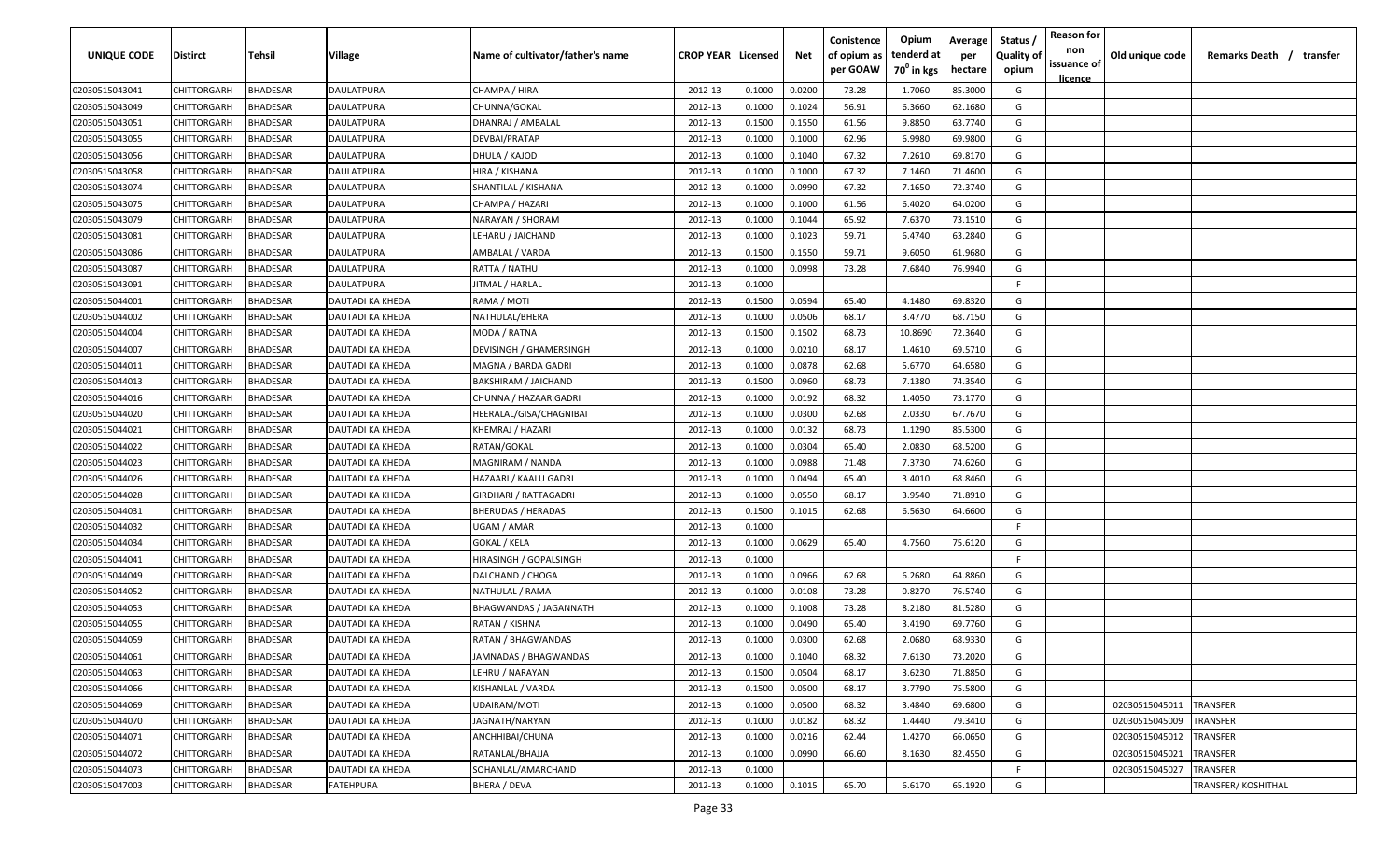| UNIQUE CODE    | Distirct           | Tehsil          | Village         | Name of cultivator/father's name    | <b>CROP YEAR   Licensed</b> |        | Net    | Conistence<br>of opium as<br>per GOAW | Opium<br>tenderd at<br>70 <sup>0</sup> in kgs | Average<br>per<br>hectare | Status,<br><b>Quality of</b><br>opium | <b>Reason for</b><br>non<br>issuance of<br>licence | Old unique code | Remarks Death / transfer |
|----------------|--------------------|-----------------|-----------------|-------------------------------------|-----------------------------|--------|--------|---------------------------------------|-----------------------------------------------|---------------------------|---------------------------------------|----------------------------------------------------|-----------------|--------------------------|
| 02030515047005 | CHITTORGARH        | <b>BHADESAR</b> | FATEHPURA       | MANGANIRAM/SHANKAR                  | 2012-13                     | 0.1000 | 0.1000 | 62.68                                 | 6.7430                                        | 67.4300                   | G                                     |                                                    |                 | TRANSFER/ BILADI         |
| 02030515047013 | CHITTORGARH        | BHADESAR        | FATEHPURA       | KALU/CHUNNILAL                      | 2012-13                     | 0.1000 | 0.0988 | 60.01                                 | 6.3010                                        | 63.7750                   | G                                     |                                                    |                 | TRANSFER/ BILADI         |
| 02030515047021 | CHITTORGARH        | <b>BHADESAR</b> | FATEHPURA       | MANGNIRAM/HIRALAL                   | 2012-13                     | 0.1000 | 0.1034 | 60.01                                 | 6.7040                                        | 64.8360                   | G                                     |                                                    |                 | TRANSFER/ KOSHITHAL      |
| 02030515047022 | CHITTORGARH        | <b>BHADESAR</b> | FATEHPURA       | LAXMAN / DOLLA                      | 2012-13                     | 0.1000 | 0.0600 | 65.70                                 | 4.4770                                        | 74.6170                   | G                                     |                                                    |                 | TRANSFER/ BILADI         |
| 02030515047027 | CHITTORGARH        | <b>BHADESAR</b> | FATEHPURA       | PANKAJKUMAR / KANHEYALAL            | 2012-13                     | 0.1000 | 0.1034 |                                       |                                               |                           |                                       | 02                                                 |                 |                          |
| 02030515048001 | CHITTORGARH        | <b>BHADESAR</b> | GANTHEDI        | BHABHUTSINGH / KHUMANSINGH          | 2012-13                     | 0.1000 | 0.0512 | 56.09                                 | 2.9090                                        | 56.8160                   | G                                     | 04                                                 |                 |                          |
| 02030515048002 | CHITTORGARH        | BHADESAR        | GANTHEDI        | RAMSINGH / TARASINGH                | 2012-13                     | 0.1000 | 0.1008 | 62.49                                 | 6.4100                                        | 63.5910                   | G                                     |                                                    |                 |                          |
| 02030515048003 | CHITTORGARH        | <b>BHADESAR</b> | GANTHEDI        | NARAYANIBAI / MOTI                  | 2012-13                     | 0.1000 | 0.1050 | 62.41                                 | 6.8290                                        | 65.0380                   | G                                     |                                                    |                 |                          |
| 02030515048007 | CHITTORGARH        | <b>BHADESAR</b> | GANTHEDI        | SOHANSING / PADAMSINGH / SANGARIBAI | 2012-13                     | 0.1000 | 0.0225 | 66.07                                 | 1.4630                                        | 65.0220                   | G                                     |                                                    |                 |                          |
| 02030515048008 | CHITTORGARH        | <b>BHADESAR</b> | GANTHEDI        | DEVISINGH / GIRWARSINGH             | 2012-13                     | 0.1000 | 0.0992 | 62.41                                 | 6.7140                                        | 67.6810                   | G                                     |                                                    |                 |                          |
| 02030515048009 | CHITTORGARH        | <b>BHADESAR</b> | GANTHEDI        | CHAMANSINGH / NATHUSINGH            | 2012-13                     | 0.1000 | 0.1012 | 53.54                                 | 5.3310                                        | 52.6780                   | G                                     | 04                                                 |                 |                          |
| 02030515048012 | CHITTORGARH        | <b>BHADESAR</b> | GANTHEDI        | CHATARBHUJ / RAMCHANDRA             | 2012-13                     | 0.1500 | 0.1560 | 66.07                                 | 11.1660                                       | 71.5770                   | G                                     |                                                    |                 |                          |
| 02030515048029 | CHITTORGARH        | BHADESAR        | GANTHEDI        | HARISINGH / LALSINGH                | 2012-13                     | 0.1000 |        |                                       |                                               |                           | E                                     |                                                    |                 |                          |
| 02030515048031 | CHITTORGARH        | BHADESAR        | GANTHEDI        | RATANSINGH / GIRWARSINGH            | 2012-13                     | 0.1000 | 0.1015 | 62.41                                 | 6.6960                                        | 65.9700                   | G                                     |                                                    |                 |                          |
| 02030515048032 | CHITTORGARH        | <b>BHADESAR</b> | GANTHEDI        | BABULAL/ HEMRAJ                     | 2012-13                     | 0.1000 | 0.0992 | 59.75                                 | 6.1200                                        | 61.6940                   | G                                     |                                                    |                 |                          |
| 02030515048050 | CHITTORGARH        | <b>BHADESAR</b> | GANTHEDI        | AMARSINGH/AMANSINGH                 | 2012-13                     | 0.1000 | 0.1012 | 59.59                                 | 6.3420                                        | 62.6680                   | G                                     |                                                    |                 |                          |
| 02030515048053 | CHITTORGARH        | <b>BHADESAR</b> | GANTHEDI        | SHRIRAM / POKHAR                    | 2012-13                     | 0.1000 | 0.1000 |                                       |                                               |                           |                                       | 02                                                 |                 |                          |
| 02030515048059 | CHITTORGARH        | <b>BHADESAR</b> | GANTHEDI        | NARAYAN / POKHAR                    | 2012-13                     | 0.1000 | 0.1040 | 50.09                                 | 5.5310                                        | 53.1830                   | G                                     | 04                                                 |                 |                          |
| 02030515048060 | CHITTORGARH        | <b>BHADESAR</b> | GANTHEDI        | SAJJANSINGH / RAMSINGH              | 2012-13                     | 0.1000 | 0.0999 | 62.49                                 | 6.3650                                        | 63.7140                   | G                                     |                                                    |                 |                          |
| 02030515048063 | CHITTORGARH        | <b>BHADESAR</b> | <b>GANTHEDI</b> | HARU / ONKAR                        | 2012-13                     | 0.1000 | 0.1007 | 59.75                                 | 6.2740                                        | 62.3040                   | G                                     |                                                    |                 |                          |
| 02030515048065 | CHITTORGARH        | <b>BHADESAR</b> | GANTHEDI        | RODASINGH / DALPATSINGH             | 2012-13                     | 0.1000 | 0.1026 | 59.75                                 | 6.1800                                        | 60.2340                   | G                                     |                                                    |                 |                          |
| 02030515048066 | CHITTORGARH        | <b>BHADESAR</b> | GANTHEDI        | KISHANSINGH / BHURASINGH            | 2012-13                     | 0.1500 |        |                                       |                                               |                           | E                                     |                                                    |                 |                          |
| 02030515048075 | CHITTORGARH        | BHADESAR        | GANTHEDI        | MOHANBAI/LAXMANSINGH                | 2012-13                     | 0.1000 | 0.1000 | 56.09                                 | 5.6090                                        | 56.0900                   | G                                     | 04                                                 |                 |                          |
| 02030515048081 | CHITTORGARH        | <b>BHADESAR</b> | GANTHEDI        | MOHANDEVI / SHAMBHUSINGH            | 2012-13                     | 0.1000 | 0.1024 | 69.27                                 | 7.3620                                        | 71.8950                   |                                       | 02                                                 |                 |                          |
| 02030515048082 | CHITTORGARH        | <b>BHADESAR</b> | GANTHEDI        | SAJJANSINGH / GIRWARSINGH           | 2012-13                     | 0.1000 | 0.1014 | 69.27                                 | 7.2540                                        | 71.5380                   | G                                     |                                                    |                 |                          |
| 02030515048083 | CHITTORGARH        | <b>BHADESAR</b> | GANTHEDI        | BALUSINGH / JAYSINGH                | 2012-13                     | 0.1000 | 0.0957 | 53.54                                 | 5.7900                                        | 60.5020                   | G                                     | 05                                                 |                 |                          |
| 02030515048085 | CHITTORGARH        | <b>BHADESAR</b> | GANTHEDI        | MANOHARSINGH / RAMSINGH             | 2012-13                     | 0.1000 | 0.0999 | 59.75                                 | 6.1200                                        | 61.2610                   | G                                     |                                                    |                 |                          |
| 02030515048089 | CHITTORGARH        | <b>BHADESAR</b> | GANTHEDI        | BHERUSINGH / BHANWARSINGH           | 2012-13                     | 0.1000 | 0.1008 | 62.41                                 | 0.7930                                        | 7.8670                    | G                                     | 04                                                 |                 |                          |
| 02030515048094 | CHITTORGARH        | <b>BHADESAR</b> | GANTHEDI        | VIJAYSINGH / MOHANSINGH             | 2012-13                     | 0.1000 | 0.0192 | 69.27                                 | 1.3850                                        | 72.1350                   | G                                     |                                                    |                 |                          |
| 02030515048100 | CHITTORGARH        | <b>BHADESAR</b> | GANTHEDI        | DHANKUVAR / NARAYANSINGH            | 2012-13                     | 0.1000 | 0.1044 | 59.59                                 | 6.4610                                        | 61.8870                   | G                                     |                                                    |                 |                          |
| 02030515048102 | CHITTORGARH        | <b>BHADESAR</b> | GANTHEDI        | PARTAPIBAI/CHATARBHUJ               | 2012-13                     | 0.1000 | 0.0966 | 59.75                                 | 5.9320                                        | 61.4080                   | G                                     |                                                    |                 |                          |
| 02030515048103 | CHITTORGARH        | <b>BHADESAR</b> | GANTHEDI        | DALCHAND/DOLA                       | 2012-13                     | 0.1000 | 0.1020 | 59.68                                 | 6.5900                                        | 64.6080                   | G                                     |                                                    |                 |                          |
| 02030515050002 | CHITTORGARH        | <b>BHADESAR</b> | GHATI           | SHANKAR / HIRA                      | 2012-13                     | 0.1000 | 0.1012 | 69.05                                 | 7.7240                                        | 76.3240                   | G                                     |                                                    |                 |                          |
| 02030515050003 | CHITTORGARH        | <b>BHADESAR</b> | GHATI           | HARIKISHAN/SHORAM                   | 2012-13                     | 0.1000 | 0.1000 | 63.56                                 | 6.6190                                        | 66.1900                   | G                                     |                                                    |                 |                          |
| 02030515050004 | CHITTORGARH        | <b>BHADESAR</b> | GHATI           | RUPA / BHURA                        | 2012-13                     | 0.1000 | 0.1000 | 66.27                                 | 7.1380                                        | 71.3800                   | G                                     |                                                    |                 |                          |
| 02030515050006 | CHITTORGARH        | <b>BHADESAR</b> | <b>GHATI</b>    | NARAYN / KALU                       | 2012-13                     | 0.1000 | 0.1000 | 60.65                                 | 6.1600                                        | 61.6000                   | G                                     |                                                    |                 |                          |
| 02030515050007 | CHITTORGARH        | <b>BHADESAR</b> | <b>GHATI</b>    | NANDUBAI/MEGHA                      | 2012-13                     | 0.1000 | 0.0992 | 53.29                                 | 5.6340                                        | 56.7940                   | G                                     | 04                                                 |                 |                          |
| 02030515050009 | <b>CHITTORGARH</b> | <b>BHADESAR</b> | <b>GHATI</b>    | ONKARLAL / SHORAM                   | 2012-13                     | 0.1000 | 0.1000 | 66.27                                 | 6.8830                                        | 68.8300                   | G                                     |                                                    |                 |                          |
| 02030515050010 | CHITTORGARH        | <b>BHADESAR</b> | GHATI           | MANGILAL / SHORAM                   | 2012-13                     | 0.1000 | 0.1000 | 66.27                                 | 6.8830                                        | 68.8300                   | G                                     |                                                    |                 |                          |
| 02030515050015 | CHITTORGARH        | <b>BHADESAR</b> | GHATI           | RAMBHABAI / JITU                    | 2012-13                     | 0.1000 | 0.1012 | 63.56                                 | 6.8740                                        | 67.9250                   | G                                     |                                                    |                 |                          |
| 02030515052002 | CHITTORGARH        | <b>BHADESAR</b> | GOPI KHERA      | <b>BARDICHAND / SHANKARLAL</b>      | 2012-13                     | 0.1000 | 0.0115 | 61.53                                 | 0.8790                                        | 76.4350                   | G                                     |                                                    |                 |                          |
| 02030515052013 | CHITTORGARH        | <b>BHADESAR</b> | GOPI KHERA      | KALU/GODA                           | 2012-13                     | 0.1000 | 0.1000 | 58.26                                 | 6.7250                                        | 67.2500                   | G                                     |                                                    |                 |                          |
| 02030515052022 | CHITTORGARH        | <b>BHADESAR</b> | GOPI KHERA      | CHUNNIBAI / KALU                    | 2012-13                     | 0.1000 | 0.1026 | 61.53                                 | 7.0410                                        | 68.6260                   | G                                     |                                                    |                 |                          |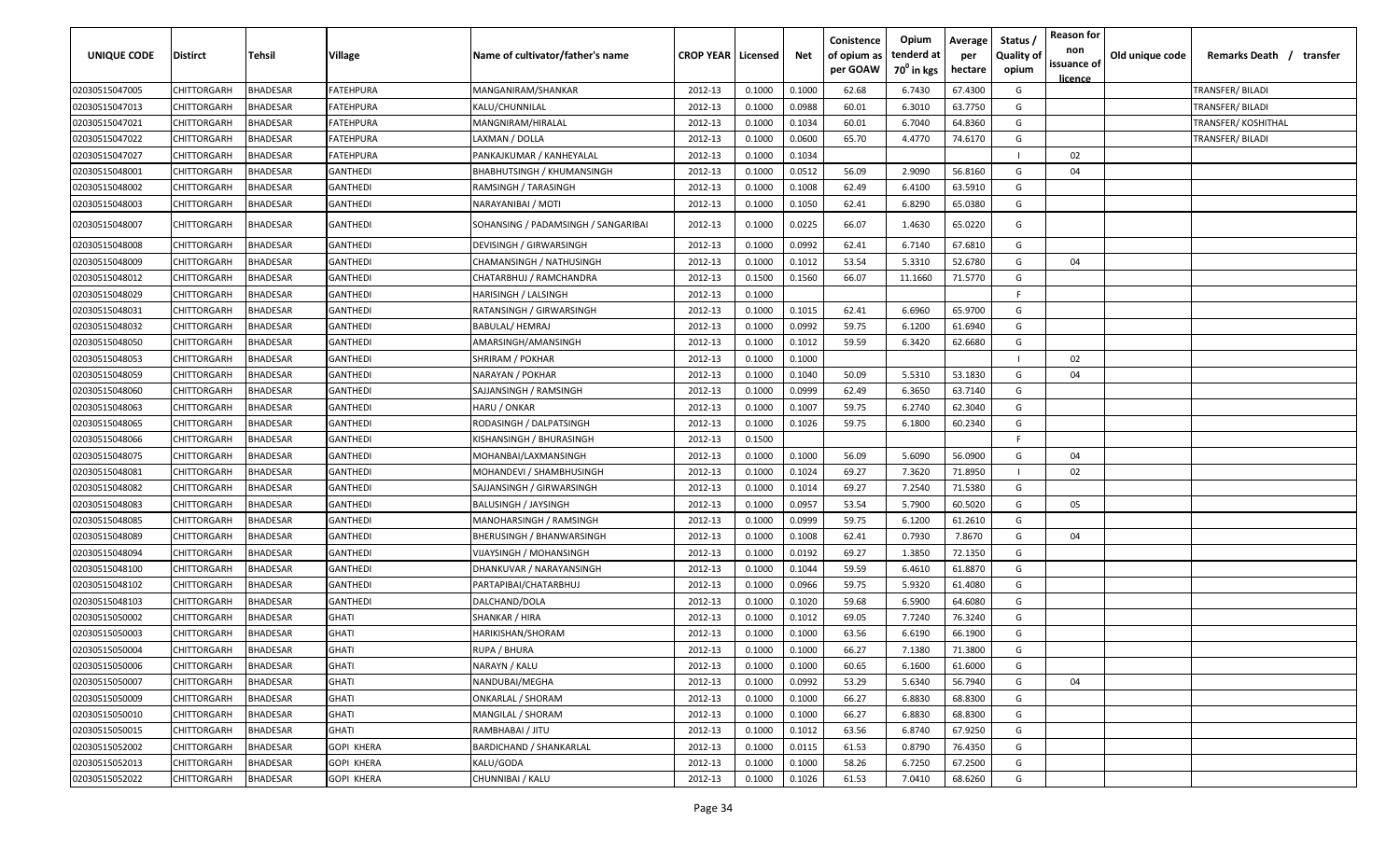| <b>UNIQUE CODE</b> | Distirct           | Tehsil          | Village           | Name of cultivator/father's name | <b>CROP YEAR Licensed</b> |        | Net    | Conistence<br>of opium as | Opium<br>tenderd at    | Average<br>per | Status /<br><b>Quality of</b> | <b>Reason for</b><br>non      | Old unique code | Remarks Death / transfer |
|--------------------|--------------------|-----------------|-------------------|----------------------------------|---------------------------|--------|--------|---------------------------|------------------------|----------------|-------------------------------|-------------------------------|-----------------|--------------------------|
|                    |                    |                 |                   |                                  |                           |        |        | per GOAW                  | 70 <sup>0</sup> in kgs | hectare        | opium                         | issuance of<br><u>licence</u> |                 |                          |
| 02030515052027     | CHITTORGARH        | <b>BHADESAR</b> | <b>GOPI KHERA</b> | GEETA/UDAILAL                    | 2012-13                   | 0.1000 | 0.0972 | 61.53                     | 6.7420                 | 69.3620        | G                             |                               |                 |                          |
| 02030515052035     | CHITTORGARH        | BHADESAR        | <b>GOPI KHERA</b> | KALU/JODHA                       | 2012-13                   | 0.1000 | 0.1000 | 58.26                     | 6.4840                 | 64.8400        | G                             |                               |                 |                          |
| 02030515052038     | CHITTORGARH        | BHADESAR        | GOPI KHERA        | NANDLAL / SRIRAM                 | 2012-13                   | 0.1500 | 0.1548 | 58.11                     | 10.2190                | 66.0140        | G                             |                               |                 |                          |
| 02030515052039     | CHITTORGARH        | <b>BHADESAR</b> | GOPI KHERA        | KHRMRAJ / SRIRAM                 | 2012-13                   | 0.1500 | 0.1490 | 58.11                     | 8.6920                 | 58.3360        | G                             |                               |                 |                          |
| 02030515052040     | CHITTORGARH        | BHADESAR        | GOPI KHERA        | HEERALAL / BHERA                 | 2012-13                   | 0.1500 | 0.1505 | 58.11                     |                        |                |                               | 02                            |                 |                          |
| 02030515057001     | CHITTORGARH        | <b>BHADESAR</b> | HASMATGANJ        | <b>BHERULAL / NARAYAN</b>        | 2012-13                   | 0.1000 | 0.1020 | 58.54                     | 6.8580                 | 67.2350        | G                             |                               |                 |                          |
| 02030515057003     | CHITTORGARH        | <b>BHADESAR</b> | IASMATGANJ        | MATHURALAL / KHURAJ              | 2012-13                   | 0.1000 | 0.0999 | 64.18                     | 7.2250                 | 72.3220        | G                             |                               |                 |                          |
| 02030515057006     | CHITTORGARH        | BHADESAR        | IASMATGANJ        | RATAN / HARLAL                   | 2012-13                   | 0.1500 | 0.1496 | 59.71                     | 9.4000                 | 62.8340        | G                             |                               |                 |                          |
| 02030515057007     | CHITTORGARH        | BHADESAR        | IASMATGANJ        | SOHANLAL/LALU                    | 2012-13                   | 0.1500 | 0.1470 | 62.03                     | 10.2620                | 69.8100        | G                             |                               |                 |                          |
| 02030515057008     | CHITTORGARH        | BHADESAR        | IASMATGANJ        | KISHNIBAI/BHAWARLAL              | 2012-13                   | 0.1000 | 0.1020 | 59.71                     | 6.3890                 | 62.6370        | G                             |                               |                 |                          |
| 02030515057011     | CHITTORGARH        | BHADESAR        | IASMATGANJ        | NATHULAL / HARLAL                | 2012-13                   | 0.1000 | 0.0984 | 63.27                     | 6.7160                 | 68.2520        | G                             |                               |                 |                          |
| 02030515057013     | CHITTORGARH        | BHADESAR        | IASMATGANJ        | BALURAM/PYARA                    | 2012-13                   | 0.1000 | 0.1008 | 59.71                     | 6.2950                 | 62.4500        | G                             |                               |                 |                          |
| 02030515057016     | CHITTORGARH        | BHADESAR        | HASMATGANJ        | BHANWARLAL/NATHU                 | 2012-13                   | 0.1500 | 0.1491 | 64.18                     | 10.5530                | 70.7780        | G                             |                               |                 |                          |
| 02030515057017     | CHITTORGARH        | <b>BHADESAR</b> | IASMATGANJ        | <b>BHURALAL / MOTI</b>           | 2012-13                   | 0.1000 | 0.1000 | 56.90                     | 6.3730                 | 63.7300        | G                             |                               |                 |                          |
| 02030515057021     | CHITTORGARH        | BHADESAR        | <b>ASMATGANJ</b>  | DHANRAJ / NATHU                  | 2012-13                   | 0.1000 | 0.1035 | 58.54                     | 6.1890                 | 59.7970        | G                             |                               |                 |                          |
| 02030515057024     | CHITTORGARH        | <b>BHADESAR</b> | HASMATGANJ        | NANDLAL / RATANLAL               | 2012-13                   | 0.1000 | 0.1020 | 64.18                     | 6.6930                 | 65.6180        | G                             |                               |                 |                          |
| 02030515057027     | CHITTORGARH        | <b>BHADESAR</b> | HASMATGANJ        | SHANKARLAL/BHANWARLAL            | 2012-13                   | 0.1000 | 0.0990 | 52.46                     | 5.2460                 | 52.9900        | G                             | 04                            |                 |                          |
| 02030515061001     | CHITTORGARH        | BHADESAR        | JAWANPURA         | <b>ONKAR / DUNGA</b>             | 2012-13                   | 0.1000 | 0.1000 | 59.25                     | 6.1960                 | 61.9600        | G                             |                               |                 |                          |
| 02030515061007     | CHITTORGARH        | BHADESAR        | JAWANPURA         | HANGAMIBAI/HOLA                  | 2012-13                   | 0.1000 | 0.1040 | 59.25                     | 6.3400                 | 60.9620        | G                             |                               |                 |                          |
| 02030515061010     | CHITTORGARH        | <b>BHADESAR</b> | <b>IAWANPURA</b>  | SUNDARBAI/BHERULAL               | 2012-13                   | 0.1000 | 0.1023 | 62.59                     | 6.6170                 | 64.6820        | G                             |                               |                 |                          |
| 02030515061012     | CHITTORGARH        | <b>BHADESAR</b> | JAWANPURA         | NANDA / RAMA                     | 2012-13                   | 0.1500 |        |                           |                        |                | -F.                           |                               |                 |                          |
| 02030515061013     | CHITTORGARH        | <b>BHADESAR</b> | JAWANPURA         | <b>BHAGAWAN / GOKAL</b>          | 2012-13                   | 0.1000 | 0.1000 | 59.25                     | 6.2210                 | 62.2100        | G                             |                               |                 |                          |
| 02030515061018     | CHITTORGARH        | <b>BHADESAR</b> | <b>IAWANPURA</b>  | GANGARAM / NARAYAN               | 2012-13                   | 0.1500 | 0.1517 | 64.02                     | 1.7560                 | 11.5750        | G                             | 04                            |                 |                          |
| 02030515061019     | CHITTORGARH        | <b>BHADESAR</b> | <b>IAWANPURA</b>  | KISHOR / DALUJI                  | 2012-13                   | 0.1000 | 0.0992 | 62.59                     | 6.8310                 | 68.8610        | G                             |                               |                 |                          |
| 02030515061026     | CHITTORGARH        | BHADESAR        | JAWANPURA         | HAJARI / KISHANA                 | 2012-13                   | 0.1000 | 0.0975 | 56.15                     | 5.7750                 | 59.2310        | G                             |                               |                 |                          |
| 02030515061027     | CHITTORGARH        | BHADESAR        | IAWANPURA         | RAMLAL / MOTI                    | 2012-13                   | 0.1000 | 0.1015 | 56.15                     | 6.1930                 | 61.0150        | G                             |                               |                 |                          |
| 02030515061034     | CHITTORGARH        | BHADESAR        | IAWANPURA         | JITU / GHISA                     | 2012-13                   | 0.1000 | 0.1000 | 62.59                     | 1.7080                 | 17.0800        | G                             | 04                            |                 |                          |
| 02030515061035     | CHITTORGARH        | BHADESAR        | IAWANPURA         | SHRINGARIBAI / PYARA             | 2012-13                   | 0.1500 | 0.1537 | 59.25                     | 10.1490                | 66.0310        | G                             |                               |                 |                          |
| 02030515061038     | CHITTORGARH        | BHADESAR        | IAWANPURA         | BHERA / MANA                     | 2012-13                   | 0.1000 | 0.1050 | 64.02                     | 7.1700                 | 68.2860        | G                             |                               |                 |                          |
| 02030515061053     | CHITTORGARH        | BHADESAR        | IAWANPURA         | NANIBAI / BHERA                  | 2012-13                   | 0.1000 | 0.0984 | 56.98                     | 6.1700                 | 62.7030        | G                             |                               |                 |                          |
| 02030515065015     | CHITTORGARH        | BHADESAR        | KANNOJ            | NANIBAI / MANGU REGAR            | 2012-13                   | 0.1000 | 0.1023 | 54.39                     | 5.8660                 | 57.3410        | G                             | 05                            |                 |                          |
| 02030515065019     | CHITTORGARH        | BHADESAR        | KANNOJ            | SURESH / RAMESHWAR SUKHWAL       | 2012-13                   | 0.1000 | 0.1000 | 58.73                     | 6.2760                 | 62.7600        | G                             |                               |                 |                          |
| 02030515065026     | CHITTORGARH        | BHADESAR        | KANNOJ            | ISHAK MO. / FAKIR MO.            | 2012-13                   | 0.1000 | 0.1000 | 63.02                     | 6.6890                 | 66.8900        | G                             |                               |                 |                          |
| 02030515065049     | CHITTORGARH        | BHADESAR        | KANNOJ            | KHERUN/ISMAIL                    | 2012-13                   | 0.1000 | 0.0961 | 62.98                     | 5.9650                 | 62.0710        | G                             |                               |                 |                          |
| 02030515065074     | CHITTORGARH        | BHADESAR        | <b>KANNOJ</b>     | RAMA / KISHNA                    | 2012-13                   | 0.1000 | 0.1025 | 66.23                     | 7.4460                 | 72.6440        | G                             |                               |                 |                          |
| 02030515065077     | <b>CHITTORGARH</b> | <b>BHADESAR</b> | <b>KANNOJ</b>     | MADANLAL / GANGARAM              | 2012-13                   | 0.1500 | 0.1519 | 62.98                     | 10.2660                | 67.5840        | G                             |                               |                 |                          |
| 02030515065087     | CHITTORGARH        | <b>BHADESAR</b> | KANNOJ            | LALIBAI/BHERA                    | 2012-13                   | 0.1000 | 0.1000 | 66.23                     | 7.1910                 | 71.9100        | G                             |                               |                 |                          |
| 02030515065088     | CHITTORGARH        | <b>BHADESAR</b> | KANNOJ            | HEMRAJ / LALU                    | 2012-13                   | 0.1500 | 0.1500 | 63.02                     | 10.4520                | 69.6800        | G                             |                               |                 |                          |
| 02030515065092     | <b>CHITTORGARH</b> | <b>BHADESAR</b> | KANNOJ            | KISHNA / BARDA                   | 2012-13                   | 0.1000 | 0.0992 | 63.02                     | 6.7430                 | 67.9740        | G                             |                               |                 |                          |
| 02030515065096     | <b>CHITTORGARH</b> | BHADESAR        | KANNOJ            | MANGILAL / RATANLAL              | 2012-13                   | 0.1000 | 0.1000 | 62.98                     | 7.0810                 | 70.8100        | G                             |                               |                 |                          |
| 02030515065108     | <b>CHITTORGARH</b> | BHADESAR        | KANNOJ            | SANDALBAI/NAJIRKHA               | 2012-13                   | 0.1000 | 0.1020 | 63.02                     | 6.7430                 | 66.1080        | G                             |                               |                 |                          |
| 02030515065115     | <b>CHITTORGARH</b> | <b>BHADESAR</b> | KANNOJ            | BHANWARLAL/CHUNNILAL             | 2012-13                   | 0.1500 | 0.1500 | 62.98                     | 10.3650                | 69.1000        | G                             |                               |                 |                          |
| 02030515065116     | CHITTORGARH        | BHADESAR        | KANNOJ            | CHUNNILAL/KISHANA                | 2012-13                   | 0.1000 | 0.1040 | 58.73                     | 6.6620                 | 64.0580        | G                             |                               |                 |                          |
| 02030515068005     | CHITTORGARH        | <b>BHADESAR</b> | KANTHARIYA (A)    | HARLAL / MOTI                    | 2012-13                   | 0.1000 | 0.0100 | 71.69                     | 0.7890                 | 78.9000        | G                             |                               |                 |                          |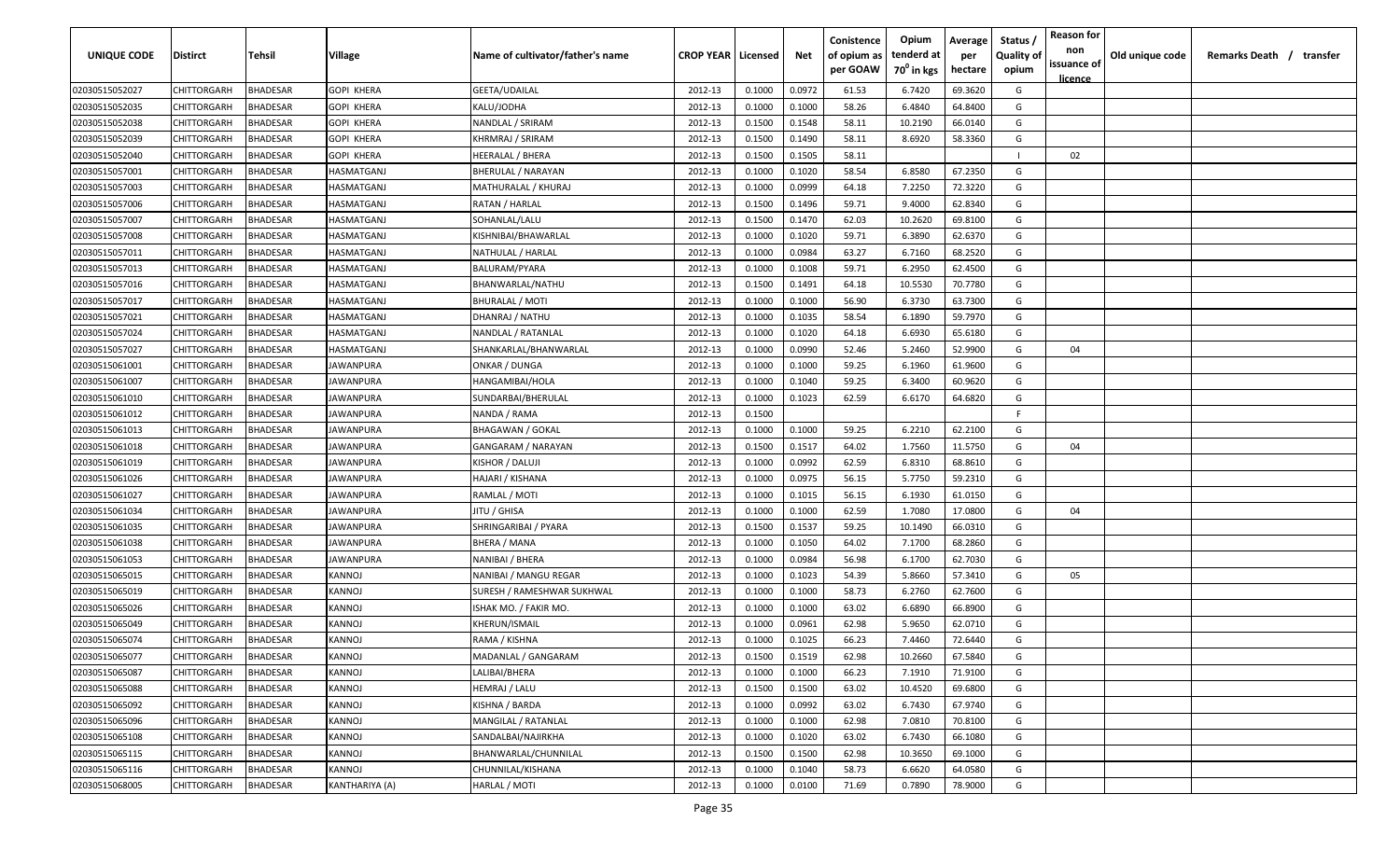| UNIQUE CODE    | Distirct           | Tehsil          | Village        | Name of cultivator/father's name | <b>CROP YEAR   Licensed</b> |        | Net    | Conistence<br>of opium as<br>per GOAW | Opium<br>tenderd at<br>70 <sup>0</sup> in kgs | Average<br>per<br>hectare | Status /<br><b>Quality of</b><br>opium | <b>Reason for</b><br>non<br>issuance of | Old unique code | Remarks Death / transfer |
|----------------|--------------------|-----------------|----------------|----------------------------------|-----------------------------|--------|--------|---------------------------------------|-----------------------------------------------|---------------------------|----------------------------------------|-----------------------------------------|-----------------|--------------------------|
| 02030515068006 | CHITTORGARH        | <b>BHADESAR</b> | KANTHARIYA (A) | MEGHA / DHANNA                   | 2012-13                     | 0.1000 | 0.0102 | 68.62                                 | 0.8140                                        | 79.8040                   | G                                      | <u>licence</u>                          |                 |                          |
| 02030515068007 | CHITTORGARH        | BHADESAR        | KANTHARIYA (A) | <b>BHAGAWAN / KISHANA</b>        | 2012-13                     | 0.1500 |        |                                       |                                               |                           | -F.                                    |                                         |                 |                          |
| 02030515068015 | CHITTORGARH        | BHADESAR        | KANTHARIYA (A) | SHOBHALAL / DALCHAND             | 2012-13                     | 0.1000 | 0.0165 | 71.69                                 | 1.4440                                        | 87.5150                   | G                                      |                                         |                 |                          |
| 02030515068027 | CHITTORGARH        | BHADESAR        | KANTHARIYA (A) | PARAS / BHERULAL                 | 2012-13                     | 0.1000 | 0.0200 | 68.62                                 | 1.5000                                        | 75.0000                   | G                                      |                                         |                 |                          |
| 02030515068040 | CHITTORGARH        | BHADESAR        | KANTHARIYA (A) | HIRALAL / MADHO                  | 2012-13                     | 0.1500 |        |                                       |                                               |                           | -F.                                    |                                         |                 |                          |
| 02030515068044 | CHITTORGARH        | BHADESAR        | KANTHARIYA (A) | HARIRAM / KISHANA GADARIYA       | 2012-13                     | 0.1500 |        |                                       |                                               |                           | -F.                                    |                                         |                 |                          |
| 02030515068050 | CHITTORGARH        | <b>BHADESAR</b> | KANTHARIYA (A) | <b>BALURAM / CHHOGA</b>          | 2012-13                     | 0.1500 |        |                                       |                                               |                           | -F                                     |                                         |                 |                          |
| 02030515068055 | CHITTORGARH        | BHADESAR        | KANTHARIYA (A) | LAXMAN / VARDA                   | 2012-13                     | 0.1000 | 0.0102 | 64.87                                 | 0.7510                                        | 73.6270                   | G                                      |                                         |                 |                          |
| 02030515068056 | CHITTORGARH        | BHADESAR        | KANTHARIYA (A) | GAHRU / BHAGAWAN                 | 2012-13                     | 0.1000 | 0.1020 | 61.03                                 | 6.6170                                        | 64.8730                   | G                                      |                                         |                 |                          |
| 02030515068057 | CHITTORGARH        | BHADESAR        | KANTHARIYA (A) | DHANNIBAI/CHOGA                  | 2012-13                     | 0.1000 | 0.0098 | 64.97                                 | 0.7430                                        | 75.8160                   | G                                      |                                         |                 |                          |
| 02030515068058 | CHITTORGARH        | BHADESAR        | KANTHARIYA (A) | FULSINGH/LAL SINGH               | 2012-13                     | 0.1000 | 0.0074 | 71.73                                 | 1.0660                                        | 144.0540                  | G                                      |                                         |                 |                          |
| 02030515068060 | CHITTORGARH        | BHADESAR        | KANTHARIYA (A) | PYARIBAI / CHHOGALAL             | 2012-13                     | 0.1000 | 0.0690 | 58.98                                 | 4.7270                                        | 68.5070                   | G                                      |                                         |                 |                          |
| 02030515068061 | CHITTORGARH        | BHADESAR        | KANTHARIYA (A) | DHANRAJ / SHORAM                 | 2012-13                     | 0.1000 | 0.1020 | 61.93                                 | 7.1220                                        | 69.8240                   | G                                      |                                         |                 |                          |
| 02030515068062 | CHITTORGARH        | BHADESAR        | KANTHARIYA (A) | KISHANLAL / MOTI                 | 2012-13                     | 0.1000 | 0.0100 | 71.73                                 | 0.8610                                        | 86.1000                   | G                                      |                                         |                 |                          |
| 02030515068065 | CHITTORGARH        | BHADESAR        | KANTHARIYA (A) | GOVERDHANSINGH / LALSINGH        | 2012-13                     | 0.1000 | 0.0999 | 71.73                                 | 7.7260                                        | 77.3370                   | G                                      |                                         |                 |                          |
| 02030515068067 | CHITTORGARH        | <b>BHADESAR</b> | KANTHARIYA (A) | CHAMPALAL / DHANNA               | 2012-13                     | 0.1000 | 0.0990 | 61.03                                 | 6.6260                                        | 66.9290                   | G                                      |                                         |                 |                          |
| 02030515068068 | CHITTORGARH        | <b>BHADESAR</b> | KANTHARIYA (A) | GISIBAI/GEHRU                    | 2012-13                     | 0.1000 | 0.0128 | 73.26                                 | 1.0470                                        | 81.7970                   | G                                      |                                         |                 |                          |
| 02030515068072 | CHITTORGARH        | <b>BHADESAR</b> | KANTHARIYA (B) | GOVINDSINGH / MADANSINGH         | 2012-13                     | 0.1000 | 0.0090 | 64.97                                 | 0.6680                                        | 74.2220                   | G                                      |                                         |                 |                          |
| 02030515068079 | CHITTORGARH        | BHADESAR        | KANTHARIYA (B) | <b>BADRI/CHHOGA</b>              | 2012-13                     | 0.1000 |        |                                       |                                               |                           | E                                      |                                         |                 |                          |
| 02030515068080 | CHITTORGARH        | BHADESAR        | KANTHARIYA (B) | JITU / KALLU                     | 2012-13                     | 0.1500 |        |                                       |                                               |                           | F.                                     |                                         |                 |                          |
| 02030515068082 | CHITTORGARH        | <b>BHADESAR</b> | KANTHARIYA (B) | JITU/BHAGWAN                     | 2012-13                     | 0.1000 | 0.0100 | 64.97                                 | 0.8170                                        | 81.7000                   | G                                      |                                         |                 |                          |
| 02030515068083 | CHITTORGARH        | <b>BHADESAR</b> | KANTHARIYA (B) | LEHRULAL / CHAMPALAL             | 2012-13                     | 0.1000 | 0.0100 | 64.97                                 | 0.8070                                        | 80.7000                   | G                                      |                                         |                 |                          |
| 02030515068084 | CHITTORGARH        | <b>BHADESAR</b> | KANTHARIYA (B) | HANSRAJ / CHAMPALAL              | 2012-13                     | 0.1000 | 0.0099 | 68.73                                 | 0.8840                                        | 89.2930                   | G                                      |                                         |                 |                          |
| 02030515068085 | CHITTORGARH        | BHADESAR        | KANTHARIYA (B) | TULSIBAI / CHOGA                 | 2012-13                     | 0.1500 |        |                                       |                                               |                           | -F.                                    |                                         |                 |                          |
| 02030515068086 | CHITTORGARH        | BHADESAR        | KANTHARIYA (B) | <b>BHERU / PARTHU</b>            | 2012-13                     | 0.1000 | 0.1020 | 68.73                                 | 7.4330                                        | 72.8730                   | G                                      |                                         |                 |                          |
| 02030515068089 | CHITTORGARH        | BHADESAR        | KANTHARIYA (B) | RAMCHANDRA / JITU                | 2012-13                     | 0.1000 | 0.0192 | 68.73                                 | 1.6890                                        | 87.9690                   | G                                      |                                         |                 |                          |
| 02030515068090 | CHITTORGARH        | BHADESAR        | KANTHARIYA (B) | KANHAIYALAL / DHANNAJI           | 2012-13                     | 0.1000 |        |                                       |                                               |                           | -F.                                    |                                         |                 |                          |
| 02030515068091 | CHITTORGARH        | BHADESAR        | KANTHARIYA (B) | MANOHARSINGH / JORAVARSINGH      | 2012-13                     | 0.1000 | 0.0090 | 68.73                                 | 0.7660                                        | 85.1110                   | G                                      |                                         |                 |                          |
| 02030515068092 | CHITTORGARH        | BHADESAR        | KANTHARIYA (B) | MADANLAL / BHERULAL              | 2012-13                     | 0.1500 | 0.1534 | 61.03                                 | 10.4540                                       | 68.1490                   | G                                      |                                         |                 |                          |
| 02030515068093 | CHITTORGARH        | BHADESAR        | KANTHARIYA (B) | PARTHU / ONKAAR                  | 2012-13                     | 0.1000 | 0.0110 | 58.98                                 | 0.7500                                        | 68.1820                   | G                                      |                                         |                 |                          |
| 02030515068100 | CHITTORGARH        | BHADESAR        | KANTHARIYA (B) | <b>BHAGWANLAL / GOKAL</b>        | 2012-13                     | 0.1000 | 0.0100 | 71.73                                 | 0.8400                                        | 84.0000                   | G                                      |                                         |                 |                          |
| 02030515068104 | CHITTORGARH        | BHADESAR        | KANTHARIYA (B) | <b>BHERUSINGH / HARISINGH</b>    | 2012-13                     | 0.1000 | 0.0108 | 68.83                                 | 0.7960                                        | 73.7040                   | G                                      |                                         |                 |                          |
| 02030515068107 | CHITTORGARH        | BHADESAR        | KANTHARIYA (B) | NARWARSINGH / ONKARSINGH         | 2012-13                     | 0.1000 | 0.1015 | 61.03                                 | 6.8620                                        | 67.6060                   | G                                      |                                         |                 |                          |
| 02030515068110 | CHITTORGARH        | BHADESAR        | KANTHARIYA (B) | MUBARIK / AZIZ MD                | 2012-13                     | 0.1500 |        |                                       |                                               |                           | -F.                                    |                                         |                 |                          |
| 02030515068115 | <b>CHITTORGARH</b> | BHADESAR        | KANTHARIYA (B) | LEHRU / GOPI                     | 2012-13                     | 0.1000 | 0.0217 | 71.73                                 | 2.0290                                        | 93.5020                   | G                                      |                                         |                 |                          |
| 02030515068120 | <b>CHITTORGARH</b> | <b>BHADESAR</b> | KANTHARIYA (B) | ANCHIBAI / PRABHULAL             | 2012-13                     | 0.1000 | 0.1020 | 72.13                                 | 7.6560                                        | 75.0590                   | G                                      |                                         |                 |                          |
| 02030515068127 | CHITTORGARH        | <b>BHADESAR</b> | KANTHARIYA (B) | <b>BALU / CHAMPA</b>             | 2012-13                     | 0.1500 |        |                                       |                                               |                           | F                                      |                                         |                 |                          |
| 02030515068129 | <b>CHITTORGARH</b> | <b>BHADESAR</b> | KANTHARIYA (B) | HANSRAJ / HAZAARI                | 2012-13                     | 0.1000 | 0.0100 | 68.83                                 | 0.7870                                        | 78.7000                   | G                                      |                                         |                 |                          |
| 02030515068132 | CHITTORGARH        | <b>BHADESAR</b> | KANTHARIYA (B) | <b>BADUSINGH / FATEHSINGH</b>    | 2012-13                     | 0.1000 | 0.0990 | 68.62                                 | 7.5970                                        | 76.7370                   | G                                      |                                         |                 |                          |
| 02030515068133 | CHITTORGARH        | BHADESAR        | KANTHARIYA (B) | SHANKARSINGH / MADANSINGH        | 2012-13                     | 0.1000 | 0.0115 | 68.83                                 | 0.9730                                        | 84.6090                   | G                                      |                                         |                 |                          |
| 02030515068136 | <b>CHITTORGARH</b> | BHADESAR        | KANTHARIYA (B) | <b>BHERU / GOKAL</b>             | 2012-13                     | 0.1000 | 0.0100 | 68.83                                 | 0.7670                                        | 76.7000                   | G                                      |                                         |                 |                          |
| 02030515068140 | CHITTORGARH        | <b>BHADESAR</b> | KANTHARIYA (B) | MEGHRAJ/LEAHRU                   | 2012-13                     | 0.1500 |        |                                       |                                               |                           | F.                                     |                                         |                 |                          |
| 02030515068141 | CHITTORGARH        | BHADESAR        | KANTHARIYA (A) | KALURAM/RAMCHANDRA               | 2012-13                     | 0.1000 |        |                                       |                                               |                           | F.                                     |                                         |                 |                          |
| 02030515068144 | CHITTORGARH        | <b>BHADESAR</b> | KANTHARIYA (A) | MOHAN/BHERA                      | 2012-13                     | 0.1000 | 0.1015 | 64.87                                 | 7.0150                                        | 69.1130                   | G                                      |                                         |                 |                          |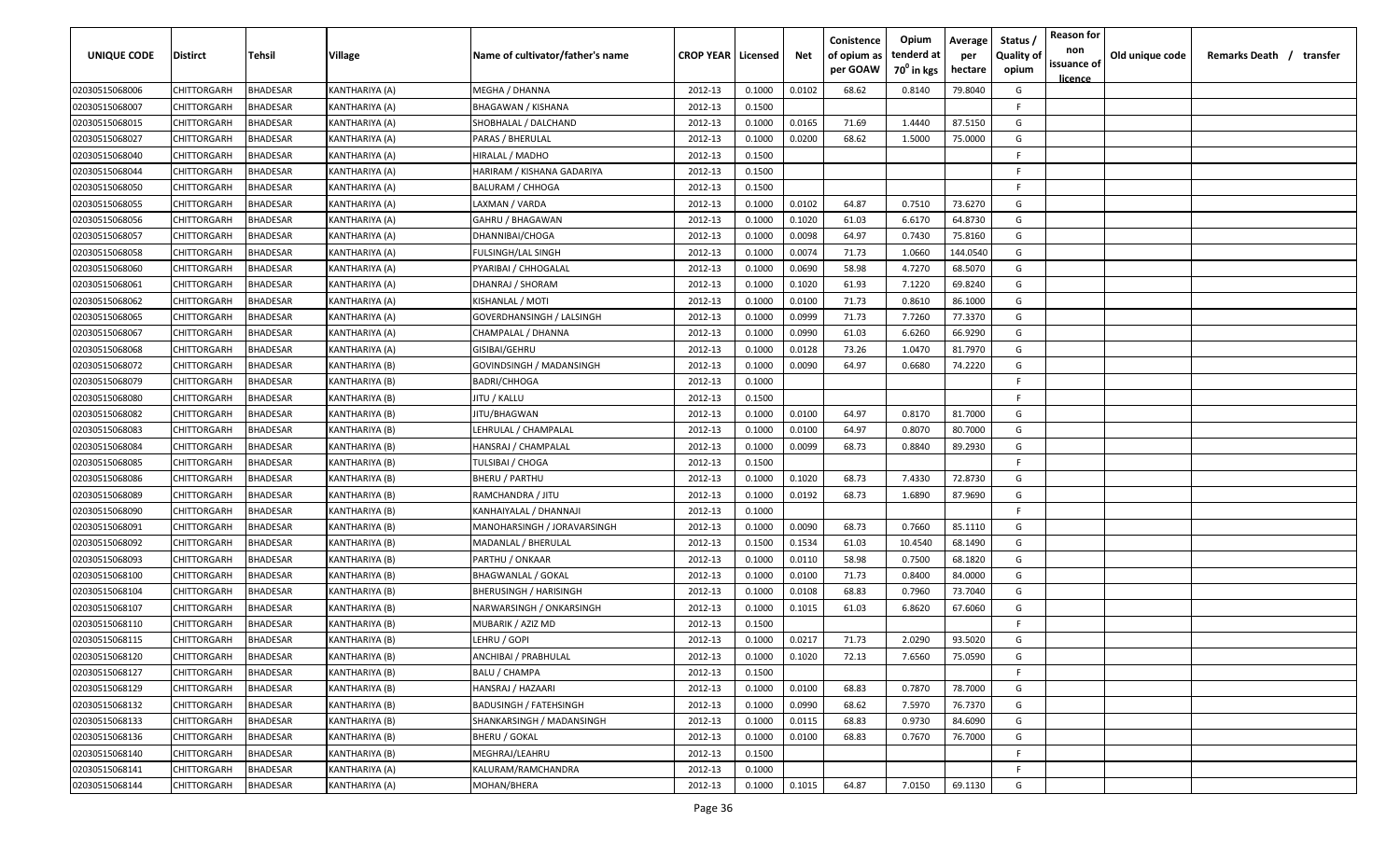| <b>UNIQUE CODE</b> | Distirct           | Tehsil          | Village                 | Name of cultivator/father's name | <b>CROP YEAR   Licensed</b> |        | Net    | Conistence<br>of opium as | Opium<br>tenderd at    | Average<br>per | Status /<br><b>Quality of</b> | <b>Reason for</b><br>non<br>issuance of | Old unique code | Remarks Death / transfer |
|--------------------|--------------------|-----------------|-------------------------|----------------------------------|-----------------------------|--------|--------|---------------------------|------------------------|----------------|-------------------------------|-----------------------------------------|-----------------|--------------------------|
|                    |                    |                 |                         |                                  |                             |        |        | per GOAW                  | 70 <sup>0</sup> in kgs | hectare        | opium                         | <u>licence</u>                          |                 |                          |
| 02030515068146     | CHITTORGARH        | <b>BHADESAR</b> | KANTHARIYA (A)          | DEV/PARBHU                       | 2012-13                     | 0.1000 | 0.0208 | 73.26                     | 1.5700                 | 75.4810        | G                             |                                         |                 |                          |
| 02030515068147     | CHITTORGARH        | BHADESAR        | KANTHARIYA (A)          | GOPILAL/BALU                     | 2012-13                     | 0.1000 | 0.0484 | 73.26                     | 3.9460                 | 81.5290        | G                             |                                         |                 |                          |
| 02030515068148     | CHITTORGARH        | BHADESAR        | KANTHARIYA (A)          | UDAYRAM/RAMCHANDER               | 2012-13                     | 0.1500 | 0.0720 | 64.87                     | 5.4210                 | 75.2920        | G                             |                                         |                 |                          |
| 02030515068149     | CHITTORGARH        | BHADESAR        | KANTHARIYA (A)          | MADAN / LEHRU                    | 2012-13                     | 0.1000 | 0.0128 | 57.15                     | 0.7920                 | 61.8750        | G                             |                                         |                 |                          |
| 02030515068151     | CHITTORGARH        | BHADESAR        | KANTHARIYA (A)          | MIYACHAND/BHIMA                  | 2012-13                     | 0.1500 |        |                           |                        |                | -F.                           |                                         |                 |                          |
| 02030515068155     | CHITTORGARH        | <b>BHADESAR</b> | KANTHARIYA (B)          | RATANLAL/LAXMAN                  | 2012-13                     | 0.1000 | 0.0120 | 68.62                     | 1.2060                 | 100.5000       | G                             |                                         |                 |                          |
| 02030515068156     | CHITTORGARH        | <b>BHADESAR</b> | KANTHARIYA (B)          | SITARAM/AMERCHAND                | 2012-13                     | 0.1000 | 0.0990 | 61.03                     | 6.3380                 | 64.0200        | G                             |                                         |                 |                          |
| 02030515068158     | CHITTORGARH        | BHADESAR        | KANTHARIYA (A)          | NANDLAL/CHAMPALAL                | 2012-13                     | 0.1000 | 0.0175 | 64.87                     | 1.3720                 | 78.4000        | G                             |                                         |                 |                          |
| 02030515071001     | CHITTORGARH        | BHADESAR        | KASHYAKHURD             | KALU / CHAMPA                    | 2012-13                     | 0.1500 | 0.1482 | 62.59                     | 10.1310                | 68.3600        | G                             |                                         |                 |                          |
| 02030515071003     | CHITTORGARH        | BHADESAR        | KASHYAKHURD             | BARDIBAI/KALU                    | 2012-13                     | 0.1000 | 0.0483 | 64.02                     | 3.5580                 | 73.6650        | G                             |                                         |                 |                          |
| 02030515071004     | CHITTORGARH        | BHADESAR        | KASHYAKHURD             | GULABIBAI / CHAMPA               | 2012-13                     | 0.1500 | 0.1406 | 64.02                     | 9.8040                 | 69.7300        | G                             |                                         |                 |                          |
| 02030515071005     | CHITTORGARH        | BHADESAR        | KASHYAKHURD             | HANSHIBAI / DAYARAM              | 2012-13                     | 0.1000 | 0.0980 | 61.27                     | 6.8800                 | 70.2040        | G                             |                                         |                 |                          |
| 02030515071006     | CHITTORGARH        | BHADESAR        | KASHYAKHURD             | HIRA / CHOGA                     | 2012-13                     | 0.1000 | 0.1005 | 58.35                     | 6.3600                 | 63.2840        | G                             |                                         |                 |                          |
| 02030515071007     | CHITTORGARH        | <b>BHADESAR</b> | KASHYAKHURD             | MADHU/HEERA                      | 2012-13                     | 0.1000 | 0.0500 | 67.06                     | 3.6500                 | 73.0000        | G                             |                                         |                 |                          |
| 02030515071009     | CHITTORGARH        | BHADESAR        | KASHYAKHURD             | MANGILAL/PARTAP                  | 2012-13                     | 0.1500 |        |                           |                        |                | -F.                           |                                         |                 |                          |
| 02030515071010     | CHITTORGARH        | <b>BHADESAR</b> | KASHYAKHURD             | RAMESHVAR / PARTHA               | 2012-13                     | 0.1500 |        |                           |                        |                | -F.                           |                                         |                 |                          |
| 02030515071011     | CHITTORGARH        | <b>BHADESAR</b> | KASHYAKHURD             | GOPU / LALU                      | 2012-13                     | 0.1000 | 0.0988 | 62.59                     | 6.9830                 | 70.6780        | G                             |                                         |                 |                          |
| 02030515071012     | CHITTORGARH        | BHADESAR        | KASHYAKHURD             | JAICHAND / CHATURBHUJ            | 2012-13                     | 0.1000 | 0.1011 | 67.06                     | 7.0410                 | 69.6440        | G                             |                                         |                 |                          |
| 02030515071014     | CHITTORGARH        | BHADESAR        | KASHYAKHURD             | <b>BHRUDAS / SHANKARDAS</b>      | 2012-13                     | 0.1000 | 0.0216 | 70.64                     | 1.5740                 | 72.8700        | G                             |                                         |                 |                          |
| 02030515071017     | CHITTORGARH        | <b>BHADESAR</b> | KASHYAKHURD             | DALLA / SHAMBHU                  | 2012-13                     | 0.1000 | 0.0210 | 58.35                     | 1.3170                 | 62.7140        | G                             |                                         |                 |                          |
| 02030515071020     | CHITTORGARH        | <b>BHADESAR</b> | KASHYAKHURD             | RAMLAL / CHATURBHUJ              | 2012-13                     | 0.1000 | 0.0992 | 67.06                     | 7.2040                 | 72.6210        | G                             |                                         |                 |                          |
| 02030515071022     | CHITTORGARH        | <b>BHADESAR</b> | KASHYAKHURD             | KISHANA / GAMER JAT              | 2012-13                     | 0.1500 |        |                           |                        |                | -F.                           |                                         |                 |                          |
| 02030515071023     | CHITTORGARH        | BHADESAR        | KASHYAKHURD             | AMIRCHAND / HEMRAJ               | 2012-13                     | 0.1000 | 0.0925 | 58.35                     | 5.7350                 | 62.0000        | G                             |                                         |                 |                          |
| 02030515071025     | CHITTORGARH        | <b>BHADESAR</b> | KASHYAKHURD             | PYARIBAI / UDA                   | 2012-13                     | 0.1000 | 0.0986 | 55.44                     | 6.1540                 | 62.4140        | G                             |                                         |                 |                          |
| 02030515071027     | CHITTORGARH        | BHADESAR        | KASHYAKHURD             | ANCHIBAI / HAZARI                | 2012-13                     | 0.1000 | 0.1020 | 64.02                     | 7.0330                 | 68.9510        | G                             |                                         |                 |                          |
| 02030515071031     | CHITTORGARH        | BHADESAR        | KASHYAKHURD             | BHERU / NARAYAN                  | 2012-13                     | 0.1000 | 0.0986 | 58.35                     | 6.4600                 | 65.5170        | G                             |                                         |                 |                          |
| 02030515071037     | CHITTORGARH        | BHADESAR        | KASHYAKHURD             | VAKTIBAI / DEBJI                 | 2012-13                     | 0.1000 | 0.0207 | 67.06                     | 1.4370                 | 69.4200        | G                             |                                         |                 |                          |
| 02030515074003     | CHITTORGARH        | BHADESAR        | KHERING KA KHEDA(NNANA) | NATHU / CHAMPA                   | 2012-13                     | 0.1500 | 0.1485 | 70.07                     | 11.8920                | 80.0810        | G                             |                                         |                 | TRANSFER/NANNANA         |
| 02030515074004     | CHITTORGARH        | BHADESAR        | KHERING KA KHEDA(NNANA) | RAMLAL / SHANKARLAL              | 2012-13                     | 0.1000 | 0.1025 | 70.07                     | 8.1880                 | 79.8830        | G                             |                                         |                 | TRANSFER/NANNANA         |
| 02030515074005     | CHITTORGARH        | BHADESAR        | KHERING KA KHEDA(NNANA) | LEHRULAL / NATHUJI               | 2012-13                     | 0.1500 | 0.1485 | 70.07                     | 12.0820                | 81.3600        | G                             |                                         |                 | TRANSFER/NANNANA         |
| 02030515074017     | CHITTORGARH        | BHADESAR        | KHERING KA KHEDA(NNANA) | HIRALAL/SITARAM                  | 2012-13                     | 0.1500 | 0.1560 | 70.07                     | 12.1420                | 77.8330        |                               | 02                                      |                 |                          |
| 02030515074018     | CHITTORGARH        | BHADESAR        | KHERING KA KHEDA(NNANA) | KAILASHSINGH / KHUMANSINGH       | 2012-13                     | 0.1000 | 0.0930 | 66.23                     | 6.4430                 | 69.2800        | G                             |                                         |                 | TRANSFER/NANNANA         |
| 02030515074024     | CHITTORGARH        | BHADESAR        | KHERING KA KHEDA(NNANA) | SAJJANKUVAR/BHERUSINGH           | 2012-13                     | 0.1000 | 0.0814 | 59.25                     | 4.9770                 | 61.1430        | G                             |                                         |                 | TRANSFER/NANNANA         |
| 02030515075002     | CHITTORGARH        | BHADESAR        | KOSHITHAL               | <b>GHIRDHARI / JITU</b>          | 2012-13                     | 0.1000 | 0.1023 | 64.54                     | 7.1180                 | 69.5800        | G                             |                                         |                 |                          |
| 02030515075003     | CHITTORGARH        | BHADESAR        | KOSHITHAL               | <b>ONAKRLAL / HAJARILAL</b>      | 2012-13                     | 0.1000 | 0.0986 | 64.90                     | 6.8980                 | 69.9590        | G                             |                                         |                 |                          |
| 02030515075005     | <b>CHITTORGARH</b> | <b>BHADESAR</b> | KOSHITHAL               | <b>GANESHLAL / GEAHRILAL</b>     | 2012-13                     | 0.1000 | 0.1000 | 61.74                     | 6.7030                 | 67.0300        | G                             |                                         |                 |                          |
| 02030515075006     | <b>CHITTORGARH</b> | <b>BHADESAR</b> | KOSHITHAL               | MANGILAL / BHAGWAN               | 2012-13                     | 0.1000 | 0.0988 | 62.34                     | 6.2870                 | 63.6340        | G                             |                                         |                 |                          |
| 02030515075007     | <b>CHITTORGARH</b> | <b>BHADESAR</b> | KOSHITHAL               | MANGIBAI/SANKAR                  | 2012-13                     | 0.1000 | 0.0960 | 58.58                     | 6.3600                 | 66.2500        | G                             |                                         |                 |                          |
| 02030515075011     | <b>CHITTORGARH</b> | <b>BHADESAR</b> | KOSHITHAL               | <b>UDAYLAL / GEHRU</b>           | 2012-13                     | 0.1000 | 0.0960 | 58.96                     | 6.4350                 | 67.0310        | G                             |                                         |                 |                          |
| 02030515075012     | CHITTORGARH        | BHADESAR        | KOSHITHAL               | MATHURALAL / BHAGWAN             | 2012-13                     | 0.1000 | 0.0220 | 69.77                     | 1.6650                 | 75.6820        | G                             |                                         |                 |                          |
| 02030515075013     | CHITTORGARH        | <b>BHADESAR</b> | KOSHITHAL               | RAMA / TRILOK                    | 2012-13                     | 0.1000 | 0.0300 | 58.58                     | 2.0420                 | 68.0670        | G                             |                                         |                 |                          |
| 02030515075014     | CHITTORGARH        | <b>BHADESAR</b> | KOSHITHAL               | <b>BHURA / TRILOK</b>            | 2012-13                     | 0.1000 | 0.1020 | 64.54                     | 7.0260                 | 68.8820        | G                             |                                         |                 |                          |
| 02030515075015     | CHITTORGARH        | BHADESAR        | KOSHITHAL               | JITU / GANESH                    | 2012-13                     | 0.1000 | 0.1000 | 61.74                     | 6.3950                 | 63.9500        | G                             |                                         |                 |                          |
| 02030515075019     | CHITTORGARH        | <b>BHADESAR</b> | KOSHITHAL               | DLLA / WARDA                     | 2012-13                     | 0.1000 | 0.0990 | 58.96                     | 6.2750                 | 63.3840        | G                             |                                         |                 |                          |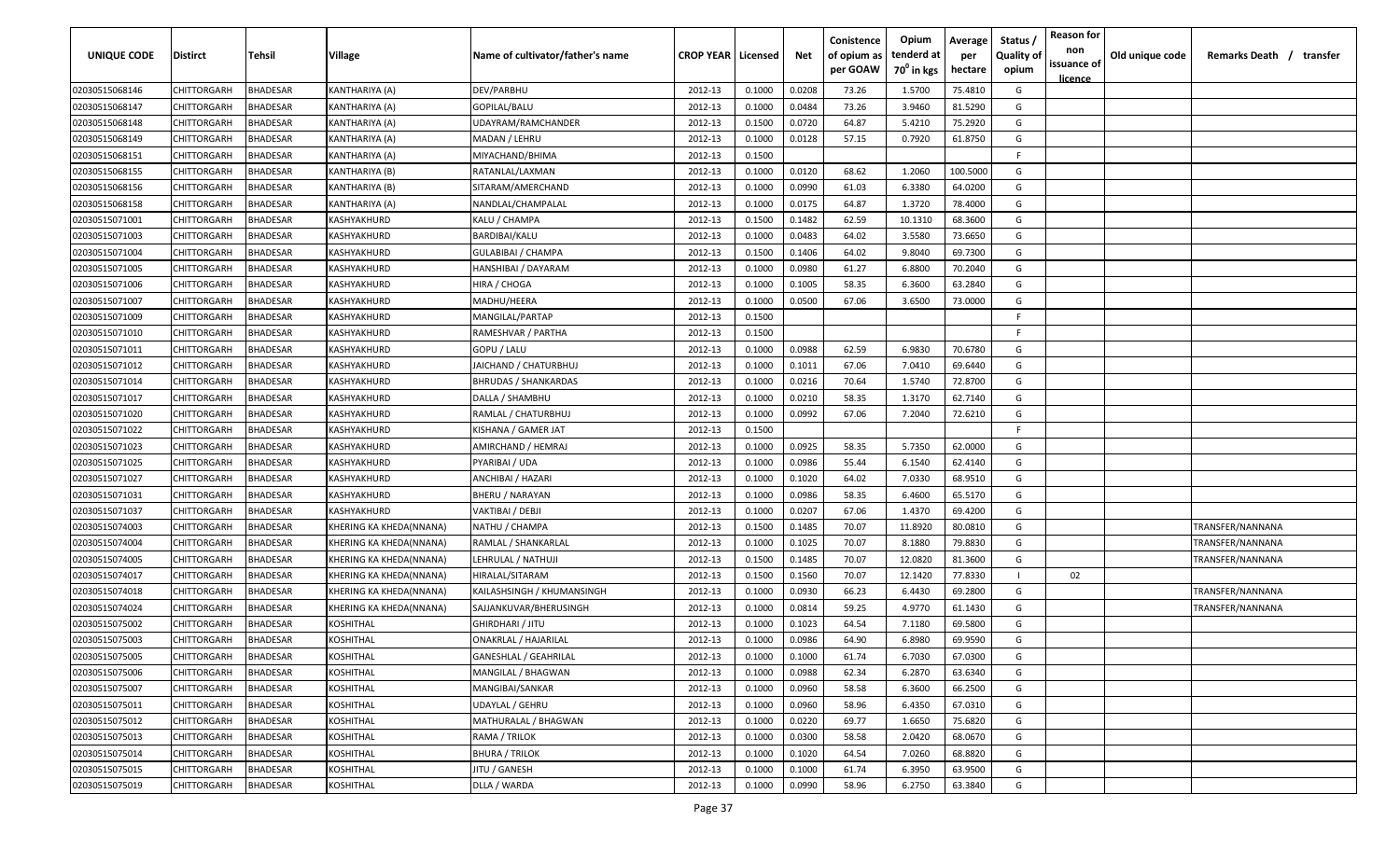| <b>UNIQUE CODE</b> | Distirct           | Tehsil          | Village       | Name of cultivator/father's name | <b>CROP YEAR Licensed</b> |        | Net    | Conistence<br>of opium as | Opium<br>tenderd at    | Average<br>per | Status /<br><b>Quality of</b> | <b>Reason for</b><br>non | Old unique code | Remarks Death / transfer |
|--------------------|--------------------|-----------------|---------------|----------------------------------|---------------------------|--------|--------|---------------------------|------------------------|----------------|-------------------------------|--------------------------|-----------------|--------------------------|
|                    |                    |                 |               |                                  |                           |        |        | per GOAW                  | 70 <sup>0</sup> in kgs | hectare        | opium                         | issuance of<br>licence   |                 |                          |
| 02030515075020     | CHITTORGARH        | <b>BHADESAR</b> | KOSHITHAL     | <b>ONAKR / HRILAL JAT</b>        | 2012-13                   | 0.1000 | 0.1040 | 54.12                     | 6.0230                 | 57.9130        | G                             | 05                       |                 |                          |
| 02030515075021     | CHITTORGARH        | BHADESAR        | KOSHITHAL     | SHANAKRGHIR / KISHANGHIR         | 2012-13                   | 0.1000 | 0.1040 | 64.54                     | 6.9520                 | 66.8460        | G                             |                          |                 |                          |
| 02030515075023     | CHITTORGARH        | BHADESAR        | KOSHITHAL     | CHAMPALAL / LALU                 | 2012-13                   | 0.1000 | 0.1000 | 64.54                     | 6.6850                 | 66.8500        | G                             |                          |                 |                          |
| 02030515075027     | CHITTORGARH        | <b>BHADESAR</b> | KOSHITHAL     | <b>HEERALAL / GASI</b>           | 2012-13                   | 0.1000 | 0.0999 | 67.47                     | 6.9010                 | 69.0790        | G                             |                          |                 |                          |
| 02030515075028     | CHITTORGARH        | BHADESAR        | KOSHITHAL     | NATHULAL / JITU JAT              | 2012-13                   | 0.1000 | 0.1003 | 53.73                     | 6.1330                 | 61.1470        | G                             | 05                       |                 |                          |
| 02030515075030     | CHITTORGARH        | <b>BHADESAR</b> | KOSHITHAL     | GANGARAM/HERU                    | 2012-13                   | 0.1500 |        |                           |                        |                | E                             |                          |                 |                          |
| 02030515075034     | CHITTORGARH        | <b>BHADESAR</b> | KOSHITHAL     | TAL IL UTIL \ ROHZIN             | 2012-13                   | 0.1000 | 0.0992 | 64.90                     | 7.0180                 | 70.7460        | G                             |                          |                 |                          |
| 02030515075036     | CHITTORGARH        | BHADESAR        | KOSHITHAL     | VARDICHAND / VENA JI             | 2012-13                   | 0.1000 | 0.0980 | 64.90                     | 6.7500                 | 68.8780        | G                             |                          |                 |                          |
| 02030515075042     | CHITTORGARH        | BHADESAR        | KOSHITHAL     | CHHOGALAL / SHANKARLAL           | 2012-13                   | 0.1000 | 0.1008 | 62.34                     | 6.9020                 | 68.4720        | G                             |                          |                 |                          |
| 02030515075044     | CHITTORGARH        | BHADESAR        | KOSHITHAL     | KISOR/BHAGAWAN                   | 2012-13                   | 0.1000 | 0.1000 | 65.41                     | 6.4760                 | 64.7600        | G                             |                          |                 |                          |
| 02030515075047     | CHITTORGARH        | BHADESAR        | KOSHITHAL     | DALLA / GANESH                   | 2012-13                   | 0.1000 | 0.0990 | 64.90                     | 6.7590                 | 68.2730        | G                             |                          |                 |                          |
| 02030515075050     | CHITTORGARH        | BHADESAR        | KOSHITHAL     | KALULAL / RAMLAL BHIL            | 2012-13                   | 0.1000 | 0.0986 | 55.57                     | 2.8660                 | 29.0670        |                               | 02                       |                 |                          |
| 02030515075051     | CHITTORGARH        | BHADESAR        | KOSHITHAL     | MANGU / CHUNA REGAR              | 2012-13                   | 0.1000 | 0.0990 | 61.74                     | 6.7470                 | 68.1520        | G                             |                          |                 |                          |
| 02030515075052     | CHITTORGARH        | <b>BHADESAR</b> | KOSHITHAL     | PREMSHANKAR / DULICHAND          | 2012-13                   | 0.1000 | 0.1008 | 58.96                     | 6.0730                 | 60.2480        | G                             |                          |                 |                          |
| 02030515075060     | CHITTORGARH        | BHADESAR        | KOSHITHAL     | GEHAL/ONKARLAL                   | 2012-13                   | 0.1000 | 0.0198 | 69.77                     | 1.6250                 | 82.0710        | G                             |                          |                 |                          |
| 02030515075061     | CHITTORGARH        | <b>BHADESAR</b> | KOSHITHAL     | KASHIRAM / GANGARAM              | 2012-13                   | 0.1000 | 0.1025 | 61.74                     | 6.7830                 | 66.1760        | G                             |                          |                 |                          |
| 02030515075065     | CHITTORGARH        | <b>BHADESAR</b> | KOSHITHAL     | PYARIBAI / RAMA                  | 2012-13                   | 0.1000 | 0.1020 | 53.40                     | 6.0340                 | 59.1570        |                               | 02                       |                 |                          |
| 02030515078001     | CHITTORGARH        | <b>BHADESAR</b> | <b>KUTHNA</b> | ONKAR LAL / DULICHAND            | 2012-13                   | 0.1000 | 0.1000 | 69.00                     | 7.4720                 | 74.7200        | G                             |                          |                 |                          |
| 02030515078003     | CHITTORGARH        | BHADESAR        | KUTHNA        | KISHOR / DULICHAND               | 2012-13                   | 0.1500 | 0.1440 | 68.27                     | 10.3770                | 72.0630        | G                             |                          |                 |                          |
| 02030515078005     | CHITTORGARH        | BHADESAR        | KUTHNA        | KALU / SHAMBHULAL                | 2012-13                   | 0.1000 | 0.1020 | 66.13                     | 6.8780                 | 67.4310        | G                             |                          |                 |                          |
| 02030515078006     | CHITTORGARH        | <b>BHADESAR</b> | KUTHNA        | LAHERIBAI / KISHOR               | 2012-13                   | 0.1000 | 0.1020 | 69.00                     | 7.2060                 | 70.6470        | G                             |                          |                 |                          |
| 02030515078009     | CHITTORGARH        | <b>BHADESAR</b> | KUTHNA        | PRATAP / LARU KHAROL             | 2012-13                   | 0.1500 | 0.1496 | 69.00                     | 10.5370                | 70.4340        | G                             |                          |                 |                          |
| 02030515078010     | CHITTORGARH        | <b>BHADESAR</b> | KUTHNA        | KISHANIBAI/CHUNNILAL             | 2012-13                   | 0.1500 | 0.1488 | 70.48                     | 10.5620                | 70.9810        | G                             |                          |                 |                          |
| 02030515078011     | CHITTORGARH        | <b>BHADESAR</b> | KUTHNA        | <b>BHERULAL / RODU</b>           | 2012-13                   | 0.1000 | 0.1024 | 67.41                     | 7.3000                 | 71.2890        | G                             |                          |                 |                          |
| 02030515078012     | CHITTORGARH        | BHADESAR        | KUTHNA        | RATAN LAL / DALCHAND JAT         | 2012-13                   | 0.1000 | 0.1000 | 66.13                     | 6.7550                 | 67.5500        | G                             |                          |                 |                          |
| 02030515078015     | CHITTORGARH        | BHADESAR        | KUTHNA        | RAMCHANDRA / TODU BRAHMIN        | 2012-13                   | 0.1500 | 0.1484 | 69.63                     | 10.4250                | 70.2490        | G                             |                          |                 |                          |
| 02030515078019     | CHITTORGARH        | BHADESAR        | KUTHNA        | RAMLAL / HEMA JAT                | 2012-13                   | 0.1500 | 0.1530 | 66.13                     | 10.2310                | 66.8690        | G                             |                          |                 |                          |
| 02030515078021     | CHITTORGARH        | <b>BHADESAR</b> | KUTHNA        | SURAJMAL / GOKUL JAT             | 2012-13                   | 0.1000 | 0.0988 | 69.63                     | 7.2910                 | 73.7960        | G                             |                          |                 |                          |
| 02030515078024     | CHITTORGARH        | BHADESAR        | KUTHNA        | BHERULAL / UDAJI                 | 2012-13                   | 0.1500 | 0.1500 | 71.23                     | 10.4200                | 69.4670        | G                             |                          |                 |                          |
| 02030515078025     | CHITTORGARH        | BHADESAR        | KUTHNA        | UDAILAL / PEMA SHARMA            | 2012-13                   | 0.1000 | 0.0990 | 69.00                     | 6.9490                 | 70.1920        | G                             |                          |                 |                          |
| 02030515078026     | CHITTORGARH        | BHADESAR        | KUTHNA        | HEERALAL / ONKAR                 | 2012-13                   | 0.1500 | 0.1504 | 64.25                     | 9.6100                 | 63.8960        | G                             |                          |                 |                          |
| 02030515078031     | CHITTORGARH        | BHADESAR        | KUTHNA        | <b>BHAGWANLAL / UDAILAL</b>      | 2012-13                   | 0.1000 | 0.0957 | 62.24                     | 6.4290                 | 67.1790        | G                             |                          |                 |                          |
| 02030515078032     | CHITTORGARH        | BHADESAR        | KUTHNA        | <b>GANGARAM / NANA JI</b>        | 2012-13                   | 0.1000 | 0.0495 | 70.67                     | 3.6750                 | 74.2420        | G                             |                          |                 |                          |
| 02030515078033     | CHITTORGARH        | BHADESAR        | KUTHNA        | CHANDIBAI / DHANNA               | 2012-13                   | 0.1000 | 0.1000 | 64.25                     | 6.6820                 | 66.8200        | G                             |                          |                 |                          |
| 02030515078034     | <b>CHITTORGARH</b> | BHADESAR        | KUTHNA        | MEGHA / AMARCHAND                | 2012-13                   | 0.1000 | 0.1020 | 76.11                     | 7.9260                 | 77.7060        | G                             |                          |                 |                          |
| 02030515078035     | <b>CHITTORGARH</b> | <b>BHADESAR</b> | KUTHNA        | CHUNNILAL / TODU                 | 2012-13                   | 0.1500 | 0.1458 | 68.08                     | 10.1340                | 69.5060        |                               | 02                       |                 |                          |
| 02030515078036     | <b>CHITTORGARH</b> | <b>BHADESAR</b> | <b>KUTHNA</b> | UDA / DUNGA JAT                  | 2012-13                   | 0.1000 | 0.0992 | 68.08                     | 6.7400                 | 67.9440        | G                             |                          |                 |                          |
| 02030515078037     | <b>CHITTORGARH</b> | <b>BHADESAR</b> | KUTHNA        | JEENU / DHANNA JAT               | 2012-13                   | 0.1000 | 0.1035 | 71.19                     | 7.8820                 | 76.1550        | G                             |                          |                 |                          |
| 02030515078039     | CHITTORGARH        | <b>BHADESAR</b> | KUTHNA        | RAMLAL / CHAMPALAL               | 2012-13                   | 0.1000 | 0.1000 | 71.19                     | 7.5870                 | 75.8700        | G                             |                          |                 |                          |
| 02030515078041     | CHITTORGARH        | BHADESAR        | KUTHNA        | DALLAWAN / MADHUWAN              | 2012-13                   | 0.1000 | 0.1045 | 68.21                     | 7.4250                 | 71.0530        | G                             |                          |                 |                          |
| 02030515078044     | <b>CHITTORGARH</b> | <b>BHADESAR</b> | KUTHNA        | <b>GULAB / MADHU</b>             | 2012-13                   | 0.1500 | 0.1480 | 65.53                     | 9.9980                 | 67.5540        | G                             |                          |                 |                          |
| 02030515078046     | <b>CHITTORGARH</b> | <b>BHADESAR</b> | KUTHNA        | KALU / KISHNA JI                 | 2012-13                   | 0.1500 | 0.1500 | 65.53                     | 10.2510                | 68.3400        | G                             |                          |                 |                          |
| 02030515078047     | CHITTORGARH        | <b>BHADESAR</b> | KUTHNA        | GOPIBAI / KISHANLAL              | 2012-13                   | 0.1000 | 0.0987 | 65.53                     | 6.7220                 | 68.1050        | G                             |                          |                 |                          |
| 02030515078048     | CHITTORGARH        | <b>BHADESAR</b> | KUTHNA        | KHEMA / HEMA                     | 2012-13                   | 0.1000 | 0.1000 | 71.23                     | 7.5000                 | 75.0000        | G                             |                          |                 |                          |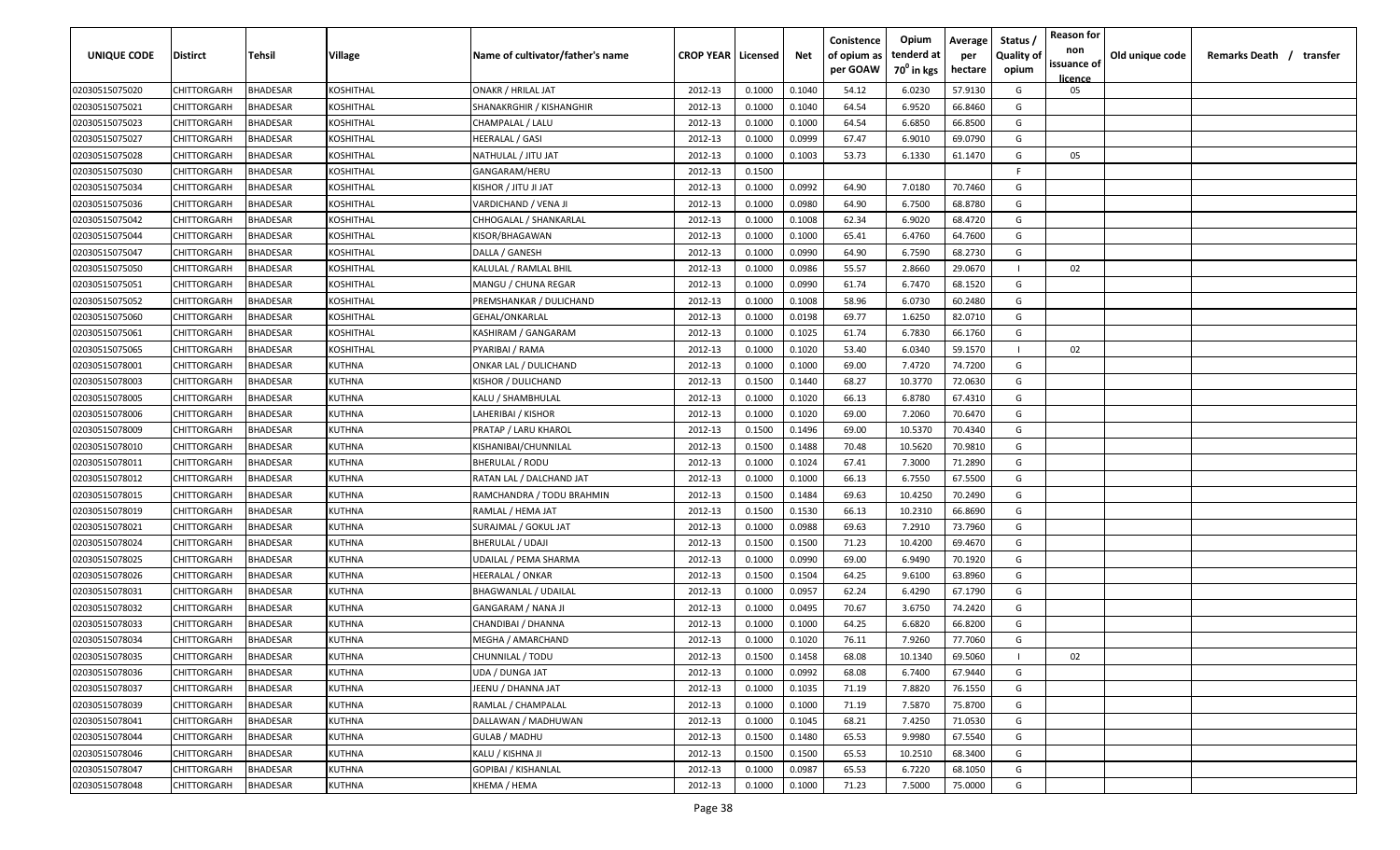| <b>UNIQUE CODE</b> | Distirct           | Tehsil          | Village       | Name of cultivator/father's name | <b>CROP YEAR Licensed</b> |        | Net    | Conistence<br>of opium as | Opium<br>tenderd at    | Average<br>per | Status /<br><b>Quality of</b> | <b>Reason for</b><br>non      | Old unique code | Remarks Death / transfer |
|--------------------|--------------------|-----------------|---------------|----------------------------------|---------------------------|--------|--------|---------------------------|------------------------|----------------|-------------------------------|-------------------------------|-----------------|--------------------------|
|                    |                    |                 |               |                                  |                           |        |        | per GOAW                  | 70 <sup>0</sup> in kgs | hectare        | opium                         | issuance of<br><u>licence</u> |                 |                          |
| 02030515078049     | CHITTORGARH        | <b>BHADESAR</b> | <b>KUTHNA</b> | PRATHVIRAJ / HEMRAJ              | 2012-13                   | 0.1000 | 0.1024 | 68.27                     | 7.1490                 | 69.8140        | G                             |                               |                 |                          |
| 02030515078052     | CHITTORGARH        | BHADESAR        | KUTHNA        | NARAYAN/MODA                     | 2012-13                   | 0.1000 | 0.0986 | 68.21                     | 7.0940                 | 71.9470        | G                             |                               |                 |                          |
| 02030515078053     | CHITTORGARH        | BHADESAR        | KUTHNA        | CHATURBHUJ / DAYARAM             | 2012-13                   | 0.1000 | 0.1003 | 69.63                     | 7.1220                 | 71.0070        | G                             |                               |                 |                          |
| 02030515078057     | CHITTORGARH        | <b>BHADESAR</b> | KUTHNA        | SUKHDEV / DAYARAM                | 2012-13                   | 0.1000 | 0.0980 | 71.19                     | 7.3330                 | 74.8270        |                               | 02                            |                 |                          |
| 02030515078060     | CHITTORGARH        | BHADESAR        | KUTHNA        | SHANKAR / DOLA                   | 2012-13                   | 0.1000 | 0.1020 | 70.48                     | 7.3800                 | 72.3530        | G                             |                               |                 |                          |
| 02030515078064     | CHITTORGARH        | <b>BHADESAR</b> | KUTHNA        | HARLAL/KISHANA                   | 2012-13                   | 0.1000 | 0.0987 | 68.16                     | 7.2440                 | 73.3940        | G                             |                               |                 |                          |
| 02030515078065     | CHITTORGARH        | <b>BHADESAR</b> | KUTHNA        | PRABHULAL / KISHNA               | 2012-13                   | 0.1000 | 0.1000 | 68.21                     | 7.4060                 | 74.0600        | G                             |                               |                 |                          |
| 02030515078067     | CHITTORGARH        | BHADESAR        | KUTHNA        | RATAN/KISHOR/CHAMPA              | 2012-13                   | 0.1000 | 0.1024 | 68.27                     | 7.2170                 | 70.4790        | G                             |                               |                 |                          |
| 02030515078071     | CHITTORGARH        | BHADESAR        | KUTHNA        | NAGJIRAM / RAMA                  | 2012-13                   | 0.1500 | 0.1512 | 74.36                     | 11.5580                | 76.4420        | G                             |                               |                 |                          |
| 02030515078072     | CHITTORGARH        | BHADESAR        | KUTHNA        | BHAGWAN/UDA/SORAJMAL             | 2012-13                   | 0.1000 | 0.1020 | 62.24                     | 6.4910                 | 63.6370        | G                             |                               |                 |                          |
| 02030515078074     | CHITTORGARH        | BHADESAR        | KUTHNA        | HAJARI/DULLICHAND                | 2012-13                   | 0.1000 | 0.0957 | 64.37                     | 6.2530                 | 65.3400        | G                             |                               |                 |                          |
| 02030515078076     | CHITTORGARH        | BHADESAR        | KUTHNA        | MIYACHAND / LACHIRAM             | 2012-13                   | 0.1000 | 0.1023 | 70.67                     | 7.6320                 | 74.6040        | G                             |                               |                 |                          |
| 02030515078081     | CHITTORGARH        | BHADESAR        | KUTHNA        | MOHAN / UDERAM                   | 2012-13                   | 0.1000 | 0.0964 | 68.21                     | 6.7720                 | 70.2490        | G                             |                               |                 |                          |
| 02030515078082     | CHITTORGARH        | <b>BHADESAR</b> | KUTHNA        | MADHU / DHANNA                   | 2012-13                   | 0.1000 | 0.1012 | 71.23                     | 7.7540                 | 76.6210        | G                             |                               |                 |                          |
| 02030515078084     | CHITTORGARH        | BHADESAR        | KUTHNA        | BHERA / RAGHU                    | 2012-13                   | 0.1000 | 0.0961 | 70.67                     | 7.1680                 | 74.5890        | G                             |                               |                 |                          |
| 02030515078085     | CHITTORGARH        | <b>BHADESAR</b> | KUTHNA        | RAMESHWAR / CHUNNILAL            | 2012-13                   | 0.1000 | 0.0950 | 72.15                     | 7.0090                 | 73.7790        | G                             |                               |                 |                          |
| 02030515078087     | CHITTORGARH        | BHADESAR        | KUTHNA        | GOPILAL / KISHAN                 | 2012-13                   | 0.1000 | 0.0992 | 68.21                     | 7.4540                 | 75.1410        | G                             |                               |                 |                          |
| 02030515078088     | CHITTORGARH        | BHADESAR        | <b>KUTHNA</b> | KOSHALYABAI/UDAILAL              | 2012-13                   | 0.1000 | 0.0460 | 69.63                     | 3.2930                 | 71.5870        | G                             |                               |                 |                          |
| 02030515078090     | <b>CHITTORGARH</b> | BHADESAR        | KUTHNA        | BHERU / CHAMPA                   | 2012-13                   | 0.1000 | 0.0992 | 70.82                     | 7.7290                 | 77.9130        | G                             |                               |                 |                          |
| 02030515078091     | CHITTORGARH        | <b>BHADESAR</b> | KUTHNA        | UDAIRAM / SHANKAR                | 2012-13                   | 0.1000 | 0.1014 | 71.19                     | 7.4950                 | 73.9150        | G                             |                               |                 |                          |
| 02030515078092     | CHITTORGARH        | <b>BHADESAR</b> | KUTHNA        | RATAN / DAYARAM                  | 2012-13                   | 0.1000 | 0.1008 | 70.12                     | 7.4130                 | 73.5420        | G                             |                               |                 |                          |
| 02030515078094     | CHITTORGARH        | <b>BHADESAR</b> | KUTHNA        | SHANKAR / MEGHA                  | 2012-13                   | 0.1000 | 0.1044 | 73.32                     | 7.6040                 | 72.8350        | G                             |                               |                 |                          |
| 02030515078095     | CHITTORGARH        | <b>BHADESAR</b> | KUTHNA        | DEVJI/DUDHA                      | 2012-13                   | 0.1000 | 0.0992 | 73.32                     | 7.9710                 | 80.3530        | G                             |                               |                 |                          |
| 02030515078100     | CHITTORGARH        | <b>BHADESAR</b> | KUTHNA        | PURANMAL / UDAILAL               | 2012-13                   | 0.1000 | 0.0982 | 67.41                     | 6.7990                 | 69.2360        | G                             |                               |                 |                          |
| 02030515078101     | CHITTORGARH        | BHADESAR        | KUTHNA        | SURESH / CHHAGANLAL              | 2012-13                   | 0.1000 | 0.1025 | 63.88                     | 7.0540                 | 68.8200        | G                             |                               |                 |                          |
| 02030515078105     | CHITTORGARH        | BHADESAR        | KUTHNA        | RATAN / DALLA                    | 2012-13                   | 0.1000 | 0.1000 | 67.41                     | 6.7700                 | 67.7000        | G                             |                               |                 |                          |
| 02030515078108     | CHITTORGARH        | BHADESAR        | KUTHNA        | KISHANLAL / HARLAL               | 2012-13                   | 0.1000 | 0.0990 | 64.25                     | 6.5440                 | 66.1010        | G                             |                               |                 |                          |
| 02030515078109     | CHITTORGARH        | BHADESAR        | KUTHNA        | PURANMAL / HAJARI                | 2012-13                   | 0.1000 | 0.1012 | 71.29                     | 7.3940                 | 73.0630        | G                             |                               |                 |                          |
| 02030515078114     | CHITTORGARH        | BHADESAR        | KUTHNA        | SHYAMABAI/LAXMAN                 | 2012-13                   | 0.1000 | 0.0967 | 68.08                     | 6.9830                 | 72.2130        | G                             |                               |                 |                          |
| 02030515078117     | CHITTORGARH        | BHADESAR        | KUTHNA        | DALCHAND / CHOGA                 | 2012-13                   | 0.1500 | 0.1462 | 68.16                     | 9.9610                 | 68.1330        | G                             |                               |                 |                          |
| 02030515078120     | CHITTORGARH        | BHADESAR        | KUTHNA        | <b>BHAGWAN / NARUJI</b>          | 2012-13                   | 0.1000 | 0.1014 | 68.27                     | 6.8070                 | 67.1300        | G                             |                               |                 |                          |
| 02030515078121     | CHITTORGARH        | <b>BHADESAR</b> | KUTHNA        | RATAN/KISHOR/GANESH              | 2012-13                   | 0.1000 | 0.1020 | 66.13                     | 6.8680                 | 67.3330        | G                             |                               |                 |                          |
| 02030515078122     | CHITTORGARH        | BHADESAR        | KUTHNA        | DUNGA / PEMA                     | 2012-13                   | 0.1500 | 0.1505 | 68.08                     | 10.4070                | 69.1500        | G                             |                               |                 |                          |
| 02030515078123     | CHITTORGARH        | BHADESAR        | KUTHNA        | BHAGWAN / DALLA                  | 2012-13                   | 0.1500 | 0.1518 | 68.27                     | 10.3970                | 68.4910        | G                             |                               |                 |                          |
| 02030515078125     | CHITTORGARH        | BHADESAR        | KUTHNA        | UDAILAL / RAMCHANDRA             | 2012-13                   | 0.1500 | 0.1485 | 64.25                     | 9.6650                 | 65.0840        | G                             |                               |                 |                          |
| 02030515078126     | <b>CHITTORGARH</b> | <b>BHADESAR</b> | KUTHNA        | TAKUBAI/MIYALAL                  | 2012-13                   | 0.1500 | 0.1480 | 73.23                     | 11.4970                | 77.6820        | G                             |                               |                 |                          |
| 02030515078127     | CHITTORGARH        | <b>BHADESAR</b> | KUTHNA        | <b>MOTI / MANGILAL</b>           | 2012-13                   | 0.1500 | 0.1437 | 71.23                     | 10.6340                | 74.0010        | G                             |                               |                 |                          |
| 02030515078129     | <b>CHITTORGARH</b> | <b>BHADESAR</b> | <b>KUTHNA</b> | PARU / BHERA                     | 2012-13                   | 0.1500 | 0.1028 | 70.67                     | 8.3190                 | 80.9240        |                               | 02                            |                 |                          |
| 02030515078131     | <b>CHITTORGARH</b> | <b>BHADESAR</b> | KUTHNA        | ONKAR / MANGU                    | 2012-13                   | 0.1000 | 0.1045 | 67.41                     | 7.3000                 | 69.8560        | G                             |                               |                 |                          |
| 02030515078134     | CHITTORGARH        | BHADESAR        | KUTHNA        | MEGHRAJ / GULAB                  | 2012-13                   | 0.1500 | 0.1470 | 68.08                     | 10.8340                | 73.7010        | G                             |                               |                 |                          |
| 02030515078145     | CHITTORGARH        | BHADESAR        | KUTHNA        | GODHU / RAMA                     | 2012-13                   | 0.1000 | 0.1035 | 73.32                     | 7.8030                 | 75.3910        | G                             |                               |                 |                          |
| 02030515078146     | CHITTORGARH        | <b>BHADESAR</b> | KUTHNA        | NARAYAN / MOTI                   | 2012-13                   | 0.1000 | 0.1027 | 70.35                     | 7.2660                 | 70.7500        |                               | 02                            |                 |                          |
| 02030515078147     | CHITTORGARH        | BHADESAR        | KUTHNA        | NARAYANIBAI / RATANGIR           | 2012-13                   | 0.1500 | 0.1440 | 70.35                     | 11.3970                | 79.1460        |                               | 02                            |                 |                          |
| 02030515078148     | CHITTORGARH        | <b>BHADESAR</b> | KUTHNA        | CHHAGAN / GODA                   | 2012-13                   | 0.1000 | 0.1001 | 70.35                     | 7.6780                 | 76.7030        |                               | 02                            |                 |                          |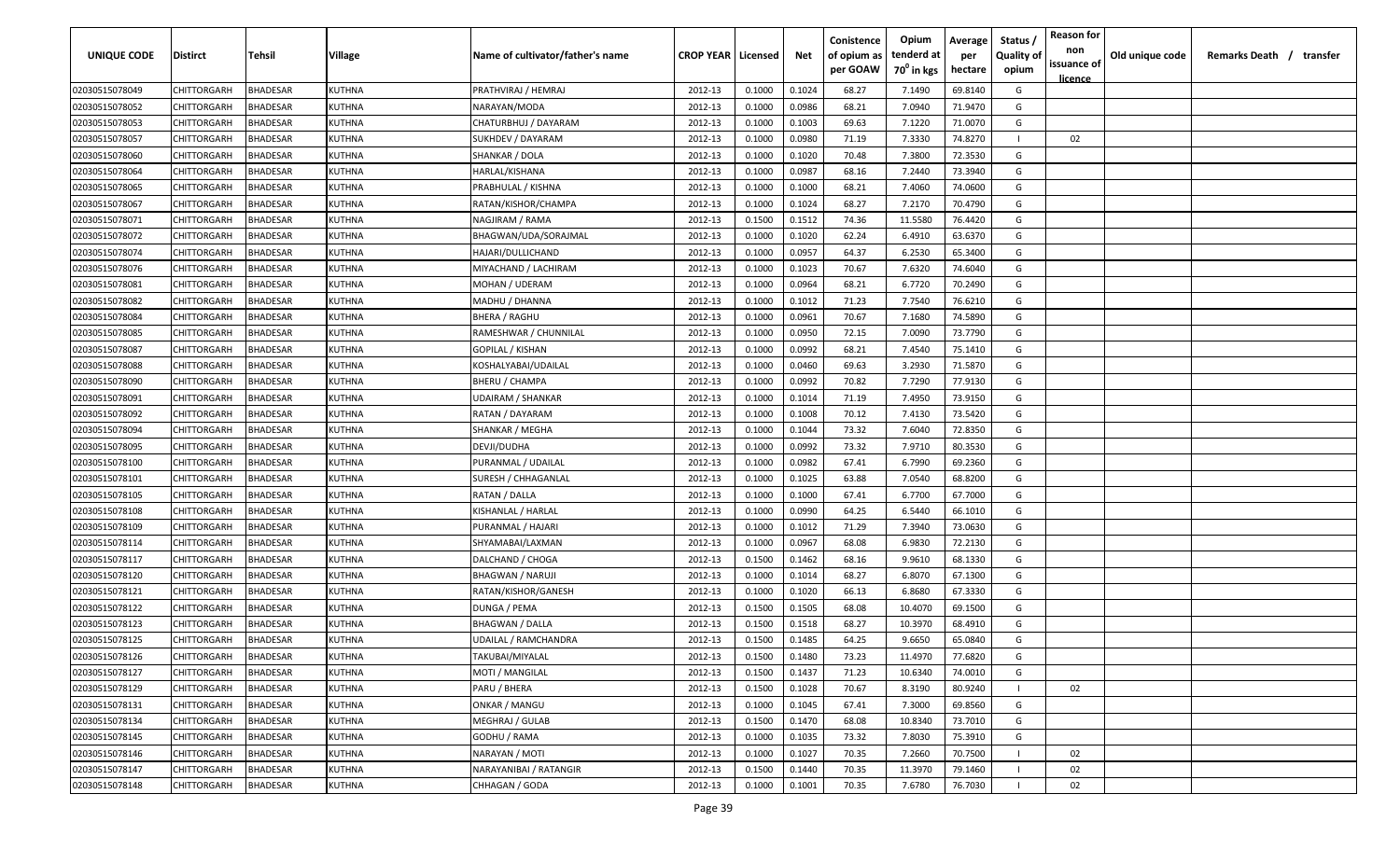| <b>UNIQUE CODE</b> | Distirct           | Tehsil          | Village         | Name of cultivator/father's name | <b>CROP YEAR Licensed</b> |        | Net    | Conistence<br>of opium as | Opium<br>tenderd at    | Average<br>per | Status /<br><b>Quality of</b> | <b>Reason for</b><br>non<br>issuance of | Old unique code | Remarks Death / transfer |
|--------------------|--------------------|-----------------|-----------------|----------------------------------|---------------------------|--------|--------|---------------------------|------------------------|----------------|-------------------------------|-----------------------------------------|-----------------|--------------------------|
|                    |                    |                 |                 |                                  |                           |        |        | per GOAW                  | 70 <sup>0</sup> in kgs | hectare        | opium                         | <u>licence</u>                          |                 |                          |
| 02030515078149     | CHITTORGARH        | <b>BHADESAR</b> | <b>KUTHNA</b>   | NARAYAN/DEVJI                    | 2012-13                   | 0.1000 | 0.1020 | 62.24                     | 6.4730                 | 63.4610        | G                             |                                         |                 |                          |
| 02030515078150     | CHITTORGARH        | BHADESAR        | KUTHNA          | DEVBAI/BHAGWAN                   | 2012-13                   | 0.1000 | 0.1000 | 64.37                     | 6.4280                 | 64.2800        |                               | 02                                      |                 |                          |
| 02030515078151     | CHITTORGARH        | BHADESAR        | KUTHNA          | MOTILAL/AMERCHAND                | 2012-13                   | 0.1000 | 0.1050 | 64.37                     | 7.2550                 | 69.0950        | G                             |                                         |                 |                          |
| 02030515078152     | CHITTORGARH        | BHADESAR        | KUTHNA          | DALLAVAN/HEMA                    | 2012-13                   | 0.1000 | 0.0957 | 64.37                     | 6.3170                 | 66.0080        | G                             |                                         |                 |                          |
| 02030515078153     | CHITTORGARH        | BHADESAR        | KUTHNA          | GANGARAM/PARTHA                  | 2012-13                   | 0.1000 | 0.1000 | 70.35                     | 6.6730                 | 66.7300        | G                             |                                         |                 |                          |
| 02030515080001     | CHITTORGARH        | <b>BHADESAR</b> | LAXMIPURA       | PARTHU / DEVJI                   | 2012-13                   | 0.1000 | 0.1012 | 69.36                     | 7.3130                 | 72.2630        | G                             |                                         |                 |                          |
| 02030515080004     | CHITTORGARH        | <b>BHADESAR</b> | LAXMIPURA       | RAMDAS / DAULATDAS               | 2012-13                   | 0.1000 | 0.0990 | 56.11                     | 5.5070                 | 55.6260        | G                             | 04                                      |                 |                          |
| 02030515080007     | CHITTORGARH        | BHADESAR        | <b>AXMIPURA</b> | DEVJI / KARMA                    | 2012-13                   | 0.1000 | 0.0960 | 59.90                     | 6.2550                 | 65.1560        | G                             |                                         |                 |                          |
| 02030515080008     | CHITTORGARH        | BHADESAR        | AXMIPURA        | DALU / NAGJIRAM                  | 2012-13                   | 0.1000 | 0.1008 | 59.62                     | 6.4820                 | 64.3060        | G                             |                                         |                 |                          |
| 02030515080009     | CHITTORGARH        | BHADESAR        | LAXMIPURA       | HIRA / KARMA                     | 2012-13                   | 0.1000 | 0.0990 | 62.52                     | 6.3950                 | 64.5960        | G                             |                                         |                 |                          |
| 02030515080011     | CHITTORGARH        | BHADESAR        | AXMIPURA        | MAGNA / KARMA                    | 2012-13                   | 0.1000 | 0.0510 | 59.72                     | 3.2680                 | 64.0780        | G                             |                                         |                 |                          |
| 02030515080016     | CHITTORGARH        | BHADESAR        | AXMIPURA        | RATANLAL/KHURAJ                  | 2012-13                   | 0.1000 | 0.0451 | 65.40                     | 3.1020                 | 68.7800        | G                             |                                         |                 |                          |
| 02030515080021     | CHITTORGARH        | BHADESAR        | LAXMIPURA       | GITABAI / SHANKARRAM             | 2012-13                   | 0.1000 | 0.0980 | 59.90                     | 6.4610                 | 65.9290        | G                             |                                         |                 |                          |
| 02030515080026     | CHITTORGARH        | <b>BHADESAR</b> | LAXMIPURA       | VIJAYSINGH/BHANWARSINGH          | 2012-13                   | 0.1000 | 0.0480 | 62.43                     | 3.4160                 | 71.1670        | G                             |                                         |                 |                          |
| 02030515080027     | CHITTORGARH        | BHADESAR        | LAXMIPURA       | MOHANLAL / PYARCHAND             | 2012-13                   | 0.1000 | 0.1023 | 69.36                     | 6.9950                 | 68.3770        | G                             |                                         |                 |                          |
| 02030515080028     | CHITTORGARH        | <b>BHADESAR</b> | LAXMIPURA       | PRABHUDAS / RAGHUNATH            | 2012-13                   | 0.1000 | 0.0980 | 59.90                     | 6.4090                 | 65.3980        | G                             |                                         |                 |                          |
| 02030515080032     | CHITTORGARH        | BHADESAR        | LAXMIPURA       | CHANDIBAI/GOPIDAS                | 2012-13                   | 0.1000 | 0.0990 | 62.43                     | 6.6090                 | 66.7580        | G                             |                                         |                 |                          |
| 02030515080034     | CHITTORGARH        | BHADESAR        | LAXMIPURA       | SHANKAR / LALJI                  | 2012-13                   | 0.1000 | 0.0931 | 62.52                     | 6.1090                 | 65.6180        | G                             |                                         |                 |                          |
| 02030515080038     | CHITTORGARH        | BHADESAR        | LAXMIPURA       | PARASBAI/KAILASH                 | 2012-13                   | 0.1000 | 0.0973 | 65.40                     | 6.8670                 | 70.5760        | G                             |                                         |                 |                          |
| 02030515080039     | CHITTORGARH        | BHADESAR        | LAXMIPURA       | BHERA / DEVJI                    | 2012-13                   | 0.1000 | 0.0960 | 59.90                     | 6.2120                 | 64.7080        | G                             |                                         |                 |                          |
| 02030515080044     | CHITTORGARH        | <b>BHADESAR</b> | LAXMIPURA       | REWALSINGH / FATEHSINGH          | 2012-13                   | 0.1000 | 0.1008 | 62.43                     | 6.5730                 | 65.2080        | G                             |                                         |                 |                          |
| 02030515080047     | CHITTORGARH        | <b>BHADESAR</b> | LAXMIPURA       | RATANSINGH / BHIMSINGH           | 2012-13                   | 0.1000 | 0.0936 | 59.90                     | 6.3490                 | 67.8310        | G                             |                                         |                 |                          |
| 02030515080048     | CHITTORGARH        | <b>BHADESAR</b> | LAXMIPURA       | SHRILAL / LALA                   | 2012-13                   | 0.1000 | 0.0884 | 62.68                     | 5.9550                 | 67.3640        | G                             |                                         |                 |                          |
| 02030515080049     | CHITTORGARH        | <b>BHADESAR</b> | LAXMIPURA       | DALPATSINGH / SARDAARSINGH       | 2012-13                   | 0.1000 | 0.1000 | 59.62                     | 7.0100                 | 70.1000        | G                             |                                         |                 |                          |
| 02030515080050     | CHITTORGARH        | BHADESAR        | LAXMIPURA       | JITUDAS / GOPIDAS                | 2012-13                   | 0.1000 | 0.0966 | 62.52                     | 6.3590                 | 65.8280        | G                             |                                         |                 |                          |
| 02030515080052     | CHITTORGARH        | BHADESAR        | LAXMIPURA       | KESHUDAS / GOKALDAS              | 2012-13                   | 0.1000 | 0.0990 | 59.72                     | 6.5180                 | 65.8380        | G                             |                                         |                 |                          |
| 02030515080053     | CHITTORGARH        | BHADESAR        | LAXMIPURA       | GOVERDHAN / GOPI                 | 2012-13                   | 0.1000 | 0.0990 | 62.52                     | 6.6810                 | 67.4850        | G                             |                                         |                 |                          |
| 02030515081002     | CHITTORGARH        | BHADESAR        | LESWA           | IAMNALA/CHUNNILAL                | 2012-13                   | 0.1000 | 0.0200 | 61.27                     | 1.4970                 | 74.8500        | G                             |                                         |                 |                          |
| 02030515081003     | CHITTORGARH        | BHADESAR        | LESWA           | JITU / LAKHMA                    | 2012-13                   | 0.1000 | 0.0112 | 70.64                     | 0.9690                 | 86.5180        | G                             |                                         |                 |                          |
| 02030515081009     | CHITTORGARH        | BHADESAR        | LESWA           | KELAESH / HAJARI                 | 2012-13                   | 0.1000 | 0.0200 | 70.64                     | 1.5640                 | 78.2000        | G                             |                                         |                 |                          |
| 02030515081011     | CHITTORGARH        | BHADESAR        | LESWA           | HAMERIBAI / HIRA                 | 2012-13                   | 0.1000 | 0.1020 | 55.44                     | 6.0110                 | 58.9310        | G                             |                                         |                 |                          |
| 02030515081013     | CHITTORGARH        | BHADESAR        | LESWA           | <b>GANESHLAL / MOTIJAT</b>       | 2012-13                   | 0.1000 | 0.1000 | 64.69                     | 6.6260                 | 66.2600        | G                             |                                         |                 |                          |
| 02030515081015     | CHITTORGARH        | BHADESAR        | LESWA           | CHAMPALAL / MIANCHAND            | 2012-13                   | 0.1000 | 0.0990 | 67.06                     | 7.2230                 | 72.9600        | G                             |                                         |                 |                          |
| 02030515081016     | CHITTORGARH        | BHADESAR        | LESWA           | GOPUGIR / CHAGANGOSAI            | 2012-13                   | 0.1000 | 0.1000 | 61.27                     | 6.1710                 | 61.7100        | G                             |                                         |                 |                          |
| 02030515081017     | CHITTORGARH        | BHADESAR        | LESWA           | MOTILAL / RAKMATELI              | 2012-13                   | 0.1500 |        |                           |                        |                | F                             |                                         |                 |                          |
| 02030515081018     | <b>CHITTORGARH</b> | <b>BHADESAR</b> | LESWA           | ABHASINGH / BHAWANISINGH         | 2012-13                   | 0.1000 | 0.0990 | 67.46                     | 7.0250                 | 70.9600        | G                             |                                         |                 |                          |
| 02030515081019     | CHITTORGARH        | <b>BHADESAR</b> | LESWA           | NARAYANLAL / GANGARAM            | 2012-13                   | 0.1500 |        |                           |                        |                | F.                            |                                         |                 |                          |
| 02030515081020     | <b>CHITTORGARH</b> | <b>BHADESAR</b> | LESWA           | JITULAL / KAJOD                  | 2012-13                   | 0.1000 | 0.1000 | 61.27                     | 0.9450                 | 9.4500         | G                             | 04                                      |                 |                          |
| 02030515081022     | <b>CHITTORGARH</b> | <b>BHADESAR</b> | LESWA           | RAMGIR / SHANKARGIR              | 2012-13                   | 0.1000 | 0.0999 | 64.69                     | 6.6450                 | 66.5170        | G                             |                                         |                 |                          |
| 02030515081024     | <b>CHITTORGARH</b> | BHADESAR        | LESWA           | <b>BAGDIBAI / NARAYAN</b>        | 2012-13                   | 0.1000 | 0.0100 | 70.64                     | 1.0090                 | 100.9000       | G                             |                                         |                 |                          |
| 02030515081027     | <b>CHITTORGARH</b> | BHADESAR        | LESWA           | CHUNNILAL / NARAYAN              | 2012-13                   | 0.1000 | 0.0990 | 61.27                     | 6.4680                 | 65.3330        | G                             |                                         |                 |                          |
| 02030515081028     | CHITTORGARH        | <b>BHADESAR</b> | LESWA           | CHAMPA / KISNAJAT                | 2012-13                   | 0.1000 | 0.0200 | 64.69                     | 1.5340                 | 76.7000        | G                             |                                         |                 |                          |
| 02030515083002     | CHITTORGARH        | BHADESAR        | MADANPURA       | LAHARIBAI / DOLA                 | 2012-13                   | 0.1000 |        |                           |                        |                | F.                            |                                         |                 |                          |
| 02030515083008     | <b>CHITTORGARH</b> | <b>BHADESAR</b> | MADANPURA       | GASI / ONKAR                     | 2012-13                   | 0.1000 | 0.1040 | 66.07                     | 7.0880                 | 68.1540        | G                             |                                         |                 |                          |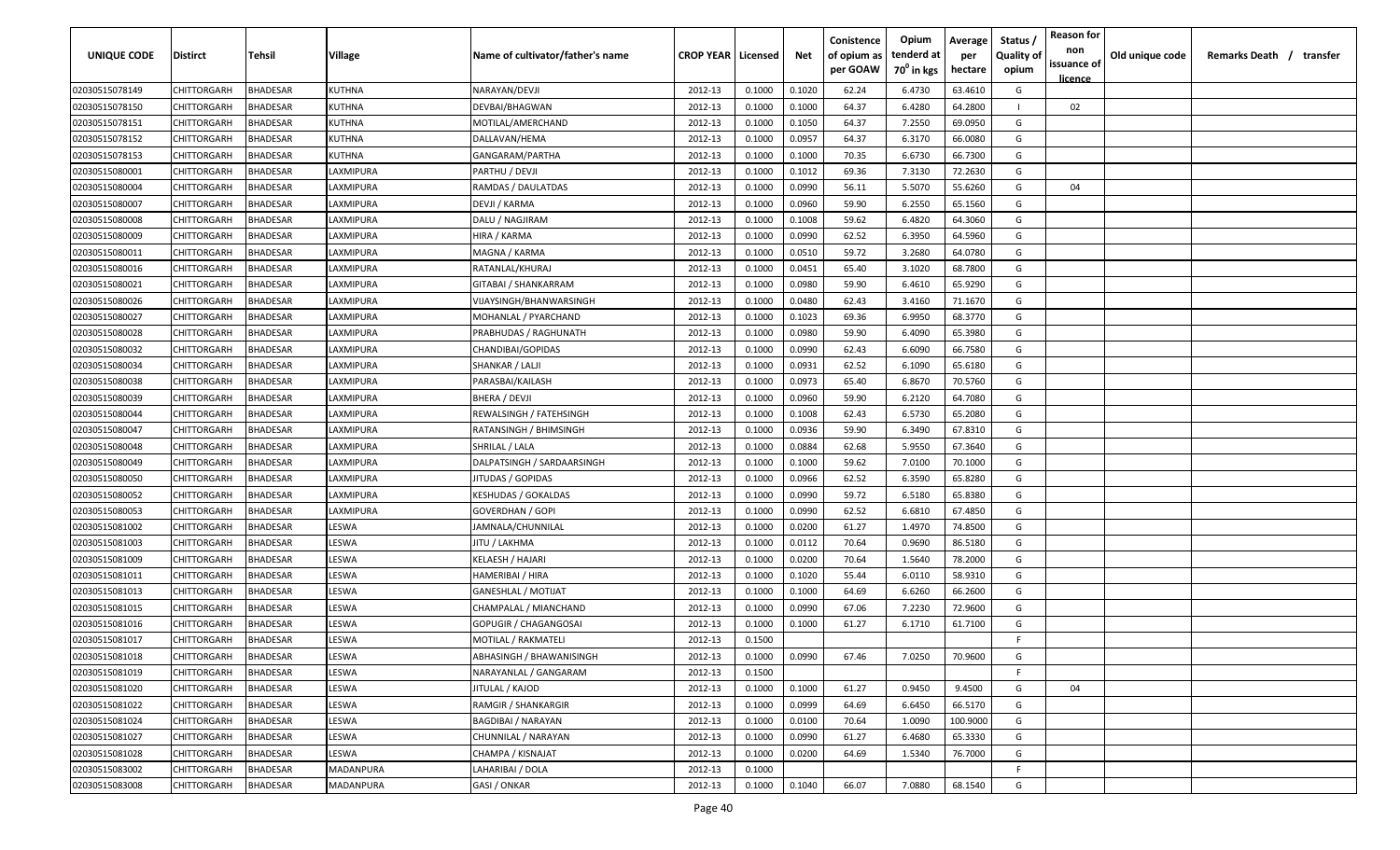| <b>UNIQUE CODE</b> | Distirct           | Tehsil          | Village    | Name of cultivator/father's name | <b>CROP YEAR Licensed</b> |        | Net    | Conistence<br>of opium as | Opium<br>tenderd at    | Average<br>per | Status /<br><b>Quality of</b> | <b>Reason for</b><br>non<br>issuance of | Old unique code | Remarks Death / transfer |
|--------------------|--------------------|-----------------|------------|----------------------------------|---------------------------|--------|--------|---------------------------|------------------------|----------------|-------------------------------|-----------------------------------------|-----------------|--------------------------|
|                    |                    |                 |            |                                  |                           |        |        | per GOAW                  | 70 <sup>0</sup> in kgs | hectare        | opium                         | <u>licence</u>                          |                 |                          |
| 02030515083013     | CHITTORGARH        | <b>BHADESAR</b> | MADANPURA  | SHANKAR / MAGNA                  | 2012-13                   | 0.1000 | 0.1045 | 53.54                     | 6.2570                 | 59.8760        | G                             | 05                                      |                 |                          |
| 02030515083021     | CHITTORGARH        | BHADESAR        | MADANPURA  | LAHRU / HAZARI                   | 2012-13                   | 0.1000 | 0.1025 | 59.59                     | 6.0780                 | 59.2980        | G                             |                                         |                 |                          |
| 02030515083023     | CHITTORGARH        | BHADESAR        | MADANPURA  | HIRA / HAJARI                    | 2012-13                   | 0.1000 | 0.1040 | 56.09                     | 5.6890                 | 54.7020        | G                             | 04                                      |                 |                          |
| 02030515083025     | CHITTORGARH        | <b>BHADESAR</b> | MADANPURA  | SHORAM / GAMER                   | 2012-13                   | 0.1000 | 0.0204 | 66.07                     | 1.4350                 | 70.3430        | G                             |                                         |                 |                          |
| 02030515083032     | CHITTORGARH        | BHADESAR        | MADANPURA  | MANGILAL/KISHANA                 | 2012-13                   | 0.1500 | 0.1543 | 59.59                     | 9.8240                 | 63.6680        | G                             |                                         |                 |                          |
| 02030515083033     | CHITTORGARH        | <b>BHADESAR</b> | MADANPURA  | CHAMPALA/KISHNA                  | 2012-13                   | 0.1000 | 0.0676 | 69.27                     | 5.3040                 | 78.4620        | G                             |                                         |                 |                          |
| 02030515083040     | CHITTORGARH        | <b>BHADESAR</b> | MADANPURA  | LACHIRAM/DALU LOHAR              | 2012-13                   | 0.1000 | 0.0198 | 62.41                     | 1.4090                 | 71.1620        | G                             |                                         |                 |                          |
| 02030515083044     | CHITTORGARH        | BHADESAR        | MADANPURA  | LALU/VENIRAM                     | 2012-13                   | 0.1000 | 0.1023 | 69.27                     | 7.7380                 | 75.6400        |                               | 02                                      |                 |                          |
| 02030515083047     | CHITTORGARH        | BHADESAR        | MADANPURA  | BHERA/HEERA                      | 2012-13                   | 0.1000 |        |                           |                        |                | -F.                           |                                         |                 |                          |
| 02030515083048     | CHITTORGARH        | BHADESAR        | MADANPURA  | MOHANIBAI/LAXMANGIR              | 2012-13                   | 0.1000 | 0.1008 | 59.59                     | 7.0740                 | 70.1790        | G                             |                                         |                 |                          |
| 02030515083049     | CHITTORGARH        | BHADESAR        | MADANPURA  | SHANKERSINGH/MANSINGH            | 2012-13                   | 0.1500 |        |                           |                        |                | -F.                           |                                         |                 |                          |
| 02030515087001     | CHITTORGARH        | BHADESAR        | MANPURA    | PYARIBAI / GOKAL                 | 2012-13                   | 0.1000 |        |                           |                        |                | F.                            |                                         |                 |                          |
| 02030515087003     | CHITTORGARH        | BHADESAR        | MANPURA    | RATAN/HAJARI                     | 2012-13                   | 0.1000 | 0.1000 | 68.42                     | 6.8320                 | 68.3200        | G                             |                                         |                 |                          |
| 02030515087004     | CHITTORGARH        | <b>BHADESAR</b> | MANPURA    | DHANRAJ / BHERA                  | 2012-13                   | 0.1000 | 0.0966 | 66.21                     | 6.6780                 | 69.1300        | G                             |                                         |                 |                          |
| 02030515087008     | CHITTORGARH        | BHADESAR        | MANPURA    | UDAIRAM / CHHOGA                 | 2012-13                   | 0.1000 | 0.1000 | 68.42                     | 7.1160                 | 71.1600        | G                             |                                         |                 |                          |
| 02030515087012     | CHITTORGARH        | <b>BHADESAR</b> | MANPURA    | PYARIBAI / CHUNNILAL             | 2012-13                   | 0.1000 | 0.0980 | 51.06                     | 5.4120                 | 55.2240        |                               | 02                                      |                 |                          |
| 02030515087015     | CHITTORGARH        | BHADESAR        | MANPURA    | MOHANLAL / MATHURALAL            | 2012-13                   | 0.1000 |        |                           |                        |                | -F.                           |                                         |                 |                          |
| 02030515087017     | CHITTORGARH        | BHADESAR        | MANPURA    | <b>BANSHILAL / MATHURALAL</b>    | 2012-13                   | 0.1500 | 0.1408 | 62.93                     | 9.4480                 | 67.1020        | G                             |                                         |                 |                          |
| 02030515087018     | CHITTORGARH        | BHADESAR        | MANPURA    | NATHU / VARDA JAT                | 2012-13                   | 0.1500 |        |                           |                        |                | E                             |                                         |                 |                          |
| 02030515087026     | CHITTORGARH        | BHADESAR        | MANPURA    | NATHU / MODA                     | 2012-13                   | 0.1000 |        |                           |                        |                | F.                            |                                         |                 |                          |
| 02030515087027     | CHITTORGARH        | <b>BHADESAR</b> | MANPURA    | BHURA / DULICHAND                | 2012-13                   | 0.1000 | 0.0990 | 59.55                     | 6.5850                 | 66.5150        | G                             |                                         |                 |                          |
| 02030515087030     | CHITTORGARH        | <b>BHADESAR</b> | MANPURA    | SHIVLAL / DHANARAJ               | 2012-13                   | 0.1000 |        |                           |                        |                | -F.                           |                                         |                 |                          |
| 02030515087032     | CHITTORGARH        | <b>BHADESAR</b> | MANPURA    | ONKAR / HAJARI                   | 2012-13                   | 0.1500 | 0.1500 | 59.55                     | 9.1960                 | 61.3070        | G                             |                                         |                 |                          |
| 02030515087033     | CHITTORGARH        | BHADESAR        | MANPURA    | DHANNA / GOKAL                   | 2012-13                   | 0.1000 |        |                           |                        |                | -F.                           |                                         |                 |                          |
| 02030515087035     | CHITTORGARH        | BHADESAR        | MANPURA    | BHERU / LAHRU                    | 2012-13                   | 0.1000 |        |                           |                        |                | -F                            |                                         |                 |                          |
| 02030515087036     | CHITTORGARH        | BHADESAR        | MANPURA    | <b>BALU / GOKAL</b>              | 2012-13                   | 0.1000 |        |                           |                        |                | -F.                           |                                         |                 |                          |
| 02030515087038     | CHITTORGARH        | BHADESAR        | MANPURA    | ONKAR / DHANRAJ                  | 2012-13                   | 0.1000 | 0.1012 | 66.30                     | 6.9800                 | 68.9720        | G                             |                                         |                 |                          |
| 02030515087040     | CHITTORGARH        | BHADESAR        | MANPURA    | RAMESHWAR / ONKAR                | 2012-13                   | 0.1500 | 0.1496 | 59.37                     | 9.7710                 | 65.3140        | G                             |                                         |                 |                          |
| 02030515087045     | CHITTORGARH        | BHADESAR        | MANPURA    | PRABHU / HAJARI JAT              | 2012-13                   | 0.1000 |        |                           |                        |                | -F.                           |                                         |                 |                          |
| 02030515087046     | CHITTORGARH        | BHADESAR        | MANPURA    | JAMANA / BALU                    | 2012-13                   | 0.1000 | 0.0960 | 69.32                     | 6.9420                 | 72.3130        | G                             |                                         |                 |                          |
| 02030515087047     | CHITTORGARH        | BHADESAR        | MANPURA    | PRABHU / CHHOGA                  | 2012-13                   | 0.1000 | 0.1000 | 69.32                     | 7.2190                 | 72.1900        | G                             |                                         |                 |                          |
| 02030515087048     | CHITTORGARH        | BHADESAR        | MANPURA    | <b>BALURAM / HAJARI</b>          | 2012-13                   | 0.1000 | 0.0990 | 59.55                     | 6.3800                 | 64.4440        | G                             |                                         |                 |                          |
| 02030515087051     | CHITTORGARH        | BHADESAR        | MANPURA    | LAHRU / NATHU                    | 2012-13                   | 0.1500 | 0.1500 | 57.09                     | 8.8980                 | 59.3200        | G                             |                                         |                 |                          |
| 02030515087055     | CHITTORGARH        | BHADESAR        | MANPURA    | BALURAM / DULICHAND              | 2012-13                   | 0.1000 | 0.0980 | 66.30                     | 6.5730                 | 67.0710        | G                             |                                         |                 |                          |
| 02030515087056     | CHITTORGARH        | BHADESAR        | MANPURA    | RAMA / VARDA                     | 2012-13                   | 0.1000 | 0.0192 | 59.37                     | 1.3570                 | 70.6770        | G                             |                                         |                 |                          |
| 02030515087057     | <b>CHITTORGARH</b> | <b>BHADESAR</b> | MANPURA    | JITU / BHAJJA                    | 2012-13                   | 0.1000 | 0.1000 | 62.93                     | 6.7250                 | 67.2500        | G                             |                                         |                 |                          |
| 02030515087058     | CHITTORGARH        | <b>BHADESAR</b> | MANPURA    | MANGILAL / CHAMPA                | 2012-13                   | 0.1000 | 0.1012 | 66.30                     | 7.2080                 | 71.2250        | G                             |                                         |                 |                          |
| 02030515087059     | <b>CHITTORGARH</b> | <b>BHADESAR</b> | MANPURA    | DALCHAND/UDAIRAM                 | 2012-13                   | 0.1000 | 0.0988 | 59.55                     | 6.2780                 | 63.5430        | G                             |                                         |                 |                          |
| 02030515087060     | <b>CHITTORGARH</b> | <b>BHADESAR</b> | MANPURA    | BHAGIRATH/CHUNNILAL              | 2012-13                   | 0.1000 |        |                           |                        |                | F.                            |                                         |                 |                          |
| 02030515087065     | CHITTORGARH        | BHADESAR        | MANPURA    | RADESHYAM/BALURAM                | 2012-13                   | 0.1000 | 0.1000 | 62.93                     | 6.5900                 | 65.9000        | G                             |                                         |                 |                          |
| 02030515087075     | CHITTORGARH        | <b>BHADESAR</b> | MANPURA    | NANIBAI/NATHULAL                 | 2012-13                   | 0.1000 | 0.1000 | 59.37                     | 6.0130                 | 60.1300        | G                             |                                         |                 |                          |
| 02030515087076     | CHITTORGARH        | <b>BHADESAR</b> | MANPURA    | HAJARI/BHAGWAN                   | 2012-13                   | 0.1000 | 0.1000 | 59.37                     | 5.9120                 | 59.1200        | G                             |                                         |                 |                          |
| 02030515089002     | CHITTORGARH        | BHADESAR        | MOKHAMPURA | <b>BHERULAL / PARTHU</b>         | 2012-13                   | 0.1000 | 0.1040 | 67.11                     | 7.5450                 | 72.5480        | G                             |                                         |                 |                          |
| 02030515089003     | CHITTORGARH        | <b>BHADESAR</b> | MOKHAMPURA | MADHOLAL / GOPI                  | 2012-13                   | 0.1000 | 0.0500 | 67.46                     | 3.7870                 | 75.7400        | G                             |                                         |                 |                          |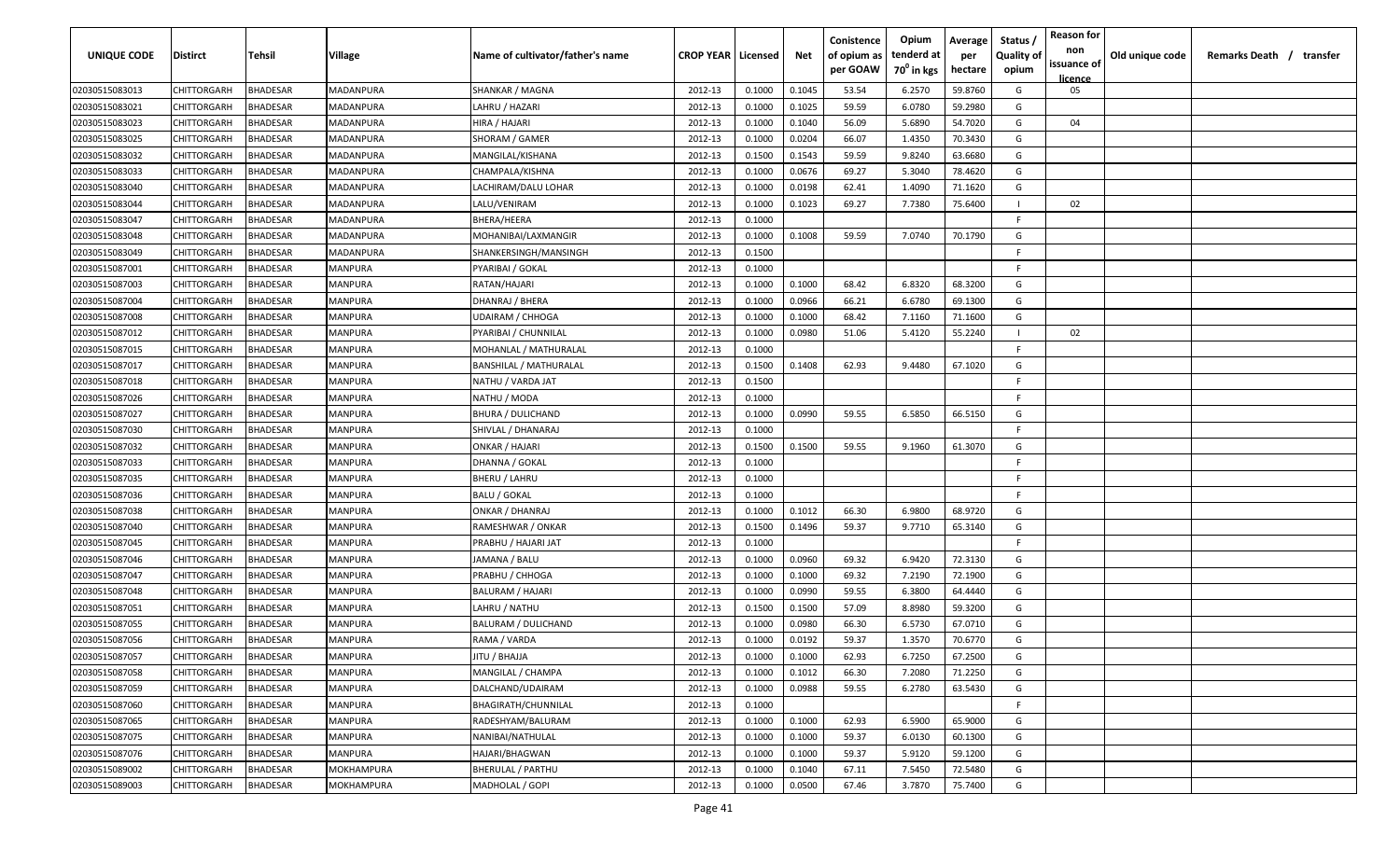| <b>UNIQUE CODE</b> | Distirct           | Tehsil          | Village           | Name of cultivator/father's name | <b>CROP YEAR Licensed</b> |        | Net    | Conistence<br>of opium as | Opium<br>tenderd at    | Average<br>per | Status /<br><b>Quality of</b> | <b>Reason for</b><br>non      | Old unique code | Remarks Death / transfer |
|--------------------|--------------------|-----------------|-------------------|----------------------------------|---------------------------|--------|--------|---------------------------|------------------------|----------------|-------------------------------|-------------------------------|-----------------|--------------------------|
|                    |                    |                 |                   |                                  |                           |        |        | per GOAW                  | 70 <sup>0</sup> in kgs | hectare        | opium                         | issuance of<br><u>licence</u> |                 |                          |
| 02030515089006     | CHITTORGARH        | <b>BHADESAR</b> | MOKHAMPURA        | BADAMBAI/BHERULAL                | 2012-13                   | 0.1000 | 0.1020 | 70.12                     | 7.5430                 | 73.9510        | G                             |                               |                 |                          |
| 02030515089007     | CHITTORGARH        | BHADESAR        | MOKHAMPURA        | RATAN/JITU                       | 2012-13                   | 0.1000 | 0.1000 | 60.11                     | 6.3460                 | 63.4600        | G                             |                               |                 |                          |
| 02030515089010     | CHITTORGARH        | BHADESAR        | MOKHAMPURA        | SHANKAR / GOTU                   | 2012-13                   | 0.1000 | 0.1005 | 61.46                     | 7.0940                 | 70.5870        | G                             |                               |                 |                          |
| 02030515089011     | CHITTORGARH        | BHADESAR        | MOKHAMPURA        | DEVBAI/HAJARI                    | 2012-13                   | 0.1000 | 0.0986 | 67.11                     | 7.0750                 | 71.7550        | G                             |                               |                 |                          |
| 02030515089012     | CHITTORGARH        | BHADESAR        | MOKHAMPURA        | GANGARAM / JAWAAN                | 2012-13                   | 0.1000 | 0.1015 | 65.58                     | 7.8130                 | 76.9750        | G                             |                               |                 |                          |
| 02030515089013     | CHITTORGARH        | <b>BHADESAR</b> | <b>MOKHAMPURA</b> | MAGNIBAI / BHANA                 | 2012-13                   | 0.1000 | 0.1008 | 65.58                     | 7.8700                 | 78.0750        | G                             |                               |                 |                          |
| 02030515089016     | CHITTORGARH        | <b>BHADESAR</b> | MOKHAMPURA        | JAMANIBAI/LEHARU                 | 2012-13                   | 0.1000 | 0.0952 | 62.96                     | 6.8990                 | 72.4680        | G                             |                               |                 |                          |
| 02030515089018     | CHITTORGARH        | BHADESAR        | MOKHAMPURA        | LALU / GOKUL                     | 2012-13                   | 0.1000 | 0.1008 | 61.46                     | 7.6470                 | 75.8630        | G                             |                               |                 |                          |
| 02030515089019     | CHITTORGARH        | BHADESAR        | MOKHAMPURA        | DIPA / NARAYAN                   | 2012-13                   | 0.1000 | 0.0960 | 65.58                     | 7.1580                 | 74.5630        | G                             |                               |                 |                          |
| 02030515089020     | CHITTORGARH        | BHADESAR        | MOKHAMPURA        | RAMCHANDER / RUPA                | 2012-13                   | 0.1000 | 0.1020 | 61.07                     | 6.7960                 | 66.6270        | G                             |                               |                 |                          |
| 02030515089021     | CHITTORGARH        | BHADESAR        | MOKHAMPURA        | LAXMAN/RADHAKISHAN               | 2012-13                   | 0.1000 | 0.0918 | 62.96                     | 6.3050                 | 68.6820        | G                             |                               |                 |                          |
| 02030515089022     | CHITTORGARH        | BHADESAR        | MOKHAMPURA        | NANA / RATNA                     | 2012-13                   | 0.1000 | 0.0980 | 65.58                     | 7.2700                 | 74.1840        | G                             |                               |                 |                          |
| 02030515089026     | CHITTORGARH        | BHADESAR        | MOKHAMPURA        | RAMLAL / LAKHMA                  | 2012-13                   | 0.1000 | 0.1005 | 67.46                     | 7.2180                 | 71.8210        | G                             |                               |                 |                          |
| 02030515089028     | CHITTORGARH        | <b>BHADESAR</b> | MOKHAMPURA        | KESARBAI / CHAMPA                | 2012-13                   | 0.1000 | 0.1000 | 67.46                     | 7.2090                 | 72.0900        | G                             |                               |                 |                          |
| 02030515089029     | CHITTORGARH        | BHADESAR        | MOKHAMPURA        | NARAYAN/GOTU                     | 2012-13                   | 0.1500 | 0.0696 | 61.07                     | 4.5370                 | 65.1870        | G                             |                               |                 |                          |
| 02030515089030     | CHITTORGARH        | <b>BHADESAR</b> | MOKHAMPURA        | DIPCHAND / JAWAHARMAL            | 2012-13                   | 0.1000 | 0.1050 | 67.11                     | 7.4400                 | 70.8570        | G                             |                               |                 | TRANSFER/KUTHNA          |
| 02030515089031     | CHITTORGARH        | <b>BHADESAR</b> | MOKHAMPURA        | KISHOR / JAWAAN                  | 2012-13                   | 0.1000 | 0.0990 | 64.08                     | 7.0670                 | 71.3840        | G                             |                               |                 |                          |
| 02030515089034     | CHITTORGARH        | BHADESAR        | MOKHAMPURA        | SHANKARLAL / LAKHMA              | 2012-13                   | 0.1500 | 0.1452 | 61.46                     | 10.7910                | 74.3180        | G                             |                               |                 |                          |
| 02030515089035     | CHITTORGARH        | BHADESAR        | MOKHAMPURA        | <b>BARDIBAI / CHOGA</b>          | 2012-13                   | 0.1000 | 0.0968 | 67.11                     | 7.3150                 | 75.5680        | G                             |                               |                 |                          |
| 02030515089038     | CHITTORGARH        | BHADESAR        | MOKHAMPURA        | BHAWRU/GOPAJI                    | 2012-13                   | 0.1000 | 0.1008 | 60.11                     | 6.5090                 | 64.5730        | G                             |                               |                 |                          |
| 02030515089040     | CHITTORGARH        | <b>BHADESAR</b> | MOKHAMPURA        | KESHIBAI/CHAINRAM                | 2012-13                   | 0.1000 | 0.0925 | 60.11                     | 5.9770                 | 64.6160        | G                             |                               |                 |                          |
| 02030515089041     | CHITTORGARH        | <b>BHADESAR</b> | MOKHAMPURA        | RAMDAS / BHERUDAS BAIRAGI        | 2012-13                   | 0.1000 | 0.0975 | 60.11                     | 6.4580                 | 66.2360        | G                             |                               |                 |                          |
| 02030515089045     | CHITTORGARH        | <b>BHADESAR</b> | MOKHAMPURA        | SANKAR/HANSA                     | 2012-13                   | 0.1000 | 0.1000 | 61.46                     | 6.5670                 | 65.6700        | G                             |                               |                 |                          |
| 02030515090002     | CHITTORGARH        | <b>BHADESAR</b> | MURLIYA           | MADANLAL / MANGILAL              | 2012-13                   | 0.1000 | 0.0990 | 54.07                     | 5.7620                 | 58.2020        | G                             | 05                            |                 |                          |
| 02030515090009     | CHITTORGARH        | BHADESAR        | MURLIYA           | BALIBAI/HAJARI                   | 2012-13                   | 0.1000 | 0.1000 | 56.92                     | 6.0580                 | 60.5800        | G                             |                               |                 |                          |
| 02030515090010     | CHITTORGARH        | BHADESAR        | MURLIYA           | SOSARBAI / UDAIRAM               | 2012-13                   | 0.1000 | 0.0240 | 63.13                     | 1.8400                 | 76.6670        | G                             |                               |                 |                          |
| 02030515090012     | CHITTORGARH        | BHADESAR        | MURLIYA           | JAYSHANKAR / BHAGIRATH           | 2012-13                   | 0.1000 | 0.0280 | 60.65                     | 1.9060                 | 68.0710        | G                             |                               |                 |                          |
| 02030515090014     | CHITTORGARH        | BHADESAR        | MURLIYA           | GOPILAL / BHURA                  | 2012-13                   | 0.1000 | 0.1000 | 56.95                     | 6.9230                 | 69.2300        | G                             |                               |                 |                          |
| 02030515090020     | CHITTORGARH        | BHADESAR        | MURLIYA           | DALCHAND / JETMAL LUHAR          | 2012-13                   | 0.1000 | 0.0990 | 60.65                     | 6.3510                 | 64.1520        | G                             |                               |                 |                          |
| 02030515090022     | CHITTORGARH        | BHADESAR        | MURLIYA           | MANGU PURI / DEEPA PURI          | 2012-13                   | 0.1000 | 0.0945 | 60.63                     | 6.0200                 | 63.7040        | G                             |                               |                 |                          |
| 02030515090032     | CHITTORGARH        | BHADESAR        | MURLIYA           | <b>BHAGAWANLAL / PARTHA</b>      | 2012-13                   | 0.1000 | 0.0210 | 56.95                     | 1.2370                 | 58.9050        | G                             |                               |                 |                          |
| 02030515090042     | CHITTORGARH        | BHADESAR        | MURLIYA           | DEVJI / KALU                     | 2012-13                   | 0.1000 | 0.1025 | 53.46                     | 6.0030                 | 58.5660        | G                             | 05                            |                 |                          |
| 02030515090046     | CHITTORGARH        | BHADESAR        | MURLIYA           | JAMKUBAI / GOPI                  | 2012-13                   | 0.1000 | 0.1000 | 63.31                     | 6.9280                 | 69.2800        | G                             |                               |                 |                          |
| 02030515090051     | CHITTORGARH        | BHADESAR        | MURLIYA           | BHAGAWATILAL / RADHAKISHAN       | 2012-13                   | 0.1000 | 0.0280 | 63.13                     | 1.6860                 | 60.2140        | G                             |                               |                 |                          |
| 02030515090068     | CHITTORGARH        | BHADESAR        | MURLIYA           | UDAYRAM/HEMRAJ                   | 2012-13                   | 0.1000 | 0.0200 | 63.31                     | 1.5380                 | 76.9000        | G                             |                               |                 |                          |
| 02030515091002     | <b>CHITTORGARH</b> | <b>BHADESAR</b> | NAHARGARH         | <b>HAZARILAL / GOKAL</b>         | 2012-13                   | 0.1000 | 0.1008 | 64.69                     | 6.7370                 | 66.8350        | G                             |                               |                 |                          |
| 02030515091003     | CHITTORGARH        | <b>BHADESAR</b> | NAHARGARH         | NARAYAN / VENA                   | 2012-13                   | 0.1000 | 0.1023 | 58.33                     | 6.2830                 | 61.4170        | G                             |                               |                 |                          |
| 02030515091005     | CHITTORGARH        | <b>BHADESAR</b> | NAHARGARH         | MOHANGIR/MOTIGIR                 | 2012-13                   | 0.1000 | 0.0960 | 64.15                     | 6.2410                 | 65.0100        | G                             |                               |                 |                          |
| 02030515091007     | <b>CHITTORGARH</b> | <b>BHADESAR</b> | NAHARGARH         | <b>OUNKARLAL / PARBHULAL</b>     | 2012-13                   | 0.1000 | 0.1050 | 64.15                     | 6.9280                 | 65.9810        | G                             |                               |                 |                          |
| 02030515091008     | CHITTORGARH        | BHADESAR        | NAHARGARH         | NARENDRASINGH / SULTANSINGH      | 2012-13                   | 0.1000 | 0.1020 | 58.15                     | 6.0640                 | 59.4510        | G                             |                               |                 |                          |
| 02030515091013     | CHITTORGARH        | BHADESAR        | NAHARGARH         | SHANKERLAL/KISHANALAL            | 2012-13                   | 0.1000 | 0.0990 | 64.15                     | 7.1020                 | 71.7370        | G                             |                               |                 |                          |
| 02030515091014     | <b>CHITTORGARH</b> | <b>BHADESAR</b> | NAHARGARH         | DHARMENDRASINGH/BHERUSINGH       | 2012-13                   | 0.1000 | 0.1020 | 58.15                     | 6.0230                 | 59.0490        | G                             |                               |                 |                          |
| 02030515091017     | CHITTORGARH        | BHADESAR        | NAHARGARH         | DUDIBAI/NARAYAN                  | 2012-13                   | 0.1500 |        |                           |                        |                | F.                            |                               |                 |                          |
| 02030515091018     | CHITTORGARH        | <b>BHADESAR</b> | NAHARGARH         | BHERU / GANGARAM MALI            | 2012-13                   | 0.1000 | 0.1023 | 58.15                     | 6.9530                 | 67.9670        | G                             |                               |                 |                          |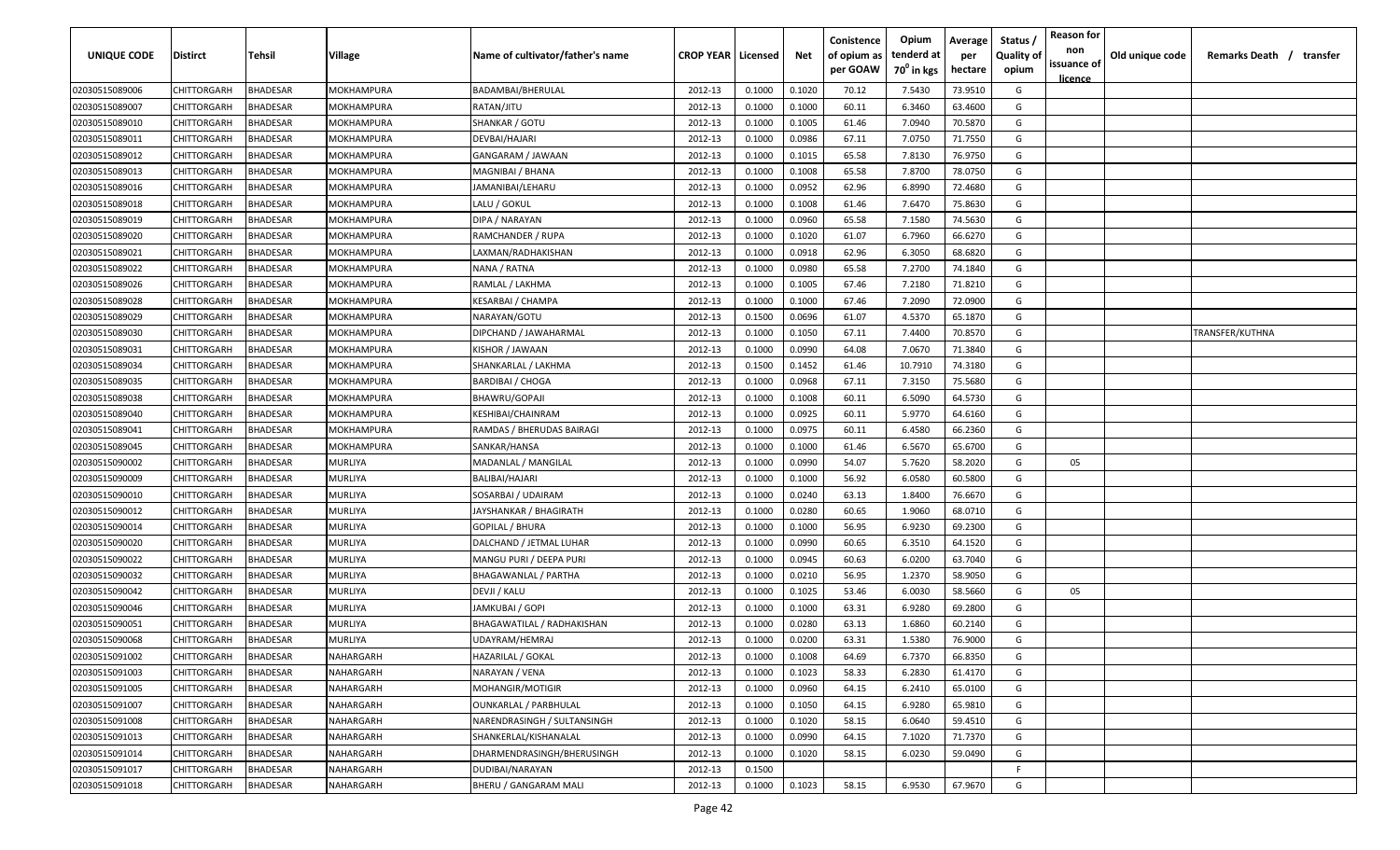| <b>UNIQUE CODE</b> | Distirct           | Tehsil          | Village   | Name of cultivator/father's name | <b>CROP YEAR   Licensed</b> |        | Net    | Conistence<br>of opium as | Opium<br>tenderd at    | Average<br>per | Status /<br><b>Quality of</b> | <b>Reason for</b><br>non<br>issuance of | Old unique code | Remarks Death / transfer |
|--------------------|--------------------|-----------------|-----------|----------------------------------|-----------------------------|--------|--------|---------------------------|------------------------|----------------|-------------------------------|-----------------------------------------|-----------------|--------------------------|
|                    |                    |                 |           |                                  |                             |        |        | per GOAW                  | 70 <sup>0</sup> in kgs | hectare        | opium                         | licence                                 |                 |                          |
| 02030515091019     | CHITTORGARH        | <b>BHADESAR</b> | NAHARGARH | KESHA / GANGARAM                 | 2012-13                     | 0.1000 | 0.1040 | 52.30                     | 5.8280                 | 56.0380        | G                             | 04                                      |                 |                          |
| 02030515091021     | CHITTORGARH        | BHADESAR        | NAHARGARH | <b>GISHULAL / GOKAL</b>          | 2012-13                     | 0.1000 | 0.1008 | 64.69                     | 6.6080                 | 65.5560        | G                             |                                         |                 |                          |
| 02030515091022     | CHITTORGARH        | BHADESAR        | NAHARGARH | RATAN/CHOGA                      | 2012-13                     | 0.1500 | 0.1456 | 67.46                     | 10.4760                | 71.9510        | G                             |                                         |                 |                          |
| 02030515091026     | CHITTORGARH        | BHADESAR        | NAHARGARH | SHAMBHU GIR / MOTI GIR           | 2012-13                     | 0.1000 | 0.1041 | 61.07                     | 6.5260                 | 62.6900        | G                             |                                         |                 |                          |
| 02030515091027     | CHITTORGARH        | BHADESAR        | NAHARGARH | <b>BHERULAL / RUPA</b>           | 2012-13                     | 0.1000 | 0.0980 | 70.12                     | 7.3930                 | 75.4390        | G                             |                                         |                 |                          |
| 02030515091029     | CHITTORGARH        | <b>BHADESAR</b> | NAHARGARH | RAMIBAI/MANGILAL                 | 2012-13                     | 0.1000 | 0.0980 | 55.44                     | 5.8210                 | 59.3980        | G                             |                                         |                 |                          |
| 02030515091031     | CHITTORGARH        | <b>BHADESAR</b> | NAHARGARH | CHANDIBAI/GANGABAI               | 2012-13                     | 0.1000 |        |                           |                        |                | -F.                           |                                         |                 |                          |
| 02030515091032     | CHITTORGARH        | BHADESAR        | NAHARGARH | DALU / DALLA                     | 2012-13                     | 0.1000 | 0.0992 | 58.35                     | 6.2020                 | 62.5200        | G                             |                                         |                 |                          |
| 02030515091038     | CHITTORGARH        | BHADESAR        | NAHARGARH | MANGILAL / NARAYAN               | 2012-13                     | 0.1000 | 0.0975 | 57.96                     | 5.7630                 | 59.1080        | G                             |                                         |                 |                          |
| 02030515091042     | CHITTORGARH        | BHADESAR        | NAHARGARH | NARAYANLAL / CHAMPALAL           | 2012-13                     | 0.1000 | 0.1020 | 56.91                     | 6.0810                 | 59.6180        | G                             |                                         |                 |                          |
| 02030515091043     | CHITTORGARH        | BHADESAR        | NAHARGARH | BHERUGIR / AMARGIR               | 2012-13                     | 0.1000 | 0.1008 | 64.15                     | 6.6440                 | 65.9130        | G                             |                                         |                 |                          |
| 02030515091046     | CHITTORGARH        | BHADESAR        | NAHARGARH | RUKMANIBAI / HAJARILAL           | 2012-13                     | 0.1000 | 0.0987 | 64.08                     | 6.7740                 | 68.6320        | G                             |                                         |                 |                          |
| 02030515091051     | CHITTORGARH        | BHADESAR        | NAHARGARH | ONKARLAL / BHAGWAN               | 2012-13                     | 0.1500 |        |                           |                        |                | -F.                           |                                         |                 |                          |
| 02030515091058     | CHITTORGARH        | <b>BHADESAR</b> | NAHARGARH | MANGILAL / MAGNA JI              | 2012-13                     | 0.1000 | 0.0990 | 61.07                     | 6.3690                 | 64.3330        | G                             |                                         |                 |                          |
| 02030515091060     | CHITTORGARH        | BHADESAR        | NAHARGARH | <b>BHERUSINGH / JHODHSINGH</b>   | 2012-13                     | 0.1000 | 0.1020 | 58.33                     | 6.0580                 | 59.3920        | G                             |                                         |                 |                          |
| 02030515091068     | CHITTORGARH        | <b>BHADESAR</b> | NAHARGARH | CHOGA / GOKAL                    | 2012-13                     | 0.1500 |        |                           |                        |                | F.                            |                                         |                 |                          |
| 02030515091072     | CHITTORGARH        | BHADESAR        | NAHARGARH | JAVAHARSINGH/JORAVARSINGH        | 2012-13                     | 0.1000 | 0.1023 | 55.44                     | 5.8850                 | 57.5270        | G                             |                                         |                 |                          |
| 02030515091073     | CHITTORGARH        | BHADESAR        | NAHARGARH | CHHAGANIBAI/BHAGWAN              | 2012-13                     | 0.1500 | 0.1500 | 58.33                     | 8.3000                 | 55.3330        | G                             | 04                                      |                 |                          |
| 02030515091074     | CHITTORGARH        | BHADESAR        | NAHARGARH | LAKHMA/NATHU                     | 2012-13                     | 0.1000 | 0.1026 | 58.33                     | 6.1330                 | 59.7760        | G                             |                                         |                 |                          |
| 02030515091075     | CHITTORGARH        | BHADESAR        | NAHARGARH | UDA/TEKA                         | 2012-13                     | 0.1500 | 0.1508 | 56.91                     | 8.5120                 | 56.4460        | G                             | 04                                      |                 |                          |
| 02030515091080     | CHITTORGARH        | <b>BHADESAR</b> | NAHARGARH | LEHRU/MOTI                       | 2012-13                     | 0.1500 | 0.1500 | 58.15                     | 8.3070                 | 55.3800        | G                             | 04                                      |                 |                          |
| 02030515091081     | CHITTORGARH        | <b>BHADESAR</b> | NAHARGARH | JAGNNATH/SHANKER                 | 2012-13                     | 0.1500 | 0.1500 | 64.08                     | 12.4040                | 82.6930        | G                             |                                         |                 | TRANSFER/BYAWAR          |
| 02030515091082     | CHITTORGARH        | <b>BHADESAR</b> | NAHARGARH | BHERULAL/SHANKER                 | 2012-13                     | 0.1000 | 0.1024 | 61.07                     | 6.3600                 | 62.1090        | G                             |                                         |                 |                          |
| 02030515091083     | CHITTORGARH        | <b>BHADESAR</b> | NAHARGARH | LAXMAN/DEVA                      | 2012-13                     | 0.1000 | 0.1040 | 64.08                     | 7.0950                 | 68.2210        | G                             |                                         |                 | TRANSFER/DOLATPURA       |
| 02030515091084     | CHITTORGARH        | BHADESAR        | NAHARGARH | HANSRAJ/KISHANA                  | 2012-13                     | 0.1500 | 0.1457 | 56.91                     | 8.5610                 | 58.7580        | G                             |                                         |                 |                          |
| 02030515092010     | CHITTORGARH        | BHADESAR        | NANNANA   | ONKAR / LAKSHMICHAND             | 2012-13                     | 0.1500 | 0.1520 | 59.81                     | 10.0910                | 66.3880        | G                             |                                         |                 |                          |
| 02030515092013     | CHITTORGARH        | BHADESAR        | NANNANA   | VARDICHAND / BHERA               | 2012-13                     | 0.1000 | 0.1000 | 57.09                     | 5.8880                 | 58.8800        | G                             |                                         |                 |                          |
| 02030515092019     | CHITTORGARH        | BHADESAR        | NANNANA   | RADHIBAI / VIJAYRAM              | 2012-13                     | 0.1500 | 0.1500 | 66.30                     | 10.6550                | 71.0330        | G                             |                                         |                 |                          |
| 02030515092026     | CHITTORGARH        | BHADESAR        | NANNANA   | HEMRAJ/PARTHA                    | 2012-13                     | 0.1000 | 0.0203 | 62.93                     | 1.4560                 | 71.7240        | G                             |                                         |                 |                          |
| 02030515092031     | CHITTORGARH        | BHADESAR        | NANNANA   | HIRA / MANGU                     | 2012-13                     | 0.1500 | 0.1536 | 60.18                     | 9.1040                 | 59.2710        | G                             |                                         |                 |                          |
| 02030515092034     | CHITTORGARH        | BHADESAR        | NANNANA   | NANDLAL / KISHANLAL              | 2012-13                     | 0.1000 | 0.0980 | 60.18                     | 6.0270                 | 61.5000        | G                             |                                         |                 |                          |
| 02030515092040     | CHITTORGARH        | BHADESAR        | NANNANA   | CHUNNILAL / BHERA                | 2012-13                     | 0.1000 | 0.0969 | 57.00                     | 5.9360                 | 61.2590        | G                             |                                         |                 |                          |
| 02030515092041     | CHITTORGARH        | BHADESAR        | NANNANA   | RAJIBAI / LAKHMICHAND            | 2012-13                     | 0.1500 | 0.1540 | 62.93                     | 9.9250                 | 64.4480        | G                             |                                         |                 |                          |
| 02030515092043     | CHITTORGARH        | BHADESAR        | NANNANA   | JAGANATH / HEMRAJ                | 2012-13                     | 0.1000 | 0.1036 | 63.37                     | 6.7530                 | 65.1830        | G                             |                                         |                 |                          |
| 02030515092044     | CHITTORGARH        | BHADESAR        | NANNANA   | <b>GANPATDAS / MAGANDAS</b>      | 2012-13                     | 0.1500 | 0.1500 | 54.75                     | 9.6280                 | 64.1870        | G                             | 05                                      |                 |                          |
| 02030515092047     | <b>CHITTORGARH</b> | <b>BHADESAR</b> | NANNANA   | KASHIBAI / BOTLAL                | 2012-13                     | 0.1000 | 0.1023 | 69.32                     | 7.5060                 | 73.3720        | G                             |                                         |                 |                          |
| 02030515092048     | CHITTORGARH        | <b>BHADESAR</b> | NANNANA   | LACHIRAM / BHERA                 | 2012-13                     | 0.1500 | 0.1488 | 60.18                     | 9.6200                 | 64.6510        | G                             |                                         |                 |                          |
| 02030515092052     | <b>CHITTORGARH</b> | <b>BHADESAR</b> | NANNANA   | KEALASHIBAI / LADULAL            | 2012-13                     | 0.1000 | 0.0988 | 60.18                     | 6.1300                 | 62.0450        | G                             |                                         |                 |                          |
| 02030515092054     | <b>CHITTORGARH</b> | <b>BHADESAR</b> | NANNANA   | <b>ONAKARLAL / GANESHLAL</b>     | 2012-13                     | 0.1000 | 0.0986 | 60.18                     | 2.1230                 | 21.5310        | G                             | 04                                      |                 |                          |
| 02030515092056     | CHITTORGARH        | BHADESAR        | NANNANA   | HEERALAL / LAKSHMICHAND          | 2012-13                     | 0.1000 | 0.0988 | 63.37                     | 6.4910                 | 65.6980        | G                             |                                         |                 |                          |
| 02030515092059     | CHITTORGARH        | BHADESAR        | NANNANA   | RADHSHYAM / BHAWANISHANKAR       | 2012-13                     | 0.1000 | 0.1022 | 57.09                     | 6.2800                 | 61.4480        | G                             |                                         |                 |                          |
| 02030515092067     | CHITTORGARH        | <b>BHADESAR</b> | NANNANA   | GANAPATLAL / NAGJIRAM            | 2012-13                     | 0.1000 | 0.1020 | 65.28                     | 6.9010                 | 67.6570        | G                             |                                         |                 |                          |
| 02030515092073     | CHITTORGARH        | BHADESAR        | NANNANA   | GISIBAI/SHANKARLAL               | 2012-13                     | 0.1500 |        |                           |                        |                | F.                            |                                         |                 |                          |
| 02030515092082     | <b>CHITTORGARH</b> | <b>BHADESAR</b> | NANNANA   | SHANKERLAL/SOBHALAL              | 2012-13                     | 0.1000 | 0.0990 | 59.81                     | 6.1860                 | 62.4850        | G                             |                                         |                 |                          |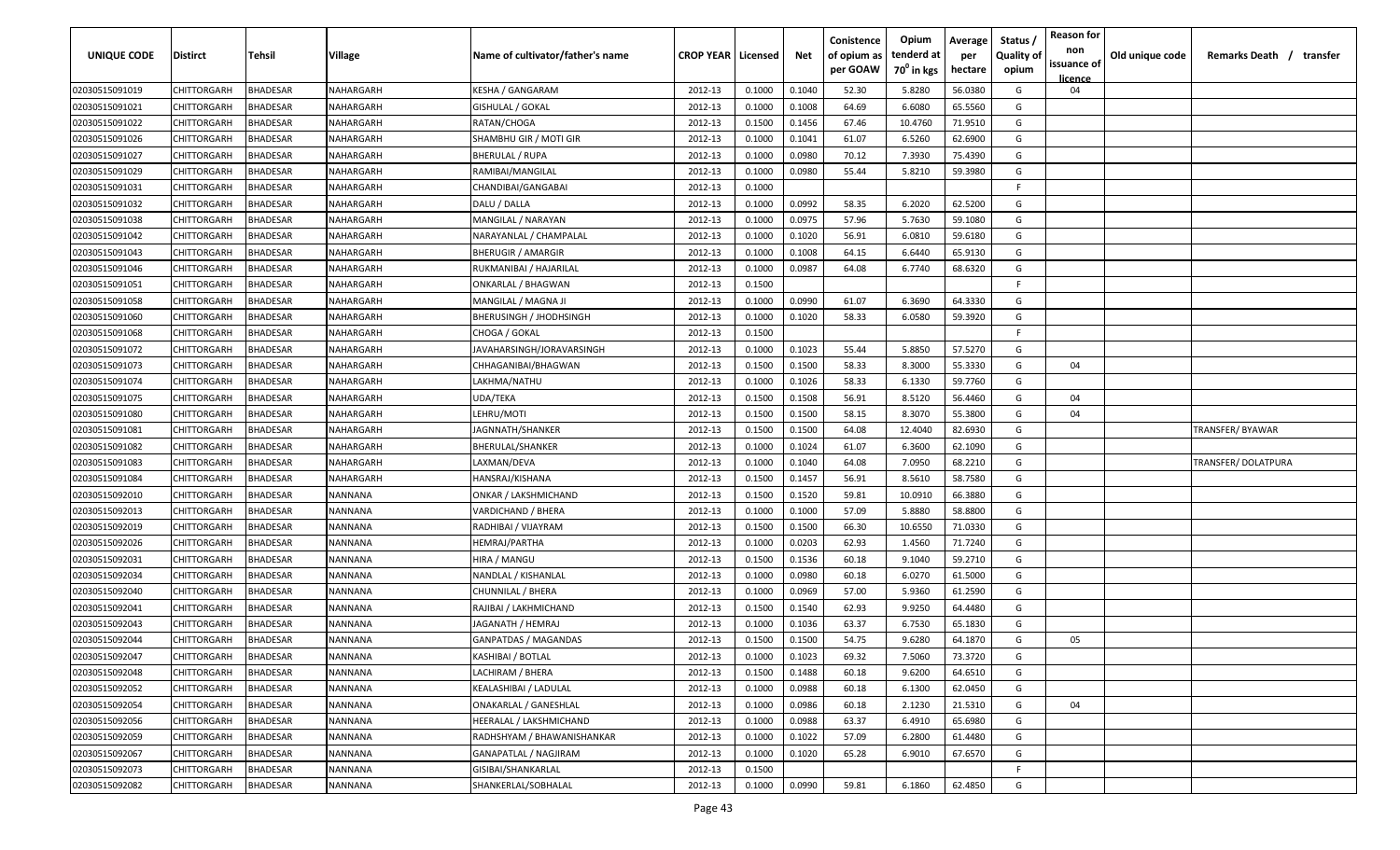| <b>UNIQUE CODE</b> | <b>Distirct</b>    | <b>Tehsil</b>   | Village         | Name of cultivator/father's name | <b>CROP YEAR   Licensed</b> |        | Net    | Conistence<br>of opium as<br>per GOAW | Opium<br>tenderd at<br>70 <sup>°</sup> in kgs | Average<br>per<br>hectare | Status /<br><b>Quality of</b><br>opium | <b>Reason for</b><br>non<br>issuance of<br><u>licence</u> | Old unique code | Remarks Death /<br>transfer |
|--------------------|--------------------|-----------------|-----------------|----------------------------------|-----------------------------|--------|--------|---------------------------------------|-----------------------------------------------|---------------------------|----------------------------------------|-----------------------------------------------------------|-----------------|-----------------------------|
| 02030515092083     | CHITTORGARH        | <b>BHADESAR</b> | NANNANA         | BHERULAL/CHHAGANA                | 2012-13                     | 0.1000 | 0.1012 | 59.81                                 | 6.0750                                        | 60.0300                   | G                                      |                                                           | 02030515119086  | <b>TRANSFER</b>             |
| 02030515092084     | CHITTORGARH        | BHADESAR        | NANNANA         | MOHAM/BHAGWAN                    | 2012-13                     | 0.1000 | 0.1012 | 59.81                                 | 6.1350                                        | 60.6230                   | G                                      |                                                           | 02030515119087  | TRANSFER                    |
| 02030515092085     | CHITTORGARH        | BHADESAR        | NANNANA         | BARDIBAI/SHAMBHU                 | 2012-13                     | 0.1000 | 0.1012 | 65.28                                 | 6.5930                                        | 65.1480                   | G                                      |                                                           | 02030515021009  | TRANSFER                    |
| 02030515092086     | CHITTORGARH        | BHADESAR        | NANNANA         | SERKHA/JAMALKHA                  | 2012-13                     | 0.1000 | 0.0990 | 59.81                                 | 6.0660                                        | 61.2730                   | G                                      |                                                           | 02030515021015  | TRANSFER                    |
| 02030515094008     | CHITTORGARH        | BHADESAR        | NAPANIYA        | <b>BHERULAL / TEJA</b>           | 2012-13                     | 0.1000 | 0.1050 | 65.51                                 | 7.2620                                        | 69.1620                   | G                                      |                                                           |                 |                             |
| 02030515094018     | CHITTORGARH        | BHADESAR        | NAPANIYA        | NATHULAL / TULSHIRAM             | 2012-13                     | 0.1000 | 0.1011 | 60.50                                 | 6.4220                                        | 63.5210                   | G                                      |                                                           |                 |                             |
| 02030515094026     | CHITTORGARH        | BHADESAR        | NAPANIYA        | HAZARI / MAYARAM                 | 2012-13                     | 0.1000 | 0.0975 | 58.11                                 | 5.9190                                        | 60.7080                   |                                        | 02                                                        |                 |                             |
| 02030515094032     | CHITTORGARH        | BHADESAR        | NAPANIYA        | <b>ONKAR / TULSA GADRI</b>       | 2012-13                     | 0.1000 | 0.1035 | 61.53                                 | 6.5750                                        | 63.5270                   | G                                      |                                                           |                 |                             |
| 02030515094045     | CHITTORGARH        | BHADESAR        | NAPANIYA        | PARTHA/MIYACHAND                 | 2012-13                     | 0.1500 | 0.1440 | 60.50                                 | 9.5420                                        | 66.2640                   | G                                      |                                                           |                 |                             |
| 02030515094046     | CHITTORGARH        | BHADESAR        | NAPANIYA        | OUNKAR/GOKAL                     | 2012-13                     | 0.1000 | 0.1014 | 62.75                                 | 6.8670                                        | 67.7220                   | G                                      |                                                           |                 |                             |
| 02030515094047     | CHITTORGARH        | BHADESAR        | NAPANIYA        | RAMSINGH/GAMERSIMGH              | 2012-13                     | 0.1000 | 0.0960 | 60.50                                 | 5.8340                                        | 60.7710                   | G                                      |                                                           |                 |                             |
| 02030515094048     | CHITTORGARH        | BHADESAR        | NAPANIYA        | MITTUKUVAR/MOHANSINGH            | 2012-13                     | 0.1000 |        |                                       |                                               |                           | -F.                                    |                                                           |                 |                             |
| 02030515096009     | CHITTORGARH        | BHADESAR        | <b>VARBADIA</b> | MEGHRAJ / RAMA                   | 2012-13                     | 0.1000 | 0.1000 | 60.63                                 | 6.6610                                        | 66.6100                   | G                                      |                                                           |                 |                             |
| 02030515096011     | CHITTORGARH        | BHADESAR        | NARBADIA        | AMARCHAND / BHERA                | 2012-13                     | 0.1000 | 0.0500 | 60.63                                 | 3.4650                                        | 69.3000                   | G                                      |                                                           |                 |                             |
| 02030515096013     | CHITTORGARH        | BHADESAR        | NARBADIA        | ONKAR / BHERA                    | 2012-13                     | 0.1000 | 0.1050 | 60.63                                 | 7.0760                                        | 67.3900                   | G                                      |                                                           |                 |                             |
| 02030515096016     | CHITTORGARH        | BHADESAR        | NARBADIA        | JAMKUBAI/BHAGWAN                 | 2012-13                     | 0.1000 | 0.0992 | 63.13                                 | 6.6740                                        | 67.2780                   | G                                      |                                                           |                 |                             |
| 02030515096026     | CHITTORGARH        | <b>BHADESAR</b> | NARBADIA        | KASTURI / GERU                   | 2012-13                     | 0.1000 | 0.0500 | 60.63                                 | 3.3950                                        | 67.9000                   | G                                      |                                                           |                 |                             |
| 02030515096031     | CHITTORGARH        | BHADESAR        | NARBADIA        | HAJARI/GOPI                      | 2012-13                     | 0.1000 | 0.0120 | 64.22                                 | 0.9360                                        | 78.0000                   | G                                      |                                                           |                 |                             |
| 02030515096037     | CHITTORGARH        | BHADESAR        | NARBADIA        | KAJODIBAI / JAGANNATH            | 2012-13                     | 0.1000 | 0.0500 | 56.95                                 | 3.1400                                        | 62.8000                   | G                                      |                                                           |                 |                             |
| 02030515096043     | CHITTORGARH        | BHADESAR        | NARBADIA        | CHATURBHUJ / CHAMPALAL           | 2012-13                     | 0.1000 | 0.1000 | 63.13                                 | 6.8450                                        | 68.4500                   | G                                      |                                                           |                 |                             |
| 02030515097004     | CHITTORGARH        | BHADESAR        | NARDHARI        | GEHRU/CHATURBHUJ                 | 2012-13                     | 0.1500 | 0.1456 | 62.11                                 | 9.9200                                        | 68.1320                   | G                                      |                                                           |                 |                             |
| 02030515097005     | CHITTORGARH        | BHADESAR        | NARDHARI        | NANDLAL / KISHANA                | 2012-13                     | 0.1500 | 0.1450 | 59.79                                 | 9.7800                                        | 67.4480                   | G                                      |                                                           |                 |                             |
| 02030515097012     | CHITTORGARH        | BHADESAR        | NARDHARI        | PRATHVIPALSINGH / LAKSJHMANSINGH | 2012-13                     | 0.1500 | 0.1450 | 59.79                                 | 9.2760                                        | 63.9720                   | G                                      |                                                           |                 |                             |
| 02030515097016     | CHITTORGARH        | BHADESAR        | NARDHARI        | MANGUSINGH / TEJSINGH            | 2012-13                     | 0.1500 | 0.1450 | 57.15                                 | 8.9810                                        | 61.9380                   | G                                      |                                                           |                 |                             |
| 02030515097018     | CHITTORGARH        | BHADESAR        | NARDHARI        | GOTU / GANESH                    | 2012-13                     | 0.1000 | 0.1000 | 57.15                                 | 6.1640                                        | 61.6400                   | G                                      |                                                           |                 |                             |
| 02030515097025     | CHITTORGARH        | BHADESAR        | NARDHARI        | BARDIBAI/BHAGWAN                 | 2012-13                     | 0.1500 | 0.1450 | 65.65                                 | 10.4660                                       | 72.1790                   | G                                      |                                                           |                 |                             |
| 02030515097027     | CHITTORGARH        | BHADESAR        | NARDHARI        | NANALAL/HAJARI                   | 2012-13                     | 0.1500 |        |                                       |                                               |                           | -F.                                    |                                                           |                 |                             |
| 02030515097029     | CHITTORGARH        | BHADESAR        | NARDHARI        | GOTUSINGH / SHAMBHUSINGH         | 2012-13                     | 0.1000 | 0.0990 | 56.77                                 | 5.8390                                        | 58.9800                   | G                                      |                                                           |                 |                             |
| 02030515097031     | CHITTORGARH        | BHADESAR        | VARDHARI        | NARENDRASINGH / MANSINGH         | 2012-13                     | 0.1500 | 0.1440 | 62.11                                 | 9.6890                                        | 67.2850                   | G                                      |                                                           |                 |                             |
| 02030515102021     | CHITTORGARH        | BHADESAR        | PARLIYA         | MOTILAL / LAXMAN SUKHWAL         | 2012-13                     | 0.1000 | 0.0960 | 59.62                                 | 6.2180                                        | 64.7710                   | G                                      |                                                           |                 |                             |
| 02030515102028     | CHITTORGARH        | BHADESAR        | PARLIYA         | SOHANGIR / MADHAVGIR             | 2012-13                     | 0.1000 | 0.1040 | 69.36                                 | 6.7770                                        | 65.1630                   | G                                      |                                                           |                 |                             |
| 02030515102039     | CHITTORGARH        | <b>BHADESAR</b> | PARLIYA         | SHAYAMLAL / MATHURALAL           | 2012-13                     | 0.1000 | 0.0990 | 56.11                                 | 6.0120                                        | 60.7270                   | G                                      |                                                           |                 |                             |
| 02030515102040     | CHITTORGARH        | BHADESAR        | PARLIYA         | GHASILAL / RAMCHANDRA            | 2012-13                     | 0.1000 | 0.0546 | 65.40                                 | 3.4940                                        | 63.9930                   | G                                      |                                                           |                 |                             |
| 02030515102042     | CHITTORGARH        | BHADESAR        | PARLIYA         | SHRILAL/SHANKER/GOKAL            | 2012-13                     | 0.1000 | 0.1000 | 59.62                                 | 6.1920                                        | 61.9200                   | G                                      |                                                           |                 |                             |
| 02030515102045     | <b>CHITTORGARH</b> | BHADESAR        | PARLIYA         | PRATHVIRAJ / NATHULAL            | 2012-13                     | 0.1000 | 0.0504 | 65.40                                 | 3.3070                                        | 65.6150                   | G                                      |                                                           |                 |                             |
| 02030515102060     | CHITTORGARH        | <b>BHADESAR</b> | PARLIYA         | SHANKARLAL / BADRILAL            | 2012-13                     | 0.1000 | 0.1023 | 56.11                                 | 6.0600                                        | 59.2380                   | G                                      |                                                           |                 |                             |
| 02030515102067     | <b>CHITTORGARH</b> | <b>BHADESAR</b> | PARLIYA         | RATANLAL / CHHATAR BHIL          | 2012-13                     | 0.1000 | 0.1020 | 59.62                                 | 5.9530                                        | 58.3630                   | G                                      |                                                           |                 |                             |
| 02030515104005     | <b>CHITTORGARH</b> | <b>BHADESAR</b> | PIPALWAS (A)    | CHHOGA / GANGARAM                | 2012-13                     | 0.1000 | 0.1023 | 59.75                                 | 6.5980                                        | 64.4970                   | G                                      |                                                           |                 |                             |
| 02030515104010     | CHITTORGARH        | <b>BHADESAR</b> | PIPALWAS (A)    | PRABHULAL / HAJARI               | 2012-13                     | 0.1000 | 0.0225 | 59.75                                 | 1.3400                                        | 59.5560                   | G                                      |                                                           |                 |                             |
| 02030515104012     | CHITTORGARH        | <b>BHADESAR</b> | PIPALWAS (A)    | CHAMPALAL / BHAGCHAND            | 2012-13                     | 0.1000 | 0.0200 | 65.65                                 | 1.3510                                        | 67.5500                   | G                                      |                                                           |                 |                             |
| 02030515104015     | CHITTORGARH        | <b>BHADESAR</b> | PIPALWAS (A)    | BHERULAL / BHAGAWAN              | 2012-13                     | 0.1000 | 0.1050 | 56.77                                 | 6.3660                                        | 60.6290                   | G                                      |                                                           |                 |                             |
| 02030515104023     | CHITTORGARH        | <b>BHADESAR</b> | PIPALWAS (A)    | MADHULAL / BHAGAWAN              | 2012-13                     | 0.1000 | 0.0990 | 62.36                                 | 6.5750                                        | 66.4140                   | G                                      |                                                           |                 |                             |
| 02030515104030     | CHITTORGARH        | BHADESAR        | PIPALWAS (A)    | CHAMPALAL / DAYARAMJI GADARI     | 2012-13                     | 0.1000 | 0.1000 | 62.36                                 | 6.7880                                        | 67.8800                   | G                                      |                                                           |                 |                             |
| 02030515104036     | CHITTORGARH        | BHADESAR        | PIPALWAS (A)    | DALLA / HIRA JAT                 | 2012-13                     | 0.1000 | 0.1008 | 62.36                                 | 6.4940                                        | 64.4250                   | G                                      |                                                           |                 |                             |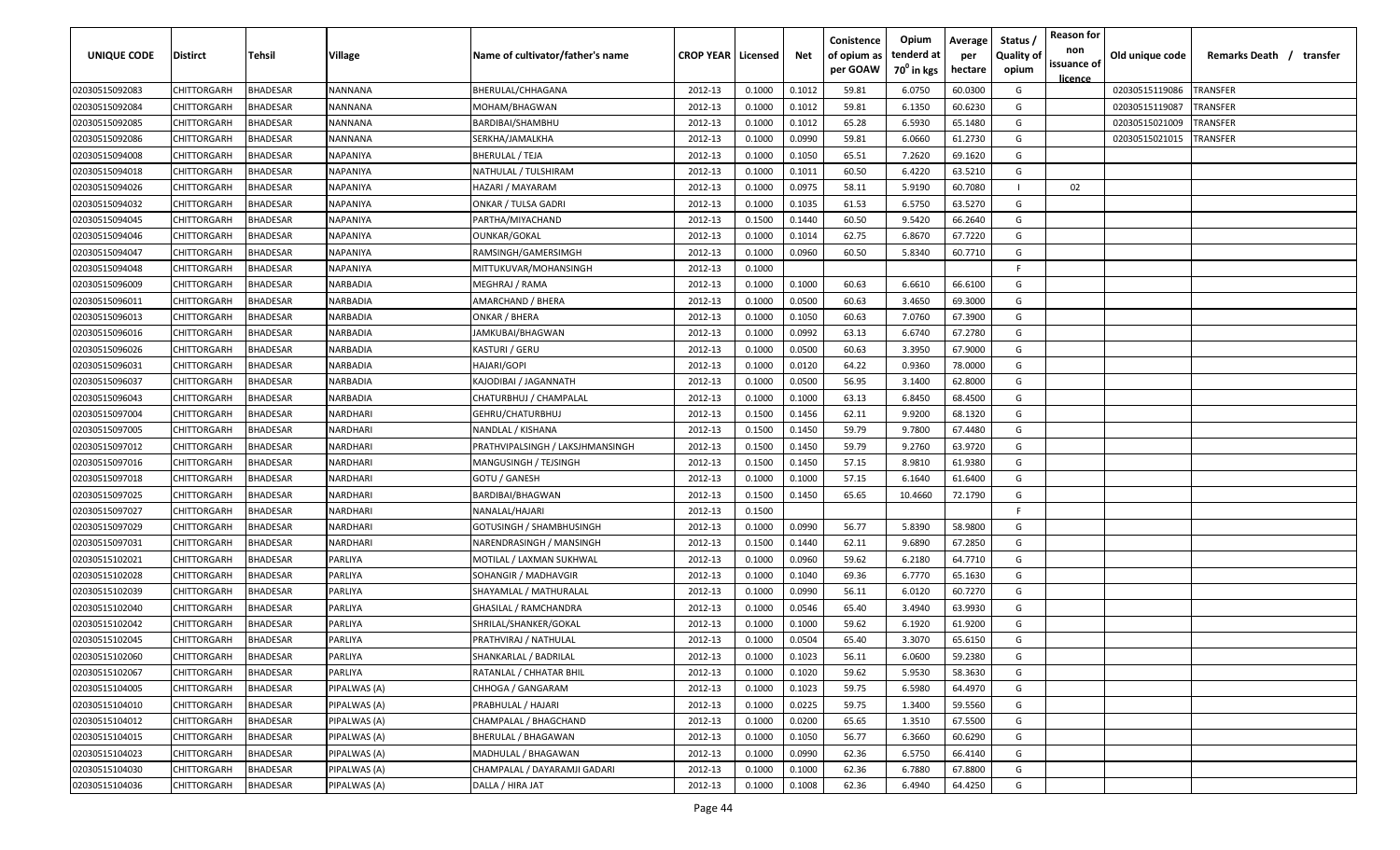| UNIQUE CODE    | <b>Distirct</b> | Tehsil          | Village          | Name of cultivator/father's name  | <b>CROP YEAR   Licensed</b> |        | Net    | Conistence<br>of opium as<br>per GOAW | Opium<br>tenderd at<br>$70^0$ in kgs | Average<br>per<br>hectare | Status /<br><b>Quality of</b><br>opium | <b>Reason for</b><br>non<br>issuance of<br><u>licence</u> | Old unique code | Remarks Death /<br>transfer |
|----------------|-----------------|-----------------|------------------|-----------------------------------|-----------------------------|--------|--------|---------------------------------------|--------------------------------------|---------------------------|----------------------------------------|-----------------------------------------------------------|-----------------|-----------------------------|
| 02030515104043 | CHITTORGARH     | <b>BHADESAR</b> | PIPALWAS (A)     | MADHOLAL / RAMAJI                 | 2012-13                     | 0.1000 | 0.0986 | 59.75                                 | 6.3080                               | 63.9760                   | G                                      |                                                           |                 |                             |
| 02030515104051 | CHITTORGARH     | <b>BHADESAR</b> | PIPALWAS (A)     | MADHULAL / UDA JAT                | 2012-13                     | 0.1000 |        |                                       |                                      |                           | -F                                     |                                                           |                 |                             |
| 02030515104059 | CHITTORGARH     | <b>BHADESAR</b> | PIPALWAS (A)     | KALU / GOKUL JAT                  | 2012-13                     | 0.1000 | 0.0280 | 67.52                                 | 2.1320                               | 76.1430                   | G                                      |                                                           |                 |                             |
| 02030515104062 | CHITTORGARH     | <b>BHADESAR</b> | PIPALWAS (A)     | JAMANA / LEHRU                    | 2012-13                     | 0.1000 | 0.0992 | 56.77                                 | 5.9770                               | 60.2520                   | G                                      |                                                           |                 |                             |
| 02030515104066 | CHITTORGARH     | <b>BHADESAR</b> | PIPALWAS (A)     | NANDA / KISHANA NAI               | 2012-13                     | 0.1000 | 0.0980 | 65.65                                 | 6.6870                               | 68.2350                   |                                        | 02                                                        |                 |                             |
| 02030515104083 | CHITTORGARH     | <b>BHADESAR</b> | PIPALWAS (A)     | BHERIBAI/SHANKERLAL               | 2012-13                     | 0.1500 |        |                                       |                                      |                           | -F                                     |                                                           |                 |                             |
| 02030515104086 | CHITTORGARH     | <b>BHADESAR</b> | PIPALWAS (A)     | <b>BHAGIRATH / MOTI</b>           | 2012-13                     | 0.1000 | 0.0510 | 59.75                                 | 3.0980                               | 60.7450                   | G                                      |                                                           |                 |                             |
| 02030515104090 | CHITTORGARH     | BHADESAR        | PIPALWAS (A)     | BHERULAL / KISHANA GADARI         | 2012-13                     | 0.1000 | 0.0240 | 56.77                                 | 1.3540                               | 56.4170                   | G                                      | 04                                                        |                 |                             |
| 02030515104095 | CHITTORGARH     | <b>BHADESAR</b> | PIPALWAS (A)     | UCHHAVIBAI/DALCHAND               | 2012-13                     | 0.1000 | 0.1014 | 56.77                                 | 6.1960                               | 61.1050                   | G                                      |                                                           |                 |                             |
| 02030515104113 | CHITTORGARH     | BHADESAR        | PIPALWAS (A)     | PRATHVIRAJ / SHOLA                | 2012-13                     | 0.1000 | 0.1014 | 59.75                                 | 6.4530                               | 63.6390                   | G                                      |                                                           |                 |                             |
| 02030515104118 | CHITTORGARH     | BHADESAR        | 이PALWAS (A)      | SUNDARBAI/ONKARJI                 | 2012-13                     | 0.1000 |        |                                       |                                      |                           | F.                                     |                                                           |                 |                             |
| 02030515104120 | CHITTORGARH     | <b>BHADESAR</b> | PIPALWAS (A)     | CHATARBHUJ/KISHANA                | 2012-13                     | 0.1000 | 0.1040 | 59.79                                 | 6.6370                               | 63.8170                   | G                                      |                                                           | 02030515056010  | TRANSFER                    |
| 02030515109003 | CHITTORGARH     | <b>BHADESAR</b> | REWALIYAKALA     | GOVARDHANSINGH / BHARATHSINGH     | 2012-13                     | 0.1500 | 0.1404 | 58.82                                 | 8.6300                               | 61.4670                   | G                                      |                                                           |                 |                             |
| 02030515109011 | CHITTORGARH     | <b>BHADESAR</b> | REWALIYAKALA     | JAMKUBAI/MODIRAM                  | 2012-13                     | 0.1500 | 0.1496 | 58.82                                 | 9.5120                               | 63.5830                   | G                                      |                                                           |                 |                             |
| 02030515109019 | CHITTORGARH     | <b>BHADESAR</b> | REWALIYAKALA     | BARDIBAI/RAMA                     | 2012-13                     | 0.1000 | 0.0216 | 58.82                                 | 1.3700                               | 63.4260                   | G                                      |                                                           |                 |                             |
| 02030515109020 | CHITTORGARH     | <b>BHADESAR</b> | REWALIYAKALA     | LALSINGH / PRITHVISINGH           | 2012-13                     | 0.1500 |        |                                       |                                      |                           | F.                                     |                                                           |                 |                             |
| 02030515109021 | CHITTORGARH     | <b>BHADESAR</b> | REWALIYAKALA     | SHANKARLAL / HIRALAL              | 2012-13                     | 0.1500 | 0.1520 | 63.01                                 | 10.2350                              | 67.3360                   | G                                      |                                                           |                 |                             |
| 02030515109022 | CHITTORGARH     | <b>BHADESAR</b> | REWALIYAKALA     | LEHRU / NAGJI                     | 2012-13                     | 0.1000 | 0.0952 | 63.37                                 | 6.5450                               | 68.7500                   | G                                      |                                                           |                 |                             |
| 02030515109023 | CHITTORGARH     | <b>BHADESAR</b> | REWALIYAKALA     | JASSUBAI / BHERULAL               | 2012-13                     | 0.1000 | 0.0145 | 58.82                                 | 1.0420                               | 71.8620                   | G                                      |                                                           |                 |                             |
| 02030515109024 | CHITTORGARH     | <b>BHADESAR</b> | REWALIYAKALA     | <b>MANGILAL / PRATAP</b>          | 2012-13                     | 0.1500 | 0.0702 | 58.82                                 | 4.1170                               | 58.6470                   | G                                      |                                                           |                 |                             |
| 02030515109026 | CHITTORGARH     | <b>BHADESAR</b> | REWALIYAKALA     | SHIVLAL / HIRALAL                 | 2012-13                     | 0.1000 | 0.0952 | 63.37                                 | 6.5450                               | 68.7500                   | G                                      |                                                           |                 |                             |
| 02030515109027 | CHITTORGARH     | <b>BHADESAR</b> | REWALIYAKALA     | JAMNIBAI/BAKSHIRAM                | 2012-13                     | 0.1500 |        |                                       |                                      |                           | -F                                     |                                                           |                 |                             |
| 02030515109032 | CHITTORGARH     | BHADESAR        | REWALIYAKALA     | BHERULAL / KALUGADRI [CHOTA]      | 2012-13                     | 0.1000 |        |                                       |                                      |                           | -F                                     |                                                           |                 |                             |
| 02030515109033 | CHITTORGARH     | <b>BHADESAR</b> | REWALIYAKALA     | NANDLAL / HIRALAL                 | 2012-13                     | 0.1500 |        |                                       |                                      |                           | -F                                     |                                                           |                 |                             |
| 02030515109036 | CHITTORGARH     | <b>BHADESAR</b> | REWALIYAKALA     | MADANLAL / BHERULAL               | 2012-13                     | 0.1500 |        |                                       |                                      |                           | E                                      |                                                           |                 |                             |
| 02030515109039 | CHITTORGARH     | <b>BHADESAR</b> | REWALIYAKALA     | RAMSINGH / DEVISINGH              | 2012-13                     | 0.1500 |        |                                       |                                      |                           | F.                                     |                                                           |                 |                             |
| 02030515109040 | CHITTORGARH     | BHADESAR        | REWALIYAKALA     | CHOGALAL / BHERULAL               | 2012-13                     | 0.1000 | 0.0105 | 69.32                                 | 0.8710                               | 82.9520                   | G                                      |                                                           |                 |                             |
| 02030515109043 | CHITTORGARH     | BHADESAR        | REWALIYAKALA     | NANALAL / BHERULAL                | 2012-13                     | 0.1000 | 0.0217 | 65.28                                 | 1.4830                               | 68.3410                   | G                                      |                                                           |                 |                             |
| 02030515109059 | CHITTORGARH     | <b>BHADESAR</b> | REWALIYAKALA     | <b>BAGHSINGH / LAKSHAMANSINGH</b> | 2012-13                     | 0.1000 | 0.0192 | 70.07                                 | 1.5320                               | 79.7920                   | G                                      |                                                           |                 |                             |
| 02030515109060 | CHITTORGARH     | <b>BHADESAR</b> | REWALIYAKALA     | BHAGWANLAL / MATHURALAL           | 2012-13                     | 0.1000 | 0.0414 | 63.37                                 | 2.7160                               | 65.6040                   | G                                      |                                                           |                 |                             |
| 02030515109064 | CHITTORGARH     | <b>BHADESAR</b> | REWALIYAKALA     | JAGDISHCHAND / BHERULAL           | 2012-13                     | 0.1500 |        |                                       |                                      |                           | E                                      |                                                           |                 |                             |
| 02030515109067 | CHITTORGARH     | BHADESAR        | REWALIYAKALA     | JAMNALAL / BHERULAL               | 2012-13                     | 0.1000 | 0.0200 | 65.28                                 | 1.5290                               | 76.4500                   | G                                      |                                                           |                 |                             |
| 02030515109073 | CHITTORGARH     | <b>BHADESAR</b> | REWALIYAKALA     | RATANLAL / BHAGGUJI               | 2012-13                     | 0.1000 |        |                                       |                                      |                           | F.                                     |                                                           |                 |                             |
| 02030515109074 | CHITTORGARH     | <b>BHADESAR</b> | REWALIYAKALA     | CHAMPALAL / BHAGWAN               | 2012-13                     | 0.1500 | 0.1450 | 69.32                                 | 11.3680                              | 78.4000                   | G                                      |                                                           |                 |                             |
| 02030515110001 | CHITTORGARH     | <b>BHADESAR</b> | REWLIYA KHRUD(A) | HAZARI / NANDARAM                 | 2012-13                     | 0.1500 | 0.1495 | 62.44                                 | 9.8920                               | 66.1670                   | G                                      |                                                           |                 |                             |
| 02030515110002 | CHITTORGARH     | <b>BHADESAR</b> | REWLIYA KHRUD(A) | <b>BHAGIRATH / RAMLAL</b>         | 2012-13                     | 0.1000 | 0.1015 | 71.51                                 | 7.3550                               | 72.4630                   | G                                      |                                                           |                 |                             |
| 02030515110003 | CHITTORGARH     | <b>BHADESAR</b> | REWLIYA KHRUD(A) | RADESHYAM/MADHAVLAL               | 2012-13                     | 0.1500 | 0.0700 | 65.31                                 | 4.8520                               | 69.3140                   | G                                      |                                                           |                 |                             |
| 02030515110004 | CHITTORGARH     | <b>BHADESAR</b> | REWLIYA KHRUD(A) | RATANLAL / HARLAL                 | 2012-13                     | 0.1000 | 0.0984 | 62.44                                 | 6.4050                               | 65.0910                   | G                                      |                                                           |                 |                             |
| 02030515110005 | CHITTORGARH     | <b>BHADESAR</b> | REWLIYA KHRUD(A) | SHUKHIBAI / UDAIRAM               | 2012-13                     | 0.1000 | 0.0980 | 65.31                                 | 6.7640                               | 69.0200                   | G                                      |                                                           |                 |                             |
| 02030515110006 | CHITTORGARH     | <b>BHADESAR</b> | REWLIYA KHRUD(A) | KESARBAI / BANSILAL               | 2012-13                     | 0.1500 | 0.1500 | 63.23                                 | 9.5930                               | 63.9530                   | G                                      |                                                           |                 |                             |
| 02030515110008 | CHITTORGARH     | <b>BHADESAR</b> | REWLIYA KHRUD(A) | HAZARI / LOBHA                    | 2012-13                     | 0.1000 | 0.1020 | 68.22                                 | 7.3390                               | 71.9510                   | G                                      |                                                           |                 |                             |
| 02030515110009 | CHITTORGARH     | <b>BHADESAR</b> | REWLIYA KHRUD(A) | MADHO / CHUNNILAL                 | 2012-13                     | 0.1500 | 0.1444 | 68.22                                 | 10.1550                              | 70.3250                   | G                                      |                                                           |                 |                             |
| 02030515110010 | CHITTORGARH     | <b>BHADESAR</b> | REWLIYA KHRUD(A) | MOVNILAL/RAMLAL                   | 2012-13                     | 0.1000 | 0.0100 | 75.08                                 | 0.9330                               | 93.3000                   | G                                      |                                                           |                 |                             |
| 02030515110011 | CHITTORGARH     | <b>BHADESAR</b> | REWLIYA KHRUD(A) | BHERIBAI/MADHAVDAS                | 2012-13                     | 0.1000 | 0.0988 | 63.23                                 | 6.7020                               | 67.8340                   | G                                      |                                                           |                 |                             |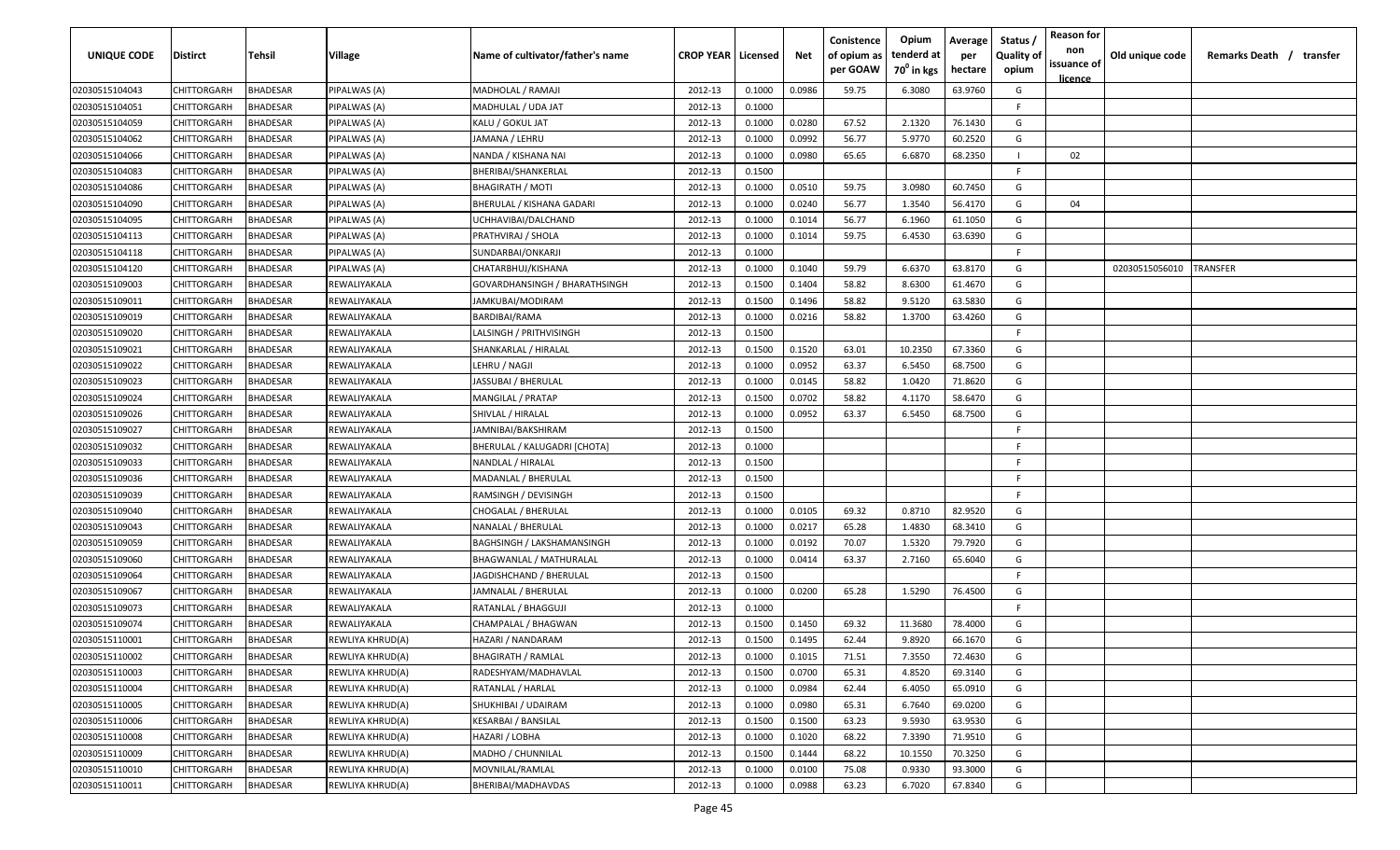| <b>UNIQUE CODE</b> | <b>Distirct</b>    | <b>Tehsil</b>   | Village          | Name of cultivator/father's name | <b>CROP YEAR   Licensed</b> |        | Net    | Conistence<br>of opium as<br>per GOAW | Opium<br>tenderd at<br>70 <sup>°</sup> in kgs | Average<br>per<br>hectare | Status /<br><b>Quality of</b><br>opium | <b>Reason for</b><br>non<br>issuance of<br><u>licence</u> | Old unique code | Remarks Death / transfer |  |
|--------------------|--------------------|-----------------|------------------|----------------------------------|-----------------------------|--------|--------|---------------------------------------|-----------------------------------------------|---------------------------|----------------------------------------|-----------------------------------------------------------|-----------------|--------------------------|--|
| 02030515110012     | CHITTORGARH        | <b>BHADESAR</b> | REWLIYA KHRUD(A) | RATANLAL / CHAMPALAL             | 2012-13                     | 0.1000 | 0.0210 | 65.59                                 | 1.3870                                        | 66.0480                   | G                                      |                                                           |                 |                          |  |
| 02030515110013     | CHITTORGARH        | BHADESAR        | REWLIYA KHRUD(A) | JANIBAI / HEERALAL               | 2012-13                     | 0.1000 | 0.0960 | 67.86                                 | 6.7760                                        | 70.5830                   | G                                      |                                                           |                 |                          |  |
| 02030515110014     | CHITTORGARH        | BHADESAR        | REWLIYA KHRUD(A) | GOPI / UDA                       | 2012-13                     | 0.1000 | 0.1050 | 59.01                                 | 6.2890                                        | 59.8950                   | G                                      |                                                           |                 |                          |  |
| 02030515110015     | CHITTORGARH        | BHADESAR        | REWLIYA KHRUD(A) | MANGIBAI / RAMLAL                | 2012-13                     | 0.1000 | 0.1014 | 65.59                                 | 7.2060                                        | 71.0650                   | G                                      |                                                           |                 |                          |  |
| 02030515110016     | CHITTORGARH        | BHADESAR        | REWLIYA KHRUD(A) | MEGHRAJ / GOKALJI                | 2012-13                     | 0.1000 | 0.0207 | 69.04                                 | 1.4600                                        | 70.5310                   | G                                      |                                                           |                 |                          |  |
| 02030515110017     | CHITTORGARH        | BHADESAR        | REWLIYA KHRUD(A) | HIRALAL / BHERAJI                | 2012-13                     | 0.1500 | 0.1440 | 59.01                                 | 9.0030                                        | 62.5210                   | G                                      |                                                           |                 |                          |  |
| 02030515110018     | CHITTORGARH        | BHADESAR        | REWLIYA KHRUD(A) | KANKUBAI / NANDA                 | 2012-13                     | 0.1000 | 0.1000 | 65.31                                 | 6.9700                                        | 69.7000                   | G                                      |                                                           |                 |                          |  |
| 02030515110019     | CHITTORGARH        | BHADESAR        | REWLIYA KHRUD(A) | BHAGGUBAI/SHANKER                | 2012-13                     | 0.1000 | 0.0096 | 72.40                                 | 0.9210                                        | 95.9380                   | G                                      |                                                           |                 |                          |  |
| 02030515110020     | CHITTORGARH        | BHADESAR        | REWLIYA KHRUD(A) | RUPLAL/GEHRU                     | 2012-13                     | 0.1000 | 0.0974 | 62.87                                 | 6.2960                                        | 64.6410                   | G                                      |                                                           |                 |                          |  |
| 02030515110021     | CHITTORGARH        | BHADESAR        | REWLIYA KHRUD(A) | JAGDISH / HANGAMIBAI             | 2012-13                     | 0.1000 | 0.0972 | 71.51                                 | 7.4680                                        | 76.8310                   | G                                      |                                                           |                 |                          |  |
| 02030515110022     | CHITTORGARH        | BHADESAR        | REWLIYA KHRUD(A) | NATHULAL / KASHILAL              | 2012-13                     | 0.1000 | 0.0930 | 62.87                                 | 6.4670                                        | 69.5380                   | G                                      |                                                           |                 |                          |  |
| 02030515110023     | CHITTORGARH        | BHADESAR        | REWLIYA KHRUD(A) | AMBALAL / PYARCHAND              | 2012-13                     | 0.1000 | 0.0120 | 65.31                                 | 0.8680                                        | 72.3330                   | G                                      |                                                           |                 |                          |  |
| 02030515110025     | CHITTORGARH        | BHADESAR        | REWLIYA KHRUD(A) | KASTURIBAI/MANGILAL              | 2012-13                     | 0.1000 | 0.0986 | 66.30                                 | 7.1320                                        | 72.3330                   | G                                      |                                                           |                 |                          |  |
| 02030515110026     | CHITTORGARH        | BHADESAR        | REWLIYA KHRUD(A) | PRABHU / HARIKISHAN              | 2012-13                     | 0.1000 |        |                                       |                                               |                           | -F.                                    |                                                           |                 |                          |  |
| 02030515110028     | CHITTORGARH        | BHADESAR        | REWLIYA KHRUD(A) | NARAYAN / AMARCHAND              | 2012-13                     | 0.1000 | 0.0110 | 78.38                                 | 0.9070                                        | 82.4550                   | G                                      |                                                           |                 |                          |  |
| 02030515110029     | CHITTORGARH        | BHADESAR        | REWLIYA KHRUD(A) | NANDRAM/MANGILAL                 | 2012-13                     | 0.1000 | 0.1000 | 67.47                                 | 7.1420                                        | 71.4200                   |                                        | 02                                                        |                 |                          |  |
| 02030515110030     | CHITTORGARH        | BHADESAR        | REWLIYA KHRUD(A) | JEETU / BHAGWANJAT               | 2012-13                     | 0.1000 | 0.1023 | 66.30                                 | 6.9710                                        | 68.1430                   | G                                      |                                                           |                 |                          |  |
| 02030515110031     | CHITTORGARH        | BHADESAR        | REWLIYA KHRUD(A) | PYARCHAND / VARDA JAT            | 2012-13                     | 0.1500 |        |                                       |                                               |                           | F.                                     |                                                           |                 |                          |  |
| 02030515110032     | CHITTORGARH        | BHADESAR        | REWLIYA KHRUD(A) | RAMPYARIBIA/MOHANLAL             | 2012-13                     | 0.1000 | 0.0897 | 63.23                                 | 5.6550                                        | 63.0430                   | G                                      |                                                           |                 |                          |  |
| 02030515110033     | CHITTORGARH        | BHADESAR        | REWLIYA KHRUD(A) | SHANKARLAL / CHUNNILAL           | 2012-13                     | 0.1000 | 0.0988 | 68.32                                 | 6.9000                                        | 69.8380                   | G                                      |                                                           |                 |                          |  |
| 02030515110034     | CHITTORGARH        | BHADESAR        | REWLIYA KHRUD(A) | JEETUMAL / NANDRAM               | 2012-13                     | 0.1000 | 0.0950 | 67.86                                 | 7.0480                                        | 74.1890                   | G                                      |                                                           |                 |                          |  |
| 02030515110035     | CHITTORGARH        | BHADESAR        | REWLIYA KHRUD(A) | MADHULAL / SHOLAL GADRI          | 2012-13                     | 0.1000 | 0.0110 | 69.04                                 | 0.9860                                        | 89.6360                   | G                                      |                                                           |                 |                          |  |
| 02030515110036     | CHITTORGARH        | BHADESAR        | REWLIYA KHRUD(A) | MANGUDAS / NARAYANDAS            | 2012-13                     | 0.1500 |        |                                       |                                               |                           | -F                                     |                                                           |                 |                          |  |
| 02030515110037     | CHITTORGARH        | BHADESAR        | REWLIYA KHRUD(A) | SHANKARLAL / NANDLAL             | 2012-13                     | 0.1000 | 0.0960 | 66.30                                 | 6.7820                                        | 70.6460                   | G                                      |                                                           |                 |                          |  |
| 02030515110040     | CHITTORGARH        | BHADESAR        | REWLIYA KHRUD(A) | SHUKLAL / ONKAR SUNAR            | 2012-13                     | 0.1000 | 0.1040 | 58.16                                 | 6.6140                                        | 63.5960                   | G                                      |                                                           |                 |                          |  |
| 02030515110041     | CHITTORGARH        | BHADESAR        | REWLIYA KHRUD(A) | SOSHARBAI / HANSHRAJ             | 2012-13                     | 0.1000 | 0.1008 | 67.86                                 | 7.2220                                        | 71.6470                   | G                                      |                                                           |                 |                          |  |
| 02030515110042     | CHITTORGARH        | BHADESAR        | REWLIYA KHRUD(A) | KHUBCHAND / RAMCHAND SHARMA      | 2012-13                     | 0.1000 |        |                                       |                                               |                           | -F.                                    |                                                           |                 |                          |  |
| 02030515110043     | CHITTORGARH        | BHADESAR        | REWLIYA KHRUD(A) | BHERIBAI/PARTAP                  | 2012-13                     | 0.1000 |        |                                       |                                               |                           | F.                                     |                                                           |                 |                          |  |
| 02030515110044     | CHITTORGARH        | BHADESAR        | REWLIYA KHRUD(A) | LEHRIBAI / RAMLAL                | 2012-13                     | 0.1000 | 0.0990 | 68.22                                 | 7.1140                                        | 71.8590                   | G                                      |                                                           |                 |                          |  |
| 02030515110046     | CHITTORGARH        | BHADESAR        | REWLIYA KHRUD(A) | UDAIRAM / VENIRAM JAT            | 2012-13                     | 0.1000 | 0.0099 | 69.04                                 | 0.9270                                        | 93.6360                   | G                                      |                                                           |                 |                          |  |
| 02030515110047     | CHITTORGARH        | BHADESAR        | REWLIYA KHRUD(A) | HARLAL / GOKUL JAT               | 2012-13                     | 0.1000 | 0.1000 | 66.30                                 | 6.8860                                        | 68.8600                   | G                                      |                                                           |                 |                          |  |
| 02030515110048     | CHITTORGARH        | <b>BHADESAR</b> | REWLIYA KHRUD(A) | RATANLAL / CHUNNILAL JAT         | 2012-13                     | 0.1000 | 0.0988 | 68.22                                 | 6.9390                                        | 70.2330                   | G                                      |                                                           |                 |                          |  |
| 02030515110049     | CHITTORGARH        | BHADESAR        | REWLIYA KHRUD(A) | NANDLAL / HARIKISHANGDRI         | 2012-13                     | 0.1500 |        |                                       |                                               |                           | -F.                                    |                                                           |                 |                          |  |
| 02030515110050     | CHITTORGARH        | BHADESAR        | REWLIYA KHRUD(A) | HIRA / HARIKISHAN JAT            | 2012-13                     | 0.1000 | 0.0960 | 65.59                                 | 6.7370                                        | 70.1770                   | G                                      |                                                           |                 |                          |  |
| 02030515110051     | CHITTORGARH        | BHADESAR        | REWLIYA KHRUD(A) | GANESH / PARTHU                  | 2012-13                     | 0.1000 | 0.1040 | 69.04                                 | 7.8610                                        | 75.5870                   | G                                      |                                                           |                 |                          |  |
| 02030515110054     | <b>CHITTORGARH</b> | <b>BHADESAR</b> | REWLIYA KHRUD(A) | SUDIBAI/JITU                     | 2012-13                     | 0.1000 |        |                                       |                                               |                           | -F                                     |                                                           |                 |                          |  |
| 02030515110055     | <b>CHITTORGARH</b> | <b>BHADESAR</b> | REWLIYA KHRUD(A) | MADAN//MOHAN SUTHAR              | 2012-13                     | 0.1500 | 0.1428 | 65.59                                 | 9.7820                                        | 68.5010                   | G                                      |                                                           |                 |                          |  |
| 02030515110057     | CHITTORGARH        | <b>BHADESAR</b> | REWLIYA KHRUD(A) | <b>GANESH / KALU GADRI</b>       | 2012-13                     | 0.1000 | 0.1008 | 62.87                                 | 6.2960                                        | 62.4600                   | G                                      |                                                           |                 |                          |  |
| 02030515110058     | CHITTORGARH        | <b>BHADESAR</b> | REWLIYA KHRUD(A) | RADHABAI / NATHU                 | 2012-13                     | 0.1500 | 0.1450 | 66.30                                 | 10.0680                                       | 69.4340                   | G                                      |                                                           |                 |                          |  |
| 02030515110059     | CHITTORGARH        | <b>BHADESAR</b> | REWLIYA KHRUD(A) | BHAGAWATILAL / CHHOGA            | 2012-13                     | 0.1000 | 0.1040 | 59.01                                 | 6.8620                                        | 65.9810                   | G                                      |                                                           |                 |                          |  |
| 02030515110062     | CHITTORGARH        | <b>BHADESAR</b> | REWLIYA KHRUD(A) | KHUBA / PARTHVIRAJ               | 2012-13                     | 0.1000 | 0.1024 | 71.51                                 | 7.6820                                        | 75.0200                   | G                                      |                                                           |                 |                          |  |
| 02030515110063     | <b>CHITTORGARH</b> | <b>BHADESAR</b> | REWLIYA KHRUD(A) | LAKSHMINARAYAN / VARDICHAND      | 2012-13                     | 0.1500 | 0.1260 | 65.31                                 | 8.5460                                        | 67.8250                   | G                                      |                                                           |                 |                          |  |
| 02030515110064     | CHITTORGARH        | BHADESAR        | REWLIYA KHRUD(A) | MADHU / HAZARIJAT                | 2012-13                     | 0.1000 | 0.1008 | 68.22                                 | 7.0560                                        | 70.0000                   | G                                      |                                                           |                 |                          |  |
| 02030515110066     | CHITTORGARH        | <b>BHADESAR</b> | REWLIYA KHRUD(A) | SHANKARLAL / MOHANLAL            | 2012-13                     | 0.1000 | 0.0975 | 67.86                                 | 7.0570                                        | 72.3790                   | G                                      |                                                           |                 |                          |  |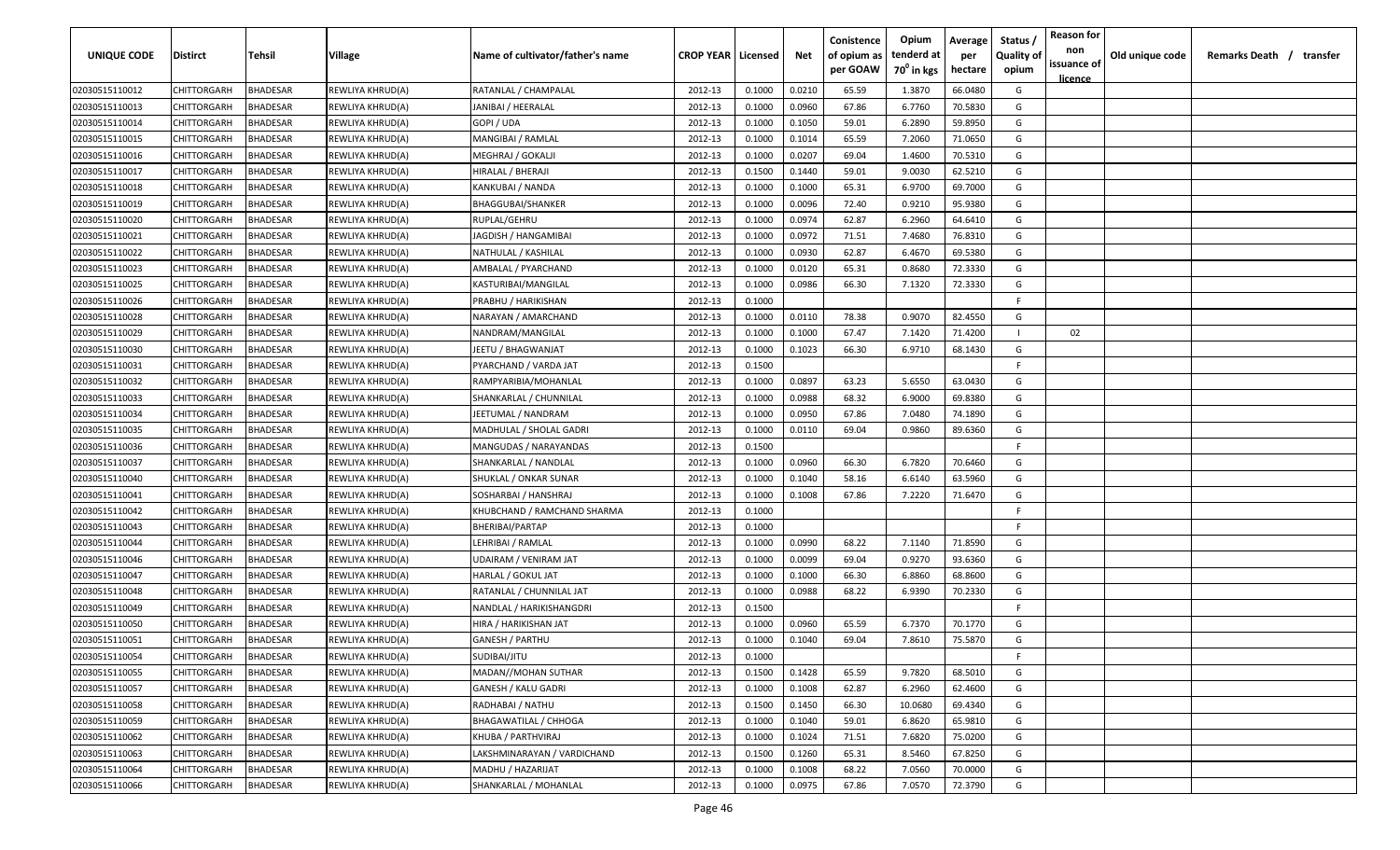| <b>UNIQUE CODE</b> | <b>Distirct</b>    | <b>Tehsil</b>   | Village          | Name of cultivator/father's name | <b>CROP YEAR   Licensed</b> |        | Net    | Conistence<br>of opium as<br>per GOAW | Opium<br>tenderd at<br>70 <sup>0</sup> in kgs | Average<br>per<br>hectare | Status /<br><b>Quality of</b><br>opium | <b>Reason for</b><br>non<br>issuance of<br><u>licence</u> | Old unique code | Remarks Death / | transfer |
|--------------------|--------------------|-----------------|------------------|----------------------------------|-----------------------------|--------|--------|---------------------------------------|-----------------------------------------------|---------------------------|----------------------------------------|-----------------------------------------------------------|-----------------|-----------------|----------|
| 02030515110067     | CHITTORGARH        | <b>BHADESAR</b> | REWLIYA KHRUD(A) | DEVBAI/KISHANA                   | 2012-13                     | 0.1000 | 0.1020 | 63.23                                 | 7.0730                                        | 69.3430                   | G                                      |                                                           |                 |                 |          |
| 02030515110068     | CHITTORGARH        | BHADESAR        | REWLIYA KHRUD(A) | JEETU / HARIRAM                  | 2012-13                     | 0.1000 |        |                                       |                                               |                           | -F.                                    |                                                           |                 |                 |          |
| 02030515110070     | CHITTORGARH        | BHADESAR        | REWLIYA KHRUD(B) | SHANTIBAI/JAGANNATH              | 2012-13                     | 0.1000 | 0.0099 | 73.32                                 | 1.0370                                        | 104.7470                  | G                                      |                                                           |                 |                 |          |
| 02030515110071     | CHITTORGARH        | BHADESAR        | REWLIYA KHRUD(B) | BHAGAWAN/KISHANA                 | 2012-13                     | 0.1000 | 0.1000 | 65.26                                 | 6.5070                                        | 65.0700                   | G                                      |                                                           |                 |                 |          |
| 02030515110072     | CHITTORGARH        | BHADESAR        | REWLIYA KHRUD(B) | LEHRU/MOHAN                      | 2012-13                     | 0.1000 |        |                                       |                                               |                           | -F                                     |                                                           |                 |                 |          |
| 02030515110073     | CHITTORGARH        | BHADESAR        | REWLIYA KHRUD(B) | BHERULAL/NARAYAN                 | 2012-13                     | 0.1500 |        |                                       |                                               |                           | -F                                     |                                                           |                 |                 |          |
| 02030515110074     | CHITTORGARH        | BHADESAR        | REWLIYA KHRUD(B) | SHOBHA/UDAILAL                   | 2012-13                     | 0.1500 |        |                                       |                                               |                           | -F                                     |                                                           |                 |                 |          |
| 02030515110075     | CHITTORGARH        | BHADESAR        | REWLIYA KHRUD(B) | BHERA/KALU                       | 2012-13                     | 0.1000 | 0.1000 | 71.58                                 | 6.7690                                        | 67.6900                   | G                                      |                                                           |                 |                 |          |
| 02030515110076     | CHITTORGARH        | BHADESAR        | REWLIYA KHRUD(B) | BALU/MOTI                        | 2012-13                     | 0.1000 | 0.0986 | 68.36                                 | 7.3630                                        | 74.6750                   | G                                      |                                                           |                 |                 |          |
| 02030515110078     | CHITTORGARH        | BHADESAR        | REWLIYA KHRUD(B) | BHERU/BAJJA                      | 2012-13                     | 0.1000 | 0.0989 | 66.11                                 | 6.8850                                        | 69.6160                   | G                                      |                                                           |                 |                 |          |
| 02030515110079     | CHITTORGARH        | BHADESAR        | REWLIYA KHRUD(B) | MOHAN/BAJJA                      | 2012-13                     | 0.1000 | 0.1014 | 66.11                                 | 7.2150                                        | 71.1540                   | G                                      |                                                           |                 |                 |          |
| 02030515110081     | CHITTORGARH        | BHADESAR        | REWLIYA KHRUD(B) | SANTILAL/CHUNNILAL               | 2012-13                     | 0.1000 | 0.1000 | 73.01                                 | 7.5410                                        | 75.4100                   | G                                      |                                                           |                 |                 |          |
| 02030515110083     | CHITTORGARH        | BHADESAR        | REWLIYA KHRUD(B) | GHIRDHARI/CHUNNI                 | 2012-13                     | 0.1500 | 0.1505 | 67.10                                 | 10.4010                                       | 69.1100                   | G                                      |                                                           |                 |                 |          |
| 02030515110087     | CHITTORGARH        | BHADESAR        | REWLIYA KHRUD(B) | GOPAL/BADRI                      | 2012-13                     | 0.1000 | 0.0950 | 73.01                                 | 7.4260                                        | 78.1680                   | G                                      |                                                           |                 |                 |          |
| 02030515110089     | CHITTORGARH        | BHADESAR        | REWLIYA KHRUD(B) | SHANKAR/KISHAN                   | 2012-13                     | 0.1500 | 0.1458 | 65.26                                 | 9.7520                                        | 66.8860                   | G                                      |                                                           |                 |                 |          |
| 02030515110095     | CHITTORGARH        | BHADESAR        | REWLIYA KHRUD(B) | GHIRDHARI/JITMAL                 | 2012-13                     | 0.1500 | 0.1500 | 68.36                                 | 10.7620                                       | 71.7470                   | G                                      |                                                           |                 |                 |          |
| 02030515110096     | CHITTORGARH        | BHADESAR        | REWLIYA KHRUD(B) | GANGABAI/GANESH                  | 2012-13                     | 0.1000 | 0.0990 | 66.11                                 | 6.9510                                        | 70.2120                   | G                                      |                                                           |                 |                 |          |
| 02030515110098     | CHITTORGARH        | BHADESAR        | REWLIYA KHRUD(B) | JAMNALAL/HAJARI                  | 2012-13                     | 0.1000 | 0.0975 | 71.29                                 | 7.3120                                        | 74.9950                   | G                                      |                                                           |                 |                 |          |
| 02030515110100     | CHITTORGARH        | BHADESAR        | REWLIYA KHRUD(B) | MANGU/SHORAM                     | 2012-13                     | 0.1000 | 0.1050 | 59.12                                 | 6.4020                                        | 60.9710                   | G                                      |                                                           |                 |                 |          |
| 02030515110103     | CHITTORGARH        | BHADESAR        | REWLIYA KHRUD(B) | BHERULAL/RAMLAL                  | 2012-13                     | 0.1500 | 0.1512 | 71.29                                 | 11.3150                                       | 74.8350                   | G                                      |                                                           |                 |                 |          |
| 02030515110105     | CHITTORGARH        | BHADESAR        | REWLIYA KHRUD(B) | RAMESWAR/CHAMPA                  | 2012-13                     | 0.1000 |        |                                       |                                               |                           | -F.                                    |                                                           |                 |                 |          |
| 02030515110107     | CHITTORGARH        | BHADESAR        | REWLIYA KHRUD(B) | SHARIFAN/ALLHANUR                | 2012-13                     | 0.1500 | 0.1520 | 69.41                                 | 11.9780                                       | 78.8030                   | G                                      |                                                           |                 |                 |          |
| 02030515110108     | CHITTORGARH        | BHADESAR        | REWLIYA KHRUD(B) | CHANDNIDEVI/HAJARI               | 2012-13                     | 0.1000 | 0.0972 | 71.58                                 | 7.4850                                        | 77.0060                   | G                                      |                                                           |                 |                 |          |
| 02030515110109     | CHITTORGARH        | BHADESAR        | REWLIYA KHRUD(B) | MADHULAL/WARDA                   | 2012-13                     | 0.1000 | 0.0198 | 68.36                                 | 1.5140                                        | 76.4650                   | G                                      |                                                           |                 |                 |          |
| 02030515110110     | CHITTORGARH        | BHADESAR        | REWLIYA KHRUD(B) | <b>JITMAL/AMARCHAND</b>          | 2012-13                     | 0.1000 | 0.1008 | 63.16                                 | 6.7130                                        | 66.5970                   | G                                      |                                                           |                 |                 |          |
| 02030515110111     | CHITTORGARH        | BHADESAR        | REWLIYA KHRUD(B) | ABDULGANI/ISMAAIL                | 2012-13                     | 0.1000 | 0.0988 | 59.19                                 | 6.2150                                        | 62.9050                   | G                                      |                                                           |                 |                 |          |
| 02030515110120     | CHITTORGARH        | BHADESAR        | REWLIYA KHRUD(B) | RUKAMANIBAI/CHAMPALAL            | 2012-13                     | 0.1000 | 0.0962 | 65.09                                 | 6.4350                                        | 66.8920                   | G                                      |                                                           |                 |                 |          |
| 02030515110121     | CHITTORGARH        | BHADESAR        | REWLIYA KHRUD(B) | SHAMPURI/MADHAVPURI              | 2012-13                     | 0.1000 |        |                                       |                                               |                           | F.                                     |                                                           |                 |                 |          |
| 02030515110122     | CHITTORGARH        | BHADESAR        | REWLIYA KHRUD(B) | KESHARBAI/BHURALAL               | 2012-13                     | 0.1000 | 0.0204 | 65.09                                 | 1.4230                                        | 69.7550                   | G                                      |                                                           |                 |                 |          |
| 02030515110123     | CHITTORGARH        | BHADESAR        | REWLIYA KHRUD(B) | RATANLAL/HAJARI                  | 2012-13                     | 0.1500 | 0.1458 | 67.10                                 | 10.0170                                       | 68.7040                   | G                                      |                                                           |                 |                 |          |
| 02030515110128     | CHITTORGARH        | BHADESAR        | REWLIYA KHRUD(B) | PANNALAL/HIRA                    | 2012-13                     | 0.1500 | 0.0800 | 68.36                                 | 5.6840                                        | 71.0500                   | G                                      |                                                           |                 |                 |          |
| 02030515110129     | CHITTORGARH        | <b>BHADESAR</b> | REWLIYA KHRUD(B) | KALU/HIRA                        | 2012-13                     | 0.1000 | 0.1000 | 68.16                                 | 7.3030                                        | 73.0300                   | G                                      |                                                           |                 |                 |          |
| 02030515110130     | CHITTORGARH        | BHADESAR        | REWLIYA KHRUD(B) | SAGARBAI/KESHARSINGH             | 2012-13                     | 0.1000 | 0.1026 | 56.98                                 | 6.0970                                        | 59.4250                   | G                                      |                                                           |                 |                 |          |
| 02030515110131     | CHITTORGARH        | BHADESAR        | REWLIYA KHRUD(B) | MANGIBAI/JITMAL                  | 2012-13                     | 0.1000 | 0.1040 | 68.16                                 | 7.4100                                        | 71.2500                   | G                                      |                                                           |                 |                 |          |
| 02030515110133     | CHITTORGARH        | BHADESAR        | REWLIYA KHRUD(B) | MADANLAL/CHHOGALAL               | 2012-13                     | 0.1500 |        |                                       |                                               |                           | E                                      |                                                           |                 |                 |          |
| 02030515110136     | CHITTORGARH        | <b>BHADESAR</b> | REWLIYA KHRUD(B) | RAMIBAI / RAMA                   | 2012-13                     | 0.1000 | 0.0990 | 69.41                                 | 7.3970                                        | 74.7170                   | G                                      |                                                           |                 |                 |          |
| 02030515110138     | <b>CHITTORGARH</b> | <b>BHADESAR</b> | REWLIYA KHRUD(B) | NARAYAN/HARIKISHAN               | 2012-13                     | 0.1500 | 0.1458 | 59.12                                 | 9.1130                                        | 62.5030                   | G                                      |                                                           |                 |                 |          |
| 02030515110139     | CHITTORGARH        | <b>BHADESAR</b> | REWLIYA KHRUD(B) | GEHRU/NATHU                      | 2012-13                     | 0.1500 |        |                                       |                                               |                           | F.                                     |                                                           |                 |                 |          |
| 02030515110140     | CHITTORGARH        | <b>BHADESAR</b> | REWLIYA KHRUD(B) | MADANLAL/UDAIRAM                 | 2012-13                     | 0.1000 | 0.0912 | 59.12                                 | 5.3380                                        | 58.5310                   | G                                      |                                                           |                 |                 |          |
| 02030515110141     | CHITTORGARH        | <b>BHADESAR</b> | REWLIYA KHRUD(B) | SHANTIDEVI / VARDICHAND          | 2012-13                     | 0.1000 | 0.0094 | 76.11                                 | 0.9350                                        | 99.4680                   | G                                      |                                                           |                 |                 |          |
| 02030515110142     | CHITTORGARH        | <b>BHADESAR</b> | REWLIYA KHRUD(B) | PARASBAI/MOHANLAL                | 2012-13                     | 0.1000 | 0.1020 | 63.16                                 | 6.7940                                        | 66.6080                   | G                                      |                                                           |                 |                 |          |
| 02030515110143     | <b>CHITTORGARH</b> | <b>BHADESAR</b> | REWLIYA KHRUD(B) | CHHOGALAL/HARIKISHANA            | 2012-13                     | 0.1500 | 0.1452 | 65.09                                 | 9.8750                                        | 68.0100                   | G                                      |                                                           |                 |                 |          |
| 02030515110145     | <b>CHITTORGARH</b> | BHADESAR        | REWLIYA KHRUD(B) | MANGILAL/SHANKARLAL              | 2012-13                     | 0.1500 |        |                                       |                                               |                           | F.                                     |                                                           |                 |                 |          |
| 02030515110146     | <b>CHITTORGARH</b> | BHADESAR        | REWLIYA KHRUD(B) | PANNALAL/DALCHAND                | 2012-13                     | 0.1000 | 0.0120 | 73.01                                 | 0.9600                                        | 80.0000                   | G                                      |                                                           |                 |                 |          |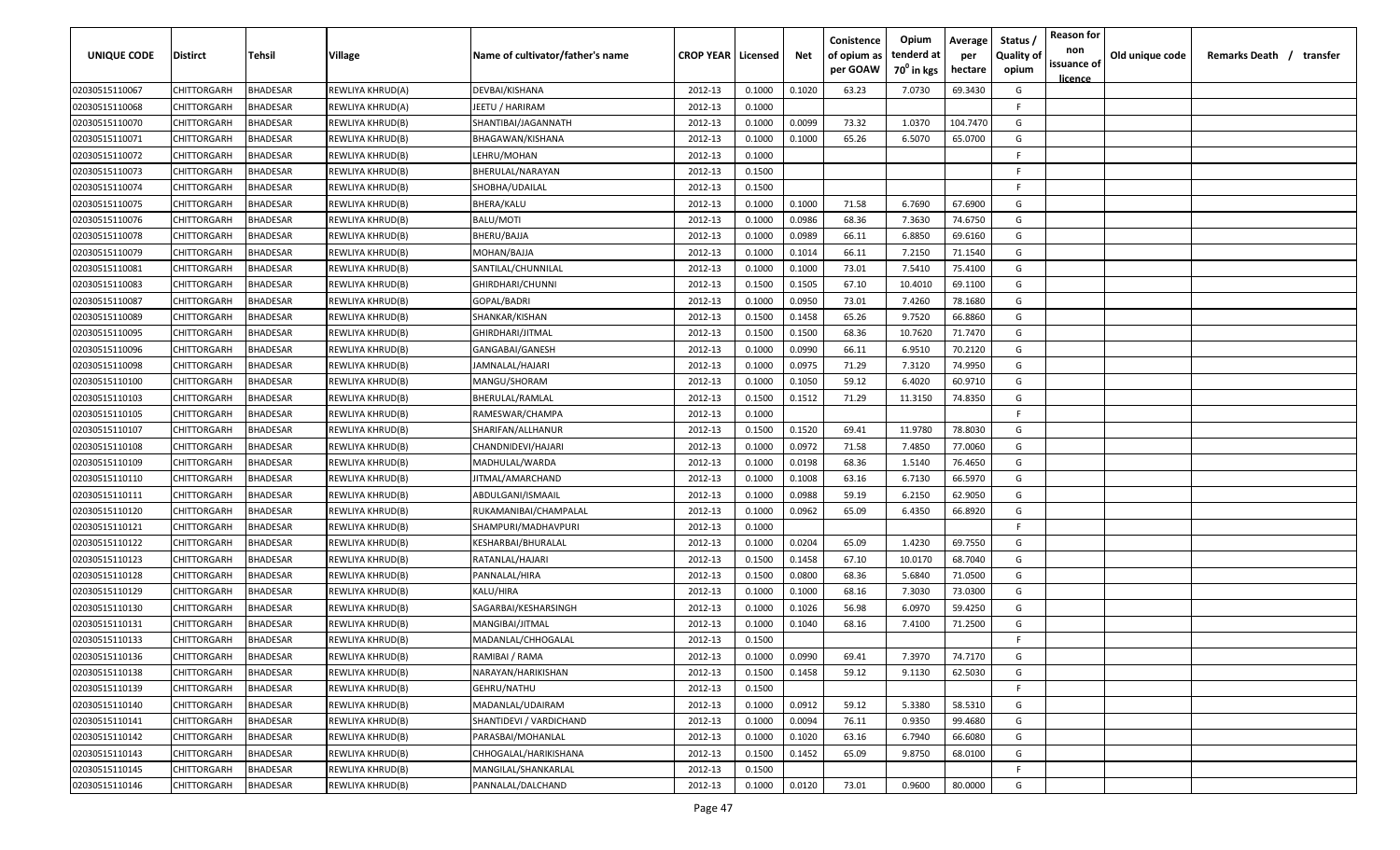| <b>UNIQUE CODE</b> | <b>Distirct</b>    | <b>Tehsil</b>   | Village          | Name of cultivator/father's name | <b>CROP YEAR   Licensed</b> |        | Net    | Conistence<br>of opium as<br>per GOAW | Opium<br>tenderd at<br>70 <sup>°</sup> in kgs | Average<br>per<br>hectare | Status /<br><b>Quality of</b><br>opium | <b>Reason for</b><br>non<br>issuance of | Old unique code | Remarks Death / | transfer |
|--------------------|--------------------|-----------------|------------------|----------------------------------|-----------------------------|--------|--------|---------------------------------------|-----------------------------------------------|---------------------------|----------------------------------------|-----------------------------------------|-----------------|-----------------|----------|
| 02030515110147     | CHITTORGARH        | <b>BHADESAR</b> | REWLIYA KHRUD(B) | NARAYAN/RAMA                     | 2012-13                     | 0.1000 | 0.1000 | 67.10                                 | 7.0170                                        | 70.1700                   | G                                      | <u>licence</u>                          |                 |                 |          |
| 02030515110150     | CHITTORGARH        | BHADESAR        | REWLIYA KHRUD(B) | BHAGAWAN/PRATAPJI                | 2012-13                     | 0.1000 | 0.0200 | 65.09                                 | 1.4410                                        | 72.0500                   | G                                      |                                         |                 |                 |          |
| 02030515110151     | CHITTORGARH        | BHADESAR        | REWLIYA KHRUD(B) | NATHULAL/BALU                    | 2012-13                     | 0.1000 | 0.1023 | 63.16                                 | 6.7490                                        | 65.9730                   | G                                      |                                         |                 |                 |          |
| 02030515110152     | CHITTORGARH        | BHADESAR        | REWLIYA KHRUD(B) | SHANKAR/CHHOGA                   | 2012-13                     | 0.1000 | 0.0992 | 73.01                                 | 7.5930                                        | 76.5420                   | G                                      |                                         |                 |                 |          |
| 02030515110153     | CHITTORGARH        | BHADESAR        | REWLIYA KHRUD(B) | GORDHAN/MANGILAL                 | 2012-13                     | 0.1000 | 0.0986 | 67.10                                 | 7.1510                                        | 72.5250                   | G                                      |                                         |                 |                 |          |
| 02030515110154     | CHITTORGARH        | BHADESAR        | REWLIYA KHRUD(B) | SOSER / GEHRU                    | 2012-13                     | 0.1000 | 0.1000 | 73.01                                 | 7.6450                                        | 76.4500                   | G                                      |                                         |                 |                 |          |
| 02030515110157     | CHITTORGARH        | BHADESAR        | REWLIYA KHRUD(B) | ONKARLAL/HARIRAM                 | 2012-13                     | 0.1500 |        |                                       |                                               |                           | -F                                     |                                         |                 |                 |          |
| 02030515110159     | CHITTORGARH        | BHADESAR        | REWLIYA KHRUD(B) | MANGILAL/HEMA                    | 2012-13                     | 0.1500 |        |                                       |                                               |                           | -F.                                    |                                         |                 |                 |          |
| 02030515110160     | CHITTORGARH        | BHADESAR        | REWLIYA KHRUD(B) | BANSHILAL/RAMNATH                | 2012-13                     | 0.1000 | 0.1036 | 69.41                                 | 7.4270                                        | 71.6890                   | G                                      |                                         |                 |                 |          |
| 02030515110162     | CHITTORGARH        | BHADESAR        | REWLIYA KHRUD(B) | SHANKAR/NARAYAN                  | 2012-13                     | 0.1000 | 0.1003 | 59.19                                 | 6.4010                                        | 63.8190                   | G                                      |                                         |                 |                 |          |
| 02030515110163     | CHITTORGARH        | BHADESAR        | REWLIYA KHRUD(B) | NATHULAL/NARAYAN                 | 2012-13                     | 0.1000 | 0.0990 | 65.26                                 | 6.8800                                        | 69.4950                   | G                                      |                                         |                 |                 |          |
| 02030515110164     | CHITTORGARH        | BHADESAR        | REWLIYA KHRUD(B) | IITMAL/RUPLAL                    | 2012-13                     | 0.1000 | 0.0968 | 59.19                                 | 5.8430                                        | 60.3620                   | G                                      |                                         |                 |                 |          |
| 02030515110166     | CHITTORGARH        | BHADESAR        | REWLIYA KHRUD(B) | LAKHAMICHAND/RUPLAL              | 2012-13                     | 0.1000 | 0.0980 | 63.16                                 | 6.7220                                        | 68.5920                   | G                                      |                                         |                 |                 |          |
| 02030515110168     | CHITTORGARH        | BHADESAR        | REWLIYA KHRUD(B) | UDAIRAM/NATHULAL                 | 2012-13                     | 0.1000 | 0.0100 | 69.41                                 | 0.9120                                        | 91.2000                   | G                                      |                                         |                 |                 |          |
| 02030515110170     | CHITTORGARH        | BHADESAR        | REWLIYA KHRUD(B) | BHANWARLAL/CHUNA                 | 2012-13                     | 0.1000 | 0.0972 | 71.29                                 | 7.3020                                        | 75.1230                   | G                                      |                                         |                 |                 |          |
| 02030515110171     | CHITTORGARH        | BHADESAR        | REWLIYA KHRUD(B) | RATANLAL/BHERA                   | 2012-13                     | 0.1500 | 0.1474 | 65.26                                 | 9.9660                                        | 67.6120                   | G                                      |                                         |                 |                 |          |
| 02030515110172     | CHITTORGARH        | BHADESAR        | REWLIYA KHRUD(B) | SURESH/NARAYAN                   | 2012-13                     | 0.1000 | 0.0990 | 73.32                                 | 7.6880                                        | 77.6570                   | G                                      |                                         |                 |                 |          |
| 02030515110173     | CHITTORGARH        | BHADESAR        | REWLIYA KHRUD(B) | BANSILAL/KESURAM                 | 2012-13                     | 0.1000 | 0.0992 | 65.09                                 | 6.6950                                        | 67.4900                   | G                                      |                                         |                 |                 |          |
| 02030515110174     | CHITTORGARH        | BHADESAR        | REWLIYA KHRUD(B) | PYARI/SUKHDEV                    | 2012-13                     | 0.1000 | 0.1032 | 76.11                                 | 7.9150                                        | 76.6960                   | G                                      |                                         |                 |                 |          |
| 02030515110175     | CHITTORGARH        | BHADESAR        | REWLIYA KHRUD(B) | LEHRUDAS/CHUNNIDAS               | 2012-13                     | 0.1500 |        |                                       |                                               |                           | -F.                                    |                                         |                 |                 |          |
| 02030515110177     | CHITTORGARH        | BHADESAR        | REWLIYA KHRUD(B) | RAMIBAI/BHERU                    | 2012-13                     | 0.1500 |        |                                       |                                               |                           | -F.                                    |                                         |                 |                 |          |
| 02030515110178     | CHITTORGARH        | BHADESAR        | REWLIYA KHRUD(B) | MADANLAL/HAJARI                  | 2012-13                     | 0.1500 | 0.1440 | 59.19                                 | 8.8620                                        | 61.5420                   | G                                      |                                         |                 |                 |          |
| 02030515110179     | CHITTORGARH        | BHADESAR        | REWLIYA KHRUD(B) | BHAGIRATH/HAJARI                 | 2012-13                     | 0.1000 | 0.0969 | 66.11                                 | 6.8470                                        | 70.6600                   | G                                      |                                         |                 |                 |          |
| 02030515110180     | CHITTORGARH        | BHADESAR        | REWLIYA KHRUD(B) | RATANDAS/NARAYANDAS              | 2012-13                     | 0.1000 | 0.1000 | 65.26                                 | 6.7310                                        | 67.3100                   | G                                      |                                         |                 |                 |          |
| 02030515110181     | CHITTORGARH        | BHADESAR        | REWLIYA KHRUD(B) | SHANKAR/GOKAL                    | 2012-13                     | 0.1000 | 0.0992 | 71.58                                 | 7.5160                                        | 75.7660                   | G                                      |                                         |                 |                 |          |
| 02030515110185     | CHITTORGARH        | BHADESAR        | REWLIYA KHRUD(B) | DHAPUBAI/NANDRAM                 | 2012-13                     | 0.1000 | 0.0984 | 63.16                                 | 6.9660                                        | 70.7930                   | G                                      |                                         |                 |                 |          |
| 02030515110187     | CHITTORGARH        | BHADESAR        | REWLIYA KHRUD(B) | HIRALAL/BADRILAL                 | 2012-13                     | 0.1500 | 0.1460 | 71.58                                 | 11.1970                                       | 76.6920                   | G                                      |                                         |                 |                 |          |
| 02030515110188     | CHITTORGARH        | BHADESAR        | REWLIYA KHRUD(B) | NAGJIRAM/BADRILAL                | 2012-13                     | 0.1000 | 0.1000 | 71.58                                 | 7.8330                                        | 78.3300                   | G                                      |                                         |                 |                 |          |
| 02030515110189     | CHITTORGARH        | BHADESAR        | REWLIYA KHRUD(B) | BADAMIBAI/BHERA                  | 2012-13                     | 0.1000 | 0.0990 | 59.12                                 | 0.6000                                        | 6.0610                    | G                                      | 04                                      |                 |                 |          |
| 02030515110192     | CHITTORGARH        | BHADESAR        | REWLIYA KHRUD(A) | MOHANLAL/JASHRAJ                 | 2012-13                     | 0.1000 | 0.1008 | 71.51                                 | 7.3960                                        | 73.3730                   | G                                      |                                         |                 |                 |          |
| 02030515110193     | CHITTORGARH        | BHADESAR        | REWLIYA KHRUD(A) | CHAMPA/HEERALAL                  | 2012-13                     | 0.1000 | 0.1000 | 62.87                                 | 6.4760                                        | 64.7600                   | G                                      |                                         |                 |                 |          |
| 02030515110194     | CHITTORGARH        | <b>BHADESAR</b> | REWLIYA KHRUD(A) | SANTOSIBAI / HAJARI              | 2012-13                     | 0.1000 | 0.1000 | 72.40                                 | 7.7050                                        | 77.0500                   | G                                      |                                         |                 |                 |          |
| 02030515110195     | CHITTORGARH        | BHADESAR        | REWLIYA KHRUD(A) | <b>BOTLAL/DANRAJ</b>             | 2012-13                     | 0.1000 | 0.1000 | 65.59                                 | 6.9620                                        | 69.6200                   | G                                      |                                         |                 |                 |          |
| 02030515111003     | CHITTORGARH        | BHADESAR        | RUPAKHEDI        | JAMKUBAI / HARLAL                | 2012-13                     | 0.1000 | 0.0990 | 62.11                                 | 6.6460                                        | 67.1310                   | G                                      |                                         |                 |                 |          |
| 02030515111007     | <b>CHITTORGARH</b> | BHADESAR        | RUPAKHEDI        | RAMLAL/SHANKER                   | 2012-13                     | 0.1000 | 0.1000 | 65.66                                 | 7.2600                                        | 72.6000                   | G                                      |                                         |                 |                 |          |
| 02030515111008     | CHITTORGARH        | <b>BHADESAR</b> | <b>RUPAKHEDI</b> | DOLIBAI/MADHU                    | 2012-13                     | 0.1500 | 0.1480 | 65.66                                 | 10.5430                                       | 71.2360                   | G                                      |                                         |                 |                 |          |
| 02030515111011     | <b>CHITTORGARH</b> | <b>BHADESAR</b> | RUPAKHEDI        | DEVILAL / DALICHAND              | 2012-13                     | 0.1500 | 0.1452 | 62.58                                 | 10.0220                                       | 69.0220                   | G                                      |                                         |                 |                 |          |
| 02030515111016     | CHITTORGARH        | <b>BHADESAR</b> | RUPAKHEDI        | <b>ONKAR / PARTHA</b>            | 2012-13                     | 0.1000 | 0.1000 | 59.79                                 | 6.4060                                        | 64.0600                   | G                                      |                                         |                 |                 |          |
| 02030515111021     | CHITTORGARH        | <b>BHADESAR</b> | RUPAKHEDI        | ONKARLAL / DULICHAND             | 2012-13                     | 0.1000 | 0.1012 | 62.58                                 | 6.9110                                        | 68.2910                   | G                                      |                                         |                 |                 |          |
| 02030515111022     | CHITTORGARH        | <b>BHADESAR</b> | RUPAKHEDI        | JEETU / GOPAL JAT                | 2012-13                     | 0.1000 | 0.1007 | 65.66                                 | 6.9970                                        | 69.4840                   | G                                      |                                         |                 |                 |          |
| 02030515111029     | CHITTORGARH        | BHADESAR        | RUPAKHEDI        | LAKSHMAN / CHOGAJAT              | 2012-13                     | 0.1000 | 0.1012 | 65.66                                 | 7.4570                                        | 73.6860                   |                                        | 02                                      |                 |                 |          |
| 02030515111033     | CHITTORGARH        | <b>BHADESAR</b> | RUPAKHEDI        | MATHURALAL / KISHANLAL           | 2012-13                     | 0.1500 | 0.1475 | 59.79                                 | 9.8230                                        | 66.5970                   | G                                      |                                         |                 |                 |          |
| 02030515111038     | CHITTORGARH        | <b>BHADESAR</b> | RUPAKHEDI        | CHOGA / GANGA                    | 2012-13                     | 0.1500 | 0.1512 | 65.45                                 | 10.7990                                       | 71.4220                   | G                                      |                                         |                 |                 |          |
| 02030515111039     | CHITTORGARH        | <b>BHADESAR</b> | RUPAKHEDI        | ONKAR / NATHU                    | 2012-13                     | 0.1000 | 0.1043 | 58.98                                 | 6.6650                                        | 63.9020                   | G                                      |                                         |                 |                 |          |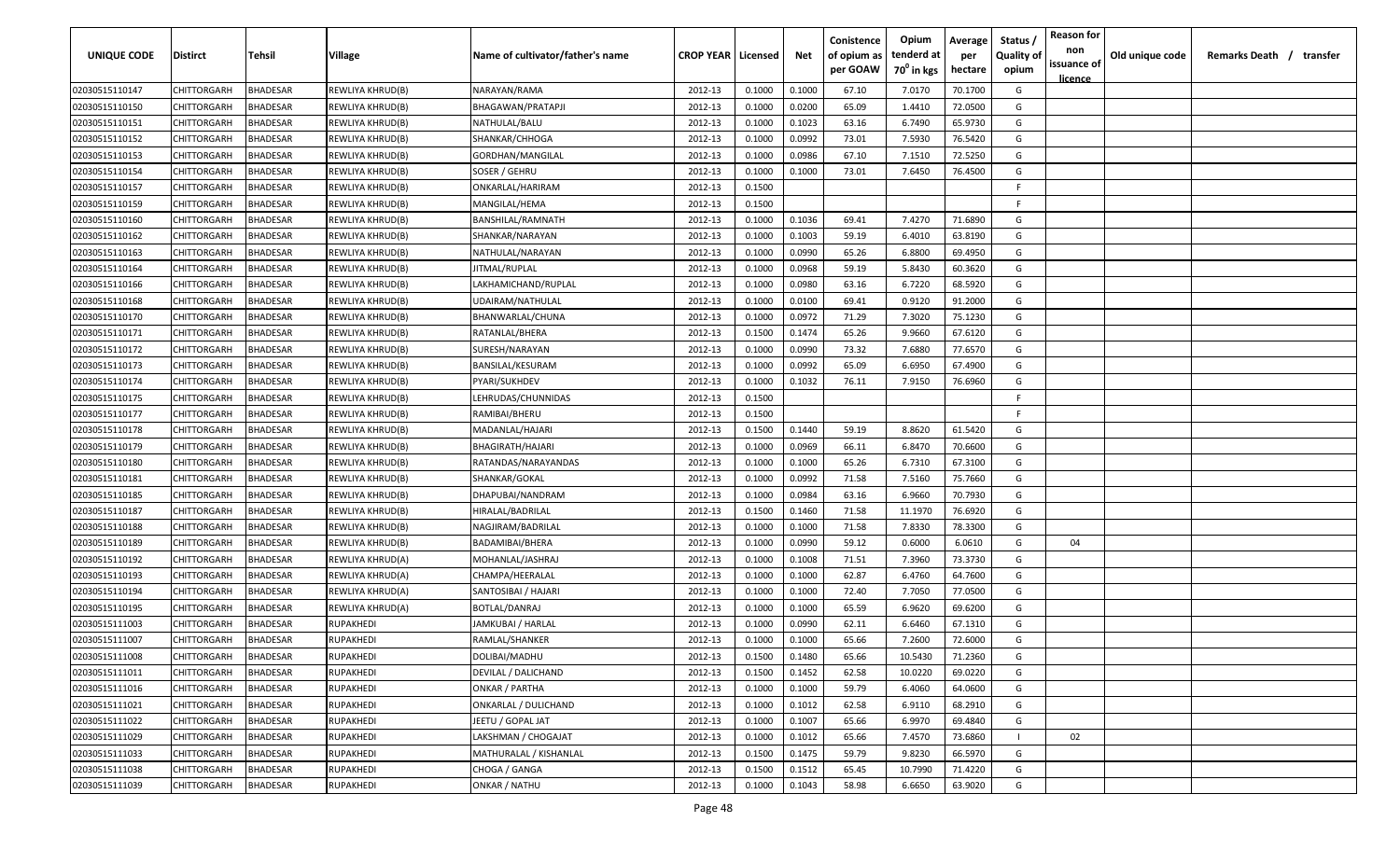| <b>UNIQUE CODE</b> | Distirct           | Tehsil          | Village      | Name of cultivator/father's name | <b>CROP YEAR Licensed</b> |        | Net    | Conistence<br>of opium as | Opium<br>tenderd at    | Average<br>per | Status /<br><b>Quality of</b> | <b>Reason for</b><br>non<br>issuance of | Old unique code | Remarks Death / transfer |
|--------------------|--------------------|-----------------|--------------|----------------------------------|---------------------------|--------|--------|---------------------------|------------------------|----------------|-------------------------------|-----------------------------------------|-----------------|--------------------------|
|                    |                    |                 |              |                                  |                           |        |        | per GOAW                  | 70 <sup>0</sup> in kgs | hectare        | opium                         | <u>licence</u>                          |                 |                          |
| 02030515111043     | CHITTORGARH        | <b>BHADESAR</b> | RUPAKHEDI    | JAMKUBAI / NATHU                 | 2012-13                   | 0.1000 | 0.0962 | 65.66                     | 6.9970                 | 72.7340        | G                             |                                         |                 |                          |
| 02030515111047     | CHITTORGARH        | BHADESAR        | RUPAKHEDI    | DHANRAJ / SHOLA                  | 2012-13                   | 0.1000 | 0.1012 | 62.11                     | 6.8230                 | 67.4210        | G                             |                                         |                 |                          |
| 02030515111050     | CHITTORGARH        | BHADESAR        | RUPAKHEDI    | <b>BALURAM / CHAMPA</b>          | 2012-13                   | 0.1000 | 0.0969 | 57.15                     | 6.4910                 | 66.9870        | G                             |                                         |                 |                          |
| 02030515111053     | CHITTORGARH        | BHADESAR        | RUPAKHEDI    | <b>BHERU / ONKAR</b>             | 2012-13                   | 0.1000 | 0.0990 | 62.58                     | 7.1610                 | 72.3330        | G                             |                                         |                 |                          |
| 02030515111058     | CHITTORGARH        | BHADESAR        | RUPAKHEDI    | SHOBHALAL / NANURAM,             | 2012-13                   | 0.1000 | 0.0090 | 71.69                     | 0.8090                 | 89.8890        | G                             |                                         |                 |                          |
| 02030515111059     | CHITTORGARH        | <b>BHADESAR</b> | RUPAKHEDI    | RAMESHVAR / KALU                 | 2012-13                   | 0.1000 | 0.0986 | 57.15                     | 6.3190                 | 64.0870        | G                             |                                         |                 |                          |
| 02030515111070     | CHITTORGARH        | BHADESAR        | RUPAKHEDI    | BHERULAL / NATHU                 | 2012-13                   | 0.1000 | 0.0990 | 49.35                     | 5.3790                 | 54.3330        | G                             | 04                                      |                 |                          |
| 02030515111071     | CHITTORGARH        | BHADESAR        | RUPAKHEDI    | MOHAN/PYARA                      | 2012-13                   | 0.1000 | 0.0200 | 71.69                     | 1.8430                 | 92.1500        | G                             |                                         |                 |                          |
| 02030515112001     | CHITTORGARH        | BHADESAR        | SAGWADIYA    | IMAMBAKSH / RAHIMBAKSH           | 2012-13                   | 0.1000 | 0.1008 | 59.16                     | 6.1020                 | 60.5360        | G                             |                                         |                 |                          |
| 02030515112009     | CHITTORGARH        | BHADESAR        | SAGWADIYA    | GAFUR MO. / JIVAN KHAN           | 2012-13                   | 0.1000 | 0.0126 | 69.77                     | 0.9070                 | 71.9840        | G                             |                                         |                 |                          |
| 02030515112011     | CHITTORGARH        | BHADESAR        | SAGWADIYA    | IMAMBAKSH / JAMALUDDIN           | 2012-13                   | 0.1500 | 0.1520 | 62.34                     | 9.5110                 | 62.5720        | G                             |                                         |                 |                          |
| 02030515112015     | CHITTORGARH        | BHADESAR        | SAGWADIYA    | RAHMATBAI/HASANKHAN              | 2012-13                   | 0.1000 | 0.0165 | 62.34                     | 1.2200                 | 73.9390        | G                             |                                         |                 |                          |
| 02030515112016     | CHITTORGARH        | BHADESAR        | SAGWADIYA    | AZAD HUSSAIN / IMAMBUX BAKSH     | 2012-13                   | 0.1000 | 0.1001 | 62.34                     | 6.4920                 | 64.8550        | G                             |                                         |                 |                          |
| 02030515112023     | CHITTORGARH        | <b>BHADESAR</b> | SAGWADIYA    | GITABAI / AMARCHAND              | 2012-13                   | 0.1500 | 0.1520 | 58.96                     | 9.0800                 | 59.7370        | G                             |                                         |                 | <b>NAME CHANGE</b>       |
| 02030515112025     | CHITTORGARH        | BHADESAR        | SAGWADIYA    | RUPNATH / NANURAM                | 2012-13                   | 0.1000 | 0.1001 | 59.16                     | 6.1100                 | 61.0390        | G                             |                                         |                 |                          |
| 02030515112033     | CHITTORGARH        | <b>BHADESAR</b> | SAGWADIYA    | MAKBUL AHMED / HASAN KHAN        | 2012-13                   | 0.1000 |        |                           |                        |                | F.                            |                                         |                 |                          |
| 02030515112037     | CHITTORGARH        | <b>BHADESAR</b> | SAGWADIYA    | IQBAL / JIVANKHAN                | 2012-13                   | 0.1000 | 0.0102 | 72.40                     | 0.7450                 | 73.0390        | G                             |                                         |                 |                          |
| 02030515112039     | CHITTORGARH        | <b>BHADESAR</b> | SAGWADIYA    | JAKIR HUSSAIN / CHAND MO.        | 2012-13                   | 0.1500 | 0.0493 | 69.77                     | 3.7080                 | 75.2130        | G                             |                                         |                 |                          |
| 02030515112040     | CHITTORGARH        | BHADESAR        | SAGWADIYA    | PRATHVIRAJ / KISHNA              | 2012-13                   | 0.1000 | 0.1008 | 59.16                     | 6.0430                 | 59.9500        | G                             |                                         |                 |                          |
| 02030515113003     | CHITTORGARH        | BHADESAR        | SARLAI       | NANURAM / KESHURAM               | 2012-13                   | 0.1000 | 0.0972 | 59.16                     | 6.0010                 | 61.7390        | G                             |                                         |                 | TRANSFER/ SUKHWADA       |
| 02030515113027     | CHITTORGARH        | <b>BHADESAR</b> | SARLAI       | NARAYANLAL/BHAGIRATH             | 2012-13                   | 0.1000 | 0.0972 | 52.31                     | 5.5220                 | 56.8110        | G                             | 04                                      |                 |                          |
| 02030515113030     | CHITTORGARH        | <b>BHADESAR</b> | SARLAI       | SHANKARLAL/CHHOGALAL             | 2012-13                   | 0.1000 | 0.1036 | 58.73                     | 6.3260                 | 61.0620        | G                             |                                         |                 | TRANSFER/ SUKHWADA       |
| 02030515113035     | CHITTORGARH        | BHADESAR        | SARLAI       | RAMCHANDRA/BHAGIRATH             | 2012-13                   | 0.1000 | 0.0972 | 48.50                     | 5.1270                 | 52.7470        | G                             | 04                                      |                 |                          |
| 02030515113043     | CHITTORGARH        | BHADESAR        | SARLAI       | OGHDH/VARDA                      | 2012-13                   | 0.1000 | 0.0972 | 55.37                     | 5.5840                 | 57.4490        | G                             |                                         |                 | TRANSFER/ SUKHWADA       |
| 02030515113044     | CHITTORGARH        | BHADESAR        | SARLAI       | NANURAM/LELAVAT                  | 2012-13                   | 0.1000 | 0.0972 | 52.65                     | 5.5360                 | 56.9550        | G                             | 04                                      |                 |                          |
| 02030515113045     | CHITTORGARH        | BHADESAR        | SARLAI       | TAMUBAI/VENIRAM                  | 2012-13                   | 0.1000 | 0.0972 | 58.73                     | 6.2340                 | 64.1360        | G                             |                                         |                 | TRANSFER/ NAHARGARH      |
| 02030515113046     | CHITTORGARH        | BHADESAR        | SARLAI       | BHAGWANLAL/PANNALAL              | 2012-13                   | 0.1000 | 0.0990 | 72.40                     | 7.1570                 | 72.2930        |                               | 02                                      |                 |                          |
| 02030515113047     | CHITTORGARH        | BHADESAR        | SARLAI       | BHAGWANIBAI/GOPI                 | 2012-13                   | 0.1000 | 0.0990 | 52.31                     | 5.6490                 | 57.0610        | G                             | 05                                      |                 |                          |
| 02030515113048     | CHITTORGARH        | BHADESAR        | SARLAI       | PARBHULAL/TULSIRAM               | 2012-13                   | 0.1000 | 0.0990 | 49.64                     | 5.2190                 | 52.7170        | G                             | 04                                      |                 |                          |
| 02030515118004     | CHITTORGARH        | BHADESAR        | SOHANKHEDA   | HIRA / PARSA                     | 2012-13                   | 0.1000 | 0.1000 | 65.79                     | 7.1150                 | 71.1500        | G                             |                                         |                 |                          |
| 02030515118010     | CHITTORGARH        | BHADESAR        | SOHANKHEDA   | NARAYAN / BHERA                  | 2012-13                   | 0.1500 | 0.1476 | 58.78                     | 9.3800                 | 63.5500        | G                             |                                         |                 |                          |
| 02030515118012     | CHITTORGARH        | BHADESAR        | SOHANKHEDA   | RAMA / KALU                      | 2012-13                   | 0.1000 | 0.0999 | 65.79                     | 6.5600                 | 65.6660        | G                             |                                         |                 |                          |
| 02030515118016     | CHITTORGARH        | BHADESAR        | SOHANKHEDA   | GANGARAM / GOPU                  | 2012-13                   | 0.1000 | 0.1008 | 63.21                     | 5.8510                 | 58.0460        | G                             |                                         |                 |                          |
| 02030515118017     | CHITTORGARH        | BHADESAR        | SOHANKHEDA   | KANI/GANGARAM                    | 2012-13                   | 0.1000 | 0.1020 | 61.19                     | 6.3900                 | 62.6470        | G                             |                                         |                 |                          |
| 02030515118033     | CHITTORGARH        | BHADESAR        | SOHANKHEDA   | KAJOD/DEVA                       | 2012-13                   | 0.1000 | 0.1050 | 65.79                     | 7.4720                 | 71.1620        | G                             |                                         |                 |                          |
| 02030515118047     | <b>CHITTORGARH</b> | <b>BHADESAR</b> | SOHANKHEDA   | UDA/BHAGU CHAMAR                 | 2012-13                   | 0.1500 |        |                           |                        |                | -F.                           |                                         |                 |                          |
| 02030515118054     | CHITTORGARH        | <b>BHADESAR</b> | SOHANKHEDA   | <b>BHERA/HOLA GADARI</b>         | 2012-13                   | 0.1500 | 0.1485 | 61.19                     | 9.4930                 | 63.9260        |                               | 02                                      |                 |                          |
| 02030515118055     | CHITTORGARH        | <b>BHADESAR</b> | SOHANKHEDA   | ONKAR/KALU                       | 2012-13                   | 0.1000 | 0.0990 | 58.79                     | 5.9210                 | 59.8080        |                               | 02                                      |                 |                          |
| 02030515118057     | <b>CHITTORGARH</b> | <b>BHADESAR</b> | SOHANKHEDA   | <b>GOKAL/SHANKAR</b>             | 2012-13                   | 0.1000 | 0.1040 | 67.43                     | 7.5140                 | 72.2500        | G                             |                                         |                 |                          |
| 02030515118062     | CHITTORGARH        | BHADESAR        | SOHANKHEDA   | CHATARBHUJ/BHERA GADARI          | 2012-13                   | 0.1000 | 0.0946 | 61.19                     | 6.1450                 | 64.9580        |                               | 02                                      |                 |                          |
| 02030515118077     | CHITTORGARH        | BHADESAR        | SOHANKHEDA   | KISHANA / DIPCHAND               | 2012-13                   | 0.1000 | 0.1040 | 56.80                     | 6.5400                 | 62.8850        | G                             |                                         |                 |                          |
| 02030515118078     | CHITTORGARH        | <b>BHADESAR</b> | SOHANKHEDA   | DULICHAND/CHATURBHUJ             | 2012-13                   | 0.1500 |        |                           |                        |                | F.                            |                                         |                 |                          |
| 02030515120003     | CHITTORGARH        | BHADESAR        | SONIYANA (A) | PREMKUNWAR / HIMMATSINGH         | 2012-13                   | 0.1000 | 0.1008 | 63.01                     | 2.2770                 | 22.5890        | G                             | 04                                      |                 |                          |
| 02030515120004     | <b>CHITTORGARH</b> | <b>BHADESAR</b> | SONIYANA (A) | NANAIBAI / MOTI                  | 2012-13                   | 0.1500 | 0.1470 | 59.58                     | 9.5840                 | 65.1970        | G                             |                                         |                 |                          |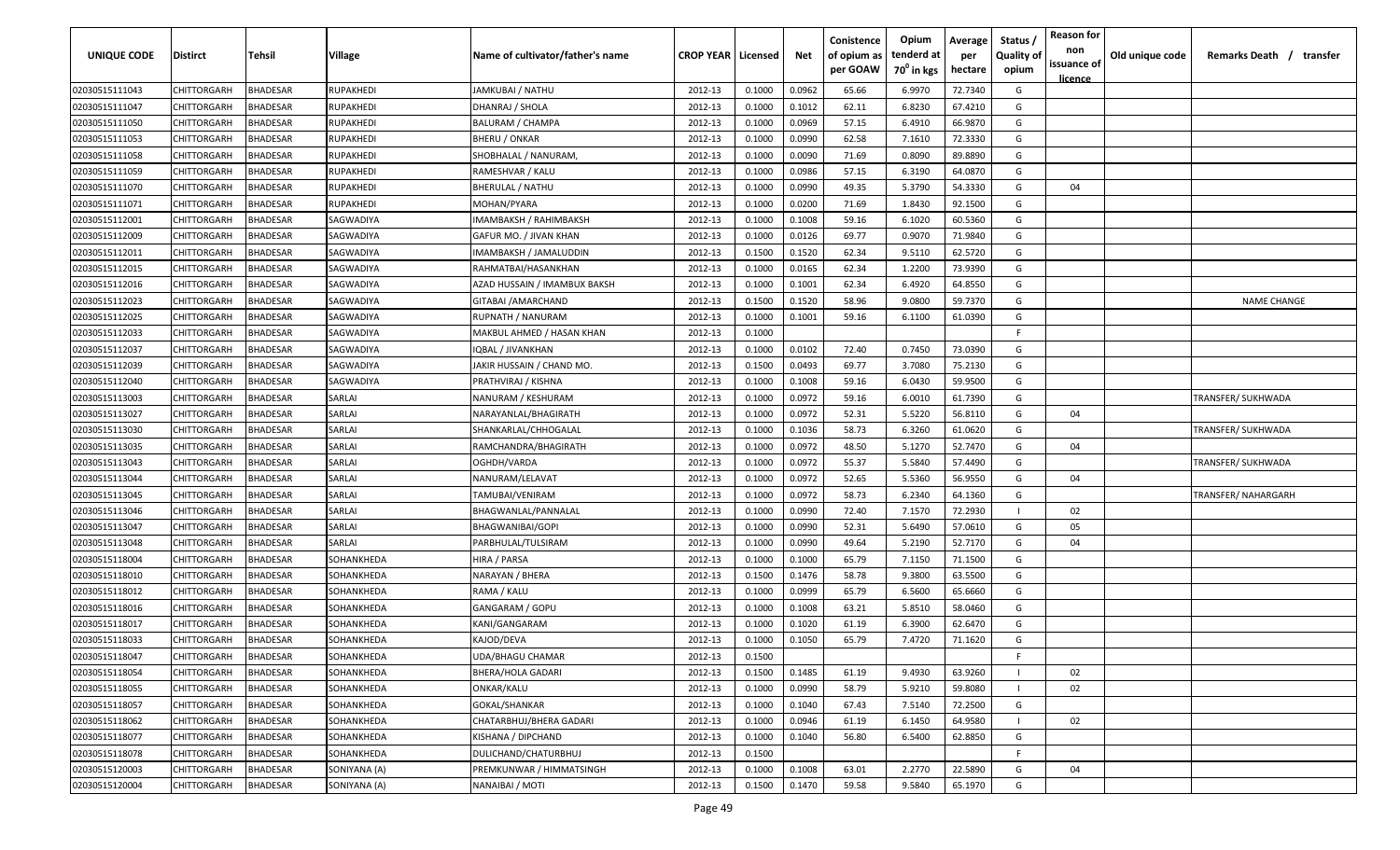| <u>licence</u><br>63.0440<br>02030515120011<br>CHITTORGARH<br><b>BHADESAR</b><br>SONIYANA (A)<br>LAKHMA / LALU<br>2012-13<br>0.1000<br>0.0910<br>59.58<br>5.7370<br>G<br>BHADESAR<br>0.1500<br>-F.<br>02030515120014<br>CHITTORGARH<br>SONIYANA (A)<br>RATANLAL / EAKLING<br>2012-13<br>6.6960<br>02030515120019<br>CHITTORGARH<br>BHADESAR<br>SONIYANA (A)<br>HANSA / KLAU<br>2012-13<br>0.1000<br>0.1000<br>62.50<br>66.9600<br>G<br><b>BHADESAR</b><br>02030515120023<br>CHITTORGARH<br>SONIYANA (A)<br>BHAGWATHSINGH / JAGNNATHSINGH<br>2012-13<br>0.1000<br>0.1014<br>54.79<br>6.1130<br>60.2860<br>G<br>05<br>68.07<br>02030515120035<br>CHITTORGARH<br>BHADESAR<br>SONIYANA (A)<br><b>KESAR / GEHRU</b><br>2012-13<br>0.1000<br>0.1012<br>7.5170<br>74.2790<br>G<br>02030515120037<br>CHITTORGARH<br><b>BHADESAR</b><br>2012-13<br>0.0999<br>62.50<br>6.7950<br>SONIYANA (A)<br><b>BHAGIRATH / RAMCHANDRA</b><br>0.1000<br>68.0180<br>G<br>02030515120038<br>CHITTORGARH<br><b>BHADESAR</b><br>HRIRAM / BHERAJAT<br>0.0950<br>59.58<br>6.2640<br>65.9370<br>SONIYANA (A)<br>2012-13<br>0.1000<br>G<br>02030515120052<br>CHITTORGARH<br>BHADESAR<br>SONIYANA (A)<br>MANIBAI / BHERA<br>2012-13<br>0.1000<br>0.1036<br>59.58<br>6.8600<br>66.2160<br>G<br>02030515120063<br>CHITTORGARH<br>BHADESAR<br>SONIYANA (A)<br>MOHANLAL / KISHAN<br>2012-13<br>0.1500<br>-F.<br>0.0952<br>65.80<br>71.3870<br>G<br>BHADESAR<br>2012-13<br>0.1000<br>6.7960<br>02030515120064<br>CHITTORGARH<br>SONIYANA (A)<br><b>BHURA / BHAGIRATH</b><br>0.1505<br>62.50<br>CHITTORGARH<br>BHADESAR<br>2012-13<br>0.1500<br>10.1610<br>67.5150<br>G<br>02030515120066<br>SONIYANA (A)<br>IAGHDISH / RAMLAL<br>0.1521<br>63.01<br>10.3790<br>68.2380<br>G<br>02030515120073<br>CHITTORGARH<br>BHADESAR<br>2012-13<br>0.1500<br>SONIYANA (A)<br>RADHIBAI / BALURAM<br>CHITTORGARH<br>BHADESAR<br>SONIYANA (A)<br>BALU / HIRA<br>2012-13<br>0.1000<br>0.1050<br>63.01<br>7.4080<br>70.5520<br>G<br>02030515120086<br><b>BHADESAR</b><br>HJARI / KALU<br>2012-13<br>0.1500<br>F<br>CHITTORGARH<br>SONIYANA (B)<br>02030515120095<br>0.1500<br>0.1518<br>10.9040<br>71.8310<br>CHITTORGARH<br>BHADESAR<br>SONIYANA (A)<br>HANSA / BHERAJAT<br>2012-13<br>65.80<br>G<br>02030515120096<br>CHITTORGARH<br><b>BHADESAR</b><br>BHERA / JITU<br>0.1500<br>0.1496<br>63.01<br>9.6050<br>64.2050<br>G<br>02030515120097<br>SONIYANA (A)<br>2012-13<br>0.0300<br>75.1000<br>02030515120099<br>CHITTORGARH<br><b>BHADESAR</b><br>SONIYANA (B)<br>JAMNALAL/TEKCHAND<br>2012-13<br>0.1000<br>65.16<br>2.2530<br>G<br>G<br>02030515120100<br>CHITTORGARH<br>BHADESAR<br>SONIYANA (A)<br>2012-13<br>0.1000<br>0.1012<br>65.80<br>7.2380<br>71.5220<br><b>BALURAM / MEGHRAJ</b><br>CHITTORGARH<br>BHADESAR<br>0.1485<br>65.80<br>68.5520<br>G<br>02030515120102<br>SONIYANA (B)<br><b>BALURAM / WARDA</b><br>2012-13<br>0.1500<br>10.1800<br><b>BHADESAR</b><br>58.0740<br>02030515120103<br>CHITTORGARH<br>SONIYANA (B)<br>AMARSINGH / SHANKARSINGH<br>2012-13<br>0.1000<br>0.1023<br>57.05<br>5.9410<br>G<br>CHITTORGARH<br><b>BHADESAR</b><br>9.5880<br>02030515120104<br>SONIYANA (B)<br>KASTURIBAI/BHAGIRATH<br>2012-13<br>0.1500<br>0.1410<br>64.29<br>68.0000<br>G<br>02030515120105<br>CHITTORGARH<br><b>BHADESAR</b><br>2012-13<br>0.1000<br>0.0956<br>66.06<br>6.8040<br>71.1720<br>SONIYANA (B)<br>SHANKAR / DEVA<br>G<br>02030515120107<br>CHITTORGARH<br><b>BHADESAR</b><br>2012-13<br>0.1000<br>0.1012<br>60.37<br>6.2350<br>61.6110<br>SONIYANA (B)<br>NARAYAN/KISHANA<br>G<br>02030515120108<br>CHITTORGARH<br><b>BHADESAR</b><br>2012-13<br>0.1000<br>0.0496<br>62.86<br>3.4390<br>69.3350<br>SONIYANA (B)<br>DHANNIBAI / MADHO<br>G<br>68.5370<br>02030515120109<br>CHITTORGARH<br>BHADESAR<br>SONIYANA (B)<br>RAMLAL / KALU<br>2012-13<br>0.1500<br>0.0540<br>69.08<br>3.7010<br>G<br>02030515120112<br>CHITTORGARH<br>BHADESAR<br>LAKXMAN / BHERULAL<br>2012-13<br>0.1000<br>0.1015<br>62.40<br>6.7210<br>66.2170<br>G<br>SONIYANA (B)<br>G<br>BHADESAR<br>2012-13<br>0.0141<br>64.29<br>1.1020<br>78.1560<br>02030515120115<br>CHITTORGARH<br>SONIYANA (B)<br>GHOKAL / CHAMPALAL<br>0.1000<br>BHADESAR<br>2012-13<br>0.1500<br>0.1421<br>57.05<br>61.9990<br>G<br>02030515120119<br>CHITTORGARH<br>SONIYANA (B)<br>CHUNNILAL / CHAMPA<br>8.8100<br>G<br>02030515120120<br>CHITTORGARH<br>BHADESAR<br>2012-13<br>0.1000<br>0.0990<br>56.95<br>5.9630<br>60.2320<br>SONIYANA (B)<br>UDAYLAL / PARTHU<br>56.93<br>02030515120124<br>CHITTORGARH<br>BHADESAR<br>2012-13<br>0.1000<br>0.0900<br>5.2460<br>58.2890<br>G<br>SONIYANA (B)<br>JAMNA / NANDRAM<br>65.16<br>G<br>02030515120125<br>CHITTORGARH<br>BHADESAR<br>SONIYANA (B)<br>2012-13<br>0.1000<br>0.1026<br>7.0750<br>68.9570<br>RATANLAL / MITTUJI<br>02030515120126<br>CHITTORGARH<br>BHADESAR<br>SONIYANA (B)<br><b>BALURAM / RAMCHANDRA</b><br>2012-13<br>0.1000<br>0.1015<br>60.37<br>6.7870<br>66.8670<br>G<br>02030515120136<br>CHITTORGARH<br>BHADESAR<br>SONIYANA (B)<br>2012-13<br>0.1000<br>0.1000<br>60.37<br>6.5290<br>65.2900<br>G<br>DHANRAJ / CHAMPA<br>02030515120137<br>BHADESAR<br><b>BHAGWAN / JITU</b><br>2012-13<br>0.1500<br>0.1520<br>66.06<br>10.2020<br>67.1180<br>G<br>CHITTORGARH<br>SONIYANA (B)<br>G<br>02030515120139<br>BHADESAR<br>2012-13<br>0.1000<br>0.1014<br>66.06<br>7.1340<br>70.3550<br><b>CHITTORGARH</b><br>SONIYANA (B)<br>SHANKER/CHAMPA<br><b>BHADESAR</b><br>SONIYANA (B)<br>0.1000<br>0.1008<br>7.3720<br>73.1350<br>02030515120140<br><b>CHITTORGARH</b><br>BHWANIRAJ / LOBHRAJ<br>2012-13<br>69.08<br>G<br>02030515120143<br>CHITTORGARH<br><b>BHADESAR</b><br>SONIYANA (B)<br>RATAN / HAJARI<br>2012-13<br>0.1040<br>57.29<br>6.2770<br>60.3560<br>G<br>0.1000<br>02030515120144<br>CHITTORGARH<br><b>BHADESAR</b><br>SONIYANA (B)<br>2012-13<br>0.0975<br>G<br><b>GORILAL / CHATURBHUJ</b><br>0.1000<br>68.07<br>7.2540<br>74.4000<br>02030515120146<br>0.1015<br>17.5860<br>G<br><b>CHITTORGARH</b><br><b>BHADESAR</b><br>SONIYANA (B)<br>PARWAKANWAR / GHIRDHARI<br>2012-13<br>0.1000<br>58.93<br>1.7850<br>04<br>02030515120149<br>0.0988<br>6.6230<br>CHITTORGARH<br>BHADESAR<br>SONIYANA (B)<br>KANHEYALAL / BALUDAS<br>2012-13<br>0.1000<br>62.40<br>67.0340<br>G<br>02030515120150<br>0.1003<br>68.9430<br>G<br>CHITTORGARH<br>BHADESAR<br>SONIYANA (B)<br>SHANKARSINGH / KISHANSINGH<br>2012-13<br>0.1000<br>62.86<br>6.9150<br>02030515120151<br>CHITTORGARH<br>BHADESAR<br>SONIYANA (B)<br>RATN / CHAMPA<br>2012-13<br>0.1000<br>0.1000<br>60.37<br>6.4850<br>64.8500<br>G<br>G<br>02030515120157<br>BHADESAR<br>RAMNARAYAN / HAJARI<br>2012-13<br>0.1000<br>0.0998<br>58.93<br>6.3220<br>63.3470<br>CHITTORGARH<br>SONIYANA (B) | <b>UNIQUE CODE</b> | Distirct           | Tehsil          | Village      | Name of cultivator/father's name | <b>CROP YEAR Licensed</b> |        | Net    | Conistence<br>of opium as<br>per GOAW | Opium<br>tenderd at<br>70 <sup>0</sup> in kgs | Average<br>per<br>hectare | Status /<br><b>Quality of</b><br>opium | <b>Reason for</b><br>non<br>issuance of | Old unique code | Remarks Death / transfer |
|---------------------------------------------------------------------------------------------------------------------------------------------------------------------------------------------------------------------------------------------------------------------------------------------------------------------------------------------------------------------------------------------------------------------------------------------------------------------------------------------------------------------------------------------------------------------------------------------------------------------------------------------------------------------------------------------------------------------------------------------------------------------------------------------------------------------------------------------------------------------------------------------------------------------------------------------------------------------------------------------------------------------------------------------------------------------------------------------------------------------------------------------------------------------------------------------------------------------------------------------------------------------------------------------------------------------------------------------------------------------------------------------------------------------------------------------------------------------------------------------------------------------------------------------------------------------------------------------------------------------------------------------------------------------------------------------------------------------------------------------------------------------------------------------------------------------------------------------------------------------------------------------------------------------------------------------------------------------------------------------------------------------------------------------------------------------------------------------------------------------------------------------------------------------------------------------------------------------------------------------------------------------------------------------------------------------------------------------------------------------------------------------------------------------------------------------------------------------------------------------------------------------------------------------------------------------------------------------------------------------------------------------------------------------------------------------------------------------------------------------------------------------------------------------------------------------------------------------------------------------------------------------------------------------------------------------------------------------------------------------------------------------------------------------------------------------------------------------------------------------------------------------------------------------------------------------------------------------------------------------------------------------------------------------------------------------------------------------------------------------------------------------------------------------------------------------------------------------------------------------------------------------------------------------------------------------------------------------------------------------------------------------------------------------------------------------------------------------------------------------------------------------------------------------------------------------------------------------------------------------------------------------------------------------------------------------------------------------------------------------------------------------------------------------------------------------------------------------------------------------------------------------------------------------------------------------------------------------------------------------------------------------------------------------------------------------------------------------------------------------------------------------------------------------------------------------------------------------------------------------------------------------------------------------------------------------------------------------------------------------------------------------------------------------------------------------------------------------------------------------------------------------------------------------------------------------------------------------------------------------------------------------------------------------------------------------------------------------------------------------------------------------------------------------------------------------------------------------------------------------------------------------------------------------------------------------------------------------------------------------------------------------------------------------------------------------------------------------------------------------------------------------------------------------------------------------------------------------------------------------------------------------------------------------------------------------------------------------------------------------------------------------------------------------------------------------------------------------------------------------------------------------------------------------------------------------------------------------------------------------------------------------------------------------------------------------------------------------------------------------------------------------------------------------------------------------------------------------------------------------------------------------------------------------------------------------------------------------------------------------------------------------------------------------------------------------------------------------------------------------------------------------------------------------------------------------------------------------------------------------------------------------------------------------------------------------------------------------------------------------------------------------------------------------------------------------------------------------------------------|--------------------|--------------------|-----------------|--------------|----------------------------------|---------------------------|--------|--------|---------------------------------------|-----------------------------------------------|---------------------------|----------------------------------------|-----------------------------------------|-----------------|--------------------------|
|                                                                                                                                                                                                                                                                                                                                                                                                                                                                                                                                                                                                                                                                                                                                                                                                                                                                                                                                                                                                                                                                                                                                                                                                                                                                                                                                                                                                                                                                                                                                                                                                                                                                                                                                                                                                                                                                                                                                                                                                                                                                                                                                                                                                                                                                                                                                                                                                                                                                                                                                                                                                                                                                                                                                                                                                                                                                                                                                                                                                                                                                                                                                                                                                                                                                                                                                                                                                                                                                                                                                                                                                                                                                                                                                                                                                                                                                                                                                                                                                                                                                                                                                                                                                                                                                                                                                                                                                                                                                                                                                                                                                                                                                                                                                                                                                                                                                                                                                                                                                                                                                                                                                                                                                                                                                                                                                                                                                                                                                                                                                                                                                                                                                                                                                                                                                                                                                                                                                                                                                                                                                                                                                                                                                                                                                                                                                                                                                                                                                                                                                                                                                                                                                                                                                       |                    |                    |                 |              |                                  |                           |        |        |                                       |                                               |                           |                                        |                                         |                 |                          |
|                                                                                                                                                                                                                                                                                                                                                                                                                                                                                                                                                                                                                                                                                                                                                                                                                                                                                                                                                                                                                                                                                                                                                                                                                                                                                                                                                                                                                                                                                                                                                                                                                                                                                                                                                                                                                                                                                                                                                                                                                                                                                                                                                                                                                                                                                                                                                                                                                                                                                                                                                                                                                                                                                                                                                                                                                                                                                                                                                                                                                                                                                                                                                                                                                                                                                                                                                                                                                                                                                                                                                                                                                                                                                                                                                                                                                                                                                                                                                                                                                                                                                                                                                                                                                                                                                                                                                                                                                                                                                                                                                                                                                                                                                                                                                                                                                                                                                                                                                                                                                                                                                                                                                                                                                                                                                                                                                                                                                                                                                                                                                                                                                                                                                                                                                                                                                                                                                                                                                                                                                                                                                                                                                                                                                                                                                                                                                                                                                                                                                                                                                                                                                                                                                                                                       |                    |                    |                 |              |                                  |                           |        |        |                                       |                                               |                           |                                        |                                         |                 |                          |
|                                                                                                                                                                                                                                                                                                                                                                                                                                                                                                                                                                                                                                                                                                                                                                                                                                                                                                                                                                                                                                                                                                                                                                                                                                                                                                                                                                                                                                                                                                                                                                                                                                                                                                                                                                                                                                                                                                                                                                                                                                                                                                                                                                                                                                                                                                                                                                                                                                                                                                                                                                                                                                                                                                                                                                                                                                                                                                                                                                                                                                                                                                                                                                                                                                                                                                                                                                                                                                                                                                                                                                                                                                                                                                                                                                                                                                                                                                                                                                                                                                                                                                                                                                                                                                                                                                                                                                                                                                                                                                                                                                                                                                                                                                                                                                                                                                                                                                                                                                                                                                                                                                                                                                                                                                                                                                                                                                                                                                                                                                                                                                                                                                                                                                                                                                                                                                                                                                                                                                                                                                                                                                                                                                                                                                                                                                                                                                                                                                                                                                                                                                                                                                                                                                                                       |                    |                    |                 |              |                                  |                           |        |        |                                       |                                               |                           |                                        |                                         |                 |                          |
|                                                                                                                                                                                                                                                                                                                                                                                                                                                                                                                                                                                                                                                                                                                                                                                                                                                                                                                                                                                                                                                                                                                                                                                                                                                                                                                                                                                                                                                                                                                                                                                                                                                                                                                                                                                                                                                                                                                                                                                                                                                                                                                                                                                                                                                                                                                                                                                                                                                                                                                                                                                                                                                                                                                                                                                                                                                                                                                                                                                                                                                                                                                                                                                                                                                                                                                                                                                                                                                                                                                                                                                                                                                                                                                                                                                                                                                                                                                                                                                                                                                                                                                                                                                                                                                                                                                                                                                                                                                                                                                                                                                                                                                                                                                                                                                                                                                                                                                                                                                                                                                                                                                                                                                                                                                                                                                                                                                                                                                                                                                                                                                                                                                                                                                                                                                                                                                                                                                                                                                                                                                                                                                                                                                                                                                                                                                                                                                                                                                                                                                                                                                                                                                                                                                                       |                    |                    |                 |              |                                  |                           |        |        |                                       |                                               |                           |                                        |                                         |                 |                          |
|                                                                                                                                                                                                                                                                                                                                                                                                                                                                                                                                                                                                                                                                                                                                                                                                                                                                                                                                                                                                                                                                                                                                                                                                                                                                                                                                                                                                                                                                                                                                                                                                                                                                                                                                                                                                                                                                                                                                                                                                                                                                                                                                                                                                                                                                                                                                                                                                                                                                                                                                                                                                                                                                                                                                                                                                                                                                                                                                                                                                                                                                                                                                                                                                                                                                                                                                                                                                                                                                                                                                                                                                                                                                                                                                                                                                                                                                                                                                                                                                                                                                                                                                                                                                                                                                                                                                                                                                                                                                                                                                                                                                                                                                                                                                                                                                                                                                                                                                                                                                                                                                                                                                                                                                                                                                                                                                                                                                                                                                                                                                                                                                                                                                                                                                                                                                                                                                                                                                                                                                                                                                                                                                                                                                                                                                                                                                                                                                                                                                                                                                                                                                                                                                                                                                       |                    |                    |                 |              |                                  |                           |        |        |                                       |                                               |                           |                                        |                                         |                 |                          |
|                                                                                                                                                                                                                                                                                                                                                                                                                                                                                                                                                                                                                                                                                                                                                                                                                                                                                                                                                                                                                                                                                                                                                                                                                                                                                                                                                                                                                                                                                                                                                                                                                                                                                                                                                                                                                                                                                                                                                                                                                                                                                                                                                                                                                                                                                                                                                                                                                                                                                                                                                                                                                                                                                                                                                                                                                                                                                                                                                                                                                                                                                                                                                                                                                                                                                                                                                                                                                                                                                                                                                                                                                                                                                                                                                                                                                                                                                                                                                                                                                                                                                                                                                                                                                                                                                                                                                                                                                                                                                                                                                                                                                                                                                                                                                                                                                                                                                                                                                                                                                                                                                                                                                                                                                                                                                                                                                                                                                                                                                                                                                                                                                                                                                                                                                                                                                                                                                                                                                                                                                                                                                                                                                                                                                                                                                                                                                                                                                                                                                                                                                                                                                                                                                                                                       |                    |                    |                 |              |                                  |                           |        |        |                                       |                                               |                           |                                        |                                         |                 |                          |
|                                                                                                                                                                                                                                                                                                                                                                                                                                                                                                                                                                                                                                                                                                                                                                                                                                                                                                                                                                                                                                                                                                                                                                                                                                                                                                                                                                                                                                                                                                                                                                                                                                                                                                                                                                                                                                                                                                                                                                                                                                                                                                                                                                                                                                                                                                                                                                                                                                                                                                                                                                                                                                                                                                                                                                                                                                                                                                                                                                                                                                                                                                                                                                                                                                                                                                                                                                                                                                                                                                                                                                                                                                                                                                                                                                                                                                                                                                                                                                                                                                                                                                                                                                                                                                                                                                                                                                                                                                                                                                                                                                                                                                                                                                                                                                                                                                                                                                                                                                                                                                                                                                                                                                                                                                                                                                                                                                                                                                                                                                                                                                                                                                                                                                                                                                                                                                                                                                                                                                                                                                                                                                                                                                                                                                                                                                                                                                                                                                                                                                                                                                                                                                                                                                                                       |                    |                    |                 |              |                                  |                           |        |        |                                       |                                               |                           |                                        |                                         |                 |                          |
|                                                                                                                                                                                                                                                                                                                                                                                                                                                                                                                                                                                                                                                                                                                                                                                                                                                                                                                                                                                                                                                                                                                                                                                                                                                                                                                                                                                                                                                                                                                                                                                                                                                                                                                                                                                                                                                                                                                                                                                                                                                                                                                                                                                                                                                                                                                                                                                                                                                                                                                                                                                                                                                                                                                                                                                                                                                                                                                                                                                                                                                                                                                                                                                                                                                                                                                                                                                                                                                                                                                                                                                                                                                                                                                                                                                                                                                                                                                                                                                                                                                                                                                                                                                                                                                                                                                                                                                                                                                                                                                                                                                                                                                                                                                                                                                                                                                                                                                                                                                                                                                                                                                                                                                                                                                                                                                                                                                                                                                                                                                                                                                                                                                                                                                                                                                                                                                                                                                                                                                                                                                                                                                                                                                                                                                                                                                                                                                                                                                                                                                                                                                                                                                                                                                                       |                    |                    |                 |              |                                  |                           |        |        |                                       |                                               |                           |                                        |                                         |                 |                          |
|                                                                                                                                                                                                                                                                                                                                                                                                                                                                                                                                                                                                                                                                                                                                                                                                                                                                                                                                                                                                                                                                                                                                                                                                                                                                                                                                                                                                                                                                                                                                                                                                                                                                                                                                                                                                                                                                                                                                                                                                                                                                                                                                                                                                                                                                                                                                                                                                                                                                                                                                                                                                                                                                                                                                                                                                                                                                                                                                                                                                                                                                                                                                                                                                                                                                                                                                                                                                                                                                                                                                                                                                                                                                                                                                                                                                                                                                                                                                                                                                                                                                                                                                                                                                                                                                                                                                                                                                                                                                                                                                                                                                                                                                                                                                                                                                                                                                                                                                                                                                                                                                                                                                                                                                                                                                                                                                                                                                                                                                                                                                                                                                                                                                                                                                                                                                                                                                                                                                                                                                                                                                                                                                                                                                                                                                                                                                                                                                                                                                                                                                                                                                                                                                                                                                       |                    |                    |                 |              |                                  |                           |        |        |                                       |                                               |                           |                                        |                                         |                 |                          |
|                                                                                                                                                                                                                                                                                                                                                                                                                                                                                                                                                                                                                                                                                                                                                                                                                                                                                                                                                                                                                                                                                                                                                                                                                                                                                                                                                                                                                                                                                                                                                                                                                                                                                                                                                                                                                                                                                                                                                                                                                                                                                                                                                                                                                                                                                                                                                                                                                                                                                                                                                                                                                                                                                                                                                                                                                                                                                                                                                                                                                                                                                                                                                                                                                                                                                                                                                                                                                                                                                                                                                                                                                                                                                                                                                                                                                                                                                                                                                                                                                                                                                                                                                                                                                                                                                                                                                                                                                                                                                                                                                                                                                                                                                                                                                                                                                                                                                                                                                                                                                                                                                                                                                                                                                                                                                                                                                                                                                                                                                                                                                                                                                                                                                                                                                                                                                                                                                                                                                                                                                                                                                                                                                                                                                                                                                                                                                                                                                                                                                                                                                                                                                                                                                                                                       |                    |                    |                 |              |                                  |                           |        |        |                                       |                                               |                           |                                        |                                         |                 |                          |
|                                                                                                                                                                                                                                                                                                                                                                                                                                                                                                                                                                                                                                                                                                                                                                                                                                                                                                                                                                                                                                                                                                                                                                                                                                                                                                                                                                                                                                                                                                                                                                                                                                                                                                                                                                                                                                                                                                                                                                                                                                                                                                                                                                                                                                                                                                                                                                                                                                                                                                                                                                                                                                                                                                                                                                                                                                                                                                                                                                                                                                                                                                                                                                                                                                                                                                                                                                                                                                                                                                                                                                                                                                                                                                                                                                                                                                                                                                                                                                                                                                                                                                                                                                                                                                                                                                                                                                                                                                                                                                                                                                                                                                                                                                                                                                                                                                                                                                                                                                                                                                                                                                                                                                                                                                                                                                                                                                                                                                                                                                                                                                                                                                                                                                                                                                                                                                                                                                                                                                                                                                                                                                                                                                                                                                                                                                                                                                                                                                                                                                                                                                                                                                                                                                                                       |                    |                    |                 |              |                                  |                           |        |        |                                       |                                               |                           |                                        |                                         |                 |                          |
|                                                                                                                                                                                                                                                                                                                                                                                                                                                                                                                                                                                                                                                                                                                                                                                                                                                                                                                                                                                                                                                                                                                                                                                                                                                                                                                                                                                                                                                                                                                                                                                                                                                                                                                                                                                                                                                                                                                                                                                                                                                                                                                                                                                                                                                                                                                                                                                                                                                                                                                                                                                                                                                                                                                                                                                                                                                                                                                                                                                                                                                                                                                                                                                                                                                                                                                                                                                                                                                                                                                                                                                                                                                                                                                                                                                                                                                                                                                                                                                                                                                                                                                                                                                                                                                                                                                                                                                                                                                                                                                                                                                                                                                                                                                                                                                                                                                                                                                                                                                                                                                                                                                                                                                                                                                                                                                                                                                                                                                                                                                                                                                                                                                                                                                                                                                                                                                                                                                                                                                                                                                                                                                                                                                                                                                                                                                                                                                                                                                                                                                                                                                                                                                                                                                                       |                    |                    |                 |              |                                  |                           |        |        |                                       |                                               |                           |                                        |                                         |                 |                          |
|                                                                                                                                                                                                                                                                                                                                                                                                                                                                                                                                                                                                                                                                                                                                                                                                                                                                                                                                                                                                                                                                                                                                                                                                                                                                                                                                                                                                                                                                                                                                                                                                                                                                                                                                                                                                                                                                                                                                                                                                                                                                                                                                                                                                                                                                                                                                                                                                                                                                                                                                                                                                                                                                                                                                                                                                                                                                                                                                                                                                                                                                                                                                                                                                                                                                                                                                                                                                                                                                                                                                                                                                                                                                                                                                                                                                                                                                                                                                                                                                                                                                                                                                                                                                                                                                                                                                                                                                                                                                                                                                                                                                                                                                                                                                                                                                                                                                                                                                                                                                                                                                                                                                                                                                                                                                                                                                                                                                                                                                                                                                                                                                                                                                                                                                                                                                                                                                                                                                                                                                                                                                                                                                                                                                                                                                                                                                                                                                                                                                                                                                                                                                                                                                                                                                       |                    |                    |                 |              |                                  |                           |        |        |                                       |                                               |                           |                                        |                                         |                 |                          |
|                                                                                                                                                                                                                                                                                                                                                                                                                                                                                                                                                                                                                                                                                                                                                                                                                                                                                                                                                                                                                                                                                                                                                                                                                                                                                                                                                                                                                                                                                                                                                                                                                                                                                                                                                                                                                                                                                                                                                                                                                                                                                                                                                                                                                                                                                                                                                                                                                                                                                                                                                                                                                                                                                                                                                                                                                                                                                                                                                                                                                                                                                                                                                                                                                                                                                                                                                                                                                                                                                                                                                                                                                                                                                                                                                                                                                                                                                                                                                                                                                                                                                                                                                                                                                                                                                                                                                                                                                                                                                                                                                                                                                                                                                                                                                                                                                                                                                                                                                                                                                                                                                                                                                                                                                                                                                                                                                                                                                                                                                                                                                                                                                                                                                                                                                                                                                                                                                                                                                                                                                                                                                                                                                                                                                                                                                                                                                                                                                                                                                                                                                                                                                                                                                                                                       |                    |                    |                 |              |                                  |                           |        |        |                                       |                                               |                           |                                        |                                         |                 |                          |
|                                                                                                                                                                                                                                                                                                                                                                                                                                                                                                                                                                                                                                                                                                                                                                                                                                                                                                                                                                                                                                                                                                                                                                                                                                                                                                                                                                                                                                                                                                                                                                                                                                                                                                                                                                                                                                                                                                                                                                                                                                                                                                                                                                                                                                                                                                                                                                                                                                                                                                                                                                                                                                                                                                                                                                                                                                                                                                                                                                                                                                                                                                                                                                                                                                                                                                                                                                                                                                                                                                                                                                                                                                                                                                                                                                                                                                                                                                                                                                                                                                                                                                                                                                                                                                                                                                                                                                                                                                                                                                                                                                                                                                                                                                                                                                                                                                                                                                                                                                                                                                                                                                                                                                                                                                                                                                                                                                                                                                                                                                                                                                                                                                                                                                                                                                                                                                                                                                                                                                                                                                                                                                                                                                                                                                                                                                                                                                                                                                                                                                                                                                                                                                                                                                                                       |                    |                    |                 |              |                                  |                           |        |        |                                       |                                               |                           |                                        |                                         |                 |                          |
|                                                                                                                                                                                                                                                                                                                                                                                                                                                                                                                                                                                                                                                                                                                                                                                                                                                                                                                                                                                                                                                                                                                                                                                                                                                                                                                                                                                                                                                                                                                                                                                                                                                                                                                                                                                                                                                                                                                                                                                                                                                                                                                                                                                                                                                                                                                                                                                                                                                                                                                                                                                                                                                                                                                                                                                                                                                                                                                                                                                                                                                                                                                                                                                                                                                                                                                                                                                                                                                                                                                                                                                                                                                                                                                                                                                                                                                                                                                                                                                                                                                                                                                                                                                                                                                                                                                                                                                                                                                                                                                                                                                                                                                                                                                                                                                                                                                                                                                                                                                                                                                                                                                                                                                                                                                                                                                                                                                                                                                                                                                                                                                                                                                                                                                                                                                                                                                                                                                                                                                                                                                                                                                                                                                                                                                                                                                                                                                                                                                                                                                                                                                                                                                                                                                                       |                    |                    |                 |              |                                  |                           |        |        |                                       |                                               |                           |                                        |                                         |                 |                          |
|                                                                                                                                                                                                                                                                                                                                                                                                                                                                                                                                                                                                                                                                                                                                                                                                                                                                                                                                                                                                                                                                                                                                                                                                                                                                                                                                                                                                                                                                                                                                                                                                                                                                                                                                                                                                                                                                                                                                                                                                                                                                                                                                                                                                                                                                                                                                                                                                                                                                                                                                                                                                                                                                                                                                                                                                                                                                                                                                                                                                                                                                                                                                                                                                                                                                                                                                                                                                                                                                                                                                                                                                                                                                                                                                                                                                                                                                                                                                                                                                                                                                                                                                                                                                                                                                                                                                                                                                                                                                                                                                                                                                                                                                                                                                                                                                                                                                                                                                                                                                                                                                                                                                                                                                                                                                                                                                                                                                                                                                                                                                                                                                                                                                                                                                                                                                                                                                                                                                                                                                                                                                                                                                                                                                                                                                                                                                                                                                                                                                                                                                                                                                                                                                                                                                       |                    |                    |                 |              |                                  |                           |        |        |                                       |                                               |                           |                                        |                                         |                 |                          |
|                                                                                                                                                                                                                                                                                                                                                                                                                                                                                                                                                                                                                                                                                                                                                                                                                                                                                                                                                                                                                                                                                                                                                                                                                                                                                                                                                                                                                                                                                                                                                                                                                                                                                                                                                                                                                                                                                                                                                                                                                                                                                                                                                                                                                                                                                                                                                                                                                                                                                                                                                                                                                                                                                                                                                                                                                                                                                                                                                                                                                                                                                                                                                                                                                                                                                                                                                                                                                                                                                                                                                                                                                                                                                                                                                                                                                                                                                                                                                                                                                                                                                                                                                                                                                                                                                                                                                                                                                                                                                                                                                                                                                                                                                                                                                                                                                                                                                                                                                                                                                                                                                                                                                                                                                                                                                                                                                                                                                                                                                                                                                                                                                                                                                                                                                                                                                                                                                                                                                                                                                                                                                                                                                                                                                                                                                                                                                                                                                                                                                                                                                                                                                                                                                                                                       |                    |                    |                 |              |                                  |                           |        |        |                                       |                                               |                           |                                        |                                         |                 |                          |
|                                                                                                                                                                                                                                                                                                                                                                                                                                                                                                                                                                                                                                                                                                                                                                                                                                                                                                                                                                                                                                                                                                                                                                                                                                                                                                                                                                                                                                                                                                                                                                                                                                                                                                                                                                                                                                                                                                                                                                                                                                                                                                                                                                                                                                                                                                                                                                                                                                                                                                                                                                                                                                                                                                                                                                                                                                                                                                                                                                                                                                                                                                                                                                                                                                                                                                                                                                                                                                                                                                                                                                                                                                                                                                                                                                                                                                                                                                                                                                                                                                                                                                                                                                                                                                                                                                                                                                                                                                                                                                                                                                                                                                                                                                                                                                                                                                                                                                                                                                                                                                                                                                                                                                                                                                                                                                                                                                                                                                                                                                                                                                                                                                                                                                                                                                                                                                                                                                                                                                                                                                                                                                                                                                                                                                                                                                                                                                                                                                                                                                                                                                                                                                                                                                                                       |                    |                    |                 |              |                                  |                           |        |        |                                       |                                               |                           |                                        |                                         |                 |                          |
|                                                                                                                                                                                                                                                                                                                                                                                                                                                                                                                                                                                                                                                                                                                                                                                                                                                                                                                                                                                                                                                                                                                                                                                                                                                                                                                                                                                                                                                                                                                                                                                                                                                                                                                                                                                                                                                                                                                                                                                                                                                                                                                                                                                                                                                                                                                                                                                                                                                                                                                                                                                                                                                                                                                                                                                                                                                                                                                                                                                                                                                                                                                                                                                                                                                                                                                                                                                                                                                                                                                                                                                                                                                                                                                                                                                                                                                                                                                                                                                                                                                                                                                                                                                                                                                                                                                                                                                                                                                                                                                                                                                                                                                                                                                                                                                                                                                                                                                                                                                                                                                                                                                                                                                                                                                                                                                                                                                                                                                                                                                                                                                                                                                                                                                                                                                                                                                                                                                                                                                                                                                                                                                                                                                                                                                                                                                                                                                                                                                                                                                                                                                                                                                                                                                                       |                    |                    |                 |              |                                  |                           |        |        |                                       |                                               |                           |                                        |                                         |                 |                          |
|                                                                                                                                                                                                                                                                                                                                                                                                                                                                                                                                                                                                                                                                                                                                                                                                                                                                                                                                                                                                                                                                                                                                                                                                                                                                                                                                                                                                                                                                                                                                                                                                                                                                                                                                                                                                                                                                                                                                                                                                                                                                                                                                                                                                                                                                                                                                                                                                                                                                                                                                                                                                                                                                                                                                                                                                                                                                                                                                                                                                                                                                                                                                                                                                                                                                                                                                                                                                                                                                                                                                                                                                                                                                                                                                                                                                                                                                                                                                                                                                                                                                                                                                                                                                                                                                                                                                                                                                                                                                                                                                                                                                                                                                                                                                                                                                                                                                                                                                                                                                                                                                                                                                                                                                                                                                                                                                                                                                                                                                                                                                                                                                                                                                                                                                                                                                                                                                                                                                                                                                                                                                                                                                                                                                                                                                                                                                                                                                                                                                                                                                                                                                                                                                                                                                       |                    |                    |                 |              |                                  |                           |        |        |                                       |                                               |                           |                                        |                                         |                 |                          |
|                                                                                                                                                                                                                                                                                                                                                                                                                                                                                                                                                                                                                                                                                                                                                                                                                                                                                                                                                                                                                                                                                                                                                                                                                                                                                                                                                                                                                                                                                                                                                                                                                                                                                                                                                                                                                                                                                                                                                                                                                                                                                                                                                                                                                                                                                                                                                                                                                                                                                                                                                                                                                                                                                                                                                                                                                                                                                                                                                                                                                                                                                                                                                                                                                                                                                                                                                                                                                                                                                                                                                                                                                                                                                                                                                                                                                                                                                                                                                                                                                                                                                                                                                                                                                                                                                                                                                                                                                                                                                                                                                                                                                                                                                                                                                                                                                                                                                                                                                                                                                                                                                                                                                                                                                                                                                                                                                                                                                                                                                                                                                                                                                                                                                                                                                                                                                                                                                                                                                                                                                                                                                                                                                                                                                                                                                                                                                                                                                                                                                                                                                                                                                                                                                                                                       |                    |                    |                 |              |                                  |                           |        |        |                                       |                                               |                           |                                        |                                         |                 |                          |
|                                                                                                                                                                                                                                                                                                                                                                                                                                                                                                                                                                                                                                                                                                                                                                                                                                                                                                                                                                                                                                                                                                                                                                                                                                                                                                                                                                                                                                                                                                                                                                                                                                                                                                                                                                                                                                                                                                                                                                                                                                                                                                                                                                                                                                                                                                                                                                                                                                                                                                                                                                                                                                                                                                                                                                                                                                                                                                                                                                                                                                                                                                                                                                                                                                                                                                                                                                                                                                                                                                                                                                                                                                                                                                                                                                                                                                                                                                                                                                                                                                                                                                                                                                                                                                                                                                                                                                                                                                                                                                                                                                                                                                                                                                                                                                                                                                                                                                                                                                                                                                                                                                                                                                                                                                                                                                                                                                                                                                                                                                                                                                                                                                                                                                                                                                                                                                                                                                                                                                                                                                                                                                                                                                                                                                                                                                                                                                                                                                                                                                                                                                                                                                                                                                                                       |                    |                    |                 |              |                                  |                           |        |        |                                       |                                               |                           |                                        |                                         |                 |                          |
|                                                                                                                                                                                                                                                                                                                                                                                                                                                                                                                                                                                                                                                                                                                                                                                                                                                                                                                                                                                                                                                                                                                                                                                                                                                                                                                                                                                                                                                                                                                                                                                                                                                                                                                                                                                                                                                                                                                                                                                                                                                                                                                                                                                                                                                                                                                                                                                                                                                                                                                                                                                                                                                                                                                                                                                                                                                                                                                                                                                                                                                                                                                                                                                                                                                                                                                                                                                                                                                                                                                                                                                                                                                                                                                                                                                                                                                                                                                                                                                                                                                                                                                                                                                                                                                                                                                                                                                                                                                                                                                                                                                                                                                                                                                                                                                                                                                                                                                                                                                                                                                                                                                                                                                                                                                                                                                                                                                                                                                                                                                                                                                                                                                                                                                                                                                                                                                                                                                                                                                                                                                                                                                                                                                                                                                                                                                                                                                                                                                                                                                                                                                                                                                                                                                                       |                    |                    |                 |              |                                  |                           |        |        |                                       |                                               |                           |                                        |                                         |                 |                          |
|                                                                                                                                                                                                                                                                                                                                                                                                                                                                                                                                                                                                                                                                                                                                                                                                                                                                                                                                                                                                                                                                                                                                                                                                                                                                                                                                                                                                                                                                                                                                                                                                                                                                                                                                                                                                                                                                                                                                                                                                                                                                                                                                                                                                                                                                                                                                                                                                                                                                                                                                                                                                                                                                                                                                                                                                                                                                                                                                                                                                                                                                                                                                                                                                                                                                                                                                                                                                                                                                                                                                                                                                                                                                                                                                                                                                                                                                                                                                                                                                                                                                                                                                                                                                                                                                                                                                                                                                                                                                                                                                                                                                                                                                                                                                                                                                                                                                                                                                                                                                                                                                                                                                                                                                                                                                                                                                                                                                                                                                                                                                                                                                                                                                                                                                                                                                                                                                                                                                                                                                                                                                                                                                                                                                                                                                                                                                                                                                                                                                                                                                                                                                                                                                                                                                       |                    |                    |                 |              |                                  |                           |        |        |                                       |                                               |                           |                                        |                                         |                 |                          |
|                                                                                                                                                                                                                                                                                                                                                                                                                                                                                                                                                                                                                                                                                                                                                                                                                                                                                                                                                                                                                                                                                                                                                                                                                                                                                                                                                                                                                                                                                                                                                                                                                                                                                                                                                                                                                                                                                                                                                                                                                                                                                                                                                                                                                                                                                                                                                                                                                                                                                                                                                                                                                                                                                                                                                                                                                                                                                                                                                                                                                                                                                                                                                                                                                                                                                                                                                                                                                                                                                                                                                                                                                                                                                                                                                                                                                                                                                                                                                                                                                                                                                                                                                                                                                                                                                                                                                                                                                                                                                                                                                                                                                                                                                                                                                                                                                                                                                                                                                                                                                                                                                                                                                                                                                                                                                                                                                                                                                                                                                                                                                                                                                                                                                                                                                                                                                                                                                                                                                                                                                                                                                                                                                                                                                                                                                                                                                                                                                                                                                                                                                                                                                                                                                                                                       |                    |                    |                 |              |                                  |                           |        |        |                                       |                                               |                           |                                        |                                         |                 |                          |
|                                                                                                                                                                                                                                                                                                                                                                                                                                                                                                                                                                                                                                                                                                                                                                                                                                                                                                                                                                                                                                                                                                                                                                                                                                                                                                                                                                                                                                                                                                                                                                                                                                                                                                                                                                                                                                                                                                                                                                                                                                                                                                                                                                                                                                                                                                                                                                                                                                                                                                                                                                                                                                                                                                                                                                                                                                                                                                                                                                                                                                                                                                                                                                                                                                                                                                                                                                                                                                                                                                                                                                                                                                                                                                                                                                                                                                                                                                                                                                                                                                                                                                                                                                                                                                                                                                                                                                                                                                                                                                                                                                                                                                                                                                                                                                                                                                                                                                                                                                                                                                                                                                                                                                                                                                                                                                                                                                                                                                                                                                                                                                                                                                                                                                                                                                                                                                                                                                                                                                                                                                                                                                                                                                                                                                                                                                                                                                                                                                                                                                                                                                                                                                                                                                                                       |                    |                    |                 |              |                                  |                           |        |        |                                       |                                               |                           |                                        |                                         |                 |                          |
|                                                                                                                                                                                                                                                                                                                                                                                                                                                                                                                                                                                                                                                                                                                                                                                                                                                                                                                                                                                                                                                                                                                                                                                                                                                                                                                                                                                                                                                                                                                                                                                                                                                                                                                                                                                                                                                                                                                                                                                                                                                                                                                                                                                                                                                                                                                                                                                                                                                                                                                                                                                                                                                                                                                                                                                                                                                                                                                                                                                                                                                                                                                                                                                                                                                                                                                                                                                                                                                                                                                                                                                                                                                                                                                                                                                                                                                                                                                                                                                                                                                                                                                                                                                                                                                                                                                                                                                                                                                                                                                                                                                                                                                                                                                                                                                                                                                                                                                                                                                                                                                                                                                                                                                                                                                                                                                                                                                                                                                                                                                                                                                                                                                                                                                                                                                                                                                                                                                                                                                                                                                                                                                                                                                                                                                                                                                                                                                                                                                                                                                                                                                                                                                                                                                                       |                    |                    |                 |              |                                  |                           |        |        |                                       |                                               |                           |                                        |                                         |                 |                          |
|                                                                                                                                                                                                                                                                                                                                                                                                                                                                                                                                                                                                                                                                                                                                                                                                                                                                                                                                                                                                                                                                                                                                                                                                                                                                                                                                                                                                                                                                                                                                                                                                                                                                                                                                                                                                                                                                                                                                                                                                                                                                                                                                                                                                                                                                                                                                                                                                                                                                                                                                                                                                                                                                                                                                                                                                                                                                                                                                                                                                                                                                                                                                                                                                                                                                                                                                                                                                                                                                                                                                                                                                                                                                                                                                                                                                                                                                                                                                                                                                                                                                                                                                                                                                                                                                                                                                                                                                                                                                                                                                                                                                                                                                                                                                                                                                                                                                                                                                                                                                                                                                                                                                                                                                                                                                                                                                                                                                                                                                                                                                                                                                                                                                                                                                                                                                                                                                                                                                                                                                                                                                                                                                                                                                                                                                                                                                                                                                                                                                                                                                                                                                                                                                                                                                       |                    |                    |                 |              |                                  |                           |        |        |                                       |                                               |                           |                                        |                                         |                 |                          |
|                                                                                                                                                                                                                                                                                                                                                                                                                                                                                                                                                                                                                                                                                                                                                                                                                                                                                                                                                                                                                                                                                                                                                                                                                                                                                                                                                                                                                                                                                                                                                                                                                                                                                                                                                                                                                                                                                                                                                                                                                                                                                                                                                                                                                                                                                                                                                                                                                                                                                                                                                                                                                                                                                                                                                                                                                                                                                                                                                                                                                                                                                                                                                                                                                                                                                                                                                                                                                                                                                                                                                                                                                                                                                                                                                                                                                                                                                                                                                                                                                                                                                                                                                                                                                                                                                                                                                                                                                                                                                                                                                                                                                                                                                                                                                                                                                                                                                                                                                                                                                                                                                                                                                                                                                                                                                                                                                                                                                                                                                                                                                                                                                                                                                                                                                                                                                                                                                                                                                                                                                                                                                                                                                                                                                                                                                                                                                                                                                                                                                                                                                                                                                                                                                                                                       |                    |                    |                 |              |                                  |                           |        |        |                                       |                                               |                           |                                        |                                         |                 |                          |
|                                                                                                                                                                                                                                                                                                                                                                                                                                                                                                                                                                                                                                                                                                                                                                                                                                                                                                                                                                                                                                                                                                                                                                                                                                                                                                                                                                                                                                                                                                                                                                                                                                                                                                                                                                                                                                                                                                                                                                                                                                                                                                                                                                                                                                                                                                                                                                                                                                                                                                                                                                                                                                                                                                                                                                                                                                                                                                                                                                                                                                                                                                                                                                                                                                                                                                                                                                                                                                                                                                                                                                                                                                                                                                                                                                                                                                                                                                                                                                                                                                                                                                                                                                                                                                                                                                                                                                                                                                                                                                                                                                                                                                                                                                                                                                                                                                                                                                                                                                                                                                                                                                                                                                                                                                                                                                                                                                                                                                                                                                                                                                                                                                                                                                                                                                                                                                                                                                                                                                                                                                                                                                                                                                                                                                                                                                                                                                                                                                                                                                                                                                                                                                                                                                                                       |                    |                    |                 |              |                                  |                           |        |        |                                       |                                               |                           |                                        |                                         |                 |                          |
|                                                                                                                                                                                                                                                                                                                                                                                                                                                                                                                                                                                                                                                                                                                                                                                                                                                                                                                                                                                                                                                                                                                                                                                                                                                                                                                                                                                                                                                                                                                                                                                                                                                                                                                                                                                                                                                                                                                                                                                                                                                                                                                                                                                                                                                                                                                                                                                                                                                                                                                                                                                                                                                                                                                                                                                                                                                                                                                                                                                                                                                                                                                                                                                                                                                                                                                                                                                                                                                                                                                                                                                                                                                                                                                                                                                                                                                                                                                                                                                                                                                                                                                                                                                                                                                                                                                                                                                                                                                                                                                                                                                                                                                                                                                                                                                                                                                                                                                                                                                                                                                                                                                                                                                                                                                                                                                                                                                                                                                                                                                                                                                                                                                                                                                                                                                                                                                                                                                                                                                                                                                                                                                                                                                                                                                                                                                                                                                                                                                                                                                                                                                                                                                                                                                                       |                    |                    |                 |              |                                  |                           |        |        |                                       |                                               |                           |                                        |                                         |                 |                          |
|                                                                                                                                                                                                                                                                                                                                                                                                                                                                                                                                                                                                                                                                                                                                                                                                                                                                                                                                                                                                                                                                                                                                                                                                                                                                                                                                                                                                                                                                                                                                                                                                                                                                                                                                                                                                                                                                                                                                                                                                                                                                                                                                                                                                                                                                                                                                                                                                                                                                                                                                                                                                                                                                                                                                                                                                                                                                                                                                                                                                                                                                                                                                                                                                                                                                                                                                                                                                                                                                                                                                                                                                                                                                                                                                                                                                                                                                                                                                                                                                                                                                                                                                                                                                                                                                                                                                                                                                                                                                                                                                                                                                                                                                                                                                                                                                                                                                                                                                                                                                                                                                                                                                                                                                                                                                                                                                                                                                                                                                                                                                                                                                                                                                                                                                                                                                                                                                                                                                                                                                                                                                                                                                                                                                                                                                                                                                                                                                                                                                                                                                                                                                                                                                                                                                       |                    |                    |                 |              |                                  |                           |        |        |                                       |                                               |                           |                                        |                                         |                 |                          |
|                                                                                                                                                                                                                                                                                                                                                                                                                                                                                                                                                                                                                                                                                                                                                                                                                                                                                                                                                                                                                                                                                                                                                                                                                                                                                                                                                                                                                                                                                                                                                                                                                                                                                                                                                                                                                                                                                                                                                                                                                                                                                                                                                                                                                                                                                                                                                                                                                                                                                                                                                                                                                                                                                                                                                                                                                                                                                                                                                                                                                                                                                                                                                                                                                                                                                                                                                                                                                                                                                                                                                                                                                                                                                                                                                                                                                                                                                                                                                                                                                                                                                                                                                                                                                                                                                                                                                                                                                                                                                                                                                                                                                                                                                                                                                                                                                                                                                                                                                                                                                                                                                                                                                                                                                                                                                                                                                                                                                                                                                                                                                                                                                                                                                                                                                                                                                                                                                                                                                                                                                                                                                                                                                                                                                                                                                                                                                                                                                                                                                                                                                                                                                                                                                                                                       |                    |                    |                 |              |                                  |                           |        |        |                                       |                                               |                           |                                        |                                         |                 |                          |
|                                                                                                                                                                                                                                                                                                                                                                                                                                                                                                                                                                                                                                                                                                                                                                                                                                                                                                                                                                                                                                                                                                                                                                                                                                                                                                                                                                                                                                                                                                                                                                                                                                                                                                                                                                                                                                                                                                                                                                                                                                                                                                                                                                                                                                                                                                                                                                                                                                                                                                                                                                                                                                                                                                                                                                                                                                                                                                                                                                                                                                                                                                                                                                                                                                                                                                                                                                                                                                                                                                                                                                                                                                                                                                                                                                                                                                                                                                                                                                                                                                                                                                                                                                                                                                                                                                                                                                                                                                                                                                                                                                                                                                                                                                                                                                                                                                                                                                                                                                                                                                                                                                                                                                                                                                                                                                                                                                                                                                                                                                                                                                                                                                                                                                                                                                                                                                                                                                                                                                                                                                                                                                                                                                                                                                                                                                                                                                                                                                                                                                                                                                                                                                                                                                                                       |                    |                    |                 |              |                                  |                           |        |        |                                       |                                               |                           |                                        |                                         |                 |                          |
|                                                                                                                                                                                                                                                                                                                                                                                                                                                                                                                                                                                                                                                                                                                                                                                                                                                                                                                                                                                                                                                                                                                                                                                                                                                                                                                                                                                                                                                                                                                                                                                                                                                                                                                                                                                                                                                                                                                                                                                                                                                                                                                                                                                                                                                                                                                                                                                                                                                                                                                                                                                                                                                                                                                                                                                                                                                                                                                                                                                                                                                                                                                                                                                                                                                                                                                                                                                                                                                                                                                                                                                                                                                                                                                                                                                                                                                                                                                                                                                                                                                                                                                                                                                                                                                                                                                                                                                                                                                                                                                                                                                                                                                                                                                                                                                                                                                                                                                                                                                                                                                                                                                                                                                                                                                                                                                                                                                                                                                                                                                                                                                                                                                                                                                                                                                                                                                                                                                                                                                                                                                                                                                                                                                                                                                                                                                                                                                                                                                                                                                                                                                                                                                                                                                                       |                    |                    |                 |              |                                  |                           |        |        |                                       |                                               |                           |                                        |                                         |                 |                          |
|                                                                                                                                                                                                                                                                                                                                                                                                                                                                                                                                                                                                                                                                                                                                                                                                                                                                                                                                                                                                                                                                                                                                                                                                                                                                                                                                                                                                                                                                                                                                                                                                                                                                                                                                                                                                                                                                                                                                                                                                                                                                                                                                                                                                                                                                                                                                                                                                                                                                                                                                                                                                                                                                                                                                                                                                                                                                                                                                                                                                                                                                                                                                                                                                                                                                                                                                                                                                                                                                                                                                                                                                                                                                                                                                                                                                                                                                                                                                                                                                                                                                                                                                                                                                                                                                                                                                                                                                                                                                                                                                                                                                                                                                                                                                                                                                                                                                                                                                                                                                                                                                                                                                                                                                                                                                                                                                                                                                                                                                                                                                                                                                                                                                                                                                                                                                                                                                                                                                                                                                                                                                                                                                                                                                                                                                                                                                                                                                                                                                                                                                                                                                                                                                                                                                       |                    |                    |                 |              |                                  |                           |        |        |                                       |                                               |                           |                                        |                                         |                 |                          |
|                                                                                                                                                                                                                                                                                                                                                                                                                                                                                                                                                                                                                                                                                                                                                                                                                                                                                                                                                                                                                                                                                                                                                                                                                                                                                                                                                                                                                                                                                                                                                                                                                                                                                                                                                                                                                                                                                                                                                                                                                                                                                                                                                                                                                                                                                                                                                                                                                                                                                                                                                                                                                                                                                                                                                                                                                                                                                                                                                                                                                                                                                                                                                                                                                                                                                                                                                                                                                                                                                                                                                                                                                                                                                                                                                                                                                                                                                                                                                                                                                                                                                                                                                                                                                                                                                                                                                                                                                                                                                                                                                                                                                                                                                                                                                                                                                                                                                                                                                                                                                                                                                                                                                                                                                                                                                                                                                                                                                                                                                                                                                                                                                                                                                                                                                                                                                                                                                                                                                                                                                                                                                                                                                                                                                                                                                                                                                                                                                                                                                                                                                                                                                                                                                                                                       |                    |                    |                 |              |                                  |                           |        |        |                                       |                                               |                           |                                        |                                         |                 |                          |
|                                                                                                                                                                                                                                                                                                                                                                                                                                                                                                                                                                                                                                                                                                                                                                                                                                                                                                                                                                                                                                                                                                                                                                                                                                                                                                                                                                                                                                                                                                                                                                                                                                                                                                                                                                                                                                                                                                                                                                                                                                                                                                                                                                                                                                                                                                                                                                                                                                                                                                                                                                                                                                                                                                                                                                                                                                                                                                                                                                                                                                                                                                                                                                                                                                                                                                                                                                                                                                                                                                                                                                                                                                                                                                                                                                                                                                                                                                                                                                                                                                                                                                                                                                                                                                                                                                                                                                                                                                                                                                                                                                                                                                                                                                                                                                                                                                                                                                                                                                                                                                                                                                                                                                                                                                                                                                                                                                                                                                                                                                                                                                                                                                                                                                                                                                                                                                                                                                                                                                                                                                                                                                                                                                                                                                                                                                                                                                                                                                                                                                                                                                                                                                                                                                                                       |                    |                    |                 |              |                                  |                           |        |        |                                       |                                               |                           |                                        |                                         |                 |                          |
|                                                                                                                                                                                                                                                                                                                                                                                                                                                                                                                                                                                                                                                                                                                                                                                                                                                                                                                                                                                                                                                                                                                                                                                                                                                                                                                                                                                                                                                                                                                                                                                                                                                                                                                                                                                                                                                                                                                                                                                                                                                                                                                                                                                                                                                                                                                                                                                                                                                                                                                                                                                                                                                                                                                                                                                                                                                                                                                                                                                                                                                                                                                                                                                                                                                                                                                                                                                                                                                                                                                                                                                                                                                                                                                                                                                                                                                                                                                                                                                                                                                                                                                                                                                                                                                                                                                                                                                                                                                                                                                                                                                                                                                                                                                                                                                                                                                                                                                                                                                                                                                                                                                                                                                                                                                                                                                                                                                                                                                                                                                                                                                                                                                                                                                                                                                                                                                                                                                                                                                                                                                                                                                                                                                                                                                                                                                                                                                                                                                                                                                                                                                                                                                                                                                                       |                    |                    |                 |              |                                  |                           |        |        |                                       |                                               |                           |                                        |                                         |                 |                          |
|                                                                                                                                                                                                                                                                                                                                                                                                                                                                                                                                                                                                                                                                                                                                                                                                                                                                                                                                                                                                                                                                                                                                                                                                                                                                                                                                                                                                                                                                                                                                                                                                                                                                                                                                                                                                                                                                                                                                                                                                                                                                                                                                                                                                                                                                                                                                                                                                                                                                                                                                                                                                                                                                                                                                                                                                                                                                                                                                                                                                                                                                                                                                                                                                                                                                                                                                                                                                                                                                                                                                                                                                                                                                                                                                                                                                                                                                                                                                                                                                                                                                                                                                                                                                                                                                                                                                                                                                                                                                                                                                                                                                                                                                                                                                                                                                                                                                                                                                                                                                                                                                                                                                                                                                                                                                                                                                                                                                                                                                                                                                                                                                                                                                                                                                                                                                                                                                                                                                                                                                                                                                                                                                                                                                                                                                                                                                                                                                                                                                                                                                                                                                                                                                                                                                       |                    |                    |                 |              |                                  |                           |        |        |                                       |                                               |                           |                                        |                                         |                 |                          |
|                                                                                                                                                                                                                                                                                                                                                                                                                                                                                                                                                                                                                                                                                                                                                                                                                                                                                                                                                                                                                                                                                                                                                                                                                                                                                                                                                                                                                                                                                                                                                                                                                                                                                                                                                                                                                                                                                                                                                                                                                                                                                                                                                                                                                                                                                                                                                                                                                                                                                                                                                                                                                                                                                                                                                                                                                                                                                                                                                                                                                                                                                                                                                                                                                                                                                                                                                                                                                                                                                                                                                                                                                                                                                                                                                                                                                                                                                                                                                                                                                                                                                                                                                                                                                                                                                                                                                                                                                                                                                                                                                                                                                                                                                                                                                                                                                                                                                                                                                                                                                                                                                                                                                                                                                                                                                                                                                                                                                                                                                                                                                                                                                                                                                                                                                                                                                                                                                                                                                                                                                                                                                                                                                                                                                                                                                                                                                                                                                                                                                                                                                                                                                                                                                                                                       |                    |                    |                 |              |                                  |                           |        |        |                                       |                                               |                           |                                        |                                         |                 |                          |
|                                                                                                                                                                                                                                                                                                                                                                                                                                                                                                                                                                                                                                                                                                                                                                                                                                                                                                                                                                                                                                                                                                                                                                                                                                                                                                                                                                                                                                                                                                                                                                                                                                                                                                                                                                                                                                                                                                                                                                                                                                                                                                                                                                                                                                                                                                                                                                                                                                                                                                                                                                                                                                                                                                                                                                                                                                                                                                                                                                                                                                                                                                                                                                                                                                                                                                                                                                                                                                                                                                                                                                                                                                                                                                                                                                                                                                                                                                                                                                                                                                                                                                                                                                                                                                                                                                                                                                                                                                                                                                                                                                                                                                                                                                                                                                                                                                                                                                                                                                                                                                                                                                                                                                                                                                                                                                                                                                                                                                                                                                                                                                                                                                                                                                                                                                                                                                                                                                                                                                                                                                                                                                                                                                                                                                                                                                                                                                                                                                                                                                                                                                                                                                                                                                                                       |                    |                    |                 |              |                                  |                           |        |        |                                       |                                               |                           |                                        |                                         |                 |                          |
|                                                                                                                                                                                                                                                                                                                                                                                                                                                                                                                                                                                                                                                                                                                                                                                                                                                                                                                                                                                                                                                                                                                                                                                                                                                                                                                                                                                                                                                                                                                                                                                                                                                                                                                                                                                                                                                                                                                                                                                                                                                                                                                                                                                                                                                                                                                                                                                                                                                                                                                                                                                                                                                                                                                                                                                                                                                                                                                                                                                                                                                                                                                                                                                                                                                                                                                                                                                                                                                                                                                                                                                                                                                                                                                                                                                                                                                                                                                                                                                                                                                                                                                                                                                                                                                                                                                                                                                                                                                                                                                                                                                                                                                                                                                                                                                                                                                                                                                                                                                                                                                                                                                                                                                                                                                                                                                                                                                                                                                                                                                                                                                                                                                                                                                                                                                                                                                                                                                                                                                                                                                                                                                                                                                                                                                                                                                                                                                                                                                                                                                                                                                                                                                                                                                                       |                    |                    |                 |              |                                  |                           |        |        |                                       |                                               |                           |                                        |                                         |                 |                          |
|                                                                                                                                                                                                                                                                                                                                                                                                                                                                                                                                                                                                                                                                                                                                                                                                                                                                                                                                                                                                                                                                                                                                                                                                                                                                                                                                                                                                                                                                                                                                                                                                                                                                                                                                                                                                                                                                                                                                                                                                                                                                                                                                                                                                                                                                                                                                                                                                                                                                                                                                                                                                                                                                                                                                                                                                                                                                                                                                                                                                                                                                                                                                                                                                                                                                                                                                                                                                                                                                                                                                                                                                                                                                                                                                                                                                                                                                                                                                                                                                                                                                                                                                                                                                                                                                                                                                                                                                                                                                                                                                                                                                                                                                                                                                                                                                                                                                                                                                                                                                                                                                                                                                                                                                                                                                                                                                                                                                                                                                                                                                                                                                                                                                                                                                                                                                                                                                                                                                                                                                                                                                                                                                                                                                                                                                                                                                                                                                                                                                                                                                                                                                                                                                                                                                       | 02030515120159     | <b>CHITTORGARH</b> | <b>BHADESAR</b> | SONIYANA (B) | JAMNA / NARAYAN                  | 2012-13                   | 0.1000 | 0.1020 | 58.93                                 | 6.3390                                        | 62.1470                   | G                                      |                                         |                 |                          |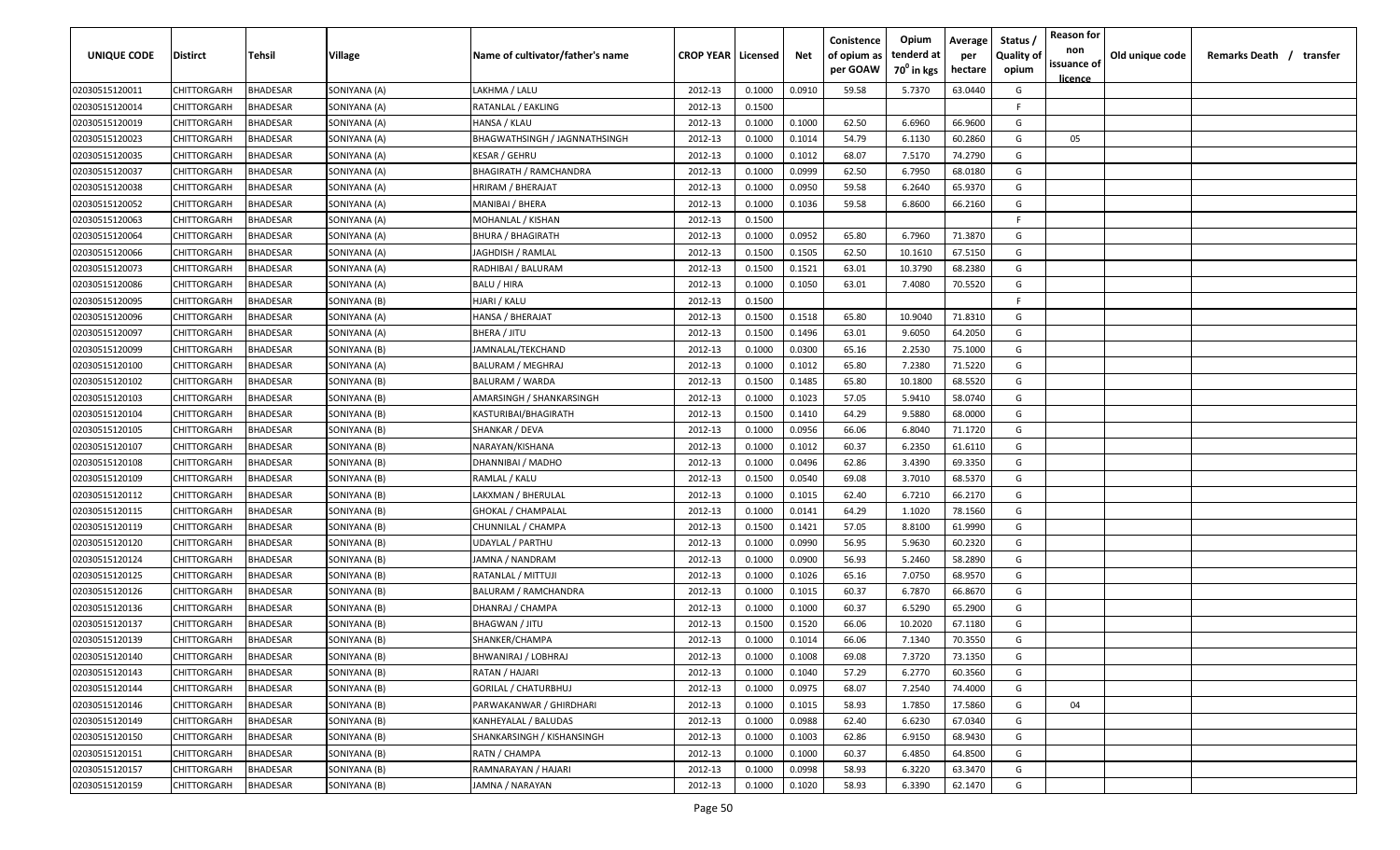| UNIQUE CODE    | Distirct           | Tehsil          | Village      | Name of cultivator/father's name | <b>CROP YEAR   Licensed</b> |        | Net    | Conistence<br>of opium as | Opium<br>tenderd at    | Average<br>per | Status /<br><b>Quality of</b> | <b>Reason for</b><br>non      | Old unique code | Remarks Death / transfer |
|----------------|--------------------|-----------------|--------------|----------------------------------|-----------------------------|--------|--------|---------------------------|------------------------|----------------|-------------------------------|-------------------------------|-----------------|--------------------------|
|                |                    |                 |              |                                  |                             |        |        | per GOAW                  | 70 <sup>0</sup> in kgs | hectare        | opium                         | issuance of<br><u>licence</u> |                 |                          |
| 02030515120166 | CHITTORGARH        | <b>BHADESAR</b> | SONIYANA (B) | RAMLAL / EAKLING                 | 2012-13                     | 0.1500 | 0.1512 | 58.93                     | 9.5300                 | 63.0290        | G                             |                               |                 |                          |
| 02030515120168 | CHITTORGARH        | BHADESAR        | SONIYANA (B) | BHERU / MAGNA BHIL               | 2012-13                     | 0.1500 | 0.1564 | 58.93                     | 9.3190                 | 59.5840        | G                             |                               |                 |                          |
| 02030515120169 | CHITTORGARH        | BHADESAR        | SONIYANA (B) | CHOGA / LALU KUMHAR              | 2012-13                     | 0.1000 | 0.1036 | 57.29                     | 6.0480                 | 58.3780        | G                             |                               |                 |                          |
| 02030515120173 | CHITTORGARH        | <b>BHADESAR</b> | SONIYANA (B) | HIRA / BHERA                     | 2012-13                     | 0.1000 | 0.0456 | 62.86                     | 3.1340                 | 68.7280        | G                             |                               |                 |                          |
| 02030515120174 | CHITTORGARH        | BHADESAR        | SONIYANA (B) | RATAN / HRIRAM                   | 2012-13                     | 0.1000 | 0.0957 | 59.67                     | 5.9760                 | 62.4450        | G                             |                               |                 |                          |
| 02030515120175 | CHITTORGARH        | <b>BHADESAR</b> | SONIYANA (B) | NARAYAN / SHANKAR                | 2012-13                     | 0.1000 |        |                           |                        |                | E                             |                               |                 |                          |
| 02030515120176 | CHITTORGARH        | <b>BHADESAR</b> | SONIYANA (B) | MNOHARSINGH / KISHANSINGH        | 2012-13                     | 0.1500 | 0.1512 | 59.67                     | 9.9390                 | 65.7340        | G                             |                               |                 |                          |
| 02030515120177 | CHITTORGARH        | BHADESAR        | SONIYANA (B) | NATHU / BHAGHIRATH               | 2012-13                     | 0.1000 | 0.0968 | 66.06                     | 6.8230                 | 70.4860        | G                             |                               |                 |                          |
| 02030515120178 | CHITTORGARH        | BHADESAR        | SONIYANA (B) | GHPOALSINGH / KISHANSINGH        | 2012-13                     | 0.1500 | 0.1451 | 59.67                     | 9.5050                 | 65.5070        | G                             |                               |                 |                          |
| 02030515120179 | CHITTORGARH        | BHADESAR        | SONIYANA (B) | HRIRAM / BHERAJAT                | 2012-13                     | 0.1500 | 0.0504 | 68.07                     | 3.7540                 | 74.4840        | G                             |                               |                 |                          |
| 02030515120183 | CHITTORGARH        | BHADESAR        | SONIYANA (B) | TULSIRAM / BHERA                 | 2012-13                     | 0.1000 | 0.0980 | 59.67                     | 6.5300                 | 66.6330        | G                             |                               |                 |                          |
| 02030515120184 | CHITTORGARH        | BHADESAR        | SONIYANA (B) | LEAHRU / GEAHRU                  | 2012-13                     | 0.1500 | 0.1496 | 59.88                     | 9.3070                 | 62.2130        | G                             |                               |                 |                          |
| 02030515120185 | CHITTORGARH        | BHADESAR        | SONIYANA (B) | OMPRAKASH / SOHAN DADICH         | 2012-13                     | 0.1000 | 0.1014 | 59.67                     | 6.3680                 | 62.8010        | G                             |                               |                 |                          |
| 02030515120186 | CHITTORGARH        | <b>BHADESAR</b> | SONIYANA (B) | AMBALAL/NARU                     | 2012-13                     | 0.1000 | 0.0975 | 68.07                     | 7.0110                 | 71.9080        | G                             |                               |                 |                          |
| 02030515120188 | CHITTORGARH        | <b>BHADESAR</b> | SONIYANA (B) | BHERU / MADHU                    | 2012-13                     | 0.1500 | 0.0945 | 64.29                     | 6.6950                 | 70.8470        | G                             |                               |                 |                          |
| 02030515120189 | CHITTORGARH        | <b>BHADESAR</b> | SONIYANA (B) | RAMPRASAD / GANESH DADICH        | 2012-13                     | 0.1000 | 0.0990 | 56.94                     | 5.9540                 | 60.1410        | G                             |                               |                 |                          |
| 02030515120190 | CHITTORGARH        | <b>BHADESAR</b> | SONIYANA (B) | RAMESWAR / HRIRAM                | 2012-13                     | 0.1500 | 0.1364 | 62.40                     | 9.1550                 | 67.1190        | G                             |                               |                 |                          |
| 02030515120191 | CHITTORGARH        | <b>BHADESAR</b> | SONIYANA (B) | LOBHU / CHOGA                    | 2012-13                     | 0.1000 | 0.1000 | 54.27                     | 5.6980                 | 56.9800        | G                             | 01                            |                 |                          |
| 02030515120193 | CHITTORGARH        | BHADESAR        | SONIYANA (B) | KAMLI/LALU                       | 2012-13                     | 0.1000 | 0.1050 | 59.34                     | 6.3580                 | 60.5520        | G                             |                               |                 |                          |
| 02030515120196 | CHITTORGARH        | <b>BHADESAR</b> | SONIYANA (B) | <b>MADAN / HIRAJAT</b>           | 2012-13                     | 0.1000 | 0.1000 | 59.34                     | 6.2480                 | 62.4800        | G                             |                               |                 |                          |
| 02030515120197 | CHITTORGARH        | <b>BHADESAR</b> | SONIYANA (B) | HAJARI / MITTU LUHAR             | 2012-13                     | 0.1500 |        |                           |                        |                | -F.                           |                               |                 |                          |
| 02030515120198 | CHITTORGARH        | <b>BHADESAR</b> | SONIYANA (B) | <b>BHERU / DHANRAJ</b>           | 2012-13                     | 0.1000 | 0.1040 | 62.86                     | 6.7440                 | 64.8460        | G                             |                               |                 |                          |
| 02030515120200 | CHITTORGARH        | <b>BHADESAR</b> | SONIYANA (B) | <b>BHERUSINGH / KISHANSINGH</b>  | 2012-13                     | 0.1000 | 0.0966 | 57.28                     | 6.1290                 | 63.4470        | G                             |                               |                 |                          |
| 02030515120203 | CHITTORGARH        | <b>BHADESAR</b> | SONIYANA (B) | SHAMBHUSINGH / KISHANSINGH       | 2012-13                     | 0.1000 | 0.0957 | 59.34                     | 6.1970                 | 64.7540        | G                             |                               |                 |                          |
| 02030515120204 | CHITTORGARH        | BHADESAR        | SONIYANA (B) | KALU / UDAYRAM                   | 2012-13                     | 0.1000 | 0.1020 | 65.16                     | 7.1680                 | 70.2750        | G                             |                               |                 |                          |
| 02030515120208 | CHITTORGARH        | BHADESAR        | SONIYANA (A) | SHANKARLAL / NARAYAN             | 2012-13                     | 0.1000 | 0.0992 | 59.58                     | 6.7500                 | 68.0440        | G                             |                               |                 |                          |
| 02030515120209 | CHITTORGARH        | BHADESAR        | SONIYANA (B) | <b>BHAGIRATH / ONKAR</b>         | 2012-13                     | 0.1000 | 0.1040 | 62.86                     | 6.7800                 | 65.1920        | G                             |                               |                 |                          |
| 02030515120213 | CHITTORGARH        | BHADESAR        | SONIYANA (B) | GHOVARDHANSINGH / KISHANSINGH    | 2012-13                     | 0.1500 | 0.1444 | 62.50                     | 9.6700                 | 66.9670        | G                             |                               |                 |                          |
| 02030515120214 | CHITTORGARH        | BHADESAR        | SONIYANA (B) | MOHNALAL / GANESH                | 2012-13                     | 0.1000 | 0.0990 | 65.16                     | 6.7020                 | 67.6970        | G                             |                               |                 |                          |
| 02030515120217 | CHITTORGARH        | BHADESAR        | SONIYANA (B) | BJJA / NARAYAN                   | 2012-13                     | 0.1000 | 0.0990 | 60.37                     | 6.1230                 | 61.8480        | G                             |                               |                 |                          |
| 02030515120220 | CHITTORGARH        | BHADESAR        | SONIYANA (B) | ONKARSINGH/NARAYANSINGH          | 2012-13                     | 0.1000 | 0.1020 | 62.40                     | 6.7120                 | 65.8040        | G                             |                               |                 |                          |
| 02030515120224 | CHITTORGARH        | <b>BHADESAR</b> | SONIYANA (A) | NOSERBAI/RATAN                   | 2012-13                     | 0.1500 | 0.1416 | 62.50                     | 9.3210                 | 65.8260        | G                             |                               |                 |                          |
| 02030515120225 | CHITTORGARH        | BHADESAR        | SONIYANA (B) | KISOR/RODA                       | 2012-13                     | 0.1000 | 0.0999 | 62.40                     | 6.5520                 | 65.5860        | G                             |                               | 02030515119013  | TRANSFER                 |
| 02030515122001 | CHITTORGARH        | BHADESAR        | SONRADA      | KALURAM/BHERA                    | 2012-13                     | 0.1000 | 0.1020 | 63.44                     | 7.0870                 | 69.4800        | G                             |                               |                 |                          |
| 02030515122002 | <b>CHITTORGARH</b> | BHADESAR        | SONRADA      | NANDLAL / LALUJAT                | 2012-13                     | 0.1000 | 0.1045 | 70.25                     | 7.5870                 | 72.6030        | G                             |                               |                 |                          |
| 02030515122004 | <b>CHITTORGARH</b> | <b>BHADESAR</b> | SONRADA      | RADHIBAI / KISHANA               | 2012-13                     | 0.1500 | 0.1452 | 67.08                     | 9.6790                 | 66.6600        | G                             |                               |                 |                          |
| 02030515122006 | CHITTORGARH        | <b>BHADESAR</b> | SONRADA      | LAKSHMILAL / CHUNNILAL           | 2012-13                     | 0.1000 | 0.0943 | 70.25                     | 7.6970                 | 81.6220        | G                             |                               |                 |                          |
| 02030515122007 | CHITTORGARH        | <b>BHADESAR</b> | SONRADA      | SANKARLAL / CHUNNILAL            | 2012-13                     | 0.1000 | 0.0936 | 72.63                     | 7.5330                 | 80.4810        | G                             |                               |                 |                          |
| 02030515122009 | <b>CHITTORGARH</b> | <b>BHADESAR</b> | SONRADA      | CHAMPA / KALU KUNMHAR            | 2012-13                     | 0.1000 | 0.0919 | 64.16                     | 6.5810                 | 71.6100        | G                             |                               |                 |                          |
| 02030515122011 | <b>CHITTORGARH</b> | BHADESAR        | SONRADA      | CHUNNILAL / MEGHRAJ              | 2012-13                     | 0.1500 | 0.1372 | 71.75                     | 10.3830                | 75.6780        | G                             |                               |                 |                          |
| 02030515122013 | <b>CHITTORGARH</b> | BHADESAR        | SONRADA      | DOLIBAI / KALU                   | 2012-13                     | 0.1500 | 0.1452 | 49.77                     | 7.0320                 | 48.4300        | G                             | 04                            |                 |                          |
| 02030515122014 | CHITTORGARH        | <b>BHADESAR</b> | SONRADA      | <b>BHERA / BHAUWANA</b>          | 2012-13                     | 0.1000 | 0.1008 | 61.33                     | 6.4660                 | 64.1470        | G                             |                               |                 |                          |
| 02030515122016 | CHITTORGARH        | BHADESAR        | SONRADA      | NANDA / TARA BHEEL               | 2012-13                     | 0.1000 |        |                           |                        |                | F.                            |                               |                 |                          |
| 02030515122022 | <b>CHITTORGARH</b> | <b>BHADESAR</b> | SONRADA      | GISIBAI / RADHAKISHAN            | 2012-13                     | 0.1000 | 0.1000 | 65.99                     | 7.1460                 | 71.4600        | G                             |                               |                 |                          |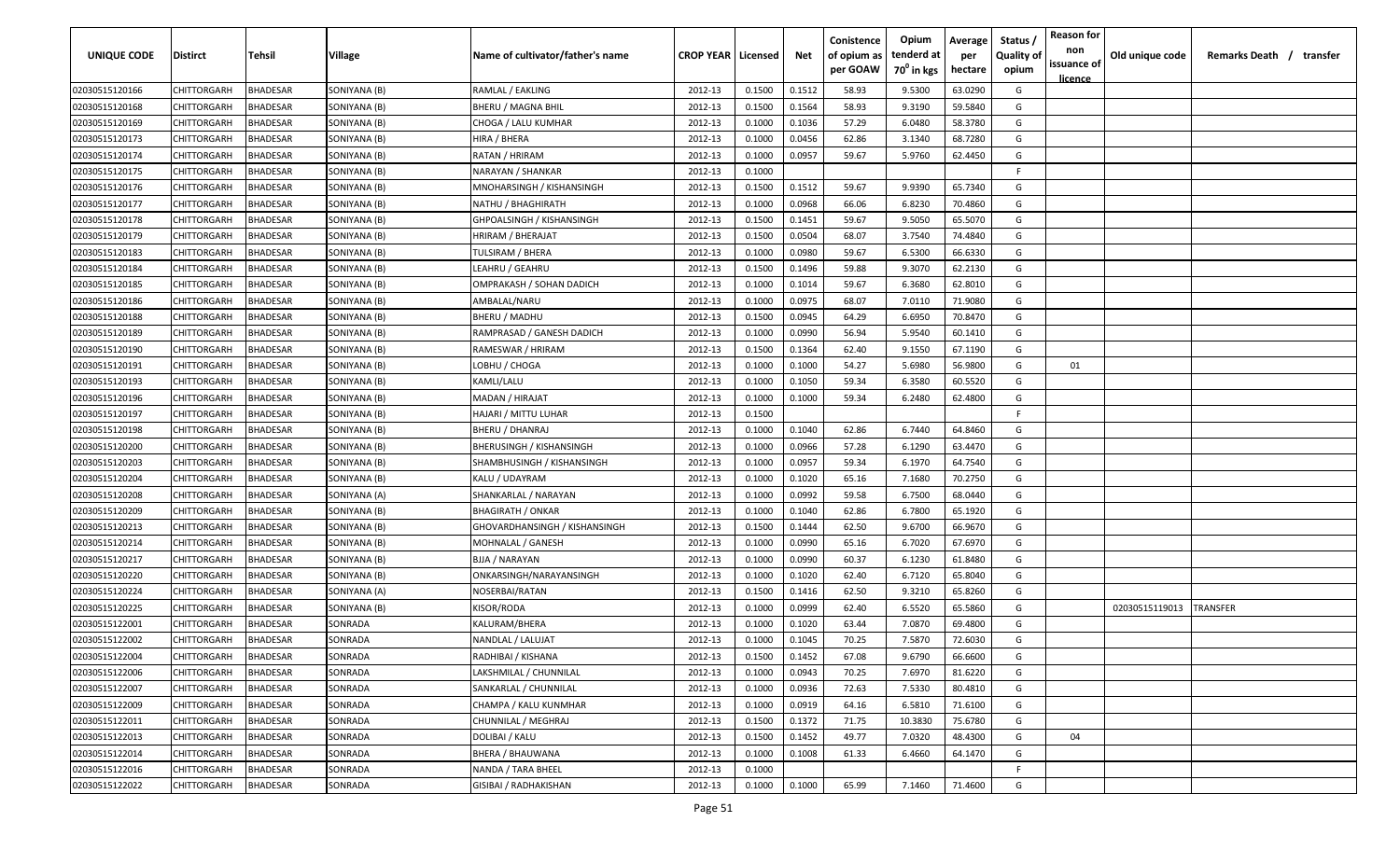| <b>UNIQUE CODE</b> | <b>Distirct</b>    | <b>Tehsil</b>   | Village     | Name of cultivator/father's name | <b>CROP YEAR   Licensed</b> |        | Net    | Conistence<br>of opium as<br>per GOAW | Opium<br>tenderd at<br>70 <sup>°</sup> in kgs | Average<br>per<br>hectare | Status /<br><b>Quality of</b><br>opium | <b>Reason for</b><br>non<br>issuance of | Old unique code | Remarks Death /<br>transfer |
|--------------------|--------------------|-----------------|-------------|----------------------------------|-----------------------------|--------|--------|---------------------------------------|-----------------------------------------------|---------------------------|----------------------------------------|-----------------------------------------|-----------------|-----------------------------|
|                    |                    |                 |             |                                  |                             |        |        |                                       |                                               |                           |                                        | licence                                 |                 |                             |
| 02030515122024     | CHITTORGARH        | <b>BHADESAR</b> | SONRADA     | MADANLAL / SHANKAR               | 2012-13                     | 0.1500 | 0.0513 | 70.25                                 | 3.7940                                        | 73.9570                   | G                                      |                                         |                 |                             |
| 02030515122025     | CHITTORGARH        | BHADESAR        | SONRADA     | LAKSHMAN / MEGA                  | 2012-13                     | 0.1500 | 0.1404 | 64.16                                 | 9.3860                                        | 66.8520                   | G                                      |                                         |                 |                             |
| 02030515122027     | CHITTORGARH        | BHADESAR        | SONRADA     | <b>KELASH / CHUNNILAL</b>        | 2012-13                     | 0.1000 | 0.0962 | 73.49                                 | 7.2650                                        | 75.5200                   | G                                      |                                         |                 |                             |
| 02030515122029     | CHITTORGARH        | BHADESAR        | SONRADA     | SHANKAR / CHATURBHUJ             | 2012-13                     | 0.1500 | 0.1408 | 64.89                                 | 9.7800                                        | 69.4600                   | G                                      |                                         |                 |                             |
| 02030515122030     | CHITTORGARH        | BHADESAR        | SONRADA     | CHUNNILAL / GANESH               | 2012-13                     | 0.1500 | 0.1320 | 67.08                                 | 9.5250                                        | 72.1590                   | G                                      |                                         |                 |                             |
| 02030515122033     | CHITTORGARH        | BHADESAR        | SONRADA     | MANGU / RADHA KISHAN             | 2012-13                     | 0.1000 | 0.0945 | 67.08                                 | 6.8130                                        | 72.0950                   | G                                      |                                         |                 |                             |
| 02030515122034     | CHITTORGARH        | BHADESAR        | SONRADA     | KESHARBAI / MEGHA                | 2012-13                     | 0.1500 | 0.1404 | 64.16                                 | 9.2940                                        | 66.1970                   | G                                      |                                         |                 |                             |
| 02030515122035     | CHITTORGARH        | BHADESAR        | SONRADA     | AMBALAL / NANDA                  | 2012-13                     | 0.1500 | 0.1485 | 67.08                                 | 10.3590                                       | 69.7580                   | G                                      |                                         |                 |                             |
| 02030515122036     | CHITTORGARH        | BHADESAR        | SONRADA     | LAHRU / NANDA                    | 2012-13                     | 0.1000 | 0.1036 | 64.16                                 | 7.5250                                        | 72.6350                   | G                                      |                                         |                 |                             |
| 02030515122039     | CHITTORGARH        | <b>BHADESAR</b> | SONRADA     | RATAN / BHERA                    | 2012-13                     | 0.1000 | 0.1008 | 56.30                                 | 5.9760                                        | 59.2860                   | G                                      |                                         |                 |                             |
| 02030515122045     | CHITTORGARH        | BHADESAR        | SONRADA     | LEAHRU / NARAYAN                 | 2012-13                     | 0.1000 | 0.1012 | 62.40                                 | 7.0160                                        | 69.3280                   | G                                      |                                         |                 |                             |
| 02030515123004     | CHITTORGARH        | BHADESAR        | SUKHWADA    | HIRALAL / NANALAL                | 2012-13                     | 0.1000 | 0.0990 | 53.70                                 | 5.6310                                        | 56.8790                   | G                                      | 04                                      |                 |                             |
| 02030515123005     | CHITTORGARH        | BHADESAR        | SUKHWADA    | MITTHULAL/MANGILAL               | 2012-13                     | 0.1000 | 0.0999 | 58.91                                 | 6.1600                                        | 61.6620                   | G                                      |                                         |                 |                             |
| 02030515123006     | CHITTORGARH        | BHADESAR        | SUKHWADA    | NANDA / BHERA                    | 2012-13                     | 0.1000 | 0.0971 | 65.41                                 | 6.4850                                        | 66.7870                   | G                                      |                                         |                 |                             |
| 02030515123013     | CHITTORGARH        | BHADESAR        | SUKHWADA    | <b>BHIMRAJ / DEVJI</b>           | 2012-13                     | 0.1000 | 0.0992 | 58.45                                 | 6.2040                                        | 62.5400                   | G                                      |                                         |                 |                             |
| 02030515123015     | CHITTORGARH        | BHADESAR        | SUKHWADA    | BHERULAL/GOVIND                  | 2012-13                     | 0.1000 | 0.1020 | 58.91                                 | 6.1180                                        | 59.9800                   | G                                      |                                         |                 |                             |
| 02030515123019     | CHITTORGARH        | <b>BHADESAR</b> | SUKHWADA    | CHUNNILAL / ONKAR                | 2012-13                     | 0.1500 | 0.1512 | 61.74                                 | 9.9050                                        | 65.5090                   | G                                      |                                         |                 |                             |
| 02030515123020     | CHITTORGARH        | BHADESAR        | SUKHWADA    | KASTURIBAI/NANALAL               | 2012-13                     | 0.1000 | 0.0972 | 63.81                                 | 6.5820                                        | 67.7160                   | G                                      |                                         |                 |                             |
| 02030515123021     | CHITTORGARH        | BHADESAR        | SUKHWADA    | NANDA / ONKAR                    | 2012-13                     | 0.1000 | 0.1008 | 63.81                                 | 6.7910                                        | 67.3710                   | G                                      |                                         |                 |                             |
| 02030515123022     | CHITTORGARH        | BHADESAR        | SUKHWADA    | SHANKARLAL / GHISA               | 2012-13                     | 0.1500 | 0.1488 | 58.91                                 | 9.1310                                        | 61.3640                   | G                                      |                                         |                 |                             |
| 02030515123025     | CHITTORGARH        | BHADESAR        | SUKHWADA    | CHUNNILAL / HUKAMICHAND          | 2012-13                     | 0.1000 | 0.0990 | 65.41                                 | 6.9330                                        | 70.0300                   | G                                      |                                         |                 |                             |
| 02030515123026     | CHITTORGARH        | BHADESAR        | SUKHWADA    | NARAYAN / RATTA GADARI           | 2012-13                     | 0.1000 | 0.0992 | 55.71                                 | 6.1200                                        | 61.6940                   | G                                      |                                         |                 |                             |
| 02030515123027     | CHITTORGARH        | BHADESAR        | SUKHWADA    | TANKUBAI / MADHU                 | 2012-13                     | 0.1000 | 0.1035 | 63.81                                 | 6.9740                                        | 67.3820                   | G                                      |                                         |                 |                             |
| 02030515123028     | CHITTORGARH        | BHADESAR        | SUKHWADA    | PRABHULAL / DEVJI                | 2012-13                     | 0.1000 | 0.0990 | 43.93                                 | 2.6300                                        | 26.5660                   | G                                      | 04                                      |                 |                             |
| 02030515123029     | CHITTORGARH        | BHADESAR        | SUKHWADA    | BADRILAL / NANALAL DHAKAR        | 2012-13                     | 0.1000 | 0.0990 | 58.91                                 | 6.0260                                        | 60.8690                   | G                                      |                                         |                 |                             |
| 02030515123030     | CHITTORGARH        | BHADESAR        | SUKHWADA    | SUKHLAL / MANGILAL               | 2012-13                     | 0.1000 | 0.0990 | 67.47                                 | 7.1520                                        | 72.2420                   | G                                      |                                         |                 |                             |
| 02030515123035     | CHITTORGARH        | BHADESAR        | SUKHWADA    | MOTILAL / GOVINDRAM              | 2012-13                     | 0.1000 | 0.1000 | 58.91                                 | 6.0000                                        | 60.0000                   | G                                      |                                         |                 |                             |
| 02030515123047     | CHITTORGARH        | BHADESAR        | SUKHWADA(B) | KISHORKUMAR / BHANWARLAL         | 2012-13                     | 0.1000 | 0.1000 | 65.41                                 | 6.5320                                        | 65.3200                   | G                                      |                                         |                 |                             |
| 02030515123050     | CHITTORGARH        | BHADESAR        | SUKHWADA    | SHANKAR / RUPA                   | 2012-13                     | 0.1000 | 0.0880 | 58.58                                 | 5.3310                                        | 60.5800                   |                                        | 02                                      |                 |                             |
| 02030515123051     | CHITTORGARH        | BHADESAR        | SUKHWADA    | NANDUBAI / CHHAGANLAL            | 2012-13                     | 0.1000 | 0.1000 | 58.45                                 | 6.0620                                        | 60.6200                   | G                                      |                                         |                 |                             |
| 02030515123053     | CHITTORGARH        | BHADESAR        | SUKHWADA    | MATHURALAL / MOTI                | 2012-13                     | 0.1000 | 0.0992 | 58.45                                 | 5.1520                                        | 51.9350                   | G                                      | 04                                      |                 |                             |
| 02030515123054     | CHITTORGARH        | <b>BHADESAR</b> | SUKHWADA    | RATANLAL / GOPI                  | 2012-13                     | 0.1000 | 0.1024 | 65.41                                 | 6.9240                                        | 67.6170                   | G                                      |                                         |                 |                             |
| 02030515123055     | CHITTORGARH        | BHADESAR        | SUKHWADA    | NANALAL / HARLAL                 | 2012-13                     | 0.1000 | 0.0961 | 55.19                                 | 5.4640                                        | 56.8570                   | G                                      | 04                                      |                 |                             |
| 02030515123057     | CHITTORGARH        | BHADESAR        | SUKHWADA    | SHRILAL / JAYCHAND               | 2012-13                     | 0.1000 | 0.1012 | 63.81                                 | 6.6730                                        | 65.9390                   | G                                      |                                         |                 |                             |
| 02030515123059     | <b>CHITTORGARH</b> | BHADESAR        | SUKHWADA    | HIRALAL / RODA                   | 2012-13                     | 0.1000 | 0.0962 | 63.81                                 | 6.3720                                        | 66.2370                   | G                                      |                                         |                 |                             |
| 02030515123060     | <b>CHITTORGARH</b> | <b>BHADESAR</b> | SUKHWADA    | RANGLAL / MATHURALAL             | 2012-13                     | 0.1500 | 0.0750 | 67.47                                 | 5.1570                                        | 68.7600                   | G                                      |                                         |                 |                             |
| 02030515123065     | <b>CHITTORGARH</b> | <b>BHADESAR</b> | SUKHWADA    | AMARCHAND / BHANWARLAL           | 2012-13                     | 0.1000 | 0.1023 | 55.19                                 | 5.8420                                        | 57.1070                   | G                                      |                                         |                 |                             |
| 02030515123067     | CHITTORGARH        | <b>BHADESAR</b> | SUKHWADA    | MANGILAL / DAYARAM               | 2012-13                     | 0.1000 | 0.1000 | 58.58                                 | 5.9920                                        | 59.9200                   | G                                      |                                         |                 |                             |
| 02030515123080     | CHITTORGARH        | <b>BHADESAR</b> | SUKHWADA    | LALU / HAJARI                    | 2012-13                     | 0.1000 | 0.0960 | 55.19                                 | 2.0970                                        | 21.8440                   | G                                      | 04                                      |                 |                             |
| 02030515123091     | CHITTORGARH        | <b>BHADESAR</b> | SUKHWADA    | BHERULAL / NARAYAN JAT           | 2012-13                     | 0.1000 | 0.1023 | 55.19                                 | 5.8580                                        | 57.2630                   | G                                      |                                         |                 |                             |
| 02030515123092     | CHITTORGARH        | <b>BHADESAR</b> | SUKHWADA    | SHANKARLAL / NARAYAN             | 2012-13                     | 0.1000 | 0.0984 | 58.45                                 | 5.9450                                        | 60.4170                   | G                                      |                                         |                 |                             |
| 02030515123097     | CHITTORGARH        | <b>BHADESAR</b> | SUKHWADA    | DHANRAJ / VARDICHAND             | 2012-13                     | 0.1000 | 0.0990 | 55.47                                 | 6.1410                                        | 62.0300                   | G                                      |                                         |                 |                             |
| 02030515123098     | CHITTORGARH        | BHADESAR        | SUKHWADA    | DAYARAM / MODA                   | 2012-13                     | 0.1000 | 0.0960 | 55.19                                 | 5.5660                                        | 57.9790                   | G                                      |                                         |                 |                             |
| 02030515123102     | <b>CHITTORGARH</b> | <b>BHADESAR</b> | SUKHWADA    | IDIBAI/LALU                      | 2012-13                     | 0.1000 | 0.0972 | 58.45                                 | 6.3880                                        | 65.7200                   | G                                      |                                         |                 |                             |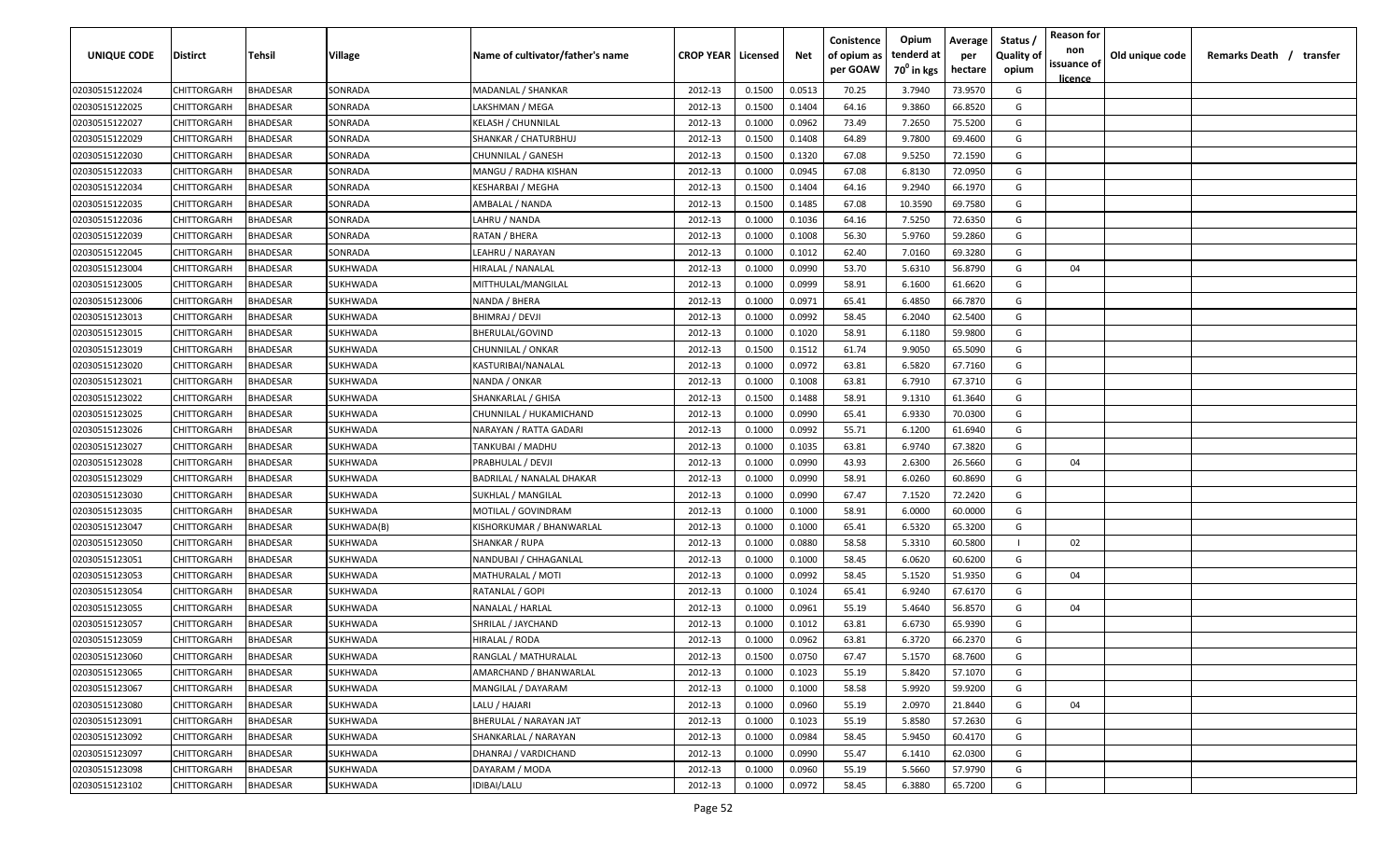| <b>UNIQUE CODE</b> | Distirct           | Tehsil         | Village        | Name of cultivator/father's name | <b>CROP YEAR   Licensed</b> |        | Net    | Conistence<br>of opium as | Opium<br>tenderd at    | Average<br>per | Status /<br><b>Quality of</b> | <b>Reason for</b><br>non      | Old unique code | Remarks Death / transfer |
|--------------------|--------------------|----------------|----------------|----------------------------------|-----------------------------|--------|--------|---------------------------|------------------------|----------------|-------------------------------|-------------------------------|-----------------|--------------------------|
|                    |                    |                |                |                                  |                             |        |        | per GOAW                  | 70 <sup>0</sup> in kgs | hectare        | opium                         | issuance of<br><u>licence</u> |                 |                          |
| 02030516002001     | CHITTORGARH        | <b>KAPASAN</b> | BABRIYAKHEDA   | HARIRAM/HAZARI                   | 2012-13                     | 0.1500 | 0.1470 | 71.30                     | 12.2020                | 83.0070        | G                             |                               |                 |                          |
| 02030516002005     | CHITTORGARH        | KAPASAN        | BABRIYAKHEDA   | SANTIBAI/BALURAM                 | 2012-13                     | 0.1000 | 0.1012 | 69.15                     | 7.3200                 | 72.3320        | G                             |                               |                 |                          |
| 02030516002006     | CHITTORGARH        | KAPASAN        | BABRIYAKHEDA   | LEHRU/JAWAHAR                    | 2012-13                     | 0.1500 | 0.1508 | 60.33                     | 9.7650                 | 64.7550        | G                             |                               |                 |                          |
| 02030516002008     | CHITTORGARH        | KAPASAN        | BABRIYAKHEDA   | MITTHU/PARTHU                    | 2012-13                     | 0.1000 | 0.1020 | 60.33                     | 6.3430                 | 62.1860        | G                             |                               |                 |                          |
| 02030516002009     | CHITTORGARH        | KAPASAN        | BABRIYAKHEDA   | RADHABAI/DHANNA                  | 2012-13                     | 0.1000 |        |                           |                        |                | -F.                           |                               |                 |                          |
| 02030516002010     | CHITTORGARH        | KAPASAN        | BABRIYAKHEDA   | <b>BALIBAI/MADHO</b>             | 2012-13                     | 0.1500 | 0.1452 | 63.66                     | 10.1130                | 69.6490        | G                             |                               |                 |                          |
| 02030516002012     | CHITTORGARH        | KAPASAN        | BABRIYAKHEDA   | CHANDIBAI/CHUNNILAL              | 2012-13                     | 0.1000 | 0.1000 | 65.99                     | 7.0420                 | 70.4200        | G                             |                               |                 |                          |
| 02030516002013     | CHITTORGARH        | KAPASAN        | BABRIYAKHEDA   | <b>BOTU/PARATHU</b>              | 2012-13                     | 0.1500 | 0.1536 | 63.66                     | 10.1770                | 66.2570        | G                             |                               |                 |                          |
| 02030516002016     | CHITTORGARH        | KAPASAN        | BABRIYAKHEDA   | CHAMPABAI/JITU                   | 2012-13                     | 0.1000 | 0.1020 | 63.52                     | 6.9600                 | 68.2350        | G                             |                               |                 |                          |
| 02030516002019     | CHITTORGARH        | KAPASAN        | BABRIYAKHEDA   | SOSARBAI/RAMLAL                  | 2012-13                     | 0.1000 | 0.0960 | 58.44                     | 5.9190                 | 61.6560        | G                             |                               |                 |                          |
| 02030516002022     | CHITTORGARH        | KAPASAN        | BABRIYAKHEDA   | MOHANLAL/PERTHU                  | 2012-13                     | 0.1000 | 0.1000 | 63.52                     | 6.9330                 | 69.3300        | G                             |                               |                 |                          |
| 02030516002023     | CHITTORGARH        | KAPASAN        | BABRIYAKHEDA   | <b>BHAGGU/PARTHU</b>             | 2012-13                     | 0.1000 | 0.0990 | 65.99                     | 7.0230                 | 70.9390        | G                             |                               |                 |                          |
| 02030516002024     | CHITTORGARH        | KAPASAN        | BABRIYAKHEDA   | GEKIBAI/RATANLAL JAT             | 2012-13                     | 0.1500 | 0.1470 | 69.15                     | 11.1830                | 76.0750        | G                             |                               |                 |                          |
| 02030516002028     | CHITTORGARH        | KAPASAN        | BABRIYAKHEDA   | BABURAM/PARTHVIRAJ               | 2012-13                     | 0.1000 | 0.1015 | 63.66                     | 6.8300                 | 67.2910        | G                             |                               |                 |                          |
| 02030516002030     | CHITTORGARH        | KAPASAN        | BABRIYAKHEDA   | OUNKAR/NARU                      | 2012-13                     | 0.1500 | 0.1454 | 63.52                     | 9.6280                 | 66.2170        | G                             |                               |                 |                          |
| 02030516002032     | CHITTORGARH        | KAPASAN        | BABRIYAKHEDA   | CHAGNLAL/ARJUN                   | 2012-13                     | 0.1000 | 0.0950 | 65.99                     | 6.6650                 | 70.1580        | G                             |                               |                 |                          |
| 02030516002033     | CHITTORGARH        | KAPASAN        | BABRIYAKHEDA   | JITU/DEVA                        | 2012-13                     | 0.1500 | 0.1484 | 69.15                     | 11.0740                | 74.6230        | G                             |                               |                 |                          |
| 02030516002035     | CHITTORGARH        | KAPASAN        | BABRIYAKHEDA   | SHANKERLAL/BHUWAN                | 2012-13                     | 0.1500 | 0.1472 | 65.99                     | 10.4740                | 71.1550        | G                             |                               |                 |                          |
| 02030516002036     | CHITTORGARH        | KAPASAN        | BABRIYAKHEDA   | CHUNNIBAI/MOHAN                  | 2012-13                     | 0.1500 | 0.1406 | 71.30                     | 10.6950                | 76.0670        | G                             |                               |                 |                          |
| 02030516002038     | CHITTORGARH        | KAPASAN        | BABRIYAKHEDA   | ANCHIBAI/KASTUR                  | 2012-13                     | 0.1500 | 0.1482 | 63.47                     | 10.5090                | 70.9110        | G                             |                               |                 |                          |
| 02030516002039     | CHITTORGARH        | KAPASAN        | BABRIYAKHEDA   | PYARIBAI/DALU                    | 2012-13                     | 0.1500 |        |                           |                        |                | -F.                           |                               |                 |                          |
| 02030516002043     | CHITTORGARH        | KAPASAN        | BABRIYAKHEDA   | JAGDISH/GANESH                   | 2012-13                     | 0.1000 | 0.0980 | 73.67                     | 7.4930                 | 76.4590        | G                             |                               |                 |                          |
| 02030516002044     | CHITTORGARH        | KAPASAN        | BABRIYAKHEDA   | SOBHALAL/DALCHAND                | 2012-13                     | 0.1500 | 0.1500 | 63.47                     | 10.2730                | 68.4870        | G                             |                               |                 |                          |
| 02030516002047     | CHITTORGARH        | KAPASAN        | BABRIYAKHEDA   | AJIBAI/BHERULAL                  | 2012-13                     | 0.1000 | 0.0975 | 65.99                     | 6.6270                 | 67.9690        | G                             |                               |                 |                          |
| 02030516002053     | CHITTORGARH        | KAPASAN        | BABRIYAKHEDA   | GYANIBAI/MITTULAL                | 2012-13                     | 0.1000 | 0.1020 | 56.89                     | 6.2900                 | 61.6670        | G                             |                               |                 | <b>NAME CHANGE</b>       |
| 02030516002055     | CHITTORGARH        | KAPASAN        | BABRIYAKHEDA   | JAMNALAL/JITMAL                  | 2012-13                     | 0.1000 | 0.1008 | 63.47                     | 6.6100                 | 65.5750        | G                             |                               |                 |                          |
| 02030516002056     | CHITTORGARH        | KAPASAN        | BABRIYAKHEDA   | BHAGWAN/GANESH                   | 2012-13                     | 0.1000 | 0.0992 | 60.33                     | 6.2570                 | 63.0750        | G                             |                               |                 |                          |
| 02030516002057     | CHITTORGARH        | KAPASAN        | BABRIYAKHEDA   | KALU/SORAM                       | 2012-13                     | 0.1500 | 0.1443 | 59.88                     | 8.7420                 | 60.5820        | G                             |                               |                 |                          |
| 02030516002060     | CHITTORGARH        | KAPASAN        | BABRIYAKHEDA   | CHAGNIBAI/LAXMAN                 | 2012-13                     | 0.1500 | 0.1500 | 63.47                     | 10.2190                | 68.1270        | G                             |                               |                 |                          |
| 02030516003001     | CHITTORGARH        | KAPASAN        | BALARDA        | NOJIBAI/BHAVANIRAM               | 2012-13                     | 0.1000 | 0.0980 | 70.37                     | 6.8960                 | 70.3670        | G                             |                               |                 |                          |
| 02030516003004     | CHITTORGARH        | KAPASAN        | BALARDA        | NARAYAN/GANESH                   | 2012-13                     | 0.1000 | 0.0992 | 66.79                     | 6.6500                 | 67.0360        | G                             |                               |                 |                          |
| 02030516003005     | CHITTORGARH        | KAPASAN        | BALARDA        | KASIRAM/LAXMAN                   | 2012-13                     | 0.1000 | 0.0990 | 61.70                     | 6.5230                 | 65.8890        | G                             |                               |                 |                          |
| 02030516003007     | CHITTORGARH        | KAPASAN        | <b>BALARDA</b> | RUKMANIBAI/KISHORE               | 2012-13                     | 0.1000 | 0.0486 | 64.23                     | 3.2850                 | 67.5930        | G                             |                               |                 |                          |
| 02030516003008     | CHITTORGARH        | KAPASAN        | BALARDA        | MOHAN/NARAIN                     | 2012-13                     | 0.1000 | 0.1008 | 59.13                     | 6.2760                 | 62.2620        | G                             |                               |                 |                          |
| 02030516003011     | <b>CHITTORGARH</b> | KAPASAN        | BALARDA        | BHERULAL/HEMRAJ                  | 2012-13                     | 0.1000 | 0.0990 | 64.23                     | 6.4230                 | 64.8790        | G                             |                               |                 |                          |
| 02030516003012     | <b>CHITTORGARH</b> | KAPASAN        | BALARDA        | UDAIRAM/RAMLAL                   | 2012-13                     | 0.1000 | 0.1000 | 74.19                     | 7.7260                 | 77.2600        | G                             |                               |                 |                          |
| 02030516003013     | <b>CHITTORGARH</b> | KAPASAN        | <b>BALARDA</b> | <b>BALU/RAMLAL</b>               | 2012-13                     | 0.1000 | 0.0990 | 64.23                     | 6.3950                 | 64.5960        | G                             |                               |                 |                          |
| 02030516003014     | <b>CHITTORGARH</b> | <b>KAPASAN</b> | BALARDA        | SHANKERLAL/BHERA                 | 2012-13                     | 0.1000 | 0.1012 | 70.54                     | 7.2050                 | 71.1960        | G                             |                               |                 |                          |
| 02030516003016     | <b>CHITTORGARH</b> | KAPASAN        | BALARDA        | SHIVRAM/CHHOGA                   | 2012-13                     | 0.1000 | 0.0975 | 68.05                     | 6.9800                 | 71.5900        | G                             |                               |                 |                          |
| 02030516003017     | CHITTORGARH        | KAPASAN        | BALARDA        | MOHAN/RAMLAL                     | 2012-13                     | 0.1000 | 0.0987 | 69.62                     | 7.1510                 | 72.4520        | G                             |                               |                 |                          |
| 02030516003023     | CHITTORGARH        | KAPASAN        | <b>BALARDA</b> | CHHOGA/KALU                      | 2012-13                     | 0.1000 | 0.1012 | 59.13                     | 6.3440                 | 62.6880        | G                             |                               |                 |                          |
| 02030516003028     | <b>CHITTORGARH</b> | KAPASAN        | BALARDA        | KISHANLAL/NATHU                  | 2012-13                     | 0.1000 | 0.1014 | 61.70                     | 6.2230                 | 61.3710        | G                             |                               |                 |                          |
| 02030516003032     | CHITTORGARH        | KAPASAN        | BALARDA        | RATANLAL/HANSU                   | 2012-13                     | 0.1000 | 0.0980 | 61.70                     | 6.2140                 | 63.4080        | G                             |                               |                 |                          |
| 02030516003033     | CHITTORGARH        | KAPASAN        | BALARDA        | PYARIBAI/HAJARI                  | 2012-13                     | 0.1500 | 0.1440 | 70.37                     | 10.4950                | 72.8820        | G                             |                               |                 |                          |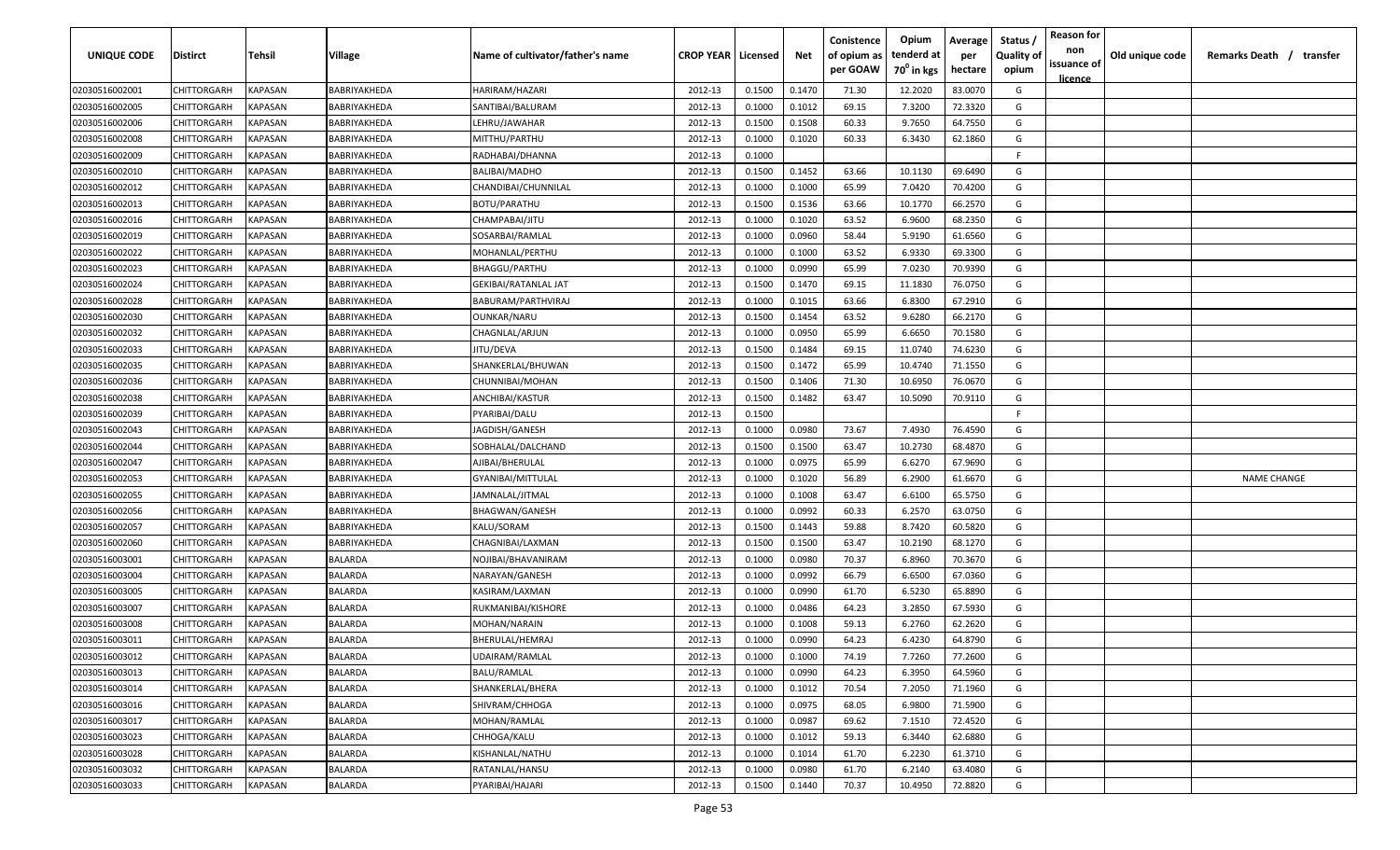| UNIQUE CODE    | <b>Distirct</b>    | Tehsil                | <b>Village</b>           | Name of cultivator/father's name | <b>CROP YEAR   Licensed</b> |        | Net    | Conistence<br>of opium as<br>per GOAW | Opium<br>tenderd at<br>70 <sup>0</sup> in kgs | Average<br>per<br>hectare | Status<br><b>Quality of</b><br>opium | <b>Reason for</b><br>non<br>issuance of<br>licence | Old unique code | Remarks Death / transfer |
|----------------|--------------------|-----------------------|--------------------------|----------------------------------|-----------------------------|--------|--------|---------------------------------------|-----------------------------------------------|---------------------------|--------------------------------------|----------------------------------------------------|-----------------|--------------------------|
| 02030516003034 | CHITTORGARH        | KAPASAN               | <b>BALARDA</b>           | OUNKAR/RATAN                     | 2012-13                     | 0.1000 | 0.0945 | 67.12                                 | 6.6260                                        | 70.1160                   | G                                    |                                                    |                 |                          |
| 02030516003035 | CHITTORGARH        | KAPASAN               | <b>BALARDA</b>           | BHURA/OUNKAR                     | 2012-13                     | 0.1500 | 0.1470 | 61.70                                 | 10.2770                                       | 69.9120                   | G                                    |                                                    | 02030516041031  | TRANSFER                 |
| 02030516004001 | CHITTORGARH        | KAPASAN               | <b>BAMNIYABHATTOKA B</b> | RAMESWAR/GOPILAL                 | 2012-13                     | 0.1000 | 0.1050 | 63.35                                 | 6.5790                                        | 62.6570                   | G                                    |                                                    |                 |                          |
| 02030516004002 | CHITTORGARH        | KAPASAN               | <b>BAMNIYABHATTOKA A</b> | JAGANATH/RAMSUKH                 | 2012-13                     | 0.1000 | 0.0986 | 63.00                                 | 6.6150                                        | 67.0890                   | G                                    |                                                    |                 |                          |
| 02030516004003 | CHITTORGARH        | KAPASAN               | <b>BAMNIYABHATTOKA A</b> | SANTILAL/GOPILAL                 | 2012-13                     | 0.1000 | 0.0952 | 68.25                                 | 6.9420                                        | 72.9200                   | G                                    |                                                    |                 |                          |
| 02030516004004 | CHITTORGARH        | KAPASAN               | <b>BAMNIYABHATTOKA A</b> | SHAMBULAL/JAICHAND               | 2012-13                     | 0.1000 | 0.0986 | 63.00                                 | 6.7590                                        | 68.5500                   | G                                    |                                                    |                 |                          |
| 02030516004005 | CHITTORGARH        | KAPASAN               | <b>BAMNIYABHATTOKA A</b> | NANALAL/MOHANLAL                 | 2012-13                     | 0.1000 | 0.1012 | 65.88                                 | 6.8520                                        | 67.7080                   | G                                    |                                                    |                 |                          |
| 02030516004006 | CHITTORGARH        | <b><i>KAPASAN</i></b> | <b>BAMNIYABHATTOKA B</b> | CHATRABHUJ/MATRA                 | 2012-13                     | 0.1500 | 0.1406 | 70.35                                 | 11.0050                                       | 78.2720                   | G                                    |                                                    |                 |                          |
| 02030516004007 | CHITTORGARH        | KAPASAN               | <b>BAMNIYABHATTOKA A</b> | SAJJANBAI/LALURAM                | 2012-13                     | 0.1000 | 0.0990 | 68.25                                 | 7.3030                                        | 73.7680                   | G                                    |                                                    |                 |                          |
| 02030516004009 | CHITTORGARH        | KAPASAN               | <b>BAMNIYABHATTOKA B</b> | KACHANBAI/BAGDULAL               | 2012-13                     | 0.1000 | 0.0990 | 63.35                                 | 6.7330                                        | 68.0100                   | G                                    |                                                    |                 |                          |
| 02030516004010 | CHITTORGARH        | KAPASAN               | BAMNIYABHATTOKA A        | LAXMILAL/KESAR                   | 2012-13                     | 0.1500 | 0.1500 | 63.00                                 | 10.1070                                       | 67.3800                   | G                                    |                                                    |                 |                          |
| 02030516004011 | CHITTORGARH        | KAPASAN               | BAMNIYABHATTOKA A        | NANALAL/LALURAM                  | 2012-13                     | 0.1500 | 0.1500 | 68.25                                 | 11.3780                                       | 75.8530                   | G                                    |                                                    |                 |                          |
| 02030516004012 | <b>CHITTORGARH</b> | <b><i>KAPASAN</i></b> | BAMNIYABHATTOKA A        | KHUBHCHAND/BALU                  | 2012-13                     | 0.1500 | 0.1552 | 63.00                                 | 10.5750                                       | 68.1380                   | G                                    |                                                    |                 |                          |
| 02030516004013 | CHITTORGARH        | KAPASAN               | BAMNIYABHATTOKA A        | SOHANLAL/NARAYAN                 | 2012-13                     | 0.1000 | 0.1005 | 66.35                                 | 7.7530                                        | 77.1440                   | G                                    |                                                    |                 |                          |
| 02030516004015 | CHITTORGARH        | KAPASAN               | BAMNIYABHATTOKA A        | KISHANIBAI/SOBHALAL              | 2012-13                     | 0.1500 | 0.1521 | 63.46                                 | 10.6880                                       | 70.2700                   | G                                    |                                                    |                 |                          |
| 02030516004017 | CHITTORGARH        | <b><i>KAPASAN</i></b> | BAMNIYABHATTOKA A        | IAMNALAL/BHURALAL                | 2012-13                     | 0.1000 | 0.1020 | 67.82                                 | 7.6640                                        | 75.1370                   | G                                    |                                                    |                 |                          |
| 02030516004018 | CHITTORGARH        | KAPASAN               | <b>BAMNIYABHATTOKA A</b> | MOHANLAL/GOKAL                   | 2012-13                     | 0.1000 | 0.1000 | 63.46                                 | 7.3430                                        | 73.4300                   | G                                    |                                                    |                 |                          |
| 02030516004019 | CHITTORGARH        | KAPASAN               | <b>BAMNIYABHATTOKA A</b> | KESAVANAND/RAMSUKH               | 2012-13                     | 0.1000 | 0.1026 | 56.41                                 | 6.3900                                        | 62.2810                   | G                                    |                                                    |                 |                          |
| 02030516004020 | CHITTORGARH        | KAPASAN               | <b>BAMNIYABHATTOKA A</b> | TULSIRAM/BAGDU                   | 2012-13                     | 0.1000 | 0.1000 | 59.64                                 | 6.2030                                        | 62.0300                   | G                                    |                                                    |                 |                          |
| 02030516004021 | CHITTORGARH        | KAPASAN               | <b>BAMNIYABHATTOKA A</b> | PYARCHAND/RAGUNATH               | 2012-13                     | 0.1500 | 0.1428 | 63.46                                 | 9.4830                                        | 66.4080                   | G                                    |                                                    |                 |                          |
| 02030516004022 | CHITTORGARH        | <b>KAPASAN</b>        | <b>BAMNIYABHATTOKA A</b> | SYAMLAL/MADAVLAL                 | 2012-13                     | 0.1000 | 0.0990 | 63.00                                 | 6.9390                                        | 70.0910                   | G                                    |                                                    |                 |                          |
| 02030516004023 | CHITTORGARH        | KAPASAN               | <b>BAMNIYABHATTOKA A</b> | MADANLAL/KASER                   | 2012-13                     | 0.1500 | 0.1498 | 63.54                                 | 10.0940                                       | 67.3830                   | G                                    |                                                    |                 |                          |
| 02030516004024 | CHITTORGARH        | KAPASAN               | <b>BAMNIYABHATTOKA A</b> | KAMLABAI/MOTILAL                 | 2012-13                     | 0.1000 | 0.0976 | 59.64                                 | 6.0920                                        | 62.4180                   | G                                    |                                                    |                 |                          |
| 02030516004025 | CHITTORGARH        | KAPASAN               | <b>BAMNIYABHATTOKA A</b> | SURESHCHAND/MADAVLAL             | 2012-13                     | 0.1000 | 0.1000 | 66.35                                 | 6.9100                                        | 69.1000                   | G                                    |                                                    |                 |                          |
| 02030516004026 | CHITTORGARH        | KAPASAN               | <b>BAMNIYABHATTOKA A</b> | <b>KESARBAI/MADANLAL</b>         | 2012-13                     | 0.1000 | 0.1020 | 70.42                                 | 7.4950                                        | 73.4800                   | G                                    |                                                    |                 | <b>NAME CHANGE</b>       |
| 02030516004027 | CHITTORGARH        | KAPASAN               | <b>BAMNIYABHATTOKA A</b> | IAANIBAI/MULCHAND                | 2012-13                     | 0.1000 | 0.1020 | 59.64                                 | 6.2620                                        | 61.3920                   | G                                    |                                                    |                 |                          |
| 02030516004029 | CHITTORGARH        | KAPASAN               | <b>BAMNIYABHATTOKA B</b> | CHAGNLAL/KESARILAL               | 2012-13                     | 0.1000 | 0.1000 | 70.35                                 | 7.2560                                        | 72.5600                   | G                                    |                                                    |                 |                          |
| 02030516004030 | CHITTORGARH        | KAPASAN               | BAMNIYABHATTOKA A        | PYARIBAI/CHANDMAL                | 2012-13                     | 0.1000 | 0.0459 | 70.42                                 | 3.4610                                        | 75.4030                   | G                                    |                                                    |                 |                          |
| 02030516004031 | CHITTORGARH        | KAPASAN               | BAMNIYABHATTOKA A        | MUKESHCHAND/PRABHULAL            | 2012-13                     | 0.1500 | 0.1456 | 63.46                                 | 9.7910                                        | 67.2460                   | G                                    |                                                    |                 |                          |
| 02030516004032 | <b>CHITTORGARH</b> | KAPASAN               | BAMNIYABHATTOKA A        | GANPATHLAL/NANDRAM               | 2012-13                     | 0.1000 | 0.1000 | 59.64                                 | 6.2880                                        | 62.8800                   | G                                    |                                                    |                 |                          |
| 02030516004033 | CHITTORGARH        | KAPASAN               | BAMNIYABHATTOKA A        | CHANDIBAI/NARUJI                 | 2012-13                     | 0.1500 | 0.1404 | 67.82                                 | 10.1630                                       | 72.3860                   | G                                    |                                                    |                 |                          |
| 02030516004036 | CHITTORGARH        | KAPASAN               | BAMNIYABHATTOKA A        | SATYNARAYAN/BIHARILAL            | 2012-13                     | 0.1000 | 0.1050 | 56.09                                 | 6.3220                                        | 60.2100                   | G                                    |                                                    |                 |                          |
| 02030516004037 | CHITTORGARH        | KAPASAN               | <b>BAMNIYABHATTOKA A</b> | HERRAM/CHOGALAL                  | 2012-13                     | 0.1500 | 0.1520 | 67.82                                 | 10.7450                                       | 70.6910                   | G                                    |                                                    |                 |                          |
| 02030516004039 | CHITTORGARH        | KAPASAN               | <b>BAMNIYABHATTOKA A</b> | KALURAM/SHANKER                  | 2012-13                     | 0.1500 | 0.1488 | 70.42                                 | 11.2370                                       | 75.5170                   | G                                    |                                                    |                 |                          |
| 02030516004040 | CHITTORGARH        | KAPASAN               | <b>BAMNIYABHATTOKA A</b> | SHANKERLAL/MOHAN                 | 2012-13                     | 0.1000 | 0.1000 | 59.64                                 | 6.0150                                        | 60.1500                   | G                                    |                                                    |                 |                          |
| 02030516004041 | CHITTORGARH        | <b>KAPASAN</b>        | <b>BAMNIYABHATTOKA A</b> | GOPILAL/GISA                     | 2012-13                     | 0.1000 | 0.0984 | 66.35                                 | 6.8440                                        | 69.5530                   | G                                    |                                                    |                 |                          |
| 02030516004042 | CHITTORGARH        | <b>KAPASAN</b>        | <b>BAMNIYABHATTOKA A</b> | GORISHANKER/VERDICHAND           | 2012-13                     | 0.1500 | 0.1509 | 63.46                                 | 10.3800                                       | 68.7870                   | G                                    |                                                    |                 |                          |
| 02030516004043 | CHITTORGARH        | KAPASAN               | <b>BAMNIYABHATTOKA B</b> | HARISHANKER/RADHAKISHAN          | 2012-13                     | 0.1000 | 0.1000 | 59.11                                 | 6.4770                                        | 64.7700                   | G                                    |                                                    |                 |                          |
| 02030516004046 | CHITTORGARH        | KAPASAN               | <b>BAMNIYABHATTOKA A</b> | SATYNARAYAN/SHANKERLAL           | 2012-13                     | 0.1500 | 0.1519 | 63.54                                 | 10.2120                                       | 67.2280                   | G                                    |                                                    |                 |                          |
| 02030516004047 | CHITTORGARH        | KAPASAN               | <b>BAMNIYABHATTOKA A</b> | PAROSATM/AMBALAL                 | 2012-13                     | 0.1500 | 0.1392 | 66.35                                 | 10.4260                                       | 74.8990                   | G                                    |                                                    |                 |                          |
| 02030516004050 | CHITTORGARH        | KAPASAN               | <b>BAMNIYABHATTOKA A</b> | SOHANLAL/MODIRAM                 | 2012-13                     | 0.1000 | 0.0990 | 65.16                                 | 6.8700                                        | 69.3940                   | G                                    |                                                    |                 |                          |
| 02030516004053 | CHITTORGARH        | KAPASAN               | <b>BAMNIYABHATTOKA A</b> | MEHTABBAI/DHRMCHAND              | 2012-13                     | 0.1000 | 0.0994 | 60.00                                 | 6.0510                                        | 60.8750                   | G                                    |                                                    |                 | <b>NAME CHANGE</b>       |
| 02030516004054 | CHITTORGARH        | KAPASAN               | <b>BAMNIYABHATTOKA A</b> | RAMCHANDER/MOHANLAL              | 2012-13                     | 0.1000 | 0.1005 | 59.83                                 | 6.1620                                        | 61.3130                   | G                                    |                                                    |                 |                          |
| 02030516004057 | CHITTORGARH        | <b>KAPASAN</b>        | <b>BAMNIYABHATTOKA A</b> | NARAYANLAL/JVAHARMAL             | 2012-13                     | 0.1500 | 0.1360 | 65.16                                 | 9.3830                                        | 68.9930                   | G                                    |                                                    |                 |                          |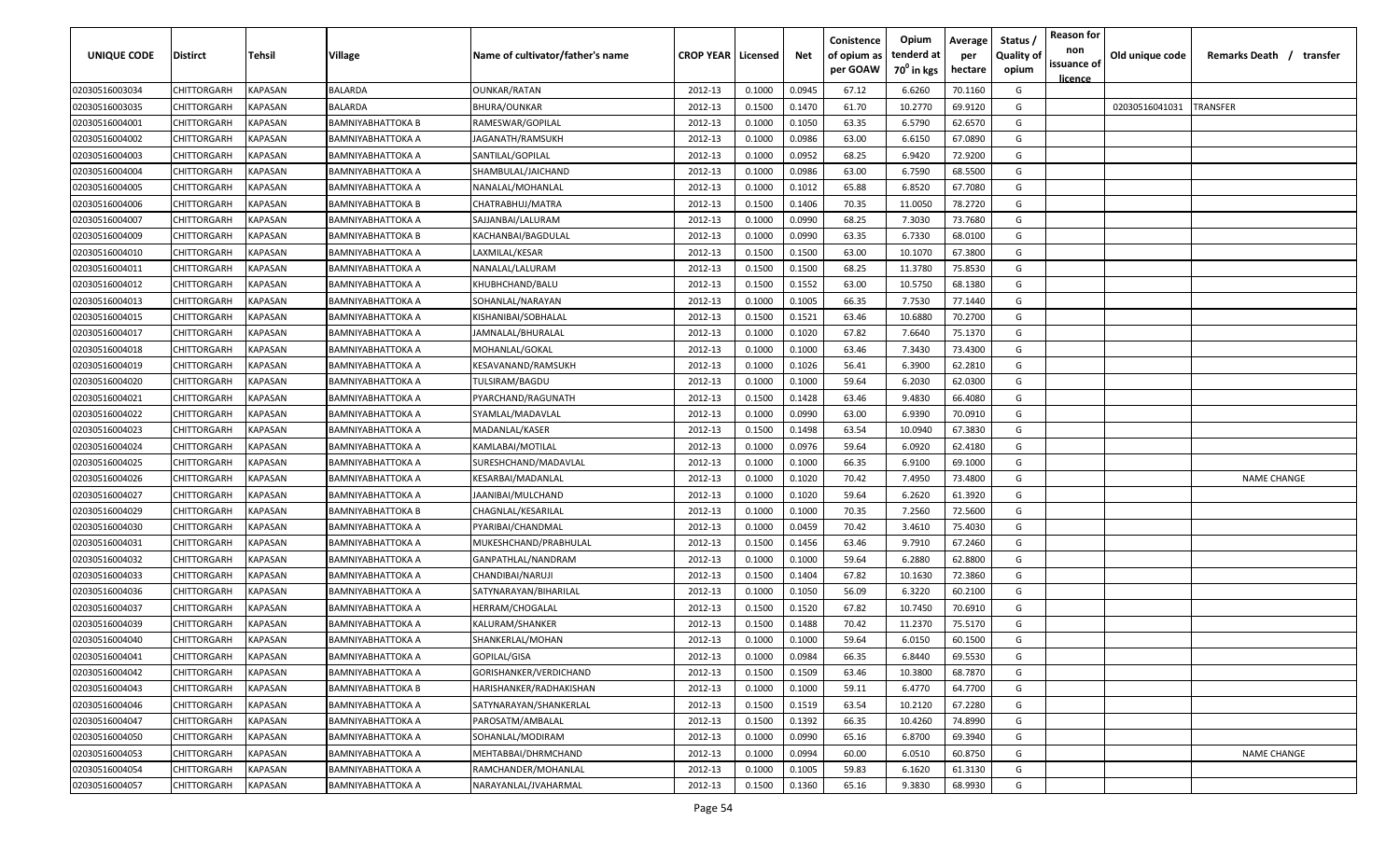| UNIQUE CODE    | <b>Distirct</b>    | Tehsil         | Village                  | Name of cultivator/father's name | <b>CROP YEAR   Licensed</b> |        | Net    | Conistence<br>of opium as<br>per GOAW | Opium<br>tenderd at<br>70 <sup>0</sup> in kgs | Average<br>per<br>hectare | Status /<br><b>Quality of</b><br>opium | <b>Reason for</b><br>non<br>issuance of<br><u>licence</u> | Old unique code | Remarks Death /<br>transfer |
|----------------|--------------------|----------------|--------------------------|----------------------------------|-----------------------------|--------|--------|---------------------------------------|-----------------------------------------------|---------------------------|----------------------------------------|-----------------------------------------------------------|-----------------|-----------------------------|
| 02030516004058 | <b>CHITTORGARH</b> | <b>KAPASAN</b> | <b>BAMNIYABHATTOKA B</b> | AKLING/GULABCHAND                | 2012-13                     | 0.1000 | 0.1020 | 66.36                                 | 7.0530                                        | 69.1470                   | G                                      |                                                           |                 |                             |
| 02030516004060 | <b>CHITTORGARH</b> | <b>KAPASAN</b> | <b>BAMNIYABHATTOKA A</b> | NARAYAN/CHATARBHUJ               | 2012-13                     | 0.1000 | 0.0936 | 67.82                                 | 6.8500                                        | 73.1840                   | G                                      |                                                           |                 |                             |
| 02030516004061 | <b>CHITTORGARH</b> | <b>KAPASAN</b> | <b>BAMNIYABHATTOKA B</b> | RAMCHAND/MADHULAL                | 2012-13                     | 0.1000 | 0.1000 | 66.36                                 | 7.1100                                        | 71.1000                   | G                                      |                                                           |                 |                             |
| 02030516004062 | CHITTORGARH        | KAPASAN        | <b>BAMNIYABHATTOKA B</b> | KARSNCHAND/GULABCHAND            | 2012-13                     | 0.1000 | 0.0948 | 68.02                                 | 7.2980                                        | 76.9830                   | G                                      |                                                           |                 |                             |
| 02030516004063 | CHITTORGARH        | KAPASAN        | <b>BAMNIYABHATTOKA A</b> | KANHEYA/PRATAP                   | 2012-13                     | 0.1000 | 0.0992 | 67.05                                 | 7.8640                                        | 79.2740                   | G                                      |                                                           |                 |                             |
| 02030516004066 | CHITTORGARH        | <b>KAPASAN</b> | <b>BAMNIYABHATTOKA B</b> | PYARIBAI/JEETMAL                 | 2012-13                     | 0.1000 | 0.1030 | 68.50                                 | 7.5940                                        | 73.7280                   | G                                      |                                                           |                 |                             |
| 02030516004068 | CHITTORGARH        | KAPASAN        | <b>BAMNIYABHATTOKA B</b> | KOSLYABAI/TARACHAND              | 2012-13                     | 0.1000 | 0.0950 | 63.60                                 | 6.5050                                        | 68.4740                   | G                                      |                                                           |                 |                             |
| 02030516004069 | CHITTORGARH        | KAPASAN        | <b>BAMNIYABHATTOKA B</b> | SHAMBHULAL/DUDA                  | 2012-13                     | 0.1000 | 0.0950 | 68.50                                 | 6.8790                                        | 72.4110                   | G                                      |                                                           |                 |                             |
| 02030516004070 | CHITTORGARH        | KAPASAN        | <b>BAMNIYABHATTOKA B</b> | SURATRAM/KISHANLAL               | 2012-13                     | 0.1000 | 0.1015 | 65.51                                 | 7.0470                                        | 69.4290                   | G                                      |                                                           |                 |                             |
| 02030516004073 | CHITTORGARH        | KAPASAN        | <b>BAMNIYABHATTOKA B</b> | NARAYANIBAI/MANGILAL             | 2012-13                     | 0.1000 | 0.0984 | 59.11                                 | 6.0290                                        | 61.2700                   | G                                      |                                                           |                 | <b>NAME CHANGE</b>          |
| 02030516004074 | CHITTORGARH        | KAPASAN        | <b>BAMNIYABHATTOKA B</b> | RAMESHWAR/SOHAN                  | 2012-13                     | 0.1000 | 0.0966 | 68.50                                 | 7.0850                                        | 73.3440                   | G                                      |                                                           |                 |                             |
| 02030516004077 | CHITTORGARH        | KAPASAN        | BAMNIYABHATTOKA B        | BHERUSINGH/BHAWARSINGH           | 2012-13                     | 0.1000 | 0.0966 | 56.30                                 | 5.8230                                        | 60.2800                   | G                                      |                                                           |                 |                             |
| 02030516004078 | CHITTORGARH        | KAPASAN        | <b>BAMNIYABHATTOKA A</b> | GOVINDRAM/RADAKISAN              | 2012-13                     | 0.1000 | 0.1008 | 63.54                                 | 6.6540                                        | 66.0120                   | G                                      |                                                           |                 |                             |
| 02030516004080 | CHITTORGARH        | KAPASAN        | <b>BAMNIYABHATTOKA A</b> | BHAGIRATH/SHANKERLAL             | 2012-13                     | 0.1000 | 0.1012 | 65.16                                 | 7.1490                                        | 70.6420                   | G                                      |                                                           |                 |                             |
| 02030516004081 | CHITTORGARH        | KAPASAN        | BAMNIYABHATTOKA B        | CHUNNILAL/LOBHCHAND              | 2012-13                     | 0.1000 | 0.1020 | 70.69                                 | 7.5230                                        | 73.7550                   | G                                      |                                                           |                 |                             |
| 02030516004083 | CHITTORGARH        | KAPASAN        | BAMNIYABHATTOKA B        | INDERSINGH/BHANWARSINGH          | 2012-13                     | 0.1000 | 0.0957 | 56.56                                 | 5.6720                                        | 59.2690                   | G                                      |                                                           |                 |                             |
| 02030516004084 | CHITTORGARH        | <b>KAPASAN</b> | <b>BAMNIYABHATTOKA B</b> | DINESHCHAND/JAYSKANKER           | 2012-13                     | 0.1500 | 0.1400 | 68.50                                 | 11.1170                                       | 79.4070                   | G                                      |                                                           |                 |                             |
| 02030516004087 | CHITTORGARH        | <b>KAPASAN</b> | <b>BAMNIYABHATTOKA B</b> | DEOBAI/PRAKASHCHAND              | 2012-13                     | 0.1000 | 0.0944 | 63.60                                 | 6.6870                                        | 70.8370                   | G                                      |                                                           |                 |                             |
| 02030516004089 | CHITTORGARH        | <b>KAPASAN</b> | <b>BAMNIYABHATTOKA B</b> | SUBHADRAKUMARI/JAGDISH           | 2012-13                     | 0.1000 | 0.0912 | 70.69                                 | 7.5230                                        | 82.4890                   | G                                      |                                                           |                 |                             |
| 02030516004090 | CHITTORGARH        | KAPASAN        | <b>BAMNIYABHATTOKA A</b> | RAJENDRA / RAJMAL/NANA           | 2012-13                     | 0.1000 | 0.0924 | 67.05                                 | 6.7530                                        | 73.0840                   | G                                      |                                                           |                 |                             |
| 02030516004093 | CHITTORGARH        | <b>KAPASAN</b> | <b>BAMNIYABHATTOKA B</b> | SHANKER/DALU                     | 2012-13                     | 0.1000 | 0.0495 | 63.60                                 | 3.5890                                        | 72.5050                   | G                                      |                                                           |                 |                             |
| 02030516004095 | CHITTORGARH        | <b>KAPASAN</b> | <b>BAMNIYABHATTOKA B</b> | RAMESWAR/DALU                    | 2012-13                     | 0.1500 | 0.1480 | 66.36                                 | 10.8070                                       | 73.0200                   | G                                      |                                                           |                 |                             |
| 02030516004097 | CHITTORGARH        | <b>KAPASAN</b> | <b>BAMNIYABHATTOKA B</b> | SHAMBHULAL/CHANDMAL              | 2012-13                     | 0.1000 | 0.0950 | 70.69                                 | 7.0490                                        | 74.2000                   | G                                      |                                                           |                 |                             |
| 02030516004098 | CHITTORGARH        | KAPASAN        | <b>BAMNIYABHATTOKA A</b> | RAMCHANDER/SHANKER               | 2012-13                     | 0.1000 | 0.1000 | 70.42                                 | 7.6250                                        | 76.2500                   | G                                      |                                                           |                 |                             |
| 02030516004099 | CHITTORGARH        | KAPASAN        | <b>BAMNIYABHATTOKA B</b> | PRAKESHCHAND/RAMSUKH             | 2012-13                     | 0.1500 | 0.1458 | 68.02                                 | 11.0100                                       | 75.5140                   | G                                      |                                                           |                 |                             |
| 02030516004102 | CHITTORGARH        | KAPASAN        | <b>BAMNIYABHATTOKA B</b> | LALURAM/DHAMERCHANDER            | 2012-13                     | 0.1500 |        |                                       |                                               |                           | F.                                     |                                                           |                 |                             |
| 02030516004103 | CHITTORGARH        | KAPASAN        | <b>BAMNIYABHATTOKA B</b> | RAMESHWAR/JITMAL                 | 2012-13                     | 0.1000 | 0.1020 | 68.97                                 | 7.2710                                        | 71.2840                   | G                                      |                                                           |                 |                             |
| 02030516004104 | CHITTORGARH        | KAPASAN        | <b>BAMNIYABHATTOKA B</b> | SHYAMLAL/MOHANLAL                | 2012-13                     | 0.1000 | 0.0936 | 70.35                                 | 7.1150                                        | 76.0150                   | G                                      |                                                           |                 |                             |
| 02030516004105 | CHITTORGARH        | KAPASAN        | BAMNIYABHATTOKA B        | BANSILAL/KISANLAL                | 2012-13                     | 0.1000 | 0.1025 | 68.97                                 | 7.1530                                        | 69.7850                   | G                                      |                                                           |                 |                             |
| 02030516004106 | CHITTORGARH        | KAPASAN        | BAMNIYABHATTOKA A        | SIVLAL/GOPILAL                   | 2012-13                     | 0.1500 | 0.1518 | 65.16                                 | 10.1930                                       | 67.1480                   | G                                      |                                                           |                 |                             |
| 02030516004107 | CHITTORGARH        | KAPASAN        | <b>BAMNIYABHATTOKA B</b> | MADANLAL/LAXMILAL                | 2012-13                     | 0.1000 | 0.0918 | 65.51                                 | 6.7010                                        | 72.9960                   | G                                      |                                                           |                 |                             |
| 02030516004108 | CHITTORGARH        | KAPASAN        | BAMNIYABHATTOKA B        | BAGDULAL/MADHOLAL                | 2012-13                     | 0.1000 | 0.0988 | 59.94                                 | 6.2770                                        | 63.5320                   | G                                      |                                                           |                 |                             |
| 02030516004109 | CHITTORGARH        | KAPASAN        | <b>BAMNIYABHATTOKA B</b> | <b>BADRILAL/GOKAL</b>            | 2012-13                     | 0.1500 | 0.1475 | 65.51                                 | 10.7530                                       | 72.9020                   | G                                      |                                                           |                 |                             |
| 02030516004111 | CHITTORGARH        | KAPASAN        | <b>BAMNIYABHATTOKA B</b> | MEHTABBAI/RADHAKISHAN            | 2012-13                     | 0.1500 | 0.1490 | 59.11                                 | 9.5250                                        | 63.9260                   | G                                      |                                                           |                 |                             |
| 02030516004112 | CHITTORGARH        | <b>KAPASAN</b> | <b>BAMNIYABHATTOKA B</b> | DHAMERCHAD/CHOGALAL              | 2012-13                     | 0.1500 | 0.1356 | 68.02                                 | 9.5330                                        | 70.3020                   | G                                      |                                                           |                 |                             |
| 02030516004114 | <b>CHITTORGARH</b> | <b>KAPASAN</b> | <b>BAMNIYABHATTOKA B</b> | PRAHLAD/LAXMILAL                 | 2012-13                     | 0.1500 | 0.1500 | 65.51                                 | 10.4250                                       | 69.5000                   | G                                      |                                                           |                 |                             |
| 02030516004116 | <b>CHITTORGARH</b> | <b>KAPASAN</b> | <b>BAMNIYABHATTOKA B</b> | DILIPKUMAR/AXAYCHAND             | 2012-13                     | 0.1500 | 0.0988 | 63.35                                 | 6.8060                                        | 68.8870                   | G                                      |                                                           |                 |                             |
| 02030516004117 | CHITTORGARH        | <b>KAPASAN</b> | <b>BAMNIYABHATTOKA B</b> | LAXMILAL/SHANKERLAL              | 2012-13                     | 0.1000 | 0.0960 | 76.52                                 | 8.0670                                        | 84.0310                   | G                                      |                                                           |                 |                             |
| 02030516004118 | CHITTORGARH        | <b>KAPASAN</b> | <b>BAMNIYABHATTOKA B</b> | SHIVNARAIN/SHANKERLAL            | 2012-13                     | 0.1000 | 0.0945 | 68.97                                 | 6.9760                                        | 73.8200                   | G                                      |                                                           |                 |                             |
| 02030516004119 | CHITTORGARH        | <b>KAPASAN</b> | <b>BAMNIYABHATTOKA B</b> | BHERULAL/SHANKERLAL              | 2012-13                     | 0.1000 | 0.0960 | 73.34                                 | 7.4810                                        | 77.9270                   | G                                      |                                                           |                 |                             |
| 02030516004120 | CHITTORGARH        | KAPASAN        | <b>BAMNIYABHATTOKA B</b> | SURATRAM/NANDRAM                 | 2012-13                     | 0.1500 | 0.1500 | 65.51                                 | 10.7250                                       | 71.5000                   | G                                      |                                                           |                 |                             |
| 02030516004125 | <b>CHITTORGARH</b> | KAPASAN        | <b>BAMNIYABHATTOKA A</b> | <b>BABULAL/GORILAL</b>           | 2012-13                     | 0.1000 | 0.1012 | 66.02                                 | 7.3280                                        | 72.4110                   | G                                      |                                                           |                 |                             |
| 02030516004126 | <b>CHITTORGARH</b> | <b>KAPASAN</b> | <b>BAMNIYABHATTOKA B</b> | SRILAL/MADHOLAL                  | 2012-13                     | 0.1000 | 0.1012 | 73.34                                 | 8.0360                                        | 79.4070                   | G                                      |                                                           |                 |                             |
| 02030516004127 | <b>CHITTORGARH</b> | <b>KAPASAN</b> | <b>BAMNIYABHATTOKA A</b> | LAXMINARAYAN/MADHOLAL            | 2012-13                     | 0.1000 | 0.1000 | 58.99                                 | 6.1430                                        | 61.4300                   | G                                      |                                                           |                 |                             |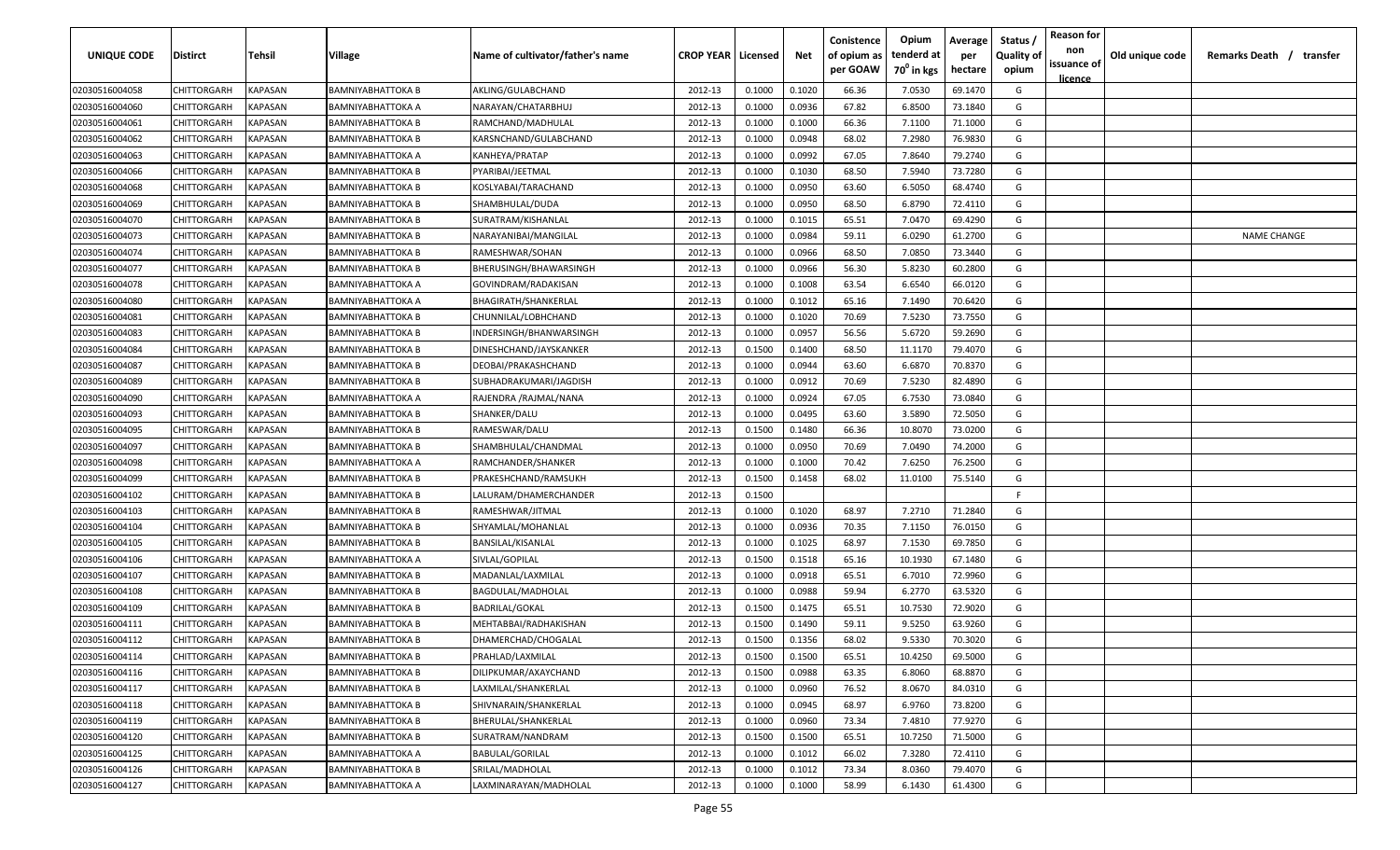| UNIQUE CODE    | <b>Distirct</b>    | Tehsil                | <b>Village</b>           | Name of cultivator/father's name | <b>CROP YEAR   Licensed</b> |        | Net    | Conistence<br>of opium as<br>per GOAW | Opium<br>tenderd at<br>70 <sup>0</sup> in kgs | Average<br>per<br>hectare | Status<br><b>Quality of</b><br>opium | <b>Reason for</b><br>non<br>issuance of<br>licence | Old unique code | Remarks Death / transfer |
|----------------|--------------------|-----------------------|--------------------------|----------------------------------|-----------------------------|--------|--------|---------------------------------------|-----------------------------------------------|---------------------------|--------------------------------------|----------------------------------------------------|-----------------|--------------------------|
| 02030516004129 | CHITTORGARH        | KAPASAN               | <b>BAMNIYABHATTOKA A</b> | RADAKISAN/MODIRAM                | 2012-13                     | 0.1500 | 0.1421 | 67.05                                 | 9.8280                                        | 69.1630                   | G                                    |                                                    |                 |                          |
| 02030516004130 | CHITTORGARH        | KAPASAN               | <b>BAMNIYABHATTOKA A</b> | SHRILAL/KISANLAL                 | 2012-13                     | 0.1000 | 0.1000 | 66.02                                 | 7.0640                                        | 70.6400                   | G                                    |                                                    |                 |                          |
| 02030516004131 | CHITTORGARH        | KAPASAN               | <b>BAMNIYABHATTOKA A</b> | HEMRAJ/KISANLAL                  | 2012-13                     | 0.1000 | 0.1000 | 63.54                                 | 6.7260                                        | 67.2600                   | G                                    |                                                    |                 |                          |
| 02030516004132 | CHITTORGARH        | KAPASAN               | <b>BAMNIYABHATTOKA B</b> | JAGNNATH/KISANLAL                | 2012-13                     | 0.1500 | 0.1504 | 68.97                                 | 11.2130                                       | 74.5550                   | G                                    |                                                    |                 |                          |
| 02030516004133 | CHITTORGARH        | KAPASAN               | <b>BAMNIYABHATTOKA B</b> | SOHANI/GULABCHAND                | 2012-13                     | 0.1000 | 0.0939 | 63.35                                 | 6.4260                                        | 68.4350                   | G                                    |                                                    |                 | <b>NAME CHANGE</b>       |
| 02030516004135 | CHITTORGARH        | KAPASAN               | <b>BAMNIYABHATTOKA A</b> | RATANLAL/RAGUNATH                | 2012-13                     | 0.1500 | 0.1421 | 65.88                                 | 10.2870                                       | 72.3930                   | G                                    |                                                    |                 |                          |
| 02030516004137 | CHITTORGARH        | KAPASAN               | <b>BAMNIYABHATTOKA B</b> | RADSHYAM/MODIRAM                 | 2012-13                     | 0.1000 | 0.0952 | 66.36                                 | 6.6550                                        | 69.9050                   | G                                    |                                                    |                 |                          |
| 02030516004138 | CHITTORGARH        | KAPASAN               | <b>BAMNIYABHATTOKA B</b> | DEVILAL/HAJARI                   | 2012-13                     | 0.1000 | 0.1034 | 66.36                                 | 7.5840                                        | 73.3460                   | G                                    |                                                    |                 |                          |
| 02030516004140 | CHITTORGARH        | KAPASAN               | <b>BAMNIYABHATTOKA B</b> | GOPIDAS/SOHANLAL                 | 2012-13                     | 0.1000 | 0.1000 | 63.60                                 | 6.8050                                        | 68.0500                   | G                                    |                                                    |                 |                          |
| 02030516004141 | CHITTORGARH        | KAPASAN               | <b>BAMNIYABHATTOKA B</b> | SITARAM/RADHAKISHAN              | 2012-13                     | 0.1000 | 0.1000 | 63.60                                 | 6.5140                                        | 65.1400                   | G                                    |                                                    |                 |                          |
| 02030516004143 | CHITTORGARH        | KAPASAN               | BAMNIYABHATTOKA B        | BHERULAL/KALURAM                 | 2012-13                     | 0.1500 |        |                                       |                                               |                           | F.                                   |                                                    |                 |                          |
| 02030516004144 | CHITTORGARH        | KAPASAN               | BAMNIYABHATTOKA B        | KUKA/LALU                        | 2012-13                     | 0.1500 | 0.1518 | 64.82                                 | 9.9270                                        | 65.3950                   | G                                    |                                                    |                 |                          |
| 02030516004145 | CHITTORGARH        | KAPASAN               | <b>BAMNIYABHATTOKA B</b> | VARAYANIBAI/MEGRAJ               | 2012-13                     | 0.1000 | 0.1000 | 68.02                                 | 7.0640                                        | 70.6400                   | G                                    |                                                    |                 |                          |
| 02030516004146 | <b>CHITTORGARH</b> | KAPASAN               | <b>BAMNIYABHATTOKA B</b> | SOHANLAL/BHERU                   | 2012-13                     | 0.1000 | 0.0990 | 64.82                                 | 6.7320                                        | 68.0000                   | G                                    |                                                    |                 |                          |
| 02030516006001 | CHITTORGARH        | KAPASAN               | BANAKIAKHURD             | MEHTABIBAI/NANDA                 | 2012-13                     | 0.1500 |        |                                       |                                               |                           | F.                                   |                                                    |                 |                          |
| 02030516006002 | CHITTORGARH        | KAPASAN               | BANAKIAKHURD             | BHERU/BHURA                      | 2012-13                     | 0.1000 | 0.1014 | 61.31                                 | 6.5510                                        | 64.6060                   | G                                    |                                                    |                 |                          |
| 02030516006008 | CHITTORGARH        | <b><i>KAPASAN</i></b> | BANAKIAKHURD             | SOHANKAVER/NAHARSINGH            | 2012-13                     | 0.1000 | 0.1008 | 65.62                                 | 7.5280                                        | 74.6830                   |                                      | 02                                                 |                 |                          |
| 02030516006010 | CHITTORGARH        | KAPASAN               | BANAKIAKHURD             | KAILASH/UDAILAL                  | 2012-13                     | 0.1500 | 0.1470 | 73.20                                 | 11.4300                                       | 77.7550                   | G                                    |                                                    |                 |                          |
| 02030516006011 | CHITTORGARH        | KAPASAN               | BANAKIAKHURD             | MANGILAL/KHEMA                   | 2012-13                     | 0.1000 | 0.0120 | 70.21                                 | 0.8630                                        | 71.9170                   | G                                    |                                                    |                 |                          |
| 02030516006014 | CHITTORGARH        | KAPASAN               | BANAKIAKHURD             | DALU/MAGNA                       | 2012-13                     | 0.1000 | 0.0957 | 68.41                                 | 6.8800                                        | 71.8910                   | G                                    |                                                    |                 |                          |
| 02030516006016 | CHITTORGARH        | KAPASAN               | BANAKIAKHURD             | BHERULAL/FULCHAND                | 2012-13                     | 0.1000 | 0.0182 | 70.21                                 | 1.5250                                        | 83.7910                   | G                                    |                                                    |                 |                          |
| 02030516006018 | CHITTORGARH        | KAPASAN               | BANAKIAKHURD             | GOPILAL/BHURA                    | 2012-13                     | 0.1500 | 0.1470 | 70.21                                 | 10.5920                                       | 72.0540                   | G                                    |                                                    |                 |                          |
| 02030516006020 | CHITTORGARH        | KAPASAN               | BANAKIAKHURD             | PANNA/NANDA                      | 2012-13                     | 0.1000 | 0.0961 | 68.41                                 | 6.9190                                        | 71.9980                   | G                                    |                                                    |                 |                          |
| 02030516006027 | CHITTORGARH        | KAPASAN               | BANAKIAKHURD             | ANCHIBAI/UDAIRAM                 | 2012-13                     | 0.1000 | 0.0957 | 67.40                                 | 6.6730                                        | 69.7280                   | G                                    |                                                    |                 |                          |
| 02030516006034 | CHITTORGARH        | KAPASAN               | BANAKIAKHURD             | NANDUBAI/HEERA                   | 2012-13                     | 0.1000 | 0.0988 | 61.31                                 | 6.6040                                        | 66.8420                   | G                                    |                                                    |                 |                          |
| 02030516006039 | CHITTORGARH        | KAPASAN               | BANAKIAKHURD             | ONKARSINGH/LALSINGH              | 2012-13                     | 0.1000 | 0.0989 | 60.67                                 | 6.4740                                        | 65.4600                   | G                                    |                                                    |                 |                          |
| 02030516006040 | CHITTORGARH        | KAPASAN               | BANAKIAKHURD             | KELU/BALU                        | 2012-13                     | 0.1000 | 0.0988 | 65.59                                 | 7.0650                                        | 71.5080                   | G                                    |                                                    |                 |                          |
| 02030516006042 | CHITTORGARH        | KAPASAN               | BANAKIAKHURD             | RATANLAL/PARTHU                  | 2012-13                     | 0.1000 | 0.0975 | 67.40                                 | 7.2410                                        | 74.2670                   | G                                    |                                                    |                 |                          |
| 02030516006044 | CHITTORGARH        | KAPASAN               | BANAKIAKHURD             | INDRASINGH/LALSINGH              | 2012-13                     | 0.1000 | 0.1000 | 61.31                                 | 6.9370                                        | 69.3700                   | G                                    |                                                    |                 |                          |
| 02030516006047 | CHITTORGARH        | KAPASAN               | <b>BANAKIAKHURD</b>      | MOTIRAM/PYARCHAND                | 2012-13                     | 0.1000 | 0.0988 | 67.40                                 | 7.4040                                        | 74.9390                   | G                                    |                                                    |                 |                          |
| 02030516006052 | CHITTORGARH        | KAPASAN               | BANAKIAKHURD             | NANDRAM/KESURAM                  | 2012-13                     | 0.1000 | 0.0504 | 61.31                                 | 3.3900                                        | 67.2620                   | G                                    |                                                    |                 |                          |
| 02030516008001 | CHITTORGARH        | <b><i>KAPASAN</i></b> | BUDDHAKHEDA              | CHANDERPRAKASH/MADANLAL          | 2012-13                     | 0.1500 | 0.1470 | 78.21                                 | 12.1780                                       | 82.8440                   | G                                    |                                                    |                 |                          |
| 02030516008002 | CHITTORGARH        | KAPASAN               | <b>BUDDHAKHEDA</b>       | MADANLAL/LAXMCHAND               | 2012-13                     | 0.1500 |        |                                       |                                               |                           | -F                                   |                                                    |                 |                          |
| 02030516008005 | CHITTORGARH        | <b><i>KAPASAN</i></b> | <b>BUDDHAKHEDA</b>       | BADRILAL/MOHANLAL                | 2012-13                     | 0.1000 | 0.0960 | 65.26                                 | 5.9290                                        | 61.7600                   | G                                    |                                                    |                 |                          |
| 02030516008008 | CHITTORGARH        | KAPASAN               | <b>BUDDHAKHEDA</b>       | PRATHVIRAJ/CHUNNILAL             | 2012-13                     | 0.1500 |        |                                       |                                               |                           | F                                    |                                                    |                 |                          |
| 02030516008011 | CHITTORGARH        | <b>KAPASAN</b>        | BUDDHAKHEDA              | SUAALAL/MOHANLAL                 | 2012-13                     | 0.1000 | 0.0950 | 59.49                                 | 5.5670                                        | 58.6000                   | G                                    |                                                    |                 |                          |
| 02030516008012 | CHITTORGARH        | <b>KAPASAN</b>        | <b>BUDDHAKHEDA</b>       | LAXMAN/MOHANLAL                  | 2012-13                     | 0.1000 | 0.1000 | 63.21                                 | 6.1220                                        | 61.2200                   | G                                    |                                                    |                 |                          |
| 02030516009001 | CHITTORGARH        | <b>KAPASAN</b>        | <b>CHATURBHUJPURA</b>    | METABIBAI/BHIMA                  | 2012-13                     | 0.1000 | 0.1000 | 65.41                                 | 6.9520                                        | 69.5200                   | G                                    |                                                    |                 |                          |
| 02030516009004 | CHITTORGARH        | KAPASAN               | <b>CHATURBHUJPURA</b>    | PYARIBAI/LOBHA                   | 2012-13                     | 0.1500 | 0.1482 | 67.16                                 | 10.4670                                       | 70.6280                   | G                                    |                                                    |                 |                          |
| 02030516009005 | CHITTORGARH        | KAPASAN               | <b>CHATURBHUJPURA</b>    | LEHRU/VARDA                      | 2012-13                     | 0.1000 | 0.0972 | 65.41                                 | 6.9710                                        | 71.7180                   | G                                    |                                                    |                 |                          |
| 02030516009006 | CHITTORGARH        | KAPASAN               | <b>CHATURBHUJPURA</b>    | BHAGWAN/HARLAL                   | 2012-13                     | 0.1000 | 0.1015 | 70.07                                 | 7.9680                                        | 78.5020                   | G                                    |                                                    |                 |                          |
| 02030516009007 | CHITTORGARH        | KAPASAN               | <b>CHATURBHUJPURA</b>    | NARAYAN/MITTU                    | 2012-13                     | 0.1000 | 0.1014 | 66.26                                 | 7.1560                                        | 70.5720                   | G                                    |                                                    |                 |                          |
| 02030516009008 | CHITTORGARH        | KAPASAN               | <b>CHATURBHUJPURA</b>    | SHANKER/HEERALAL                 | 2012-13                     | 0.1500 | 0.1490 | 70.07                                 | 11.0810                                       | 74.3690                   | G                                    |                                                    |                 |                          |
| 02030516009009 | CHITTORGARH        | KAPASAN               | <b>CHATURBHUJPURA</b>    | PANNA/BHERA                      | 2012-13                     | 0.1000 | 0.1024 | 67.76                                 | 7.0370                                        | 68.7210                   | G                                    |                                                    |                 |                          |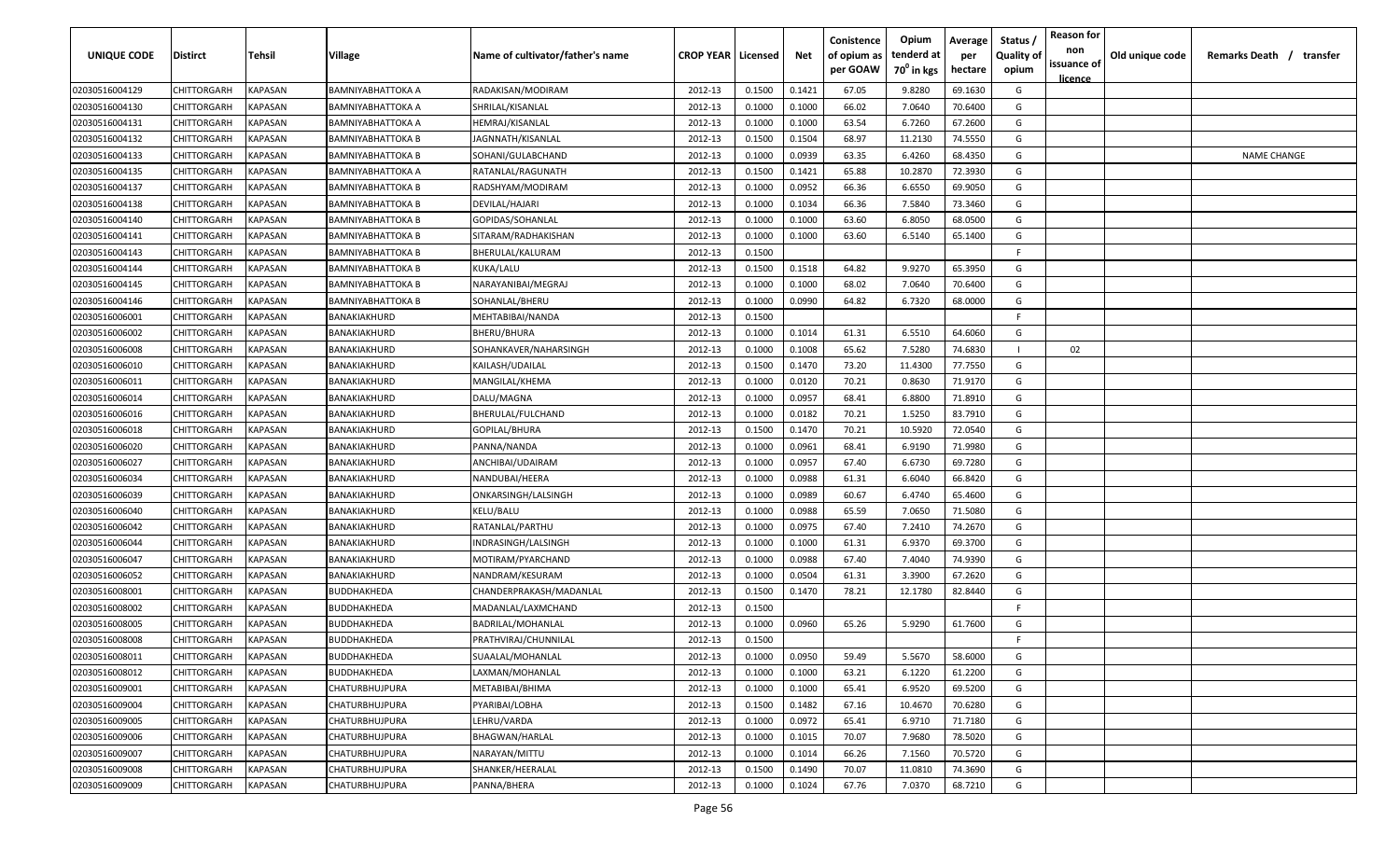| UNIQUE CODE    | <b>Distirct</b> | Tehsil                | <b>Village</b>        | Name of cultivator/father's name          | <b>CROP YEAR   Licensed</b> |        | Net    | Conistence<br>of opium as<br>per GOAW | Opium<br>tenderd at<br>70 <sup>0</sup> in kgs | Average<br>per<br>hectare | Status<br><b>Quality of</b><br>opium | <b>Reason for</b><br>non<br>issuance of | Old unique code | Remarks Death / transfer |
|----------------|-----------------|-----------------------|-----------------------|-------------------------------------------|-----------------------------|--------|--------|---------------------------------------|-----------------------------------------------|---------------------------|--------------------------------------|-----------------------------------------|-----------------|--------------------------|
|                |                 |                       |                       |                                           |                             |        |        |                                       |                                               |                           |                                      | <u>licence</u>                          |                 |                          |
| 02030516009010 | CHITTORGARH     | KAPASAN               | <b>CHATURBHUJPURA</b> | <b>BOTLAL/MADHU</b>                       | 2012-13                     | 0.1500 | 0.1485 | 60.42                                 | 9.8140                                        | 66.0880                   | G                                    |                                         |                 |                          |
| 02030516009011 | CHITTORGARH     | KAPASAN               | CHATURBHUJPURA        | MOHAN/BHURA                               | 2012-13                     | 0.1000 | 0.0928 | 66.26                                 | 6.3040                                        | 67.9310                   | G                                    |                                         |                 |                          |
| 02030516009012 | CHITTORGARH     | KAPASAN               | CHATURBHUJPURA        | NATHULAL/AMERCHAND                        | 2012-13                     | 0.1000 | 0.1020 | 71.72                                 | 7.5310                                        | 73.8330                   | G                                    |                                         |                 |                          |
| 02030516009015 | CHITTORGARH     | KAPASAN               | CHATURBHUJPURA        | NARAYAN/OUNKAR                            | 2012-13                     | 0.1500 | 0.1431 | 67.76                                 | 10.2610                                       | 71.7050                   | G                                    |                                         |                 |                          |
| 02030516009016 | CHITTORGARH     | KAPASAN               | CHATURBHUJPURA        | RAMLAL/OUNKAR                             | 2012-13                     | 0.1000 | 0.0961 | 68.31                                 | 7.1040                                        | 73.9230                   | G                                    |                                         |                 |                          |
| 02030516009017 | CHITTORGARH     | KAPASAN               | CHATURBHUJPURA        | SIVGIRI/OUNKARGIRI                        | 2012-13                     | 0.1000 | 0.1020 | 67.76                                 | 7.2700                                        | 71.2750                   | G                                    |                                         |                 |                          |
| 02030516009018 | CHITTORGARH     | KAPASAN               | CHATURBHUJPURA        | MURLIGIRI/GOPGIRI                         | 2012-13                     | 0.1000 | 0.1000 | 67.16                                 | 7.1770                                        | 71.7700                   | G                                    |                                         |                 |                          |
| 02030516009019 | CHITTORGARH     | KAPASAN               | CHATURBHUJPURA        | PYARA/KALU                                | 2012-13                     | 0.1000 | 0.1023 | 61.82                                 | 6.5970                                        | 64.4870                   | G                                    |                                         |                 |                          |
| 02030516009020 | CHITTORGARH     | KAPASAN               | CHATURBHUJPURA        | RAMEWAR/LOBHCHAND                         | 2012-13                     | 0.1500 | 0.0574 | 67.76                                 | 4.0850                                        | 71.1670                   | G                                    |                                         |                 |                          |
| 02030516009022 | CHITTORGARH     | KAPASAN               | CHATURBHUJPURA        | BHAGWAN/UDAIRAM                           | 2012-13                     | 0.1000 | 0.1012 | 65.41                                 | 7.0270                                        | 69.4370                   | G                                    |                                         |                 |                          |
| 02030516009023 | CHITTORGARH     | KAPASAN               | CHATURBHUJPURA        | NATHU/BHURA                               | 2012-13                     | 0.1000 | 0.0987 | 61.82                                 | 6.3940                                        | 64.7820                   | G                                    |                                         |                 |                          |
| 02030516009024 | CHITTORGARH     | KAPASAN               | CHATURBHUJPURA        | HASU/BHURA                                | 2012-13                     | 0.1000 | 0.0948 | 66.26                                 | 6.2660                                        | 66.0970                   | G                                    |                                         |                 |                          |
| 02030516009028 | CHITTORGARH     | KAPASAN               | CHATURBHUJPURA        | MAHADEV/NARAYAN                           | 2012-13                     | 0.1000 | 0.1000 | 64.11                                 | 6.8320                                        | 68.3200                   | G                                    |                                         |                 |                          |
| 02030516009032 | CHITTORGARH     | KAPASAN               | CHATURBHUJPURA        | KESARBAI/HASU                             | 2012-13                     | 0.1000 | 0.1008 | 68.31                                 | 7.4750                                        | 74.1570                   | G                                    |                                         |                 |                          |
| 02030516009034 | CHITTORGARH     | KAPASAN               | CHATURBHUJPURA        | DEVBAI/KALURAM                            | 2012-13                     | 0.1000 | 0.0945 | 62.56                                 | 6.3190                                        | 66.8680                   | G                                    |                                         |                 |                          |
| 02030516009035 | CHITTORGARH     | KAPASAN               | CHATURBHUJPURA        | ONKARGIR/SHANKARGIR                       | 2012-13                     | 0.1000 | 0.1020 | 65.41                                 | 6.8680                                        | 67.3330                   | G                                    |                                         |                 |                          |
| 02030516009037 | CHITTORGARH     | KAPASAN               | CHATURBHUJPURA        | TULSIRAM/CHAMPALAL                        | 2012-13                     | 0.1000 | 0.0972 | 60.42                                 | 6.3270                                        | 65.0930                   | G                                    |                                         |                 |                          |
| 02030516009038 | CHITTORGARH     | KAPASAN               | CHATURBHUJPURA        | PARTHULAL/GANESH                          | 2012-13                     | 0.1000 | 0.0980 | 60.42                                 | 6.3960                                        | 65.2650                   | G                                    |                                         |                 |                          |
| 02030516009039 | CHITTORGARH     | KAPASAN               | CHATURBHUJPURA        | TEJRAM/GANGARAM                           | 2012-13                     | 0.1500 | 0.1500 | 59.11                                 | 9.5420                                        | 63.6130                   | G                                    |                                         |                 |                          |
| 02030516009040 | CHITTORGARH     | KAPASAN               | CHATURBHUJPURA        | SOBHA/KESU                                | 2012-13                     | 0.1000 | 0.0990 | 65.41                                 | 6.9240                                        | 69.9390                   | G                                    |                                         |                 |                          |
| 02030516009044 | CHITTORGARH     | KAPASAN               | CHATURBHUJPURA        | DUNGA/GANGARAM                            | 2012-13                     | 0.1500 | 0.1518 | 66.26                                 | 10.5920                                       | 69.7760                   | G                                    |                                         |                 |                          |
| 02030516009047 | CHITTORGARH     | KAPASAN               | CHATURBHUJPURA        | SHANKER/JITU                              | 2012-13                     | 0.1000 | 0.0900 | 62.56                                 | 6.3100                                        | 70.1110                   | G                                    |                                         |                 |                          |
| 02030516009050 | CHITTORGARH     | KAPASAN               | CHATURBHUJPURA        | KANKUBAI/HEEMA                            | 2012-13                     | 0.1000 | 0.0990 | 62.56                                 | 6.5510                                        | 66.1720                   | G                                    |                                         |                 |                          |
| 02030516009051 | CHITTORGARH     | KAPASAN               | CHATURBHUJPURA        | SAYARIBAI/RATANLAL                        | 2012-13                     | 0.1000 |        |                                       |                                               |                           | F                                    |                                         |                 |                          |
| 02030516009055 | CHITTORGARH     | KAPASAN               | <b>CHATURBHUJPURA</b> | LALU/RAMA                                 | 2012-13                     | 0.1500 | 0.0798 | 66.26                                 | 5.8020                                        | 72.7070                   | G                                    |                                         |                 |                          |
| 02030516009061 | CHITTORGARH     | KAPASAN               | CHATURBHUJPURA        | UDA/DEVA                                  | 2012-13                     | 0.1500 | 0.1516 | 70.07                                 | 11.2710                                       | 74.3470                   | G                                    |                                         |                 |                          |
| 02030516009062 | CHITTORGARH     | KAPASAN               | CHATURBHUJPURA        | KAMLABAI/JITU                             | 2012-13                     | 0.1000 | 0.1008 | 68.31                                 | 6.9090                                        | 68.5420                   | G                                    |                                         |                 |                          |
| 02030516009067 | CHITTORGARH     | KAPASAN               | CHATURBHUJPURA        | UDAIRAM/BHIMRAJ                           | 2012-13                     | 0.1000 | 0.1012 | 68.31                                 | 7.3870                                        | 72.9940                   | G                                    |                                         |                 |                          |
| 02030516009068 | CHITTORGARH     | KAPASAN               | CHATURBHUJPURA        | KALI/KALU                                 | 2012-13                     | 0.1000 | 0.0976 | 62.56                                 | 6.4440                                        | 66.0250                   | G                                    |                                         |                 | <b>NAME CHANGE</b>       |
| 02030516009069 | CHITTORGARH     | KAPASAN               | CHATURBHUJPURA        | UDAIRAM/JAYCHAND                          | 2012-13                     | 0.1000 | 0.0961 | 62.56                                 | 6.6760                                        | 69.4690                   | G                                    |                                         |                 |                          |
| 02030516009070 | CHITTORGARH     | <b><i>KAPASAN</i></b> | CHATURBHUJPURA        | BHAGWANLAL/JAYCHAND                       | 2012-13                     | 0.1000 | 0.0900 | 59.11                                 | 5.5730                                        | 61.9220                   | G                                    |                                         |                 |                          |
| 02030516009071 | CHITTORGARH     | <b><i>KAPASAN</i></b> | CHATURBHUJPURA        | BADRILAL/NARAYAN                          | 2012-13                     | 0.1000 | 0.0988 | 70.07                                 | 7.2470                                        | 73.3500                   | G                                    |                                         |                 |                          |
| 02030516010001 | CHITTORGARH     | KAPASAN               | <b>CHHAPRI</b>        | HEERA/KAJOD                               | 2012-13                     | 0.1000 | 0.0925 | 62.23                                 | 6.2850                                        | 67.9460                   | G                                    |                                         |                 |                          |
| 02030516010002 | CHITTORGARH     | KAPASAN               | <b>CHHAPRI</b>        | HERU/KASIRAM.                             | 2012-13                     | 0.1000 | 0.1012 | 59.18                                 | 6.3070                                        | 62.3220                   | G                                    |                                         |                 |                          |
| 02030516010003 | CHITTORGARH     | KAPASAN               | <b>CHHAPRI</b>        | NATHU/JALAM                               | 2012-13                     | 0.1000 | 0.0992 |                                       |                                               |                           |                                      | 02                                      |                 |                          |
| 02030516010008 | CHITTORGARH     | <b>KAPASAN</b>        | <b>CHHAPRI</b>        | RAMA/GOKAL                                | 2012-13                     | 0.1000 | 0.1000 | 68.19                                 | 7.2770                                        | 72.7700                   | G                                    |                                         |                 |                          |
| 02030516010009 | CHITTORGARH     | <b>KAPASAN</b>        | <b>CHHAPRI</b>        | DEVBAI/JAGNATH                            | 2012-13                     | 0.1000 | 0.1000 | 66.26                                 | 6.8720                                        | 68.7200                   | G                                    |                                         |                 |                          |
| 02030516010012 | CHITTORGARH     | <b>KAPASAN</b>        | <b>CHHAPRI</b>        | BALU/BHERU                                | 2012-13                     | 0.1000 | 0.0918 | 66.26                                 | 6.9480                                        | 75.6860                   | G                                    |                                         |                 |                          |
| 02030516010013 | CHITTORGARH     | KAPASAN               | <b>CHHAPRI</b>        | MAGNIBAI/MADHU                            | 2012-13                     | 0.1000 | 0.0961 | 62.17                                 | 6.4750                                        | 67.3780                   | G                                    |                                         |                 | <b>NAME CHANGE</b>       |
| 02030516010014 | CHITTORGARH     | KAPASAN               | <b>CHHAPRI</b>        | MADHU/UDAIRAM                             | 2012-13                     | 0.1000 | 0.0960 | 59.49                                 | 6.1870                                        | 64.4480                   | G                                    |                                         |                 |                          |
| 02030516010017 | CHITTORGARH     | KAPASAN               | <b>CHHAPRI</b>        | SHANKERLAL/BHAGAWAN                       | 2012-13                     | 0.1000 | 0.1000 | 54.07                                 | 5.5610                                        | 55.6100                   | G                                    | 04                                      |                 |                          |
| 02030516010018 | CHITTORGARH     | KAPASAN               | <b>CHHAPRI</b>        | CHHOGA/AMARCHAND                          | 2012-13                     | 0.1000 | 0.0980 | 65.26                                 | 7.1040                                        | 72.4900                   | G                                    |                                         |                 |                          |
| 02030516010019 | CHITTORGARH     | KAPASAN               | <b>CHHAPRI</b>        | CHUNNILAL/AMARCHAND<br>MAGNIRAM/AMARCHAND | 2012-13                     | 0.1500 | 0.1452 | 62.23                                 | 10.1520                                       | 69.9170                   | G<br>G                               |                                         |                 |                          |
| 02030516010022 | CHITTORGARH     | KAPASAN               | <b>CHHAPRI</b>        |                                           | 2012-13                     | 0.1000 | 0.1000 | 68.76                                 | 7.2890                                        | 72.8900                   |                                      |                                         |                 |                          |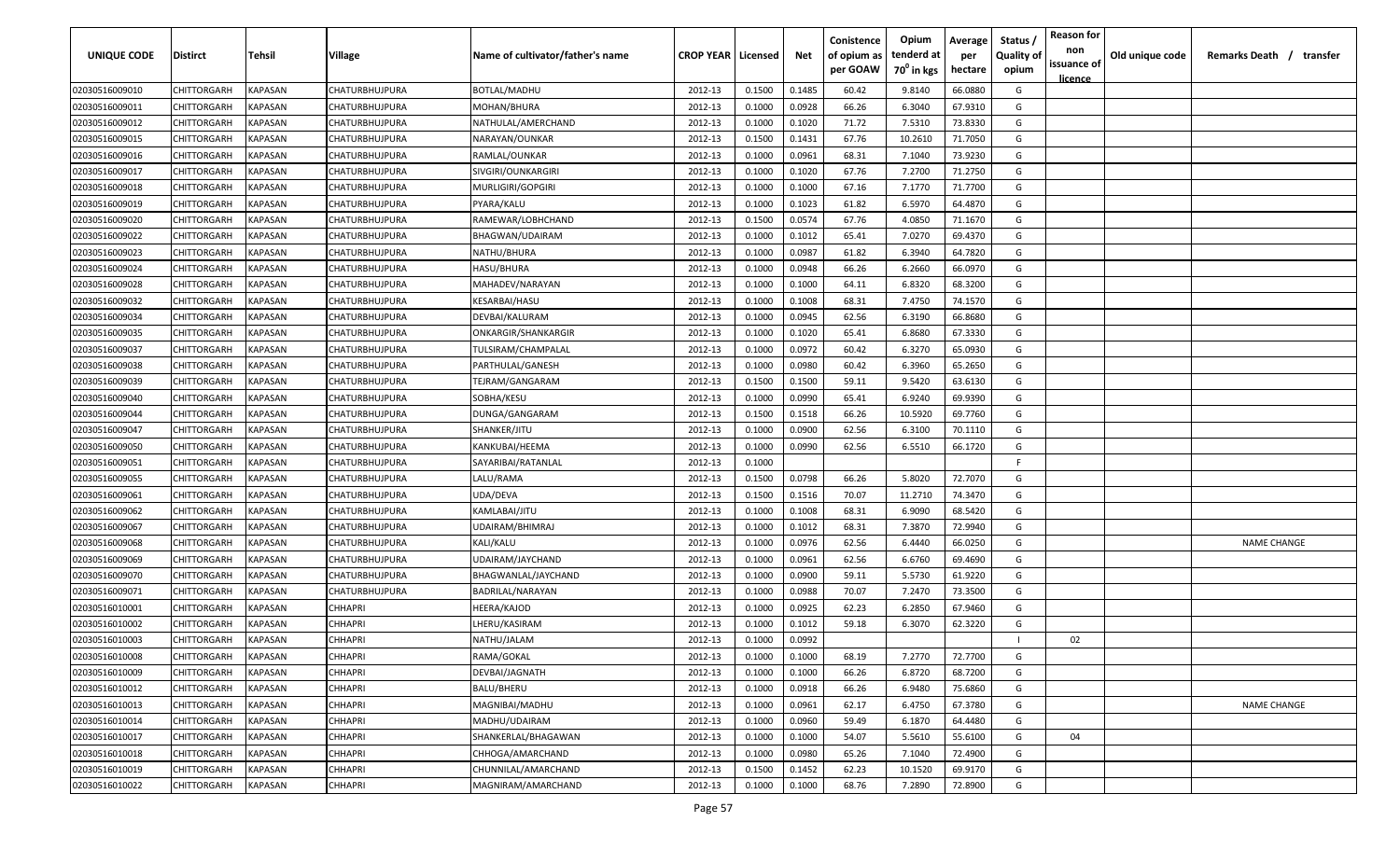| <b>UNIQUE CODE</b> | Distirct           | Tehsil         | Village        | Name of cultivator/father's name | <b>CROP YEAR   Licensed</b> |        | Net    | Conistence<br>of opium as | Opium<br>tenderd at    | Average<br>per | Status /<br><b>Quality of</b> | <b>Reason for</b><br>non      | Old unique code | Remarks Death / transfer |
|--------------------|--------------------|----------------|----------------|----------------------------------|-----------------------------|--------|--------|---------------------------|------------------------|----------------|-------------------------------|-------------------------------|-----------------|--------------------------|
|                    |                    |                |                |                                  |                             |        |        | per GOAW                  | 70 <sup>0</sup> in kgs | hectare        | opium                         | issuance of<br><u>licence</u> |                 |                          |
| 02030516010023     | CHITTORGARH        | <b>KAPASAN</b> | <b>CHHAPRI</b> | KISANLAL/GOKAL                   | 2012-13                     | 0.1000 |        |                           |                        |                | F.                            |                               |                 |                          |
| 02030516010035     | CHITTORGARH        | KAPASAN        | CHHAPRI        | SHANKERLAL/BHERULAL              | 2012-13                     | 0.1000 | 0.0980 | 63.21                     | 6.8450                 | 69.8470        | G                             |                               |                 |                          |
| 02030516010036     | CHITTORGARH        | KAPASAN        | CHHAPRI        | KISOR/DALICHAND                  | 2012-13                     | 0.1500 | 0.1440 | 57.33                     | 9.2630                 | 64.3260        | G                             |                               |                 |                          |
| 02030516010037     | CHITTORGARH        | KAPASAN        | CHHAPRI        | RAMCHANDER/NAVLA                 | 2012-13                     | 0.1000 | 0.0980 | 65.26                     | 7.3460                 | 74.9590        | G                             |                               |                 |                          |
| 02030516010038     | CHITTORGARH        | KAPASAN        | CHHAPRI        | HASU/NARAYAN                     | 2012-13                     | 0.1500 | 0.1470 | 56.86                     | 9.1140                 | 62.0000        | G                             |                               |                 |                          |
| 02030516010039     | CHITTORGARH        | KAPASAN        | CHHAPRI        | NATHU/SAMDU                      | 2012-13                     | 0.1000 | 0.0999 | 62.23                     | 6.6140                 | 66.2060        | G                             |                               |                 |                          |
| 02030516010040     | CHITTORGARH        | KAPASAN        | CHHAPRI        | GEHRULAL/AMERCHAND               | 2012-13                     | 0.1000 | 0.0969 | 62.23                     | 6.5960                 | 68.0700        | G                             |                               |                 |                          |
| 02030516012002     | CHITTORGARH        | KAPASAN        | СНОКНАКНЕDА    | KHUMA/MITTU                      | 2012-13                     | 0.1500 | 0.0864 | 74.80                     | 6.4430                 | 74.5720        | G                             |                               |                 |                          |
| 02030516012004     | CHITTORGARH        | KAPASAN        | СНОКНАКНЕDА    | BHAGWANIBAI/JAYCHAND             | 2012-13                     | 0.1000 | 0.0988 | 66.07                     | 7.0220                 | 71.0730        | G                             |                               |                 |                          |
| 02030516012005     | CHITTORGARH        | KAPASAN        | СНОКНАКНЕDА    | HEMRAJ/LOBHAJI                   | 2012-13                     | 0.1000 | 0.0900 | 68.94                     | 6.4710                 | 71.9000        | G                             |                               |                 |                          |
| 02030516012008     | CHITTORGARH        | KAPASAN        | СНОКНАКНЕDА    | BHERU/JITU                       | 2012-13                     | 0.1000 | 0.1036 | 58.44                     | 6.0440                 | 58.3400        | G                             |                               |                 |                          |
| 02030516012009     | CHITTORGARH        | KAPASAN        | СНОКНАКНЕDА    | SOVANI/KISHANA                   | 2012-13                     | 0.1000 | 0.0980 | 58.44                     | 6.0110                 | 61.3370        | G                             |                               |                 |                          |
| 02030516012010     | CHITTORGARH        | KAPASAN        | СНОКНАКНЕDА    | MOHAN/KISHANA                    | 2012-13                     | 0.1000 | 0.0980 | 58.44                     | 6.0440                 | 61.6730        | G                             |                               |                 |                          |
| 02030516012012     | CHITTORGARH        | KAPASAN        | СНОКНАКНЕDА    | CHANDIBAI/GOPILAL                | 2012-13                     | 0.1000 | 0.1020 | 66.07                     | 6.6070                 | 64.7750        | G                             |                               |                 |                          |
| 02030516012013     | CHITTORGARH        | KAPASAN        | СНОКНАКНЕDА    | JAMKUBAI/CHENA                   | 2012-13                     | 0.1000 | 0.0990 | 63.66                     | 6.6300                 | 66.9700        | G                             |                               |                 |                          |
| 02030516012016     | CHITTORGARH        | KAPASAN        | СНОКНАКНЕDА    | NANALAL/HAJARI                   | 2012-13                     | 0.1500 | 0.1490 | 66.23                     | 10.1520                | 68.1340        | G                             |                               |                 |                          |
| 02030516012017     | CHITTORGARH        | KAPASAN        | СНОКНАКНЕDА    | KESIBAI/KISHANA                  | 2012-13                     | 0.1000 | 0.0500 | 71.52                     | 3.6480                 | 72.9600        | G                             |                               |                 |                          |
| 02030516012020     | CHITTORGARH        | KAPASAN        | СНОКНАКНЕDА    | GOKAL/BHGGA                      | 2012-13                     | 0.1000 | 0.1015 | 58.44                     | 5.9110                 | 58.2360        | G                             |                               |                 |                          |
| 02030516012023     | CHITTORGARH        | KAPASAN        | СНОКНАКНЕDА    | MOHANIBAI/BHURA                  | 2012-13                     | 0.1500 | 0.1444 | 66.07                     | 9.9290                 | 68.7600        | G                             |                               |                 |                          |
| 02030516012025     | CHITTORGARH        | KAPASAN        | СНОКНАКНЕDА    | CHATURBHUJ/PEEMA                 | 2012-13                     | 0.1500 | 0.1431 | 66.07                     | 10.5150                | 73.4800        | G                             |                               |                 |                          |
| 02030516012029     | CHITTORGARH        | KAPASAN        | СНОКНАКНЕDА    | NATHULAL/CHAMNA                  | 2012-13                     | 0.1000 | 0.0969 | 68.94                     | 6.8450                 | 70.6400        | G                             |                               |                 |                          |
| 02030516012033     | CHITTORGARH        | KAPASAN        | СНОКНАКНЕDА    | CHAGANIBAI/GOPILAL               | 2012-13                     | 0.1000 | 0.0996 | 49.23                     | 2.7640                 | 27.7510        | G                             | 04                            |                 |                          |
| 02030516012035     | CHITTORGARH        | KAPASAN        | СНОКНАКНЕDА    | KHUMA/PEEMA                      | 2012-13                     | 0.1500 | 0.1485 | 56.78                     | 8.5250                 | 57.4070        | G                             |                               |                 |                          |
| 02030516012044     | CHITTORGARH        | KAPASAN        | СНОКНАКНЕDА    | ANCHIBAI/LAXMAN                  | 2012-13                     | 0.1500 | 0.1500 | 68.94                     | 10.5970                | 70.6470        | G                             |                               |                 |                          |
| 02030516012045     | CHITTORGARH        | KAPASAN        | СНОКНАКНЕDА    | DHANNA/GANESH                    | 2012-13                     | 0.1000 | 0.0960 | 71.52                     | 7.0910                 | 73.8650        | G                             |                               |                 |                          |
| 02030516012046     | CHITTORGARH        | KAPASAN        | СНОКНАКНЕDА    | SOSERBAI/SHAMBHULAL              | 2012-13                     | 0.1000 | 0.1000 | 71.52                     | 7.5500                 | 75.5000        | G                             |                               |                 |                          |
| 02030516013001     | CHITTORGARH        | KAPASAN        | DAMAKHEDA      | BHERULAL/MAHADEV                 | 2012-13                     | 0.1500 | 0.1560 | 68.19                     | 10.8620                | 69.6280        | G                             |                               |                 |                          |
| 02030516013002     | CHITTORGARH        | KAPASAN        | )AMAKHEDA      | SHANKER/ONKAR                    | 2012-13                     | 0.1500 | 0.1536 | 65.26                     | 10.3110                | 67.1290        | G                             |                               |                 |                          |
| 02030516013004     | CHITTORGARH        | KAPASAN        | DAMAKHEDA      | MOHANSINGH/CHOTTUSINGH           | 2012-13                     | 0.1500 | 0.1480 | 78.21                     | 11.4630                | 77.4530        | G                             |                               |                 |                          |
| 02030516013006     | CHITTORGARH        | KAPASAN        | DAMAKHEDA      | KAMLABAI/AMERCHAND               | 2012-13                     | 0.1000 | 0.1000 | 72.18                     | 6.9500                 | 69.5000        | G                             |                               |                 |                          |
| 02030516013007     | CHITTORGARH        | KAPASAN        | DAMAKHEDA      | BHAGWANLAL/RAMLAL                | 2012-13                     | 0.1500 | 0.1490 | 68.19                     | 9.7710                 | 65.5770        | G                             |                               |                 |                          |
| 02030516013008     | CHITTORGARH        | KAPASAN        | DAMAKHEDA      | MADHU/TOLU                       | 2012-13                     | 0.1500 | 0.1426 | 72.18                     | 9.9400                 | 69.7050        | G                             |                               |                 |                          |
| 02030516013009     | CHITTORGARH        | KAPASAN        | DAMAKHEDA      | VARDIBAI/AMERCHAND               | 2012-13                     | 0.1500 | 0.1496 | 72.18                     | 11.1980                | 74.8530        | G                             |                               |                 |                          |
| 02030516013010     | CHITTORGARH        | KAPASAN        | DAMAKHEDA      | CHOGA/DALLA                      | 2012-13                     | 0.1000 | 0.1000 | 75.33                     | 7.2210                 | 72.2100        | G                             |                               |                 |                          |
| 02030516013024     | CHITTORGARH        | KAPASAN        | DAMAKHEDA      | BHAGWAN/PARTHU                   | 2012-13                     | 0.1500 | 0.1443 | 75.33                     | 10.7290                | 74.3520        | G                             |                               |                 |                          |
| 02030516014001     | <b>CHITTORGARH</b> | KAPASAN        | <b>DATA</b>    | NATHUDAS/HEERADAS                | 2012-13                     | 0.1000 | 0.0944 | 64.23                     | 6.4960                 | 68.8140        | G                             |                               |                 |                          |
| 02030516014002     | CHITTORGARH        | <b>KAPASAN</b> | DATA           | BHAGWAN/KISHANA                  | 2012-13                     | 0.1000 | 0.1050 | 61.70                     | 6.8220                 | 64.9710        | G                             |                               |                 |                          |
| 02030516014005     | CHITTORGARH        | <b>KAPASAN</b> | <b>DATA</b>    | NARAYAN/GOKAL                    | 2012-13                     | 0.1000 | 0.1008 | 68.91                     | 7.6690                 | 76.0810        | G                             |                               |                 |                          |
| 02030516014007     | <b>CHITTORGARH</b> | <b>KAPASAN</b> | <b>DATA</b>    | GANESHPURI/SHANKERPURI           | 2012-13                     | 0.1000 | 0.0990 | 61.70                     | 6.5310                 | 65.9700        | G                             |                               |                 |                          |
| 02030516014009     | CHITTORGARH        | KAPASAN        | DATA           | DALU/AMERA                       | 2012-13                     | 0.1000 | 0.0990 | 64.23                     | 6.8730                 | 69.4240        | G                             |                               |                 |                          |
| 02030516014011     | CHITTORGARH        | KAPASAN        | <b>DATA</b>    | HANSARAJ/DEV JI                  | 2012-13                     | 0.1000 | 0.1020 | 62.70                     | 6.6550                 | 65.2450        | G                             |                               |                 |                          |
| 02030516015001     | CHITTORGARH        | KAPASAN        | DEVRIYA        | KANCHANBAI/NANDLAL               | 2012-13                     | 0.1000 | 0.0480 | 74.41                     | 4.2200                 | 87.9170        | G                             |                               |                 |                          |
| 02030516015002     | CHITTORGARH        | KAPASAN        | DEVRIYA        | MANGU/JAWAHARMAL                 | 2012-13                     | 0.1000 | 0.0480 | 68.83                     | 3.6770                 | 76.6040        | G                             |                               |                 |                          |
| 02030516015003     | <b>CHITTORGARH</b> | KAPASAN        | DEVRIYA        | BOTU/GOKAL                       | 2012-13                     | 0.1500 | 0.0960 | 69.12                     | 7.0600                 | 73.5420        | G                             |                               |                 |                          |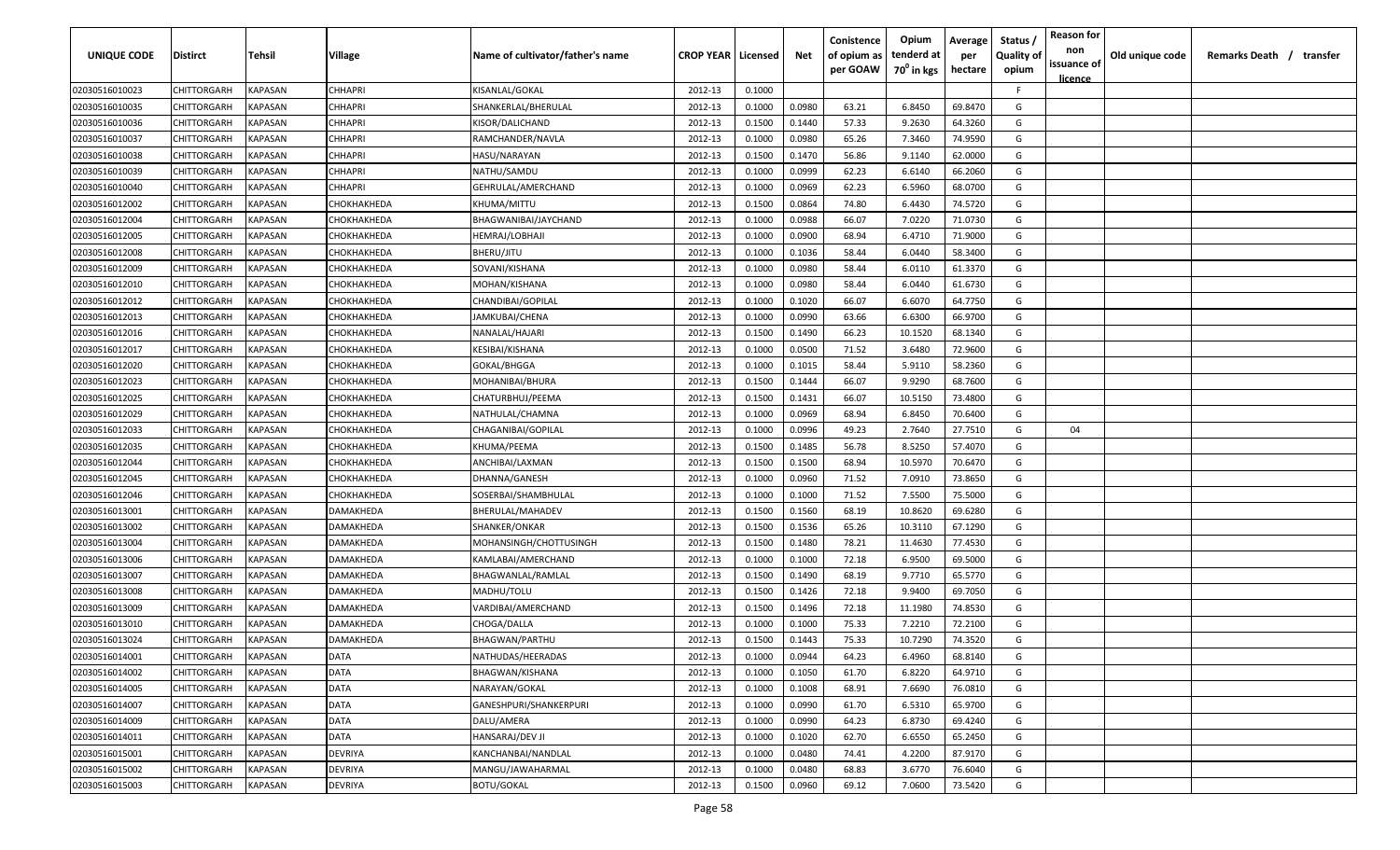| UNIQUE CODE                      | Distirct                   | Tehsil                    | Village            | Name of cultivator/father's name    | <b>CROP YEAR   Licensed</b> |                  | Net              | Conistence<br>of opium as<br>per GOAW | Opium<br>tenderd at<br>$70^0$ in kgs | Average<br>per<br>hectare | Status /<br><b>Quality of</b><br>opium | <b>Reason for</b><br>non<br>issuance of | Old unique code | Remarks Death /<br>transfer |
|----------------------------------|----------------------------|---------------------------|--------------------|-------------------------------------|-----------------------------|------------------|------------------|---------------------------------------|--------------------------------------|---------------------------|----------------------------------------|-----------------------------------------|-----------------|-----------------------------|
|                                  |                            |                           |                    |                                     |                             |                  |                  |                                       |                                      |                           |                                        | <u>licence</u>                          |                 |                             |
| 02030516015004                   | CHITTORGARH                | KAPASAN                   | DEVRIYA            | SOHANLAL/AMERCHAND                  | 2012-13                     | 0.1000           | 0.0114           | 69.12                                 | 0.8490                               | 74.4740                   | G                                      |                                         |                 |                             |
| 02030516015005                   | CHITTORGARH                | KAPASAN<br><b>KAPASAN</b> | DEVRIYA            | LEHRI/HARLAL                        | 2012-13                     | 0.1500           | 0.1419           | 71.30                                 | 10.4000<br>6.4430                    | 73.2910                   | G<br>G                                 |                                         |                 |                             |
| 02030516015006                   | CHITTORGARH<br>CHITTORGARH | KAPASAN                   | DEVRIYA<br>DEVRIYA | PARTHVIRAJ/MAGNA<br>PYARIBAI/KISHNA | 2012-13<br>2012-13          | 0.1000           | 0.0952           | 62.99<br>63.33                        | 9.9790                               | 67.6790<br>66.9730        | G                                      |                                         |                 |                             |
| 02030516015007<br>02030516015010 | CHITTORGARH                | KAPASAN                   | DEVRIYA            | GOPIBAI/BHERAJI                     | 2012-13                     | 0.1500<br>0.1000 | 0.1490<br>0.0964 | 71.30                                 | 7.3030                               | 75.7570                   | G                                      |                                         |                 |                             |
| 02030516015013                   | CHITTORGARH                | KAPASAN                   | DEVRIYA            | JAGDISH/RAMA                        | 2012-13                     | 0.1500           | 0.0500           | 72.35                                 | 3.8550                               | 77.1000                   | G                                      |                                         |                 |                             |
| 02030516015015                   | CHITTORGARH                | KAPASAN                   | DEVRIYA            | MADHO/BHERAJI                       | 2012-13                     | 0.1500           | 0.1462           | 69.17                                 | 10.6320                              | 72.7220                   | G                                      |                                         |                 |                             |
| 02030516015016                   | CHITTORGARH                | KAPASAN                   | DEVRIYA            | CHANDIBAI/HAJARI                    | 2012-13                     | 0.1500           | 0.1442           | 69.15                                 | 10.4520                              | 72.4830                   | G                                      |                                         |                 |                             |
| 02030516015019                   | CHITTORGARH                | KAPASAN                   | DEVRIYA            | LAXMIBAI/MANGILAL                   | 2012-13                     | 0.1500           | 0.1455           | 65.19                                 | 10.4580                              | 71.8760                   | G                                      |                                         |                 |                             |
| 02030516015020                   | CHITTORGARH                | KAPASAN                   | DEVRIYA            | UDAIBAI/MANGILAL                    | 2012-13                     | 0.1000           | 0.0132           | 74.41                                 | 1.1800                               | 89.3940                   | G                                      |                                         |                 |                             |
| 02030516015021                   | CHITTORGARH                | KAPASAN                   | DEVRIYA            | GANGARAM/KISHANA                    | 2012-13                     | 0.1000           | 0.1020           | 65.19                                 | 6.9850                               | 68.4800                   | G                                      |                                         |                 |                             |
| 02030516015024                   | CHITTORGARH                | KAPASAN                   | DEVRIYA            | DEVILAL/CHAMPA                      | 2012-13                     | 0.1500           | 0.1440           | 69.17                                 | 10.5040                              | 72.9440                   | G                                      |                                         |                 |                             |
| 02030516015026                   | CHITTORGARH                | KAPASAN                   | DEVRIYA            | JEETMAL/KISHANA                     | 2012-13                     | 0.1500           | 0.1449           | 68.83                                 | 10.2260                              | 70.5730                   | G                                      |                                         |                 |                             |
| 02030516015029                   | CHITTORGARH                | KAPASAN                   | DEVRIYA            | MITTHULAL/KISHOR                    | 2012-13                     | 0.1000           | 0.0957           | 69.12                                 | 7.1190                               | 74.3890                   | G                                      |                                         |                 |                             |
| 02030516015031                   | CHITTORGARH                | KAPASAN                   | DEVRIYA            | NARU/DHANNA                         | 2012-13                     | 0.1500           | 0.1456           | 68.83                                 | 10.8650                              | 74.6220                   | G                                      |                                         |                 |                             |
| 02030516015034                   | CHITTORGARH                | KAPASAN                   | DEVRIYA            | BALURAM/UDAIRAM                     | 2012-13                     | 0.1500           | 0.1488           | 65.47                                 | 10.1570                              | 68.2590                   | G                                      |                                         |                 |                             |
| 02030516015035                   | CHITTORGARH                | KAPASAN                   | DEVRIYA            | GOPILAL/UDAYRAM                     | 2012-13                     | 0.1000           | 0.1020           | 62.99                                 | 6.3890                               | 62.6370                   | G                                      |                                         |                 |                             |
| 02030516015038                   | CHITTORGARH                | KAPASAN                   | DEVRIYA            | KISHANA/UDAIRAM                     | 2012-13                     | 0.1000           | 0.1050           | 63.52                                 | 7.1510                               | 68.1050                   | G                                      |                                         |                 |                             |
| 02030516015039                   | CHITTORGARH                | KAPASAN                   | DEVRIYA            | MITTULAL/NANDLAL                    | 2012-13                     | 0.1500           |                  |                                       |                                      |                           | F.                                     |                                         |                 |                             |
| 02030516015040                   | CHITTORGARH                | KAPASAN                   | DEVRIYA            | BHERULAL/HAJARILAL CHORIYAVALA      | 2012-13                     | 0.1000           | 0.0992           | 62.99                                 | 6.4610                               | 65.1310                   | G                                      |                                         |                 |                             |
| 02030516015041                   | CHITTORGARH                | <b>KAPASAN</b>            | DEVRIYA            | KISHANLAL/DALU                      | 2012-13                     | 0.1000           | 0.0992           | 62.99                                 | 6.2180                               | 62.6810                   | G                                      |                                         |                 |                             |
| 02030516015046                   | CHITTORGARH                | KAPASAN                   | DEVRIYA            | JAMNALAL/LOBHCHAND                  | 2012-13                     | 0.1000           | 0.0957           | 65.47                                 | 6.5470                               | 68.4120                   | G                                      |                                         |                 |                             |
| 02030516015048                   | CHITTORGARH                | KAPASAN                   | DEVRIYA            | MANGILAL/NARAIN                     | 2012-13                     | 0.1000           | 0.0957           | 56.38                                 | 5.8390                               | 61.0140                   | G                                      |                                         |                 |                             |
| 02030516015049                   | CHITTORGARH                | KAPASAN                   | DEVRIYA            | SHYAMLAL/MANGIDAS                   | 2012-13                     | 0.1000           | 0.0104           | 72.35                                 | 0.9920                               | 95.3850                   | G                                      |                                         |                 |                             |
| 02030516015050                   | CHITTORGARH                | KAPASAN                   | DEVRIYA            | RATANLAL/KISHOR                     | 2012-13                     | 0.1000           | 0.0936           | 69.17                                 | 7.2430                               | 77.3820                   | G                                      |                                         |                 |                             |
| 02030516015051                   | CHITTORGARH                | KAPASAN                   | DEVRIYA            | UDAILAL/HARLAL                      | 2012-13                     | 0.1500           | 0.1408           | 71.30                                 | 10.5220                              | 74.7300                   | G                                      |                                         |                 |                             |
| 02030516015052                   | CHITTORGARH                | KAPASAN                   | DEVRIYA            | GOPILAL/UDAILAL                     | 2012-13                     | 0.1500           |                  |                                       |                                      |                           | F.                                     |                                         |                 |                             |
| 02030516015053                   | CHITTORGARH                | KAPASAN                   | DEVRIYA            | MOHANLAL/GOKAL                      | 2012-13                     | 0.1000           | 0.1000           | 65.47                                 | 7.0330                               | 70.3300                   | G                                      |                                         |                 |                             |
| 02030516015054                   | CHITTORGARH                | KAPASAN                   | DEVRIYA            | JIVRAJ/LOBHCHAND                    | 2012-13                     | 0.1000           | 0.0957           | 69.17                                 | 7.0750                               | 73.9290                   | G                                      |                                         |                 |                             |
| 02030516015055                   | CHITTORGARH                | KAPASAN                   | DEVRIYA            | BHAGWANIBAI/RAMLAL                  | 2012-13                     | 0.1500           |                  |                                       |                                      |                           | F.                                     |                                         |                 |                             |
| 02030516015056                   | CHITTORGARH                | KAPASAN                   | DEVRIYA            | MANGILAL/GOKAL                      | 2012-13                     | 0.1000           | 0.0138           | 69.17                                 | 1.1960                               | 86.6670                   | G                                      |                                         |                 |                             |
| 02030516015058                   | CHITTORGARH                | KAPASAN                   | DEVRIYA            | RAMLAL/SAVAIRAM                     | 2012-13                     | 0.1500           | 0.1472           | 65.47                                 | 9.8210                               | 66.7190                   | G                                      |                                         |                 |                             |
| 02030516015060                   | CHITTORGARH                | KAPASAN                   | DEVRIYA            | PANNA/BHERA                         | 2012-13                     | 0.1500           |                  |                                       |                                      |                           | -F                                     |                                         |                 |                             |
| 02030516015061                   | CHITTORGARH                | <b>KAPASAN</b>            | DEVRIYA            | MADANLAL/CHATRU                     | 2012-13                     | 0.1000           |                  |                                       |                                      |                           | F.                                     |                                         |                 |                             |
| 02030516015063                   | CHITTORGARH                | <b>KAPASAN</b>            | DEVRIYA            | RATANLAL/BHERULAL                   | 2012-13                     | 0.1000           | 0.1000           | 68.83                                 | 7.1290                               | 71.2900                   | G                                      |                                         |                 |                             |
| 02030516015064                   | CHITTORGARH                | <b>KAPASAN</b>            | DEVRIYA            | MAGNIRAM/PRATU CHOTA                | 2012-13                     | 0.1000           |                  |                                       |                                      |                           | F.                                     |                                         |                 |                             |
| 02030516015068                   | CHITTORGARH                | <b>KAPASAN</b>            | DEVRIYA            | BHERULAL/PANNALAL                   | 2012-13                     | 0.1000           | 0.0598           | 65.19                                 | 4.2750                               | 71.4880                   | G                                      |                                         |                 |                             |
| 02030516015069                   | CHITTORGARH                | <b>KAPASAN</b>            | DEVRIYA            | BADRI/HEERA                         | 2012-13                     | 0.1500           | 0.1500           | 65.19                                 | 10.3090                              | 68.7270                   | G                                      |                                         |                 |                             |
| 02030516015070                   | CHITTORGARH                | KAPASAN                   | DEVRIYA            | KESARBAI/RAMLAL                     | 2012-13                     | 0.1000           | 0.1008           | 65.19                                 | 6.9750                               | 69.1960                   | G                                      |                                         |                 |                             |
| 02030516015071                   | CHITTORGARH                | KAPASAN                   | DEVRIYA            | VENA/MAHDEV                         | 2012-13                     | 0.1500           | 0.1461           | 68.83                                 | 11.0320                              | 75.5100                   | G                                      |                                         |                 |                             |
| 02030516015072                   | CHITTORGARH                | KAPASAN                   | DEVRIYA            | PARBHU/GOPI                         | 2012-13                     | 0.1000           | 0.0936           | 72.35                                 | 7.4210                               | 79.2840                   | G                                      |                                         |                 |                             |
| 02030516016003                   | CHITTORGARH                | KAPASAN                   | DHAMANA            | MANGILAL/SHANKERLAL/BHAGWAN         | 2012-13                     | 0.1000           | 0.1000           | 66.23                                 | 7.7770                               | 77.7700                   | G                                      |                                         |                 |                             |
| 02030516016004                   | CHITTORGARH                | KAPASAN                   | DHAMANA            | CHAGNLAL/CHOGALAL                   | 2012-13                     | 0.1500           | 0.1513           | 68.00                                 | 10.7340                              | 70.9450                   | G                                      |                                         |                 |                             |
| 02030516016006                   | CHITTORGARH                | <b>KAPASAN</b>            | DHAMANA            | DEVKISAN/MANGILAL                   | 2012-13                     | 0.1000           | 0.1000           | 61.82                                 | 6.5970                               | 65.9700                   | G                                      |                                         |                 |                             |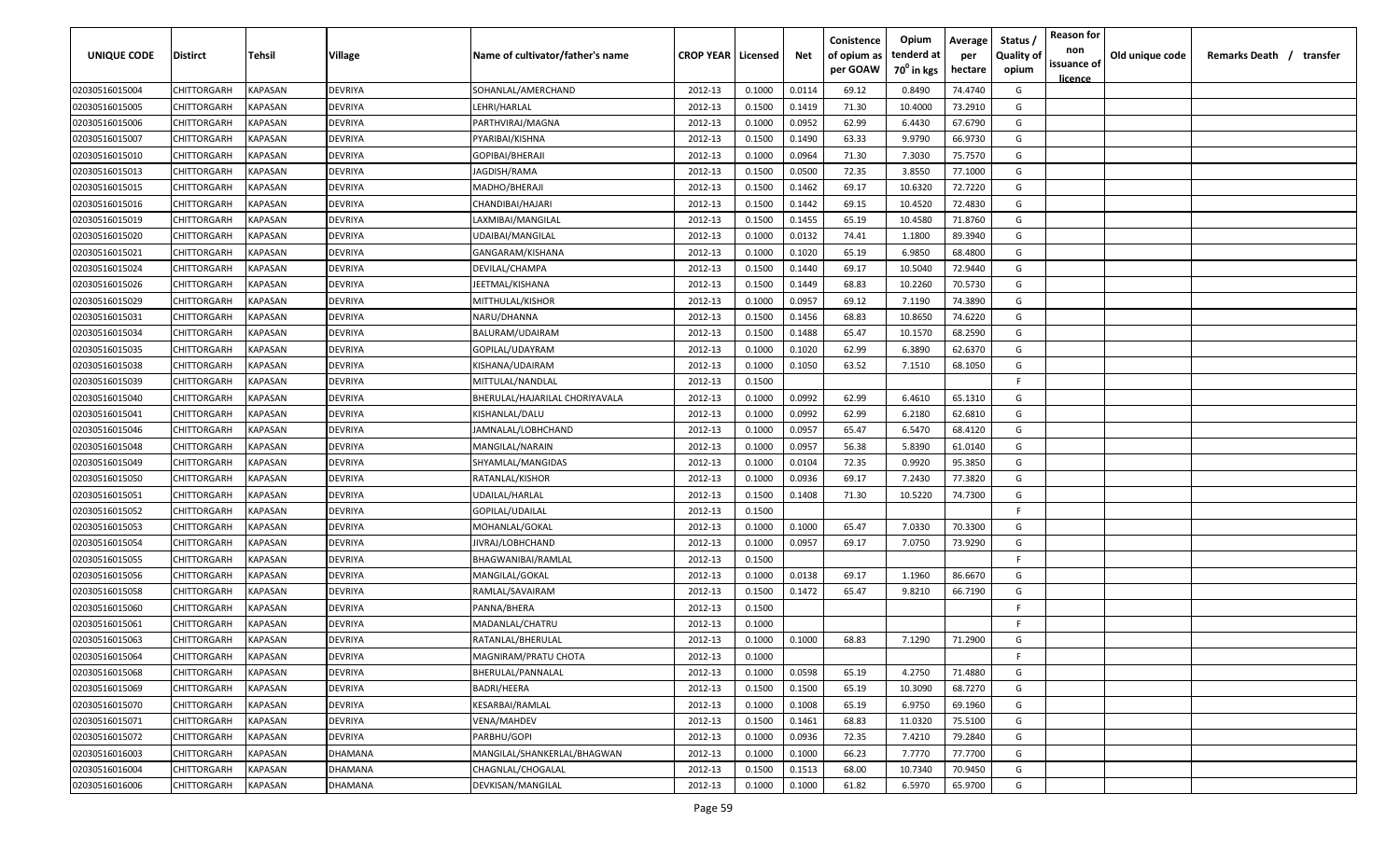| <b>UNIQUE CODE</b> | Distirct           | Tehsil         | Village | Name of cultivator/father's name | <b>CROP YEAR   Licensed</b> |        | Net    | Conistence<br>of opium as | Opium<br>tenderd at    | Average<br>per | Status /<br><b>Quality of</b> | <b>Reason for</b><br>non      | Old unique code | Remarks Death / transfer |
|--------------------|--------------------|----------------|---------|----------------------------------|-----------------------------|--------|--------|---------------------------|------------------------|----------------|-------------------------------|-------------------------------|-----------------|--------------------------|
|                    |                    |                |         |                                  |                             |        |        | per GOAW                  | 70 <sup>0</sup> in kgs | hectare        | opium                         | issuance of<br><u>licence</u> |                 |                          |
| 02030516016009     | CHITTORGARH        | <b>KAPASAN</b> | DHAMANA | SHANKER/PRATVIRAJ                | 2012-13                     | 0.1000 | 0.0960 | 67.16                     | 7.0330                 | 73.2600        | G                             |                               |                 |                          |
| 02030516016010     | CHITTORGARH        | KAPASAN        | DHAMANA | GULABIBAI/GANGARAM               | 2012-13                     | 0.1000 | 0.1000 | 60.42                     | 6.3790                 | 63.7900        | G                             |                               |                 |                          |
| 02030516016011     | CHITTORGARH        | KAPASAN        | DHAMANA | JAMKUBAI/VENIRAM                 | 2012-13                     | 0.1500 | 0.1440 | 60.42                     | 9.6410                 | 66.9510        | G                             |                               |                 |                          |
| 02030516016012     | CHITTORGARH        | KAPASAN        | DHAMANA | KASETURI/BHURA                   | 2012-13                     | 0.1000 | 0.0924 | 68.15                     | 6.7570                 | 73.1280        | G                             |                               |                 |                          |
| 02030516016013     | CHITTORGARH        | KAPASAN        | DHAMANA | JAGDISHCHANDRA/BHERULAL          | 2012-13                     | 0.1000 | 0.0990 | 71.23                     | 7.5000                 | 75.7580        | G                             |                               |                 |                          |
| 02030516016016     | CHITTORGARH        | KAPASAN        | DHAMANA | BHURALAL/MAGNIRAM                | 2012-13                     | 0.1500 | 0.1480 | 68.94                     | 10.8830                | 73.5340        | G                             |                               |                 |                          |
| 02030516016017     | CHITTORGARH        | KAPASAN        | DHAMANA | UAGMIBAI/BHERULAL                | 2012-13                     | 0.1000 | 0.0968 | 64.11                     | 6.3290                 | 65.3820        | G                             |                               |                 |                          |
| 02030516016018     | CHITTORGARH        | KAPASAN        | DHAMANA | MHADEV/DHANNA                    | 2012-13                     | 0.1500 | 0.1500 | 70.41                     | 10.7220                | 71.4800        | G                             |                               |                 |                          |
| 02030516016019     | CHITTORGARH        | KAPASAN        | DHAMANA | RAMCHANDERI/JITEMAL              | 2012-13                     | 0.1000 | 0.0990 | 68.94                     | 7.0520                 | 71.2320        | G                             |                               |                 |                          |
| 02030516016020     | CHITTORGARH        | KAPASAN        | DHAMANA | SHANKERLAL/RAMLAL                | 2012-13                     | 0.1000 | 0.0990 | 64.11                     | 6.4930                 | 65.5860        | G                             |                               |                 |                          |
| 02030516016021     | CHITTORGARH        | KAPASAN        | )HAMANA | LOBHA/MOHAN                      | 2012-13                     | 0.1000 | 0.1000 | 62.76                     | 6.6880                 | 66.8800        | G                             |                               |                 |                          |
| 02030516016024     | CHITTORGARH        | KAPASAN        | DHAMANA | KALU/KESURAM                     | 2012-13                     | 0.1500 | 0.1500 | 66.23                     | 10.5680                | 70.4530        | G                             |                               |                 |                          |
| 02030516016025     | CHITTORGARH        | KAPASAN        | DHAMANA | DEVILAL/RAMLAL                   | 2012-13                     | 0.1000 | 0.0960 | 71.52                     | 7.3560                 | 76.6250        | G                             |                               |                 |                          |
| 02030516016028     | CHITTORGARH        | KAPASAN        | DHAMANA | MANGILAL/JITMAL                  | 2012-13                     | 0.1000 | 0.0960 | 68.00                     | 7.2950                 | 75.9900        | G                             |                               |                 |                          |
| 02030516016030     | CHITTORGARH        | KAPASAN        | DHAMANA | KALURAM/NAGJIRAM                 | 2012-13                     | 0.1000 | 0.1020 | 59.77                     | 6.4120                 | 62.8630        | G                             |                               |                 |                          |
| 02030516016032     | CHITTORGARH        | KAPASAN        | DHAMANA | GEHRILAL/MOTILAL                 | 2012-13                     | 0.1000 | 0.1025 | 62.76                     | 6.5540                 | 63.9410        | G                             |                               |                 |                          |
| 02030516016033     | CHITTORGARH        | KAPASAN        | DHAMANA | PYARIBAI/NARAIN                  | 2012-13                     | 0.1500 | 0.1500 | 59.77                     | 9.2300                 | 61.5330        | G                             |                               |                 |                          |
| 02030516016034     | CHITTORGARH        | KAPASAN        | DHAMANA | LAXMINARAYAN/KEDARMAL            | 2012-13                     | 0.1500 |        |                           |                        |                | F                             |                               |                 |                          |
| 02030516016035     | CHITTORGARH        | KAPASAN        | DHAMANA | MADANLAL/BANSILAL                | 2012-13                     | 0.1000 |        |                           |                        |                | F.                            |                               |                 |                          |
| 02030516016037     | CHITTORGARH        | KAPASAN        | DHAMANA | MOHANLAL/KEVALCHAND              | 2012-13                     | 0.1000 | 0.1000 | 67.16                     | 7.0610                 | 70.6100        | G                             |                               |                 |                          |
| 02030516016038     | CHITTORGARH        | KAPASAN        | DHAMANA | GOPIBAI/NATHULAL                 | 2012-13                     | 0.1000 |        |                           |                        |                | -F.                           |                               |                 |                          |
| 02030516016039     | CHITTORGARH        | KAPASAN        | DHAMANA | RAMLAL/KISOR                     | 2012-13                     | 0.1000 | 0.0915 | 66.23                     | 6.7930                 | 74.2400        | G                             |                               |                 |                          |
| 02030516016040     | CHITTORGARH        | KAPASAN        | DHAMANA | KASIRAM/HARLAL                   | 2012-13                     | 0.1000 | 0.1000 | 65.28                     | 6.8820                 | 68.8200        | G                             |                               |                 |                          |
| 02030516016044     | CHITTORGARH        | KAPASAN        | DHAMANA | MOHANLAL/HARLAL                  | 2012-13                     | 0.1500 | 0.1403 | 68.00                     | 10.2680                | 73.1860        | G                             |                               |                 |                          |
| 02030516016045     | CHITTORGARH        | KAPASAN        | DHAMANA | KANTABAI/RAMKISHAN               | 2012-13                     | 0.1000 | 0.1000 | 70.24                     | 7.2450                 | 72.4500        | G                             |                               |                 |                          |
| 02030516016046     | CHITTORGARH        | KAPASAN        | DHAMANA | MADHVLAL/GANGARAM                | 2012-13                     | 0.1500 | 0.1550 | 61.82                     | 10.0240                | 64.6710        | G                             |                               |                 |                          |
| 02030516016047     | CHITTORGARH        | KAPASAN        | DHAMANA | LHERIBAI/MAGNILAL                | 2012-13                     | 0.1000 |        |                           |                        |                | -F.                           |                               |                 |                          |
| 02030516016049     | CHITTORGARH        | KAPASAN        | )HAMANA | SUNDERBAI/DALCHAND               | 2012-13                     | 0.1000 | 0.0975 | 61.82                     | 6.4910                 | 66.5740        | G                             |                               |                 | <b>NAME CHANGE</b>       |
| 02030516016050     | CHITTORGARH        | KAPASAN        | DHAMANA | BADAMIBAI/CHAGNLAL               | 2012-13                     | 0.1000 | 0.0990 | 62.76                     | 6.5360                 | 66.0200        | G                             |                               |                 |                          |
| 02030516016057     | CHITTORGARH        | KAPASAN        | DHAMANA | PRATAPIBAI/BHAGWAN               | 2012-13                     | 0.1500 | 0.1440 | 68.00                     | 10.2580                | 71.2360        | G                             |                               |                 |                          |
| 02030516016059     | CHITTORGARH        | KAPASAN        | DHAMANA | MANGIBAI/SIVNARAYAN              | 2012-13                     | 0.1000 | 0.0980 | 65.28                     | 6.7980                 | 69.3670        | G                             |                               |                 |                          |
| 02030516016060     | CHITTORGARH        | KAPASAN        | DHAMANA | SHANKERLAL/CHATARBHUJ            | 2012-13                     | 0.1500 | 0.1550 | 70.24                     | 11.7300                | 75.6770        | G                             |                               |                 |                          |
| 02030516016061     | CHITTORGARH        | KAPASAN        | DHAMANA | RAMKARAN/RAMCHANDRA              | 2012-13                     | 0.1000 |        |                           |                        |                | -F                            |                               |                 |                          |
| 02030516016063     | CHITTORGARH        | KAPASAN        | DHAMANA | MANGILAL/VARDA                   | 2012-13                     | 0.1000 | 0.1012 | 56.24                     | 5.8250                 | 57.5590        | G                             |                               |                 |                          |
| 02030516016064     | CHITTORGARH        | KAPASAN        | DHAMANA | UDAIRAM/PRATAP                   | 2012-13                     | 0.1000 | 0.0936 | 65.28                     | 6.7980                 | 72.6280        | G                             |                               |                 |                          |
| 02030516016065     | <b>CHITTORGARH</b> | KAPASAN        | DHAMANA | SAMPATLAL/BHUVANIRAM             | 2012-13                     | 0.1500 | 0.1524 | 62.76                     | 10.4000                | 68.2410        | G                             |                               |                 |                          |
| 02030516016066     | <b>CHITTORGARH</b> | <b>KAPASAN</b> | DHAMANA | DEVKISHAN/RUPA                   | 2012-13                     | 0.1000 | 0.1000 | 59.77                     | 6.1310                 | 61.3100        | G                             |                               |                 |                          |
| 02030516016067     | CHITTORGARH        | <b>KAPASAN</b> | DHAMANA | RAMSAVRUP/SOHANLAL               | 2012-13                     | 0.1000 | 0.0960 | 70.24                     | 7.0140                 | 73.0630        | G                             |                               |                 |                          |
| 02030516016069     | <b>CHITTORGARH</b> | <b>KAPASAN</b> | DHAMANA | MANGILAL/OUNKAR                  | 2012-13                     | 0.1000 | 0.0912 | 64.11                     | 6.6580                 | 73.0040        | G                             |                               |                 |                          |
| 02030516016070     | CHITTORGARH        | KAPASAN        | DHAMANA | RAMNATH/UDAILAL                  | 2012-13                     | 0.1000 | 0.0950 | 67.16                     | 6.7260                 | 70.8000        | G                             |                               |                 |                          |
| 02030516016071     | CHITTORGARH        | KAPASAN        | DHAMANA | SHANKERLAL/UDAYRAM               | 2012-13                     | 0.1500 | 0.1475 | 70.24                     | 11.5290                | 78.1630        | G                             |                               |                 |                          |
| 02030516016075     | CHITTORGARH        | KAPASAN        | DHAMANA | JAGDISH/MOHANLAL                 | 2012-13                     | 0.1000 | 0.1000 | 59.77                     | 6.2420                 | 62.4200        | G                             |                               |                 |                          |
| 02030516016076     | CHITTORGARH        | KAPASAN        | DHAMANA | SHANKERLAL/MATHURALAL            | 2012-13                     | 0.1000 | 0.0999 | 62.76                     | 6.3930                 | 63.9940        | G                             |                               |                 |                          |
| 02030516016077     | <b>CHITTORGARH</b> | KAPASAN        | DHAMANA | DHAPUBAI/SHANKERLAL              | 2012-13                     | 0.1000 | 0.0980 | 65.28                     | 6.7050                 | 68.4180        | G                             |                               |                 |                          |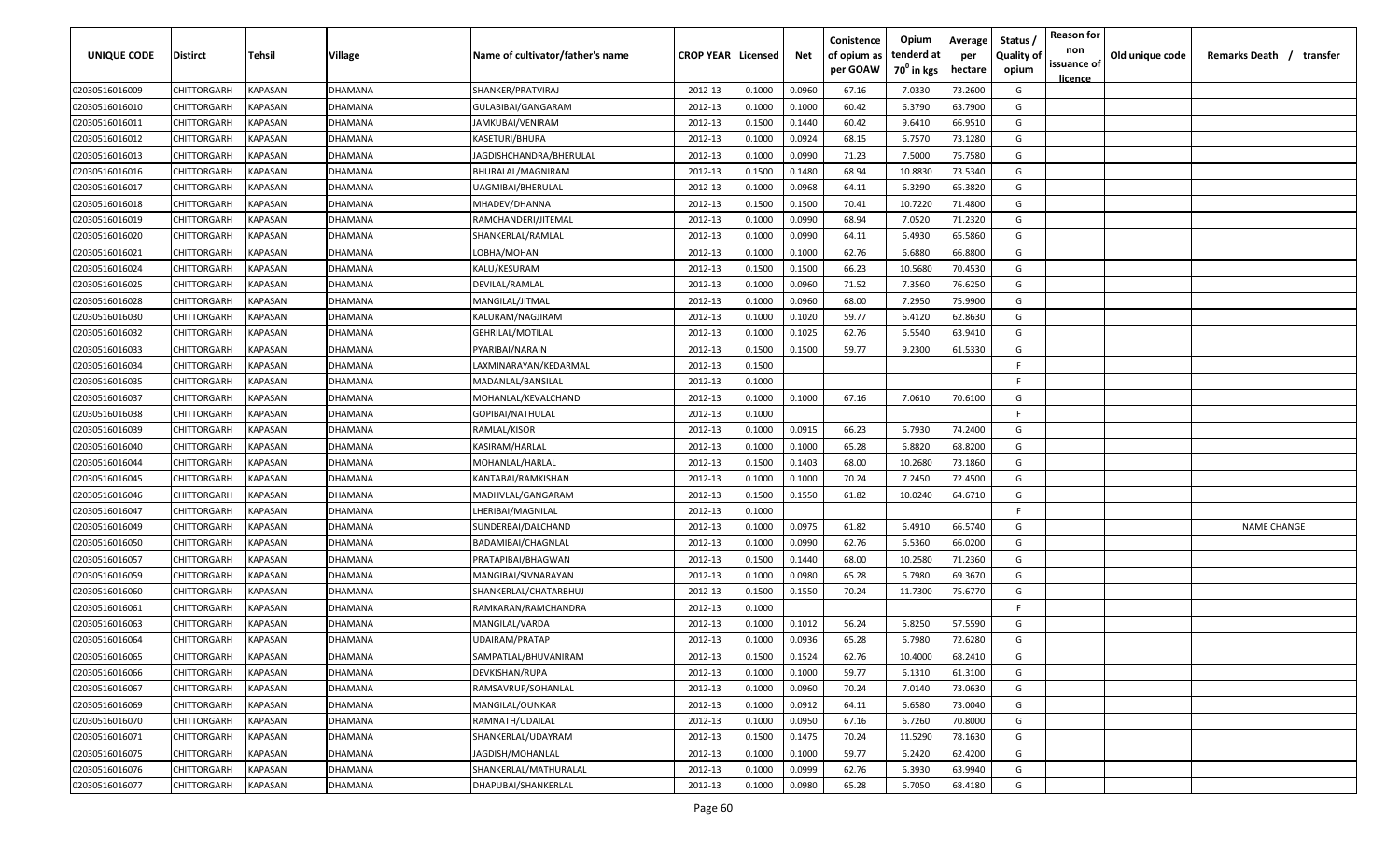| UNIQUE CODE    | Distirct           | Tehsil         | Village    | Name of cultivator/father's name | <b>CROP YEAR   Licensed</b> |        | Net    | Conistence<br>of opium as | Opium<br>tenderd at    | Average<br>per | Status /<br><b>Quality of</b> | <b>Reason for</b><br>non<br>issuance of | Old unique code | Remarks Death / transfer |
|----------------|--------------------|----------------|------------|----------------------------------|-----------------------------|--------|--------|---------------------------|------------------------|----------------|-------------------------------|-----------------------------------------|-----------------|--------------------------|
|                |                    |                |            |                                  |                             |        |        | per GOAW                  | 70 <sup>0</sup> in kgs | hectare        | opium                         | <u>licence</u>                          |                 |                          |
| 02030516016079 | CHITTORGARH        | <b>KAPASAN</b> | DHAMANA    | MOHANLAL/JITU                    | 2012-13                     | 0.1500 | 0.1515 | 59.77                     | 9.7250                 | 64.1910        | G                             |                                         |                 |                          |
| 02030516016080 | CHITTORGARH        | KAPASAN        | DHAMANA    | RAMKAVRI/HAJARI                  | 2012-13                     | 0.1000 | 0.0952 | 68.00                     | 7.1890                 | 75.5150        | G                             |                                         |                 |                          |
| 02030516018006 | CHITTORGARH        | KAPASAN        | GODIYANA   | GISIBAI/RAMLAL                   | 2012-13                     | 0.1000 | 0.0960 | 65.87                     | 6.6720                 | 69.5000        | G                             |                                         |                 |                          |
| 02030516018010 | CHITTORGARH        | KAPASAN        | GODIYANA   | JAMNIBAI/JITU                    | 2012-13                     | 0.1000 | 0.0980 | 57.48                     | 6.1910                 | 63.1730        | G                             |                                         |                 | <b>NAME CHANGE</b>       |
| 02030516018012 | CHITTORGARH        | KAPASAN        | GODIYANA   | CHANDIBAI/LHERU                  | 2012-13                     | 0.1500 | 0.1537 | 59.77                     | 9.5120                 | 61.8870        | G                             |                                         |                 |                          |
| 02030516018014 | CHITTORGARH        | KAPASAN        | GODIYANA   | CHOGALAL/NATHU                   | 2012-13                     | 0.1500 | 0.1540 | 65.87                     | 10.5020                | 68.1950        | G                             |                                         |                 |                          |
| 02030516018016 | <b>CHITTORGARH</b> | KAPASAN        | GODIYANA   | SOHALAL/UDAIRAM                  | 2012-13                     | 0.1500 |        |                           |                        |                | -F.                           |                                         |                 |                          |
| 02030516018017 | CHITTORGARH        | KAPASAN        | GODIYANA   | KESARBAI/BHERU                   | 2012-13                     | 0.1000 | 0.0960 | 65.87                     | 7.5750                 | 78.9060        | G                             |                                         |                 |                          |
| 02030516018019 | CHITTORGARH        | KAPASAN        | GODIYANA   | MITTULAL/UDAIRAM                 | 2012-13                     | 0.1000 | 0.1044 | 63.44                     | 7.4950                 | 71.7910        | G                             |                                         |                 |                          |
| 02030516018020 | CHITTORGARH        | KAPASAN        | GODIYANA   | CHAGNLAL/BHERALAL                | 2012-13                     | 0.1000 | 0.0990 | 66.43                     | 6.9940                 | 70.6460        | G                             |                                         |                 |                          |
| 02030516018022 | CHITTORGARH        | KAPASAN        | GODIYANA   | GORDAN/UDAIRAM                   | 2012-13                     | 0.1500 |        |                           |                        |                | -F.                           |                                         |                 |                          |
| 02030516018036 | CHITTORGARH        | KAPASAN        | GODIYANA   | BHAGWANDAS/GULABDAS              | 2012-13                     | 0.1500 | 0.1508 | 67.38                     | 10.3090                | 68.3620        | G                             |                                         |                 |                          |
| 02030516018049 | CHITTORGARH        | KAPASAN        | GODIYANA   | KISANA/GOKAL                     | 2012-13                     | 0.1000 | 0.1000 | 63.44                     | 6.4350                 | 64.3500        | G                             |                                         |                 |                          |
| 02030516019004 | CHITTORGARH        | KAPASAN        | GOVINDPURA | SORAM/JITU                       | 2012-13                     | 0.1000 | 0.0093 | 78.79                     | 0.8670                 | 93.2260        | G                             |                                         |                 |                          |
| 02030516019006 | CHITTORGARH        | KAPASAN        | GOVINDPURA | HAMRAJ/MADHU                     | 2012-13                     | 0.1000 | 0.0117 | 70.37                     | 0.8340                 | 71.2820        | G                             |                                         |                 |                          |
| 02030516019009 | CHITTORGARH        | KAPASAN        | GOVINDPURA | MADHU/DALLA                      | 2012-13                     | 0.1000 | 0.1008 | 71.72                     | 7.1310                 | 70.7440        | G                             |                                         |                 |                          |
| 02030516019012 | CHITTORGARH        | KAPASAN        | GOVINDPURA | <b>BALIBAI/PYARA</b>             | 2012-13                     | 0.1000 | 0.1014 | 62.17                     | 6.5630                 | 64.7240        | G                             |                                         |                 |                          |
| 02030516019013 | CHITTORGARH        | KAPASAN        | GOVINDPURA | BHERU/LOBHA                      | 2012-13                     | 0.1000 | 0.1015 | 72.22                     | 7.4080                 | 72.9850        | G                             |                                         |                 |                          |
| 02030516019016 | CHITTORGARH        | KAPASAN        | GOVINDPURA | DEVA/PYARA                       | 2012-13                     | 0.1500 | 0.0935 | 70.37                     | 6.7150                 | 71.8180        | G                             |                                         |                 |                          |
| 02030516021002 | CHITTORGARH        | KAPASAN        | HATHIYANA  | SOHAN/VAXU                       | 2012-13                     | 0.1000 | 0.1000 | 73.34                     | 7.6270                 | 76.2700        | G                             |                                         |                 |                          |
| 02030516021007 | CHITTORGARH        | KAPASAN        | HATHIYANA  | GOPILAL/DEVJI                    | 2012-13                     | 0.1000 | 0.0960 | 63.48                     | 6.5380                 | 68.1040        | G                             |                                         |                 |                          |
| 02030516021021 | CHITTORGARH        | KAPASAN        | HATHIYANA  | BHERULAL/HEERALAL                | 2012-13                     | 0.1000 | 0.0986 | 68.22                     | 7.1730                 | 72.7480        | G                             |                                         |                 |                          |
| 02030516021027 | CHITTORGARH        | KAPASAN        | HATHIYANA  | CHUNNILAL/NATHU                  | 2012-13                     | 0.1000 | 0.0888 | 65.26                     | 6.3860                 | 71.9140        | G                             |                                         |                 |                          |
| 02030516021031 | <b>CHITTORGARH</b> | KAPASAN        | HATHIYANA  | GOTU/VENIRAM                     | 2012-13                     | 0.1000 | 0.1015 | 65.26                     | 7.1040                 | 69.9900        | G                             |                                         |                 |                          |
| 02030516021040 | CHITTORGARH        | KAPASAN        | HATHIYANA  | HEERALAL/CHATARBHUJ              | 2012-13                     | 0.1000 | 0.1014 | 63.43                     | 6.7240                 | 66.3120        | G                             |                                         |                 |                          |
| 02030516021060 | CHITTORGARH        | KAPASAN        | HATHIYANA  | RATANLAL/ROOPA                   | 2012-13                     | 0.1000 | 0.0994 | 66.20                     | 6.7900                 | 68.3100        |                               | 02                                      |                 |                          |
| 02030516021061 | CHITTORGARH        | KAPASAN        | HATHIYANA  | MANGILAL/BHJJA                   | 2012-13                     | 0.1000 | 0.0960 | 63.43                     | 6.3340                 | 65.9790        | G                             |                                         |                 |                          |
| 02030516021062 | CHITTORGARH        | KAPASAN        | HATHIYANA  | BHURALAL/BHJJA                   | 2012-13                     | 0.1500 | 0.1440 | 60.13                     | 8.9160                 | 61.9170        | G                             |                                         |                 |                          |
| 02030516021063 | CHITTORGARH        | KAPASAN        | HATHIYANA  | NARAYAN/BHJJA                    | 2012-13                     | 0.1000 | 0.0994 | 65.26                     | 6.8150                 | 68.5610        | G                             |                                         |                 |                          |
| 02030516021064 | CHITTORGARH        | KAPASAN        | HATHIYANA  | KALU/BHJJA                       | 2012-13                     | 0.1000 | 0.0968 | 63.48                     | 6.2210                 | 64.2670        | G                             |                                         |                 |                          |
| 02030516021065 | CHITTORGARH        | KAPASAN        | HATHIYANA  | NARAYAN/OUNKAR                   | 2012-13                     | 0.1000 | 0.0999 | 60.31                     | 6.5050                 | 65.1150        | G                             |                                         |                 |                          |
| 02030516022001 | CHITTORGARH        | KAPASAN        | HINGORIYA  | RAMLAL/UDAIRAM                   | 2012-13                     | 0.1500 | 0.1480 | 64.00                     | 10.2130                | 69.0070        | G                             |                                         |                 |                          |
| 02030516022002 | CHITTORGARH        | KAPASAN        | HINGORIYA  | RATANLAL/HARLAL TELI             | 2012-13                     | 0.1000 | 0.0180 | 64.00                     | 1.4350                 | 79.7220        | G                             |                                         |                 |                          |
| 02030516022003 | CHITTORGARH        | KAPASAN        | HINGORIYA  | BALURAM/RAMLAL                   | 2012-13                     | 0.1500 | 0.1503 | 61.89                     | 9.9290                 | 66.0610        | G                             |                                         |                 | <b>NAME CHANGE</b>       |
| 02030516022005 | <b>CHITTORGARH</b> | KAPASAN        | HINGORIYA  | CHANDI/HERLAL                    | 2012-13                     | 0.1500 | 0.1498 | 58.86                     | 10.0990                | 67.4170        |                               | 02                                      |                 |                          |
| 02030516022006 | <b>CHITTORGARH</b> | KAPASAN        | HINGORIYA  | RATANLAL/HARLAL TELI             | 2012-13                     | 0.1500 | 0.1512 | 59.22                     | 10.0760                | 66.6400        | G                             |                                         |                 |                          |
| 02030516022007 | CHITTORGARH        | KAPASAN        | HINGORIYA  | GOVRDAN/MADULAL                  | 2012-13                     | 0.1000 | 0.1000 | 65.11                     | 6.8920                 | 68.9200        | G                             |                                         |                 |                          |
| 02030516022009 | CHITTORGARH        | <b>KAPASAN</b> | HINGORIYA  | HEERALAL/PARTAP                  | 2012-13                     | 0.1000 | 0.0180 | 56.74                     | 1.1510                 | 63.9440        | G                             |                                         |                 | <b>NAME CHANGE</b>       |
| 02030516022010 | <b>CHITTORGARH</b> | KAPASAN        | HINGORIYA  | RATANLAL/PARASRAM                | 2012-13                     | 0.1500 | 0.1504 | 64.00                     | 10.6880                | 71.0640        | G                             |                                         |                 |                          |
| 02030516022011 | CHITTORGARH        | KAPASAN        | HINGORIYA  | RATANLAL/MADHULAL                | 2012-13                     | 0.1500 | 0.1440 | 64.64                     | 9.4740                 | 65.7920        | G                             |                                         |                 |                          |
| 02030516022013 | CHITTORGARH        | KAPASAN        | HINGORIYA  | MADHULAL/KISHANLAL               | 2012-13                     | 0.1500 | 0.1496 | 59.22                     | 9.8560                 | 65.8820        | G                             |                                         |                 |                          |
| 02030516022015 | CHITTORGARH        | KAPASAN        | HINGORIYA  | CHAMPALAL/SURAJMAL               | 2012-13                     | 0.1000 | 0.1008 | 59.22                     | 6.4890                 | 64.3750        | G                             |                                         |                 |                          |
| 02030516022016 | CHITTORGARH        | KAPASAN        | HINGORIYA  | CHOTHMAL/UDAIRAM                 | 2012-13                     | 0.1000 | 0.1012 | 64.00                     | 6.9760                 | 68.9330        | G                             |                                         |                 |                          |
| 02030516022019 | CHITTORGARH        | KAPASAN        | HINGORIYA  | MITTULAL/KAJOD                   | 2012-13                     | 0.1000 | 0.0952 | 61.89                     | 6.8790                 | 72.2580        | G                             |                                         |                 |                          |
|                |                    |                |            |                                  |                             |        |        |                           |                        |                |                               |                                         |                 |                          |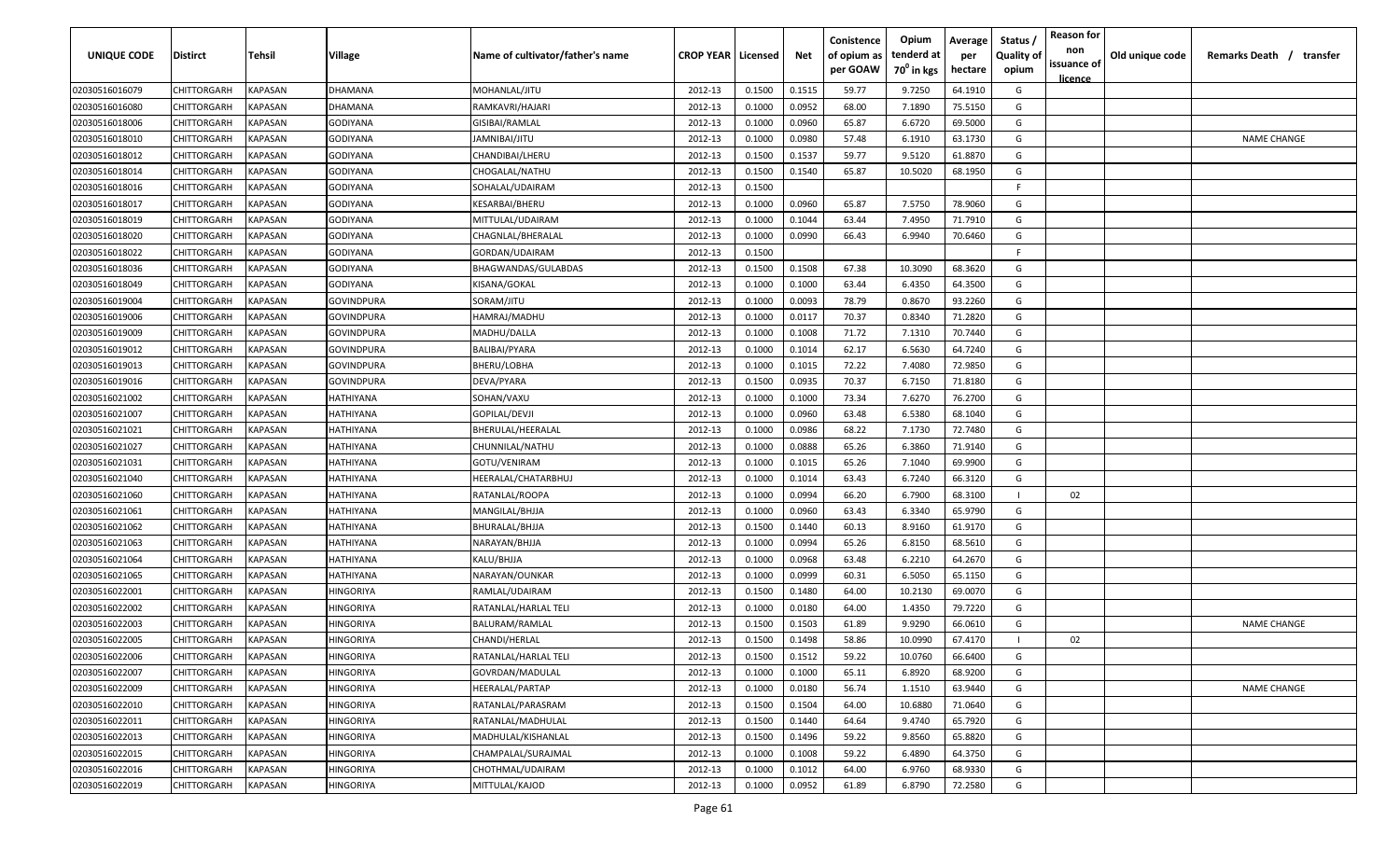| <b>UNIQUE CODE</b> | Distirct           | Tehsil         | Village        | Name of cultivator/father's name | <b>CROP YEAR   Licensed</b> |        | Net    | Conistence<br>of opium as | Opium<br>tenderd at    | Average<br>per | Status /<br><b>Quality of</b> | <b>Reason for</b><br>non      | Old unique code | Remarks Death / transfer |
|--------------------|--------------------|----------------|----------------|----------------------------------|-----------------------------|--------|--------|---------------------------|------------------------|----------------|-------------------------------|-------------------------------|-----------------|--------------------------|
|                    |                    |                |                |                                  |                             |        |        | per GOAW                  | 70 <sup>0</sup> in kgs | hectare        | opium                         | issuance of<br><u>licence</u> |                 |                          |
| 02030516022020     | CHITTORGARH        | <b>KAPASAN</b> | HINGORIYA      | NARU/LALU                        | 2012-13                     | 0.1000 | 0.1025 | 59.22                     | 6.7680                 | 66.0290        | G                             |                               |                 |                          |
| 02030516022023     | CHITTORGARH        | KAPASAN        | HINGORIYA      | HEERALAL/GANESH                  | 2012-13                     | 0.1000 | 0.1000 | 59.22                     | 6.6920                 | 66.9200        | G                             |                               |                 |                          |
| 02030516022024     | CHITTORGARH        | KAPASAN        | HINGORIYA      | PARTHU/DHOKAL                    | 2012-13                     | 0.1000 | 0.0992 | 56.74                     | 6.3870                 | 64.3850        | G                             |                               |                 |                          |
| 02030516022025     | CHITTORGARH        | KAPASAN        | HINGORIYA      | RAMLAL/VENIRAM                   | 2012-13                     | 0.1500 | 0.1512 | 61.89                     | 10.3710                | 68.5910        | G                             |                               |                 |                          |
| 02030516022027     | CHITTORGARH        | KAPASAN        | HINGORIYA      | MANGILAL/NATHU                   | 2012-13                     | 0.1000 | 0.1020 | 56.74                     | 6.0710                 | 59.5200        | G                             |                               |                 |                          |
| 02030516022028     | CHITTORGARH        | KAPASAN        | HINGORIYA      | ANCHIBAI/RAMESAVAR               | 2012-13                     | 0.1000 | 0.1020 | 61.89                     | 6.6930                 | 65.6180        | G                             |                               |                 |                          |
| 02030516022029     | CHITTORGARH        | KAPASAN        | HINGORIYA      | BHERULAL/PYARCHAND               | 2012-13                     | 0.1500 | 0.1400 | 58.34                     | 8.9760                 | 64.1140        | G                             |                               |                 |                          |
| 02030516022033     | CHITTORGARH        | KAPASAN        | HINGORIYA      | RATANLAL/MANGILAL                | 2012-13                     | 0.1500 | 0.1517 | 64.00                     | 10.5600                | 69.6110        | G                             |                               |                 |                          |
| 02030516022034     | CHITTORGARH        | KAPASAN        | HINGORIYA      | MADHULAL/LEHRU                   | 2012-13                     | 0.1500 | 0.1496 | 61.89                     | 10.4420                | 69.7990        | G                             |                               |                 |                          |
| 02030516022036     | CHITTORGARH        | KAPASAN        | HINGORIYA      | MULCHAND/DALU                    | 2012-13                     | 0.1000 | 0.0980 | 68.05                     | 7.4560                 | 76.0820        | G                             |                               |                 |                          |
| 02030516023001     | CHITTORGARH        | KAPASAN        | IAIPURA        | SHYAMLAL/JITU                    | 2012-13                     | 0.1000 | 0.0184 | 62.17                     | 1.4210                 | 77.2280        | G                             |                               |                 |                          |
| 02030516023003     | CHITTORGARH        | KAPASAN        | <b>IAIPURA</b> | IAMKUBAI/MOTI KISHANA            | 2012-13                     | 0.1000 | 0.0104 | 59.18                     | 0.7020                 | 67.5000        | G                             |                               |                 |                          |
| 02030516023004     | CHITTORGARH        | KAPASAN        | <b>IAIPURA</b> | GANGARAM/JAYCHAND                | 2012-13                     | 0.1000 | 0.0120 | 68.76                     | 1.0220                 | 85.1670        | G                             |                               |                 |                          |
| 02030516023016     | CHITTORGARH        | KAPASAN        | <b>IAIPURA</b> | MAGNA/CHUNNILAL                  | 2012-13                     | 0.1000 | 0.0990 | 62.17                     | 6.5100                 | 65.7580        | G                             |                               |                 |                          |
| 02030516023021     | CHITTORGARH        | KAPASAN        | <b>JAIPURA</b> | CHAMPALAL/JIVA                   | 2012-13                     | 0.1000 | 0.0138 | 59.18                     | 1.0480                 | 75.9420        | G                             |                               |                 |                          |
| 02030516023026     | CHITTORGARH        | KAPASAN        | JAIPURA        | HEERALAL/BHERULAL                | 2012-13                     | 0.1000 | 0.1012 | 66.26                     | 6.9570                 | 68.7450        | G                             |                               |                 |                          |
| 02030516023027     | CHITTORGARH        | KAPASAN        | JAIPURA        | BHANWARLAL/SHAMBHU               | 2012-13                     | 0.1000 | 0.1026 | 59.18                     | 6.4420                 | 62.7880        | G                             |                               |                 |                          |
| 02030516023028     | CHITTORGARH        | KAPASAN        | JAIPURA        | UDAYRAM/SOLA                     | 2012-13                     | 0.1000 | 0.1035 | 60.08                     | 6.2230                 | 60.1260        | G                             |                               |                 |                          |
| 02030516023029     | CHITTORGARH        | KAPASAN        | JAIPURA        | KISHANLAL/CHENRAM                | 2012-13                     | 0.1000 | 0.1000 | 59.18                     | 6.1380                 | 61.3800        | G                             |                               |                 |                          |
| 02030516025001     | CHITTORGARH        | KAPASAN        | KACHOLIYA      | BHANWARLAL/HAJARI                | 2012-13                     | 0.1000 | 0.0903 | 67.38                     | 6.4110                 | 70.9970        | G                             |                               |                 |                          |
| 02030516025002     | CHITTORGARH        | KAPASAN        | KACHOLIYA      | DALIBAI/BHERULAL                 | 2012-13                     | 0.1000 | 0.0992 | 60.56                     | 6.2460                 | 62.9640        | G                             |                               |                 |                          |
| 02030516025003     | CHITTORGARH        | KAPASAN        | KACHOLIYA      | SHANKER/TULSIRAM                 | 2012-13                     | 0.1000 | 0.0980 | 66.45                     | 7.0910                 | 72.3570        | G                             |                               |                 |                          |
| 02030516025005     | CHITTORGARH        | KAPASAN        | KACHOLIYA      | MITTHU/GANESH                    | 2012-13                     | 0.1000 | 0.1000 | 60.56                     | 6.2980                 | 62.9800        | G                             |                               |                 |                          |
| 02030516025006     | CHITTORGARH        | KAPASAN        | KACHOLIYA      | PYARI/JALAM                      | 2012-13                     | 0.1000 | 0.0962 | 65.87                     | 6.6340                 | 68.9600        | G                             |                               |                 | <b>NAME CHANGE</b>       |
| 02030516025008     | CHITTORGARH        | KAPASAN        | KACHOLIYA      | NOSAR/BHERULAL                   | 2012-13                     | 0.1000 | 0.0976 | 66.45                     | 7.0340                 | 72.0700        | G                             |                               |                 |                          |
| 02030516025009     | CHITTORGARH        | KAPASAN        | KACHOLIYA      | GANESH/CHOGA                     | 2012-13                     | 0.1000 | 0.0972 | 68.50                     | 7.2810                 | 74.9070        | G                             |                               |                 |                          |
| 02030516025010     | CHITTORGARH        | KAPASAN        | KACHOLIYA      | HIRALAL/NANDRAM                  | 2012-13                     | 0.1000 | 0.0946 | 63.18                     | 6.0110                 | 63.5410        | G                             |                               |                 |                          |
| 02030516025017     | CHITTORGARH        | KAPASAN        | KACHOLIYA      | KASIRAM/DEVJI                    | 2012-13                     | 0.1000 | 0.0108 | 75.07                     | 0.8580                 | 79.4440        | G                             |                               |                 |                          |
| 02030516025020     | CHITTORGARH        | KAPASAN        | KACHOLIYA      | RATANLAL/RAMCHANDER              | 2012-13                     | 0.1000 | 0.0990 | 66.45                     | 6.8160                 | 68.8480        | G                             |                               |                 |                          |
| 02030516025022     | CHITTORGARH        | KAPASAN        | KACHOLIYA      | HEERA/GERU                       | 2012-13                     | 0.1000 | 0.1020 | 60.56                     | 6.9300                 | 67.9410        | G                             |                               |                 |                          |
| 02030516025024     | CHITTORGARH        | KAPASAN        | KACHOLIYA      | SHANKERLAL/DEVILAL               | 2012-13                     | 0.1000 | 0.1000 | 71.62                     | 7.8070                 | 78.0700        | G                             |                               |                 |                          |
| 02030516025026     | CHITTORGARH        | KAPASAN        | KACHOLIYA      | DALIBAI/PRITHVIRAJ               | 2012-13                     | 0.1000 | 0.0957 | 71.62                     | 7.4790                 | 78.1500        | G                             |                               |                 |                          |
| 02030516025028     | CHITTORGARH        | KAPASAN        | KACHOLIYA      | RATANLAL/DALLA                   | 2012-13                     | 0.1000 | 0.0962 | 59.77                     | 5.9340                 | 61.6840        | G                             |                               |                 |                          |
| 02030516025029     | CHITTORGARH        | KAPASAN        | KACHOLIYA      | SANTILAL/GOPILAL                 | 2012-13                     | 0.1000 | 0.0966 | 63.44                     | 6.6700                 | 69.0480        | G                             |                               |                 |                          |
| 02030516025031     | CHITTORGARH        | KAPASAN        | KACHOLIYA      | BHERULAL/KISHNA                  | 2012-13                     | 0.1000 | 0.0990 | 67.38                     | 7.0080                 | 70.7880        | G                             |                               |                 |                          |
| 02030516025032     | <b>CHITTORGARH</b> | KAPASAN        | KACHOLIYA      | NANDUBAI/HEERALAL                | 2012-13                     | 0.1000 | 0.0946 | 63.18                     | 6.3810                 | 67.4520        | G                             |                               |                 |                          |
| 02030516025035     | CHITTORGARH        | <b>KAPASAN</b> | KACHOLIYA      | SUNDERBAI/OUNKAR                 | 2012-13                     | 0.1000 | 0.0952 | 71.41                     | 7.3350                 | 77.0480        | G                             |                               |                 |                          |
| 02030516025037     | CHITTORGARH        | <b>KAPASAN</b> | KACHOLIYA      | BHANWARLAL/KISHANLAL             | 2012-13                     | 0.1500 | 0.0594 | 71.62                     | 4.8500                 | 81.6500        | G                             |                               |                 |                          |
| 02030516025038     | <b>CHITTORGARH</b> | KAPASAN        | KACHOLIYA      | JITMAL/BHERU                     | 2012-13                     | 0.1000 | 0.0957 | 68.50                     | 6.8790                 | 71.8810        | G                             |                               |                 |                          |
| 02030516025039     | CHITTORGARH        | KAPASAN        | KACHOLIYA      | BALURAM/VARDA                    | 2012-13                     | 0.1000 | 0.0960 | 60.56                     | 6.1860                 | 64.4380        | G                             |                               |                 |                          |
| 02030516025041     | CHITTORGARH        | KAPASAN        | KACHOLIYA      | AJIBAI/DEVKISHAN                 | 2012-13                     | 0.1000 | 0.1014 | 68.50                     | 7.3880                 | 72.8600        | G                             |                               |                 |                          |
| 02030516025044     | CHITTORGARH        | KAPASAN        | KACHOLIYA      | MADHU/KALU                       | 2012-13                     | 0.1500 | 0.1548 | 71.02                     | 11.2520                | 72.6870        | G                             |                               |                 |                          |
| 02030516025045     | CHITTORGARH        | KAPASAN        | KACHOLIYA      | MADHU/PRATHVIRAJ                 | 2012-13                     | 0.1500 | 0.0680 | 57.48                     | 4.3030                 | 63.2790        | G                             |                               |                 |                          |
| 02030516025046     | <b>CHITTORGARH</b> | KAPASAN        | KACHOLIYA      | GANGABAI/GEHRU                   | 2012-13                     | 0.1000 | 0.1000 | 63.18                     | 6.6880                 | 66.8800        | G                             |                               |                 |                          |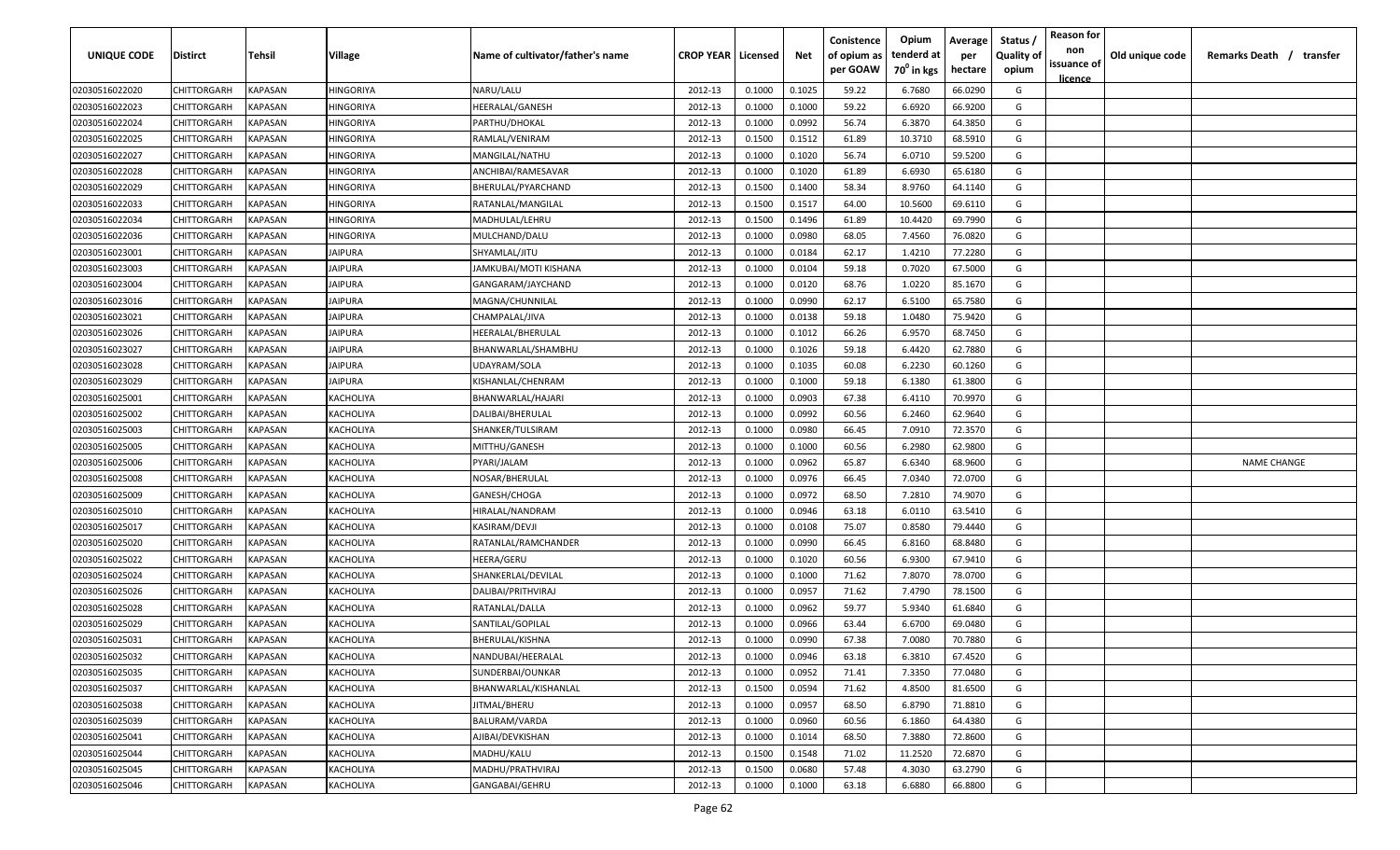| <b>UNIQUE CODE</b>               | <b>Distirct</b>            | <b>Tehsil</b>      | Village                | Name of cultivator/father's name    | <b>CROP YEAR   Licensed</b> |                  | Net              | Conistence<br>of opium as<br>per GOAW | Opium<br>tenderd at<br>70 <sup>0</sup> in kgs | Average<br>per<br>hectare | Status /<br>Quality of<br>opium | <b>Reason for</b><br>non<br>issuance of | Old unique code | Remarks Death /<br>transfer |
|----------------------------------|----------------------------|--------------------|------------------------|-------------------------------------|-----------------------------|------------------|------------------|---------------------------------------|-----------------------------------------------|---------------------------|---------------------------------|-----------------------------------------|-----------------|-----------------------------|
|                                  |                            |                    |                        |                                     |                             |                  |                  |                                       |                                               |                           |                                 | licence                                 |                 |                             |
| 02030516025049                   | CHITTORGARH                | KAPASAN<br>KAPASAN | KACHOLIYA              | SHANKER/PRATAP<br>RUKMANIBAI/UDA    | 2012-13                     | 0.1000<br>0.1000 | 0.0994           | 63.18                                 | 6.3630                                        | 64.0140                   | G<br>G                          |                                         |                 |                             |
| 02030516025050                   | CHITTORGARH                | KAPASAN            | KACHOLIYA              |                                     | 2012-13                     |                  | 0.0940           | 60.56                                 | 5.9260                                        | 63.0430                   | G                               |                                         |                 |                             |
| 02030516025054                   | CHITTORGARH<br>CHITTORGARH | KAPASAN            | KACHOLIYA<br>KANKARIYA | SANTILAL/NARAYAN                    | 2012-13<br>2012-13          | 0.1000<br>0.1000 | 0.0912           | 63.18<br>62.29                        | 6.1370<br>6.7630                              | 67.2920<br>69.0100        | G                               |                                         |                 |                             |
| 02030516026001<br>02030516026002 | CHITTORGARH                | KAPASAN            | KANKARIYA              | JAMKUBAI/PANNA<br>JITMAL/BHAVANIRAM | 2012-13                     | 0.1000           | 0.0980<br>0.0999 | 60.02                                 | 6.2940                                        | 63.0030                   | G                               |                                         |                 |                             |
| 02030516026003                   | CHITTORGARH                | KAPASAN            | KANKARIYA              | CHAMPALAL/DALU                      | 2012-13                     | 0.1000           | 0.1000           | 63.36                                 | 6.7250                                        | 67.2500                   | G                               |                                         |                 |                             |
| 02030516026004                   | CHITTORGARH                | KAPASAN            | KANKARIYA              | LEHRU/DALU                          | 2012-13                     | 0.1000           | 0.1000           | 65.26                                 | 7.0850                                        | 70.8500                   | G                               |                                         |                 |                             |
| 02030516026005                   | CHITTORGARH                | KAPASAN            | KANKARIYA              | KISORI/LEHRU                        | 2012-13                     | 0.1000           | 0.0999           | 59.77                                 | 6.1480                                        | 61.5420                   | G                               |                                         |                 |                             |
| 02030516026009                   | CHITTORGARH                | KAPASAN            | KANKARIYA              | KAVALCHAND/BHERULAL                 | 2012-13                     | 0.1000           | 0.0960           | 62.29                                 | 6.4690                                        | 67.3850                   | G                               |                                         |                 |                             |
| 02030516026010                   | CHITTORGARH                | KAPASAN            | KANKARIYA              | BALU/JITU                           | 2012-13                     | 0.1000           | 0.1000           | 69.40                                 | 7.1090                                        | 71.0900                   | G                               |                                         |                 |                             |
| 02030516026014                   | CHITTORGARH                | KAPASAN            | KANKARIYA              | SHANKER/JITU                        | 2012-13                     | 0.1000           | 0.0990           | 65.26                                 | 6.9920                                        | 70.6260                   | G                               |                                         |                 |                             |
| 02030516026015                   | CHITTORGARH                | KAPASAN            | KANKARIYA              | IAMNA/HAJARI                        | 2012-13                     | 0.1000           | 0.1040           | 59.77                                 | 6.3870                                        | 61.4130                   | G                               |                                         |                 |                             |
| 02030516026016                   | CHITTORGARH                | KAPASAN            | KANKARIYA              | PANNALAL/DALU                       | 2012-13                     | 0.1000           | 0.1000           | 62.29                                 | 6.7990                                        | 67.9900                   | G                               |                                         |                 |                             |
| 02030516027001                   | CHITTORGARH                | KAPASAN            | KAPASAN                | UDAIRAM/SORAM                       | 2012-13                     | 0.1500           | 0.1450           | 64.15                                 | 9.7690                                        | 67.3720                   | G                               |                                         |                 |                             |
| 02030516027003                   | CHITTORGARH                | KAPASAN            | KAPASAN                | MODA/DHUNGA                         | 2012-13                     | 0.1000           | 0.0986           | 64.15                                 | 6.4240                                        | 65.1520                   | G                               |                                         |                 |                             |
| 02030516027004                   | CHITTORGARH                | KAPASAN            | KAPASAN                | DALCHAND/DIPPA                      | 2012-13                     | 0.1000           | 0.1000           | 67.32                                 | 6.8950                                        | 68.9500                   | G                               |                                         |                 |                             |
| 02030516027005                   | CHITTORGARH                | KAPASAN            | KAPASAN                | NATHULAL/BHERA                      | 2012-13                     | 0.1000           | 0.0986           | 71.78                                 | 6.6040                                        | 66.9780                   | G                               |                                         |                 |                             |
| 02030516027006                   | CHITTORGARH                | KAPASAN            | KAPASAN                | RAMCHANDER/JAGNATH                  | 2012-13                     | 0.1000           | 0.0960           | 67.32                                 | 6.5590                                        | 68.3230                   | G                               |                                         |                 |                             |
| 02030516027010                   | CHITTORGARH                | KAPASAN            | KAPASAN                | SIVLAL/BHIMRAJ                      | 2012-13                     | 0.1000           | 0.0995           | 63.73                                 | 6.6370                                        | 66.7040                   | G                               |                                         |                 |                             |
| 02030516027011                   | CHITTORGARH                | KAPASAN            | KAPASAN                | KISANLAL/RATANLAL                   | 2012-13                     | 0.1000           | 0.1020           | 64.15                                 | 6.6900                                        | 65.5880                   | G                               |                                         |                 |                             |
| 02030516027012                   | CHITTORGARH                | KAPASAN            | KAPASAN                | LHERULAL/RATANLAL                   | 2012-13                     | 0.1000           | 0.1040           | 59.36                                 | 6.3600                                        | 61.1540                   | G                               |                                         |                 |                             |
| 02030516027014                   | CHITTORGARH                | KAPASAN            | KAPASAN                | GISI/CHAMPALAL                      | 2012-13                     | 0.1000           | 0.0500           | 63.48                                 | 3.2650                                        | 65.3000                   | G                               |                                         |                 |                             |
| 02030516027015                   | CHITTORGARH                | KAPASAN            | KAPASAN                | KISANLAL/GOPI                       | 2012-13                     | 0.1000           | 0.1004           | 57.06                                 | 6.2360                                        | 62.1120                   | G                               |                                         |                 |                             |
| 02030516027016                   | CHITTORGARH                | KAPASAN            | KAPASAN                | LEHRIBAI/RUPCHAND                   | 2012-13                     | 0.1000           | 0.1020           | 60.23                                 | 6.2900                                        | 61.6670                   | G                               |                                         |                 |                             |
| 02030516027017                   | CHITTORGARH                | KAPASAN            | KAPASAN                | GULABBAI/JITMAL                     | 2012-13                     | 0.1000           | 0.0992           | 59.36                                 | 6.0630                                        | 61.1190                   | G                               |                                         |                 |                             |
| 02030516027019                   | CHITTORGARH                | KAPASAN            | KAPASAN                | BHERA/TODU                          | 2012-13                     | 0.1000           | 0.1029           | 63.48                                 | 6.2210                                        | 60.4570                   | G                               |                                         |                 |                             |
| 02030516027021                   | CHITTORGARH                | KAPASAN            | KAPASAN                | SOHANLAL/NANDLAL                    | 2012-13                     | 0.1000           | 0.0912           | 59.36                                 | 5.4870                                        | 60.1640                   | G                               |                                         |                 |                             |
| 02030516027026                   | CHITTORGARH                | KAPASAN            | KAPASAN                | CHHAGANIBAI/CHHAGANLAL              | 2012-13                     | 0.1000           | 0.1000           | 59.36                                 | 6.2920                                        | 62.9200                   | G                               |                                         |                 |                             |
| 02030516027028                   | CHITTORGARH                | KAPASAN            | KAPASAN                | KANHIYALAL/MATURALAL                | 2012-13                     | 0.1000           | 0.0984           | 71.78                                 | 7.4340                                        | 75.5490                   | G                               |                                         |                 |                             |
| 02030516027030                   | CHITTORGARH                | KAPASAN            | KAPASAN                | SOHANIBAI/NARAYAN                   | 2012-13                     | 0.1000           | 0.1008           | 71.78                                 | 6.6550                                        | 66.0220                   | G                               |                                         |                 |                             |
| 02030516027031                   | CHITTORGARH                | KAPASAN            | KAPASAN                | KALURAM/BHAGIRATH                   | 2012-13                     | 0.1000           | 0.1008           | 63.48                                 | 6.3210                                        | 62.7080                   | G                               |                                         |                 |                             |
| 02030516027032                   | CHITTORGARH                | KAPASAN            | KAPASAN                | DEVKISHAN/KAJOD                     | 2012-13                     | 0.1000           | 0.1006           | 60.23                                 | 6.7110                                        | 66.7100                   | G                               |                                         |                 |                             |
| 02030516027033                   | CHITTORGARH                | KAPASAN            | KAPASAN                | SOSIBAI/LAXMAN                      | 2012-13                     | 0.1000           | 0.1026           | 63.48                                 | 6.5480                                        | 63.8210                   | G                               |                                         |                 |                             |
| 02030516028001                   | CHITTORGARH                | KAPASAN            | KESHARKHEDI A          | BHERULAL/CHATARBHUJ                 | 2012-13                     | 0.1000           |                  |                                       |                                               |                           | F                               |                                         |                 |                             |
| 02030516028003                   | <b>CHITTORGARH</b>         | KAPASAN            | KESHARKHEDI A          | DHAPUBAI/NARAYAN                    | 2012-13                     | 0.1500           | 0.1498           | 66.14                                 | 10.2800                                       | 68.6250                   | G                               |                                         |                 |                             |
| 02030516028004                   | CHITTORGARH                | <b>KAPASAN</b>     | <b>KESHARKHEDI A</b>   | MANGU/BHERA                         | 2012-13                     | 0.1000           | 0.0500           | 70.37                                 | 3.5990                                        | 71.9800                   | G                               |                                         |                 |                             |
| 02030516028006                   | <b>CHITTORGARH</b>         | KAPASAN            | KESHARKHEDI A          | PARTHU/KALU                         | 2012-13                     | 0.1500           | 0.1535           | 67.12                                 | 10.4900                                       | 68.3390                   | G                               |                                         |                 |                             |
| 02030516028007                   | CHITTORGARH                | KAPASAN            | KESHARKHEDI A          | BHERULALPURI/GOKALPURI              | 2012-13                     | 0.1500           | 0.0780           | 70.37                                 | 6.2430                                        | 80.0380                   | G                               |                                         |                 |                             |
| 02030516028008                   | CHITTORGARH                | <b>KAPASAN</b>     | KESHARKHEDI A          | HAJARI/DHANNA                       | 2012-13                     | 0.1500           | 0.1518           | 76.43                                 | 11.5960                                       | 76.3900                   | G                               |                                         |                 |                             |
| 02030516028009                   | CHITTORGARH                | <b>KAPASAN</b>     | KESHARKHEDI A          | CHAGNA/SOLA                         | 2012-13                     | 0.1500           | 0.1449           | 67.12                                 | 10.4710                                       | 72.2640                   | G                               |                                         |                 |                             |
| 02030516028010                   | CHITTORGARH                | KAPASAN            | KESHARKHEDI A          | MOHAN/RAMA                          | 2012-13                     | 0.1000           | 0.0989           | 76.84                                 | 7.9470                                        | 80.3540                   | G                               |                                         |                 |                             |
| 02030516028011                   | CHITTORGARH                | KAPASAN            | <b>KESHARKHEDI A</b>   | BALU/LAXMAN                         | 2012-13                     | 0.1500           |                  |                                       |                                               |                           | F.                              |                                         |                 |                             |
| 02030516028014                   | CHITTORGARH                | KAPASAN            | KESHARKHEDI B          | KISHAN/DANNA                        | 2012-13                     | 0.1500           | 0.1505           | 66.16                                 | 10.6520                                       | 70.7770                   | G                               |                                         |                 |                             |
| 02030516028017                   | CHITTORGARH                | <b>KAPASAN</b>     | KESHARKHEDI A          | BHAGWANLAL/DEVA                     | 2012-13                     | 0.1000           |                  |                                       |                                               |                           | F                               |                                         |                 |                             |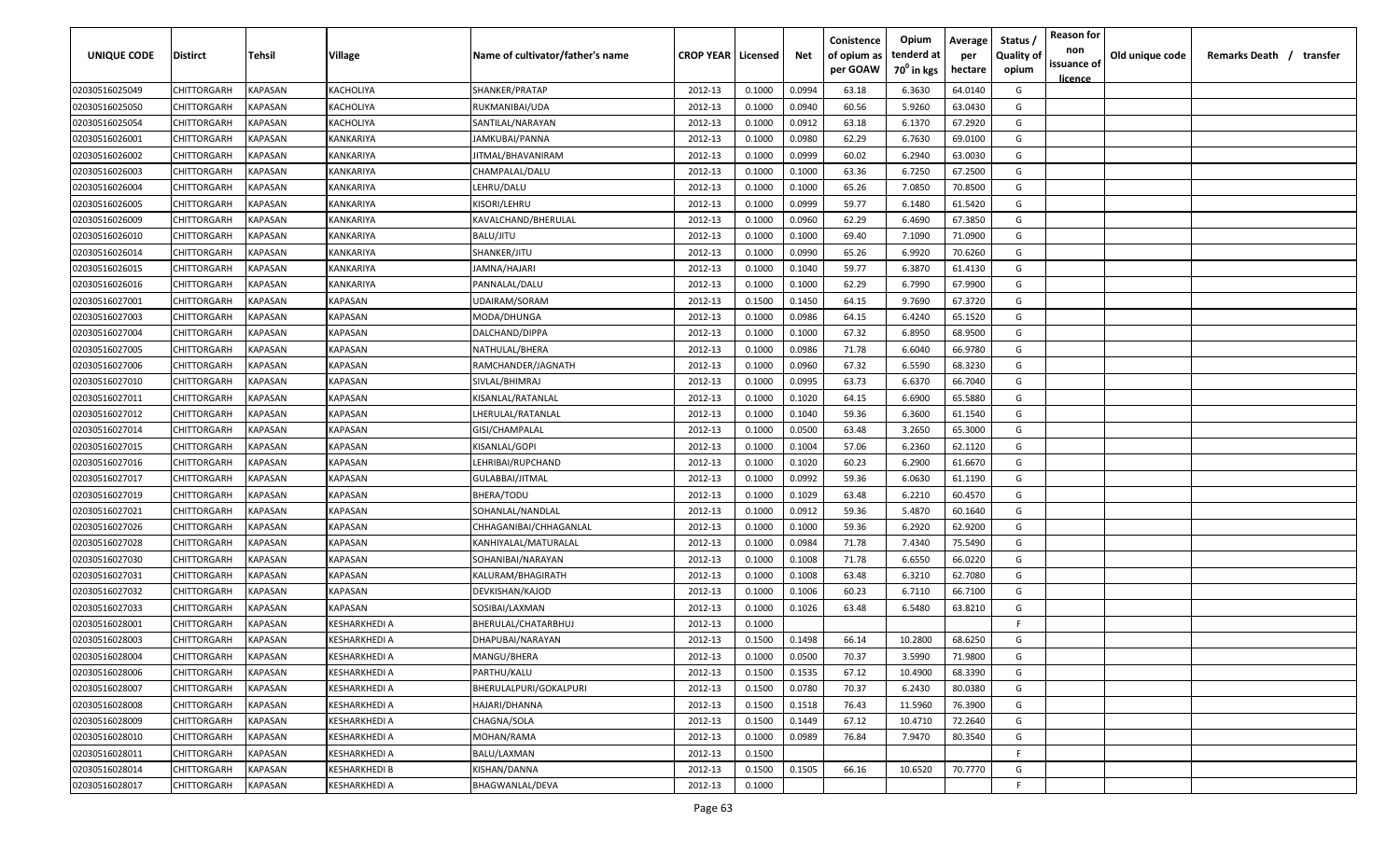| issuance of<br>70 <sup>0</sup> in kgs<br>per GOAW<br>hectare<br>opium<br><u>licence</u><br>F<br>02030516028020<br>CHITTORGARH<br><b>KAPASAN</b><br>KESHARKHEDI A<br><b>BALU/DOLA</b><br>2012-13<br>0.1500<br>KAPASAN<br>0.1512<br>59.5900<br>G<br>02030516028021<br>CHITTORGARH<br>KESHARKHEDI A<br>RATANLAL/LALU<br>2012-13<br>0.1500<br>59.11<br>9.0100<br>02030516028022<br>CHITTORGARH<br>KAPASAN<br>2012-13<br>0.1000<br>0.0990<br>59.11<br>6.0880<br>61.4950<br>G<br>KESHARKHEDI A<br>CHOGA/HAJARI<br>02030516028024<br>CHITTORGARH<br>KAPASAN<br>KESHARKHEDI B<br>JAMKUBAI/CHATARBHUJ<br>2012-13<br>0.1000<br>0.0100<br>72.18<br>0.9380<br>93.8000<br>G |  |
|----------------------------------------------------------------------------------------------------------------------------------------------------------------------------------------------------------------------------------------------------------------------------------------------------------------------------------------------------------------------------------------------------------------------------------------------------------------------------------------------------------------------------------------------------------------------------------------------------------------------------------------------------------------|--|
|                                                                                                                                                                                                                                                                                                                                                                                                                                                                                                                                                                                                                                                                |  |
|                                                                                                                                                                                                                                                                                                                                                                                                                                                                                                                                                                                                                                                                |  |
|                                                                                                                                                                                                                                                                                                                                                                                                                                                                                                                                                                                                                                                                |  |
|                                                                                                                                                                                                                                                                                                                                                                                                                                                                                                                                                                                                                                                                |  |
|                                                                                                                                                                                                                                                                                                                                                                                                                                                                                                                                                                                                                                                                |  |
| 02030516028025<br>CHITTORGARH<br>KAPASAN<br>KESHARKHEDI B<br>GOPIRAM/BHVANIRAM<br>2012-13<br>0.1000<br>0.1000<br>75.33<br>7.8990<br>78.9900<br>G                                                                                                                                                                                                                                                                                                                                                                                                                                                                                                               |  |
| 02030516028027<br>2012-13<br>CHITTORGARH<br>KAPASAN<br>KESHARKHEDI B<br>BHERU/HAJARI<br>0.1500<br>-F.                                                                                                                                                                                                                                                                                                                                                                                                                                                                                                                                                          |  |
| 02030516028028<br>CHITTORGARH<br>KAPASAN<br>KESHARKHEDI A<br>UDAIRAM/MADHO<br>2012-13<br>0.1000<br>-F.                                                                                                                                                                                                                                                                                                                                                                                                                                                                                                                                                         |  |
| 02030516028030<br>CHITTORGARH<br>KAPASAN<br>KESHARKHEDI A<br>HAJARI/NATHU<br>2012-13<br>0.1000<br>-F.                                                                                                                                                                                                                                                                                                                                                                                                                                                                                                                                                          |  |
| 02030516028031<br>CHITTORGARH<br>KAPASAN<br>KESHARKHEDI A<br>2012-13<br>0.1000<br>-F.<br>HUDIBAI/LEHRU                                                                                                                                                                                                                                                                                                                                                                                                                                                                                                                                                         |  |
| F.<br>02030516028032<br>KAPASAN<br>2012-13<br>0.1000<br>CHITTORGARH<br>KESHARKHEDI B<br>MANGU/PARSA                                                                                                                                                                                                                                                                                                                                                                                                                                                                                                                                                            |  |
| CHITTORGARH<br>KAPASAN<br>2012-13<br>0.1500<br>0.1480<br>67.12<br>10.2210<br>69.0610<br>G<br>02030516028036<br>KESHARKHEDI A<br>BHVANIRAM/OUNKAR                                                                                                                                                                                                                                                                                                                                                                                                                                                                                                               |  |
| G<br>CHITTORGARH<br>KAPASAN<br>2012-13<br>0.1000<br>0.0960<br>63.21<br>6.8810<br>71.6770<br>02030516028037<br>KESHARKHEDI B<br>MANGU/VENIRAM                                                                                                                                                                                                                                                                                                                                                                                                                                                                                                                   |  |
| CHITTORGARH<br>KAPASAN<br>RAMA/KALU<br>2012-13<br>0.1500<br>-F.<br>02030516028038<br>KESHARKHEDI A                                                                                                                                                                                                                                                                                                                                                                                                                                                                                                                                                             |  |
| KAPASAN<br>0.1000<br>0.0990<br>67.12<br>6.9610<br>70.3130<br>G<br>CHITTORGARH<br>MADHOLAL/NAVLA<br>2012-13<br>02030516028039<br>KESHARKHEDI A                                                                                                                                                                                                                                                                                                                                                                                                                                                                                                                  |  |
| 0.1512<br>10.7650<br>71.1970<br>CHITTORGARH<br>KAPASAN<br>KESHARKHEDI B<br>2012-13<br>0.1500<br>66.16<br>G<br>02030516028040<br>SOSARBAI/BHAGWAN                                                                                                                                                                                                                                                                                                                                                                                                                                                                                                               |  |
| CHITTORGARH<br>KAPASAN<br>0.1000<br>0.0988<br>65.39<br>6.7260<br>68.0770<br>G<br>02030516028041<br>KESHARKHEDI A<br>SHANKERLAL/CHOGA<br>2012-13                                                                                                                                                                                                                                                                                                                                                                                                                                                                                                                |  |
| 72.7800<br>02030516028042<br>CHITTORGARH<br>KAPASAN<br>KESHARKHEDI A<br>GISU/GOPILAL<br>2012-13<br>0.1500<br>0.1518<br>70.37<br>11.0480<br>G                                                                                                                                                                                                                                                                                                                                                                                                                                                                                                                   |  |
| 0.0088<br>99.7730<br>CHITTORGARH<br>KAPASAN<br>KESHARKHEDI A<br>2012-13<br>0.1000<br>65.39<br>0.8780<br>G<br>02030516028044<br>LEHRIBAI/DHANNA                                                                                                                                                                                                                                                                                                                                                                                                                                                                                                                 |  |
| KAPASAN<br>0.0102<br>73.48<br>0.9340<br>91.5690<br>G<br>02030516028046<br>CHITTORGARH<br>KESHARKHEDI A<br>BHERULAL/GANESH<br>2012-13<br>0.1000                                                                                                                                                                                                                                                                                                                                                                                                                                                                                                                 |  |
| KAPASAN<br>0.1508<br>02030516028047<br>CHITTORGARH<br>KESHARKHEDI B<br>2012-13<br>0.1500<br>69.26<br>11.4180<br>75.7160<br>G<br>BHERULAL/NARAYAN                                                                                                                                                                                                                                                                                                                                                                                                                                                                                                               |  |
| CHITTORGARH<br>KAPASAN<br>68.2250<br>02030516028048<br>KESHARKHEDI A<br>SOHANI/SHAMBHULAL<br>2012-13<br>0.1000<br>0.1031<br>65.39<br>7.0340<br>G                                                                                                                                                                                                                                                                                                                                                                                                                                                                                                               |  |
| KAPASAN<br>2012-13<br>0.1012<br>66.16<br>6.6440<br>65.6520<br>02030516028049<br>CHITTORGARH<br>KESHARKHEDI B<br>NARU/BHAGIRATH<br>0.1000<br>G                                                                                                                                                                                                                                                                                                                                                                                                                                                                                                                  |  |
| 02030516028050<br>CHITTORGARH<br>2012-13<br>1.2280<br>KAPASAN<br>KESHARKHEDI A<br>GEHRILAL/GANESH<br>0.1000<br>0.0125<br>73.48<br>98.2400<br>G                                                                                                                                                                                                                                                                                                                                                                                                                                                                                                                 |  |
| 02030516028051<br>CHITTORGARH<br>2012-13<br>0.1500<br>KAPASAN<br>KESHARKHEDI A<br>DHANNA/DEVKISHAN<br>-F.                                                                                                                                                                                                                                                                                                                                                                                                                                                                                                                                                      |  |
| 02030516028054<br>CHITTORGARH<br>KAPASAN<br>KESHARKHEDI A<br>VENIRAM/DEVJI<br>2012-13<br>0.1500<br>0.1449<br>70.37<br>10.6560<br>73.5400<br>G                                                                                                                                                                                                                                                                                                                                                                                                                                                                                                                  |  |
| 02030516028055<br>CHITTORGARH<br>KAPASAN<br>KESHARKHEDI B<br>RAMIBAI/BHURALAL<br>2012-13<br>0.1500<br>-F.                                                                                                                                                                                                                                                                                                                                                                                                                                                                                                                                                      |  |
| G<br>KAPASAN<br>2012-13<br>0.1000<br>72.16<br>73.4000<br>02030516028056<br>CHITTORGARH<br>KESHARKHEDI B<br>AEJIBAI/MOHANLAL<br>0.1000<br>7.3400                                                                                                                                                                                                                                                                                                                                                                                                                                                                                                                |  |
| KAPASAN<br>2012-13<br>0.1500<br>-F.<br>02030516028059<br>CHITTORGARH<br>(ESHARKHEDI A<br>CHAGNLAL/GANESH                                                                                                                                                                                                                                                                                                                                                                                                                                                                                                                                                       |  |
| CHITTORGARH<br>KAPASAN<br>LALU/RAMA<br>2012-13<br>0.1500<br>0.1492<br>66.14<br>10.0060<br>67.0640<br>G<br>02030516028060<br>KESHARKHEDI A                                                                                                                                                                                                                                                                                                                                                                                                                                                                                                                      |  |
| KAPASAN<br>2012-13<br>0.1000<br>0.0990<br>60.00<br>5.8970<br>59.5660<br>G<br>02030516028061<br>CHITTORGARH<br>KESHARKHEDI A<br>MADHO/RAMA                                                                                                                                                                                                                                                                                                                                                                                                                                                                                                                      |  |
| 67.29<br>KAPASAN<br>2012-13<br>0.1000<br>0.1000<br>7.0170<br>70.1700<br>G<br>02030516028062<br>CHITTORGARH<br>KESHARKHEDI A<br>GEHRULAL/HEERA                                                                                                                                                                                                                                                                                                                                                                                                                                                                                                                  |  |
| 02030516028063<br>CHITTORGARH<br>KAPASAN<br>2012-13<br>0.1000<br>0.1000<br>59.49<br>6.0170<br>60.1700<br>G<br>KESHARKHEDI B<br>DAKHIBAI/JITU                                                                                                                                                                                                                                                                                                                                                                                                                                                                                                                   |  |
| 02030516028064<br>CHITTORGARH<br>KAPASAN<br>KESHARKHEDI B<br>RAMESCHAND/MOHANPURI<br>2012-13<br>0.1000<br>0.0990<br>68.19<br>6.7800<br>68.4850<br>G                                                                                                                                                                                                                                                                                                                                                                                                                                                                                                            |  |
| KAPASAN<br>2012-13<br>0.1000<br>-F.<br>02030516028065<br>CHITTORGARH<br>KESHARKHEDI A<br>CHAGNLAL/DEVILAL                                                                                                                                                                                                                                                                                                                                                                                                                                                                                                                                                      |  |
| KAPASAN<br>2012-13<br>E<br>02030516028067<br>CHITTORGARH<br>KESHARKHEDI A<br>RAMESWAR/NATHU<br>0.1500                                                                                                                                                                                                                                                                                                                                                                                                                                                                                                                                                          |  |
| 0.1000<br>0.0104<br>94.5190<br>02030516028069<br><b>CHITTORGARH</b><br>KAPASAN<br><b>KESHARKHEDI B</b><br>MADHO/DEVA<br>2012-13<br>78.21<br>0.9830<br>G                                                                                                                                                                                                                                                                                                                                                                                                                                                                                                        |  |
| 2012-13<br>0.1500<br>0.0500<br>02<br>02030516028070<br>CHITTORGARH<br>KAPASAN<br>KESHARKHEDI B<br>NARAYAN/GULAB                                                                                                                                                                                                                                                                                                                                                                                                                                                                                                                                                |  |
| <b>KAPASAN</b><br>0.0464<br>3.0470<br>G<br>02030516028072<br><b>CHITTORGARH</b><br>KESHARKHEDI B<br>BHURA/NATHU<br>2012-13<br>0.1000<br>69.26<br>65.6680                                                                                                                                                                                                                                                                                                                                                                                                                                                                                                       |  |
| 0.1421<br>02030516028075<br><b>CHITTORGARH</b><br>KAPASAN<br>KESHARKHEDI A<br>PERMBAI/SHANKERLAL<br>2012-13<br>0.1500<br>67.29<br>9.8340<br>69.2050<br>G                                                                                                                                                                                                                                                                                                                                                                                                                                                                                                       |  |
| G<br>02030516028077<br>CHITTORGARH<br>KAPASAN<br>MADHO/BHERA<br>2012-13<br>0.1000<br>0.1000<br>62.65<br>6.3100<br>63.1000<br>KESHARKHEDI A                                                                                                                                                                                                                                                                                                                                                                                                                                                                                                                     |  |
| 0.1500<br>71.9070<br>G<br>02030516028078<br>CHITTORGARH<br>KAPASAN<br>KESHARKHEDI A<br>CHAMPALAL/HEERA<br>2012-13<br>0.1500<br>67.29<br>10.7860                                                                                                                                                                                                                                                                                                                                                                                                                                                                                                                |  |
| 02030516028079<br><b>CHITTORGARH</b><br>KAPASAN<br>KESHARKHEDI A<br><b>BHAGWANIBAI/MANGILAL</b><br>2012-13<br>0.1000<br>0.0996<br>62.65<br>6.5870<br>66.1350<br>G                                                                                                                                                                                                                                                                                                                                                                                                                                                                                              |  |
| G<br>02030516028080<br>KAPASAN<br>2012-13<br>0.1000<br>0.1020<br>67.29<br>6.6330<br>65.0290<br>CHITTORGARH<br>KESHARKHEDI A<br>KISHANA/BHURA                                                                                                                                                                                                                                                                                                                                                                                                                                                                                                                   |  |
| G<br>0.1040<br>69.3170<br>02030516028082<br>CHITTORGARH<br>KAPASAN<br>KESHARKHEDI A<br>KESARBAI/MADHO<br>2012-13<br>0.1000<br>66.14<br>7.2090                                                                                                                                                                                                                                                                                                                                                                                                                                                                                                                  |  |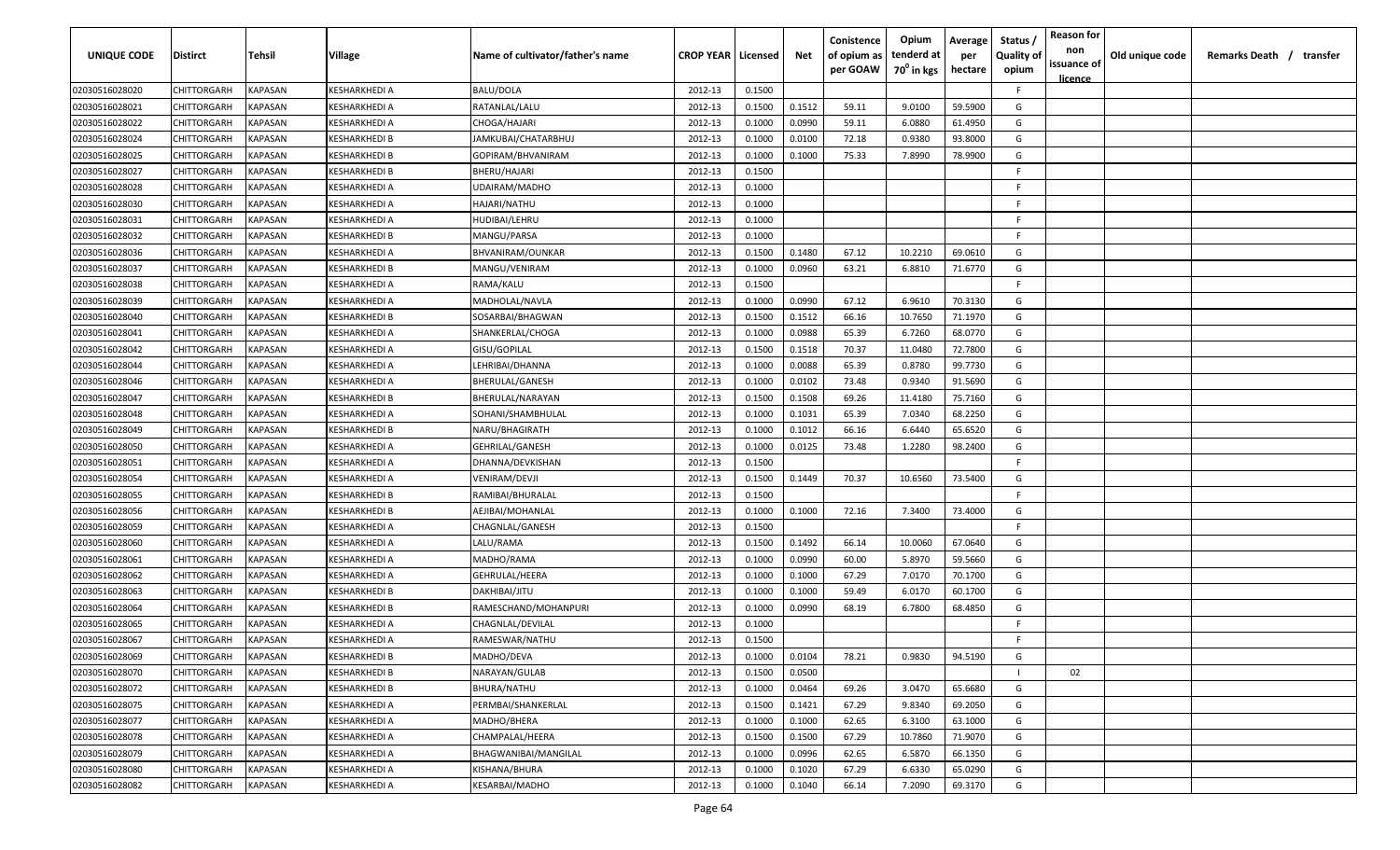| <b>UNIQUE CODE</b> | <b>Distirct</b>    | <b>Tehsil</b>  | Village              | Name of cultivator/father's name | <b>CROP YEAR   Licensed</b> |        | Net    | Conistence<br>of opium as<br>per GOAW | Opium<br>tenderd at<br>70 <sup>0</sup> in kgs | Average<br>per<br>hectare | Status /<br>Quality of<br>opium | <b>Reason for</b><br>non<br>issuance of<br>licence | Old unique code | Remarks Death /<br>transfer |  |
|--------------------|--------------------|----------------|----------------------|----------------------------------|-----------------------------|--------|--------|---------------------------------------|-----------------------------------------------|---------------------------|---------------------------------|----------------------------------------------------|-----------------|-----------------------------|--|
| 02030516028083     | CHITTORGARH        | <b>KAPASAN</b> | KESHARKHEDI A        | GOPILAL/DEVKISHAN                | 2012-13                     | 0.1500 | 0.1520 | 70.37                                 | 10.8370                                       | 71.2960                   | G                               |                                                    |                 |                             |  |
| 02030516028084     | CHITTORGARH        | KAPASAN        | KESHARKHEDI B        | NARAYANIBAI/MOHANPURI            | 2012-13                     | 0.1000 | 0.0950 | 66.16                                 | 6.4840                                        | 68.2530                   | G                               |                                                    |                 |                             |  |
| 02030516028085     | CHITTORGARH        | KAPASAN        | KESHARKHEDI A        | KALIBAI/RAMESWAR                 | 2012-13                     | 0.1000 | 0.1008 | 67.29                                 | 7.0650                                        | 70.0890                   | G                               |                                                    |                 |                             |  |
| 02030516028088     | CHITTORGARH        | KAPASAN        | KESHARKHEDI A        | SOHANLAL/MOHANLAL                | 2012-13                     | 0.1000 | 0.1000 | 66.14                                 | 6.9640                                        | 69.6400                   | G                               |                                                    |                 |                             |  |
| 02030516028089     | CHITTORGARH        | KAPASAN        | KESHARKHEDI A        | AMERCHAND/MEGA JAT               | 2012-13                     | 0.1500 | 0.1550 | 66.14                                 | 11.1120                                       | 71.6900                   | G                               |                                                    |                 |                             |  |
| 02030516028090     | CHITTORGARH        | KAPASAN        | KESHARKHEDI B        | KISHANLAL/BHERA                  | 2012-13                     | 0.1500 | 0.1500 | 66.12                                 | 10.2300                                       | 68.2000                   | G                               |                                                    |                 |                             |  |
| 02030516028091     | CHITTORGARH        | KAPASAN        | KESHARKHEDI B        | SOSERBAI/CHAMPA                  | 2012-13                     | 0.1000 | 0.0500 | 72.16                                 | 3.6700                                        | 73.4000                   | G                               |                                                    |                 |                             |  |
| 02030516028092     | <b>CHITTORGARH</b> | KAPASAN        | KESHARKHEDI B        | GANGA/HAJARI                     | 2012-13                     | 0.1000 | 0.1000 | 72.16                                 | 7.3190                                        | 73.1900                   | G                               |                                                    |                 |                             |  |
| 02030516028093     | CHITTORGARH        | KAPASAN        | KESHARKHEDI B        | SOHANPURI/KISHANPURI             | 2012-13                     | 0.1500 | 0.1435 | 72.16                                 | 10.6180                                       | 73.9930                   | G                               |                                                    |                 |                             |  |
| 02030516028095     | CHITTORGARH        | KAPASAN        | KESHARKHEDI A        | JAGDISH/NARAYAN                  | 2012-13                     | 0.1500 |        |                                       |                                               |                           | -F.                             |                                                    |                 |                             |  |
| 02030516028096     | CHITTORGARH        | KAPASAN        | KESHARKHEDI B        | GULAB/GANGARAM                   | 2012-13                     | 0.1500 | 0.0155 | 72.16                                 | 1.3090                                        | 84.4520                   | G                               |                                                    |                 |                             |  |
| 02030516028098     | CHITTORGARH        | KAPASAN        | (ESHARKHEDI B        | KISHANPURI/MADHUPURI             | 2012-13                     | 0.1500 | 0.0924 | 68.90                                 | 7.0470                                        | 76.2660                   | G                               |                                                    |                 |                             |  |
| 02030516028099     | CHITTORGARH        | KAPASAN        | KESHARKHEDI B        | LOBHCHAND/VARDA                  | 2012-13                     | 0.1000 | 0.1008 | 66.12                                 | 6.7250                                        | 66.7160                   | G                               |                                                    |                 |                             |  |
| 02030516028100     | CHITTORGARH        | KAPASAN        | KESHARKHEDI B        | KALU/GISA                        | 2012-13                     | 0.1000 |        |                                       |                                               |                           | -F.                             |                                                    |                 |                             |  |
| 02030516028101     | CHITTORGARH        | KAPASAN        | KESHARKHEDI B        | SIVPURI/MOTIPURI                 | 2012-13                     | 0.1000 | 0.1020 | 62.36                                 | 6.3430                                        | 62.1860                   | G                               |                                                    |                 |                             |  |
| 02030516028102     | CHITTORGARH        | KAPASAN        | <b>KESHARKHEDI B</b> | SVAIRAM/DHANNA                   | 2012-13                     | 0.1000 | 0.1012 | 68.90                                 | 7.2050                                        | 71.1960                   | G                               |                                                    |                 |                             |  |
| 02030516028103     | CHITTORGARH        | KAPASAN        | KESHARKHEDI B        | GANESH/JAYRAM                    | 2012-13                     | 0.1000 | 0.1008 | 66.12                                 | 6.8480                                        | 67.9370                   | G                               |                                                    |                 |                             |  |
| 02030516028104     | CHITTORGARH        | KAPASAN        | KESHARKHEDI B        | HEMRAJ/BHERULAL                  | 2012-13                     | 0.1000 | 0.0989 | 66.16                                 | 6.6250                                        | 66.9870                   | G                               |                                                    |                 |                             |  |
| 02030516028108     | CHITTORGARH        | KAPASAN        | KESHARKHEDI B        | KALU/DEVA                        | 2012-13                     | 0.1500 | 0.1508 | 68.90                                 | 10.4920                                       | 69.5760                   | G                               |                                                    |                 |                             |  |
| 02030516028109     | CHITTORGARH        | KAPASAN        | KESHARKHEDI B        | ANCHIBAI/DEVKISHAN               | 2012-13                     | 0.1000 | 0.0969 | 51.37                                 | 3.0310                                        | 31.2800                   | G                               | 04                                                 |                 |                             |  |
| 02030516028111     | CHITTORGARH        | KAPASAN        | <b>KESHARKHEDI B</b> | KALURAM/DHNNA                    | 2012-13                     | 0.1000 | 0.1020 | 68.90                                 | 6.8510                                        | 67.1670                   | G                               |                                                    |                 |                             |  |
| 02030516028112     | CHITTORGARH        | KAPASAN        | KESHARKHEDI B        | GORDHANPURI/BHAGWANPURI          | 2012-13                     | 0.1000 | 0.0990 | 68.19                                 | 7.1110                                        | 71.8280                   | G                               |                                                    |                 |                             |  |
| 02030516028113     | CHITTORGARH        | KAPASAN        | KESHARKHEDI B        | GORDHANLAL/NARAYAN               | 2012-13                     | 0.1000 | 0.1032 | 75.33                                 | 8.3510                                        | 80.9210                   | G                               |                                                    |                 |                             |  |
| 02030516028117     | CHITTORGARH        | KAPASAN        | KESHARKHEDI B        | BALIBAI/GANESH                   | 2012-13                     | 0.1000 | 0.0120 | 69.26                                 | 1.1580                                        | 96.5000                   | G                               |                                                    |                 |                             |  |
| 02030516028118     | CHITTORGARH        | KAPASAN        | KESHARKHEDI B        | LEHRULAL/JITU                    | 2012-13                     | 0.1500 | 0.1470 | 69.26                                 | 10.4980                                       | 71.4150                   | G                               |                                                    |                 |                             |  |
| 02030516028119     | CHITTORGARH        | KAPASAN        | KESHARKHEDI B        | DHANNA/SOLA                      | 2012-13                     | 0.1000 |        |                                       |                                               |                           | -F.                             |                                                    |                 |                             |  |
| 02030516028120     | CHITTORGARH        | KAPASAN        | KESHARKHEDI B        | DHANPURI/RAMPURI                 | 2012-13                     | 0.1000 | 0.1000 | 69.26                                 | 6.8270                                        | 68.2700                   | G                               |                                                    |                 |                             |  |
| 02030516028124     | CHITTORGARH        | KAPASAN        | KESHARKHEDI B        | PUSPABAI/RAMESWARLAL             | 2012-13                     | 0.1500 | 0.1485 | 66.12                                 | 10.2010                                       | 68.6940                   | G                               |                                                    |                 |                             |  |
| 02030516028125     | CHITTORGARH        | KAPASAN        | KESHARKHEDI B        | DALIBAI/MAGNIRAM                 | 2012-13                     | 0.1500 |        |                                       |                                               |                           | -F.                             |                                                    |                 |                             |  |
| 02030516028129     | CHITTORGARH        | KAPASAN        | KESHARKHEDI B        | RUKMANI/SHANKERLAL               | 2012-13                     | 0.1500 |        |                                       |                                               |                           | -F.                             |                                                    |                 |                             |  |
| 02030516028130     | CHITTORGARH        | KAPASAN        | KESHARKHEDI B        | LAXMANPURI/BHERUPURI             | 2012-13                     | 0.1500 |        |                                       |                                               |                           | -F.                             |                                                    |                 |                             |  |
| 02030516028131     | CHITTORGARH        | KAPASAN        | KESHARKHEDI A        | RAMESWAR/MADHU JAT               | 2012-13                     | 0.1500 | 0.1012 | 67.12                                 | 7.2390                                        | 71.5320                   | G                               |                                                    |                 |                             |  |
| 02030516028132     | CHITTORGARH        | KAPASAN        | KESHARKHEDI B        | CHAGAN/BHERA                     | 2012-13                     | 0.1500 | 0.1518 | 63.21                                 | 8.9310                                        | 58.8340                   | G                               |                                                    |                 |                             |  |
| 02030516028134     | CHITTORGARH        | KAPASAN        | KESHARKHEDI B        | CHAGANLAL/PANNA                  | 2012-13                     | 0.1000 | 0.0969 | 66.12                                 | 7.0650                                        | 72.9100                   | G                               |                                                    |                 |                             |  |
| 02030516028135     | <b>CHITTORGARH</b> | KAPASAN        | KESHARKHEDI B        | HERIBAI/HEERA                    | 2012-13                     | 0.1000 |        |                                       |                                               |                           | E                               |                                                    |                 |                             |  |
| 02030516030002     | CHITTORGARH        | <b>KAPASAN</b> | <b>LAKHOKAKHEDA</b>  | GORDHAN/PYARJI                   | 2012-13                     | 0.1500 | 0.1488 | 68.05                                 | 10.8690                                       | 73.0440                   | G                               |                                                    |                 |                             |  |
| 02030516030003     | <b>CHITTORGARH</b> | KAPASAN        | LAKHOKAKHEDA         | MANGI/MADAN                      | 2012-13                     | 0.1000 | 0.1037 | 66.14                                 | 7.0300                                        | 67.7920                   | G                               |                                                    |                 |                             |  |
| 02030516030004     | CHITTORGARH        | KAPASAN        | LAKHOKAKHEDA         | KISHAN/PRATAP                    | 2012-13                     | 0.1500 | 0.1500 | 66.14                                 | 10.2330                                       | 68.2200                   | G                               |                                                    |                 |                             |  |
| 02030516030005     | CHITTORGARH        | KAPASAN        | LAKHOKAKHEDA         | SHANKER/VARDA                    | 2012-13                     | 0.1500 | 0.1450 | 61.93                                 | 9.6430                                        | 66.5030                   | G                               |                                                    |                 |                             |  |
| 02030516030008     | CHITTORGARH        | KAPASAN        | LAKHOKAKHEDA         | NARAYAN/GANGARAM                 | 2012-13                     | 0.1000 | 0.0966 | 65.11                                 | 6.8740                                        | 71.1590                   | G                               |                                                    |                 |                             |  |
| 02030516030009     | CHITTORGARH        | KAPASAN        | LAKHOKAKHEDA         | MAGNIBAI/MOHAN                   | 2012-13                     | 0.1500 | 0.1470 | 65.11                                 | 10.3620                                       | 70.4900                   | G                               |                                                    |                 |                             |  |
| 02030516030010     | CHITTORGARH        | KAPASAN        | LAKHOKAKHEDA         | MOVNI/PANNALAL                   | 2012-13                     | 0.1000 | 0.1000 | 61.93                                 | 6.3880                                        | 63.8800                   | G                               |                                                    |                 |                             |  |
| 02030516030013     | <b>CHITTORGARH</b> | KAPASAN        | LAKHOKAKHEDA         | SHANKERIBAI/GORDHAN              | 2012-13                     | 0.1500 | 0.1480 | 65.11                                 | 10.6780                                       | 72.1490                   | G                               |                                                    |                 |                             |  |
| 02030516030014     | CHITTORGARH        | KAPASAN        | LAKHOKAKHEDA         | HANSU/SAWAIRAM                   | 2012-13                     | 0.1000 | 0.0980 | 58.34                                 | 6.1760                                        | 63.0200                   | G                               |                                                    |                 |                             |  |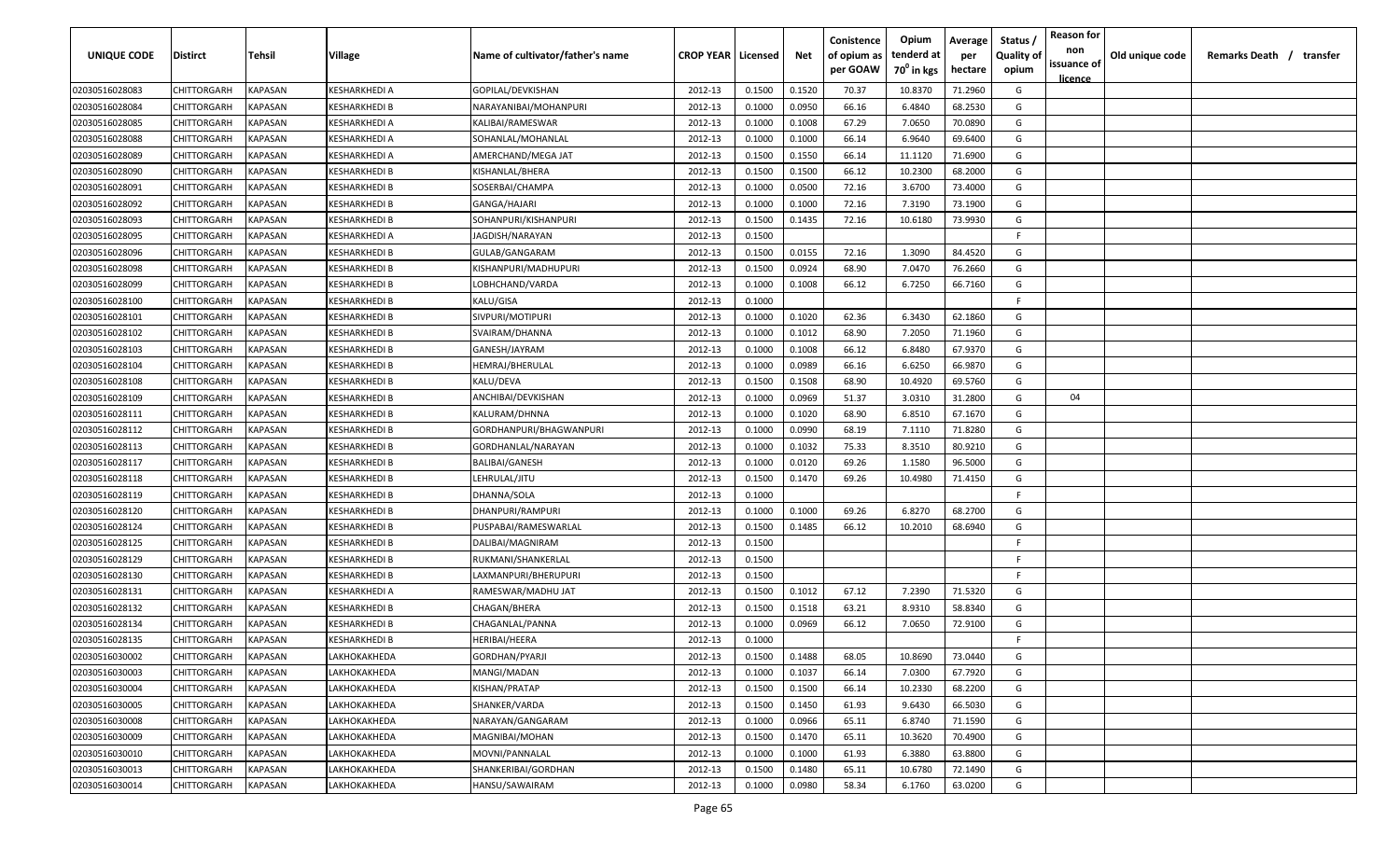| <b>UNIQUE CODE</b> | <b>Distirct</b>    | <b>Tehsil</b>  | Village         | Name of cultivator/father's name | <b>CROP YEAR   Licensed</b> |        | Net    | Conistence<br>of opium as<br>per GOAW | Opium<br>tenderd at<br>70 <sup>0</sup> in kgs | Average<br>per<br>hectare | Status /<br>Quality of<br>opium | <b>Reason for</b><br>non<br>issuance of<br><u>licence</u> | Old unique code | Remarks Death /<br>transfer |
|--------------------|--------------------|----------------|-----------------|----------------------------------|-----------------------------|--------|--------|---------------------------------------|-----------------------------------------------|---------------------------|---------------------------------|-----------------------------------------------------------|-----------------|-----------------------------|
| 02030516030015     | CHITTORGARH        | KAPASAN        | LAKHOKAKHEDA    | SAVAIRAM/KAJOD                   | 2012-13                     | 0.1000 | 0.0984 | 66.14                                 | 7.4450                                        | 75.6610                   | G                               |                                                           |                 |                             |
| 02030516030017     | CHITTORGARH        | KAPASAN        | LAKHOKAKHEDA    | POKHARRAM/BHEEMA                 | 2012-13                     | 0.1500 | 0.1519 | 68.05                                 | 11.6270                                       | 76.5440                   | G                               |                                                           |                 |                             |
| 02030516030018     | CHITTORGARH        | KAPASAN        | LAKHOKAKHEDA    | HEERALAL/PYARA                   | 2012-13                     | 0.1500 | 0.1488 | 65.11                                 | 10.3800                                       | 69.7580                   | G                               |                                                           |                 |                             |
| 02030516030020     | CHITTORGARH        | KAPASAN        | LAKHOKAKHEDA    | DHANNA/KUKA                      | 2012-13                     | 0.1500 | 0.1508 | 66.14                                 | 11.0640                                       | 73.3690                   | G                               |                                                           |                 |                             |
| 02030516030021     | CHITTORGARH        | KAPASAN        | LAKHOKAKHEDA    | AMARCHAND/PYARA                  | 2012-13                     | 0.1500 | 0.1518 | 61.93                                 | 10.3690                                       | 68.3070                   | G                               |                                                           |                 |                             |
| 02030516030023     | CHITTORGARH        | KAPASAN        | LAKHOKAKHEDA    | PANNALAL/HAJARI                  | 2012-13                     | 0.1500 |        |                                       |                                               |                           | -F                              |                                                           |                 |                             |
| 02030516031001     | CHITTORGARH        | KAPASAN        | LANGACH         | GULABI/RAMLAL                    | 2012-13                     | 0.1000 | 0.1050 | 63.14                                 | 7.2070                                        | 68.6380                   | G                               |                                                           |                 |                             |
| 02030516031004     | CHITTORGARH        | KAPASAN        | LANGACH         | JAGANNATH/UDA                    | 2012-13                     | 0.1500 | 0.1488 | 58.86                                 | 10.5700                                       | 71.0350                   | G                               |                                                           |                 |                             |
| 02030516031010     | CHITTORGARH        | KAPASAN        | LANGACH         | RAMCHANDRIBAI/KHEMA              | 2012-13                     | 0.1000 | 0.0861 | 63.14                                 | 6.1700                                        | 71.6610                   | G                               |                                                           |                 |                             |
| 02030516031019     | CHITTORGARH        | KAPASAN        | LANGACH         | PARVTIBAI/NANDLAL                | 2012-13                     | 0.1500 | 0.1446 | 58.86                                 | 9.1490                                        | 63.2710                   | G                               |                                                           |                 |                             |
| 02030516031021     | CHITTORGARH        | KAPASAN        | LANGACH         | MANOHARSINGH/JAITSINGH           | 2012-13                     | 0.1500 | 0.1521 | 56.22                                 | 10.2080                                       | 67.1140                   | G                               |                                                           |                 |                             |
| 02030516031023     | CHITTORGARH        | KAPASAN        | ANGACH          | BALWANTSINGH/VIJAYSINGH          | 2012-13                     | 0.1000 | 0.0975 | 56.22                                 | 6.4970                                        | 66.6360                   | G                               |                                                           |                 |                             |
| 02030516031025     | CHITTORGARH        | KAPASAN        | ANGACH          | DHOKALSINGH/SONATHSINGH          | 2012-13                     | 0.1500 | 0.1540 | 63.14                                 | 10.7160                                       | 69.5840                   | G                               |                                                           |                 |                             |
| 02030516031029     | CHITTORGARH        | KAPASAN        | LANGACH         | SIVLAL/RUPA                      | 2012-13                     | 0.1000 | 0.1000 | 63.14                                 | 6.9360                                        | 69.3600                   | G                               |                                                           |                 |                             |
| 02030516031046     | CHITTORGARH        | KAPASAN        | LANGACH         | HEERA/HARIKISHAN                 | 2012-13                     | 0.1500 | 0.1500 | 63.14                                 | 11.4550                                       | 76.3670                   |                                 | 02                                                        |                 |                             |
| 02030516032001     | CHITTORGARH        | KAPASAN        | MATAJIKAKHEDA   | NAHRASINGH/UDAISINGH             | 2012-13                     | 0.1000 | 0.0952 | 59.11                                 | 6.1470                                        | 64.5690                   | G                               |                                                           |                 |                             |
| 02030516032002     | CHITTORGARH        | KAPASAN        | MATAJIKAKHEDA   | HEMENDERSINGH/DEVRAHSINGH        | 2012-13                     | 0.1000 | 0.0175 | 68.90                                 | 1.3980                                        | 79.8860                   | G                               |                                                           |                 |                             |
| 02030516032003     | CHITTORGARH        | KAPASAN        | MATAJIKAKHEDA   | RATANLAL/SHOBHALAL               | 2012-13                     | 0.1000 | 0.0943 | 62.36                                 | 6.2450                                        | 66.2250                   | G                               |                                                           |                 | <b>NAME CHANGE</b>          |
| 02030516032008     | CHITTORGARH        | KAPASAN        | MATAJIKAKHEDA   | SHANKER/PYARJI                   | 2012-13                     | 0.1000 | 0.0924 | 62.36                                 | 6.0400                                        | 65.3680                   | G                               |                                                           |                 | <b>NAME CHANGE</b>          |
| 02030516032013     | CHITTORGARH        | KAPASAN        | MATAJIKAKHEDA   | KISANA/RAMA                      | 2012-13                     | 0.1000 | 0.0986 | 59.49                                 | 6.3990                                        | 64.8990                   | G                               |                                                           |                 |                             |
| 02030516032014     | CHITTORGARH        | KAPASAN        | MATAJIKAKHEDA   | PEMA/RAMA                        | 2012-13                     | 0.1000 | 0.0954 | 59.49                                 | 6.1190                                        | 64.1400                   | G                               |                                                           |                 |                             |
| 02030516032018     | CHITTORGARH        | KAPASAN        | MATAJIKAKHEDA   | RAMESWAR/KASIRAM                 | 2012-13                     | 0.1000 | 0.0080 | 75.33                                 | 0.9690                                        | 121.1250                  | G                               |                                                           |                 |                             |
| 02030516032019     | CHITTORGARH        | KAPASAN        | MATAJIKAKHEDA   | LEHRU/RAMLAL                     | 2012-13                     | 0.1000 | 0.0984 | 62.36                                 | 6.2360                                        | 63.3740                   | G                               |                                                           |                 |                             |
| 02030516032020     | CHITTORGARH        | KAPASAN        | MATAJIKAKHEDA   | GAMERIBAI/NANDRAM                | 2012-13                     | 0.1000 | 0.0105 | 62.36                                 | 0.7130                                        | 67.9050                   | G                               |                                                           |                 |                             |
| 02030516033012     | CHITTORGARH        | KAPASAN        | NARIYA          | JADAVBAI/DHANNA                  | 2012-13                     | 0.1000 | 0.0936 | 56.98                                 | 5.9750                                        | 63.8350                   | G                               |                                                           |                 |                             |
| 02030516033018     | CHITTORGARH        | KAPASAN        | NARIYA          | MAGNA/RAMA                       | 2012-13                     | 0.1000 | 0.0945 | 60.02                                 | 6.2760                                        | 66.4130                   | G                               |                                                           |                 |                             |
| 02030516033020     | CHITTORGARH        | KAPASAN        | NARIYA          | DEVILAL/OUNKAR                   | 2012-13                     | 0.1000 | 0.0980 | 62.29                                 | 7.3060                                        | 74.5510                   | G                               |                                                           |                 |                             |
| 02030516033024     | CHITTORGARH        | KAPASAN        | NARIYA          | UADIBAI/PARTHVIRAJ               | 2012-13                     | 0.1000 | 0.0960 | 59.82                                 | 6.0160                                        | 62.6670                   | G                               |                                                           |                 |                             |
| 02030516033028     | CHITTORGARH        | KAPASAN        | NARIYA          | GEMRA/JALAM                      | 2012-13                     | 0.1000 | 0.0990 | 57.10                                 | 6.5500                                        | 66.1620                   | G                               |                                                           |                 |                             |
| 02030516033029     | CHITTORGARH        | KAPASAN        | NARIYA          | RATANLAL/MOHANLAL                | 2012-13                     | 0.1000 | 0.0896 | 56.72                                 | 6.0370                                        | 67.3770                   | G                               |                                                           |                 |                             |
| 02030516034001     | CHITTORGARH        | KAPASAN        | NIMBAHERAGORAJI | HEERALAL/KISHANA                 | 2012-13                     | 0.1000 | 0.1000 | 62.49                                 | 6.3650                                        | 63.6500                   | G                               |                                                           |                 |                             |
| 02030516034002     | CHITTORGARH        | KAPASAN        | NIMBAHERAGORAJI | SHANKERLAL/KISANLALSUTAR         | 2012-13                     | 0.1500 | 0.1448 | 59.13                                 | 8.7510                                        | 60.4350                   | G                               |                                                           |                 |                             |
| 02030516034003     | CHITTORGARH        | KAPASAN        | NIMBAHERAGORAJI | BHERU/DULICHAND                  | 2012-13                     | 0.1000 | 0.0963 | 61.90                                 | 6.5970                                        | 68.5050                   | G                               |                                                           |                 |                             |
| 02030516034005     | CHITTORGARH        | KAPASAN        | NIMBAHERAGORAJI | RAMCHANDER/KALU                  | 2012-13                     | 0.1500 | 0.1458 | 61.07                                 | 9.4140                                        | 64.5680                   | G                               |                                                           |                 |                             |
| 02030516034006     | <b>CHITTORGARH</b> | KAPASAN        | NIMBAHERAGORAJI | SANTILAL/DHULICHAND              | 2012-13                     | 0.1000 | 0.0960 | 64.36                                 | 6.0680                                        | 63.2080                   | G                               |                                                           |                 |                             |
| 02030516034007     | CHITTORGARH        | <b>KAPASAN</b> | NIMBAHERAGORAJI | <b>BANSILAL/BHERA</b>            | 2012-13                     | 0.1500 | 0.1470 | 59.79                                 | 9.3440                                        | 63.5650                   | G                               |                                                           |                 |                             |
| 02030516034008     | <b>CHITTORGARH</b> | KAPASAN        | NIMBAHERAGORAJI | GOPIBAI/BHERA JAT                | 2012-13                     | 0.1500 | 0.1515 | 59.13                                 | 9.6890                                        | 63.9540                   | G                               |                                                           |                 |                             |
| 02030516034012     | <b>CHITTORGARH</b> | KAPASAN        | NIMBAHERAGORAJI | MOHANIBAI/BHERULAL               | 2012-13                     | 0.1000 | 0.1012 | 61.90                                 | 6.4910                                        | 64.1400                   | G                               |                                                           |                 |                             |
| 02030516034013     | CHITTORGARH        | KAPASAN        | NIMBAHERAGORAJI | LEHRU/LALU                       | 2012-13                     | 0.1500 | 0.1482 | 62.49                                 | 9.7040                                        | 65.4790                   | G                               |                                                           |                 |                             |
| 02030516034014     | CHITTORGARH        | <b>KAPASAN</b> | NIMBAHERAGORAJI | RATANLAL/HAJARI                  | 2012-13                     | 0.1000 | 0.0992 | 69.12                                 | 7.3270                                        | 73.8610                   | G                               |                                                           |                 |                             |
| 02030516034016     | CHITTORGARH        | KAPASAN        | NIMBAHERAGORAJI | SOHANIBAI/BHERU                  | 2012-13                     | 0.1500 | 0.1520 | 61.79                                 | 9.9040                                        | 65.1580                   | G                               |                                                           |                 |                             |
| 02030516034017     | CHITTORGARH        | KAPASAN        | NIMBAHERAGORAJI | BADAMBAI/MANGILAL                | 2012-13                     | 0.1000 | 0.0955 | 65.17                                 | 6.3960                                        | 66.9740                   | G                               |                                                           |                 |                             |
| 02030516034018     | CHITTORGARH        | KAPASAN        | NIMBAHERAGORAJI | LADULAL/DULLICHAND               | 2012-13                     | 0.1000 | 0.1015 | 61.90                                 | 6.5080                                        | 64.1180                   | G                               |                                                           |                 |                             |
| 02030516034019     | CHITTORGARH        | KAPASAN        | NIMBAHERAGORAJI | SANTILAL/NANURAM                 | 2012-13                     | 0.1000 | 0.0936 | 62.06                                 | 6.2330                                        | 66.5920                   | G                               |                                                           |                 |                             |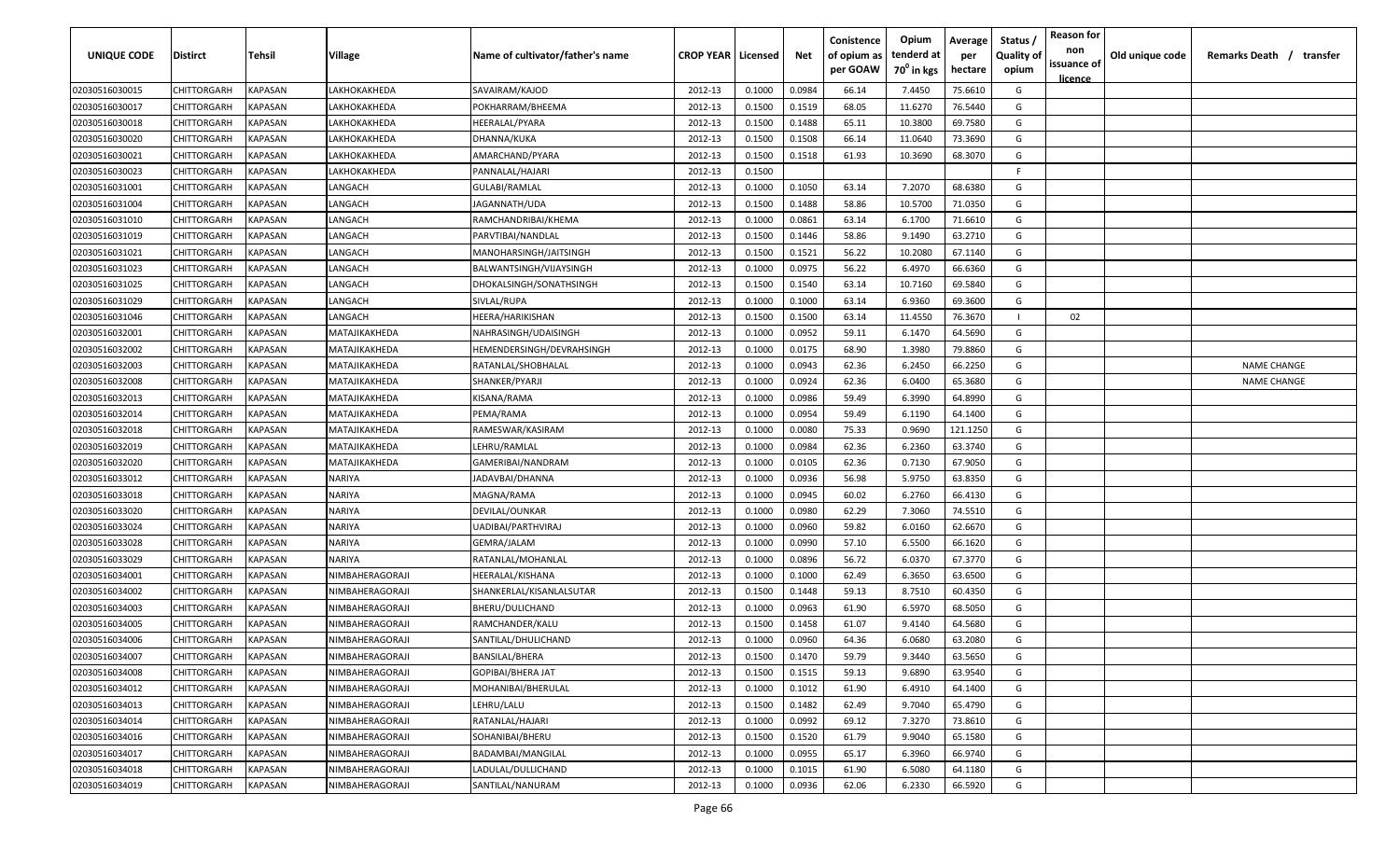| <b>UNIQUE CODE</b> | <b>Distirct</b>    | <b>Tehsil</b>  | Village         | Name of cultivator/father's name | <b>CROP YEAR   Licensed</b> |        | Net    | Conistence<br>of opium as<br>per GOAW | Opium<br>tenderd at<br>70 <sup>0</sup> in kgs | Average<br>per<br>hectare | Status /<br>Quality of<br>opium | <b>Reason for</b><br>non<br>issuance of<br><u>licence</u> | Old unique code | Remarks Death /<br>transfer |
|--------------------|--------------------|----------------|-----------------|----------------------------------|-----------------------------|--------|--------|---------------------------------------|-----------------------------------------------|---------------------------|---------------------------------|-----------------------------------------------------------|-----------------|-----------------------------|
| 02030516034022     | CHITTORGARH        | <b>KAPASAN</b> | NIMBAHERAGORAJI | NARAYAN/MOTISUTSR                | 2012-13                     | 0.1000 | 0.0950 | 62.06                                 | 6.4370                                        | 67.7580                   | G                               |                                                           |                 |                             |
| 02030516034023     | CHITTORGARH        | KAPASAN        | NIMBAHERAGORAJI | SHANKERLAL/BHUWANIRAM TELI       | 2012-13                     | 0.1000 | 0.1000 | 56.53                                 | 6.1460                                        | 61.4600                   | G                               |                                                           |                 |                             |
| 02030516034027     | CHITTORGARH        | KAPASAN        | NIMBAHERAGORAJI | NANDRAM/KISHANLAL                | 2012-13                     | 0.1500 | 0.1439 | 58.51                                 | 8.6340                                        | 60.0000                   | G                               |                                                           |                 |                             |
| 02030516034028     | CHITTORGARH        | KAPASAN        | NIMBAHERAGORAJI | IMAMBAKHS/HUSENBAKHS             | 2012-13                     | 0.1500 | 0.0448 | 61.07                                 | 3.0010                                        | 66.9870                   | G                               |                                                           |                 |                             |
| 02030516034029     | CHITTORGARH        | KAPASAN        | NIMBAHERAGORAJI | SHANKER/RUPA                     | 2012-13                     | 0.1500 | 0.1568 | 59.79                                 | 9.8480                                        | 62.8060                   | G                               |                                                           |                 |                             |
| 02030516034030     | CHITTORGARH        | KAPASAN        | NIMBAHERAGORAJI | HASTIMAL/DULICHAND               | 2012-13                     | 0.1000 | 0.0969 | 58.51                                 | 6.0600                                        | 62.5390                   | G                               |                                                           |                 |                             |
| 02030516034033     | CHITTORGARH        | KAPASAN        | NIMBAHERAGORAJI | SAMPAT/MANGILAL                  | 2012-13                     | 0.1000 | 0.0955 | 62.06                                 | 6.0550                                        | 63.4030                   | G                               |                                                           |                 |                             |
| 02030516034034     | CHITTORGARH        | KAPASAN        | NIMBAHERAGORAJI | DEVBAI/MODA                      | 2012-13                     | 0.1500 | 0.1495 | 61.79                                 | 9.8420                                        | 65.8330                   | G                               |                                                           |                 |                             |
| 02030516034036     | CHITTORGARH        | KAPASAN        | NIMBAHERAGORAJI | BHERULAL/RAMLAL                  | 2012-13                     | 0.1000 | 0.0156 | 64.36                                 | 1.0670                                        | 68.3970                   | G                               |                                                           |                 |                             |
| 02030516034037     | CHITTORGARH        | KAPASAN        | NIMBAHERAGORAJI | AANANDILAL/BHERA                 | 2012-13                     | 0.1000 | 0.0946 | 62.49                                 | 6.4360                                        | 68.0340                   | G                               |                                                           |                 |                             |
| 02030516034039     | CHITTORGARH        | KAPASAN        | NIMBAHERAGORAJI | CHUNNIBAI/GANESH                 | 2012-13                     | 0.1500 | 0.1496 | 58.51                                 | 9.4280                                        | 63.0210                   | G                               |                                                           |                 |                             |
| 02030516034040     | CHITTORGARH        | KAPASAN        | NIMBAHERAGORAJI | SHYAMLAL/NATHU KHTIK             | 2012-13                     | 0.1500 | 0.1448 | 62.06                                 | 9.0520                                        | 62.5140                   | G                               |                                                           |                 |                             |
| 02030516034042     | CHITTORGARH        | KAPASAN        | NIMBAHERAGORAJI | FEKHRUDIN/KASIM                  | 2012-13                     | 0.1000 | 0.0104 | 72.35                                 | 0.7960                                        | 76.5380                   | G                               |                                                           |                 |                             |
| 02030516034043     | CHITTORGARH        | KAPASAN        | NIMBAHERAGORAJI | SOSER/MITTU                      | 2012-13                     | 0.1000 | 0.1026 | 59.13                                 | 6.5040                                        | 63.3920                   | G                               |                                                           |                 | <b>NAME CHANGE</b>          |
| 02030516034044     | CHITTORGARH        | KAPASAN        | NIMBAHERAGORAJI | KELASH/MADHO                     | 2012-13                     | 0.1000 | 0.1015 | 62.06                                 | 6.5520                                        | 64.5520                   | G                               |                                                           |                 |                             |
| 02030516034047     | CHITTORGARH        | KAPASAN        | NIMBAHERAGORAJI | SYAMLAL/BANSILAL                 | 2012-13                     | 0.1000 | 0.0216 | 63.33                                 | 1.4020                                        | 64.9070                   | G                               |                                                           |                 |                             |
| 02030516034048     | CHITTORGARH        | KAPASAN        | NIMBAHERAGORAJI | BANSILAL/KALU                    | 2012-13                     | 0.1000 | 0.1050 | 61.07                                 | 6.5610                                        | 62.4860                   | G                               |                                                           |                 |                             |
| 02030516034049     | CHITTORGARH        | KAPASAN        | NIMBAHERAGORAJI | BHAGWANIBAI/DALCHAND             | 2012-13                     | 0.1500 | 0.0442 | 63.33                                 | 3.0310                                        | 68.5750                   | G                               |                                                           |                 |                             |
| 02030516034050     | CHITTORGARH        | KAPASAN        | NIMBAHERAGORAJI | RAMKAVAR/BHERUSINGH              | 2012-13                     | 0.1000 | 0.0726 | 64.36                                 | 4.8180                                        | 66.3640                   | G                               |                                                           |                 |                             |
| 02030516034051     | CHITTORGARH        | KAPASAN        | NIMBAHERAGORAJI | RATANLAL/UDAIRAM                 | 2012-13                     | 0.1500 | 0.1520 | 58.99                                 | 9.2280                                        | 60.7110                   | G                               |                                                           |                 |                             |
| 02030516034052     | CHITTORGARH        | KAPASAN        | NIMBAHERAGORAJI | SOHANLAL/KAJOD                   | 2012-13                     | 0.1500 | 0.1482 | 69.12                                 | 11.1180                                       | 75.0200                   | G                               |                                                           |                 |                             |
| 02030516034053     | CHITTORGARH        | KAPASAN        | NIMBAHERAGORAJI | SHANKER/LAKMICHAND               | 2012-13                     | 0.1000 | 0.0972 | 66.02                                 | 6.7340                                        | 69.2800                   | G                               |                                                           |                 |                             |
| 02030516034054     | CHITTORGARH        | KAPASAN        | NIMBAHERAGORAJI | RATANLAL/OUNKER                  | 2012-13                     | 0.1000 | 0.0987 | 62.49                                 | 6.4810                                        | 65.6640                   | G                               |                                                           |                 |                             |
| 02030516034059     | CHITTORGARH        | KAPASAN        | NIMBAHERAGORAJI | PARTHU/OUNKAR                    | 2012-13                     | 0.1000 | 0.1044 | 56.53                                 | 6.2340                                        | 59.7130                   | G                               |                                                           |                 |                             |
| 02030516034060     | CHITTORGARH        | KAPASAN        | NIMBAHERAGORAJI | NOJIBAI/NATHULAL                 | 2012-13                     | 0.1000 | 0.0960 | 54.27                                 | 5.6130                                        | 58.4690                   | G                               | 05                                                        |                 |                             |
| 02030516034063     | CHITTORGARH        | KAPASAN        | NIMBAHERAGORAJI | GANGABAI/GANGARAM                | 2012-13                     | 0.1000 | 0.0915 | 61.79                                 | 6.3030                                        | 68.8850                   | G                               |                                                           |                 |                             |
| 02030516034064     | CHITTORGARH        | KAPASAN        | NIMBAHERAGORAJI | DALU/HEERA                       | 2012-13                     | 0.1000 | 0.1008 | 63.33                                 | 6.9480                                        | 68.9290                   | G                               |                                                           |                 |                             |
| 02030516034065     | CHITTORGARH        | KAPASAN        | NIMBAHERAGORAJI | RATANLAL/NATHU                   | 2012-13                     | 0.1000 | 0.0937 | 56.53                                 | 5.6690                                        | 60.5020                   | G                               |                                                           |                 |                             |
| 02030516034066     | CHITTORGARH        | KAPASAN        | NIMBAHERAGORAJI | MADHU/LAKMICHAND                 | 2012-13                     | 0.1000 | 0.1014 | 63.33                                 | 6.5860                                        | 64.9510                   | G                               |                                                           |                 |                             |
| 02030516034067     | CHITTORGARH        | KAPASAN        | NIMBAHERAGORAJI | NANDRAM/MHADEV                   | 2012-13                     | 0.1500 |        |                                       |                                               |                           | -F.                             |                                                           |                 |                             |
| 02030516034068     | CHITTORGARH        | KAPASAN        | NIMBAHERAGORAJI | SHANKER/BHONIRAMJAT              | 2012-13                     | 0.1000 | 0.1036 | 61.90                                 | 6.6230                                        | 63.9290                   | G                               |                                                           |                 |                             |
| 02030516034070     | CHITTORGARH        | KAPASAN        | NIMBAHERAGORAJI | FEFIBAI/BHERULAL                 | 2012-13                     | 0.1000 | 0.0496 | 65.17                                 | 3.4540                                        | 69.6370                   | G                               |                                                           |                 |                             |
| 02030516034071     | CHITTORGARH        | KAPASAN        | NIMBAHERAGORAJI | CHITARGIR/BHERUGIRI              | 2012-13                     | 0.1500 |        |                                       |                                               |                           | -F.                             |                                                           |                 |                             |
| 02030516034075     | CHITTORGARH        | KAPASAN        | NIMBAHERAGORAJI | SHANKERLAL/MADHOLAL              | 2012-13                     | 0.1000 | 0.0990 | 58.51                                 | 6.4360                                        | 65.0100                   | G                               |                                                           |                 |                             |
| 02030516034076     | <b>CHITTORGARH</b> | KAPASAN        | NIMBAHERAGORAJI | DEVJI/KALU                       | 2012-13                     | 0.1500 | 0.1484 | 65.17                                 | 10.4460                                       | 70.3910                   | G                               |                                                           |                 |                             |
| 02030516034077     | CHITTORGARH        | <b>KAPASAN</b> | NIMBAHERAGORAJI | SHANKERLAL/LALU                  | 2012-13                     | 0.1000 | 0.0972 | 64.36                                 | 6.7300                                        | 69.2390                   | G                               |                                                           |                 |                             |
| 02030516034079     | <b>CHITTORGARH</b> | KAPASAN        | NIMBAHERAGORAJI | RATANLAL/BHJYA                   | 2012-13                     | 0.1000 | 0.0475 | 66.02                                 | 3.4420                                        | 72.4630                   | G                               |                                                           |                 |                             |
| 02030516034082     | CHITTORGARH        | KAPASAN        | NIMBAHERAGORAJI | HERLAL/NATHU                     | 2012-13                     | 0.1000 | 0.1008 | 60.33                                 | 6.3950                                        | 63.4420                   | G                               |                                                           |                 |                             |
| 02030516034083     | CHITTORGARH        | KAPASAN        | NIMBAHERAGORAJI | CHANDIBAI/AMARCHAND              | 2012-13                     | 0.1500 |        |                                       |                                               |                           | F                               |                                                           |                 |                             |
| 02030516034085     | CHITTORGARH        | <b>KAPASAN</b> | NIMBAHERAGORAJI | CHANDIBAI/LHERU                  | 2012-13                     | 0.1000 | 0.1020 | 54.27                                 | 6.1010                                        | 59.8140                   | G                               | 05                                                        |                 |                             |
| 02030516034096     | CHITTORGARH        | KAPASAN        | NIMBAHERAGORAJI | BHAGWAN/KAJOD                    | 2012-13                     | 0.1000 | 0.0988 | 64.36                                 | 6.8770                                        | 69.6050                   | G                               |                                                           |                 |                             |
| 02030516034097     | CHITTORGARH        | KAPASAN        | NIMBAHERAGORAJI | NARAYAN/KESAR                    | 2012-13                     | 0.1000 | 0.0990 | 61.90                                 | 6.5170                                        | 65.8280                   | G                               |                                                           |                 |                             |
| 02030516034100     | CHITTORGARH        | KAPASAN        | NIMBAHERAGORAJI | BHURA/RAMLAL                     | 2012-13                     | 0.1000 |        |                                       |                                               |                           | F.                              |                                                           |                 |                             |
| 02030516034101     | <b>CHITTORGARH</b> | KAPASAN        | NIMBAHERAGORAJI | KHUMA/DHANNA                     | 2012-13                     | 0.1500 | 0.1560 | 56.53                                 | 9.4810                                        | 60.7760                   | G                               |                                                           |                 |                             |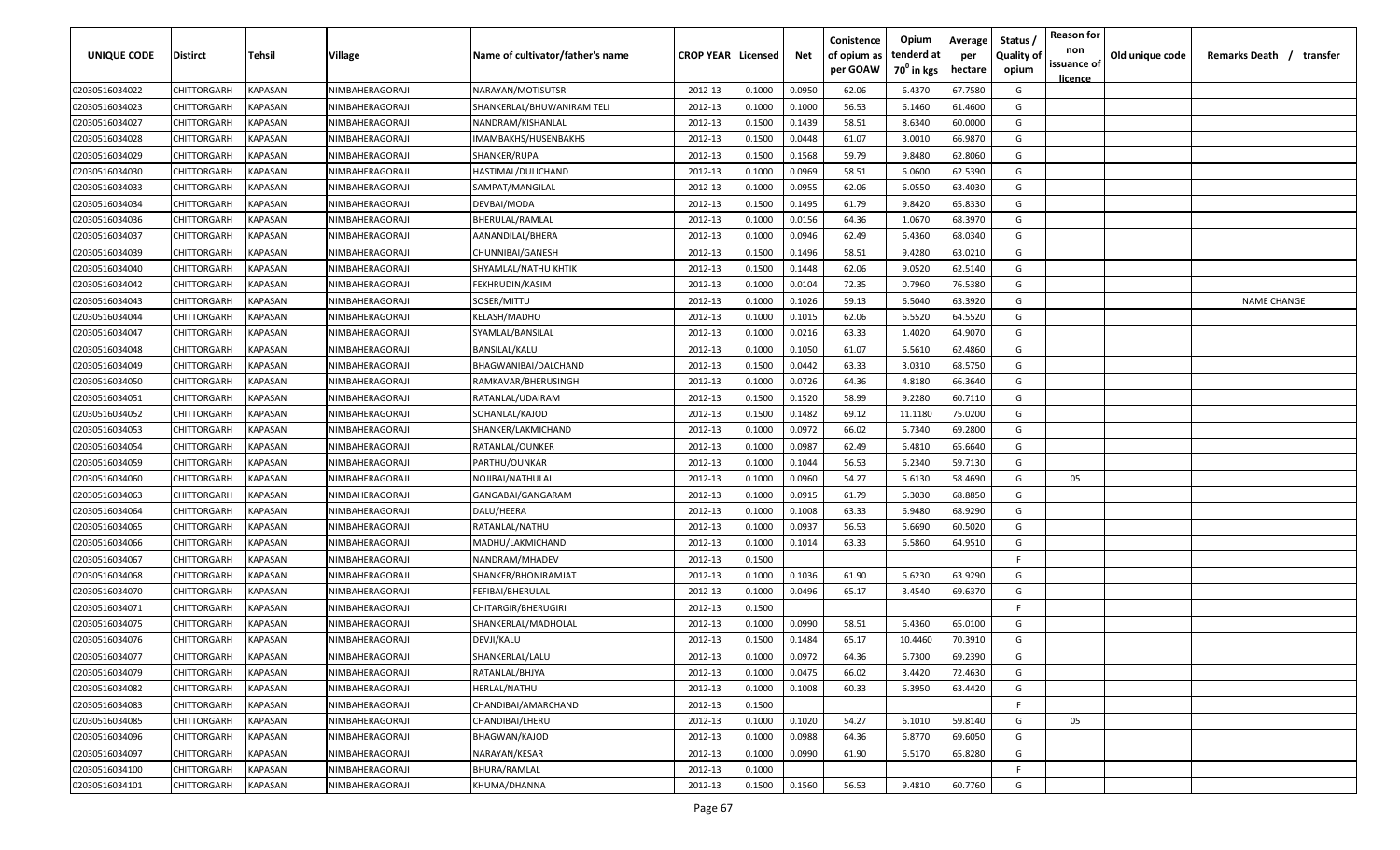| <b>UNIQUE CODE</b> | Distirct           | Tehsil         | Village               | Name of cultivator/father's name | <b>CROP YEAR   Licensed</b> |        | Net    | Conistence<br>of opium as<br>per GOAW | Opium<br>tenderd at<br>70 <sup>0</sup> in kgs | Average<br>per<br>hectare | Status /<br><b>Quality of</b><br>opium | <b>Reason for</b><br>non<br>issuance of<br><u>licence</u> | Old unique code | Remarks Death /<br>transfer |
|--------------------|--------------------|----------------|-----------------------|----------------------------------|-----------------------------|--------|--------|---------------------------------------|-----------------------------------------------|---------------------------|----------------------------------------|-----------------------------------------------------------|-----------------|-----------------------------|
| 02030516034102     | CHITTORGARH        | KAPASAN        | NIMBAHERAGORAJI       | MADHU/BHUVANIRAM                 | 2012-13                     | 0.1500 | 0.1550 | 59.13                                 | 9.9000                                        | 63.8710                   | G                                      |                                                           |                 |                             |
| 02030516034103     | CHITTORGARH        | KAPASAN        | NIMBAHERAGORAJI       | SITARAM/BHURA                    | 2012-13                     | 0.1500 | 0.1520 | 56.53                                 | 9.0450                                        | 59.5070                   | G                                      |                                                           |                 |                             |
| 02030516034105     | CHITTORGARH        | KAPASAN        | NIMBAHERAGORAJI       | LAXMIRAM/DALU                    | 2012-13                     | 0.1000 | 0.0980 | 61.79                                 | 6.4700                                        | 66.0200                   | G                                      |                                                           |                 |                             |
| 02030516034108     | CHITTORGARH        | KAPASAN        | NIMBAHERAGORAJI       | KISHANAN/KALU                    | 2012-13                     | 0.1000 | 0.1025 | 65.17                                 | 7.0940                                        | 69.2100                   | G                                      |                                                           |                 |                             |
| 02030516034114     | CHITTORGARH        | KAPASAN        | NIMBAHERAGORAJI       | OUNKAR/LAXMAN                    | 2012-13                     | 0.1000 | 0.0475 | 67.05                                 | 3.6400                                        | 76.6320                   | G                                      |                                                           |                 |                             |
| 02030516034116     | CHITTORGARH        | KAPASAN        | NIMBAHERAGORAJI       | SOHAN/NATHU                      | 2012-13                     | 0.1500 | 0.1456 | 61.07                                 | 9.0210                                        | 61.9570                   | G                                      |                                                           |                 |                             |
| 02030516034117     | CHITTORGARH        | KAPASAN        | NIMBAHERAGORAJI       | RATANA/KANA                      | 2012-13                     | 0.1000 | 0.0960 | 57.08                                 | 5.8300                                        | 60.7290                   | G                                      |                                                           |                 |                             |
| 02030516034119     | CHITTORGARH        | KAPASAN        | NIMBAHERAGORAJI       | CHAGN/NANDRAM                    | 2012-13                     | 0.1500 | 0.0567 | 65.47                                 | 3.9000                                        | 68.7830                   | G                                      |                                                           |                 |                             |
| 02030516034120     | CHITTORGARH        | KAPASAN        | NIMBAHERAGORAJI       | DALLA/RATTA                      | 2012-13                     | 0.1000 | 0.0972 | 62.49                                 | 6.6240                                        | 68.1480                   | G                                      |                                                           |                 |                             |
| 02030516034121     | CHITTORGARH        | KAPASAN        | NIMBAHERAGORAJI       | BHAGA/RATTA                      | 2012-13                     | 0.1000 | 0.1025 | 58.99                                 | 6.5230                                        | 63.6390                   | G                                      |                                                           |                 |                             |
| 02030516034122     | CHITTORGARH        | KAPASAN        | NIMBAHERAGORAJI       | MANGILAL/RATTA                   | 2012-13                     | 0.1000 | 0.0975 | 59.79                                 | 6.1410                                        | 62.9850                   | G                                      |                                                           |                 |                             |
| 02030516034123     | CHITTORGARH        | KAPASAN        | NIMBAHERAGORAJI       | RAMESWAR/OUNKAR                  | 2012-13                     | 0.1000 | 0.1012 | 66.02                                 | 6.9790                                        | 68.9620                   | G                                      |                                                           |                 |                             |
| 02030516034128     | CHITTORGARH        | KAPASAN        | NIMBAHERAGORAJI       | RATANLAL/HARLAL                  | 2012-13                     | 0.1000 | 0.0947 | 59.79                                 | 6.0560                                        | 63.9490                   | G                                      |                                                           |                 |                             |
| 02030516034129     | CHITTORGARH        | KAPASAN        | NIMBAHERAGORAJI       | NARU/RATTA                       | 2012-13                     | 0.1000 | 0.0990 | 61.79                                 | 6.4790                                        | 65.4440                   | G                                      |                                                           |                 |                             |
| 02030516034132     | CHITTORGARH        | KAPASAN        | NIMBAHERAGORAJI       | NATHU/PEMA                       | 2012-13                     | 0.1000 | 0.0950 | 61.07                                 | 6.2380                                        | 65.6630                   | G                                      |                                                           |                 |                             |
| 02030516034133     | CHITTORGARH        | KAPASAN        | NIMBAHERAGORAJI       | LOBHCHAND/GULABCHAND             | 2012-13                     | 0.1500 | 0.1460 | 59.79                                 | 9.4640                                        | 64.8220                   | G                                      |                                                           |                 |                             |
| 02030516034135     | CHITTORGARH        | KAPASAN        | NIMBAHERAGORAJI       | BHAGWAN/BHURA                    | 2012-13                     | 0.1000 | 0.1000 | 63.54                                 | 6.5170                                        | 65.1700                   | G                                      |                                                           |                 |                             |
| 02030516034136     | CHITTORGARH        | KAPASAN        | NIMBAHERAGORAJI       | NARAYANSINGH/KALYANSINGH         | 2012-13                     | 0.1500 | 0.1520 | 58.99                                 | 9.0590                                        | 59.5990                   | G                                      |                                                           |                 |                             |
| 02030516034137     | CHITTORGARH        | KAPASAN        | NIMBAHERAGORAJI       | RATANLAL/BHVANA                  | 2012-13                     | 0.1000 | 0.0924 | 58.99                                 | 5.9160                                        | 64.0260                   | G                                      |                                                           |                 |                             |
| 02030516035003     | CHITTORGARH        | KAPASAN        | PANDOLISTATION        | SAYANIBAI/BHAGWANLAL             | 2012-13                     | 0.1500 |        |                                       |                                               |                           | F.                                     |                                                           |                 |                             |
| 02030516035004     | CHITTORGARH        | KAPASAN        | PANDOLISTATION        | BANSHILAL/JEETMAL                | 2012-13                     | 0.1500 | 0.1400 | 60.03                                 | 9.3900                                        | 67.0710                   | G                                      |                                                           |                 |                             |
| 02030516035005     | CHITTORGARH        | KAPASAN        | PANDOLISTATION        | KELASHCHANDER/SHANKER            | 2012-13                     | 0.1000 | 0.0098 | 73.20                                 | 0.8680                                        | 88.5710                   | G                                      |                                                           |                 |                             |
| 02030516035007     | CHITTORGARH        | KAPASAN        | PANDOLISTATION        | DHANRAJ/NANDRAM                  | 2012-13                     | 0.1000 | 0.0960 | 59.68                                 | 5.9850                                        | 62.3440                   | G                                      |                                                           |                 |                             |
| 02030516035009     | CHITTORGARH        | KAPASAN        | PANDOLISTATION        | DEVBAI/UDAILAL                   | 2012-13                     | 0.1000 | 0.0990 | 68.41                                 | 7.0560                                        | 71.2730                   | G                                      |                                                           |                 |                             |
| 02030516035012     | CHITTORGARH        | KAPASAN        | PANDOLISTATION        | BANSHILAL/KAJOD                  | 2012-13                     | 0.1500 |        |                                       |                                               |                           | -F.                                    |                                                           |                 |                             |
| 02030516035013     | CHITTORGARH        | KAPASAN        | PANDOLISTATION        | BHERULAL/KALU                    | 2012-13                     | 0.1000 | 0.1020 | 70.15                                 | 7.3660                                        | 72.2160                   | G                                      |                                                           |                 |                             |
| 02030516035015     | CHITTORGARH        | KAPASAN        | PANDOLISTATION        | SHANKAR/DALU                     | 2012-13                     | 0.1500 | 0.1517 | 68.41                                 | 10.9750                                       | 72.3470                   | G                                      |                                                           |                 |                             |
| 02030516035016     | CHITTORGARH        | KAPASAN        | PANDOLISTATION        | NARAYANIBAI/AMERCHAND            | 2012-13                     | 0.1000 | 0.0990 | 59.68                                 | 6.2320                                        | 62.9490                   | G                                      |                                                           |                 |                             |
| 02030516035017     | CHITTORGARH        | KAPASAN        | PANDOLISTATION        | TULSIRAM/AMARCHAND               | 2012-13                     | 0.1000 | 0.1000 | 63.08                                 | 6.6500                                        | 66.5000                   | G                                      |                                                           |                 |                             |
| 02030516035018     | CHITTORGARH        | KAPASAN        | PANDOLISTATION        | SHANKERLAL/MOHANLAL              | 2012-13                     | 0.1000 | 0.0988 | 62.74                                 | 6.6590                                        | 67.3990                   | G                                      |                                                           |                 |                             |
| 02030516035022     | CHITTORGARH        | KAPASAN        | PANDOLISTATION        | BHERULAL/KISANA                  | 2012-13                     | 0.1000 | 0.1023 | 65.59                                 | 6.9810                                        | 68.2400                   | G                                      |                                                           |                 |                             |
| 02030516035028     | CHITTORGARH        | KAPASAN        | PANDOLISTATION        | DEVBAI/MADHVLAL                  | 2012-13                     | 0.1000 | 0.1000 | 62.74                                 | 6.7490                                        | 67.4900                   | G                                      |                                                           |                 |                             |
| 02030516035031     | CHITTORGARH        | KAPASAN        | PANDOLISTATION        | UDAIRAM/BHERA                    | 2012-13                     | 0.1000 | 0.0138 | 70.15                                 | 1.0720                                        | 77.6810                   | G                                      |                                                           |                 |                             |
| 02030516035032     | CHITTORGARH        | KAPASAN        | PANDOLISTATION        | LEHRU/DEVJI                      | 2012-13                     | 0.1000 | 0.1014 | 62.20                                 | 6.3710                                        | 62.8300                   | G                                      |                                                           |                 |                             |
| 02030516035033     | CHITTORGARH        | KAPASAN        | PANDOLISTATION        | BADRILAL/HANSRAJ                 | 2012-13                     | 0.1000 | 0.0988 | 64.27                                 | 6.6840                                        | 67.6520                   | G                                      |                                                           |                 |                             |
| 02030516035034     | <b>CHITTORGARH</b> | <b>KAPASAN</b> | PANDOLISTATION        | KAMLABAI/MADHULAL                | 2012-13                     | 0.1000 | 0.1020 | 64.29                                 | 6.8420                                        | 67.0780                   | G                                      |                                                           |                 |                             |
| 02030516035036     | <b>CHITTORGARH</b> | <b>KAPASAN</b> | PANDOLISTATION        | BHAGVANLAL/JITU                  | 2012-13                     | 0.1000 | 0.1000 | 64.29                                 | 6.6860                                        | 66.8600                   | G                                      |                                                           |                 |                             |
| 02030516035038     | <b>CHITTORGARH</b> | KAPASAN        | PANDOLISTATION        | BHERULAL/KJODH                   | 2012-13                     | 0.1000 | 0.0150 | 70.21                                 | 1.2240                                        | 81.6000                   | G                                      |                                                           |                 |                             |
| 02030516035040     | CHITTORGARH        | KAPASAN        | PANDOLISTATION        | DEVKISHAN/JITMAL                 | 2012-13                     | 0.1000 | 0.1023 | 65.59                                 | 7.1400                                        | 69.7950                   | G                                      |                                                           |                 |                             |
| 02030516035041     | <b>CHITTORGARH</b> | KAPASAN        | PANDOLISTATION        | CHOGALAL/BALU                    | 2012-13                     | 0.1000 | 0.0294 | 68.41                                 | 2.0520                                        | 69.7960                   | G                                      |                                                           |                 |                             |
| 02030516035042     | CHITTORGARH        | KAPASAN        | PANDOLISTATION        | OUNKARSINGH/AMARSINGH            | 2012-13                     | 0.1000 | 0.1003 | 63.49                                 | 6.7570                                        | 67.3680                   | G                                      |                                                           |                 |                             |
| 02030516035045     | CHITTORGARH        | KAPASAN        | PANDOLISTATION        | KANA/KASTUR                      | 2012-13                     | 0.1000 | 0.1000 | 60.03                                 | 6.2690                                        | 62.6900                   | G                                      |                                                           |                 |                             |
| 02030516035046     | CHITTORGARH        | KAPASAN        | PANDOLISTATION        | PYARCHAND/AMARCHAND              | 2012-13                     | 0.1500 | 0.0588 | 64.29                                 | 4.0230                                        | 68.4180                   | G                                      |                                                           |                 |                             |
| 02030516035048     | <b>CHITTORGARH</b> | KAPASAN        | <b>PANDOLISTATION</b> | KELASH/JAMUNALAL                 | 2012-13                     | 0.1000 | 0.1020 | 62.20                                 | 6.6820                                        | 65.5100                   | G                                      |                                                           |                 |                             |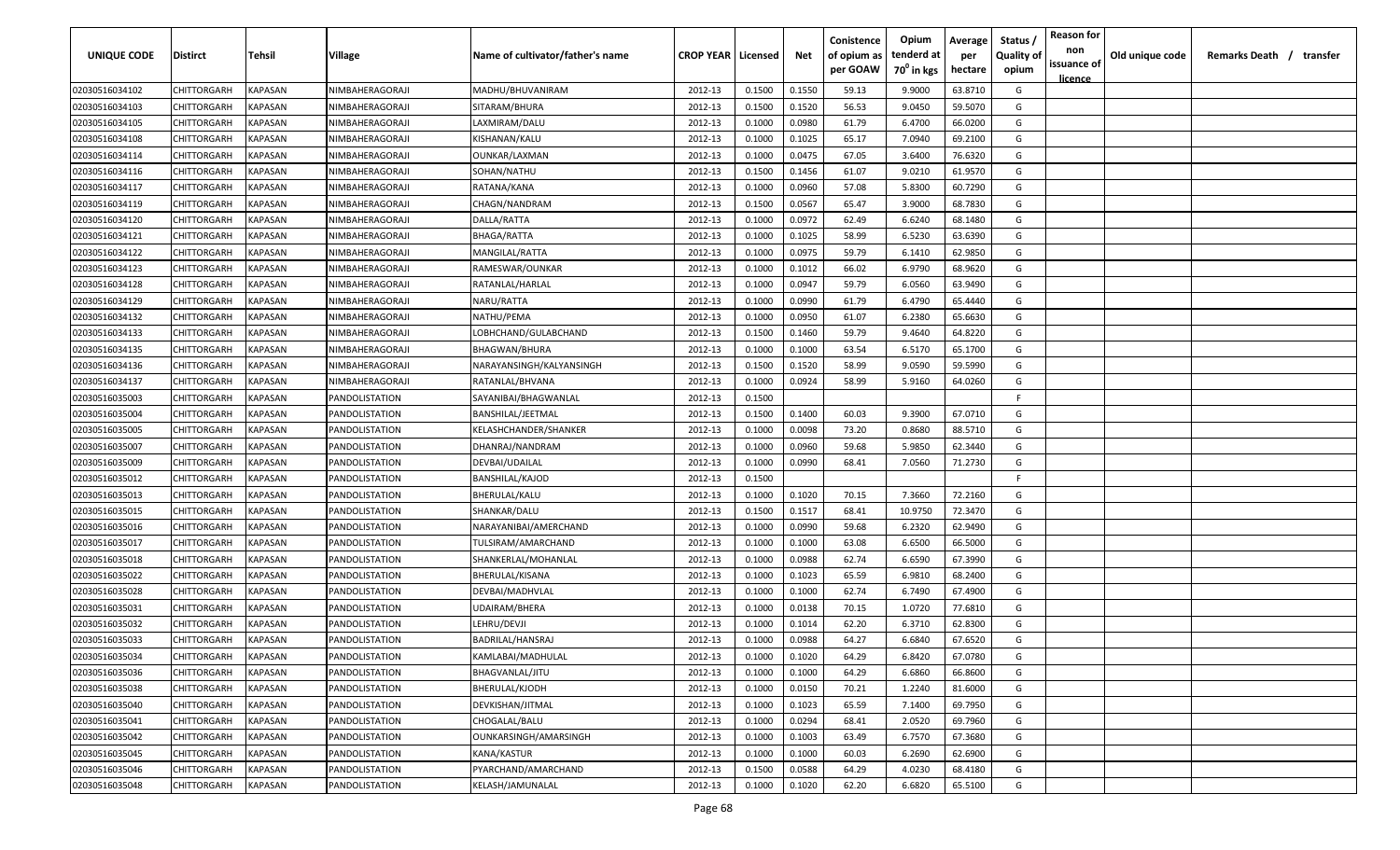| UNIQUE CODE    | <b>Distirct</b>    | Tehsil         | Village               | Name of cultivator/father's name | <b>CROP YEAR   Licensed</b> |        | Net    | Conistence<br>of opium as<br>per GOAW | Opium<br>tenderd at<br>70 <sup>0</sup> in kgs | Average<br>per<br>hectare | Status /<br><b>Quality of</b><br>opium | <b>Reason for</b><br>non<br>issuance of<br><u>licence</u> | Old unique code | Remarks Death /<br>transfer |
|----------------|--------------------|----------------|-----------------------|----------------------------------|-----------------------------|--------|--------|---------------------------------------|-----------------------------------------------|---------------------------|----------------------------------------|-----------------------------------------------------------|-----------------|-----------------------------|
| 02030516035049 | CHITTORGARH        | KAPASAN        | PANDOLISTATION        | NANALAL/BHURALAL                 | 2012-13                     | 0.1000 | 0.0990 | 70.15                                 | 7.2760                                        | 73.4950                   | G                                      |                                                           |                 |                             |
| 02030516035053 | CHITTORGARH        | KAPASAN        | PANDOLISTATION        | UDAIRAM/GANESH                   | 2012-13                     | 0.1000 | 0.0112 | 73.20                                 | 0.8470                                        | 75.6250                   | G                                      |                                                           |                 |                             |
| 02030516035054 | CHITTORGARH        | KAPASAN        | PANDOLISTATION        | RATANLAL/HEMRAJ                  | 2012-13                     | 0.1000 | 0.0990 | 60.03                                 | 6.1920                                        | 62.5450                   | G                                      |                                                           |                 |                             |
| 02030516035056 | CHITTORGARH        | KAPASAN        | PANDOLISTATION        | KISHNA/UDA                       | 2012-13                     | 0.1000 | 0.0989 | 63.49                                 | 6.2760                                        | 63.4580                   | G                                      |                                                           |                 |                             |
| 02030516035057 | CHITTORGARH        | KAPASAN        | PANDOLISTATION        | LHERU/CHMPALAL                   | 2012-13                     | 0.1000 | 0.1000 | 59.68                                 | 6.1730                                        | 61.7300                   | G                                      |                                                           |                 |                             |
| 02030516035058 | CHITTORGARH        | KAPASAN        | PANDOLISTATION        | JAMNALAL/BADRI                   | 2012-13                     | 0.1000 | 0.1020 | 62.20                                 | 6.7260                                        | 65.9410                   | G                                      |                                                           |                 |                             |
| 02030516035059 | CHITTORGARH        | KAPASAN        | PANDOLISTATION        | PEMA/DALU                        | 2012-13                     | 0.1500 | 0.1464 | 60.03                                 | 9.9390                                        | 67.8890                   | G                                      |                                                           |                 |                             |
| 02030516035060 | CHITTORGARH        | KAPASAN        | <b>PANDOLISTATION</b> | CHITAR/PARBHU                    | 2012-13                     | 0.1000 |        |                                       |                                               |                           | -F                                     |                                                           |                 |                             |
| 02030516035063 | CHITTORGARH        | KAPASAN        | PANDOLISTATION        | SOHAN/BHURA                      | 2012-13                     | 0.1000 | 0.1015 | 62.20                                 | 6.4870                                        | 63.9110                   | G                                      |                                                           |                 |                             |
| 02030516035065 | CHITTORGARH        | KAPASAN        | PANDOLISTATION        | MANGILAL/JAMNALAL                | 2012-13                     | 0.1000 | 0.1023 | 62.20                                 | 6.7350                                        | 65.8360                   | G                                      |                                                           |                 |                             |
| 02030516035066 | CHITTORGARH        | KAPASAN        | PANDOLISTATION        | RATANLAL/UDAIRAM                 | 2012-13                     | 0.1000 | 0.0960 | 62.74                                 | 6.9370                                        | 72.2600                   | G                                      |                                                           |                 |                             |
| 02030516035068 | CHITTORGARH        | KAPASAN        | PANDOLISTATION        | LHERU/CHTRBHUJ                   | 2012-13                     | 0.1000 | 0.0950 | 55.08                                 | 5.5240                                        | 58.1470                   | G                                      |                                                           |                 |                             |
| 02030516035069 | <b>CHITTORGARH</b> | KAPASAN        | PANDOLISTATION        | JAGDISH/GOKEL                    | 2012-13                     | 0.1500 | 0.0805 | 59.68                                 | 4.9110                                        | 61.0060                   | G                                      |                                                           |                 |                             |
| 02030516035074 | CHITTORGARH        | KAPASAN        | PANDOLISTATION        | NOJIBAI/GOVERDHAN                | 2012-13                     | 0.1000 | 0.1020 | 64.29                                 | 6.8240                                        | 66.9020                   | G                                      |                                                           |                 |                             |
| 02030516035082 | CHITTORGARH        | KAPASAN        | PANDOLISTATION        | DEVBAI/SOHAN LAL                 | 2012-13                     | 0.1500 | 0.0800 | 64.29                                 | 5.4280                                        | 67.8500                   | G                                      |                                                           |                 |                             |
| 02030516035083 | CHITTORGARH        | KAPASAN        | PANDOLISTATION        | DEVBAI/BHAVANIRAM                | 2012-13                     | 0.1000 | 0.0110 | 65.59                                 | 0.8060                                        | 73.2730                   | G                                      |                                                           |                 |                             |
| 02030516035086 | CHITTORGARH        | KAPASAN        | PANDOLISTATION        | MANGILAL/KJODH                   | 2012-13                     | 0.1500 |        |                                       |                                               |                           | F.                                     |                                                           |                 |                             |
| 02030516035088 | CHITTORGARH        | KAPASAN        | PANDOLISTATION        | GISIBAI/SOHAN                    | 2012-13                     | 0.1000 | 0.0967 | 63.49                                 | 6.5670                                        | 67.9110                   | G                                      |                                                           |                 |                             |
| 02030516035089 | CHITTORGARH        | KAPASAN        | PANDOLISTATION        | BHANWARLAL/NARAYAN               | 2012-13                     | 0.1000 | 0.1024 | 62.74                                 | 6.7670                                        | 66.0840                   | G                                      |                                                           |                 |                             |
| 02030516035095 | CHITTORGARH        | KAPASAN        | PANDOLISTATION        | SHYAMLAL/LOBHCHAND               | 2012-13                     | 0.1000 | 0.0400 | 70.15                                 | 3.0570                                        | 76.4250                   | G                                      |                                                           |                 |                             |
| 02030516035100 | CHITTORGARH        | KAPASAN        | PANDOLISTATION        | SUKHIBAI/JAMNA                   | 2012-13                     | 0.1000 | 0.0957 | 62.74                                 | 6.2380                                        | 65.1830                   | G                                      |                                                           |                 |                             |
| 02030516035101 | CHITTORGARH        | KAPASAN        | PANDOLISTATION        | LOBHCHAND/HARIRAM                | 2012-13                     | 0.1000 | 0.0950 | 63.49                                 | 6.4120                                        | 67.4950                   | G                                      |                                                           |                 |                             |
| 02030516035102 | CHITTORGARH        | KAPASAN        | PANDOLISTATION        | RATANLAL/BHERU                   | 2012-13                     | 0.1000 | 0.0999 | 65.59                                 | 7.0180                                        | 70.2500                   | G                                      |                                                           |                 |                             |
| 02030516035103 | CHITTORGARH        | KAPASAN        | PANDOLISTATION        | HAJARI/KISHANA                   | 2012-13                     | 0.1000 | 0.0099 | 73.20                                 | 0.8160                                        | 82.4240                   | G                                      |                                                           |                 |                             |
| 02030516037001 | CHITTORGARH        | KAPASAN        | PAVTIYA               | DAYARAM/BHERA                    | 2012-13                     | 0.1500 | 0.1517 | 69.60                                 | 10.2710                                       | 67.7060                   | G                                      |                                                           |                 |                             |
| 02030516037003 | CHITTORGARH        | KAPASAN        | PAVTIYA               | MADHO/ONKAR                      | 2012-13                     | 0.1000 | 0.1008 | 76.43                                 | 6.8020                                        | 67.4800                   | G                                      |                                                           |                 |                             |
| 02030516037006 | CHITTORGARH        | KAPASAN        | PAVTIYA               | AMARCHAND/KISHORE                | 2012-13                     | 0.1000 | 0.1000 | 73.48                                 | 7.2540                                        | 72.5400                   | G                                      |                                                           |                 |                             |
| 02030516037007 | CHITTORGARH        | KAPASAN        | PAVTIYA               | HASU/KHURAJ                      | 2012-13                     | 0.1000 | 0.0957 | 69.60                                 | 6.5520                                        | 68.4640                   | G                                      |                                                           |                 |                             |
| 02030516037011 | CHITTORGARH        | KAPASAN        | PAVTIYA               | RATANLAL/GANESH                  | 2012-13                     | 0.1000 | 0.1020 | 69.60                                 | 6.9900                                        | 68.5290                   | G                                      |                                                           |                 |                             |
| 02030516037014 | CHITTORGARH        | KAPASAN        | PAVTIYA               | BALUDAS/LAXMAN                   | 2012-13                     | 0.1000 | 0.1000 | 65.39                                 | 6.4180                                        | 64.1800                   | G                                      |                                                           |                 |                             |
| 02030516037025 | CHITTORGARH        | KAPASAN        | PAVTIYA               | GITADEVI/RAMCHANDER              | 2012-13                     | 0.1500 |        |                                       |                                               |                           | F.                                     |                                                           |                 |                             |
| 02030516037026 | CHITTORGARH        | KAPASAN        | PAVTIYA               | RAMCHANDER/CHAMNA                | 2012-13                     | 0.1000 | 0.1008 | 59.11                                 | 6.2740                                        | 62.2420                   | G                                      |                                                           |                 |                             |
| 02030516037029 | CHITTORGARH        | KAPASAN        | PAVTIYA               | NANDU/SHANKER                    | 2012-13                     | 0.1000 | 0.1008 | 62.65                                 | 6.3990                                        | 63.4820                   | G                                      |                                                           |                 |                             |
| 02030516040002 | CHITTORGARH        | KAPASAN        | RANCHODPURA           | KESHURAM/BHURA                   | 2012-13                     | 0.1500 | 0.1440 | 66.43                                 | 10.2210                                       | 70.9790                   | G                                      |                                                           |                 |                             |
| 02030516040004 | CHITTORGARH        | KAPASAN        | RANCHODPURA           | CHAMPALAL/DEOJI                  | 2012-13                     | 0.1000 | 0.0980 | 66.43                                 | 7.0990                                        | 72.4390                   | G                                      |                                                           |                 |                             |
| 02030516040005 | <b>CHITTORGARH</b> | <b>KAPASAN</b> | RANCHODPURA           | GHISIBAI/UDAIRAM                 | 2012-13                     | 0.1000 | 0.0990 | 63.44                                 | 6.6610                                        | 67.2830                   | G                                      |                                                           |                 |                             |
| 02030516040006 | CHITTORGARH        | <b>KAPASAN</b> | RANCHODPURA           | ANCHIBAI/PREBHULAL               | 2012-13                     | 0.1500 | 0.1500 | 70.21                                 | 10.5010                                       | 70.0070                   | G                                      |                                                           |                 |                             |
| 02030516040007 | CHITTORGARH        | <b>KAPASAN</b> | RANCHODPURA           | MOHAN/RAMA                       | 2012-13                     | 0.1500 | 0.1482 | 59.77                                 | 9.6140                                        | 64.8720                   | G                                      |                                                           |                 |                             |
| 02030516040009 | CHITTORGARH        | <b>KAPASAN</b> | RANCHODPURA           | NATHUSINGH/JAWANSINGH            | 2012-13                     | 0.1500 | 0.1470 | 65.49                                 | 10.5440                                       | 71.7280                   | G                                      |                                                           |                 |                             |
| 02030516040010 | CHITTORGARH        | <b>KAPASAN</b> | RANCHODPURA           | BHANWARSINGH/ONKARSINGH          | 2012-13                     | 0.1500 | 0.1500 | 63.44                                 | 9.9780                                        | 66.5200                   | G                                      |                                                           |                 |                             |
| 02030516040014 | CHITTORGARH        | KAPASAN        | RANCHODPURA           | MADANLAL/MITTU                   | 2012-13                     | 0.1500 | 0.1408 | 65.89                                 | 9.6200                                        | 68.3240                   | G                                      |                                                           |                 |                             |
| 02030516040015 | CHITTORGARH        | KAPASAN        | RANCHODPURA           | SOHANLAL/SUKHLAL                 | 2012-13                     | 0.1500 | 0.1472 | 67.12                                 | 10.2980                                       | 69.9590                   | G                                      |                                                           |                 |                             |
| 02030516040017 | CHITTORGARH        | KAPASAN        | RANCHODPURA           | RAMSINGH/SARDARSINGH             | 2012-13                     | 0.1500 | 0.1176 | 68.39                                 | 8.5000                                        | 72.2790                   | G                                      |                                                           |                 |                             |
| 02030516040018 | CHITTORGARH        | <b>KAPASAN</b> | RANCHODPURA           | SHIVSINGH/SARDARSINGH            | 2012-13                     | 0.1500 | 0.1302 | 63.08                                 | 8.3270                                        | 63.9550                   | G                                      |                                                           |                 |                             |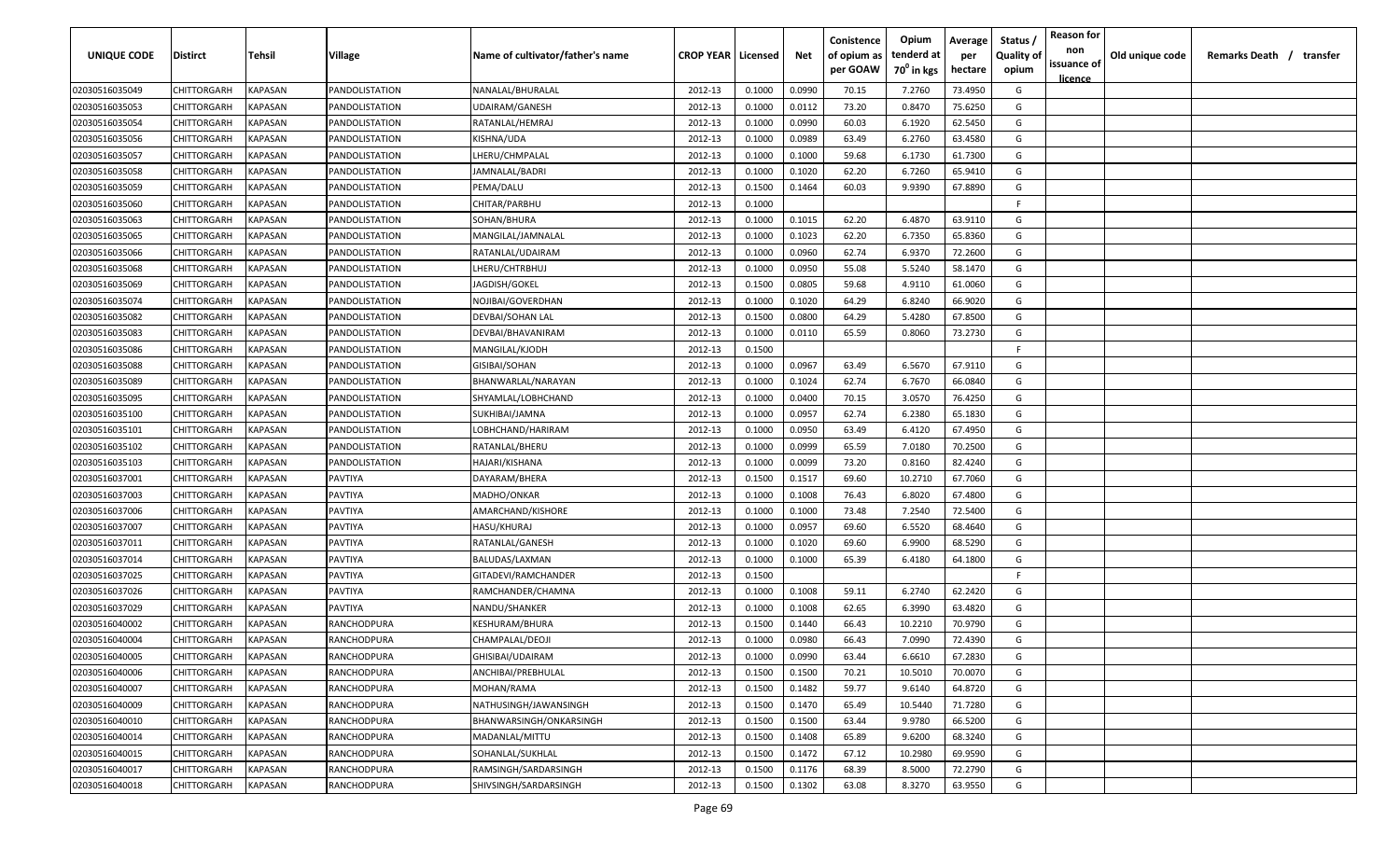| UNIQUE CODE    | <b>Distirct</b> | Tehsil         | Village     | Name of cultivator/father's name | <b>CROP YEAR   Licensed</b> |        | Net    | Conistence<br>of opium as<br>per GOAW | Opium<br>tenderd at<br>70 <sup>0</sup> in kgs | Average<br>per<br>hectare | Status /<br><b>Quality of</b><br>opium | <b>Reason for</b><br>non<br>issuance of<br><u>licence</u> | Old unique code | Remarks Death /<br>transfer |
|----------------|-----------------|----------------|-------------|----------------------------------|-----------------------------|--------|--------|---------------------------------------|-----------------------------------------------|---------------------------|----------------------------------------|-----------------------------------------------------------|-----------------|-----------------------------|
| 02030516040021 | CHITTORGARH     | KAPASAN        | RANCHODPURA | RUPSINGH/OUNKARSINGH             | 2012-13                     | 0.1500 |        |                                       |                                               |                           | F.                                     |                                                           |                 |                             |
| 02030516040022 | CHITTORGARH     | KAPASAN        | RANCHODPURA | RATANLAL/RAMA                    | 2012-13                     | 0.1500 | 0.1525 | 64.27                                 | 10.0810                                       | 66.1050                   | G                                      |                                                           |                 |                             |
| 02030516040025 | CHITTORGARH     | KAPASAN        | RANCHODPURA | <b>BALU/BADRI</b>                | 2012-13                     | 0.1000 | 0.1000 | 63.08                                 | 6.5600                                        | 65.6000                   | G                                      |                                                           |                 |                             |
| 02030516040027 | CHITTORGARH     | KAPASAN        | RANCHODPURA | BHAGWANLAL/GEHRILAL              | 2012-13                     | 0.1500 | 0.1504 | 67.38                                 | 10.7040                                       | 71.1700                   | G                                      |                                                           |                 |                             |
| 02030516040028 | CHITTORGARH     | KAPASAN        | RANCHODPURA | KALU/RAMA                        | 2012-13                     | 0.1000 | 0.1025 | 59.77                                 | 6.7280                                        | 65.6390                   | G                                      |                                                           |                 |                             |
| 02030516040030 | CHITTORGARH     | KAPASAN        | RANCHODPURA | JORAWARSINGH/MOTISINGH           | 2012-13                     | 0.1500 | 0.1480 | 66.43                                 | 10.0970                                       | 68.2230                   | G                                      |                                                           |                 |                             |
| 02030516040033 | CHITTORGARH     | KAPASAN        | RANCHODPURA | GATTUBAI/SURAJMAL                | 2012-13                     | 0.1000 | 0.0990 | 64.27                                 | 6.5460                                        | 66.1210                   | G                                      |                                                           |                 |                             |
| 02030516040034 | CHITTORGARH     | KAPASAN        | RANCHODPURA | GOPI/SURAJMAL                    | 2012-13                     | 0.1000 | 0.0990 | 63.08                                 | 6.5150                                        | 65.8080                   | G                                      |                                                           |                 |                             |
| 02030516040037 | CHITTORGARH     | KAPASAN        | RANCHODPURA | SHAMBHU/RAMA                     | 2012-13                     | 0.1500 | 0.1488 | 64.27                                 | 10.1730                                       | 68.3670                   | G                                      |                                                           |                 |                             |
| 02030516040038 | CHITTORGARH     | KAPASAN        | RANCHODPURA | UDAISINGH/SARDARSINGH            | 2012-13                     | 0.1000 | 0.0945 | 64.27                                 | 6.4090                                        | 67.8200                   | G                                      | 08                                                        |                 |                             |
| 02030516040039 | CHITTORGARH     | KAPASAN        | RANCHODPURA | BHURI/JITU                       | 2012-13                     | 0.1000 | 0.0391 | 71.62                                 | 3.1210                                        | 79.8210                   | G                                      |                                                           |                 | <b>NAME CHANGE</b>          |
| 02030516041005 | CHITTORGARH     | KAPASAN        | RANDIYARDI  | VARDIBAI/MANGILAL                | 2012-13                     | 0.1500 | 0.1520 | 65.88                                 | 10.0040                                       | 65.8160                   | G                                      |                                                           |                 |                             |
| 02030516041006 | CHITTORGARH     | KAPASAN        | RANDIYARDI  | BHERULAL/MANGILAL                | 2012-13                     | 0.1000 | 0.1000 | 68.25                                 | 6.8930                                        | 68.9300                   | G                                      |                                                           |                 |                             |
| 02030516041007 | CHITTORGARH     | KAPASAN        | RANDIYARDI  | RAMLAL/LALU                      | 2012-13                     | 0.1500 | 0.1561 | 54.11                                 | 8.6650                                        | 55.5090                   | G                                      | 04                                                        |                 |                             |
| 02030516041010 | CHITTORGARH     | KAPASAN        | RANDIYARDI  | LEHRU/RATANLAL                   | 2012-13                     | 0.1000 | 0.1001 | 66.14                                 | 7.3230                                        | 73.1570                   | G                                      |                                                           |                 |                             |
| 02030516041011 | CHITTORGARH     | KAPASAN        | RANDIYARDI  | PANNALAL/GEHRILAL                | 2012-13                     | 0.1000 | 0.0944 | 65.88                                 | 6.6440                                        | 70.3810                   | G                                      |                                                           |                 |                             |
| 02030516041014 | CHITTORGARH     | KAPASAN        | RANDIYARDI  | TULSIRAM/DHANNA                  | 2012-13                     | 0.1500 | 0.1452 | 61.93                                 | 9.6610                                        | 66.5360                   | G                                      |                                                           |                 |                             |
| 02030516041016 | CHITTORGARH     | KAPASAN        | RANDIYARDI  | SHANKERLAL/BHAGIRATH             | 2012-13                     | 0.1000 | 0.0986 | 58.34                                 | 5.6260                                        | 57.0590                   | G                                      |                                                           |                 |                             |
| 02030516041022 | CHITTORGARH     | KAPASAN        | RANDIYARDI  | SHANKERLAL/LALU                  | 2012-13                     | 0.1000 | 0.0494 | 65.88                                 | 3.4820                                        | 70.4860                   | G                                      |                                                           |                 |                             |
| 02030516041023 | CHITTORGARH     | <b>KAPASAN</b> | RANDIYARDI  | LACHERAM/MITTULAL                | 2012-13                     | 0.1000 | 0.0992 | 58.34                                 | 6.2510                                        | 63.0140                   | G                                      |                                                           |                 |                             |
| 02030516041025 | CHITTORGARH     | KAPASAN        | RANDIYARDI  | DEVILAL/MANGILAL                 | 2012-13                     | 0.1000 | 0.0990 | 56.74                                 | 5.7550                                        | 58.1310                   | G                                      |                                                           |                 |                             |
| 02030516041034 | CHITTORGARH     | KAPASAN        | RANDIYARDI  | SIVGIRI/BHERUGIRI                | 2012-13                     | 0.1000 | 0.1020 | 61.93                                 | 6.7590                                        | 66.2650                   | G                                      |                                                           |                 |                             |
| 02030516041035 | CHITTORGARH     | KAPASAN        | RANDIYARDI  | BHERULAL/MOTI                    | 2012-13                     | 0.1000 | 0.1015 | 68.25                                 | 7.1180                                        | 70.1280                   | G                                      |                                                           |                 |                             |
| 02030516042001 | CHITTORGARH     | KAPASAN        | RENKAKHEDA  | PANNALAL/RAMA                    | 2012-13                     | 0.1000 | 0.0120 | 71.72                                 | 0.9840                                        | 82.0000                   | G                                      |                                                           |                 |                             |
| 02030516042004 | CHITTORGARH     | KAPASAN        | RENKAKHEDA  | TRILOK/SURAJMAL                  | 2012-13                     | 0.1500 | 0.0873 | 71.34                                 | 6.5120                                        | 74.5930                   | G                                      |                                                           |                 |                             |
| 02030516042005 | CHITTORGARH     | KAPASAN        | RENKAKHEDA  | NATHU/UDA                        | 2012-13                     | 0.1500 | 0.0960 | 71.34                                 | 6.9200                                        | 72.0830                   | G                                      |                                                           |                 |                             |
| 02030516042007 | CHITTORGARH     | KAPASAN        | RENKAKHEDA  | KESURAM/GAMERA                   | 2012-13                     | 0.1500 | 0.1470 | 71.72                                 | 10.2660                                       | 69.8370                   | G                                      |                                                           |                 |                             |
| 02030516042008 | CHITTORGARH     | KAPASAN        | RENKAKHEDA  | KALU/NARAYAN                     | 2012-13                     | 0.1500 | 0.1202 | 73.16                                 | 8.3820                                        | 69.7340                   | G                                      |                                                           |                 |                             |
| 02030516042009 | CHITTORGARH     | KAPASAN        | RENKAKHEDA  | CHOGALAL/NARAYAN                 | 2012-13                     | 0.1500 | 0.1504 | 73.16                                 | 10.5040                                       | 69.8400                   | G                                      |                                                           |                 |                             |
| 02030516042010 | CHITTORGARH     | KAPASAN        | RENKAKHEDA  | RATAN/NATHU                      | 2012-13                     | 0.1500 | 0.1470 | 73.16                                 | 10.9220                                       | 74.2990                   | G                                      |                                                           |                 |                             |
| 02030516042011 | CHITTORGARH     | KAPASAN        | RENKAKHEDA  | MITTULAL/NATHU                   | 2012-13                     | 0.1500 | 0.1438 | 71.34                                 | 10.4360                                       | 72.5730                   | G                                      |                                                           |                 |                             |
| 02030516042012 | CHITTORGARH     | KAPASAN        | RENKAKHEDA  | LEHRU/ONKAR                      | 2012-13                     | 0.1000 | 0.0090 | 68.76                                 | 0.7860                                        | 87.3330                   | G                                      |                                                           |                 |                             |
| 02030516042016 | CHITTORGARH     | KAPASAN        | RENKAKHEDA  | SHANKER/CHATARBHUJ               | 2012-13                     | 0.1000 | 0.0120 | 71.72                                 | 0.9630                                        | 80.2500                   | G                                      |                                                           |                 |                             |
| 02030516042017 | CHITTORGARH     | KAPASAN        | RENKAKHEDA  | KISHNA/JODHRAM                   | 2012-13                     | 0.1000 | 0.1000 | 68.76                                 | 6.8860                                        | 68.8600                   | G                                      |                                                           |                 |                             |
| 02030516042021 | CHITTORGARH     | <b>KAPASAN</b> | RENKAKHEDA  | BANSILAL/CHAMPALAL               | 2012-13                     | 0.1000 | 0.0468 | 66.26                                 | 2.9250                                        | 62.5000                   | G                                      |                                                           |                 |                             |
| 02030516042022 | CHITTORGARH     | <b>KAPASAN</b> | RENKAKHEDA  | HANSU/CHHOGA                     | 2012-13                     | 0.1000 | 0.1000 | 73.16                                 | 6.8770                                        | 68.7700                   | G                                      |                                                           |                 |                             |
| 02030516042023 | CHITTORGARH     | <b>KAPASAN</b> | RENKAKHEDA  | BAXU/JODHRAM                     | 2012-13                     | 0.1000 | 0.0250 | 78.21                                 | 2.3130                                        | 92.5200                   | G                                      |                                                           |                 |                             |
| 02030516042025 | CHITTORGARH     | <b>KAPASAN</b> | RENKAKHEDA  | CHANDIBAI/DEVA                   | 2012-13                     | 0.1000 | 0.0999 | 71.34                                 | 7.1240                                        | 71.3110                   | G                                      |                                                           |                 |                             |
| 02030516042027 | CHITTORGARH     | KAPASAN        | RENKAKHEDA  | BHERU/SAVAIRAM                   | 2012-13                     | 0.1000 | 0.1000 | 68.76                                 | 6.9050                                        | 69.0500                   | G                                      |                                                           |                 |                             |
| 02030516043001 | CHITTORGARH     | KAPASAN        | RUNDARI     | CHAMPALAL/GOPILAL                | 2012-13                     | 0.1500 | 0.1508 | 63.36                                 | 9.7030                                        | 64.3440                   | G                                      |                                                           |                 |                             |
| 02030516043002 | CHITTORGARH     | KAPASAN        | RUNDARI     | KAVALCHAND/GANGARAM              | 2012-13                     | 0.1000 | 0.1040 | 63.36                                 | 7.0240                                        | 67.5380                   | G                                      |                                                           |                 |                             |
| 02030516043003 | CHITTORGARH     | KAPASAN        | RUNDARI     | MANGILAL/GULAB                   | 2012-13                     | 0.1000 | 0.0990 | 59.77                                 | 6.3360                                        | 64.0000                   | G                                      |                                                           |                 |                             |
| 02030516043004 | CHITTORGARH     | KAPASAN        | RUNDARI     | CHUNNILAL/GOKAL                  | 2012-13                     | 0.1000 | 0.1014 | 57.42                                 | 6.4470                                        | 63.5800                   | G                                      |                                                           |                 |                             |
| 02030516043007 | CHITTORGARH     | <b>KAPASAN</b> | RUNDARI     | HAJARI/NOLA                      | 2012-13                     | 0.1500 | 0.1462 | 56.82                                 | 9.5780                                        | 65.5130                   | G                                      |                                                           |                 |                             |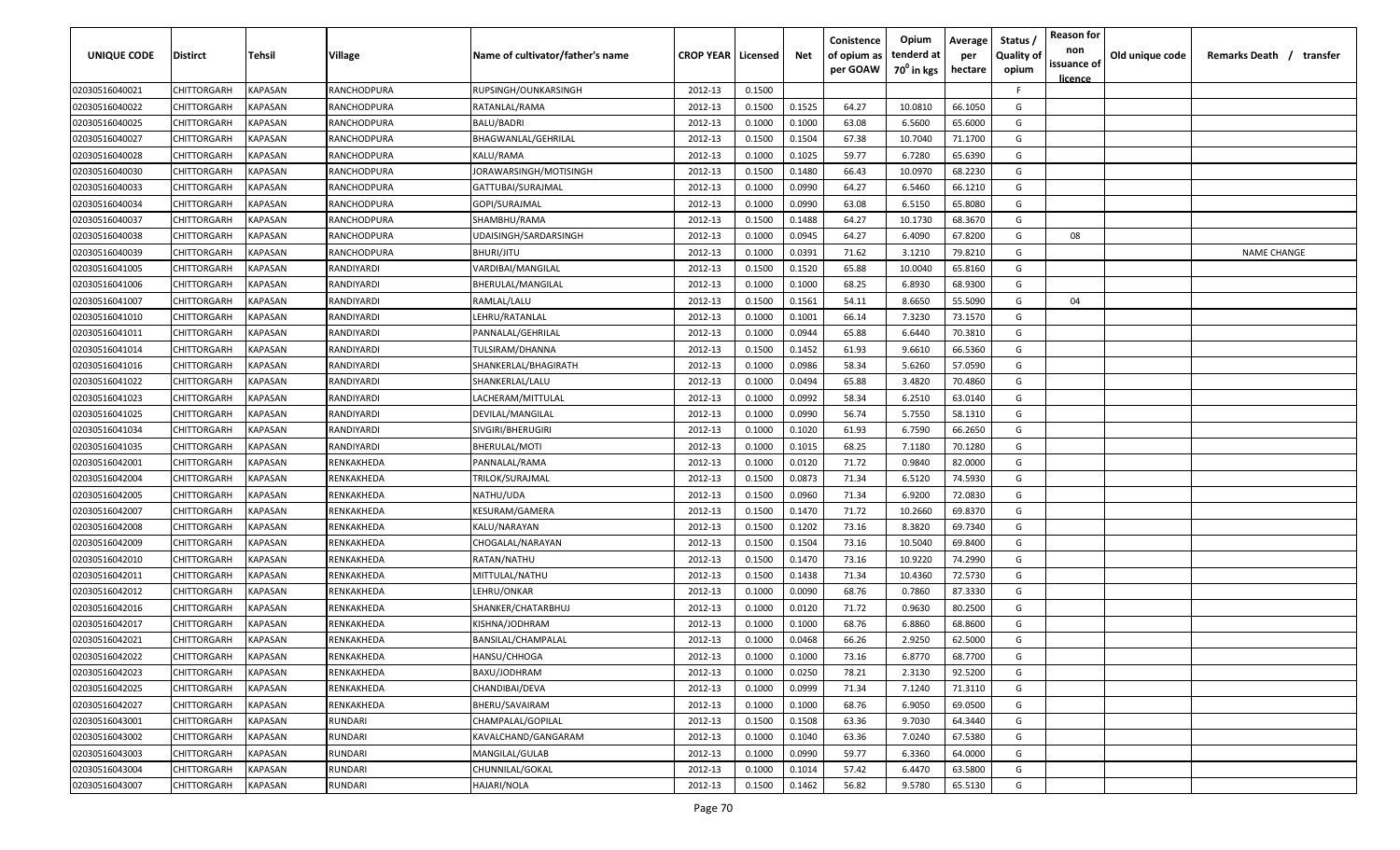| <b>UNIQUE CODE</b> | Distirct           | Tehsil         | Village        | Name of cultivator/father's name | <b>CROP YEAR   Licensed</b> |        | Net    | Conistence<br>of opium as | Opium<br>tenderd at    | Average<br>per | Status /<br><b>Quality of</b> | <b>Reason for</b><br>non<br>issuance of | Old unique code | Remarks Death / transfer |
|--------------------|--------------------|----------------|----------------|----------------------------------|-----------------------------|--------|--------|---------------------------|------------------------|----------------|-------------------------------|-----------------------------------------|-----------------|--------------------------|
|                    |                    |                |                |                                  |                             |        |        | per GOAW                  | 70 <sup>0</sup> in kgs | hectare        | opium                         | <u>licence</u>                          |                 |                          |
| 02030516043010     | CHITTORGARH        | <b>KAPASAN</b> | <b>RUNDARI</b> | KISOR/AMERCHAND                  | 2012-13                     | 0.1000 | 0.0960 | 63.36                     | 7.0690                 | 73.6350        | G                             |                                         |                 |                          |
| 02030516043013     | CHITTORGARH        | KAPASAN        | RUNDARI        | KISANLAL/RATANLAL                | 2012-13                     | 0.1000 | 0.1012 | 52.06                     | 5.8380                 | 57.6880        | G                             | 05                                      |                 |                          |
| 02030516043015     | CHITTORGARH        | KAPASAN        | RUNDARI        | BHERULAL/MAGNIRAM                | 2012-13                     | 0.1000 | 0.0962 | 59.77                     | 5.8750                 | 61.0710        | G                             |                                         |                 |                          |
| 02030516043017     | CHITTORGARH        | KAPASAN        | RUNDARI        | GODAVARIBAI/RAMCHANDER           | 2012-13                     | 0.1000 | 0.0988 | 56.91                     | 5.9760                 | 60.4860        | G                             |                                         |                 |                          |
| 02030516045002     | CHITTORGARH        | KAPASAN        | RUPAKHEDI      | MANGILAL/DEVJI                   | 2012-13                     | 0.1000 | 0.0943 | 60.02                     | 6.0360                 | 64.0080        | G                             |                                         |                 |                          |
| 02030516045003     | CHITTORGARH        | KAPASAN        | RUPAKHEDI      | GEHRU/UDAIRAM                    | 2012-13                     | 0.1500 | 0.1452 | 65.35                     | 9.9330                 | 68.4090        | G                             |                                         |                 |                          |
| 02030516045004     | CHITTORGARH        | KAPASAN        | RUPAKHEDI      | NARAYAN/HAJARI BADHA             | 2012-13                     | 0.1500 |        |                           |                        |                | -F.                           |                                         |                 |                          |
| 02030516045008     | CHITTORGARH        | KAPASAN        | RUPAKHEDI      | KAJOD/RAMA                       | 2012-13                     | 0.1500 | 0.1452 | 65.35                     | 3.4450                 | 23.7260        | G                             | 04                                      |                 |                          |
| 02030516045009     | CHITTORGARH        | KAPASAN        | RUPAKHEDI      | HEMA/KHURAJ                      | 2012-13                     | 0.1500 | 0.1500 | 65.35                     | 9.5690                 | 63.7930        | G                             |                                         |                 |                          |
| 02030516045011     | CHITTORGARH        | KAPASAN        | RUPAKHEDI      | CHANDIBAI/MITTHU                 | 2012-13                     | 0.1000 | 0.1000 | 65.26                     | 6.5540                 | 65.5400        | G                             |                                         |                 |                          |
| 02030516045013     | CHITTORGARH        | KAPASAN        | RUPAKHEDI      | PUSPABAI/RAMLAL                  | 2012-13                     | 0.1500 | 0.1377 | 62.42                     | 9.0240                 | 65.5340        | G                             |                                         |                 |                          |
| 02030516045015     | CHITTORGARH        | KAPASAN        | RUPAKHEDI      | RAMA/GHEESA                      | 2012-13                     | 0.1000 | 0.0960 | 71.78                     | 7.0650                 | 73.5940        | G                             |                                         |                 |                          |
| 02030516045016     | CHITTORGARH        | KAPASAN        | RUPAKHEDI      | <b>BHERU/KAJOD</b>               | 2012-13                     | 0.1000 | 0.1025 | 58.67                     | 5.9760                 | 58.3020        | G                             |                                         |                 |                          |
| 02030516045018     | CHITTORGARH        | KAPASAN        | RUPAKHEDI      | MITTULAL/MEGRAJ                  | 2012-13                     | 0.1500 | 0.1505 | 65.39                     | 9.6220                 | 63.9340        | G                             |                                         |                 |                          |
| 02030516045019     | CHITTORGARH        | KAPASAN        | RUPAKHEDI      | BHERU/HAZARILAL                  | 2012-13                     | 0.1000 | 0.0950 | 60.02                     | 6.0710                 | 63.9050        | G                             |                                         |                 |                          |
| 02030516045020     | CHITTORGARH        | KAPASAN        | RUPAKHEDI      | DEVBAI/HAJARI                    | 2012-13                     | 0.1000 | 0.1036 | 62.42                     | 6.2330                 | 60.1640        | G                             |                                         |                 |                          |
| 02030516045021     | CHITTORGARH        | KAPASAN        | RUPAKHEDI      | GOVRDHAN/KISHANA                 | 2012-13                     | 0.1500 | 0.1500 | 58.67                     | 8.9770                 | 59.8470        | G                             |                                         |                 |                          |
| 02030516045022     | CHITTORGARH        | KAPASAN        | RUPAKHEDI      | NARAYAN/HAJARI CHOTA             | 2012-13                     | 0.1500 | 0.1479 | 59.81                     | 8.9970                 | 60.8320        | G                             |                                         |                 |                          |
| 02030516045023     | CHITTORGARH        | KAPASAN        | RUPAKHEDI      | <b>GISA/PARTHU</b>               | 2012-13                     | 0.1500 | 0.0517 | 69.60                     | 3.7480                 | 72.4950        | G                             |                                         |                 |                          |
| 02030516045024     | CHITTORGARH        | KAPASAN        | RUPAKHEDI      | RAMLAL/MANGU                     | 2012-13                     | 0.1500 | 0.1540 | 62.29                     | 10.0640                | 65.3510        | G                             |                                         |                 |                          |
| 02030516045025     | CHITTORGARH        | KAPASAN        | RUPAKHEDI      | RAMESWAR/CHUNNILAL               | 2012-13                     | 0.1500 | 0.1512 | 71.78                     | 10.6750                | 70.6020        | G                             |                                         |                 |                          |
| 02030516045027     | CHITTORGARH        | KAPASAN        | RUPAKHEDI      | MOHANLAL/SHANKER                 | 2012-13                     | 0.1500 | 0.1550 | 58.67                     | 9.2610                 | 59.7480        | G                             |                                         |                 |                          |
| 02030516045029     | CHITTORGARH        | KAPASAN        | RUPAKHEDI      | UADIBAI/KHURAJ                   | 2012-13                     | 0.1500 | 0.1518 | 62.65                     | 9.6300                 | 63.4390        | G                             |                                         |                 |                          |
| 02030516045030     | CHITTORGARH        | KAPASAN        | RUPAKHEDI      | <b>OUNKER/MANGU</b>              | 2012-13                     | 0.1500 | 0.1512 | 65.26                     | 9.6030                 | 63.5120        | G                             |                                         |                 |                          |
| 02030516045032     | CHITTORGARH        | KAPASAN        | RUPAKHEDI      | HEERALAL/SHANKER                 | 2012-13                     | 0.1500 | 0.1512 | 65.26                     | 10.0310                | 66.3430        | G                             |                                         |                 |                          |
| 02030516045033     | CHITTORGARH        | KAPASAN        | RUPAKHEDI      | BHERU/PRATAP                     | 2012-13                     | 0.1500 | 0.1500 | 58.67                     | 8.8840                 | 59.2270        | G                             |                                         |                 |                          |
| 02030516045035     | CHITTORGARH        | KAPASAN        | RUPAKHEDI      | CHOGA/JITU                       | 2012-13                     | 0.1000 | 0.1005 | 57.26                     | 6.3890                 | 63.5720        | G                             |                                         |                 |                          |
| 02030516045036     | CHITTORGARH        | KAPASAN        | RUPAKHEDI      | CHAGN/MEEGA                      | 2012-13                     | 0.1500 | 0.1508 | 62.65                     | 9.1020                 | 60.3580        | G                             |                                         |                 |                          |
| 02030516045039     | CHITTORGARH        | KAPASAN        | RUPAKHEDI      | RAMLAL/BHERULAL                  | 2012-13                     | 0.1500 | 0.1508 | 65.35                     | 9.9800                 | 66.1800        | G                             |                                         |                 |                          |
| 02030516045043     | CHITTORGARH        | KAPASAN        | RUPAKHEDI      | BHERULAL/SUKHHA                  | 2012-13                     | 0.1500 | 0.1403 | 62.42                     | 8.9350                 | 63.6850        | G                             |                                         |                 |                          |
| 02030516045048     | CHITTORGARH        | KAPASAN        | RUPAKHEDI      | MOHAN/ONKAR                      | 2012-13                     | 0.1500 | 0.1518 | 65.35                     | 9.9710                 | 65.6850        | G                             |                                         |                 |                          |
| 02030516045050     | CHITTORGARH        | KAPASAN        | RUPAKHEDI      | KAMALABAI/SOHSNLAL               | 2012-13                     | 0.1000 | 0.1025 | 69.40                     | 6.7320                 | 65.6780        | G                             |                                         |                 |                          |
| 02030516045051     | CHITTORGARH        | KAPASAN        | RUPAKHEDI      | HEERA/NATHU                      | 2012-13                     | 0.1500 | 0.1464 | 69.40                     | 10.3210                | 70.4990        | G                             |                                         |                 |                          |
| 02030516045053     | CHITTORGARH        | KAPASAN        | RUPAKHEDI      | MOHAN/BHERA                      | 2012-13                     | 0.1000 | 0.1025 | 62.42                     | 6.5630                 | 64.0290        | G                             |                                         |                 |                          |
| 02030516045055     | CHITTORGARH        | KAPASAN        | RUPAKHEDI      | SAMPATLAL/MOHANLAL               | 2012-13                     | 0.1500 | 0.0990 | 69.40                     | 6.6720                 | 67.3940        | G                             |                                         |                 |                          |
| 02030516045059     | <b>CHITTORGARH</b> | KAPASAN        | RUPAKHEDI      | MANGLI/PYARA                     | 2012-13                     | 0.1500 | 0.1484 | 62.42                     | 9.1490                 | 61.6510        | G                             |                                         |                 |                          |
| 02030516046002     | CHITTORGARH        | <b>KAPASAN</b> | SAMRATHPURA    | GANESH/CHOGALAL                  | 2012-13                     | 0.1000 | 0.0510 | 70.21                     | 3.8820                 | 76.1180        | G                             |                                         |                 |                          |
| 02030516046006     | CHITTORGARH        | <b>KAPASAN</b> | SAMRATHPURA    | BANSINATH/HAJARINATH             | 2012-13                     | 0.1000 |        |                           |                        |                | F.                            | 07                                      |                 |                          |
| 02030516046008     | <b>CHITTORGARH</b> | <b>KAPASAN</b> | SAMRATHPURA    | CHAGNA/CHAMNA                    | 2012-13                     | 0.1500 | 0.1495 | 60.67                     | 9.8720                 | 66.0330        | G                             |                                         |                 |                          |
| 02030516046010     | CHITTORGARH        | KAPASAN        | SAMRATHPURA    | MANIBAI/MADHU                    | 2012-13                     | 0.1000 | 0.0997 | 57.43                     | 6.2930                 | 63.1190        | G                             |                                         |                 |                          |
| 02030516046015     | <b>CHITTORGARH</b> | KAPASAN        | SAMRATHPURA    | BHOLIBAI/LEHRU                   | 2012-13                     | 0.1500 | 0.1476 | 67.40                     | 10.9000                | 73.8480        | G                             |                                         |                 |                          |
| 02030516046016     | <b>CHITTORGARH</b> | KAPASAN        | SAMRATHPURA    | PYARIBAI/TRILOK                  | 2012-13                     | 0.1500 |        |                           |                        |                | F.                            |                                         |                 |                          |
| 02030516046017     | CHITTORGARH        | KAPASAN        | SAMRATHPURA    | LAXMAN/GIRDHARI                  | 2012-13                     | 0.1000 | 0.0989 | 65.62                     | 6.8150                 | 68.9080        | G                             |                                         |                 |                          |
| 02030516046019     | <b>CHITTORGARH</b> | KAPASAN        | SAMRATHPURA    | BHERULAL/BHUVANA                 | 2012-13                     | 0.1000 | 0.0990 | 61.31                     | 6.4900                 | 65.5560        | G                             |                                         |                 |                          |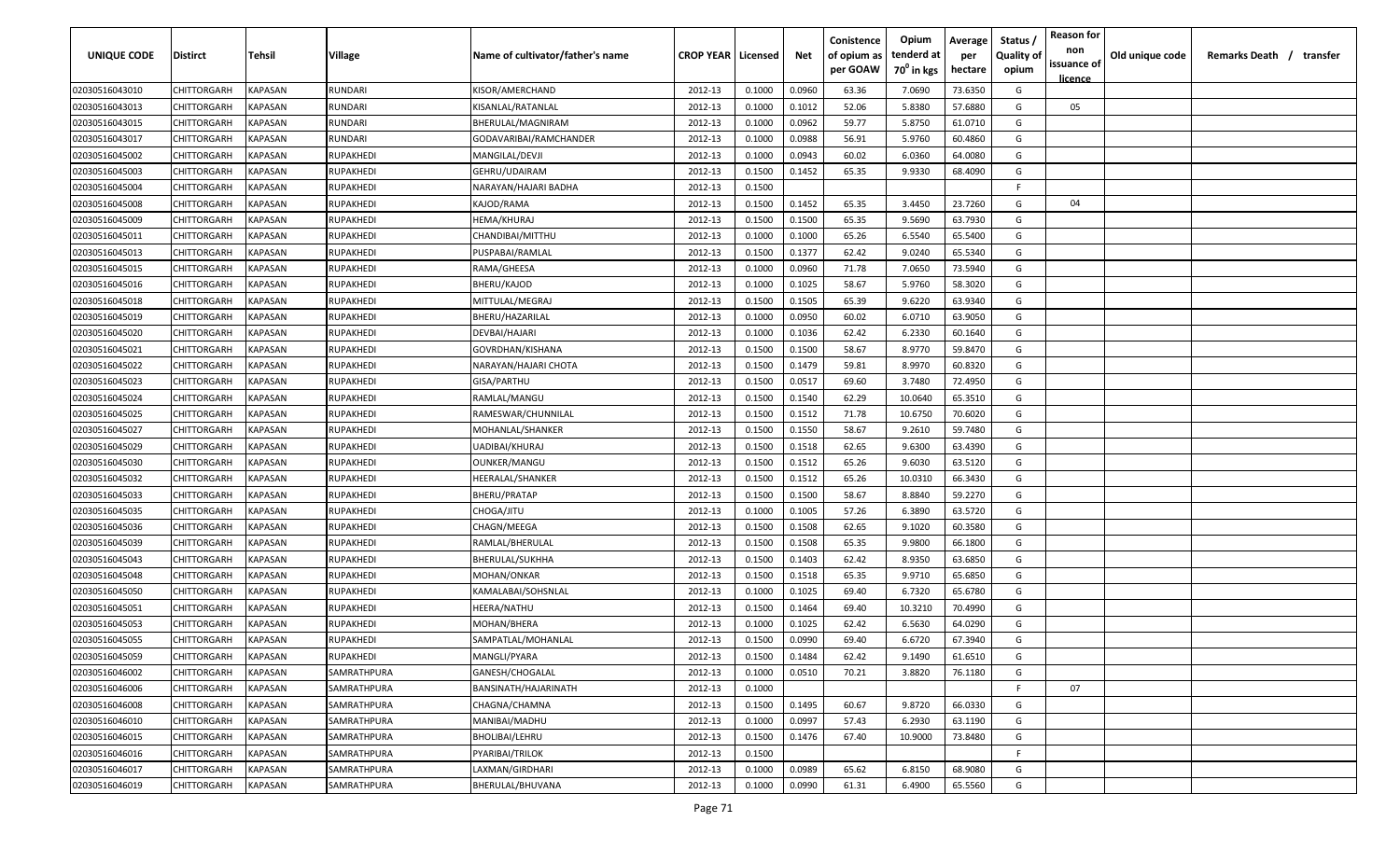| UNIQUE CODE    | Distirct           | Tehsil         | Village          | Name of cultivator/father's name | <b>CROP YEAR   Licensed</b> |        | Net    | Conistence<br>of opium as<br>per GOAW | Opium<br>tenderd at<br>70 <sup>0</sup> in kgs | Average<br>per<br>hectare | Status /<br><b>Quality of</b><br>opium | <b>Reason for</b><br>non<br>issuance of<br><u>licence</u> | Old unique code | Remarks Death /<br>transfer |
|----------------|--------------------|----------------|------------------|----------------------------------|-----------------------------|--------|--------|---------------------------------------|-----------------------------------------------|---------------------------|----------------------------------------|-----------------------------------------------------------|-----------------|-----------------------------|
| 02030516046030 | CHITTORGARH        | KAPASAN        | SAMRATHPURA      | MOHAN/SEVA                       | 2012-13                     | 0.1000 | 0.0990 | 62.35                                 | 6.5020                                        | 65.6770                   | G                                      |                                                           |                 |                             |
| 02030516046034 | CHITTORGARH        | KAPASAN        | SAMRATHPURA      | NATHU/MOHAN                      | 2012-13                     | 0.1000 | 0.0155 | 65.62                                 | 1.3030                                        | 84.0650                   | G                                      |                                                           |                 |                             |
| 02030516046038 | CHITTORGARH        | KAPASAN        | SAMRATHPURA      | SHANKERLAL/LEHRU                 | 2012-13                     | 0.1500 | 0.1476 | 65.62                                 | 10.6770                                       | 72.3370                   | G                                      |                                                           |                 |                             |
| 02030516046043 | CHITTORGARH        | KAPASAN        | SAMRATHPURA      | UDAIRAM/HARCHAND                 | 2012-13                     | 0.1500 |        |                                       |                                               |                           | F.                                     |                                                           |                 |                             |
| 02030516046049 | CHITTORGARH        | KAPASAN        | SAMRATHPURA      | AMERIBAI/BHERU                   | 2012-13                     | 0.1500 | 0.1470 | 60.67                                 | 10.9900                                       | 74.7620                   | G                                      |                                                           |                 |                             |
| 02030516046051 | CHITTORGARH        | KAPASAN        | SAMRATHPURA      | KASIRAM/MOHAN                    | 2012-13                     | 0.1000 | 0.0156 | 65.62                                 | 1.2840                                        | 82.3080                   | G                                      |                                                           |                 |                             |
| 02030516049001 | CHITTORGARH        | KAPASAN        | SURPUR           | <b>BHAGIRATH/CHOGA</b>           | 2012-13                     | 0.1000 | 0.0900 | 66.43                                 | 6.7660                                        | 75.1780                   | G                                      |                                                           |                 |                             |
| 02030516049002 | CHITTORGARH        | KAPASAN        | <b>SURPUR</b>    | BHERULAL/HAJARILAL               | 2012-13                     | 0.1000 | 0.0960 | 69.54                                 | 7.5200                                        | 78.3330                   | G                                      |                                                           |                 |                             |
| 02030516049003 | CHITTORGARH        | KAPASAN        | <b>SURPUR</b>    | JAVAHARMAL/SUKHA                 | 2012-13                     | 0.1500 | 0.1470 | 71.02                                 | 11.0690                                       | 75.2990                   | G                                      |                                                           |                 |                             |
| 02030516049004 | CHITTORGARH        | KAPASAN        | SURPUR           | SUSIL/MOHANLAL                   | 2012-13                     | 0.1000 | 0.0960 | 60.13                                 | 6.0470                                        | 62.9900                   | G                                      |                                                           |                 |                             |
| 02030516049005 | CHITTORGARH        | KAPASAN        | SURPUR           | KASTURIBAI/CHOGA                 | 2012-13                     | 0.1000 | 0.1000 | 69.54                                 | 7.4410                                        | 74.4100                   | G                                      |                                                           |                 |                             |
| 02030516049008 | CHITTORGARH        | KAPASAN        | SURPUR           | SHANKERLAL/MANGU                 | 2012-13                     | 0.1000 | 0.0936 | 69.54                                 | 6.5960                                        | 70.4700                   | G                                      |                                                           |                 |                             |
| 02030516049011 | CHITTORGARH        | KAPASAN        | SURPUR           | SHANKER/GERU                     | 2012-13                     | 0.1500 | 0.1488 | 63.43                                 | 9.9130                                        | 66.6200                   | G                                      |                                                           |                 |                             |
| 02030516049014 | CHITTORGARH        | KAPASAN        | SURPUR           | UDAIRAM/KHURAJ                   | 2012-13                     | 0.1000 | 0.1046 | 71.02                                 | 8.2180                                        | 78.5660                   | G                                      |                                                           |                 |                             |
| 02030516049016 | CHITTORGARH        | KAPASAN        | <b>SURPUR</b>    | VARDIBAI/HEERA                   | 2012-13                     | 0.1000 | 0.1000 | 56.56                                 | 6.2780                                        | 62.7800                   | G                                      |                                                           |                 |                             |
| 02030516049017 | CHITTORGARH        | KAPASAN        | <b>SURPUR</b>    | MADHULAL/VAKTAVAR                | 2012-13                     | 0.1500 | 0.1425 | 66.43                                 | 10.6860                                       | 74.9890                   | G                                      |                                                           |                 |                             |
| 02030516049018 | CHITTORGARH        | <b>KAPASAN</b> | <b>SURPUR</b>    | KASTURIBAI/CHOGA I               | 2012-13                     | 0.1000 | 0.0480 | 68.50                                 | 3.6890                                        | 76.8540                   | G                                      |                                                           |                 |                             |
| 02030516049019 | CHITTORGARH        | KAPASAN        | <b>SURPUR</b>    | UDAIRAM/RAMCHANDER               | 2012-13                     | 0.1000 | 0.0964 | 66.20                                 | 7.1500                                        | 74.1700                   | G                                      |                                                           |                 |                             |
| 02030516049021 | CHITTORGARH        | KAPASAN        | SURPUR           | <b>BHERA/CHAGU</b>               | 2012-13                     | 0.1000 | 0.1000 | 66.20                                 | 7.1870                                        | 71.8700                   | G                                      |                                                           |                 |                             |
| 02030516049022 | CHITTORGARH        | <b>KAPASAN</b> | <b>SURPUR</b>    | DHAPU/MOHAN                      | 2012-13                     | 0.1000 | 0.1027 | 66.43                                 | 7.1180                                        | 69.3090                   | G                                      |                                                           |                 |                             |
| 02030516049024 | CHITTORGARH        | <b>KAPASAN</b> | <b>SURPUR</b>    | NARAYAN/RAMA                     | 2012-13                     | 0.1500 | 0.1493 | 66.20                                 | 10.1760                                       | 68.1580                   | G                                      |                                                           |                 |                             |
| 02030516049027 | CHITTORGARH        | KAPASAN        | <b>SURPUR</b>    | GEHRIBAI/DHANNA/JAMNA            | 2012-13                     | 0.1000 | 0.0919 | 66.43                                 | 6.9560                                        | 75.6910                   | G                                      |                                                           |                 |                             |
| 02030516049029 | CHITTORGARH        | KAPASAN        | SURPUR           | NATHU/BHURA                      | 2012-13                     | 0.1000 | 0.0200 | 60.13                                 | 1.4770                                        | 73.8500                   | G                                      |                                                           |                 |                             |
| 02030516049036 | CHITTORGARH        | KAPASAN        | <b>SURPUR</b>    | MANHORLAL/MOTI                   | 2012-13                     | 0.1000 | 0.1020 | 66.20                                 | 7.1500                                        | 70.0980                   |                                        | 02                                                        |                 |                             |
| 02030516049037 | CHITTORGARH        | KAPASAN        | <b>SURPUR</b>    | MAHENDERKUMAR/MOTI               | 2012-13                     | 0.1500 | 0.1500 | 63.43                                 | 9.8140                                        | 65.4270                   | G                                      |                                                           |                 |                             |
| 02030516049042 | CHITTORGARH        | KAPASAN        | <b>SURPUR</b>    | BHAGAWAN/RAMA                    | 2012-13                     | 0.1000 | 0.0918 | 66.20                                 | 6.9230                                        | 75.4140                   | $\blacksquare$                         | 02                                                        |                 |                             |
| 02030516049044 | CHITTORGARH        | KAPASAN        | SURPUR           | BANSILAL/BHAGWAN                 | 2012-13                     | 0.1500 | 0.1400 | 66.20                                 | 9.6940                                        | 69.2430                   | G                                      |                                                           |                 |                             |
| 02030516049045 | CHITTORGARH        | KAPASAN        | SURPUR           | RATANLAL/HAJARI                  | 2012-13                     | 0.1000 | 0.0948 | 66.20                                 | 6.7050                                        | 70.7280                   | G                                      |                                                           |                 |                             |
| 02030516049049 | <b>CHITTORGARH</b> | KAPASAN        | SURPUR           | VAKTAVRIBAI/CHOGALAL             | 2012-13                     | 0.1000 | 0.0960 | 66.45                                 | 6.6640                                        | 69.4170                   | G                                      |                                                           |                 |                             |
| 02030516049071 | CHITTORGARH        | KAPASAN        | <b>SURPUR</b>    | KAMLABAI/LEHRU                   | 2012-13                     | 0.1000 | 0.1036 | 69.54                                 | 7.2920                                        | 70.3860                   | G                                      |                                                           |                 |                             |
| 02030516049075 | CHITTORGARH        | KAPASAN        | SURPUR           | RAMLAL/DEVA                      | 2012-13                     | 0.1000 | 0.1008 | 60.13                                 | 6.2360                                        | 61.8650                   | G                                      |                                                           |                 |                             |
| 02030516053001 | CHITTORGARH        | KAPASAN        | TASVARIYA        | DALICHAND/RAMLAL                 | 2012-13                     | 0.1000 | 0.0966 | 68.22                                 | 6.9780                                        | 72.2360                   | G                                      |                                                           |                 |                             |
| 02030516053002 | CHITTORGARH        | KAPASAN        | TASVARIYA        | KANCHNBAI/JAMKULAL               | 2012-13                     | 0.1000 | 0.0989 | 64.82                                 | 6.6390                                        | 67.1280                   | G                                      |                                                           |                 |                             |
| 02030516053003 | CHITTORGARH        | KAPASAN        | TASVARIYA        | MEHTABIBAI/BHURALAL              | 2012-13                     | 0.1500 |        |                                       |                                               |                           | F.                                     |                                                           |                 |                             |
| 02030516053005 | CHITTORGARH        | <b>KAPASAN</b> | TASVARIYA        | DALIBAI/NATHULAL                 | 2012-13                     | 0.1000 | 0.1008 | 64.82                                 | 6.9730                                        | 69.1770                   | G                                      |                                                           |                 |                             |
| 02030516053006 | CHITTORGARH        | <b>KAPASAN</b> | <b>TASVARIYA</b> | CHAGNLAL/NARU                    | 2012-13                     | 0.1500 | 0.1532 | 60.42                                 | 9.7280                                        | 63.4990                   | G                                      |                                                           |                 |                             |
| 02030516053007 | CHITTORGARH        | <b>KAPASAN</b> | TASVARIYA        | SUNDERBAI/MOHAN GADRI            | 2012-13                     | 0.1000 | 0.0986 | 66.28                                 | 6.9780                                        | 70.7710                   | G                                      |                                                           |                 |                             |
| 02030516053008 | CHITTORGARH        | <b>KAPASAN</b> | TASVARIYA        | MOHANLAL/OUNKAR                  | 2012-13                     | 0.1000 | 0.1032 | 60.31                                 | 6.5570                                        | 63.5370                   | G                                      |                                                           |                 |                             |
| 02030516053009 | CHITTORGARH        | KAPASAN        | TASVARIYA        | KISOR/OUNKAR                     | 2012-13                     | 0.1000 | 0.0969 | 66.28                                 | 6.7700                                        | 69.8660                   | G                                      |                                                           |                 |                             |
| 02030516053013 | CHITTORGARH        | KAPASAN        | TASVARIYA        | GISALAL/CHAMPA                   | 2012-13                     | 0.1000 | 0.1000 | 63.35                                 | 6.6340                                        | 66.3400                   | G                                      |                                                           |                 |                             |
| 02030516053014 | CHITTORGARH        | KAPASAN        | TASVARIYA        | KISHANLAL/NATHU                  | 2012-13                     | 0.1000 | 0.1015 | 70.35                                 | 7.6380                                        | 75.2510                   | G                                      |                                                           |                 |                             |
| 02030516053016 | CHITTORGARH        | KAPASAN        | TASVARIYA        | KISHAN/PARTHVIRAJ                | 2012-13                     | 0.1000 | 0.1000 | 56.54                                 | 5.8560                                        | 58.5600                   | G                                      |                                                           |                 |                             |
| 02030516053017 | CHITTORGARH        | KAPASAN        | TASVARIYA        | KASTURLAL/RAMA                   | 2012-13                     | 0.1000 | 0.1000 | 62.13                                 | 6.2310                                        | 62.3100                   | G                                      |                                                           |                 |                             |
| 02030516053018 | CHITTORGARH        | <b>KAPASAN</b> | TASVARIYA        | YASODABAI/GISUDAS                | 2012-13                     | 0.1000 | 0.0960 | 66.28                                 | 6.7420                                        | 70.2290                   | G                                      |                                                           |                 |                             |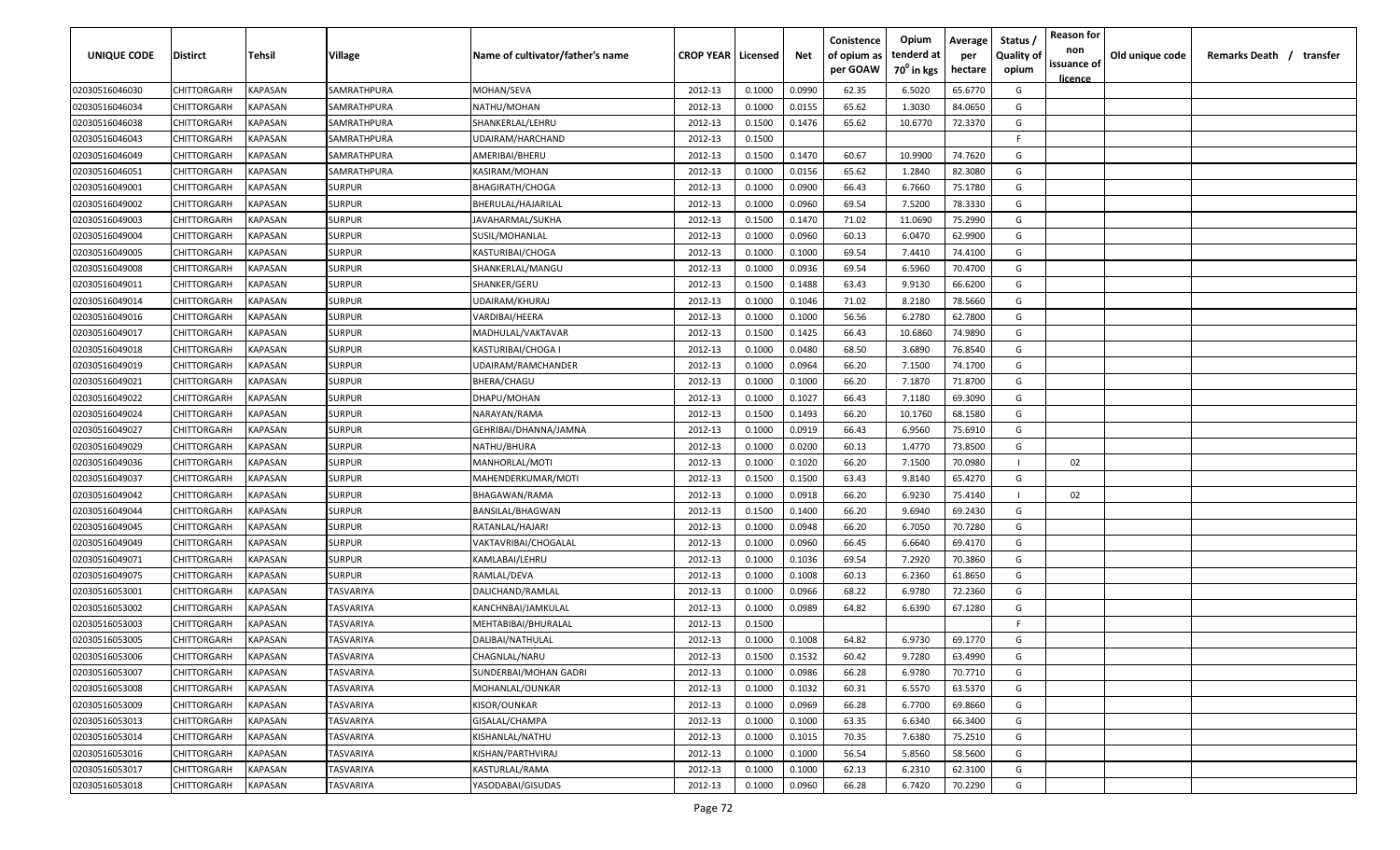| UNIQUE CODE    | <b>Distirct</b>    | Tehsil                | <b>Village</b>   | Name of cultivator/father's name | <b>CROP YEAR   Licensed</b> |        | Net    | Conistence<br>of opium as<br>per GOAW | Opium<br>tenderd at<br>70 <sup>0</sup> in kgs | Average<br>per<br>hectare | Status<br><b>Quality of</b><br>opium | <b>Reason for</b><br>non<br>issuance of<br><u>licence</u> | Old unique code | Remarks Death / transfer |
|----------------|--------------------|-----------------------|------------------|----------------------------------|-----------------------------|--------|--------|---------------------------------------|-----------------------------------------------|---------------------------|--------------------------------------|-----------------------------------------------------------|-----------------|--------------------------|
| 02030516053019 | CHITTORGARH        | KAPASAN               | <b>TASVARIYA</b> | BHERUDAS/UDAIDAS                 | 2012-13                     | 0.1000 | 0.1008 | 60.12                                 | 6.2780                                        | 62.2820                   | G                                    |                                                           |                 |                          |
| 02030516053020 | CHITTORGARH        | KAPASAN               | TASVARIYA        | CHANDIBAI/HAJARILAL              | 2012-13                     | 0.1000 | 0.1008 | 60.12                                 | 6.1410                                        | 60.9230                   | G                                    |                                                           |                 |                          |
| 02030516053021 | CHITTORGARH        | KAPASAN               | TASVARIYA        | MAGNI/PARTHVIRAJ                 | 2012-13                     | 0.1000 | 0.0990 | 65.26                                 | 6.9460                                        | 70.1620                   | G                                    |                                                           |                 | <b>NAME CHANGE</b>       |
| 02030516053023 | CHITTORGARH        | KAPASAN               | TASVARIYA        | BHURIBAI/RUPCHAND                | 2012-13                     | 0.1000 | 0.1044 | 60.31                                 | 6.1600                                        | 59.0040                   | G                                    |                                                           |                 | <b>NAME CHANGE</b>       |
| 02030516053024 | CHITTORGARH        | KAPASAN               | TASVARIYA        | CHANDIBAI/GISALAL                | 2012-13                     | 0.1000 | 0.1023 | 60.12                                 | 6.1750                                        | 60.3620                   | G                                    |                                                           |                 |                          |
| 02030516053028 | CHITTORGARH        | KAPASAN               | TASVARIYA        | KHUMA/BHERA                      | 2012-13                     | 0.1000 | 0.0990 | 66.28                                 | 6.8270                                        | 68.9600                   | G                                    |                                                           |                 |                          |
| 02030516053029 | CHITTORGARH        | KAPASAN               | TASVARIYA        | MOHANLAL/KISHAN                  | 2012-13                     | 0.1500 |        |                                       |                                               |                           | F.                                   |                                                           |                 |                          |
| 02030516053030 | CHITTORGARH        | KAPASAN               | TASVARIYA        | NATHULAL/KISHANA                 | 2012-13                     | 0.1000 | 0.1000 | 62.13                                 | 6.4170                                        | 64.1700                   | G                                    |                                                           |                 |                          |
| 02030516053032 | CHITTORGARH        | KAPASAN               | TASVARIYA        | GISALAL/CHATURBHUJ               | 2012-13                     | 0.1000 | 0.1040 | 62.13                                 | 6.5680                                        | 63.1540                   | G                                    |                                                           |                 |                          |
| 02030516053034 | CHITTORGARH        | KAPASAN               | TASVARIYA        | BALU/RAMA                        | 2012-13                     | 0.1000 | 0.0990 | 63.48                                 | 6.5840                                        | 66.5050                   | G                                    |                                                           |                 |                          |
| 02030516053035 | CHITTORGARH        | KAPASAN               | TASVARIYA        | GULABIBAI/HASU                   | 2012-13                     | 0.1000 | 0.0953 | 60.12                                 | 6.0380                                        | 63.3580                   | G                                    |                                                           |                 |                          |
| 02030516053037 | CHITTORGARH        | KAPASAN               | TASVARIYA        | MADHO/JITU                       | 2012-13                     | 0.1000 | 0.0990 | 60.42                                 | 6.5170                                        | 65.8280                   | G                                    |                                                           |                 |                          |
| 02030516053041 | CHITTORGARH        | KAPASAN               | TASVARIYA        | BHERU/MOHAN                      | 2012-13                     | 0.1000 | 0.1020 |                                       |                                               |                           |                                      | 02                                                        |                 |                          |
| 02030516053042 | CHITTORGARH        | KAPASAN               | TASVARIYA        | MOHANLAL/BHURA                   | 2012-13                     | 0.1000 | 0.0990 | 60.42                                 | 6.3350                                        | 63.9900                   | G                                    |                                                           |                 |                          |
| 02030516053043 | CHITTORGARH        | KAPASAN               | <b>TASVARIYA</b> | MADHU/GANESH                     | 2012-13                     | 0.1000 | 0.1008 | 60.31                                 | 6.2890                                        | 62.3910                   | G                                    |                                                           |                 |                          |
| 02030516053045 | CHITTORGARH        | KAPASAN               | TASVARIYA        | SHANKERLAL/VENIRAM               | 2012-13                     | 0.1000 | 0.0891 | 68.22                                 | 6.2960                                        | 70.6620                   | G                                    |                                                           |                 |                          |
| 02030516053047 | CHITTORGARH        | KAPASAN               | TASVARIYA        | RAMA/GOKAL                       | 2012-13                     | 0.1000 | 0.0200 | 56.54                                 | 1.4940                                        | 74.7000                   | G                                    |                                                           |                 |                          |
| 02030516053048 | CHITTORGARH        | KAPASAN               | TASVARIYA        | BHAGAWANLAL/JITU                 | 2012-13                     | 0.1000 | 0.0990 | 62.13                                 | 6.6660                                        | 67.3330                   | G                                    |                                                           |                 |                          |
| 02030516053049 | CHITTORGARH        | KAPASAN               | TASVARIYA        | GOVRDHANLAL/KISHANLAL            | 2012-13                     | 0.1000 | 0.1035 | 64.82                                 | 6.8620                                        | 66.3000                   | G                                    |                                                           |                 |                          |
| 02030516053052 | CHITTORGARH        | KAPASAN               | TASVARIYA        | KANKUBAI/GISA                    | 2012-13                     | 0.1000 | 0.0754 | 63.48                                 | 4.7970                                        | 63.6210                   | G                                    |                                                           |                 |                          |
| 02030516053053 | CHITTORGARH        | KAPASAN               | TASVARIYA        | RADSHYAM/PARBHULAL               | 2012-13                     | 0.1000 | 0.0108 | 66.28                                 | 0.7480                                        | 69.2590                   | G                                    |                                                           |                 |                          |
| 02030516053054 | CHITTORGARH        | KAPASAN               | TASVARIYA        | SANTILAL/PANNALAL                | 2012-13                     | 0.1000 | 0.0975 | 68.22                                 | 7.0270                                        | 72.0720                   | G                                    |                                                           |                 |                          |
| 02030516053057 | CHITTORGARH        | KAPASAN               | TASVARIYA        | MANGILAL/PARTAP                  | 2012-13                     | 0.1000 | 0.1000 | 64.73                                 | 6.7130                                        | 67.1300                   | G                                    |                                                           |                 |                          |
| 02030516053060 | CHITTORGARH        | KAPASAN               | TASVARIYA        | NOJIBAI/KISHANLAL                | 2012-13                     | 0.1000 | 0.0990 | 60.42                                 | 6.4130                                        | 64.7780                   | G                                    |                                                           |                 |                          |
| 02030516053064 | CHITTORGARH        | KAPASAN               | TASVARIYA        | GATTUBAI/MOHAN                   | 2012-13                     | 0.1500 |        |                                       |                                               |                           | F.                                   |                                                           |                 |                          |
| 02030516053067 | CHITTORGARH        | KAPASAN               | TASVARIYA        | BHURALAL/DEVJI                   | 2012-13                     | 0.1000 |        |                                       |                                               |                           | F.                                   |                                                           |                 |                          |
| 02030516054001 | CHITTORGARH        | KAPASAN               | TURKIYAKALA      | AMERCHAND/MOTIRAM                | 2012-13                     | 0.1500 | 0.1476 | 68.88                                 | 11.2960                                       | 76.5310                   | G                                    |                                                           |                 |                          |
| 02030516054002 | CHITTORGARH        | KAPASAN               | TURKIYAKALA      | DALU/BHARMAL                     | 2012-13                     | 0.1500 | 0.1421 | 65.83                                 | 10.5420                                       | 74.1870                   | G                                    |                                                           |                 |                          |
| 02030516054003 | <b>CHITTORGARH</b> | KAPASAN               | TURKIYAKALA      | DHAPUBAI/HAJARI                  | 2012-13                     | 0.1500 | 0.1512 | 65.57                                 | 11.1000                                       | 73.4130                   | G                                    |                                                           |                 |                          |
| 02030516054005 | CHITTORGARH        | KAPASAN               | TURKIYAKALA      | LEHRIBAI/GANGARAM                | 2012-13                     | 0.1000 | 0.0975 | 57.10                                 | 6.0850                                        | 62.4100                   | G                                    |                                                           |                 |                          |
| 02030516054007 | CHITTORGARH        | <b><i>KAPASAN</i></b> | TURKIYAKALA      | UDAIRAM/PARTHU                   | 2012-13                     | 0.1500 | 0.1008 | 68.82                                 | 7.1470                                        | 70.9030                   | G                                    |                                                           |                 |                          |
| 02030516054008 | CHITTORGARH        | <b><i>KAPASAN</i></b> | TURKIYAKALA      | BHURIBAI/MADHU                   | 2012-13                     | 0.1000 | 0.1000 | 68.88                                 | 7.4880                                        | 74.8800                   | G                                    |                                                           |                 |                          |
| 02030516054009 | CHITTORGARH        | KAPASAN               | TURKIYAKALA      | NANURAM/GANESH                   | 2012-13                     | 0.1500 | 0.1450 | 62.77                                 | 10.1420                                       | 69.9450                   | G                                    |                                                           |                 |                          |
| 02030516054010 | CHITTORGARH        | KAPASAN               | TURKIYAKALA      | SOHANIBAI/MITTURAM               | 2012-13                     | 0.1000 | 0.0960 | 62.70                                 | 6.5210                                        | 67.9270                   | G                                    |                                                           |                 |                          |
| 02030516054011 | CHITTORGARH        | KAPASAN               | TURKIYAKALA      | OUNKARLAL/LOBHCHAND              | 2012-13                     | 0.1500 | 0.1484 | 68.88                                 | 11.2180                                       | 75.5930                   | G                                    |                                                           |                 |                          |
| 02030516054012 | CHITTORGARH        | <b>KAPASAN</b>        | TURKIYAKALA      | RATAN/MOTIRAM                    | 2012-13                     | 0.1500 | 0.1470 | 62.77                                 | 9.9360                                        | 67.5920                   | G                                    |                                                           |                 |                          |
| 02030516054014 | CHITTORGARH        | KAPASAN               | TURKIYAKALA      | RAJKUMAR/MITTULAL                | 2012-13                     | 0.1500 | 0.1564 | 62.70                                 | 10.4890                                       | 67.0650                   | G                                    |                                                           |                 |                          |
| 02030516054015 | CHITTORGARH        | <b>KAPASAN</b>        | TURKIYAKALA      | JITMAL/TULSIRAM                  | 2012-13                     | 0.1000 | 0.0986 | 65.57                                 | 7.1000                                        | 72.0080                   | G                                    |                                                           |                 |                          |
| 02030516054019 | CHITTORGARH        | KAPASAN               | TURKIYAKALA      | LEHRU/LOBHCHAND                  | 2012-13                     | 0.1500 | 0.1484 | 65.57                                 | 10.2940                                       | 69.3670                   | G                                    |                                                           |                 |                          |
| 02030516054020 | CHITTORGARH        | KAPASAN               | TURKIYAKALA      | BHERULAL/PYARA                   | 2012-13                     | 0.1500 | 0.1530 | 65.83                                 | 11.8310                                       | 77.3270                   | G                                    |                                                           |                 |                          |
| 02030516054021 | CHITTORGARH        | KAPASAN               | TURKIYAKALA      | RADSHYAMGIRI/KISHANGIRI          | 2012-13                     | 0.1000 | 0.1037 | 68.88                                 | 6.6420                                        | 64.0500                   | G                                    |                                                           |                 | <b>NAME CHANGE</b>       |
| 02030516054022 | CHITTORGARH        | KAPASAN               | TURKIYAKALA      | GANGABAI/KISHANLAL               | 2012-13                     | 0.1500 | 0.1530 | 68.82                                 | 11.4630                                       | 74.9220                   | G                                    |                                                           |                 |                          |
| 02030516054023 | CHITTORGARH        | KAPASAN               | TURKIYAKALA      | SOHANGIRI/RAMGIRI                | 2012-13                     | 0.1500 | 0.1396 | 68.82                                 | 9.6940                                        | 69.4410                   | G                                    |                                                           |                 |                          |
| 02030516054025 | CHITTORGARH        | <b>KAPASAN</b>        | TURKIYAKALA      | ONKARLAL/CHHOGA                  | 2012-13                     | 0.1000 | 0.1008 | 65.57                                 | 6.7910                                        | 67.3710                   | G                                    |                                                           |                 |                          |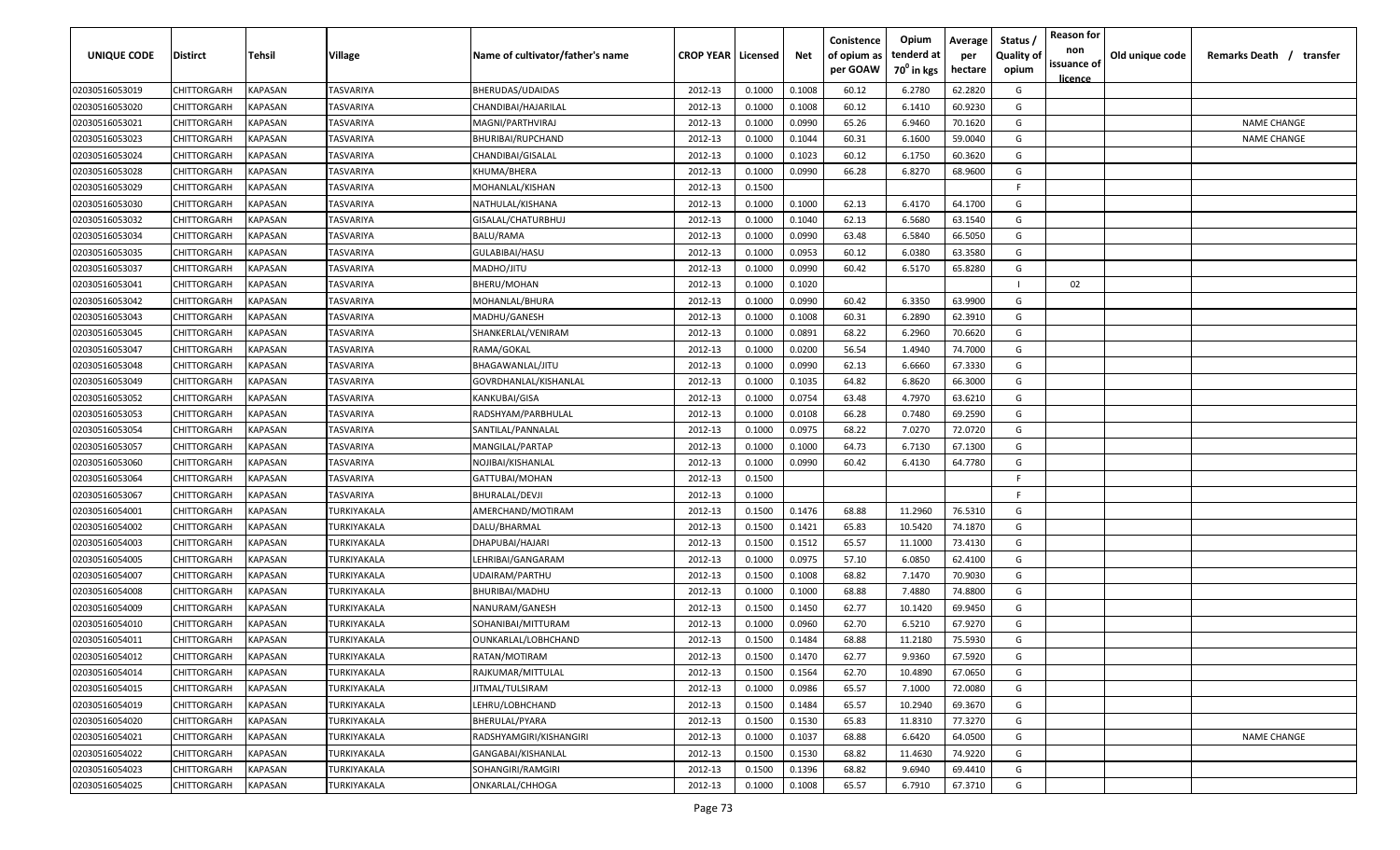| <b>UNIQUE CODE</b>               | <b>Distirct</b>    | <b>Tehsil</b>       | Village     | Name of cultivator/father's name | <b>CROP YEAR   Licensed</b> |        | Net    | Conistence<br>of opium as<br>per GOAW | Opium<br>tenderd at<br>70 <sup>0</sup> in kgs | Average<br>per<br>hectare | Status /<br>Quality of<br>opium | <b>Reason for</b><br>non<br>issuance of | Old unique code | Remarks Death /<br>transfer |
|----------------------------------|--------------------|---------------------|-------------|----------------------------------|-----------------------------|--------|--------|---------------------------------------|-----------------------------------------------|---------------------------|---------------------------------|-----------------------------------------|-----------------|-----------------------------|
| 02030516054026                   | CHITTORGARH        | KAPASAN             | TURKIYAKALA | RAMLAL/RAMCHANDRA                | 2012-13                     | 0.1500 | 0.1512 | 62.77                                 | 10.7520                                       | 71.1110                   | G                               | licence                                 |                 |                             |
|                                  | CHITTORGARH        | KAPASAN             | TURKIYAKALA | RAMIBAI/MADHULAL                 | 2012-13                     | 0.1000 | 0.0996 | 62.70                                 | 6.8070                                        | 68.3430                   | G                               |                                         |                 |                             |
| 02030516054027                   | CHITTORGARH        | KAPASAN             | TURKIYAKALA | PRABHULAL/TULSIRAM               | 2012-13                     | 0.1500 | 0.1500 | 58.72                                 | 9.2440                                        | 61.6270                   | G                               |                                         |                 |                             |
| 02030516054028<br>02030516054029 | CHITTORGARH        | KAPASAN             | TURKIYAKALA | RATANLAL/UDIARAM                 | 2012-13                     | 0.1500 | 0.1440 | 65.83                                 | 10.3540                                       | 71.9030                   | G                               |                                         |                 |                             |
| 02030516054030                   | CHITTORGARH        | KAPASAN             | TURKIYAKALA | JAGDISH/BANSHILAL                | 2012-13                     | 0.1000 | 0.1000 | 62.77                                 | 6.9410                                        | 69.4100                   | G                               |                                         |                 |                             |
| 02030516054031                   | CHITTORGARH        | KAPASAN             | TURKIYAKALA | <b>UDAIRAM/GOPI</b>              | 2012-13                     | 0.1500 | 0.1462 | 65.83                                 | 10.4670                                       | 71.5940                   | G                               |                                         |                 |                             |
| 02030517001001                   | CHITTORGARH        | <b>BHUPAL SAGAR</b> | ANOPPURA    | ROSANLAL/MAGNIRAM                | 2012-13                     | 0.1500 | 0.1494 | 65.30                                 | 10.3550                                       | 69.3110                   | G                               |                                         |                 |                             |
| 02030517001002                   | CHITTORGARH        | <b>BHUPAL SAGAR</b> | ANOPPURA    | UDAIRAM/RAMCHANDER               | 2012-13                     | 0.1500 | 0.1457 | 65.30                                 | 10.2150                                       | 70.1100                   | G                               |                                         |                 |                             |
| 02030517001005                   | CHITTORGARH        | <b>BHUPAL SAGAR</b> | ANOPPURA    | KISHANLAL/MAGNIRAM               | 2012-13                     | 0.1000 | 0.1008 | 66.38                                 | 7.0650                                        | 70.0890                   | G                               |                                         |                 |                             |
| 02030517001006                   | CHITTORGARH        | <b>BHUPAL SAGAR</b> | ANOPPURA    | JITMAL/KALU JAT                  | 2012-13                     | 0.1500 | 0.1452 | 62.35                                 | 9.3260                                        | 64.2290                   | G                               |                                         |                 |                             |
| 02030517001007                   | CHITTORGARH        | BHUPAL SAGAR        | ANOPPURA    | CHOGALAL/KALURAM GADRI           | 2012-13                     | 0.1000 | 0.1020 | 62.08                                 | 6.4650                                        | 63.3820                   | G                               |                                         |                 |                             |
| 02030517001009                   | CHITTORGARH        | BHUPAL SAGAR        | ANOPPURA    | DHAPUBAI/MAGNIRAM                | 2012-13                     | 0.1000 | 0.1046 | 65.73                                 | 7.2120                                        | 68.9480                   | G                               |                                         |                 |                             |
| 02030517001011                   | CHITTORGARH        | <b>BHUPAL SAGAR</b> | ANOPPURA    | ROSANLAL/PANNALAL                | 2012-13                     | 0.1500 | 0.1440 | 62.08                                 | 9.6050                                        | 66.7010                   | G                               |                                         |                 |                             |
| 02030517001012                   | CHITTORGARH        | <b>BHUPAL SAGAR</b> | ANOPPURA    | SOBHALAL/RAMLAL                  | 2012-13                     | 0.1000 | 0.1000 | 67.76                                 | 7.2410                                        | 72.4100                   | G                               |                                         |                 |                             |
| 02030517001014                   | CHITTORGARH        | <b>BHUPAL SAGAR</b> | ANOPPURA    | BHERULAL/LALU                    | 2012-13                     | 0.1500 | 0.1476 | 67.76                                 | 10.9290                                       | 74.0450                   | G                               |                                         |                 |                             |
| 02030517001015                   | CHITTORGARH        | <b>BHUPAL SAGAR</b> | ANOPPURA    | LOBHCHAND/GOTU                   | 2012-13                     | 0.1500 | 0.1425 | 62.16                                 | 9.1640                                        | 64.3090                   | G                               |                                         |                 |                             |
| 02030517001017                   | CHITTORGARH        | <b>BHUPAL SAGAR</b> | ANOPPURA    | PANNALAL/AMERCHAND               | 2012-13                     | 0.1000 | 0.1000 | 64.64                                 | 6.7870                                        | 67.8700                   | G                               |                                         |                 |                             |
| 02030517001018                   | CHITTORGARH        | <b>BHUPAL SAGAR</b> | ANOPPURA    | UDIBAI/MADHULAL                  | 2012-13                     | 0.1000 | 0.1008 | 62.08                                 | 6.4120                                        | 63.6110                   | G                               |                                         |                 |                             |
| 02030517001019                   | CHITTORGARH        | <b>BHUPAL SAGAR</b> | ANOPPURA    | BHERULAL/BALULAL                 | 2012-13                     | 0.1000 | 0.0960 | 64.64                                 | 6.6860                                        | 69.6460                   | G                               |                                         |                 |                             |
| 02030517001022                   | CHITTORGARH        | <b>BHUPAL SAGAR</b> | ANOPPURA    | UDAIRAM/PANNALAL                 | 2012-13                     | 0.1000 | 0.0936 | 62.08                                 | 6.3680                                        | 68.0340                   | G                               |                                         |                 |                             |
| 02030517001023                   | CHITTORGARH        | <b>BHUPAL SAGAR</b> | ANOPPURA    | BALU/KALU                        | 2012-13                     | 0.1000 | 0.1025 | 56.74                                 | 6.4850                                        | 63.2680                   | G                               |                                         |                 |                             |
| 02030517001025                   | CHITTORGARH        | <b>BHUPAL SAGAR</b> | ANOPPURA    | CHOGALAL/KALURAM CHAMAR          | 2012-13                     | 0.1000 | 0.0990 | 62.16                                 | 6.8020                                        | 68.7070                   | G                               |                                         |                 |                             |
| 02030517001026                   | CHITTORGARH        | <b>BHUPAL SAGAR</b> | ANOPPURA    | KHUMANIBAI/CHUNNA                | 2012-13                     | 0.1000 | 0.1020 | 58.86                                 | 6.5590                                        | 64.3040                   | G                               |                                         |                 |                             |
| 02030517001027                   | CHITTORGARH        | <b>BHUPAL SAGAR</b> | ANOPPURA    | BALURAM/RAMLAL                   | 2012-13                     | 0.1000 | 0.1000 | 66.38                                 | 7.0650                                        | 70.6500                   | G                               |                                         |                 |                             |
| 02030517001032                   | CHITTORGARH        | <b>BHUPAL SAGAR</b> | ANOPPURA    | SIVLAL/NATHULAL                  | 2012-13                     | 0.1000 | 0.1026 | 66.38                                 | 6.9790                                        | 68.0210                   | G                               |                                         |                 |                             |
| 02030517001035                   | CHITTORGARH        | <b>BHUPAL SAGAR</b> | ANOPPURA    | GANESH/JVAHARMAL                 | 2012-13                     | 0.1000 | 0.1008 | 66.38                                 | 6.8660                                        | 68.1150                   | G                               |                                         |                 |                             |
| 02030517001038                   | CHITTORGARH        | <b>BHUPAL SAGAR</b> | ANOPPURA    | SOBHALAL/JAVAHARMAL              | 2012-13                     | 0.1500 | 0.1440 | 67.66                                 | 10.3330                                       | 71.7570                   | G                               |                                         |                 |                             |
| 02030517001039                   | CHITTORGARH        | <b>BHUPAL SAGAR</b> | ANOPPURA    | VARDIBAI/MADHOLAL                | 2012-13                     | 0.1000 | 0.1008 | 67.66                                 | 7.1140                                        | 70.5750                   | G                               |                                         |                 |                             |
| 02030517001040                   | CHITTORGARH        | BHUPAL SAGAR        | ANOPPURA    | LOBHCHAND/HEERALAL               | 2012-13                     | 0.1500 | 0.1469 | 58.86                                 | 9.4260                                        | 64.1660                   | G                               |                                         |                 |                             |
| 02030517001042                   | CHITTORGARH        | <b>BHUPAL SAGAR</b> | ANOPPURA    | NANIBAI/JEETMAL                  | 2012-13                     | 0.1500 | 0.1505 | 65.73                                 | 10.3570                                       | 68.8170                   | G                               |                                         |                 |                             |
| 02030517001046                   | CHITTORGARH        | <b>BHUPAL SAGAR</b> | ANOPPURA    | SANTOS/HAJARI                    | 2012-13                     | 0.1500 |        |                                       |                                               |                           | -F.                             |                                         |                 | <b>NAME CHANGE</b>          |
| 02030517001047                   | CHITTORGARH        | <b>BHUPAL SAGAR</b> | ANOPPURA    | DAKHIBAI/PANNALAL                | 2012-13                     | 0.1000 | 0.0969 | 62.16                                 | 6.5710                                        | 67.8120                   | G                               |                                         |                 |                             |
| 02030517001052                   | CHITTORGARH        | <b>BHUPAL SAGAR</b> | ANOPPURA    | GOPILAL/CHOGALAL                 | 2012-13                     | 0.1500 | 0.1408 | 67.66                                 | 10.1300                                       | 71.9460                   | G                               |                                         |                 |                             |
| 02030517001053                   | CHITTORGARH        | <b>BHUPAL SAGAR</b> | ANOPPURA    | BABRU/GODA                       | 2012-13                     | 0.1500 | 0.1500 | 62.35                                 | 9.9400                                        | 66.2670                   | G                               |                                         |                 |                             |
| 02030517001055                   | CHITTORGARH        | <b>BHUPAL SAGAR</b> | ANOPPURA    | MANGU/BHJJA                      | 2012-13                     | 0.1000 | 0.0987 | 65.30                                 | 6.9310                                        | 70.2230                   | G                               |                                         |                 |                             |
| 02030517001061                   | CHITTORGARH        | <b>BHUPAL SAGAR</b> | ANOPPURA    | CHATRU/PARTAP                    | 2012-13                     | 0.1000 | 0.0990 | 67.66                                 | 6.9300                                        | 70.0000                   | G                               |                                         |                 |                             |
| 02030517001064                   | <b>CHITTORGARH</b> | <b>BHUPAL SAGAR</b> | ANOPPURA    | GOPU/BHURA                       | 2012-13                     | 0.1000 |        |                                       |                                               |                           | F.                              |                                         |                 |                             |
| 02030517001070                   | CHITTORGARH        | <b>BHUPAL SAGAR</b> | ANOPPURA    | ROSHANLAL/KALURAM                | 2012-13                     | 0.1500 | 0.1386 | 68.05                                 | 9.9840                                        | 72.0350                   | G                               |                                         |                 |                             |
| 02030517001071                   | CHITTORGARH        | <b>BHUPAL SAGAR</b> | ANOPPURA    | PYARIBAI/BHUWANA                 | 2012-13                     | 0.1500 | 0.1504 | 62.35                                 | 9.6910                                        | 64.4350                   | G                               |                                         |                 |                             |
| 02030517001072                   | <b>CHITTORGARH</b> | <b>BHUPAL SAGAR</b> | ANOPPURA    | SHANKERLAL/HARIRAM               | 2012-13                     | 0.1500 |        |                                       |                                               |                           | $\mathsf{F}$                    |                                         |                 |                             |
| 02030517001073                   | CHITTORGARH        | <b>BHUPAL SAGAR</b> | ANOPPURA    | MADHAVLAL/BHAJJA                 | 2012-13                     | 0.1000 | 0.0990 | 68.05                                 | 7.3690                                        | 74.4340                   | G                               |                                         |                 |                             |
| 02030517001081                   | CHITTORGARH        | <b>BHUPAL SAGAR</b> | ANOPPURA    | HARIRAM/AMERCHAND                | 2012-13                     | 0.1000 | 0.0952 | 64.64                                 | 6.7590                                        | 70.9980                   | G                               |                                         |                 |                             |
| 02030517001084                   | CHITTORGARH        | <b>BHUPAL SAGAR</b> | ANOPPURA    | LEHRULAL/RATTU                   | 2012-13                     | 0.1000 | 0.0990 | 65.73                                 | 6.3480                                        | 64.1210                   | G                               |                                         |                 |                             |
| 02030517001088                   | <b>CHITTORGARH</b> | <b>BHUPAL SAGAR</b> | ANOPPURA    | CHAMPALAL/LEHRU                  | 2012-13                     | 0.1500 | 0.1428 | 65.73                                 | 10.1690                                       | 71.2110                   | G                               |                                         |                 |                             |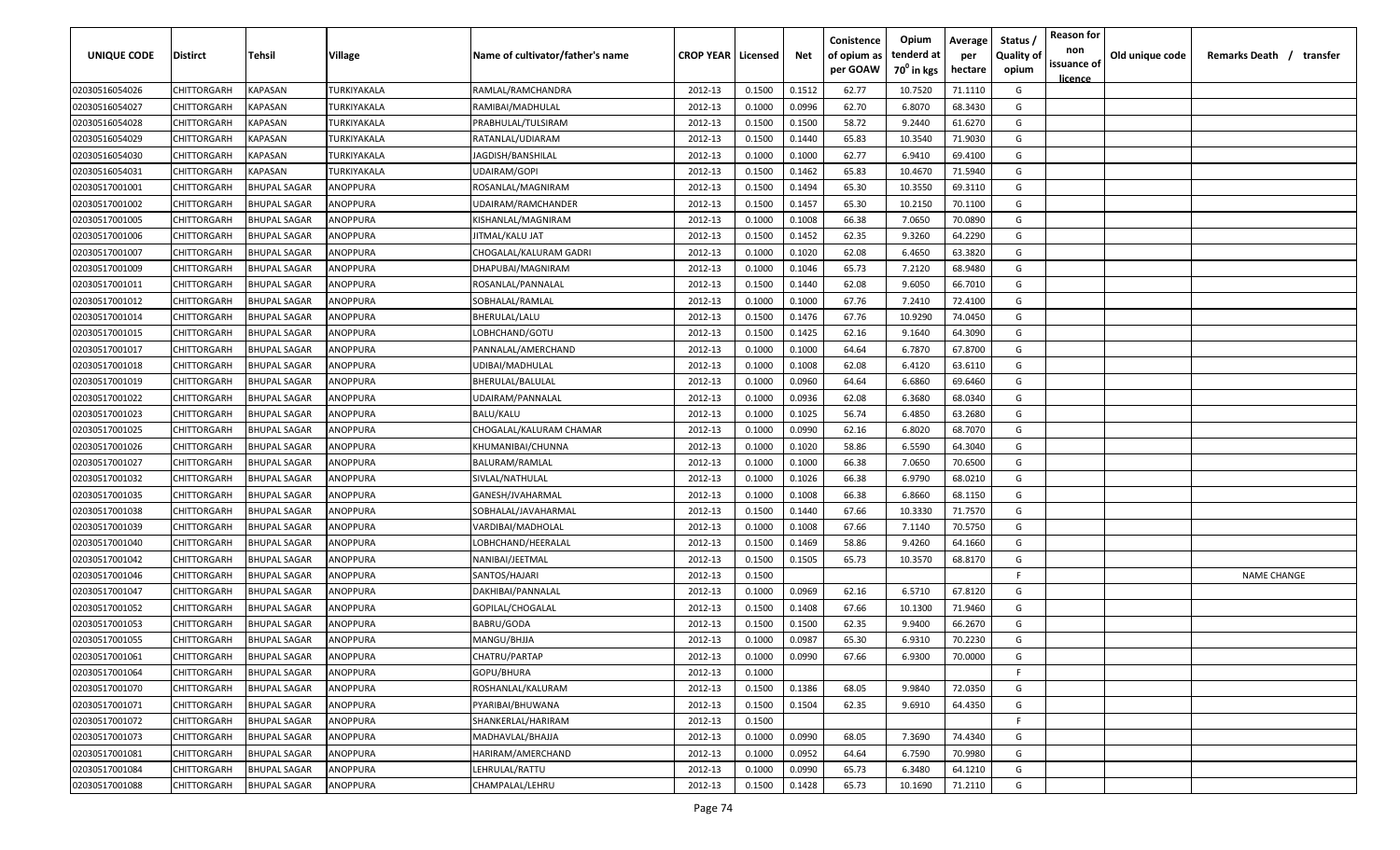| <b>UNIQUE CODE</b> | Distirct           | Tehsil              | Village  | Name of cultivator/father's name | <b>CROP YEAR   Licensed</b> |        | Net    | Conistence<br>of opium as | Opium<br>tenderd at    | Average<br>per | Status /<br><b>Quality of</b> | <b>Reason for</b><br>non<br>issuance of | Old unique code | Remarks Death / transfer |
|--------------------|--------------------|---------------------|----------|----------------------------------|-----------------------------|--------|--------|---------------------------|------------------------|----------------|-------------------------------|-----------------------------------------|-----------------|--------------------------|
|                    |                    |                     |          |                                  |                             |        |        | per GOAW                  | 70 <sup>0</sup> in kgs | hectare        | opium                         | <u>licence</u>                          |                 |                          |
| 02030517001089     | CHITTORGARH        | <b>BHUPAL SAGAR</b> | ANOPPURA | <b>BOTHLAL/NANALAL</b>           | 2012-13                     | 0.1000 | 0.0943 | 65.30                     | 6.7350                 | 71.4210        | G                             |                                         |                 |                          |
| 02030517001090     | CHITTORGARH        | <b>BHUPAL SAGAR</b> | ANOPPURA | HEMRAJ/RAMLAL                    | 2012-13                     | 0.1500 | 0.1496 | 67.66                     | 10.7100                | 71.5910        | G                             |                                         |                 |                          |
| 02030517001092     | CHITTORGARH        | <b>BHUPAL SAGAR</b> | ANOPPURA | CHAGNLAL/LEHRU                   | 2012-13                     | 0.1500 | 0.1450 | 64.64                     | 9.9820                 | 68.8410        | G                             |                                         |                 |                          |
| 02030517001093     | CHITTORGARH        | <b>BHUPAL SAGAR</b> | ANOPPURA | PANNALAL/MITTU                   | 2012-13                     | 0.1500 | 0.1387 | 62.16                     | 9.7860                 | 70.5550        | G                             |                                         |                 |                          |
| 02030517002001     | CHITTORGARH        | <b>BHUPAL SAGAR</b> | PARI     | RAMLAL/PEMA                      | 2012-13                     | 0.1500 |        |                           |                        |                | -F.                           |                                         |                 |                          |
| 02030517002002     | CHITTORGARH        | <b>BHUPAL SAGAR</b> | PARI     | MOHANBAI/HARIRAM                 | 2012-13                     | 0.1500 | 0.1450 | 62.35                     | 9.5930                 | 66.1590        | G                             |                                         |                 |                          |
| 02030517002003     | CHITTORGARH        | <b>BHUPAL SAGAR</b> | PARI     | IITMAL/RAMLAL                    | 2012-13                     | 0.1000 |        |                           |                        |                | N                             |                                         |                 |                          |
| 02030517002004     | CHITTORGARH        | <b>BHUPAL SAGAR</b> | PARI     | BHAGWAN/NANA                     | 2012-13                     | 0.1500 | 0.1450 | 67.32                     | 10.4150                | 71.8280        | G                             |                                         |                 |                          |
| 02030517002005     | CHITTORGARH        | <b>BHUPAL SAGAR</b> | PARI     | JAMNALAL/BHERULAL                | 2012-13                     | 0.1500 | 0.1520 | 60.67                     | 10.0190                | 65.9140        | G                             |                                         |                 |                          |
| 02030517002007     | CHITTORGARH        | BHUPAL SAGAR        | PARI     | RAMLAL/BAGJI                     | 2012-13                     | 0.1500 | 0.1500 | 63.73                     | 10.1790                | 67.8600        | G                             |                                         |                 |                          |
| 02030517002008     | CHITTORGARH        | BHUPAL SAGAR        | PARI     | SHANKERLAL/RAMLAL                | 2012-13                     | 0.1000 | 0.1023 | 63.73                     | 6.9100                 | 67.5460        | G                             |                                         |                 |                          |
| 02030517002009     | CHITTORGARH        | <b>BHUPAL SAGAR</b> | PARI     | SHYAMLAL/RAMLAL                  | 2012-13                     | 0.1500 |        |                           |                        |                | F.                            |                                         |                 |                          |
| 02030517002010     | CHITTORGARH        | <b>BHUPAL SAGAR</b> | PARI     | JAMNALAL/BHERULAL                | 2012-13                     | 0.1500 | 0.1505 | 65.45                     | 10.3790                | 68.9630        | G                             |                                         |                 |                          |
| 02030517002011     | CHITTORGARH        | <b>BHUPAL SAGAR</b> | PARI     | RAJMAL/UDAILAL                   | 2012-13                     | 0.1500 | 0.1440 | 67.32                     | 11.3770                | 79.0070        | G                             |                                         |                 |                          |
| 02030517002012     | CHITTORGARH        | <b>BHUPAL SAGAR</b> | PARI     | SANTILAL/GOPILAL                 | 2012-13                     | 0.1000 | 0.0952 | 60.67                     | 6.0410                 | 63.4560        | G                             |                                         |                 |                          |
| 02030517002013     | CHITTORGARH        | <b>BHUPAL SAGAR</b> | PARI     | BHURALAL/KALURAM                 | 2012-13                     | 0.1500 | 0.1470 | 59.61                     | 9.8190                 | 66.7960        | G                             |                                         |                 |                          |
| 02030517002016     | CHITTORGARH        | <b>BHUPAL SAGAR</b> | PARI     | LALI/KALURAM                     | 2012-13                     | 0.1000 | 0.1010 | 62.35                     | 6.9030                 | 68.3470        | G                             |                                         |                 |                          |
| 02030517002019     | CHITTORGARH        | <b>BHUPAL SAGAR</b> | PARI     | DALICHAND/HEERALAL               | 2012-13                     | 0.1500 | 0.1512 | 59.86                     | 9.7490                 | 64.4780        | G                             |                                         |                 |                          |
| 02030517002022     | CHITTORGARH        | BHUPAL SAGAR        | PARI     | KALU/NANU                        | 2012-13                     | 0.1500 | 0.1490 | 59.61                     | 9.3250                 | 62.5840        | G                             |                                         |                 |                          |
| 02030517002025     | CHITTORGARH        | <b>BHUPAL SAGAR</b> | PARI     | CHUNNILAL/RUPA                   | 2012-13                     | 0.1500 | 0.1482 | 63.54                     | 10.0760                | 67.9890        | G                             |                                         |                 |                          |
| 02030517002026     | CHITTORGARH        | <b>BHUPAL SAGAR</b> | PARI     | NARAYAN/CHOTU                    | 2012-13                     | 0.1500 |        |                           |                        |                | -F.                           |                                         |                 |                          |
| 02030517002028     | CHITTORGARH        | <b>BHUPAL SAGAR</b> | PARI     | CHENA/LALURAM                    | 2012-13                     | 0.1500 | 0.1452 | 63.73                     | 9.5320                 | 65.6470        | G                             |                                         |                 |                          |
| 02030517002029     | CHITTORGARH        | <b>BHUPAL SAGAR</b> | PARI     | RAMLAL/GOKAL                     | 2012-13                     | 0.1500 | 0.1470 | 62.35                     | 9.6290                 | 65.5030        | G                             |                                         |                 |                          |
| 02030517002030     | CHITTORGARH        | <b>BHUPAL SAGAR</b> | PARI     | MOTI/UDA                         | 2012-13                     | 0.1000 | 0.0950 | 67.32                     | 7.0780                 | 74.5050        | G                             |                                         |                 |                          |
| 02030517002032     | CHITTORGARH        | <b>BHUPAL SAGAR</b> | PARI     | LAXMAN/UDA                       | 2012-13                     | 0.1000 | 0.0990 | 62.35                     | 6.6890                 | 67.5660        | G                             |                                         |                 |                          |
| 02030517002033     | CHITTORGARH        | BHUPAL SAGAR        | PARI     | FEFIBAI/HARLAL                   | 2012-13                     | 0.1500 | 0.1440 | 63.54                     | 9.6670                 | 67.1320        | G                             |                                         |                 |                          |
| 02030517002034     | CHITTORGARH        | BHUPAL SAGAR        | PARI     | AKBARKHA/HASANKHA                | 2012-13                     | 0.1500 | 0.1470 | 59.86                     | 8.9960                 | 61.1970        | G                             |                                         |                 |                          |
| 02030517002038     | CHITTORGARH        | BHUPAL SAGAR        | PARI     | SHANKERLAL/LAXMAN                | 2012-13                     | 0.1000 | 0.0960 | 59.61                     | 6.3530                 | 66.1770        | G                             |                                         |                 |                          |
| 02030517002039     | CHITTORGARH        | <b>BHUPAL SAGAR</b> | PARI     | BHERU/RAMA JI                    | 2012-13                     | 0.1000 | 0.0975 | 59.86                     | 6.2770                 | 64.3790        | G                             |                                         |                 | <b>NAME CHANGE</b>       |
| 02030517002040     | CHITTORGARH        | <b>BHUPAL SAGAR</b> | PARI     | HAJARI/KISHANA                   | 2012-13                     | 0.1000 | 0.0990 | 67.40                     | 7.4910                 | 75.6670        | G                             |                                         |                 |                          |
| 02030517002041     | CHITTORGARH        | <b>BHUPAL SAGAR</b> | PARI     | CHAGNLAL/NANA                    | 2012-13                     | 0.1500 | 0.1480 | 56.64                     | 9.6130                 | 64.9530        | G                             |                                         |                 |                          |
| 02030517002043     | CHITTORGARH        | <b>BHUPAL SAGAR</b> | PARI     | UDAIRAM/TULCHA                   | 2012-13                     | 0.1500 | 0.1500 | 65.45                     | 10.6220                | 70.8130        | G                             |                                         |                 |                          |
| 02030517002044     | CHITTORGARH        | <b>BHUPAL SAGAR</b> | PARI     | DOLA/KISHANA                     | 2012-13                     | 0.1000 | 0.0960 | 60.23                     | 6.4450                 | 67.1350        | G                             |                                         |                 |                          |
| 02030517002045     | CHITTORGARH        | <b>BHUPAL SAGAR</b> | PARI     | SOHANLAL/TOLIRAM                 | 2012-13                     | 0.1000 | 0.0950 | 53.66                     | 5.0750                 | 53.4210        | G                             | 04                                      |                 |                          |
| 02030517002046     | CHITTORGARH        | BHUPAL SAGAR        | PARI     | ALTAFKHA/FAKIRKHA                | 2012-13                     | 0.1500 | 0.1512 | 64.15                     | 9.5400                 | 63.0950        | G                             |                                         |                 |                          |
| 02030517002049     | <b>CHITTORGARH</b> | <b>BHUPAL SAGAR</b> | PARI     | FAKIRKHA/AALAMKHA                | 2012-13                     | 0.1500 | 0.1496 | 56.81                     | 9.1220                 | 60.9760        | G                             |                                         |                 |                          |
| 02030517002050     | CHITTORGARH        | <b>BHUPAL SAGAR</b> | PARI     | FAJLURAHMAN/MEHBUBKHA            | 2012-13                     | 0.1500 | 0.1470 | 59.61                     | 8.9930                 | 61.1770        | G                             |                                         |                 |                          |
| 02030517002053     | <b>CHITTORGARH</b> | <b>BHUPAL SAGAR</b> | PARI     | SHYAMLAL/CHAMPALAL               | 2012-13                     | 0.1000 | 0.0960 | 60.23                     | 6.2040                 | 64.6250        | G                             |                                         |                 |                          |
| 02030517002057     | <b>CHITTORGARH</b> | <b>BHUPAL SAGAR</b> | PARI     | ARJUNLAL/MAHADEV                 | 2012-13                     | 0.1500 | 0.1507 | 60.23                     | 9.9210                 | 65.8330        | G                             |                                         |                 |                          |
| 02030517002069     | CHITTORGARH        | <b>BHUPAL SAGAR</b> | PARI     | MANGU/PEMA                       | 2012-13                     | 0.1500 | 0.1386 | 59.61                     | 8.9840                 | 64.8200        | G                             |                                         |                 |                          |
| 02030517002070     | CHITTORGARH        | <b>BHUPAL SAGAR</b> | PARI     | SOHAN/CHOTU                      | 2012-13                     | 0.1500 | 0.1488 | 63.54                     | 10.3750                | 69.7240        | G                             |                                         |                 |                          |
| 02030517002073     | CHITTORGARH        | <b>BHUPAL SAGAR</b> | PARI     | UDAILAL/RUPA                     | 2012-13                     | 0.1500 | 0.1500 | 63.54                     | 10.7650                | 71.7670        | G                             |                                         |                 |                          |
| 02030517002076     | CHITTORGARH        | BHUPAL SAGAR        | PARI     | KISHANLAL/LAXMAN                 | 2012-13                     | 0.1000 | 0.0999 | 65.45                     | 7.0220                 | 70.2900        | G                             |                                         |                 |                          |
| 02030517002077     |                    |                     | PARI     | MOHAN/LAXMAN                     | 2012-13                     | 0.1000 | 0.0984 | 63.54                     |                        | 68.7200        | G                             |                                         |                 |                          |
|                    | CHITTORGARH        | BHUPAL SAGAR        |          |                                  |                             |        |        |                           | 6.7620                 |                |                               |                                         |                 |                          |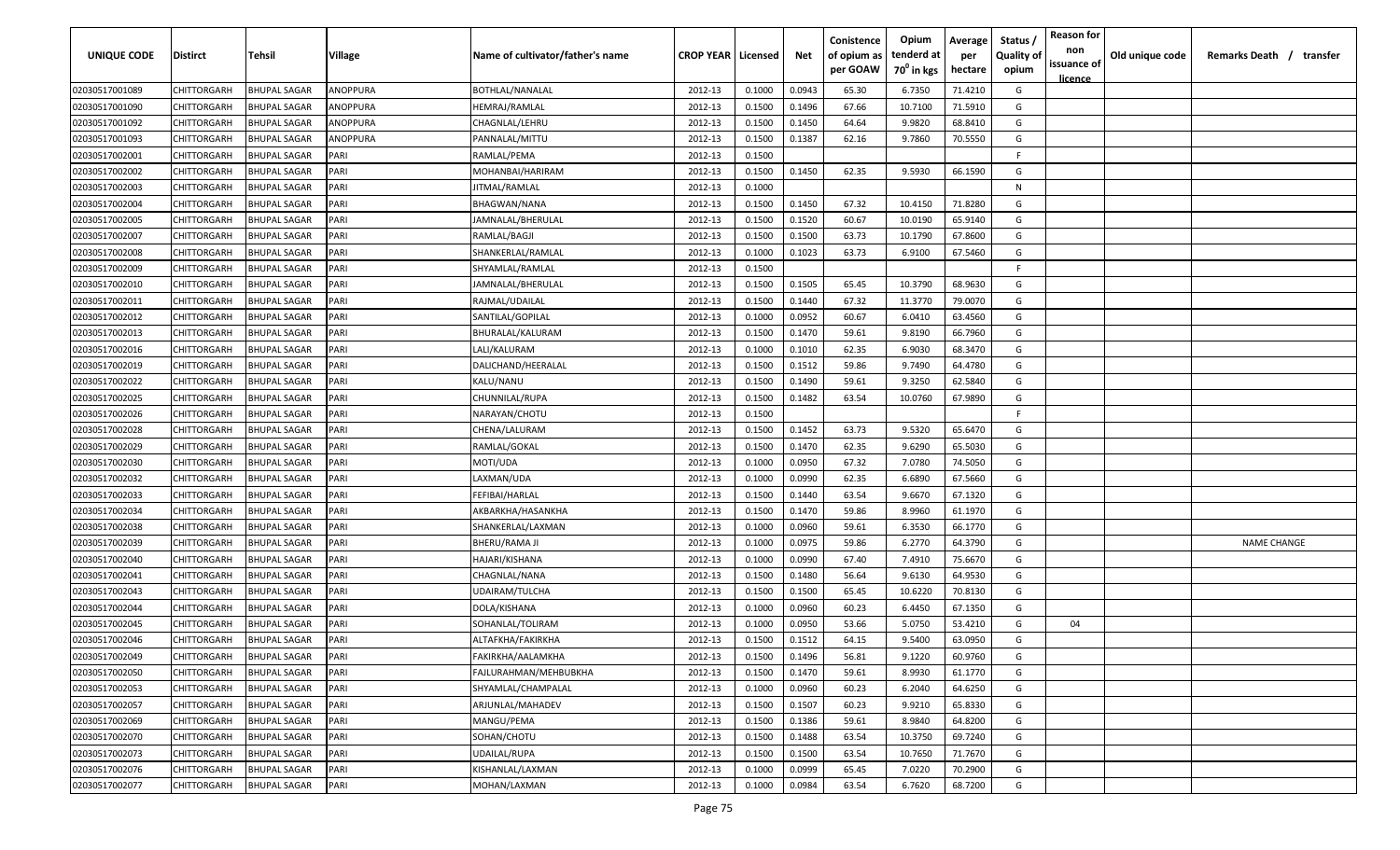| UNIQUE CODE    | <b>Distirct</b> | Tehsil              | Village           | Name of cultivator/father's name | <b>CROP YEAR   Licensed</b> |        | Net    | Conistence<br>of opium as<br>per GOAW | Opium<br>tenderd at<br>70 <sup>0</sup> in kgs | Average<br>per<br>hectare | Status /<br><b>Quality of</b><br>opium | <b>Reason for</b><br>non<br>issuance of<br><u>licence</u> | Old unique code | Remarks Death /<br>transfer |
|----------------|-----------------|---------------------|-------------------|----------------------------------|-----------------------------|--------|--------|---------------------------------------|-----------------------------------------------|---------------------------|----------------------------------------|-----------------------------------------------------------|-----------------|-----------------------------|
| 02030517002078 | CHITTORGARH     | <b>BHUPAL SAGAR</b> | PARI              | LAXMAN/BHAGWAN                   | 2012-13                     | 0.1500 | 0.1450 | 65.45                                 | 10.1070                                       | 69.7030                   | G                                      |                                                           |                 |                             |
| 02030517002084 | CHITTORGARH     | <b>BHUPAL SAGAR</b> | PARI              | HUDIBAI/NARAYAN                  | 2012-13                     | 0.1000 | 0.0696 | 59.92                                 | 4.6220                                        | 66.4080                   | G                                      |                                                           |                 |                             |
| 02030517002085 | CHITTORGARH     | <b>BHUPAL SAGAR</b> | PARI              | AMERCHAND/NOLA                   | 2012-13                     | 0.1000 | 0.0960 | 59.86                                 | 6.0720                                        | 63.2500                   | G                                      |                                                           |                 |                             |
| 02030517002086 | CHITTORGARH     | <b>BHUPAL SAGAR</b> | PARI              | SIVNARAYAN/PARTHVIRAJ            | 2012-13                     | 0.1500 |        |                                       |                                               |                           | -F                                     |                                                           |                 |                             |
| 02030517002089 | CHITTORGARH     | <b>BHUPAL SAGAR</b> | PARI              | TEJYA/MOTILAL                    | 2012-13                     | 0.1500 | 0.1436 | 64.15                                 | 10.2000                                       | 71.0310                   | G                                      |                                                           |                 |                             |
| 02030517002091 | CHITTORGARH     | <b>BHUPAL SAGAR</b> | PARI              | UDAIRAM/MOTILAL                  | 2012-13                     | 0.1000 | 0.1020 | 65.45                                 | 7.3770                                        | 72.3240                   | G                                      |                                                           |                 |                             |
| 02030517003001 | CHITTORGARH     | <b>BHUPAL SAGAR</b> | SANWARIYAKHEDA    | BHERULAL/NAGAJIRAM               | 2012-13                     | 0.1500 | 0.1530 | 67.76                                 | 11.0260                                       | 72.0650                   | G                                      |                                                           |                 |                             |
| 02030517003005 | CHITTORGARH     | BHUPAL SAGAR        | SANWARIYAKHEDA    | GOPIBAI/HANSRAJ SUDIYA           | 2012-13                     | 0.1500 | 0.1485 | 57.69                                 | 9.2630                                        | 62.3770                   | G                                      |                                                           |                 |                             |
| 02030517003007 | CHITTORGARH     | BHUPAL SAGAR        | SANWARIYAKHEDA    | KALU/NARU                        | 2012-13                     | 0.1000 | 0.1012 | 53.92                                 | 5.6620                                        | 55.9490                   | G                                      | 04                                                        |                 |                             |
| 02030517003008 | CHITTORGARH     | BHUPAL SAGAR        | SANWARIYAKHEDA    | SHAMBHUPURI/CHAGNPURI            | 2012-13                     | 0.1000 | 0.1037 | 65.12                                 | 7.2560                                        | 69.9710                   | G                                      |                                                           |                 |                             |
| 02030517003009 | CHITTORGARH     | <b>BHUPAL SAGAR</b> | SANWARIYAKHEDA    | KANKUBAI/MANGU GADRI             | 2012-13                     | 0.1000 | 0.1000 | 67.76                                 | 7.3760                                        | 73.7600                   | G                                      |                                                           |                 |                             |
| 02030517003011 | CHITTORGARH     | BHUPAL SAGAR        | SANWARIYAKHEDA    | MITTUPURI/MANGUPURI              | 2012-13                     | 0.1500 | 0.1540 | 65.12                                 | 10.7080                                       | 69.5320                   | G                                      |                                                           |                 |                             |
| 02030517003016 | CHITTORGARH     | <b>BHUPAL SAGAR</b> | SANWARIYAKHEDA    | DHANNIBAI/KALU                   | 2012-13                     | 0.1000 | 0.0975 | 65.12                                 | 7.1170                                        | 72.9950                   | G                                      |                                                           |                 |                             |
| 02030517003019 | CHITTORGARH     | <b>BHUPAL SAGAR</b> | SANWARIYAKHEDA    | MADANLAL/SHANKERLAL              | 2012-13                     | 0.1500 | 0.1470 | 67.76                                 | 11.4320                                       | 77.7690                   | G                                      |                                                           |                 |                             |
| 02030517003021 | CHITTORGARH     | <b>BHUPAL SAGAR</b> | SANWARIYAKHEDA    | DALUPURI/KALUPURI                | 2012-13                     | 0.1500 | 0.1530 | 62.35                                 | 9.7980                                        | 64.0390                   | G                                      |                                                           |                 |                             |
| 02030517003023 | CHITTORGARH     | <b>BHUPAL SAGAR</b> | SANWARIYAKHEDA    | CHOGALAL/NARU                    | 2012-13                     | 0.1500 | 0.1512 | 57.69                                 | 9.9890                                        | 66.0650                   | G                                      |                                                           |                 |                             |
| 02030517003024 | CHITTORGARH     | <b>BHUPAL SAGAR</b> | SANWARIYAKHEDA    | HEERALAL/NARU                    | 2012-13                     | 0.1000 | 0.1000 | 65.12                                 | 7.3490                                        | 73.4900                   | G                                      |                                                           |                 |                             |
| 02030517003025 | CHITTORGARH     | <b>BHUPAL SAGAR</b> | SANWARIYAKHEDA    | SAGARMAL/FULCHAND                | 2012-13                     | 0.1000 | 0.1012 | 58.72                                 | 6.1240                                        | 60.5140                   | G                                      |                                                           |                 |                             |
| 02030517003026 | CHITTORGARH     | <b>BHUPAL SAGAR</b> | SANWARIYAKHEDA    | JAMKUBAI/SHANKER                 | 2012-13                     | 0.1500 | 0.1500 | 58.72                                 | 9.7730                                        | 65.1530                   | G                                      |                                                           |                 |                             |
| 02030517003033 | CHITTORGARH     | <b>BHUPAL SAGAR</b> | SANWARIYAKHEDA    | KANKUBAI/VENIRAM                 | 2012-13                     | 0.1500 | 0.1518 | 57.69                                 | 9.3130                                        | 61.3500                   | G                                      |                                                           |                 | <b>NAME CHANGE</b>          |
| 02030517003035 | CHITTORGARH     | <b>BHUPAL SAGAR</b> | SANWARIYAKHEDA    | RATANLAL/CHAGNA                  | 2012-13                     | 0.1500 | 0.1520 | 62.77                                 | 10.2580                                       | 67.4870                   | G                                      |                                                           |                 |                             |
| 02030517003037 | CHITTORGARH     | <b>BHUPAL SAGAR</b> | SANWARIYAKHEDA    | KELASH/NARAYAN                   | 2012-13                     | 0.1500 | 0.1500 | 57.10                                 | 8.8910                                        | 59.2730                   | G                                      |                                                           |                 |                             |
| 02030517003038 | CHITTORGARH     | <b>BHUPAL SAGAR</b> | SANWARIYAKHEDA    | CHOGALAL/KHEMA                   | 2012-13                     | 0.1000 | 0.1004 | 53.92                                 | 6.1780                                        | 61.5340                   | G                                      | 05                                                        |                 |                             |
| 02030612001001 | <b>JDAIPUR</b>  | VALLABHNAGAR        | AMARPURA A        | BHERU LAL/ MAGANA                | 2012-13                     | 0.1500 | 0.1500 | 62.44                                 | 10.8200                                       | 72.1330                   | G                                      |                                                           |                 |                             |
| 02030612001002 | <b>JDAIPUR</b>  | VALLABHNAGAR        | AMARPURA A        | DEVBAI/DEVA                      | 2012-13                     | 0.1000 | 0.1008 | 63.10                                 | 7.2290                                        | 71.7160                   | G                                      |                                                           |                 |                             |
| 02030612001003 | <b>JDAIPUR</b>  | VALLABHNAGAR        | AMARPURA A        | VIKRAM/OUNKAR                    | 2012-13                     | 0.1000 | 0.1007 | 69.10                                 | 7.3940                                        | 73.4260                   | G                                      |                                                           |                 |                             |
| 02030612001007 | <b>JDAIPUR</b>  | VALLABHNAGAR        | AMARPURA A        | BAABU LAL/SHREE RAM              | 2012-13                     | 0.1500 | 0.1504 | 70.58                                 | 11.6860                                       | 77.6990                   | G                                      |                                                           |                 |                             |
| 02030612001009 | UDAIPUR         | VALLABHNAGAR        | AMARPURA A        | ONKAR LAL/ UDA                   | 2012-13                     | 0.1500 | 0.1540 | 62.44                                 | 10.9000                                       | 70.7790                   | G                                      |                                                           |                 |                             |
| 02030612001010 | JDAIPUR         | VALLABHNAGAR        | AMARPURA A        | SHIV RAJ/ DEVA                   | 2012-13                     | 0.1500 | 0.1512 | 66.32                                 | 11.1700                                       | 73.8760                   | G                                      |                                                           |                 |                             |
| 02030612001011 | <b>JDAIPUR</b>  | VALLABHNAGAR        | AMARPURA A        | NATHU LAL/ KAALU                 | 2012-13                     | 0.1000 | 0.1020 | 57.61                                 | 6.4520                                        | 63.2550                   | G                                      |                                                           |                 |                             |
| 02030612001012 | <b>JDAIPUR</b>  | VALLABHNAGAR        | AMARPURA A        | ONKAR LAL/ DEVA                  | 2012-13                     | 0.1000 | 0.1007 | 68.82                                 | 7.3930                                        | 73.4160                   | G                                      |                                                           |                 |                             |
| 02030612001014 | <b>JDAIPUR</b>  | VALLABHNAGAR        | AMARPURA A        | DADAM CHANDRA/ SHREE RAM         | 2012-13                     | 0.1500 | 0.1504 | 70.58                                 | 12.1300                                       | 80.6520                   | G                                      |                                                           |                 |                             |
| 02030612001017 | <b>JDAIPUR</b>  | VALLABHNAGAR        | AMARPURA A        | RUKMAN BAI/KISHAN LAL            | 2012-13                     | 0.1000 | 0.1012 | 60.50                                 | 6.5170                                        | 64.3970                   | G                                      |                                                           |                 |                             |
| 02030612001021 | <b>JDAIPUR</b>  | VALLABHNAGAR        | AMARPURA A        | BHERU LAL/ HAMERA                | 2012-13                     | 0.1500 | 0.1550 | 64.49                                 | 11.6360                                       | 75.0710                   | G                                      |                                                           |                 |                             |
| 02030612001024 | <b>JDAIPUR</b>  | VALLABHNAGAR        | AMARPURA A        | <b>ONKAR LAL/ KAALU</b>          | 2012-13                     | 0.1000 | 0.1020 | 66.32                                 | 7.4470                                        | 73.0100                   | G                                      |                                                           |                 |                             |
| 02030612001027 | UDAIPUR         | VALLABHNAGAR        | <b>AMARPURA A</b> | NARAYAN LAL/ UDAY LAL            | 2012-13                     | 0.1500 | 0.1440 | 64.49                                 | 10.7420                                       | 74.5970                   | G                                      |                                                           |                 |                             |
| 02030612001031 | UDAIPUR         | VALLABHNAGAR        | AMARPURA A        | <b>BHERU LAL/ HIRA</b>           | 2012-13                     | 0.1500 | 0.1520 | 60.11                                 | 9.7030                                        | 63.8360                   | G                                      |                                                           |                 |                             |
| 02030612001037 | <b>JDAIPUR</b>  | VALLABHNAGAR        | AMARPURA A        | <b>BAGDIBAI/DEVILAL</b>          | 2012-13                     | 0.1000 | 0.0984 | 64.49                                 | 6.4210                                        | 65.2540                   | G                                      |                                                           |                 |                             |
| 02030612001041 | <b>UDAIPUR</b>  | VALLABHNAGAR        | AMARPURA A        | NARAYAN/ ONKAR                   | 2012-13                     | 0.1000 | 0.1020 | 67.18                                 | 7.8410                                        | 76.8730                   | G                                      |                                                           |                 |                             |
| 02030612001044 | <b>UDAIPUR</b>  | VALLABHNAGAR        | AMARPURA A        | SAVLIBAI/HARIRAM                 | 2012-13                     | 0.1000 | 0.1020 | 64.49                                 | 7.0660                                        | 69.2750                   | G                                      |                                                           |                 |                             |
| 02030612001045 | <b>JDAIPUR</b>  | VALLABHNAGAR        | AMARPURA A        | <b>BAGDI RAM/ GOGA</b>           | 2012-13                     | 0.1000 | 0.1000 | 60.50                                 | 6.4740                                        | 64.7400                   | G                                      |                                                           |                 |                             |
| 02030612001046 | <b>JDAIPUR</b>  | VALLABHNAGAR        | AMARPURA A        | SHYAM LAL/ GHASEE                | 2012-13                     | 0.1000 | 0.1009 | 66.43                                 | 7.4590                                        | 73.9250                   | G                                      |                                                           |                 |                             |
| 02030612001048 | <b>JDAIPUR</b>  | VALLABHNAGAR        | AMARPURA A        | SHANKAR/ UDAY LAL                | 2012-13                     | 0.1000 | 0.1000 | 69.10                                 | 7.6310                                        | 76.3100                   | G                                      |                                                           |                 |                             |
| 02030612001049 | UDAIPUR         | VALLABHNAGAR        | AMARPURA A        | ASHOK/KISHNA                     | 2012-13                     | 0.1500 | 0.1496 | 59.74                                 | 9.5330                                        | 63.7230                   | G                                      |                                                           |                 |                             |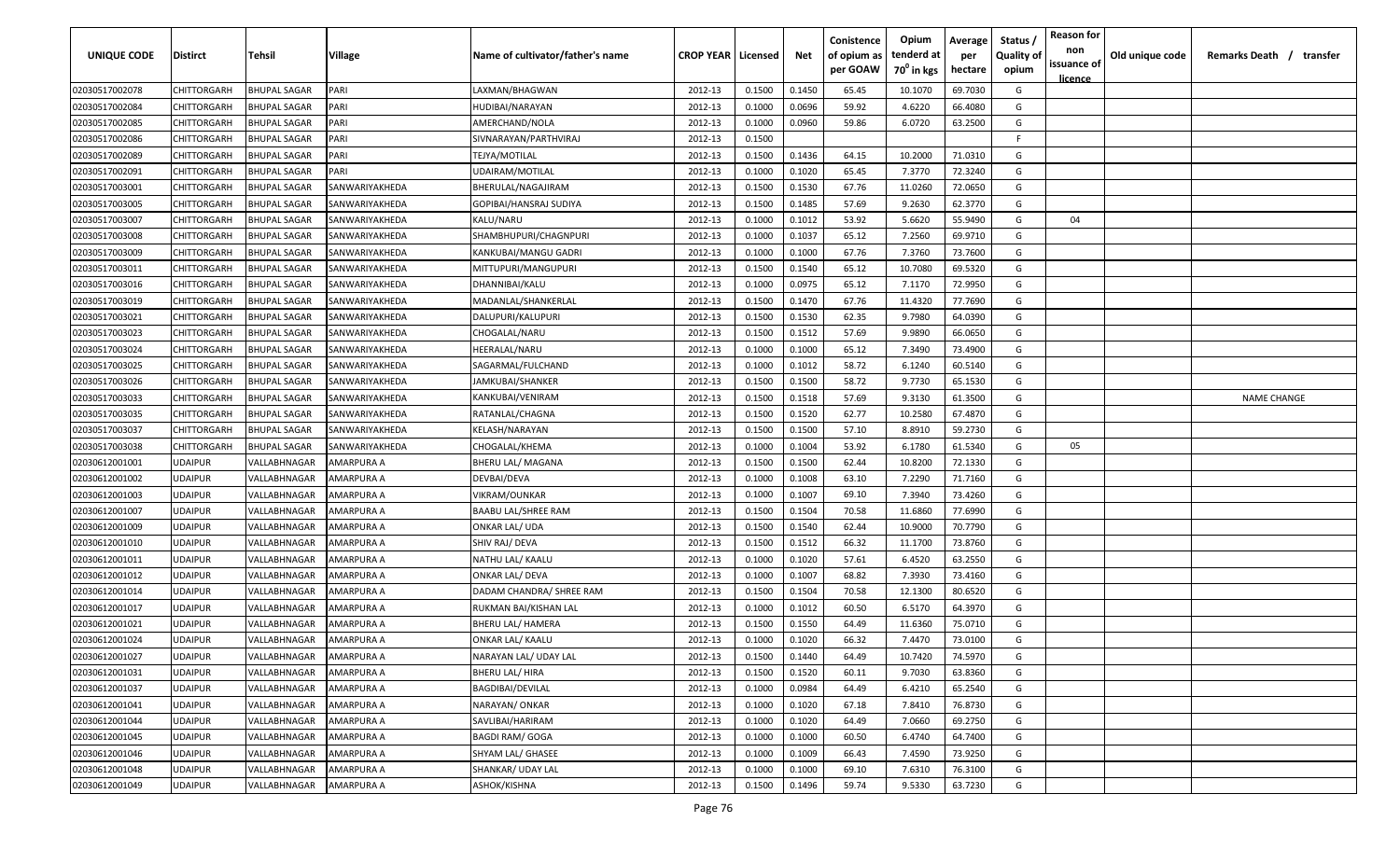| UNIQUE CODE    | <b>Distirct</b> | <b>Tehsil</b> | Village           | Name of cultivator/father's name | <b>CROP YEAR   Licensed</b> |        | Net    | Conistence<br>of opium as<br>per GOAW | Opium<br>tenderd at<br>70 <sup>0</sup> in kgs | Average<br>per<br>hectare | Status /<br><b>Quality of</b><br>opium | <b>Reason for</b><br>non<br>issuance of<br>licence | Old unique code | Remarks Death / | transfer |
|----------------|-----------------|---------------|-------------------|----------------------------------|-----------------------------|--------|--------|---------------------------------------|-----------------------------------------------|---------------------------|----------------------------------------|----------------------------------------------------|-----------------|-----------------|----------|
| 02030612001055 | <b>UDAIPUR</b>  | VALLABHNAGAR  | AMARPURA A        | KISHANLAL/JASRAJ                 | 2012-13                     | 0.1000 | 0.1020 | 66.43                                 | 7.5260                                        | 73.7840                   | G                                      |                                                    |                 |                 |          |
| 02030612001056 | <b>UDAIPUR</b>  | VALLABHNAGAR  | AMARPURA A        | RAM CHANDRA/ DALI CHAND          | 2012-13                     | 0.1000 | 0.1008 | 63.10                                 | 6.8780                                        | 68.2340                   | G                                      |                                                    |                 |                 |          |
| 02030612001063 | <b>UDAIPUR</b>  | VALLABHNAGAR  | AMARPURA A        | MANGIBAI/ONKAR                   | 2012-13                     | 0.1000 | 0.1012 | 67.18                                 | 7.4380                                        | 73.4980                   | G                                      |                                                    |                 |                 |          |
| 02030612001064 | <b>UDAIPUR</b>  | VALLABHNAGAR  | AMARPURA A        | CHOGA LAL/ BHAGWAN               | 2012-13                     | 0.1500 | 0.1475 | 62.44                                 | 10.0170                                       | 67.9120                   | G                                      |                                                    |                 |                 |          |
| 02030612001065 | <b>UDAIPUR</b>  | VALLABHNAGAR  | AMARPURA A        | VARDA/ KHEMA                     | 2012-13                     | 0.1000 | 0.1022 | 59.74                                 | 6.6480                                        | 65.0490                   | G                                      |                                                    |                 |                 |          |
| 02030612001066 | <b>UDAIPUR</b>  | VALLABHNAGAR  | AMARPURA A        | AMBA LAL/GHASEE                  | 2012-13                     | 0.1000 | 0.1000 | 67.18                                 | 7.4950                                        | 74.9500                   | G                                      |                                                    |                 |                 |          |
| 02030612001067 | <b>UDAIPUR</b>  | VALLABHNAGAR  | AMARPURA A        | DHAPU/ BHURA                     | 2012-13                     | 0.1500 | 0.1508 | 63.58                                 | 10.9270                                       | 72.4600                   | G                                      |                                                    |                 |                 |          |
| 02030612001068 | <b>UDAIPUR</b>  | VALLABHNAGAR  | AMARPURA A        | RAMESHWEAR/ JAYCHAND             | 2012-13                     | 0.1000 | 0.1014 | 67.10                                 | 7.6110                                        | 75.0590                   | G                                      |                                                    |                 |                 |          |
| 02030612001071 | <b>UDAIPUR</b>  | VALLABHNAGAR  | AMARPURA A        | DEVI LAL/ GANGA RAM              | 2012-13                     | 0.1000 | 0.1020 | 57.61                                 | 6.1560                                        | 60.3530                   | G                                      |                                                    |                 |                 |          |
| 02030612001072 | <b>UDAIPUR</b>  | VALLABHNAGAR  | AMARPURA A        | PRAKASH CHANDRA/ SAWAI LAL       | 2012-13                     | 0.1000 | 0.1050 | 60.50                                 | 6.9320                                        | 66.0190                   | G                                      |                                                    |                 |                 |          |
| 02030612001077 | <b>UDAIPUR</b>  | VALLABHNAGAR  | AMARPURA A        | ONKAR/ MAGANA                    | 2012-13                     | 0.1000 | 0.1008 | 63.58                                 | 7.3300                                        | 72.7180                   | G                                      |                                                    |                 |                 |          |
| 02030612001081 | UDAIPUR         | VALLABHNAGAR  | AMARPURA A        | ROSHNI/JAY CHAND                 | 2012-13                     | 0.1000 | 0.1012 | 60.50                                 | 6.6550                                        | 65.7610                   | G                                      |                                                    |                 |                 |          |
| 02030612001082 | <b>UDAIPUR</b>  | VALLABHNAGAR  | AMARPURA A        | KANA RAM/ PAKU                   | 2012-13                     | 0.1500 | 0.1512 | 57.61                                 | 9.6540                                        | 63.8490                   | G                                      |                                                    |                 |                 |          |
| 02030612001084 | <b>UDAIPUR</b>  | VALLABHNAGAR  | AMARPURA A        | CHOGA LAL/ SHIV RAM              | 2012-13                     | 0.1000 | 0.1050 | 63.58                                 | 7.1940                                        | 68.5140                   | G                                      |                                                    |                 |                 |          |
| 02030612001085 | <b>UDAIPUR</b>  | VALLABHNAGAR  | AMARPURA A        | RATAN LAL/ PAKU                  | 2012-13                     | 0.1500 | 0.1470 | 64.49                                 | 10.2540                                       | 69.7550                   | G                                      |                                                    |                 |                 |          |
| 02030612001086 | <b>UDAIPUR</b>  | VALLABHNAGAR  | AMARPURA A        | <b>GOPAL/BHERU</b>               | 2012-13                     | 0.1000 | 0.1044 | 62.44                                 | 7.3770                                        | 70.6610                   | G                                      |                                                    |                 |                 |          |
| 02030612001087 | <b>UDAIPUR</b>  | VALLABHNAGAR  | AMARPURA A        | DEVENDRA/ JEET MAL               | 2012-13                     | 0.1500 | 0.1479 | 57.00                                 | 9.4460                                        | 63.8670                   | G                                      |                                                    |                 |                 |          |
| 02030612001091 | <b>UDAIPUR</b>  | VALLABHNAGAR  | AMARPURA A        | NARAYAN/ MANGU                   | 2012-13                     | 0.1500 | 0.1464 | 66.32                                 | 11.2460                                       | 76.8170                   | G                                      |                                                    |                 |                 |          |
| 02030612001105 | <b>UDAIPUR</b>  | VALLABHNAGAR  | AMARPURA A        | SHUKHALA BAI/ RAJMAL             | 2012-13                     | 0.1000 | 0.1040 | 57.36                                 | 6.5640                                        | 63.1150                   | G                                      |                                                    |                 |                 |          |
| 02030612001108 | <b>UDAIPUR</b>  | VALLABHNAGAR  | AMARPURA A        | VARDI BAI/ VENA                  | 2012-13                     | 0.1500 | 0.1539 | 67.10                                 | 11.7330                                       | 76.2380                   | G                                      |                                                    |                 |                 |          |
| 02030612001122 | <b>UDAIPUR</b>  | VALLABHNAGAR  | AMARPURA A        | RAMESHWAR/ DEVA                  | 2012-13                     | 0.1500 | 0.1428 | 69.10                                 | 11.5790                                       | 81.0850                   | G                                      |                                                    |                 |                 |          |
| 02030612001124 | <b>UDAIPUR</b>  | VALLABHNAGAR  | AMARPURA A        | LOGAR (AMARA)/ KELASH            | 2012-13                     | 0.1500 | 0.1521 | 67.10                                 | 11.3110                                       | 74.3660                   | G                                      |                                                    |                 |                 |          |
| 02030612001129 | <b>UDAIPUR</b>  | VALLABHNAGAR  | AMARPURA A        | GOPAL/ SHIV RAM                  | 2012-13                     | 0.1500 | 0.1512 | 67.10                                 | 11.5220                                       | 76.2040                   | G                                      |                                                    |                 |                 |          |
| 02030612001130 | <b>UDAIPUR</b>  | VALLABHNAGAR  | AMARPURA A        | SHOKIN/ NATHU                    | 2012-13                     | 0.1500 | 0.1500 | 69.10                                 | 11.2040                                       | 74.6930                   | G                                      |                                                    |                 |                 |          |
| 02030612001134 | <b>UDAIPUR</b>  | VALLABHNAGAR  | AMARPURA A        | SHAMBHU/ KAJOD                   | 2012-13                     | 0.1000 | 0.1045 | 57.61                                 | 6.6090                                        | 63.2440                   | G                                      |                                                    |                 |                 |          |
| 02030612001135 | <b>UDAIPUR</b>  | VALLABHNAGAR  | AMARPURA A        | SURESH CHANDRA/ BHAGWAN          | 2012-13                     | 0.1000 | 0.0988 | 63.58                                 | 6.8390                                        | 69.2210                   | G                                      |                                                    |                 |                 |          |
| 02030612001138 | <b>UDAIPUR</b>  | VALLABHNAGAR  | AMARPURA A        | BHURA/ VENI RAM                  | 2012-13                     | 0.1000 | 0.1005 | 60.11                                 | 7.2390                                        | 72.0300                   | G                                      |                                                    |                 |                 |          |
| 02030612001141 | <b>UDAIPUR</b>  | VALLABHNAGAR  | AMARPURA A        | PREMBAI/SAWAILAL                 | 2012-13                     | 0.1500 | 0.1476 | 63.58                                 | 10.3730                                       | 70.2780                   | G                                      |                                                    |                 |                 |          |
| 02030612001154 | UDAIPUR         | VALLABHNAGAR  | AMARPURA B        | CHAMPALAL/UDA                    | 2012-13                     | 0.1000 | 0.1000 | 65.39                                 | 7.3610                                        | 73.6100                   | G                                      |                                                    |                 |                 |          |
| 02030612001156 | <b>UDAIPUR</b>  | VALLABHNAGAR  | AMARPURA B        | KHEMA/BHAJJA                     | 2012-13                     | 0.1000 | 0.0984 | 59.67                                 | 7.1090                                        | 72.2460                   | G                                      |                                                    |                 |                 |          |
| 02030612001158 | <b>UDAIPUR</b>  | VALLABHNAGAR  | AMARPURA B        | GOKAL/MAGNA                      | 2012-13                     | 0.1500 | 0.1450 | 62.41                                 | 10.0030                                       | 68.9860                   | G                                      |                                                    |                 |                 |          |
| 02030612001161 | <b>UDAIPUR</b>  | VALLABHNAGAR  | AMARPURA B        | MANGILAL/NATHULAL                | 2012-13                     | 0.1000 | 0.0986 | 59.53                                 | 6.8460                                        | 69.4320                   | G                                      |                                                    |                 |                 |          |
| 02030612001166 | <b>UDAIPUR</b>  | VALLABHNAGAR  | AMARPURA B        | ONKAR/VJERAM                     | 2012-13                     | 0.1000 | 0.0920 | 57.16                                 | 5.5850                                        | 60.7070                   | G                                      |                                                    |                 |                 |          |
| 02030612001167 | <b>UDAIPUR</b>  | VALLABHNAGAR  | AMARPURA B        | BHURIBAI/LAKSHMIRAM              | 2012-13                     | 0.1500 | 0.1525 | 61.17                                 | 10.5650                                       | 69.2790                   | G                                      |                                                    |                 |                 |          |
| 02030612001172 | <b>UDAIPUR</b>  | VALLABHNAGAR  | AMARPURA B        | BHANWARLAL/VENA-I                | 2012-13                     | 0.1500 | 0.1500 | 59.67                                 | 9.8540                                        | 65.6930                   | G                                      |                                                    |                 |                 |          |
| 02030612001183 | <b>UDAIPUR</b>  | VALLABHNAGAR  | <b>AMARPURA B</b> | NANDLAL/JASHRAJ                  | 2012-13                     | 0.1500 | 0.1500 | 60.10                                 | 10.5090                                       | 70.0600                   | G                                      |                                                    |                 |                 |          |
| 02030612001190 | <b>UDAIPUR</b>  | VALLABHNAGAR  | AMARPURA A        | KANKU/JASRAJ                     | 2012-13                     | 0.1000 | 0.1040 | 68.82                                 | 7.8850                                        | 75.8170                   | G                                      |                                                    |                 |                 |          |
| 02030612001196 | <b>UDAIPUR</b>  | VALLABHNAGAR  | AMARPURA A        | HIRALAL/BHERULAL                 | 2012-13                     | 0.1000 | 0.1050 | 64.31                                 | 8.2410                                        | 78.4860                   | G                                      |                                                    |                 |                 |          |
| 02030612001197 | <b>UDAIPUR</b>  | VALLABHNAGAR  | AMARPURA A        | UDAILAL/LACHIRAM                 | 2012-13                     | 0.1000 | 0.0999 | 66.32                                 | 7.1150                                        | 71.2210                   | G                                      |                                                    |                 |                 |          |
| 02030612001198 | <b>UDAIPUR</b>  | VALLABHNAGAR  | AMARPURA A        | VIPINGIRI/SHAMBHUGIRI            | 2012-13                     | 0.1000 | 0.0992 | 63.10                                 | 6.7520                                        | 68.0650                   | G                                      |                                                    |                 |                 |          |
| 02030612001201 | <b>UDAIPUR</b>  | VALLABHNAGAR  | AMARPURA A        | CHUNNILAL/JAYRAJ                 | 2012-13                     | 0.1000 | 0.1020 | 68.82                                 | 7.6980                                        | 75.4710                   | G                                      |                                                    |                 |                 |          |
| 02030612001202 | <b>UDAIPUR</b>  | VALLABHNAGAR  | AMARPURA A        | JAYCHAND/KHEMA                   | 2012-13                     | 0.1500 | 0.1494 | 57.61                                 | 9.4810                                        | 63.4610                   | G                                      |                                                    |                 |                 |          |
| 02030612001203 | <b>UDAIPUR</b>  | VALLABHNAGAR  | AMARPURA B        | GANPATPURI/SHAMBHUPURI           | 2012-13                     | 0.1000 | 0.1026 | 65.39                                 | 7.4170                                        | 72.2900                   | G                                      |                                                    |                 |                 |          |
| 02030612001204 | <b>UDAIPUR</b>  | VALLABHNAGAR  | <b>AMARPURA B</b> | ONKARPURI/SHAMBHUPURI            | 2012-13                     | 0.1000 | 0.1026 | 60.10                                 | 7.0490                                        | 68.7040                   | G                                      |                                                    |                 |                 |          |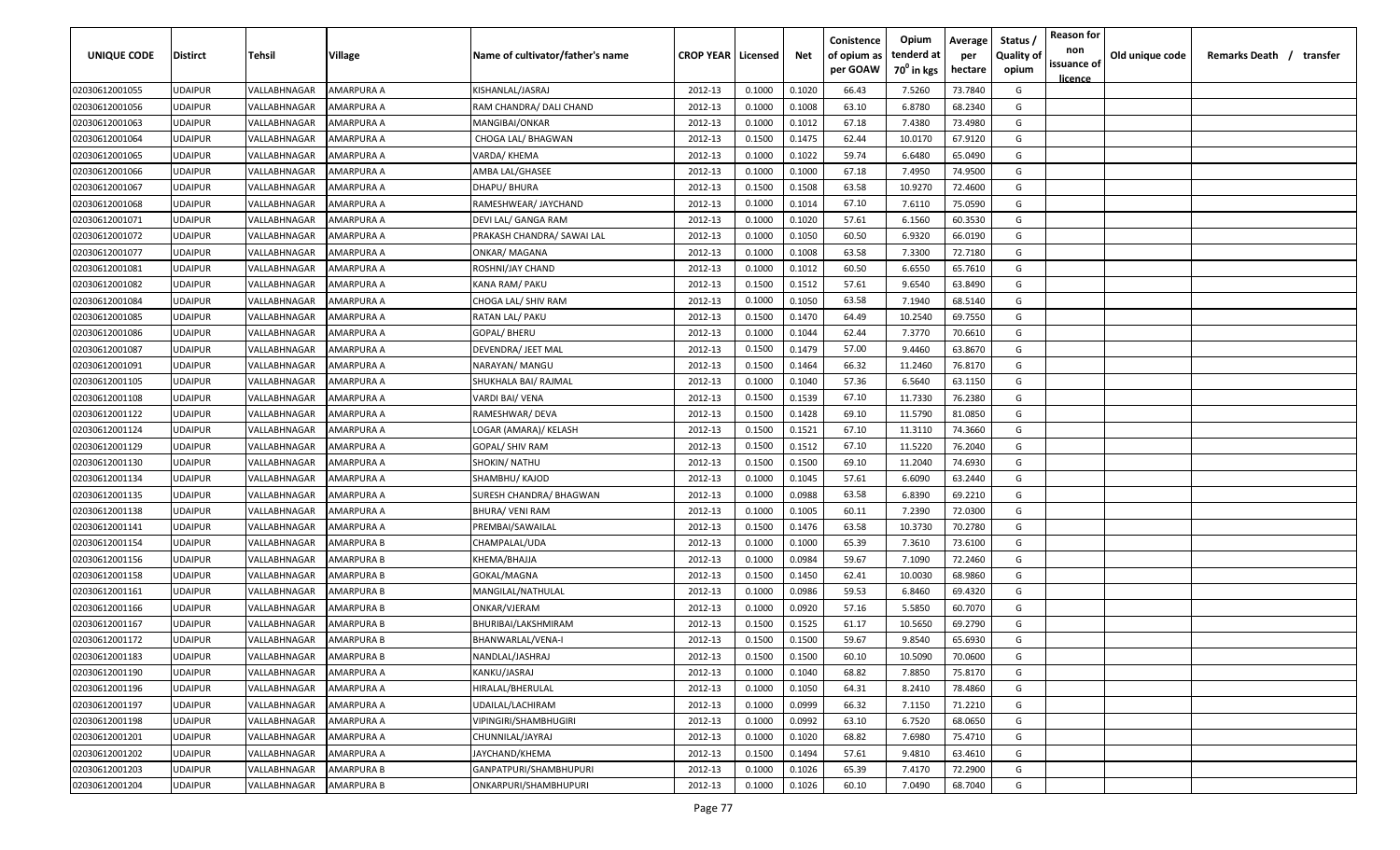| UNIQUE CODE    | <b>Distirct</b> | Tehsil       | Village               | Name of cultivator/father's name | <b>CROP YEAR Licensed</b> |        | Net    | Conistence<br>of opium as<br>per GOAW | Opium<br>tenderd at<br>70 <sup>0</sup> in kgs | Average<br>per<br>hectare | Status /<br><b>Quality of</b><br>opium | <b>Reason for</b><br>non<br>issuance of<br><u>licence</u> | Old unique code | Remarks Death /<br>transfer |
|----------------|-----------------|--------------|-----------------------|----------------------------------|---------------------------|--------|--------|---------------------------------------|-----------------------------------------------|---------------------------|----------------------------------------|-----------------------------------------------------------|-----------------|-----------------------------|
| 02030612001205 | <b>JDAIPUR</b>  | VALLABHNAGAR | AMARPURA B            | BHERULAL/UDA                     | 2012-13                   | 0.1500 | 0.1474 | 64.62                                 | 10.8100                                       | 73.3380                   | G                                      |                                                           |                 |                             |
| 02030612001212 | <b>JDAIPUR</b>  | VALLABHNAGAR | <b>AMARPURA B</b>     | SHANIBAI/KHEMRAJ                 | 2012-13                   | 0.1000 | 0.1000 | 61.17                                 | 6.9300                                        | 69.3000                   | G                                      |                                                           |                 |                             |
| 02030612001215 | <b>JDAIPUR</b>  | VALLABHNAGAR | AMARPURA B            | LOGAR/UDA                        | 2012-13                   | 0.1500 | 0.1470 | 57.16                                 | 9.7830                                        | 66.5510                   | G                                      |                                                           |                 |                             |
| 02030612001218 | <b>JDAIPUR</b>  | VALLABHNAGAR | <b>AMARPURA B</b>     | BHANWARLAL@AMARCHAND/VENA        | 2012-13                   | 0.1000 | 0.1000 | 57.16                                 | 6.5730                                        | 65.7300                   | G                                      |                                                           |                 |                             |
| 02030612001221 | <b>JDAIPUR</b>  | VALLABHNAGAR | AMARPURA B            | NOJI BAI/TEJAA                   | 2012-13                   | 0.1500 | 0.1568 | 61.17                                 | 10.8710                                       | 69.3300                   | G                                      |                                                           |                 |                             |
| 02030612001222 | <b>JDAIPUR</b>  | VALLABHNAGAR | <b>AMARPURA B</b>     | ONKARLAL/PARTHA                  | 2012-13                   | 0.1000 | 0.1040 | 62.32                                 | 6.9090                                        | 66.4330                   | G                                      |                                                           |                 |                             |
| 02030612001225 | <b>JDAIPUR</b>  | VALLABHNAGAR | AMARPURA B            | BHAGCHAND/GOTU                   | 2012-13                   | 0.1000 | 0.1040 | 62.56                                 | 7.3280                                        | 70.4620                   | G                                      |                                                           |                 |                             |
| 02030612001226 | <b>JDAIPUR</b>  | VALLABHNAGAR | AMARPURA B            | DEVA/NAVLA GADRI                 | 2012-13                   | 0.1500 | 0.1564 | 65.39                                 | 11.1160                                       | 71.0740                   | G                                      |                                                           |                 |                             |
| 02030612001231 | <b>JDAIPUR</b>  | VALLABHNAGAR | AMARPURA B            | BABULAL/RAMLAL                   | 2012-13                   | 0.1500 | 0.1500 | 56.61                                 | 8.9690                                        | 59.7930                   | G                                      |                                                           |                 |                             |
| 02030612001232 | <b>JDAIPUR</b>  | VALLABHNAGAR | AMARPURA B            | DEVA/BABRU                       | 2012-13                   | 0.1000 | 0.0968 | 62.56                                 | 6.8280                                        | 70.5370                   | G                                      |                                                           |                 |                             |
| 02030612001236 | UDAIPUR         | VALLABHNAGAR | AMARPURA B            | SIVRAM/NANA RAWAT                | 2012-13                   | 0.1000 | 0.1000 | 61.17                                 | 6.6590                                        | 66.5900                   | G                                      |                                                           |                 |                             |
| 02030612001239 | JDAIPUR         | VALLABHNAGAR | AMARPURA B            | RODI/MANGU                       | 2012-13                   | 0.1000 | 0.1008 | 68.27                                 | 7.6270                                        | 75.6650                   | G                                      |                                                           |                 |                             |
| 02030612001243 | <b>JDAIPUR</b>  | VALLABHNAGAR | AMARPURA B            | ONKAR/UDAILAL                    | 2012-13                   | 0.1000 | 0.0960 | 59.73                                 | 6.1860                                        | 64.4380                   | G                                      |                                                           |                 |                             |
| 02030612001245 | <b>JDAIPUR</b>  | VALLABHNAGAR | AMARPURA B            | PRAKASHCHANDRA/LACHIRAM          | 2012-13                   | 0.1500 | 0.1540 | 61.17                                 | 10.5820                                       | 68.7140                   | G                                      |                                                           |                 |                             |
| 02030612001246 | <b>JDAIPUR</b>  | VALLABHNAGAR | AMARPURA B            | <b>BHOLI/DEVA</b>                | 2012-13                   | 0.1000 | 0.1020 | 59.67                                 | 7.2880                                        | 71.4510                   | G                                      |                                                           |                 |                             |
| 02030612001250 | UDAIPUR         | VALLABHNAGAR | AMARPURA B            | MOHAN/NANA                       | 2012-13                   | 0.1500 | 0.1520 | 60.10                                 | 9.9770                                        | 65.6380                   | G                                      |                                                           |                 | <b>NAME CHANGE</b>          |
| 02030612001254 | <b>JDAIPUR</b>  | VALLABHNAGAR | AMARPURA B            | CHENA/MAGNA                      | 2012-13                   | 0.1000 | 0.1026 | 60.10                                 | 6.7230                                        | 65.5260                   | G                                      |                                                           |                 |                             |
| 02030612001257 | <b>JDAIPUR</b>  | VALLABHNAGAR | AMARPURA B            | PRATHA/ONKAR                     | 2012-13                   | 0.1500 | 0.1520 | 62.41                                 | 10.7700                                       | 70.8550                   | G                                      |                                                           |                 |                             |
| 02030612001258 | <b>JDAIPUR</b>  | VALLABHNAGAR | <b>AMARPURA B</b>     | SUSHILA/KELASHCHANDRA            | 2012-13                   | 0.1000 | 0.0920 | 60.10                                 | 6.1130                                        | 66.4460                   | G                                      |                                                           |                 |                             |
| 02030612001259 | UDAIPUR         | VALLABHNAGAR | AMARPURA B            | RAMNARAYAN/NATHU                 | 2012-13                   | 0.1000 | 0.1026 | 62.56                                 | 7.0780                                        | 68.9860                   | G                                      |                                                           |                 |                             |
| 02030612001261 | <b>JDAIPUR</b>  | VALLABHNAGAR | <b>AMARPURA B</b>     | KISHANLAL/GEHARILAL              | 2012-13                   | 0.1000 | 0.0957 | 62.32                                 | 6.4990                                        | 67.9100                   | G                                      |                                                           |                 |                             |
| 02030612001263 | <b>JDAIPUR</b>  | VALLABHNAGAR | AMARPURA B            | LALCHAND/TARACHNAD               | 2012-13                   | 0.1500 | 0.1568 | 59.67                                 | 10.0330                                       | 63.9860                   | G                                      |                                                           |                 |                             |
| 02030612001264 | <b>JDAIPUR</b>  | VALLABHNAGAR | AMARPURA B            | RAMLAL/HIRALAL                   | 2012-13                   | 0.1000 | 0.1000 | 59.67                                 | 6.6570                                        | 66.5700                   | G                                      |                                                           |                 |                             |
| 02030612001270 | <b>JDAIPUR</b>  | VALLABHNAGAR | AMARPURA B            | RAMLAL/CHAMPA                    | 2012-13                   | 0.1000 | 0.1000 | 65.39                                 | 7.3420                                        | 73.4200                   | G                                      |                                                           |                 |                             |
| 02030612001271 | <b>JDAIPUR</b>  | VALLABHNAGAR | AMARPURA B            | MOHANLAL/UDA MEGVAL              | 2012-13                   | 0.1500 | 0.1505 | 62.56                                 | 10.9390                                       | 72.6840                   | G                                      |                                                           |                 |                             |
| 02030612001272 | <b>JDAIPUR</b>  | VALLABHNAGAR | AMARPURA B            | BHERULAL/JASHRAJ                 | 2012-13                   | 0.1000 | 0.1025 | 70.49                                 | 8.2270                                        | 80.2630                   | G                                      |                                                           |                 |                             |
| 02030612001275 | <b>JDAIPUR</b>  | VALLABHNAGAR | AMARPURA B            | SHANKARLAL/MODA                  | 2012-13                   | 0.1000 | 0.0987 | 62.32                                 | 7.0150                                        | 71.0740                   | G                                      |                                                           |                 |                             |
| 02030612001276 | UDAIPUR         | VALLABHNAGAR | AMARPURA B            | SHIVGIRI/HIRAGIRI                | 2012-13                   | 0.1000 | 0.0986 | 59.53                                 | 6.6670                                        | 67.6170                   | G                                      |                                                           |                 |                             |
| 02030612001277 | JDAIPUR         | VALLABHNAGAR | AMARPURA B            | SURESHKUMHAR/RAMLAL              | 2012-13                   | 0.1000 | 0.1012 | 68.27                                 | 8.0360                                        | 79.4070                   | G                                      |                                                           |                 |                             |
| 02030612001281 | <b>JDAIPUR</b>  | VALLABHNAGAR | AMARPURA B            | RADHU/DEEPA                      | 2012-13                   | 0.1000 | 0.0960 | 59.53                                 | 6.4720                                        | 67.4170                   | G                                      |                                                           |                 |                             |
| 02030612001282 | <b>JDAIPUR</b>  | VALLABHNAGAR | AMARPURA B            | RAJMAL/MANGILAL                  | 2012-13                   | 0.1000 | 0.1003 | 68.27                                 | 7.4800                                        | 74.5760                   | G                                      |                                                           |                 |                             |
| 02030612001283 | <b>JDAIPUR</b>  | VALLABHNAGAR | AMARPURA B            | GOTAM/NARAYAN                    | 2012-13                   | 0.1500 | 0.1488 | 62.32                                 | 10.5850                                       | 71.1360                   | G                                      |                                                           |                 |                             |
| 02030612001286 | <b>JDAIPUR</b>  | VALLABHNAGAR | AMARPURA B            | DAKHI/BHAGWAN                    | 2012-13                   | 0.1500 | 0.1569 | 59.53                                 | 10.3160                                       | 65.7490                   | G                                      |                                                           |                 |                             |
| 02030612001293 | <b>JDAIPUR</b>  | VALLABHNAGAR | AMARPURA B            | MANSHUKH/SAWAILAL                | 2012-13                   | 0.1000 | 0.1050 | 59.53                                 | 6.9220                                        | 65.9240                   | G                                      |                                                           |                 |                             |
| 02030612001294 | <b>JDAIPUR</b>  | VALLABHNAGAR | AMARPURA B            | PRATHVIRAJ/SAKHA                 | 2012-13                   | 0.1500 | 0.1520 | 64.62                                 | 10.7360                                       | 70.6320                   | G                                      |                                                           |                 |                             |
| 02030612001301 | UDAIPUR         | VALLABHNAGAR | <b>AMARPURA B</b>     | MANGILAL/LACHIRAM JANVA          | 2012-13                   | 0.1500 | 0.1534 | 65.39                                 | 11.1440                                       | 72.6470                   | G                                      |                                                           |                 |                             |
| 02030612001308 | UDAIPUR         | VALLABHNAGAR | AMARPURA B            | BHANWARLAL/GIRDHARI              | 2012-13                   | 0.1000 | 0.1020 | 62.56                                 | 7.0600                                        | 69.2160                   | G                                      |                                                           |                 |                             |
| 02030612001310 | <b>JDAIPUR</b>  | VALLABHNAGAR | AMARPURA B            | RAJENDRA/KISHANLAL               | 2012-13                   | 0.1000 | 0.0992 | 62.41                                 | 6.8210                                        | 68.7600                   | G                                      |                                                           |                 |                             |
| 02030612001311 | <b>UDAIPUR</b>  | VALLABHNAGAR | AMARPURA B            | RAMLAL/GOTU                      | 2012-13                   | 0.1000 | 0.1008 | 57.16                                 | 6.4510                                        | 63.9980                   | G                                      |                                                           |                 |                             |
| 02030612001312 | <b>UDAIPUR</b>  | VALLABHNAGAR | AMARPURA B            | NATHI/GOTI                       | 2012-13                   | 0.1000 | 0.1008 | 57.16                                 | 6.6310                                        | 65.7840                   | G                                      |                                                           |                 |                             |
| 02030612001313 | <b>JDAIPUR</b>  | VALLABHNAGAR | AMARPURA B            | KHEMRAJ/KEVAL                    | 2012-13                   | 0.1000 | 0.1025 | 62.32                                 | 6.8640                                        | 66.9660                   | G                                      |                                                           |                 |                             |
| 02030612002001 | <b>JDAIPUR</b>  | VALLABHNAGAR | <b>AMARPURALOONDA</b> | UDAYLAL/BHERA                    | 2012-13                   | 0.1500 | 0.1450 | 66.40                                 | 10.7470                                       | 74.1170                   | G                                      |                                                           |                 |                             |
| 02030612002002 | <b>JDAIPUR</b>  | VALLABHNAGAR | <b>AMARPURALOONDA</b> | BHANIBAI/NARU                    | 2012-13                   | 0.1500 | 0.1536 | 62.23                                 | 9.8230                                        | 63.9520                   | G                                      |                                                           |                 |                             |
| 02030612002008 | UDAIPUR         | VALLABHNAGAR | <b>AMARPURALOONDA</b> | MAGANI RAM/KANI RAM              | 2012-13                   | 0.1500 | 0.1504 | 67.18                                 | 11.1610                                       | 74.2090                   | G                                      |                                                           |                 |                             |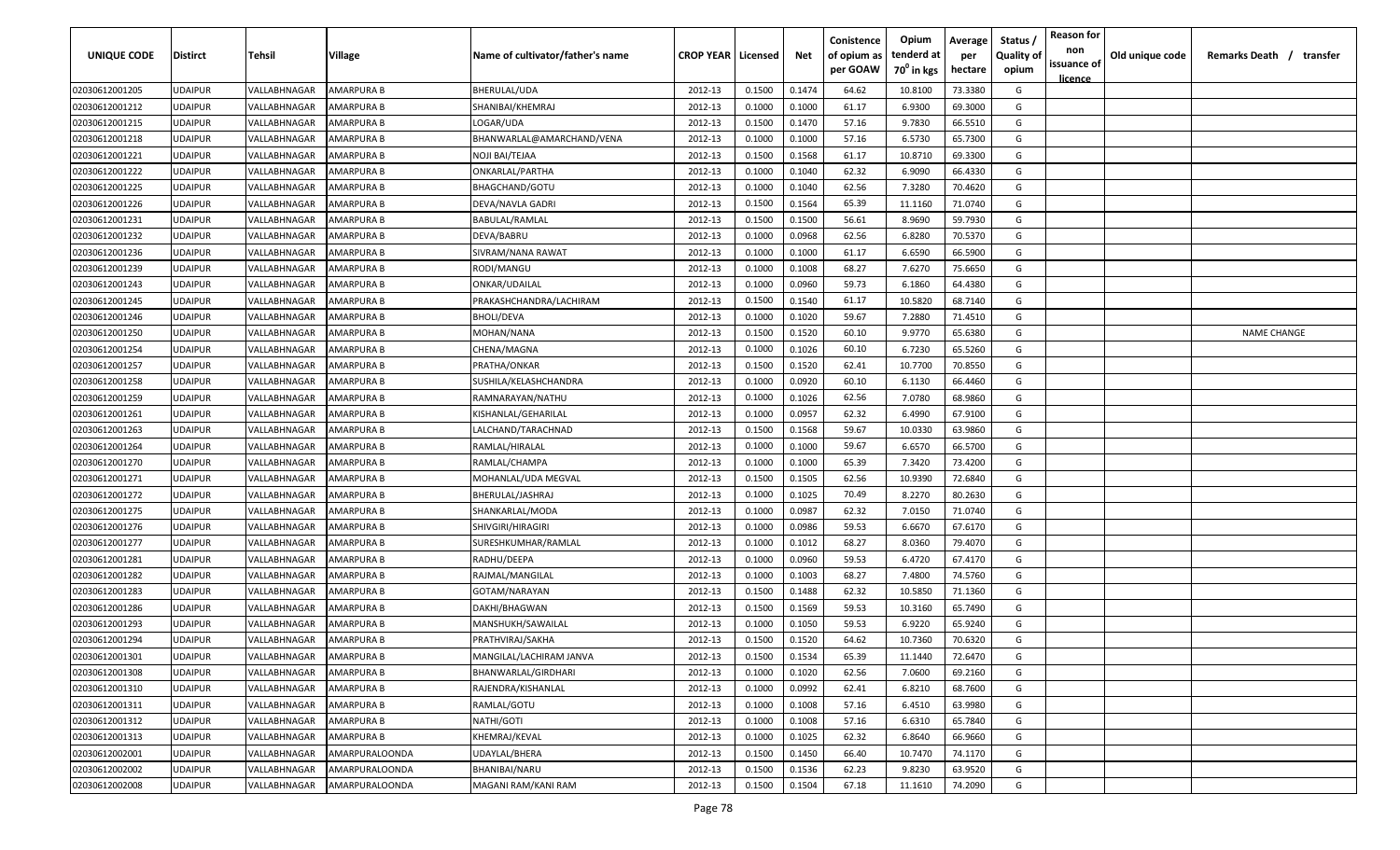| UNIQUE CODE    | <b>Distirct</b> | <b>Tehsil</b> | Village               | Name of cultivator/father's name | <b>CROP YEAR   Licensed</b> |        | Net    | Conistence<br>of opium as<br>per GOAW | Opium<br>tenderd at<br>70 <sup>0</sup> in kgs | Average<br>per<br>hectare | Status /<br><b>Quality of</b><br>opium | <b>Reason for</b><br>non<br>issuance of<br>licence | Old unique code | Remarks Death / transfer |  |
|----------------|-----------------|---------------|-----------------------|----------------------------------|-----------------------------|--------|--------|---------------------------------------|-----------------------------------------------|---------------------------|----------------------------------------|----------------------------------------------------|-----------------|--------------------------|--|
| 02030612002010 | <b>UDAIPUR</b>  | VALLABHNAGAR  | AMARPURALOONDA        | KISHANBAI/CHAGANLAL              | 2012-13                     | 0.1500 | 0.1500 | 59.08                                 | 10.0860                                       | 67.2400                   | G                                      |                                                    |                 |                          |  |
| 02030612002011 | <b>UDAIPUR</b>  | VALLABHNAGAR  | AMARPURALOONDA        | PEMA/MODA                        | 2012-13                     | 0.1500 | 0.1566 | 59.20                                 | 10.4450                                       | 66.6990                   | G                                      |                                                    |                 |                          |  |
| 02030612002014 | <b>UDAIPUR</b>  | VALLABHNAGAR  | AMARPURALOONDA        | <b>GORDHAN/BALAM JATTI</b>       | 2012-13                     | 0.1500 | 0.1500 | 56.25                                 | 9.6510                                        | 64.3400                   | G                                      |                                                    |                 |                          |  |
| 02030612002016 | <b>UDAIPUR</b>  | VALLABHNAGAR  | AMARPURALOONDA        | GULABKUVAR/LALSINGH              | 2012-13                     | 0.1500 | 0.1444 | 59.08                                 | 9.5630                                        | 66.2260                   | G                                      |                                                    |                 |                          |  |
| 02030612002017 | <b>UDAIPUR</b>  | VALLABHNAGAR  | AMARPURALOONDA        | BHABHUTSINGH/RAMSINGH            | 2012-13                     | 0.1500 | 0.1475 | 56.98                                 | 9.2230                                        | 62.5290                   | G                                      |                                                    |                 |                          |  |
| 02030612002018 | <b>UDAIPUR</b>  | VALLABHNAGAR  | AMARPURALOONDA        | BHAGWAN/UDA                      | 2012-13                     | 0.1500 | 0.1500 | 62.23                                 | 10.4010                                       | 69.3400                   | G                                      |                                                    |                 |                          |  |
| 02030612002019 | <b>UDAIPUR</b>  | VALLABHNAGAR  | AMARPURALOONDA        | CHOGA LAL/MAGANI RAM             | 2012-13                     | 0.1500 | 0.1472 | 62.23                                 | 10.3480                                       | 70.2990                   | G                                      |                                                    |                 |                          |  |
| 02030612002021 | <b>UDAIPUR</b>  | VALLABHNAGAR  | AMARPURALOONDA        | HAGAMIBAI/KISOR                  | 2012-13                     | 0.1500 | 0.1440 | 62.23                                 | 10.1350                                       | 70.3820                   | G                                      |                                                    |                 |                          |  |
| 02030612002029 | <b>UDAIPUR</b>  | VALLABHNAGAR  | AMARPURALOONDA        | RAMESHWAR/UADAY LAL JAT          | 2012-13                     | 0.1500 | 0.1450 | 66.40                                 | 10.5200                                       | 72.5520                   | G                                      |                                                    |                 |                          |  |
| 02030612002030 | <b>UDAIPUR</b>  | VALLABHNAGAR  | AMARPURALOONDA        | GANGA RAM/DALLA JI               | 2012-13                     | 0.1500 | 0.1470 | 59.08                                 | 9.9850                                        | 67.9250                   | G                                      |                                                    |                 |                          |  |
| 02030612002031 | <b>UDAIPUR</b>  | VALLABHNAGAR  | AMARPURALOONDA        | CHAMPA LAL/NAWALA JI             | 2012-13                     | 0.1500 | 0.1470 | 62.23                                 | 10.4900                                       | 71.3610                   | G                                      |                                                    |                 |                          |  |
| 02030612002032 | UDAIPUR         | VALLABHNAGAR  | AMARPURALOONDA        | KISHAN LAL/MAGANI RAM            | 2012-13                     | 0.1500 | 0.0750 | 60.24                                 | 5.0770                                        | 67.6930                   | G                                      |                                                    |                 |                          |  |
| 02030612002033 | <b>UDAIPUR</b>  | VALLABHNAGAR  | AMARPURALOONDA        | PRABHU/KELA JAT                  | 2012-13                     | 0.1500 | 0.1520 | 66.40                                 | 11.0510                                       | 72.7040                   | G                                      |                                                    |                 |                          |  |
| 02030612002035 | UDAIPUR         | VALLABHNAGAR  | AMARPURALOONDA        | <b>BHAGWAN/BHERA JI</b>          | 2012-13                     | 0.1500 | 0.1500 | 62.88                                 | 10.5640                                       | 70.4270                   | G                                      |                                                    |                 |                          |  |
| 02030612002036 | <b>UDAIPUR</b>  | VALLABHNAGAR  | AMARPURALOONDA        | RAMSINGH/NATHU                   | 2012-13                     | 0.1500 | 0.1470 | 59.20                                 | 10.0050                                       | 68.0610                   | G                                      |                                                    |                 |                          |  |
| 02030612002042 | UDAIPUR         | VALLABHNAGAR  | AMARPURALOONDA        | NARAYANIBAI/UDAILAL              | 2012-13                     | 0.1000 | 0.1000 | 62.88                                 | 7.2040                                        | 72.0400                   | G                                      |                                                    |                 |                          |  |
| 02030612002043 | <b>UDAIPUR</b>  | VALLABHNAGAR  | AMARPURALOONDA        | ABHAY SINGH/ FATEH SINGH         | 2012-13                     | 0.1000 | 0.1000 | 59.20                                 | 6.7830                                        | 67.8300                   | G                                      |                                                    |                 |                          |  |
| 02030612002051 | <b>UDAIPUR</b>  | VALLABHNAGAR  | AMARPURALOONDA        | GISIBAI/NARAYAN                  | 2012-13                     | 0.1500 | 0.1500 | 59.08                                 | 10.1030                                       | 67.3530                   | G                                      |                                                    |                 |                          |  |
| 02030612002057 | <b>UDAIPUR</b>  | VALLABHNAGAR  | AMARPURALOONDA        | MAGANI RAM/BAJE RAM              | 2012-13                     | 0.1500 |        |                                       |                                               |                           | F.                                     |                                                    |                 |                          |  |
| 02030612002061 | <b>UDAIPUR</b>  | VALLABHNAGAR  | AMARPURALOONDA        | LEHRIBAI/MANGILAL                | 2012-13                     | 0.1500 | 0.1508 | 70.58                                 | 12.3920                                       | 82.1750                   | G                                      |                                                    |                 |                          |  |
| 02030612002062 | <b>UDAIPUR</b>  | VALLABHNAGAR  | AMARPURALOONDA        | UDAY KUNWAR/GORDHANSINGH         | 2012-13                     | 0.1000 | 0.0975 | 56.78                                 | 6.1970                                        | 63.5590                   | G                                      |                                                    |                 |                          |  |
| 02030612002063 | <b>UDAIPUR</b>  | VALLABHNAGAR  | AMARPURALOONDA        | BHANEARSINGH/MANSINGH            | 2012-13                     | 0.1500 | 0.1500 | 57.15                                 | 9.9770                                        | 66.5130                   | G                                      |                                                    |                 |                          |  |
| 02030612002064 | <b>UDAIPUR</b>  | VALLABHNAGAR  | AMARPURALOONDA        | DEVA/KESA                        | 2012-13                     | 0.1000 | 0.1040 | 59.84                                 | 6.2150                                        | 59.7600                   | G                                      |                                                    |                 |                          |  |
| 02030612002065 | <b>UDAIPUR</b>  | VALLABHNAGAR  | AMARPURALOONDA        | DEVA/HEERA                       | 2012-13                     | 0.1000 | 0.0992 | 57.15                                 | 5.8620                                        | 59.0930                   | G                                      |                                                    |                 |                          |  |
| 02030612002066 | <b>UDAIPUR</b>  | VALLABHNAGAR  | AMARPURALOONDA        | RAMSINGH/AMERSINGH               | 2012-13                     | 0.1000 | 0.1000 | 59.20                                 | 6.5970                                        | 65.9700                   | G                                      |                                                    |                 |                          |  |
| 02030612006001 | <b>UDAIPUR</b>  | VALLABHNAGAR  | BANSADA               | CHOGALAL/GANESH                  | 2012-13                     | 0.1000 | 0.1008 | 62.82                                 | 7.2060                                        | 71.4880                   | G                                      |                                                    |                 |                          |  |
| 02030612006003 | <b>UDAIPUR</b>  | VALLABHNAGAR  | BANSADA               | DHAPUBAI/GANGARAM                | 2012-13                     | 0.1500 | 0.1524 | 56.68                                 | 9.1740                                        | 60.1970                   | G                                      |                                                    |                 |                          |  |
| 02030612006008 | <b>UDAIPUR</b>  | VALLABHNAGAR  | BANSADA               | VIRMAN/UDA                       | 2012-13                     | 0.1000 | 0.1035 | 56.19                                 | 7.0240                                        | 67.8650                   | G                                      |                                                    |                 |                          |  |
| 02030612006013 | <b>UDAIPUR</b>  | VALLABHNAGAR  | BANSADA               | OMKAR/MOTILAL                    | 2012-13                     | 0.1500 | 0.1535 | 56.19                                 | 10.0820                                       | 65.6810                   | G                                      |                                                    |                 |                          |  |
| 02030612006021 | <b>UDAIPUR</b>  | VALLABHNAGAR  | BANSADA               | BHURALAL/RUPA                    | 2012-13                     | 0.1500 | 0.1568 | 56.68                                 | 10.0890                                       | 64.3430                   | G                                      |                                                    |                 |                          |  |
| 02030612006025 | <b>UDAIPUR</b>  | VALLABHNAGAR  | BANSADA               | UDAILAL/CHENA                    | 2012-13                     | 0.1000 | 0.1040 | 56.61                                 | 6.2840                                        | 60.4230                   | G                                      |                                                    |                 |                          |  |
| 02030612009004 | <b>UDAIPUR</b>  | VALLABHNAGAR  | ВНОРА КА КНЕDА        | DEVILAL/ PEMA                    | 2012-13                     | 0.1000 | 0.0980 | 59.39                                 | 6.2440                                        | 63.7140                   | G                                      |                                                    |                 |                          |  |
| 02030612009007 | <b>UDAIPUR</b>  | VALLABHNAGAR  | ВНОРА КА КНЕДА        | CHUNNI LAL/UDA                   | 2012-13                     | 0.1000 | 0.1000 | 62.83                                 | 6.4980                                        | 64.9800                   | G                                      |                                                    |                 |                          |  |
| 02030612009008 | <b>UDAIPUR</b>  | VALLABHNAGAR  | ВНОРА КА КНЕДА        | RUP LAL/ RAMA                    | 2012-13                     | 0.1000 | 0.1020 | 59.39                                 | 6.0920                                        | 59.7250                   | G                                      |                                                    |                 |                          |  |
| 02030612009010 | <b>UDAIPUR</b>  | VALLABHNAGAR  | <b>BHOPA KA KHEDA</b> | NOJIBAI/BHOPA                    | 2012-13                     | 0.1500 | 0.1520 | 67.91                                 | 11.2540                                       | 74.0390                   | G                                      |                                                    |                 |                          |  |
| 02030612009018 | <b>UDAIPUR</b>  | VALLABHNAGAR  | <b>BHOPA KA KHEDA</b> | UDAYLAL/GOKAL                    | 2012-13                     | 0.1000 | 0.0960 | 59.11                                 | 6.1220                                        | 63.7710                   | G                                      |                                                    |                 |                          |  |
| 02030612009019 | <b>UDAIPUR</b>  | VALLABHNAGAR  | ВНОРА КА КНЕДА        | PARTHVIRAJ/VENA                  | 2012-13                     | 0.1000 | 0.1020 | 59.39                                 | 6.7700                                        | 66.3730                   | G                                      |                                                    |                 |                          |  |
| 02030612017001 | <b>UDAIPUR</b>  | VALLABHNAGAR  | <b>GOPA KI BHAGAL</b> | NATHU/BHERA                      | 2012-13                     | 0.1500 |        |                                       |                                               |                           | F.                                     |                                                    |                 |                          |  |
| 02030612017002 | <b>UDAIPUR</b>  | VALLABHNAGAR  | <b>GOPA KI BHAGAL</b> | DAMA/GALLA                       | 2012-13                     | 0.1500 | 0.1497 | 68.61                                 | 11.3600                                       | 75.8850                   | G                                      |                                                    |                 |                          |  |
| 02030612017005 | <b>UDAIPUR</b>  | VALLABHNAGAR  | <b>GOPA KI BHAGAL</b> | CHENA/UDA                        | 2012-13                     | 0.1500 | 0.1485 | 64.26                                 | 10.4280                                       | 70.2220                   | G                                      |                                                    |                 |                          |  |
| 02030612017008 | <b>UDAIPUR</b>  | VALLABHNAGAR  | <b>GOPA KI BHAGAL</b> | DEVA/ GALLA                      | 2012-13                     | 0.1500 | 0.1485 | 63.24                                 | 10.5340                                       | 70.9360                   | G                                      |                                                    |                 |                          |  |
| 02030612017010 | <b>UDAIPUR</b>  | VALLABHNAGAR  | <b>GOPA KI BHAGAL</b> | BHAMRU/BHAGWAN                   | 2012-13                     | 0.1500 | 0.1452 | 63.24                                 | 10.5160                                       | 72.4240                   | G                                      |                                                    |                 |                          |  |
| 02030612017011 | <b>UDAIPUR</b>  | VALLABHNAGAR  | <b>GOPA KI BHAGAL</b> | NANA/ PURA MEENA                 | 2012-13                     | 0.1500 | 0.1508 | 68.61                                 | 11.1930                                       | 74.2240                   | G                                      |                                                    |                 |                          |  |
| 02030612017014 | <b>UDAIPUR</b>  | VALLABHNAGAR  | <b>GOPA KI BHAGAL</b> | UDA/RAMA                         | 2012-13                     | 0.1500 | 0.1484 | 56.21                                 | 9.2350                                        | 62.2300                   | G                                      |                                                    |                 |                          |  |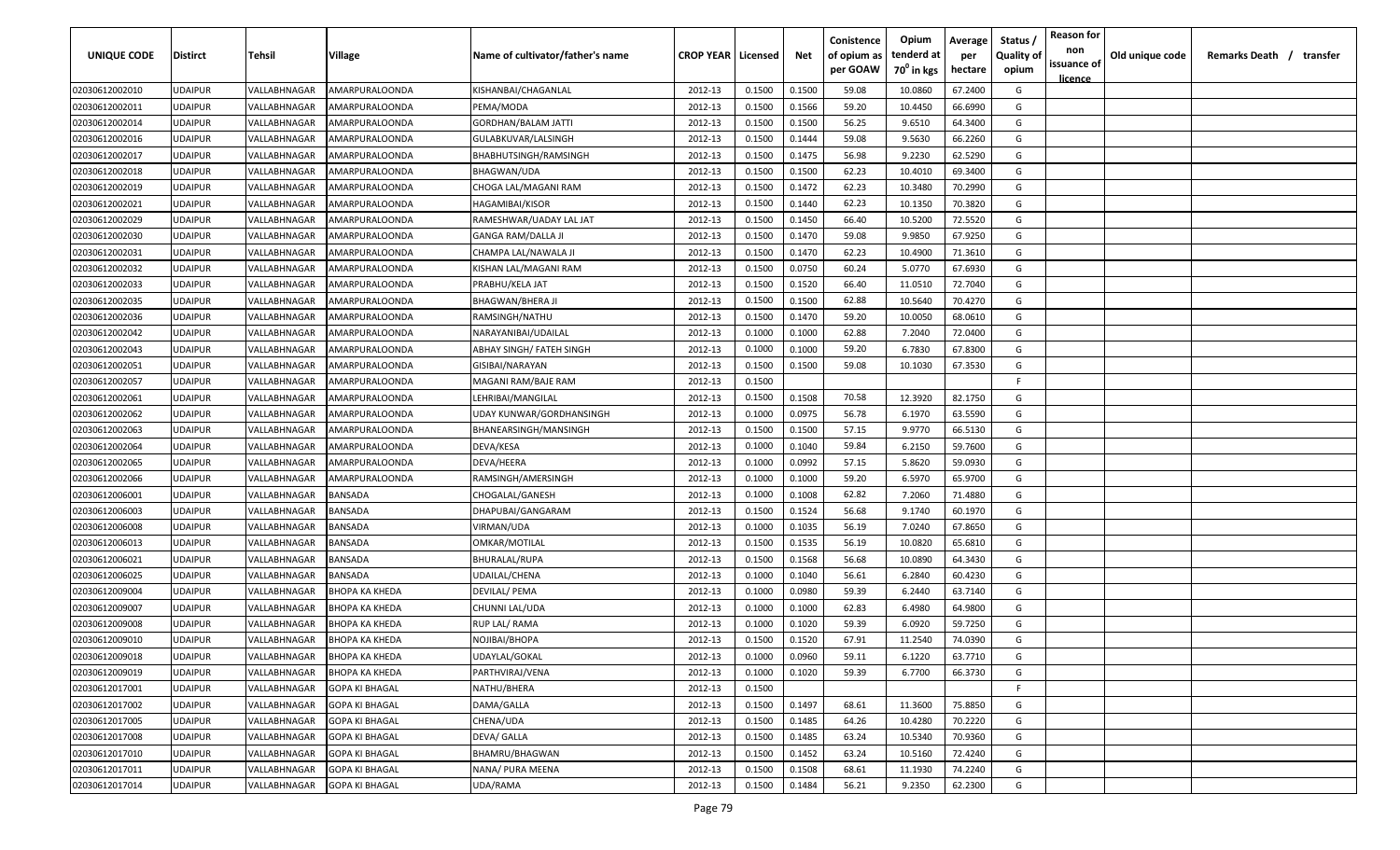| UNIQUE CODE    | <b>Distirct</b> | Tehsil       | Village                                     | Name of cultivator/father's name  | <b>CROP YEAR   Licensed</b> |        | Net    | Conistence<br>of opium as<br>per GOAW | Opium<br>tenderd at<br>70 <sup>0</sup> in kgs | Average<br>per<br>hectare | Status<br><b>Quality of</b><br>opium | <b>Reason for</b><br>non<br>issuance of<br><u>licence</u> | Old unique code | Remarks Death / transfer |
|----------------|-----------------|--------------|---------------------------------------------|-----------------------------------|-----------------------------|--------|--------|---------------------------------------|-----------------------------------------------|---------------------------|--------------------------------------|-----------------------------------------------------------|-----------------|--------------------------|
| 02030612017026 | <b>UDAIPUR</b>  | VALLABHNAGAR | <b>GOPA KI BHAGAL</b>                       | MANSINGH/NATHUSINGH               | 2012-13                     | 0.1500 | 0.1475 | 68.61                                 | 10.3010                                       | 69.8370                   | G                                    |                                                           |                 |                          |
| 02030612017029 | <b>UDAIPUR</b>  | VALLABHNAGAR | <b>GOPA KI BHAGAL</b>                       | KHARTA / DHANNA                   | 2012-13                     | 0.1500 | 0.1312 | 59.28                                 | 8.2400                                        | 62.8050                   | G                                    |                                                           |                 |                          |
| 02030612018001 | <b>UDAIPUR</b>  | VALLABHNAGAR | HAMERPURA                                   | SHANKAR LAL/ GOKAL                | 2012-13                     | 0.1000 | 0.1020 | 64.62                                 | 6.4340                                        | 63.0780                   | G                                    |                                                           |                 |                          |
| 02030612018004 | <b>UDAIPUR</b>  | VALLABHNAGAR | HAMERPURA                                   | <b>BHABHUT SHANKAR/ VEER BHAN</b> | 2012-13                     | 0.1500 | 0.1512 | 67.91                                 | 10.3510                                       | 68.4590                   | G                                    |                                                           |                 |                          |
| 02030612018007 | <b>UDAIPUR</b>  | VALLABHNAGAR | HAMERPURA                                   | BHERU SINGH/ NAHAR SINGH          | 2012-13                     | 0.1000 | 0.1020 | 62.58                                 | 6.6600                                        | 65.2940                   | G                                    |                                                           |                 |                          |
| 02030612018010 | <b>UDAIPUR</b>  | VALLABHNAGAR | HAMERPURA                                   | HEERALAL/ GANGADHAR               | 2012-13                     | 0.1000 | 0.1025 | 52.74                                 | 5.2440                                        | 51.1610                   | G                                    | 04                                                        |                 |                          |
| 02030612018013 | <b>UDAIPUR</b>  | VALLABHNAGAR | HAMERPURA                                   | NOJIBAI/SHANKERNATH               | 2012-13                     | 0.1000 | 0.0507 | 64.62                                 | 3.2220                                        | 63.5500                   | G                                    |                                                           |                 | <b>NAME CHANGE</b>       |
| 02030612018014 | <b>UDAIPUR</b>  | VALLABHNAGAR | HAMERPURA                                   | GOPI LAL/ SUKH LAL                | 2012-13                     | 0.1500 | 0.1500 | 62.83                                 | 9.9990                                        | 66.6600                   | G                                    |                                                           |                 |                          |
| 02030612018018 | <b>UDAIPUR</b>  | VALLABHNAGAR | HAMERPURA                                   | GANGA/ MANA                       | 2012-13                     | 0.1000 | 0.1020 | 64.62                                 | 6.6650                                        | 65.3430                   | G                                    |                                                           |                 |                          |
| 02030612018022 | <b>UDAIPUR</b>  | VALLABHNAGAR | HAMERPURA                                   | DHANNA/ GOKAL                     | 2012-13                     | 0.1000 | 0.1008 | 62.58                                 | 6.5530                                        | 65.0100                   | G                                    |                                                           |                 |                          |
| 02030612021004 | <b>UDAIPUR</b>  | VALLABHNAGAR | IASHVANTPURA                                | LAKSHMIRAM/GASHI                  | 2012-13                     | 0.1500 | 0.1508 | 61.68                                 | 9.7890                                        | 64.9140                   | G                                    |                                                           |                 |                          |
| 02030612021005 | <b>UDAIPUR</b>  | VALLABHNAGAR | IASHVANTPURA                                | RODA/ONKAR                        | 2012-13                     | 0.1500 | 0.1500 | 67.49                                 | 11.4350                                       | 76.2330                   | G                                    |                                                           |                 |                          |
| 02030612021013 | <b>UDAIPUR</b>  | VALLABHNAGAR | JASHVANTPURA                                | CHOGALAL/DALICHAND                | 2012-13                     | 0.1000 | 0.1000 | 60.16                                 | 6.5320                                        | 65.3200                   | G                                    |                                                           |                 |                          |
| 02030612021014 | <b>UDAIPUR</b>  | VALLABHNAGAR | JASHVANTPURA                                | PARTHVIRAJ/HEERA                  | 2012-13                     | 0.1000 | 0.1050 | 59.70                                 | 7.2320                                        | 68.8760                   | G                                    |                                                           |                 |                          |
| 02030612021015 | <b>UDAIPUR</b>  | VALLABHNAGAR | JASHVANTPURA                                | DIPSINGH/OUNKARSINGH              | 2012-13                     | 0.1500 | 0.1520 | 61.68                                 | 10.6090                                       | 69.7960                   | G                                    |                                                           |                 |                          |
| 02030612021016 | <b>UDAIPUR</b>  | VALLABHNAGAR | <b>JASHVANTPURA</b>                         | NARAYANI/BHIMA                    | 2012-13                     | 0.1000 | 0.1050 | 65.97                                 | 7.8410                                        | 74.6760                   | G                                    |                                                           |                 | <b>NAME CHANGE</b>       |
| 02030612021018 | <b>UDAIPUR</b>  | VALLABHNAGAR | <b>JASHVANTPURA</b>                         | HAGAMIBAI/HEERA                   | 2012-13                     | 0.1000 | 0.1008 | 59.70                                 | 6.5500                                        | 64.9800                   | G                                    |                                                           |                 |                          |
| 02030612021019 | <b>UDAIPUR</b>  | VALLABHNAGAR | IASHVANTPURA                                | UDAYSINGH/KHUMANSINGH             | 2012-13                     | 0.1500 | 0.1485 | 61.68                                 | 10.5380                                       | 70.9630                   | G                                    |                                                           |                 |                          |
| 02030612021020 | <b>UDAIPUR</b>  | VALLABHNAGAR | IASHVANTPURA                                | DARIYAKUVAR/KESARSINGH            | 2012-13                     | 0.1500 | 0.1512 | 67.49                                 | 11.5990                                       | 76.7130                   | G                                    |                                                           |                 |                          |
| 02030612029001 | <b>UDAIPUR</b>  | VALLABHNAGAR | <b><i>CESARPURABADA</i></b>                 | BHAGWANLAL/JAGANNATH              | 2012-13                     | 0.1500 | 0.1513 | 64.26                                 | 11.0250                                       | 72.8680                   | G                                    |                                                           |                 |                          |
| 02030612029002 | <b>UDAIPUR</b>  | VALLABHNAGAR | <b><i>CESARPURABADA</i></b>                 | RADHESHYAM/PRATAP                 | 2012-13                     | 0.1500 | 0.1525 | 68.61                                 | 11.8400                                       | 77.6390                   | G                                    |                                                           |                 |                          |
| 02030612029003 | <b>UDAIPUR</b>  | VALLABHNAGAR | <b><i>CESARPURABADA</i></b>                 | KASHIRAM/NANJI                    | 2012-13                     | 0.1500 | 0.1495 | 68.61                                 | 11.7130                                       | 78.3480                   | G                                    |                                                           |                 |                          |
| 02030612029004 | <b>UDAIPUR</b>  | VALLABHNAGAR | <b><i>CESARPURABADA</i></b>                 | GITABAI/SAVLAL                    | 2012-13                     | 0.1500 | 0.1500 | 64.26                                 | 11.1630                                       | 74.4200                   | G                                    |                                                           |                 | <b>NAME CHANGE</b>       |
| 02030612029005 | <b>UDAIPUR</b>  | VALLABHNAGAR | <b>ESARPURABADA</b>                         | CHATURBHUJ/TEJA                   | 2012-13                     | 0.1500 | 0.1482 | 64.26                                 | 10.9330                                       | 73.7720                   | G                                    |                                                           |                 |                          |
| 02030612029006 | <b>UDAIPUR</b>  | VALLABHNAGAR | <b>ESARPURABADA</b>                         | SVAGIBAI/PYARA                    | 2012-13                     | 0.1500 | 0.1485 | 62.83                                 | 10.6720                                       | 71.8650                   | G                                    |                                                           |                 |                          |
| 02030612029007 | <b>UDAIPUR</b>  | VALLABHNAGAR | <b><i>CESARPURABADA</i></b>                 | DADAMCHAND/BHERULAL               | 2012-13                     | 0.1500 | 0.1496 | 67.18                                 | 11.5450                                       | 77.1720                   | G                                    |                                                           |                 |                          |
| 02030612029008 | <b>UDAIPUR</b>  | VALLABHNAGAR | <b><esarpurabada< b=""></esarpurabada<></b> | SHIVNARAYAN/DEVA                  | 2012-13                     | 0.1500 | 0.1488 | 64.26                                 | 11.0990                                       | 74.5900                   | G                                    |                                                           |                 |                          |
| 02030612029009 | <b>UDAIPUR</b>  | VALLABHNAGAR | <b><esarpurabada< b=""></esarpurabada<></b> | RATANLAL/JAGANNATH                | 2012-13                     | 0.1500 | 0.1508 | 64.32                                 | 11.1370                                       | 73.8530                   | G                                    |                                                           |                 |                          |
| 02030612029011 | <b>UDAIPUR</b>  | VALLABHNAGAR | <b><esarpurabada< b=""></esarpurabada<></b> | RAMLAL/KISHNA                     | 2012-13                     | 0.1500 | 0.1488 | 64.32                                 | 10.9340                                       | 73.4810                   | G                                    |                                                           |                 |                          |
| 02030612029012 | <b>UDAIPUR</b>  | VALLABHNAGAR | KESARPURABADA                               | MANGILAL/SHANKAR                  | 2012-13                     | 0.1500 | 0.1504 | 67.18                                 | 11.4780                                       | 76.3160                   | G                                    |                                                           |                 |                          |
| 02030612029013 | <b>UDAIPUR</b>  | VALLABHNAGAR | KESARPURABADA                               | BHURALAL/MANGILAL                 | 2012-13                     | 0.1500 | 0.1530 | 67.48                                 | 11.7420                                       | 76.7450                   | G                                    |                                                           |                 |                          |
| 02030612029014 | <b>UDAIPUR</b>  | VALLABHNAGAR | <b><esarpurabada< b=""></esarpurabada<></b> | IAGDISH/DOLA                      | 2012-13                     | 0.1500 | 0.1496 | 59.22                                 | 10.1860                                       | 68.0880                   | G                                    |                                                           |                 |                          |
| 02030612029015 | <b>UDAIPUR</b>  | VALLABHNAGAR | <b><esarpurabada< b=""></esarpurabada<></b> | MOHANLAL/GHEESA                   | 2012-13                     | 0.1500 | 0.1387 | 67.18                                 | 11.4010                                       | 82.1990                   | G                                    |                                                           |                 |                          |
| 02030612029016 | <b>UDAIPUR</b>  | VALLABHNAGAR | <b><esarpurabada< b=""></esarpurabada<></b> | BADRILAL/JAGANNATH                | 2012-13                     | 0.1500 | 0.1504 | 64.32                                 | 10.8240                                       | 71.9680                   | G                                    |                                                           |                 |                          |
| 02030612029017 | <b>UDAIPUR</b>  | VALLABHNAGAR | KESARPURABADA                               | NARAYAN/GOKUL                     | 2012-13                     | 0.1500 | 0.1484 | 56.42                                 | 9.4870                                        | 63.9290                   | G                                    |                                                           |                 |                          |
| 02030612029018 | <b>UDAIPUR</b>  | VALLABHNAGAR | KESARPURABADA                               | MANGILAL/MOTI                     | 2012-13                     | 0.1500 | 0.1500 | 64.32                                 | 10.9710                                       | 73.1400                   | G                                    |                                                           |                 |                          |
| 02030612029020 | <b>UDAIPUR</b>  | VALLABHNAGAR | KESARPURABADA                               | RAMIBAI/CHHAGANLAL                | 2012-13                     | 0.1500 | 0.1460 | 62.83                                 | 10.9410                                       | 74.9380                   | G                                    |                                                           |                 |                          |
| 02030612029021 | <b>UDAIPUR</b>  | VALLABHNAGAR | KESARPURABADA                               | RATANLAL/MOTI                     | 2012-13                     | 0.1500 | 0.1518 | 60.17                                 | 10.2550                                       | 67.5560                   | G                                    |                                                           |                 |                          |
| 02030612029023 | <b>UDAIPUR</b>  | VALLABHNAGAR | KESARPURABADA                               | RAMESHWAR/NARAYAN                 | 2012-13                     | 0.1500 | 0.1537 | 64.32                                 | 10.8700                                       | 70.7220                   | G                                    |                                                           |                 |                          |
| 02030612029024 | <b>UDAIPUR</b>  | VALLABHNAGAR | KESARPURABADA                               | DEVILAL/SHANKAR                   | 2012-13                     | 0.1500 | 0.1520 | 67.18                                 | 11.3920                                       | 74.9470                   | G                                    |                                                           |                 |                          |
| 02030612029025 | <b>UDAIPUR</b>  | VALLABHNAGAR | <b><i>CESARPURABADA</i></b>                 | MADANLAL/SHIVLAL                  | 2012-13                     | 0.1500 | 0.1500 | 67.18                                 | 11.8910                                       | 79.2730                   | G                                    |                                                           |                 |                          |
| 02030612029026 | <b>UDAIPUR</b>  | VALLABHNAGAR | KESARPURABADA                               | UDAILAL/SHANKAR                   | 2012-13                     | 0.1500 | 0.1512 | 59.22                                 | 10.3640                                       | 68.5450                   | G                                    |                                                           |                 |                          |
| 02030612029027 | <b>UDAIPUR</b>  | VALLABHNAGAR | KESARPURABADA                               | RUKMANIBAI/GOPILAL                | 2012-13                     | 0.1500 | 0.1512 | 67.09                                 | 11.2420                                       | 74.3520                   | G                                    |                                                           |                 | <b>NAME CHANGE</b>       |
| 02030612029030 | <b>UDAIPUR</b>  | VALLABHNAGAR | KESARPURABADA                               | BHANVARIBAI/BADRILAL              | 2012-13                     | 0.1500 | 0.1472 | 65.44                                 | 10.7790                                       | 73.2270                   | G                                    |                                                           |                 |                          |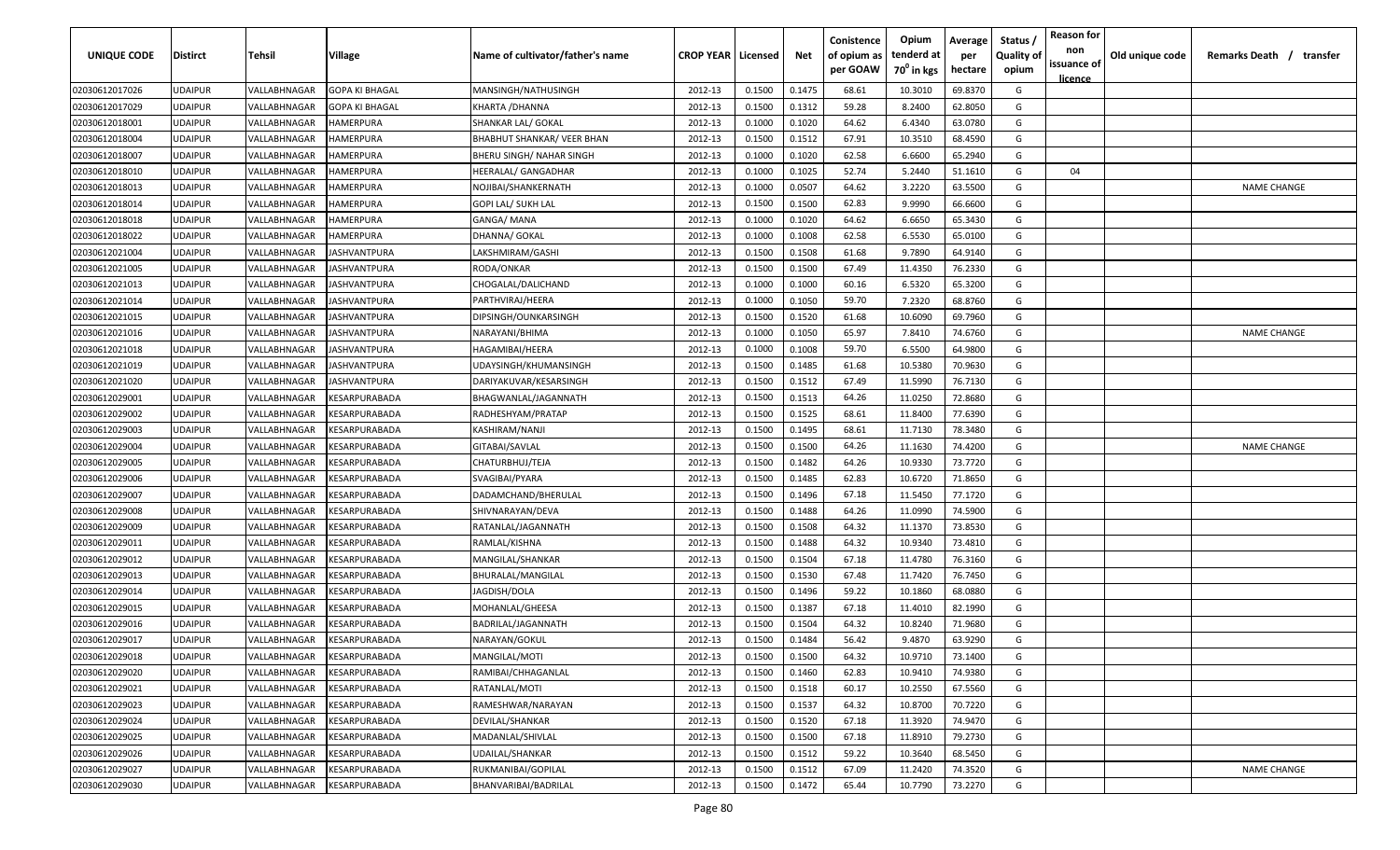| UNIQUE CODE    | Distirct       | Tehsil       | Village                     | Name of cultivator/father's name | <b>CROP YEAR   Licensed</b> |        | Net    | Conistence<br>of opium as<br>per GOAW | Opium<br>tenderd at<br>70 <sup>0</sup> in kgs | Average<br>per<br>hectare | Status<br><b>Quality of</b><br>opium | <b>Reason for</b><br>non<br>issuance of | Old unique code | Remarks Death / | transfer |
|----------------|----------------|--------------|-----------------------------|----------------------------------|-----------------------------|--------|--------|---------------------------------------|-----------------------------------------------|---------------------------|--------------------------------------|-----------------------------------------|-----------------|-----------------|----------|
|                |                |              |                             |                                  |                             |        |        |                                       |                                               |                           |                                      | <u>licence</u>                          |                 |                 |          |
| 02030612029031 | UDAIPUR        | VALLABHNAGAR | KESARPURABADA               | DALCHAND/NATHU                   | 2012-13                     | 0.1500 | 0.1520 | 65.44                                 | 11.5360                                       | 75.8950                   | G                                    |                                         |                 |                 |          |
| 02030612029032 | UDAIPUR        | VALLABHNAGAR | KESARPURABADA               | KHUSBABAI/SHOUKEENLAL            | 2012-13                     | 0.1500 | 0.1518 | 67.09                                 | 11.5200                                       | 75.8890                   | G                                    |                                         |                 |                 |          |
| 02030612029033 | UDAIPUR        | VALLABHNAGAR | KESARPURABADA               | ROSHANLAL/CHUNNILAL              | 2012-13                     | 0.1500 | 0.1504 | 65.44                                 | 11.1720                                       | 74.2820                   | G                                    |                                         |                 |                 |          |
| 02030612029034 | UDAIPUR        | VALLABHNAGAR | KESARPURABADA               | SANTOSHLAL/CHUNNILAL             | 2012-13                     | 0.1500 | 0.1500 | 64.13                                 | 10.9300                                       | 72.8670                   | G                                    |                                         |                 |                 |          |
| 02030612029035 | UDAIPUR        | VALLABHNAGAR | KESARPURABADA               | SAVLAL/NANJI                     | 2012-13                     | 0.1500 | 0.1496 | 67.09                                 | 11.7310                                       | 78.4160                   | G                                    |                                         |                 |                 |          |
| 02030612029036 | UDAIPUR        | VALLABHNAGAR | KESARPURABADA               | MANGILAL/GHISA                   | 2012-13                     | 0.1500 | 0.1480 | 62.83                                 | 10.8160                                       | 73.0810                   | G                                    |                                         |                 |                 |          |
| 02030612029037 | UDAIPUR        | VALLABHNAGAR | KESARPURABADA               | NANALAL/PRATAP                   | 2012-13                     | 0.1500 | 0.1500 | 67.09                                 | 11.4630                                       | 76.4200                   | G                                    |                                         |                 |                 |          |
| 02030612029038 | UDAIPUR        | VALLABHNAGAR | KESARPURABADA               | BABULAL/NARAYAN                  | 2012-13                     | 0.1500 | 0.1505 | 61.22                                 | 10.1980                                       | 67.7610                   | G                                    |                                         |                 |                 |          |
| 02030612029039 | UDAIPUR        | VALLABHNAGAR | KESARPURABADA               | KAILASHCHANDRA/BHAGWANLAL        | 2012-13                     | 0.1500 | 0.1513 | 67.09                                 | 11.6830                                       | 77.2170                   | G                                    |                                         |                 |                 |          |
| 02030612029040 | UDAIPUR        | VALLABHNAGAR | KESARPURABADA               | SITARAM/GHISA                    | 2012-13                     | 0.1500 | 0.1533 | 64.13                                 | 11.4980                                       | 75.0030                   | G                                    |                                         |                 |                 |          |
| 02030612029041 | UDAIPUR        | VALLABHNAGAR | KESARPURABADA               | MADANLAL/BADRILAL                | 2012-13                     | 0.1500 | 0.1518 | 64.13                                 | 10.9480                                       | 72.1210                   | G                                    |                                         |                 |                 |          |
| 02030612029042 | UDAIPUR        | VALLABHNAGAR | KESARPURABADA               | RATANLAL/MANGILAL                | 2012-13                     | 0.1500 | 0.1537 | 70.66                                 | 12.3050                                       | 80.0590                   | G                                    |                                         |                 |                 |          |
| 02030612029043 | <b>JDAIPUR</b> | VALLABHNAGAR | KESARPURABADA               | SURESHCHANDRA/MANGILAL           | 2012-13                     | 0.1500 | 0.1558 | 65.44                                 | 11.5360                                       | 74.0440                   | G                                    |                                         |                 |                 |          |
| 02030612029044 | UDAIPUR        | VALLABHNAGAR | KESARPURABADA               | SAVLAL/HEMA                      | 2012-13                     | 0.1500 | 0.1496 | 67.48                                 | 11.7220                                       | 78.3560                   | G                                    |                                         |                 |                 |          |
| 02030612029046 | UDAIPUR        | VALLABHNAGAR | KESARPURABADA               | KAILASHCHANDRA/SHANKAR           | 2012-13                     | 0.1500 | 0.1484 | 67.48                                 | 11.2020                                       | 75.4850                   | G                                    |                                         |                 |                 |          |
| 02030612029047 | UDAIPUR        | VALLABHNAGAR | KESARPURABADA               | NARAYANLAL/SHANKAR               | 2012-13                     | 0.1500 | 0.1512 | 65.44                                 | 11.0500                                       | 73.0820                   | G                                    |                                         |                 |                 |          |
| 02030612029048 | UDAIPUR        | VALLABHNAGAR | KESARPURABADA               | CHAMPALAL/SHANKAR                | 2012-13                     | 0.1500 | 0.1525 | 67.48                                 | 11.5490                                       | 75.7310                   | G                                    |                                         |                 |                 |          |
| 02030612029049 | UDAIPUR        | VALLABHNAGAR | KESARPURABADA               | RATANLAL/PARTHA                  | 2012-13                     | 0.1500 | 0.1480 | 61.22                                 | 10.3990                                       | 70.2640                   | G                                    |                                         |                 |                 |          |
| 02030612029050 | UDAIPUR        | VALLABHNAGAR | KESARPURABADA               | KISHANLAL/NARAYAN                | 2012-13                     | 0.1500 | 0.1484 | 59.99                                 | 10.2070                                       | 68.7800                   | G                                    |                                         |                 |                 |          |
| 02030612029051 | UDAIPUR        | VALLABHNAGAR | KESARPURABADA               | SHOBHLAL/JAYRAJ                  | 2012-13                     | 0.1500 | 0.1480 | 61.22                                 | 10.4420                                       | 70.5540                   | G                                    |                                         |                 |                 |          |
| 02030612029052 | UDAIPUR        | VALLABHNAGAR | <b><i>CESARPURABADA</i></b> | SHAMBHU/CHAMPA                   | 2012-13                     | 0.1500 | 0.1482 | 64.77                                 | 11.1400                                       | 75.1690                   | G                                    |                                         |                 |                 |          |
| 02030612029054 | UDAIPUR        | VALLABHNAGAR | KESARPURABADA               | BHANWARLAL/MANGILAL              | 2012-13                     | 0.1500 | 0.1500 | 67.48                                 | 11.5200                                       | 76.8000                   | G                                    |                                         |                 |                 |          |
| 02030612029055 | UDAIPUR        | VALLABHNAGAR | KESARPURABADA               | PRAKASHCHANDRA/RATANLAL          | 2012-13                     | 0.1500 | 0.1518 | 62.83                                 | 10.8250                                       | 71.3110                   | G                                    |                                         |                 |                 |          |
| 02030612029056 | UDAIPUR        | VALLABHNAGAR | KESARPURABADA               | RATANLAL/PARTHA                  | 2012-13                     | 0.1500 | 0.1512 | 64.13                                 | 11.2140                                       | 74.1670                   | G                                    |                                         |                 |                 |          |
| 02030612029057 | UDAIPUR        | VALLABHNAGAR | <b><i>CESARPURABADA</i></b> | SHANKAR/KISHANA                  | 2012-13                     | 0.1500 | 0.1498 | 64.77                                 | 10.7890                                       | 72.0230                   | G                                    |                                         |                 |                 |          |
| 02030612029058 | UDAIPUR        | VALLABHNAGAR | KESARPURABADA               | BAGDIRAM/BADRILAL                | 2012-13                     | 0.1500 | 0.1562 | 64.77                                 | 11.4460                                       | 73.2780                   | G                                    |                                         |                 |                 |          |
| 02030612029059 | UDAIPUR        | VALLABHNAGAR | KESARPURABADA               | FHULCHAND/BADRILAL               | 2012-13                     | 0.1500 | 0.1518 | 64.13                                 | 11.2410                                       | 74.0510                   | G                                    |                                         |                 |                 |          |
| 02030612032001 | UDAIPUR        | VALLABHNAGAR | KHERODA                     | UDAILAL/GULABCHAND               | 2012-13                     | 0.1000 | 0.1050 | 56.61                                 | 6.5670                                        | 62.5430                   | G                                    |                                         |                 |                 |          |
| 02030612032004 | UDAIPUR        | VALLABHNAGAR | KHERODA                     | HAMERLAL/RUPLAL                  | 2012-13                     | 0.1500 | 0.1500 | 61.13                                 | 10.6980                                       | 71.3200                   | G                                    |                                         |                 |                 |          |
| 02030612032006 | <b>JDAIPUR</b> | VALLABHNAGAR | <b>HERODA</b>               | BHANWARLAL/DALU                  | 2012-13                     | 0.1000 | 0.1000 | 62.29                                 | 6.7720                                        | 67.7200                   | G                                    |                                         |                 |                 |          |
| 02030612032008 | UDAIPUR        | VALLABHNAGAR | KHERODA                     | JEETMAL/HMERA                    | 2012-13                     | 0.1000 | 0.1037 | 59.51                                 | 6.6740                                        | 64.3590                   | G                                    |                                         |                 |                 |          |
| 02030612032009 | <b>JDAIPUR</b> | VALLABHNAGAR | KHERODA                     | DEVILAL/RAMA                     | 2012-13                     | 0.1000 | 0.0960 | 61.13                                 | 7.0560                                        | 73.5000                   | G                                    |                                         |                 |                 |          |
| 02030612032010 | UDAIPUR        | VALLABHNAGAR | KHERODA                     | BADAMIBAI/MANGILAL               | 2012-13                     | 0.1500 | 0.1550 | 71.71                                 | 11.7810                                       | 76.0060                   | G                                    |                                         |                 |                 |          |
| 02030612032011 | UDAIPUR        | VALLABHNAGAR | <b>HERODA</b>               | KISHANLAL/NANDA                  | 2012-13                     | 0.1500 | 0.1525 | 61.13                                 | 10.2790                                       | 67.4030                   | G                                    |                                         |                 |                 |          |
| 02030612032014 | UDAIPUR        | VALLABHNAGAR | <b>HERODA</b>               | RAMCHANDRA/BHAGCHANDRA           | 2012-13                     | 0.1500 | 0.1518 | 64.62                                 | 10.7360                                       | 70.7250                   | G                                    |                                         |                 |                 |          |
| 02030612032017 | <b>UDAIPUR</b> | VALLABHNAGAR | KHERODA                     | GEETABAI/MANGILAL                | 2012-13                     | 0.1000 | 0.1036 | 62.29                                 | 7.0300                                        | 67.8570                   | G                                    |                                         |                 |                 |          |
| 02030612032018 | <b>UDAIPUR</b> | VALLABHNAGAR | KHERODA                     | DALCHAND/LAKSHMIRAM              | 2012-13                     | 0.1000 | 0.0975 | 61.13                                 | 6.6200                                        | 67.8970                   | G                                    |                                         |                 |                 |          |
| 02030612032019 | <b>UDAIPUR</b> | VALLABHNAGAR | KHERODA                     | UDAILAL/RATANLAL                 | 2012-13                     | 0.1000 | 0.1020 | 62.29                                 | 6.6380                                        | 65.0780                   | G                                    |                                         |                 |                 |          |
| 02030612032020 | <b>UDAIPUR</b> | VALLABHNAGAR | KHERODA                     | TULSHIRAM/DALU                   | 2012-13                     | 0.1000 | 0.1008 | 62.41                                 | 6.9280                                        | 68.7300                   | G                                    |                                         |                 |                 |          |
| 02030612032021 | UDAIPUR        | VALLABHNAGAR | KHERODA                     | SHANKAR/KANA                     | 2012-13                     | 0.1500 | 0.1408 | 62.41                                 | 9.7890                                        | 69.5240                   | G                                    |                                         |                 |                 |          |
| 02030612032022 | UDAIPUR        | VALLABHNAGAR | KHERODA                     | GOKAL/KESHORAM                   | 2012-13                     | 0.1000 | 0.1000 | 65.36                                 | 7.5910                                        | 75.9100                   | G                                    |                                         |                 |                 |          |
| 02030612032025 | UDAIPUR        | VALLABHNAGAR | KHERODA                     | SHUKHLAL/LALU                    | 2012-13                     | 0.1000 | 0.1012 | 61.13                                 | 7.0910                                        | 70.0690                   | G                                    |                                         |                 |                 |          |
| 02030612032026 | UDAIPUR        | VALLABHNAGAR | KHERODA                     | SHANKAR/RUPA                     | 2012-13                     | 0.1500 | 0.1520 | 59.51                                 | 10.1850                                       | 67.0070                   | G                                    |                                         |                 |                 |          |
| 02030612032030 | UDAIPUR        | VALLABHNAGAR | KHERODA                     | GOKAL/GEHRILAL                   | 2012-13                     | 0.1500 | 0.1500 | 60.09                                 | 10.5840                                       | 70.5600                   | G                                    |                                         |                 |                 |          |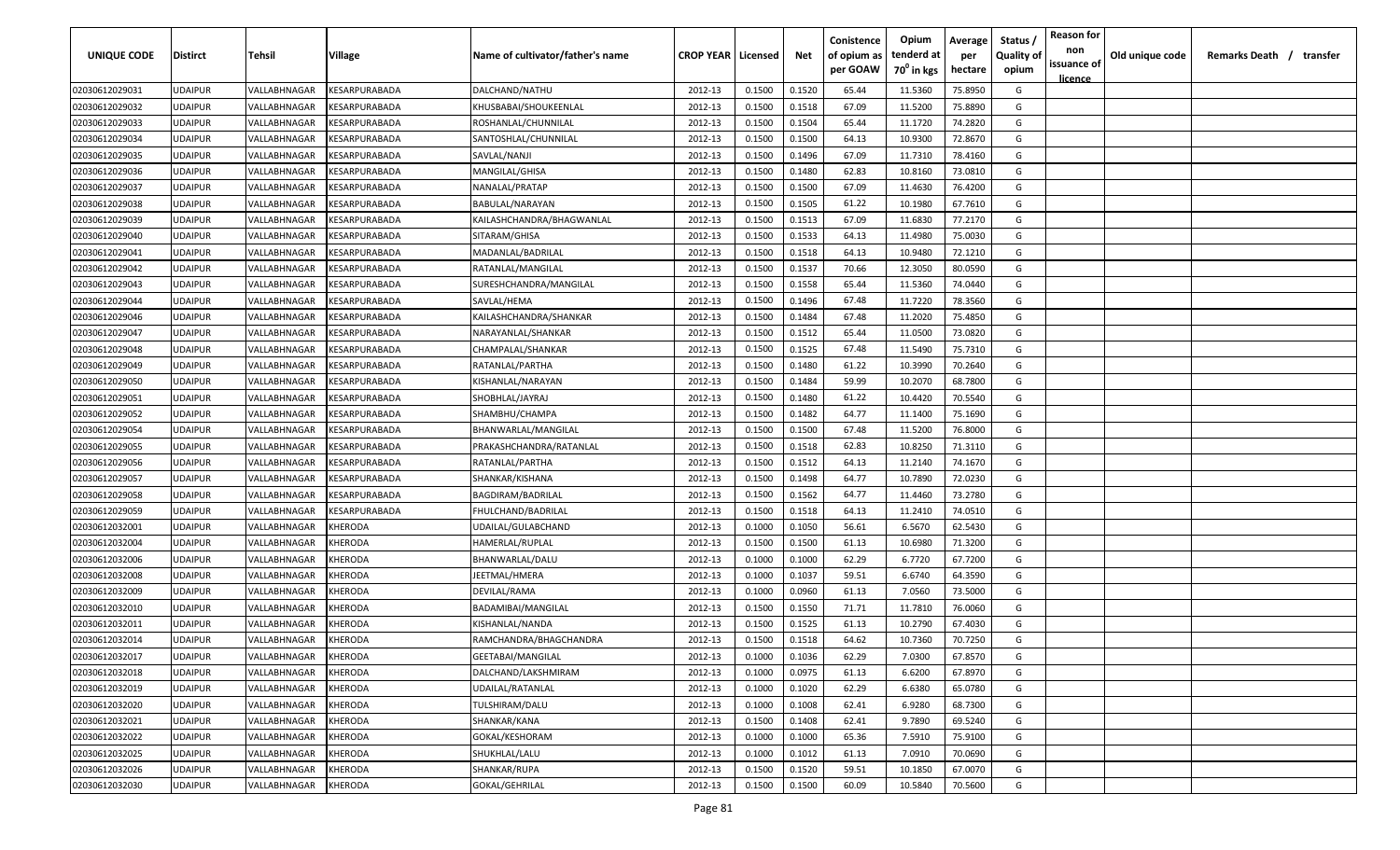| UNIQUE CODE    | <b>Distirct</b> | Tehsil       | Village        | Name of cultivator/father's name | <b>CROP YEAR   Licensed</b> |        | Net    | Conistence<br>of opium as<br>per GOAW | Opium<br>tenderd at<br>70 <sup>°</sup> in kgs | Average<br>per<br>hectare | Status<br><b>Quality of</b><br>opium | <b>Reason for</b><br>non<br>issuance of<br><u>licence</u> | Old unique code | Remarks Death / transfer     |
|----------------|-----------------|--------------|----------------|----------------------------------|-----------------------------|--------|--------|---------------------------------------|-----------------------------------------------|---------------------------|--------------------------------------|-----------------------------------------------------------|-----------------|------------------------------|
| 02030612032031 | <b>UDAIPUR</b>  | VALLABHNAGAR | KHERODA        | MADANLAL/KISHANLAL               | 2012-13                     | 0.1000 | 0.1000 | 65.36                                 | 7.2920                                        | 72.9200                   | G                                    |                                                           |                 |                              |
| 02030612032033 | <b>UDAIPUR</b>  | VALLABHNAGAR | KHERODA        | NIRBHAYSINGH/DUNGARSINGH         | 2012-13                     | 0.1000 | 0.0990 | 56.19                                 | 6.1330                                        | 61.9490                   | G                                    |                                                           |                 |                              |
| 02030612032037 | <b>UDAIPUR</b>  | VALLABHNAGAR | KHERODA        | DEVBAI/NANDA                     | 2012-13                     | 0.1000 | 0.1014 | 60.09                                 | 6.7210                                        | 66.2820                   | G                                    |                                                           |                 |                              |
| 02030612032041 | <b>UDAIPUR</b>  | VALLABHNAGAR | KHERODA        | SHANKARLAL/MOTILALMETA           | 2012-13                     | 0.1000 | 0.1020 | 59.51                                 | 6.8860                                        | 67.5100                   | G                                    |                                                           |                 |                              |
| 02030612032043 | <b>UDAIPUR</b>  | VALLABHNAGAR | KHERODA        | MANGILAL/SHREELAL                | 2012-13                     | 0.1500 | 0.1526 | 60.09                                 | 9.9150                                        | 64.9740                   | G                                    |                                                           |                 |                              |
| 02030612032044 | <b>UDAIPUR</b>  | VALLABHNAGAR | KHERODA        | FEFABAI/KISANLAL                 | 2012-13                     | 0.1000 | 0.0975 | 59.51                                 | 6.7590                                        | 69.3230                   | G                                    |                                                           |                 | <b>NAME CHANGE</b>           |
| 02030612032045 | <b>UDAIPUR</b>  | VALLABHNAGAR | KHERODA        | GANGABAI/NANALAL                 | 2012-13                     | 0.1000 | 0.0975 | 59.51                                 | 6.7330                                        | 69.0560                   | G                                    |                                                           |                 |                              |
| 02030612032046 | <b>UDAIPUR</b>  | VALLABHNAGAR | <b>CHERODA</b> | LAXMANSINGH/OUNKARSINGH          | 2012-13                     | 0.1000 | 0.1003 | 62.29                                 | 7.0650                                        | 70.4390                   | G                                    |                                                           |                 |                              |
| 02030612032050 | <b>UDAIPUR</b>  | VALLABHNAGAR | <b>CHERODA</b> | UDAYLAL/BHURA                    | 2012-13                     | 0.1500 | 0.0756 | 60.09                                 | 5.3910                                        | 71.3100                   | G                                    |                                                           |                 | TRANSFER/SANGRAMPURA KHERODA |
| 02030612032052 | <b>UDAIPUR</b>  | VALLABHNAGAR | KHERODA        | HUDIBAI/BHERULAL                 | 2012-13                     | 0.1000 | 0.0990 | 59.73                                 | 6.3910                                        | 64.5560                   | G                                    |                                                           |                 |                              |
| 02030612032053 | <b>UDAIPUR</b>  | VALLABHNAGAR | <b>CHERODA</b> | KHEMA/CHENA                      | 2012-13                     | 0.1000 | 0.1008 | 59.73                                 | 6.6980                                        | 66.4480                   | G                                    |                                                           |                 |                              |
| 02030612032054 | <b>UDAIPUR</b>  | VALLABHNAGAR | <b>CHERODA</b> | ARJUNLAL/BHAGWAN                 | 2012-13                     | 0.1500 | 0.1525 | 59.73                                 | 9.9070                                        | 64.9640                   | G                                    |                                                           |                 |                              |
| 02030612032055 | UDAIPUR         | VALLABHNAGAR | <b>CHERODA</b> | KASTURI/BABRU                    | 2012-13                     | 0.1000 | 0.1000 | 59.73                                 | 6.7240                                        | 67.2400                   | G                                    |                                                           |                 |                              |
| 02030612032056 | <b>UDAIPUR</b>  | /ALLABHNAGAR | <b>CHERODA</b> | PARTHIBAI/BHANA                  | 2012-13                     | 0.1500 | 0.1538 | 70.49                                 | 11.9830                                       | 77.9130                   | G                                    |                                                           |                 |                              |
| 02030612032057 | <b>UDAIPUR</b>  | VALLABHNAGAR | KHERODA        | AKHMA/BHIMA                      | 2012-13                     | 0.1500 | 0.1500 | 70.49                                 | 12.0240                                       | 80.1600                   | G                                    |                                                           |                 |                              |
| 02030612032058 | <b>UDAIPUR</b>  | VALLABHNAGAR | KHERODA        | HARISHANKER/CHOGALAL             | 2012-13                     | 0.1500 | 0.1500 | 63.04                                 | 10.3930                                       | 69.2870                   | G                                    |                                                           |                 |                              |
| 02030612032059 | <b>UDAIPUR</b>  | /ALLABHNAGAR | KHERODA        | BANSIALAL/KHEMA                  | 2012-13                     | 0.1000 | 0.0990 | 64.62                                 | 6.7020                                        | 67.6970                   | G                                    |                                                           |                 |                              |
| 02030612032060 | <b>UDAIPUR</b>  | VALLABHNAGAR | <b>CHERODA</b> | GOPAL/KAMALCHAND                 | 2012-13                     | 0.1500 | 0.1475 | 68.27                                 | 10.9910                                       | 74.5150                   | G                                    |                                                           |                 |                              |
| 02030612032061 | <b>UDAIPUR</b>  | VALLABHNAGAR | KHERODA        | LALU/VENA                        | 2012-13                     | 0.1500 | 0.1540 | 56.19                                 | 10.3870                                       | 67.4480                   | G                                    |                                                           |                 |                              |
| 02030612032062 | <b>UDAIPUR</b>  | VALLABHNAGAR | KHERODA        | BHARATKISOR/SOHANLAL             | 2012-13                     | 0.1500 | 0.1541 | 64.62                                 | 11.0680                                       | 71.8230                   | G                                    |                                                           |                 |                              |
| 02030612033007 | <b>UDAIPUR</b>  | VALLABHNAGAR | KHETAKHEDA     | JAMKUBAI/ONKARLAL                | 2012-13                     | 0.1000 | 0.1050 | 64.07                                 | 7.7890                                        | 74.1810                   | G                                    |                                                           |                 |                              |
| 02030612033010 | <b>UDAIPUR</b>  | VALLABHNAGAR | KHETAKHEDA     | TULSIBAI/SHANKAR                 | 2012-13                     | 0.1500 | 0.1536 | 61.17                                 | 10.8800                                       | 70.8330                   | G                                    |                                                           |                 |                              |
| 02030612033013 | <b>UDAIPUR</b>  | VALLABHNAGAR | KHETAKHEDA     | NANDRAM/PEMA                     | 2012-13                     | 0.1000 | 0.1024 | 61.68                                 | 7.2870                                        | 71.1620                   | G                                    |                                                           |                 |                              |
| 02030612033017 | <b>UDAIPUR</b>  | VALLABHNAGAR | KHETAKHEDA     | SHANKAR/BAGDU                    | 2012-13                     | 0.1000 | 0.1008 | 61.68                                 | 6.8730                                        | 68.1850                   | G                                    |                                                           |                 |                              |
| 02030612033019 | <b>UDAIPUR</b>  | VALLABHNAGAR | KHETAKHEDA     | PANNALAL/UDA                     | 2012-13                     | 0.1000 | 0.1026 | 59.70                                 | 6.6440                                        | 64.7560                   | G                                    |                                                           |                 |                              |
| 02030612033023 | <b>UDAIPUR</b>  | VALLABHNAGAR | KHETAKHEDA     | HIRALAL/NARAYAN                  | 2012-13                     | 0.1500 | 0.1550 | 64.07                                 | 10.9930                                       | 70.9230                   | G                                    |                                                           |                 |                              |
| 02030612033029 | <b>UDAIPUR</b>  | VALLABHNAGAR | KHETAKHEDA     | RANJITSINGH/ONKAR SINGH          | 2012-13                     | 0.1000 | 0.1000 | 61.17                                 | 6.6940                                        | 66.9400                   | G                                    |                                                           |                 |                              |
| 02030612033039 | <b>UDAIPUR</b>  | VALLABHNAGAR | KHETAKHEDA     | RAMESHWARLAL/DHANRAJ             | 2012-13                     | 0.1500 | 0.1500 | 59.70                                 | 10.2090                                       | 68.0600                   | G                                    |                                                           |                 |                              |
| 02030612035002 | <b>UDAIPUR</b>  | VALLABHNAGAR | LALPURA        | MANGILAL/UDA                     | 2012-13                     | 0.1500 | 0.1504 | 56.19                                 | 8.6130                                        | 57.2670                   | G                                    |                                                           |                 |                              |
| 02030612035004 | <b>UDAIPUR</b>  | VALLABHNAGAR | LALPURA        | RUPI/SHANKER                     | 2012-13                     | 0.1500 | 0.1504 | 65.36                                 | 9.8040                                        | 65.1860                   | G                                    |                                                           |                 |                              |
| 02030612035005 | <b>UDAIPUR</b>  | VALLABHNAGAR | LALPURA        | BHAGGA/KISHANA                   | 2012-13                     | 0.1500 | 0.1540 | 65.36                                 | 10.1590                                       | 65.9680                   | G                                    |                                                           |                 |                              |
| 02030612035007 | <b>UDAIPUR</b>  | VALLABHNAGAR | LALPURA        | CHAMPALAL/KALU                   | 2012-13                     | 0.1000 | 0.1001 | 68.72                                 | 6.9410                                        | 69.3410                   | G                                    |                                                           |                 |                              |
| 02030612035009 | <b>UDAIPUR</b>  | VALLABHNAGAR | LALPURA        | RAMLAL/OUNKAR                    | 2012-13                     | 0.1000 | 0.1000 | 63.04                                 | 6.4120                                        | 64.1200                   | G                                    |                                                           |                 |                              |
| 02030612035013 | <b>UDAIPUR</b>  | VALLABHNAGAR | LALPURA        | UDAILAL/KALU                     | 2012-13                     | 0.1000 | 0.1008 | 63.04                                 | 6.4210                                        | 63.7000                   | G                                    |                                                           |                 |                              |
| 02030612035014 | <b>UDAIPUR</b>  | VALLABHNAGAR | LALPURA        | BHERA/NARAYAN                    | 2012-13                     | 0.1500 | 0.1500 | 68.72                                 | 10.2000                                       | 68.0000                   | G                                    |                                                           |                 |                              |
| 02030612035020 | <b>UDAIPUR</b>  | VALLABHNAGAR | LALPURA        | PARTHA/GASHI                     | 2012-13                     | 0.1500 | 0.1463 | 63.04                                 | 9.3300                                        | 63.7730                   | G                                    |                                                           |                 |                              |
| 02030612035022 | <b>UDAIPUR</b>  | VALLABHNAGAR | LALPURA        | RAMI/JAYRAM                      | 2012-13                     | 0.1000 | 0.1000 | 68.72                                 | 7.2250                                        | 72.2500                   | G                                    |                                                           |                 |                              |
| 02030612036005 | <b>UDAIPUR</b>  | VALLABHNAGAR | LOONDA         | BHANWAR LAL/SHANKAR LAL          | 2012-13                     | 0.1500 | 0.1470 | 55.69                                 | 9.2840                                        | 63.1560                   | G                                    |                                                           |                 |                              |
| 02030612036019 | <b>UDAIPUR</b>  | VALLABHNAGAR | LOONDA         | SHAYAMSINGH/BHAVANISINGH         | 2012-13                     | 0.1500 | 0.1488 | 64.07                                 | 10.9740                                       | 73.7500                   | G                                    |                                                           |                 |                              |
| 02030612036024 | <b>UDAIPUR</b>  | VALLABHNAGAR | LOONDA         | BHANWARLAL/GOKAL                 | 2012-13                     | 0.1500 | 0.1504 | 61.17                                 | 10.0930                                       | 67.1080                   | G                                    |                                                           |                 |                              |
| 02030612036026 | <b>UDAIPUR</b>  | VALLABHNAGAR | LOONDA         | BABRU/KALU                       | 2012-13                     | 0.1500 | 0.1500 | 59.16                                 | 10.2520                                       | 68.3470                   | G                                    |                                                           |                 |                              |
| 02030612036027 | <b>UDAIPUR</b>  | VALLABHNAGAR | LOONDA         | BHERUSINGH/CHAMANSINGH           | 2012-13                     | 0.1500 | 0.1470 | 64.07                                 | 10.4070                                       | 70.7960                   | G                                    |                                                           |                 |                              |
| 02030612036029 | <b>UDAIPUR</b>  | VALLABHNAGAR | LOONDA         | LAXMICHAND/MAGNIRAM              | 2012-13                     | 0.1500 | 0.1501 | 59.16                                 | 10.8350                                       | 72.1850                   | G                                    |                                                           |                 |                              |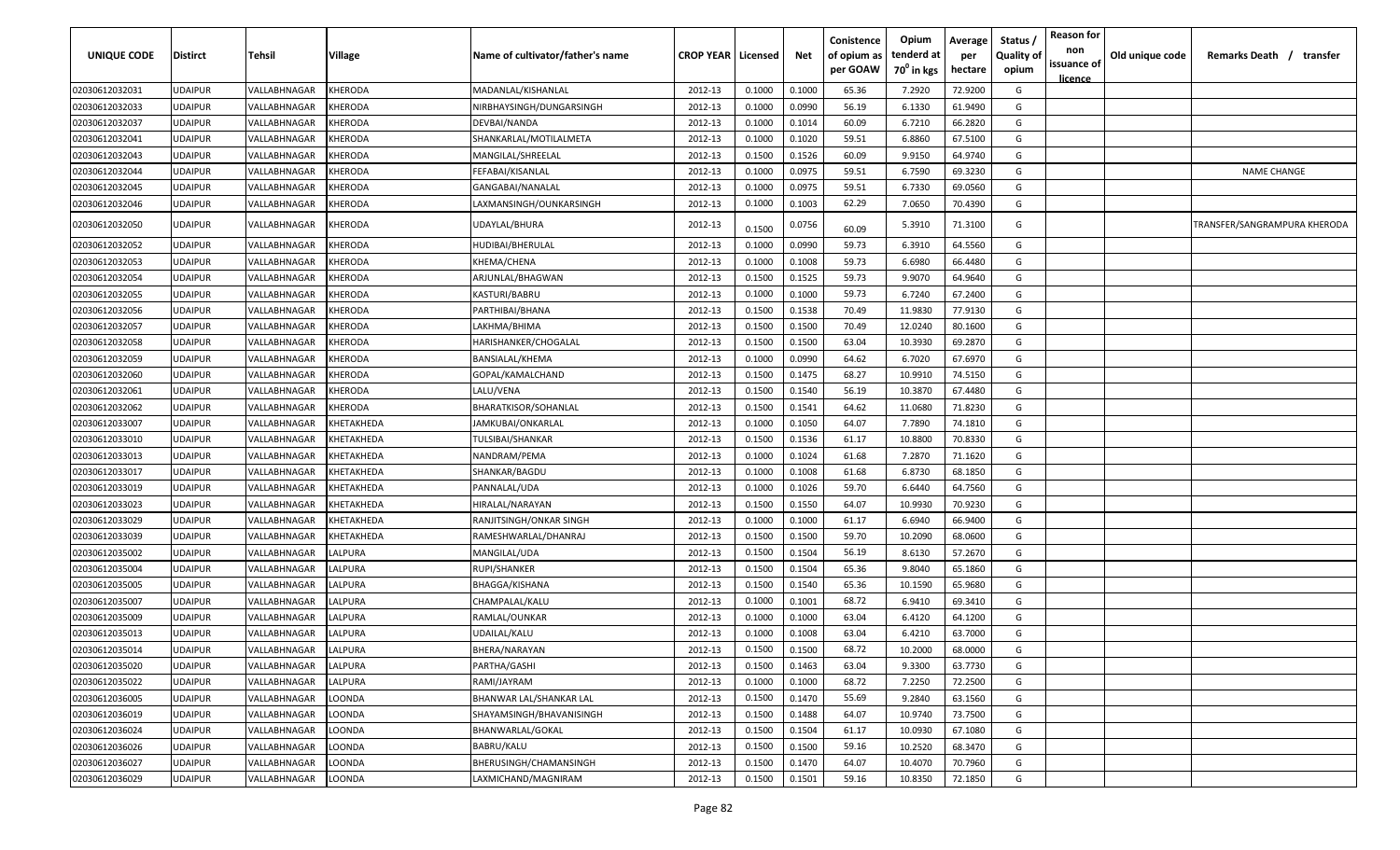| UNIQUE CODE    | <b>Distirct</b> | Tehsil       | Village      | Name of cultivator/father's name  | <b>CROP YEAR   Licensed</b> |        | Net    | Conistence<br>of opium as<br>per GOAW | Opium<br>tenderd at<br>70 <sup>0</sup> in kgs | Average<br>per<br>hectare | Status<br><b>Quality of</b><br>opium | <b>Reason for</b><br>non<br>issuance of<br><u>licence</u> | Old unique code | Remarks Death / transfer |
|----------------|-----------------|--------------|--------------|-----------------------------------|-----------------------------|--------|--------|---------------------------------------|-----------------------------------------------|---------------------------|--------------------------------------|-----------------------------------------------------------|-----------------|--------------------------|
| 02030612036030 | <b>UDAIPUR</b>  | VALLABHNAGAR | LOONDA       | NANA/GANGARAM                     | 2012-13                     | 0.1500 | 0.1505 | 64.07                                 | 10.7640                                       | 71.5220                   | G                                    |                                                           | 02030612019002  | TRANSFER                 |
| 02030612036031 | <b>UDAIPUR</b>  | VALLABHNAGAR | LOONDA       | KHESINGH/BHAJJESINGH              | 2012-13                     | 0.1500 | 0.1505 | 61.17                                 | 10.8880                                       | 72.3460                   | G                                    |                                                           | 02030612019023  | TRANSFER                 |
| 02030612036032 | <b>UDAIPUR</b>  | VALLABHNAGAR | LOONDA       | HAMERIBAI/NOJI                    | 2012-13                     | 0.1500 | 0.1500 | 64.44                                 | 10.6880                                       | 71.2530                   | G                                    |                                                           | 02030612019026  | TRANSFER                 |
| 02030612036033 | <b>UDAIPUR</b>  | VALLABHNAGAR | LOONDA       | MOTISINGH/NANUSINGH               | 2012-13                     | 0.1500 | 0.1510 | 67.49                                 | 11.6080                                       | 76.8740                   | G                                    |                                                           | 02030612019032  | TRANSFER                 |
| 02030612036034 | <b>UDAIPUR</b>  | VALLABHNAGAR | LOONDA       | KHEMSINGH/KERING                  | 2012-13                     | 0.1500 | 0.1500 | 55.69                                 | 9.4350                                        | 62.9000                   | G                                    |                                                           | 02030612019028  | TRANSFER                 |
| 02030612037001 | <b>UDAIPUR</b>  | VALLABHNAGAR | MENAR        | PRITVI RAJ/ GIRDHARI LAL          | 2012-13                     | 0.1000 | 0.1040 | 64.87                                 | 7.1730                                        | 68.9710                   | G                                    |                                                           |                 |                          |
| 02030612037002 | <b>UDAIPUR</b>  | VALLABHNAGAR | MENAR        | PARABHU LAL/KISHAN LAL            | 2012-13                     | 0.1000 | 0.0990 | 61.34                                 | 6.7470                                        | 68.1520                   | G                                    |                                                           |                 |                          |
| 02030612037004 | <b>UDAIPUR</b>  | VALLABHNAGAR | MENAR        | GOPI LAL/ SHANKAR LAL             | 2012-13                     | 0.1000 | 0.1007 | 56.09                                 | 6.5550                                        | 65.0940                   | G                                    |                                                           |                 |                          |
| 02030612037005 | <b>UDAIPUR</b>  | VALLABHNAGAR | MENAR        | HEERA LAL/ BHERU LAL              | 2012-13                     | 0.1500 |        |                                       |                                               |                           | F.                                   |                                                           |                 |                          |
| 02030612037006 | <b>UDAIPUR</b>  | VALLABHNAGAR | MENAR        | MANGI LAL/ PRITVI RAJ             | 2012-13                     | 0.1000 | 0.1037 | 63.36                                 | 6.9150                                        | 66.6830                   | G                                    |                                                           |                 |                          |
| 02030612037009 | <b>UDAIPUR</b>  | VALLABHNAGAR | MENAR        | KESHU RAM/KHEM CHAND              | 2012-13                     | 0.1000 | 0.1007 | 68.13                                 | 7.4160                                        | 73.6440                   | G                                    |                                                           |                 |                          |
| 02030612037010 | <b>UDAIPUR</b>  | VALLABHNAGAR | MENAR        | ONKAR LAL/AMBA LAL                | 2012-13                     | 0.1000 | 0.0963 | 60.23                                 | 6.4360                                        | 66.8330                   | G                                    |                                                           |                 |                          |
| 02030612037012 | <b>UDAIPUR</b>  | VALLABHNAGAR | MENAR        | SARSIBAI/BHIMLAL                  | 2012-13                     | 0.1000 | 0.1000 | 62.45                                 | 6.3970                                        | 63.9700                   | G                                    |                                                           |                 |                          |
| 02030612037015 | <b>UDAIPUR</b>  | VALLABHNAGAR | MENAR        | AMBABAI/GHASILAL                  | 2012-13                     | 0.1000 | 0.1026 | 62.14                                 | 7.1990                                        | 70.1660                   | G                                    |                                                           |                 | <b>NAME CHANGE</b>       |
| 02030612037016 | <b>UDAIPUR</b>  | VALLABHNAGAR | MENAR        | BHEEMLAL/TULSIRAM                 | 2012-13                     | 0.1000 | 0.0945 | 64.87                                 | 6.3940                                        | 67.6610                   | G                                    |                                                           |                 |                          |
| 02030612037018 | <b>UDAIPUR</b>  | VALLABHNAGAR | MENAR        | BHERULAL/DEEP LAL                 | 2012-13                     | 0.1000 | 0.1004 | 63.07                                 | 7.0280                                        | 70.0000                   | G                                    |                                                           |                 |                          |
| 02030612037021 | <b>UDAIPUR</b>  | VALLABHNAGAR | MENAR        | MOTI/ BARDA                       | 2012-13                     | 0.1000 | 0.1003 | 56.20                                 | 5.9810                                        | 59.6310                   | G                                    |                                                           |                 |                          |
| 02030612037025 | <b>UDAIPUR</b>  | VALLABHNAGAR | MENAR        | CHOGA LAL/ GANPAT LAL             | 2012-13                     | 0.1500 | 0.1560 | 60.19                                 | 10.2240                                       | 65.5380                   | G                                    |                                                           |                 |                          |
| 02030612037026 | <b>UDAIPUR</b>  | VALLABHNAGAR | MENAR        | SHREE LAL/ KUNDAN LAL             | 2012-13                     | 0.1000 | 0.1014 | 60.29                                 | 6.6580                                        | 65.6610                   | G                                    |                                                           |                 |                          |
| 02030612037027 | <b>UDAIPUR</b>  | VALLABHNAGAR | MENAR        | AMBA SHANKAR/ ONKAR LAL           | 2012-13                     | 0.1000 | 0.1045 | 63.11                                 | 6.8610                                        | 65.6560                   | G                                    |                                                           |                 |                          |
| 02030612037028 | <b>UDAIPUR</b>  | VALLABHNAGAR | MENAR        | LAKSHMI LAL/ BHANA                | 2012-13                     | 0.1500 | 0.1480 | 63.32                                 | 10.3390                                       | 69.8580                   | G                                    |                                                           |                 |                          |
| 02030612037029 | <b>UDAIPUR</b>  | VALLABHNAGAR | MENAR        | <b>BUDHDEV/ BHERU LAL</b>         | 2012-13                     | 0.1000 | 0.1012 | 62.14                                 | 6.6760                                        | 65.9680                   | G                                    |                                                           |                 |                          |
| 02030612037032 | <b>UDAIPUR</b>  | VALLABHNAGAR | MENAR        | SHREE LAL/ UDAY LAL               | 2012-13                     | 0.1000 | 0.0988 | 60.19                                 | 6.2860                                        | 63.6230                   | G                                    |                                                           |                 |                          |
| 02030612037034 | <b>UDAIPUR</b>  | VALLABHNAGAR | MENAR        | SESMAL/DEEPLAL                    | 2012-13                     | 0.1000 | 0.1026 | 62.14                                 | 6.8980                                        | 67.2320                   | G                                    |                                                           |                 |                          |
| 02030612037035 | <b>UDAIPUR</b>  | VALLABHNAGAR | MENAR        | IAGDISH/LAKSHMI LAL               | 2012-13                     | 0.1000 | 0.0999 | 64.87                                 | 7.0710                                        | 70.7810                   | G                                    |                                                           |                 |                          |
| 02030612037036 | <b>UDAIPUR</b>  | VALLABHNAGAR | MENAR        | AMBA LAL/ LAKSHMI LAL KANAWA      | 2012-13                     | 0.1500 | 0.1443 | 66.17                                 | 10.6160                                       | 73.5690                   | G                                    |                                                           |                 |                          |
| 02030612037037 | <b>UDAIPUR</b>  | VALLABHNAGAR | MENAR        | KAALU LAL/ KHEM RAJ               | 2012-13                     | 0.1000 | 0.1000 | 68.13                                 | 7.3870                                        | 73.8700                   | G                                    |                                                           |                 |                          |
| 02030612037038 | <b>UDAIPUR</b>  | VALLABHNAGAR | MENAR        | HIMMAT LAL/ ONKAR LAL             | 2012-13                     | 0.1000 | 0.1037 | 63.11                                 | 7.0770                                        | 68.2450                   | G                                    |                                                           |                 |                          |
| 02030612037040 | <b>UDAIPUR</b>  | VALLABHNAGAR | MENAR        | RAMESH LAL/ KANHAIYYA LAL         | 2012-13                     | 0.1000 | 0.1040 | 60.19                                 | 7.3780                                        | 70.9420                   | G                                    |                                                           |                 |                          |
| 02030612037041 | <b>UDAIPUR</b>  | VALLABHNAGAR | MENAR        | VIJAY LAL/ BHEEM LAL              | 2012-13                     | 0.1500 | 0.1500 | 67.17                                 | 10.0180                                       | 66.7870                   | G                                    |                                                           |                 |                          |
| 02030612037042 | <b>UDAIPUR</b>  | VALLABHNAGAR | MENAR        | SHANKAR LAL/ BHEEM LAL            | 2012-13                     | 0.1500 | 0.1525 | 63.07                                 | 9.8210                                        | 64.4000                   | G                                    |                                                           |                 |                          |
| 02030612037043 | <b>UDAIPUR</b>  | VALLABHNAGAR | MENAR        | NARMADA SHANKAR/ ONKAR            | 2012-13                     | 0.1000 | 0.1005 | 61.34                                 | 6.6160                                        | 65.8310                   | G                                    |                                                           |                 |                          |
| 02030612037044 | <b>UDAIPUR</b>  | VALLABHNAGAR | MENAR        | RAMESH CHANDRA/ NAND LAL MENARIYA | 2012-13                     | 0.1000 | 0.1000 | 68.13                                 | 7.8250                                        | 78.2500                   | G                                    |                                                           |                 |                          |
| 02030612037050 | <b>UDAIPUR</b>  | VALLABHNAGAR | MENAR        | SURESH/ HEERA LAL                 | 2012-13                     | 0.1500 | 0.0989 | 65.77                                 | 6.6710                                        | 67.4520                   | G                                    |                                                           |                 |                          |
| 02030612037053 | <b>UDAIPUR</b>  | VALLABHNAGAR | MENAR        | DAYA SHANKAR/ HEERA LAL           | 2012-13                     | 0.1500 | 0.1500 | 60.19                                 | 9.5440                                        | 63.6270                   | G                                    |                                                           |                 |                          |
| 02030612037054 | <b>UDAIPUR</b>  | VALLABHNAGAR | <b>MENAR</b> | TULSI/ RAM LAL                    | 2012-13                     | 0.1000 | 0.0990 | 64.87                                 | 7.0520                                        | 71.2320                   | G                                    |                                                           |                 |                          |
| 02030612037056 | <b>UDAIPUR</b>  | VALLABHNAGAR | MENAR        | <b>GANPAT LAL/ HEERA LAL</b>      | 2012-13                     | 0.1000 | 0.1000 | 65.77                                 | 7.0660                                        | 70.6600                   | G                                    |                                                           |                 |                          |
| 02030612037057 | <b>UDAIPUR</b>  | VALLABHNAGAR | MENAR        | KANHAIYYA LAL/ BHEEM LAL          | 2012-13                     | 0.1000 | 0.1008 | 57.06                                 | 6.4230                                        | 63.7200                   | G                                    |                                                           |                 |                          |
| 02030612037059 | <b>UDAIPUR</b>  | VALLABHNAGAR | MENAR        | SHANKAR LAL/BHEEM LAL-II          | 2012-13                     | 0.1000 | 0.1023 | 56.67                                 | 6.2180                                        | 60.7820                   | G                                    |                                                           |                 |                          |
| 02030612037060 | <b>UDAIPUR</b>  | VALLABHNAGAR | MENAR        | PURAN MAL/ CHUNNI LAL             | 2012-13                     | 0.1000 | 0.1038 | 59.07                                 | 6.2530                                        | 60.2410                   | G                                    |                                                           |                 |                          |
| 02030612037063 | <b>UDAIPUR</b>  | VALLABHNAGAR | MENAR        | <b>VIJAY LAL/CHTURBHUJ</b>        | 2012-13                     | 0.1000 | 0.1038 | 63.07                                 | 7.1450                                        | 68.8340                   | G                                    |                                                           |                 |                          |
| 02030612037064 | <b>UDAIPUR</b>  | VALLABHNAGAR | MENAR        | LAKSHMI LAL/ RANG LAL             | 2012-13                     | 0.1000 | 0.0990 | 61.34                                 | 6.4410                                        | 65.0610                   | G                                    |                                                           |                 |                          |
| 02030612037066 | <b>UDAIPUR</b>  | VALLABHNAGAR | MENAR        | SHUSHILA/RADHESHYAM               | 2012-13                     | 0.1500 | 0.1525 | 61.34                                 | 9.8140                                        | 64.3540                   | G                                    |                                                           |                 |                          |
| 02030612037067 | <b>UDAIPUR</b>  | VALLABHNAGAR | <b>MENAR</b> | GANESH LAL/ BAAL KISHAN           | 2012-13                     | 0.1000 | 0.1000 | 60.23                                 | 6.1780                                        | 61.7800                   | G                                    |                                                           |                 |                          |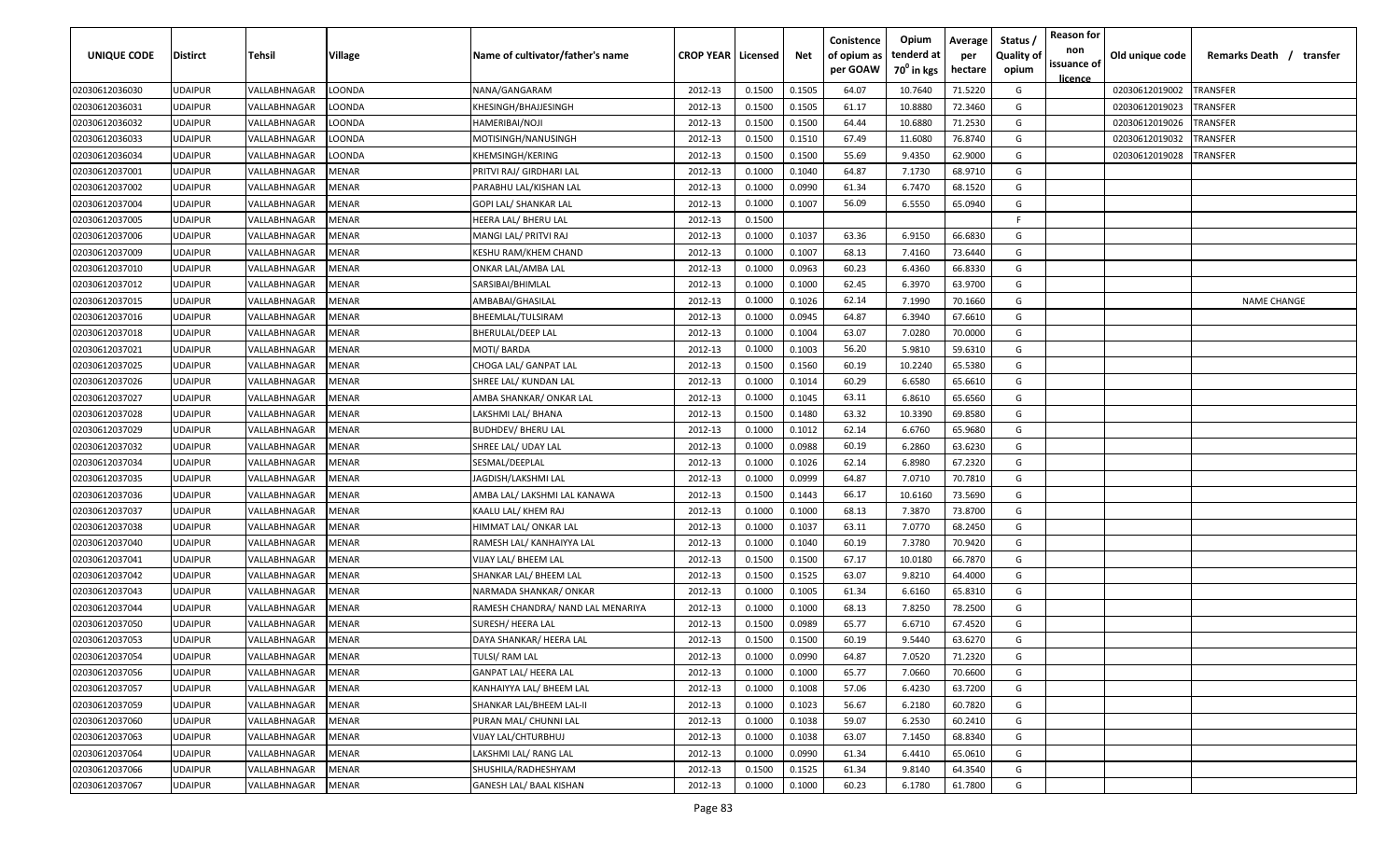| UNIQUE CODE    | <b>Distirct</b> | Tehsil       | Village               | Name of cultivator/father's name | <b>CROP YEAR   Licensed</b> |        | Net    | Conistence<br>of opium as<br>per GOAW | Opium<br>tenderd at<br>70 <sup>0</sup> in kgs | Average<br>per<br>hectare | Status<br><b>Quality of</b><br>opium | <b>Reason for</b><br>non<br>issuance of | Old unique code | Remarks Death / transfer |
|----------------|-----------------|--------------|-----------------------|----------------------------------|-----------------------------|--------|--------|---------------------------------------|-----------------------------------------------|---------------------------|--------------------------------------|-----------------------------------------|-----------------|--------------------------|
| 02030612037070 | <b>UDAIPUR</b>  | VALLABHNAGAR | MENAR                 | DURGA SHANKAR/ HEERALAL          | 2012-13                     | 0.1000 | 0.1020 | 61.34                                 | 6.6070                                        | 64.7750                   | G                                    | <u>licence</u>                          |                 |                          |
| 02030612037071 | <b>UDAIPUR</b>  | VALLABHNAGAR | MENAR                 | MANGILAL/ SHANKAR LAL            | 2012-13                     | 0.1500 | 0.1475 | 68.04                                 | 10.7110                                       | 72.6170                   | G                                    |                                         |                 |                          |
| 02030612037074 | <b>UDAIPUR</b>  | VALLABHNAGAR | MENAR                 | KAALU LAL/ PRITVHI RAJ           | 2012-13                     | 0.1500 | 0.1490 | 60.23                                 | 9.5770                                        | 64.2750                   | G                                    |                                         |                 |                          |
| 02030612037076 | <b>UDAIPUR</b>  | VALLABHNAGAR | MENAR                 | PRABHU LAL/ BADRI LAL            | 2012-13                     | 0.1000 | 0.1007 | 60.23                                 | 6.8490                                        | 68.0140                   | G                                    |                                         |                 |                          |
| 02030612037080 | <b>UDAIPUR</b>  | VALLABHNAGAR | MENAR                 | KAMALA SHANKAR/ BAAL KISHAN      | 2012-13                     | 0.1000 | 0.0984 | 57.12                                 | 6.1040                                        | 62.0330                   | G                                    |                                         |                 |                          |
| 02030612037085 | <b>UDAIPUR</b>  | VALLABHNAGAR | MENAR                 | PURSHOTAM LAL/ MANGI LAL         | 2012-13                     | 0.1500 | 0.1500 | 64.87                                 | 10.2490                                       | 68.3270                   | G                                    |                                         |                 |                          |
| 02030612037086 | <b>UDAIPUR</b>  | VALLABHNAGAR | MENAR                 | CHANDAN MAL/ CHUNNI LAL          | 2012-13                     | 0.1000 | 0.1000 | 60.19                                 | 6.1570                                        | 61.5700                   | G                                    |                                         |                 |                          |
| 02030612037092 | <b>UDAIPUR</b>  | VALLABHNAGAR | MENAR                 | BHERU LAL/ SHREE LAL             | 2012-13                     | 0.1000 | 0.1015 | 65.77                                 | 6.8400                                        | 67.3890                   | G                                    |                                         |                 |                          |
| 02030612037093 | <b>UDAIPUR</b>  | VALLABHNAGAR | MENAR                 | NARBADA SHANKAR/ LELAPAT         | 2012-13                     | 0.1500 | 0.1485 | 60.23                                 | 9.1380                                        | 61.5350                   | G                                    |                                         |                 |                          |
| 02030612037094 | <b>UDAIPUR</b>  | VALLABHNAGAR | MENAR                 | RADHA KISHAN/ ONKAR              | 2012-13                     | 0.1000 | 0.0948 | 63.07                                 | 6.6220                                        | 69.8520                   | G                                    |                                         |                 |                          |
| 02030612037098 | UDAIPUR         | VALLABHNAGAR | MENAR                 | UMA SHANKAR/ AMBA LAL            | 2012-13                     | 0.1000 | 0.1040 | 60.29                                 | 7.3810                                        | 70.9710                   | G                                    |                                         |                 |                          |
| 02030612037100 | <b>UDAIPUR</b>  | VALLABHNAGAR | MENAR                 | BHERULAL/BABRU                   | 2012-13                     | 0.1000 | 0.0990 | 62.14                                 | 6.3290                                        | 63.9290                   | G                                    |                                         |                 |                          |
| 02030612037102 | <b>UDAIPUR</b>  | VALLABHNAGAR | MENAR                 | BHERU LAL/ AMBA LAL              | 2012-13                     | 0.1000 | 0.0930 | 54.50                                 | 5.0060                                        | 53.8280                   | G                                    | 04                                      |                 |                          |
| 02030612037103 | <b>UDAIPUR</b>  | VALLABHNAGAR | MENAR                 | PRAKSH CHANDRA/ ONKAR LAL        | 2012-13                     | 0.1000 | 0.0988 | 60.15                                 | 6.0240                                        | 60.9720                   | G                                    |                                         |                 |                          |
| 02030612037110 | <b>UDAIPUR</b>  | VALLABHNAGAR | MENAR                 | NARAYAN LAL/ HEERA LAL           | 2012-13                     | 0.1000 | 0.1013 | 68.13                                 | 7.7860                                        | 76.8610                   | G                                    |                                         |                 |                          |
| 02030612037111 | <b>UDAIPUR</b>  | VALLABHNAGAR | MENAR                 | RAMESH CHANDRA/ SHANKAR          | 2012-13                     | 0.1000 | 0.1049 | 59.79                                 | 6.4740                                        | 61.7160                   | G                                    |                                         |                 |                          |
| 02030612037112 | <b>UDAIPUR</b>  | VALLABHNAGAR | MENAR                 | ARJUN LAL/ CHAGAN LAL            | 2012-13                     | 0.1000 | 0.1025 | 62.14                                 | 6.7290                                        | 65.6490                   | G                                    |                                         |                 |                          |
| 02030612037115 | <b>UDAIPUR</b>  | VALLABHNAGAR | MENAR                 | MANGI LAL/ MOTI LAL              | 2012-13                     | 0.1000 | 0.1000 | 65.77                                 | 6.9530                                        | 69.5300                   | G                                    |                                         |                 |                          |
| 02030612037117 | <b>UDAIPUR</b>  | VALLABHNAGAR | MENAR                 | BHAGWATI LAL/ BHERU LAL          | 2012-13                     | 0.1500 | 0.1515 | 63.07                                 | 9.7400                                        | 64.2900                   | G                                    |                                         |                 |                          |
| 02030612037120 | <b>UDAIPUR</b>  | VALLABHNAGAR | MENAR                 | GISIBAI/DALCHAND                 | 2012-13                     | 0.1000 | 0.1050 | 60.29                                 | 6.7870                                        | 64.6380                   | G                                    |                                         |                 |                          |
| 02030612037122 | <b>UDAIPUR</b>  | VALLABHNAGAR | MENAR                 | NARAYAN LAL/ CHATURBHUJ          | 2012-13                     | 0.1500 | 0.1500 | 60.29                                 | 9.6810                                        | 64.5400                   | G                                    |                                         |                 |                          |
| 02030612037132 | <b>UDAIPUR</b>  | VALLABHNAGAR | MENAR                 | <b>OUNKARGIRI/HEERAGIRI</b>      | 2012-13                     | 0.1000 | 0.0990 | 66.17                                 | 7.4200                                        | 74.9490                   | G                                    |                                         |                 |                          |
| 02030612037133 | <b>UDAIPUR</b>  | VALLABHNAGAR | MENAR                 | GOPAGIRI/NATHUGIRI               | 2012-13                     | 0.1500 | 0.1519 | 66.17                                 | 11.2020                                       | 73.7460                   | G                                    |                                         |                 |                          |
| 02030612037134 | <b>UDAIPUR</b>  | VALLABHNAGAR | MENAR                 | PURANGIRI/NATHUGIRI              | 2012-13                     | 0.1000 | 0.1020 | 66.17                                 | 7.4870                                        | 73.4020                   | G                                    |                                         |                 |                          |
| 02030612042001 | <b>UDAIPUR</b>  | VALLABHNAGAR | ONARSINGHKASARANGPURA | LASHAMIRAM/BHURA                 | 2012-13                     | 0.1500 | 0.1512 | 68.82                                 | 11.8470                                       | 78.3530                   | G                                    |                                         |                 |                          |
| 02030612042002 | <b>UDAIPUR</b>  | VALLABHNAGAR | ONARSINGHKASARANGPURA | LALSINGH/CHENSINGH               | 2012-13                     | 0.1500 | 0.1568 | 63.10                                 | 10.8440                                       | 69.1580                   | G                                    |                                         |                 |                          |
| 02030612042003 | <b>UDAIPUR</b>  | VALLABHNAGAR | ONARSINGHKASARANGPURA | NATHU/HARIRAM                    | 2012-13                     | 0.1500 | 0.1550 | 64.31                                 | 11.8050                                       | 76.1610                   | G                                    |                                         |                 |                          |
| 02030612042004 | UDAIPUR         | VALLABHNAGAR | ONARSINGHKASARANGPURA | SHANKARLAL/HUKMICHAND            | 2012-13                     | 0.1500 | 0.1476 | 63.10                                 | 11.0150                                       | 74.6270                   | G                                    |                                         |                 |                          |
| 02030612042006 | <b>UDAIPUR</b>  | VALLABHNAGAR | ONARSINGHKASARANGPURA | DOLA/MEGA                        | 2012-13                     | 0.1500 | 0.1470 | 64.31                                 | 10.8680                                       | 73.9320                   | G                                    |                                         |                 |                          |
| 02030612042008 | <b>UDAIPUR</b>  | VALLABHNAGAR | ONARSINGHKASARANGPURA | DEVILAL/MODA                     | 2012-13                     | 0.1500 | 0.1534 | 57.36                                 | 10.0220                                       | 65.3320                   | G                                    |                                         |                 |                          |
| 02030612042020 | <b>UDAIPUR</b>  | VALLABHNAGAR | ONARSINGHKASARANGPURA | PYARIBAI/LALU                    | 2012-13                     | 0.1500 | 0.1486 | 57.36                                 | 10.0300                                       | 67.4970                   | G                                    |                                         |                 |                          |
| 02030612042022 | <b>UDAIPUR</b>  | VALLABHNAGAR | ONARSINGHKASARANGPURA | MODA/MAGNA                       | 2012-13                     | 0.1500 |        |                                       |                                               |                           | -F.                                  |                                         |                 |                          |
| 02030612042024 | <b>UDAIPUR</b>  | VALLABHNAGAR | ONARSINGHKASARANGPURA | AMARSINGH/MODSINGH               | 2012-13                     | 0.1500 | 0.1560 | 64.31                                 | 10.5010                                       | 67.3140                   | G                                    |                                         |                 |                          |
| 02030612042030 | <b>UDAIPUR</b>  | VALLABHNAGAR | ONARSINGHKASARANGPURA | NARAYANSINGH/RAMSINGH            | 2012-13                     | 0.1500 | 0.1508 | 57.36                                 | 9.7840                                        | 64.8810                   | G                                    |                                         |                 |                          |
| 02030612044005 | <b>UDAIPUR</b>  | VALLABHNAGAR | PITHALPURA            | NARAYAN/ONKAR                    | 2012-13                     | 0.1500 | 0.1485 | 60.12                                 | 10.0490                                       | 67.6700                   | G                                    |                                         |                 |                          |
| 02030612044014 | <b>UDAIPUR</b>  | VALLABHNAGAR | PITHALPURA            | SAV LAL/HEMA                     | 2012-13                     | 0.1500 | 0.1472 | 66.28                                 | 10.8980                                       | 74.0350                   | G                                    |                                         |                 |                          |
| 02030612044017 | <b>UDAIPUR</b>  | VALLABHNAGAR | PITHALPURA            | KISHAN LAL/RAMA JI               | 2012-13                     | 0.1500 | 0.1480 | 62.43                                 | 9.9090                                        | 66.9530                   | G                                    |                                         |                 |                          |
| 02030612044019 | <b>UDAIPUR</b>  | VALLABHNAGAR | PITHALPURA            | KANHAIYA LAL/RATAN LAL           | 2012-13                     | 0.1500 | 0.1462 | 66.28                                 | 10.7750                                       | 73.7000                   | G                                    |                                         |                 |                          |
| 02030612044022 | <b>UDAIPUR</b>  | VALLABHNAGAR | PITHALPURA            | <b>UDAY LAL/RATAN LAL</b>        | 2012-13                     | 0.1500 | 0.1512 | 68.13                                 | 11.5140                                       | 76.1510                   | G                                    |                                         |                 |                          |
| 02030612044029 | <b>UDAIPUR</b>  | VALLABHNAGAR | PITHALPURA            | RAYCHANDRA/DYARAM                | 2012-13                     | 0.1000 | 0.0950 | 66.28                                 | 7.2810                                        | 76.6420                   | G                                    |                                         |                 |                          |
| 02030612044031 | <b>UDAIPUR</b>  | VALLABHNAGAR | <b>PITHALPURA</b>     | ROSHAN LAL/LAKSHMI CHAND         | 2012-13                     | 0.1500 | 0.1435 | 60.12                                 | 9.2580                                        | 64.5160                   | G                                    |                                         |                 |                          |
| 02030612044033 | <b>UDAIPUR</b>  | VALLABHNAGAR | PITHALPURA            | <b>BHAGWAN LAL/KISHOR JAT</b>    | 2012-13                     | 0.1500 | 0.1472 | 65.17                                 | 10.1570                                       | 69.0010                   | G                                    |                                         |                 |                          |
| 02030612044037 | <b>UDAIPUR</b>  | VALLABHNAGAR | PITHALPURA            | NATHU LAL/HEERA LAL JAT          | 2012-13                     | 0.1500 | 0.1450 | 62.43                                 | 10.4080                                       | 71.7790                   | G                                    |                                         |                 |                          |
| 02030612044041 | <b>UDAIPUR</b>  | VALLABHNAGAR | PITHALPURA            | NATHU/MEDHA                      | 2012-13                     | 0.1500 | 0.1504 | 62.08                                 | 10.3140                                       | 68.5770                   | G                                    |                                         |                 |                          |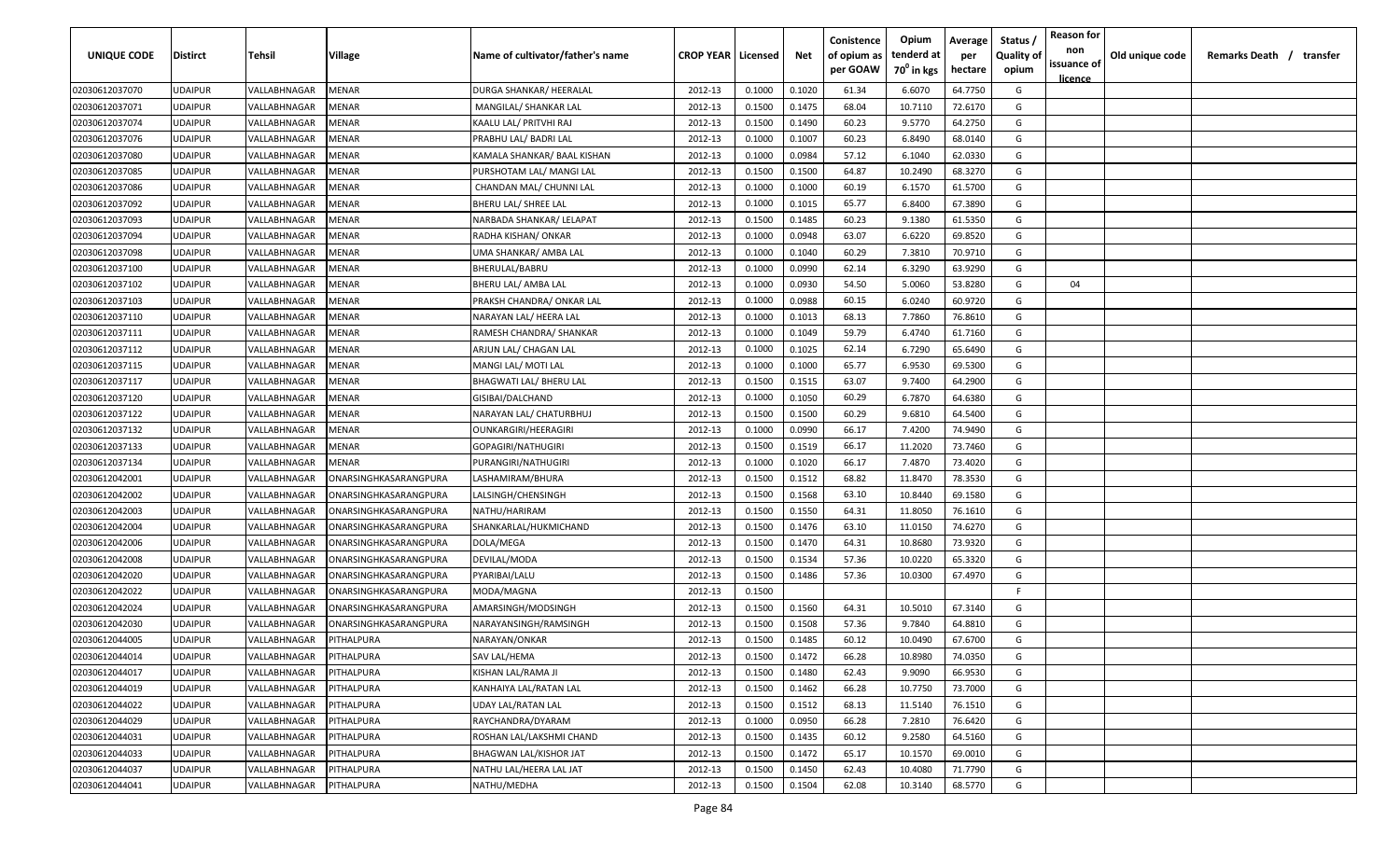| UNIQUE CODE    | Distirct       | Tehsil       | Village          | Name of cultivator/father's name | <b>CROP YEAR   Licensed</b> |        | Net    | Conistence<br>of opium as | Opium<br>tenderd at    | Average<br>per | Status /<br><b>Quality of</b> | <b>Reason for</b><br>non<br>issuance of | Old unique code | Remarks Death /<br>transfer |
|----------------|----------------|--------------|------------------|----------------------------------|-----------------------------|--------|--------|---------------------------|------------------------|----------------|-------------------------------|-----------------------------------------|-----------------|-----------------------------|
|                |                |              |                  |                                  |                             |        |        | per GOAW                  | 70 <sup>0</sup> in kgs | hectare        | opium                         | <u>licence</u>                          |                 |                             |
| 02030612044043 | <b>JDAIPUR</b> | VALLABHNAGAR | PITHALPURA       | TARACHAND/MEGHA                  | 2012-13                     | 0.1500 | 0.1484 | 68.13                     | 11.1640                | 75.2290        | G                             |                                         |                 |                             |
| 02030612044046 | UDAIPUR        | VALLABHNAGAR | PITHALPURA       | KAALU LAL/NATHU JI               | 2012-13                     | 0.1000 | 0.0980 | 62.08                     | 6.8200                 | 69.5920        | G                             |                                         |                 |                             |
| 02030612044047 | <b>JDAIPUR</b> | VALLABHNAGAR | <b>ITHALPURA</b> | <b>BHERU LAL/ HARLAL</b>         | 2012-13                     | 0.1500 | 0.1508 | 62.08                     | 9.8180                 | 65.1060        | G                             |                                         |                 |                             |
| 02030612044049 | <b>JDAIPUR</b> | VALLABHNAGAR | <b>ITHALPURA</b> | UDIBAI/TARACHAND                 | 2012-13                     | 0.1500 | 0.1508 | 66.28                     | 10.8420                | 71.8970        | G                             |                                         |                 |                             |
| 02030612044050 | <b>JDAIPUR</b> | VALLABHNAGAR | <b>ITHALPURA</b> | TARACHAND/BARDAJAT               | 2012-13                     | 0.1000 | 0.0980 | 62.43                     | 6.7960                 | 69.3470        | G                             |                                         |                 |                             |
| 02030612044053 | <b>JDAIPUR</b> | VALLABHNAGAR | <b>ITHALPURA</b> | CHENA/KALU                       | 2012-13                     | 0.1000 | 0.0980 | 56.95                     | 5.8660                 | 59.8570        | G                             |                                         |                 |                             |
| 02030612044055 | <b>JDAIPUR</b> | VALLABHNAGAR | <b>ITHALPURA</b> | RUPA/GANGARAM                    | 2012-13                     | 0.1500 | 0.1512 | 60.24                     | 9.9570                 | 65.8530        | G                             |                                         |                 |                             |
| 02030612046005 | <b>JDAIPUR</b> | VALLABHNAGAR | RAJPURABADA      | NAND RAM/MAGANI RAM              | 2012-13                     | 0.1500 | 0.1500 | 64.44                     | 10.9270                | 72.8470        | G                             |                                         |                 |                             |
| 02030612046017 | <b>JDAIPUR</b> | VALLABHNAGAR | RAJPURABADA      | MANGI LAL/MOTI LAL               | 2012-13                     | 0.1000 | 0.1008 | 59.29                     | 6.7170                 | 66.6370        | G                             |                                         |                 |                             |
| 02030612046025 | UDAIPUR        | VALLABHNAGAR | RAJPURABADA      | JEET MAL/GANESH LAL              | 2012-13                     | 0.1000 | 0.1000 | 61.54                     | 7.0070                 | 70.0700        | G                             |                                         |                 |                             |
| 02030612046040 | JDAIPUR        | VALLABHNAGAR | RAJPURABADA      | BAABU LAL/AMBA LAL               | 2012-13                     | 0.1000 | 0.0960 | 62.46                     | 6.1840                 | 64.4170        | G                             |                                         |                 |                             |
| 02030612046043 | <b>JDAIPUR</b> | VALLABHNAGAR | RAJPURABADA      | MANNABAI/PANNALAL                | 2012-13                     | 0.1500 | 0.1500 | 59.29                     | 9.1900                 | 61.2670        | G                             |                                         |                 | <b>NAME CHANGE</b>          |
| 02030612046044 | <b>JDAIPUR</b> | VALLABHNAGAR | RAJPURABADA      | RATAN LAL/GOKUL JI               | 2012-13                     | 0.1000 | 0.0960 | 61.54                     | 6.2330                 | 64.9270        | G                             |                                         |                 |                             |
| 02030612046048 | <b>JDAIPUR</b> | VALLABHNAGAR | RAJPURABADA      | SURAJ MAL/NAWALA JI              | 2012-13                     | 0.1000 | 0.0950 | 55.69                     | 5.7360                 | 60.3790        | G                             |                                         |                 |                             |
| 02030612047001 | <b>JDAIPUR</b> | VALLABHNAGAR | RAMPURA          | BHERU LAL/CHAMPA JI              | 2012-13                     | 0.1500 | 0.1230 | 56.25                     | 7.3930                 | 60.1060        | G                             |                                         |                 |                             |
| 02030612047002 | <b>JDAIPUR</b> | VALLABHNAGAR | RAMPURA          | HEERA LAL/ ONKAR JI              | 2012-13                     | 0.1500 | 0.1550 | 56.55                     | 9.9200                 | 64.0000        | G                             |                                         |                 |                             |
| 02030612047003 | <b>JDAIPUR</b> | VALLABHNAGAR | RAMPURA          | JAYRAM/HANSRAJ                   | 2012-13                     | 0.1500 | 0.1495 | 59.73                     | 10.6400                | 71.1710        | G                             |                                         |                 |                             |
| 02030612047004 | <b>JDAIPUR</b> | VALLABHNAGAR | RAMPURA          | <b>BHANWAR LAL/ONKAR</b>         | 2012-13                     | 0.1500 | 0.1512 | 57.04                     | 9.8840                 | 65.3700        | G                             |                                         |                 |                             |
| 02030612047005 | UDAIPUR        | VALLABHNAGAR | የAMPURA          | RATAN LAL/LAKSHMAN               | 2012-13                     | 0.1500 | 0.1480 | 64.77                     | 11.1770                | 75.5200        | G                             |                                         |                 |                             |
| 02030612047006 | <b>JDAIPUR</b> | VALLABHNAGAR | RAMPURA          | DHULCHAND/CHATURBHUJ             | 2012-13                     | 0.1500 | 0.1428 | 61.43                     | 10.4260                | 73.0110        | G                             |                                         |                 |                             |
| 02030612047007 | <b>JDAIPUR</b> | VALLABHNAGAR | RAMPURA          | BHANWARLAL/DOLA                  | 2012-13                     | 0.1500 | 0.1501 | 64.62                     | 10.8930                | 72.5720        | G                             |                                         |                 |                             |
| 02030612047008 | <b>JDAIPUR</b> | VALLABHNAGAR | RAMPURA          | PYAR CHAND/DAULA                 | 2012-13                     | 0.1500 | 0.1561 | 56.61                     | 9.7850                 | 62.6840        | G                             |                                         |                 |                             |
| 02030612047009 | <b>JDAIPUR</b> | VALLABHNAGAR | RAMPURA          | JAGNNATHIBAI/HEERALAL            | 2012-13                     | 0.1500 | 0.1014 | 62.12                     | 7.0020                 | 69.0530        | G                             |                                         |                 |                             |
| 02030612047010 | <b>JDAIPUR</b> | VALLABHNAGAR | <b>AMPURA</b>    | MANGILAL/CHAMPALAL               | 2012-13                     | 0.1500 | 0.1517 | 64.62                     | 11.1330                | 73.3880        | G                             |                                         |                 |                             |
| 02030612047011 | <b>JDAIPUR</b> | VALLABHNAGAR | RAMPURA          | CHAGAN LAL/CHAPA LAL             | 2012-13                     | 0.1500 | 0.1521 | 59.62                     | 9.9480                 | 65.4040        | G                             |                                         |                 |                             |
| 02030612047012 | <b>JDAIPUR</b> | VALLABHNAGAR | RAMPURA          | DEVI LAL/NARAYAN                 | 2012-13                     | 0.1500 | 0.1542 | 60.12                     | 10.3840                | 67.3410        | G                             |                                         |                 |                             |
| 02030612047013 | UDAIPUR        | VALLABHNAGAR | RAMPURA          | <b>BADRI LAL/GHASEE</b>          | 2012-13                     | 0.1500 | 0.1530 | 56.34                     | 9.2000                 | 60.1310        | G                             |                                         |                 |                             |
| 02030612047014 | JDAIPUR        | VALLABHNAGAR | የAMPURA          | GOPI LAL/PARTHA                  | 2012-13                     | 0.1500 | 0.1534 | 58.71                     | 10.4250                | 67.9600        | G                             |                                         |                 |                             |
| 02030612047015 | <b>JDAIPUR</b> | VALLABHNAGAR | RAMPURA          | PRABHU LAL/CHATURBHUJ            | 2012-13                     | 0.1500 | 0.1504 | 60.12                     | 9.7650                 | 64.9260        | G                             |                                         |                 |                             |
| 02030612047016 | <b>JDAIPUR</b> | VALLABHNAGAR | RAMPURA          | RAMI BAI/CHAMPA LAL              | 2012-13                     | 0.1500 | 0.1504 | 60.12                     | 9.7650                 | 64.9270        | G                             |                                         |                 |                             |
| 02030612047017 | <b>JDAIPUR</b> | VALLABHNAGAR | RAMPURA          | CHAMPA LAL/MANGI LAL             | 2012-13                     | 0.1500 | 0.1353 | 60.12                     | 8.6830                 | 64.1760        | G                             |                                         |                 |                             |
| 02030612047018 | <b>JDAIPUR</b> | VALLABHNAGAR | RAMPURA          | MOTYA BAI/SHIV LAL               | 2012-13                     | 0.1500 | 0.1534 | 58.42                     | 10.2070                | 66.5380        | G                             |                                         |                 |                             |
| 02030612047019 | <b>JDAIPUR</b> | VALLABHNAGAR | RAMPURA          | ANSHI BAI/NARAYAN                | 2012-13                     | 0.1500 | 0.1508 | 58.71                     | 10.0140                | 66.4060        | G                             |                                         |                 |                             |
| 02030612047020 | <b>JDAIPUR</b> | VALLABHNAGAR | <b>AMPURA</b>    | SURESH/BHANWAR                   | 2012-13                     | 0.1500 | 0.1008 | 62.17                     | 7.0610                 | 70.0500        | G                             |                                         |                 |                             |
| 02030612047022 | UDAIPUR        | VALLABHNAGAR | የAMPURA          | <b>BHOLI RAM/DAULA</b>           | 2012-13                     | 0.1500 | 0.1521 | 62.17                     | 10.3820                | 68.2580        | G                             |                                         |                 |                             |
| 02030612047023 | UDAIPUR        | VALLABHNAGAR | RAMPURA          | BABRIBAI/BADRILAL                | 2012-13                     | 0.1000 | 0.1050 | 61.43                     | 7.2930                 | 69.4570        | G                             |                                         |                 |                             |
| 02030612047024 | <b>JDAIPUR</b> | VALLABHNAGAR | RAMPURA          | RUKMAN BAI/KANI RAM              | 2012-13                     | 0.1500 | 0.1551 | 62.17                     | 10.6750                | 68.8270        | G                             |                                         |                 |                             |
| 02030612047025 | <b>JDAIPUR</b> | VALLABHNAGAR | RAMPURA          | <b>MATHRI BAI/MOTI</b>           | 2012-13                     | 0.1500 | 0.1446 | 58.42                     | 9.8980                 | 68.4500        | G                             |                                         |                 |                             |
| 02030612047026 | UDAIPUR        | VALLABHNAGAR | RAMPURA          | DASRATH/DEVILAL                  | 2012-13                     | 0.1500 | 0.1512 | 62.17                     | 10.1340                | 67.0240        | G                             |                                         |                 | <b>NAME CHANGE</b>          |
| 02030612047027 | <b>JDAIPUR</b> | VALLABHNAGAR | RAMPURA          | PRABHU/LAKSHMAN                  | 2012-13                     | 0.1500 | 0.1470 | 61.22                     | 10.0930                | 68.6600        | G                             |                                         |                 |                             |
| 02030612047028 | <b>JDAIPUR</b> | VALLABHNAGAR | RAMPURA          | RAMLAL/PYARA                     | 2012-13                     | 0.1500 | 0.1449 | 65.17                     | 10.2410                | 70.6760        | G                             |                                         |                 |                             |
| 02030612047029 | <b>JDAIPUR</b> | VALLABHNAGAR | RAMPURA          | GISIBAI/RATANLAL                 | 2012-13                     | 0.1500 | 0.1340 | 65.17                     | 10.1110                | 75.4550        | G                             |                                         |                 |                             |
| 02030612047030 | <b>JDAIPUR</b> | VALLABHNAGAR | RAMPURA          | DHAPUBAI/HANSRAJ                 | 2012-13                     | 0.1500 | 0.1512 | 59.73                     | 10.3670                | 68.5650        | G                             |                                         |                 |                             |
| 02030612047031 | UDAIPUR        | VALLABHNAGAR | RAMPURA          | GOTI LAL/ KASHI RAM              | 2012-13                     | 0.1500 | 0.0989 | 58.42                     | 6.8350                 | 69.1100        | G                             |                                         |                 |                             |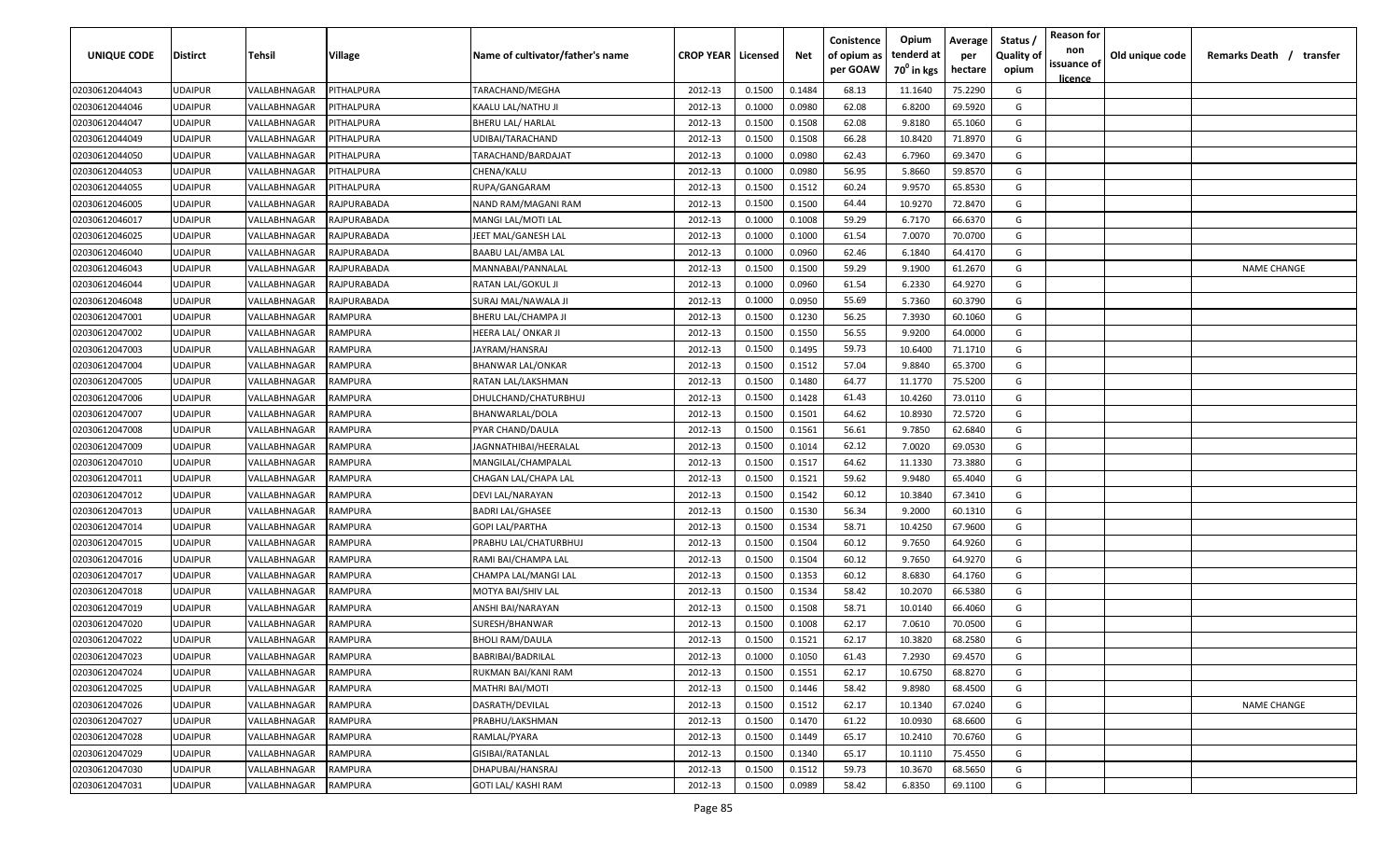| UNIQUE CODE    | Distirct       | <b>Tehsil</b>              | Village        | Name of cultivator/father's name | <b>CROP YEAR   Licensed</b> |        | Net    | Conistence<br>of opium as<br>per GOAW | Opium<br>tenderd at<br>$70^0$ in kgs | Average<br>per<br>hectare | Status /<br><b>Quality of</b><br>opium | <b>Reason for</b><br>non<br>issuance of | Old unique code | Remarks Death /<br>transfer |
|----------------|----------------|----------------------------|----------------|----------------------------------|-----------------------------|--------|--------|---------------------------------------|--------------------------------------|---------------------------|----------------------------------------|-----------------------------------------|-----------------|-----------------------------|
| 02030612047032 | <b>UDAIPUR</b> | VALLABHNAGAR               | <b>RAMPURA</b> | MANGI LAL/BHAGWAN                | 2012-13                     | 0.1500 | 0.1035 | 59.22                                 | 7.0220                               | 67.8450                   | G                                      | <u>licence</u>                          |                 |                             |
| 02030612047033 | <b>UDAIPUR</b> | VALLABHNAGAR               | RAMPURA        | KASHI RAM/KAALU                  | 2012-13                     | 0.1500 | 0.1568 | 56.61                                 | 10.3110                              | 65.7590                   | G                                      |                                         |                 |                             |
| 02030612047034 | <b>UDAIPUR</b> | VALLABHNAGAR               | <b>RAMPURA</b> | RAM NARAYAN/KANIRAM              | 2012-13                     | 0.1500 | 0.1525 | 62.12                                 | 10.8620                              | 71.2260                   | G                                      |                                         |                 |                             |
| 02030612047035 | <b>UDAIPUR</b> | VALLABHNAGAR               | <b>RAMPURA</b> | HEERA LAL/DEVI LAL               | 2012-13                     | 0.1500 | 0.1366 | 59.24                                 | 9.1570                               | 67.0350                   | G                                      |                                         |                 |                             |
| 02030612047037 | <b>UDAIPUR</b> | VALLABHNAGAR               | <b>RAMPURA</b> | PRAKESH/BHANWARLAL               | 2012-13                     | 0.1500 | 0.1551 | 58.42                                 | 10.3320                              | 66.6150                   | G                                      |                                         |                 |                             |
| 02030612047038 | <b>UDAIPUR</b> | VALLABHNAGAR               | <b>RAMPURA</b> | MOHAN LAL/CHAMPA LAL             | 2012-13                     | 0.1500 | 0.1419 | 65.17                                 | 10.2500                              | 72.2340                   | G                                      |                                         |                 |                             |
| 02030612047039 | <b>UDAIPUR</b> | VALLABHNAGAR               | <b>RAMPURA</b> | GOPAL/PARTHA                     | 2012-13                     | 0.1500 | 0.1480 | 61.67                                 | 10.6420                              | 71.9050                   | G                                      |                                         |                 |                             |
| 02030612047040 | <b>UDAIPUR</b> | VALLABHNAGAR               | <b>RAMPURA</b> | DHAN RAJ/DAULA JI                | 2012-13                     | 0.1500 | 0.1474 | 58.71                                 | 10.3410                              | 70.1560                   | G                                      |                                         |                 |                             |
| 02030612047041 | <b>UDAIPUR</b> | VALLABHNAGAR               | <b>RAMPURA</b> | CHUNNI LAL/NARAYAN               | 2012-13                     | 0.1500 | 0.1440 | 61.43                                 | 10.3200                              | 71.6670                   | G                                      |                                         |                 |                             |
| 02030612047042 | UDAIPUR        | VALLABHNAGAR               | RAMPURA        | BHANWAR/GHASEE                   | 2012-13                     | 0.1500 | 0.0322 | 64.62                                 | 2.6770                               | 83.1360                   | G                                      |                                         |                 |                             |
| 02030612047043 | UDAIPUR        | VALLABHNAGAR               | RAMPURA        | SAWAGIBAI/ONKAR                  | 2012-13                     | 0.1000 | 0.1008 | 56.42                                 | 6.3510                               | 63.0050                   | G                                      |                                         |                 | <b>NAME CHANGE</b>          |
| 02030612047044 | UDAIPUR        | VALLABHNAGAR               | <b>RAMPURA</b> | CHOKHA/ KALU                     | 2012-13                     | 0.1500 | 0.1530 | 61.43                                 | 10.6620                              | 69.6860                   | G                                      |                                         |                 |                             |
| 02030612047045 | UDAIPUR        | VALLABHNAGAR               | RAMPURA        | DEVI LAL/MOTI JI                 | 2012-13                     | 0.1500 | 0.1540 | 53.90                                 | 9.0320                               | 58.6490                   | G                                      | 05                                      |                 |                             |
| 02030612047046 | <b>UDAIPUR</b> | VALLABHNAGAR               | RAMPURA        | SHANKAR LAL/MOTI LAL             | 2012-13                     | 0.1500 | 0.1564 | 57.15                                 | 10.4340                              | 66.7130                   | G                                      |                                         |                 |                             |
| 02030612047047 | <b>UDAIPUR</b> | VALLABHNAGAR               | RAMPURA        | PRABHU LAL/MOTI LAL              | 2012-13                     | 0.1500 | 0.1504 | 60.12                                 | 10.3580                              | 68.8700                   | G                                      |                                         |                 |                             |
| 02030612047048 | <b>UDAIPUR</b> | <b>VALLABHNAGAR</b>        | <b>RAMPURA</b> | BHERU LAL/GHASEE LAL             | 2012-13                     | 0.1500 | 0.1536 | 58.42                                 | 10.5070                              | 68.4050                   | G                                      |                                         |                 |                             |
| 02030612047049 | <b>UDAIPUR</b> | VALLABHNAGAR               | <b>RAMPURA</b> | BHANWAR LAL/SUKH LAL             | 2012-13                     | 0.1500 | 0.1560 | 60.12                                 | 10.6670                              | 68.3780                   | G                                      |                                         |                 |                             |
| 02030612047050 | <b>UDAIPUR</b> | VALLABHNAGAR               | <b>RAMPURA</b> | MANGI LAL/SAV LAL                | 2012-13                     | 0.1500 | 0.1512 | 60.12                                 | 10.3660                              | 68.5580                   | G                                      |                                         |                 |                             |
| 02030612047051 | <b>UDAIPUR</b> | VALLABHNAGAR               | RAMPURA        | SHAMBHU LAL/ONKAR LAL            | 2012-13                     | 0.1500 | 0.1476 | 56.17                                 | 9.6210                               | 65.1830                   | G                                      |                                         |                 |                             |
| 02030612047052 | <b>UDAIPUR</b> | VALLABHNAGAR               | RAMPURA        | PHUL CHAND/ CHAMPA LAL           | 2012-13                     | 0.1500 | 0.1536 | 60.12                                 | 10.2460                              | 66.7060                   | G                                      |                                         |                 |                             |
| 02030612047053 | <b>UDAIPUR</b> | VALLABHNAGAR               | <b>RAMPURA</b> | JANIBAI/PYARCHAND                | 2012-13                     | 0.1500 | 0.1518 | 62.12                                 | 10.8270                              | 71.3240                   | G                                      |                                         |                 | <b>NAME CHANGE</b>          |
| 02030612047054 | <b>UDAIPUR</b> | VALLABHNAGAR               | <b>RAMPURA</b> | BHAGWANIBAI/JAYRAM               | 2012-13                     | 0.1500 | 0.1358 | 64.62                                 | 9.9420                               | 73.2110                   | G                                      |                                         |                 |                             |
| 02030612047055 | <b>UDAIPUR</b> | VALLABHNAGAR               | RAMPURA        | LAKSHMAN/BHAJJA                  | 2012-13                     | 0.1500 | 0.1050 | 59.22                                 | 6.9800                               | 66.4760                   | G                                      |                                         |                 |                             |
| 02030612047057 | <b>UDAIPUR</b> | VALLABHNAGAR               | <b>RAMPURA</b> | SHANTI LAL/MANGI LAL             | 2012-13                     | 0.1500 | 0.1020 | 60.12                                 | 6.9400                               | 68.0390                   | G                                      |                                         |                 |                             |
| 02030612047059 | <b>UDAIPUR</b> | <b><i>VALLABHNAGAR</i></b> | <b>RAMPURA</b> | BHAJE RAM/PRABHU LAL             | 2012-13                     | 0.1500 | 0.1450 | 62.17                                 | 10.7910                              | 74.4210                   | G                                      |                                         |                 |                             |
| 02030612047060 | <b>UDAIPUR</b> | VALLABHNAGAR               | <b>RAMPURA</b> | SHAKAR LAL/GOPI LAL              | 2012-13                     | 0.1500 | 0.1566 | 65.17                                 | 12.0190                              | 76.7490                   | G                                      |                                         |                 |                             |
| 02030612047061 | UDAIPUR        | VALLABHNAGAR               | <b>RAMPURA</b> | RAMESHWAR/RAM CHANDRA            | 2012-13                     | 0.1500 | 0.1550 | 62.08                                 | 10.8990                              | 70.3160                   | G                                      |                                         |                 |                             |
| 02030612047064 | UDAIPUR        | VALLABHNAGAR               | <b>RAMPURA</b> | SHOBHA LAL/RATAN LAL             | 2012-13                     | 0.1500 |        |                                       |                                      |                           | F.                                     |                                         |                 |                             |
| 02030612047065 | UDAIPUR        | VALLABHNAGAR               | <b>RAMPURA</b> | SHANTI LAL/HEERA LAL             | 2012-13                     | 0.1500 | 0.1453 | 64.62                                 | 10.5330                              | 72.4910                   | G                                      |                                         |                 |                             |
| 02030612047066 | <b>UDAIPUR</b> | VALLABHNAGAR               | <b>RAMPURA</b> | SHAMBHU LAL/ KANI RAM            | 2012-13                     | 0.1500 | 0.1488 | 62.08                                 | 10.8110                              | 72.6550                   | G                                      |                                         |                 |                             |
| 02030612047067 | <b>UDAIPUR</b> | VALLABHNAGAR               | <b>RAMPURA</b> | <b>UDAY LAL/DEVI LAL</b>         | 2012-13                     | 0.1500 | 0.1482 | 62.08                                 | 10.7840                              | 72.7670                   | G                                      |                                         |                 |                             |
| 02030612047068 | <b>UDAIPUR</b> | VALLABHNAGAR               | <b>RAMPURA</b> | DEVI LAL/BADRI LAL               | 2012-13                     | 0.1500 | 0.1315 | 59.73                                 | 8.4820                               | 64.5020                   | G                                      |                                         |                 |                             |
| 02030612047069 | <b>UDAIPUR</b> | VALLABHNAGAR               | <b>RAMPURA</b> | BHOLI RAM/HEERA LAL              | 2012-13                     | 0.1500 | 0.1507 | 61.67                                 | 10.9510                              | 72.6680                   | G                                      |                                         |                 |                             |
| 02030612047070 | <b>UDAIPUR</b> | VALLABHNAGAR               | <b>RAMPURA</b> | RATAN LAL/ONKAR                  | 2012-13                     | 0.1500 | 0.1488 | 62.08                                 | 9.8970                               | 66.5120                   | G                                      |                                         |                 |                             |
| 02030612047071 | <b>UDAIPUR</b> | VALLABHNAGAR               | RAMPURA        | SANTOSH LAL/RATAN LAL            | 2012-13                     | 0.1500 | 0.1560 | 64.77                                 | 11.1960                              | 71.7690                   | G                                      |                                         |                 |                             |
| 02030612047072 | <b>UDAIPUR</b> | VALLABHNAGAR               | <b>RAMPURA</b> | RAMESHWAR LAL/LAKSHMAN           | 2012-13                     | 0.1500 | 0.1491 | 61.43                                 | 10.2850                              | 68.9810                   | G                                      |                                         |                 |                             |
| 02030612047073 | <b>UDAIPUR</b> | VALLABHNAGAR               | <b>RAMPURA</b> | KANWAR LAL/BHOLI RAM             | 2012-13                     | 0.1500 | 0.1462 | 62.08                                 | 9.9240                               | 67.8800                   | G                                      |                                         |                 |                             |
| 02030612047074 | <b>UDAIPUR</b> | VALLABHNAGAR               | <b>RAMPURA</b> | UDAILAL/HIRA                     | 2012-13                     | 0.1500 | 0.0996 | 58.71                                 | 6.5840                               | 66.1040                   | G                                      |                                         |                 |                             |
| 02030612047075 | <b>UDAIPUR</b> | VALLABHNAGAR               | <b>RAMPURA</b> | DEVILAL/CHUNNILAL                | 2012-13                     | 0.1000 | 0.1000 | 59.73                                 | 6.6040                               | 66.0400                   | G                                      |                                         |                 |                             |
| 02030612047076 | <b>UDAIPUR</b> | VALLABHNAGAR               | <b>RAMPURA</b> | MADANLAL/BADRILAL                | 2012-13                     | 0.1500 | 0.0840 | 61.67                                 | 5.6120                               | 66.8100                   | G                                      |                                         |                 |                             |
| 02030612047078 | <b>UDAIPUR</b> | VALLABHNAGAR               | <b>RAMPURA</b> | BHANWARLAL/DHULCHAND             | 2012-13                     | 0.1500 |        |                                       |                                      |                           | F.                                     |                                         |                 |                             |
| 02030612047079 | <b>UDAIPUR</b> | VALLABHNAGAR               | <b>RAMPURA</b> | SHOBHALAL/BHANAWARLAL            | 2012-13                     | 0.1500 | 0.1008 | 62.12                                 | 6.9840                               | 69.2860                   | G                                      |                                         |                 |                             |
| 02030612047082 | <b>UDAIPUR</b> | VALLABHNAGAR               | <b>RAMPURA</b> | HIRALAL/GOPILAL                  | 2012-13                     | 0.1500 | 0.1485 | 61.67                                 | 10.7130                              | 72.1410                   | G                                      |                                         |                 |                             |
| 02030612049001 | <b>UDAIPUR</b> | VALLABHNAGAR               | RUPAWALI       | RAMA/UDA DANGI                   | 2012-13                     | 0.1000 | 0.0100 | 60.11                                 | 0.6870                               | 68.7000                   | G                                      |                                         |                 | TRANSFER/MENAR              |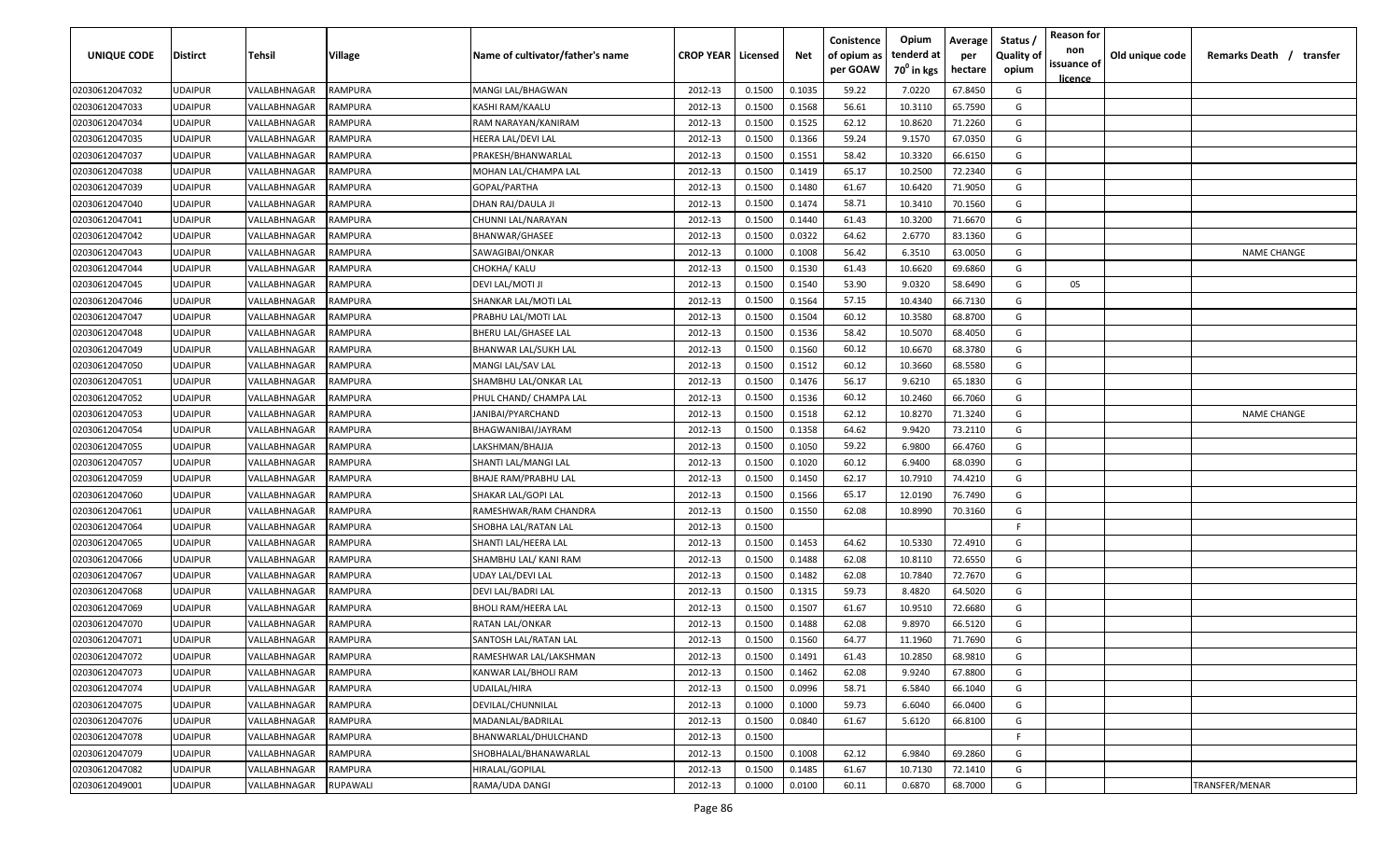| UNIQUE CODE                      | <b>Distirct</b>                  | Tehsil                       | Village          | Name of cultivator/father's name | <b>CROP YEAR   Licensed</b> |                  | Net              | Conistence<br>of opium as<br>per GOAW | Opium<br>tenderd at<br>70 <sup>°</sup> in kgs | Average<br>per<br>hectare | Status<br><b>Quality of</b><br>opium | <b>Reason for</b><br>non<br>issuance of | Old unique code | Remarks Death / transfer |  |
|----------------------------------|----------------------------------|------------------------------|------------------|----------------------------------|-----------------------------|------------------|------------------|---------------------------------------|-----------------------------------------------|---------------------------|--------------------------------------|-----------------------------------------|-----------------|--------------------------|--|
|                                  |                                  |                              |                  |                                  |                             |                  |                  |                                       |                                               |                           |                                      | <u>licence</u>                          |                 |                          |  |
| 02030612049004                   | <b>UDAIPUR</b>                   | VALLABHNAGAR                 | RUPAWALI         | KAALU/MANGU                      | 2012-13                     | 0.1000           | 0.0312           | 60.11                                 | 1.8720                                        | 60.0000                   | G                                    |                                         |                 | TRANSFER/MENAR           |  |
| 02030612049009                   | <b>UDAIPUR</b>                   | VALLABHNAGAR                 | <b>RUPAWALI</b>  | RAMA/DEVA DANGI                  | 2012-13                     | 0.1000           | 0.1000           | 56.91                                 | 5.6990                                        | 56.9900                   | G                                    | 04                                      |                 |                          |  |
| 02030612049012                   | <b>UDAIPUR</b>                   | VALLABHNAGAR                 | <b>UPAWALI</b>   | BHURA/PEMA DANGI                 | 2012-13                     | 0.1500           | 0.0816           | 55.29                                 | 4.6290                                        | 56.7280                   | G                                    | 04                                      |                 |                          |  |
| 02030612049017                   | <b>UDAIPUR</b>                   | VALLABHNAGAR                 | <b>RUPAWALI</b>  | KUKA/ BAJJA DANGI                | 2012-13                     | 0.1000           | 0.0280           | 55.29                                 | 1.6350                                        | 58.3930                   | G                                    |                                         |                 | TRANSFER/MENAR           |  |
| 02030612049024                   | <b>UDAIPUR</b>                   | VALLABHNAGAR                 | RUPAWALI         | BHERU/BHAWARLAL                  | 2012-13                     | 0.1000           | 0.1020           | 56.98                                 | 6.0320                                        | 59.1370                   | G                                    |                                         |                 | TRANSFER/DABOK           |  |
| 02030612049025                   | <b>UDAIPUR</b>                   | VALLABHNAGAR<br>VALLABHNAGAR | <b>RUPAWALI</b>  | RAMCHANDER/JAGDIESH              | 2012-13                     | 0.1000           | 0.0432           | 55.29                                 | 2.4250                                        | 56.1340                   | G                                    | 04                                      | 02030612027013  | TRANSFER                 |  |
| 02030612050001                   | <b>UDAIPUR</b>                   |                              | SALEDA           | SHANKAR LAL/HAMERA               | 2012-13                     | 0.1500           | 0.1500           | 64.23                                 | 10.9470                                       | 72.9800                   | G                                    |                                         |                 |                          |  |
| 02030612050002<br>02030612050003 | <b>UDAIPUR</b><br><b>UDAIPUR</b> | VALLABHNAGAR                 | SALEDA<br>SALEDA | KANKUBAI/KASHIRAM                | 2012-13                     | 0.1000           | 0.1036           | 65.83<br>59.84                        | 7.4950                                        | 72.3460                   | G<br>G                               |                                         |                 |                          |  |
|                                  | <b>UDAIPUR</b>                   | VALLABHNAGAR                 |                  | LAALI BAI/ SHANKAR               | 2012-13                     | 0.1000           | 0.1040<br>0.1000 | 64.73                                 | 6.5400                                        | 62.8850                   | G                                    |                                         |                 |                          |  |
| 02030612050004                   | <b>UDAIPUR</b>                   | VALLABHNAGAR                 | SALEDA<br>SALEDA | ONKAR/HEERA                      | 2012-13                     | 0.1000           | 0.1500           | 64.09                                 | 7.0560                                        | 70.5600                   | G                                    |                                         |                 |                          |  |
| 02030612050007                   | <b>UDAIPUR</b>                   | VALLABHNAGAR                 | SALEDA           | RAAM LAL/ONKAR LAL               | 2012-13                     | 0.1500           | 0.1518           | 56.70                                 | 11.1520<br>9.6310                             | 74.3470                   | G                                    |                                         |                 |                          |  |
| 02030612050008                   | <b>UDAIPUR</b>                   | VALLABHNAGAR                 | SALEDA           | LACHIBAI/SUKHA                   | 2012-13                     | 0.1500           | 0.1485           | 62.31                                 | 10.8420                                       | 63.4450                   | G                                    |                                         |                 |                          |  |
| 02030612050009                   |                                  | VALLABHNAGAR<br>VALLABHNAGAR |                  | RAAM KUMAR/GAUTAM                | 2012-13                     | 0.1500<br>0.1500 | 0.1500           | 56.59                                 | 9.2160                                        | 73.0100<br>61.4400        | G                                    |                                         |                 |                          |  |
| 02030612050010                   | <b>UDAIPUR</b><br><b>UDAIPUR</b> | VALLABHNAGAR                 | SALEDA<br>SALEDA | BHANA/UDA                        | 2012-13                     | 0.1500           | 0.1530           | 59.11                                 | 9.3730                                        | 61.2610                   | G                                    |                                         |                 |                          |  |
| 02030612050011                   |                                  |                              |                  | ROSANDAS/PYARDAS                 | 2012-13                     |                  |                  | 64.09                                 |                                               |                           |                                      |                                         |                 |                          |  |
| 02030612050013                   | <b>UDAIPUR</b>                   | VALLABHNAGAR                 | SALEDA           | SATYANARAYAN/JAY SINGH SUTHAR    | 2012-13                     | 0.1500           | 0.1476           |                                       | 9.8420                                        | 66.6800                   | G                                    |                                         |                 |                          |  |
| 02030612050015                   | <b>UDAIPUR</b>                   | VALLABHNAGAR                 | SALEDA           | KASHI RAM/JAY SINGH              | 2012-13                     | 0.1500           | 0.1494           | 62.31                                 | 9.6670                                        | 64.7050                   | G                                    |                                         |                 |                          |  |
| 02030612050017                   | <b>UDAIPUR</b>                   | VALLABHNAGAR                 | SALEDA           | DULI CHAND/LAALU                 | 2012-13                     | 0.1000           | 0.1020           | 62.31                                 | 6.7030                                        | 65.7160                   | G                                    |                                         |                 |                          |  |
| 02030612050022                   | <b>UDAIPUR</b>                   | VALLABHNAGAR                 | SALEDA           | BHANA/BARDA                      | 2012-13                     | 0.1500           | 0.1512           | 69.38                                 | 12.0520                                       | 79.7090                   | G                                    |                                         |                 |                          |  |
| 02030612050025                   | <b>UDAIPUR</b>                   | VALLABHNAGAR                 | SALEDA           | PREM CHAND/DAULAT RAM            | 2012-13                     | 0.1500           | 0.1470           | 64.09<br>62.31                        | 10.3730                                       | 70.5650                   | G                                    |                                         |                 |                          |  |
| 02030612050026                   | <b>UDAIPUR</b><br><b>UDAIPUR</b> | VALLABHNAGAR                 | SALEDA           | DHANRAJ/UDAYLAL JANWA            | 2012-13                     | 0.1500<br>0.1500 | 0.1500           | 64.62                                 | 10.3260<br>11.0500                            | 68.8400                   | G<br>G                               |                                         |                 |                          |  |
| 02030612050031                   | <b>UDAIPUR</b>                   | VALLABHNAGAR<br>VALLABHNAGAR | SALEDA           | GOTAMLAL/KISHANA                 | 2012-13                     | 0.1500           | 0.1450           | 57.03                                 |                                               | 76.2070                   |                                      |                                         |                 |                          |  |
| 02030612050033                   | <b>UDAIPUR</b>                   | VALLABHNAGAR                 | SALEDA           | NANALAL/RAMLAL                   | 2012-13                     |                  | 0.1500           |                                       | 9.8340                                        | 65.5600                   | G                                    |                                         |                 |                          |  |
| 02030612050034                   |                                  |                              | SALEDA           | MANGILAL/KANIRAAM                | 2012-13                     | 0.1000           | 0.1000           | 60.10                                 | 6.3190                                        | 63.1900                   | G                                    |                                         |                 |                          |  |
| 02030612050037                   | <b>UDAIPUR</b>                   | VALLABHNAGAR                 | SALEDA           | GANGARAM/NAVLA                   | 2012-13                     | 0.1000           | 0.0990           | 69.38                                 | 7.9390                                        | 80.1920                   | G                                    |                                         |                 |                          |  |
| 02030612050039                   | <b>UDAIPUR</b>                   | VALLABHNAGAR                 | SALEDA           | NANALAL/RAMKANWAR                | 2012-13                     | 0.1500           | 0.1480           | 65.83                                 | 11.5300                                       | 77.9050                   | G<br>G                               |                                         |                 |                          |  |
| 02030612050040                   | <b>UDAIPUR</b>                   | VALLABHNAGAR                 | SALEDA           | MANA/ONKAR                       | 2012-13                     | 0.1000           | 0.0984           | 65.93                                 | 6.6590                                        | 67.6730                   |                                      |                                         |                 |                          |  |
| 02030612050041                   | <b>UDAIPUR</b>                   | VALLABHNAGAR                 | SALEDA           | CHAMPALAL/SHANKAR                | 2012-13                     | 0.1000           | 0.1040           | 65.83                                 | 7.2700                                        | 69.9040                   | G                                    |                                         |                 |                          |  |
| 02030612050042                   | <b>UDAIPUR</b>                   | VALLABHNAGAR                 | SALEDA           | RAJIVAN/SHUKHAVAN                | 2012-13                     | 0.1000           | 0.1020           | 65.83                                 | 7.2130                                        | 70.7160                   | G                                    |                                         |                 |                          |  |
| 02030612050043                   | <b>UDAIPUR</b>                   | VALLABHNAGAR                 | SALEDA           | BHANWARLAL/SHUKHAVAN             | 2012-13                     | 0.1500           | 0.1512           | 65.93                                 | 10.8690                                       | 71.8850                   | G                                    |                                         |                 |                          |  |
| 02030612050044                   | <b>UDAIPUR</b>                   | VALLABHNAGAR                 | SALEDA           | MANGILAL/SHUKHAVAN               | 2012-13                     | 0.1000           | 0.1000           | 65.80                                 | 6.8240                                        | 68.2400                   | G                                    |                                         |                 |                          |  |
| 02030612050047                   | <b>UDAIPUR</b><br><b>UDAIPUR</b> | VALLABHNAGAR<br>VALLABHNAGAR | SALEDA<br>SALEDA | BHAWARLAL/HIRA                   | 2012-13                     | 0.1000<br>0.1000 | 0.1000           | 62.12                                 | 6.4960                                        | 64.9600                   | G<br>G                               |                                         |                 |                          |  |
| 02030612050048                   |                                  |                              | SALEDA           | NATHIBAI/NARAYAN                 | 2012-13                     |                  | 0.1050           | 64.62                                 | 7.0070                                        | 66.7330                   | G                                    |                                         |                 |                          |  |
| 02030612050049                   | <b>UDAIPUR</b>                   | VALLABHNAGAR                 |                  | KISHANLAL/GOKAL                  | 2012-13                     | 0.1000           | 0.1020           | 65.80<br>61.59                        | 7.2940<br>6.7750                              | 71.5100                   | G                                    |                                         |                 |                          |  |
| 02030612050050                   | <b>UDAIPUR</b>                   | VALLABHNAGAR                 | SALEDA           | GASHIRAM/BHERA                   | 2012-13                     | 0.1000           | 0.1015           |                                       |                                               | 66.7490                   |                                      |                                         |                 |                          |  |
| 02030612050051                   | <b>UDAIPUR</b>                   | VALLABHNAGAR                 | SALEDA           | RAMESHAWAR/PEMA                  | 2012-13                     | 0.1000           | 0.1000           | 67.04<br>66.66                        | 7.4510                                        | 74.5100                   | G                                    |                                         |                 |                          |  |
| 02030612050052                   | <b>UDAIPUR</b>                   | VALLABHNAGAR                 | SALEDA           | AMBALAL/ONKAR                    | 2012-13                     | 0.1000           | 0.0920           | 60.10                                 | 6.3420                                        | 68.9350                   | G                                    |                                         |                 |                          |  |
| 02030612050053                   | <b>UDAIPUR</b>                   | VALLABHNAGAR                 | SALEDA           | VARDICHAND/NATHU                 | 2012-13                     | 0.1500           | 0.1560           |                                       | 10.3890                                       | 66.5960                   | G                                    |                                         |                 |                          |  |
| 02030612050055                   | <b>UDAIPUR</b>                   | VALLABHNAGAR                 | SALEDA           | RAMLAL/RUPA                      | 2012-13                     | 0.1500           | 0.1500           | 65.80                                 | 10.8570                                       | 72.3800                   | G                                    |                                         |                 |                          |  |
| 02030612050057                   | <b>UDAIPUR</b>                   | VALLABHNAGAR                 | SALEDA           | GITABAI/GOPILAL                  | 2012-13                     | 0.1000           | 0.1000           | 64.09                                 | 6.7840                                        | 67.8400                   | G                                    |                                         |                 |                          |  |
| 02030612050058                   | <b>UDAIPUR</b>                   | VALLABHNAGAR                 | SALEDA           | RATANLAL/JAYCHAND                | 2012-13                     | 0.1000           | 0.1020           | 52.74                                 | 5.8010                                        | 56.8730                   | G                                    | 04                                      |                 |                          |  |
| 02030612050064                   | <b>UDAIPUR</b>                   | VALLABHNAGAR                 | SALEDA           | MANGILAL/DALICHAND               | 2012-13                     | 0.1000           | 0.1007           | 62.58                                 | 6.5890                                        | 65.4320                   | G                                    |                                         |                 |                          |  |
| 02030612050065                   | <b>UDAIPUR</b>                   | VALLABHNAGAR                 | SALEDA           | JAGDISH/MOHAN                    | 2012-13                     | 0.1500           | 0.1525           | 64.09                                 | 10.6390                                       | 69.7640                   | G                                    |                                         |                 |                          |  |
| 02030612050066                   | <b>UDAIPUR</b>                   | VALLABHNAGAR                 | SALEDA           | HARIBAI/JAGDISH                  | 2012-13                     | 0.1500           | 0.1500           | 69.38                                 | 11.6950                                       | 77.9670                   | G                                    |                                         |                 |                          |  |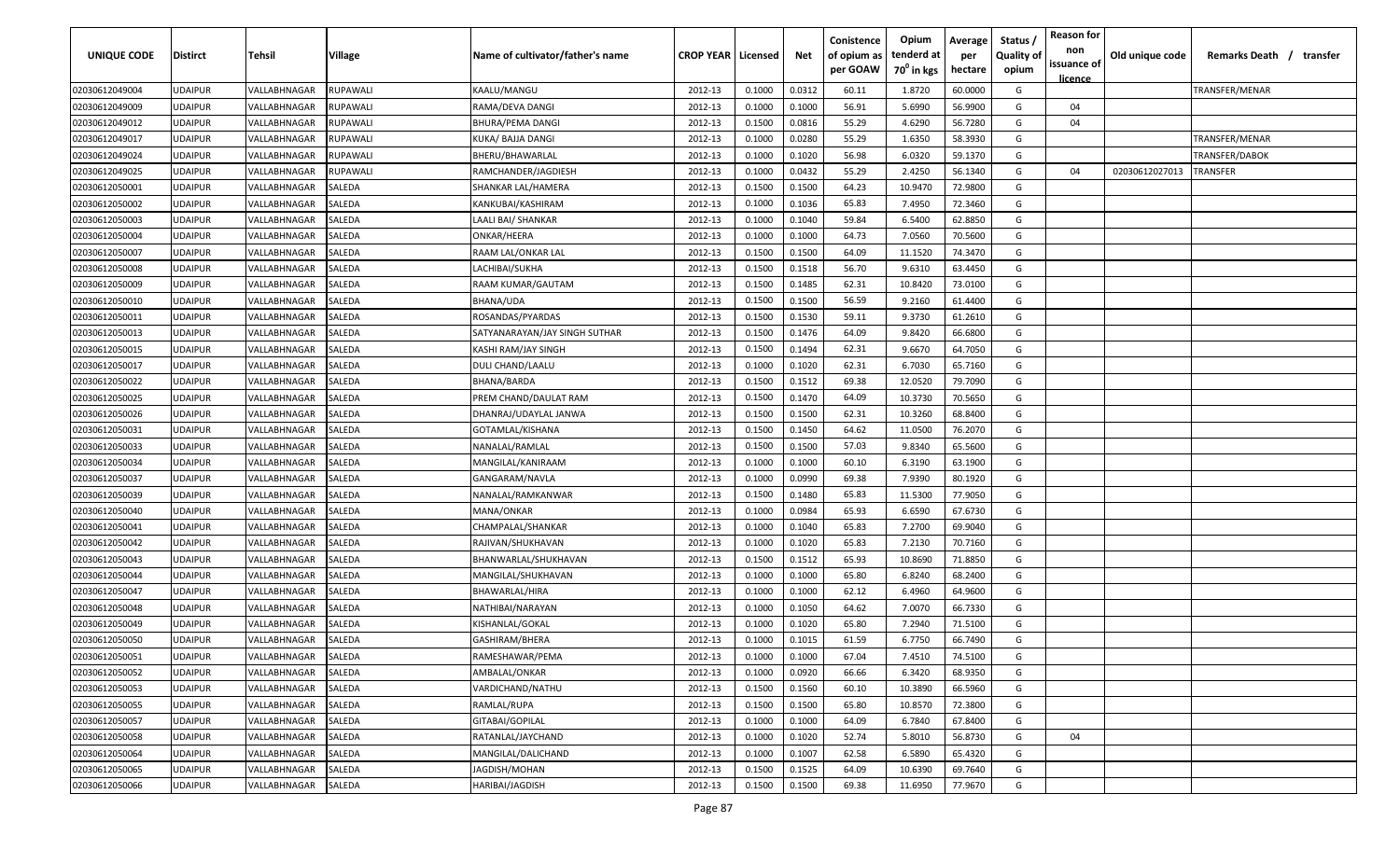| UNIQUE CODE    | <b>Distirct</b> | Tehsil                     | <b>Village</b>           | Name of cultivator/father's name | <b>CROP YEAR   Licensed</b> |        | Net    | Conistence<br>of opium as | Opium<br>tenderd at | Average<br>per | Status /<br><b>Quality of</b> | <b>Reason for</b><br>non      | Old unique code | Remarks Death /<br>transfer |
|----------------|-----------------|----------------------------|--------------------------|----------------------------------|-----------------------------|--------|--------|---------------------------|---------------------|----------------|-------------------------------|-------------------------------|-----------------|-----------------------------|
|                |                 |                            |                          |                                  |                             |        |        | per GOAW                  | $70^0$ in kgs       | hectare        | opium                         | issuance of<br><u>licence</u> |                 |                             |
| 02030612050068 | <b>UDAIPUR</b>  | VALLABHNAGAR               | SALEDA                   | KANIRAM/NARAYAN                  | 2012-13                     | 0.1000 | 0.0980 | 64.54                     | 6.9610              | 71.0310        | G                             |                               |                 |                             |
| 02030612050069 | UDAIPUR         | VALLABHNAGAR               | SALEDA                   | DAYAL/YANA                       | 2012-13                     | 0.1500 | 0.1512 | 69.32                     | 12.1010             | 80.0330        | G                             |                               |                 |                             |
| 02030612050070 | <b>UDAIPUR</b>  | VALLABHNAGAR               | SALEDA                   | DEVILAL/ONKAR                    | 2012-13                     | 0.1500 | 0.1470 | 61.59                     | 10.6990             | 72.7820        | G                             |                               |                 |                             |
| 02030612050071 | <b>UDAIPUR</b>  | VALLABHNAGAR               | SALEDA                   | ONKARIBAI/BHURA                  | 2012-13                     | 0.1500 | 0.1450 | 65.80                     | 10.7630             | 74.2280        | G                             |                               |                 |                             |
| 02030612050073 | <b>UDAIPUR</b>  | VALLABHNAGAR               | SALEDA                   | KISHANLAL/LAKSHMAN               | 2012-13                     | 0.1000 | 0.1003 | 60.10                     | 6.9630              | 69.4220        | G                             |                               |                 |                             |
| 02030612050075 | <b>UDAIPUR</b>  | VALLABHNAGAR               | SALEDA                   | PYARIBAI/DALU                    | 2012-13                     | 0.1500 | 0.1500 | 61.59                     | 9.9070              | 66.0470        | G                             |                               |                 |                             |
| 02030612050077 | <b>UDAIPUR</b>  | VALLABHNAGAR               | SALEDA                   | SURAJMAL/TOLIRAM                 | 2012-13                     | 0.1500 | 0.1485 | 65.80                     | 9.8230              | 66.1480        | G                             |                               |                 |                             |
| 02030612050085 | <b>UDAIPUR</b>  | VALLABHNAGAR               | SALEDA                   | GITABAI/BADRI                    | 2012-13                     | 0.1000 | 0.0980 | 59.11                     | 6.2570              | 63.8470        | G                             |                               |                 |                             |
| 02030612050086 | UDAIPUR         | VALLABHNAGAR               | SALEDA                   | VARDICHAND/BHURA                 | 2012-13                     | 0.1000 | 0.0960 | 59.84                     | 6.1890              | 64.4690        | G                             |                               |                 |                             |
| 02030612050089 | UDAIPUR         | VALLABHNAGAR               | SALEDA                   | FATAHLAL/GOTAM                   | 2012-13                     | 0.1000 | 0.1015 | 60.10                     | 6.7050              | 66.0590        | G                             |                               |                 |                             |
| 02030612050091 | UDAIPUR         | VALLABHNAGAR               | SALEDA                   | SHANKARLAL/TOLIRAM               | 2012-13                     | 0.1000 | 0.1012 | 62.12                     | 6.5230              | 64.4570        | G                             |                               |                 |                             |
| 02030612050093 | UDAIPUR         | VALLABHNAGAR               | SALEDA                   | GORDHAN/MATHRA                   | 2012-13                     | 0.1500 | 0.1479 | 56.59                     | 9.3700              | 63.3540        | G                             |                               |                 |                             |
| 02030612050094 | UDAIPUR         | VALLABHNAGAR               | SALEDA                   | GEETABAI/RADHESHYAM              | 2012-13                     | 0.1500 | 0.1472 | 62.58                     | 10.6740             | 72.5140        | G                             |                               |                 |                             |
| 02030612050096 | <b>UDAIPUR</b>  | VALLABHNAGAR               | SALEDA                   | CHATURBHUJ/UDA-II                | 2012-13                     | 0.1500 | 0.1500 | 62.12                     | 10.8620             | 72.4130        | G                             |                               |                 |                             |
| 02030612050099 | <b>UDAIPUR</b>  | <b><i>VALLABHNAGAR</i></b> | SALEDA                   | PRATHVIRAJ/PREMAJIAHIR           | 2012-13                     | 0.1000 | 0.1000 | 61.59                     | 6.4230              | 64.2300        | G                             |                               |                 |                             |
| 02030612050100 | <b>UDAIPUR</b>  | <b>VALLABHNAGAR</b>        | SALEDA                   | PREMCHAND/BHAGWAN                | 2012-13                     | 0.1000 | 0.1000 | 65.93                     | 7.2620              | 72.6200        | G                             |                               |                 | <b>NAME CHANGE</b>          |
| 02030612050101 | <b>UDAIPUR</b>  | VALLABHNAGAR               | SALEDA                   | BARDICHAND/BHAGWAN               | 2012-13                     | 0.1500 | 0.1496 | 62.12                     | 10.4360             | 69.7590        | G                             |                               |                 |                             |
| 02030612050102 | <b>UDAIPUR</b>  | VALLABHNAGAR               | SALEDA                   | NAKSHATRAMAL/BABRUJI             | 2012-13                     | 0.1500 | 0.1452 | 65.93                     | 10.2760             | 70.7710        | G                             |                               |                 |                             |
| 02030612050103 | <b>UDAIPUR</b>  | VALLABHNAGAR               | SALEDA                   | CHENKUNWAR/DEVISINGH             | 2012-13                     | 0.1000 | 0.1000 | 69.38                     | 7.0970              | 70.9700        | G                             |                               |                 |                             |
| 02030612050107 | <b>UDAIPUR</b>  | VALLABHNAGAR               | SALEDA                   | DEVILAL/NARAYAN                  | 2012-13                     | 0.1500 | 0.1510 | 59.11                     | 9.9220              | 65.7090        | G                             |                               |                 |                             |
| 02030612050108 | <b>UDAIPUR</b>  | VALLABHNAGAR               | SALEDA                   | DHANRAJ/GOTAM                    | 2012-13                     | 0.1000 | 0.0972 | 59.84                     | 6.0180              | 61.9140        | G                             |                               |                 |                             |
| 02030612050109 | <b>UDAIPUR</b>  | VALLABHNAGAR               | SALEDA                   | RAMDAS/NARAYANDAS                | 2012-13                     | 0.1500 | 0.1512 | 59.84                     | 10.5570             | 69.8210        | G                             |                               |                 |                             |
| 02030612050110 | <b>UDAIPUR</b>  | VALLABHNAGAR               | SALEDA                   | RAMLAL/AMARA                     | 2012-13                     | 0.1000 | 0.1000 | 52.74                     | 5.9070              | 59.0700        | G                             | 05                            |                 |                             |
| 02030612051001 | <b>UDAIPUR</b>  | VALLABHNAGAR               | SANGRAMPURAKHERODA       | <b>DULICHAND/HIRA</b>            | 2012-13                     | 0.1000 | 0.1008 | 63.24                     | 6.7670              | 67.1330        | G                             |                               |                 |                             |
| 02030612051002 | <b>UDAIPUR</b>  | <b><i>VALLABHNAGAR</i></b> | SANGRAMPURAKHERODA       | NOJIBAI/KISHANA                  | 2012-13                     | 0.1000 | 0.0990 | 63.24                     | 7.0110              | 70.8180        | G                             |                               |                 |                             |
| 02030612051005 | <b>UDAIPUR</b>  | VALLABHNAGAR               | SANGRAMPURAKHERODA       | RAMLAL/SHAMBHU                   | 2012-13                     | 0.1000 | 0.0941 | 56.01                     | 6.0170              | 63.9430        | G                             |                               |                 |                             |
| 02030612051006 | UDAIPUR         | VALLABHNAGAR               | SANGRAMPURAKHERODA       | TULSIBAI/SAVRAM                  | 2012-13                     | 0.1000 | 0.1003 | 63.24                     | 7.1100              | 70.8870        | G                             |                               |                 |                             |
| 02030612051010 | UDAIPUR         | VALLABHNAGAR               | SANGRAMPURAKHERODA       | RAMLAL/BARDA                     | 2012-13                     | 0.1500 | 0.1470 | 59.28                     | 9.7980              | 66.6530        | G                             |                               |                 |                             |
| 02030612051015 | <b>UDAIPUR</b>  | VALLABHNAGAR               | SANGRAMPURAKHERODA       | MIYACHAND/VARDA                  | 2012-13                     | 0.1000 | 0.1014 | 62.83                     | 6.8220              | 67.2780        | G                             |                               |                 |                             |
| 02030612051017 | <b>UDAIPUR</b>  | VALLABHNAGAR               | SANGRAMPURAKHERODA       | DHULIBAI/DOLA                    | 2012-13                     | 0.1000 | 0.0645 | 56.26                     | 4.0750              | 63.1780        | G                             |                               |                 |                             |
| 02030612051023 | <b>UDAIPUR</b>  | VALLABHNAGAR               | SANGRAMPURAKHERODA       | LAHRIBAI/BARDA                   | 2012-13                     | 0.1000 | 0.1008 | 59.28                     | 5.9360              | 58.8890        | G                             |                               |                 |                             |
| 02030612051025 | <b>UDAIPUR</b>  | <b><i>VALLABHNAGAR</i></b> | SANGRAMPURAKHERODA       | DEVILAL/GOKAL                    | 2012-13                     | 0.1000 | 0.1045 | 59.28                     | 6.9610              | 66.6120        | G                             |                               |                 |                             |
| 02030612051037 | <b>UDAIPUR</b>  | VALLABHNAGAR               | SANGRAMPURAKHERODA       | HUDIBAI/AMERA                    | 2012-13                     | 0.1000 | 0.0989 | 56.01                     | 5.9930              | 60.5970        | G                             |                               |                 |                             |
| 02030612052006 | <b>UDAIPUR</b>  | VALLABHNAGAR               | SANGRAMPURALOONDA        | PARTHA/KISHANA                   | 2012-13                     | 0.1500 | 0.1482 | 59.74                     | 9.6010              | 64.7840        | G                             |                               |                 |                             |
| 02030612052008 | <b>UDAIPUR</b>  | VALLABHNAGAR               | SANGRAMPURALOONDA        | NARAYAN/JAICHANDGAYRI            | 2012-13                     | 0.1500 | 0.1500 | 63.37                     | 10.6820             | 71.2130        | G                             |                               |                 |                             |
| 02030612052009 | <b>UDAIPUR</b>  | VALLABHNAGAR               | SANGRAMPURALOONDA        | VARDIBAI/SATYNARAYAN             | 2012-13                     | 0.1500 | 0.1520 | 60.40                     | 10.3890             | 68.3490        | G                             |                               |                 |                             |
| 02030612052011 | <b>UDAIPUR</b>  | VALLABHNAGAR               | <b>SANGRAMPURALOONDA</b> | DELLIBAI/GAMERA                  | 2012-13                     | 0.1500 | 0.1495 | 54.16                     | 9.3390              | 62.4680        | G                             | 05                            |                 |                             |
| 02030612052012 | <b>UDAIPUR</b>  | VALLABHNAGAR               | <b>SANGRAMPURALOONDA</b> | NANURAM/CHATRA                   | 2012-13                     | 0.1500 | 0.1435 | 60.40                     | 9.9140              | 69.0870        | G                             |                               |                 |                             |
| 02030612052013 | <b>UDAIPUR</b>  | VALLABHNAGAR               | SANGRAMPURALOONDA        | RAMLAL/CHENA                     | 2012-13                     | 0.1500 | 0.1470 | 66.43                     | 11.4640             | 77.9860        | G                             |                               |                 |                             |
| 02030612052014 | <b>UDAIPUR</b>  | VALLABHNAGAR               | SANGRAMPURALOONDA        | <b>BAGDIRAM/ONKAR</b>            | 2012-13                     | 0.1500 | 0.1500 | 63.37                     | 10.4830             | 69.8870        | G                             |                               |                 |                             |
| 02030612052015 | <b>UDAIPUR</b>  | VALLABHNAGAR               | <b>SANGRAMPURALOONDA</b> | BALU/MOTI                        | 2012-13                     | 0.1500 | 0.1491 | 63.37                     | 11.1440             | 74.7420        | G                             |                               |                 |                             |
| 02030612052016 | <b>UDAIPUR</b>  | VALLABHNAGAR               | <b>SANGRAMPURALOONDA</b> | SOHANIBAI/NARAYAN                | 2012-13                     | 0.1000 | 0.1015 | 62.44                     | 6.7350              | 66.3550        | G                             |                               |                 |                             |
| 02030612052019 | <b>UDAIPUR</b>  | VALLABHNAGAR               | SANGRAMPURALOONDA        | CHAMPALAL/PANNA                  | 2012-13                     | 0.1000 | 0.0986 | 59.74                     | 6.6310              | 67.2520        | G                             |                               |                 |                             |
| 02030612052021 | <b>UDAIPUR</b>  | VALLABHNAGAR               | SANGRAMPURALOONDA        | PARTAPIBAI/UDA                   | 2012-13                     | 0.1000 | 0.1000 | 62.88                     | 6.7190              | 67.1900        | G                             |                               |                 |                             |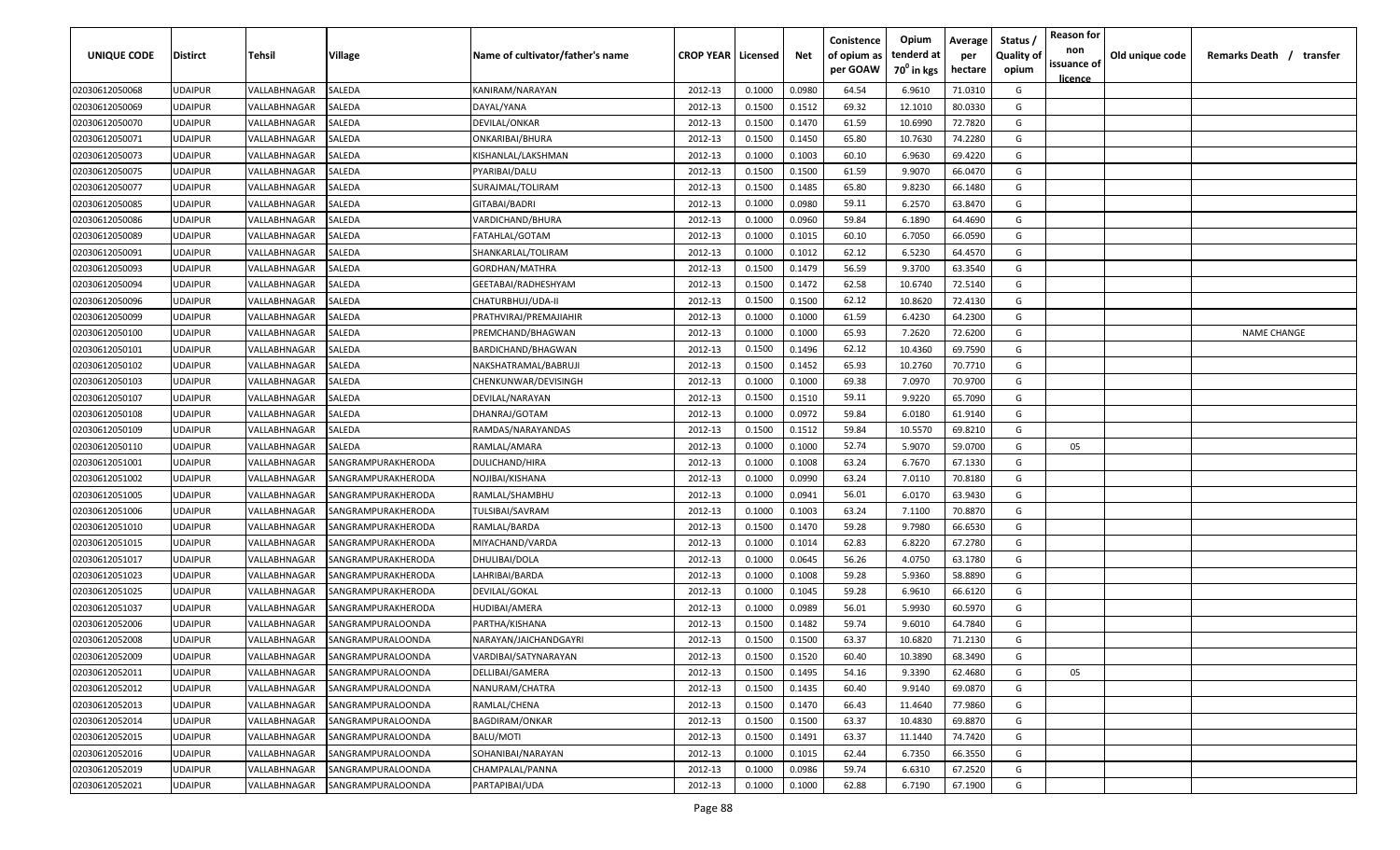| UNIQUE CODE    | Distirct       | Tehsil       | Village           | Name of cultivator/father's name | <b>CROP YEAR   Licensed</b> |        | Net    | Conistence<br>of opium as<br>per GOAW | Opium<br>tenderd at<br>70 <sup>0</sup> in kgs | Average<br>per<br>hectare | Status<br><b>Quality of</b><br>opium | <b>Reason for</b><br>non<br>issuance of<br><u>licence</u> | Old unique code | Remarks Death / | transfer |
|----------------|----------------|--------------|-------------------|----------------------------------|-----------------------------|--------|--------|---------------------------------------|-----------------------------------------------|---------------------------|--------------------------------------|-----------------------------------------------------------|-----------------|-----------------|----------|
| 02030612052022 | UDAIPUR        | VALLABHNAGAR | SANGRAMPURALOONDA | VARDIBAI/GOPALDAS                | 2012-13                     | 0.1000 | 0.1000 | 66.40                                 | 7.2090                                        | 72.0900                   | G                                    |                                                           |                 |                 |          |
| 02030612052023 | UDAIPUR        | VALLABHNAGAR | SANGRAMPURALOONDA | MANGILAL/CHENA                   | 2012-13                     | 0.1500 | 0.1495 | 66.43                                 | 11.1410                                       | 74.5220                   | G                                    |                                                           |                 |                 |          |
| 02030612052029 | UDAIPUR        | VALLABHNAGAR | SANGRAMPURALOONDA | BHANWARSINGH/AMARSINGH           | 2012-13                     | 0.1500 | 0.1500 | 62.88                                 | 9.4680                                        | 63.1200                   | G                                    |                                                           |                 |                 |          |
| 02030612052032 | UDAIPUR        | VALLABHNAGAR | SANGRAMPURALOONDA | SHAMBHU/PRABHUMOGYA              | 2012-13                     | 0.1500 | 0.1480 | 60.40                                 | 10.8290                                       | 73.1690                   | G                                    |                                                           |                 |                 |          |
| 02030612052039 | UDAIPUR        | VALLABHNAGAR | SANGRAMPURALOONDA | DEVILAL/NARAYAN                  | 2012-13                     | 0.1500 | 0.1518 | 62.88                                 | 11.6330                                       | 76.6340                   | G                                    |                                                           |                 |                 |          |
| 02030612052041 | UDAIPUR        | VALLABHNAGAR | SANGRAMPURALOONDA | CHUNNILAL/MOTI                   | 2012-13                     | 0.1000 | 0.0494 | 66.43                                 | 3.7200                                        | 75.3040                   | G                                    |                                                           |                 |                 |          |
| 02030612052043 | UDAIPUR        | VALLABHNAGAR | SANGRAMPURALOONDA | SITABAI/MAGNA                    | 2012-13                     | 0.1500 | 0.1450 | 60.40                                 | 10.4410                                       | 72.0070                   | G                                    |                                                           |                 |                 |          |
| 02030612052048 | UDAIPUR        | VALLABHNAGAR | SANGRAMPURALOONDA | KALU/MODA                        | 2012-13                     | 0.1500 | 0.1500 | 63.37                                 | 10.9180                                       | 72.7870                   | G                                    |                                                           |                 |                 |          |
| 02030612052049 | UDAIPUR        | VALLABHNAGAR | SANGRAMPURALOONDA | GOVINDSINGH/FHATEHSINGH          | 2012-13                     | 0.1500 | 0.1512 | 70.58                                 | 10.7680                                       | 71.2170                   | G                                    |                                                           |                 |                 |          |
| 02030612052057 | UDAIPUR        | VALLABHNAGAR | SANGRAMPURALOONDA | KUSHALKANWAR/NARAYAN SINGH       | 2012-13                     | 0.1500 | 0.1496 | 66.40                                 | 10.7850                                       | 72.0920                   | G                                    |                                                           |                 |                 |          |
| 02030612052058 | UDAIPUR        | VALLABHNAGAR | SANGRAMPURALOONDA | KAVNRIBAI/CHUNNILAL              | 2012-13                     | 0.1500 | 0.1485 | 63.37                                 | 10.7550                                       | 72.4240                   | G                                    |                                                           |                 |                 |          |
| 02030612053001 | UDAIPUR        | VALLABHNAGAR | SARANGPURAJATOKA  | HAZARILAL/VEERMAN                | 2012-13                     | 0.1000 | 0.0969 | 62.82                                 | 6.6410                                        | 68.5350                   | G                                    |                                                           |                 |                 |          |
| 02030612053002 | UDAIPUR        | VALLABHNAGAR | SARANGPURAJATOKA  | ONKARLAL/KALU                    | 2012-13                     | 0.1000 | 0.1020 | 65.78                                 | 6.8690                                        | 67.3430                   | G                                    |                                                           |                 |                 |          |
| 02030612053003 | UDAIPUR        | VALLABHNAGAR | SARANGPURAJATOKA  | NARAYANLAL/ONKAR                 | 2012-13                     | 0.1500 | 0.1020 | 63.34                                 | 6.8050                                        | 66.7150                   | G                                    |                                                           |                 |                 |          |
| 02030612053004 | UDAIPUR        | VALLABHNAGAR | SARANGPURAJATOKA  | RATANLAL/NARAYAN                 | 2012-13                     | 0.1500 | 0.1521 | 59.67                                 | 9.8970                                        | 65.0690                   | G                                    |                                                           |                 |                 |          |
| 02030612053006 | UDAIPUR        | VALLABHNAGAR | SARANGPURAJATOKA  | UDAILAL/SAVLAL                   | 2012-13                     | 0.1500 |        |                                       |                                               |                           | -F.                                  |                                                           |                 |                 |          |
| 02030612053008 | UDAIPUR        | VALLABHNAGAR | SARANGPURAJATOKA  | <b>BHERA/GOKAL</b>               | 2012-13                     | 0.1000 | 0.0984 | 63.34                                 | 6.9310                                        | 70.4370                   | G                                    |                                                           |                 |                 |          |
| 02030612053009 | UDAIPUR        | VALLABHNAGAR | SARANGPURAJATOKA  | BHAGWANLAL/BHANA                 | 2012-13                     | 0.1000 | 0.1020 | 62.82                                 | 6.8290                                        | 66.9510                   | G                                    |                                                           |                 |                 |          |
| 02030612053010 | UDAIPUR        | VALLABHNAGAR | SARANGPURAJATOKA  | LACHIRAM/PARTHAGAYARI            | 2012-13                     | 0.1000 | 0.1000 | 62.67                                 | 6.7060                                        | 67.0600                   | G                                    |                                                           |                 |                 |          |
| 02030612053013 | UDAIPUR        | VALLABHNAGAR | SARANGPURAJATOKA  | HANGAMIBAI/KISHANA               | 2012-13                     | 0.1500 | 0.1476 | 62.90                                 | 10.1630                                       | 68.8550                   | G                                    |                                                           |                 |                 |          |
| 02030612053014 | UDAIPUR        | VALLABHNAGAR | SARANGPURAJATOKA  | <b>BHOLIRAM/TARACHAND</b>        | 2012-13                     | 0.1000 | 0.1020 | 63.34                                 | 7.5650                                        | 74.1670                   | G                                    |                                                           |                 |                 |          |
| 02030612053015 | UDAIPUR        | VALLABHNAGAR | SARANGPURAJATOKA  | SAVRAM/PRATAP                    | 2012-13                     | 0.1500 | 0.1495 | 59.67                                 | 9.8110                                        | 65.6250                   | G                                    |                                                           |                 |                 |          |
| 02030612053016 | UDAIPUR        | VALLABHNAGAR | SARANGPURAJATOKA  | CHOGALAL/LAKSHMIRAM              | 2012-13                     | 0.1500 | 0.1500 | 59.05                                 | 10.0470                                       | 66.9800                   | G                                    |                                                           |                 |                 |          |
| 02030612053021 | UDAIPUR        | VALLABHNAGAR | SARANGPURAJATOKA  | NATHULAL/TARACHAND               | 2012-13                     | 0.1500 | 0.1518 | 62.82                                 | 11.0290                                       | 72.6550                   | G                                    |                                                           |                 |                 |          |
| 02030612053023 | UDAIPUR        | VALLABHNAGAR | SARANGPURAJATOKA  | UDAILAL/BHERAJAT                 | 2012-13                     | 0.1500 | 0.1520 | 59.05                                 | 8.9420                                        | 58.8290                   | G                                    |                                                           |                 |                 |          |
| 02030612053024 | UDAIPUR        | VALLABHNAGAR | SARANGPURAJATOKA  | CHAGANLAL/VEERBHAN               | 2012-13                     | 0.1000 | 0.0998 | 65.44                                 | 7.2080                                        | 72.2240                   | G                                    |                                                           |                 |                 |          |
| 02030612053026 | UDAIPUR        | VALLABHNAGAR | SARANGPURAJATOKA  | DALPATSINGH/LAXMANSINGH          | 2012-13                     | 0.1000 | 0.1000 | 62.90                                 | 6.8560                                        | 68.5600                   | G                                    |                                                           |                 |                 |          |
| 02030612053029 | UDAIPUR        | VALLABHNAGAR | SARANGPURAJATOKA  | CHMPALAL/KISHANJI                | 2012-13                     | 0.1500 | 0.1488 | 62.90                                 | 9.8570                                        | 66.2430                   | G                                    |                                                           |                 |                 |          |
| 02030612053031 | UDAIPUR        | VALLABHNAGAR | SARANGPURAJATOKA  | ONKAR/BHERAJAT                   | 2012-13                     | 0.1500 | 0.1521 | 63.34                                 | 10.3880                                       | 68.2970                   | G                                    |                                                           |                 |                 |          |
| 02030612053033 | UDAIPUR        | VALLABHNAGAR | SARANGPURAJATOKA  | PRABHULAL/HIRAJAT                | 2012-13                     | 0.1500 | 0.1520 | 62.82                                 | 10.4640                                       | 68.8420                   | G                                    |                                                           |                 |                 |          |
| 02030612053035 | UDAIPUR        | VALLABHNAGAR | SARANGPURAJATOKA  | SAVRAM/DEVJIKUMHAR               | 2012-13                     | 0.1500 | 0.1462 | 56.68                                 | 9.2150                                        | 63.0300                   | G                                    |                                                           |                 |                 |          |
| 02030612053038 | <b>JDAIPUR</b> | VALLABHNAGAR | SARANGPURAJATOKA  | PYARJI/PARTHA                    | 2012-13                     | 0.1500 | 0.1550 | 59.67                                 | 10.3570                                       | 66.8190                   | G                                    |                                                           |                 |                 |          |
| 02030612053040 | UDAIPUR        | VALLABHNAGAR | SARANGPURAJATOKA  | PEMA/NARAYAN                     | 2012-13                     | 0.1500 | 0.1512 | 62.48                                 | 10.1930                                       | 67.4140                   | G                                    |                                                           |                 |                 |          |
| 02030612053041 | UDAIPUR        | VALLABHNAGAR | SARANGPURAJATOKA  | KELA/NARAYAN                     | 2012-13                     | 0.1000 | 0.1032 | 59.05                                 | 7.4320                                        | 72.0160                   | G                                    |                                                           |                 |                 |          |
| 02030612053043 | UDAIPUR        | VALLABHNAGAR | SARANGPURAJATOKA  | SAVRAM/GOKAL                     | 2012-13                     | 0.1000 | 0.1008 | 62.48                                 | 6.6850                                        | 66.3190                   | G                                    |                                                           |                 |                 |          |
| 02030612053044 | <b>UDAIPUR</b> | VALLABHNAGAR | SARANGPURAJATOKA  | HARLAL/PEMA                      | 2012-13                     | 0.1500 | 0.1470 | 65.78                                 | 10.9380                                       | 74.4080                   | G                                    |                                                           |                 |                 |          |
| 02030612053055 | UDAIPUR        | VALLABHNAGAR | SARANGPURAJATOKA  | HARILAL/VEERBHAN                 | 2012-13                     | 0.1500 | 0.1518 | 56.68                                 | 9.0770                                        | 59.7960                   | G                                    |                                                           |                 |                 |          |
| 02030612053057 | UDAIPUR        | VALLABHNAGAR | SARANGPURAJATOKA  | MATHRA/DEVAJAT                   | 2012-13                     | 0.1500 | 0.1472 | 65.44                                 | 10.5830                                       | 71.8950                   | G                                    |                                                           |                 |                 |          |
| 02030612053060 | <b>UDAIPUR</b> | VALLABHNAGAR | SARANGPURAJATOKA  | BADAMIBAI/NARAYANLAL             | 2012-13                     | 0.1500 | 0.1554 | 62.48                                 | 10.4970                                       | 67.5480                   | G                                    |                                                           |                 |                 |          |
| 02030612053064 | UDAIPUR        | VALLABHNAGAR | SARANGPURAJATOKA  | LAKHMICHAND/SHANKAR              | 2012-13                     | 0.1500 | 0.1470 | 62.27                                 | 10.3190                                       | 70.1970                   | G                                    |                                                           |                 |                 |          |
| 02030612053067 | UDAIPUR        | VALLABHNAGAR | SARANGPURAJATOKA  | <b>BAGDIRAM/LALU</b>             | 2012-13                     | 0.1500 | 0.1500 | 62.48                                 | 10.2110                                       | 68.0730                   | G                                    |                                                           |                 |                 |          |
| 02030612053068 | UDAIPUR        | VALLABHNAGAR | SARANGPURAJATOKA  | BHERULAL/MOTI                    | 2012-13                     | 0.1000 | 0.1008 | 56.59                                 | 6.5480                                        | 64.9600                   | G                                    |                                                           |                 |                 |          |
| 02030612053072 | UDAIPUR        | VALLABHNAGAR | SARANGPURAJATOKA  | BHAGAWAN/NARAYAN                 | 2012-13                     | 0.1000 | 0.1008 | 56.68                                 | 5.8140                                        | 57.6790                   | G                                    |                                                           |                 |                 |          |
| 02030612053073 | UDAIPUR        | VALLABHNAGAR | SARANGPURAJATOKA  | ONKAR/KANA                       | 2012-13                     | 0.1500 | 0.1452 | 62.90                                 | 9.9200                                        | 68.3200                   | G                                    |                                                           |                 |                 |          |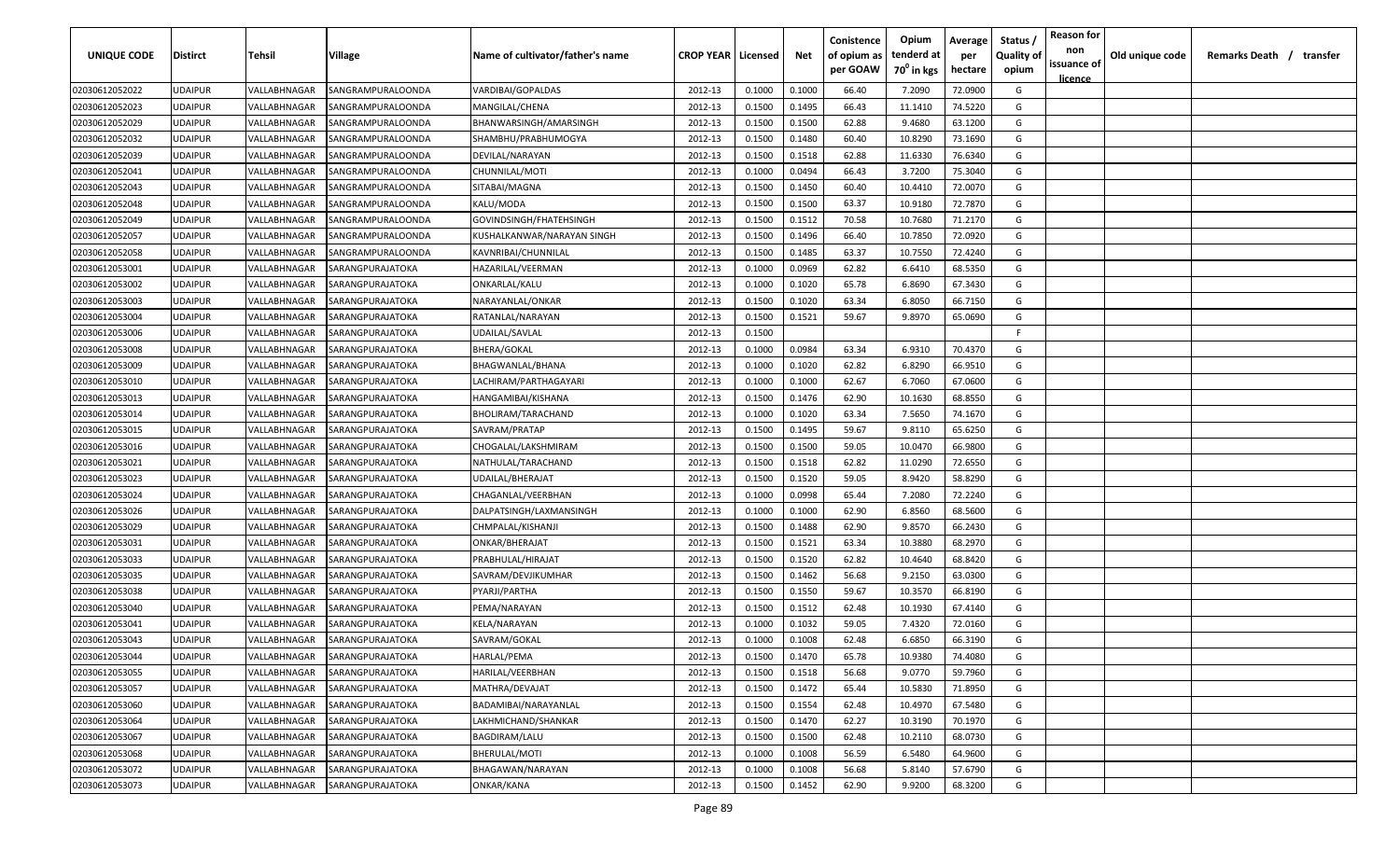| UNIQUE CODE    | <b>Distirct</b> | <b>Tehsil</b>              | Village          | Name of cultivator/father's name | <b>CROP YEAR   Licensed</b> |        | Net    | Conistence<br>of opium as | Opium<br>tenderd at | Average<br>per | Status /<br><b>Quality of</b> | <b>Reason for</b><br>non      | Old unique code | Remarks Death /<br>transfer |
|----------------|-----------------|----------------------------|------------------|----------------------------------|-----------------------------|--------|--------|---------------------------|---------------------|----------------|-------------------------------|-------------------------------|-----------------|-----------------------------|
|                |                 |                            |                  |                                  |                             |        |        | per GOAW                  | $70^0$ in kgs       | hectare        | opium                         | issuance of<br><u>licence</u> |                 |                             |
| 02030612053078 | <b>UDAIPUR</b>  | VALLABHNAGAR               | SARANGPURAJATOKA | RAMLAL/MOTI                      | 2012-13                     | 0.1000 | 0.0999 | 62.27                     | 6.7520              | 67.5880        | G                             |                               |                 |                             |
| 02030612053086 | <b>UDAIPUR</b>  | VALLABHNAGAR               | SARANGPURAJATOKA | ONKAR/NANJI                      | 2012-13                     | 0.1000 | 0.0989 | 59.05                     | 6.4280              | 64.9950        | G                             |                               |                 |                             |
| 02030612053090 | <b>UDAIPUR</b>  | VALLABHNAGAR               | SARANGPURAJATOKA | RAMCHANDRA/BHERA                 | 2012-13                     | 0.1000 | 0.0986 | 62.27                     | 6.7340              | 68.2960        | G                             |                               |                 |                             |
| 02030612053092 | <b>UDAIPUR</b>  | VALLABHNAGAR               | SARANGPURAJATOKA | BABARLAL/KALU MEGHAWAL           | 2012-13                     | 0.1000 | 0.1012 | 62.67                     | 7.4760              | 73.8740        | G                             |                               |                 |                             |
| 02030612053094 | <b>UDAIPUR</b>  | VALLABHNAGAR               | SARANGPURAJATOKA | VIJAYSINGH/PRATAPSINGH           | 2012-13                     | 0.1500 | 0.1449 | 62.48                     | 10.1220             | 69.8550        | G                             |                               |                 |                             |
| 02030612053096 | <b>UDAIPUR</b>  | VALLABHNAGAR               | SARANGPURAJATOKA | BHONIRAM/SHAWALAL                | 2012-13                     | 0.1500 | 0.1560 | 65.78                     | 11.0230             | 70.6600        | G                             |                               |                 |                             |
| 02030612053097 | <b>UDAIPUR</b>  | VALLABHNAGAR               | SARANGPURAJATOKA | GHASI/RAMA                       | 2012-13                     | 0.1500 | 0.1491 | 59.67                     | 9.9900              | 67.0020        | G                             |                               |                 |                             |
| 02030612053098 | <b>UDAIPUR</b>  | VALLABHNAGAR               | SARANGPURAJATOKA | MOHANIBAI/DAYARAM                | 2012-13                     | 0.1500 | 0.1513 | 65.78                     | 10.8260             | 71.5530        | G                             |                               |                 |                             |
| 02030612053103 | <b>UDAIPUR</b>  | VALLABHNAGAR               | SARANGPURAJATOKA | JAMKUBAI/CHAMPALAL               | 2012-13                     | 0.1000 | 0.1008 | 65.44                     | 7.0580              | 70.0200        | G                             |                               |                 |                             |
| 02030612053106 | UDAIPUR         | VALLABHNAGAR               | SARANGPURAJATOKA | GANGARAM/RAMA                    | 2012-13                     | 0.1000 | 0.0960 | 65.78                     | 6.7470              | 70.2810        | G                             |                               |                 |                             |
| 02030612053110 | UDAIPUR         | VALLABHNAGAR               | SARANGPURAJATOKA | PRATAP/BHANA                     | 2012-13                     | 0.1500 | 0.1449 | 59.05                     | 9.1110              | 62.8780        | G                             |                               |                 |                             |
| 02030612053112 | UDAIPUR         | VALLABHNAGAR               | SARANGPURAJATOKA | UDAYLAL/NARAYAN                  | 2012-13                     | 0.1000 | 0.1015 | 62.67                     | 6.6700              | 65.7140        | G                             |                               |                 |                             |
| 02030612053114 | UDAIPUR         | VALLABHNAGAR               | SARANGPURAJATOKA | SAJJANSINGH/PRATAPSINGH          | 2012-13                     | 0.1000 | 0.1020 | 63.34                     | 6.9220              | 67.8630        | G                             |                               |                 |                             |
| 02030612053115 | <b>UDAIPUR</b>  | VALLABHNAGAR               | SARANGPURAJATOKA | BHERULAL/UDA                     | 2012-13                     | 0.1500 | 0.1500 | 62.67                     | 10.5200             | 70.1330        | G                             |                               |                 |                             |
| 02030612053116 | <b>UDAIPUR</b>  | VALLABHNAGAR               | SARANGPURAJATOKA | DAYARAM/KALU                     | 2012-13                     | 0.1500 | 0.1431 | 62.67                     | 9.6060              | 67.1280        | G                             |                               |                 |                             |
| 02030612053117 | <b>UDAIPUR</b>  | <b><i>VALLABHNAGAR</i></b> | SARANGPURAJATOKA | SAWARAM/PARTHA                   | 2012-13                     | 0.1000 | 0.1008 | 62.90                     | 7.1530              | 70.9620        | G                             |                               |                 |                             |
| 02030612053118 | <b>UDAIPUR</b>  | VALLABHNAGAR               | SARANGPURAJATOKA | <b>BHERULAL/SAWLAL</b>           | 2012-13                     | 0.1000 | 0.1000 | 62.27                     | 6.7520              | 67.5200        | G                             |                               |                 |                             |
| 02030612053130 | <b>UDAIPUR</b>  | VALLABHNAGAR               | SARANGPURAJATOKA | DEVISINGH/FATEHSINGH             | 2012-13                     | 0.1500 | 0.1500 | 62.27                     | 10.0250             | 66.8330        | G                             |                               |                 | TRANSFER/JASWANTPURA        |
| 02030612054006 | <b>UDAIPUR</b>  | VALLABHNAGAR               | SARVANIA         | UDA/TRILOK                       | 2012-13                     | 0.1000 | 0.0990 | 59.16                     | 7.0150              | 70.8590        | G                             |                               |                 |                             |
| 02030612054007 | <b>UDAIPUR</b>  | VALLABHNAGAR               | SARVANIA         | RAYSING/JODSING                  | 2012-13                     | 0.1500 | 0.1480 | 61.17                     | 9.7520              | 65.8920        | G                             |                               |                 |                             |
| 02030612054011 | <b>UDAIPUR</b>  | VALLABHNAGAR               | SARVANIA         | KANA/KALUSALVI                   | 2012-13                     | 0.1000 | 0.0975 | 64.44                     | 6.5360              | 67.0360        | G                             |                               |                 | TRANSFER/ PITHALPURA        |
| 02030612054012 | <b>UDAIPUR</b>  | VALLABHNAGAR               | SARVANIA         | NANDRAM/CHOKHA                   | 2012-13                     | 0.1500 | 0.1470 | 67.49                     | 11.0300             | 75.0340        | G                             |                               |                 |                             |
| 02030612054014 | <b>UDAIPUR</b>  | VALLABHNAGAR               | SARVANIA         | BHAGWANLAL/BEHRAJIKULMI          | 2012-13                     | 0.1500 | 0.1520 | 59.16                     | 9.8630              | 64.8880        | G                             |                               |                 |                             |
| 02030612054018 | <b>UDAIPUR</b>  | VALLABHNAGAR               | SARVANIA         | NANDRAM/MANGILAL                 | 2012-13                     | 0.1000 | 0.0999 | 62.46                     | 7.0400              | 70.4700        | G                             |                               |                 |                             |
| 02030612054019 | <b>UDAIPUR</b>  | <b><i>VALLABHNAGAR</i></b> | SARVANIA         | KANHIRAM/MANGILAL                | 2012-13                     | 0.1000 | 0.0999 | 59.29                     | 6.6240              | 66.3060        | G                             |                               |                 |                             |
| 02030612054020 | <b>UDAIPUR</b>  | VALLABHNAGAR               | SARVANIA         | MANSINGH/ROOPSINGH               | 2012-13                     | 0.1000 | 0.0990 | 59.16                     | 6.3220              | 63.8590        | G                             |                               |                 |                             |
| 02030612054025 | UDAIPUR         | VALLABHNAGAR               | SARVANIA         | ONKAR/KHEMA KULMI                | 2012-13                     | 0.1000 | 0.0986 | 62.46                     | 6.9510              | 70.4970        | G                             |                               |                 |                             |
| 02030612054031 | UDAIPUR         | VALLABHNAGAR               | SARVANIA         | MADHOGIR/CHATARGIR               | 2012-13                     | 0.1500 | 0.1508 | 64.44                     | 10.1630             | 67.3940        | G                             |                               |                 |                             |
| 02030612054033 | UDAIPUR         | VALLABHNAGAR               | SARVANIA         | SHANKAR/PYARA                    | 2012-13                     | 0.1500 | 0.1513 | 62.46                     | 10.5470             | 69.7090        | G                             |                               |                 |                             |
| 02030612055001 | <b>UDAIPUR</b>  | VALLABHNAGAR               | <b>SHIVPURA</b>  | KALULAL/MODA                     | 2012-13                     | 0.1500 | 0.1520 | 62.26                     | 10.2820             | 67.6450        | G                             |                               |                 |                             |
| 02030612055002 | <b>UDAIPUR</b>  | <b>VALLABHNAGAR</b>        | <b>SHIVPURA</b>  | RATANLAL/BARDA                   | 2012-13                     | 0.1500 | 0.1470 | 66.21                     | 10.7260             | 72.9660        | G                             |                               |                 |                             |
| 02030612055003 | <b>UDAIPUR</b>  | <b><i>VALLABHNAGAR</i></b> | <b>SHIVPURA</b>  | RAMLAL/SHIVRAM                   | 2012-13                     | 0.1500 | 0.1554 | 65.29                     | 11.0340             | 71.0040        | G                             |                               |                 |                             |
| 02030612055004 | <b>UDAIPUR</b>  | <b><i>VALLABHNAGAR</i></b> | <b>SHIVPURA</b>  | BHAMBRU/MODA                     | 2012-13                     | 0.1000 | 0.1000 | 65.29                     | 6.9020              | 69.0200        | G                             |                               |                 |                             |
| 02030612055008 | <b>UDAIPUR</b>  | VALLABHNAGAR               | <b>SHIVPURA</b>  | MAGNI/CHATARBHUJ                 | 2012-13                     | 0.1500 | 0.1482 | 62.26                     | 10.2110             | 68.9000        | G                             |                               |                 |                             |
| 02030612055009 | <b>UDAIPUR</b>  | VALLABHNAGAR               | <b>SHIVPURA</b>  | GOKAL/DEVA                       | 2012-13                     | 0.1500 | 0.1470 | 60.24                     | 9.8280              | 66.8570        | G                             |                               |                 |                             |
| 02030612055010 | <b>UDAIPUR</b>  | VALLABHNAGAR               | <b>SHIVPURA</b>  | KARANSINGH/RATANSINGH            | 2012-13                     | 0.1500 | 0.1517 | 62.26                     | 10.5310             | 69.4200        | G                             |                               |                 |                             |
| 02030612055011 | <b>UDAIPUR</b>  | VALLABHNAGAR               | <b>SHIVPURA</b>  | DHANRAJ/SHIVRAM                  | 2012-13                     | 0.1500 | 0.1488 | 62.26                     | 10.2910             | 69.1600        | G                             |                               |                 |                             |
| 02030612055012 | <b>UDAIPUR</b>  | VALLABHNAGAR               | <b>SHIVPURA</b>  | NANALAL/RAMAJI                   | 2012-13                     | 0.1500 | 0.1520 | 62.43                     | 9.7840              | 64.3680        | G                             |                               |                 |                             |
| 02030612055014 | <b>UDAIPUR</b>  | VALLABHNAGAR               | <b>SHIVPURA</b>  | NARAYANLAL/BHIMLAL               | 2012-13                     | 0.1000 | 0.1020 | 68.13                     | 7.2410              | 70.9900        | G                             |                               |                 |                             |
| 02030612055015 | <b>UDAIPUR</b>  | VALLABHNAGAR               | <b>SHIVPURA</b>  | KISHANLAL/TARACHAND              | 2012-13                     | 0.1500 | 0.1449 | 65.29                     | 10.4280             | 71.9670        | G                             |                               |                 |                             |
| 02030612055016 | <b>UDAIPUR</b>  | VALLABHNAGAR               | <b>SHIVPURA</b>  | JALAMCHAND/DEVA                  | 2012-13                     | 0.1000 | 0.1020 | 62.16                     | 6.8550              | 67.2060        | G                             |                               |                 |                             |
| 02030612055017 | <b>UDAIPUR</b>  | VALLABHNAGAR               | <b>SHIVPURA</b>  | ONKARLAL/KALU                    | 2012-13                     | 0.1000 | 0.1008 | 66.21                     | 7.1890              | 71.3190        | G                             |                               |                 |                             |
| 02030612055018 | <b>UDAIPUR</b>  | VALLABHNAGAR               | <b>SHIVPURA</b>  | CHATRA/LALUJI                    | 2012-13                     | 0.1500 | 0.1500 | 65.29                     | 10.6420             | 70.9470        | G                             |                               |                 |                             |
| 02030612055019 | <b>UDAIPUR</b>  | VALLABHNAGAR               | <b>SHIVPURA</b>  | CHUNNILAL/SHIVRAM                | 2012-13                     | 0.1500 | 0.1540 | 62.16                     | 10.5670             | 68.6170        | G                             |                               |                 |                             |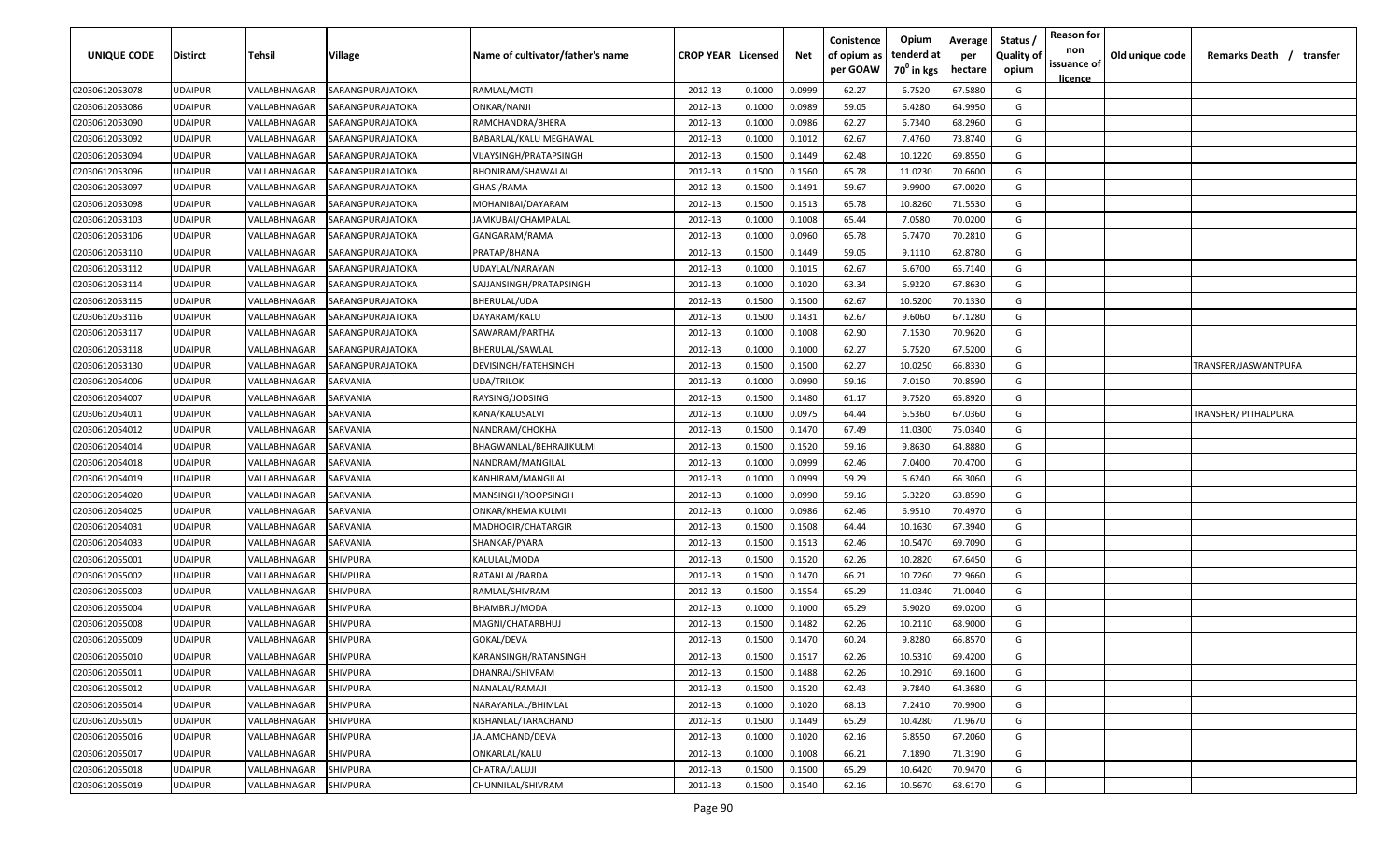| UNIQUE CODE    | <b>Distirct</b> | Tehsil       | Village                  | Name of cultivator/father's name | <b>CROP YEAR   Licensed</b> |        | Net    | Conistence<br>of opium as | Opium<br>tenderd at    | Average<br>per | Status<br><b>Quality of</b> | <b>Reason for</b><br>non<br>issuance of | Old unique code | Remarks Death / transfer |
|----------------|-----------------|--------------|--------------------------|----------------------------------|-----------------------------|--------|--------|---------------------------|------------------------|----------------|-----------------------------|-----------------------------------------|-----------------|--------------------------|
|                |                 |              |                          |                                  |                             |        |        | per GOAW                  | 70 <sup>0</sup> in kgs | hectare        | opium                       | <u>licence</u>                          |                 |                          |
| 02030612055020 | <b>UDAIPUR</b>  | VALLABHNAGAR | SHIVPURA                 | KALULAL/CHATURBHUJ               | 2012-13                     | 0.1500 | 0.1512 | 66.21                     | 10.7920                | 71.3760        | G                           |                                         |                 |                          |
| 02030612055021 | <b>UDAIPUR</b>  | VALLABHNAGAR | <b>SHIVPURA</b>          | BHERULAL/TARACHAND               | 2012-13                     | 0.1500 | 0.1500 | 62.16                     | 10.1500                | 67.6670        | G                           |                                         |                 |                          |
| 02030612055023 | <b>UDAIPUR</b>  | VALLABHNAGAR | SHIVPURA                 | GOKAL/RAMA                       | 2012-13                     | 0.1500 | 0.1470 | 60.24                     | 9.8360                 | 66.9120        | G                           |                                         |                 |                          |
| 02030612055028 | <b>UDAIPUR</b>  | VALLABHNAGAR | SHIVPURA                 | CHHOGALAL/BHIMAJI                | 2012-13                     | 0.1500 | 0.1500 | 66.21                     | 10.6500                | 71.0000        | G                           |                                         |                 |                          |
| 02030612055030 | <b>UDAIPUR</b>  | VALLABHNAGAR | SHIVPURA                 | BHAGAWANLAL/CHUNNILAL            | 2012-13                     | 0.1500 | 0.1500 | 56.84                     | 9.8410                 | 65.6070        | G                           |                                         |                 |                          |
| 02030612055032 | <b>UDAIPUR</b>  | VALLABHNAGAR | SHIVPURA                 | KALU/BHERA                       | 2012-13                     | 0.1500 | 0.1482 | 62.16                     | 10.2390                | 69.0890        | G                           |                                         |                 |                          |
| 02030612055033 | <b>UDAIPUR</b>  | VALLABHNAGAR | SHIVPURA                 | KAMLA/NAVLAGAYRI                 | 2012-13                     | 0.1500 | 0.1450 | 62.16                     | 10.3190                | 71.1660        | G                           |                                         |                 |                          |
| 02030612056005 | <b>UDAIPUR</b>  | VALLABHNAGAR | <b>TELANKHEDI</b>        | KISHANLAL/TULASHIRAM             | 2012-13                     | 0.1000 | 0.1000 | 71.93                     | 7.8510                 | 78.5100        | G                           |                                         |                 |                          |
| 02030612056007 | <b>UDAIPUR</b>  | VALLABHNAGAR | <b>ELANKHEDI</b>         | KAJOD/KAJRA                      | 2012-13                     | 0.1000 | 0.1000 | 60.16                     | 6.8750                 | 68.7500        | G                           |                                         |                 |                          |
| 02030612056017 | <b>UDAIPUR</b>  | VALLABHNAGAR | <b>ELANKHEDI</b>         | NANDLAL/TULCHA                   | 2012-13                     | 0.1000 | 0.1000 | 60.16                     | 6.7980                 | 67.9800        | G                           |                                         |                 |                          |
| 02030612056018 | <b>UDAIPUR</b>  | VALLABHNAGAR | <b>ELANKHEDI</b>         | NANDLAL/MODA                     | 2012-13                     | 0.1000 | 0.0975 | 65.45                     | 6.9100                 | 70.8720        | G                           |                                         |                 |                          |
| 02030612056026 | <b>UDAIPUR</b>  | VALLABHNAGAR | <b><i>FELANKHEDI</i></b> | BHAGGA/KISHANA                   | 2012-13                     | 0.1000 | 0.1000 | 65.45                     | 7.3490                 | 73.4900        | G                           |                                         |                 |                          |
| 02030612056027 | <b>UDAIPUR</b>  | VALLABHNAGAR | <b><i>FELANKHEDI</i></b> | SATYADEVSINGH/KALUSINGH          | 2012-13                     | 0.1000 | 0.1008 | 62.69                     | 6.5730                 | 65.2080        | G                           |                                         |                 |                          |
| 02030612056029 | <b>UDAIPUR</b>  | VALLABHNAGAR | <b><i>FELANKHEDI</i></b> | HARISINGH/ARJUNSINGH             | 2012-13                     | 0.1000 | 0.1000 | 60.16                     | 6.5140                 | 65.1400        | G                           |                                         |                 |                          |
| 02030612056031 | <b>UDAIPUR</b>  | VALLABHNAGAR | <b><i>FELANKHEDI</i></b> | SHAMBHUSINGH/KALUSINGH           | 2012-13                     | 0.1000 | 0.1020 | 59.13                     | 7.2560                 | 71.1370        | G                           |                                         |                 |                          |
| 02030612056033 | <b>UDAIPUR</b>  | VALLABHNAGAR | <b>ELANKHEDI</b>         | NANDLAL/NARAYAN                  | 2012-13                     | 0.1000 | 0.0960 | 62.69                     | 7.0390                 | 73.3230        | G                           |                                         |                 |                          |
| 02030612056039 | <b>UDAIPUR</b>  | VALLABHNAGAR | <b><i>FELANKHEDI</i></b> | GULABSINGH/MUKANSINGH            | 2012-13                     | 0.1000 | 0.0948 | 65.45                     | 6.9940                 | 73.7760        | G                           |                                         |                 |                          |
| 02030612060001 | <b>UDAIPUR</b>  | VALLABHNAGAR | VANA                     | MANGILAL/NARAYAN                 | 2012-13                     | 0.1000 | 0.1040 | 56.70                     | 6.1240                 | 58.8850        | G                           |                                         |                 |                          |
| 02030612060003 | <b>UDAIPUR</b>  | VALLABHNAGAR | VANA                     | NARBADABAI/LAKSHMILAL            | 2012-13                     | 0.1000 | 0.1012 | 69.38                     | 7.2650                 | 71.7890        | G                           |                                         |                 |                          |
| 02030612060004 | <b>UDAIPUR</b>  | VALLABHNAGAR | VANA                     | HIRALAL/CHATURBHUJ               | 2012-13                     | 0.1000 | 0.1040 | 60.19                     | 6.5870                 | 63.3370        | G                           |                                         |                 |                          |
| 02030612060005 | <b>UDAIPUR</b>  | VALLABHNAGAR | VANA                     | RADHAKISHAN/LAKSHMAN             | 2012-13                     | 0.1000 | 0.1012 | 60.10                     | 6.4390                 | 63.6260        | G                           |                                         |                 |                          |
| 02030612060006 | <b>UDAIPUR</b>  | VALLABHNAGAR | VANA                     | JAMNALAL/SHANKAR                 | 2012-13                     | 0.1000 | 0.1034 | 65.39                     | 6.9780                 | 67.4850        | G                           |                                         |                 |                          |
| 02030612060008 | <b>UDAIPUR</b>  | VALLABHNAGAR | <b>JANA</b>              | DEEPLAL/PARASRAM                 | 2012-13                     | 0.1000 | 0.1000 | 68.79                     | 7.3410                 | 73.4100        | G                           |                                         |                 |                          |
| 02030612060009 | <b>UDAIPUR</b>  | VALLABHNAGAR | VANA                     | PARASRAM/GIRDHARI                | 2012-13                     | 0.1500 | 0.1570 | 59.73                     | 9.7870                 | 62.3380        | G                           |                                         |                 |                          |
| 02030612060011 | <b>UDAIPUR</b>  | VALLABHNAGAR | VANA                     | DHANIBAI/GOPAL                   | 2012-13                     | 0.1000 | 0.1020 | 65.39                     | 6.8290                 | 66.9510        | G                           |                                         |                 |                          |
| 02030612060012 | <b>UDAIPUR</b>  | VALLABHNAGAR | VANA                     | BHIMLAL/VAKTARAM                 | 2012-13                     | 0.1000 | 0.1008 | 65.39                     | 7.2680                 | 72.1030        | G                           |                                         |                 |                          |
| 02030612060013 | <b>UDAIPUR</b>  | VALLABHNAGAR | VANA                     | BHANWARLAL/BHIMLAL               | 2012-13                     | 0.1000 | 0.1020 | 56.70                     | 6.2130                 | 60.9120        | G                           |                                         |                 |                          |
| 02030612060015 | <b>UDAIPUR</b>  | VALLABHNAGAR | /ANA                     | KESHARBAI/KUNDANLAL              | 2012-13                     | 0.1000 | 0.1040 | 65.39                     | 7.2020                 | 69.2500        | G                           |                                         |                 |                          |
| 02030612060016 | <b>UDAIPUR</b>  | VALLABHNAGAR | /ANA                     | ONKARLAL/SHANKARLAL              | 2012-13                     | 0.1000 | 0.1020 | 66.21                     | 7.1030                 | 69.6370        | G                           |                                         |                 |                          |
| 02030612060020 | <b>UDAIPUR</b>  | VALLABHNAGAR | VANA                     | DEEPLAL/NARAYAN                  | 2012-13                     | 0.1500 | 0.1550 | 59.73                     | 10.0180                | 64.6320        | G                           |                                         |                 |                          |
| 02030612060024 | <b>UDAIPUR</b>  | VALLABHNAGAR | VANA                     | PREMSHANKAR/KAMLA                | 2012-13                     | 0.1500 | 0.1497 | 66.21                     | 10.6980                | 71.4630        | G                           |                                         |                 |                          |
| 02030612060027 | <b>UDAIPUR</b>  | VALLABHNAGAR | VANA                     | RAMCHANDRA/PURSHOTTAM            | 2012-13                     | 0.1000 | 0.1008 | 59.73                     | 6.5450                 | 64.9310        | G                           |                                         |                 |                          |
| 02030612060029 | <b>UDAIPUR</b>  | VALLABHNAGAR | VANA                     | DHANNALAL/PRABHULAL              | 2012-13                     | 0.1000 | 0.1012 | 68.79                     | 7.4490                 | 73.6070        | G                           |                                         |                 |                          |
| 02030612060030 | <b>UDAIPUR</b>  | VALLABHNAGAR | VANA                     | SUNDARLAL/AMBALAL                | 2012-13                     | 0.1000 | 0.1007 | 68.79                     | 7.2620                 | 72.1150        | G                           |                                         |                 |                          |
| 02030612060031 | <b>UDAIPUR</b>  | VALLABHNAGAR | VANA                     | RAMESHWARLAL/NATHULAL            | 2012-13                     | 0.1500 | 0.1535 | 66.21                     | 10.9250                | 71.1730        | G                           |                                         |                 |                          |
| 02030612060032 | <b>UDAIPUR</b>  | VALLABHNAGAR | <b>VANA</b>              | VINODKUMAR/LAKSHMILAL            | 2012-13                     | 0.1000 | 0.1020 | 63.35                     | 6.8240                 | 66.9020        | G                           |                                         |                 |                          |
| 02030612060033 | <b>UDAIPUR</b>  | VALLABHNAGAR | <b>VANA</b>              | LAKSHMILAL/GOKUL                 | 2012-13                     | 0.1000 | 0.1014 | 66.21                     | 7.1030                 | 70.0490        | G                           |                                         |                 |                          |
| 02030612060034 | <b>UDAIPUR</b>  | VALLABHNAGAR | VANA                     | PARVATI/SHANTILAL                | 2012-13                     | 0.1000 | 0.1040 | 57.11                     | 6.1190                 | 58.8370        | G                           |                                         |                 |                          |
| 02030612060035 | <b>UDAIPUR</b>  | VALLABHNAGAR | VANA                     | SITABAI/RAMDAS                   | 2012-13                     | 0.1000 | 0.1000 | 60.19                     | 6.3290                 | 63.2900        | G                           |                                         |                 |                          |
| 02030612060036 | <b>UDAIPUR</b>  | VALLABHNAGAR | VANA                     | NARAYANSINGH/SAJJANSINGH         | 2012-13                     | 0.1000 | 0.1020 | 65.39                     | 7.1090                 | 69.6960        | G                           |                                         |                 |                          |
| 02030612060037 | <b>UDAIPUR</b>  | VALLABHNAGAR | VANA                     | DEEPLAL/BHAJJA                   | 2012-13                     | 0.1000 | 0.1020 | 60.19                     | 6.5690                 | 64.4020        | G                           |                                         |                 |                          |
| 02030612060038 | <b>UDAIPUR</b>  | VALLABHNAGAR | VANA                     | RATAN/UDA                        | 2012-13                     | 0.1000 | 0.1024 | 53.62                     | 5.2780                 | 51.5430        | G                           | 04                                      |                 |                          |
| 02030612060039 | <b>UDAIPUR</b>  | VALLABHNAGAR | VANA                     | MANGILAL/PRABHULAL-I             | 2012-13                     | 0.1000 | 0.1008 | 63.35                     | 6.6790                 | 66.2600        | G                           |                                         |                 |                          |
| 02030612060040 | <b>UDAIPUR</b>  | VALLABHNAGAR | <b>VANA</b>              | KANTABAI/SHANKARLAL              | 2012-13                     | 0.1000 | 0.1000 | 59.73                     | 6.3310                 | 63.3100        | G                           |                                         |                 |                          |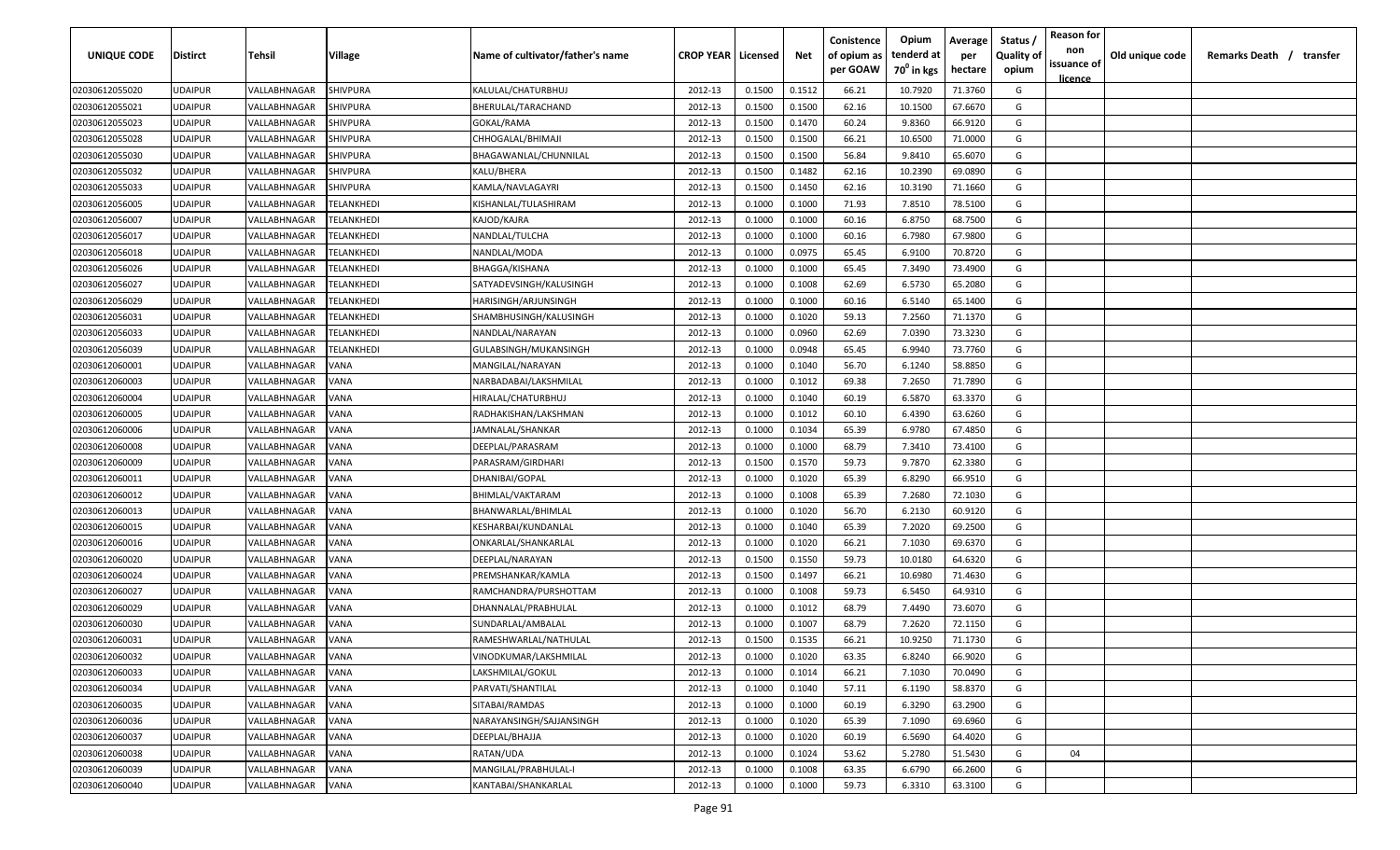| UNIQUE CODE    | Distirct       | Tehsil              | Village         | Name of cultivator/father's name | <b>CROP YEAR   Licensed</b> |        | Net    | Conistence<br>of opium as<br>per GOAW | Opium<br>tenderd at<br>70 <sup>0</sup> in kgs | Average<br>per | Status<br><b>Quality of</b><br>opium | <b>Reason for</b><br>non<br>issuance of | Old unique code | Remarks Death / transfer |  |
|----------------|----------------|---------------------|-----------------|----------------------------------|-----------------------------|--------|--------|---------------------------------------|-----------------------------------------------|----------------|--------------------------------------|-----------------------------------------|-----------------|--------------------------|--|
|                |                |                     |                 |                                  |                             |        |        |                                       |                                               | hectare        |                                      | <u>licence</u>                          |                 |                          |  |
| 02030612060042 | UDAIPUR        | VALLABHNAGAR        | VANA            | SHIVNARAYAN/RANGLAL              | 2012-13                     | 0.1000 | 0.1026 | 63.17                                 | 6.7500                                        | 65.7890        | G                                    |                                         |                 |                          |  |
| 02030612060046 | UDAIPUR        | VALLABHNAGAR        | VANA            | RAMESHWAR/AMBALAL                | 2012-13                     | 0.1000 | 0.1026 | 60.19                                 | 6.5090                                        | 63.4410        | G                                    |                                         |                 |                          |  |
| 02030612060047 | UDAIPUR        | VALLABHNAGAR        | VANA            | RADHAKISHAN/NARAYAN              | 2012-13                     | 0.1000 | 0.1050 | 59.73                                 | 6.5790                                        | 62.6570        | G                                    |                                         |                 |                          |  |
| 02030612060050 | UDAIPUR        | VALLABHNAGAR        | VANA            | CHATURBHUJ/CHAGANLAL             | 2012-13                     | 0.1000 | 0.1020 | 68.79                                 | 7.3800                                        | 72.3530        | G                                    |                                         |                 |                          |  |
| 02030612060052 | UDAIPUR        | VALLABHNAGAR        | VANA            | BADRI/JAIKISHAN                  | 2012-13                     | 0.1000 | 0.0980 | 63.17                                 | 6.6060                                        | 67.4080        | G                                    |                                         |                 |                          |  |
| 02030612060054 | UDAIPUR        | VALLABHNAGAR        | VANA            | RAMLAL/DIPLAL                    | 2012-13                     | 0.1000 | 0.1032 | 63.35                                 | 7.1500                                        | 69.2830        | G                                    |                                         |                 |                          |  |
| 02030612060055 | UDAIPUR        | VALLABHNAGAR        | VANA            | TULSIRAM/NATHULAL                | 2012-13                     | 0.1000 | 0.1027 | 65.93                                 | 7.0550                                        | 68.6950        | G                                    |                                         |                 |                          |  |
| 02030612060058 | UDAIPUR        | VALLABHNAGAR        | VANA            | MOHANLAL/PRABHULAL               | 2012-13                     | 0.1000 | 0.1034 | 63.35                                 | 6.7510                                        | 65.2900        | G                                    |                                         |                 |                          |  |
| 02030612060059 | UDAIPUR        | VALLABHNAGAR        | VANA            | MANGILAL/PRABHULAL-II            | 2012-13                     | 0.1000 | 0.1050 | 63.35                                 | 7.0500                                        | 67.1430        | G                                    |                                         |                 |                          |  |
| 02030612060060 | UDAIPUR        | VALLABHNAGAR        | VANA            | MANGILAL/KHEMRAJ                 | 2012-13                     | 0.1000 | 0.1005 | 63.17                                 | 6.7410                                        | 67.0750        | G                                    |                                         |                 |                          |  |
| 02030612060066 | UDAIPUR        | VALLABHNAGAR        | /ANA            | KANHAIYALAL/BHIMLAL              | 2012-13                     | 0.1000 | 0.1020 | 60.19                                 | 6.3460                                        | 62.2160        | G                                    |                                         |                 |                          |  |
| 02030612060067 | UDAIPUR        | VALLABHNAGAR        | VANA            | SHANKARLAL/KANHAIYALAL           | 2012-13                     | 0.1000 | 0.1020 | 66.21                                 | 7.1510                                        | 70.1080        | G                                    |                                         |                 |                          |  |
| 02030612060069 | UDAIPUR        | VALLABHNAGAR        | VANA            | SITADEVI/MANGILAL                | 2012-13                     | 0.1000 | 0.1014 | 63.17                                 | 6.7680                                        | 66.7460        | G                                    |                                         |                 |                          |  |
| 02030612061003 | UDAIPUR        | VALLABHNAGAR        | VARNI           | MOHANLAL/GOPAL                   | 2012-13                     | 0.1000 | 0.1020 | 59.52                                 | 6.9720                                        | 68.3530        | G                                    |                                         |                 |                          |  |
| 02030612061011 | UDAIPUR        | VALLABHNAGAR        | VARNI           | HIRALAL/MANA                     | 2012-13                     | 0.1000 | 0.0988 | 65.36                                 | 6.8720                                        | 69.5550        | G                                    |                                         |                 |                          |  |
| 02030612061030 | UDAIPUR        | VALLABHNAGAR        | VARNI           | PRABHU/SHANKAR                   | 2012-13                     | 0.1000 | 0.1023 | 61.84                                 | 6.7850                                        | 66.3250        | G                                    |                                         |                 |                          |  |
| 02030612061032 | UDAIPUR        | VALLABHNAGAR        | VARNI           | GOKUL/ONKAR                      | 2012-13                     | 0.1000 | 0.1020 | 60.14                                 | 6.4690                                        | 63.4220        | G                                    |                                         |                 |                          |  |
| 02030612061033 | UDAIPUR        | VALLABHNAGAR        | VARNI           | HARLAL/KANIRAM                   | 2012-13                     | 0.1000 | 0.1000 | 61.84                                 | 6.6080                                        | 66.0800        | G                                    |                                         |                 |                          |  |
| 02030612061041 | UDAIPUR        | VALLABHNAGAR        | /ARNI           | BHAGWAN/RAMLAL                   | 2012-13                     | 0.1000 | 0.1020 | 56.16                                 | 6.2500                                        | 61.2750        | G                                    |                                         |                 |                          |  |
| 02030612061043 | UDAIPUR        | VALLABHNAGAR        | /ARNI           | PYARCHAND/RAMLAL                 | 2012-13                     | 0.1000 | 0.1015 | 65.97                                 | 7.3230                                        | 72.1480        | G                                    |                                         |                 |                          |  |
| 02030612061049 | UDAIPUR        | VALLABHNAGAR        | VARNI           | BANSILAL/DALCHAND                | 2012-13                     | 0.1000 | 0.1012 | 61.84                                 | 6.6880                                        | 66.0870        | G                                    |                                         |                 |                          |  |
| 02030612061051 | <b>UDAIPUR</b> | VALLABHNAGAR        | VARNI           | NARAYAN/PRITHVIRAJ               | 2012-13                     | 0.1000 | 0.0990 | 65.97                                 | 7.0780                                        | 71.4950        | G                                    |                                         |                 |                          |  |
| 02030612061052 | UDAIPUR        | VALLABHNAGAR        | /ARNI           | RAMLAL/SAWLAL                    | 2012-13                     | 0.1000 | 0.0960 | 68.74                                 | 7.0800                                        | 73.7500        | G                                    |                                         |                 |                          |  |
| 02030612061056 | UDAIPUR        | VALLABHNAGAR        | /ARNI           | UDAYDAS/BHURADAS                 | 2012-13                     | 0.1000 | 0.0988 | 65.45                                 | 6.9840                                        | 70.6880        | G                                    |                                         |                 |                          |  |
| 02030612061063 | UDAIPUR        | VALLABHNAGAR        | VARNI           | LAHARIBAI/GOKAL                  | 2012-13                     | 0.1000 | 0.1020 | 65.36                                 | 7.0120                                        | 68.7450        | G                                    |                                         |                 |                          |  |
| 02030612061067 | UDAIPUR        | VALLABHNAGAR        | VARNI           | LALU/DALU                        | 2012-13                     | 0.1000 | 0.0500 | 68.74                                 | 3.4170                                        | 68.3400        | G                                    |                                         |                 |                          |  |
| 02030612061069 | UDAIPUR        | VALLABHNAGAR        | /ARNI           | NARAYAN/SAWA                     | 2012-13                     | 0.1000 | 0.1000 | 60.14                                 | 6.4440                                        | 64.4400        | G                                    |                                         |                 |                          |  |
| 02030612062008 | UDAIPUR        | <b>/ALLABHNAGAR</b> | CHARAGDIYA      | RAMCHANDRA/MOTI                  | 2012-13                     | 0.1000 | 0.1025 | 65.44                                 | 7.3850                                        | 72.0490        | G                                    |                                         |                 |                          |  |
| 02030612062014 | UDAIPUR        | VALLABHNAGAR        | CHARAGDIYA      | HIRALAL/CHAMPALAL                | 2012-13                     | 0.1500 | 0.1464 | 62.83                                 | 10.4390                                       | 71.3050        | G                                    |                                         |                 |                          |  |
| 02030612062016 | UDAIPUR        | VALLABHNAGAR        | CHARAGDIYA      | PRATAP/GHASI                     | 2012-13                     | 0.1500 | 0.1504 | 65.44                                 | 11.3300                                       | 75.3320        | G                                    |                                         |                 |                          |  |
| 02030612062017 | UDAIPUR        | VALLABHNAGAR        | CHARAGDIYA      | <b>HEMRAJ/GULAB</b>              | 2012-13                     | 0.1500 | 0.1504 | 67.91                                 | 11.8360                                       | 78.6970        | G                                    |                                         |                 |                          |  |
| 02030612062018 | UDAIPUR        | VALLABHNAGAR        | CHARAGDIYA      | LACHIRAM/AMARCHAND               | 2012-13                     | 0.1000 | 0.1020 | 62.83                                 | 6.7860                                        | 66.5290        | G                                    |                                         |                 |                          |  |
| 02030612062020 | UDAIPUR        | VALLABHNAGAR        | CHARAGDIYA      | KHEMA/GULAB                      | 2012-13                     | 0.1000 | 0.1040 | 67.91                                 | 8.3240                                        | 80.0380        | G                                    |                                         |                 |                          |  |
| 02030612062021 | UDAIPUR        | VALLABHNAGAR        | CHARAGDIYA      | RAMESHCHANDRA/SORAM              | 2012-13                     | 0.1000 | 0.0992 | 62.83                                 | 6.9020                                        | 69.5770        | G                                    |                                         |                 |                          |  |
| 02030612062022 | UDAIPUR        | VALLABHNAGAR        | CHARAGDIYA      | <b>BHERULAL/ONKAR</b>            | 2012-13                     | 0.1000 | 0.1000 | 59.39                                 | 6.8130                                        | 68.1300        | G                                    |                                         |                 |                          |  |
| 02030612062023 | UDAIPUR        | VALLABHNAGAR        | CHARAGDIYA      | GOKAL/HIRA                       | 2012-13                     | 0.1000 | 0.1050 | 56.59                                 | 6.7830                                        | 64.6000        | G                                    |                                         |                 |                          |  |
| 02030613001003 | <b>UDAIPUR</b> | <b>MAVLI</b>        | CHAYLO KA KHEDA | SHANKERIBAI/UDA                  | 2012-13                     | 0.1000 | 0.0990 | 64.44                                 | 7.0150                                        | 70.8590        | G                                    |                                         |                 |                          |  |
| 02030613001004 | UDAIPUR        | <b>MAVLI</b>        | CHAYLO KA KHEDA | TEJRAM/BHERA                     | 2012-13                     | 0.1500 | 0.1475 | 64.44                                 | 9.8040                                        | 66.4680        | G                                    |                                         |                 |                          |  |
| 02030613001006 | UDAIPUR        | <b>MAVLI</b>        | CHAYLO KA KHEDA | UDAILAL/RAMLAL                   | 2012-13                     | 0.1000 | 0.0992 | 64.44                                 | 6.8490                                        | 69.0420        | G                                    |                                         |                 |                          |  |
| 02030613001007 | UDAIPUR        | <b>MAVLI</b>        | CHAYLO KA KHEDA | HIRA/DALU                        | 2012-13                     | 0.1000 | 0.0990 | 64.44                                 | 6.9960                                        | 70.6670        | G                                    |                                         |                 |                          |  |
| 02030613001009 | UDAIPUR        | <b>MAVLI</b>        | CHAYLO KA KHEDA | MAGNIRAM/SHANKARLAL              | 2012-13                     | 0.1000 | 0.1020 | 67.65                                 | 7.3640                                        | 72.1960        | G                                    |                                         |                 |                          |  |
| 02030613001011 | UDAIPUR        | <b>MAVLI</b>        | CHAYLO KA KHEDA | NARAYANIBAI/NANDLAL              | 2012-13                     | 0.1000 | 0.1000 | 69.10                                 | 7.0480                                        | 70.4800        | G                                    |                                         |                 |                          |  |
| 02030613001013 | UDAIPUR        | <b>MAVLI</b>        | CHAYLO KA KHEDA | NARAYAN/AMERA                    | 2012-13                     | 0.1500 | 0.1526 | 64.44                                 | 10.6880                                       | 70.0390        | G                                    |                                         |                 |                          |  |
| 02030613001014 | UDAIPUR        | <b>MAVLI</b>        | CHAYLO KA KHEDA | SHANKER/DEVA                     | 2012-13                     | 0.1500 | 0.0810 | 67.65                                 | 5.8470                                        | 72.1850        | G                                    |                                         |                 |                          |  |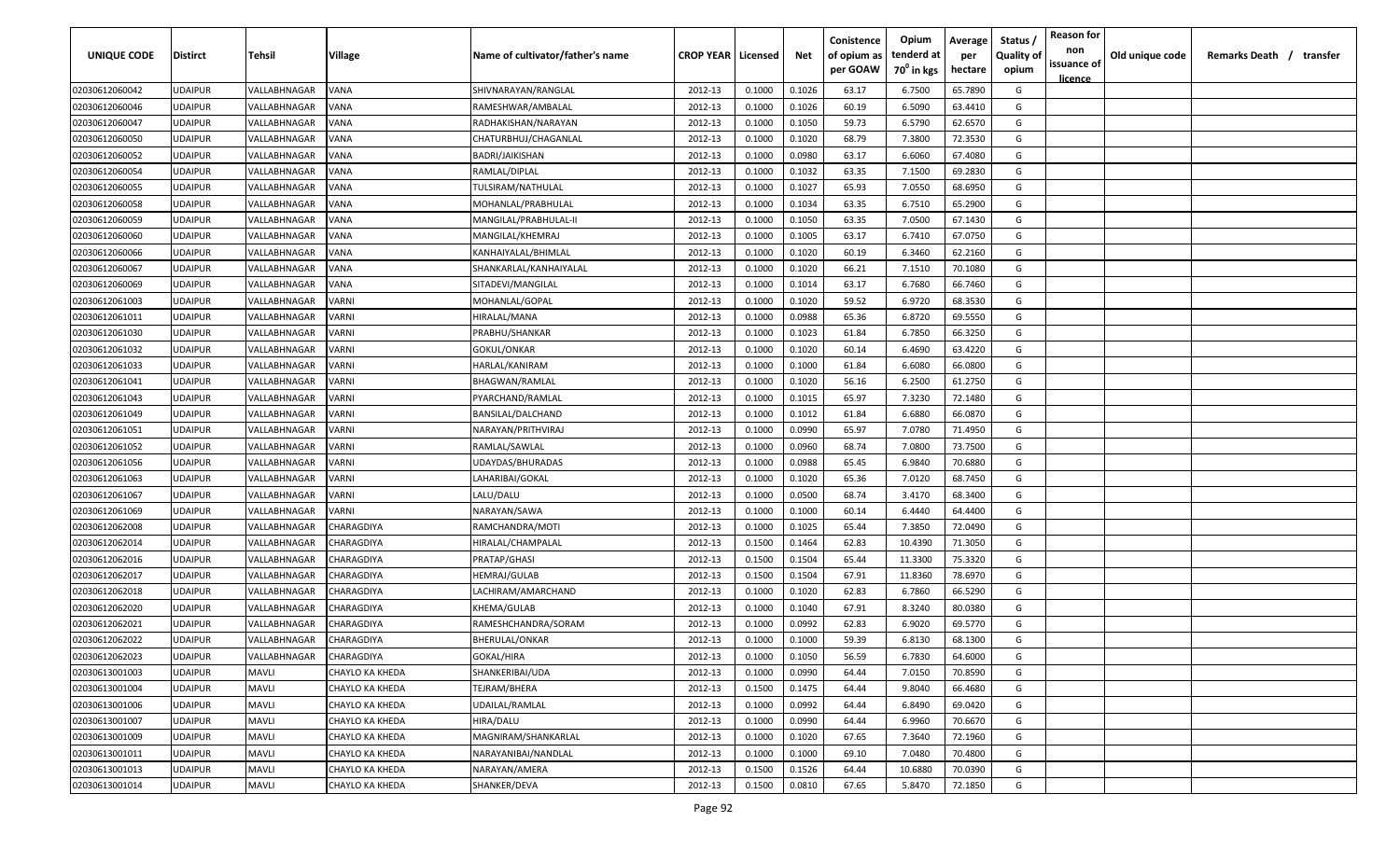| UNIQUE CODE    | <b>Distirct</b> | Tehsil       | Village           | Name of cultivator/father's name | <b>CROP YEAR   Licensed</b> |        | Net    | Conistence<br>of opium as | Opium<br>tenderd at    | Average<br>per | Status<br><b>Quality of</b> | <b>Reason for</b><br>non<br>issuance of | Old unique code | Remarks Death / transfer |
|----------------|-----------------|--------------|-------------------|----------------------------------|-----------------------------|--------|--------|---------------------------|------------------------|----------------|-----------------------------|-----------------------------------------|-----------------|--------------------------|
|                |                 |              |                   |                                  |                             |        |        | per GOAW                  | 70 <sup>0</sup> in kgs | hectare        | opium                       | <u>licence</u>                          |                 |                          |
| 02030613001015 | <b>UDAIPUR</b>  | <b>MAVLI</b> | CHAYLO KA KHEDA   | LOGAR/DEVA                       | 2012-13                     | 0.1000 | 0.1020 | 67.65                     | 6.9870                 | 68.5000        | G                           |                                         |                 |                          |
| 02030613001016 | <b>UDAIPUR</b>  | <b>MAVLI</b> | CHAYLO KA KHEDA   | GOPILAL/DHANRAJ                  | 2012-13                     | 0.1000 | 0.1020 | 67.65                     | 7.2390                 | 70.9710        | G                           |                                         |                 |                          |
| 02030613001017 | <b>UDAIPUR</b>  | <b>MAVLI</b> | CHAYLO KA KHEDA   | GANGARAM/KHEMA                   | 2012-13                     | 0.1000 | 0.1020 | 64.44                     | 6.9320                 | 67.9610        | G                           |                                         |                 |                          |
| 02030613001018 | <b>UDAIPUR</b>  | <b>MAVLI</b> | CHAYLO KA KHEDA   | MAGNIRAM/NATHULAL                | 2012-13                     | 0.1000 | 0.1008 | 64.25                     | 6.7460                 | 66.9250        | G                           |                                         |                 |                          |
| 02030613001019 | <b>UDAIPUR</b>  | <b>MAVLI</b> | CHAYLO KA KHEDA   | BADRILAL/OUNKARLAL               | 2012-13                     | 0.1000 | 0.1014 | 64.25                     | 6.7280                 | 66.3510        | G                           |                                         |                 |                          |
| 02030613001020 | <b>UDAIPUR</b>  | <b>MAVLI</b> | CHAYLO KA KHEDA   | MOHANLAL/KISHANA                 | 2012-13                     | 0.1500 | 0.1508 | 64.25                     | 9.8210                 | 65.1260        | G                           |                                         |                 |                          |
| 02030613001021 | <b>UDAIPUR</b>  | <b>MAVLI</b> | CHAYLO KA KHEDA   | KISHOR/RUPLAL                    | 2012-13                     | 0.1500 | 0.1537 | 59.29                     | 9.1810                 | 59.7330        | G                           |                                         |                 |                          |
| 02030613001022 | <b>UDAIPUR</b>  | <b>MAVLI</b> | CHAYLO KA KHEDA   | OUNKARLAL/DEVCHAND               | 2012-13                     | 0.1000 | 0.1040 | 64.25                     | 6.9940                 | 67.2500        | G                           |                                         |                 |                          |
| 02030613001023 | <b>UDAIPUR</b>  | MAVLI        | CHAYLO KA KHEDA   | BHERULAL/RUPLAL                  | 2012-13                     | 0.1000 | 0.1000 | 64.25                     | 6.7000                 | 67.0000        | G                           |                                         |                 |                          |
| 02030613002002 | <b>UDAIPUR</b>  | MAVLI        | <b>DABOK</b>      | MOHANLAL/NARAYAN                 | 2012-13                     | 0.1000 | 0.1008 | 63.32                     | 6.9740                 | 69.1870        | G                           |                                         |                 |                          |
| 02030613002004 | <b>UDAIPUR</b>  | <b>MAVLI</b> | <b>DABOK</b>      | NANDUBAI/AMRATLAL                | 2012-13                     | 0.1000 | 0.1000 | 63.32                     | 7.1010                 | 71.0100        | G                           |                                         |                 |                          |
| 02030613002007 | <b>UDAIPUR</b>  | <b>MAVLI</b> | <b>DABOK</b>      | SHIVRAM/SHANKARLAL               | 2012-13                     | 0.1000 | 0.1010 | 58.07                     | 6.4290                 | 63.6530        | G                           |                                         |                 |                          |
| 02030613002020 | <b>UDAIPUR</b>  | <b>MAVLI</b> | <b>DABOK</b>      | BHAGWATILAL/PANNA                | 2012-13                     | 0.1500 | 0.1518 | 60.14                     | 10.1290                | 66.7260        | G                           |                                         |                 |                          |
| 02030613002021 | <b>UDAIPUR</b>  | <b>MAVLI</b> | <b>DABOK</b>      | GOPALLAL/NANDLAL                 | 2012-13                     | 0.1500 | 0.1475 | 60.14                     | 10.4390                | 70.7730        | G                           |                                         |                 |                          |
| 02030613002024 | <b>UDAIPUR</b>  | <b>MAVLI</b> | <b>DABOK</b>      | BHANWARIBAI/MANGILAL             | 2012-13                     | 0.1000 | 0.0990 | 60.14                     | 6.8560                 | 69.2530        | G                           |                                         |                 |                          |
| 02030613003002 | <b>UDAIPUR</b>  | <b>MAVLI</b> | <b>DINGARKIYA</b> | SOBHALAL/LALU                    | 2012-13                     | 0.1000 | 0.1050 | 65.97                     | 7.8220                 | 74.4950        | G                           |                                         |                 |                          |
| 02030613003005 | <b>UDAIPUR</b>  | <b>MAVLI</b> | <b>DINGARKIYA</b> | <b>BAGDIRAM/HIRA</b>             | 2012-13                     | 0.1500 | 0.1426 | 61.84                     | 9.1790                 | 64.3690        | G                           |                                         |                 |                          |
| 02030613003007 | <b>UDAIPUR</b>  | <b>MAVLI</b> | <b>DINGARKIYA</b> | JASHODABAI/BANSHILAL             | 2012-13                     | 0.1000 | 0.0962 | 59.52                     | 5.9010                 | 61.3410        | G                           |                                         |                 |                          |
| 02030613003008 | <b>UDAIPUR</b>  | <b>MAVLI</b> | <b>DINGARKIYA</b> | SHIVLAL/CHATURBHUJ               | 2012-13                     | 0.1500 | 0.1500 | 59.13                     | 9.1140                 | 60.7600        | G                           |                                         |                 |                          |
| 02030613003013 | <b>UDAIPUR</b>  | <b>MAVLI</b> | <b>DINGARKIYA</b> | SHYAMLAL/BANSHILAL               | 2012-13                     | 0.1000 | 0.1008 | 59.13                     | 6.1410                 | 60.9220        | G                           |                                         |                 |                          |
| 02030613003014 | <b>UDAIPUR</b>  | <b>MAVLI</b> | <b>DINGARKIYA</b> | BHANWARLAL/LALU                  | 2012-13                     | 0.1500 | 0.1512 | 62.69                     | 9.7710                 | 64.6230        | G                           |                                         |                 |                          |
| 02030613003018 | <b>UDAIPUR</b>  | <b>MAVLI</b> | <b>DINGARKIYA</b> | FATAHLAL/KISHANLAL               | 2012-13                     | 0.1000 | 0.0999 | 59.13                     | 6.2260                 | 62.3220        | G                           |                                         |                 |                          |
| 02030613003020 | <b>UDAIPUR</b>  | <b>MAVLI</b> | <b>DINGARKIYA</b> | KELASHCHAND/SHOBHALAL            | 2012-13                     | 0.1000 | 0.1050 | 59.52                     | 6.9980                 | 66.6480        | G                           |                                         |                 |                          |
| 02030613003024 | <b>UDAIPUR</b>  | <b>MAVLI</b> | <b>DINGARKIYA</b> | KASTURIBAI/KALU                  | 2012-13                     | 0.1000 | 0.0986 | 59.52                     | 6.1050                 | 61.9160        | G                           |                                         |                 |                          |
| 02030613003025 | <b>UDAIPUR</b>  | <b>MAVLI</b> | <b>DINGARKIYA</b> | BHAWAR/PRATAB                    | 2012-13                     | 0.1000 | 0.0980 | 52.45                     | 5.2380                 | 53.4480        | G                           | 04                                      |                 |                          |
| 02030613003027 | <b>UDAIPUR</b>  | MAVLI        | <b>DINGARKIYA</b> | GODA/KALU                        | 2012-13                     | 0.1000 | 0.0986 | 62.69                     | 6.4570                 | 65.4870        | G                           |                                         |                 |                          |
| 02030613004001 | <b>UDAIPUR</b>  | <b>MAVLI</b> | INTALI A          | SHANKARLAL/PUNAMCHAND            | 2012-13                     | 0.1500 | 0.1536 | 71.67                     | 12.3370                | 80.3190        | G                           |                                         |                 |                          |
| 02030613004002 | <b>UDAIPUR</b>  | <b>MAVLI</b> | INTALI A          | KESHORAM/ONKARLAL                | 2012-13                     | 0.1000 | 0.1008 | 69.10                     | 7.4130                 | 73.5417        | G                           |                                         |                 |                          |
| 02030613004003 | <b>UDAIPUR</b>  | <b>MAVLI</b> | INTALI A          | HUDIBAI/BHURALAL                 | 2012-13                     | 0.1000 |        |                           |                        |                | F.                          |                                         |                 |                          |
| 02030613004004 | <b>UDAIPUR</b>  | MAVLI        | INTALI A          | KANHIYALAL/PEMA                  | 2012-13                     | 0.1000 | 0.1040 | 69.10                     | 7.7980                 | 74.9810        | G                           |                                         |                 |                          |
| 02030613004007 | <b>UDAIPUR</b>  | <b>MAVLI</b> | INTALI A          | MOHAN/PEMA                       | 2012-13                     | 0.1000 | 0.1000 | 66.56                     | 7.1220                 | 71.2200        | G                           |                                         |                 |                          |
| 02030613004009 | <b>UDAIPUR</b>  | <b>MAVLI</b> | INTALI A          | GIRDHARI/UDAILAL                 | 2012-13                     | 0.1000 | 0.1000 | 61.54                     | 6.5760                 | 65.7600        | G                           |                                         |                 |                          |
| 02030613004010 | <b>UDAIPUR</b>  | <b>MAVLI</b> | INTALI A          | DALLIRAM/JAIRAM                  | 2012-13                     | 0.1000 | 0.1025 | 59.29                     | 6.6240                 | 64.6240        | G                           |                                         |                 |                          |
| 02030613004011 | <b>UDAIPUR</b>  | <b>MAVLI</b> | INTALI A          | CHUNNILAL/BHANAJI                | 2012-13                     | 0.1000 | 0.0957 | 66.56                     | 6.5230                 | 68.1610        | G                           |                                         |                 |                          |
| 02030613004012 | <b>UDAIPUR</b>  | <b>MAVLI</b> | INTALI A          | PYARIBAI/BHOLAJI                 | 2012-13                     | 0.1500 | 0.1520 | 69.10                     | 11.4020                | 75.0132        | G                           |                                         |                 |                          |
| 02030613004013 | <b>UDAIPUR</b>  | <b>MAVLI</b> | <b>INTALI A</b>   | SHANKARLAL/JAGANNATH             | 2012-13                     | 0.1000 | 0.1003 | 66.56                     | 7.1880                 | 71.6650        | G                           |                                         |                 |                          |
| 02030613004014 | <b>UDAIPUR</b>  | <b>MAVLI</b> | INTALI A          | NARAYANLAL/KAJODI                | 2012-13                     | 0.1000 | 0.1020 | 61.54                     | 6.8490                 | 67.1470        | G                           |                                         |                 |                          |
| 02030613004016 | <b>UDAIPUR</b>  | <b>MAVLI</b> | <b>INTALI A</b>   | MOHANLAL/BHARMAL                 | 2012-13                     | 0.1000 | 0.1034 | 66.56                     | 7.4170                 | 71.7310        | G                           |                                         |                 |                          |
| 02030613004017 | <b>UDAIPUR</b>  | <b>MAVLI</b> | <b>INTALI A</b>   | JANIBAI/SAVA                     | 2012-13                     | 0.1000 | 0.1000 | 67.47                     | 7.0840                 | 70.8400        | G                           |                                         |                 |                          |
| 02030613004018 | <b>UDAIPUR</b>  | <b>MAVLI</b> | INTALI A          | LAKSHMIRAM/ONKARJANVA            | 2012-13                     | 0.1000 | 0.1029 | 67.47                     | 7.1520                 | 69.5040        | G                           |                                         |                 |                          |
| 02030613004019 | <b>UDAIPUR</b>  | <b>MAVLI</b> | INTALI A          | PANNALAL/SHANKERLAL              | 2012-13                     | 0.1000 | 0.1020 | 66.56                     | 7.0930                 | 69.5390        | G                           |                                         |                 | <b>NAME CHANGE</b>       |
| 02030613004022 | <b>UDAIPUR</b>  | <b>MAVLI</b> | INTALI A          | RAMLAL/ONKARLAL                  | 2012-13                     | 0.1000 | 0.0155 | 69.84                     | 1.1270                 | 72.7097        | G                           |                                         |                 |                          |
| 02030613004024 | <b>UDAIPUR</b>  | <b>MAVLI</b> | INTALI A          | CHUNNILAL/KALU                   | 2012-13                     | 0.1000 | 0.1045 | 67.47                     | 7.3830                 | 70.6507        | G                           |                                         |                 |                          |
| 02030613004028 | <b>UDAIPUR</b>  | <b>MAVLI</b> | INTALI A          | NARAYANBAI/BHERA                 | 2012-13                     | 0.1500 | 0.1476 | 66.53                     | 10.6830                | 72.3780        | G                           |                                         |                 |                          |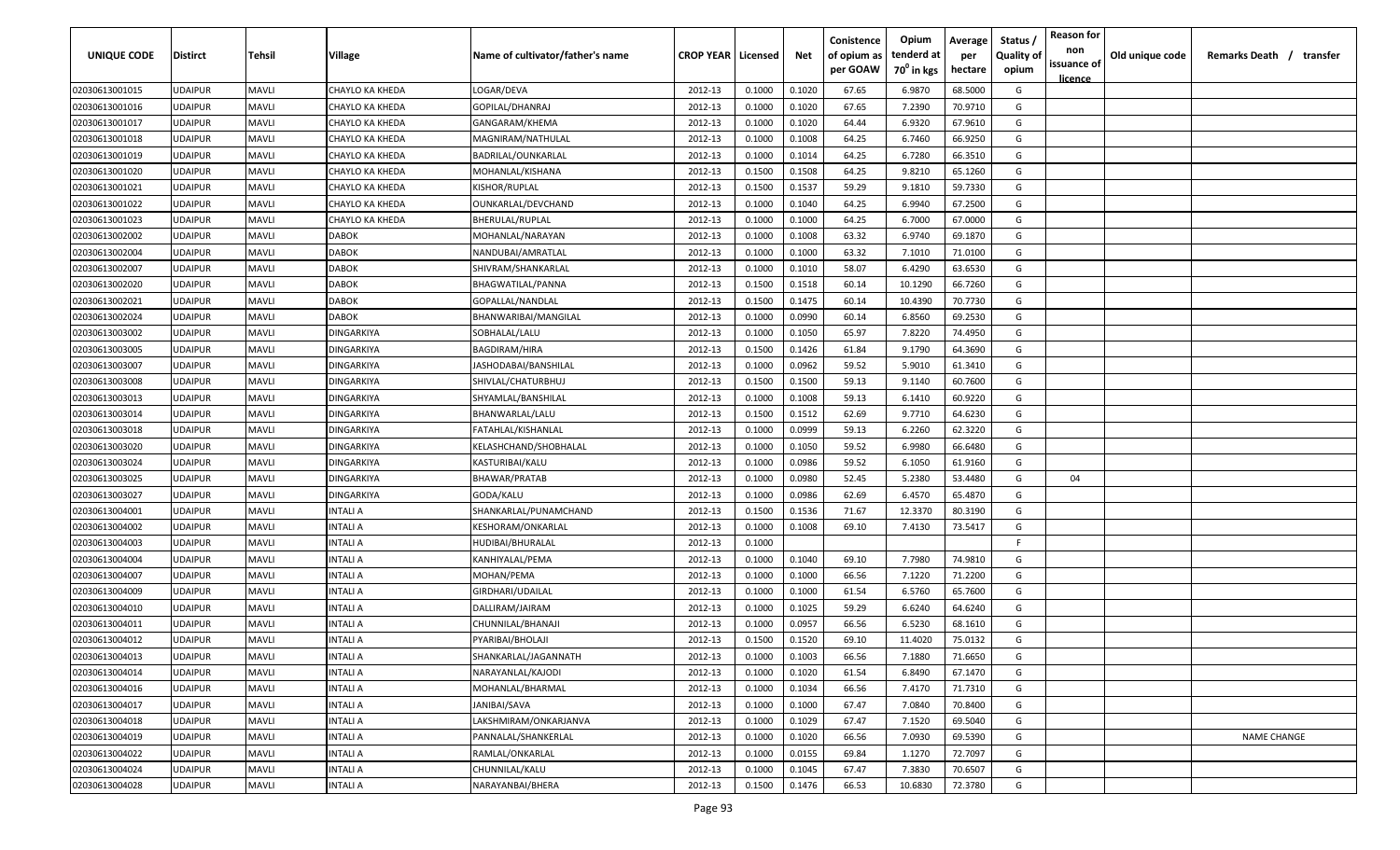| UNIQUE CODE    | <b>Distirct</b> | Tehsil       | Village         | Name of cultivator/father's name | <b>CROP YEAR   Licensed</b> |        | Net    | Conistence<br>of opium as | Opium<br>tenderd at    | Average<br>per | Status /<br><b>Quality of</b> | <b>Reason for</b><br>non      | Old unique code | Remarks Death /<br>transfer |
|----------------|-----------------|--------------|-----------------|----------------------------------|-----------------------------|--------|--------|---------------------------|------------------------|----------------|-------------------------------|-------------------------------|-----------------|-----------------------------|
|                |                 |              |                 |                                  |                             |        |        | per GOAW                  | 70 <sup>0</sup> in kgs | hectare        | opium                         | issuance of<br><u>licence</u> |                 |                             |
| 02030613004029 | <b>UDAIPUR</b>  | <b>MAVLI</b> | <b>INTALI A</b> | NARAYANIBAI/RUPLAL               | 2012-13                     | 0.1500 | 0.0504 | 62.62                     | 3.2830                 | 65.1390        | G                             |                               |                 |                             |
| 02030613004032 | <b>UDAIPUR</b>  | <b>MAVLI</b> | INTALI A        | DHANRAJ/TEKAJI                   | 2012-13                     | 0.1500 | 0.1470 | 66.53                     | 11.2060                | 76.2310        | G                             |                               |                 |                             |
| 02030613004034 | <b>UDAIPUR</b>  | <b>MAVLI</b> | <b>INTALI A</b> | SURESH/MANAKCHAND/MANGILAL       | 2012-13                     | 0.1000 | 0.1020 | 60.55                     | 6.4790                 | 63.5200        | G                             |                               |                 |                             |
| 02030613004037 | <b>UDAIPUR</b>  | <b>MAVLI</b> | <b>INTALIA</b>  | KASHIRAM/VARDAJANVA              | 2012-13                     | 0.1000 | 0.1000 | 67.47                     | 6.9880                 | 69.8800        | G                             |                               |                 |                             |
| 02030613004039 | <b>UDAIPUR</b>  | <b>MAVLI</b> | <b>INTALI A</b> | DULICHAND/CHUNNILALJANVA         | 2012-13                     | 0.1000 | 0.0987 | 66.53                     | 7.1190                 | 72.1280        | G                             |                               |                 |                             |
| 02030613004040 | <b>UDAIPUR</b>  | <b>MAVLI</b> | <b>INTALI A</b> | KALULAL/UDAILALJANVA             | 2012-13                     | 0.1000 | 0.1040 | 71.67                     | 8.2110                 | 78.9519        | G                             |                               |                 |                             |
| 02030613004042 | <b>UDAIPUR</b>  | <b>MAVLI</b> | <b>INTALI A</b> | BHERULAL/JAGANNATHBHELRIYA       | 2012-13                     | 0.1000 | 0.1020 | 60.55                     | 6.6610                 | 65.3040        | G                             |                               |                 |                             |
| 02030613004043 | <b>UDAIPUR</b>  | <b>MAVLI</b> | <b>INTALI A</b> | GIRDHARILAL/BHAGVANLAL           | 2012-13                     | 0.1500 | 0.1569 | 69.84                     | 11.0850                | 70.6501        | G                             |                               |                 |                             |
| 02030613004044 | <b>UDAIPUR</b>  | <b>MAVLI</b> | <b>INTALI A</b> | RAMLAL/BHERULALSOLANKI           | 2012-13                     | 0.1000 | 0.1037 | 66.53                     | 7.4040                 | 71.3980        | G                             |                               |                 |                             |
| 02030613004045 | <b>UDAIPUR</b>  | <b>MAVLI</b> | INTALI A        | UDAYLAL/CHUNNILAL                | 2012-13                     | 0.1000 | 0.1001 | 60.55                     | 6.2630                 | 62.5670        | G                             |                               |                 | <b>NAME CHANGE</b>          |
| 02030613004046 | UDAIPUR         | MAVLI        | INTALI A        | BHOLIRAM/BHARMAL                 | 2012-13                     | 0.1000 | 0.1050 | 71.67                     | 7.4130                 | 70.6000        | G                             |                               |                 |                             |
| 02030613004048 | UDAIPUR         | <b>MAVLI</b> | INTALI A        | RAMCHANDRA/SHANKARLAL            | 2012-13                     | 0.1000 | 0.0480 | 71.67                     | 3.2460                 | 67.6250        | G                             |                               |                 |                             |
| 02030613004050 | <b>UDAIPUR</b>  | <b>MAVLI</b> | INTALI A        | CHUNNILAL/JAICHAND               | 2012-13                     | 0.1000 | 0.1044 | 71.98                     | 8.2260                 | 78.7930        | G                             |                               |                 |                             |
| 02030613004051 | <b>UDAIPUR</b>  | <b>MAVLI</b> | INTALI A        | RAMLAL/UDAIRAM                   | 2012-13                     | 0.1000 | 0.1020 | 62.62                     | 7.0670                 | 69.2840        | G                             |                               |                 |                             |
| 02030613004055 | <b>UDAIPUR</b>  | MAVLI        | <b>INTALI A</b> | SUKHLAL/RAMLAL                   | 2012-13                     | 0.1000 | 0.1020 | 60.55                     | 6.1760                 | 60.5490        | G                             |                               |                 |                             |
| 02030613004056 | <b>UDAIPUR</b>  | <b>MAVLI</b> | <b>INTALI A</b> | BHERULAL/HARILAL                 | 2012-13                     | 0.1500 | 0.1540 | 62.62                     | 10.3230                | 67.0320        | G                             |                               |                 |                             |
| 02030613004058 | <b>UDAIPUR</b>  | <b>MAVLI</b> | <b>INTALI A</b> | SHIVLAL/NARAYAN                  | 2012-13                     | 0.1000 | 0.1035 | 69.84                     | 7.8920                 | 76.2510        | G                             |                               |                 |                             |
| 02030613004060 | <b>UDAIPUR</b>  | <b>MAVLI</b> | <b>INTALI A</b> | DEUBAI/CHAMPALAL                 | 2012-13                     | 0.1000 | 0.1022 | 69.84                     | 7.2830                 | 71.2620        | G                             |                               |                 |                             |
| 02030613004061 | <b>UDAIPUR</b>  | <b>MAVLI</b> | INTALI A        | MOTILAL/DEVILAL                  | 2012-13                     | 0.1500 | 0.1516 | 62.62                     | 9.6260                 | 63.4960        | G                             |                               |                 |                             |
| 02030613004063 | <b>UDAIPUR</b>  | <b>MAVLI</b> | <b>INTALI A</b> | BHAGVANLAL/HIRA                  | 2012-13                     | 0.1500 | 0.1521 | 60.55                     | 10.4410                | 68.6460        | G                             |                               |                 |                             |
| 02030613004064 | <b>UDAIPUR</b>  | <b>MAVLI</b> | <b>INTALI A</b> | SHYAMSUNDAR/LAKSHMICHAND         | 2012-13                     | 0.1500 | 0.1520 | 69.84                     | 11.1840                | 73.5790        | G                             |                               |                 |                             |
| 02030613004065 | <b>UDAIPUR</b>  | <b>MAVLI</b> | <b>INTALIB</b>  | ONKAR/MOTI                       | 2012-13                     | 0.1500 | 0.1512 | 68.09                     | 10.6800                | 70.6350        | G                             |                               |                 |                             |
| 02030613004068 | <b>UDAIPUR</b>  | MAVLI        | INTALI B        | KAMLASHANKAR/NATHUJIMENARIYA     | 2012-13                     | 0.1000 | 0.1030 | 70.65                     | 7.8220                 | 75.9420        | G                             |                               |                 |                             |
| 02030613004070 | <b>UDAIPUR</b>  | <b>MAVLI</b> | <b>INTALIB</b>  | MANGIBAI/CHAMPALAL               | 2012-13                     | 0.1000 | 0.1050 | 67.65                     | 7.6440                 | 72.8000        | G                             |                               |                 |                             |
| 02030613004072 | <b>UDAIPUR</b>  | <b>MAVLI</b> | <b>INTALIB</b>  | NARAYAN/GAMERA                   | 2012-13                     | 0.1000 | 0.1020 | 62.34                     | 6.9200                 | 67.8430        | G                             |                               |                 |                             |
| 02030613004074 | <b>UDAIPUR</b>  | <b>MAVLI</b> | <b>INTALI B</b> | TULSIBAI/NAVLA                   | 2012-13                     | 0.1000 | 0.1012 | 70.28                     | 7.7510                 | 76.5909        | G                             |                               |                 |                             |
| 02030613004076 | <b>UDAIPUR</b>  | MAVLI        | <b>INTALI B</b> | MOVANI/UDAYLAL                   | 2012-13                     | 0.1000 | 0.1014 | 68.09                     | 6.7800                 | 66.8640        | G                             |                               |                 |                             |
| 02030613004080 | UDAIPUR         | MAVLI        | <b>INTALI B</b> | MOTILAL/SHANKARLAL               | 2012-13                     | 0.1000 | 0.0995 | 62.34                     | 6.6080                 | 66.4120        | G                             |                               |                 |                             |
| 02030613004082 | UDAIPUR         | <b>MAVLI</b> | <b>INTALI B</b> | RAMLAL/MADHOLAL                  | 2012-13                     | 0.1500 | 0.1500 | 62.34                     | 10.1260                | 67.5070        | G                             |                               |                 |                             |
| 02030613004084 | <b>UDAIPUR</b>  | <b>MAVLI</b> | <b>INTALI B</b> | PRATAP/UDAILALPIPARDA            | 2012-13                     | 0.1500 | 0.1482 | 62.70                     | 9.8170                 | 66.2420        | G                             |                               |                 |                             |
| 02030613004085 | <b>UDAIPUR</b>  | <b>MAVLI</b> | <b>INTALI B</b> | <b>BHOLIRAM/GOKAL</b>            | 2012-13                     | 0.1000 | 0.1020 | 62.34                     | 6.7150                 | 65.8330        | G                             |                               |                 |                             |
| 02030613004089 | <b>UDAIPUR</b>  | MAVLI        | <b>INTALIB</b>  | MODARAM/GOKUL                    | 2012-13                     | 0.1000 | 0.1036 | 62.41                     | 6.7490                 | 65.1450        | G                             |                               |                 |                             |
| 02030613004090 | <b>UDAIPUR</b>  | <b>MAVLI</b> | <b>INTALIB</b>  | MANGILAL/CHATURBHUJ              | 2012-13                     | 0.1000 | 0.1035 | 53.92                     | 5.9700                 | 57.6810        | G                             | 05                            |                 |                             |
| 02030613004092 | <b>UDAIPUR</b>  | <b>MAVLI</b> | <b>INTALIB</b>  | ANCHAI/BHERULAL                  | 2012-13                     | 0.1000 | 0.1015 | 65.95                     | 7.0570                 | 69.5270        | G                             |                               |                 |                             |
| 02030613004093 | <b>UDAIPUR</b>  | <b>MAVLI</b> | <b>INTALIB</b>  | KASHIRAM/TEKAJI                  | 2012-13                     | 0.1000 | 0.1000 | 68.69                     | 7.6640                 | 76.6400        | G                             |                               |                 |                             |
| 02030613004094 | <b>UDAIPUR</b>  | <b>MAVLI</b> | <b>INTALI B</b> | DHAPUDIBAI/RAMA                  | 2012-13                     | 0.1000 | 0.1028 | 65.95                     | 7.3390                 | 71.3910        | G                             |                               |                 |                             |
| 02030613004095 | <b>UDAIPUR</b>  | <b>MAVLI</b> | <b>INTALI B</b> | BHAGVAN/GANGARAM                 | 2012-13                     | 0.1000 | 0.0984 | 70.28                     | 6.8870                 | 69.9900        | G                             |                               |                 |                             |
| 02030613004096 | <b>UDAIPUR</b>  | <b>MAVLI</b> | <b>INTALI B</b> | MAGNIBAI/PYARCHAND               | 2012-13                     | 0.1500 | 0.1524 | 68.09                     | 11.1280                | 73.0180        | G                             |                               |                 |                             |
| 02030613004097 | <b>UDAIPUR</b>  | <b>MAVLI</b> | <b>INTALI B</b> | MANGILAL/HIRA                    | 2012-13                     | 0.1000 | 0.1050 | 65.07                     | 7.3160                 | 69.6760        | G                             |                               |                 |                             |
| 02030613004099 | <b>UDAIPUR</b>  | <b>MAVLI</b> | <b>INTALI B</b> | BANSHILAL/VARDICHAND             | 2012-13                     | 0.1000 | 0.1000 | 62.41                     | 6.2940                 | 62.9400        | G                             |                               |                 |                             |
| 02030613004100 | <b>UDAIPUR</b>  | <b>MAVLI</b> | <b>INTALI B</b> | UDAILAL/NATHUJI                  | 2012-13                     | 0.1000 | 0.1000 | 70.28                     | 7.6100                 | 76.1000        | G                             |                               |                 |                             |
| 02030613004106 | <b>UDAIPUR</b>  | <b>MAVLI</b> | <b>INTALI B</b> | DHANRAJ/UDAILAL                  | 2012-13                     | 0.1000 | 0.1044 | 65.95                     | 7.2170                 | 69.1280        | G                             |                               |                 |                             |
| 02030613004110 | <b>UDAIPUR</b>  | <b>MAVLI</b> | <b>INTALI B</b> | NATHULAL/AMRAREGAR               | 2012-13                     | 0.1500 | 0.1561 | 64.24                     | 10.1130                | 64.7850        | G                             |                               |                 |                             |
| 02030613004113 | <b>UDAIPUR</b>  | <b>MAVLI</b> | <b>INTALI B</b> | SHANKARLAL/JEETMALJANVA          | 2012-13                     | 0.1000 | 0.0990 | 68.69                     | 7.1630                 | 72.3540        | G                             |                               |                 |                             |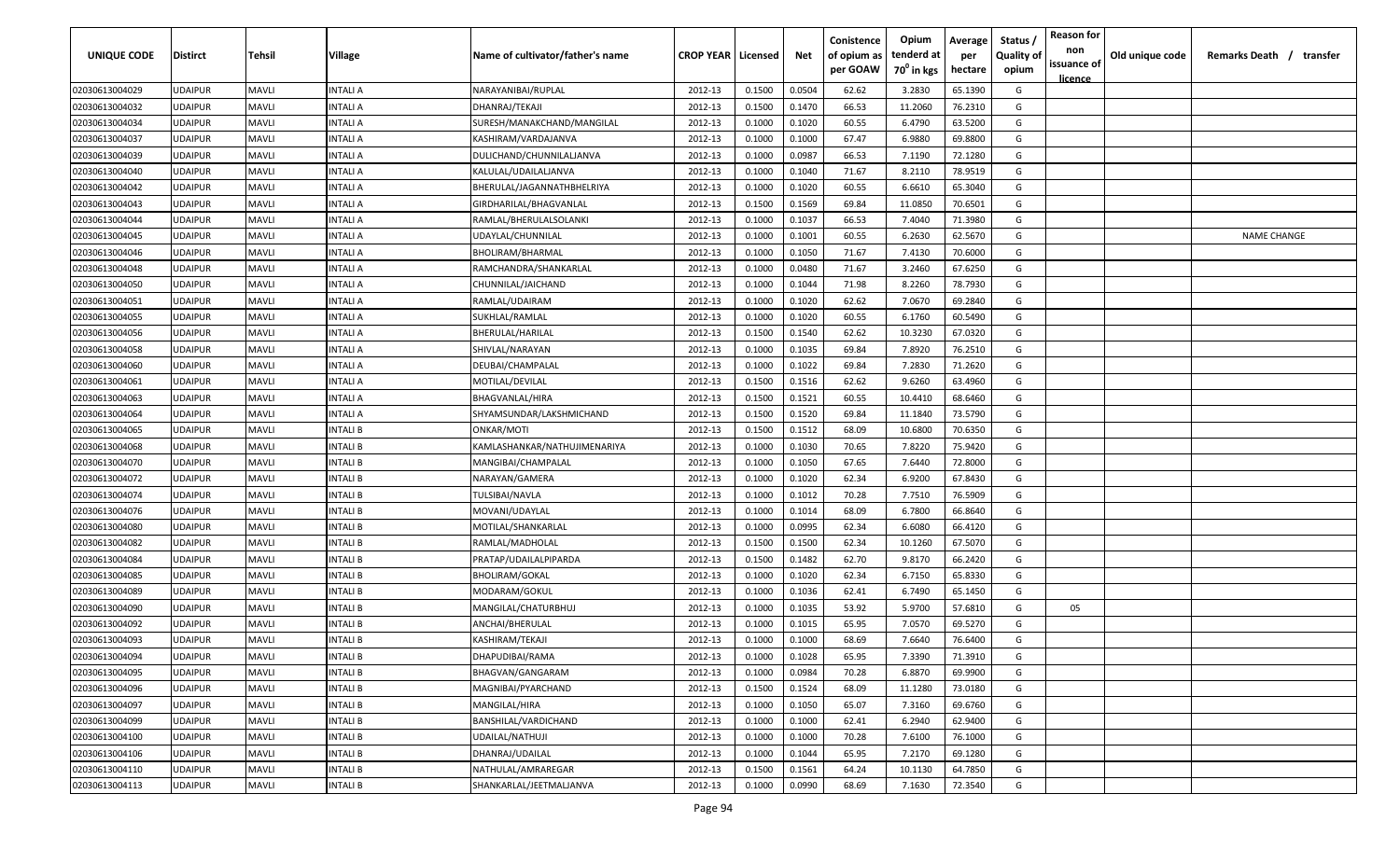| UNIQUE CODE    | Distirct       | Tehsil       | Village        | Name of cultivator/father's name | <b>CROP YEAR   Licensed</b> |        | Net    | Conistence<br>of opium as | Opium<br>tenderd at    | Average<br>per | Status<br><b>Quality of</b> | <b>Reason for</b><br>non<br>issuance of | Old unique code | Remarks Death / transfer |
|----------------|----------------|--------------|----------------|----------------------------------|-----------------------------|--------|--------|---------------------------|------------------------|----------------|-----------------------------|-----------------------------------------|-----------------|--------------------------|
|                |                |              |                |                                  |                             |        |        | per GOAW                  | 70 <sup>0</sup> in kgs | hectare        | opium                       | <u>licence</u>                          |                 |                          |
| 02030613004115 | UDAIPUR        | <b>MAVLI</b> | INTALI B       | GANGABAI/LALURAM                 | 2012-13                     | 0.1000 | 0.0990 | 62.97                     | 6.9630                 | 70.3330        | G                           |                                         |                 |                          |
| 02030613004118 | UDAIPUR        | <b>MAVLI</b> | INTALI B       | NARAYAN/GOTAM                    | 2012-13                     | 0.1000 | 0.1026 | 68.09                     | 7.3250                 | 71.3938        | G                           |                                         |                 |                          |
| 02030613004119 | UDAIPUR        | <b>MAVLI</b> | INTALI B       | GULAB/LOBHA                      | 2012-13                     | 0.1000 | 0.1000 | 65.95                     | 7.1790                 | 71.7900        | G                           |                                         |                 |                          |
| 02030613004120 | UDAIPUR        | <b>MAVLI</b> | INTALI B       | BHARULAL/UDAILAL                 | 2012-13                     | 0.1000 | 0.1032 | 68.82                     | 7.8260                 | 75.8330        | G                           |                                         |                 |                          |
| 02030613004122 | UDAIPUR        | <b>MAVLI</b> | INTALI B       | CHATURBHUJ/SHANKARLAL            | 2012-13                     | 0.1000 | 0.1000 | 64.96                     | 6.9880                 | 69.8800        | G                           |                                         |                 |                          |
| 02030613004128 | UDAIPUR        | <b>MAVLI</b> | INTALI B       | JAGDISHCHAND/ONKARLAL            | 2012-13                     | 0.1000 | 0.1032 | 64.96                     | 6.8670                 | 66.5410        | G                           |                                         |                 |                          |
| 02030613004130 | UDAIPUR        | <b>MAVLI</b> | INTALI B       | NARAYANLAL/PRABHULAL             | 2012-13                     | 0.1000 | 0.1050 | 70.65                     | 7.8320                 | 74.5900        | G                           |                                         |                 |                          |
| 02030613004136 | UDAIPUR        | <b>MAVLI</b> | INTALI B       | DOLATRAM/HIRA                    | 2012-13                     | 0.1500 | 0.1530 | 57.10                     | 9.8780                 | 64.5620        | G                           |                                         |                 |                          |
| 02030613004144 | UDAIPUR        | <b>MAVLI</b> | INTALI B       | RAJMAL/LAKSHMILAL                | 2012-13                     | 0.1000 | 0.0960 | 70.28                     | 7.1990                 | 74.9900        | G                           |                                         |                 | <b>NAME CHANGE</b>       |
| 02030613004145 | JDAIPUR        | <b>MAVLI</b> | INTALI B       | DEVILAL/PEMA                     | 2012-13                     | 0.1000 | 0.0976 | 62.70                     | 6.5840                 | 67.4590        | G                           |                                         |                 |                          |
| 02030613004146 | UDAIPUR        | <b>MAVLI</b> | NTALI B        | NARAYANLAL/CHAGANLA              | 2012-13                     | 0.1500 | 0.1525 | 67.65                     | 11.3560                | 74.4660        | G                           |                                         |                 |                          |
| 02030613004148 | UDAIPUR        | <b>MAVLI</b> | INTALI B       | MEGRAJ/MANA                      | 2012-13                     | 0.1000 | 0.0989 | 65.95                     | 6.9250                 | 70.0200        | G                           |                                         |                 |                          |
| 02030613004150 | UDAIPUR        | <b>MAVLI</b> | INTALI B       | MOHANLAL/DEVILAL                 | 2012-13                     | 0.1500 | 0.1550 | 65.07                     | 10.3090                | 66.5100        | G                           |                                         |                 |                          |
| 02030613004151 | UDAIPUR        | <b>MAVLI</b> | <b>NTALIB</b>  | NARAYAN/VENIRAM                  | 2012-13                     | 0.1000 | 0.1038 | 68.69                     | 7.9480                 | 76.5700        | G                           |                                         |                 |                          |
| 02030613004154 | UDAIPUR        | <b>MAVLI</b> | INTALI B       | DADAMCHAND/RAMLAL                | 2012-13                     | 0.1000 | 0.1000 | 70.65                     | 7.4490                 | 74.4900        | G                           |                                         |                 |                          |
| 02030613004157 | UDAIPUR        | <b>MAVLI</b> | INTALI B       | NARAYAN/DEVILAL                  | 2012-13                     | 0.1500 | 0.1520 | 62.41                     | 10.4850                | 68.9800        | G                           |                                         |                 |                          |
| 02030613004160 | UDAIPUR        | <b>MAVLI</b> | INTALI B       | JAMNASHANKAR/LELAPAT             | 2012-13                     | 0.1000 | 0.1020 | 62.97                     | 6.9270                 | 67.9120        | G                           |                                         |                 |                          |
| 02030613004161 | UDAIPUR        | <b>MAVLI</b> | INTALI B       | <b>BHERULAL/BHANA</b>            | 2012-13                     | 0.1500 | 0.1521 | 57.10                     | 9.3070                 | 61.1900        | G                           |                                         |                 |                          |
| 02030613004162 | UDAIPUR        | <b>MAVLI</b> | INTALI B       | BHANVARLAL/VARDA                 | 2012-13                     | 0.1000 | 0.1044 | 64.24                     | 7.2040                 | 69.0040        | G                           |                                         |                 |                          |
| 02030613004168 | UDAIPUR        | <b>MAVLI</b> | INTALI B       | DALCHAND/NARAYAN                 | 2012-13                     | 0.1000 | 0.0968 | 64.96                     | 6.7930                 | 70.1760        | G                           |                                         |                 |                          |
| 02030613004170 | UDAIPUR        | <b>MAVLI</b> | INTALI B       | JAGDISH/JASHRAJ                  | 2012-13                     | 0.1000 | 0.1024 | 64.90                     | 7.1580                 | 69.9020        | G                           |                                         |                 |                          |
| 02030613004171 | <b>UDAIPUR</b> | <b>MAVLI</b> | INTALI B       | DHANRAJ/LALU                     | 2012-13                     | 0.1500 | 0.1470 | 62.41                     | 9.3700                 | 63.7410        | G                           |                                         |                 |                          |
| 02030613004173 | UDAIPUR        | <b>MAVLI</b> | INTALI B       | LAKSHMIRAM/GANGARAM              | 2012-13                     | 0.1000 | 0.0986 | 64.96                     | 7.0160                 | 71.1560        | G                           |                                         |                 |                          |
| 02030613004174 | UDAIPUR        | <b>MAVLI</b> | INTALI B       | DHULCHAND/GANESH                 | 2012-13                     | 0.1000 | 0.0990 | 64.24                     | 6.9380                 | 70.0810        | G                           |                                         |                 |                          |
| 02030613004175 | UDAIPUR        | <b>MAVLI</b> | INTALI B       | GOPIBAI/DOGA                     | 2012-13                     | 0.1000 | 0.1020 | 58.38                     | 6.2880                 | 61.6470        | G                           |                                         |                 |                          |
| 02030613004181 | UDAIPUR        | <b>MAVLI</b> | INTALI B       | KASHIEAM/BHERA                   | 2012-13                     | 0.1000 | 0.0949 | 65.07                     | 7.0180                 | 73.9520        | G                           |                                         |                 |                          |
| 02030613004182 | UDAIPUR        | <b>MAVLI</b> | INTALI B       | NARAYAN/PRATAP                   | 2012-13                     | 0.1000 | 0.1000 | 65.07                     | 6.8420                 | 68.4200        | G                           |                                         |                 |                          |
| 02030613004184 | UDAIPUR        | <b>MAVLI</b> | NTALI B        | LAKHAMA/KISHANA                  | 2012-13                     | 0.1000 | 0.0990 | 58.38                     | 5.8130                 | 58.7170        | G                           |                                         |                 |                          |
| 02030613004189 | UDAIPUR        | <b>MAVLI</b> | <b>NTALI B</b> | BHANVARLAL/BHERA                 | 2012-13                     | 0.1000 | 0.0989 | 64.96                     | 6.6260                 | 66.9970        | G                           |                                         |                 |                          |
| 02030613004190 | UDAIPUR        | <b>MAVLI</b> | INTALI B       | VAGATRAM/RAMESHVAR               | 2012-13                     | 0.1500 | 0.1560 | 58.38                     | 9.1740                 | 58.8080        | G                           |                                         |                 |                          |
| 02030613004191 | UDAIPUR        | <b>MAVLI</b> | INTALI B       | UDAILAL/RUPLAL                   | 2012-13                     | 0.1000 | 0.1000 | 64.85                     | 6.9200                 | 69.2000        | G                           |                                         |                 |                          |
| 02030613004195 | UDAIPUR        | <b>MAVLI</b> | INTALI B       | DHARMA/DEEPA                     | 2012-13                     | 0.1000 | 0.1050 | 66.88                     | 7.2040                 | 68.6100        | G                           |                                         |                 |                          |
| 02030613004196 | UDAIPUR        | <b>MAVLI</b> | INTALI B       | NANURAM/HIRA                     | 2012-13                     | 0.1000 | 0.0975 | 64.24                     | 6.5620                 | 67.3030        | G                           |                                         |                 |                          |
| 02030613004197 | UDAIPUR        | <b>MAVLI</b> | INTALI B       | MOTILAL/GOKAL                    | 2012-13                     | 0.1000 | 0.1035 | 70.65                     | 8.1850                 | 79.0821        | G                           |                                         |                 |                          |
| 02030613004198 | UDAIPUR        | <b>MAVLI</b> | INTALI B       | ONKARLAL/BHERULAL                | 2012-13                     | 0.1500 | 0.1566 | 68.09                     | 11.4490                | 73.1100        | G                           |                                         |                 |                          |
| 02030613004199 | UDAIPUR        | <b>MAVLI</b> | INTALI B       | JAGJIVAN/GOKAL                   | 2012-13                     | 0.1500 | 0.1525 | 68.69                     | 10.7060                | 70.2033        | G                           |                                         |                 |                          |
| 02030613004200 | <b>UDAIPUR</b> | <b>MAVLI</b> | INTALI B       | MOHANIBAI/DALICHAND              | 2012-13                     | 0.1000 | 0.1035 | 68.69                     | 7.6250                 | 73.6710        | G                           |                                         |                 |                          |
| 02030613004201 | UDAIPUR        | <b>MAVLI</b> | INTALI B       | VENIRAM/BARDA                    | 2012-13                     | 0.1000 | 0.1046 | 64.24                     | 7.0570                 | 67.4670        | G                           |                                         |                 |                          |
| 02030613004202 | UDAIPUR        | <b>MAVLI</b> | INTALI B       | UDAILAL/PEMA                     | 2012-13                     | 0.1000 | 0.1000 | 66.33                     | 6.9270                 | 69.2700        | G                           |                                         |                 |                          |
| 02030613004203 | UDAIPUR        | <b>MAVLI</b> | INTALI B       | NARAYAN/PEMA                     | 2012-13                     | 0.1000 | 0.1008 | 62.97                     | 7.2240                 | 71.6670        | G                           |                                         |                 |                          |
| 02030613004204 | UDAIPUR        | <b>MAVLI</b> | INTALI B       | LAKSHMIRAM/BHERA                 | 2012-13                     | 0.1000 | 0.1039 | 67.65                     | 7.7600                 | 74.6870        | G                           |                                         |                 |                          |
| 02030613004205 | UDAIPUR        | <b>MAVLI</b> | INTALI B       | <b>BHERULAL/KISHANA</b>          | 2012-13                     | 0.1000 | 0.0988 | 62.97                     | 6.6390                 | 67.1960        | G                           |                                         |                 |                          |
| 02030613004208 | UDAIPUR        | <b>MAVLI</b> | INTALI B       | JAGDISH/SHANKAR                  | 2012-13                     | 0.1500 | 0.1533 | 62.97                     | 10.4620                | 68.2450        | G                           |                                         |                 |                          |
| 02030613004212 | UDAIPUR        | <b>MAVLI</b> | INTALI B       | UDAYLAL/KHEMA                    | 2012-13                     | 0.1000 | 0.0990 | 67.65                     | 7.5380                 | 76.1410        | G                           |                                         |                 |                          |